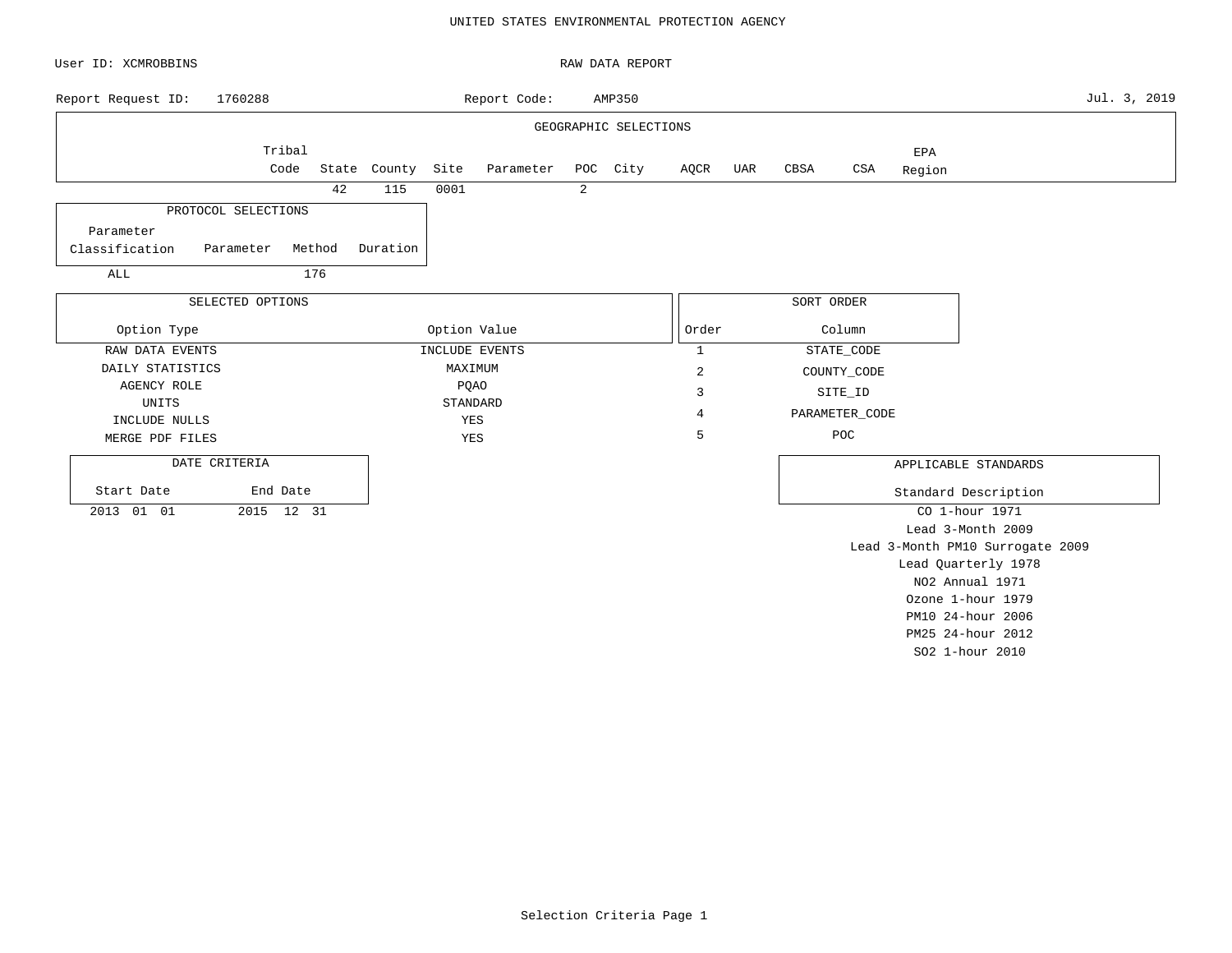| (42153) Carbon disulfide                                                                                                                                                             |          |       |                                                            |     |      |                              |                                                                                                      |                                          |                |                                      | CAS NUMBER:                                                                             | $75 - 15 - 0$                |
|--------------------------------------------------------------------------------------------------------------------------------------------------------------------------------------|----------|-------|------------------------------------------------------------|-----|------|------------------------------|------------------------------------------------------------------------------------------------------|------------------------------------------|----------------|--------------------------------------|-----------------------------------------------------------------------------------------|------------------------------|
| SITE ID: 42-115-0001<br>COUNTY: (115) Susquehanna<br>CITY: (00000) Not in a city<br>SITE ADDRESS: Springville Field<br>SITE COMMENTS:                                                | POC:2    |       |                                                            |     |      | STATE:<br>AOCR:<br>LAND USE: | (42) Pennsylvania<br>URBANIZED AREA: (0000) NOT IN AN URBAN AREA<br>RESIDENTIAL<br>LOCATION SETTING: | (151) NORTHEAST PENNSYLVANIA-UPPER DELAW |                |                                      | LATITUDE:<br>LONGITUDE:<br>UTM ZONE:<br>UTM NORTHING:<br>UTM EASTING:<br>ELEVATION-MSL: | 41.6972<br>$-75.9145$<br>370 |
| MONITOR COMMENTS:                                                                                                                                                                    |          |       |                                                            |     |      |                              |                                                                                                      | RURAL                                    |                |                                      |                                                                                         | -2                           |
| SUPPORT AGENCY: (0851) Pennsylvania Department Of Environmental Protection<br>MONITOR TYPE: SPM<br>COLLECTION AND ANALYSIS METHOD: (176) 6L Subatm SS Canister Entech Preco<br>POAO: |          |       | (0851) Pennsylvania Department Of Environmental Protection |     |      | REPORT FOR:                  | 2013                                                                                                 |                                          |                | DURATION: 24 HOUR<br>MIN DETECTABLE: | PROBE HEIGHT:<br>UNITS: Parts per billion Carbon                                        |                              |
| MONTH                                                                                                                                                                                |          |       |                                                            |     |      |                              |                                                                                                      |                                          |                |                                      |                                                                                         |                              |
| JANUARY<br>Day                                                                                                                                                                       | FEBRUARY | MARCH | APRIL                                                      | MAY | JUNE | JULY                         | AUGUST                                                                                               | SEPTEMBER                                | <b>OCTOBER</b> | NOVEMBER                             | DECEMBER                                                                                |                              |

| ANNUAL OBSERVATIONS:    |             | 41             | ANNUAL MEAN: | .008      | ANNUAL MAX:            | .18       |                   |          |                        |                        |                        |                        |
|-------------------------|-------------|----------------|--------------|-----------|------------------------|-----------|-------------------|----------|------------------------|------------------------|------------------------|------------------------|
| $\texttt{MEAN}:$        |             | 0.000          | .036         | 0.000     | .014                   | 0.000     | 0.000             | .012     | 0.000                  | 0.000                  | 0.000                  | 0.000                  |
| $NO.$ :<br>MAX:         | $\mathsf 0$ | $\,$ 1<br>0.00 | 5<br>$.18\,$ | 5<br>0.00 | $5\phantom{.0}$<br>.07 | 5<br>0.00 | 5<br>0.00         | 5<br>.06 | $\overline{4}$<br>0.00 | $\overline{4}$<br>0.00 | $\mathbf 1$<br>0.00    | $\sim$ 1<br>0.00       |
|                         |             |                |              |           |                        |           |                   |          |                        |                        |                        |                        |
| 31                      |             |                |              |           |                        |           |                   |          |                        | $.00$ ND               |                        |                        |
| 30                      |             |                |              |           |                        |           |                   |          |                        |                        | $\rm{AF}$              | $\rm AF$               |
| 29                      |             |                | $.18\,$      |           |                        |           |                   |          |                        |                        |                        |                        |
| 28                      |             |                |              | $.00$ ND  | $.00$ ND               |           |                   |          |                        |                        |                        |                        |
| 27                      |             | $.00$ ND       |              |           |                        | $.00$ ND  | $.00$ ND          |          |                        |                        |                        |                        |
| 26                      |             |                |              |           |                        |           |                   | $.00$ ND |                        |                        |                        |                        |
| 25                      |             |                |              |           |                        |           |                   |          | $.00$ ND               | $\mathbb{A}\mathbb{S}$ |                        |                        |
| 24                      |             |                |              |           |                        |           |                   |          |                        |                        | $\rm{AF}$              | $\rm AF$               |
| 23                      |             |                | $.00$ ND     |           |                        |           |                   |          |                        |                        |                        |                        |
| 22                      |             |                |              | $.00$ ND  | $.00$ ND               |           |                   |          |                        |                        |                        |                        |
| 21                      |             |                |              |           |                        | $.00$ ND  | .00 <sub>ND</sub> |          |                        |                        |                        |                        |
| 20                      |             |                |              |           |                        |           |                   | .06SQ    |                        |                        |                        |                        |
| 19                      |             |                |              |           |                        |           |                   |          | $.00$ ND               | $.00$ ND               |                        |                        |
| 18                      |             |                |              |           |                        |           |                   |          |                        |                        | $\rm AF$               | $\rm AF$               |
| 17                      |             |                | $.00$ ND     |           |                        |           |                   |          |                        |                        |                        |                        |
| 16                      |             |                |              | $.00$ ND  | .07SQ                  |           |                   |          |                        |                        |                        |                        |
| 14<br>15                |             |                |              |           |                        | $.00$ ND  | $.00$ ND          | .00CL    |                        |                        |                        |                        |
| 13                      |             |                |              |           |                        |           |                   |          |                        | $.00$ ND               |                        |                        |
| 12                      |             |                |              |           |                        |           |                   |          | $.00$ ND               |                        | $\mathbb{A}\mathbb{S}$ | $\mathbb{A}\mathbb{S}$ |
| 11                      |             |                | $.00$ ND     |           |                        |           |                   |          |                        |                        |                        |                        |
| 10                      |             |                |              | $.00$ ND  | $.00$ ND               |           |                   |          |                        |                        |                        |                        |
| 9                       |             |                |              |           |                        | $.00$ ND  | $.00$ ND          |          |                        |                        |                        |                        |
| 8                       |             |                |              |           |                        |           |                   | .00 $ND$ |                        |                        |                        |                        |
| 7                       |             |                |              |           |                        |           |                   |          | $\rm AF$               | $\rm{AF}$              |                        |                        |
| 6                       |             |                |              |           |                        |           |                   |          |                        |                        | $.00$ ND               | $.00$ ND               |
| 5                       |             |                | $.00$ ND     |           |                        |           |                   |          |                        |                        |                        |                        |
| $\overline{4}$          |             |                |              | $.00$ ND  | $.00$ ND               |           |                   |          |                        |                        |                        |                        |
| 3                       |             |                |              |           |                        | $.00$ ND  | .00 <sub>ND</sub> |          |                        |                        |                        |                        |
| $\overline{\mathbf{c}}$ |             |                |              |           |                        |           |                   | $.00$ ND |                        |                        |                        |                        |
|                         |             |                |              |           |                        |           |                   |          |                        |                        |                        |                        |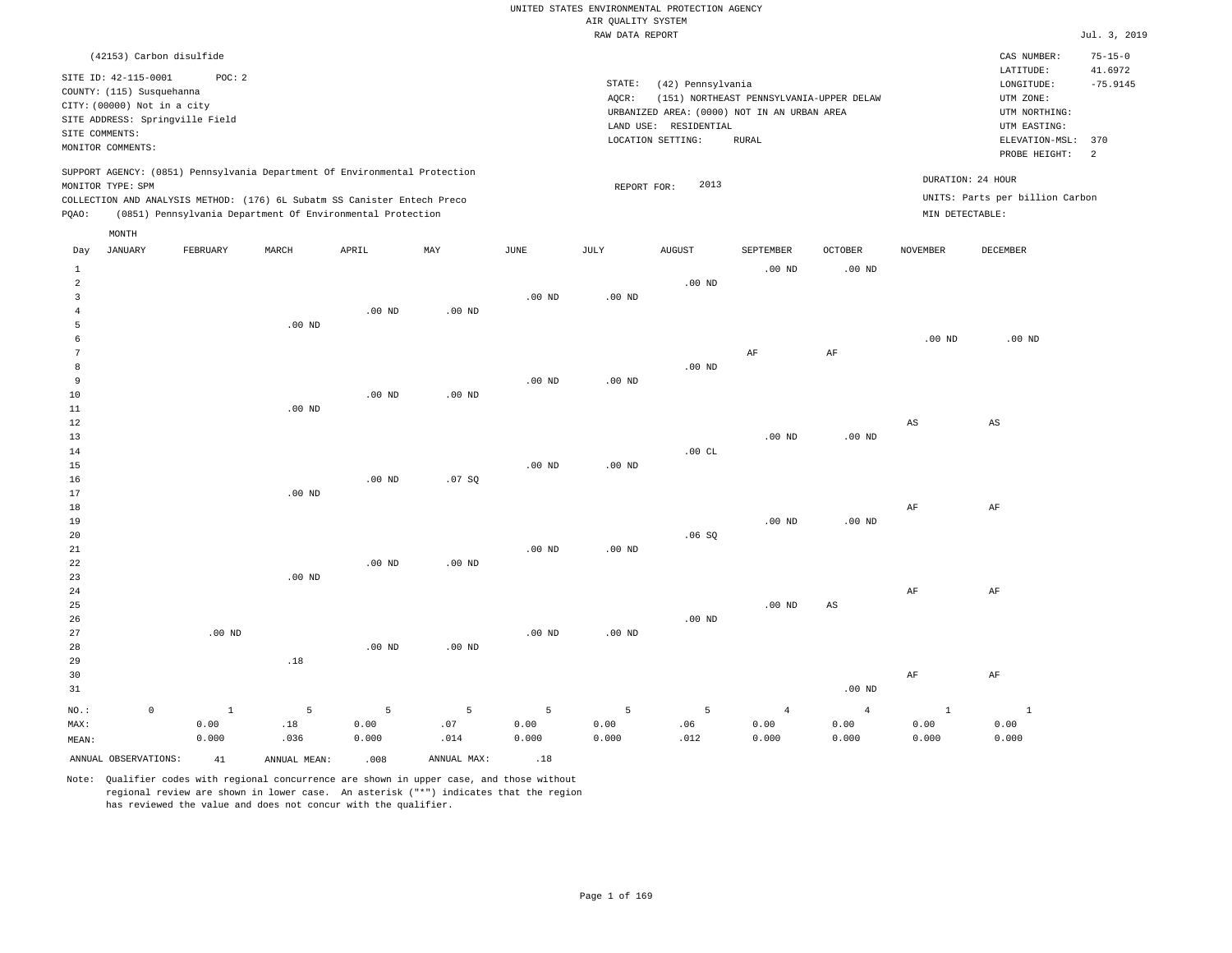| (42153) Carbon disulfide                                                                                                                                                                                                                           |                                                                                                                                                                                           | CAS NUMBER:                                                                                                  | $75 - 15 - 0$         |
|----------------------------------------------------------------------------------------------------------------------------------------------------------------------------------------------------------------------------------------------------|-------------------------------------------------------------------------------------------------------------------------------------------------------------------------------------------|--------------------------------------------------------------------------------------------------------------|-----------------------|
| SITE ID: 42-115-0001<br>POC:2<br>COUNTY: (115) Susquehanna<br>CITY: (00000) Not in a city<br>SITE ADDRESS: Springville Field<br>SITE COMMENTS:<br>MONITOR COMMENTS:                                                                                | STATE:<br>(42) Pennsylvania<br>(151) NORTHEAST PENNSYLVANIA-UPPER DELAW<br>AOCR:<br>URBANIZED AREA: (0000) NOT IN AN URBAN AREA<br>RESIDENTIAL<br>LAND USE:<br>LOCATION SETTING:<br>RURAL | LATITUDE:<br>LONGITUDE:<br>UTM ZONE:<br>UTM NORTHING:<br>UTM EASTING:<br>ELEVATION-MSL: 370<br>PROBE HEIGHT: | 41.6972<br>$-75.9145$ |
| SUPPORT AGENCY: (0851) Pennsylvania Department Of Environmental Protection<br>MONITOR TYPE: SPM<br>COLLECTION AND ANALYSIS METHOD: (176) 6L Subatm SS Canister Entech Preco<br>(0851) Pennsylvania Department Of Environmental Protection<br>POAO: | DURATION: 24 HOUR<br>2014<br>REPORT FOR:<br>MIN DETECTABLE:                                                                                                                               | UNITS: Parts per billion Carbon                                                                              |                       |

|                                                  | MONTH                  |                               |                                 |                                 |                    |                    |                    |                  |                    |                                 |                                 |                        |
|--------------------------------------------------|------------------------|-------------------------------|---------------------------------|---------------------------------|--------------------|--------------------|--------------------|------------------|--------------------|---------------------------------|---------------------------------|------------------------|
| Day                                              | <b>JANUARY</b>         | FEBRUARY                      | MARCH                           | APRIL                           | MAY                | $_{\rm JUNE}$      | $\mathtt{JULY}$    | <b>AUGUST</b>    | SEPTEMBER          | OCTOBER                         | <b>NOVEMBER</b>                 | DECEMBER               |
| $\mathbf{1}$<br>$\overline{a}$<br>$\overline{3}$ |                        |                               |                                 |                                 |                    |                    |                    | $.00$ ND         | $.00$ ND           | $.00$ ND                        | $.00$ ND                        | $.00$ ND               |
| $\overline{4}$<br>5<br>6<br>7                    | AF                     | AF                            | $.00$ ND                        | $.00$ ND                        | $.00$ ND           | $.00$ ND           | $.00$ ND           |                  |                    |                                 | $.00$ ND                        | $.00$ ND               |
| 8<br>9<br>$10$                                   |                        | AF                            |                                 |                                 |                    | $.00$ ND           | $.00$ ND           | $.00$ ND         | $.00$ ND           | $.00$ ND                        |                                 |                        |
| 11<br>12<br>13<br>14                             | $.00$ ND               |                               | $.00$ ND                        | $.00$ ND                        | $.00$ ND           |                    |                    |                  | .00 <sub>ND</sub>  | $.00$ ND                        | $.00$ ND                        | $.00$ ND               |
| 15<br>16<br>17                                   | $\mathbb{A}\mathbb{S}$ | AF                            |                                 | $\mathbb{A}\mathbb{S}$          | $.00$ ND           | $.00$ ND           | $.00$ ND           | $.00$ ND         |                    |                                 |                                 |                        |
| 18<br>19<br>20<br>21                             |                        |                               | .00 $ND$                        |                                 |                    |                    |                    | .01 SQ           | .00 <sub>ND</sub>  | $.00$ ND                        | $\rm{AF}$                       | $.00$ ND               |
| 22<br>23<br>$2\sqrt{4}$<br>25                    | $\rm AF$               | $.00$ DI                      | $\mathbb{A}\mathbb{S}$          | $.00$ ND                        | $.00$ ND           | $.00$ ND           | $.00$ ND           |                  |                    |                                 | $\rm{AF}$                       | $.00$ ND               |
| $26\,$<br>27<br>28<br>29                         | $\mathbb{A}\mathbb{S}$ | $\rm AF$                      |                                 | .00 $ND$                        | $.00$ ND           | $.00$ ND           | $.00$ ND           | $.00$ ND         | .00 <sub>ND</sub>  | $.00$ ND                        |                                 |                        |
| 30<br>31                                         |                        |                               | $.00$ ND                        |                                 |                    |                    |                    |                  |                    |                                 |                                 | $\mathbb{A}\mathbb{S}$ |
| NO.:<br>MAX:<br>MEAN:                            | $1\,$<br>0.00<br>0.000 | $\mathbf{1}$<br>0.00<br>0.000 | $\overline{4}$<br>0.00<br>0.000 | $\overline{4}$<br>0.00<br>0.000 | 5<br>0.00<br>0.000 | 5<br>0.00<br>0.000 | 5<br>0.00<br>0.000 | 5<br>.01<br>.002 | 5<br>0.00<br>0.000 | $\overline{5}$<br>0.00<br>0.000 | $\overline{3}$<br>0.00<br>0.000 | 5<br>0.00<br>0.000     |
|                                                  | ANNUAL OBSERVATIONS:   | 48                            | ANNUAL MEAN:                    | 0.000                           | ANNUAL MAX:        | .01                |                    |                  |                    |                                 |                                 |                        |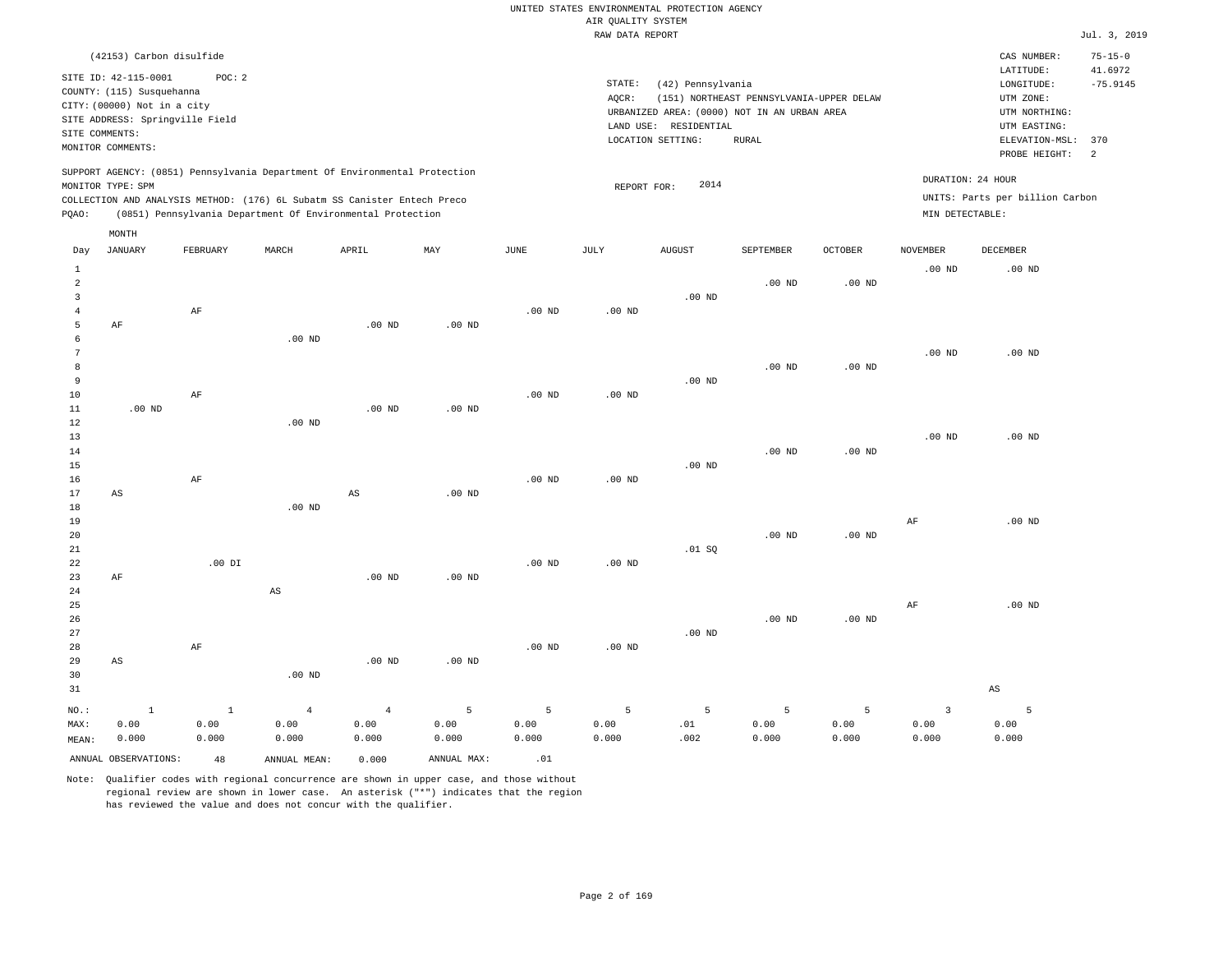| (42153) Carbon disulfide                                                                                                                                                                                                                           |                                                                                                                                                                                           | $75 - 15 - 0$<br>CAS NUMBER:                                                                                                          |
|----------------------------------------------------------------------------------------------------------------------------------------------------------------------------------------------------------------------------------------------------|-------------------------------------------------------------------------------------------------------------------------------------------------------------------------------------------|---------------------------------------------------------------------------------------------------------------------------------------|
| POC:2<br>SITE ID: 42-115-0001<br>COUNTY: (115) Susquehanna<br>CITY: (00000) Not in a city<br>SITE ADDRESS: Springville Field<br>SITE COMMENTS:<br>MONITOR COMMENTS:                                                                                | STATE:<br>(42) Pennsylvania<br>(151) NORTHEAST PENNSYLVANIA-UPPER DELAW<br>AOCR:<br>URBANIZED AREA: (0000) NOT IN AN URBAN AREA<br>RESIDENTIAL<br>LAND USE:<br>LOCATION SETTING:<br>RURAL | 41.6972<br>LATITUDE:<br>$-75.9145$<br>LONGITUDE:<br>UTM ZONE:<br>UTM NORTHING:<br>UTM EASTING:<br>ELEVATION-MSL: 370<br>PROBE HEIGHT: |
| SUPPORT AGENCY: (0851) Pennsylvania Department Of Environmental Protection<br>MONITOR TYPE: SPM<br>COLLECTION AND ANALYSIS METHOD: (176) 6L Subatm SS Canister Entech Preco<br>(0851) Pennsylvania Department Of Environmental Protection<br>POAO: | 2015<br>REPORT FOR:                                                                                                                                                                       | DURATION: 24 HOUR<br>UNITS: Parts per billion Carbon<br>MIN DETECTABLE:                                                               |

| Day                                 | <b>JANUARY</b>         | FEBRUARY               | MARCH         | APRIL         | MAY           | $\mathtt{JUNE}$ | JULY              | <b>AUGUST</b>  | SEPTEMBER      | OCTOBER           | <b>NOVEMBER</b> | DECEMBER      |
|-------------------------------------|------------------------|------------------------|---------------|---------------|---------------|-----------------|-------------------|----------------|----------------|-------------------|-----------------|---------------|
| $\mathbf{1}$<br>$\overline{a}$<br>3 |                        |                        | $.00$ ND      |               |               |                 |                   |                | $.00$ ND       | .00 <sub>ND</sub> | $.00$ ND        | $.00$ ND      |
| $\overline{4}$<br>5<br>6            | $.00$ ND               | $\rm AF$               |               | $.00$ ND      | $.00$ ND      | $.00$ ND        | $.00$ ND          | $.00$ ND       |                |                   |                 |               |
| 7<br>8                              |                        |                        | $.00$ ND      |               |               |                 |                   |                |                |                   | $.00$ ND        | $.00$ ND      |
| 9<br>10<br>11                       |                        | $.00$ ND               |               |               |               | $.00$ ND        | $.00$ ND          | $.00$ ND       | $.00$ ND       | $.00$ ND          |                 |               |
| 12<br>13                            | $.00$ ND               |                        | $\rm{AF}$     | $.00$ ND      | $.00$ ND      |                 |                   |                |                |                   |                 |               |
| 14<br>15<br>16                      |                        |                        |               |               |               |                 |                   | $.00$ ND       | $.00$ ND       | $.00$ ND          | $.00$ ND        | $.00$ ND      |
| 17<br>18                            | AS                     | $\mathbb{A}\mathbb{S}$ |               | $.00$ ND      | $.00$ ND      | $.00$ ND        | $.00$ ND          |                |                |                   |                 |               |
| 19<br>20<br>21                      |                        |                        | $.00$ ND      |               |               |                 |                   |                | $.00$ ND       | $.00$ ND          | $.00$ ND        | $.00$ ND      |
| 22<br>23                            |                        | $\mathbb{A}\mathbb{S}$ |               |               |               | $.00$ ND        | .00 <sub>ND</sub> | $.00$ ND       |                |                   |                 |               |
| 24<br>25<br>26                      | $.00$ ND               |                        | $.00$ ND      | $.00$ ND      | $.00$ ND      |                 |                   |                |                |                   | $.00$ ND        | $.00$ ND      |
| 27<br>28                            |                        |                        |               |               |               |                 |                   | AS             | $.00$ ND       | $.00$ ND          |                 |               |
| 29<br>30<br>31                      | $\mathbb{A}\mathbb{S}$ |                        | $.00$ ND      | $.00$ ND      | $.00$ ND      | $.00$ ND        | $.00$ ND          |                |                |                   |                 |               |
| NO.:                                | $\overline{3}$         | $1\,$                  | 5             | 5             | 5             | 5               | 5                 | $\overline{4}$ | $\overline{5}$ | 5                 | 5               | 5             |
| MAX:<br>MEAN:                       | 0.00<br>0.000          | 0.00<br>0.000          | 0.00<br>0.000 | 0.00<br>0.000 | 0.00<br>0.000 | 0.00<br>0.000   | 0.00<br>0.000     | 0.00<br>0.000  | 0.00<br>0.000  | 0.00<br>0.000     | 0.00<br>0.000   | 0.00<br>0.000 |
|                                     | ANNUAL OBSERVATIONS:   | 53                     | ANNUAL MEAN:  | 0.000         | ANNUAL MAX:   | 0.00            |                   |                |                |                   |                 |               |

Note: Qualifier codes with regional concurrence are shown in upper case, and those without regional review are shown in lower case. An asterisk ("\*") indicates that the region has reviewed the value and does not concur with the qualifier.

MONTH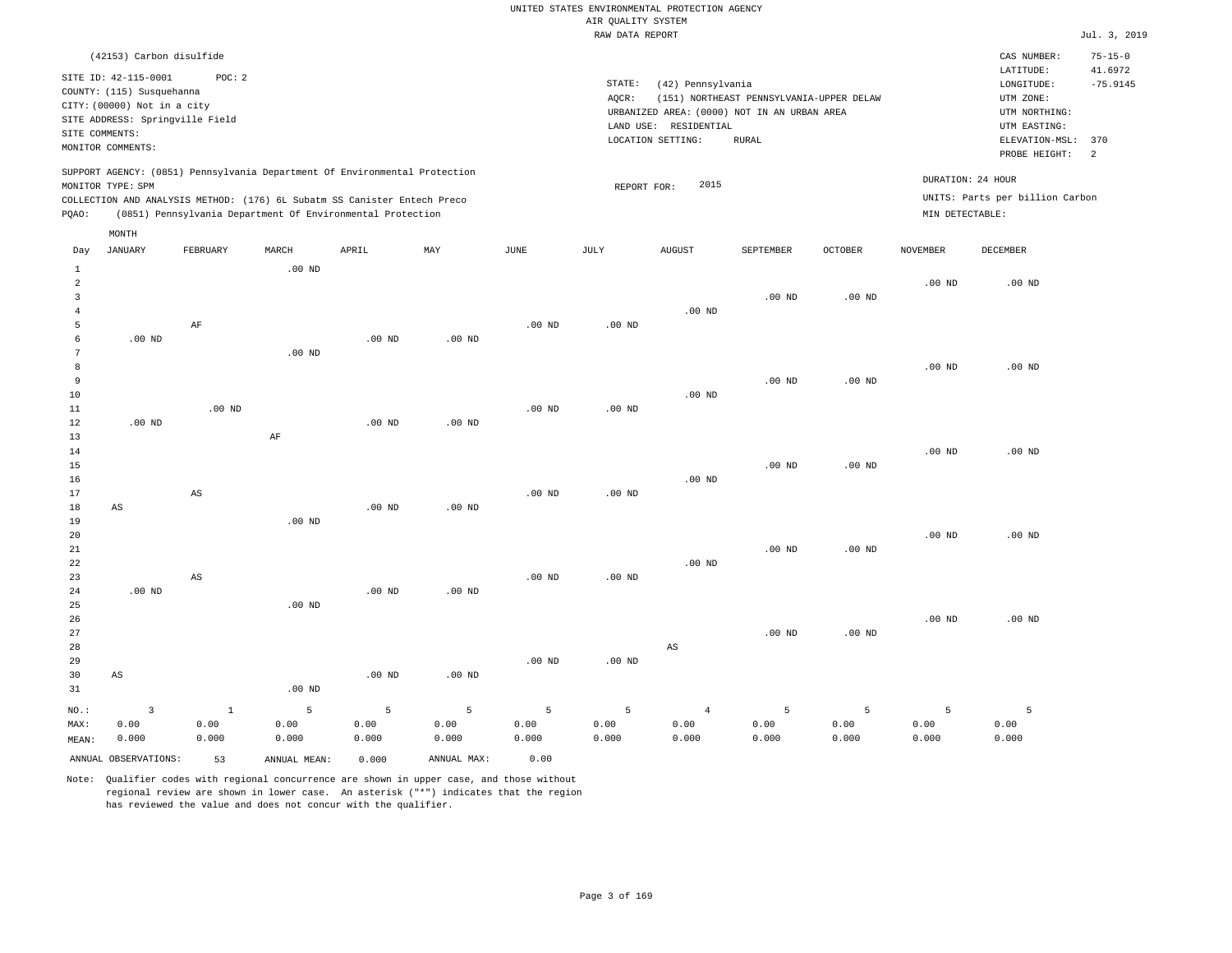|       | (43205) Propylene                                                                                                                                          |          |       |                                                            |                                                                            |      |                              |                                                                                                                                                  |           |                                                                                         |                              | CAS NUMBER:                                                             | $115 - 07 - 1$ |
|-------|------------------------------------------------------------------------------------------------------------------------------------------------------------|----------|-------|------------------------------------------------------------|----------------------------------------------------------------------------|------|------------------------------|--------------------------------------------------------------------------------------------------------------------------------------------------|-----------|-----------------------------------------------------------------------------------------|------------------------------|-------------------------------------------------------------------------|----------------|
|       | SITE ID: 42-115-0001<br>COUNTY: (115) Susquehanna<br>CITY: (00000) Not in a city<br>SITE ADDRESS: Springville Field<br>SITE COMMENTS:<br>MONITOR COMMENTS: | POC: 2   |       |                                                            |                                                                            |      | STATE:<br>AQCR:<br>LAND USE: | (42) Pennsylvania<br>(151) NORTHEAST PENNSYLVANIA-UPPER DELAW<br>URBANIZED AREA: (0000) NOT IN AN URBAN AREA<br>RESIDENTIAL<br>LOCATION SETTING: |           | LATITUDE:<br>LONGITUDE:<br>UTM ZONE:<br>UTM NORTHING:<br>UTM EASTING:<br>ELEVATION-MSL: | 41.6972<br>$-75.9145$<br>370 |                                                                         |                |
|       |                                                                                                                                                            |          |       |                                                            |                                                                            |      |                              |                                                                                                                                                  |           |                                                                                         |                              | PROBE HEIGHT:                                                           | 2              |
| POAO: | MONITOR TYPE: SPM<br>COLLECTION AND ANALYSIS METHOD: (176) 6L Subatm SS Canister Entech Preco                                                              |          |       | (0851) Pennsylvania Department Of Environmental Protection | SUPPORT AGENCY: (0851) Pennsylvania Department Of Environmental Protection |      |                              | 2013<br>REPORT FOR:                                                                                                                              |           |                                                                                         |                              | DURATION: 24 HOUR<br>UNITS: Parts per billion Carbon<br>MIN DETECTABLE: |                |
|       | MONTH                                                                                                                                                      |          |       |                                                            |                                                                            |      |                              |                                                                                                                                                  |           |                                                                                         |                              |                                                                         |                |
| Day   | JANUARY                                                                                                                                                    | FEBRUARY | MARCH | APRIL                                                      | MAY                                                                        | JUNE | JULY                         | <b>AUGUST</b>                                                                                                                                    | SEPTEMBER | OCTOBER                                                                                 | NOVEMBER                     | DECEMBER                                                                |                |
|       |                                                                                                                                                            |          |       |                                                            |                                                                            |      |                              |                                                                                                                                                  | 2.595     | 1.359                                                                                   |                              |                                                                         |                |

| $\overline{a}$ |         |        |        |        |                 |        |         | .753    |            |                        |             |              |
|----------------|---------|--------|--------|--------|-----------------|--------|---------|---------|------------|------------------------|-------------|--------------|
| $\overline{3}$ |         |        |        |        |                 | 1.686  | .996 CC |         |            |                        |             |              |
| $\overline{4}$ |         |        |        | 1.704  | 1.635           |        |         |         |            |                        |             |              |
|                |         |        |        |        |                 |        |         |         |            |                        |             |              |
| 5              |         |        | 1.701  |        |                 |        |         |         |            |                        |             |              |
| 6              |         |        |        |        |                 |        |         |         |            |                        | 1.566 CC    | 3.654        |
| 7              |         |        |        |        |                 |        |         |         | $\rm{AF}$  | $\rm{AF}$              |             |              |
| 8              |         |        |        |        |                 |        |         | 3.519   |            |                        |             |              |
| 9              |         |        |        |        |                 | 3.642  | 1.623   |         |            |                        |             |              |
| 10             |         |        |        | 1.782  | 3.180           |        |         |         |            |                        |             |              |
| 11             |         |        | 1.182  |        |                 |        |         |         |            |                        |             |              |
| 12             |         |        |        |        |                 |        |         |         |            |                        | $_{\rm AS}$ | AS           |
| 13             |         |        |        |        |                 |        |         |         | .723       | $.309$ LL              |             |              |
| 14             |         |        |        |        |                 |        |         | .885 CL |            |                        |             |              |
| 15             |         |        |        |        |                 | 1.524  | 1.395   |         |            |                        |             |              |
| 16             |         |        |        | 1.476  | 1.482           |        |         |         |            |                        |             |              |
| 17             |         |        | 1.431  |        |                 |        |         |         |            |                        |             |              |
| 18             |         |        |        |        |                 |        |         |         |            |                        | $\rm{AF}$   | $\rm AF$     |
| 19             |         |        |        |        |                 |        |         |         | 2.103      | .792 LL                |             |              |
| 20             |         |        |        |        |                 |        |         | 2.646   |            |                        |             |              |
| 21             |         |        |        |        |                 | 1.623  | 1.482   |         |            |                        |             |              |
| 22             |         |        |        | 1.119  | 1.650           |        |         |         |            |                        |             |              |
| 23             |         |        | 1.116  |        |                 |        |         |         |            |                        |             |              |
| 24             |         |        |        |        |                 |        |         |         |            |                        | $\rm{AF}$   | $\rm AF$     |
| $25\,$         |         |        |        |        |                 |        |         |         | 1.026      | $\mathbb{A}\mathbb{S}$ |             |              |
| 26             |         |        |        |        |                 |        |         | 2.145   |            |                        |             |              |
| 27             |         | 2.160  |        |        |                 | 1.686  | 1.050   |         |            |                        |             |              |
| 28             |         |        |        | 2.124  | 1.929           |        |         |         |            |                        |             |              |
| 29             |         |        | 1.599  |        |                 |        |         |         |            |                        |             |              |
| 30             |         |        |        |        |                 |        |         |         |            |                        | $\rm{AF}$   | $\rm AF$     |
| 31             |         |        |        |        |                 |        |         |         |            | 3.267                  |             |              |
| $_{\rm NO.}$ : | $\,0\,$ | $\,$ 1 | 5      | 5      | $5\phantom{.0}$ | 5      | 5       | 5       | $\sqrt{4}$ | $\overline{4}$         | $\,$ 1      | $\mathbf{1}$ |
| MAX:           |         | 2.160  | 1.701  | 2.124  | 3.180           | 3.642  | 1.623   | 3.519   | 2.595      | 3.267                  | 1.566       | 3.654        |
| MEAN:          |         | 2.1600 | 1.4058 | 1.6410 | 1.9752          | 2.0322 | 1.3092  | 1.9896  | 1.6118     | 1.4318                 | 1.5660      | 3.6540       |

Note: Qualifier codes with regional concurrence are shown in upper case, and those without regional review are shown in lower case. An asterisk ("\*") indicates that the region has reviewed the value and does not concur with the qualifier.

ANNUAL OBSERVATIONS: 41 ANNUAL MEAN: 1.7395 ANNUAL MAX: 3.654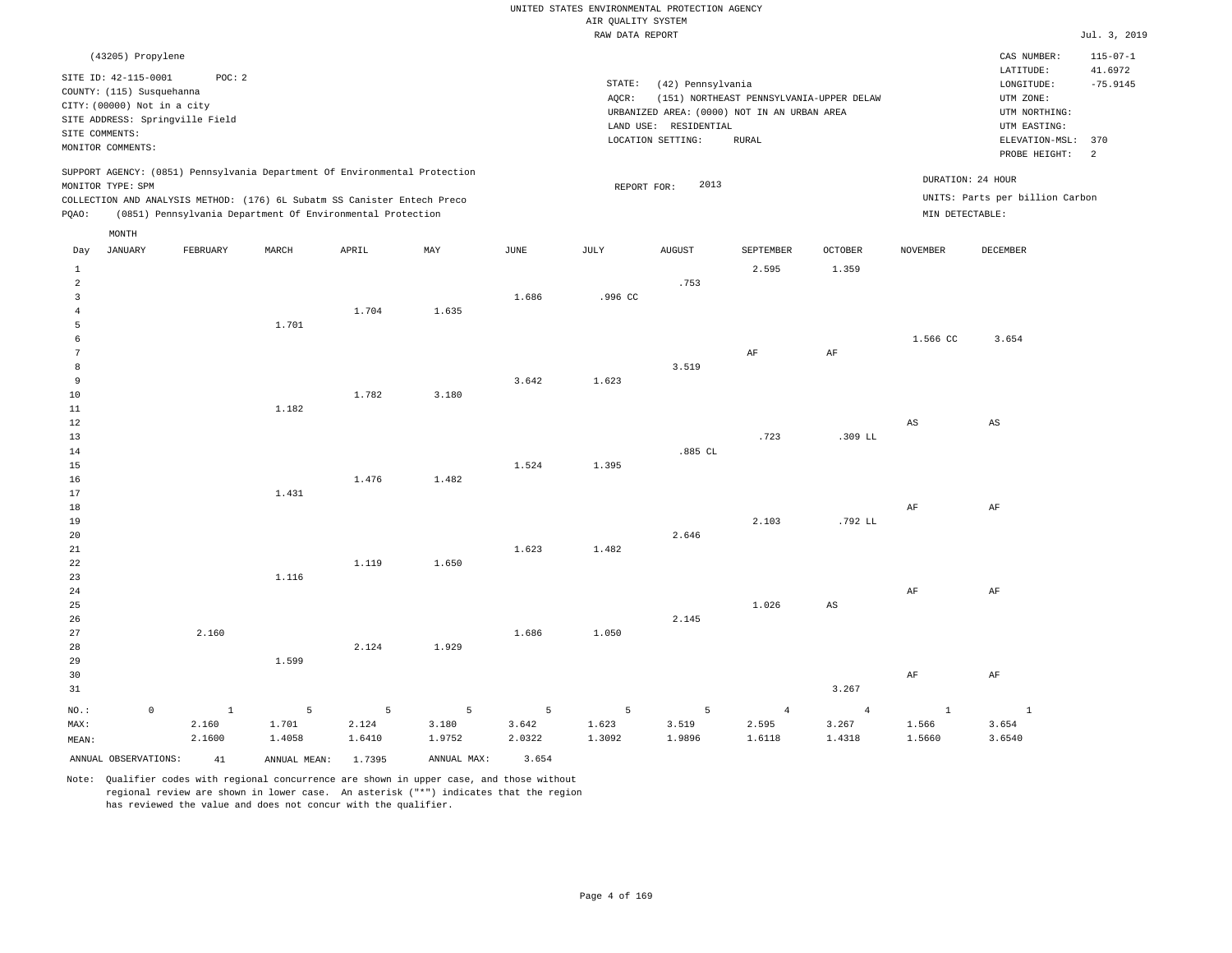|                 |                                 |              |                                                                                                                                        |                        |             |          | RAW DATA REPORT |                       |                                             |                |                 |                                 | Jul. 3, 2019   |
|-----------------|---------------------------------|--------------|----------------------------------------------------------------------------------------------------------------------------------------|------------------------|-------------|----------|-----------------|-----------------------|---------------------------------------------|----------------|-----------------|---------------------------------|----------------|
|                 | (43205) Propylene               |              |                                                                                                                                        |                        |             |          |                 |                       |                                             |                |                 | CAS NUMBER:                     | $115 - 07 - 1$ |
|                 | SITE ID: 42-115-0001            | POC: 2       |                                                                                                                                        |                        |             |          |                 |                       |                                             |                |                 | LATITUDE:                       | 41.6972        |
|                 | COUNTY: (115) Susquehanna       |              |                                                                                                                                        |                        |             |          | STATE:          | (42) Pennsylvania     |                                             |                |                 | LONGITUDE:                      | $-75.9145$     |
|                 | CITY: (00000) Not in a city     |              |                                                                                                                                        |                        |             |          | AQCR:           |                       | (151) NORTHEAST PENNSYLVANIA-UPPER DELAW    |                |                 | UTM ZONE:                       |                |
|                 | SITE ADDRESS: Springville Field |              |                                                                                                                                        |                        |             |          |                 |                       | URBANIZED AREA: (0000) NOT IN AN URBAN AREA |                |                 | UTM NORTHING:                   |                |
|                 | SITE COMMENTS:                  |              |                                                                                                                                        |                        |             |          |                 | LAND USE: RESIDENTIAL |                                             |                |                 | UTM EASTING:                    |                |
|                 | MONITOR COMMENTS:               |              |                                                                                                                                        |                        |             |          |                 | LOCATION SETTING:     | <b>RURAL</b>                                |                |                 | ELEVATION-MSL:                  | 370            |
|                 |                                 |              |                                                                                                                                        |                        |             |          |                 |                       |                                             |                |                 | PROBE HEIGHT:                   | 2              |
|                 |                                 |              | SUPPORT AGENCY: (0851) Pennsylvania Department Of Environmental Protection                                                             |                        |             |          |                 |                       |                                             |                |                 | DURATION: 24 HOUR               |                |
|                 | MONITOR TYPE: SPM               |              |                                                                                                                                        |                        |             |          | REPORT FOR:     | 2014                  |                                             |                |                 | UNITS: Parts per billion Carbon |                |
| PQAO:           |                                 |              | COLLECTION AND ANALYSIS METHOD: (176) 6L Subatm SS Canister Entech Preco<br>(0851) Pennsylvania Department Of Environmental Protection |                        |             |          |                 |                       |                                             |                |                 | MIN DETECTABLE:                 |                |
|                 | MONTH                           |              |                                                                                                                                        |                        |             |          |                 |                       |                                             |                |                 |                                 |                |
| Day             | JANUARY                         | FEBRUARY     | MARCH                                                                                                                                  | APRIL                  | MAY         | JUNE     | JULY            | AUGUST                | SEPTEMBER                                   | <b>OCTOBER</b> | <b>NOVEMBER</b> | DECEMBER                        |                |
| $\mathbf{1}$    |                                 |              |                                                                                                                                        |                        |             |          |                 |                       |                                             |                | 1.064           | 4.308 5                         |                |
| $\overline{a}$  |                                 |              |                                                                                                                                        |                        |             |          |                 |                       | 3.623                                       | 1.451          |                 |                                 |                |
| $\overline{3}$  |                                 |              |                                                                                                                                        |                        |             |          |                 | 2.488 QX              |                                             |                |                 |                                 |                |
| $\overline{4}$  |                                 | AF           |                                                                                                                                        |                        |             | 1.137 CC | .736 CC         |                       |                                             |                |                 |                                 |                |
| 5               | $\rm AF$                        |              |                                                                                                                                        | $.450$ QX              | 1.279       |          |                 |                       |                                             |                |                 |                                 |                |
| 6               |                                 |              | 2.713                                                                                                                                  |                        |             |          |                 |                       |                                             |                |                 |                                 |                |
| $7\phantom{.0}$ |                                 |              |                                                                                                                                        |                        |             |          |                 |                       |                                             |                | 1.258           | 2.284                           |                |
| 8               |                                 |              |                                                                                                                                        |                        |             |          |                 |                       | 1.154 CC                                    | 1.535          |                 |                                 |                |
| 9               |                                 |              |                                                                                                                                        |                        |             |          |                 | 1.619                 |                                             |                |                 |                                 |                |
| 10              |                                 | AF           |                                                                                                                                        |                        |             | 1.206 CC | 2.208           |                       |                                             |                |                 |                                 |                |
| $11\,$          | 1.881 QX                        |              |                                                                                                                                        | .691 CC                | 1.279 CC    |          |                 |                       |                                             |                |                 |                                 |                |
| 12              |                                 |              | 1.939                                                                                                                                  |                        |             |          |                 |                       |                                             |                |                 |                                 |                |
| 13              |                                 |              |                                                                                                                                        |                        |             |          |                 |                       |                                             |                | 2.340           | 2.292                           |                |
| 14              |                                 |              |                                                                                                                                        |                        |             |          |                 |                       | 1.449                                       | 1.111 CC       |                 |                                 |                |
| 15              |                                 |              |                                                                                                                                        |                        |             |          |                 | 1.211 CC              |                                             |                |                 |                                 |                |
| 16              |                                 | AF           |                                                                                                                                        |                        |             | 3.119    | 1.340           |                       |                                             |                |                 |                                 |                |
| 17              | $\mathbb{A}\mathbb{S}$          |              |                                                                                                                                        | $\mathbb{A}\mathbb{S}$ | 1.025       |          |                 |                       |                                             |                |                 |                                 |                |
| 18              |                                 |              | 1.688                                                                                                                                  |                        |             |          |                 |                       |                                             |                |                 |                                 |                |
| 19              |                                 |              |                                                                                                                                        |                        |             |          |                 |                       |                                             |                | AF              | 2.576                           |                |
| 20              |                                 |              |                                                                                                                                        |                        |             |          |                 |                       | .759 CC                                     | 2.136          |                 |                                 |                |
| 21              |                                 |              |                                                                                                                                        |                        |             |          |                 | 1.285 CC              |                                             |                |                 |                                 |                |
| 22              |                                 | 1.592 DI     |                                                                                                                                        |                        |             | 4.926 5  | 2.357           |                       |                                             |                |                 |                                 |                |
| 23              | AF                              |              |                                                                                                                                        | 1.617                  | 1.420       |          |                 |                       |                                             |                |                 |                                 |                |
| 24              |                                 |              | $\mathbb{A}\mathbb{S}$                                                                                                                 |                        |             |          |                 |                       |                                             |                |                 |                                 |                |
| 25              |                                 |              |                                                                                                                                        |                        |             |          |                 |                       |                                             |                | AF              | 2.666                           |                |
| 26              |                                 |              |                                                                                                                                        |                        |             |          |                 |                       | 2.163                                       | 1.087          |                 |                                 |                |
| 27              |                                 |              |                                                                                                                                        |                        |             |          |                 | 1.408 CC              |                                             |                |                 |                                 |                |
| 28              |                                 | $\rm{AF}$    |                                                                                                                                        |                        |             | 1.772    | 2.143           |                       |                                             |                |                 |                                 |                |
| 29              | AS                              |              |                                                                                                                                        | .866                   | .668        |          |                 |                       |                                             |                |                 |                                 |                |
| 30              |                                 |              | .747 CC                                                                                                                                |                        |             |          |                 |                       |                                             |                |                 |                                 |                |
| 31              |                                 |              |                                                                                                                                        |                        |             |          |                 |                       |                                             |                |                 | AS                              |                |
| NO.:            | $\,1\,$                         | $\mathbf{1}$ | $\overline{4}$                                                                                                                         | $\overline{4}$         | 5           | 5        | 5               | 5                     | 5                                           | 5              | $\overline{3}$  | 5                               |                |
| MAX:            | 1.881                           | 1.592        | 2.713                                                                                                                                  | 1.617                  | 1.420       | 4.926    | 2.357           | 2.488                 | 3.623                                       | 2.136          | 2.340           | 4.308                           |                |
| MEAN:           | 1.8810                          | 1.5920       | 1.7718                                                                                                                                 | .9060                  | 1.1342      | 2.4320   | 1.7568          | 1.6022                | 1.8296                                      | 1.4640         | 1.5540          | 2.8252                          |                |
|                 | ANNUAL OBSERVATIONS:            | 48           | ANNUAL MEAN:                                                                                                                           | 1.7514                 | ANNUAL MAX: | 4.926    |                 |                       |                                             |                |                 |                                 |                |
|                 |                                 |              |                                                                                                                                        |                        |             |          |                 |                       |                                             |                |                 |                                 |                |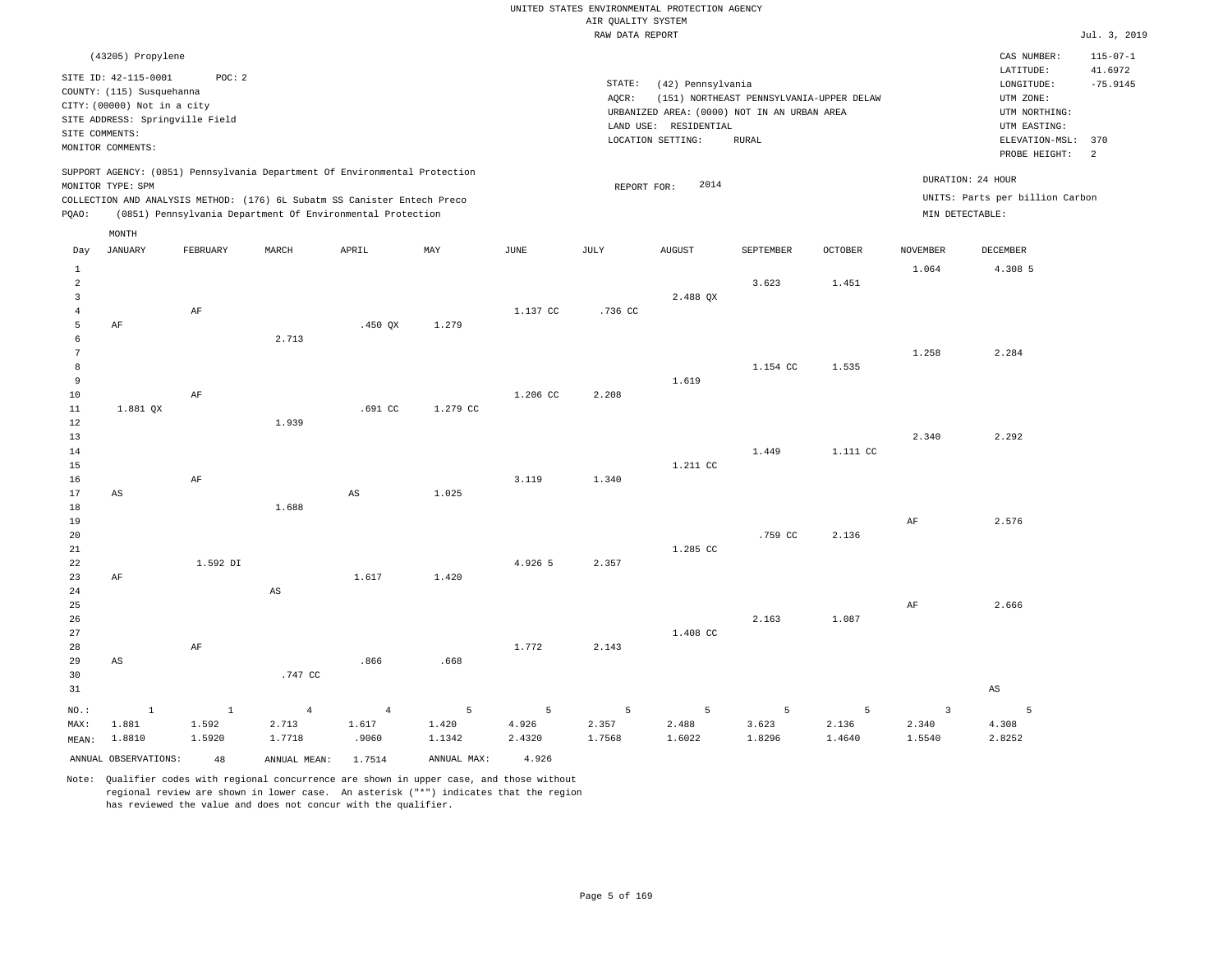|                     |                                 |                                                                            |         |        |          |           | RAW DATA REPORT |                                             |                                          |                |                 |                                 | Jul. 3, 2019          |
|---------------------|---------------------------------|----------------------------------------------------------------------------|---------|--------|----------|-----------|-----------------|---------------------------------------------|------------------------------------------|----------------|-----------------|---------------------------------|-----------------------|
|                     | (43205) Propylene               |                                                                            |         |        |          |           |                 |                                             |                                          |                |                 | CAS NUMBER:                     | $115 - 07 - 1$        |
|                     | SITE ID: 42-115-0001            | POC: 2                                                                     |         |        |          |           | STATE:          | (42) Pennsylvania                           |                                          |                |                 | LATITUDE:<br>LONGITUDE:         | 41.6972<br>$-75.9145$ |
|                     | COUNTY: (115) Susquehanna       |                                                                            |         |        |          |           | AQCR:           |                                             | (151) NORTHEAST PENNSYLVANIA-UPPER DELAW |                |                 | UTM ZONE:                       |                       |
|                     | CITY: (00000) Not in a city     |                                                                            |         |        |          |           |                 | URBANIZED AREA: (0000) NOT IN AN URBAN AREA |                                          |                |                 | UTM NORTHING:                   |                       |
|                     | SITE ADDRESS: Springville Field |                                                                            |         |        |          |           |                 | LAND USE: RESIDENTIAL                       |                                          |                |                 | UTM EASTING:                    |                       |
|                     | SITE COMMENTS:                  |                                                                            |         |        |          |           |                 | LOCATION SETTING:                           | <b>RURAL</b>                             |                |                 | ELEVATION-MSL:                  | 370                   |
|                     | MONITOR COMMENTS:               |                                                                            |         |        |          |           |                 |                                             |                                          |                |                 | PROBE HEIGHT:                   | $\overline{2}$        |
|                     |                                 | SUPPORT AGENCY: (0851) Pennsylvania Department Of Environmental Protection |         |        |          |           |                 |                                             |                                          |                |                 | DURATION: 24 HOUR               |                       |
|                     | MONITOR TYPE: SPM               |                                                                            |         |        |          |           | REPORT FOR:     | 2015                                        |                                          |                |                 |                                 |                       |
|                     |                                 | COLLECTION AND ANALYSIS METHOD: (176) 6L Subatm SS Canister Entech Preco   |         |        |          |           |                 |                                             |                                          |                |                 | UNITS: Parts per billion Carbon |                       |
| PQAO:               |                                 | (0851) Pennsylvania Department Of Environmental Protection                 |         |        |          |           |                 |                                             |                                          |                | MIN DETECTABLE: |                                 |                       |
|                     | $\texttt{MONTH}$                |                                                                            |         |        |          |           |                 |                                             |                                          |                |                 |                                 |                       |
| Day                 | <b>JANUARY</b>                  | FEBRUARY                                                                   | MARCH   | APRIL  | MAY      | JUNE      | JULY            | <b>AUGUST</b>                               | SEPTEMBER                                | <b>OCTOBER</b> | <b>NOVEMBER</b> | DECEMBER                        |                       |
| $\,$ 1              |                                 |                                                                            | 5.144 5 |        |          |           |                 |                                             |                                          |                |                 |                                 |                       |
| $\overline{a}$      |                                 |                                                                            |         |        |          |           |                 |                                             |                                          |                | 2.760           | 152.40 5                        |                       |
| $\overline{3}$      |                                 |                                                                            |         |        |          |           |                 |                                             | 2.640                                    | .510           |                 |                                 |                       |
| $\overline{4}$<br>5 |                                 |                                                                            |         |        |          |           |                 | 1.860                                       |                                          |                |                 |                                 |                       |
| 6                   | 2.397                           | $\rm AF$                                                                   |         | 2.430  | 1.080    | .780      | 1.260           |                                             |                                          |                |                 |                                 |                       |
| 7                   |                                 |                                                                            | 5.218 5 |        |          |           |                 |                                             |                                          |                |                 |                                 |                       |
| 8                   |                                 |                                                                            |         |        |          |           |                 |                                             |                                          |                | 2.640           | 6.0005                          |                       |
| $\overline{9}$      |                                 |                                                                            |         |        |          |           |                 |                                             | 1.440                                    | 2.520          |                 |                                 |                       |
| 10                  |                                 |                                                                            |         |        |          |           |                 | 1.080 CC                                    |                                          |                |                 |                                 |                       |
| 11                  |                                 | 2.998                                                                      |         |        |          | 1,860     | 1.680           |                                             |                                          |                |                 |                                 |                       |
| 12                  | 3.246                           |                                                                            |         | 2.430  | .750 CC  |           |                 |                                             |                                          |                |                 |                                 |                       |
| 13                  |                                 |                                                                            | AF      |        |          |           |                 |                                             |                                          |                |                 |                                 |                       |
| 14                  |                                 |                                                                            |         |        |          |           |                 |                                             |                                          |                | .870 CC         | 4.500 5                         |                       |
| 15                  |                                 |                                                                            |         |        |          |           |                 |                                             | 2.460                                    | 1.830          |                 |                                 |                       |
| 16                  |                                 |                                                                            |         |        |          |           |                 | 1.590                                       |                                          |                |                 |                                 |                       |
| 17                  |                                 | $\mathbb{A}\mathbb{S}$                                                     |         |        |          | $.900$ CC | 1.320           |                                             |                                          |                |                 |                                 |                       |
| 18                  | $_{\rm AS}$                     |                                                                            |         | 2.550  | 2.130    |           |                 |                                             |                                          |                |                 |                                 |                       |
| 19<br>20            |                                 |                                                                            | 1.971   |        |          |           |                 |                                             |                                          |                | 1.620           | 2.490                           |                       |
| 21                  |                                 |                                                                            |         |        |          |           |                 |                                             | 1.590                                    | 3.600          |                 |                                 |                       |
| 22                  |                                 |                                                                            |         |        |          |           |                 | 1.650                                       |                                          |                |                 |                                 |                       |
| 23                  |                                 | $_{\rm AS}$                                                                |         |        |          | 1.500     | 1.560           |                                             |                                          |                |                 |                                 |                       |
| 24                  | 3.907                           |                                                                            |         | .660   | 1.740    |           |                 |                                             |                                          |                |                 |                                 |                       |
| 25                  |                                 |                                                                            | 1.750   |        |          |           |                 |                                             |                                          |                |                 |                                 |                       |
| 26                  |                                 |                                                                            |         |        |          |           |                 |                                             |                                          |                | 2.310           | 4.200 5                         |                       |
| 27                  |                                 |                                                                            |         |        |          |           |                 |                                             | 1.110                                    | 2.250          |                 |                                 |                       |
| 28                  |                                 |                                                                            |         |        |          |           |                 | $_{\rm AS}$                                 |                                          |                |                 |                                 |                       |
| 29                  |                                 |                                                                            |         |        |          | .870 CC   | 1.770           |                                             |                                          |                |                 |                                 |                       |
| 30                  | AS                              |                                                                            |         | 1.170  | 1.080 CC |           |                 |                                             |                                          |                |                 |                                 |                       |
| 31                  |                                 |                                                                            | 1.470   |        |          |           |                 |                                             |                                          |                |                 |                                 |                       |
| NO.:                | $\overline{3}$                  | <sup>1</sup>                                                               | 5       | 5      | 5        | 5         | 5               | $\overline{4}$                              | 5                                        | 5              | 5               | 5                               |                       |
| MAX:                | 3.907                           | 2.998                                                                      | 5.218   | 2.550  | 2.130    | 1.860     | 1.770           | 1.860                                       | 2.640                                    | 3.600          | 2.760           | 152.40                          |                       |
| MEAN:               | 3.1833                          | 2.9980                                                                     | 3.1106  | 1.8480 | 1.3560   | 1.1820    | 1.5180          | 1.5450                                      | 1.8480                                   | 2.1420         | 2.0400          | 33.9180                         |                       |

Note: Qualifier codes with regional concurrence are shown in upper case, and those without regional review are shown in lower case. An asterisk ("\*") indicates that the region

ANNUAL OBSERVATIONS: 53 ANNUAL MEAN: 4.9725 ANNUAL MAX: 152.400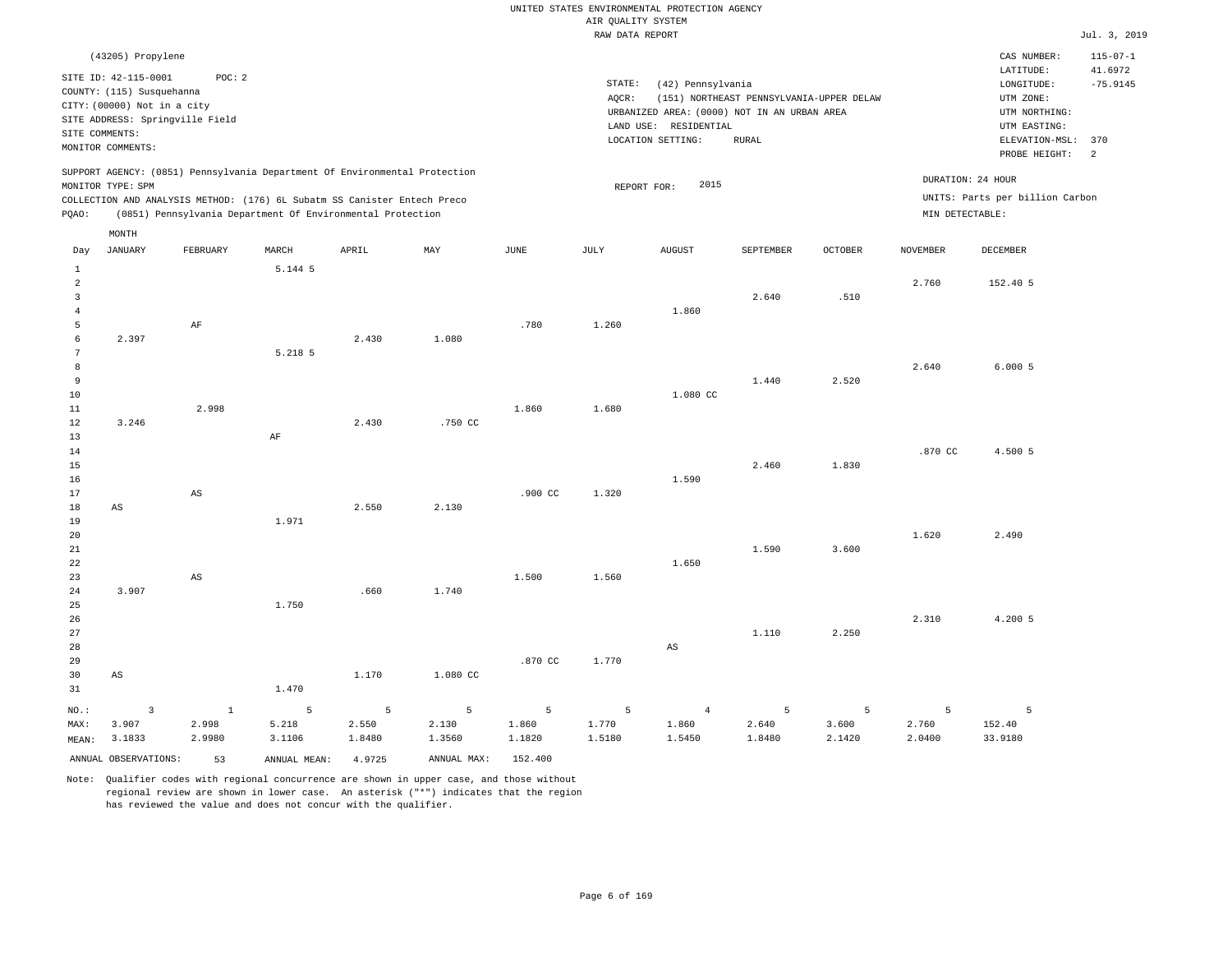|                | (43218) 1,3-Butadiene           |          |       |                                                                            |     |             |        |                          |                                             |                                          |                 | CAS NUMBER:                     | $106 - 99 - 0$ |
|----------------|---------------------------------|----------|-------|----------------------------------------------------------------------------|-----|-------------|--------|--------------------------|---------------------------------------------|------------------------------------------|-----------------|---------------------------------|----------------|
|                | SITE ID: 42-115-0001            | POC: 2   |       |                                                                            |     |             |        |                          |                                             |                                          |                 | LATITUDE:                       | 41.6972        |
|                | COUNTY: (115) Susquehanna       |          |       |                                                                            |     |             | STATE: |                          | (42) Pennsylvania                           |                                          |                 | LONGITUDE:                      | $-75.9145$     |
|                |                                 |          |       |                                                                            |     |             | AQCR:  |                          |                                             | (151) NORTHEAST PENNSYLVANIA-UPPER DELAW |                 | UTM ZONE:                       |                |
|                | CITY: (00000) Not in a city     |          |       |                                                                            |     |             |        |                          | URBANIZED AREA: (0000) NOT IN AN URBAN AREA |                                          |                 | UTM NORTHING:                   |                |
|                | SITE ADDRESS: Springville Field |          |       |                                                                            |     |             |        | RESIDENTIAL<br>LAND USE: |                                             |                                          |                 | UTM EASTING:                    |                |
| SITE COMMENTS: |                                 |          |       |                                                                            |     |             |        |                          |                                             |                                          |                 |                                 |                |
|                | MONITOR COMMENTS:               |          |       |                                                                            |     |             |        | LOCATION SETTING:        | RURAL                                       |                                          |                 | ELEVATION-MSL: 370              |                |
|                |                                 |          |       |                                                                            |     |             |        |                          |                                             |                                          |                 | PROBE HEIGHT:                   |                |
|                |                                 |          |       | SUPPORT AGENCY: (0851) Pennsylvania Department Of Environmental Protection |     |             |        |                          |                                             |                                          |                 | DURATION: 24 HOUR               |                |
|                | MONITOR TYPE: SPM               |          |       |                                                                            |     |             |        | REPORT FOR:              | 2013                                        |                                          |                 |                                 |                |
|                |                                 |          |       | COLLECTION AND ANALYSIS METHOD: (176) 6L SUBATM SS CANISTER ENTECH PRECO   |     |             |        |                          |                                             |                                          |                 | UNITS: Parts per billion Carbon |                |
| POAO:          |                                 |          |       | (0851) Pennsylvania Department Of Environmental Protection                 |     |             |        |                          |                                             |                                          | MIN DETECTABLE: |                                 |                |
|                | MONTH                           |          |       |                                                                            |     |             |        |                          |                                             |                                          |                 |                                 |                |
| Day            | JANUARY                         | FEBRUARY | MARCH | APRIL                                                                      | MAY | <b>JUNE</b> | JULY   | <b>AUGUST</b>            | SEPTEMBER                                   | <b>OCTOBER</b>                           | <b>NOVEMBER</b> | DECEMBER                        |                |

| $\mathbf{1}$   |             |                   |             |             |                 |          |          |          | .00 $ND$       | $.00$ ND       |                        |                        |
|----------------|-------------|-------------------|-------------|-------------|-----------------|----------|----------|----------|----------------|----------------|------------------------|------------------------|
| $\overline{a}$ |             |                   |             |             |                 |          |          | $.00$ ND |                |                |                        |                        |
| 3              |             |                   |             |             |                 | $.00$ ND | $.00$ ND |          |                |                |                        |                        |
| 4              |             |                   |             | $.00$ ND    | $.00$ ND        |          |          |          |                |                |                        |                        |
| 5              |             |                   | $.00$ ND    |             |                 |          |          |          |                |                |                        |                        |
| 6              |             |                   |             |             |                 |          |          |          |                |                | $.00$ ND               | $.00$ ND               |
| 7              |             |                   |             |             |                 |          |          |          | $\rm AF$       | AF             |                        |                        |
| 8              |             |                   |             |             |                 |          |          | $.00$ ND |                |                |                        |                        |
| 9              |             |                   |             |             |                 | $.00$ ND | $.00$ ND |          |                |                |                        |                        |
| 10             |             |                   |             | $.00$ ND    | $.00$ ND        |          |          |          |                |                |                        |                        |
| 11             |             |                   | $.00$ ND    |             |                 |          |          |          |                |                |                        |                        |
| 12             |             |                   |             |             |                 |          |          |          |                |                | $\mathbb{A}\mathbb{S}$ | $\mathbb{A}\mathbb{S}$ |
| 13             |             |                   |             |             |                 |          |          |          | $.00$ ND       | $.00$ ND       |                        |                        |
| 14             |             |                   |             |             |                 |          |          | .00 $CL$ |                |                |                        |                        |
| 15             |             |                   |             |             |                 | $.00$ ND | $.00$ ND |          |                |                |                        |                        |
| 16             |             |                   |             | $.00$ ND    | $.00$ ND        |          |          |          |                |                |                        |                        |
| 17             |             |                   | $.00$ ND    |             |                 |          |          |          |                |                |                        |                        |
| 18             |             |                   |             |             |                 |          |          |          |                |                | $\rm{AF}$              | $\rm AF$               |
| 19             |             |                   |             |             |                 |          |          |          | $.00$ ND       | $.00$ ND       |                        |                        |
| 20             |             |                   |             |             |                 |          |          | $.00$ ND |                |                |                        |                        |
| 21             |             |                   |             |             |                 | $.00$ ND | $.00$ ND |          |                |                |                        |                        |
| 22<br>23       |             |                   | $.00$ ND    | $.00$ ND    | $.00$ ND        |          |          |          |                |                |                        |                        |
| $2\,4$         |             |                   |             |             |                 |          |          |          |                |                | $\rm{AF}$              | $\rm AF$               |
| $25\,$         |             |                   |             |             |                 |          |          |          | $.00$ ND       | AS             |                        |                        |
| 26             |             |                   |             |             |                 |          |          | $.00$ ND |                |                |                        |                        |
| 27             |             | $.00~\mathrm{ND}$ |             |             |                 | $.00$ ND | .00 $ND$ |          |                |                |                        |                        |
| 28             |             |                   |             | $.00$ ND    | $.00$ ND        |          |          |          |                |                |                        |                        |
| 29             |             |                   | .00 $ND$    |             |                 |          |          |          |                |                |                        |                        |
| 30             |             |                   |             |             |                 |          |          |          |                |                | $\rm{AF}$              | $\rm AF$               |
| 31             |             |                   |             |             |                 |          |          |          |                | $.00$ ND       |                        |                        |
|                |             |                   |             |             |                 |          |          |          |                |                |                        |                        |
| $_{\rm NO.}$ : | $\mathsf 0$ | $\,1\,$           | $\mathsf S$ | $\mathsf S$ | $5\phantom{.0}$ | 5        | 5        | 5        | $\overline{4}$ | $\overline{4}$ | $\mathbf 1$            | $\mathbf{1}$           |
| MAX:           |             | 0.00              | 0.00        | 0.00        | 0.00            | 0.00     | 0.00     | 0.00     | 0.00           | 0.00           | 0.00                   | 0.00                   |
| MEAN:          |             | 0.000             | 0.000       | 0.000       | 0.000           | 0.000    | 0.000    | 0.000    | 0.000          | 0.000          | 0.000                  | 0.000                  |

ANNUAL OBSERVATIONS: 41 ANNUAL MEAN: 0.000 ANNUAL MAX: 0.00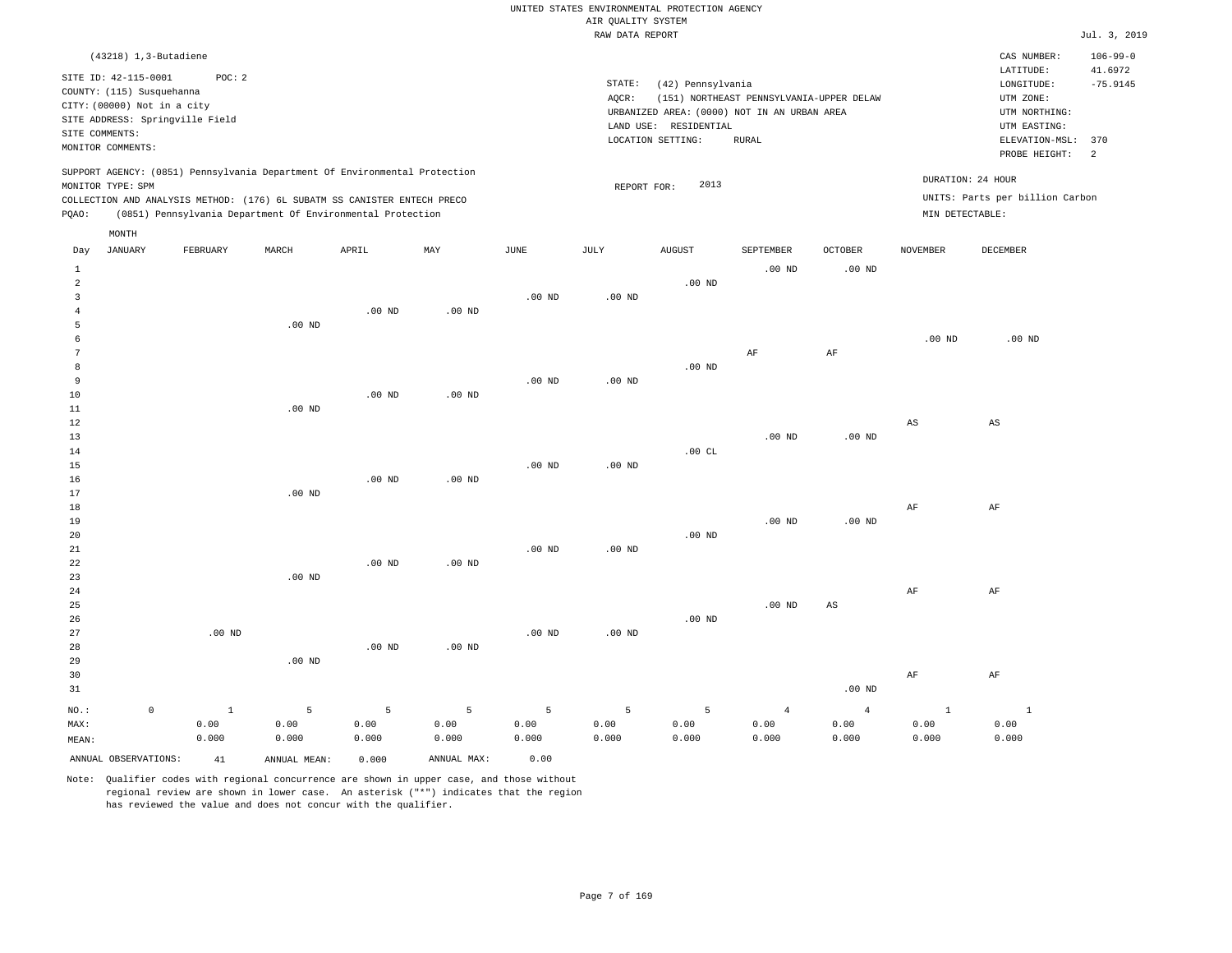| $(43218)$ 1, 3-Butadiene                                                                                                                                                                                                                                    |                                                                                                                                                                                           | CAS NUMBER:                                                                                                  | $106 - 99 - 0$                          |
|-------------------------------------------------------------------------------------------------------------------------------------------------------------------------------------------------------------------------------------------------------------|-------------------------------------------------------------------------------------------------------------------------------------------------------------------------------------------|--------------------------------------------------------------------------------------------------------------|-----------------------------------------|
| POC:2<br>SITE ID: 42-115-0001<br>COUNTY: (115) Susquehanna<br>CITY: (00000) Not in a city<br>SITE ADDRESS: Springville Field<br>SITE COMMENTS:<br>MONITOR COMMENTS:                                                                                         | STATE:<br>(42) Pennsylvania<br>(151) NORTHEAST PENNSYLVANIA-UPPER DELAW<br>AOCR:<br>URBANIZED AREA: (0000) NOT IN AN URBAN AREA<br>LAND USE:<br>RESIDENTIAL<br>LOCATION SETTING:<br>RURAL | LATITUDE:<br>LONGITUDE:<br>UTM ZONE:<br>UTM NORTHING:<br>UTM EASTING:<br>ELEVATION-MSL: 370<br>PROBE HEIGHT: | 41.6972<br>$-75.9145$<br>$\overline{2}$ |
| SUPPORT AGENCY: (0851) Pennsylvania Department Of Environmental Protection<br>MONITOR TYPE: SPM<br>COLLECTION AND ANALYSIS METHOD: (176) 6L SUBATM SS CANISTER ENTECH PRECO<br>(0851) Pennsylvania Department Of Environmental Protection<br>POAO:<br>MONTH | 2014<br>REPORT FOR:                                                                                                                                                                       | DURATION: 24 HOUR<br>UNITS: Parts per billion Carbon<br>MIN DETECTABLE:                                      |                                         |

| Day                                           | <b>JANUARY</b>                | FEBRUARY                      | MARCH                           | APRIL                           | MAY                | $_{\rm JUNE}$      | JULY               | <b>AUGUST</b>      | SEPTEMBER          | OCTOBER            | <b>NOVEMBER</b>                          | DECEMBER         |
|-----------------------------------------------|-------------------------------|-------------------------------|---------------------------------|---------------------------------|--------------------|--------------------|--------------------|--------------------|--------------------|--------------------|------------------------------------------|------------------|
| $\mathbf{1}$<br>$\overline{a}$<br>3<br>4<br>5 | $\rm AF$                      | $\rm AF$                      |                                 | $.00$ ND                        | $.00$ ND           | $.00$ ND           | $.00$ ND           | $.00$ ND           | $.00$ ND           | $.00$ ND           | $.00$ ND                                 | .26SQ            |
| 6<br>7<br>8<br>9<br>10<br>11                  | $.00$ ND                      | $\rm AF$                      | $.00$ ND                        | $.00$ ND                        | .00 <sub>ND</sub>  | .00 <sub>ND</sub>  | .00 <sub>ND</sub>  | $.00$ ND           | $.00$ ND           | .00 $ND$           | $.00$ ND                                 | $.00$ ND         |
| 12<br>13<br>14<br>15<br>16<br>17              | AS                            | $\rm{AF}$                     | $.00$ ND                        | $\mathbb{A}\mathbb{S}$          | $.00$ ND           | $.00$ ND           | .00 <sub>ND</sub>  | $.00$ ND           | $.00$ ND           | $.00$ ND           | $.00$ ND                                 | $.00$ ND         |
| 18<br>19<br>20<br>21<br>22                    |                               | $.00$ DI                      | $.00$ ND                        |                                 |                    | .00 <sub>ND</sub>  | .00 <sub>ND</sub>  | $.00$ ND           | $.00$ ND           | $.00$ ND           | AF                                       | $.00$ ND         |
| 23<br>24<br>25<br>26<br>27<br>28              | AF                            | $\rm AF$                      | $\mathbb{A}\mathbb{S}$          | $.00$ ND                        | .00 <sub>ND</sub>  | $.00$ ND           | $.00$ ND           | $.00$ ND           | $.00$ ND           | $.00$ ND           | $\rm AF$                                 | $.00$ ND         |
| 29<br>30<br>31                                | $\mathbb{A}\mathbb{S}$        |                               | $.00$ ND                        | $.00$ ND                        | $.00$ ND           |                    |                    |                    |                    |                    |                                          | AS               |
| $NO.$ :<br>MAX:<br>MEAN:                      | $\mathbf{1}$<br>0.00<br>0.000 | $\mathbf{1}$<br>0.00<br>0.000 | $\overline{4}$<br>0.00<br>0.000 | $\overline{4}$<br>0.00<br>0.000 | 5<br>0.00<br>0.000 | 5<br>0.00<br>0.000 | 5<br>0.00<br>0.000 | 5<br>0.00<br>0.000 | 5<br>0.00<br>0.000 | 5<br>0.00<br>0.000 | $\overline{\mathbf{3}}$<br>0.00<br>0.000 | 5<br>.26<br>.052 |
|                                               | ANNUAL OBSERVATIONS:          | 48                            | ANNUAL MEAN:                    | .005                            | ANNUAL MAX:        | .26                |                    |                    |                    |                    |                                          |                  |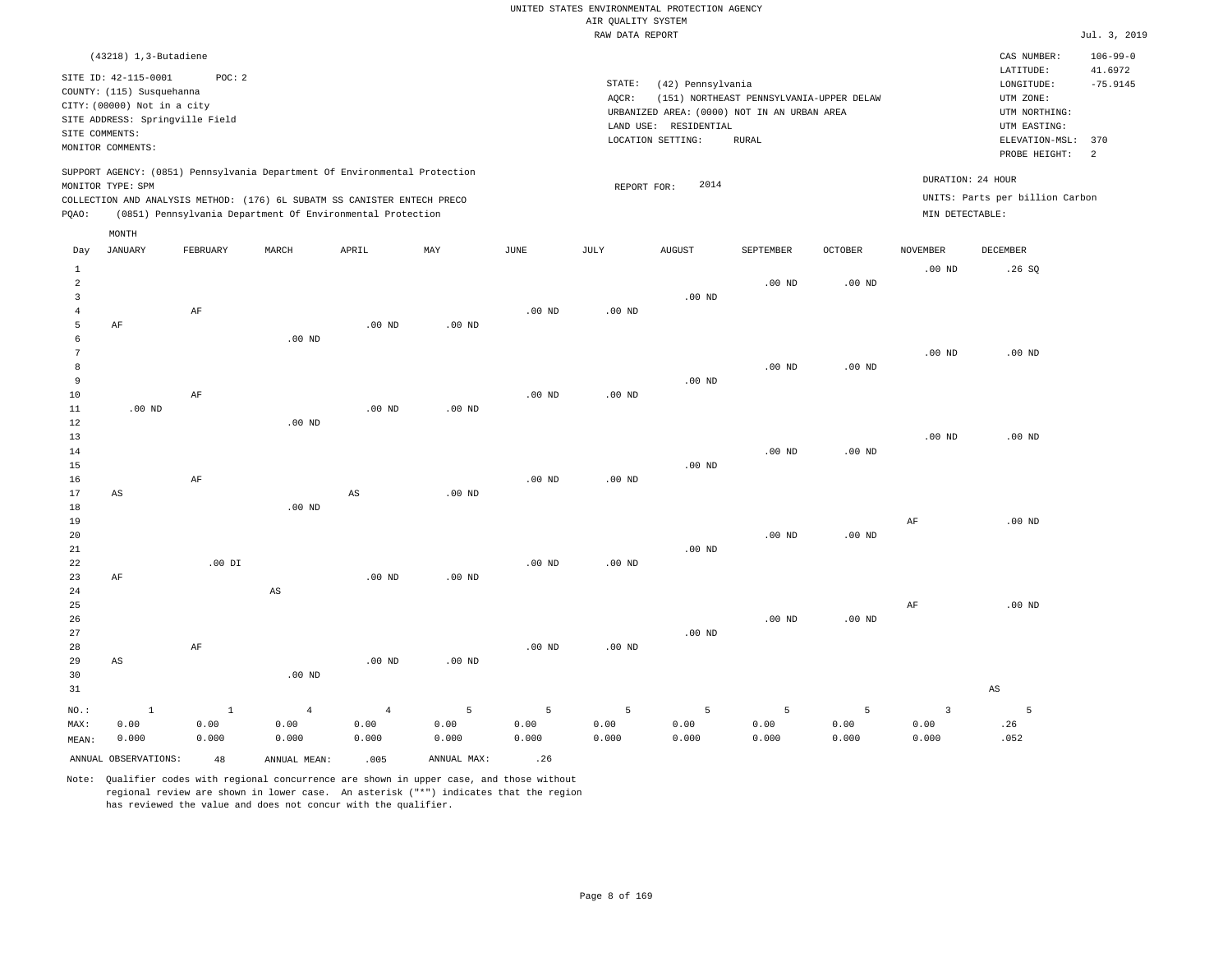| CAS NUMBER:<br>LATITUDE:                                                                        | $106 - 99 - 0$<br>41.6972                |
|-------------------------------------------------------------------------------------------------|------------------------------------------|
|                                                                                                 |                                          |
| LONGITUDE:<br>UTM ZONE:<br>UTM NORTHING:<br>UTM EASTING:<br>ELEVATION-MSL: 370<br>PROBE HEIGHT: | $-75.9145$<br>- 2                        |
| DURATION: 24 HOUR<br>UNITS: Parts per billion Carbon<br>MIN DETECTABLE:                         |                                          |
|                                                                                                 | (151) NORTHEAST PENNSYLVANIA-UPPER DELAW |

| Day                                               | JANUARY                | FEBRUARY               | $\tt MARCH$  | APRIL          | MAY               | $_{\rm JUNE}$ | JULY     | AUGUST                 | SEPTEMBER  | OCTOBER           | $\,$ NOVEMBER | DECEMBER |
|---------------------------------------------------|------------------------|------------------------|--------------|----------------|-------------------|---------------|----------|------------------------|------------|-------------------|---------------|----------|
| $\mathbf{1}$<br>$\overline{c}$<br>3<br>$\sqrt{4}$ |                        |                        | $.00$ ND     |                |                   |               |          | $.00$ ND               | $.00$ ND   | $.00$ ND          | $.00$ ND      | $.00$ ND |
| 5                                                 |                        | $\rm AF$               |              |                |                   | $.00$ ND      | $.00$ ND |                        |            |                   |               |          |
| 6                                                 | $.00$ ND               |                        |              | .00 $ND$       | $.00$ ND          |               |          |                        |            |                   |               |          |
| 7                                                 |                        |                        | $.00$ ND     |                |                   |               |          |                        |            |                   |               |          |
| 8                                                 |                        |                        |              |                |                   |               |          |                        |            |                   | $.00$ ND      | .38SQ    |
| 9                                                 |                        |                        |              |                |                   |               |          |                        | $.00$ ND   | $.00$ ND          |               |          |
| 10                                                |                        |                        |              |                |                   |               |          | $.00$ ND               |            |                   |               |          |
| 11                                                |                        | $.00$ ND               |              |                |                   | $.00$ ND      | $.00$ ND |                        |            |                   |               |          |
| 12                                                | $.00$ ND               |                        |              | $.00$ ND       | $.00$ ND          |               |          |                        |            |                   |               |          |
| 13                                                |                        |                        | $\rm AF$     |                |                   |               |          |                        |            |                   |               |          |
| $14$                                              |                        |                        |              |                |                   |               |          |                        |            |                   | $.00$ ND      | $.00$ ND |
| 15                                                |                        |                        |              |                |                   |               |          |                        | $.00$ ND   | $.00$ ND          |               |          |
| 16<br>17                                          |                        | $\mathbb{A}\mathbb{S}$ |              |                |                   | $.00$ ND      | $.00$ ND | $.00$ ND               |            |                   |               |          |
| 18                                                | $\mathbb{A}\mathbb{S}$ |                        |              | $.00$ ND       | $.00$ ND          |               |          |                        |            |                   |               |          |
| 19                                                |                        |                        | $.00$ ND     |                |                   |               |          |                        |            |                   |               |          |
| 20                                                |                        |                        |              |                |                   |               |          |                        |            |                   | $.00$ ND      | $.00$ ND |
| $2\sqrt{1}$                                       |                        |                        |              |                |                   |               |          |                        | $.00$ ND   | .00 <sub>ND</sub> |               |          |
| 22                                                |                        |                        |              |                |                   |               |          | $.00$ ND               |            |                   |               |          |
| 23                                                |                        | $\mathbb{A}\mathbb{S}$ |              |                |                   | $.00$ ND      | $.00$ ND |                        |            |                   |               |          |
| 24                                                | $.00$ ND               |                        |              | $.00$ ND       | $.00$ ND          |               |          |                        |            |                   |               |          |
| 25                                                |                        |                        | $.00$ ND     |                |                   |               |          |                        |            |                   |               |          |
| 26                                                |                        |                        |              |                |                   |               |          |                        |            |                   | $.00$ ND      | $.00$ ND |
| 27                                                |                        |                        |              |                |                   |               |          |                        | $.00$ ND   | $.00$ ND          |               |          |
| 28                                                |                        |                        |              |                |                   |               |          | $\mathbb{A}\mathbb{S}$ |            |                   |               |          |
| 29                                                |                        |                        |              |                |                   | $.00$ ND      | $.00$ ND |                        |            |                   |               |          |
| 30                                                | $\mathbb{A}\mathbb{S}$ |                        |              | $.00$ ND       | .00 <sub>ND</sub> |               |          |                        |            |                   |               |          |
| 31                                                |                        |                        | $.00$ ND     |                |                   |               |          |                        |            |                   |               |          |
| $NO.$ :                                           | $\overline{3}$         | $\mathbf{1}$           | $\mathsf S$  | $\overline{5}$ | 5                 | 5             | 5        | $\overline{4}$         | $\sqrt{5}$ | 5                 | 5             | 5        |
| MAX:                                              | 0.00                   | 0.00                   | 0.00         | 0.00           | 0.00              | 0.00          | 0.00     | 0.00                   | 0.00       | 0.00              | 0.00          | .38      |
| MEAN:                                             | 0.000                  | 0.000                  | 0.000        | 0.000          | 0.000             | 0.000         | 0.000    | 0.000                  | 0.000      | 0.000             | 0.000         | .076     |
|                                                   | ANNUAL OBSERVATIONS:   | 53                     | ANNUAL MEAN: | .007           | ANNUAL MAX:       | .38           |          |                        |            |                   |               |          |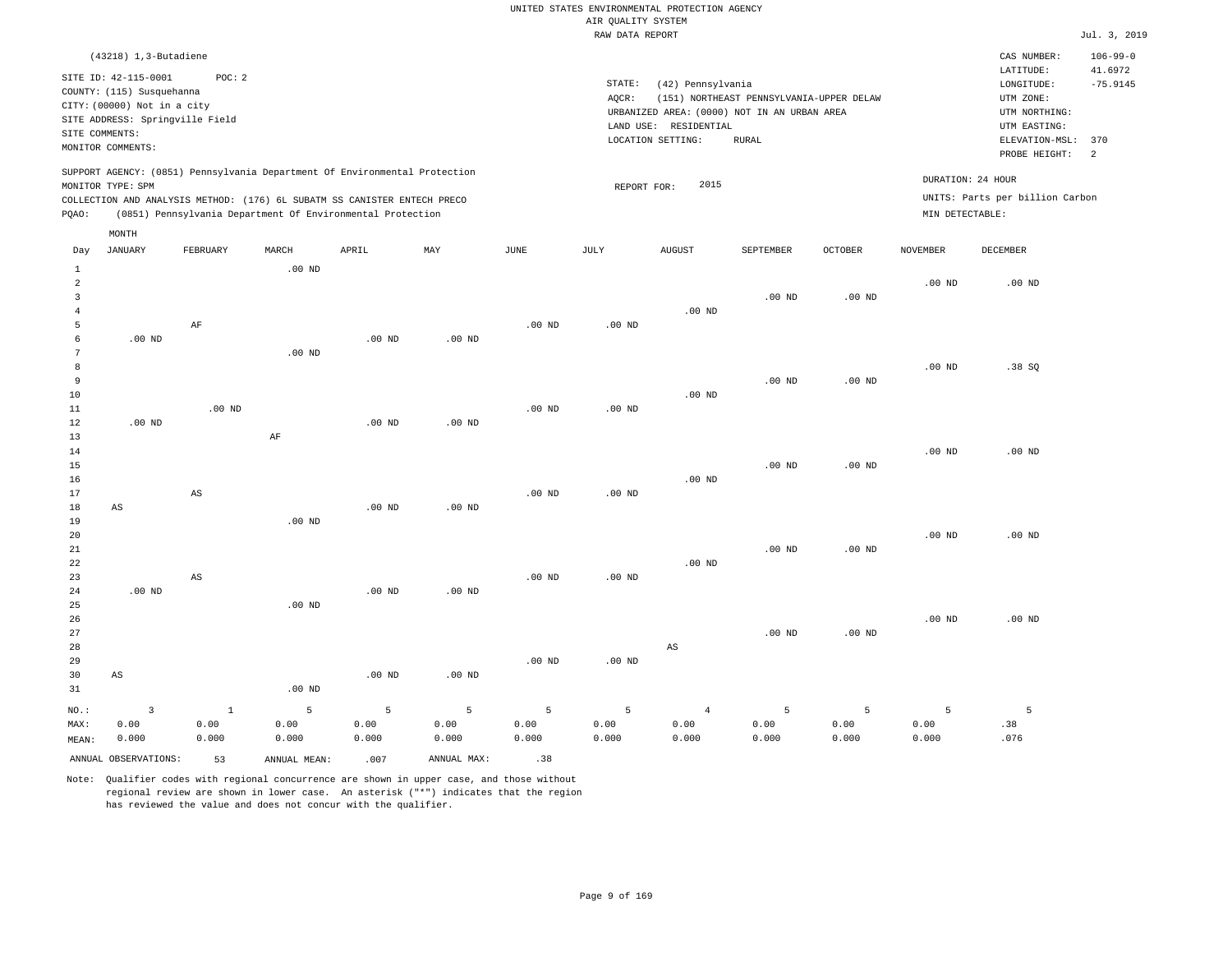|       |                             |                                 |          |                                                                            |          |       | RAW DATA REPORT |                                             |                                          |                  |                 |                                 | Jul. 3, 2019               |
|-------|-----------------------------|---------------------------------|----------|----------------------------------------------------------------------------|----------|-------|-----------------|---------------------------------------------|------------------------------------------|------------------|-----------------|---------------------------------|----------------------------|
|       | (43231) n-Hexane            |                                 |          |                                                                            |          |       |                 |                                             |                                          |                  |                 | CAS NUMBER:                     | $110 - 54 - 3$             |
|       | SITE ID: 42-115-0001        | POC:2                           |          |                                                                            |          |       |                 |                                             |                                          |                  |                 | LATITUDE:                       | 41.6972                    |
|       | COUNTY: (115) Susquehanna   |                                 |          |                                                                            |          |       | STATE:          | (42) Pennsylvania                           |                                          |                  |                 | LONGITUDE:                      | $-75.9145$                 |
|       | CITY: (00000) Not in a city |                                 |          |                                                                            |          |       | AOCR:           |                                             | (151) NORTHEAST PENNSYLVANIA-UPPER DELAW |                  |                 | UTM ZONE:                       |                            |
|       |                             | SITE ADDRESS: Springville Field |          |                                                                            |          |       |                 | URBANIZED AREA: (0000) NOT IN AN URBAN AREA |                                          |                  |                 | UTM NORTHING:                   |                            |
|       | SITE COMMENTS:              |                                 |          |                                                                            |          |       |                 | LAND USE: RESIDENTIAL                       |                                          |                  |                 | UTM EASTING:                    |                            |
|       | MONITOR COMMENTS:           |                                 |          |                                                                            |          |       |                 | LOCATION SETTING:                           | RURAL                                    |                  |                 | ELEVATION-MSL:                  | 370                        |
|       |                             |                                 |          |                                                                            |          |       |                 |                                             |                                          |                  |                 | PROBE HEIGHT:                   | $\overline{\phantom{0}}^2$ |
|       | MONITOR TYPE: SPM           |                                 |          | SUPPORT AGENCY: (0851) Pennsylvania Department Of Environmental Protection |          |       |                 | 2013<br>REPORT FOR:                         |                                          |                  |                 | DURATION: 24 HOUR               |                            |
|       |                             |                                 |          | COLLECTION AND ANALYSIS METHOD: (176) 6L SUBATM SS CANISTER ENTECH PRECO   |          |       |                 |                                             |                                          |                  |                 | UNITS: Parts per billion Carbon |                            |
| POAO: |                             |                                 |          | (0851) Pennsylvania Department Of Environmental Protection                 |          |       |                 |                                             |                                          |                  | MIN DETECTABLE: |                                 |                            |
|       | MONTH                       |                                 |          |                                                                            |          |       |                 |                                             |                                          |                  |                 |                                 |                            |
| Day   | JANUARY                     | FEBRUARY                        | MARCH    | APRIL                                                                      | MAY      | JUNE  | JULY            | <b>AUGUST</b>                               | SEPTEMBER                                | <b>OCTOBER</b>   | NOVEMBER        | DECEMBER                        |                            |
|       |                             |                                 |          |                                                                            |          |       |                 |                                             | $.00$ ND                                 | .84 <sub>5</sub> |                 |                                 |                            |
|       |                             |                                 |          |                                                                            |          |       |                 | .00 <sub>ND</sub>                           |                                          |                  |                 |                                 |                            |
|       |                             |                                 |          |                                                                            |          | .35SQ | $.00$ ND        |                                             |                                          |                  |                 |                                 |                            |
|       |                             |                                 |          | $.00$ ND                                                                   | $.00$ ND |       |                 |                                             |                                          |                  |                 |                                 |                            |
|       |                             |                                 | $.00$ ND |                                                                            |          |       |                 |                                             |                                          |                  |                 |                                 |                            |
|       |                             |                                 |          |                                                                            |          |       |                 |                                             |                                          |                  | $.00$ ND        | .37SQ                           |                            |
|       |                             |                                 |          |                                                                            |          |       |                 |                                             | AF                                       | AF               |                 |                                 |                            |
| 8     |                             |                                 |          |                                                                            |          |       |                 | $.00$ ND                                    |                                          |                  |                 |                                 |                            |

| MAX:           |             | 0.00        | 0.00     | 0.00     | .41      | .35      | 0.00     | .31      | .35            | .84                    | 0.00         | .37                    |
|----------------|-------------|-------------|----------|----------|----------|----------|----------|----------|----------------|------------------------|--------------|------------------------|
| $_{\rm NO.}$ : | $\mathbb O$ | $\mathbf 1$ | 5        | 5        | 5        | 5        | 5        | 5        | $\overline{4}$ | $\overline{4}$         | <sup>1</sup> | $\overline{1}$         |
| 31             |             |             |          |          |          |          |          |          |                | .47 $SQ$               |              |                        |
| 30             |             |             |          |          |          |          |          |          |                |                        | $\rm{AF}$    | $\rm AF$               |
| 29             |             |             | $.00$ ND |          |          |          |          |          |                |                        |              |                        |
| 28             |             |             |          | $.00$ ND | .31 SQ   |          |          |          |                |                        |              |                        |
| 27             |             | $.00$ ND    |          |          |          | .00 $ND$ | .00 $ND$ |          |                |                        |              |                        |
| 26             |             |             |          |          |          |          |          | $.00$ ND |                |                        |              |                        |
| 25             |             |             |          |          |          |          |          |          | .35 SQ         | $\mathbb{A}\mathbb{S}$ |              |                        |
| 24             |             |             |          |          |          |          |          |          |                |                        | $\rm{AF}$    | $\rm AF$               |
| 23             |             |             | .00 $ND$ |          |          |          |          |          |                |                        |              |                        |
| 22             |             |             |          | $.00$ ND | .41 SQ   |          |          |          |                |                        |              |                        |
| $21\,$         |             |             |          |          |          | $.00$ ND | .00 $ND$ |          |                |                        |              |                        |
| 20             |             |             |          |          |          |          |          | .31 SQ   |                |                        |              |                        |
| 19             |             |             |          |          |          |          |          |          | $.00$ ND       | $.00{\rm ~ND}$         |              |                        |
| 18             |             |             |          |          |          |          |          |          |                |                        | AF           | AF                     |
| 17             |             |             | $.00$ ND |          |          |          |          |          |                |                        |              |                        |
| 16             |             |             |          | $.00$ ND | $.00$ ND |          |          |          |                |                        |              |                        |
| 15             |             |             |          |          |          | $.00$ ND | $.00$ ND |          |                |                        |              |                        |
| 14             |             |             |          |          |          |          |          | .00 $CL$ | $.00$ ND       | $.00{\rm ~ND}$         |              |                        |
| $12$<br>13     |             |             |          |          |          |          |          |          |                |                        | AS           | $\mathbb{A}\mathbb{S}$ |
| 11             |             |             | $.00$ ND |          |          |          |          |          |                |                        |              |                        |
| 10             |             |             |          | $.00$ ND | .39SQ    |          |          |          |                |                        |              |                        |
| 9              |             |             |          |          |          | .29SQ    | $.00$ ND |          |                |                        |              |                        |
|                |             |             |          |          |          |          |          |          |                |                        |              |                        |

MEAN: 0.000 0.000 0.000 .222 .128 0.000 .062 ANNUAL OBSERVATIONS:  $41$  ANNUAL MEAN: .100 ANNUAL MAX: .84

Note: Qualifier codes with regional concurrence are shown in upper case, and those without regional review are shown in lower case. An asterisk ("\*") indicates that the region has reviewed the value and does not concur with the qualifier.

.088

.328

0.000

.370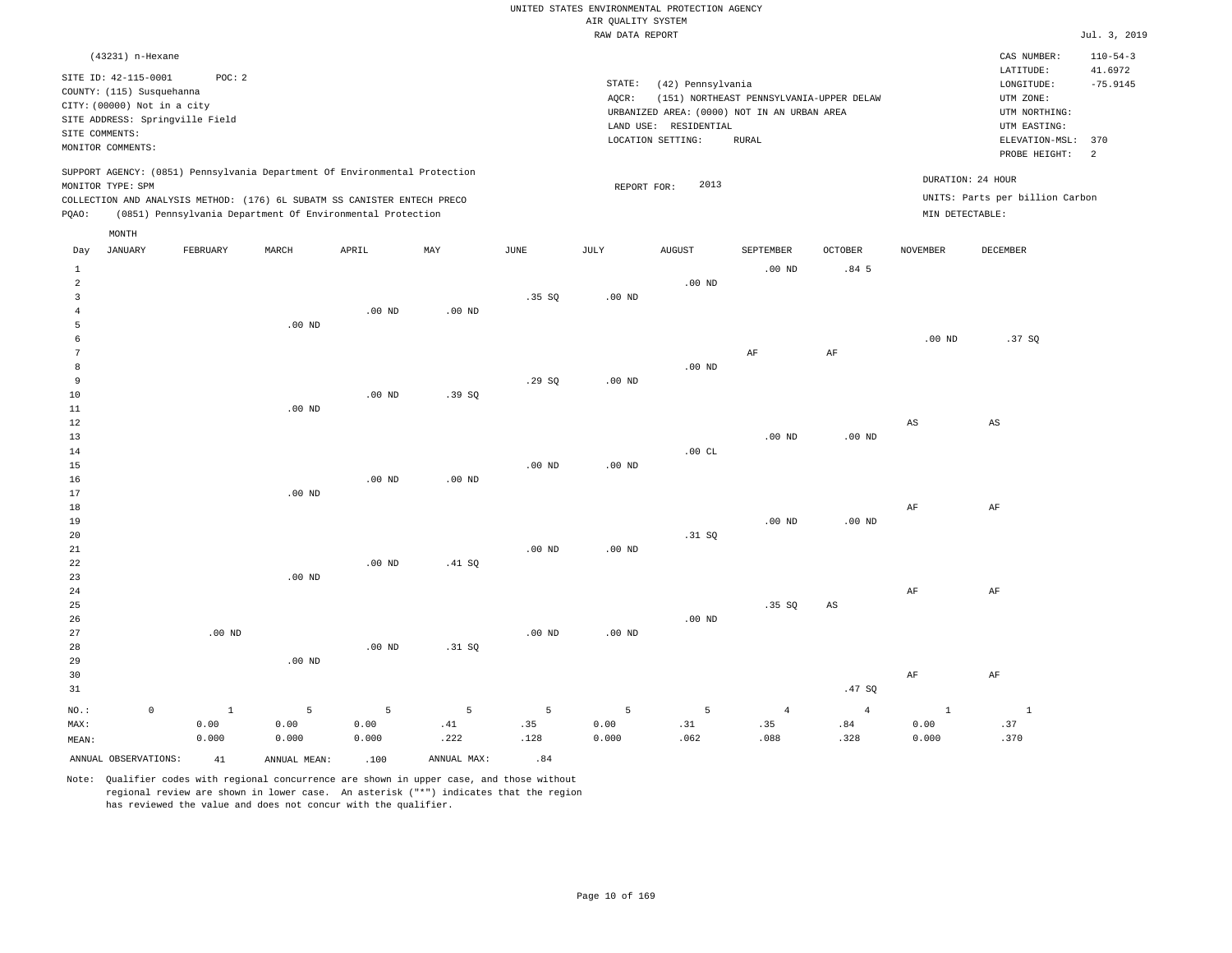| (43231) n-Hexane                                                                                                                                                                                                                                            |                                                                                                                                                                                        | CAS NUMBER:                                                                                                  | $110 - 54 - 3$                                      |
|-------------------------------------------------------------------------------------------------------------------------------------------------------------------------------------------------------------------------------------------------------------|----------------------------------------------------------------------------------------------------------------------------------------------------------------------------------------|--------------------------------------------------------------------------------------------------------------|-----------------------------------------------------|
| SITE ID: 42-115-0001<br>POC:2<br>COUNTY: (115) Susquehanna<br>CITY: (00000) Not in a city<br>SITE ADDRESS: Springville Field<br>SITE COMMENTS:<br>MONITOR COMMENTS:                                                                                         | STATE:<br>(42) Pennsylvania<br>AOCR:<br>(151) NORTHEAST PENNSYLVANIA-UPPER DELAW<br>URBANIZED AREA: (0000) NOT IN AN URBAN AREA<br>LAND USE: RESIDENTIAL<br>LOCATION SETTING:<br>RURAL | LATITUDE:<br>LONGITUDE:<br>UTM ZONE:<br>UTM NORTHING:<br>UTM EASTING:<br>ELEVATION-MSL: 370<br>PROBE HEIGHT: | 41.6972<br>$-75.9145$<br>$\overline{\phantom{0}}^2$ |
| SUPPORT AGENCY: (0851) Pennsylvania Department Of Environmental Protection<br>MONITOR TYPE: SPM<br>COLLECTION AND ANALYSIS METHOD: (176) 6L SUBATM SS CANISTER ENTECH PRECO<br>(0851) Pennsylvania Department Of Environmental Protection<br>POAO:<br>MONTH | 2014<br>REPORT FOR:                                                                                                                                                                    | DURATION: 24 HOUR<br>UNITS: Parts per billion Carbon<br>MIN DETECTABLE:                                      |                                                     |

| Day            | JANUARY                | FEBRUARY  | MARCH          | APRIL          | MAY            | JUNE           | JULY           | AUGUST      | SEPTEMBER      | OCTOBER  | NOVEMBER    | DECEMBER               |
|----------------|------------------------|-----------|----------------|----------------|----------------|----------------|----------------|-------------|----------------|----------|-------------|------------------------|
| $\mathbf{1}$   |                        |           |                |                |                |                |                |             |                |          | $.00$ ND    | .36SQ                  |
| $\sqrt{2}$     |                        |           |                |                |                |                |                |             | $.00$ ND       | .00 $ND$ |             |                        |
| 3              |                        |           |                |                |                |                |                | .46SQ       |                |          |             |                        |
| $\overline{4}$ |                        | $\rm{AF}$ |                |                |                | $.00$ ND       | .00 $ND$       |             |                |          |             |                        |
| 5              | $\rm{AF}$              |           |                | $.00$ ND       | $.00$ ND       |                |                |             |                |          |             |                        |
| 6              |                        |           | $.00$ ND       |                |                |                |                |             |                |          |             |                        |
| 7              |                        |           |                |                |                |                |                |             |                |          | $.00$ ND    | $.00$ ND               |
| 8              |                        |           |                |                |                |                |                |             | $.00$ ND       | $.00$ ND |             |                        |
| 9              |                        |           |                |                |                |                |                | $.00$ ND    |                |          |             |                        |
| $10$           |                        | $\rm AF$  |                |                |                | $.00$ ND       | .00 $ND$       |             |                |          |             |                        |
| $11\,$         | .47 $QX$               |           |                | $.00$ ND       | $.00$ ND       |                |                |             |                |          |             |                        |
| $1\,2$         |                        |           | $.00$ ND       |                |                |                |                |             |                |          |             |                        |
| 13             |                        |           |                |                |                |                |                |             |                |          | $.00$ ND    | .24 SQ                 |
| 14             |                        |           |                |                |                |                |                |             | .40 SQ         | $.00$ ND |             |                        |
| 15             |                        |           |                |                |                |                |                | .34 SQ      |                |          |             |                        |
| 16             |                        | $\rm{AF}$ |                |                |                | .28SQ          | .00 $ND$       |             |                |          |             |                        |
| 17             | $\mathbb{A}\mathbb{S}$ |           |                | $_{\rm AS}$    | $.00$ ND       |                |                |             |                |          |             |                        |
| 18             |                        |           | $.00$ ND       |                |                |                |                |             |                |          |             |                        |
| 19             |                        |           |                |                |                |                |                |             |                |          | $\rm AF$    | .31 SQ                 |
| 20             |                        |           |                |                |                |                |                |             | $.00$ ND       | .00 $ND$ |             |                        |
| $2\sqrt{1}$    |                        |           |                |                |                |                |                | 1.235       |                |          |             |                        |
| 22             |                        | .00 DI    |                |                |                | $.00$ ND       | $.00$ ND       |             |                |          |             |                        |
| 23             | $\rm{AF}$              |           |                | $.00$ ND       | $.00$ ND       |                |                |             |                |          |             |                        |
| 24             |                        |           | AS             |                |                |                |                |             |                |          |             |                        |
| 25             |                        |           |                |                |                |                |                |             |                |          | $\rm AF$    | .31 SQ                 |
| 26             |                        |           |                |                |                |                |                |             | .27SQ          | .00 $ND$ |             |                        |
| 27             |                        |           |                |                |                |                |                | .00 $ND$    |                |          |             |                        |
| 28             |                        | $\rm{AF}$ |                |                |                | .00 $ND$       | .00 $ND$       |             |                |          |             |                        |
| 29             | $\mathbb{A}\mathbb{S}$ |           |                | .31 SQ         | $.00$ ND       |                |                |             |                |          |             |                        |
| 30             |                        |           | $.00$ ND       |                |                |                |                |             |                |          |             |                        |
| 31             |                        |           |                |                |                |                |                |             |                |          |             | $\mathbb{A}\mathbb{S}$ |
| $NO.$ :        | $\,$ 1                 | $\,$ 1    | $\overline{4}$ | $\overline{4}$ | $\overline{5}$ | $\overline{5}$ | $\overline{5}$ | $\mathsf S$ | $\overline{5}$ | 5        | $\mathsf 3$ | 5                      |
| MAX:           | .47                    | 0.00      | 0.00           | .31            | 0.00           | .28            | 0.00           | 1.23        | $.40$          | 0.00     | 0.00        | .36                    |
| MEAN:          | .470                   | 0.000     | 0.000          | .078           | 0.000          | .056           | 0.000          | .406        | .134           | 0.000    | 0.000       | .244                   |
|                | ANNUAL OBSERVATIONS:   | 48        | ANNUAL MEAN:   | .104           | ANNUAL MAX:    | 1.23           |                |             |                |          |             |                        |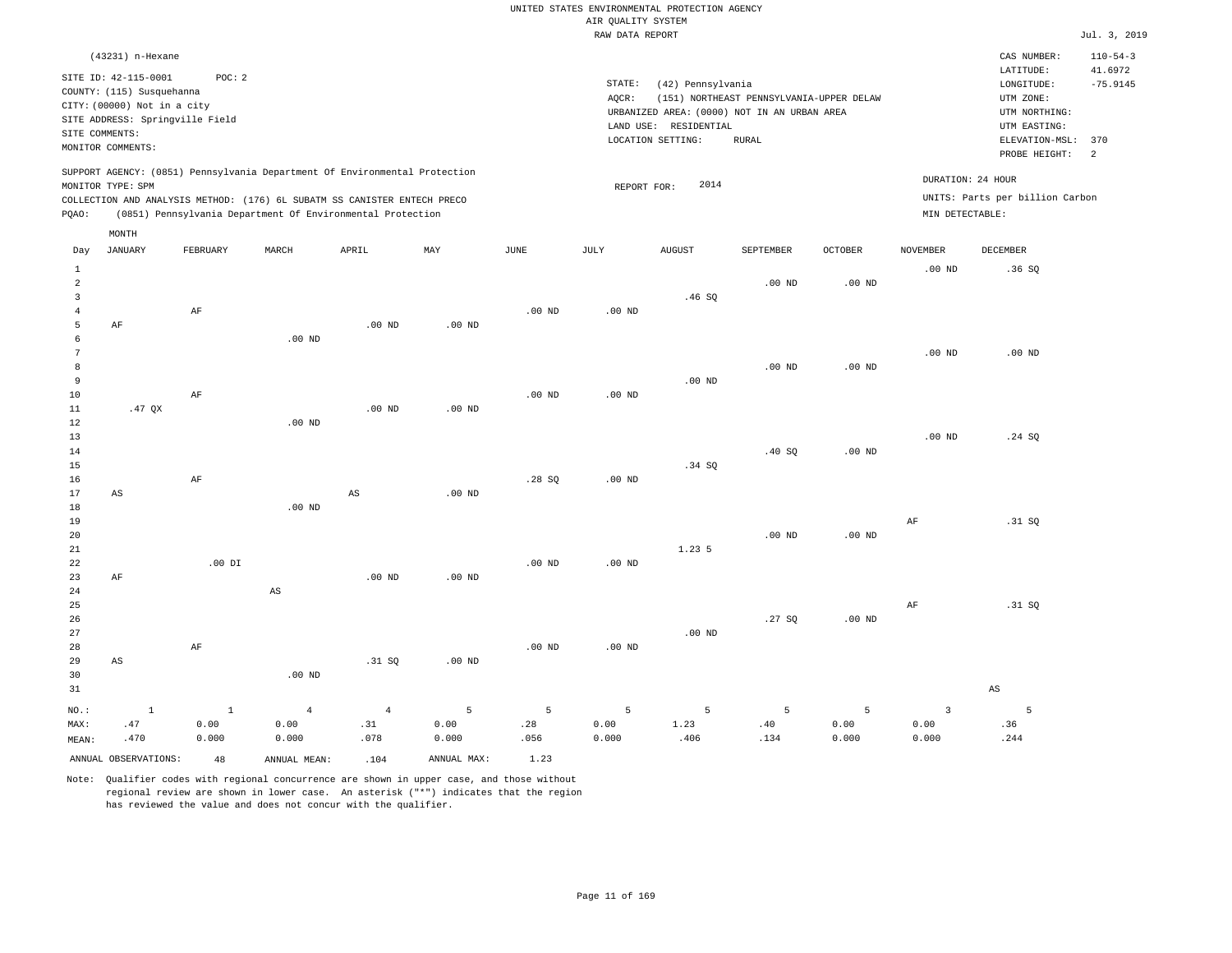|                | (43231) n-Hexane                                                                                                                                                            |          |       |                                                            |     |      |                 |                                                                                                                                                               |           |                                                                                                          |                                   | CAS NUMBER:                                          | $110 - 54 - 3$ |
|----------------|-----------------------------------------------------------------------------------------------------------------------------------------------------------------------------|----------|-------|------------------------------------------------------------|-----|------|-----------------|---------------------------------------------------------------------------------------------------------------------------------------------------------------|-----------|----------------------------------------------------------------------------------------------------------|-----------------------------------|------------------------------------------------------|----------------|
| SITE COMMENTS: | SITE ID: 42-115-0001<br>COUNTY: (115) Susquehanna<br>CITY: (00000) Not in a city<br>SITE ADDRESS: Springville Field<br>MONITOR COMMENTS:                                    | POC: 2   |       |                                                            |     |      | STATE:<br>AQCR: | (42) Pennsylvania<br>(151) NORTHEAST PENNSYLVANIA-UPPER DELAW<br>URBANIZED AREA: (0000) NOT IN AN URBAN AREA<br>RESIDENTIAL<br>LAND USE:<br>LOCATION SETTING: |           | LATITUDE:<br>LONGITUDE:<br>UTM ZONE:<br>UTM NORTHING:<br>UTM EASTING:<br>ELEVATION-MSL:<br>PROBE HEIGHT: | 41.6972<br>$-75.9145$<br>370<br>2 |                                                      |                |
| POAO:          | SUPPORT AGENCY: (0851) Pennsylvania Department Of Environmental Protection<br>MONITOR TYPE: SPM<br>COLLECTION AND ANALYSIS METHOD: (176) 6L SUBATM SS CANISTER ENTECH PRECO |          |       | (0851) Pennsylvania Department Of Environmental Protection |     |      |                 | 2015<br>REPORT FOR:                                                                                                                                           |           |                                                                                                          | MIN DETECTABLE:                   | DURATION: 24 HOUR<br>UNITS: Parts per billion Carbon |                |
|                | MONTH                                                                                                                                                                       |          |       |                                                            |     |      |                 |                                                                                                                                                               |           |                                                                                                          |                                   |                                                      |                |
| Day            | JANUARY                                                                                                                                                                     | FEBRUARY | MARCH | APRIL                                                      | MAY | JUNE | JULY            | <b>AUGUST</b>                                                                                                                                                 | SEPTEMBER | <b>OCTOBER</b>                                                                                           | NOVEMBER                          | DECEMBER                                             |                |
|                |                                                                                                                                                                             |          | .25SQ |                                                            |     |      |                 |                                                                                                                                                               |           |                                                                                                          |                                   |                                                      |                |
| 2              |                                                                                                                                                                             |          |       |                                                            |     |      |                 |                                                                                                                                                               |           |                                                                                                          | .23 <sub>c</sub>                  | .43 S0                                               |                |

|                | ANNUAL OBSERVATIONS:           | 53                     | ANNUAL MEAN:           | .147          | ANNUAL MAX:       | .58      |          |             |                |             |                  |                                 |
|----------------|--------------------------------|------------------------|------------------------|---------------|-------------------|----------|----------|-------------|----------------|-------------|------------------|---------------------------------|
| MAX:<br>MEAN:  | .427                           | .250                   | .094                   | 0.00<br>0.000 | .056              | .132     | .044     | .24<br>.175 | .30<br>.156    | .34<br>.174 | .25<br>.136      | .43<br>.324                     |
| $_{\rm NO.}$ : | $\overline{\mathbf{3}}$<br>.58 | $\,$ 1<br>.25          | $5\phantom{.0}$<br>.25 | 5             | 5<br>.28          | 5<br>.41 | 5<br>.22 | $\sqrt{4}$  | $\overline{5}$ | 5           | 5                | 5                               |
|                |                                |                        |                        |               |                   |          |          |             |                |             |                  |                                 |
| 31             |                                |                        | $.00$ ND               |               |                   |          |          |             |                |             |                  |                                 |
| 30             | $\mathbb{A}\mathbb{S}$         |                        |                        | $.00$ ND      | $.00$ ND          |          |          |             |                |             |                  |                                 |
| 29             |                                |                        |                        |               |                   | $.00$ ND | $.00$ ND |             |                |             |                  |                                 |
| 28             |                                |                        |                        |               |                   |          |          | AS          |                |             |                  |                                 |
| 27             |                                |                        |                        |               |                   |          |          |             | $.00$ ND       | .24 CC      |                  | .23SQ                           |
| 25<br>26       |                                |                        | $.00$ ND               |               |                   |          |          |             |                |             | .25 SQ           |                                 |
| 24             | .58SQ                          |                        |                        | $.00$ ND      | .00 <sub>ND</sub> |          |          |             |                |             |                  |                                 |
| 23             |                                | $\mathbb{A}\mathbb{S}$ |                        |               |                   | $.00$ ND | $.00$ ND |             |                |             |                  |                                 |
| 22             |                                |                        |                        |               |                   |          |          | .24 SQ      |                |             |                  |                                 |
| 21             |                                |                        |                        |               |                   |          |          |             | $.00$ ND       | .34 SQ      |                  |                                 |
| 20             |                                |                        |                        |               |                   |          |          |             |                |             | $.00$ ND         | .18SQ                           |
| 19             |                                |                        | $.00$ ND               |               |                   |          |          |             |                |             |                  |                                 |
| 18             | $\mathbb{A}\mathbb{S}$         |                        |                        | $.00$ ND      | .28SQ             |          |          |             |                |             |                  |                                 |
| 17             |                                | $\mathbb{A}\mathbb{S}$ |                        |               |                   | .41 SQ   | $.00$ ND |             |                |             |                  |                                 |
| 16             |                                |                        |                        |               |                   |          |          | $.00$ ND    |                |             |                  |                                 |
| 15             |                                |                        |                        |               |                   |          |          |             | .26SQ          | $.00$ ND    |                  |                                 |
| 14             |                                |                        |                        |               |                   |          |          |             |                |             | $.00$ ND         | .35 SQ                          |
| 13             |                                |                        | $\rm AF$               |               |                   |          |          |             |                |             |                  |                                 |
| 12             | .35SQ                          |                        |                        | $.00$ ND      | $.00$ ND          |          |          |             |                |             |                  |                                 |
| 11             |                                | .25 SQ                 |                        |               |                   | .25S     | .22SQ    |             |                |             |                  |                                 |
| 10             |                                |                        |                        |               |                   |          |          | .24 SQ      |                |             |                  |                                 |
| 9              |                                |                        |                        |               |                   |          |          |             | .22 SQ         | .29SQ       |                  |                                 |
| 8              |                                |                        |                        |               |                   |          |          |             |                |             | .20SQ            | .43SQ                           |
| 7              |                                |                        | .22SQ                  |               |                   |          |          |             |                |             |                  |                                 |
| 6              | .35SQ                          |                        |                        | $.00$ ND      | $.00$ ND          |          |          |             |                |             |                  |                                 |
| 5              |                                | $\rm AF$               |                        |               |                   | $.00$ ND | $.00$ ND |             |                |             |                  |                                 |
| $\sqrt{4}$     |                                |                        |                        |               |                   |          |          | .22SQ       |                |             |                  |                                 |
| 3              |                                |                        |                        |               |                   |          |          |             | .30 SQ         | $.00$ ND    | .23 <sub>0</sub> | $\cdot$ $\cdot$ $\cdot$ $\cdot$ |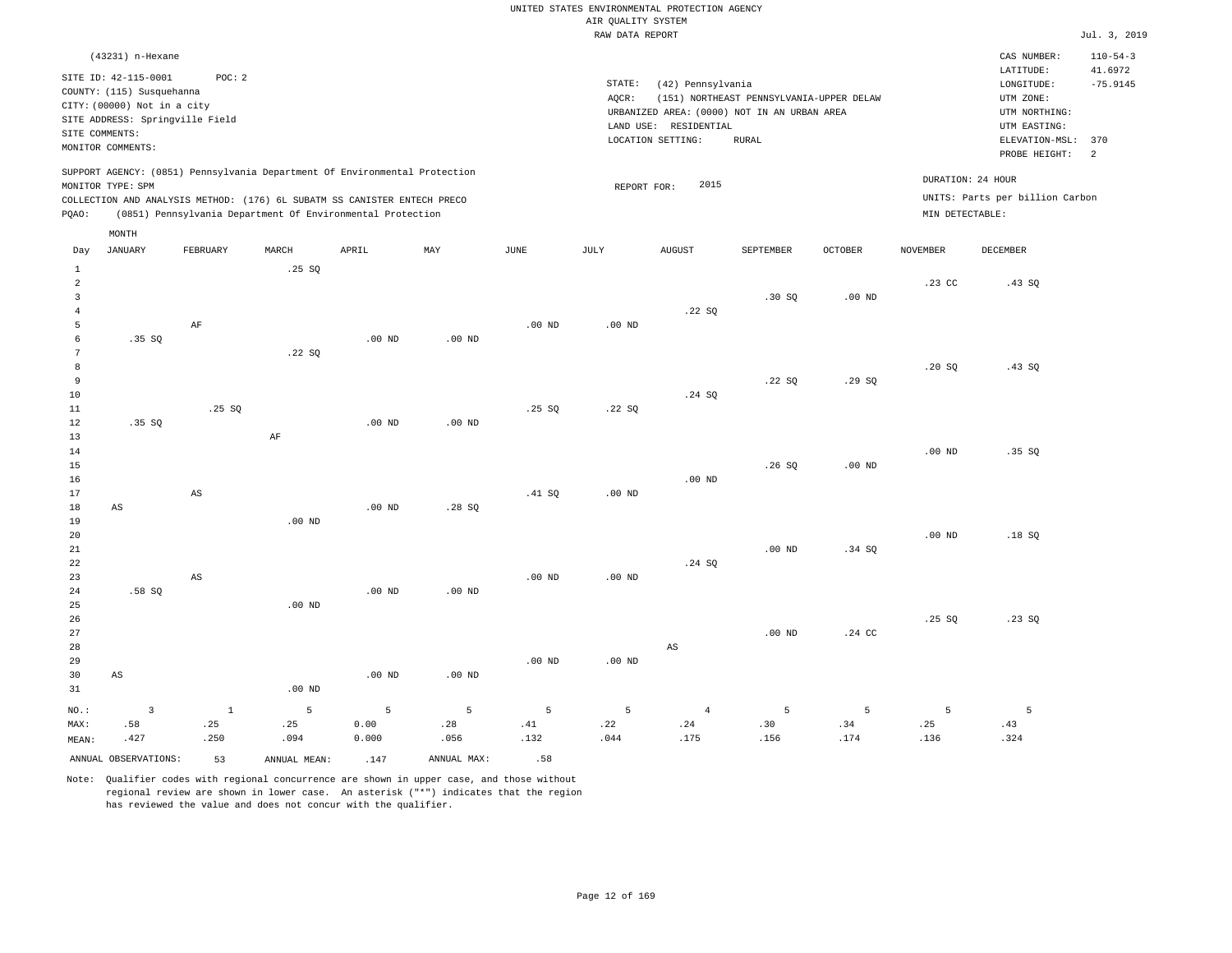#### RAW DATA REPORT **FOULD ASSESSED ASSESSED ASSESSED.** The set of the set of the set of the set of the set of the set of the set of the set of the set of the set of the set of the set of the set of the set of the set of the s UNITED STATES ENVIRONMENTAL PROTECTION AGENCY AIR QUALITY SYSTEM

| (43232) n-Heptane                                                                                                                                          |                                                                                                                                                                                                                      |                                      |                                                                                                                                                |                                      | CAS NUMBER:                                                                                                  | $142 - 82 - 5$                                      |
|------------------------------------------------------------------------------------------------------------------------------------------------------------|----------------------------------------------------------------------------------------------------------------------------------------------------------------------------------------------------------------------|--------------------------------------|------------------------------------------------------------------------------------------------------------------------------------------------|--------------------------------------|--------------------------------------------------------------------------------------------------------------|-----------------------------------------------------|
| SITE ID: 42-115-0001<br>COUNTY: (115) Susquehanna<br>CITY: (00000) Not in a city<br>SITE ADDRESS: Springville Field<br>SITE COMMENTS:<br>MONITOR COMMENTS: | POC:2                                                                                                                                                                                                                | STATE:<br>AOCR:<br>LOCATION SETTING: | (42) Pennsylvania<br>(151) NORTHEAST PENNSYLVANIA-UPPER DELAW<br>URBANIZED AREA: (0000) NOT IN AN URBAN AREA<br>LAND USE: RESIDENTIAL<br>RURAL |                                      | LATITUDE:<br>LONGITUDE:<br>UTM ZONE:<br>UTM NORTHING:<br>UTM EASTING:<br>ELEVATION-MSL: 370<br>PROBE HEIGHT: | 41.6972<br>$-75.9145$<br>$\overline{\phantom{0}}^2$ |
| MONITOR TYPE: SPM<br>POAO:<br>MONTH                                                                                                                        | SUPPORT AGENCY: (0851) Pennsylvania Department Of Environmental Protection<br>COLLECTION AND ANALYSIS METHOD: (176) 6L SUBATM SS CANISTER ENTECH PRECO<br>(0851) Pennsylvania Department Of Environmental Protection | REPORT FOR:                          | 2013                                                                                                                                           | DURATION: 24 HOUR<br>MIN DETECTABLE: | UNITS: Parts per billion Carbon                                                                              |                                                     |

| JANUARY<br>Day         | FEBRUARY | MARCH        | APRIL    | MAY            | JUNE              | JULY     | AUGUST   | SEPTEMBER      | OCTOBER                | NOVEMBER                 | DECEMBER               |
|------------------------|----------|--------------|----------|----------------|-------------------|----------|----------|----------------|------------------------|--------------------------|------------------------|
| $\mathbf{1}$           |          |              |          |                |                   |          |          | $.00$ ND       | 1.79 5                 |                          |                        |
| $\overline{a}$         |          |              |          |                |                   |          | $.00$ ND |                |                        |                          |                        |
| 3                      |          |              |          |                | $.00$ ND          | $.00$ ND |          |                |                        |                          |                        |
| $\overline{4}$         |          |              | $.00$ ND | $.00$ ND       |                   |          |          |                |                        |                          |                        |
| 5                      |          | $.00$ ND     |          |                |                   |          |          |                |                        |                          |                        |
| 6                      |          |              |          |                |                   |          |          |                |                        | $.00$ ND                 | $.00$ ND               |
| 7                      |          |              |          |                |                   |          |          | $\rm{AF}$      | $\rm{AF}$              |                          |                        |
| 8                      |          |              |          |                |                   |          | $.00$ ND |                |                        |                          |                        |
| 9                      |          |              |          |                | $.00$ ND          | $.00$ ND |          |                |                        |                          |                        |
| 10                     |          |              | $.00$ ND | $.00$ ND       |                   |          |          |                |                        |                          |                        |
| 11                     |          | $.00$ ND     |          |                |                   |          |          |                |                        |                          |                        |
| 12                     |          |              |          |                |                   |          |          |                |                        | $\mathbb{A}\mathbb{S}$   | $\mathbb{A}\mathbb{S}$ |
| 13                     |          |              |          |                |                   |          |          | $.00$ ND       | .42 SQ                 |                          |                        |
| 14                     |          |              |          |                |                   |          | .00CL    |                |                        |                          |                        |
| 15                     |          |              |          |                | .00 <sub>ND</sub> | $.00$ ND |          |                |                        |                          |                        |
| 16                     |          |              | $.00$ ND | $.00$ ND       |                   |          |          |                |                        |                          |                        |
| 17                     |          | $.00$ ND     |          |                |                   |          |          |                |                        |                          |                        |
| 18                     |          |              |          |                |                   |          |          |                |                        | AF                       | AF                     |
| 19                     |          |              |          |                |                   |          |          | $.00$ ND       | $.00~\mathrm{ND}$      |                          |                        |
| 20                     |          |              |          |                |                   |          | $.00$ ND |                |                        |                          |                        |
| $2\sqrt{1}$            |          |              |          |                | $.00$ ND          | $.00$ ND |          |                |                        |                          |                        |
| $2\sqrt{2}$            |          |              | $.00$ ND | $.00$ ND       |                   |          |          |                |                        |                          |                        |
| 23                     |          | $.00$ ND     |          |                |                   |          |          |                |                        |                          |                        |
| $2\,4$                 |          |              |          |                |                   |          |          |                |                        | $\rm{AF}$                | $\rm{AF}$              |
| 25                     |          |              |          |                |                   |          |          | .34 SQ         | $\mathbb{A}\mathbb{S}$ |                          |                        |
| 26                     |          |              |          |                |                   |          | $.00$ ND |                |                        |                          |                        |
| 27                     | $.00$ ND |              |          |                | $.00$ ND          | $.00$ ND |          |                |                        |                          |                        |
| 28                     |          |              | $.00$ ND | $.00$ ND       |                   |          |          |                |                        |                          |                        |
| 29                     |          | $.00$ ND     |          |                |                   |          |          |                |                        |                          |                        |
| 30                     |          |              |          |                |                   |          |          |                |                        | $\rm{AF}$                | $\rm{AF}$              |
| 31                     |          |              |          |                |                   |          |          |                | $.00$ ND               |                          |                        |
| $\mathsf 0$<br>$NO.$ : | $\,$ 1   | 5            | $\,$ 5   | $\overline{5}$ | 5                 | 5        | 5        | $\overline{4}$ | $\overline{4}$         | $\overline{\phantom{a}}$ | $\mathbf{1}$           |
| MAX:                   | 0.00     | 0.00         | 0.00     | 0.00           | 0.00              | 0.00     | 0.00     | .34            | 1.79                   | 0.00                     | 0.00                   |
| MEAN:                  | 0.000    | 0.000        | 0.000    | 0.000          | 0.000             | 0.000    | 0.000    | .085           | .553                   | 0.000                    | 0.000                  |
| ANNUAL OBSERVATIONS:   | 41       | ANNUAL MEAN: | .062     | ANNUAL MAX:    | 1.79              |          |          |                |                        |                          |                        |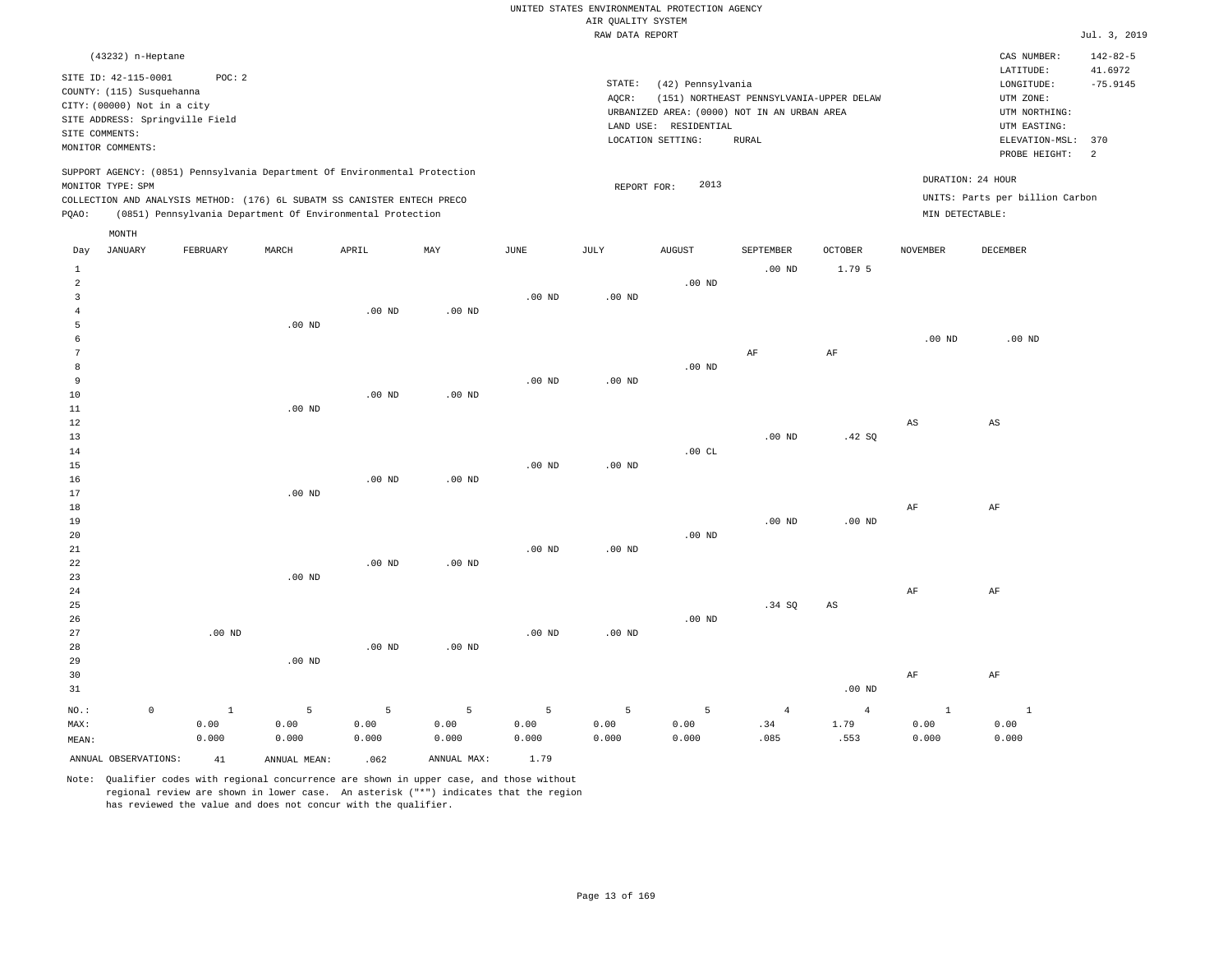|                | (43232) n-Heptane                                                                                                   |          |       |                                                                                                                                                                                                                      |     |      |                 |                                                                    |                                                                                                  |         |                                      | CAS NUMBER:                                                                             | $142 - 82 - 5$               |
|----------------|---------------------------------------------------------------------------------------------------------------------|----------|-------|----------------------------------------------------------------------------------------------------------------------------------------------------------------------------------------------------------------------|-----|------|-----------------|--------------------------------------------------------------------|--------------------------------------------------------------------------------------------------|---------|--------------------------------------|-----------------------------------------------------------------------------------------|------------------------------|
| SITE COMMENTS: | SITE ID: 42-115-0001<br>COUNTY: (115) Susquehanna<br>CITY: (00000) Not in a city<br>SITE ADDRESS: Springville Field | POC:2    |       |                                                                                                                                                                                                                      |     |      | STATE:<br>AOCR: | (42) Pennsylvania<br>RESIDENTIAL<br>LAND USE:<br>LOCATION SETTING: | (151) NORTHEAST PENNSYLVANIA-UPPER DELAW<br>URBANIZED AREA: (0000) NOT IN AN URBAN AREA<br>RURAL |         |                                      | LATITUDE:<br>LONGITUDE:<br>UTM ZONE:<br>UTM NORTHING:<br>UTM EASTING:<br>ELEVATION-MSL: | 41.6972<br>$-75.9145$<br>370 |
|                | MONITOR COMMENTS:                                                                                                   |          |       |                                                                                                                                                                                                                      |     |      |                 |                                                                    |                                                                                                  |         |                                      | PROBE HEIGHT:                                                                           | - 2                          |
| POAO:          | MONITOR TYPE: SPM                                                                                                   |          |       | SUPPORT AGENCY: (0851) Pennsylvania Department Of Environmental Protection<br>COLLECTION AND ANALYSIS METHOD: (176) 6L SUBATM SS CANISTER ENTECH PRECO<br>(0851) Pennsylvania Department Of Environmental Protection |     |      |                 | 2014<br>REPORT FOR:                                                |                                                                                                  |         | DURATION: 24 HOUR<br>MIN DETECTABLE: | UNITS: Parts per billion Carbon                                                         |                              |
|                | MONTH                                                                                                               |          |       |                                                                                                                                                                                                                      |     |      |                 |                                                                    |                                                                                                  |         |                                      |                                                                                         |                              |
| Day            | JANUARY                                                                                                             | FEBRUARY | MARCH | APRIL                                                                                                                                                                                                                | MAY | JUNE | JULY            | AUGUST                                                             | SEPTEMBER                                                                                        | OCTOBER | <b>NOVEMBER</b>                      | DECEMBER                                                                                |                              |

| 1                       |                      |              |                        |                        |                   |          |          |          |                   |          | $.00$ ND       | .16SQ                  |
|-------------------------|----------------------|--------------|------------------------|------------------------|-------------------|----------|----------|----------|-------------------|----------|----------------|------------------------|
| $\overline{\mathbf{c}}$ |                      |              |                        |                        |                   |          |          |          | $.00$ ND          | $.00$ ND |                |                        |
| $\overline{3}$          |                      |              |                        |                        |                   |          |          | .00 $ND$ |                   |          |                |                        |
| 4                       |                      | $\rm AF$     |                        |                        |                   | $.00$ ND | .00 $ND$ |          |                   |          |                |                        |
| 5                       | $\rm AF$             |              |                        | .00 <sub>ND</sub>      | $.00$ ND          |          |          |          |                   |          |                |                        |
| 6                       |                      |              | .00 $ND$               |                        |                   |          |          |          |                   |          |                |                        |
| 7                       |                      |              |                        |                        |                   |          |          |          |                   |          | $.00$ ND       | $.00$ ND               |
| 8                       |                      |              |                        |                        |                   |          |          |          | .00 <sub>ND</sub> | $.00$ ND |                |                        |
| 9                       |                      |              |                        |                        |                   |          |          | .00 $ND$ |                   |          |                |                        |
| 10                      |                      | $\rm AF$     |                        |                        |                   | $.00$ ND | $.00$ ND |          |                   |          |                |                        |
| 11                      | .00 $ND$             |              |                        | $.00$ ND               | $.00$ ND          |          |          |          |                   |          |                |                        |
| 12                      |                      |              | $.00$ ND               |                        |                   |          |          |          |                   |          |                |                        |
| 13                      |                      |              |                        |                        |                   |          |          |          |                   |          | $.00$ ND       | $.00$ ND               |
| 14                      |                      |              |                        |                        |                   |          |          |          | .00 <sub>ND</sub> | $.00$ ND |                |                        |
| 15                      |                      |              |                        |                        |                   |          |          | .00 $ND$ |                   |          |                |                        |
| 16                      |                      | $\rm AF$     |                        |                        |                   | $.00$ ND | $.00$ ND |          |                   |          |                |                        |
| 17                      | AS                   |              |                        | $\mathbb{A}\mathbb{S}$ | .00 <sub>ND</sub> |          |          |          |                   |          |                |                        |
| 18                      |                      |              | .00 $ND$               |                        |                   |          |          |          |                   |          |                |                        |
| 19                      |                      |              |                        |                        |                   |          |          |          |                   |          | $\rm{AF}$      | $.00$ ND               |
| 20                      |                      |              |                        |                        |                   |          |          |          | .00 <sub>ND</sub> | $.00$ ND |                |                        |
| 21                      |                      |              |                        |                        |                   |          |          | .62SQ    |                   |          |                |                        |
| $2\sqrt{2}$             |                      | .00 DI       |                        |                        |                   | $.00$ ND | $.00$ ND |          |                   |          |                |                        |
| 23                      | $\rm AF$             |              |                        | $.00$ ND               | .00 $ND$          |          |          |          |                   |          |                |                        |
| $2\sqrt{4}$             |                      |              | $\mathbb{A}\mathbb{S}$ |                        |                   |          |          |          |                   |          |                |                        |
| 25                      |                      |              |                        |                        |                   |          |          |          |                   |          | $\rm{AF}$      | .16SQ                  |
| 26                      |                      |              |                        |                        |                   |          |          |          | .18SQ             | $.00$ ND |                |                        |
| 27                      |                      |              |                        |                        |                   |          |          | $.00$ ND |                   |          |                |                        |
| 28                      |                      | $\rm AF$     |                        |                        |                   | $.00$ ND | $.00$ ND |          |                   |          |                |                        |
| 29                      | AS                   |              |                        | $.00$ ND               | .00 $ND$          |          |          |          |                   |          |                |                        |
| 30                      |                      |              | .00 $ND$               |                        |                   |          |          |          |                   |          |                |                        |
| 31                      |                      |              |                        |                        |                   |          |          |          |                   |          |                | $\mathbb{A}\mathbb{S}$ |
| $NO.$ :                 | $\,$ 1               | $\mathbf{1}$ | $\overline{4}$         | $\overline{4}$         | $\overline{5}$    | 5        | 5        | 5        | 5                 | 5        | $\overline{3}$ | 5                      |
| MAX:                    | 0.00                 | 0.00         | 0.00                   | 0.00                   | 0.00              | 0.00     | 0.00     | .62      | $.18\,$           | 0.00     | 0.00           | .16                    |
| MEAN:                   | 0.000                | 0.000        | 0.000                  | 0.000                  | 0.000             | 0.000    | 0.000    | .124     | .036              | 0.000    | 0.000          | .064                   |
|                         | ANNUAL OBSERVATIONS: | 48           | ANNUAL MEAN:           | .023                   | ANNUAL MAX:       | .62      |          |          |                   |          |                |                        |

Note: Qualifier codes with regional concurrence are shown in upper case, and those without

regional review are shown in lower case. An asterisk ("\*") indicates that the region

has reviewed the value and does not concur with the qualifier.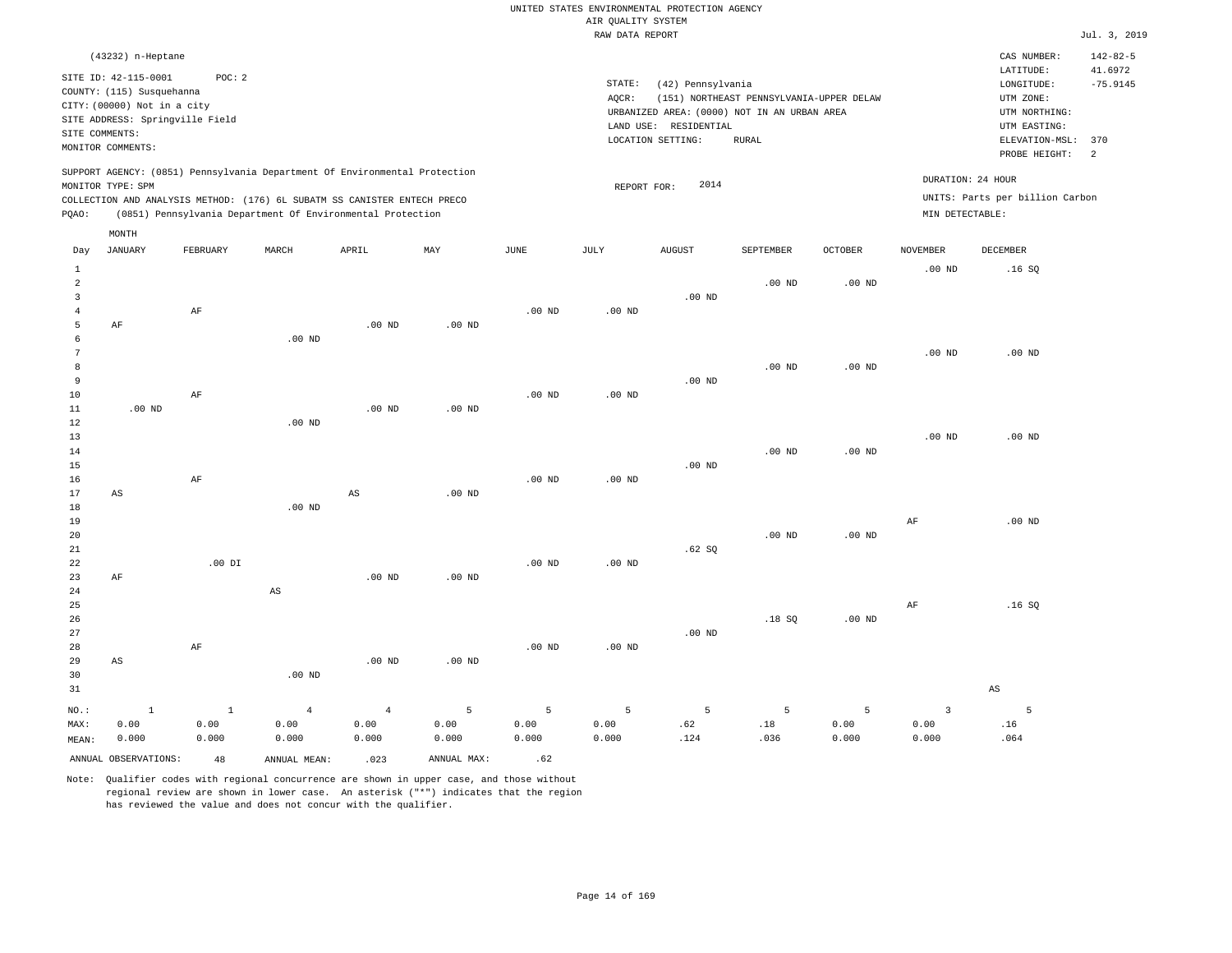| (43232) n-Heptane                                                                                                                                                                                                                                           |                                                                                                                                                                                        | CAS NUMBER:                                                                                                  | $142 - 82 - 5$        |
|-------------------------------------------------------------------------------------------------------------------------------------------------------------------------------------------------------------------------------------------------------------|----------------------------------------------------------------------------------------------------------------------------------------------------------------------------------------|--------------------------------------------------------------------------------------------------------------|-----------------------|
| SITE ID: 42-115-0001<br>POC:2<br>COUNTY: (115) Susquehanna<br>CITY: (00000) Not in a city<br>SITE ADDRESS: Springville Field<br>SITE COMMENTS:<br>MONITOR COMMENTS:                                                                                         | STATE:<br>(42) Pennsylvania<br>(151) NORTHEAST PENNSYLVANIA-UPPER DELAW<br>AOCR:<br>URBANIZED AREA: (0000) NOT IN AN URBAN AREA<br>LAND USE: RESIDENTIAL<br>LOCATION SETTING:<br>RURAL | LATITUDE:<br>LONGITUDE:<br>UTM ZONE:<br>UTM NORTHING:<br>UTM EASTING:<br>ELEVATION-MSL: 370<br>PROBE HEIGHT: | 41.6972<br>$-75.9145$ |
| SUPPORT AGENCY: (0851) Pennsylvania Department Of Environmental Protection<br>MONITOR TYPE: SPM<br>COLLECTION AND ANALYSIS METHOD: (176) 6L SUBATM SS CANISTER ENTECH PRECO<br>(0851) Pennsylvania Department Of Environmental Protection<br>POAO:<br>MONTH | 2015<br>REPORT FOR:                                                                                                                                                                    | DURATION: 24 HOUR<br>UNITS: Parts per billion Carbon<br>MIN DETECTABLE:                                      |                       |

| Day                                 | <b>JANUARY</b>          | FEBRUARY               | MARCH          | APRIL          | MAY         | $\mathtt{JUNE}$ | JULY     | <b>AUGUST</b>  | SEPTEMBER         | OCTOBER           | <b>NOVEMBER</b> | DECEMBER |
|-------------------------------------|-------------------------|------------------------|----------------|----------------|-------------|-----------------|----------|----------------|-------------------|-------------------|-----------------|----------|
| $\mathbf{1}$<br>$\overline{a}$<br>3 |                         |                        | $.00$ ND       |                |             |                 |          |                | $.00$ ND          | $.00$ ND          | $.00$ ND        | .26SQ    |
| $\overline{4}$<br>5                 |                         | $\rm AF$               |                |                |             | $.00$ ND        | $.00$ ND | $.00$ ND       |                   |                   |                 |          |
| 6                                   | $.00~\mathrm{ND}$       |                        |                | $.00$ ND       | $.00$ ND    |                 |          |                |                   |                   |                 |          |
| 7                                   |                         |                        | $.00$ ND       |                |             |                 |          |                |                   |                   |                 |          |
| 8                                   |                         |                        |                |                |             |                 |          |                |                   |                   | $.00$ ND        | .25SQ    |
| 9                                   |                         |                        |                |                |             |                 |          |                | .00 <sub>ND</sub> | .00 <sub>ND</sub> |                 |          |
| 10                                  |                         |                        |                |                |             |                 |          | $.00$ ND       |                   |                   |                 |          |
| 11                                  |                         | $.00$ ND               |                |                |             | $.00$ ND        | $.00$ ND |                |                   |                   |                 |          |
| 12                                  | .21 SQ                  |                        |                | $.00$ ND       | $.00$ ND    |                 |          |                |                   |                   |                 |          |
| 13                                  |                         |                        | $\rm AF$       |                |             |                 |          |                |                   |                   |                 |          |
| $14\,$                              |                         |                        |                |                |             |                 |          |                |                   |                   | $.00$ ND        | .26SQ    |
| 15                                  |                         |                        |                |                |             |                 |          |                | .00 <sub>ND</sub> | $.00$ ND          |                 |          |
| 16                                  |                         |                        |                |                |             |                 |          | $.00$ ND       |                   |                   |                 |          |
| 17                                  |                         | $\mathbb{A}\mathbb{S}$ |                |                |             | .38SQ           | $.00$ ND |                |                   |                   |                 |          |
| 18                                  | $\mathbb{A}\mathbb{S}$  |                        |                | $.00$ ND       | $.00$ ND    |                 |          |                |                   |                   |                 |          |
| 19                                  |                         |                        | $.00$ ND       |                |             |                 |          |                |                   |                   |                 |          |
| 20                                  |                         |                        |                |                |             |                 |          |                |                   |                   | $.00$ ND        | $.00$ ND |
| 21                                  |                         |                        |                |                |             |                 |          |                | .00 <sub>ND</sub> | .00 <sub>ND</sub> |                 |          |
| 22                                  |                         |                        |                |                |             |                 |          | $.00$ ND       |                   |                   |                 |          |
| 23                                  |                         | AS                     |                |                |             | $.00$ ND        | $.00$ ND |                |                   |                   |                 |          |
| 24<br>25                            | .25SQ                   |                        | $.00$ ND       | $.00$ ND       | $.00$ ND    |                 |          |                |                   |                   |                 |          |
| 26                                  |                         |                        |                |                |             |                 |          |                |                   |                   | $.00$ ND        | $.00$ ND |
| 27                                  |                         |                        |                |                |             |                 |          |                | .00 <sub>ND</sub> | $.00$ ND          |                 |          |
| 28                                  |                         |                        |                |                |             |                 |          | AS             |                   |                   |                 |          |
| 29                                  |                         |                        |                |                |             | $.00$ ND        | $.00$ ND |                |                   |                   |                 |          |
| 30                                  | $\mathbb{A}\mathbb{S}$  |                        |                | $.00$ ND       | $.00$ ND    |                 |          |                |                   |                   |                 |          |
| 31                                  |                         |                        | $.00$ ND       |                |             |                 |          |                |                   |                   |                 |          |
| $_{\rm NO.}$ :                      | $\overline{\mathbf{3}}$ | $\mathbf{1}$           | $\overline{5}$ | $\overline{5}$ | $\mathsf S$ | $\mathsf S$     | 5        | $\overline{4}$ | $\sqrt{5}$        | 5                 | 5               | 5        |
| MAX:                                | .25                     | 0.00                   | 0.00           | 0.00           | 0.00        | .38             | 0.00     | 0.00           | 0.00              | 0.00              | 0.00            | .26      |
| MEAN:                               | .153                    | 0.000                  | 0.000          | 0.000          | 0.000       | .076            | 0.000    | 0.000          | 0.000             | 0.000             | 0.000           | .154     |
|                                     | ANNUAL OBSERVATIONS:    | 53                     | ANNUAL MEAN:   | .030           | ANNUAL MAX: | .38             |          |                |                   |                   |                 |          |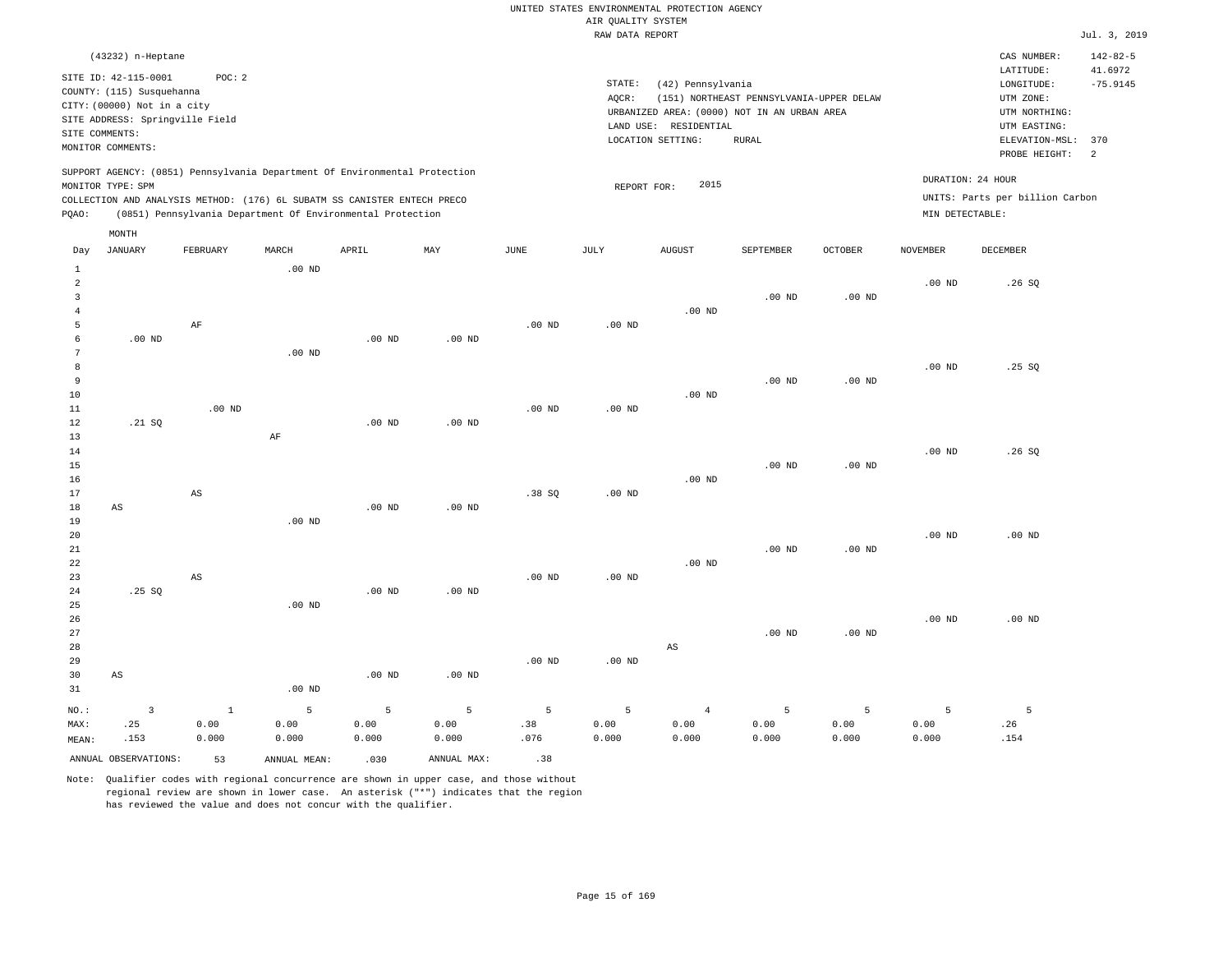|  |                    | UNITED STATES ENVIRONMENTAL PROTECTION AGENCY |  |
|--|--------------------|-----------------------------------------------|--|
|  | AIR OUALITY SYSTEM |                                               |  |

|                 |                                 |              |                                                                            |          |             |                 | RAW DATA REPORT   |                       |                                             |                   |                 |                                 | Jul. 3, 2019   |
|-----------------|---------------------------------|--------------|----------------------------------------------------------------------------|----------|-------------|-----------------|-------------------|-----------------------|---------------------------------------------|-------------------|-----------------|---------------------------------|----------------|
|                 | (43248) Cyclohexane             |              |                                                                            |          |             |                 |                   |                       |                                             |                   |                 | CAS NUMBER:                     | $110 - 82 - 7$ |
|                 |                                 |              |                                                                            |          |             |                 |                   |                       |                                             |                   |                 | LATITUDE:                       | 41.6972        |
|                 | SITE ID: 42-115-0001            | POC: 2       |                                                                            |          |             |                 | STATE:            | (42) Pennsylvania     |                                             |                   |                 | LONGITUDE:                      | $-75.9145$     |
|                 | COUNTY: (115) Susquehanna       |              |                                                                            |          |             |                 | AQCR:             |                       | (151) NORTHEAST PENNSYLVANIA-UPPER DELAW    |                   |                 | UTM ZONE:                       |                |
|                 | CITY: (00000) Not in a city     |              |                                                                            |          |             |                 |                   |                       | URBANIZED AREA: (0000) NOT IN AN URBAN AREA |                   |                 | UTM NORTHING:                   |                |
|                 | SITE ADDRESS: Springville Field |              |                                                                            |          |             |                 |                   | LAND USE: RESIDENTIAL |                                             |                   |                 | UTM EASTING:                    |                |
|                 | SITE COMMENTS:                  |              |                                                                            |          |             |                 |                   | LOCATION SETTING:     | <b>RURAL</b>                                |                   |                 | ELEVATION-MSL:                  | 370            |
|                 | MONITOR COMMENTS:               |              |                                                                            |          |             |                 |                   |                       |                                             |                   |                 | PROBE HEIGHT:                   | <sup>2</sup>   |
|                 |                                 |              | SUPPORT AGENCY: (0851) Pennsylvania Department Of Environmental Protection |          |             |                 |                   |                       |                                             |                   |                 | DURATION: 24 HOUR               |                |
|                 | MONITOR TYPE: SPM               |              |                                                                            |          |             |                 | REPORT FOR:       | 2013                  |                                             |                   |                 |                                 |                |
|                 |                                 |              | COLLECTION AND ANALYSIS METHOD: (176) 6L SUBATM SS CANISTER ENTECH PRECO   |          |             |                 |                   |                       |                                             |                   |                 | UNITS: Parts per billion Carbon |                |
| PQAO:           |                                 |              | (0851) Pennsylvania Department Of Environmental Protection                 |          |             |                 |                   |                       |                                             |                   | MIN DETECTABLE: |                                 |                |
|                 | MONTH                           |              |                                                                            |          |             |                 |                   |                       |                                             |                   |                 |                                 |                |
| Day             | <b>JANUARY</b>                  | FEBRUARY     | MARCH                                                                      | APRIL    | MAY         | $\mathtt{JUNE}$ | JULY              | <b>AUGUST</b>         | SEPTEMBER                                   | OCTOBER           | <b>NOVEMBER</b> | DECEMBER                        |                |
| 1               |                                 |              |                                                                            |          |             |                 |                   |                       | $.00$ ND                                    | .59SQ             |                 |                                 |                |
| $\overline{2}$  |                                 |              |                                                                            |          |             |                 |                   | .00 <sub>ND</sub>     |                                             |                   |                 |                                 |                |
| $\overline{3}$  |                                 |              |                                                                            |          |             | 5.18 5          | $.00$ ND          |                       |                                             |                   |                 |                                 |                |
| $\overline{4}$  |                                 |              |                                                                            | $.00$ ND | $.00$ ND    |                 |                   |                       |                                             |                   |                 |                                 |                |
| 5               |                                 |              | $.00$ ND                                                                   |          |             |                 |                   |                       |                                             |                   |                 |                                 |                |
| 6               |                                 |              |                                                                            |          |             |                 |                   |                       |                                             |                   | $.00$ ND        | $.00$ ND                        |                |
| $7\phantom{.0}$ |                                 |              |                                                                            |          |             |                 |                   |                       | $\rm AF$                                    | AF                |                 |                                 |                |
| 8               |                                 |              |                                                                            |          |             |                 |                   | 1.16                  |                                             |                   |                 |                                 |                |
| 9               |                                 |              |                                                                            |          |             | $.00$ ND        | .00 <sub>ND</sub> |                       |                                             |                   |                 |                                 |                |
| 10              |                                 |              |                                                                            | .44 SQ   | 1.19        |                 |                   |                       |                                             |                   |                 |                                 |                |
| 11              |                                 |              | $.00$ ND                                                                   |          |             |                 |                   |                       |                                             |                   |                 |                                 |                |
| 12              |                                 |              |                                                                            |          |             |                 |                   |                       |                                             |                   | AS              | AS                              |                |
| 13              |                                 |              |                                                                            |          |             |                 |                   |                       | $.00$ ND                                    | .00 <sub>ND</sub> |                 |                                 |                |
| 14              |                                 |              |                                                                            |          |             |                 |                   | .00CL                 |                                             |                   |                 |                                 |                |
| 15              |                                 |              |                                                                            |          |             | $.00$ ND        | $.00$ ND          |                       |                                             |                   |                 |                                 |                |
| 16              |                                 |              |                                                                            | $.00$ ND | $.00$ ND    |                 |                   |                       |                                             |                   |                 |                                 |                |
| 17              |                                 |              | .00 <sub>ND</sub>                                                          |          |             |                 |                   |                       |                                             |                   |                 |                                 |                |
| 18              |                                 |              |                                                                            |          |             |                 |                   |                       |                                             |                   | AF              | $\rm{AF}$                       |                |
| 19              |                                 |              |                                                                            |          |             |                 |                   |                       | $.00$ ND                                    | $.00$ ND          |                 |                                 |                |
| 20              |                                 |              |                                                                            |          |             |                 |                   | $.00$ ND              |                                             |                   |                 |                                 |                |
| 21<br>22        |                                 |              |                                                                            |          |             | $.00$ ND        | $.00$ ND          |                       |                                             |                   |                 |                                 |                |
|                 |                                 |              | .00 <sub>ND</sub>                                                          | $.00$ ND | $.00$ ND    |                 |                   |                       |                                             |                   |                 |                                 |                |
| 23              |                                 |              |                                                                            |          |             |                 |                   |                       |                                             |                   |                 |                                 |                |
| 24<br>25        |                                 |              |                                                                            |          |             |                 |                   |                       | .00 <sub>ND</sub>                           | $_{\rm AS}$       | AF              | AF                              |                |
|                 |                                 |              |                                                                            |          |             |                 |                   | $.00$ ND              |                                             |                   |                 |                                 |                |
| 26<br>27        |                                 | $.00$ ND     |                                                                            |          |             | $.00$ ND        | 1.13              |                       |                                             |                   |                 |                                 |                |
|                 |                                 |              |                                                                            |          |             |                 |                   |                       |                                             |                   |                 |                                 |                |
| 28<br>29        |                                 |              | $.00$ ND                                                                   | .55SQ    | 3.64        |                 |                   |                       |                                             |                   |                 |                                 |                |
|                 |                                 |              |                                                                            |          |             |                 |                   |                       |                                             |                   |                 |                                 |                |
| 30              |                                 |              |                                                                            |          |             |                 |                   |                       |                                             |                   | $\rm{AF}$       | AF                              |                |
| 31              |                                 |              |                                                                            |          |             |                 |                   |                       |                                             | .28SQ             |                 |                                 |                |
| $NO.$ :         | $\mathbb O$                     | $\mathbf{1}$ | 5                                                                          | 5        | 5           | 5               | 5                 | 5                     | $\overline{4}$                              | $\overline{4}$    | 1               | $\mathbf{1}$                    |                |
| MAX:            |                                 | 0.00         | 0.00                                                                       | .55      | 3.64        | 5.18            | 1.13              | 1.16                  | 0.00                                        | .59               | 0.00            | 0.00                            |                |
| MEAN:           |                                 | 0.000        | 0.000                                                                      | .198     | .966        | 1.036           | .226              | .232                  | 0.000                                       | .218              | 0.000           | 0.000                           |                |
|                 | ANNUAL OBSERVATIONS:            | 41           | ANNUAL MEAN:                                                               | .345     | ANNUAL MAX: | 5.18            |                   |                       |                                             |                   |                 |                                 |                |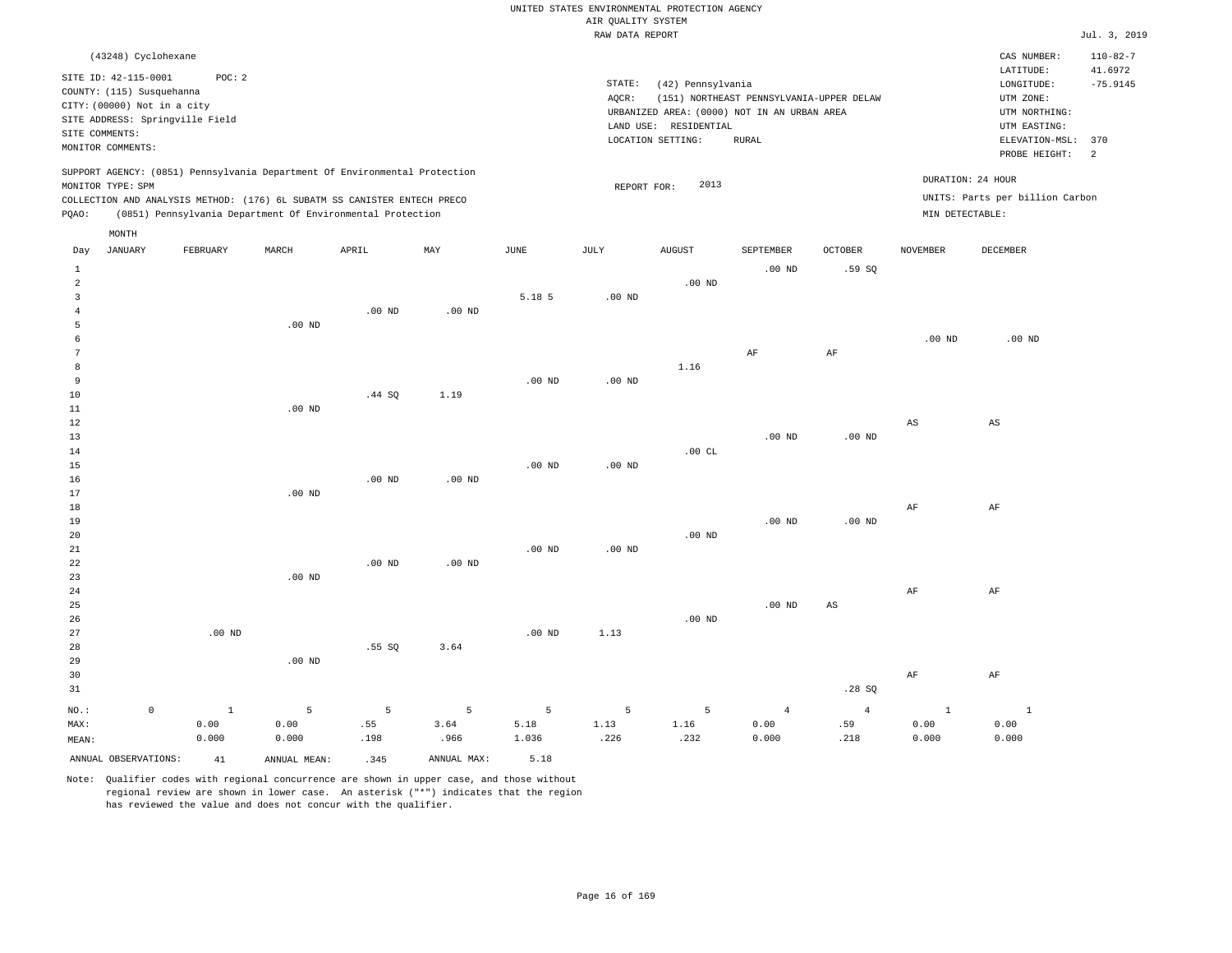|                | (43248) Cyclohexane                                                              |                                          |       |                                                                                                                                        |                                                                            |      |                 |                                                                                                                |                                                   |         |                                      | CAS NUMBER:                                                                                 | $110 - 82 - 7$        |
|----------------|----------------------------------------------------------------------------------|------------------------------------------|-------|----------------------------------------------------------------------------------------------------------------------------------------|----------------------------------------------------------------------------|------|-----------------|----------------------------------------------------------------------------------------------------------------|---------------------------------------------------|---------|--------------------------------------|---------------------------------------------------------------------------------------------|-----------------------|
| SITE COMMENTS: | SITE ID: 42-115-0001<br>COUNTY: (115) Susquehanna<br>CITY: (00000) Not in a city | POC:2<br>SITE ADDRESS: Springville Field |       |                                                                                                                                        |                                                                            |      | STATE:<br>AQCR: | (42) Pennsylvania<br>URBANIZED AREA: (0000) NOT IN AN URBAN AREA<br>LAND USE: RESIDENTIAL<br>LOCATION SETTING: | (151) NORTHEAST PENNSYLVANIA-UPPER DELAW<br>RURAL |         |                                      | LATITUDE:<br>LONGITUDE:<br>UTM ZONE:<br>UTM NORTHING:<br>UTM EASTING:<br>ELEVATION-MSL: 370 | 41.6972<br>$-75.9145$ |
|                | MONITOR COMMENTS:                                                                |                                          |       |                                                                                                                                        |                                                                            |      |                 |                                                                                                                |                                                   |         |                                      | PROBE HEIGHT:                                                                               | - 2                   |
| POAO:          | MONITOR TYPE: SPM                                                                |                                          |       | COLLECTION AND ANALYSIS METHOD: (176) 6L SUBATM SS CANISTER ENTECH PRECO<br>(0851) Pennsylvania Department Of Environmental Protection | SUPPORT AGENCY: (0851) Pennsylvania Department Of Environmental Protection |      |                 | 2014<br>REPORT FOR:                                                                                            |                                                   |         | DURATION: 24 HOUR<br>MIN DETECTABLE: | UNITS: Parts per billion Carbon                                                             |                       |
| Day            | MONTH<br>JANUARY                                                                 | FEBRUARY                                 | MARCH | APRIL                                                                                                                                  | MAY                                                                        | JUNE | JULY            | <b>AUGUST</b>                                                                                                  | SEPTEMBER                                         | OCTOBER | <b>NOVEMBER</b>                      | DECEMBER                                                                                    |                       |
|                |                                                                                  |                                          |       |                                                                                                                                        |                                                                            |      |                 |                                                                                                                |                                                   |         |                                      |                                                                                             |                       |

| vay             | O MIAO MILI            | L PRIZONIZI          | 17777/177              | ULTTT                  | 1747.4      | <b>O OTATA</b>    | 0011        | when t         | one runnen  | OCTOBET.  | <b>MOARMPER</b>                 | <b>DECEMBER</b>        |
|-----------------|------------------------|----------------------|------------------------|------------------------|-------------|-------------------|-------------|----------------|-------------|-----------|---------------------------------|------------------------|
| $\mathbf{1}$    |                        |                      |                        |                        |             |                   |             |                |             |           | $.00$ ND                        | $.00$ ND               |
| 2               |                        |                      |                        |                        |             |                   |             |                | $.00$ ND    | $.00$ ND  |                                 |                        |
| 3               |                        |                      |                        |                        |             |                   |             | $.00$ ND       |             |           |                                 |                        |
| 4               |                        | $\rm{AF}$            |                        |                        |             | $.00$ ND          | .00 $ND$    |                |             |           |                                 |                        |
| 5               | $\rm AF$               |                      |                        | .00 $ND$               | $.00$ ND    |                   |             |                |             |           |                                 |                        |
| 6               |                        |                      | $.00$ ND               |                        |             |                   |             |                |             |           |                                 |                        |
| 7               |                        |                      |                        |                        |             |                   |             |                |             |           | $.00$ ND                        | $.00$ ND               |
| 8               |                        |                      |                        |                        |             |                   |             |                | $.00$ ND    | $.00$ ND  |                                 |                        |
| 9               |                        |                      |                        |                        |             |                   |             | $.00$ ND       |             |           |                                 |                        |
| 10              |                        | $\rm{AF}$            |                        |                        |             | .00 <sub>ND</sub> | .00 $ND$    |                |             |           |                                 |                        |
| $11\,$          | $.00$ ND               |                      |                        | $.00$ ND               | $.00$ ND    |                   |             |                |             |           |                                 |                        |
| 12              |                        |                      | $.00$ ND               |                        |             |                   |             |                |             |           |                                 |                        |
| 13              |                        |                      |                        |                        |             |                   |             |                |             |           | $.00$ ND                        | $.00$ ND               |
| 14              |                        |                      |                        |                        |             |                   |             |                | $.00$ ND    | $.00$ ND  |                                 |                        |
| 15              |                        |                      |                        |                        |             |                   |             | $.00$ ND       |             |           |                                 |                        |
| 16              |                        | $\rm AF$             |                        |                        |             | $.00$ ND          | $.00$ ND    |                |             |           |                                 |                        |
| 17              | $\mathbb{A}\mathbb{S}$ |                      |                        | $\mathbb{A}\mathbb{S}$ | $.00$ ND    |                   |             |                |             |           |                                 |                        |
| 18              |                        |                      | $.00$ ND               |                        |             |                   |             |                |             |           |                                 |                        |
| 19              |                        |                      |                        |                        |             |                   |             |                |             |           | $\rm{AF}$                       | $.00$ ND               |
| 20              |                        |                      |                        |                        |             |                   |             |                | .00 $ND$    | .00 $ND$  |                                 |                        |
| 21              |                        |                      |                        |                        |             |                   |             | .41 SQ         |             |           |                                 |                        |
| $2\sqrt{2}$     |                        | .00 DI               |                        |                        |             | $.00$ ND          | .00 $ND$    |                |             |           |                                 |                        |
| 23              | $\rm AF$               |                      |                        | $.00$ ND               | $.00$ ND    |                   |             |                |             |           |                                 |                        |
| 24              |                        |                      | $\mathbb{A}\mathbb{S}$ |                        |             |                   |             |                |             |           |                                 |                        |
| $25\,$          |                        |                      |                        |                        |             |                   |             |                |             |           | $\rm{AF}$                       | $.00$ ND               |
| 26              |                        |                      |                        |                        |             |                   |             |                | $.00$ ND    | .00 $ND$  |                                 |                        |
| $2\,7$          |                        |                      |                        |                        |             |                   |             | $.00$ ND       |             |           |                                 |                        |
| 28              |                        | $\rm{AF}$            |                        |                        |             | $.00$ ND          | $.00$ ND    |                |             |           |                                 |                        |
| 29              | $\mathbb{A}\mathbb{S}$ |                      |                        | $.00$ ND               | $.00$ ND    |                   |             |                |             |           |                                 |                        |
| 30              |                        |                      | .00 $ND$               |                        |             |                   |             |                |             |           |                                 |                        |
| 31              |                        |                      |                        |                        |             |                   |             |                |             |           |                                 | $\mathbb{A}\mathbb{S}$ |
|                 |                        |                      |                        |                        | $\,$ 5 $\,$ | $\overline{5}$    | $\mathsf S$ | $\overline{5}$ | $\mathsf S$ |           |                                 | $\overline{5}$         |
| $NO.$ :<br>MAX: | $\,$ 1<br>0.00         | $\mathbf{1}$<br>0.00 | $\overline{4}$<br>0.00 | $\sqrt{4}$<br>0.00     | 0.00        | 0.00              | 0.00        | .41            | 0.00        | 5<br>0.00 | $\overline{\mathbf{3}}$<br>0.00 | 0.00                   |
|                 | 0.000                  |                      | 0.000                  | 0.000                  | 0.000       | 0.000             | 0.000       | .082           | 0.000       | 0.000     | 0.000                           | 0.000                  |
| MEAN:           |                        | 0.000                |                        |                        |             |                   |             |                |             |           |                                 |                        |
|                 | ANNUAL OBSERVATIONS:   | 48                   | ANNUAL MEAN:           | .009                   | ANNUAL MAX: | .41               |             |                |             |           |                                 |                        |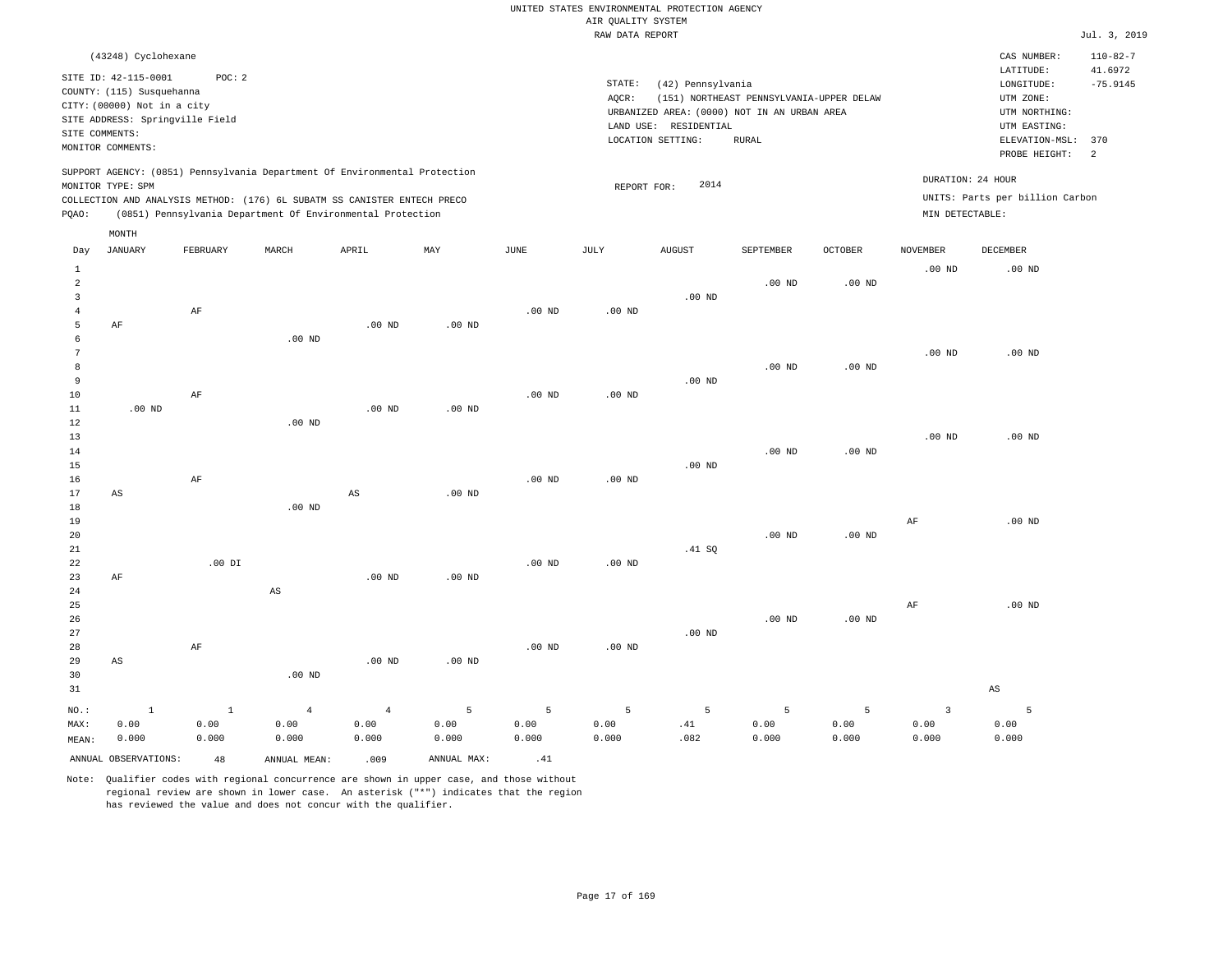| (43248) Cyclohexane                                                                                                                                                                                                                                         |                                                                                                                                                                                        | CAS NUMBER:                                                                                                  | $110 - 82 - 7$                          |
|-------------------------------------------------------------------------------------------------------------------------------------------------------------------------------------------------------------------------------------------------------------|----------------------------------------------------------------------------------------------------------------------------------------------------------------------------------------|--------------------------------------------------------------------------------------------------------------|-----------------------------------------|
| SITE ID: 42-115-0001<br>POC:2<br>COUNTY: (115) Susquehanna<br>CITY: (00000) Not in a city<br>SITE ADDRESS: Springville Field<br>SITE COMMENTS:<br>MONITOR COMMENTS:                                                                                         | STATE:<br>(42) Pennsylvania<br>(151) NORTHEAST PENNSYLVANIA-UPPER DELAW<br>AOCR:<br>URBANIZED AREA: (0000) NOT IN AN URBAN AREA<br>LAND USE: RESIDENTIAL<br>LOCATION SETTING:<br>RURAL | LATITUDE:<br>LONGITUDE:<br>UTM ZONE:<br>UTM NORTHING:<br>UTM EASTING:<br>ELEVATION-MSL: 370<br>PROBE HEIGHT: | 41.6972<br>$-75.9145$<br>$\overline{2}$ |
| SUPPORT AGENCY: (0851) Pennsylvania Department Of Environmental Protection<br>MONITOR TYPE: SPM<br>COLLECTION AND ANALYSIS METHOD: (176) 6L SUBATM SS CANISTER ENTECH PRECO<br>(0851) Pennsylvania Department Of Environmental Protection<br>POAO:<br>MONTH | 2015<br>REPORT FOR:                                                                                                                                                                    | DURATION: 24 HOUR<br>UNITS: Parts per billion Carbon<br>MIN DETECTABLE:                                      |                                         |

| Day            | JANUARY                 | FEBRUARY               | $\tt MARCH$    | APRIL          | MAY         | $_{\rm JUNE}$ | JULY        | AUGUST                 | SEPTEMBER | OCTOBER           | NOVEMBER          | DECEMBER |
|----------------|-------------------------|------------------------|----------------|----------------|-------------|---------------|-------------|------------------------|-----------|-------------------|-------------------|----------|
| $\mathbf{1}$   |                         |                        | $.00$ ND       |                |             |               |             |                        |           |                   |                   |          |
| $\overline{a}$ |                         |                        |                |                |             |               |             |                        |           |                   | $.00$ ND          | $.00$ ND |
| 3              |                         |                        |                |                |             |               |             |                        | $.00$ ND  | $.00$ ND          |                   |          |
| $\overline{4}$ |                         |                        |                |                |             |               |             | $.00$ ND               |           |                   |                   |          |
| 5              |                         | $\rm AF$               |                |                |             | $.00$ ND      | .00 $ND$    |                        |           |                   |                   |          |
| 6              | $.00$ ND                |                        |                | $.00$ ND       | $.00$ ND    |               |             |                        |           |                   |                   |          |
| 7              |                         |                        | $.00$ ND       |                |             |               |             |                        |           |                   |                   |          |
| 8              |                         |                        |                |                |             |               |             |                        |           |                   | .00 <sub>ND</sub> | $.00$ ND |
| 9              |                         |                        |                |                |             |               |             |                        | $.00$ ND  | $.00$ ND          |                   |          |
| $10$           |                         |                        |                |                |             |               |             | $.00$ ND               |           |                   |                   |          |
| 11             |                         | $.00$ ND               |                |                |             | $.00$ ND      | $.00$ ND    |                        |           |                   |                   |          |
| 12             | $.00$ ND                |                        |                | .00 $ND$       | $.00$ ND    |               |             |                        |           |                   |                   |          |
| 13             |                         |                        | $\rm AF$       |                |             |               |             |                        |           |                   |                   |          |
| $14$           |                         |                        |                |                |             |               |             |                        |           |                   | $.00$ ND          | $.00$ ND |
| 15             |                         |                        |                |                |             |               |             |                        | $.00$ ND  | $.00$ ND          |                   |          |
| 16             |                         |                        |                |                |             |               |             | $.00$ ND               |           |                   |                   |          |
| 17             |                         | $\mathbb{A}\mathbb{S}$ |                |                |             | $.00$ ND      | $.00$ ND    |                        |           |                   |                   |          |
| 18             | AS                      |                        |                | $.00$ ND       | $.00$ ND    |               |             |                        |           |                   |                   |          |
| 19             |                         |                        | $.00$ ND       |                |             |               |             |                        |           |                   |                   |          |
| 20             |                         |                        |                |                |             |               |             |                        |           |                   | $.00$ ND          | $.00$ ND |
| 21             |                         |                        |                |                |             |               |             |                        | $.00$ ND  | .00 <sub>ND</sub> |                   |          |
| 22             |                         |                        |                |                |             |               |             | $.00$ ND               |           |                   |                   |          |
| 23             |                         | $\mathbb{A}\mathbb{S}$ |                |                |             | $.00$ ND      | $.00$ ND    |                        |           |                   |                   |          |
| 24             | $.00$ ND                |                        |                | $.00$ ND       | $.00$ ND    |               |             |                        |           |                   |                   |          |
| $25\,$         |                         |                        | $.00$ ND       |                |             |               |             |                        |           |                   |                   |          |
| 26             |                         |                        |                |                |             |               |             |                        |           |                   | $.00$ ND          | $.00$ ND |
| 27             |                         |                        |                |                |             |               |             |                        | $.00$ ND  | .00 <sub>ND</sub> |                   |          |
| 28             |                         |                        |                |                |             |               |             | $\mathbb{A}\mathbb{S}$ |           |                   |                   |          |
| 29             |                         |                        |                |                |             | $.00$ ND      | $.00$ ND    |                        |           |                   |                   |          |
| 30             | $\mathbb{A}\mathbb{S}$  |                        |                | $.00$ ND       | $.00$ ND    |               |             |                        |           |                   |                   |          |
| 31             |                         |                        | $.00$ ND       |                |             |               |             |                        |           |                   |                   |          |
| $_{\rm NO.}$ : | $\overline{\mathbf{3}}$ | $\,$ 1 $\,$            | $\overline{5}$ | $\overline{5}$ | $\mathsf S$ | $\mathsf S$   | $\mathsf S$ | $\overline{4}$         | 5         | 5                 | 5                 | 5        |
| MAX:           | 0.00                    | 0.00                   | 0.00           | 0.00           | 0.00        | 0.00          | 0.00        | 0.00                   | 0.00      | 0.00              | 0.00              | 0.00     |
| MEAN:          | 0.000                   | 0.000                  | 0.000          | 0.000          | 0.000       | 0.000         | 0.000       | 0.000                  | 0.000     | 0.000             | 0.000             | 0.000    |
|                | ANNUAL OBSERVATIONS:    | 53                     | ANNUAL MEAN:   | 0.000          | ANNUAL MAX: | 0.00          |             |                        |           |                   |                   |          |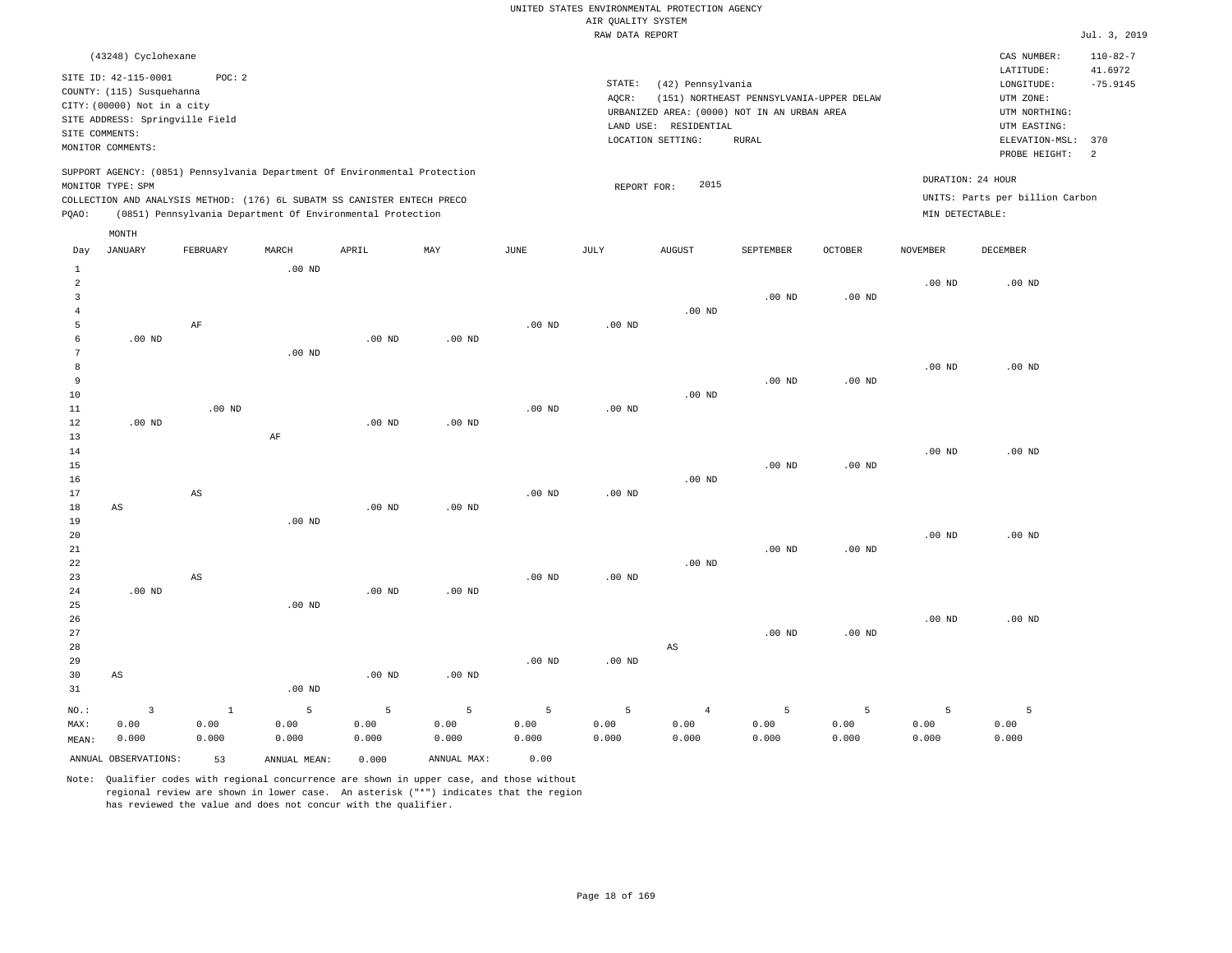|  |  |                    | UNITED STATES ENVIRONMENTAL PROTECTION AGENCY |  |
|--|--|--------------------|-----------------------------------------------|--|
|  |  | AIR OUALITY SYSTEM |                                               |  |

|                 |                             |                                 |                                                                            |                   |                   |             | RAW DATA REPORT   |                   |                                             |                        |                   |                                 | Jul. 3, 2019    |
|-----------------|-----------------------------|---------------------------------|----------------------------------------------------------------------------|-------------------|-------------------|-------------|-------------------|-------------------|---------------------------------------------|------------------------|-------------------|---------------------------------|-----------------|
|                 |                             | (43372) Methyl tert-butyl ether |                                                                            |                   |                   |             |                   |                   |                                             |                        |                   | CAS NUMBER:                     | $1634 - 04 - 4$ |
|                 |                             |                                 |                                                                            |                   |                   |             |                   |                   |                                             |                        |                   | LATITUDE:                       | 41.6972         |
|                 | SITE ID: 42-115-0001        | POC: 2                          |                                                                            |                   |                   |             | STATE:            | (42) Pennsylvania |                                             |                        |                   | LONGITUDE:                      | $-75.9145$      |
|                 | COUNTY: (115) Susquehanna   |                                 |                                                                            |                   |                   |             | AQCR:             |                   | (151) NORTHEAST PENNSYLVANIA-UPPER DELAW    |                        |                   | UTM ZONE:                       |                 |
|                 | CITY: (00000) Not in a city |                                 |                                                                            |                   |                   |             |                   |                   | URBANIZED AREA: (0000) NOT IN AN URBAN AREA |                        |                   | UTM NORTHING:                   |                 |
|                 |                             | SITE ADDRESS: Springville Field |                                                                            |                   |                   |             | LAND USE:         | RESIDENTIAL       |                                             |                        |                   | UTM EASTING:                    |                 |
|                 | SITE COMMENTS:              |                                 |                                                                            |                   |                   |             |                   | LOCATION SETTING: | <b>RURAL</b>                                |                        |                   | ELEVATION-MSL:                  | 370             |
|                 | MONITOR COMMENTS:           |                                 |                                                                            |                   |                   |             |                   |                   |                                             |                        |                   | PROBE HEIGHT:                   | 2               |
|                 |                             |                                 | SUPPORT AGENCY: (0851) Pennsylvania Department Of Environmental Protection |                   |                   |             |                   |                   |                                             |                        |                   | DURATION: 24 HOUR               |                 |
|                 | MONITOR TYPE: SPM           |                                 |                                                                            |                   |                   |             | REPORT FOR:       | 2013              |                                             |                        |                   |                                 |                 |
|                 |                             |                                 | COLLECTION AND ANALYSIS METHOD: (176) 6L SUBATM SS CANISTER ENTECH PRECO   |                   |                   |             |                   |                   |                                             |                        |                   | UNITS: Parts per billion Carbon |                 |
| PQAO:           |                             |                                 | (0851) Pennsylvania Department Of Environmental Protection                 |                   |                   |             |                   |                   |                                             |                        | MIN DETECTABLE:   |                                 |                 |
|                 | MONTH                       |                                 |                                                                            |                   |                   |             |                   |                   |                                             |                        |                   |                                 |                 |
| Day             | <b>JANUARY</b>              | FEBRUARY                        | MARCH                                                                      | APRIL             | MAY               | <b>JUNE</b> | JULY              | <b>AUGUST</b>     | SEPTEMBER                                   | <b>OCTOBER</b>         | <b>NOVEMBER</b>   | DECEMBER                        |                 |
| 1               |                             |                                 |                                                                            |                   |                   |             |                   |                   | $.00$ ND                                    | $.00$ ND               |                   |                                 |                 |
| 2               |                             |                                 |                                                                            |                   |                   |             |                   | $.00$ ND          |                                             |                        |                   |                                 |                 |
| 3               |                             |                                 |                                                                            |                   |                   | $.00$ ND    | .00 <sub>ND</sub> |                   |                                             |                        |                   |                                 |                 |
| $\overline{4}$  |                             |                                 |                                                                            | $.00$ ND          | $.00$ ND          |             |                   |                   |                                             |                        |                   |                                 |                 |
| 5               |                             |                                 | $.00$ ND                                                                   |                   |                   |             |                   |                   |                                             |                        |                   |                                 |                 |
| 6               |                             |                                 |                                                                            |                   |                   |             |                   |                   |                                             |                        | .00 <sub>ND</sub> | $.00$ ND                        |                 |
| $7\phantom{.0}$ |                             |                                 |                                                                            |                   |                   |             |                   |                   | $\rm{AF}$                                   | AF                     |                   |                                 |                 |
| 8               |                             |                                 |                                                                            |                   |                   |             |                   | $.00$ ND          |                                             |                        |                   |                                 |                 |
| 9               |                             |                                 |                                                                            |                   |                   | $.00$ ND    | $.00$ ND          |                   |                                             |                        |                   |                                 |                 |
| 10              |                             |                                 |                                                                            | .00 <sub>ND</sub> | $.00$ ND          |             |                   |                   |                                             |                        |                   |                                 |                 |
| 11              |                             |                                 | $.00$ ND                                                                   |                   |                   |             |                   |                   |                                             |                        |                   |                                 |                 |
| 12              |                             |                                 |                                                                            |                   |                   |             |                   |                   |                                             |                        | AS                | AS                              |                 |
| 13              |                             |                                 |                                                                            |                   |                   |             |                   |                   | $.00$ ND                                    | .00 <sub>ND</sub>      |                   |                                 |                 |
| 14              |                             |                                 |                                                                            |                   |                   |             |                   | .00CL             |                                             |                        |                   |                                 |                 |
| 15              |                             |                                 |                                                                            |                   |                   | $.00$ ND    | .00 <sub>ND</sub> |                   |                                             |                        |                   |                                 |                 |
| 16              |                             |                                 |                                                                            | .00 <sub>ND</sub> | $.00$ ND          |             |                   |                   |                                             |                        |                   |                                 |                 |
| 17              |                             |                                 | $.00$ ND                                                                   |                   |                   |             |                   |                   |                                             |                        |                   |                                 |                 |
| 18              |                             |                                 |                                                                            |                   |                   |             |                   |                   | $.00$ ND                                    | .00 <sub>ND</sub>      | AF                | AF                              |                 |
| 19<br>20        |                             |                                 |                                                                            |                   |                   |             |                   | $.00$ ND          |                                             |                        |                   |                                 |                 |
| 21              |                             |                                 |                                                                            |                   |                   | $.00$ ND    | $.00$ ND          |                   |                                             |                        |                   |                                 |                 |
| 22              |                             |                                 |                                                                            | .00 <sub>ND</sub> | .00 <sub>ND</sub> |             |                   |                   |                                             |                        |                   |                                 |                 |
| 23              |                             |                                 | $.00$ ND                                                                   |                   |                   |             |                   |                   |                                             |                        |                   |                                 |                 |
| 24              |                             |                                 |                                                                            |                   |                   |             |                   |                   |                                             |                        | AF                | AF                              |                 |
| 25              |                             |                                 |                                                                            |                   |                   |             |                   |                   | .00 <sub>ND</sub>                           | $\mathbb{A}\mathbb{S}$ |                   |                                 |                 |
| 26              |                             |                                 |                                                                            |                   |                   |             |                   | $.00$ ND          |                                             |                        |                   |                                 |                 |
| 27              |                             | $.00$ ND                        |                                                                            |                   |                   | $.00$ ND    | .00 <sub>ND</sub> |                   |                                             |                        |                   |                                 |                 |
| 28              |                             |                                 |                                                                            | .00 <sub>ND</sub> | .00 <sub>ND</sub> |             |                   |                   |                                             |                        |                   |                                 |                 |
| 29              |                             |                                 | $.00$ ND                                                                   |                   |                   |             |                   |                   |                                             |                        |                   |                                 |                 |
| 30              |                             |                                 |                                                                            |                   |                   |             |                   |                   |                                             |                        | AF                | AF                              |                 |
| 31              |                             |                                 |                                                                            |                   |                   |             |                   |                   |                                             | $.00$ ND               |                   |                                 |                 |
|                 |                             |                                 |                                                                            |                   |                   |             |                   |                   |                                             |                        |                   |                                 |                 |
| NO.:            | $\mathsf{O}\xspace$         | $1\,$                           | 5                                                                          | 5                 | 5                 | 5           | 5                 | 5                 | $\overline{4}$                              | $\overline{4}$         | $\mathbf{1}$      | $\mathbf 1$                     |                 |
| MAX:            |                             | 0.00                            | 0.00                                                                       | 0.00              | 0.00              | 0.00        | 0.00              | 0.00              | 0.00                                        | 0.00                   | 0.00              | 0.00                            |                 |
| MEAN:           |                             | 0.000                           | 0.000                                                                      | 0.000             | 0.000             | 0.000       | 0.000             | 0.000             | 0.000                                       | 0.000                  | 0.000             | 0.000                           |                 |
|                 | ANNUAL OBSERVATIONS:        | 41                              | ANNUAL MEAN:                                                               | 0.000             | ANNUAL MAX:       | 0.00        |                   |                   |                                             |                        |                   |                                 |                 |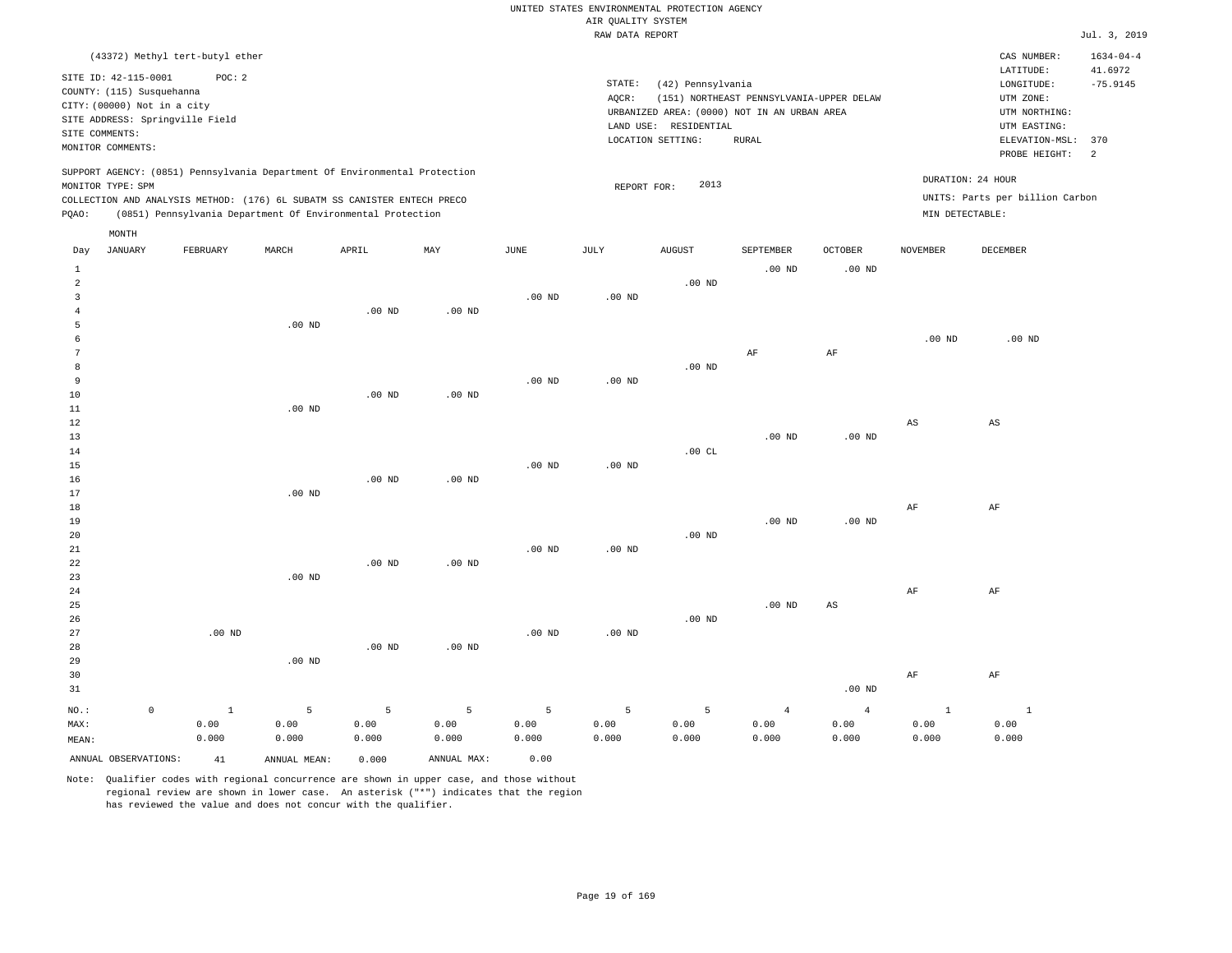| (43372) Methyl tert-butyl ether                                                                                                                                                                                                                             |                                                                                                                                                                                        | CAS NUMBER:                                                                                                  | $1634 - 04 - 4$                         |
|-------------------------------------------------------------------------------------------------------------------------------------------------------------------------------------------------------------------------------------------------------------|----------------------------------------------------------------------------------------------------------------------------------------------------------------------------------------|--------------------------------------------------------------------------------------------------------------|-----------------------------------------|
| SITE ID: 42-115-0001<br>POC: 2<br>COUNTY: (115) Susquehanna<br>CITY: (00000) Not in a city<br>SITE ADDRESS: Springville Field<br>SITE COMMENTS:<br>MONITOR COMMENTS:                                                                                        | STATE:<br>(42) Pennsylvania<br>(151) NORTHEAST PENNSYLVANIA-UPPER DELAW<br>AOCR:<br>URBANIZED AREA: (0000) NOT IN AN URBAN AREA<br>LAND USE: RESIDENTIAL<br>LOCATION SETTING:<br>RURAL | LATITUDE:<br>LONGITUDE:<br>UTM ZONE:<br>UTM NORTHING:<br>UTM EASTING:<br>ELEVATION-MSL: 370<br>PROBE HEIGHT: | 41.6972<br>$-75.9145$<br>$\overline{2}$ |
| SUPPORT AGENCY: (0851) Pennsylvania Department Of Environmental Protection<br>MONITOR TYPE: SPM<br>COLLECTION AND ANALYSIS METHOD: (176) 6L SUBATM SS CANISTER ENTECH PRECO<br>(0851) Pennsylvania Department Of Environmental Protection<br>POAO:<br>MONTH | 2014<br>REPORT FOR:                                                                                                                                                                    | DURATION: 24 HOUR<br>UNITS: Parts per billion Carbon<br>MIN DETECTABLE:                                      |                                         |

| Day            | JANUARY              | FEBRUARY     | MARCH                  | APRIL          | MAY         | JUNE           | JULY              | AUGUST            | SEPTEMBER | OCTOBER  | NOVEMBER                | DECEMBER          |
|----------------|----------------------|--------------|------------------------|----------------|-------------|----------------|-------------------|-------------------|-----------|----------|-------------------------|-------------------|
| $\mathbf{1}$   |                      |              |                        |                |             |                |                   |                   |           |          | $.00$ ND                | .00 <sub>ND</sub> |
| $\,2$          |                      |              |                        |                |             |                |                   |                   | $.00$ ND  | $.00$ ND |                         |                   |
| 3              |                      |              |                        |                |             |                |                   | $.00$ ND          |           |          |                         |                   |
| $\overline{4}$ |                      | $\rm AF$     |                        |                |             | $.00$ ND       | $.00$ ND          |                   |           |          |                         |                   |
| 5              | AF                   |              |                        | $.00$ ND       | $.00$ ND    |                |                   |                   |           |          |                         |                   |
| 6              |                      |              | $.00$ ND               |                |             |                |                   |                   |           |          |                         |                   |
| 7              |                      |              |                        |                |             |                |                   |                   |           |          | $.00$ ND                | .00 <sub>ND</sub> |
| 8              |                      |              |                        |                |             |                |                   |                   | $.00$ ND  | $.00$ ND |                         |                   |
| 9              |                      |              |                        |                |             |                |                   | $.00$ ND          |           |          |                         |                   |
| $10$           |                      | AF           |                        |                |             | $.00$ ND       | $.00$ ND          |                   |           |          |                         |                   |
| 11             | $.00$ ND             |              |                        | $.00$ ND       | $.00$ ND    |                |                   |                   |           |          |                         |                   |
| 12             |                      |              | $.00$ ND               |                |             |                |                   |                   |           |          |                         |                   |
| 13             |                      |              |                        |                |             |                |                   |                   |           |          | $.00$ ND                | $.00$ ND          |
| 14             |                      |              |                        |                |             |                |                   |                   | $.00$ ND  | $.00$ ND |                         |                   |
| 15             |                      |              |                        |                |             |                |                   | .00 <sub>ND</sub> |           |          |                         |                   |
| 16             |                      | AF           |                        |                |             | $.00$ ND       | .00 <sub>ND</sub> |                   |           |          |                         |                   |
| 17             | AS                   |              |                        | $_{\rm AS}$    | $.00$ ND    |                |                   |                   |           |          |                         |                   |
| 18             |                      |              | $.00$ ND               |                |             |                |                   |                   |           |          |                         |                   |
| 19             |                      |              |                        |                |             |                |                   |                   |           |          | AF                      | $.00$ ND          |
| 20             |                      |              |                        |                |             |                |                   |                   | $.00$ ND  | .00 $ND$ |                         |                   |
| $2\sqrt{1}$    |                      |              |                        |                |             |                |                   | $.00$ ND          |           |          |                         |                   |
| 22             |                      | $.00$ DI     |                        |                |             | $.00$ ND       | .00 <sub>ND</sub> |                   |           |          |                         |                   |
| 23             | $\rm AF$             |              |                        | $.00$ ND       | $.00$ ND    |                |                   |                   |           |          |                         |                   |
| 24             |                      |              | $\mathbb{A}\mathbb{S}$ |                |             |                |                   |                   |           |          |                         |                   |
| 25             |                      |              |                        |                |             |                |                   |                   |           |          | AF                      | $.00$ ND          |
| 26             |                      |              |                        |                |             |                |                   |                   | $.00$ ND  | .00 $ND$ |                         |                   |
| 27             |                      |              |                        |                |             |                |                   | $.00$ ND          |           |          |                         |                   |
| 28             |                      | $\rm{AF}$    |                        |                |             | $.00$ ND       | $.00$ ND          |                   |           |          |                         |                   |
| 29             | AS                   |              |                        | $.00$ ND       | $.00$ ND    |                |                   |                   |           |          |                         |                   |
| 30             |                      |              | $.00$ ND               |                |             |                |                   |                   |           |          |                         |                   |
| 31             |                      |              |                        |                |             |                |                   |                   |           |          |                         | $_{\rm AS}$       |
| $NO.$ :        | $\mathbf{1}$         | $\mathbf{1}$ | $\overline{4}$         | $\overline{4}$ | 5           | $\overline{5}$ | $\mathsf S$       | 5                 | 5         | 5        | $\overline{\mathbf{3}}$ | 5                 |
| MAX:           | 0.00                 | 0.00         | 0.00                   | 0.00           | 0.00        | 0.00           | 0.00              | 0.00              | 0.00      | 0.00     | 0.00                    | 0.00              |
| MEAN:          | 0.000                | 0.000        | 0.000                  | 0.000          | 0.000       | 0.000          | 0.000             | 0.000             | 0.000     | 0.000    | 0.000                   | 0.000             |
|                | ANNUAL OBSERVATIONS: | 48           | ANNUAL MEAN:           | 0.000          | ANNUAL MAX: | 0.00           |                   |                   |           |          |                         |                   |

Note: Qualifier codes with regional concurrence are shown in upper case, and those without regional review are shown in lower case. An asterisk ("\*") indicates that the region

has reviewed the value and does not concur with the qualifier.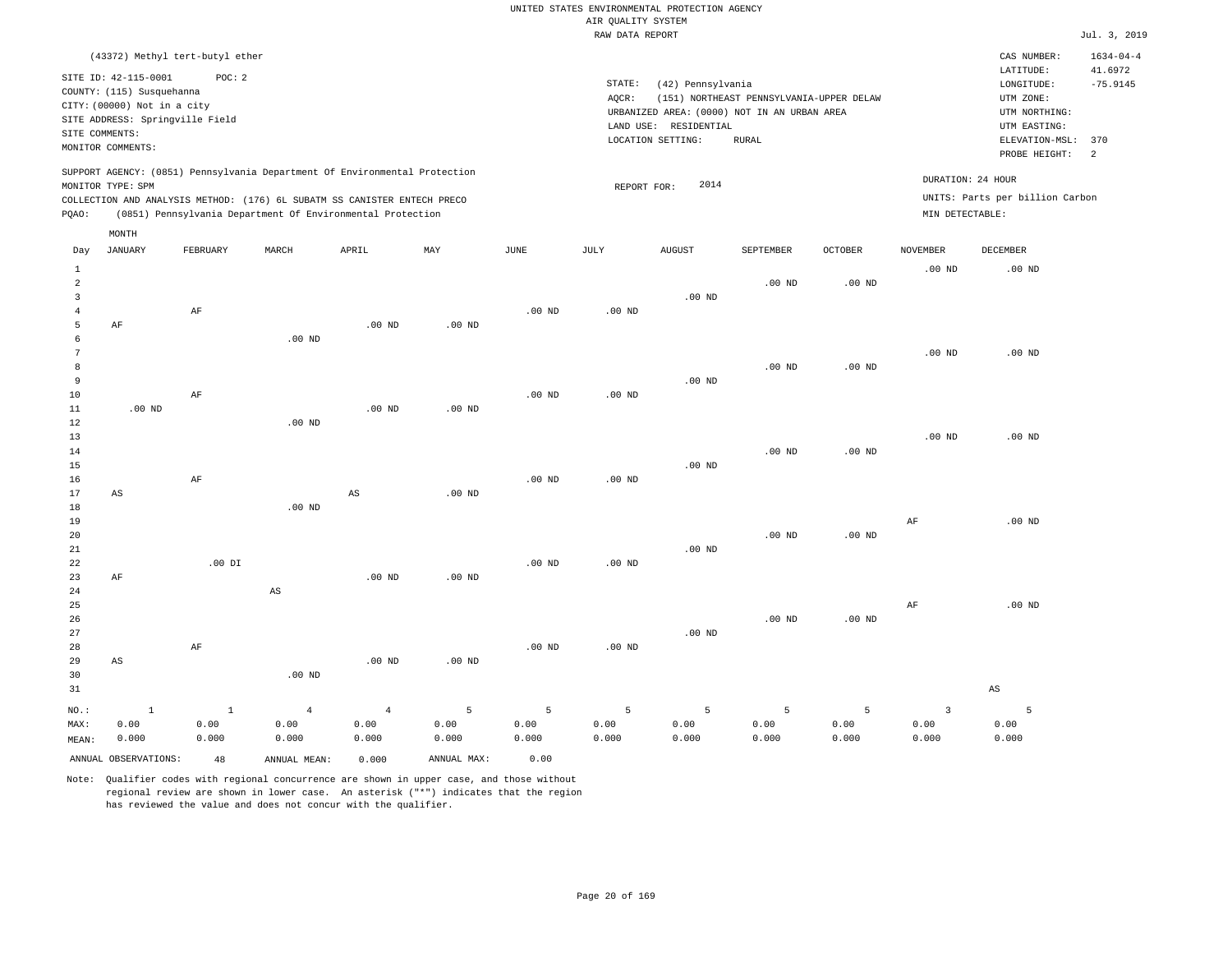|       |                                                                                                                         |                                                                                                                                        |                   |       |                                                                            |      | RAW DATA REPORT              |                                                                                                      |                                                   |                |          |                                                                                                          | Jul. 3, 2019                                   |
|-------|-------------------------------------------------------------------------------------------------------------------------|----------------------------------------------------------------------------------------------------------------------------------------|-------------------|-------|----------------------------------------------------------------------------|------|------------------------------|------------------------------------------------------------------------------------------------------|---------------------------------------------------|----------------|----------|----------------------------------------------------------------------------------------------------------|------------------------------------------------|
|       |                                                                                                                         | (43372) Methyl tert-butyl ether                                                                                                        |                   |       |                                                                            |      |                              |                                                                                                      |                                                   |                |          | CAS NUMBER:                                                                                              | $1634 - 04 - 4$                                |
|       | SITE ID: 42-115-0001<br>COUNTY: (115) Susquehanna<br>CITY: (00000) Not in a city<br>SITE COMMENTS:<br>MONITOR COMMENTS: | POC: 2<br>SITE ADDRESS: Springville Field                                                                                              |                   |       |                                                                            |      | STATE:<br>AOCR:<br>LAND USE: | (42) Pennsylvania<br>URBANIZED AREA: (0000) NOT IN AN URBAN AREA<br>RESIDENTIAL<br>LOCATION SETTING: | (151) NORTHEAST PENNSYLVANIA-UPPER DELAW<br>RURAL |                |          | LATITUDE:<br>LONGITUDE:<br>UTM ZONE:<br>UTM NORTHING:<br>UTM EASTING:<br>ELEVATION-MSL:<br>PROBE HEIGHT: | 41.6972<br>$-75.9145$<br>370<br>$\overline{2}$ |
| POAO: | MONITOR TYPE: SPM                                                                                                       | COLLECTION AND ANALYSIS METHOD: (176) 6L SUBATM SS CANISTER ENTECH PRECO<br>(0851) Pennsylvania Department Of Environmental Protection |                   |       | SUPPORT AGENCY: (0851) Pennsylvania Department Of Environmental Protection |      |                              | 2015<br>REPORT FOR:                                                                                  |                                                   |                |          | DURATION: 24 HOUR<br>UNITS: Parts per billion Carbon<br>MIN DETECTABLE:                                  |                                                |
| Day   | MONTH<br>JANUARY                                                                                                        | FEBRUARY                                                                                                                               | MARCH<br>$.00$ ND | APRIL | MAY                                                                        | JUNE | JULY                         | <b>AUGUST</b>                                                                                        | SEPTEMBER                                         | <b>OCTOBER</b> | NOVEMBER | DECEMBER                                                                                                 |                                                |
|       |                                                                                                                         |                                                                                                                                        |                   |       |                                                                            |      |                              |                                                                                                      |                                                   |                | 00 ND    | 00 ND                                                                                                    |                                                |

| $.00$ ND<br>$.00$ ND<br>$\rm{AF}$<br>5<br>.00 $ND$<br>$.00$ ND<br>$.00$ ND<br>6<br>$.00$ ND<br>7<br>$.00$ ND<br>8<br>$.00$ ND<br>9<br>.00 <sub>ND</sub><br>$.00$ ND<br>10<br>$.00$ ND<br>11<br>$.00$ ND<br>$.00$ ND<br>12<br>$.00$ ND<br>$.00$ ND<br>$.00$ ND<br>13<br>$\rm AF$<br>14<br>$.00$ ND<br>15<br>$.00$ ND<br>.00 <sub>ND</sub><br>$.00$ ND<br>16<br>$.00$ ND<br>$.00$ ND<br>17<br>$\mathbb{A}\mathbb{S}$<br>18<br>$.00$ ND<br>$.00$ ND<br>AS<br>19<br>$.00$ ND<br>$.00$ ND<br>20<br>21<br>$.00$ ND<br>.00 <sub>ND</sub><br>$.00$ ND<br>22 |          |  |          |  |  |  |                |
|-----------------------------------------------------------------------------------------------------------------------------------------------------------------------------------------------------------------------------------------------------------------------------------------------------------------------------------------------------------------------------------------------------------------------------------------------------------------------------------------------------------------------------------------------------|----------|--|----------|--|--|--|----------------|
|                                                                                                                                                                                                                                                                                                                                                                                                                                                                                                                                                     | $.00$ ND |  |          |  |  |  |                |
|                                                                                                                                                                                                                                                                                                                                                                                                                                                                                                                                                     | $.00$ ND |  |          |  |  |  |                |
|                                                                                                                                                                                                                                                                                                                                                                                                                                                                                                                                                     | $.00$ ND |  |          |  |  |  |                |
| $.00$ ND<br>$.00$ ND<br>$\mathbf{3}$                                                                                                                                                                                                                                                                                                                                                                                                                                                                                                                |          |  | .00 $ND$ |  |  |  | $\overline{4}$ |

ANNUAL OBSERVATIONS: 53 ANNUAL MEAN: 0.000 ANNUAL MAX: 0.00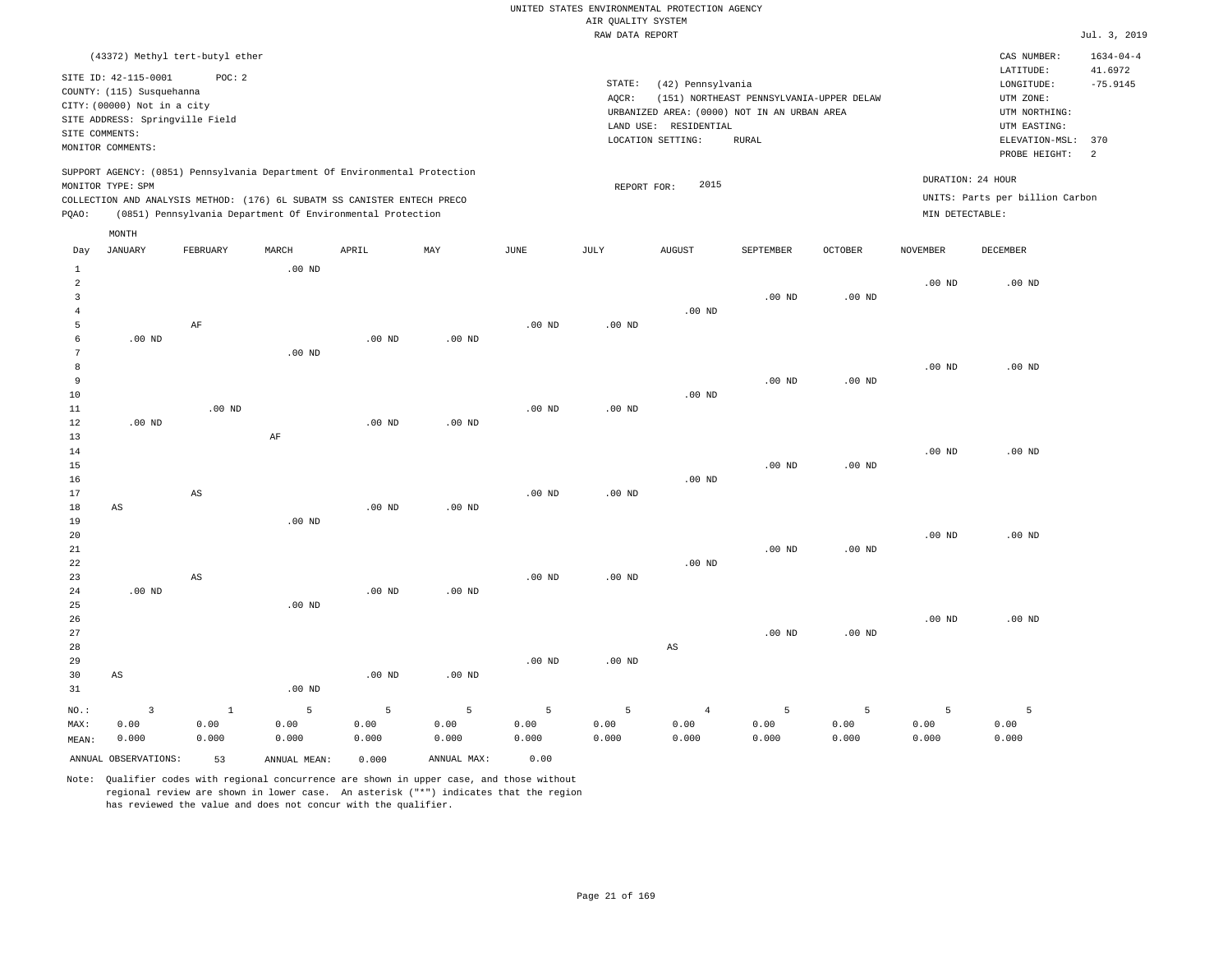|       | (43505) Acrolein - Unverified                                                                                                                                               |          |       |                                                            |     |      |                              |                                                                                                      |                                                   |                   |                 | CAS NUMBER:                                                                                                  | $107 - 02 - 8$              |
|-------|-----------------------------------------------------------------------------------------------------------------------------------------------------------------------------|----------|-------|------------------------------------------------------------|-----|------|------------------------------|------------------------------------------------------------------------------------------------------|---------------------------------------------------|-------------------|-----------------|--------------------------------------------------------------------------------------------------------------|-----------------------------|
|       | SITE ID: 42-115-0001<br>COUNTY: (115) Susquehanna<br>CITY: (00000) Not in a city<br>SITE ADDRESS: Springville Field<br>SITE COMMENTS:<br>MONITOR COMMENTS:                  | POC: 2   |       |                                                            |     |      | STATE:<br>AOCR:<br>LAND USE: | (42) Pennsylvania<br>URBANIZED AREA: (0000) NOT IN AN URBAN AREA<br>RESIDENTIAL<br>LOCATION SETTING: | (151) NORTHEAST PENNSYLVANIA-UPPER DELAW<br>RURAL |                   |                 | LATITUDE:<br>LONGITUDE:<br>UTM ZONE:<br>UTM NORTHING:<br>UTM EASTING:<br>ELEVATION-MSL: 370<br>PROBE HEIGHT: | 41.6972<br>$-75.9145$<br>-2 |
| POAO: | SUPPORT AGENCY: (0851) Pennsylvania Department Of Environmental Protection<br>MONITOR TYPE: SPM<br>COLLECTION AND ANALYSIS METHOD: (176) 6L SUBATM SS CANISTER ENTECH PRECO |          |       | (0851) Pennsylvania Department Of Environmental Protection |     |      |                              | 2013<br>REPORT FOR:                                                                                  |                                                   |                   | MIN DETECTABLE: | DURATION: 24 HOUR<br>UNITS: Parts per billion Carbon                                                         |                             |
| Day   | MONTH<br>JANUARY                                                                                                                                                            | FEBRUARY | MARCH | APRIL                                                      | MAY | JUNE | JULY                         | <b>AUGUST</b>                                                                                        | SEPTEMBER<br>.49 CC                               | OCTOBER<br>.59 CC | NOVEMBER        | DECEMBER                                                                                                     |                             |

|                 |             |        |          |                |             |          |                |         | $  -$<br>$-$   | $- - -$        |                        |                        |
|-----------------|-------------|--------|----------|----------------|-------------|----------|----------------|---------|----------------|----------------|------------------------|------------------------|
| $\overline{a}$  |             |        |          |                |             |          |                | .49 CC  |                |                |                        |                        |
| 3               |             |        |          |                |             | .89 CC   | 4.05 5         |         |                |                |                        |                        |
| $\overline{4}$  |             |        |          | .44            | .47 CC      |          |                |         |                |                |                        |                        |
| 5               |             |        | .56      |                |             |          |                |         |                |                |                        |                        |
| 6               |             |        |          |                |             |          |                |         |                |                | $1.01$ CC              | 1.80 CC                |
| $7\phantom{.0}$ |             |        |          |                |             |          |                |         | $\rm{AF}$      | $\rm{AF}$      |                        |                        |
| 8               |             |        |          |                |             |          |                | 2.20    |                |                |                        |                        |
| 9               |             |        |          |                |             | 1.30     | 2.21           |         |                |                |                        |                        |
| 10              |             |        |          | 1.90           | 2.58 5      |          |                |         |                |                |                        |                        |
| 11              |             |        | 1.17     |                |             |          |                |         |                |                |                        |                        |
| 12              |             |        |          |                |             |          |                |         |                |                | $\mathbb{A}\mathbb{S}$ | $\mathbb{A}\mathbb{S}$ |
| 13              |             |        |          |                |             |          |                |         | $1.23$ CC      | 1.04 CC        |                        |                        |
| 14              |             |        |          |                |             |          |                | 1.97 CC |                |                |                        |                        |
| 15              |             |        |          |                |             | 2.54 5   | 2.53 5         |         |                |                |                        |                        |
| 16              |             |        |          | 1.37           | .63 CC      |          |                |         |                |                |                        |                        |
| 17              |             |        | .69      |                |             |          |                |         |                |                |                        |                        |
| 18              |             |        |          |                |             |          |                |         |                |                | $\rm{AF}$              | $\rm{AF}$              |
| 19              |             |        |          |                |             |          |                |         | 1.41 CC        | $.31$ CC       |                        |                        |
| 20              |             |        |          |                |             |          |                | 3.07 5  |                |                |                        |                        |
| 21              |             |        |          |                |             | 2.63 5   | 1.75 CC        |         |                |                |                        |                        |
| 22              |             |        |          | .32SQ          | .60         |          |                |         |                |                |                        |                        |
| 23              |             |        | $.00$ ND |                |             |          |                |         |                |                |                        |                        |
| 24              |             |        |          |                |             |          |                |         |                |                | $\rm{AF}$              | $\rm{AF}$              |
| 25              |             |        |          |                |             |          |                |         | $1.05$ CC      | $_{\rm AS}$    |                        |                        |
| 26              |             |        |          |                |             |          |                | 1.88 CC |                |                |                        |                        |
| 27              |             | .25SQ  |          |                |             | .89      | .54            |         |                |                |                        |                        |
| 28              |             |        |          | .52            | .56 CC      |          |                |         |                |                |                        |                        |
| 29              |             |        | .26SQ    |                |             |          |                |         |                |                |                        |                        |
| 30              |             |        |          |                |             |          |                |         |                |                | $\rm{AF}$              | $\rm{AF}$              |
| 31              |             |        |          |                |             |          |                |         |                | 1.73 CC        |                        |                        |
|                 |             |        |          |                |             |          |                |         |                |                |                        |                        |
| $NO.$ :         | $\mathbb O$ | $\,$ 1 | 5        | $\overline{5}$ | $5^{\circ}$ | $\sim$ 5 | $\overline{5}$ | 5       | $\overline{4}$ | $\overline{4}$ | $\mathbf{1}$           | $\sim$ $\sim$ 1        |
| MAX:            |             | .25    | 1.17     | 1.90           | 2.58        | 2.63     | 4.05           | 3.07    | 1.41           | 1.73           | 1.01                   | 1.80                   |
| MEAN:           |             | .250   | .536     | .910           | .968        | 1.650    | 2.216          | 1.922   | 1.045          | .918           | 1.010                  | 1.800                  |
|                 |             |        |          |                |             |          |                |         |                |                |                        |                        |

ANNUAL OBSERVATIONS: 41 ANNUAL MEAN: 1.266 ANNUAL MAX: 4.05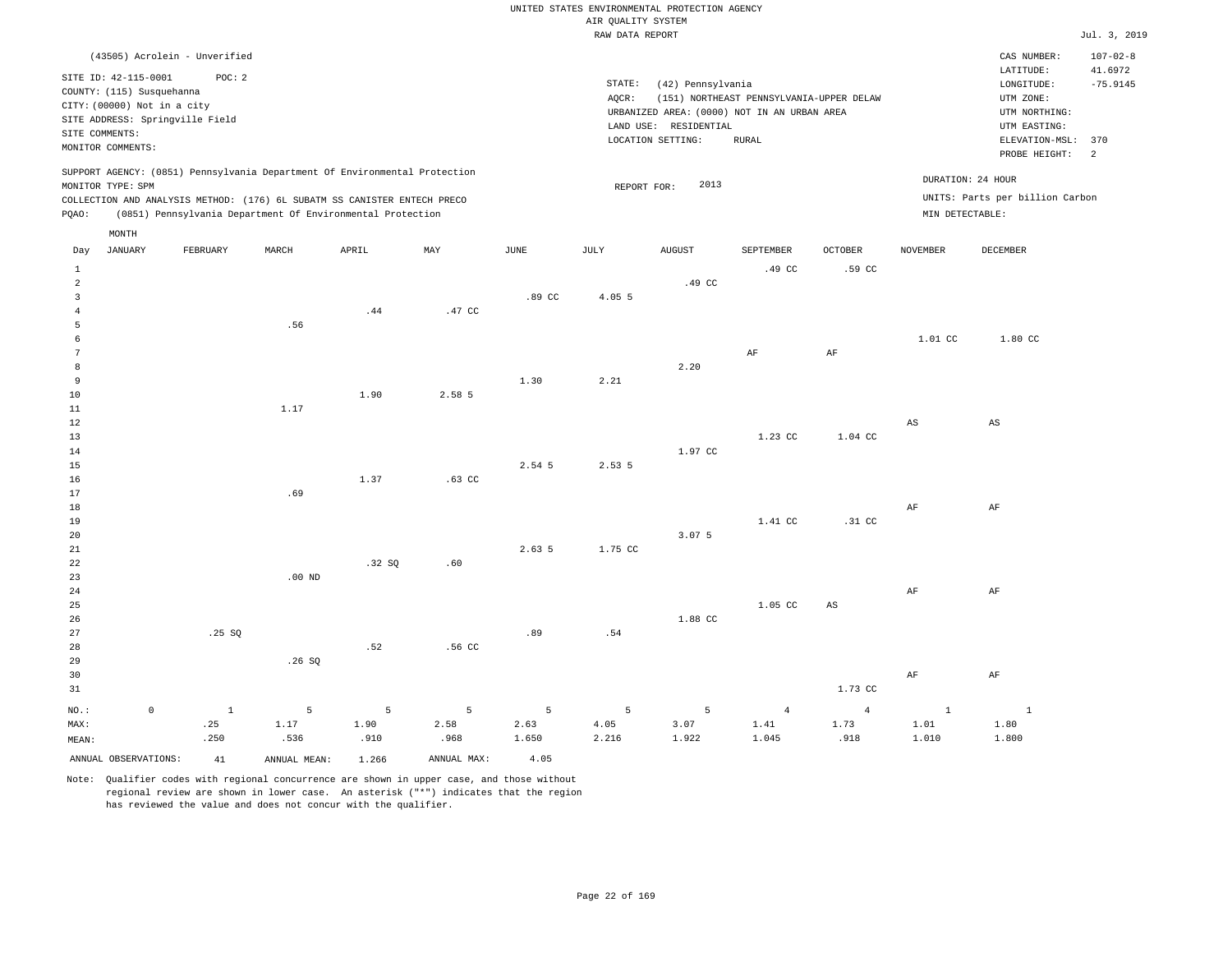| (43505) Acrolein - Unverified                                                                                                                                                                                                                      |                                                                                                                                                                                        | CAS NUMBER:                                                                                                    | $107 - 02 - 8$        |
|----------------------------------------------------------------------------------------------------------------------------------------------------------------------------------------------------------------------------------------------------|----------------------------------------------------------------------------------------------------------------------------------------------------------------------------------------|----------------------------------------------------------------------------------------------------------------|-----------------------|
| POC:2<br>SITE ID: 42-115-0001<br>COUNTY: (115) Susquehanna<br>CITY: (00000) Not in a city<br>SITE ADDRESS: Springville Field<br>SITE COMMENTS:<br>MONITOR COMMENTS:                                                                                | STATE:<br>(42) Pennsylvania<br>(151) NORTHEAST PENNSYLVANIA-UPPER DELAW<br>AOCR:<br>URBANIZED AREA: (0000) NOT IN AN URBAN AREA<br>LAND USE: RESIDENTIAL<br>LOCATION SETTING:<br>RURAL | LATITUDE:<br>LONGITUDE:<br>UTM ZONE:<br>UTM NORTHING:<br>UTM EASTING:<br>ELEVATION-MSL: 370<br>PROBE HEIGHT: 2 | 41.6972<br>$-75.9145$ |
| SUPPORT AGENCY: (0851) Pennsylvania Department Of Environmental Protection<br>MONITOR TYPE: SPM<br>COLLECTION AND ANALYSIS METHOD: (176) 6L SUBATM SS CANISTER ENTECH PRECO<br>(0851) Pennsylvania Department Of Environmental Protection<br>POAO: | 2014<br>REPORT FOR:                                                                                                                                                                    | DURATION: 24 HOUR<br>UNITS: Parts per billion Carbon<br>MIN DETECTABLE:                                        |                       |

|                                                  | MONTH                  |                          |                |                        |                           |                 |                  |               |                  |          |                         |                        |
|--------------------------------------------------|------------------------|--------------------------|----------------|------------------------|---------------------------|-----------------|------------------|---------------|------------------|----------|-------------------------|------------------------|
| Day                                              | JANUARY                | FEBRUARY                 | MARCH          | APRIL                  | $\ensuremath{\text{MAX}}$ | $\mathtt{JUNE}$ | JULY             | <b>AUGUST</b> | SEPTEMBER        | OCTOBER  | <b>NOVEMBER</b>         | DECEMBER               |
| $\mathbf{1}$<br>$\overline{c}$<br>$\overline{3}$ |                        |                          |                |                        |                           |                 |                  | 2.34 CC       | 1.27 CC          | .29 CC   | .26 <sub>c</sub>        | 1.07 CC                |
| $\overline{4}$                                   |                        | $\rm{AF}$                |                |                        |                           | $.65$ CC        | .42 CC           |               |                  |          |                         |                        |
| 5                                                | $\rm{AF}$              |                          |                | 1.17 QX                | 2.34                      |                 |                  |               |                  |          |                         |                        |
| 6                                                |                        |                          | $.69$ CC       |                        |                           |                 |                  |               |                  |          |                         |                        |
| 7                                                |                        |                          |                |                        |                           |                 |                  |               |                  |          | 1.21 CC                 | .49 CC                 |
| 8<br>9                                           |                        |                          |                |                        |                           |                 |                  | 2.12          | .31 CC           | $.84$ CC |                         |                        |
| 10                                               |                        | $\rm AF$                 |                |                        |                           | 1.43            | 1.81 CC          |               |                  |          |                         |                        |
| $11\,$                                           | 1.29 CC                |                          |                | 1.50 QX                | 2.10                      |                 |                  |               |                  |          |                         |                        |
| 12                                               |                        |                          | 1.13           |                        |                           |                 |                  |               |                  |          |                         |                        |
| 13                                               |                        |                          |                |                        |                           |                 |                  |               |                  |          | .54 CC                  | .34 CC                 |
| 14                                               |                        |                          |                |                        |                           |                 |                  |               | .19 <sub>c</sub> | 1.06 CC  |                         |                        |
| 15                                               |                        |                          |                |                        |                           |                 |                  | .67 CC        |                  |          |                         |                        |
| 16                                               |                        | $\rm{AF}$                |                |                        |                           | 2.36            | 1.69 CC          |               |                  |          |                         |                        |
| 17                                               | $\mathbb{A}\mathbb{S}$ |                          |                | $\mathbb{A}\mathbb{S}$ | .55                       |                 |                  |               |                  |          |                         |                        |
| 18                                               |                        |                          | .69 CC         |                        |                           |                 |                  |               |                  |          |                         |                        |
| 19                                               |                        |                          |                |                        |                           |                 |                  |               |                  |          | $\rm AF$                | .48 CC                 |
| 20                                               |                        |                          |                |                        |                           |                 |                  |               | .64 CC           | .42 CC   |                         |                        |
| 21                                               |                        |                          |                |                        |                           |                 |                  | 1.10 CC       |                  |          |                         |                        |
| 22                                               |                        | 1.22 CC                  |                |                        |                           | 1.80            | $.84$ CC         |               |                  |          |                         |                        |
| 23                                               | $\rm AF$               |                          |                | 1.28                   | 3.055                     |                 |                  |               |                  |          |                         |                        |
| $2\,4$                                           |                        |                          | $_{\rm AS}$    |                        |                           |                 |                  |               |                  |          |                         |                        |
| 25<br>26                                         |                        |                          |                |                        |                           |                 |                  |               | .36 <sub>C</sub> | .44 CC   | $\rm AF$                | $.62$ CC               |
| 27                                               |                        |                          |                |                        |                           |                 |                  | .48 CC        |                  |          |                         |                        |
| 28                                               |                        | $\rm{AF}$                |                |                        |                           | 1.69            | .86 <sub>C</sub> |               |                  |          |                         |                        |
| 29                                               | $\mathbb{A}\mathbb{S}$ |                          |                | 1.26                   | 1.28                      |                 |                  |               |                  |          |                         |                        |
| 30                                               |                        |                          | .55 CC         |                        |                           |                 |                  |               |                  |          |                         |                        |
| 31                                               |                        |                          |                |                        |                           |                 |                  |               |                  |          |                         | $\mathbb{A}\mathbb{S}$ |
| $_{\rm NO.}$ :                                   | $\mathbf 1$            | $\overline{\phantom{a}}$ | $\overline{4}$ | $\overline{4}$         | 5                         | 5               | 5                | 5             | 5                | 5        | $\overline{\mathbf{3}}$ | $5^{\circ}$            |
| MAX:                                             | 1.29                   | 1.22                     | 1.13           | 1.50                   | 3.05                      | 2.36            | 1.81             | 2.34          | 1.27             | 1.06     | 1.21                    | 1.07                   |
| MEAN:                                            | 1.290                  | 1.220                    | .765           | 1.303                  | 1.864                     | 1.586           | 1.124            | 1.342         | .554             | .610     | .670                    | .600                   |
|                                                  | ANNUAL OBSERVATIONS:   | 48                       | ANNUAL MEAN:   | 1.066                  | ANNUAL MAX:               | 3.05            |                  |               |                  |          |                         |                        |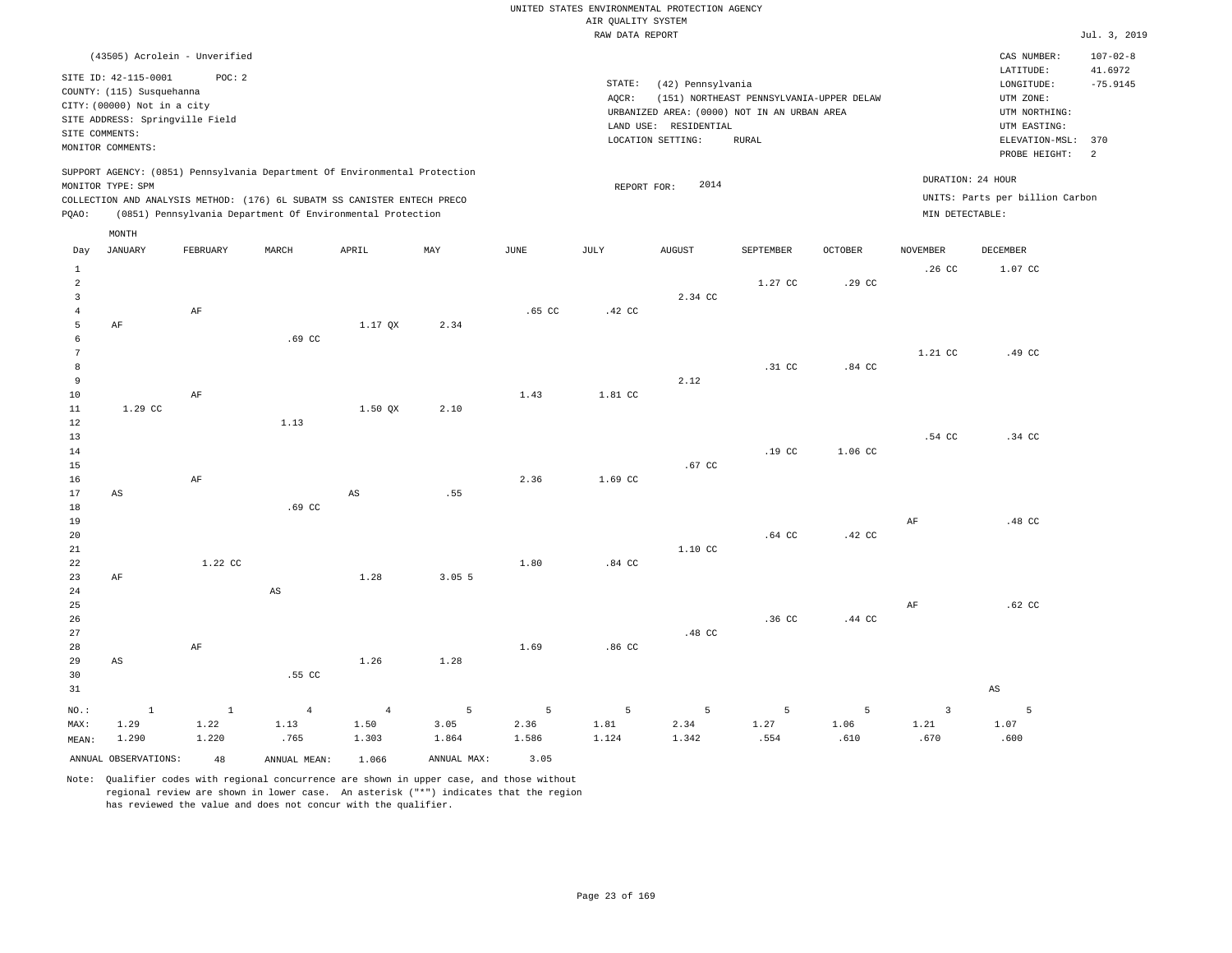| (43505) Acrolein - Unverified                                                                                                                                                                                                                      |                                                                                                                                                                                           | $107 - 02 - 8$<br>CAS NUMBER:                                                                                                         |
|----------------------------------------------------------------------------------------------------------------------------------------------------------------------------------------------------------------------------------------------------|-------------------------------------------------------------------------------------------------------------------------------------------------------------------------------------------|---------------------------------------------------------------------------------------------------------------------------------------|
| SITE ID: 42-115-0001<br>POC: 2<br>COUNTY: (115) Susquehanna<br>CITY: (00000) Not in a city<br>SITE ADDRESS: Springville Field<br>SITE COMMENTS:<br>MONITOR COMMENTS:                                                                               | STATE:<br>(42) Pennsylvania<br>AOCR:<br>(151) NORTHEAST PENNSYLVANIA-UPPER DELAW<br>URBANIZED AREA: (0000) NOT IN AN URBAN AREA<br>RESIDENTIAL<br>LAND USE:<br>LOCATION SETTING:<br>RURAL | 41.6972<br>LATITUDE:<br>$-75.9145$<br>LONGITUDE:<br>UTM ZONE:<br>UTM NORTHING:<br>UTM EASTING:<br>ELEVATION-MSL: 370<br>PROBE HEIGHT: |
| SUPPORT AGENCY: (0851) Pennsylvania Department Of Environmental Protection<br>MONITOR TYPE: SPM<br>COLLECTION AND ANALYSIS METHOD: (176) 6L SUBATM SS CANISTER ENTECH PRECO<br>(0851) Pennsylvania Department Of Environmental Protection<br>POAO: | 2015<br>REPORT FOR:                                                                                                                                                                       | DURATION: 24 HOUR<br>UNITS: Parts per billion Carbon<br>MIN DETECTABLE:                                                               |

|                | MONTH                  |                        |              |          |             |                  |        |                        |                   |                  |                  |             |
|----------------|------------------------|------------------------|--------------|----------|-------------|------------------|--------|------------------------|-------------------|------------------|------------------|-------------|
| Day            | <b>JANUARY</b>         | FEBRUARY               | MARCH        | APRIL    | MAY         | $\mathtt{JUNE}$  | JULY   | <b>AUGUST</b>          | SEPTEMBER         | OCTOBER          | <b>NOVEMBER</b>  | DECEMBER    |
| $\mathbf{1}$   |                        |                        | .58 CC       |          |             |                  |        |                        |                   |                  |                  |             |
| $\overline{a}$ |                        |                        |              |          |             |                  |        |                        |                   |                  | .33SQ            | .33SQ       |
| $\overline{3}$ |                        |                        |              |          |             |                  |        |                        | .36               | .51 CC           |                  |             |
| $\overline{4}$ |                        |                        |              |          |             |                  |        | .51                    |                   |                  |                  |             |
| 5              |                        | AF                     |              |          |             | .33 CC           | 1.05   |                        |                   |                  |                  |             |
| 6              | .87                    |                        |              | $.69$ CC | .33 CC      |                  |        |                        |                   |                  |                  |             |
| 7              |                        |                        | .57 CC       |          |             |                  |        |                        |                   |                  |                  |             |
| 8              |                        |                        |              |          |             |                  |        |                        |                   |                  | .90 <sub>c</sub> | 2.01        |
| 9              |                        |                        |              |          |             |                  |        |                        | .99               | .99 <sub>c</sub> |                  |             |
| 10             |                        |                        |              |          |             |                  |        | .69 <sub>cc</sub>      |                   |                  |                  |             |
| 11             |                        | .50 CC                 |              |          |             | .48 <sub>C</sub> | 1.92   |                        |                   |                  |                  |             |
| 12             | .49 CC                 |                        |              | .36 CC   | $.60$ CC    |                  |        |                        |                   |                  |                  |             |
| 13             |                        |                        | $\rm AF$     |          |             |                  |        |                        |                   |                  |                  |             |
| 14             |                        |                        |              |          |             |                  |        |                        | .25 CC            | .60 <sub>C</sub> | .48 CC           | 1.05 CC     |
| 15<br>16       |                        |                        |              |          |             |                  |        | .42 CC                 |                   |                  |                  |             |
| 17             |                        | $\mathbb{A}\mathbb{S}$ |              |          |             | $.30 \text{ CC}$ | .54 CC |                        |                   |                  |                  |             |
| 18             | $\mathbb{A}\mathbb{S}$ |                        |              | $.00$ ND | .96 CC      |                  |        |                        |                   |                  |                  |             |
| 19             |                        |                        | .36 CC       |          |             |                  |        |                        |                   |                  |                  |             |
| 20             |                        |                        |              |          |             |                  |        |                        |                   |                  | .93 CC           | $.81$ CC    |
| $2\sqrt{1}$    |                        |                        |              |          |             |                  |        |                        | .66 <sub>CC</sub> | .54 CC           |                  |             |
| 22             |                        |                        |              |          |             |                  |        | .33 CC                 |                   |                  |                  |             |
| 23             |                        | $\mathbb{A}\mathbb{S}$ |              |          |             | .51 CC           | .33 CC |                        |                   |                  |                  |             |
| $2\sqrt{4}$    | .57 CC                 |                        |              | .23 CC   | .51 CC      |                  |        |                        |                   |                  |                  |             |
| 25             |                        |                        | .37 CC       |          |             |                  |        |                        |                   |                  |                  |             |
| 26             |                        |                        |              |          |             |                  |        |                        |                   |                  | $.63$ CC         | .33 CC      |
| 27             |                        |                        |              |          |             |                  |        |                        | 1.08              | .24 CC           |                  |             |
| 28             |                        |                        |              |          |             |                  |        | $\mathbb{A}\mathbb{S}$ |                   |                  |                  |             |
| 29             |                        |                        |              |          |             | $.24$ CC         | .39 CC |                        |                   |                  |                  |             |
| 30             | $\mathbb{A}\mathbb{S}$ |                        |              | .42 CC   | .57 CC      |                  |        |                        |                   |                  |                  |             |
| 31             |                        |                        | .36 CC       |          |             |                  |        |                        |                   |                  |                  |             |
| $NO.$ :        | $\overline{3}$         | $\,$ 1                 | 5            | 5        | 5           | 5                | 5      | $\overline{4}$         | 5                 | 5                | 5                | $5^{\circ}$ |
| MAX:           | .87                    | .50                    | .58          | .69      | .96         | .51              | 1.92   | .69                    | 1.08              | .99              | .93              | 2.01        |
| MEAN:          | .643                   | .500                   | .448         | .340     | .594        | .372             | .846   | .488                   | .668              | .576             | .654             | .906        |
|                | ANNUAL OBSERVATIONS:   | 53                     | ANNUAL MEAN: | .592     | ANNUAL MAX: | 2.01             |        |                        |                   |                  |                  |             |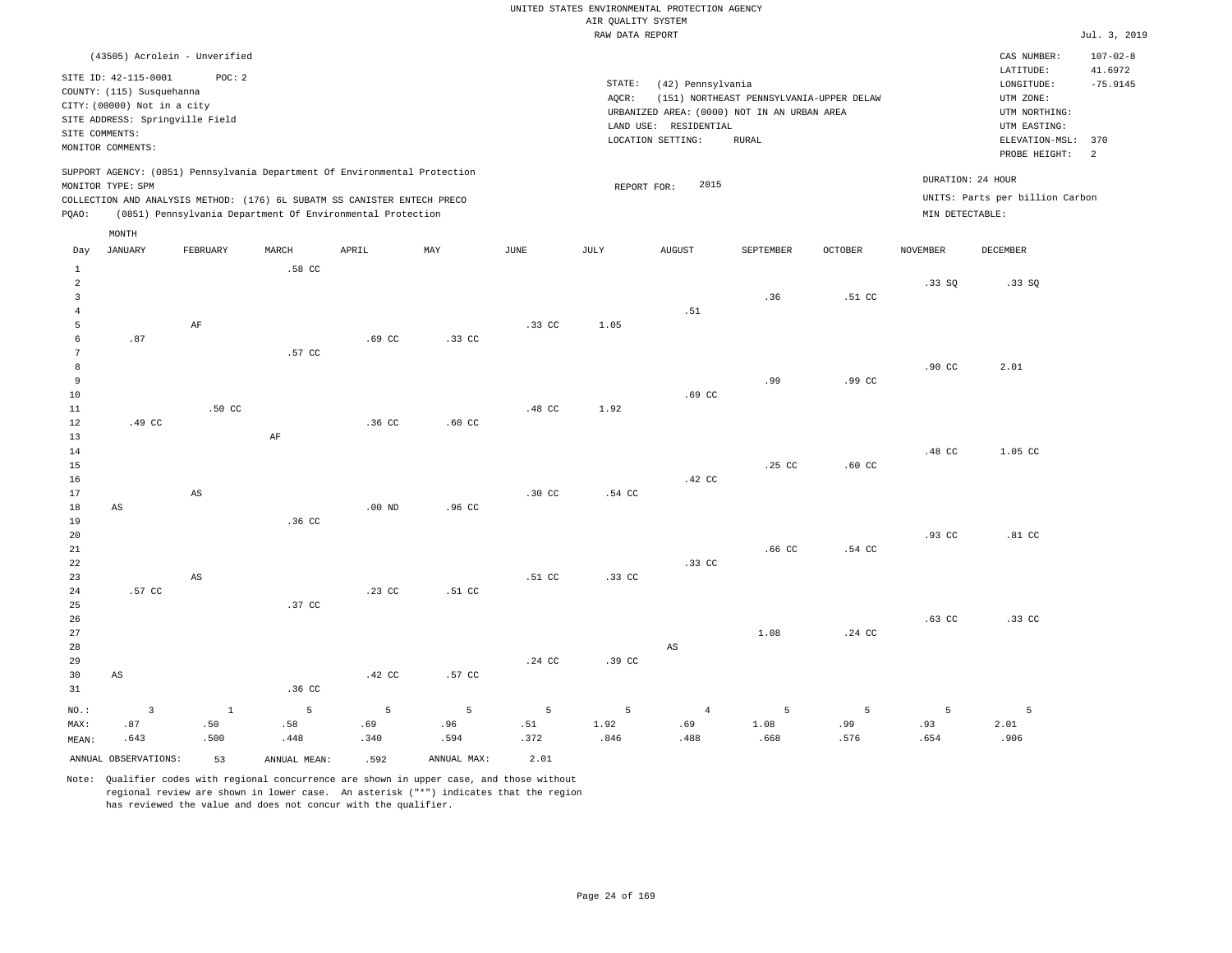|                | (43551) Acetone                                                                                                                          |          |       |                                                                                                                                                                                                                      |     |      |                              |                                                                                                      |                                                   |                |                                      | CAS NUMBER:                                                                                              | $67 - 64 - 1$                     |
|----------------|------------------------------------------------------------------------------------------------------------------------------------------|----------|-------|----------------------------------------------------------------------------------------------------------------------------------------------------------------------------------------------------------------------|-----|------|------------------------------|------------------------------------------------------------------------------------------------------|---------------------------------------------------|----------------|--------------------------------------|----------------------------------------------------------------------------------------------------------|-----------------------------------|
| SITE COMMENTS: | SITE ID: 42-115-0001<br>COUNTY: (115) Susquehanna<br>CITY: (00000) Not in a city<br>SITE ADDRESS: Springville Field<br>MONITOR COMMENTS: | POC:2    |       |                                                                                                                                                                                                                      |     |      | STATE:<br>AOCR:<br>LAND USE: | (42) Pennsylvania<br>URBANIZED AREA: (0000) NOT IN AN URBAN AREA<br>RESIDENTIAL<br>LOCATION SETTING: | (151) NORTHEAST PENNSYLVANIA-UPPER DELAW<br>RURAL |                |                                      | LATITUDE:<br>LONGITUDE:<br>UTM ZONE:<br>UTM NORTHING:<br>UTM EASTING:<br>ELEVATION-MSL:<br>PROBE HEIGHT: | 41.6972<br>$-75.9145$<br>370<br>2 |
| POAO:          | MONITOR TYPE: SPM                                                                                                                        |          |       | SUPPORT AGENCY: (0851) Pennsylvania Department Of Environmental Protection<br>COLLECTION AND ANALYSIS METHOD: (176) 6L Subatm SS Canister Entech Preco<br>(0851) Pennsylvania Department Of Environmental Protection |     |      |                              | 2013<br>REPORT FOR:                                                                                  |                                                   |                | DURATION: 24 HOUR<br>MIN DETECTABLE: | UNITS: Parts per billion Carbon                                                                          |                                   |
| Day            | MONTH<br>JANUARY                                                                                                                         | FEBRUARY | MARCH | APRIL                                                                                                                                                                                                                | MAY | JUNE | JULY                         | <b>AUGUST</b>                                                                                        | SEPTEMBER                                         | <b>OCTOBER</b> | <b>NOVEMBER</b>                      | DECEMBER                                                                                                 |                                   |

| $\mu$           | <b>OFRICERS</b> | <b>THOTOSTER</b> |          | 711.1341  | 1.75.7 7       | <b>O OTATI</b> | ,,,,,           | 1100001        | ont thumu      | octomu                 | .                      | nnennen  |
|-----------------|-----------------|------------------|----------|-----------|----------------|----------------|-----------------|----------------|----------------|------------------------|------------------------|----------|
| $\mathbf{1}$    |                 |                  |          |           |                |                |                 |                | 13.632 CC      | 14.562 CC              |                        |          |
| $\overline{a}$  |                 |                  |          |           |                |                |                 | 13.908 CC      |                |                        |                        |          |
| 3               |                 |                  |          |           |                | 20.454         | 31.713 5        |                |                |                        |                        |          |
| 4               |                 |                  |          | 7.284     | 10.122 CC      |                |                 |                |                |                        |                        |          |
| 5               |                 |                  | 7.155    |           |                |                |                 |                |                |                        |                        |          |
| 6               |                 |                  |          |           |                |                |                 |                |                |                        | 8.598 CC               | 19.056   |
| $7\phantom{.0}$ |                 |                  |          |           |                |                |                 |                | AF             | $\rm{AF}$              |                        |          |
| 8               |                 |                  |          |           |                |                |                 | 18.402 CC      |                |                        |                        |          |
| 9               |                 |                  |          |           |                | 15.204         | 36.438 5        |                |                |                        |                        |          |
| 10              |                 |                  |          | 21.597    | 50.406 5       |                |                 |                |                |                        |                        |          |
| 11              |                 |                  | 11.316   |           |                |                |                 |                |                |                        |                        |          |
| 12              |                 |                  |          |           |                |                |                 |                |                |                        | $\mathbb{A}\mathbb{S}$ | AS       |
| 13              |                 |                  |          |           |                |                |                 |                | 24.147 CC      | 16.968 CC              |                        |          |
| 14              |                 |                  |          |           |                |                |                 | 11.907 CC      |                |                        |                        |          |
| 15              |                 |                  |          |           |                | 27.345         | 29.373 CC       |                |                |                        |                        |          |
| 16              |                 |                  |          | 12.324    | 11.976 CC      |                |                 |                |                |                        |                        |          |
| 17              |                 |                  | 6.300 CC |           |                |                |                 |                |                |                        |                        |          |
| 18              |                 |                  |          |           |                |                |                 |                |                |                        | AF                     | $\rm AF$ |
| 19              |                 |                  |          |           |                |                |                 |                | 17.241         | 8.373 CC               |                        |          |
| 20              |                 |                  |          |           |                |                |                 | 37.875 5       |                |                        |                        |          |
| 21              |                 |                  |          |           |                | 23.844         | 29.460 CC       |                |                |                        |                        |          |
| 22              |                 |                  |          | 7.107 CC  | 16.518 CC      |                |                 |                |                |                        |                        |          |
| 23              |                 |                  | 4.722 CC |           |                |                |                 |                |                |                        |                        |          |
| 24              |                 |                  |          |           |                |                |                 |                |                |                        | $\rm AF$               | $\rm AF$ |
| 25              |                 |                  |          |           |                |                |                 |                | 19.212         | $\mathbb{A}\mathbb{S}$ |                        |          |
| 26              |                 |                  |          |           |                |                |                 | 22.176 CC      |                |                        |                        |          |
| 27              |                 | 4.683 CC         |          |           |                | 16.974         | 16.356 CC       |                |                |                        |                        |          |
| 28              |                 |                  |          | 12.120 CC | 17.427         |                |                 |                |                |                        |                        |          |
| 29              |                 |                  | 4.656 CC |           |                |                |                 |                |                |                        |                        |          |
| 30              |                 |                  |          |           |                |                |                 |                |                |                        | $\rm AF$               | AF       |
| 31              |                 |                  |          |           |                |                |                 |                |                | 16.581                 |                        |          |
| NO.:            | $\mathbb O$     |                  | $5 - 5$  | $\sim$ 5  | $\overline{5}$ | $\sim$ 5       | $5\overline{5}$ | 5 <sup>5</sup> | $\overline{4}$ | $\overline{4}$         | $\overline{1}$         | $\sim$ 1 |
| MAX:            |                 | 4.683            | 11.316   | 21.597    | 50.406         | 27.345         | 36.438          | 37.875         | 24.147         | 16.968                 | 8.598                  | 19.056   |
| MEAN:           |                 | 4.6830           | 6.8298   | 12.0864   | 21.2898        | 20.7642        | 28.6680         | 20.8536        | 18.5580        | 14.1210                | 8.5980                 | 19.0560  |
|                 |                 |                  |          |           |                |                |                 |                |                |                        |                        |          |

ANNUAL OBSERVATIONS: 41 ANNUAL MEAN: 17.4515 ANNUAL MAX: 50.406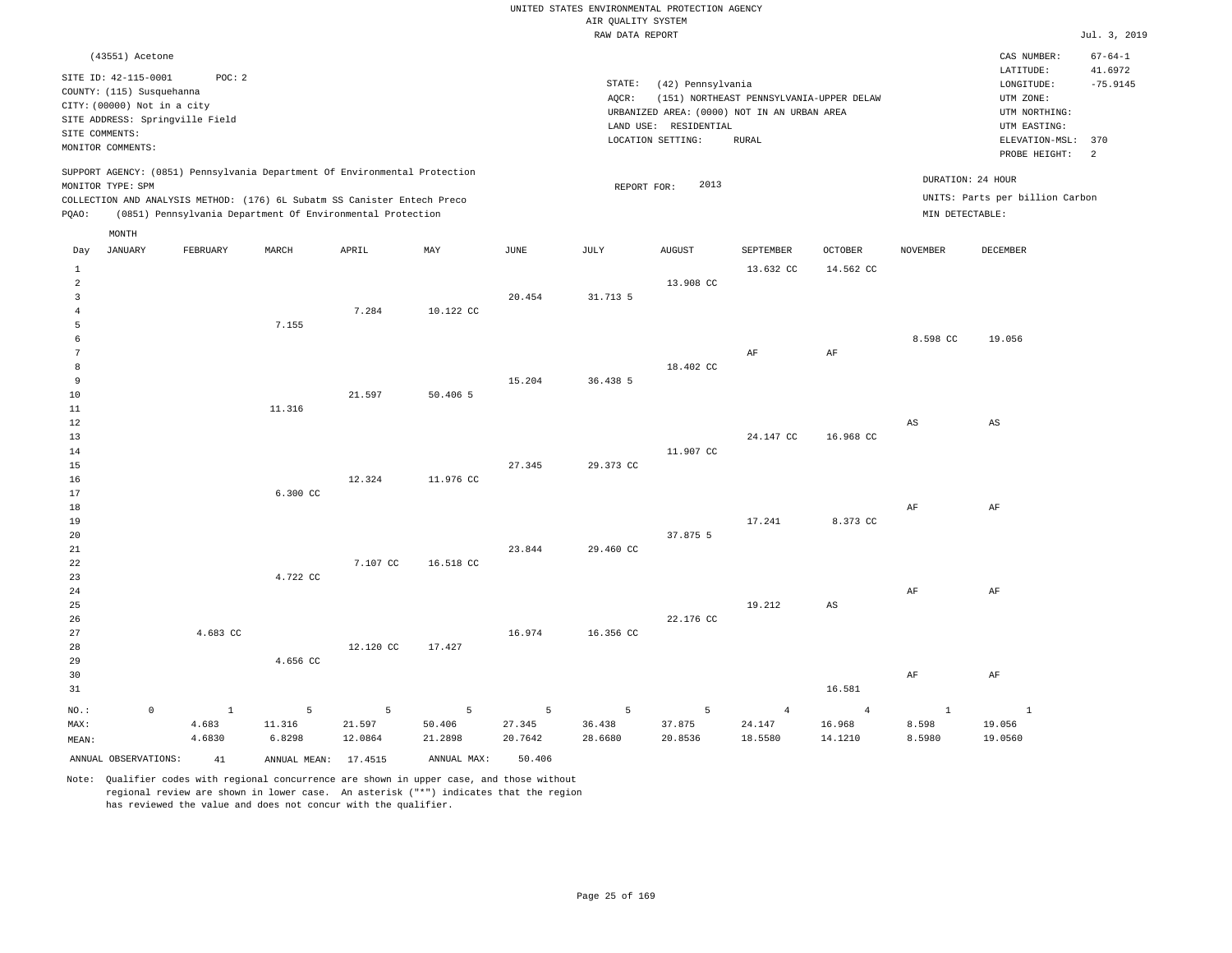|                                                                                       |                                                                                                                                                             |                                         |                                                                                                                                                                                                                      |                                     |                                       |                                  | AIR QUALITY SYSTEM<br>RAW DATA REPORT | UNITED STATES ENVIRONMENTAL PROTECTION AGENCY                   |                                                                                                  |                        |                                      |                                                                                                                         | Jul. 3, 2019                                       |
|---------------------------------------------------------------------------------------|-------------------------------------------------------------------------------------------------------------------------------------------------------------|-----------------------------------------|----------------------------------------------------------------------------------------------------------------------------------------------------------------------------------------------------------------------|-------------------------------------|---------------------------------------|----------------------------------|---------------------------------------|-----------------------------------------------------------------|--------------------------------------------------------------------------------------------------|------------------------|--------------------------------------|-------------------------------------------------------------------------------------------------------------------------|----------------------------------------------------|
| SITE COMMENTS:                                                                        | (43551) Acetone<br>SITE ID: 42-115-0001<br>COUNTY: (115) Susquehanna<br>CITY: (00000) Not in a city<br>SITE ADDRESS: Springville Field<br>MONITOR COMMENTS: | POC: 2                                  |                                                                                                                                                                                                                      |                                     |                                       |                                  | STATE:<br>AOCR:                       | (42) Pennsylvania<br>LAND USE: RESIDENTIAL<br>LOCATION SETTING: | (151) NORTHEAST PENNSYLVANIA-UPPER DELAW<br>URBANIZED AREA: (0000) NOT IN AN URBAN AREA<br>RURAL |                        |                                      | CAS NUMBER:<br>LATITUDE:<br>LONGITUDE:<br>UTM ZONE:<br>UTM NORTHING:<br>UTM EASTING:<br>ELEVATION-MSL:<br>PROBE HEIGHT: | $67 - 64 - 1$<br>41.6972<br>$-75.9145$<br>370<br>2 |
| PQAO:                                                                                 | MONITOR TYPE: SPM                                                                                                                                           |                                         | SUPPORT AGENCY: (0851) Pennsylvania Department Of Environmental Protection<br>COLLECTION AND ANALYSIS METHOD: (176) 6L Subatm SS Canister Entech Preco<br>(0851) Pennsylvania Department Of Environmental Protection |                                     |                                       |                                  | REPORT FOR:                           | 2014                                                            |                                                                                                  |                        | DURATION: 24 HOUR<br>MIN DETECTABLE: | UNITS: Parts per billion Carbon                                                                                         |                                                    |
| Day                                                                                   | MONTH<br><b>JANUARY</b>                                                                                                                                     | FEBRUARY                                | MARCH                                                                                                                                                                                                                | APRIL                               | MAY                                   | <b>JUNE</b>                      | $\mathtt{JULY}$                       | ${\tt AUGUST}$                                                  | SEPTEMBER                                                                                        | <b>OCTOBER</b>         | <b>NOVEMBER</b>                      | <b>DECEMBER</b>                                                                                                         |                                                    |
| $\mathbf{1}$<br>$\overline{a}$<br>$\overline{\mathbf{3}}$<br>$\overline{4}$<br>5<br>6 | AF                                                                                                                                                          | AF                                      | 22.061                                                                                                                                                                                                               | 14.337 QX                           | 29.327                                | 14.443                           | 11.481                                | 29.795                                                          | 15.635 CC                                                                                        | 7.502 CC               | 5.731 CC                             | 13.576 CC                                                                                                               |                                                    |
| $7\phantom{.0}$<br>$^{\rm 8}$<br>9<br>$10$<br>$1\,1$                                  | 10.082 CC                                                                                                                                                   | AF                                      |                                                                                                                                                                                                                      | 14.570 QX                           | 14.240 CC                             | 20.462                           | 25.044 CC                             | 26.948                                                          | 11.166 CC                                                                                        | 16.559                 | 11.980 CC                            | 11.476 CC                                                                                                               |                                                    |
| 12<br>13<br>14<br>15<br>16<br>17                                                      | AS                                                                                                                                                          | AF                                      | 16.686                                                                                                                                                                                                               | $_{\rm AS}$                         | 13.506                                | 29.778                           | 20.617 CC                             | 10.427 CC                                                       | 6.057 CC                                                                                         | 18.259                 | 5.682 CC                             | 6.877 CC                                                                                                                |                                                    |
| 18<br>19<br>20<br>21<br>22<br>23                                                      | AF                                                                                                                                                          | 25.559 DI                               | 17.928 CC                                                                                                                                                                                                            | 24.526                              | 25.736                                | 24.911                           | 22.424 CC                             | 15.317 CC                                                       | 12.485 CC                                                                                        | 8.337 CC               | $\rm{AF}$                            | 12.820 CC                                                                                                               |                                                    |
| 24<br>25<br>26<br>27<br>28<br>29                                                      | $\mathbb{A}\mathbb{S}$                                                                                                                                      | AF                                      | AS                                                                                                                                                                                                                   | 19.593                              | 16.458                                | 28.348                           | 21.198                                | 11.428 CC                                                       | 9.820                                                                                            | 8.215 CC               | AF                                   | 8.683 CC                                                                                                                |                                                    |
| 30<br>31                                                                              |                                                                                                                                                             |                                         | 12.298 QX                                                                                                                                                                                                            |                                     |                                       |                                  |                                       |                                                                 |                                                                                                  |                        |                                      | $\mathbb{A}\mathbb{S}$                                                                                                  |                                                    |
| NO.:<br>MAX:                                                                          | $\mathbf{1}$<br>10.082<br>MEAN: 10.0820<br>ANNUAL OBSERVATIONS:                                                                                             | $\mathbf{1}$<br>25.559<br>25.5590<br>48 | $\overline{4}$<br>22.061<br>17.2433<br>ANNUAL MEAN: 16.2581                                                                                                                                                          | $\overline{4}$<br>24.526<br>18.2565 | 5<br>29.327<br>19.8534<br>ANNUAL MAX: | 5<br>29.778<br>23.5884<br>29.795 | 5<br>25.044<br>20.1528                | 5<br>29.795<br>18.7830                                          | 5<br>15.635<br>11.0326                                                                           | 5<br>18.259<br>11.7744 | $\overline{3}$<br>11.980<br>7.7977   | $\overline{5}$<br>13.576<br>10.6864                                                                                     |                                                    |

Note: Qualifier codes with regional concurrence are shown in upper case, and those without regional review are shown in lower case. An asterisk ("\*") indicates that the region

has reviewed the value and does not concur with the qualifier.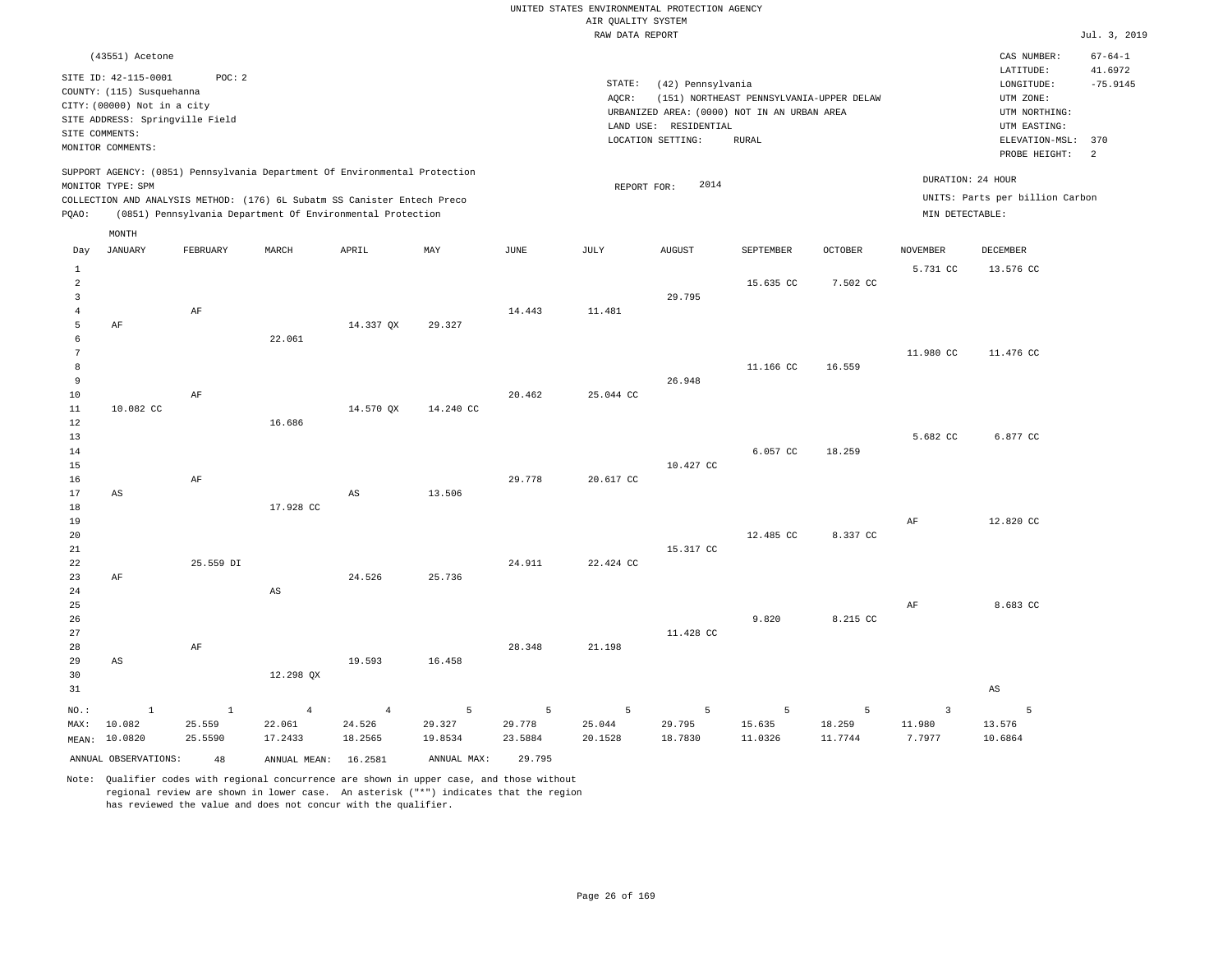|                                |                                 |          |                                                                            |          |             |             | RAW DATA REPORT |                       |                                             |                |                 |                                 | Jul. 3, 2019  |
|--------------------------------|---------------------------------|----------|----------------------------------------------------------------------------|----------|-------------|-------------|-----------------|-----------------------|---------------------------------------------|----------------|-----------------|---------------------------------|---------------|
|                                | (43551) Acetone                 |          |                                                                            |          |             |             |                 |                       |                                             |                |                 | CAS NUMBER:                     | $67 - 64 - 1$ |
|                                | SITE ID: 42-115-0001            | POC: 2   |                                                                            |          |             |             |                 |                       |                                             |                |                 | LATITUDE:                       | 41.6972       |
|                                | COUNTY: (115) Susquehanna       |          |                                                                            |          |             |             | STATE:          | (42) Pennsylvania     |                                             |                |                 | LONGITUDE:                      | $-75.9145$    |
|                                | CITY: (00000) Not in a city     |          |                                                                            |          |             |             | AOCR:           |                       | (151) NORTHEAST PENNSYLVANIA-UPPER DELAW    |                |                 | UTM ZONE:                       |               |
|                                | SITE ADDRESS: Springville Field |          |                                                                            |          |             |             |                 |                       | URBANIZED AREA: (0000) NOT IN AN URBAN AREA |                |                 | UTM NORTHING:                   |               |
|                                | SITE COMMENTS:                  |          |                                                                            |          |             |             |                 | LAND USE: RESIDENTIAL |                                             |                |                 | UTM EASTING:                    |               |
|                                | MONITOR COMMENTS:               |          |                                                                            |          |             |             |                 | LOCATION SETTING:     | RURAL                                       |                |                 | ELEVATION-MSL:                  | 370<br>2      |
|                                |                                 |          | SUPPORT AGENCY: (0851) Pennsylvania Department Of Environmental Protection |          |             |             |                 |                       |                                             |                |                 | PROBE HEIGHT:                   |               |
|                                | MONITOR TYPE: SPM               |          |                                                                            |          |             |             | REPORT FOR:     | 2015                  |                                             |                |                 | DURATION: 24 HOUR               |               |
|                                |                                 |          | COLLECTION AND ANALYSIS METHOD: (176) 6L Subatm SS Canister Entech Preco   |          |             |             |                 |                       |                                             |                |                 | UNITS: Parts per billion Carbon |               |
| PQAO:                          |                                 |          | (0851) Pennsylvania Department Of Environmental Protection                 |          |             |             |                 |                       |                                             |                | MIN DETECTABLE: |                                 |               |
|                                | MONTH                           |          |                                                                            |          |             |             |                 |                       |                                             |                |                 |                                 |               |
| Day                            | <b>JANUARY</b>                  | FEBRUARY | MARCH                                                                      | APRIL    | MAY         | <b>JUNE</b> | JULY            | <b>AUGUST</b>         | SEPTEMBER                                   | <b>OCTOBER</b> | <b>NOVEMBER</b> | <b>DECEMBER</b>                 |               |
| $\mathbf{1}$<br>$\overline{a}$ |                                 |          | 6.758 CC                                                                   |          |             |             |                 |                       |                                             |                | 5.700 CC        | 4.800 CC                        |               |
| $\overline{\mathbf{3}}$        |                                 |          |                                                                            |          |             |             |                 |                       | 16.200                                      | 8,700 CC       |                 |                                 |               |
| $\overline{4}$                 |                                 |          |                                                                            |          |             |             |                 | 13.800                |                                             |                |                 |                                 |               |
| 5                              |                                 | AF       |                                                                            |          |             | 9.300 CC    | 15.900          |                       |                                             |                |                 |                                 |               |
| 6                              | 11.625 CC                       |          |                                                                            | 8.700 CC | 4.800 CC    |             |                 |                       |                                             |                |                 |                                 |               |
| $7\phantom{.0}$                |                                 |          | 7.815 CC                                                                   |          |             |             |                 |                       |                                             |                |                 |                                 |               |
| 8                              |                                 |          |                                                                            |          |             |             |                 |                       |                                             |                | 8.100 CC        | 12.300 CC                       |               |
| 9                              |                                 |          |                                                                            |          |             |             |                 |                       | 19.200 EH                                   | 12.600 CC      |                 |                                 |               |
| 10                             |                                 |          |                                                                            |          |             |             |                 | 15.000                |                                             |                |                 |                                 |               |
| 11                             |                                 | 6.382 CC |                                                                            |          |             | 15.000      | 20.400          |                       |                                             |                |                 |                                 |               |
| 12                             | 6.627 CC                        |          |                                                                            | 6.000 CC | 5.700 CC    |             |                 |                       |                                             |                |                 |                                 |               |
| 13<br>$14$                     |                                 |          | $\rm AF$                                                                   |          |             |             |                 |                       |                                             |                | 9.900 CC        | 12.000 CC                       |               |
| 15                             |                                 |          |                                                                            |          |             |             |                 |                       | 14.400 CC                                   | 6.900 CC       |                 |                                 |               |
| 16                             |                                 |          |                                                                            |          |             |             |                 | 14.100 CC             |                                             |                |                 |                                 |               |
| 17                             |                                 | AS       |                                                                            |          |             | 9.900 CC    | 15.900          |                       |                                             |                |                 |                                 |               |
| 18                             | AS                              |          |                                                                            | 8.100 CC | 9.600 CC    |             |                 |                       |                                             |                |                 |                                 |               |
| 19                             |                                 |          | 4.419 CC                                                                   |          |             |             |                 |                       |                                             |                |                 |                                 |               |
| 20                             |                                 |          |                                                                            |          |             |             |                 |                       |                                             |                | 10.800 CC       | $6.600 \text{ CC}$              |               |
| 21                             |                                 |          |                                                                            |          |             |             |                 |                       | 9.300 CC                                    | 12.600 CC      |                 |                                 |               |
| 22                             |                                 |          |                                                                            |          |             |             |                 | 8.700 CC              |                                             |                |                 |                                 |               |
| 23                             |                                 | AS       |                                                                            |          |             | 16.800      | 10.500 CC       |                       |                                             |                |                 |                                 |               |
| 24                             | 6.698 CC                        |          |                                                                            | 2.460 CC | 10.800 CC   |             |                 |                       |                                             |                |                 |                                 |               |
| 25                             |                                 |          | 5.704 CC                                                                   |          |             |             |                 |                       |                                             |                |                 |                                 |               |
| 26                             |                                 |          |                                                                            |          |             |             |                 |                       |                                             |                | 11.400 CC       | 4.800 CC                        |               |
| 27<br>28                       |                                 |          |                                                                            |          |             |             |                 | $_{\rm AS}$           | 12.600 CC                                   | 4.800 CC       |                 |                                 |               |
| 29                             |                                 |          |                                                                            |          |             | 8.700 CC    | 16.800          |                       |                                             |                |                 |                                 |               |
| 30                             | $\mathbb{A}\mathbb{S}$          |          |                                                                            | 4.500 CC | 13.800 CC   |             |                 |                       |                                             |                |                 |                                 |               |
| 31                             |                                 |          | 4.800 CC                                                                   |          |             |             |                 |                       |                                             |                |                 |                                 |               |
|                                |                                 |          |                                                                            |          |             |             |                 |                       |                                             |                |                 |                                 |               |
| NO.:                           | $\overline{\mathbf{3}}$         | $1\,$    | 5                                                                          | 5        | 5           | 5           | 5               | $\overline{4}$        | 5                                           | 5              | 5               | 5                               |               |
| MAX:                           | 11.625                          | 6.382    | 7.815                                                                      | 8.700    | 13.800      | 16.800      | 20.400          | 15.000                | 19.200                                      | 12.600         | 11.400          | 12.300                          |               |
| MEAN:                          | 8.3167                          | 6.3820   | 5.8992                                                                     | 5.9520   | 8.9400      | 11.9400     | 15.9000         | 12.9000               | 14.3400                                     | 9.1200         | 9.1800          | 8.1000                          |               |
|                                | ANNUAL OBSERVATIONS:            | 53       | ANNUAL MEAN:                                                               | 9.9960   | ANNUAL MAX: | 20.400      |                 |                       |                                             |                |                 |                                 |               |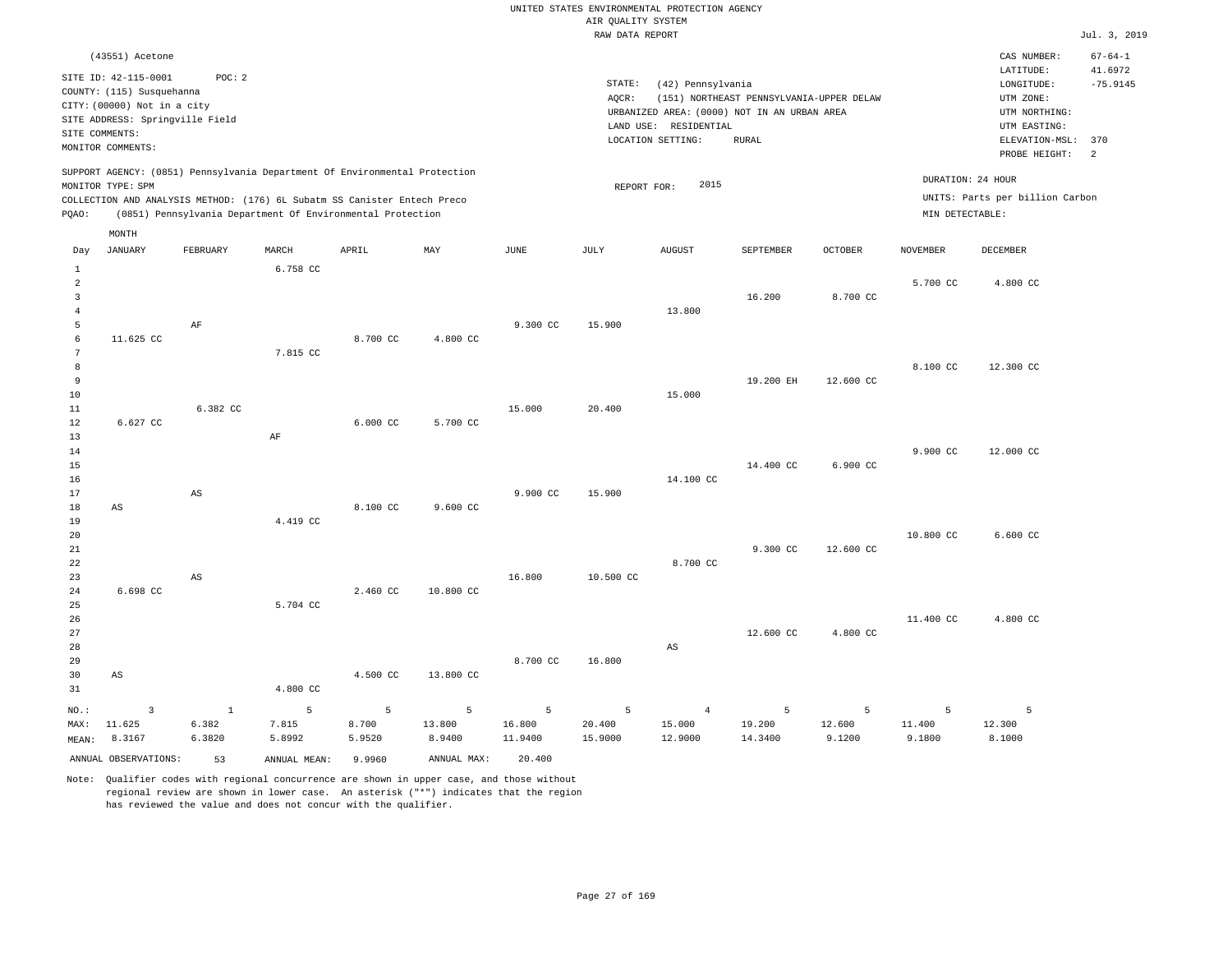#### RAW DATA REPORT **FOULD ASSESSED ASSESSED ASSESSED.** The set of the set of the set of the set of the set of the set of the set of the set of the set of the set of the set of the set of the set of the set of the set of the s UNITED STATES ENVIRONMENTAL PROTECTION AGENCY AIR QUALITY SYSTEM

| (43552) Methyl ethyl ketone                                                                                                                                                                                                                        |                                                                                                                                                                                        | $78 - 93 - 3$<br>CAS NUMBER:                                                                                                                            |
|----------------------------------------------------------------------------------------------------------------------------------------------------------------------------------------------------------------------------------------------------|----------------------------------------------------------------------------------------------------------------------------------------------------------------------------------------|---------------------------------------------------------------------------------------------------------------------------------------------------------|
| SITE ID: 42-115-0001<br>POC: 2<br>COUNTY: (115) Susquehanna<br>CITY: (00000) Not in a city<br>SITE ADDRESS: Springville Field<br>SITE COMMENTS:<br>MONITOR COMMENTS:                                                                               | STATE:<br>(42) Pennsylvania<br>(151) NORTHEAST PENNSYLVANIA-UPPER DELAW<br>AOCR:<br>URBANIZED AREA: (0000) NOT IN AN URBAN AREA<br>LAND USE: RESIDENTIAL<br>LOCATION SETTING:<br>RURAL | 41.6972<br>LATITUDE:<br>$-75.9145$<br>LONGITUDE:<br>UTM ZONE:<br>UTM NORTHING:<br>UTM EASTING:<br>ELEVATION-MSL: 370<br>PROBE HEIGHT:<br>$\overline{2}$ |
| SUPPORT AGENCY: (0851) Pennsylvania Department Of Environmental Protection<br>MONITOR TYPE: SPM<br>COLLECTION AND ANALYSIS METHOD: (176) 6L Subatm SS Canister Entech Preco<br>(0851) Pennsylvania Department Of Environmental Protection<br>POAO: | 2013<br>REPORT FOR:                                                                                                                                                                    | DURATION: 24 HOUR<br>UNITS: Parts per billion Carbon<br>MIN DETECTABLE:                                                                                 |
| MONTH<br>$-$ -----<br>$-+++$<br>----------<br>$1.033$ matrix<br>$\sim$ mm mm $\sim$<br><br><b>The Telephone of the Telephone of the United States</b>                                                                                              | $+ + + + + + + + +$<br>$\alpha$ mmmtrumm<br>$\alpha$ monto<br>1707771577777                                                                                                            | <b>DRAMMON</b>                                                                                                                                          |

| JANUARY<br>Day       | FEBRUARY       | MARCH           | APRIL          | MAY                        | JUNE    | JULY     | AUGUST    | SEPTEMBER      | OCTOBER                | NOVEMBER                 | DECEMBER               |
|----------------------|----------------|-----------------|----------------|----------------------------|---------|----------|-----------|----------------|------------------------|--------------------------|------------------------|
| $\mathbf{1}$         |                |                 |                |                            |         |          |           | 1.088 CC       | $.000$ ND              |                          |                        |
| $\overline{a}$       |                |                 |                |                            |         |          | 1.388 CC  |                |                        |                          |                        |
| 3                    |                |                 |                |                            | 4.880 5 | 2.176 CC |           |                |                        |                          |                        |
| $\overline{4}$       |                |                 | .688           | 1.004 CC                   |         |          |           |                |                        |                          |                        |
| 5                    |                | .760            |                |                            |         |          |           |                |                        |                          |                        |
| 6                    |                |                 |                |                            |         |          |           |                |                        | 1.184 CC                 | 1.472                  |
| $7\phantom{.0}$      |                |                 |                |                            |         |          |           | AF             | $\rm{AF}$              |                          |                        |
| 8                    |                |                 |                |                            |         |          | 2.660 CC  |                |                        |                          |                        |
| 9                    |                |                 |                |                            | 1.484   | 3.148 5  |           |                |                        |                          |                        |
| 10                   |                |                 | 2.692          | 9.300 5                    |         |          |           |                |                        |                          |                        |
| 11                   |                | 1.264           |                |                            |         |          |           |                |                        |                          |                        |
| 12                   |                |                 |                |                            |         |          |           |                |                        | $_{\rm AS}$              | $\mathbb{A}\mathbb{S}$ |
| 13                   |                |                 |                |                            |         |          |           | 2.680 CC       | 1.204 CC               |                          |                        |
| 14                   |                |                 |                |                            |         |          | .000 $CL$ |                |                        |                          |                        |
| 15                   |                |                 |                |                            | 3.436 5 | 2.156 CC |           |                |                        |                          |                        |
| 16                   |                |                 | 1.376          | 1.072 CC                   |         |          |           |                |                        |                          |                        |
| 17                   |                | .656            |                |                            |         |          |           |                |                        |                          |                        |
| 18                   |                |                 |                |                            |         |          |           |                |                        | AF                       | AF                     |
| 19                   |                |                 |                |                            |         |          |           | 1.132 CC       | $.000$ ND              |                          |                        |
| 20                   |                |                 |                |                            |         |          | 4.928 5   |                |                        |                          |                        |
| 21                   |                |                 |                |                            | 2.880   | 2.408 CC |           |                |                        |                          |                        |
| 22                   |                |                 | .560 CC        | 2.452 CC                   |         |          |           |                |                        |                          |                        |
| 23                   |                | $.668$ CC       |                |                            |         |          |           |                |                        |                          |                        |
| 24                   |                |                 |                |                            |         |          |           |                |                        | $\rm{AF}$                | $\rm AF$               |
| 25                   |                |                 |                |                            |         |          |           | $.000$ ND      | $\mathbb{A}\mathbb{S}$ |                          |                        |
| 26                   |                |                 |                |                            |         |          | 2.612 CC  |                |                        |                          |                        |
| 27                   | .568           |                 |                |                            | 2.244   | 1.100 CC |           |                |                        |                          |                        |
| 28                   |                |                 | 1.732 CC       | 6.256 5                    |         |          |           |                |                        |                          |                        |
| 29                   |                | .536            |                |                            |         |          |           |                |                        |                          |                        |
| 30                   |                |                 |                |                            |         |          |           |                |                        | $\rm{AF}$                | $\rm{AF}$              |
| 31                   |                |                 |                |                            |         |          |           |                | 2.240                  |                          |                        |
| NO.:<br>$\circ$      | $\overline{1}$ | $5\overline{)}$ | 5 <sub>5</sub> | $\overline{\phantom{0}}$ 5 | 5       | 5        | 5         | $\overline{4}$ | $\overline{4}$         | $\overline{\phantom{a}}$ | $\sim$ $\sim$ $\sim$ 1 |
| MAX:                 | .568           | 1.264           | 2.692          | 9.300                      | 4.880   | 3.148    | 4.928     | 2.680          | 2.240                  | 1.184                    | 1.472                  |
| MEAN:                | .5680          | .7768           | 1.4096         | 4.0168                     | 2.9848  | 2.1976   | 2.3176    | 1.2250         | .8610                  | 1.1840                   | 1.4720                 |
| ANNUAL OBSERVATIONS: | 41             | ANNUAL MEAN:    | 1.9533         | ANNUAL MAX:                | 9.300   |          |           |                |                        |                          |                        |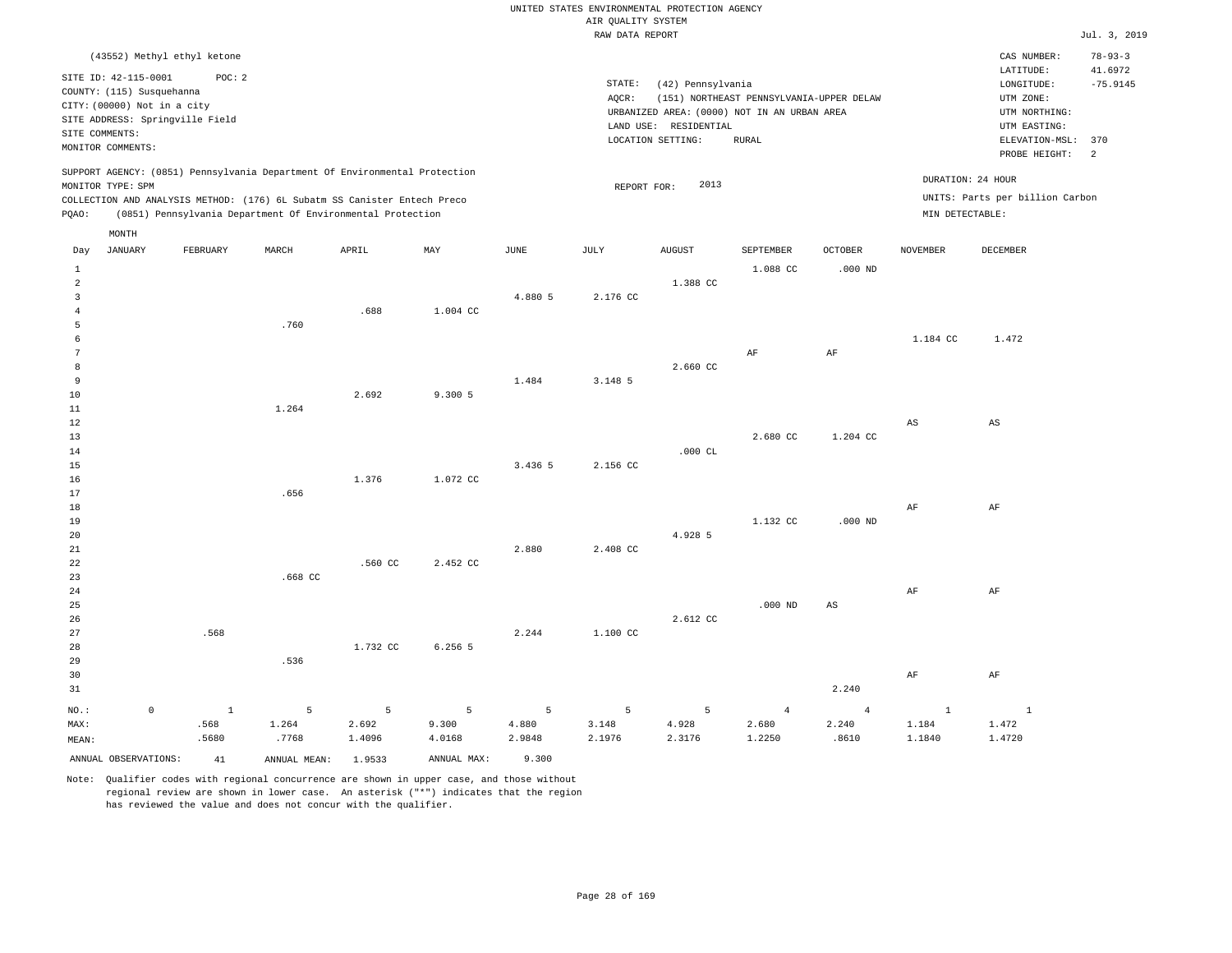|                                                | (43552) Methyl ethyl ketone<br>SITE ID: 42-115-0001<br>COUNTY: (115) Susquehanna<br>CITY: (00000) Not in a city<br>SITE ADDRESS: Springville Field<br>SITE COMMENTS:<br>MONITOR COMMENTS: | POC: 2       |                                                                                                                                                                                                                      |                        |             |        | STATE:<br>AQCR: | (42) Pennsylvania<br>URBANIZED AREA: (0000) NOT IN AN URBAN AREA<br>LAND USE: RESIDENTIAL<br>LOCATION SETTING: | (151) NORTHEAST PENNSYLVANIA-UPPER DELAW<br><b>RURAL</b> |                |                                      | CAS NUMBER:<br>LATITUDE:<br>LONGITUDE:<br>UTM ZONE:<br>UTM NORTHING:<br>UTM EASTING:<br>ELEVATION-MSL: 370<br>PROBE HEIGHT: | $78 - 93 - 3$<br>41.6972<br>$-75.9145$<br>2 |
|------------------------------------------------|-------------------------------------------------------------------------------------------------------------------------------------------------------------------------------------------|--------------|----------------------------------------------------------------------------------------------------------------------------------------------------------------------------------------------------------------------|------------------------|-------------|--------|-----------------|----------------------------------------------------------------------------------------------------------------|----------------------------------------------------------|----------------|--------------------------------------|-----------------------------------------------------------------------------------------------------------------------------|---------------------------------------------|
| PQAO:                                          | MONITOR TYPE: SPM                                                                                                                                                                         |              | SUPPORT AGENCY: (0851) Pennsylvania Department Of Environmental Protection<br>COLLECTION AND ANALYSIS METHOD: (176) 6L Subatm SS Canister Entech Preco<br>(0851) Pennsylvania Department Of Environmental Protection |                        |             |        | REPORT FOR:     | 2014                                                                                                           |                                                          |                | DURATION: 24 HOUR<br>MIN DETECTABLE: | UNITS: Parts per billion Carbon                                                                                             |                                             |
|                                                | MONTH                                                                                                                                                                                     |              |                                                                                                                                                                                                                      |                        |             |        |                 |                                                                                                                |                                                          |                |                                      |                                                                                                                             |                                             |
| Day                                            | <b>JANUARY</b>                                                                                                                                                                            | FEBRUARY     | MARCH                                                                                                                                                                                                                | APRIL                  | MAY         | JUNE   | JULY            | <b>AUGUST</b>                                                                                                  | SEPTEMBER                                                | <b>OCTOBER</b> | <b>NOVEMBER</b>                      | DECEMBER                                                                                                                    |                                             |
|                                                |                                                                                                                                                                                           |              |                                                                                                                                                                                                                      |                        |             |        |                 |                                                                                                                |                                                          |                | .377 CC                              | 1.226 CC                                                                                                                    |                                             |
| 1<br>$\overline{a}$<br>$\overline{\mathbf{3}}$ |                                                                                                                                                                                           |              |                                                                                                                                                                                                                      |                        |             |        |                 | 1.906 CC                                                                                                       | 1.719 CC                                                 | .674 CC        |                                      |                                                                                                                             |                                             |
| $\overline{4}$                                 |                                                                                                                                                                                           | AF           |                                                                                                                                                                                                                      |                        |             | .925   | .651 CC         |                                                                                                                |                                                          |                |                                      |                                                                                                                             |                                             |
| 5<br>6<br>$\overline{7}$                       | AF                                                                                                                                                                                        |              | 1.543 CC                                                                                                                                                                                                             | 1.032 QX               | 1.311       |        |                 |                                                                                                                |                                                          |                | 1.129 CC                             | 1.134 CC                                                                                                                    |                                             |
| 8                                              |                                                                                                                                                                                           |              |                                                                                                                                                                                                                      |                        |             |        |                 |                                                                                                                | $.693$ CC                                                | 1.503          |                                      |                                                                                                                             |                                             |
| 9                                              |                                                                                                                                                                                           |              |                                                                                                                                                                                                                      |                        |             |        |                 | 3.605 5                                                                                                        |                                                          |                |                                      |                                                                                                                             |                                             |
| 10                                             |                                                                                                                                                                                           | AF           |                                                                                                                                                                                                                      |                        |             | 1.830  | 2.138 CC        |                                                                                                                |                                                          |                |                                      |                                                                                                                             |                                             |
| $1\,1$                                         | 1.159 CC                                                                                                                                                                                  |              |                                                                                                                                                                                                                      | 1.174 QX               | 1.309 CC    |        |                 |                                                                                                                |                                                          |                |                                      |                                                                                                                             |                                             |
| $1\,2$                                         |                                                                                                                                                                                           |              | 1.722                                                                                                                                                                                                                |                        |             |        |                 |                                                                                                                |                                                          |                |                                      |                                                                                                                             |                                             |
| 13<br>14                                       |                                                                                                                                                                                           |              |                                                                                                                                                                                                                      |                        |             |        |                 |                                                                                                                | .436 <sub>c</sub>                                        | 1.681 CC       | .506 <sub>cc</sub>                   | .694 CC                                                                                                                     |                                             |
| 15                                             |                                                                                                                                                                                           |              |                                                                                                                                                                                                                      |                        |             |        |                 | .792 CC                                                                                                        |                                                          |                |                                      |                                                                                                                             |                                             |
| 16                                             |                                                                                                                                                                                           | AF           |                                                                                                                                                                                                                      |                        |             | 2.837  | 1.657 CC        |                                                                                                                |                                                          |                |                                      |                                                                                                                             |                                             |
| $17$                                           | $_{\rm AS}$                                                                                                                                                                               |              |                                                                                                                                                                                                                      | $\mathbb{A}\mathbb{S}$ | .464 CC     |        |                 |                                                                                                                |                                                          |                |                                      |                                                                                                                             |                                             |
| $1\,8$                                         |                                                                                                                                                                                           |              | .916 CC                                                                                                                                                                                                              |                        |             |        |                 |                                                                                                                |                                                          |                |                                      |                                                                                                                             |                                             |
| 19                                             |                                                                                                                                                                                           |              |                                                                                                                                                                                                                      |                        |             |        |                 |                                                                                                                |                                                          |                | AF                                   | 1.051 CC                                                                                                                    |                                             |
| 20<br>21                                       |                                                                                                                                                                                           |              |                                                                                                                                                                                                                      |                        |             |        |                 | 1.324 CC                                                                                                       | 1.091 CC                                                 | .673 CC        |                                      |                                                                                                                             |                                             |
| 22                                             |                                                                                                                                                                                           | 1.822 CC     |                                                                                                                                                                                                                      |                        |             | 1.592  | 1.575 CC        |                                                                                                                |                                                          |                |                                      |                                                                                                                             |                                             |
| 23                                             | AF                                                                                                                                                                                        |              |                                                                                                                                                                                                                      | 1.115 CC               | 2.305       |        |                 |                                                                                                                |                                                          |                |                                      |                                                                                                                             |                                             |
| 24                                             |                                                                                                                                                                                           |              | $_{\rm AS}$                                                                                                                                                                                                          |                        |             |        |                 |                                                                                                                |                                                          |                |                                      |                                                                                                                             |                                             |
| 25                                             |                                                                                                                                                                                           |              |                                                                                                                                                                                                                      |                        |             |        |                 |                                                                                                                |                                                          |                | AF                                   | .764 CC                                                                                                                     |                                             |
| 26<br>27                                       |                                                                                                                                                                                           |              |                                                                                                                                                                                                                      |                        |             |        |                 | 1.385 CC                                                                                                       | .895 CC                                                  | .573 CC        |                                      |                                                                                                                             |                                             |
| 28                                             |                                                                                                                                                                                           | AF           |                                                                                                                                                                                                                      |                        |             | 2.696  | 1,830           |                                                                                                                |                                                          |                |                                      |                                                                                                                             |                                             |
| 29                                             | AS                                                                                                                                                                                        |              |                                                                                                                                                                                                                      | 1.208                  | 1.056       |        |                 |                                                                                                                |                                                          |                |                                      |                                                                                                                             |                                             |
| 30                                             |                                                                                                                                                                                           |              | .732 CC                                                                                                                                                                                                              |                        |             |        |                 |                                                                                                                |                                                          |                |                                      |                                                                                                                             |                                             |
| 31                                             |                                                                                                                                                                                           |              |                                                                                                                                                                                                                      |                        |             |        |                 |                                                                                                                |                                                          |                |                                      | $\mathbb{A}\mathbb{S}$                                                                                                      |                                             |
| NO.:                                           | <sup>1</sup>                                                                                                                                                                              | $\mathbf{1}$ | $\overline{4}$                                                                                                                                                                                                       | $\overline{4}$         | 5           | 5      | 5               | 5                                                                                                              | 5                                                        | 5              | $\overline{3}$                       | 5                                                                                                                           |                                             |
| MAX:                                           | 1.159                                                                                                                                                                                     | 1.822        | 1.722                                                                                                                                                                                                                | 1.208                  | 2.305       | 2.837  | 2.138           | 3.605                                                                                                          | 1.719                                                    | 1.681          | 1.129                                | 1.226                                                                                                                       |                                             |
| MEAN:                                          | 1.1590                                                                                                                                                                                    | 1.8220       | 1.2283                                                                                                                                                                                                               | 1.1323                 | 1.2890      | 1.9760 | 1.5702          | 1.8024                                                                                                         | .9668                                                    | 1.0208         | .6707                                | .9738                                                                                                                       |                                             |
|                                                | ANNUAL OBSERVATIONS:                                                                                                                                                                      | 48           | ANNUAL MEAN:                                                                                                                                                                                                         | 1,3006                 | ANNUAL MAX: | 3.605  |                 |                                                                                                                |                                                          |                |                                      |                                                                                                                             |                                             |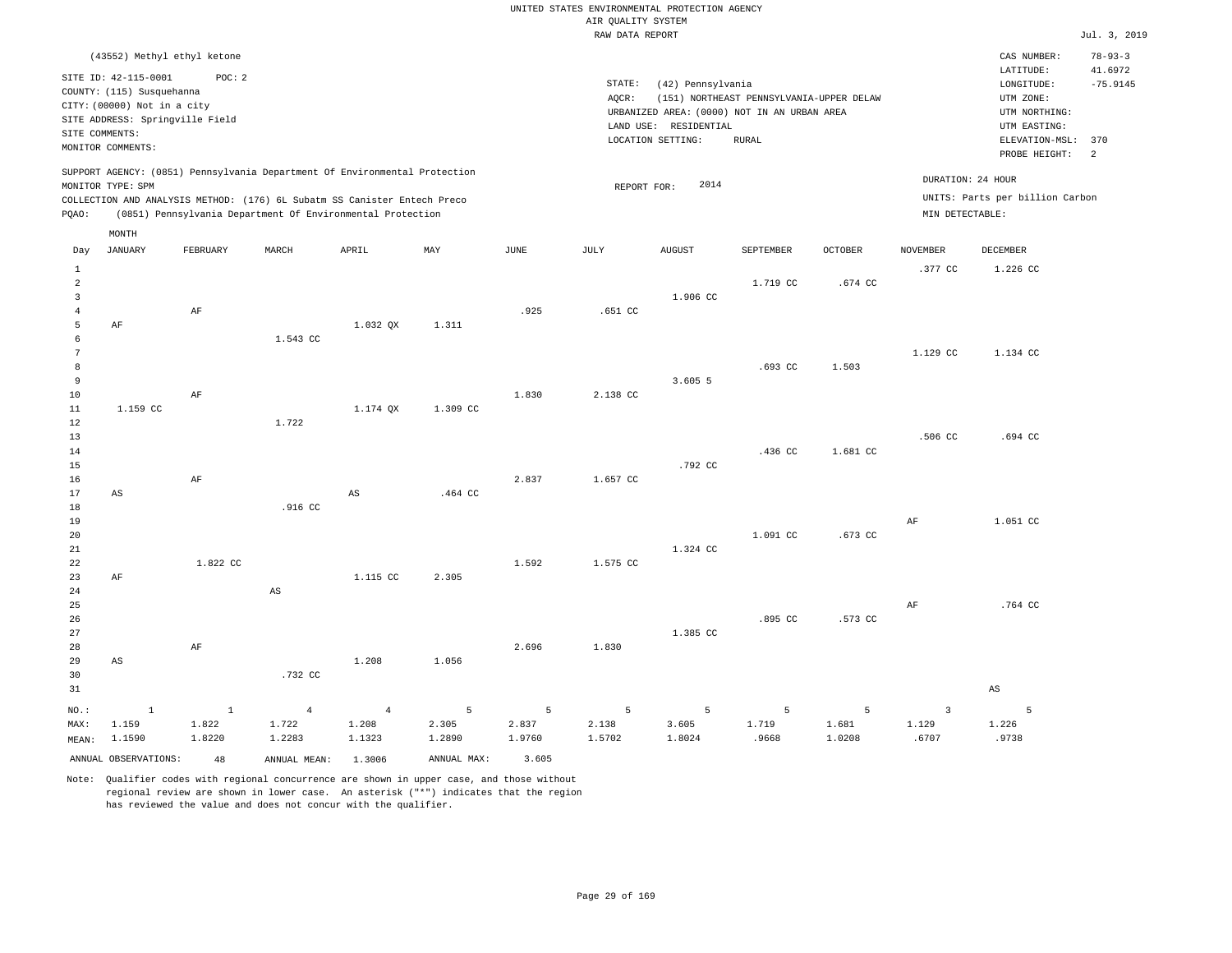|                |                                 |                        |              |                                                                            |             |                    | RAW DATA REPORT |                        |                                             |                |                    |                                 | Jul. 3, 2019   |
|----------------|---------------------------------|------------------------|--------------|----------------------------------------------------------------------------|-------------|--------------------|-----------------|------------------------|---------------------------------------------|----------------|--------------------|---------------------------------|----------------|
|                | (43552) Methyl ethyl ketone     |                        |              |                                                                            |             |                    |                 |                        |                                             |                |                    | CAS NUMBER:                     | $78 - 93 - 3$  |
|                |                                 |                        |              |                                                                            |             |                    |                 |                        |                                             |                |                    | LATITUDE:                       | 41.6972        |
|                | SITE ID: 42-115-0001            | POC: 2                 |              |                                                                            |             |                    | STATE:          | (42) Pennsylvania      |                                             |                |                    | LONGITUDE:                      | $-75.9145$     |
|                | COUNTY: (115) Susquehanna       |                        |              |                                                                            |             |                    | AQCR:           |                        | (151) NORTHEAST PENNSYLVANIA-UPPER DELAW    |                |                    | UTM ZONE:                       |                |
|                | CITY: (00000) Not in a city     |                        |              |                                                                            |             |                    |                 |                        | URBANIZED AREA: (0000) NOT IN AN URBAN AREA |                |                    | UTM NORTHING:                   |                |
|                | SITE ADDRESS: Springville Field |                        |              |                                                                            |             |                    |                 | LAND USE: RESIDENTIAL  |                                             |                |                    | UTM EASTING:                    |                |
|                | SITE COMMENTS:                  |                        |              |                                                                            |             |                    |                 | LOCATION SETTING:      | <b>RURAL</b>                                |                |                    | ELEVATION-MSL:                  | 370            |
|                | MONITOR COMMENTS:               |                        |              |                                                                            |             |                    |                 |                        |                                             |                |                    | PROBE HEIGHT:                   | $\overline{c}$ |
|                |                                 |                        |              | SUPPORT AGENCY: (0851) Pennsylvania Department Of Environmental Protection |             |                    |                 |                        |                                             |                |                    |                                 |                |
|                | MONITOR TYPE: SPM               |                        |              |                                                                            |             |                    | REPORT FOR:     | 2015                   |                                             |                |                    | DURATION: 24 HOUR               |                |
|                |                                 |                        |              | COLLECTION AND ANALYSIS METHOD: (176) 6L Subatm SS Canister Entech Preco   |             |                    |                 |                        |                                             |                |                    | UNITS: Parts per billion Carbon |                |
| PQAO:          |                                 |                        |              | (0851) Pennsylvania Department Of Environmental Protection                 |             |                    |                 |                        |                                             |                | MIN DETECTABLE:    |                                 |                |
|                | MONTH                           |                        |              |                                                                            |             |                    |                 |                        |                                             |                |                    |                                 |                |
| Day            | JANUARY                         | FEBRUARY               | MARCH        | APRIL                                                                      | MAY         | JUNE               | JULY            | AUGUST                 | SEPTEMBER                                   | <b>OCTOBER</b> | <b>NOVEMBER</b>    | DECEMBER                        |                |
| $\,$ 1         |                                 |                        | 1.150 CC     |                                                                            |             |                    |                 |                        |                                             |                |                    |                                 |                |
| $\overline{a}$ |                                 |                        |              |                                                                            |             |                    |                 |                        |                                             |                | .800 <sub>cc</sub> | .520 CC                         |                |
| $\overline{3}$ |                                 |                        |              |                                                                            |             |                    |                 |                        | 1.560 CC                                    | .392 CC        |                    |                                 |                |
| $\bf{4}$       |                                 |                        |              |                                                                            |             |                    |                 | 1.440                  |                                             |                |                    |                                 |                |
| 5              |                                 | $\rm AF$               |              |                                                                            |             | $.800$ CC          | 1.480 CC        |                        |                                             |                |                    |                                 |                |
| 6              | 1.159 CC                        |                        |              | $.800$ CC                                                                  | .376 CC     |                    |                 |                        |                                             |                |                    |                                 |                |
| 7              |                                 |                        | 1.217 CC     |                                                                            |             |                    |                 |                        |                                             |                |                    |                                 |                |
| 8<br>9         |                                 |                        |              |                                                                            |             |                    |                 |                        | 1.280                                       | 1.320 CC       | .248 CC            | 1.440                           |                |
| 10             |                                 |                        |              |                                                                            |             |                    |                 | 1.480 CC               |                                             |                |                    |                                 |                |
| $11\,$         |                                 | 1.091 CC               |              |                                                                            |             | 1.600 CC           | 2.000           |                        |                                             |                |                    |                                 |                |
| 12             | .897 CC                         |                        |              | .560 CC                                                                    | .760 CC     |                    |                 |                        |                                             |                |                    |                                 |                |
| 13             |                                 |                        | AF           |                                                                            |             |                    |                 |                        |                                             |                |                    |                                 |                |
| 14             |                                 |                        |              |                                                                            |             |                    |                 |                        |                                             |                | .480 CC            | 1.080                           |                |
| 15             |                                 |                        |              |                                                                            |             |                    |                 |                        | .376 CC                                     | .560 CC        |                    |                                 |                |
| 16             |                                 |                        |              |                                                                            |             |                    |                 | .880 CC                |                                             |                |                    |                                 |                |
| 17             |                                 | $\mathbb{A}\mathbb{S}$ |              |                                                                            |             | 1.000 CC           | 2.120           |                        |                                             |                |                    |                                 |                |
| 18             | AS                              |                        |              | .480 CC                                                                    | 1.520       |                    |                 |                        |                                             |                |                    |                                 |                |
| 19             |                                 |                        | .533 CC      |                                                                            |             |                    |                 |                        |                                             |                |                    |                                 |                |
| 20             |                                 |                        |              |                                                                            |             |                    |                 |                        |                                             |                | 1.280 CC           | .760 CC                         |                |
| 21             |                                 |                        |              |                                                                            |             |                    |                 |                        | .720 CC                                     | 1.600 CC       |                    |                                 |                |
| 22             |                                 |                        |              |                                                                            |             |                    |                 | .480 CC                |                                             |                |                    |                                 |                |
| 23             |                                 | AS                     |              |                                                                            |             | 1.720 CC           | .840 CC         |                        |                                             |                |                    |                                 |                |
| 24             | 1.086 CC                        |                        |              | .388 CC                                                                    | .880 CC     |                    |                 |                        |                                             |                |                    |                                 |                |
| 25             |                                 |                        | .672 CC      |                                                                            |             |                    |                 |                        |                                             |                |                    |                                 |                |
| 26             |                                 |                        |              |                                                                            |             |                    |                 |                        |                                             |                | 1.520 CC           | .480 CC                         |                |
| 27             |                                 |                        |              |                                                                            |             |                    |                 |                        | 1.320 CC                                    | .440 CC        |                    |                                 |                |
| 28             |                                 |                        |              |                                                                            |             |                    |                 | $\mathbb{A}\mathbb{S}$ |                                             |                |                    |                                 |                |
| 29             |                                 |                        |              |                                                                            |             | .640 <sub>CC</sub> | 1.440 CC        |                        |                                             |                |                    |                                 |                |
| 30             | AS                              |                        |              | .600 <sub>cc</sub>                                                         | 1.480 CC    |                    |                 |                        |                                             |                |                    |                                 |                |
| 31             |                                 |                        | .640 CC      |                                                                            |             |                    |                 |                        |                                             |                |                    |                                 |                |
| $NO.$ :        | $\overline{\mathbf{3}}$         | $\mathbf{1}$           | 5            | 5                                                                          | 5           | 5                  | 5               | $\overline{4}$         | 5                                           | 5              | 5                  | 5                               |                |
| MAX:           | 1.159                           | 1.091                  | 1.217        | .800                                                                       | 1.520       | 1.720              | 2.120           | 1.480                  | 1.560                                       | 1.600          | 1.520              | 1.440                           |                |
| MEAN:          | 1.0473                          | 1.0910                 | .8424        | .5656                                                                      | 1.0032      | 1.1520             | 1.5760          | 1.0700                 | 1.0512                                      | .8624          | .8656              | .8560                           |                |
|                | ANNUAL OBSERVATIONS:            | 53                     | ANNUAL MEAN: | .9884                                                                      | ANNUAL MAX: | 2.120              |                 |                        |                                             |                |                    |                                 |                |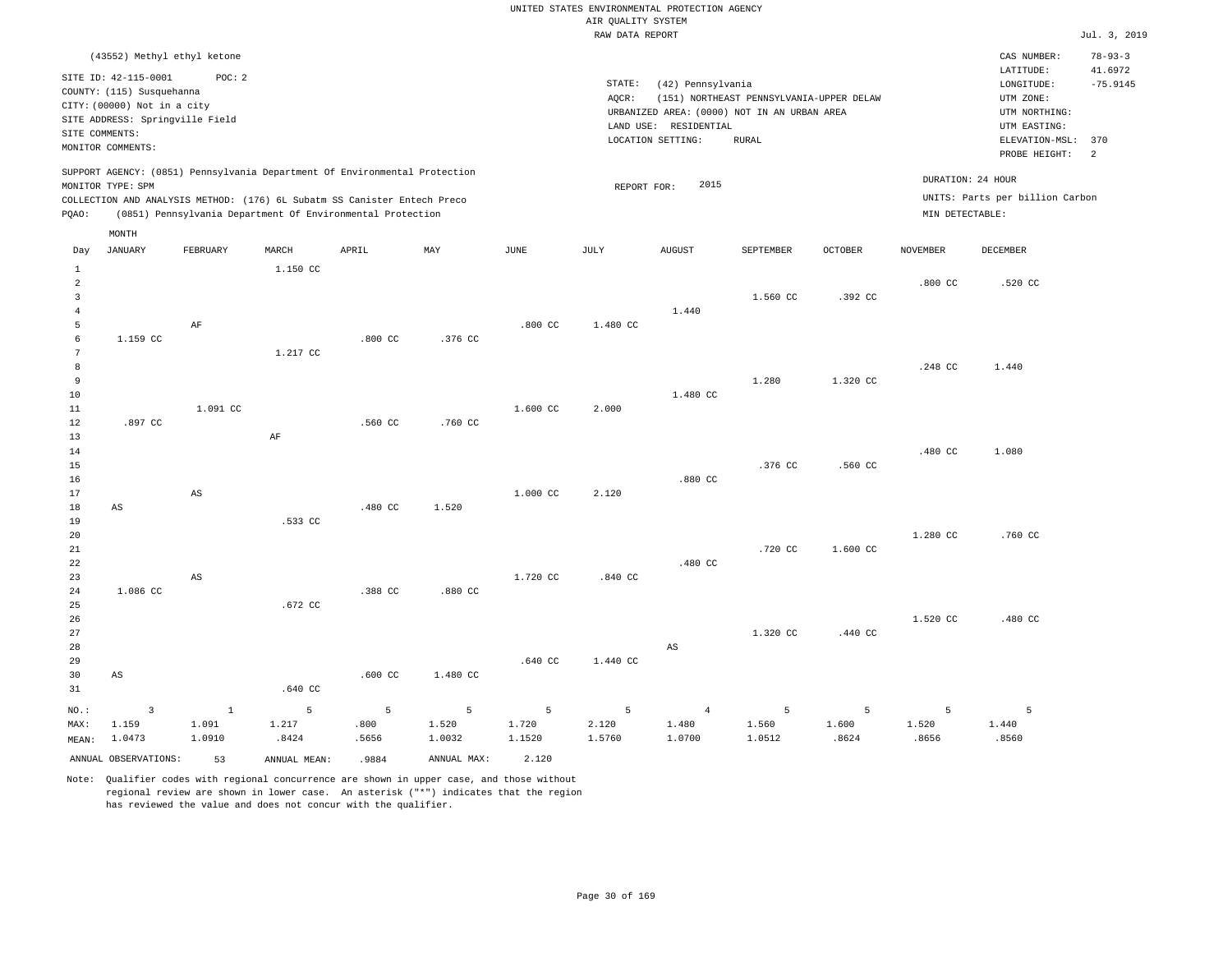| RAW DATA REPORT                                                                                                                             | Jul. 3, 2019                                |
|---------------------------------------------------------------------------------------------------------------------------------------------|---------------------------------------------|
| (43559) Methyl Butyl Ketone                                                                                                                 | $591 - 78 - 6$<br>CAS NUMBER:               |
| SITE ID: 42-115-0001<br>POC: 2                                                                                                              | 41.6972<br>LATITUDE:                        |
| STATE:<br>(42) Pennsylvania<br>COUNTY: (115) Susquehanna                                                                                    | $-75.9145$<br>LONGITUDE:                    |
| AQCR:<br>(151) NORTHEAST PENNSYLVANIA-UPPER DELAW<br>CITY: (00000) Not in a city                                                            | UTM ZONE:                                   |
| URBANIZED AREA: (0000) NOT IN AN URBAN AREA<br>SITE ADDRESS: Springville Field                                                              | UTM NORTHING:                               |
| LAND USE: RESIDENTIAL<br>SITE COMMENTS:                                                                                                     | UTM EASTING:                                |
| LOCATION SETTING:<br><b>RURAL</b><br>MONITOR COMMENTS:                                                                                      | ELEVATION-MSL:<br>370<br>2<br>PROBE HEIGHT: |
| SUPPORT AGENCY: (0851) Pennsylvania Department Of Environmental Protection                                                                  |                                             |
| DURATION: 24 HOUR<br>2013<br>MONITOR TYPE: SPM<br>REPORT FOR:                                                                               |                                             |
| COLLECTION AND ANALYSIS METHOD: (176) 6L Subatm SS Canister Entech Preco                                                                    | UNITS: Parts per billion Carbon             |
| (0851) Pennsylvania Department Of Environmental Protection<br>MIN DETECTABLE:<br>PQAO:                                                      |                                             |
| MONTH                                                                                                                                       |                                             |
| JANUARY<br>FEBRUARY<br>MARCH<br>APRIL<br>MAY<br>JUNE<br>JULY<br><b>AUGUST</b><br>SEPTEMBER<br>OCTOBER<br><b>NOVEMBER</b><br>DECEMBER<br>Day |                                             |
| $.000$ ND<br>$.000$ ND<br>$\mathbf{1}$                                                                                                      |                                             |
| $.000$ ND<br>$\mathfrak{D}$                                                                                                                 |                                             |
| $.000$ ND<br>$.000$ ND<br>3                                                                                                                 |                                             |
| $.000$ ND<br>$.000$ ND                                                                                                                      |                                             |
| $.000$ ND<br>5                                                                                                                              |                                             |
| $.000$ ND                                                                                                                                   | $.000$ ND                                   |
| AF<br>AF                                                                                                                                    |                                             |
| $.000$ ND<br>8                                                                                                                              |                                             |
| $.000$ ND<br>$.000$ ND<br>9                                                                                                                 |                                             |
| 10<br>$.000$ ND<br>$.000$ ND                                                                                                                |                                             |
| 11<br>$.000$ ND                                                                                                                             |                                             |
| 12<br>$\mathbb{A}\mathbb{S}$<br>AS                                                                                                          |                                             |
| 13<br>$.000$ ND<br>$.000$ ND                                                                                                                |                                             |
| $.000$ CL<br>14                                                                                                                             |                                             |
| $.000$ ND<br>15<br>$.000$ ND<br>16<br>$.000$ ND<br>$.000$ ND                                                                                |                                             |
| 17<br>$.000$ ND                                                                                                                             |                                             |
| AF<br>18<br>AF                                                                                                                              |                                             |
| 19<br>$.000$ ND<br>.000 <sub>ND</sub>                                                                                                       |                                             |
| 20<br>.426S                                                                                                                                 |                                             |
| $.000$ ND<br>21<br>$.000$ ND                                                                                                                |                                             |
| 22<br>$.000$ ND<br>$.000$ ND                                                                                                                |                                             |
| 23<br>$.000$ ND                                                                                                                             |                                             |
| 24<br>AF<br>AF                                                                                                                              |                                             |

25 26 27 28 29 30 .000 ND .000 ND .000 ND .000 ND .000 ND .000 ND .000 ND .000 ND AS AF AF

| ں ر                  |        |              |        |             |                |         |       |        |           | . The  | ru -   |
|----------------------|--------|--------------|--------|-------------|----------------|---------|-------|--------|-----------|--------|--------|
| 31                   |        |              |        |             |                |         |       |        | $.000$ ND |        |        |
| NO.:<br>$^{\circ}$   |        |              |        | $-5$        | 5 <sup>7</sup> | $5 - 5$ | -5.   |        |           |        |        |
| MAX:                 | 0.000  | 0.000        | 0.000  | 0.000       | 0.000          | 0.000   | .426  | 0.000  | 0.000     | 0.000  | 0.000  |
| MEAN:                | 0.0000 | 0.0000       | 0.0000 | 0.0000      | 0.0000         | 0.0000  | .0852 | 0.0000 | 0.0000    | 0.0000 | 0.0000 |
| ANNUAL OBSERVATIONS: | 41     | ANNUAL MEAN: | .0104  | ANNUAL MAX: | .426           |         |       |        |           |        |        |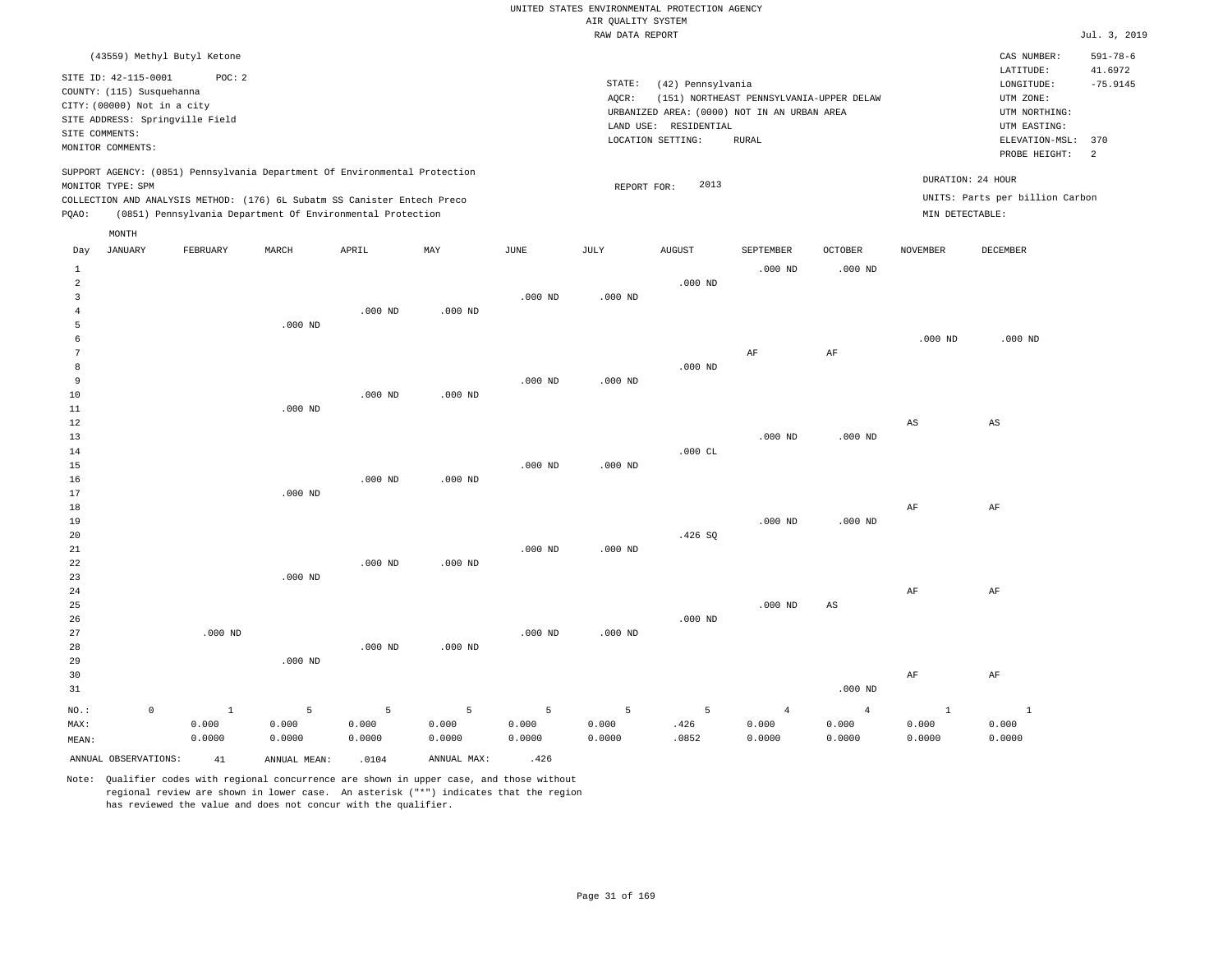|                                  |                                 |              |                                                                            |                |                |           | RAW DATA REPORT |                       |                                             |                |                 |                                 | Jul. 3, 2019   |
|----------------------------------|---------------------------------|--------------|----------------------------------------------------------------------------|----------------|----------------|-----------|-----------------|-----------------------|---------------------------------------------|----------------|-----------------|---------------------------------|----------------|
|                                  | (43559) Methyl Butyl Ketone     |              |                                                                            |                |                |           |                 |                       |                                             |                |                 | CAS NUMBER:                     | $591 - 78 - 6$ |
|                                  | SITE ID: 42-115-0001            | POC: 2       |                                                                            |                |                |           |                 |                       |                                             |                |                 | LATITUDE:                       | 41.6972        |
|                                  | COUNTY: (115) Susquehanna       |              |                                                                            |                |                |           | STATE:          | (42) Pennsylvania     |                                             |                |                 | LONGITUDE:                      | $-75.9145$     |
|                                  | CITY: (00000) Not in a city     |              |                                                                            |                |                |           | AOCR:           |                       | (151) NORTHEAST PENNSYLVANIA-UPPER DELAW    |                |                 | UTM ZONE:                       |                |
|                                  |                                 |              |                                                                            |                |                |           |                 |                       | URBANIZED AREA: (0000) NOT IN AN URBAN AREA |                |                 | UTM NORTHING:                   |                |
| SITE COMMENTS:                   | SITE ADDRESS: Springville Field |              |                                                                            |                |                |           |                 | LAND USE: RESIDENTIAL |                                             |                |                 | UTM EASTING:                    |                |
|                                  |                                 |              |                                                                            |                |                |           |                 | LOCATION SETTING:     | RURAL                                       |                |                 | ELEVATION-MSL:                  | 370            |
|                                  | MONITOR COMMENTS:               |              |                                                                            |                |                |           |                 |                       |                                             |                |                 | PROBE HEIGHT:                   | 2              |
|                                  |                                 |              | SUPPORT AGENCY: (0851) Pennsylvania Department Of Environmental Protection |                |                |           |                 |                       |                                             |                |                 | DURATION: 24 HOUR               |                |
|                                  | MONITOR TYPE: SPM               |              |                                                                            |                |                |           | REPORT FOR:     | 2014                  |                                             |                |                 | UNITS: Parts per billion Carbon |                |
|                                  |                                 |              | COLLECTION AND ANALYSIS METHOD: (176) 6L Subatm SS Canister Entech Preco   |                |                |           |                 |                       |                                             |                | MIN DETECTABLE: |                                 |                |
| PQAO:                            |                                 |              | (0851) Pennsylvania Department Of Environmental Protection                 |                |                |           |                 |                       |                                             |                |                 |                                 |                |
|                                  | MONTH                           |              |                                                                            |                |                |           |                 |                       |                                             |                |                 |                                 |                |
| Day                              | <b>JANUARY</b>                  | FEBRUARY     | MARCH                                                                      | APRIL          | MAY            | JUNE      | JULY            | <b>AUGUST</b>         | SEPTEMBER                                   | <b>OCTOBER</b> | <b>NOVEMBER</b> | DECEMBER                        |                |
| $\,1\,$                          |                                 |              |                                                                            |                |                |           |                 |                       |                                             |                | $.000$ ND       | $.000$ ND                       |                |
| $\overline{2}$                   |                                 |              |                                                                            |                |                |           |                 |                       | $.000$ ND                                   | $.000$ ND      |                 |                                 |                |
| $\overline{3}$<br>$\overline{4}$ |                                 |              |                                                                            |                |                | $.000$ ND | $.000$ ND       | .740                  |                                             |                |                 |                                 |                |
| 5                                | AF                              | AF           |                                                                            | $.000$ ND      | $.000$ ND      |           |                 |                       |                                             |                |                 |                                 |                |
| 6                                |                                 |              | $.000$ ND                                                                  |                |                |           |                 |                       |                                             |                |                 |                                 |                |
| $7\phantom{.0}$                  |                                 |              |                                                                            |                |                |           |                 |                       |                                             |                | $.000$ ND       | $.000$ ND                       |                |
| 8                                |                                 |              |                                                                            |                |                |           |                 |                       | $.000$ ND                                   | $.000$ ND      |                 |                                 |                |
| 9                                |                                 |              |                                                                            |                |                |           |                 | $.000$ ND             |                                             |                |                 |                                 |                |
| $10$                             |                                 | AF           |                                                                            |                |                | $.000$ ND | .313SQ          |                       |                                             |                |                 |                                 |                |
| 11                               | $.000$ ND                       |              |                                                                            | $.000$ ND      | $.000$ ND      |           |                 |                       |                                             |                |                 |                                 |                |
| 12                               |                                 |              | $.000$ ND                                                                  |                |                |           |                 |                       |                                             |                |                 |                                 |                |
| 13                               |                                 |              |                                                                            |                |                |           |                 |                       |                                             |                | $.000$ ND       | $.000$ ND                       |                |
| 14                               |                                 |              |                                                                            |                |                |           |                 |                       | $.000$ ND                                   | $.000$ ND      |                 |                                 |                |
| 15                               |                                 |              |                                                                            |                |                |           |                 | $.000$ ND             |                                             |                |                 |                                 |                |
| 16                               |                                 | AF           |                                                                            |                |                | $.000$ ND | .374 SQ         |                       |                                             |                |                 |                                 |                |
| 17                               | AS                              |              |                                                                            | AS             | $.000$ ND      |           |                 |                       |                                             |                |                 |                                 |                |
| 18                               |                                 |              | $.000$ ND                                                                  |                |                |           |                 |                       |                                             |                |                 |                                 |                |
| 19                               |                                 |              |                                                                            |                |                |           |                 |                       |                                             |                | $\rm AF$        | $.000$ ND                       |                |
| 20                               |                                 |              |                                                                            |                |                |           |                 |                       | $.000$ ND                                   | $.000$ ND      |                 |                                 |                |
| 21                               |                                 |              |                                                                            |                |                |           |                 | $.000$ ND             |                                             |                |                 |                                 |                |
| 22                               |                                 | $.000$ DI    |                                                                            |                |                | .319 SQ   | .172S           |                       |                                             |                |                 |                                 |                |
| 23                               | AF                              |              |                                                                            | $.000$ ND      | $.000$ ND      |           |                 |                       |                                             |                |                 |                                 |                |
| 24                               |                                 |              | $\mathbb{A}\mathbb{S}$                                                     |                |                |           |                 |                       |                                             |                |                 |                                 |                |
| 25                               |                                 |              |                                                                            |                |                |           |                 |                       |                                             |                | $\rm AF$        | $.000$ ND                       |                |
| 26                               |                                 |              |                                                                            |                |                |           |                 | $.000$ ND             | $.000$ ND                                   | $.000$ ND      |                 |                                 |                |
| 27                               |                                 |              |                                                                            |                |                |           |                 |                       |                                             |                |                 |                                 |                |
| 28                               |                                 | AF           |                                                                            |                |                | .518 SQ   | .193SQ          |                       |                                             |                |                 |                                 |                |
| 29<br>30                         | AS                              |              | $.000$ ND                                                                  | $.000$ ND      | $.000$ ND      |           |                 |                       |                                             |                |                 |                                 |                |
| 31                               |                                 |              |                                                                            |                |                |           |                 |                       |                                             |                |                 | AS                              |                |
|                                  |                                 |              |                                                                            |                |                |           |                 |                       |                                             |                |                 |                                 |                |
| NO.:                             | $\mathbf{1}$                    | $\mathbf{1}$ | $\overline{4}$                                                             | $\overline{4}$ | $\overline{5}$ | 5         | 5               | 5                     | 5                                           | 5              | $\overline{3}$  | 5                               |                |
| MAX:                             | 0.000                           | 0.000        | 0.000                                                                      | 0.000          | 0.000          | .518      | .374            | .740                  | 0.000                                       | 0.000          | 0.000           | 0.000                           |                |
| MEAN:                            | 0.0000                          | 0.0000       | 0.0000                                                                     | 0.0000         | 0.0000         | .1674     | .2104           | .1480                 | 0.0000                                      | 0.0000         | 0.0000          | 0.0000                          |                |
|                                  | ANNUAL OBSERVATIONS:            | 48           | ANNUAL MEAN:                                                               | .0548          | ANNUAL MAX:    | .740      |                 |                       |                                             |                |                 |                                 |                |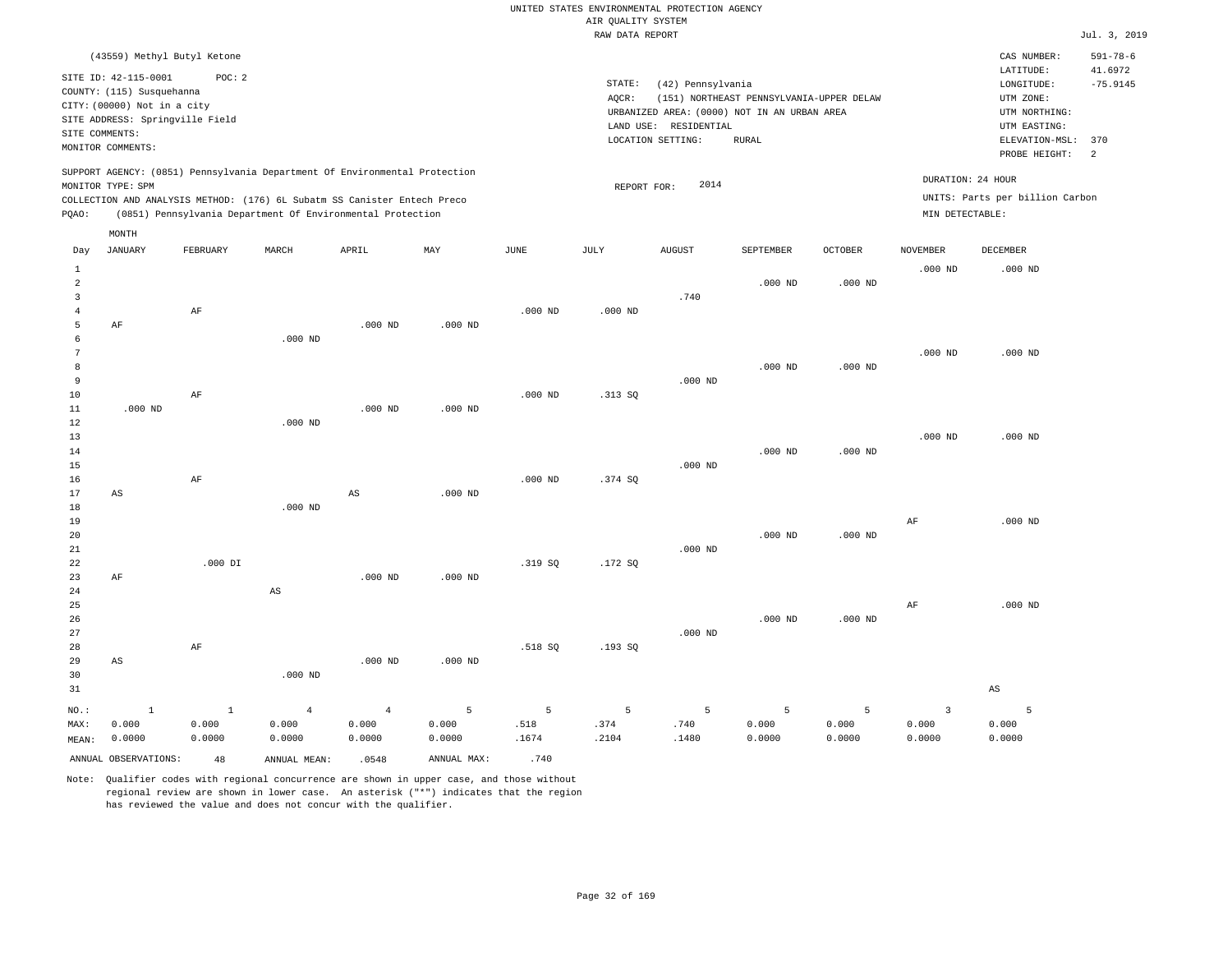|                |                                 |           |           |                                                                            |           |                    | RAW DATA REPORT |                       |                                             |                |                 |                                 | Jul. 3, 2019              |
|----------------|---------------------------------|-----------|-----------|----------------------------------------------------------------------------|-----------|--------------------|-----------------|-----------------------|---------------------------------------------|----------------|-----------------|---------------------------------|---------------------------|
|                | (43559) Methyl Butyl Ketone     |           |           |                                                                            |           |                    |                 |                       |                                             |                |                 | CAS NUMBER:<br>LATITUDE:        | $591 - 78 - 6$<br>41.6972 |
|                | SITE ID: 42-115-0001            | POC: 2    |           |                                                                            |           |                    | STATE:          | (42) Pennsylvania     |                                             |                |                 | LONGITUDE:                      | $-75.9145$                |
|                | COUNTY: (115) Susquehanna       |           |           |                                                                            |           |                    | AOCR:           |                       | (151) NORTHEAST PENNSYLVANIA-UPPER DELAW    |                |                 | UTM ZONE:                       |                           |
|                | CITY: (00000) Not in a city     |           |           |                                                                            |           |                    |                 |                       | URBANIZED AREA: (0000) NOT IN AN URBAN AREA |                |                 | UTM NORTHING:                   |                           |
|                | SITE ADDRESS: Springville Field |           |           |                                                                            |           |                    |                 | LAND USE: RESIDENTIAL |                                             |                |                 | UTM EASTING:                    |                           |
|                | SITE COMMENTS:                  |           |           |                                                                            |           |                    |                 | LOCATION SETTING:     | <b>RURAL</b>                                |                |                 | ELEVATION-MSL:                  | 370                       |
|                | MONITOR COMMENTS:               |           |           |                                                                            |           |                    |                 |                       |                                             |                |                 | PROBE HEIGHT:                   | $\overline{a}$            |
|                |                                 |           |           | SUPPORT AGENCY: (0851) Pennsylvania Department Of Environmental Protection |           |                    |                 |                       |                                             |                |                 | DURATION: 24 HOUR               |                           |
|                | MONITOR TYPE: SPM               |           |           |                                                                            |           |                    | REPORT FOR:     | 2015                  |                                             |                |                 | UNITS: Parts per billion Carbon |                           |
|                |                                 |           |           | COLLECTION AND ANALYSIS METHOD: (176) 6L Subatm SS Canister Entech Preco   |           |                    |                 |                       |                                             |                |                 |                                 |                           |
| PQAO:          |                                 |           |           | (0851) Pennsylvania Department Of Environmental Protection                 |           |                    |                 |                       |                                             |                | MIN DETECTABLE: |                                 |                           |
| Day            | MONTH<br><b>JANUARY</b>         | FEBRUARY  | MARCH     | APRIL                                                                      | MAY       | JUNE               | JULY            | <b>AUGUST</b>         | SEPTEMBER                                   | <b>OCTOBER</b> | <b>NOVEMBER</b> | <b>DECEMBER</b>                 |                           |
| 1              |                                 |           | $.000$ ND |                                                                            |           |                    |                 |                       |                                             |                |                 |                                 |                           |
| 2              |                                 |           |           |                                                                            |           |                    |                 |                       |                                             |                | $.000$ ND       | $.000$ ND                       |                           |
| 3              |                                 |           |           |                                                                            |           |                    |                 |                       | $.000$ ND                                   | $.000$ ND      |                 |                                 |                           |
| $\overline{4}$ |                                 |           |           |                                                                            |           |                    |                 | $.000$ ND             |                                             |                |                 |                                 |                           |
| 5              |                                 | AF        |           |                                                                            |           | .000 <sub>ND</sub> | $.000$ ND       |                       |                                             |                |                 |                                 |                           |
| 6              | $.000$ ND                       |           |           | $.000$ ND                                                                  | $.000$ ND |                    |                 |                       |                                             |                |                 |                                 |                           |
| 7              |                                 |           | $.000$ ND |                                                                            |           |                    |                 |                       |                                             |                |                 |                                 |                           |
| 8              |                                 |           |           |                                                                            |           |                    |                 |                       |                                             |                | $.000$ ND       | $.000$ ND                       |                           |
| 9              |                                 |           |           |                                                                            |           |                    |                 | $.000$ ND             | $.000$ ND                                   | $.000$ ND      |                 |                                 |                           |
| 10<br>11       |                                 | $.000$ ND |           |                                                                            |           | $.000$ ND          | $.000$ ND       |                       |                                             |                |                 |                                 |                           |
| 12             | $.000$ ND                       |           |           | $.000$ ND                                                                  | $.000$ ND |                    |                 |                       |                                             |                |                 |                                 |                           |
| 13             |                                 |           | AF        |                                                                            |           |                    |                 |                       |                                             |                |                 |                                 |                           |
| 14             |                                 |           |           |                                                                            |           |                    |                 |                       |                                             |                | $.000$ ND       | $.000$ ND                       |                           |
| 15             |                                 |           |           |                                                                            |           |                    |                 |                       | $.000$ ND                                   | $.000$ ND      |                 |                                 |                           |
| 16             |                                 |           |           |                                                                            |           |                    |                 | $.000$ ND             |                                             |                |                 |                                 |                           |
| 17             |                                 | AS        |           |                                                                            |           | $.000$ ND          | $.000$ ND       |                       |                                             |                |                 |                                 |                           |
| 18             | AS                              |           |           | $.000$ ND                                                                  | $.000$ ND |                    |                 |                       |                                             |                |                 |                                 |                           |
| 19             |                                 |           | $.000$ ND |                                                                            |           |                    |                 |                       |                                             |                |                 |                                 |                           |
| 20             |                                 |           |           |                                                                            |           |                    |                 |                       |                                             |                | $.000$ ND       | $.000$ ND                       |                           |
| 21             |                                 |           |           |                                                                            |           |                    |                 |                       | $.000$ ND                                   | $.000$ ND      |                 |                                 |                           |
| 22             |                                 |           |           |                                                                            |           |                    |                 | $.000$ ND             |                                             |                |                 |                                 |                           |
| 23             |                                 | AS        |           |                                                                            |           | $.000$ ND          | $.000$ ND       |                       |                                             |                |                 |                                 |                           |
| 24             | $.000$ ND                       |           |           | $.000$ ND                                                                  | $.000$ ND |                    |                 |                       |                                             |                |                 |                                 |                           |
| 25             |                                 |           | $.000$ ND |                                                                            |           |                    |                 |                       |                                             |                |                 |                                 |                           |
| 26             |                                 |           |           |                                                                            |           |                    |                 |                       | $.000$ ND                                   |                | $.000$ ND       | $.000$ ND                       |                           |
| 27<br>28       |                                 |           |           |                                                                            |           |                    |                 | AS                    |                                             | $.000$ ND      |                 |                                 |                           |
| 29             |                                 |           |           |                                                                            |           | $.000$ ND          | $.000$ ND       |                       |                                             |                |                 |                                 |                           |
| 30             | AS                              |           |           | $.000$ ND                                                                  | $.000$ ND |                    |                 |                       |                                             |                |                 |                                 |                           |
| 31             |                                 |           | $.000$ ND |                                                                            |           |                    |                 |                       |                                             |                |                 |                                 |                           |
|                |                                 |           |           |                                                                            |           |                    |                 |                       |                                             |                |                 |                                 |                           |

| NO.:  |                      |        | $\mathcal{D}$ | $5^{\circ}$ |             |        | 5.     | 4      |        |        |        |        |
|-------|----------------------|--------|---------------|-------------|-------------|--------|--------|--------|--------|--------|--------|--------|
| MAX:  | 0.000                | 0.000  | 0.000         | 0.000       | 0.000       | 0.000  | 0.000  | 0.000  | 0.000  | 0.000  | 0.000  | 0.000  |
| MEAN: | 0.0000               | 0.0000 | 0.0000        | 0.0000      | 0.0000      | 0.0000 | 0.0000 | 0.0000 | 0.0000 | 0.0000 | 0.0000 | 0.0000 |
|       | ANNUAL OBSERVATIONS: | 53     | ANNUAL MEAN:  | 0.0000      | ANNUAL MAX: | 0.000  |        |        |        |        |        |        |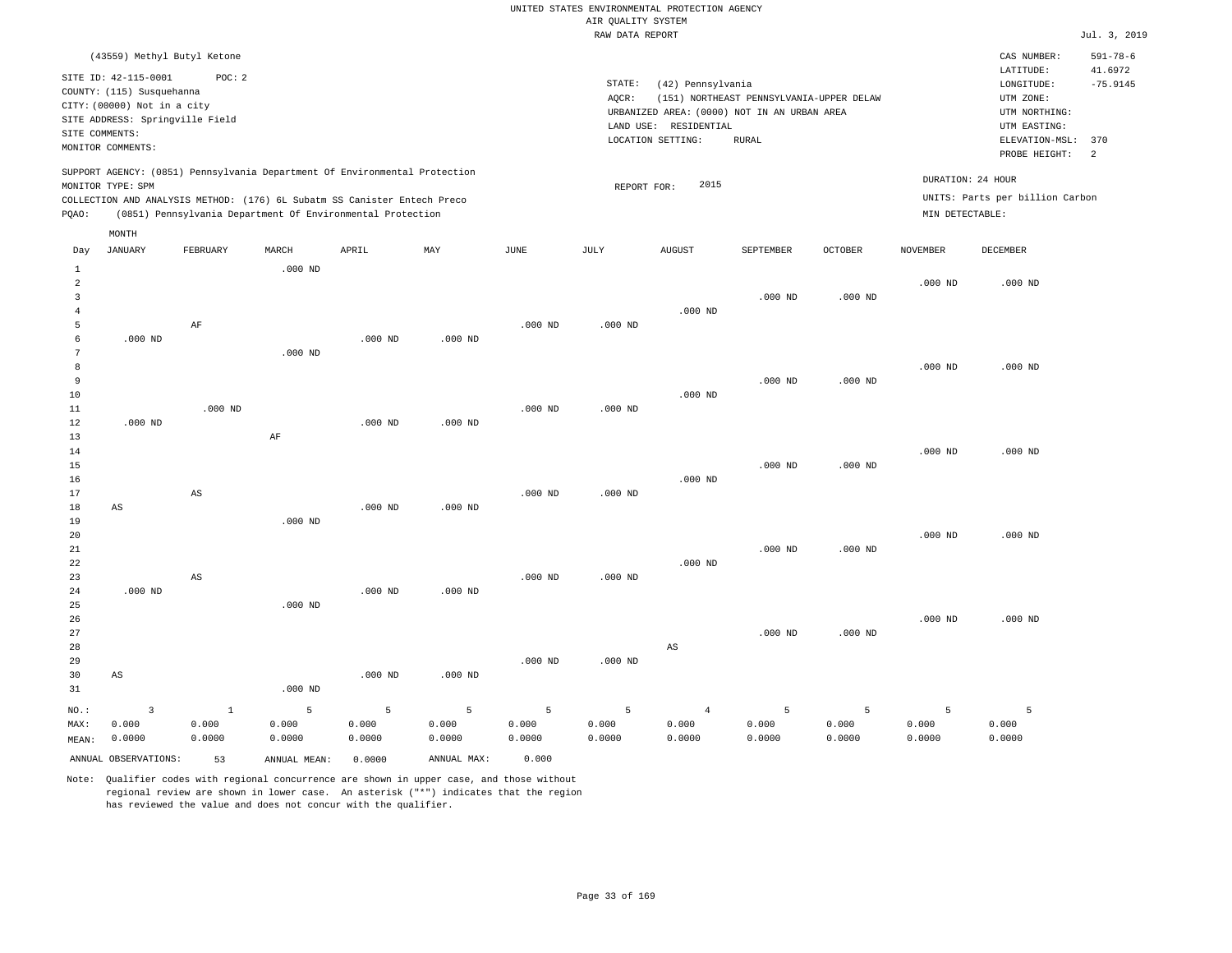| (43560) Methyl isobutyl ketone                                                                                                                                                       |          |       |                                                            |     |          |                 |                                                                                                                                                               |           |                                                                                                          |                                              | CAS NUMBER:                                                             | $108 - 10 - 1$ |
|--------------------------------------------------------------------------------------------------------------------------------------------------------------------------------------|----------|-------|------------------------------------------------------------|-----|----------|-----------------|---------------------------------------------------------------------------------------------------------------------------------------------------------------|-----------|----------------------------------------------------------------------------------------------------------|----------------------------------------------|-------------------------------------------------------------------------|----------------|
| SITE ID: 42-115-0001<br>POC: 2<br>COUNTY: (115) Susquehanna<br>CITY: (00000) Not in a city<br>SITE ADDRESS: Springville Field<br>SITE COMMENTS:<br>MONITOR COMMENTS:                 |          |       |                                                            |     |          | STATE:<br>AOCR: | (42) Pennsylvania<br>(151) NORTHEAST PENNSYLVANIA-UPPER DELAW<br>URBANIZED AREA: (0000) NOT IN AN URBAN AREA<br>RESIDENTIAL<br>LAND USE:<br>LOCATION SETTING: |           | LATITUDE:<br>LONGITUDE:<br>UTM ZONE:<br>UTM NORTHING:<br>UTM EASTING:<br>ELEVATION-MSL:<br>PROBE HEIGHT: | 41.6972<br>$-75.9145$<br>370<br><sup>2</sup> |                                                                         |                |
| SUPPORT AGENCY: (0851) Pennsylvania Department Of Environmental Protection<br>MONITOR TYPE: SPM<br>COLLECTION AND ANALYSIS METHOD: (176) 6L SUBATM SS CANISTER ENTECH PRECO<br>POAO: |          |       | (0851) Pennsylvania Department Of Environmental Protection |     |          |                 | 2013<br>REPORT FOR:                                                                                                                                           |           |                                                                                                          |                                              | DURATION: 24 HOUR<br>UNITS: Parts per billion Carbon<br>MIN DETECTABLE: |                |
| MONTH<br>JANUARY<br>Day                                                                                                                                                              | FEBRUARY | MARCH | APRIL                                                      | MAY | JUNE     | JULY            | <b>AUGUST</b>                                                                                                                                                 | SEPTEMBER | <b>OCTOBER</b>                                                                                           | NOVEMBER                                     | DECEMBER                                                                |                |
|                                                                                                                                                                                      |          |       |                                                            |     | $.00$ ND | $.00$ ND        | $.00$ ND                                                                                                                                                      | $.00$ ND  | $.00$ ND                                                                                                 |                                              |                                                                         |                |

|    | $.00$ ND |          |          |          |    |           |          |          |
|----|----------|----------|----------|----------|----|-----------|----------|----------|
| h  |          |          |          |          |    |           | $.00$ ND | $.00$ ND |
|    |          |          |          |          | AF | $\rm{AF}$ |          |          |
| -8 |          |          |          | $.00$ ND |    |           |          |          |
|    |          | $.00$ ND | $.00$ ND |          |    |           |          |          |

| 10          |          |          | $.00$ ND | $.00$ ND |          |          |          |          |          |           |          |
|-------------|----------|----------|----------|----------|----------|----------|----------|----------|----------|-----------|----------|
| 11          |          | $.00$ ND |          |          |          |          |          |          |          |           |          |
| 12          |          |          |          |          |          |          |          |          |          | AS        | AS       |
| 13          |          |          |          |          |          |          |          | $.00$ ND | .00 $ND$ |           |          |
| 14          |          |          |          |          |          |          | .00 $CL$ |          |          |           |          |
| 15          |          |          |          |          | $.00$ ND | .00 $ND$ |          |          |          |           |          |
| 16          |          |          | $.00$ ND | $.00$ ND |          |          |          |          |          |           |          |
| 17          |          | $.00$ ND |          |          |          |          |          |          |          |           |          |
| 18          |          |          |          |          |          |          |          |          |          | $\rm{AF}$ | $\rm AF$ |
| 19          |          |          |          |          |          |          |          | $.00$ ND | .00 $ND$ |           |          |
| 20          |          |          |          |          |          |          | $.00$ ND |          |          |           |          |
| $2\sqrt{1}$ |          |          |          |          | $.00$ ND | $.00$ ND |          |          |          |           |          |
| 22          |          |          | $.00$ ND | $.00$ ND |          |          |          |          |          |           |          |
| 23          |          | $.00$ ND |          |          |          |          |          |          |          |           |          |
| 24          |          |          |          |          |          |          |          |          |          | $\rm{AF}$ | $\rm AF$ |
| 25          |          |          |          |          |          |          |          | $.00$ ND | AS       |           |          |
| 26          |          |          |          |          |          |          | $.00$ ND |          |          |           |          |
| 27          | $.00$ ND |          |          |          | $.00$ ND | .00 $ND$ |          |          |          |           |          |
| 28          |          |          | $.00$ ND | $.00$ ND |          |          |          |          |          |           |          |
| 29          |          | $.00$ ND |          |          |          |          |          |          |          |           |          |
| 30          |          |          |          |          |          |          |          |          |          | AF        | AF       |

| ---                  |       |              |       |             |       |       |       |       |          | $\overline{\phantom{a}}$ | $\ddotsc$ |
|----------------------|-------|--------------|-------|-------------|-------|-------|-------|-------|----------|--------------------------|-----------|
| 31                   |       |              |       |             |       |       |       |       | $.00$ ND |                          |           |
| NO.:                 |       |              |       | Б.          |       |       |       |       |          |                          |           |
| MAX:                 | 0.00  | 0.00         | 0.00  | 0.00        | 0.00  | 0.00  | 0.00  | 0.00  | 0.00     | 0.00                     | 0.00      |
| MEAN:                | 0.000 | 0.000        | 0.000 | 0.000       | 0.000 | 0.000 | 0.000 | 0.000 | 0.000    | 0.000                    | 0.000     |
| ANNUAL OBSERVATIONS: | 41    | ANNUAL MEAN: | 0.000 | ANNUAL MAX: | 0.00  |       |       |       |          |                          |           |

Note: Qualifier codes with regional concurrence are shown in upper case, and those without regional review are shown in lower case. An asterisk ("\*") indicates that the region has reviewed the value and does not concur with the qualifier.

.00 ND

.00 ND

4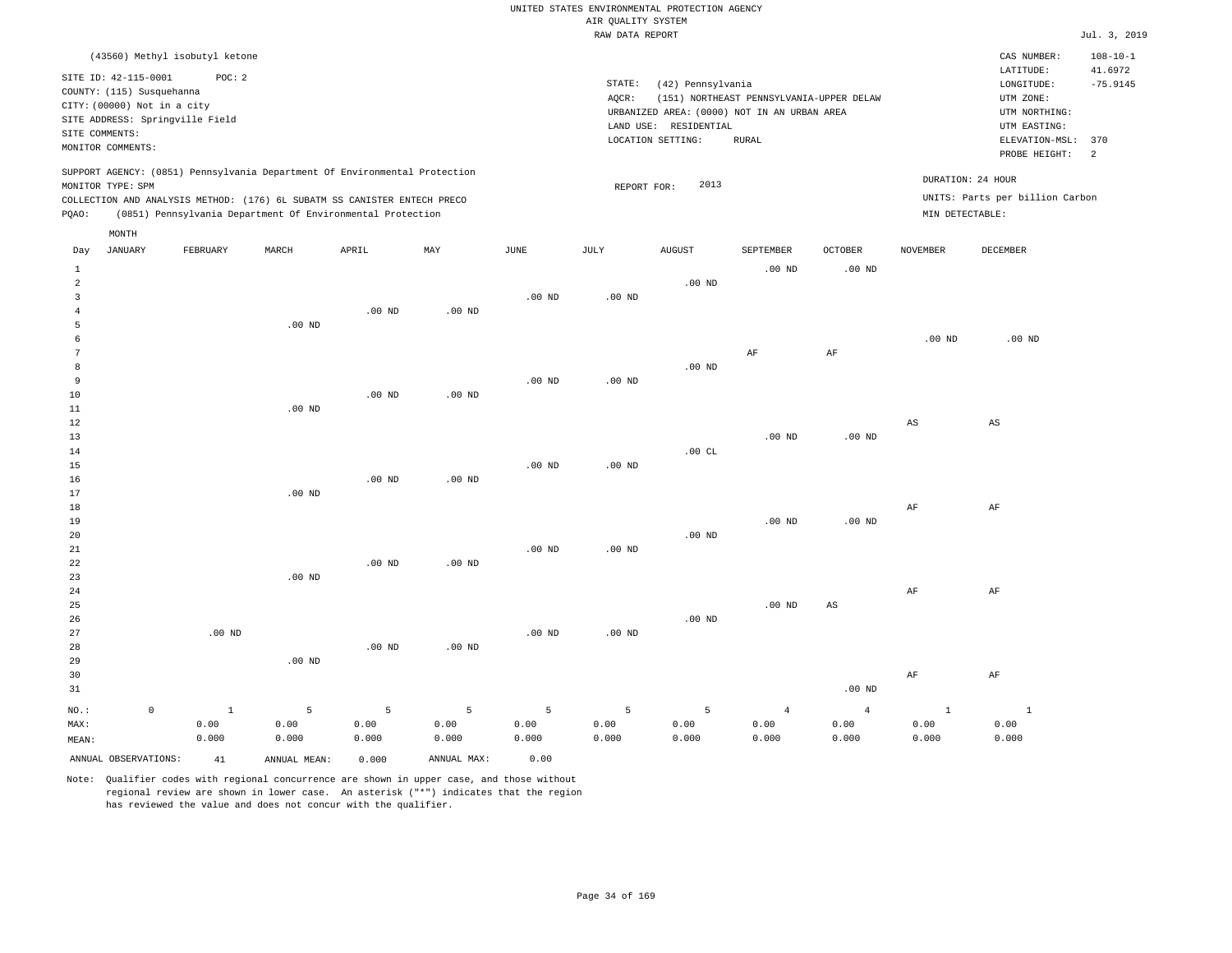|                                                                                                                                                                                        | CAS NUMBER:                                                                            | $108 - 10 - 1$                                        |
|----------------------------------------------------------------------------------------------------------------------------------------------------------------------------------------|----------------------------------------------------------------------------------------|-------------------------------------------------------|
| STATE:<br>(42) Pennsylvania<br>AOCR:<br>(151) NORTHEAST PENNSYLVANIA-UPPER DELAW<br>URBANIZED AREA: (0000) NOT IN AN URBAN AREA<br>LAND USE: RESIDENTIAL<br>LOCATION SETTING:<br>RURAL | LATITUDE:<br>LONGITUDE:<br>UTM ZONE:<br>UTM NORTHING:<br>UTM EASTING:<br>PROBE HEIGHT: | 41.6972<br>$-75.9145$<br>$\overline{2}$               |
| 2014<br>REPORT FOR:                                                                                                                                                                    | DURATION: 24 HOUR<br>MIN DETECTABLE:                                                   |                                                       |
|                                                                                                                                                                                        |                                                                                        | ELEVATION-MSL: 370<br>UNITS: Parts per billion Carbon |

| Day                    | <b>JANUARY</b>       | ${\tt FEBRUARY}$     | $\tt MARCH$            | APRIL                  | MAY            | JUNE     | $\mathtt{JULY}$ | ${\tt AUGUST}$    | SEPTEMBER   | $\mathtt{OCTOBER}$ | $\,$ NOVEMBER           | DECEMBER          |
|------------------------|----------------------|----------------------|------------------------|------------------------|----------------|----------|-----------------|-------------------|-------------|--------------------|-------------------------|-------------------|
| $\mathbf{1}$           |                      |                      |                        |                        |                |          |                 |                   |             |                    | $.00$ ND                | .00 <sub>ND</sub> |
| $\sqrt{2}$<br>3        |                      |                      |                        |                        |                |          |                 | $.00$ ND          | $.00$ ND    | $.00$ ND           |                         |                   |
| $\overline{4}$         |                      | $\rm AF$             |                        |                        |                | $.00$ ND | $.00$ ND        |                   |             |                    |                         |                   |
| 5                      | AF                   |                      |                        | .00 <sub>ND</sub>      | $.00$ ND       |          |                 |                   |             |                    |                         |                   |
| 6                      |                      |                      | $.00$ ND               |                        |                |          |                 |                   |             |                    |                         |                   |
| 7                      |                      |                      |                        |                        |                |          |                 |                   |             |                    | $.00$ ND                | $.00$ ND          |
| 8                      |                      |                      |                        |                        |                |          |                 |                   | $.00$ ND    | $.00$ ND           |                         |                   |
| $\overline{9}$         |                      |                      |                        |                        |                |          |                 | $.00$ ND          |             |                    |                         |                   |
| 10                     |                      | $\rm AF$             |                        |                        |                | $.00$ ND | $.00$ ND        |                   |             |                    |                         |                   |
| 11                     | .00 $ND$             |                      |                        | .00 <sub>ND</sub>      | $.00$ ND       |          |                 |                   |             |                    |                         |                   |
| 12                     |                      |                      | $.00$ ND               |                        |                |          |                 |                   |             |                    |                         |                   |
| 13                     |                      |                      |                        |                        |                |          |                 |                   |             |                    | $.00$ ND                | $.00$ ND          |
| 14                     |                      |                      |                        |                        |                |          |                 |                   | $.00$ ND    | $.00$ ND           |                         |                   |
| 15                     |                      |                      |                        |                        |                |          |                 | .00 $ND$          |             |                    |                         |                   |
| 16                     |                      | $\rm AF$             |                        |                        |                | $.00$ ND | $.00$ ND        |                   |             |                    |                         |                   |
| 17                     | AS                   |                      |                        | $_{\rm AS}$            | $.00$ ND       |          |                 |                   |             |                    |                         |                   |
| 18                     |                      |                      | $.00$ ND               |                        |                |          |                 |                   |             |                    |                         |                   |
| 19                     |                      |                      |                        |                        |                |          |                 |                   |             |                    | $\rm{AF}$               | .00 <sub>ND</sub> |
| 20                     |                      |                      |                        |                        |                |          |                 |                   | $.00$ ND    | $.00$ ND           |                         |                   |
| 21                     |                      |                      |                        |                        |                |          |                 | $.00$ ND          |             |                    |                         |                   |
| $2\sqrt{2}$            |                      | .00 DI               |                        |                        |                | $.00$ ND | $.00$ ND        |                   |             |                    |                         |                   |
| 23                     | AF                   |                      |                        | $.00$ ND               | $.00$ ND       |          |                 |                   |             |                    |                         |                   |
| 24                     |                      |                      | $\mathbb{A}\mathbb{S}$ |                        |                |          |                 |                   |             |                    | $\rm AF$                | $.00$ ND          |
| 25<br>$26\,$           |                      |                      |                        |                        |                |          |                 |                   | $.00$ ND    | $.00$ ND           |                         |                   |
| 27                     |                      |                      |                        |                        |                |          |                 | $.00~\mathrm{ND}$ |             |                    |                         |                   |
| 28                     |                      | $\rm AF$             |                        |                        |                | $.00$ ND | $.00$ ND        |                   |             |                    |                         |                   |
| 29                     | AS                   |                      |                        | .00 $ND$               | $.00$ ND       |          |                 |                   |             |                    |                         |                   |
| 30                     |                      |                      | $.00$ ND               |                        |                |          |                 |                   |             |                    |                         |                   |
| 31                     |                      |                      |                        |                        |                |          |                 |                   |             |                    |                         | AS                |
|                        |                      |                      |                        |                        | $\overline{5}$ | 5        | $\mathsf S$     | 5                 | $\mathsf S$ | 5                  | $\overline{\mathbf{3}}$ | 5                 |
| $_{\rm NO.}$ :<br>MAX: | $\,$ 1<br>0.00       | $\mathbf{1}$<br>0.00 | $\overline{4}$<br>0.00 | $\overline{4}$<br>0.00 | 0.00           | 0.00     | 0.00            | 0.00              | 0.00        | 0.00               | 0.00                    | 0.00              |
| MEAN:                  | 0.000                | 0.000                | 0.000                  | 0.000                  | 0.000          | 0.000    | 0.000           | 0.000             | 0.000       | 0.000              | 0.000                   | 0.000             |
|                        | ANNUAL OBSERVATIONS: | 48                   | ANNUAL MEAN:           | 0.000                  | ANNUAL MAX:    | 0.00     |                 |                   |             |                    |                         |                   |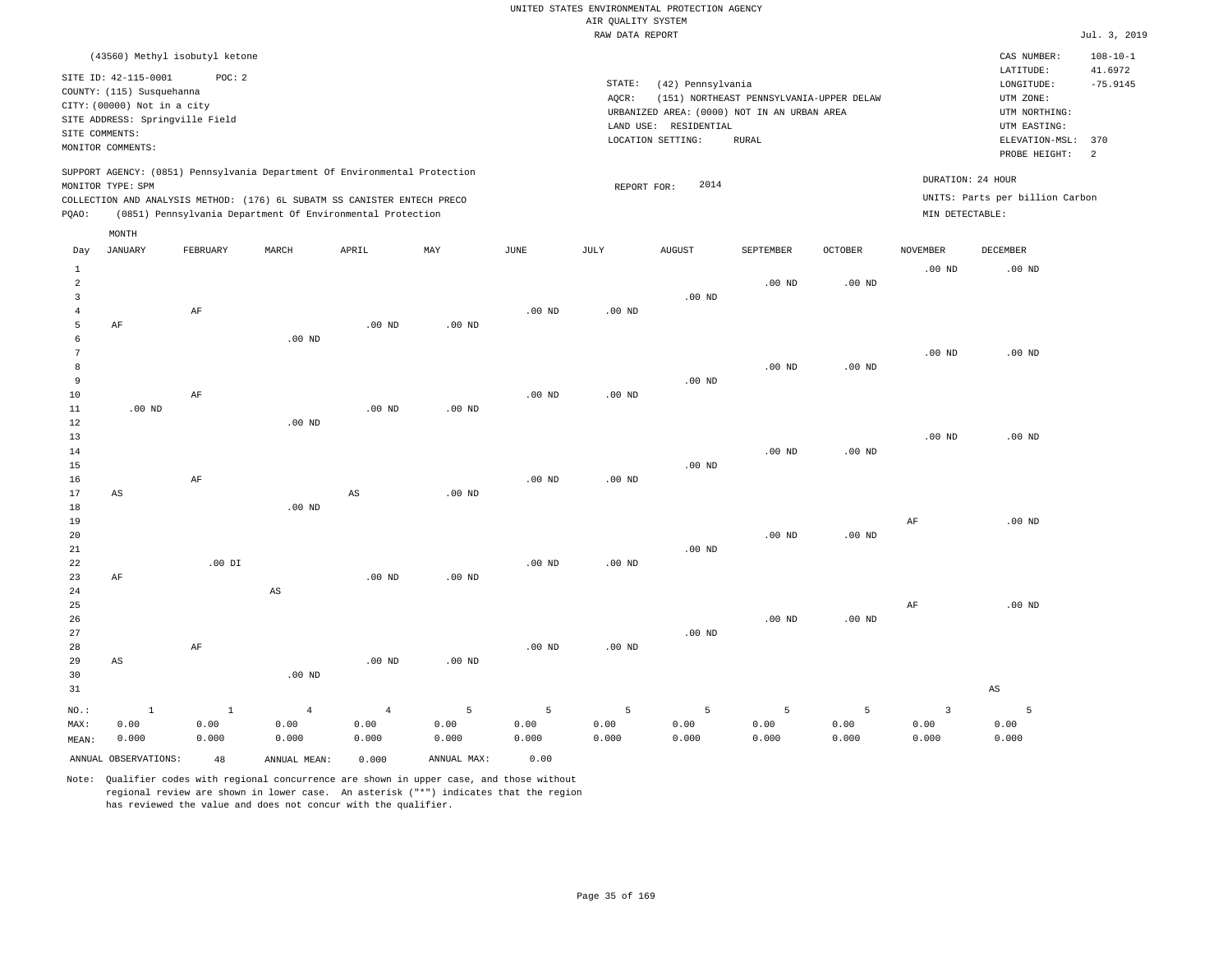| (43560) Methyl isobutyl ketone                                                                                                                                                                                                                     |                                                                                                                                                                                        | $108 - 10 - 1$<br>CAS NUMBER:                                                                                                         |
|----------------------------------------------------------------------------------------------------------------------------------------------------------------------------------------------------------------------------------------------------|----------------------------------------------------------------------------------------------------------------------------------------------------------------------------------------|---------------------------------------------------------------------------------------------------------------------------------------|
| SITE ID: 42-115-0001<br>POC:2<br>COUNTY: (115) Susquehanna<br>CITY: (00000) Not in a city<br>SITE ADDRESS: Springville Field<br>SITE COMMENTS:<br>MONITOR COMMENTS:                                                                                | STATE:<br>(42) Pennsylvania<br>(151) NORTHEAST PENNSYLVANIA-UPPER DELAW<br>AOCR:<br>URBANIZED AREA: (0000) NOT IN AN URBAN AREA<br>LAND USE: RESIDENTIAL<br>LOCATION SETTING:<br>RURAL | LATITUDE:<br>41.6972<br>$-75.9145$<br>LONGITUDE:<br>UTM ZONE:<br>UTM NORTHING:<br>UTM EASTING:<br>ELEVATION-MSL: 370<br>PROBE HEIGHT: |
| SUPPORT AGENCY: (0851) Pennsylvania Department Of Environmental Protection<br>MONITOR TYPE: SPM<br>COLLECTION AND ANALYSIS METHOD: (176) 6L SUBATM SS CANISTER ENTECH PRECO<br>(0851) Pennsylvania Department Of Environmental Protection<br>POAO: | 2015<br>REPORT FOR:                                                                                                                                                                    | DURATION: 24 HOUR<br>UNITS: Parts per billion Carbon<br>MIN DETECTABLE:                                                               |

| Day                 | JANUARY                | FEBRUARY               | $\tt MARCH$  | APRIL    | MAY               | JUNE     | JULY           | AUGUST                 | SEPTEMBER         | OCTOBER           | <b>NOVEMBER</b> | DECEMBER |
|---------------------|------------------------|------------------------|--------------|----------|-------------------|----------|----------------|------------------------|-------------------|-------------------|-----------------|----------|
| 1                   |                        |                        | $.00$ ND     |          |                   |          |                |                        |                   |                   |                 |          |
| $\overline{c}$      |                        |                        |              |          |                   |          |                |                        |                   |                   | $.00$ ND        | $.00$ ND |
| 3                   |                        |                        |              |          |                   |          |                |                        | .00 <sub>ND</sub> | .00 <sub>ND</sub> |                 |          |
| $\overline{4}$<br>5 |                        | $\rm AF$               |              |          |                   | $.00$ ND | $.00$ ND       | $.00$ ND               |                   |                   |                 |          |
| 6                   | $.00$ ND               |                        |              | $.00$ ND | $.00$ ND          |          |                |                        |                   |                   |                 |          |
| 7                   |                        |                        | $.00$ ND     |          |                   |          |                |                        |                   |                   |                 |          |
| 8                   |                        |                        |              |          |                   |          |                |                        |                   |                   | $.00$ ND        | $.00$ ND |
| 9                   |                        |                        |              |          |                   |          |                |                        | $.00$ ND          | .00 <sub>ND</sub> |                 |          |
| 10                  |                        |                        |              |          |                   |          |                | $.00$ ND               |                   |                   |                 |          |
| 11                  |                        | 3.00                   |              |          |                   | $.00$ ND | .00 $ND$       |                        |                   |                   |                 |          |
| 12                  | $.00$ ND               |                        |              | $.00$ ND | .00 <sub>ND</sub> |          |                |                        |                   |                   |                 |          |
| 13                  |                        |                        | $\rm AF$     |          |                   |          |                |                        |                   |                   |                 |          |
| 14                  |                        |                        |              |          |                   |          |                |                        |                   |                   | $.00$ ND        | $.00$ ND |
| 15                  |                        |                        |              |          |                   |          |                |                        | $.00$ ND          | .00 <sub>ND</sub> |                 |          |
| 16                  |                        |                        |              |          |                   |          |                | $.00$ ND               |                   |                   |                 |          |
| 17<br>18            | $\mathbb{A}\mathbb{S}$ | $\mathbb{A}\mathbb{S}$ |              | $.00$ ND | .00 <sub>ND</sub> | $.00$ ND | $.00$ ND       |                        |                   |                   |                 |          |
| 19                  |                        |                        | $.00$ ND     |          |                   |          |                |                        |                   |                   |                 |          |
| 20                  |                        |                        |              |          |                   |          |                |                        |                   |                   | $.00$ ND        | $.00$ ND |
| 21                  |                        |                        |              |          |                   |          |                |                        | $.00$ ND          | .00 <sub>ND</sub> |                 |          |
| 22                  |                        |                        |              |          |                   |          |                | $.00$ ND               |                   |                   |                 |          |
| 23                  |                        | $\mathbb{A}\mathbb{S}$ |              |          |                   | $.00$ ND | $.00$ ND       |                        |                   |                   |                 |          |
| 24                  | $.00$ ND               |                        |              | $.00$ ND | $.00$ ND          |          |                |                        |                   |                   |                 |          |
| 25                  |                        |                        | $.00$ ND     |          |                   |          |                |                        |                   |                   |                 |          |
| 26                  |                        |                        |              |          |                   |          |                |                        |                   |                   | $.00$ ND        | $.00$ ND |
| 27                  |                        |                        |              |          |                   |          |                |                        | $.00$ ND          | $.00$ ND          |                 |          |
| 28                  |                        |                        |              |          |                   |          |                | $\mathbb{A}\mathbb{S}$ |                   |                   |                 |          |
| 29                  |                        |                        |              |          |                   | $.00$ ND | $.00$ ND       |                        |                   |                   |                 |          |
| 30<br>31            | $\mathbb{A}\mathbb{S}$ |                        | $.00$ ND     | $.00$ ND | $.00$ ND          |          |                |                        |                   |                   |                 |          |
|                     |                        |                        |              |          |                   |          |                |                        |                   |                   |                 |          |
| NO.:                | $\overline{3}$         | $\mathbf{1}$           | 5            | 5        | $\overline{5}$    | 5        | $\overline{5}$ | $\overline{4}$         | 5                 | 5                 | 5               | 5        |
| MAX:                | 0.00                   | 3.00                   | 0.00         | 0.00     | 0.00              | 0.00     | 0.00           | 0.00                   | 0.00              | 0.00              | 0.00            | 0.00     |
| MEAN:               | 0.000                  | 3.000                  | 0.000        | 0.000    | 0.000             | 0.000    | 0.000          | 0.000                  | 0.000             | 0.000             | 0.000           | 0.000    |
|                     | ANNUAL OBSERVATIONS:   | 53                     | ANNUAL MEAN: | .057     | ANNUAL MAX:       | 3.00     |                |                        |                   |                   |                 |          |

Note: Qualifier codes with regional concurrence are shown in upper case, and those without regional review are shown in lower case. An asterisk ("\*") indicates that the region has reviewed the value and does not concur with the qualifier.

MONTH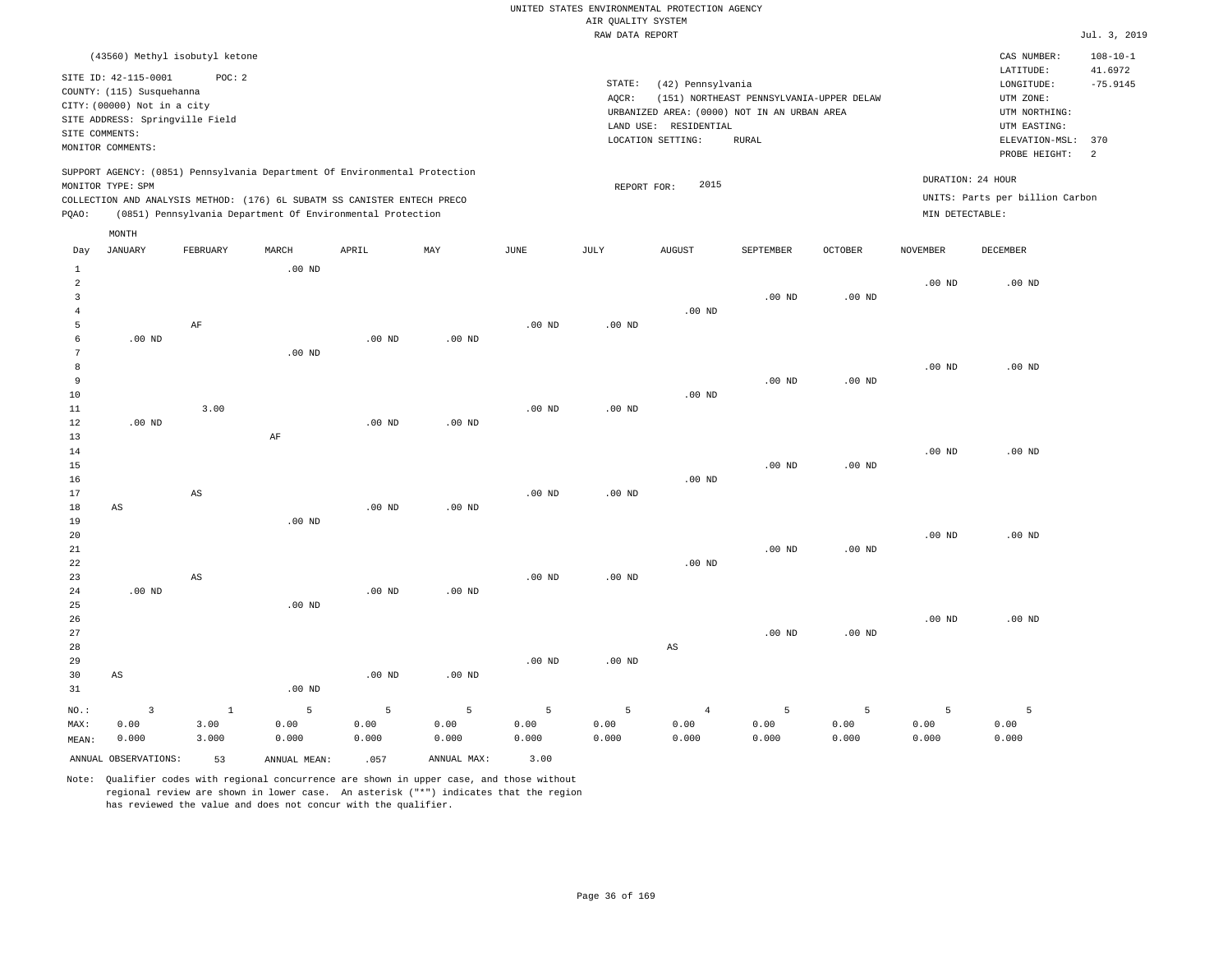|       |                                                                    |                                 |       |                                                                                                                                                                                                                      |     |      | RAW DATA REPORT |                                                                                 |                                          |                |                 |                                                                         | Jul. 3, 2019          |
|-------|--------------------------------------------------------------------|---------------------------------|-------|----------------------------------------------------------------------------------------------------------------------------------------------------------------------------------------------------------------------|-----|------|-----------------|---------------------------------------------------------------------------------|------------------------------------------|----------------|-----------------|-------------------------------------------------------------------------|-----------------------|
|       | (43801) Chloromethane                                              |                                 |       |                                                                                                                                                                                                                      |     |      |                 |                                                                                 |                                          |                |                 | CAS NUMBER:                                                             | $74 - 87 - 3$         |
|       | SITE ID: 42-115-0001<br>COUNTY: (115) Susquehanna                  | POC: 2                          |       |                                                                                                                                                                                                                      |     |      | STATE:<br>AOCR: | (42) Pennsylvania                                                               | (151) NORTHEAST PENNSYLVANIA-UPPER DELAW |                |                 | LATITUDE:<br>LONGITUDE:<br>UTM ZONE:                                    | 41.6972<br>$-75.9145$ |
|       | CITY: (00000) Not in a city<br>SITE COMMENTS:<br>MONITOR COMMENTS: | SITE ADDRESS: Springville Field |       |                                                                                                                                                                                                                      |     |      | LAND USE:       | URBANIZED AREA: (0000) NOT IN AN URBAN AREA<br>RESIDENTIAL<br>LOCATION SETTING: | <b>RURAL</b>                             |                |                 | UTM NORTHING:<br>UTM EASTING:<br>ELEVATION-MSL:<br>PROBE HEIGHT:        | 370<br>-2             |
| POAO: | MONITOR TYPE: SPM<br>MONTH                                         |                                 |       | SUPPORT AGENCY: (0851) Pennsylvania Department Of Environmental Protection<br>COLLECTION AND ANALYSIS METHOD: (176) 6L SUBATM SS CANISTER ENTECH PRECO<br>(0851) Pennsylvania Department Of Environmental Protection |     |      |                 | 2013<br>REPORT FOR:                                                             |                                          |                |                 | DURATION: 24 HOUR<br>UNITS: Parts per billion Carbon<br>MIN DETECTABLE: |                       |
| Day   | JANUARY                                                            | FEBRUARY                        | MARCH | APRIL                                                                                                                                                                                                                | MAY | JUNE | JULY            | <b>AUGUST</b>                                                                   | SEPTEMBER                                | <b>OCTOBER</b> | <b>NOVEMBER</b> | <b>DECEMBER</b>                                                         |                       |
|       |                                                                    |                                 |       |                                                                                                                                                                                                                      |     |      |                 | .52                                                                             | .64                                      | .37            |                 |                                                                         |                       |
|       |                                                                    |                                 |       |                                                                                                                                                                                                                      |     | .70  | .68             |                                                                                 |                                          |                |                 |                                                                         |                       |
|       |                                                                    |                                 | .67   | .65                                                                                                                                                                                                                  | .63 |      |                 |                                                                                 |                                          |                |                 |                                                                         |                       |
|       |                                                                    |                                 |       |                                                                                                                                                                                                                      |     |      |                 |                                                                                 |                                          |                | .75             | .65                                                                     |                       |
|       |                                                                    |                                 |       |                                                                                                                                                                                                                      |     |      |                 |                                                                                 | AF                                       | AF             |                 |                                                                         |                       |
| 8     |                                                                    |                                 |       |                                                                                                                                                                                                                      |     |      |                 | .54 CC                                                                          |                                          |                |                 |                                                                         |                       |

| 9           |     |     |     |     | .72 | .62 |          |     |                        |                        |                        |
|-------------|-----|-----|-----|-----|-----|-----|----------|-----|------------------------|------------------------|------------------------|
| 10          |     |     | .68 | .71 |     |     |          |     |                        |                        |                        |
| $11\,$      |     | .64 |     |     |     |     |          |     |                        |                        |                        |
| $12\,$      |     |     |     |     |     |     |          |     |                        | $\mathbb{A}\mathbb{S}$ | $\mathbb{A}\mathbb{S}$ |
| 13          |     |     |     |     |     |     |          | .63 | .265                   |                        |                        |
| 14          |     |     |     |     |     |     | $.38$ CL |     |                        |                        |                        |
| $15\,$      |     |     |     |     | .57 | .60 |          |     |                        |                        |                        |
| 16          |     |     | .65 | .72 |     |     |          |     |                        |                        |                        |
| 17          |     | .64 |     |     |     |     |          |     |                        |                        |                        |
| 18          |     |     |     |     |     |     |          |     |                        | $\rm{AF}$              | $\rm{AF}$              |
| $19$        |     |     |     |     |     |     |          | .55 | .24 <sub>5</sub>       |                        |                        |
| 20          |     |     |     |     |     |     | .54      |     |                        |                        |                        |
| $2\sqrt{1}$ |     |     |     |     | .61 | .61 |          |     |                        |                        |                        |
| $2\sqrt{2}$ |     |     | .71 | .76 |     |     |          |     |                        |                        |                        |
| 23          |     | .66 |     |     |     |     |          |     |                        |                        |                        |
| $2\sqrt{4}$ |     |     |     |     |     |     |          |     |                        | $\rm{AF}$              | $\rm{AF}$              |
| $25\,$      |     |     |     |     |     |     |          | .37 | $\mathbb{A}\mathbb{S}$ |                        |                        |
| 26          |     |     |     |     |     |     | .59      |     |                        |                        |                        |
| 27          | .70 |     |     |     | .73 | .60 |          |     |                        |                        |                        |
| 28          |     |     | .73 | .69 |     |     |          |     |                        |                        |                        |
| 29          |     | .67 |     |     |     |     |          |     |                        |                        |                        |
| 30          |     |     |     |     |     |     |          |     |                        | $\rm{AF}$              | $\rm{AF}$              |
| 31          |     |     |     |     |     |     |          |     | .82                    |                        |                        |

| NO.:                                 |      |      |      |                                     |      |           |      |      |      |      |
|--------------------------------------|------|------|------|-------------------------------------|------|-----------|------|------|------|------|
| MAX:<br>.70                          |      |      |      | .67 .73 .73 .73 .68 .59 .64 .82 .82 |      |           |      |      | .75  | .65  |
| MEAN:                                | .700 | .656 |      | .684 .702                           | .666 | .622 .514 | .548 | .423 | .750 | .650 |
| ANNUAL OBSERVATIONS: 41 ANNUAL MEAN: |      |      | .615 | ANNUAL MAX:                         |      |           |      |      |      |      |

Note: Qualifier codes with regional concurrence are shown in upper case, and those without regional review are shown in lower case. An asterisk ("\*") indicates that the region has reviewed the value and does not concur with the qualifier.

1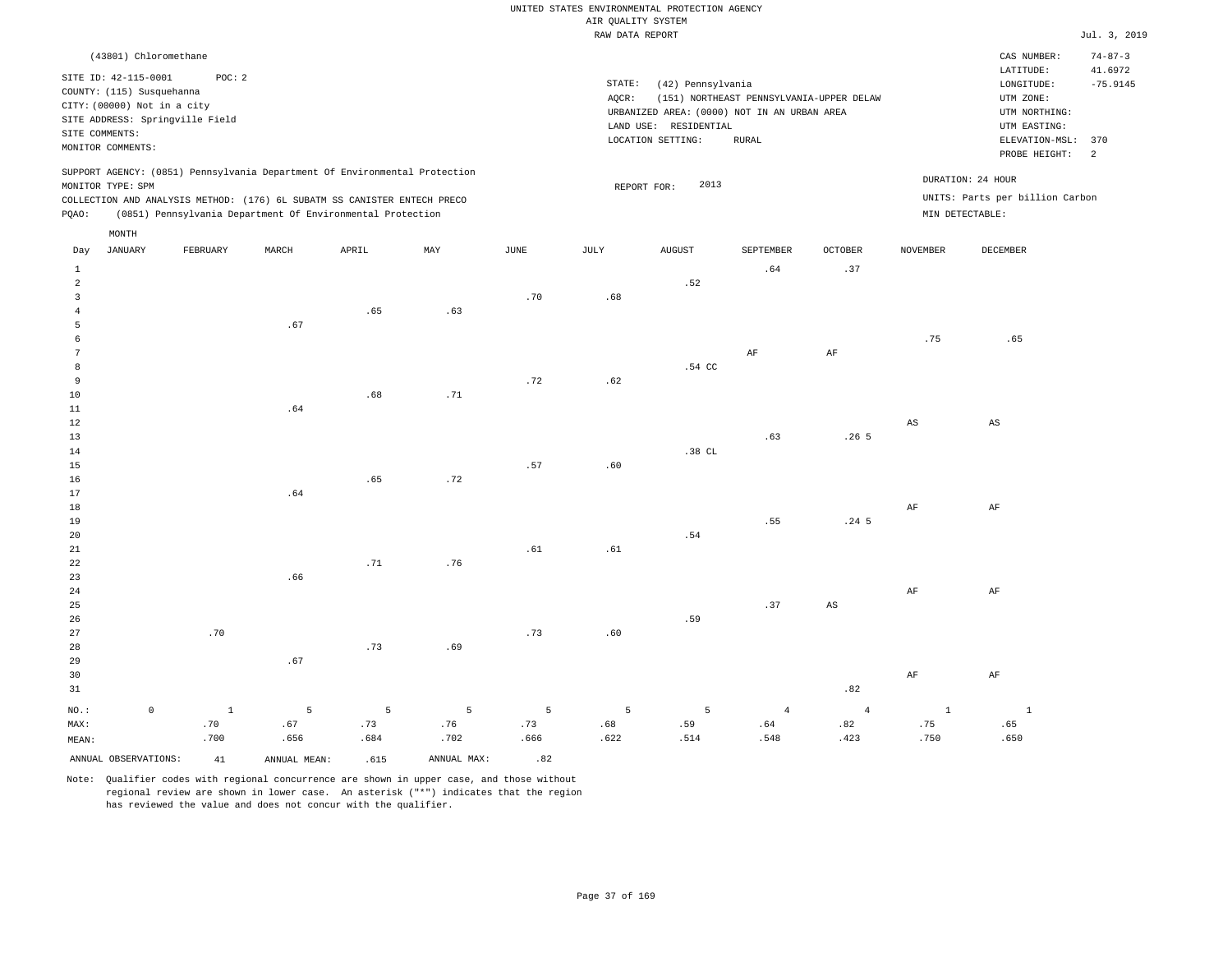|                |                                                          |                                 |       |                                                                            |          |        | RAW DATA REPORT |                       |                                             |                |                 |                                 | Jul. 3, 2019             |
|----------------|----------------------------------------------------------|---------------------------------|-------|----------------------------------------------------------------------------|----------|--------|-----------------|-----------------------|---------------------------------------------|----------------|-----------------|---------------------------------|--------------------------|
|                | (43801) Chloromethane                                    |                                 |       |                                                                            |          |        |                 |                       |                                             |                |                 | CAS NUMBER:<br>LATITUDE:        | $74 - 87 - 3$<br>41.6972 |
|                | SITE ID: 42-115-0001                                     | POC: 2                          |       |                                                                            |          |        | STATE:          | (42) Pennsylvania     |                                             |                |                 | LONGITUDE:                      | $-75.9145$               |
|                | COUNTY: (115) Susquehanna<br>CITY: (00000) Not in a city |                                 |       |                                                                            |          |        | AQCR:           |                       | (151) NORTHEAST PENNSYLVANIA-UPPER DELAW    |                |                 | UTM ZONE:                       |                          |
|                |                                                          | SITE ADDRESS: Springville Field |       |                                                                            |          |        |                 |                       | URBANIZED AREA: (0000) NOT IN AN URBAN AREA |                |                 | UTM NORTHING:                   |                          |
|                | SITE COMMENTS:                                           |                                 |       |                                                                            |          |        |                 | LAND USE: RESIDENTIAL |                                             |                |                 | UTM EASTING:                    |                          |
|                | MONITOR COMMENTS:                                        |                                 |       |                                                                            |          |        |                 | LOCATION SETTING:     | RURAL                                       |                |                 | ELEVATION-MSL:                  | 370                      |
|                |                                                          |                                 |       | SUPPORT AGENCY: (0851) Pennsylvania Department Of Environmental Protection |          |        |                 |                       |                                             |                |                 | PROBE HEIGHT:                   | $\overline{2}$           |
|                | MONITOR TYPE: SPM                                        |                                 |       |                                                                            |          |        |                 | 2014<br>REPORT FOR:   |                                             |                |                 | DURATION: 24 HOUR               |                          |
|                |                                                          |                                 |       | COLLECTION AND ANALYSIS METHOD: (176) 6L SUBATM SS CANISTER ENTECH PRECO   |          |        |                 |                       |                                             |                |                 | UNITS: Parts per billion Carbon |                          |
| PQAO:          |                                                          |                                 |       | (0851) Pennsylvania Department Of Environmental Protection                 |          |        |                 |                       |                                             |                |                 | MIN DETECTABLE:                 |                          |
|                | MONTH                                                    |                                 |       |                                                                            |          |        |                 |                       |                                             |                |                 |                                 |                          |
| Day            | JANUARY                                                  | FEBRUARY                        | MARCH | APRIL                                                                      | MAY      | JUNE   | JULY            | <b>AUGUST</b>         | SEPTEMBER                                   | <b>OCTOBER</b> | <b>NOVEMBER</b> | DECEMBER                        |                          |
| 1              |                                                          |                                 |       |                                                                            |          |        |                 |                       |                                             |                | .45             | .72                             |                          |
| $\overline{2}$ |                                                          |                                 |       |                                                                            |          |        |                 |                       | .45                                         | .52            |                 |                                 |                          |
| 3              |                                                          |                                 |       |                                                                            |          |        |                 | .83 QX                |                                             |                |                 |                                 |                          |
| $\overline{4}$ |                                                          | AF                              |       |                                                                            |          | .67    | .48             |                       |                                             |                |                 |                                 |                          |
| 5              | AF                                                       |                                 |       | $.35$ QX                                                                   | $1.22$ 5 |        |                 |                       |                                             |                |                 |                                 |                          |
| 6              |                                                          |                                 | .81   |                                                                            |          |        |                 |                       |                                             |                |                 |                                 |                          |
| 7<br>8         |                                                          |                                 |       |                                                                            |          |        |                 |                       |                                             |                | .55             | .69                             |                          |
| 9              |                                                          |                                 |       |                                                                            |          |        |                 | .53                   | .48                                         | .60            |                 |                                 |                          |
| 10             |                                                          | AF                              |       |                                                                            |          | .59    | .71             |                       |                                             |                |                 |                                 |                          |
| 11             | .70QX                                                    |                                 |       | .295                                                                       | .68      |        |                 |                       |                                             |                |                 |                                 |                          |
| 12             |                                                          |                                 | .53   |                                                                            |          |        |                 |                       |                                             |                |                 |                                 |                          |
| 13             |                                                          |                                 |       |                                                                            |          |        |                 |                       |                                             |                | .42             | .66                             |                          |
| 14             |                                                          |                                 |       |                                                                            |          |        |                 |                       | .39                                         | .66            |                 |                                 |                          |
| 15             |                                                          |                                 |       |                                                                            |          |        |                 | .53                   |                                             |                |                 |                                 |                          |
| 16             |                                                          | AF                              |       |                                                                            |          | 1.08 5 | .64             |                       |                                             |                |                 |                                 |                          |
| 17             | AS                                                       |                                 |       | $\mathbb{A}\mathbb{S}$                                                     | .69      |        |                 |                       |                                             |                |                 |                                 |                          |
| 18             |                                                          |                                 | .65   |                                                                            |          |        |                 |                       |                                             |                |                 |                                 |                          |
| 19             |                                                          |                                 |       |                                                                            |          |        |                 |                       |                                             |                | AF              | .54                             |                          |
| 20             |                                                          |                                 |       |                                                                            |          |        |                 |                       | .41                                         | .52            |                 |                                 |                          |
| 21             |                                                          |                                 |       |                                                                            |          |        |                 | .46                   |                                             |                |                 |                                 |                          |
| 22             |                                                          | .59 DI                          |       |                                                                            |          | .80    | .82             |                       |                                             |                |                 |                                 |                          |
| 23             | AF                                                       |                                 |       | 1.09 5                                                                     | .68      |        |                 |                       |                                             |                |                 |                                 |                          |
| 24             |                                                          |                                 | AS    |                                                                            |          |        |                 |                       |                                             |                |                 |                                 |                          |

25 26 27 28 AF .62 .82 .42 .53 .49 AF .59

| 29 AS |      |      |            | .74  | .62  |                              |      |      |      |      |      |      |
|-------|------|------|------------|------|------|------------------------------|------|------|------|------|------|------|
| 30    |      |      | $.38\,$ OX |      |      |                              |      |      |      |      |      |      |
| 31    |      |      |            |      |      |                              |      |      |      |      |      | AS   |
|       |      |      |            |      |      | NO.: 1 1 4 4 5 5 5 5 5 5 3 5 |      |      |      |      |      |      |
| MAX:  | .70  | .59  | .81        | 1.09 | 1.22 | 1.08                         | .82  | .83  | .53  | .66  | .55  | .72  |
| MEAN: | .700 | .590 | .593       | .618 | .778 | .752                         | .694 | .554 | .452 | .558 | .473 | .640 |

ANNUAL OBSERVATIONS: 48 ANNUAL MEAN: .619 ANNUAL MAX: 1.22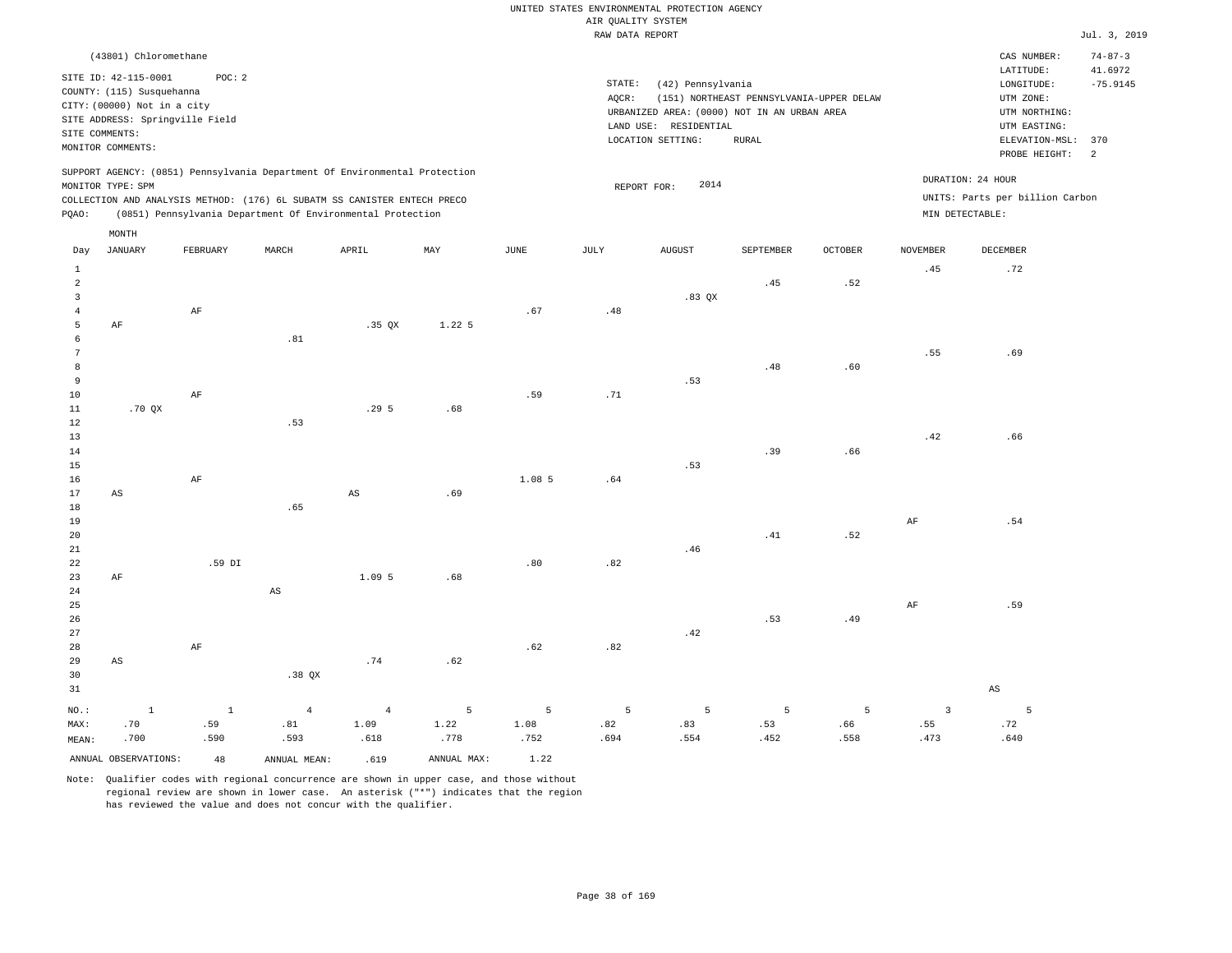|                                                                                                                                                                                        | CAS NUMBER:                                                                            | $74 - 87 - 3$                                                                                 |
|----------------------------------------------------------------------------------------------------------------------------------------------------------------------------------------|----------------------------------------------------------------------------------------|-----------------------------------------------------------------------------------------------|
| STATE:<br>(42) Pennsylvania<br>(151) NORTHEAST PENNSYLVANIA-UPPER DELAW<br>AOCR:<br>URBANIZED AREA: (0000) NOT IN AN URBAN AREA<br>LAND USE: RESIDENTIAL<br>LOCATION SETTING:<br>RURAL | LATITUDE:<br>LONGITUDE:<br>UTM ZONE:<br>UTM NORTHING:<br>UTM EASTING:<br>PROBE HEIGHT: | 41.6972<br>$-75.9145$<br>$\overline{2}$                                                       |
| 2015<br>REPORT FOR:                                                                                                                                                                    |                                                                                        |                                                                                               |
|                                                                                                                                                                                        |                                                                                        | ELEVATION-MSL: 370<br>DURATION: 24 HOUR<br>UNITS: Parts per billion Carbon<br>MIN DETECTABLE: |

| Day            | JANUARY                 | FEBRUARY               | MARCH        | APRIL       | MAY            | $_{\rm JUNE}$ | $\mathtt{JULY}$ | AUGUST                 | SEPTEMBER | $\mathtt{OCTOBER}$ | $\,$ NOVEMBER | $\tt DECEMBER$ |
|----------------|-------------------------|------------------------|--------------|-------------|----------------|---------------|-----------------|------------------------|-----------|--------------------|---------------|----------------|
| $\mathbf{1}$   |                         |                        | .67          |             |                |               |                 |                        |           |                    |               |                |
| $\overline{a}$ |                         |                        |              |             |                |               |                 |                        |           |                    | .47           | .70            |
| $\overline{3}$ |                         |                        |              |             |                |               |                 |                        | .54       | .36                |               |                |
| $\overline{4}$ |                         |                        |              |             |                |               |                 | .57                    |           |                    |               |                |
| 5              |                         | $\rm AF$               |              |             |                | .58           | .54             |                        |           |                    |               |                |
| 6              | .63                     |                        |              | .65         | .49            |               |                 |                        |           |                    |               |                |
| 7              |                         |                        | .59          |             |                |               |                 |                        |           |                    |               |                |
| 8              |                         |                        |              |             |                |               |                 |                        |           |                    | .59           | .82            |
| 9              |                         |                        |              |             |                |               |                 |                        | .57       | .62                |               |                |
| $10$           |                         |                        |              |             |                |               |                 | .59                    |           |                    |               |                |
| $11\,$         |                         | .74                    |              |             |                | .58           | $.64\,$         |                        |           |                    |               |                |
| 12             | .67                     |                        |              | .61         | .56            |               |                 |                        |           |                    |               |                |
| 13             |                         |                        | $\rm{AF}$    |             |                |               |                 |                        |           |                    |               |                |
| 14             |                         |                        |              |             |                |               |                 |                        |           |                    | .62           | .82            |
| 15             |                         |                        |              |             |                |               |                 |                        | .50       | .49                |               |                |
| 16             |                         |                        |              |             |                |               |                 | .56                    |           |                    |               |                |
| 17             |                         | $\mathbb{A}\mathbb{S}$ |              |             |                | .58           | .57             |                        |           |                    |               |                |
| 18             | $\mathbb{A}\mathbb{S}$  |                        |              | .63         | .60            |               |                 |                        |           |                    |               |                |
| 19             |                         |                        | .48          |             |                |               |                 |                        |           |                    |               |                |
| 20             |                         |                        |              |             |                |               |                 |                        |           |                    | .57           | .62            |
| $21\,$         |                         |                        |              |             |                |               |                 |                        | .50       | .54                |               |                |
| 22             |                         |                        |              |             |                |               |                 | .54                    |           |                    |               |                |
| 23             |                         | $\mathbb{A}\mathbb{S}$ |              |             |                | .65           | .62             |                        |           |                    |               |                |
| $2\sqrt{4}$    | .63                     |                        |              | .54         | .57            |               |                 |                        |           |                    |               |                |
| 25<br>$26\,$   |                         |                        | .35          |             |                |               |                 |                        |           |                    | .57           | 1.10.5         |
| 27             |                         |                        |              |             |                |               |                 |                        | .49       | .49                |               |                |
| 28             |                         |                        |              |             |                |               |                 | $\mathbb{A}\mathbb{S}$ |           |                    |               |                |
| 29             |                         |                        |              |             |                | .52           | $\,$ . $6\,4$   |                        |           |                    |               |                |
| 30             | $\mathbb{A}\mathbb{S}$  |                        |              | .52         | .62            |               |                 |                        |           |                    |               |                |
| 31             |                         |                        | .45          |             |                |               |                 |                        |           |                    |               |                |
|                |                         |                        |              |             |                |               |                 |                        |           |                    |               |                |
| $_{\rm NO.}$ : | $\overline{\mathbf{3}}$ | $\,$ 1                 | $\mathsf S$  | $\mathsf S$ | $\overline{5}$ | 5             | 5               | $\overline{4}$         | 5         | 5                  | 5             | 5              |
| MAX:           | .67                     | .74                    | .67          | .65         | .62            | .65           | .64             | .59                    | .57       | .62                | .62           | 1.10           |
| MEAN:          | .643                    | .740                   | .508         | .590        | .568           | .582          | .602            | .565                   | .520      | .500               | .564          | .812           |
|                | ANNUAL OBSERVATIONS:    | 53                     | ANNUAL MEAN: | .588        | ANNUAL MAX:    | 1.10          |                 |                        |           |                    |               |                |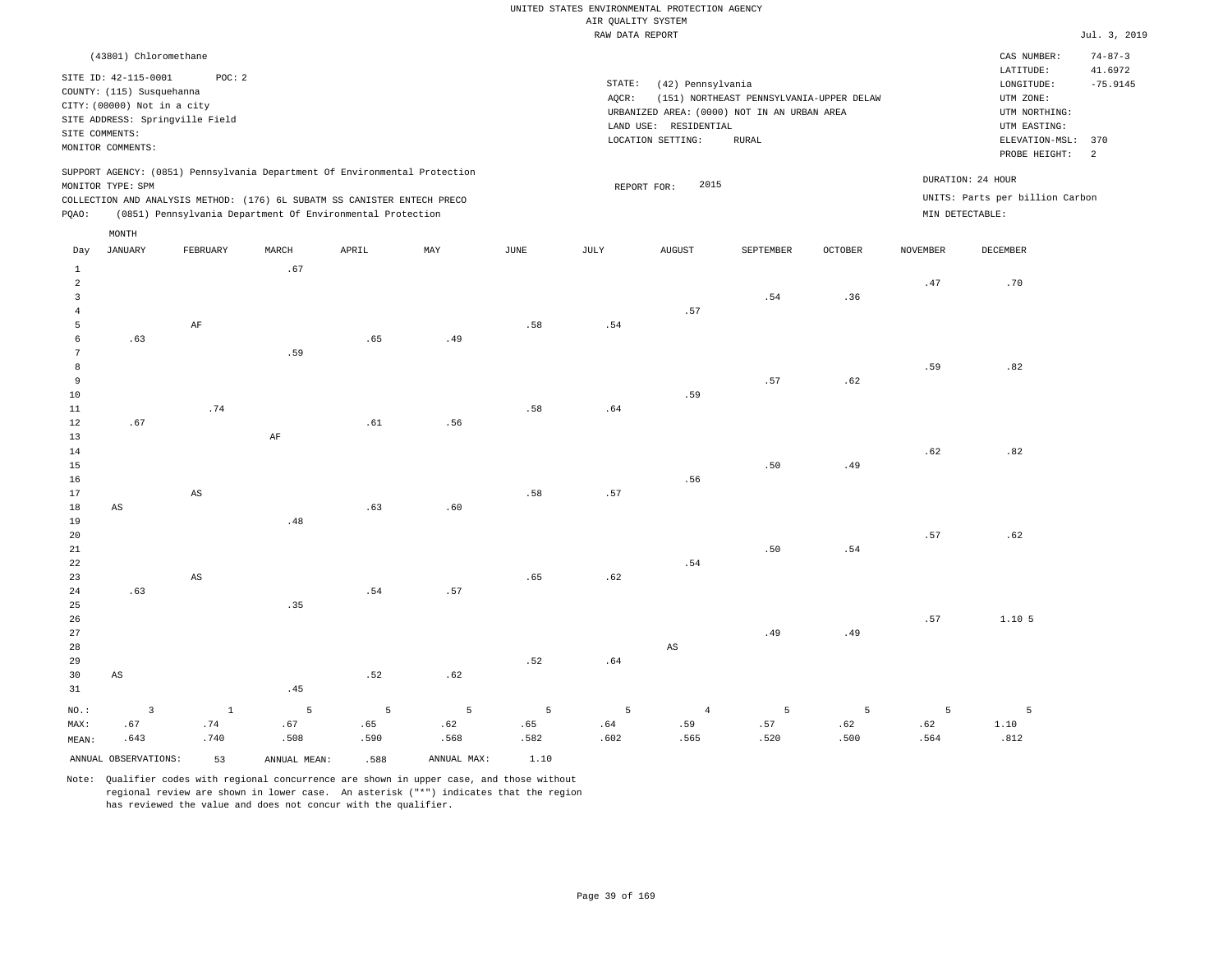| (43802) Dichloromethane                                                                         |                          |                                                            |     |      |        |                       |                                             |                  |                                          |                  |                   | CAS NUMBER:                         | $75 - 09 - 2$         |
|-------------------------------------------------------------------------------------------------|--------------------------|------------------------------------------------------------|-----|------|--------|-----------------------|---------------------------------------------|------------------|------------------------------------------|------------------|-------------------|-------------------------------------|-----------------------|
| SITE ID: 42-115-0001                                                                            | POC:2                    |                                                            |     |      | STATE: |                       | (42) Pennsylvania                           |                  |                                          |                  |                   | LATITUDE:<br>LONGITUDE:             | 41.6972<br>$-75.9145$ |
| COUNTY: (115) Susquehanna<br>CITY: (00000) Not in a city                                        |                          |                                                            |     |      | AOCR:  |                       | URBANIZED AREA: (0000) NOT IN AN URBAN AREA |                  | (151) NORTHEAST PENNSYLVANIA-UPPER DELAW |                  |                   | UTM ZONE:<br>UTM NORTHING:          |                       |
| SITE ADDRESS: Springville Field<br>SITE COMMENTS:                                               |                          |                                                            |     |      |        | LAND USE: RESIDENTIAL |                                             |                  |                                          |                  |                   | UTM EASTING:                        |                       |
| MONITOR COMMENTS:                                                                               |                          |                                                            |     |      |        | LOCATION SETTING:     | RURAL                                       |                  |                                          |                  |                   | ELEVATION-MSL: 370<br>PROBE HEIGHT: |                       |
| SUPPORT AGENCY: (0851) Pennsylvania Department Of Environmental Protection<br>MONITOR TYPE: SPM |                          |                                                            |     |      |        | REPORT FOR:           | 2013                                        |                  |                                          |                  | DURATION: 24 HOUR |                                     |                       |
| COLLECTION AND ANALYSIS METHOD: (176) 6L SUBATM SS CANISTER ENTECH PRECO                        |                          |                                                            |     |      |        |                       |                                             |                  |                                          |                  |                   | UNITS: Parts per billion Carbon     |                       |
| POAO:                                                                                           |                          | (0851) Pennsylvania Department Of Environmental Protection |     |      |        |                       |                                             |                  |                                          |                  | MIN DETECTABLE:   |                                     |                       |
| MONTH                                                                                           |                          |                                                            |     |      |        |                       |                                             |                  |                                          |                  |                   |                                     |                       |
| Dott JANTIADV                                                                                   | MADOU<br><b>VODITADV</b> | ז דם הר                                                    | MAV | TIME | T      | <b>ATICITOT</b>       |                                             | <b>CUDTUMPUD</b> |                                          | <b>NOUTBMDED</b> |                   | <b>DECEMBED</b>                     |                       |

| Day            | JANUARY              | FEBRUARY     | MARCH        | APRIL       | MAY         | JUNE             | JULY              | AUGUST           | SEPTEMBER                     | OCTOBER                       | NOVEMBER                     | DECEMBER               |
|----------------|----------------------|--------------|--------------|-------------|-------------|------------------|-------------------|------------------|-------------------------------|-------------------------------|------------------------------|------------------------|
| $\mathbf{1}$   |                      |              |              |             |             |                  |                   |                  | .06 <sub>C</sub>              | $.00$ ND                      |                              |                        |
| $\overline{a}$ |                      |              |              |             |             |                  |                   | $.08$ CC         |                               |                               |                              |                        |
| 3              |                      |              |              |             |             | .10 <sub>C</sub> | .09 <sub>c</sub>  |                  |                               |                               |                              |                        |
| $\overline{4}$ |                      |              |              | .10SQ       | .11 SQ      |                  |                   |                  |                               |                               |                              |                        |
| 5              |                      |              | .09SQ        |             |             |                  |                   |                  |                               |                               |                              |                        |
| 6              |                      |              |              |             |             |                  |                   |                  |                               |                               | .11 <sub>c</sub>             | $.12$ CC               |
| $\overline{7}$ |                      |              |              |             |             |                  |                   |                  | $\rm AF$                      | $\rm{AF}$                     |                              |                        |
| 8              |                      |              |              |             |             |                  |                   | .10 SQ           |                               |                               |                              |                        |
| 9              |                      |              |              |             |             | $.13$ CC         | .09 <sub>c</sub>  |                  |                               |                               |                              |                        |
| $10$           |                      |              |              | .15         | .10SQ       |                  |                   |                  |                               |                               |                              |                        |
| 11             |                      |              | $.09$ CC     |             |             |                  |                   |                  |                               |                               |                              |                        |
| $1\,2$         |                      |              |              |             |             |                  |                   |                  |                               |                               | $\mathbb{A}\mathbb{S}$       | $\mathbb{A}\mathbb{S}$ |
| 13             |                      |              |              |             |             |                  |                   |                  | .10 <sub>C</sub>              | .00 $ND$                      |                              |                        |
| 14             |                      |              |              |             |             |                  |                   | .00 $CL$         |                               |                               |                              |                        |
| 15             |                      |              |              |             |             | .09SQ            | .00 $ND$          |                  |                               |                               |                              |                        |
| 16             |                      |              |              | .14         | .11 SQ      |                  |                   |                  |                               |                               |                              |                        |
| 17             |                      |              | $.09$ CC     |             |             |                  |                   |                  |                               |                               |                              |                        |
| 18             |                      |              |              |             |             |                  |                   |                  |                               |                               | $\rm{AF}$                    | $\rm{AF}$              |
| 19             |                      |              |              |             |             |                  |                   |                  | $.00$ ND                      | $.10$ CC                      |                              |                        |
| 20             |                      |              |              |             |             |                  |                   | $.00$ ND         |                               |                               |                              |                        |
| 21             |                      |              |              |             |             | .09SQ            | .00 <sub>ND</sub> |                  |                               |                               |                              |                        |
| 22             |                      |              |              | .13         | .09SQ       |                  |                   |                  |                               |                               |                              |                        |
| 23             |                      |              | .10SQ        |             |             |                  |                   |                  |                               |                               |                              |                        |
| $2\,4$         |                      |              |              |             |             |                  |                   |                  |                               |                               | $\rm{AF}$                    | $\rm{AF}$              |
| 25             |                      |              |              |             |             |                  |                   |                  | .47 <sub>5</sub>              | $\mathbb{A}\mathbb{S}$        |                              |                        |
| 26             |                      |              |              |             |             |                  |                   | .09 <sub>c</sub> |                               |                               |                              |                        |
| 27             |                      | .09SQ        |              |             |             | .08SQ            | $.14$ CC          |                  |                               |                               |                              |                        |
| 28             |                      |              |              | .10SQ       | .205        |                  |                   |                  |                               |                               |                              |                        |
| 29             |                      |              | .10 SQ       |             |             |                  |                   |                  |                               |                               |                              |                        |
| 30             |                      |              |              |             |             |                  |                   |                  |                               |                               | $\rm{AF}$                    | $\rm AF$               |
| 31             |                      |              |              |             |             |                  |                   |                  |                               | $.14$ CC                      |                              |                        |
| $NO.$ :        | $\mathbb O$          | $\mathbf{1}$ | 5            | $\mathsf S$ | 5           | 5                | 5                 | 5                | $\overline{4}$                | $\overline{4}$                | $\mathbf{1}$                 | $\overline{1}$         |
| MAX:           |                      | .09          | $.10\,$      | .15         | .20         | .13              | $.14\,$           | $.10\,$          | $\footnotesize{\texttt{.47}}$ | $\footnotesize{\texttt{.14}}$ | $\footnotesize\substack{11}$ | $.12\,$                |
| MEAN:          |                      | .090         | .094         | .124        | .122        | .098             | .064              | .054             | .158                          | .060                          | .110                         | .120                   |
|                | ANNUAL OBSERVATIONS: | 41           | ANNUAL MEAN: | .097        | ANNUAL MAX: | .47              |                   |                  |                               |                               |                              |                        |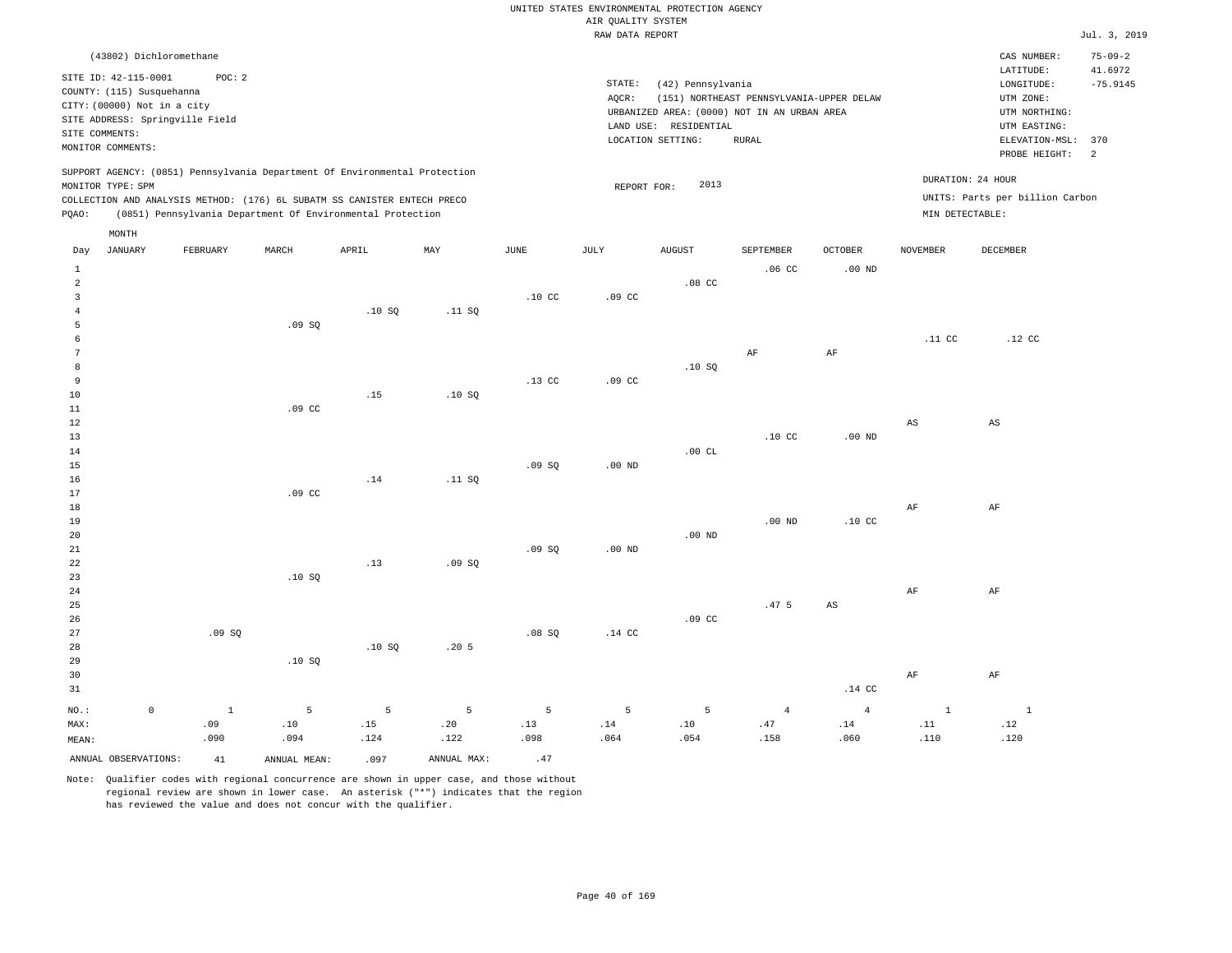|                | (43802) Dichloromethane     |                                 |       |                                                                          |                                                                            |      |      |                   |                   |                                             |                |                   | CAS NUMBER:                     | $75 - 09 - 2$ |
|----------------|-----------------------------|---------------------------------|-------|--------------------------------------------------------------------------|----------------------------------------------------------------------------|------|------|-------------------|-------------------|---------------------------------------------|----------------|-------------------|---------------------------------|---------------|
|                | SITE ID: 42-115-0001        | POC: 2                          |       |                                                                          |                                                                            |      |      |                   |                   |                                             |                |                   | LATITUDE:                       | 41.6972       |
|                | COUNTY: (115) Susquehanna   |                                 |       |                                                                          |                                                                            |      |      | STATE:            | (42) Pennsylvania |                                             |                |                   | LONGITUDE:                      | $-75.9145$    |
|                | CITY: (00000) Not in a city |                                 |       |                                                                          |                                                                            |      |      | AOCR:             |                   | (151) NORTHEAST PENNSYLVANIA-UPPER DELAW    |                |                   | UTM ZONE:                       |               |
|                |                             |                                 |       |                                                                          |                                                                            |      |      |                   |                   | URBANIZED AREA: (0000) NOT IN AN URBAN AREA |                |                   | UTM NORTHING:                   |               |
|                |                             | SITE ADDRESS: Springville Field |       |                                                                          |                                                                            |      |      | LAND USE:         | RESIDENTIAL       |                                             |                |                   | UTM EASTING:                    |               |
| SITE COMMENTS: |                             |                                 |       |                                                                          |                                                                            |      |      | LOCATION SETTING: |                   | RURAL                                       |                |                   | ELEVATION-MSL: 370              |               |
|                | MONITOR COMMENTS:           |                                 |       |                                                                          |                                                                            |      |      |                   |                   |                                             |                |                   | PROBE HEIGHT:                   | - 2           |
|                |                             |                                 |       |                                                                          | SUPPORT AGENCY: (0851) Pennsylvania Department Of Environmental Protection |      |      |                   |                   |                                             |                |                   |                                 |               |
|                | MONITOR TYPE: SPM           |                                 |       |                                                                          |                                                                            |      |      | REPORT FOR:       | 2014              |                                             |                | DURATION: 24 HOUR |                                 |               |
|                |                             |                                 |       | COLLECTION AND ANALYSIS METHOD: (176) 6L SUBATM SS CANISTER ENTECH PRECO |                                                                            |      |      |                   |                   |                                             |                |                   | UNITS: Parts per billion Carbon |               |
| POAO:          |                             |                                 |       | (0851) Pennsylvania Department Of Environmental Protection               |                                                                            |      |      |                   |                   |                                             |                | MIN DETECTABLE:   |                                 |               |
|                |                             |                                 |       |                                                                          |                                                                            |      |      |                   |                   |                                             |                |                   |                                 |               |
|                | MONTH                       |                                 |       |                                                                          |                                                                            |      |      |                   |                   |                                             |                |                   |                                 |               |
| Day            | JANUARY                     | FEBRUARY                        | MARCH | APRIL                                                                    | MAY                                                                        | JUNE | JULY | <b>AUGUST</b>     |                   | SEPTEMBER                                   | <b>OCTOBER</b> | <b>NOVEMBER</b>   | DECEMBER                        |               |

| $\mathbf{1}$   |                        |                     |                                                |                                             |                               |                  |                  |                              |                  |                              | .06 <sub>C</sub> | $.12$ CC               |
|----------------|------------------------|---------------------|------------------------------------------------|---------------------------------------------|-------------------------------|------------------|------------------|------------------------------|------------------|------------------------------|------------------|------------------------|
| $\overline{c}$ |                        |                     |                                                |                                             |                               |                  |                  |                              | $.00$ ND         | .10 <sub>c</sub>             |                  |                        |
| $\overline{3}$ |                        |                     |                                                |                                             |                               |                  |                  | .11 <sub>c</sub>             |                  |                              |                  |                        |
| $\overline{4}$ |                        | $\rm{AF}$           |                                                |                                             |                               | .37 <sub>5</sub> | .06 <sub>C</sub> |                              |                  |                              |                  |                        |
| 5              | $\rm{AF}$              |                     |                                                | $.11$ CC                                    | .14                           |                  |                  |                              |                  |                              |                  |                        |
| 6              |                        |                     | $.12$ CC                                       |                                             |                               |                  |                  |                              |                  |                              |                  |                        |
| 7              |                        |                     |                                                |                                             |                               |                  |                  |                              |                  |                              | $.09$ CC         | $.09$ CC               |
| 8              |                        |                     |                                                |                                             |                               |                  |                  |                              | .11 <sub>c</sub> | .09 <sub>c</sub>             |                  |                        |
| $\overline{9}$ |                        |                     |                                                |                                             |                               |                  |                  | $.07$ CC                     |                  |                              |                  |                        |
| $10$           |                        | $\rm{AF}$           |                                                |                                             |                               | $.14$ CC         | $.09$ CC         |                              |                  |                              |                  |                        |
| 11             | $.12$ CC               |                     |                                                | $.08$ CC                                    | $.12$ CC                      |                  |                  |                              |                  |                              |                  |                        |
| 12             |                        |                     | .09 <sub>c</sub>                               |                                             |                               |                  |                  |                              |                  |                              |                  |                        |
| 13             |                        |                     |                                                |                                             |                               |                  |                  |                              |                  |                              | .06 <sub>c</sub> | $.08$ CC               |
| 14             |                        |                     |                                                |                                             |                               |                  |                  |                              | .16 <sub>c</sub> | $.08$ CC                     |                  |                        |
| 15             |                        |                     |                                                |                                             |                               |                  |                  | $.12$ CC                     |                  |                              |                  |                        |
| 16             |                        | $\rm{AF}$           |                                                |                                             |                               | .265             | $.08$ CC         |                              |                  |                              |                  |                        |
| 17             | $\mathbb{A}\mathbb{S}$ |                     |                                                | $\mathbb{A}\mathbb{S}$                      | $.09$ CC                      |                  |                  |                              |                  |                              |                  |                        |
| 18             |                        |                     | .12 $CC$                                       |                                             |                               |                  |                  |                              |                  |                              |                  |                        |
| 19             |                        |                     |                                                |                                             |                               |                  |                  |                              |                  |                              | $\rm{AF}$        | .11 SQ                 |
| 20             |                        |                     |                                                |                                             |                               |                  |                  |                              | .07 CC           | $.08$ CC                     |                  |                        |
| $2\sqrt{1}$    |                        |                     |                                                |                                             |                               |                  |                  | .08 <sub>C</sub>             |                  |                              |                  |                        |
| 22             |                        | .10 <sub>C</sub>    |                                                |                                             |                               | .11 <sub>c</sub> | .09 <sub>c</sub> |                              |                  |                              |                  |                        |
| 23             | $\rm{AF}$              |                     |                                                | .14 $CC$                                    | $.10$ CC                      |                  |                  |                              |                  |                              |                  |                        |
| 24             |                        |                     | $\mathbb{A}\mathbb{S}$                         |                                             |                               |                  |                  |                              |                  |                              |                  |                        |
| 25             |                        |                     |                                                |                                             |                               |                  |                  |                              |                  |                              | $\rm{AF}$        | .08SQ                  |
| 26             |                        |                     |                                                |                                             |                               |                  |                  |                              | .10 <sub>C</sub> | .06 <sub>c</sub>             |                  |                        |
| 27             |                        |                     |                                                |                                             |                               |                  |                  | $.05$ CC                     |                  |                              |                  |                        |
| 28             |                        | $\rm{AF}$           |                                                |                                             |                               | $.08$ CC         | .205             |                              |                  |                              |                  |                        |
| 29             | $\mathbb{A}\mathbb{S}$ |                     |                                                | .14                                         | $.09$ CC                      |                  |                  |                              |                  |                              |                  |                        |
| 30             |                        |                     | $.10$ CC                                       |                                             |                               |                  |                  |                              |                  |                              |                  |                        |
| 31             |                        |                     |                                                |                                             |                               |                  |                  |                              |                  |                              |                  | $\mathbb{A}\mathbb{S}$ |
|                | $\,$ 1                 | $\qquad \quad \, 1$ |                                                |                                             | $\overline{5}$                | $5\phantom{.0}$  | 5                | 5                            | 5                | 5                            | $\overline{3}$   | 5                      |
| $_{\rm NO.}$ : | .12                    | $.10\,$             | $\overline{4}$<br>$\footnotesize\substack{12}$ | $\sqrt{4}$<br>$\footnotesize{\texttt{.14}}$ | $\footnotesize{\texttt{.14}}$ | .37              | .20              | $\footnotesize\substack{12}$ | $.16\,$          | $\footnotesize\substack{10}$ | .09              |                        |
| MAX:           | .120                   |                     | .108                                           | .118                                        | .108                          | .192             | .104             | .086                         |                  | .082                         |                  | $.12\,$                |
| MEAN:          |                        | .100                |                                                |                                             |                               |                  |                  |                              | .088             |                              | .070             | .096                   |
|                | ANNUAL OBSERVATIONS:   | 48                  | ANNUAL MEAN:                                   | .106                                        | ANNUAL MAX:                   | .37              |                  |                              |                  |                              |                  |                        |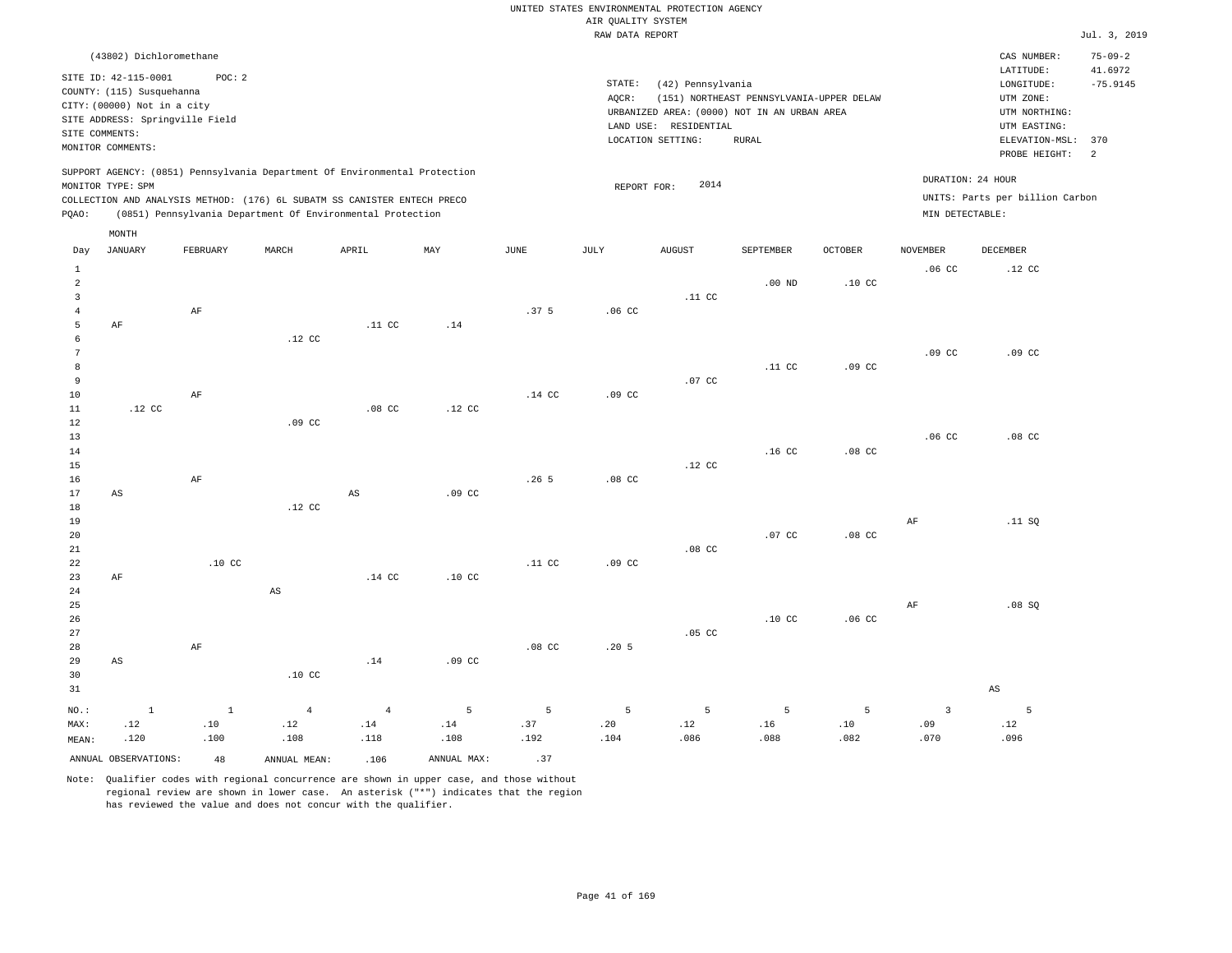|                                                                                                                                                                                        | CAS NUMBER:                                                                            | $75 - 09 - 2$                                         |
|----------------------------------------------------------------------------------------------------------------------------------------------------------------------------------------|----------------------------------------------------------------------------------------|-------------------------------------------------------|
| STATE:<br>(42) Pennsylvania<br>(151) NORTHEAST PENNSYLVANIA-UPPER DELAW<br>AOCR:<br>URBANIZED AREA: (0000) NOT IN AN URBAN AREA<br>LAND USE: RESIDENTIAL<br>LOCATION SETTING:<br>RURAL | LATITUDE:<br>LONGITUDE:<br>UTM ZONE:<br>UTM NORTHING:<br>UTM EASTING:<br>PROBE HEIGHT: | 41.6972<br>$-75.9145$                                 |
| 2015<br>REPORT FOR:                                                                                                                                                                    | DURATION: 24 HOUR<br>MIN DETECTABLE:                                                   |                                                       |
|                                                                                                                                                                                        |                                                                                        | ELEVATION-MSL: 370<br>UNITS: Parts per billion Carbon |

| Day            | JANUARY                | FEBRUARY                     | MARCH                        | APRIL            | MAY              | JUNE                         | JULY                        | AUGUST                 | SEPTEMBER        | $\mathtt{OCTOBER}$ | NOVEMBER          | DECEMBER                     |
|----------------|------------------------|------------------------------|------------------------------|------------------|------------------|------------------------------|-----------------------------|------------------------|------------------|--------------------|-------------------|------------------------------|
| $\mathbf{1}$   |                        |                              | $.10$ CC                     |                  |                  |                              |                             |                        |                  |                    |                   |                              |
| $\,2$          |                        |                              |                              |                  |                  |                              |                             |                        |                  |                    | .06 <sub>C</sub>  | .10SQ                        |
| $\mathbf{3}$   |                        |                              |                              |                  |                  |                              |                             |                        | .07 SQ           | .00 $ND$           |                   |                              |
| $\overline{4}$ |                        |                              |                              |                  |                  |                              |                             | $.08$ CC               |                  |                    |                   |                              |
| 5              |                        | $\rm{AF}$                    |                              |                  |                  | $.12$ CC                     | $.07$ CC                    |                        |                  |                    |                   |                              |
| 6              | $.08$ CC               |                              |                              | .07 CC           | .07 SQ           |                              |                             |                        |                  |                    |                   |                              |
| 7              |                        |                              | $.08$ CC                     |                  |                  |                              |                             |                        |                  |                    |                   |                              |
| 8              |                        |                              |                              |                  |                  |                              |                             |                        |                  |                    | .08SQ             | .16                          |
| 9              |                        |                              |                              |                  |                  |                              |                             |                        | .07 CC           | $.07$ CC           |                   |                              |
| $10$           |                        |                              |                              |                  |                  |                              |                             | .00 $ND$               |                  |                    |                   |                              |
| 11             |                        | $.12$ CC                     |                              |                  |                  | .11 <sub>c</sub>             | $.08$ CC                    |                        |                  |                    |                   |                              |
| 12             | $.10$ CC               |                              |                              | .06 <sub>C</sub> | $.07$ CC         |                              |                             |                        |                  |                    |                   |                              |
| 13             |                        |                              | $\rm{AF}$                    |                  |                  |                              |                             |                        |                  |                    |                   |                              |
| 14             |                        |                              |                              |                  |                  |                              |                             |                        |                  |                    | .07 CC            | .14                          |
| 15             |                        |                              |                              |                  |                  |                              |                             |                        | .06 <sub>c</sub> | .06 <sub>C</sub>   |                   |                              |
| 16             |                        |                              |                              |                  |                  |                              |                             | $.00$ ND               |                  |                    |                   |                              |
| 17             |                        | $\mathbb{A}\mathbb{S}$       |                              |                  |                  | $.12$ CC                     | $.08$ CC                    |                        |                  |                    |                   |                              |
| 18             | $\mathbb{A}\mathbb{S}$ |                              |                              | .10 <sub>C</sub> | .09SQ            |                              |                             |                        |                  |                    |                   |                              |
| 19             |                        |                              | $.07$ CC                     |                  |                  |                              |                             |                        |                  |                    |                   |                              |
| 20             |                        |                              |                              |                  |                  |                              |                             |                        |                  |                    | .00 <sub>ND</sub> | .09 SQ                       |
| $2\sqrt{1}$    |                        |                              |                              |                  |                  |                              |                             |                        | .06 <sub>c</sub> | .08 <sub>C</sub>   |                   |                              |
| $2\sqrt{2}$    |                        |                              |                              |                  |                  |                              |                             | $.00$ ND               |                  |                    |                   |                              |
| 23             |                        | $\mathbb{A}\mathbb{S}$       |                              |                  |                  | $.00$ ND                     | .06 <sub>c</sub>            |                        |                  |                    |                   |                              |
| $2\,4$         | .10 <sub>C</sub>       |                              |                              | .07 SQ           | .10 <sub>C</sub> |                              |                             |                        |                  |                    |                   |                              |
| 25             |                        |                              | .06 <sub>C</sub>             |                  |                  |                              |                             |                        |                  |                    |                   |                              |
| 26             |                        |                              |                              |                  |                  |                              |                             |                        |                  |                    | .08SQ             | .13                          |
| 27             |                        |                              |                              |                  |                  |                              |                             |                        | .08 <sub>C</sub> | $.08$ CC           |                   |                              |
| 28             |                        |                              |                              |                  |                  |                              |                             | $\mathbb{A}\mathbb{S}$ |                  |                    |                   |                              |
| 29             |                        |                              |                              |                  |                  | $.00$ ND                     | .06 <sub>c</sub>            |                        |                  |                    |                   |                              |
| 30             | $\mathbb{A}\mathbb{S}$ |                              |                              | .08SQ            | .10 <sub>C</sub> |                              |                             |                        |                  |                    |                   |                              |
| 31             |                        |                              | $.05$ CC                     |                  |                  |                              |                             |                        |                  |                    |                   |                              |
| $NO.$ :        | $\mathsf 3$            | $\,$ 1                       | 5                            | $\mathsf S$      | $\overline{5}$   | $5\phantom{.0}$              | $\overline{5}$              | $\overline{4}$         | 5                | 5                  | 5                 | 5                            |
| MAX:           | .10                    | $\footnotesize\substack{12}$ | $\footnotesize\substack{10}$ | $.10\,$          | $.10\,$          | $\footnotesize\substack{12}$ | $\boldsymbol{\mathsf{.08}}$ | .08                    | $.08$            | .08                | $.08$             | $\footnotesize\substack{16}$ |
| MEAN:          | .093                   | .120                         | .072                         | .076             | .086             | .070                         | .070                        | .020                   | .068             | .058               | .058              | .124                         |
|                | ANNUAL OBSERVATIONS:   | 53                           | ANNUAL MEAN:                 | .073             | ANNUAL MAX:      | .16                          |                             |                        |                  |                    |                   |                              |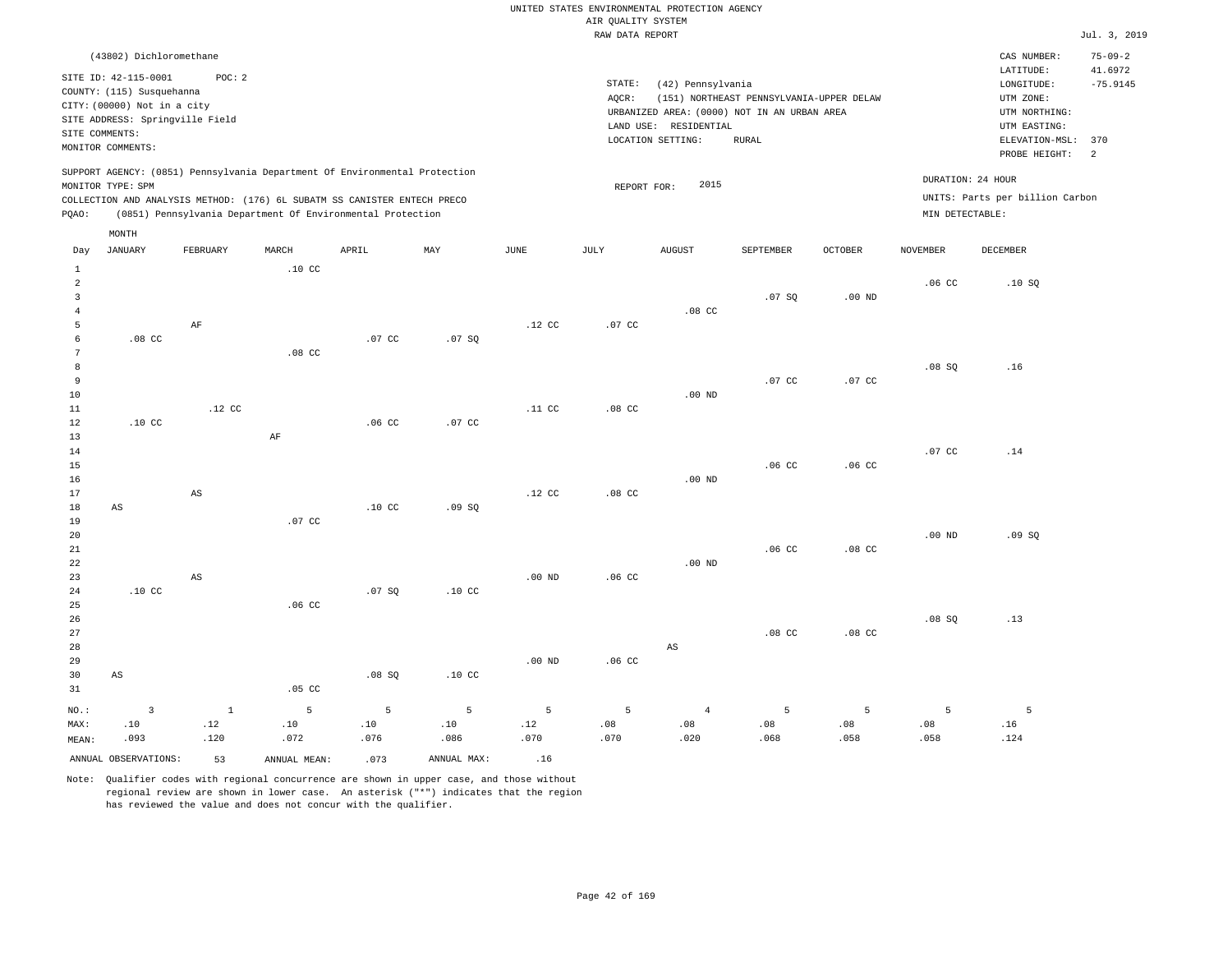|       | (43803) Chloroform                                                                                                                                         |          |       |                                                                                                                                        |                                                                            |      |                 |                                                                                                                |                                                   |          |          | CAS NUMBER:                                                                                              | $67 - 66 - 3$                     |
|-------|------------------------------------------------------------------------------------------------------------------------------------------------------------|----------|-------|----------------------------------------------------------------------------------------------------------------------------------------|----------------------------------------------------------------------------|------|-----------------|----------------------------------------------------------------------------------------------------------------|---------------------------------------------------|----------|----------|----------------------------------------------------------------------------------------------------------|-----------------------------------|
|       | SITE ID: 42-115-0001<br>COUNTY: (115) Susquehanna<br>CITY: (00000) Not in a city<br>SITE ADDRESS: Springville Field<br>SITE COMMENTS:<br>MONITOR COMMENTS: | POC: 2   |       |                                                                                                                                        |                                                                            |      | STATE:<br>AQCR: | (42) Pennsylvania<br>URBANIZED AREA: (0000) NOT IN AN URBAN AREA<br>LAND USE: RESIDENTIAL<br>LOCATION SETTING: | (151) NORTHEAST PENNSYLVANIA-UPPER DELAW<br>RURAL |          |          | LATITUDE:<br>LONGITUDE:<br>UTM ZONE:<br>UTM NORTHING:<br>UTM EASTING:<br>ELEVATION-MSL:<br>PROBE HEIGHT: | 41.6972<br>$-75.9145$<br>370<br>2 |
| POAO: | MONITOR TYPE: SPM                                                                                                                                          |          |       | COLLECTION AND ANALYSIS METHOD: (176) 6L SUBATM SS CANISTER ENTECH PRECO<br>(0851) Pennsylvania Department Of Environmental Protection | SUPPORT AGENCY: (0851) Pennsylvania Department Of Environmental Protection |      |                 | 2013<br>REPORT FOR:                                                                                            |                                                   |          |          | DURATION: 24 HOUR<br>UNITS: Parts per billion Carbon<br>MIN DETECTABLE:                                  |                                   |
| Day   | MONTH<br>JANUARY                                                                                                                                           | FEBRUARY | MARCH | APRIL                                                                                                                                  | MAY                                                                        | JUNE | JULY            | <b>AUGUST</b>                                                                                                  | SEPTEMBER                                         | OCTOBER  | NOVEMBER | DECEMBER                                                                                                 |                                   |
|       |                                                                                                                                                            |          |       |                                                                                                                                        |                                                                            |      |                 |                                                                                                                | $.00$ ND                                          | $.00$ ND |          |                                                                                                          |                                   |

| $\overline{\mathbf{c}}$ |             |                   |                   |             |          |          |          | .00 $ND$ |                |                |                        |                        |
|-------------------------|-------------|-------------------|-------------------|-------------|----------|----------|----------|----------|----------------|----------------|------------------------|------------------------|
| 3                       |             |                   |                   |             |          | .00 $ND$ | $.00$ ND |          |                |                |                        |                        |
| $\overline{4}$          |             |                   |                   | $.00$ ND    | .00 $ND$ |          |          |          |                |                |                        |                        |
| 5                       |             |                   | .00 $ND$          |             |          |          |          |          |                |                |                        |                        |
| 6                       |             |                   |                   |             |          |          |          |          |                |                | $.04$ CC               | $.00$ ND               |
| 7                       |             |                   |                   |             |          |          |          |          | $\rm AF$       | $\rm{AF}$      |                        |                        |
| 8                       |             |                   |                   |             |          |          |          | $.00$ ND |                |                |                        |                        |
| 9                       |             |                   |                   |             |          | $.00$ ND | $.00$ ND |          |                |                |                        |                        |
| 10                      |             |                   |                   | $.00$ ND    | $.00$ ND |          |          |          |                |                |                        |                        |
| 11                      |             |                   | .00 $ND$          |             |          |          |          |          |                |                |                        |                        |
| 12                      |             |                   |                   |             |          |          |          |          |                |                | $\mathbb{A}\mathbb{S}$ | $\mathbb{A}\mathbb{S}$ |
| $13$                    |             |                   |                   |             |          |          |          |          | $.00$ ND       | $.00$ ND       |                        |                        |
| 14                      |             |                   |                   |             |          |          |          | .00CL    |                |                |                        |                        |
| 15                      |             |                   |                   |             |          | $.00$ ND | .00 $ND$ |          |                |                |                        |                        |
| $16$                    |             |                   |                   | $.00$ ND    | $.00$ ND |          |          |          |                |                |                        |                        |
| 17                      |             |                   | .00 <sub>ND</sub> |             |          |          |          |          |                |                |                        |                        |
| 18                      |             |                   |                   |             |          |          |          |          |                |                | $\rm AF$               | $\rm AF$               |
| 19                      |             |                   |                   |             |          |          |          |          | $.00$ ND       | $.00$ ND       |                        |                        |
| 20                      |             |                   |                   |             |          |          |          | $.00$ ND |                |                |                        |                        |
| 21                      |             |                   |                   |             |          | $.00$ ND | .00 $ND$ |          |                |                |                        |                        |
| 22                      |             |                   |                   | $.00$ ND    | $.00$ ND |          |          |          |                |                |                        |                        |
| 23                      |             |                   | $.00$ ND          |             |          |          |          |          |                |                |                        |                        |
| $2\sqrt{4}$             |             |                   |                   |             |          |          |          |          |                |                | $\rm{AF}$              | $\rm{AF}$              |
| 25                      |             |                   |                   |             |          |          |          |          | $.00$ ND       | AS             |                        |                        |
| $26\,$                  |             |                   |                   |             |          |          |          | $.00$ ND |                |                |                        |                        |
| 27                      |             | $.00~\mathrm{ND}$ |                   |             |          | $.00$ ND | $.00$ ND |          |                |                |                        |                        |
| 28                      |             |                   |                   | $.00$ ND    | .00 $ND$ |          |          |          |                |                |                        |                        |
| 29                      |             |                   | $.00$ ND          |             |          |          |          |          |                |                |                        |                        |
| 30                      |             |                   |                   |             |          |          |          |          |                |                | $\rm{AF}$              | $\rm AF$               |
| 31                      |             |                   |                   |             |          |          |          |          |                | $.05$ CC       |                        |                        |
| $_{\rm NO.}$ :          | $\mathbb O$ | $\,$ 1            | $\mathsf S$       | $\mathsf S$ | 5        | 5        | 5        | 5        | $\overline{4}$ | $\overline{4}$ | $\overline{1}$         | $\,$ 1                 |
| MAX:                    |             | 0.00              | 0.00              | 0.00        | 0.00     | 0.00     | 0.00     | 0.00     | 0.00           | .05            | .04                    | 0.00                   |
| MEAN:                   |             | 0.000             | 0.000             | 0.000       | 0.000    | 0.000    | 0.000    | 0.000    | 0.000          | .013           | .040                   | 0.000                  |

ANNUAL OBSERVATIONS:  $41$  ANNUAL MEAN: .002 ANNUAL MAX: .05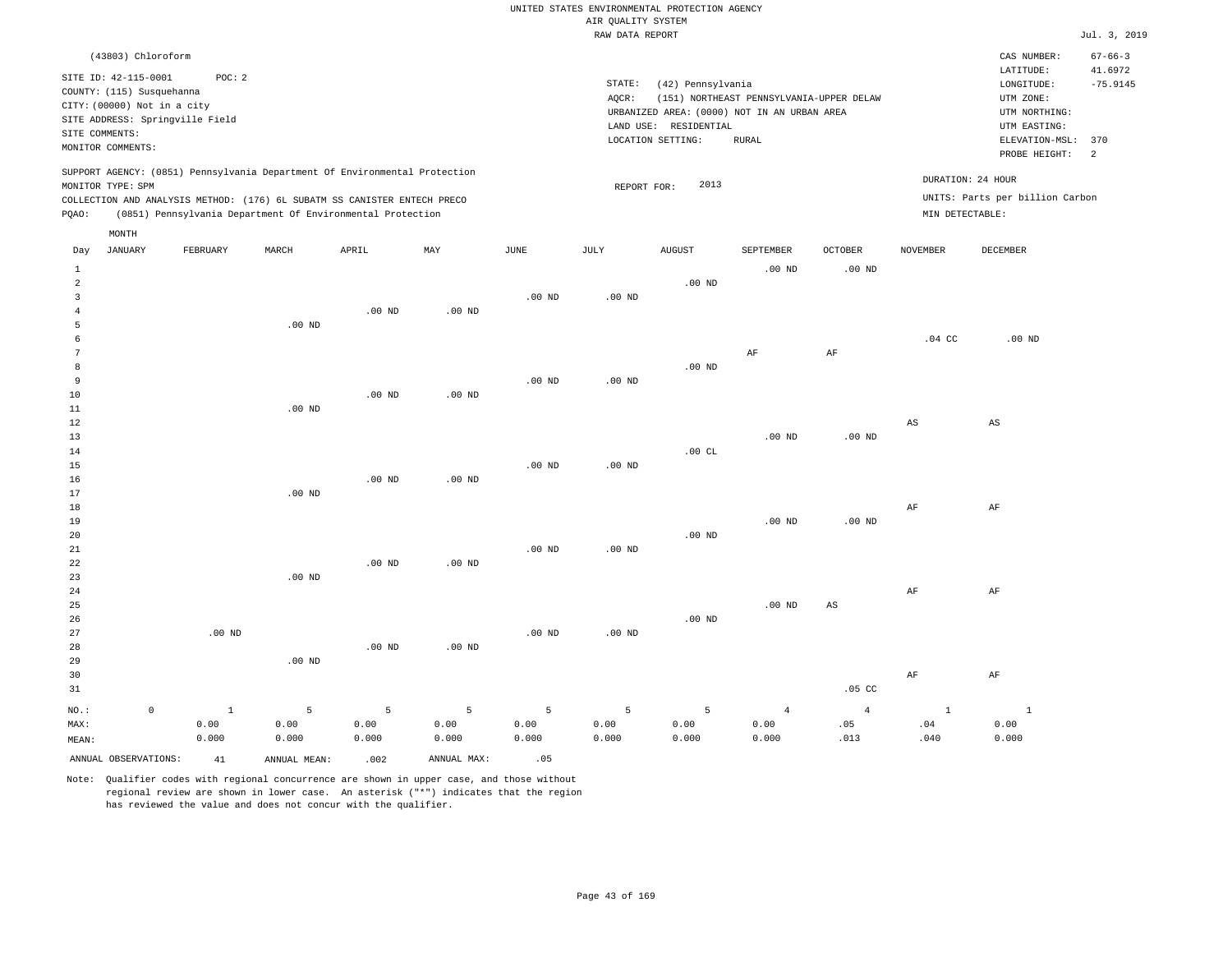| (43803) Chloroform                                                                                                                                                                                                                                          |                                                                                                                                                                                        | CAS NUMBER:                                                                                                  | $67 - 66 - 3$         |
|-------------------------------------------------------------------------------------------------------------------------------------------------------------------------------------------------------------------------------------------------------------|----------------------------------------------------------------------------------------------------------------------------------------------------------------------------------------|--------------------------------------------------------------------------------------------------------------|-----------------------|
| SITE ID: 42-115-0001<br>POC: 2<br>COUNTY: (115) Susquehanna<br>CITY: (00000) Not in a city<br>SITE ADDRESS: Springville Field<br>SITE COMMENTS:<br>MONITOR COMMENTS:                                                                                        | STATE:<br>(42) Pennsylvania<br>AOCR:<br>(151) NORTHEAST PENNSYLVANIA-UPPER DELAW<br>URBANIZED AREA: (0000) NOT IN AN URBAN AREA<br>LAND USE: RESIDENTIAL<br>LOCATION SETTING:<br>RURAL | LATITUDE:<br>LONGITUDE:<br>UTM ZONE:<br>UTM NORTHING:<br>UTM EASTING:<br>ELEVATION-MSL: 370<br>PROBE HEIGHT: | 41.6972<br>$-75.9145$ |
| SUPPORT AGENCY: (0851) Pennsylvania Department Of Environmental Protection<br>MONITOR TYPE: SPM<br>COLLECTION AND ANALYSIS METHOD: (176) 6L SUBATM SS CANISTER ENTECH PRECO<br>(0851) Pennsylvania Department Of Environmental Protection<br>POAO:<br>MONTH | 2014<br>REPORT FOR:                                                                                                                                                                    | DURATION: 24 HOUR<br>UNITS: Parts per billion Carbon<br>MIN DETECTABLE:                                      |                       |

| Day          | JANUARY                | FEBRUARY  | MARCH                  | APRIL                  | MAY            | JUNE           | JULY           | AUGUST      | SEPTEMBER | OCTOBER           | NOVEMBER                | DECEMBER               |
|--------------|------------------------|-----------|------------------------|------------------------|----------------|----------------|----------------|-------------|-----------|-------------------|-------------------------|------------------------|
| $\mathbf{1}$ |                        |           |                        |                        |                |                |                |             |           |                   | $.00$ ND                | $.00$ ND               |
| $\sqrt{2}$   |                        |           |                        |                        |                |                |                |             | $.00$ ND  | $.00$ ND          |                         |                        |
| 3            |                        |           |                        |                        |                |                |                | $.00$ ND    |           |                   |                         |                        |
| 4            |                        | $\rm{AF}$ |                        |                        |                | $.00$ ND       | .00 $ND$       |             |           |                   |                         |                        |
| 5            | $\rm AF$               |           |                        | $.00$ ND               | $.00$ ND       |                |                |             |           |                   |                         |                        |
| 6            |                        |           | $.00$ ND               |                        |                |                |                |             |           |                   |                         |                        |
| 7            |                        |           |                        |                        |                |                |                |             |           |                   | $.00$ ND                | .00 <sub>ND</sub>      |
| 8            |                        |           |                        |                        |                |                |                |             | $.00$ ND  | $.00$ ND          |                         |                        |
| 9            |                        |           |                        |                        |                |                |                | $.00$ ND    |           |                   |                         |                        |
| $10$         |                        | $\rm AF$  |                        |                        |                | $.00$ ND       | .00 $ND$       |             |           |                   |                         |                        |
| $11\,$       | $.00$ ND               |           |                        | $.00$ ND               | $.00$ ND       |                |                |             |           |                   |                         |                        |
| $1\,2$       |                        |           | $.00$ ND               |                        |                |                |                |             |           |                   |                         |                        |
| 13           |                        |           |                        |                        |                |                |                |             |           |                   | $.00$ ND                | $.00$ ND               |
| 14           |                        |           |                        |                        |                |                |                |             | $.00$ ND  | $.00$ ND          |                         |                        |
| 15           |                        |           |                        |                        |                |                |                | .00 $ND$    |           |                   |                         |                        |
| 16           |                        | $\rm{AF}$ |                        |                        |                | $.00$ ND       | $.00$ ND       |             |           |                   |                         |                        |
| 17           | $\mathbb{A}\mathbb{S}$ |           |                        | $\mathbb{A}\mathbb{S}$ | $.00$ ND       |                |                |             |           |                   |                         |                        |
| $18\,$       |                        |           | .15                    |                        |                |                |                |             |           |                   |                         |                        |
| 19           |                        |           |                        |                        |                |                |                |             |           |                   | $\rm AF$                | $.00$ ND               |
| 20           |                        |           |                        |                        |                |                |                |             | $.00$ ND  | $.00~\mathrm{ND}$ |                         |                        |
| 21           |                        |           |                        |                        |                |                |                | $.00$ ND    |           |                   |                         |                        |
| 22           |                        | $.00$ DI  |                        |                        |                | $.00$ ND       | $.00$ ND       |             |           |                   |                         |                        |
| 23           | $\rm AF$               |           |                        | .00 <sub>ND</sub>      | $.00$ ND       |                |                |             |           |                   |                         |                        |
| 24           |                        |           | $\mathbb{A}\mathbb{S}$ |                        |                |                |                |             |           |                   |                         |                        |
| 25           |                        |           |                        |                        |                |                |                |             |           |                   | $\rm AF$                | $.00$ ND               |
| 26           |                        |           |                        |                        |                |                |                |             | $.00$ ND  | $.00~\mathrm{ND}$ |                         |                        |
| 27           |                        |           |                        |                        |                |                |                | .00 $ND$    |           |                   |                         |                        |
| 28           |                        | $\rm{AF}$ |                        |                        |                | $.00$ ND       | .00 $ND$       |             |           |                   |                         |                        |
| 29           | $\mathbb{A}\mathbb{S}$ |           |                        | $.00$ ND               | $.00$ ND       |                |                |             |           |                   |                         |                        |
| 30           |                        |           | $.00$ ND               |                        |                |                |                |             |           |                   |                         |                        |
| 31           |                        |           |                        |                        |                |                |                |             |           |                   |                         | $\mathbb{A}\mathbb{S}$ |
| $NO.$ :      | $\,$ 1                 | $\,$ 1    | $\overline{4}$         | $\overline{4}$         | $\overline{5}$ | $\overline{5}$ | $\overline{5}$ | $\mathsf S$ | 5         | 5                 | $\overline{\mathbf{3}}$ | 5                      |
| MAX:         | 0.00                   | 0.00      | .15                    | 0.00                   | 0.00           | 0.00           | 0.00           | 0.00        | 0.00      | 0.00              | 0.00                    | 0.00                   |
| MEAN:        | 0.000                  | 0.000     | .038                   | 0.000                  | 0.000          | 0.000          | 0.000          | 0.000       | 0.000     | 0.000             | 0.000                   | 0.000                  |
|              | ANNUAL OBSERVATIONS:   | 48        | ANNUAL MEAN:           | .003                   | ANNUAL MAX:    | .15            |                |             |           |                   |                         |                        |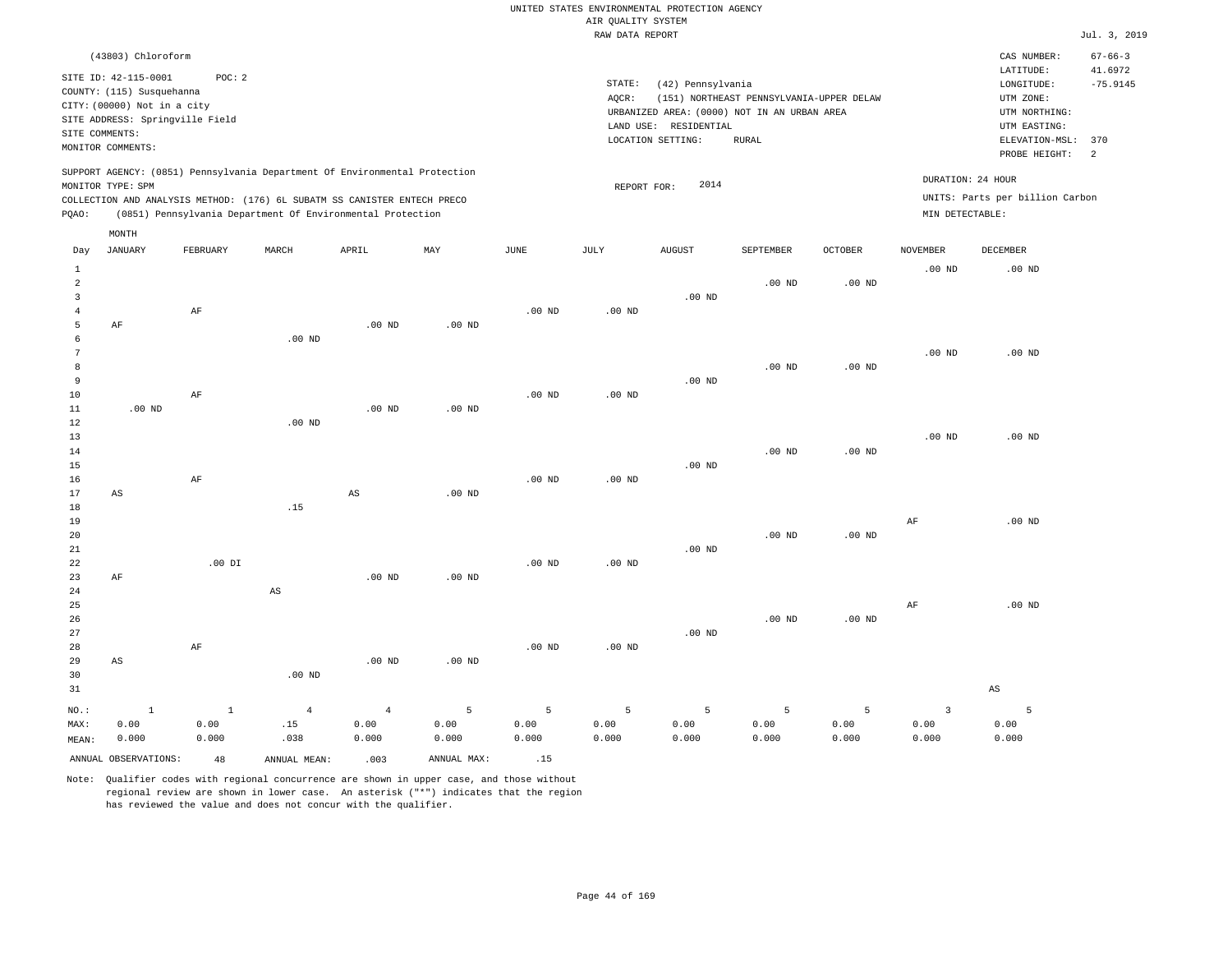|       | (43803) Chloroform                                                                                                                                         |          |       |                                                                                                                                        |                                                                            |      |                              |                                                       |                                                                                                         |                |                                      | CAS NUMBER:                                                                                              | $67 - 66 - 3$                      |
|-------|------------------------------------------------------------------------------------------------------------------------------------------------------------|----------|-------|----------------------------------------------------------------------------------------------------------------------------------------|----------------------------------------------------------------------------|------|------------------------------|-------------------------------------------------------|---------------------------------------------------------------------------------------------------------|----------------|--------------------------------------|----------------------------------------------------------------------------------------------------------|------------------------------------|
|       | SITE ID: 42-115-0001<br>COUNTY: (115) Susquehanna<br>CITY: (00000) Not in a city<br>SITE ADDRESS: Springville Field<br>SITE COMMENTS:<br>MONITOR COMMENTS: | POC:2    |       |                                                                                                                                        |                                                                            |      | STATE:<br>AQCR:<br>LAND USE: | (42) Pennsylvania<br>RESIDENTIAL<br>LOCATION SETTING: | (151) NORTHEAST PENNSYLVANIA-UPPER DELAW<br>URBANIZED AREA: (0000) NOT IN AN URBAN AREA<br><b>RURAL</b> |                |                                      | LATITUDE:<br>LONGITUDE:<br>UTM ZONE:<br>UTM NORTHING:<br>UTM EASTING:<br>ELEVATION-MSL:<br>PROBE HEIGHT: | 41.6972<br>$-75.9145$<br>370<br>-2 |
| POAO: | MONITOR TYPE: SPM                                                                                                                                          |          |       | COLLECTION AND ANALYSIS METHOD: (176) 6L SUBATM SS CANISTER ENTECH PRECO<br>(0851) Pennsylvania Department Of Environmental Protection | SUPPORT AGENCY: (0851) Pennsylvania Department Of Environmental Protection |      | REPORT FOR:                  | 2015                                                  |                                                                                                         |                | DURATION: 24 HOUR<br>MIN DETECTABLE: | UNITS: Parts per billion Carbon                                                                          |                                    |
| Day   | MONTH<br>JANUARY                                                                                                                                           | FEBRUARY | MARCH | APRIL                                                                                                                                  | MAY                                                                        | JUNE | JULY                         | <b>AUGUST</b>                                         | SEPTEMBER                                                                                               | <b>OCTOBER</b> | <b>NOVEMBER</b>                      | DECEMBER                                                                                                 |                                    |

|                     | ANNUAL OBSERVATIONS:    | 53                     | ANNUAL MEAN:   | .001          | ANNUAL MAX:   | .04               |                 |                   |                                     |               |                |               |
|---------------------|-------------------------|------------------------|----------------|---------------|---------------|-------------------|-----------------|-------------------|-------------------------------------|---------------|----------------|---------------|
| MAX:<br>MEAN:       | 0.00<br>0.000           | 0.00<br>0.000          | 0.00<br>0.000  | 0.00<br>0.000 | 0.00<br>0.000 | 0.00<br>0.000     | 0.00<br>0.000   | 0.00<br>0.000     | $\boldsymbol{\mathsf{.04}}$<br>.008 | 0.00<br>0.000 | 0.00<br>0.000  | 0.00<br>0.000 |
| $NO.$ :             | $\overline{\mathbf{3}}$ | $1\,$                  | $\overline{5}$ | 5             | $\,$ 5 $\,$   | $\overline{5}$    | $5\phantom{.0}$ | $\overline{4}$    | $\overline{5}$                      | 5             | $\overline{5}$ | 5             |
| 31                  |                         |                        | $.00$ ND       |               |               |                   |                 |                   |                                     |               |                |               |
| 30                  | $\mathbb{A}\mathbb{S}$  |                        |                | $.00$ ND      | $.00$ ND      |                   |                 |                   |                                     |               |                |               |
| 29                  |                         |                        |                |               |               | $.00$ ND          | .00 $ND$        |                   |                                     |               |                |               |
| 28                  |                         |                        |                |               |               |                   |                 | $_{\rm AS}$       |                                     |               |                |               |
| 27                  |                         |                        |                |               |               |                   |                 |                   | .00 <sub>ND</sub>                   | $.00$ ND      |                |               |
| 26                  |                         |                        |                |               |               |                   |                 |                   |                                     |               | $.00$ ND       | $.00$ ND      |
| 25                  |                         |                        | $.00$ ND       |               |               |                   |                 |                   |                                     |               |                |               |
| 24                  | $.00$ ND                |                        |                | $.00$ ND      | $.00$ ND      |                   |                 |                   |                                     |               |                |               |
| 23                  |                         | $\mathbb{A}\mathbb{S}$ |                |               |               | $.00~\mathrm{ND}$ | $.00$ ND        |                   |                                     |               |                |               |
| 22                  |                         |                        |                |               |               |                   |                 | $.00$ ND          |                                     |               |                |               |
| $2\sqrt{1}$         |                         |                        |                |               |               |                   |                 |                   | .04 SQ                              | .00 $ND$      |                |               |
| 20                  |                         |                        |                |               |               |                   |                 |                   |                                     |               | $.00$ ND       | $.00$ ND      |
| 19                  |                         |                        | .00 $ND$       |               |               |                   |                 |                   |                                     |               |                |               |
| 17<br>18            | $\mathbb{A}\mathbb{S}$  |                        |                | $.00$ ND      | .00 $ND$      | $.00$ ND          | $.00$ ND        |                   |                                     |               |                |               |
| 16                  |                         | $\mathbb{A}\mathbb{S}$ |                |               |               |                   |                 | $.00$ ND          |                                     |               |                |               |
| 15                  |                         |                        |                |               |               |                   |                 |                   | .00 <sub>ND</sub>                   | $.00$ ND      |                |               |
| 14                  |                         |                        |                |               |               |                   |                 |                   |                                     |               | $.00$ ND       | $.00$ ND      |
| 13                  |                         |                        | $\rm AF$       |               |               |                   |                 |                   |                                     |               |                |               |
| 12                  | $.00$ ND                |                        |                | $.00$ ND      | $.00$ ND      |                   |                 |                   |                                     |               |                |               |
| $11\,$              |                         | $.00$ ND               |                |               |               | $.00$ ND          | .00 $ND$        |                   |                                     |               |                |               |
| 10                  |                         |                        |                |               |               |                   |                 | $.00~\mathrm{ND}$ |                                     |               |                |               |
| 9                   |                         |                        |                |               |               |                   |                 |                   | $.00$ ND                            | $.00$ ND      |                |               |
| 8                   |                         |                        |                |               |               |                   |                 |                   |                                     |               | $.00$ ND       | $.00$ ND      |
| 7                   |                         |                        | $.00$ ND       |               |               |                   |                 |                   |                                     |               |                |               |
| 6                   | $.00$ ND                |                        |                | $.00$ ND      | $.00$ ND      |                   |                 |                   |                                     |               |                |               |
| 5                   |                         | $\rm AF$               |                |               |               | $.00$ ND          | $.00$ ND        |                   |                                     |               |                |               |
| $\overline{4}$      |                         |                        |                |               |               |                   |                 | $.00$ ND          |                                     |               |                |               |
| $\overline{a}$<br>3 |                         |                        |                |               |               |                   |                 |                   | $.00$ ND                            | $.00$ ND      | $.00$ ND       | $.00$ ND      |
| $\mathbf{1}$        |                         |                        | $.00$ ND       |               |               |                   |                 |                   |                                     |               |                |               |
|                     |                         |                        |                |               |               |                   |                 |                   |                                     |               |                |               |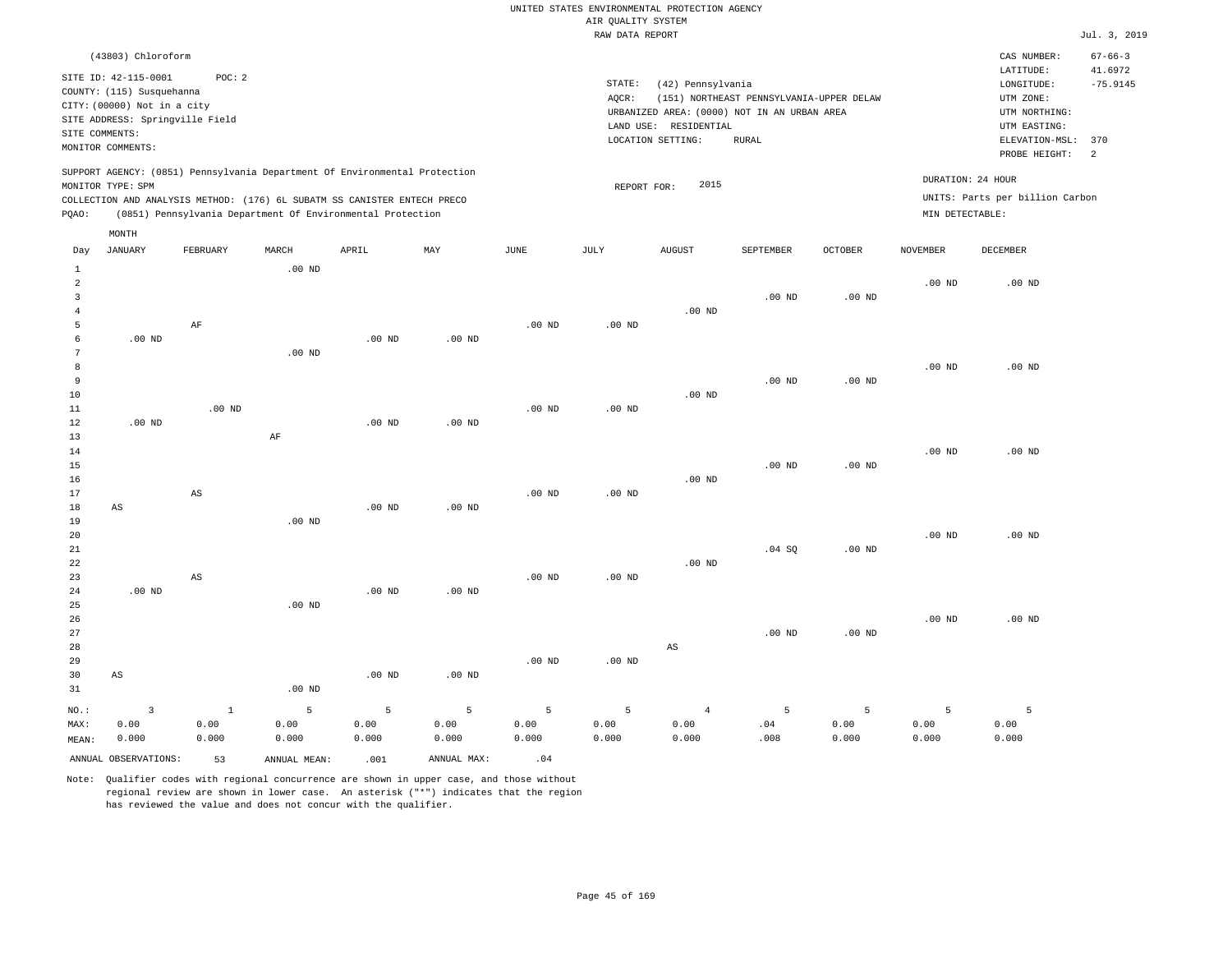|              |                             |                                 |                                                                            |       |       |      | RAW DATA REPORT |                                             |                                          |                |                  |                                 | Jul. 3, 2019             |
|--------------|-----------------------------|---------------------------------|----------------------------------------------------------------------------|-------|-------|------|-----------------|---------------------------------------------|------------------------------------------|----------------|------------------|---------------------------------|--------------------------|
|              |                             | (43804) Carbon tetrachloride    |                                                                            |       |       |      |                 |                                             |                                          |                |                  | CAS NUMBER:<br>LATITUDE:        | $56 - 23 - 5$<br>41.6972 |
|              | SITE ID: 42-115-0001        | POC: 2                          |                                                                            |       |       |      | STATE:          | (42) Pennsylvania                           |                                          |                |                  | LONGITUDE:                      | $-75.9145$               |
|              | COUNTY: (115) Susquehanna   |                                 |                                                                            |       |       |      | AOCR:           |                                             | (151) NORTHEAST PENNSYLVANIA-UPPER DELAW |                |                  | UTM ZONE:                       |                          |
|              | CITY: (00000) Not in a city |                                 |                                                                            |       |       |      |                 | URBANIZED AREA: (0000) NOT IN AN URBAN AREA |                                          |                |                  | UTM NORTHING:                   |                          |
|              |                             | SITE ADDRESS: Springville Field |                                                                            |       |       |      |                 | LAND USE: RESIDENTIAL                       |                                          |                |                  | UTM EASTING:                    |                          |
|              | SITE COMMENTS:              |                                 |                                                                            |       |       |      |                 | LOCATION SETTING:                           | RURAL                                    |                |                  | ELEVATION-MSL:                  | 370                      |
|              | MONITOR COMMENTS:           |                                 |                                                                            |       |       |      |                 |                                             |                                          |                |                  | PROBE HEIGHT:                   | $\overline{\phantom{0}}$ |
|              |                             |                                 |                                                                            |       |       |      |                 |                                             |                                          |                |                  |                                 |                          |
|              | MONITOR TYPE: SPM           |                                 | SUPPORT AGENCY: (0851) Pennsylvania Department Of Environmental Protection |       |       |      |                 | 2013                                        |                                          |                |                  | DURATION: 24 HOUR               |                          |
|              |                             |                                 | COLLECTION AND ANALYSIS METHOD: (176) 6L SUBATM SS CANISTER ENTECH PRECO   |       |       |      | REPORT FOR:     |                                             |                                          |                |                  | UNITS: Parts per billion Carbon |                          |
| POAO:        |                             |                                 | (0851) Pennsylvania Department Of Environmental Protection                 |       |       |      |                 |                                             |                                          |                |                  | MIN DETECTABLE:                 |                          |
|              |                             |                                 |                                                                            |       |       |      |                 |                                             |                                          |                |                  |                                 |                          |
|              | MONTH                       |                                 |                                                                            |       |       |      |                 |                                             |                                          |                |                  |                                 |                          |
| Day          | JANUARY                     | FEBRUARY                        | MARCH                                                                      | APRIL | MAY   | JUNE | JULY            | AUGUST                                      | SEPTEMBER                                | <b>OCTOBER</b> | NOVEMBER         | DECEMBER                        |                          |
| 1            |                             |                                 |                                                                            |       |       |      |                 |                                             | .09SQ                                    | .10S           |                  |                                 |                          |
| 2            |                             |                                 |                                                                            |       |       |      |                 | .10S                                        |                                          |                |                  |                                 |                          |
| $\mathbf{z}$ |                             |                                 |                                                                            |       |       | .10S | .09SQ           |                                             |                                          |                |                  |                                 |                          |
|              |                             |                                 |                                                                            | .10S  | .09SQ |      |                 |                                             |                                          |                |                  |                                 |                          |
|              |                             |                                 | .10S                                                                       |       |       |      |                 |                                             |                                          |                |                  |                                 |                          |
|              |                             |                                 |                                                                            |       |       |      |                 |                                             |                                          |                | .13 <sub>5</sub> | .10S                            |                          |
|              |                             |                                 |                                                                            |       |       |      |                 |                                             | AF                                       | AF             |                  |                                 |                          |
| 8            |                             |                                 |                                                                            |       |       |      |                 | .10S                                        |                                          |                |                  |                                 |                          |
| 9            |                             |                                 |                                                                            |       |       | .10S | .09SQ           |                                             |                                          |                |                  |                                 |                          |
| 10           |                             |                                 |                                                                            | .09S  | .10S  |      |                 |                                             |                                          |                |                  |                                 |                          |
| 11           |                             |                                 | .10S                                                                       |       |       |      |                 |                                             |                                          |                |                  |                                 |                          |
| 12           |                             |                                 |                                                                            |       |       |      |                 |                                             |                                          |                | AS               | AS                              |                          |
| 13           |                             |                                 |                                                                            |       |       |      |                 |                                             | .10S                                     | .10S           |                  |                                 |                          |
| 14           |                             |                                 |                                                                            |       |       |      |                 | .08CL                                       |                                          |                |                  |                                 |                          |
| 15           |                             |                                 |                                                                            |       |       | .09S | .09S            |                                             |                                          |                |                  |                                 |                          |

17 18 19 20 21 22 .10 SQ .10 SQ .11 SQ .10 SQ .09 SQ .09 SQ .10 SQ .09 SQ AF AF

23 24 25 26 27 28 29 30 31 .10 SQ .11 SQ .10 SQ .11 SQ .10 SQ .10 SQ .10 SQ .10 SQ .10 SQ AS .14 5 AF AF AF AF

| NO.: 0 1 5 5 5 5 5 5 4 4 1 1             |      |  |                      |      |      |      |      |      |      |      |
|------------------------------------------|------|--|----------------------|------|------|------|------|------|------|------|
| MAX:                                     |      |  |                      |      |      |      |      |      |      | .10  |
| MEAN:                                    | .100 |  | $.102$ $.098$ $.100$ | .098 | .092 | .094 | .098 | .108 | .130 | .100 |
| ANNUAL OBSERVATIONS: 41 ANNUAL MEAN: 099 |      |  | ANNUAL MAX:          |      |      |      |      |      |      |      |

Note: Qualifier codes with regional concurrence are shown in upper case, and those without regional review are shown in lower case. An asterisk ("\*") indicates that the region has reviewed the value and does not concur with the qualifier.

.09 SQ

.10 SQ

16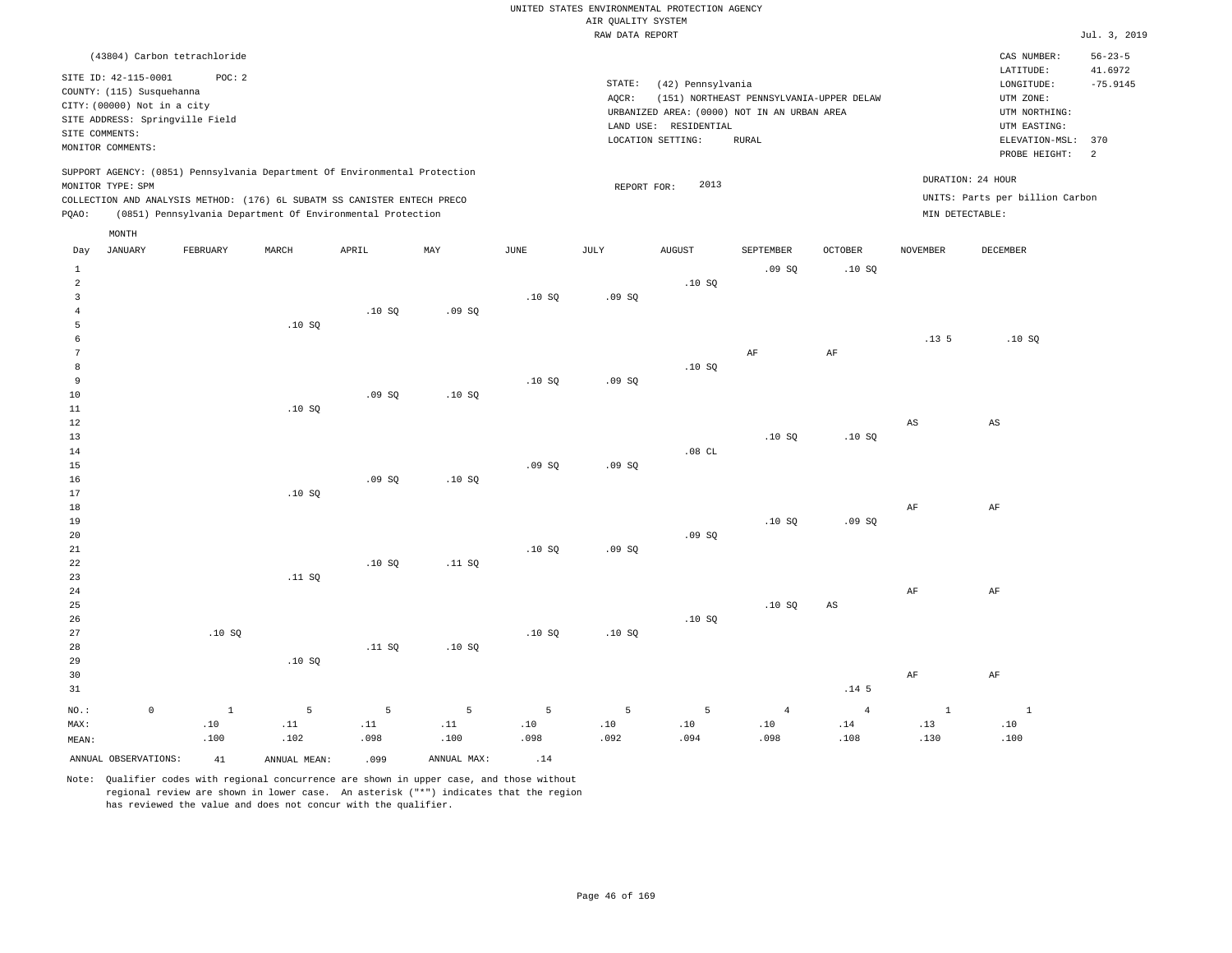| (43804) Carbon tetrachloride                                                                                                                                                                                                                       |                                                                                                                                                          | $56 - 23 - 5$<br>CAS NUMBER:                                                                   |
|----------------------------------------------------------------------------------------------------------------------------------------------------------------------------------------------------------------------------------------------------|----------------------------------------------------------------------------------------------------------------------------------------------------------|------------------------------------------------------------------------------------------------|
| SITE ID: 42-115-0001<br>POC: 2<br>COUNTY: (115) Susquehanna<br>CITY: (00000) Not in a city<br>SITE ADDRESS: Springville Field<br>SITE COMMENTS:                                                                                                    | STATE:<br>(42) Pennsylvania<br>AOCR:<br>(151) NORTHEAST PENNSYLVANIA-UPPER DELAW<br>URBANIZED AREA: (0000) NOT IN AN URBAN AREA<br>LAND USE: RESIDENTIAL | 41.6972<br>LATITUDE:<br>$-75.9145$<br>LONGITUDE:<br>UTM ZONE:<br>UTM NORTHING:<br>UTM EASTING: |
| MONITOR COMMENTS:                                                                                                                                                                                                                                  | LOCATION SETTING:<br>RURAL                                                                                                                               | ELEVATION-MSL: 370                                                                             |
|                                                                                                                                                                                                                                                    |                                                                                                                                                          | PROBE HEIGHT:<br>- 2                                                                           |
| SUPPORT AGENCY: (0851) Pennsylvania Department Of Environmental Protection<br>MONITOR TYPE: SPM<br>COLLECTION AND ANALYSIS METHOD: (176) 6L SUBATM SS CANISTER ENTECH PRECO<br>(0851) Pennsylvania Department Of Environmental Protection<br>POAO: | DURATION: 24 HOUR<br>2014<br>REPORT FOR:<br>MIN DETECTABLE:                                                                                              | UNITS: Parts per billion Carbon                                                                |
| MONTH                                                                                                                                                                                                                                              |                                                                                                                                                          |                                                                                                |
| $P_{\text{max}}$ $\mathbf{r}$ $\mathbf{r}$<br><b>DRODUISDY</b><br>$n \sqrt{N}$<br><b>35337</b><br>TITUTTI<br>TTTTT<br><b>MADOIT</b>                                                                                                                | 517777777<br>CDD<br>$O$ $CD$ $DD$ $D$<br>MOTTBADDO                                                                                                       | <b>DROBMBER</b>                                                                                |

| Day            | JANUARY                | FEBRUARY       | MARCH                  | APRIL                  | MAY              | JUNE             | JULY             | AUGUST           | SEPTEMBER | OCTOBER | NOVEMBER                | DECEMBER               |
|----------------|------------------------|----------------|------------------------|------------------------|------------------|------------------|------------------|------------------|-----------|---------|-------------------------|------------------------|
| $\mathbf{1}$   |                        |                |                        |                        |                  |                  |                  |                  |           |         | .09SQ                   | .11 SQ                 |
| $\overline{a}$ |                        |                |                        |                        |                  |                  |                  |                  | .07 SQ    | .09SQ   |                         |                        |
| $\overline{3}$ |                        |                |                        |                        |                  |                  |                  | .12 <sub>5</sub> |           |         |                         |                        |
| $\overline{4}$ |                        | $\rm{AF}$      |                        |                        |                  | .09SQ            | .09SQ            |                  |           |         |                         |                        |
| 5              | $\rm{AF}$              |                |                        | .10 QX                 | .15 <sub>5</sub> |                  |                  |                  |           |         |                         |                        |
| $\epsilon$     |                        |                | .12 <sub>5</sub>       |                        |                  |                  |                  |                  |           |         |                         |                        |
| $\overline{7}$ |                        |                |                        |                        |                  |                  |                  |                  |           |         | .10S                    | .10SQ                  |
| $\,8\,$        |                        |                |                        |                        |                  |                  |                  |                  | .09SQ     | .10SQ   |                         |                        |
| $\overline{9}$ |                        |                |                        |                        |                  |                  |                  | .10SQ            |           |         |                         |                        |
| $10$           |                        | $\rm{AF}$      |                        |                        |                  | .10S             | .10S             |                  |           |         |                         |                        |
| $11\,$         | .13.5                  |                |                        | .09QX                  | .10SQ            |                  |                  |                  |           |         |                         |                        |
| $12\,$         |                        |                | .10SQ                  |                        |                  |                  |                  |                  |           |         |                         |                        |
| 13             |                        |                |                        |                        |                  |                  |                  |                  |           |         | .07SQ                   | .09SQ                  |
| 14             |                        |                |                        |                        |                  |                  |                  |                  | .08SQ     | .10SQ   |                         |                        |
| 15             |                        |                |                        |                        |                  |                  |                  | .09 SQ           |           |         |                         |                        |
| 16             |                        | $\rm AF$       |                        |                        |                  | .14 <sub>5</sub> | .10S             |                  |           |         |                         |                        |
| 17             | $\mathbb{A}\mathbb{S}$ |                |                        | $\mathbb{A}\mathbb{S}$ | .11 SQ           |                  |                  |                  |           |         |                         |                        |
| 18             |                        |                | .13 <sub>5</sub>       |                        |                  |                  |                  |                  |           |         |                         |                        |
| 19             |                        |                |                        |                        |                  |                  |                  |                  |           |         | $\rm{AF}$               | .09 SQ                 |
| 20             |                        |                |                        |                        |                  |                  |                  |                  | .08 SQ    | .10S    |                         |                        |
| 21             |                        |                |                        |                        |                  |                  |                  | .08SQ            |           |         |                         |                        |
| 22             |                        | .11 $DI$       |                        |                        |                  | .12 <sub>5</sub> | .11 SQ           |                  |           |         |                         |                        |
| 23             | $\rm{AF}$              |                |                        | .15 <sub>5</sub>       | .10SQ            |                  |                  |                  |           |         |                         |                        |
| $2\,4$         |                        |                | $\mathbb{A}\mathbb{S}$ |                        |                  |                  |                  |                  |           |         |                         |                        |
| 25             |                        |                |                        |                        |                  |                  |                  |                  |           |         | $\rm{AF}$               | .09 SQ                 |
| 26             |                        |                |                        |                        |                  |                  |                  |                  | .10SQ     | .09SQ   |                         |                        |
| 27             |                        |                |                        |                        |                  |                  |                  | .075             |           |         |                         |                        |
| 28             |                        | $\rm AF$       |                        |                        |                  | .09SQ            | .18 <sub>5</sub> |                  |           |         |                         |                        |
| 29             | $\mathbb{A}\mathbb{S}$ |                |                        | .11 SQ                 | .10SQ            |                  |                  |                  |           |         |                         |                        |
| 30             |                        |                | $.11$ QX               |                        |                  |                  |                  |                  |           |         |                         |                        |
| 31             |                        |                |                        |                        |                  |                  |                  |                  |           |         |                         | $\mathbb{A}\mathbb{S}$ |
| $NO.$ :        | $\mathbf 1$            | $\overline{1}$ | $\sqrt{4}$             | $\overline{4}$         | 5                | 5                | 5                | 5                | 5         | 5       | $\overline{\mathbf{3}}$ | - 5                    |
| MAX:           | .13                    | $\ldots 11$    | .13                    | .15                    | .15              | $.14\,$          | $.18\,$          | $.12\,$          | $.10$     | $.10$   | .10                     | .11                    |
| MEAN:          | .130                   | .110           | .115                   | .113                   | .112             | .108             | .116             | .092             | .084      | .096    | .087                    | .096                   |
|                | ANNUAL OBSERVATIONS:   | 48             | ANNUAL MEAN:           | .103                   | ANNUAL MAX:      | .18              |                  |                  |           |         |                         |                        |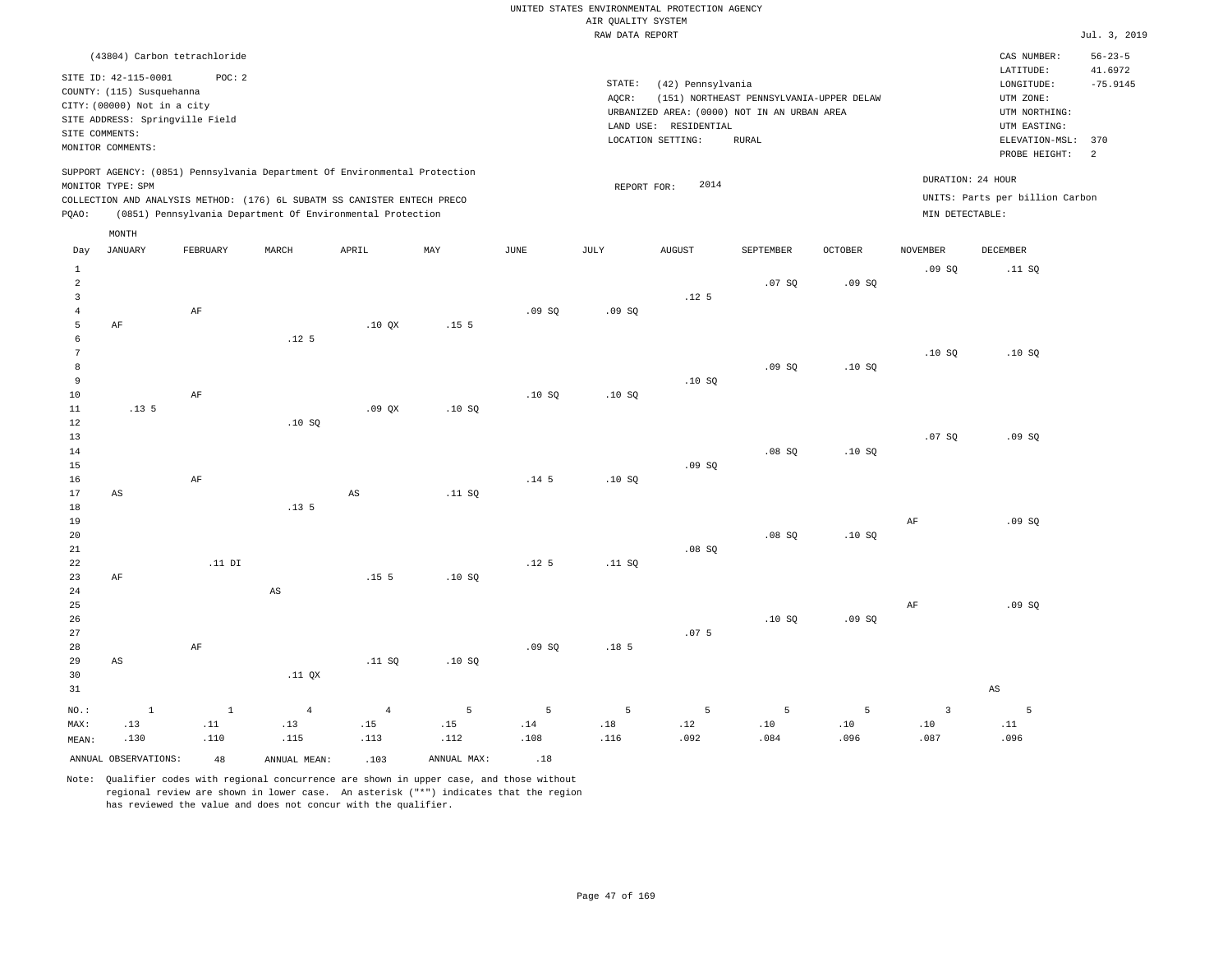|                                    |                                                                                                                                                            |                                        |        |                                                                                                                                                                                                                      |       |       | RAW DATA REPORT |                                                                                                                |                                                          |                  |                  |                                                                                                                         | Jul. 3, 2019                                                    |
|------------------------------------|------------------------------------------------------------------------------------------------------------------------------------------------------------|----------------------------------------|--------|----------------------------------------------------------------------------------------------------------------------------------------------------------------------------------------------------------------------|-------|-------|-----------------|----------------------------------------------------------------------------------------------------------------|----------------------------------------------------------|------------------|------------------|-------------------------------------------------------------------------------------------------------------------------|-----------------------------------------------------------------|
|                                    | SITE ID: 42-115-0001<br>COUNTY: (115) Susquehanna<br>CITY: (00000) Not in a city<br>SITE ADDRESS: Springville Field<br>SITE COMMENTS:<br>MONITOR COMMENTS: | (43804) Carbon tetrachloride<br>POC: 2 |        |                                                                                                                                                                                                                      |       |       | STATE:<br>AOCR: | (42) Pennsylvania<br>URBANIZED AREA: (0000) NOT IN AN URBAN AREA<br>LAND USE: RESIDENTIAL<br>LOCATION SETTING: | (151) NORTHEAST PENNSYLVANIA-UPPER DELAW<br><b>RURAL</b> |                  |                  | CAS NUMBER:<br>LATITUDE:<br>LONGITUDE:<br>UTM ZONE:<br>UTM NORTHING:<br>UTM EASTING:<br>ELEVATION-MSL:<br>PROBE HEIGHT: | $56 - 23 - 5$<br>41.6972<br>$-75.9145$<br>370<br>$\overline{2}$ |
| PQAO:                              | MONITOR TYPE: SPM                                                                                                                                          |                                        |        | SUPPORT AGENCY: (0851) Pennsylvania Department Of Environmental Protection<br>COLLECTION AND ANALYSIS METHOD: (176) 6L SUBATM SS CANISTER ENTECH PRECO<br>(0851) Pennsylvania Department Of Environmental Protection |       |       | REPORT FOR:     | 2015                                                                                                           |                                                          |                  | MIN DETECTABLE:  | DURATION: 24 HOUR<br>UNITS: Parts per billion Carbon                                                                    |                                                                 |
| Day                                | MONTH<br>JANUARY                                                                                                                                           | FEBRUARY                               | MARCH  | APRIL                                                                                                                                                                                                                | MAY   | JUNE  | JULY            | <b>AUGUST</b>                                                                                                  | SEPTEMBER                                                | <b>OCTOBER</b>   | <b>NOVEMBER</b>  | DECEMBER                                                                                                                |                                                                 |
| 1<br>$\overline{c}$<br>3<br>5<br>6 | .10S                                                                                                                                                       | AF                                     | .10S   | .08SQ                                                                                                                                                                                                                | .08SQ | .08S  | .09SQ           | .09SQ                                                                                                          | .09SQ                                                    | .07 <sub>5</sub> | .09 <sub>c</sub> | .10S                                                                                                                    |                                                                 |
| 8<br>9<br>10<br>11<br>12           | .10S                                                                                                                                                       | .11 SQ                                 | .08 SQ | .08SQ                                                                                                                                                                                                                | .08SQ | .09SQ | .10S            | .10S                                                                                                           | .09SQ                                                    | .09SQ            | .10S             | .16 <sub>5</sub>                                                                                                        |                                                                 |
| 13<br>14<br>15<br>16<br>17<br>18   | AS                                                                                                                                                         | AS                                     | AF     | .09SQ                                                                                                                                                                                                                | .08SQ | .09S  | .10S            | .09SQ                                                                                                          | .09SQ                                                    | .09SQ            | .10S             | .11 SQ                                                                                                                  |                                                                 |

20 21 22 23 24 25 .09 SQ AS .08 SQ .07 SQ .09 SQ .09 SQ .10 SQ .10 SQ .11 SQ .10 SQ .09 SQ .10 SQ

26 27 28 29 30 31 AS NO.: MAX: MEAN: 3 .10 .097 .09 SQ .08 SQ .09 SQ .08 SQ .10 SQ AS .10 SQ .10 CC .09 SQ .14 5 1 .11 .110 5 .10 .088 5 .09 .080 5 .09 .084 5 .09 .086 5 .10 .098 4 .10 .095 5 .11 .096 5 .10 .090 5 .10 .094 5 .16 .122

ANNUAL OBSERVATIONS: 53 ANNUAL MEAN: .094 ANNUAL MAX: .16

.09 SQ

19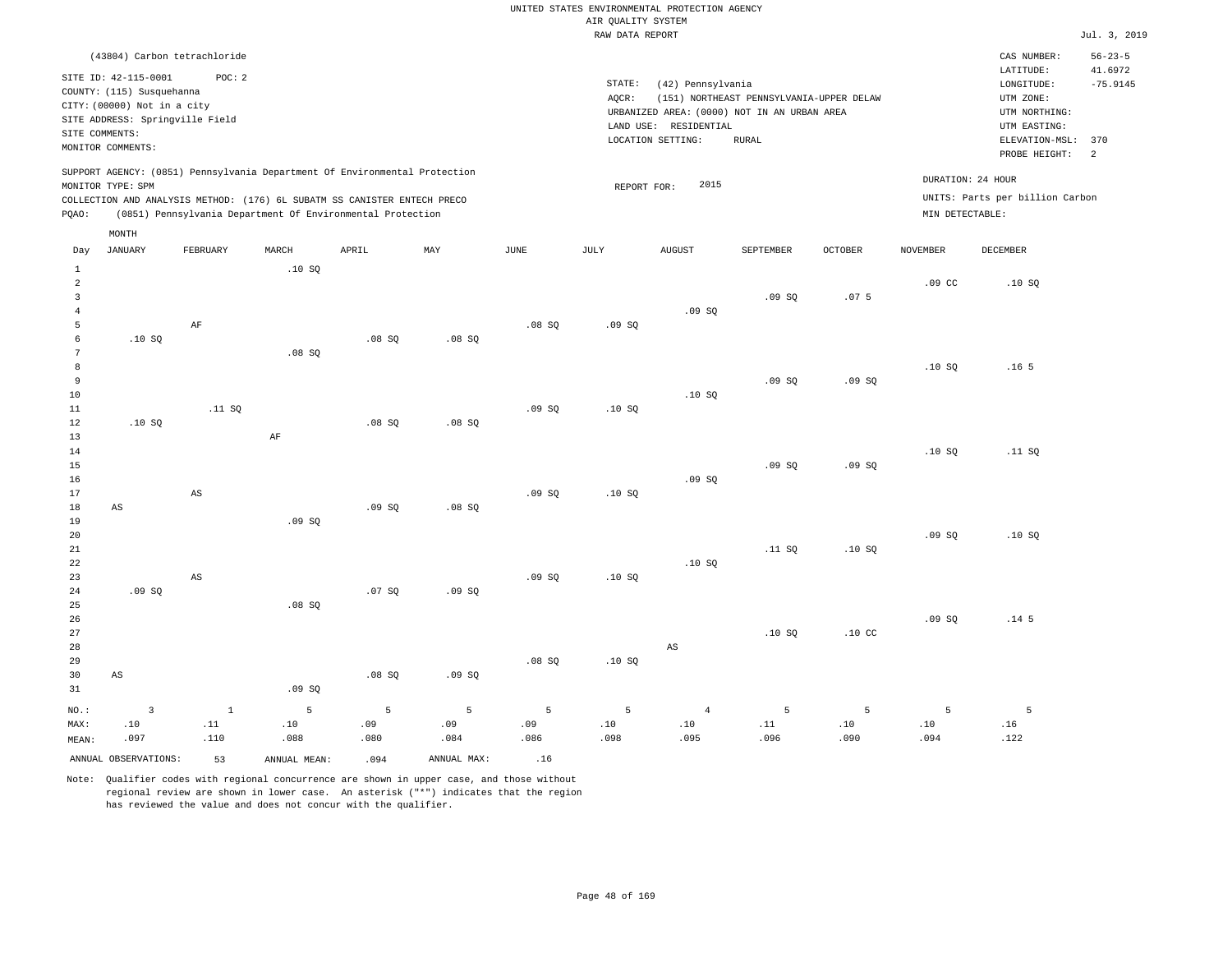| (43806) Bromoform                                                                                                                                                                    |                                                            |       |       |     |      |                 |                                                                                                                |                                                   |                     |                 | CAS NUMBER:                                                                                                     | $75 - 25 - 2$ |  |  |
|--------------------------------------------------------------------------------------------------------------------------------------------------------------------------------------|------------------------------------------------------------|-------|-------|-----|------|-----------------|----------------------------------------------------------------------------------------------------------------|---------------------------------------------------|---------------------|-----------------|-----------------------------------------------------------------------------------------------------------------|---------------|--|--|
| SITE ID: 42-115-0001<br>COUNTY: (115) Susquehanna<br>CITY: (00000) Not in a city<br>SITE ADDRESS: Springville Field<br>SITE COMMENTS:<br>MONITOR COMMENTS:                           | POC: 2                                                     |       |       |     |      | STATE:<br>AQCR: | (42) Pennsylvania<br>URBANIZED AREA: (0000) NOT IN AN URBAN AREA<br>LAND USE: RESIDENTIAL<br>LOCATION SETTING: | (151) NORTHEAST PENNSYLVANIA-UPPER DELAW<br>RURAL |                     |                 | LATITUDE:<br>LONGITUDE:<br>UTM ZONE:<br>UTM NORTHING:<br>UTM EASTING:<br>ELEVATION-MSL:<br>370<br>PROBE HEIGHT: |               |  |  |
| SUPPORT AGENCY: (0851) Pennsylvania Department Of Environmental Protection<br>MONITOR TYPE: SPM<br>COLLECTION AND ANALYSIS METHOD: (176) 6L SUBATM SS CANISTER ENTECH PRECO<br>POAO: | (0851) Pennsylvania Department Of Environmental Protection |       |       |     |      |                 | 2013<br>REPORT FOR:                                                                                            |                                                   |                     | MIN DETECTABLE: | DURATION: 24 HOUR<br>UNITS: Parts per billion Carbon                                                            | 2             |  |  |
| MONTH<br>JANUARY<br>Day                                                                                                                                                              | FEBRUARY                                                   | MARCH | APRIL | MAY | JUNE | JULY            | AUGUST                                                                                                         | SEPTEMBER<br>$.00$ ND                             | OCTOBER<br>$.00$ ND | NOVEMBER        | DECEMBER                                                                                                        |               |  |  |

| $\overline{a}$ |         |              |          |          |                   |          |          | $.00$ ND |                   |                        |                        |                          |
|----------------|---------|--------------|----------|----------|-------------------|----------|----------|----------|-------------------|------------------------|------------------------|--------------------------|
| 3              |         |              |          |          |                   | $.00$ ND | $.00$ ND |          |                   |                        |                        |                          |
| $\overline{4}$ |         |              |          | $.00$ ND | $.00$ ND          |          |          |          |                   |                        |                        |                          |
| 5              |         |              | $.00$ ND |          |                   |          |          |          |                   |                        |                        |                          |
| 6              |         |              |          |          |                   |          |          |          |                   |                        | $.00$ ND               | $.00$ ND                 |
| 7              |         |              |          |          |                   |          |          |          | $\rm AF$          | $\rm{AF}$              |                        |                          |
| 8              |         |              |          |          |                   |          |          | $.00$ ND |                   |                        |                        |                          |
| 9              |         |              |          |          |                   | $.00$ ND | .00 $ND$ |          |                   |                        |                        |                          |
| 10             |         |              |          | $.00$ ND | $.00$ ND          |          |          |          |                   |                        |                        |                          |
| 11             |         |              | $.00$ ND |          |                   |          |          |          |                   |                        |                        |                          |
| 12             |         |              |          |          |                   |          |          |          |                   |                        | $\mathbb{A}\mathbb{S}$ | $\mathbb{A}\mathbb{S}$   |
| 13             |         |              |          |          |                   |          |          |          | $.00$ ND          | $.00$ ND               |                        |                          |
| 14             |         |              |          |          |                   |          |          | .00CL    |                   |                        |                        |                          |
| 15             |         |              |          |          |                   | $.00$ ND | $.00$ ND |          |                   |                        |                        |                          |
| 16             |         |              |          | $.00$ ND | .00 $ND$          |          |          |          |                   |                        |                        |                          |
| 17             |         |              | $.00$ ND |          |                   |          |          |          |                   |                        |                        |                          |
| 18             |         |              |          |          |                   |          |          |          |                   |                        | $\rm{AF}$              | $\rm{AF}$                |
| 19             |         |              |          |          |                   |          |          |          | $.00$ ND          | $.00$ ND               |                        |                          |
| 20             |         |              |          |          |                   |          |          | .00 $ND$ |                   |                        |                        |                          |
| 21             |         |              |          |          |                   | $.00$ ND | .00 $ND$ |          |                   |                        |                        |                          |
| 22             |         |              |          | $.00$ ND | .00 <sub>ND</sub> |          |          |          |                   |                        |                        |                          |
| 23             |         |              | $.00$ ND |          |                   |          |          |          |                   |                        |                        |                          |
| 24             |         |              |          |          |                   |          |          |          |                   |                        | $\rm{AF}$              | $\rm{AF}$                |
| $25\,$         |         |              |          |          |                   |          |          |          | .00 <sub>ND</sub> | $\mathbb{A}\mathbb{S}$ |                        |                          |
| 26             |         |              |          |          |                   |          |          | $.00$ ND |                   |                        |                        |                          |
| 27             |         | .00 $ND$     |          |          |                   | $.00$ ND | .00 $ND$ |          |                   |                        |                        |                          |
| 28             |         |              |          | $.00$ ND | $.00$ ND          |          |          |          |                   |                        |                        |                          |
| 29             |         |              | $.00$ ND |          |                   |          |          |          |                   |                        |                        |                          |
| 30             |         |              |          |          |                   |          |          |          |                   |                        | $\rm{AF}$              | $\rm{AF}$                |
| 31             |         |              |          |          |                   |          |          |          |                   | $.00$ ND               |                        |                          |
| $_{\rm NO.}$ : | $\circ$ | $\mathbf{1}$ | 5        | 5        | $\sqrt{5}$        | 5        | 5        | 5        | $\overline{4}$    | $\overline{4}$         | $\mathbf{1}$           | $\overline{\phantom{a}}$ |
| MAX:           |         | 0.00         | 0.00     | 0.00     | 0.00              | 0.00     | 0.00     | 0.00     | 0.00              | 0.00                   | 0.00                   | 0.00                     |
| MEAN:          |         | 0.000        | 0.000    | 0.000    | 0.000             | 0.000    | 0.000    | 0.000    | 0.000             | 0.000                  | 0.000                  | 0.000                    |

ANNUAL OBSERVATIONS: 41 ANNUAL MEAN: 0.000 ANNUAL MAX: 0.00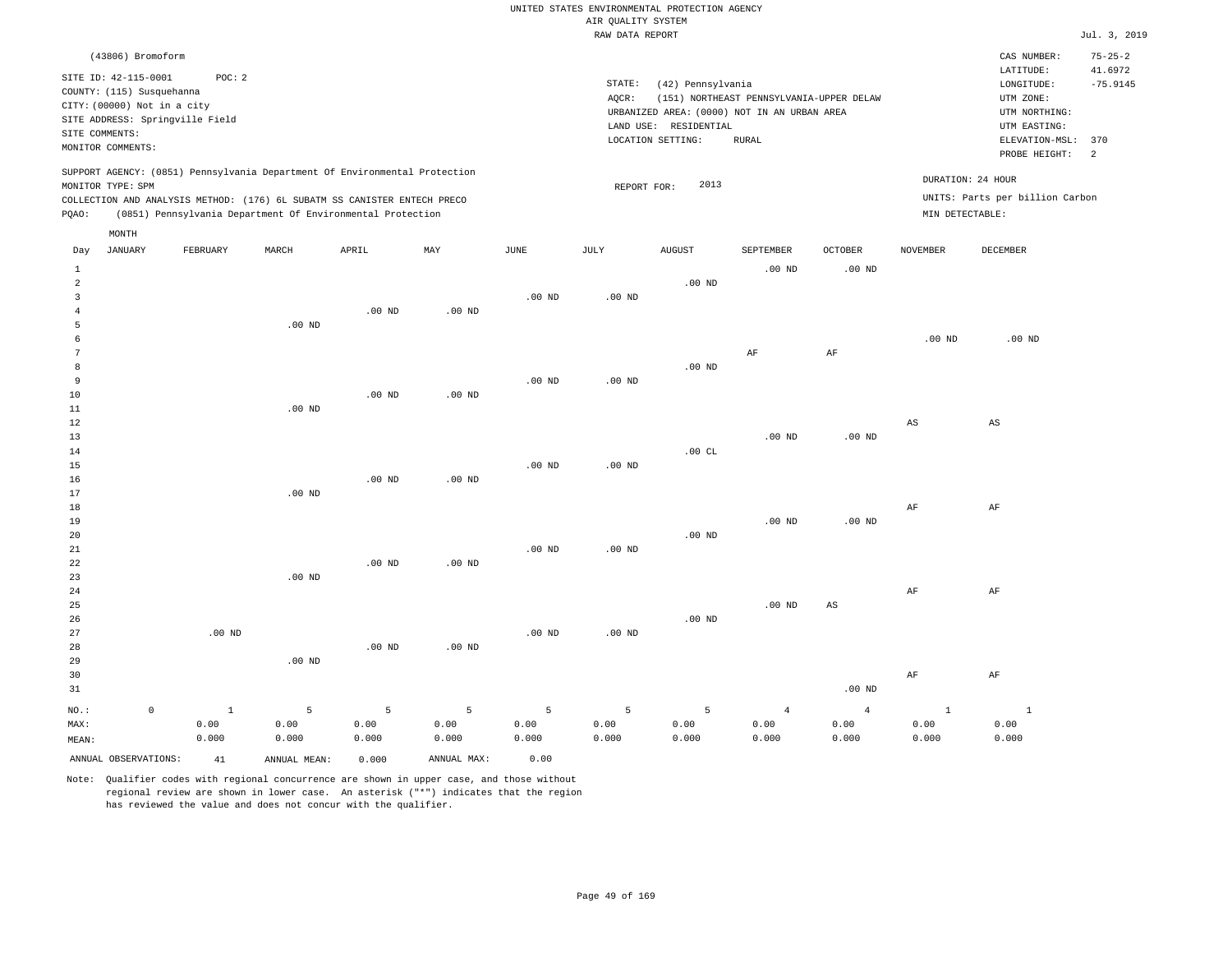| (43806) Bromoform                                                                                                                                                                                                                                  |                                                                                                                                                                                        | CAS NUMBER:<br>$75 - 25 - 2$                                                                                                          |
|----------------------------------------------------------------------------------------------------------------------------------------------------------------------------------------------------------------------------------------------------|----------------------------------------------------------------------------------------------------------------------------------------------------------------------------------------|---------------------------------------------------------------------------------------------------------------------------------------|
| SITE ID: 42-115-0001<br>POC:2<br>COUNTY: (115) Susquehanna<br>CITY: (00000) Not in a city<br>SITE ADDRESS: Springville Field<br>SITE COMMENTS:<br>MONITOR COMMENTS:                                                                                | STATE:<br>(42) Pennsylvania<br>AOCR:<br>(151) NORTHEAST PENNSYLVANIA-UPPER DELAW<br>URBANIZED AREA: (0000) NOT IN AN URBAN AREA<br>LAND USE: RESIDENTIAL<br>LOCATION SETTING:<br>RURAL | 41.6972<br>LATITUDE:<br>LONGITUDE:<br>$-75.9145$<br>UTM ZONE:<br>UTM NORTHING:<br>UTM EASTING:<br>ELEVATION-MSL: 370<br>PROBE HEIGHT: |
| SUPPORT AGENCY: (0851) Pennsylvania Department Of Environmental Protection<br>MONITOR TYPE: SPM<br>COLLECTION AND ANALYSIS METHOD: (176) 6L SUBATM SS CANISTER ENTECH PRECO<br>(0851) Pennsylvania Department Of Environmental Protection<br>POAO: | 2014<br>REPORT FOR:<br>MIN DETECTABLE:                                                                                                                                                 | DURATION: 24 HOUR<br>UNITS: Parts per billion Carbon                                                                                  |
| MONTH<br><b>Product Service Products Products Products</b><br>-----------<br>$\mathbf{r}$<br><b>BERTH</b><br><br>$-$ -----                                                                                                                         | $+ + + + + + + + +$<br>27.55<br>$\alpha$ monto<br>1707771577777                                                                                                                        | <b>DRAHLIND</b>                                                                                                                       |

| Day            | JANUARY                | FEBRUARY  | MARCH          | APRIL          | MAY         | JUNE              | JULY     | AUGUST   | SEPTEMBER | OCTOBER           | NOVEMBER          | DECEMBER               |
|----------------|------------------------|-----------|----------------|----------------|-------------|-------------------|----------|----------|-----------|-------------------|-------------------|------------------------|
| $\mathbf{1}$   |                        |           |                |                |             |                   |          |          |           |                   | .00 <sub>ND</sub> | .00 <sub>ND</sub>      |
| $\overline{a}$ |                        |           |                |                |             |                   |          |          | $.00$ ND  | .00 <sub>ND</sub> |                   |                        |
| 3              |                        |           |                |                |             |                   |          | $.00$ ND |           |                   |                   |                        |
| $\overline{4}$ |                        | $\rm AF$  |                |                |             | .00 <sub>ND</sub> | $.00$ ND |          |           |                   |                   |                        |
| 5              | AF                     |           |                | $.00$ ND       | $.00$ ND    |                   |          |          |           |                   |                   |                        |
| 6              |                        |           | $.00$ ND       |                |             |                   |          |          |           |                   |                   |                        |
| 7              |                        |           |                |                |             |                   |          |          |           |                   | $.00$ ND          | $.00$ ND               |
| 8              |                        |           |                |                |             |                   |          |          | $.00$ ND  | .00 $ND$          |                   |                        |
| 9              |                        |           |                |                |             |                   |          | $.00$ ND |           |                   |                   |                        |
| $10$           |                        | $\rm AF$  |                |                |             | .00 <sub>ND</sub> | .00 $ND$ |          |           |                   |                   |                        |
| $11\,$         | $.00$ ND               |           |                | $.00$ ND       | $.00$ ND    |                   |          |          |           |                   |                   |                        |
| 12             |                        |           | $.00$ ND       |                |             |                   |          |          |           |                   |                   |                        |
| 13             |                        |           |                |                |             |                   |          |          |           |                   | $.00$ ND          | $.00$ ND               |
| 14             |                        |           |                |                |             |                   |          |          | $.00$ ND  | .00 <sub>ND</sub> |                   |                        |
| 15             |                        |           |                |                |             |                   |          | $.00$ ND |           |                   |                   |                        |
| 16             |                        | $\rm{AF}$ |                |                |             | $.00$ ND          | .00 $ND$ |          |           |                   |                   |                        |
| 17             | $\mathbb{A}\mathbb{S}$ |           |                | $_{\rm AS}$    | $.00$ ND    |                   |          |          |           |                   |                   |                        |
| 18             |                        |           | $.00$ ND       |                |             |                   |          |          |           |                   |                   |                        |
| 19             |                        |           |                |                |             |                   |          |          |           |                   | $\rm{AF}$         | .00 <sub>ND</sub>      |
| 20             |                        |           |                |                |             |                   |          |          | $.00$ ND  | .00 $ND$          |                   |                        |
| 21             |                        |           |                |                |             |                   |          | $.00$ ND |           |                   |                   |                        |
| 22<br>23       |                        | $.00$ DI  |                | $.00$ ND       | $.00$ ND    | $.00$ ND          | .00 $ND$ |          |           |                   |                   |                        |
| 24             | AF                     |           | AS             |                |             |                   |          |          |           |                   |                   |                        |
| 25             |                        |           |                |                |             |                   |          |          |           |                   | $\rm{AF}$         | $.00$ ND               |
| 26             |                        |           |                |                |             |                   |          |          | $.00$ ND  | .00 $ND$          |                   |                        |
| 27             |                        |           |                |                |             |                   |          | $.00$ ND |           |                   |                   |                        |
| 28             |                        | $\rm{AF}$ |                |                |             | $.00$ ND          | .00 $ND$ |          |           |                   |                   |                        |
| 29             | AS                     |           |                | $.00$ ND       | $.00$ ND    |                   |          |          |           |                   |                   |                        |
| 30             |                        |           | $.00$ ND       |                |             |                   |          |          |           |                   |                   |                        |
| 31             |                        |           |                |                |             |                   |          |          |           |                   |                   | $\mathbb{A}\mathbb{S}$ |
|                |                        |           |                |                |             |                   |          |          |           |                   |                   |                        |
| $NO.$ :        | $\,$ 1                 | $\,$ 1    | $\overline{4}$ | $\overline{4}$ | 5           | $\overline{5}$    | 5        | 5        | 5         | $\mathsf S$       | 3                 | $\overline{5}$         |
| MAX:           | 0.00                   | 0.00      | 0.00           | 0.00           | 0.00        | 0.00              | 0.00     | 0.00     | 0.00      | 0.00              | 0.00              | 0.00                   |
| MEAN:          | 0.000                  | 0.000     | 0.000          | 0.000          | 0.000       | 0.000             | 0.000    | 0.000    | 0.000     | 0.000             | 0.000             | 0.000                  |
|                | ANNUAL OBSERVATIONS:   | 48        | ANNUAL MEAN:   | 0.000          | ANNUAL MAX: | 0.00              |          |          |           |                   |                   |                        |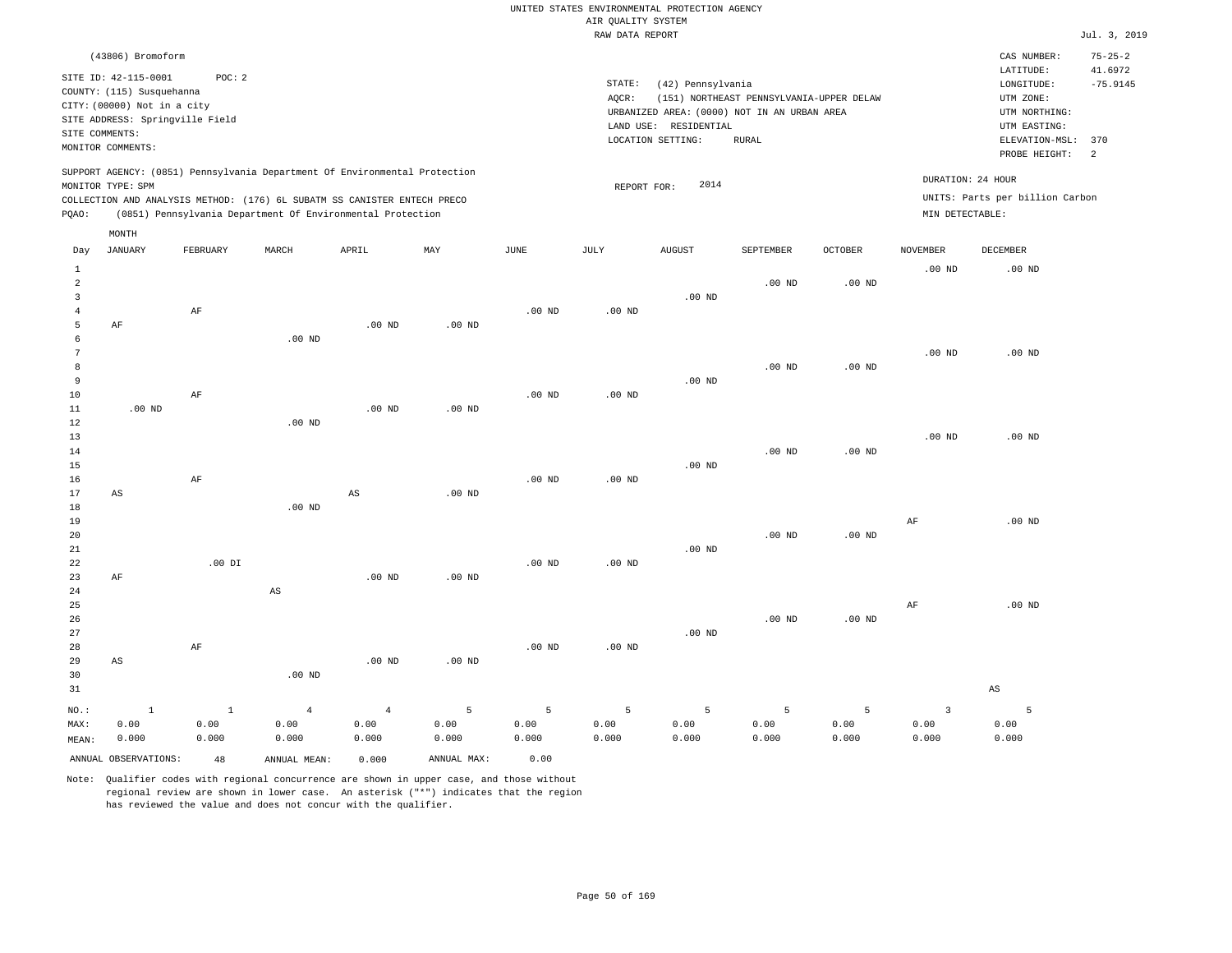| (43806) Bromoform                                                                                                                                                                                                                                           |                                                                                                                                                                                           | $75 - 25 - 2$<br>CAS NUMBER:                                                                                                                 |
|-------------------------------------------------------------------------------------------------------------------------------------------------------------------------------------------------------------------------------------------------------------|-------------------------------------------------------------------------------------------------------------------------------------------------------------------------------------------|----------------------------------------------------------------------------------------------------------------------------------------------|
| SITE ID: 42-115-0001<br>POC:2<br>COUNTY: (115) Susquehanna<br>CITY: (00000) Not in a city<br>SITE ADDRESS: Springville Field<br>SITE COMMENTS:<br>MONITOR COMMENTS:                                                                                         | STATE:<br>(42) Pennsylvania<br>(151) NORTHEAST PENNSYLVANIA-UPPER DELAW<br>AOCR:<br>URBANIZED AREA: (0000) NOT IN AN URBAN AREA<br>RESIDENTIAL<br>LAND USE:<br>LOCATION SETTING:<br>RURAL | 41.6972<br>LATITUDE:<br>$-75.9145$<br>LONGITUDE:<br>UTM ZONE:<br>UTM NORTHING:<br>UTM EASTING:<br>ELEVATION-MSL: 370<br>PROBE HEIGHT:<br>- 2 |
| SUPPORT AGENCY: (0851) Pennsylvania Department Of Environmental Protection<br>MONITOR TYPE: SPM<br>COLLECTION AND ANALYSIS METHOD: (176) 6L SUBATM SS CANISTER ENTECH PRECO<br>(0851) Pennsylvania Department Of Environmental Protection<br>POAO:<br>MONTH | 2015<br>REPORT FOR:                                                                                                                                                                       | DURATION: 24 HOUR<br>UNITS: Parts per billion Carbon<br>MIN DETECTABLE:                                                                      |

| Day               | <b>JANUARY</b>         | FEBRUARY               | MARCH             | APRIL    | $\ensuremath{\text{MAX}}$ | $_{\rm JUNE}$ | $_{\rm JULY}$ | <b>AUGUST</b>  | SEPTEMBER   | OCTOBER           | NOVEMBER          | DECEMBER |
|-------------------|------------------------|------------------------|-------------------|----------|---------------------------|---------------|---------------|----------------|-------------|-------------------|-------------------|----------|
| 1                 |                        |                        | $.00$ ND          |          |                           |               |               |                |             |                   |                   |          |
| $\overline{a}$    |                        |                        |                   |          |                           |               |               |                |             |                   | .00 <sub>ND</sub> | $.00$ ND |
| 3                 |                        |                        |                   |          |                           |               |               |                | $.00$ ND    | $.00$ ND          |                   |          |
| $\overline{4}$    |                        |                        |                   |          |                           |               |               | $.00$ ND       |             |                   |                   |          |
| 5                 |                        | $\rm AF$               |                   |          |                           | $.00$ ND      | $.00$ ND      |                |             |                   |                   |          |
| 6                 | $.00$ ND               |                        |                   | $.00$ ND | $.00$ ND                  |               |               |                |             |                   |                   |          |
| 7                 |                        |                        | .00 <sub>ND</sub> |          |                           |               |               |                |             |                   |                   |          |
| 8                 |                        |                        |                   |          |                           |               |               |                |             |                   | $.00$ ND          | $.00$ ND |
| 9                 |                        |                        |                   |          |                           |               |               |                | $.00$ ND    | $.00$ ND          |                   |          |
| 10                |                        |                        |                   |          |                           |               |               | $.00$ ND       |             |                   |                   |          |
| $11\,$            |                        | $.00$ ND               |                   |          |                           | $.00$ ND      | $.00$ ND      |                |             |                   |                   |          |
| 12                | $.00$ ND               |                        |                   | $.00$ ND | .00 $ND$                  |               |               |                |             |                   |                   |          |
| 13                |                        |                        | $\rm AF$          |          |                           |               |               |                |             |                   |                   |          |
| $14$              |                        |                        |                   |          |                           |               |               |                |             |                   | $.00$ ND          | $.00$ ND |
| 15                |                        |                        |                   |          |                           |               |               |                | $.00$ ND    | .00 <sub>ND</sub> |                   |          |
| 16                |                        |                        |                   |          |                           |               |               | $.00$ ND       |             |                   |                   |          |
| 17                |                        | $\mathbb{A}\mathbb{S}$ |                   |          |                           | $.00$ ND      | $.00$ ND      |                |             |                   |                   |          |
| 18                | AS                     |                        |                   | $.00$ ND | $.00$ ND                  |               |               |                |             |                   |                   |          |
| 19                |                        |                        | $.00$ ND          |          |                           |               |               |                |             |                   |                   |          |
| 20                |                        |                        |                   |          |                           |               |               |                |             |                   | $.00~\mathrm{ND}$ | $.00$ ND |
| $2\sqrt{1}$       |                        |                        |                   |          |                           |               |               |                | $.00$ ND    | $.00$ ND          |                   |          |
| $^{\rm 22}$<br>23 |                        | $\mathbb{A}\mathbb{S}$ |                   |          |                           | $.00$ ND      | $.00$ ND      | $.00$ ND       |             |                   |                   |          |
| 24                | $.00$ ND               |                        |                   | $.00$ ND | $.00$ ND                  |               |               |                |             |                   |                   |          |
| 25                |                        |                        | $.00$ ND          |          |                           |               |               |                |             |                   |                   |          |
| 26                |                        |                        |                   |          |                           |               |               |                |             |                   | $.00$ ND          | $.00$ ND |
| 27                |                        |                        |                   |          |                           |               |               |                | $.00$ ND    | $.00$ ND          |                   |          |
| 28                |                        |                        |                   |          |                           |               |               | AS             |             |                   |                   |          |
| 29                |                        |                        |                   |          |                           | $.00$ ND      | $.00$ ND      |                |             |                   |                   |          |
| 30                | $\mathbb{A}\mathbb{S}$ |                        |                   | $.00$ ND | $.00$ ND                  |               |               |                |             |                   |                   |          |
| 31                |                        |                        | $.00$ ND          |          |                           |               |               |                |             |                   |                   |          |
| $_{\rm NO}$ :     | $\sqrt{3}$             | $1\,$                  | 5                 | 5        | 5                         | 5             | 5             | $\overline{4}$ | $\mathsf S$ | 5                 | 5                 | 5        |
| MAX:              | 0.00                   | 0.00                   | 0.00              | 0.00     | 0.00                      | 0.00          | 0.00          | 0.00           | 0.00        | 0.00              | 0.00              | 0.00     |
| MEAN:             | 0.000                  | 0.000                  | 0.000             | 0.000    | 0.000                     | 0.000         | 0.000         | 0.000          | 0.000       | 0.000             | 0.000             | 0.000    |
|                   | ANNUAL OBSERVATIONS:   | 53                     | ANNUAL MEAN:      | 0.000    | ANNUAL MAX:               | 0.00          |               |                |             |                   |                   |          |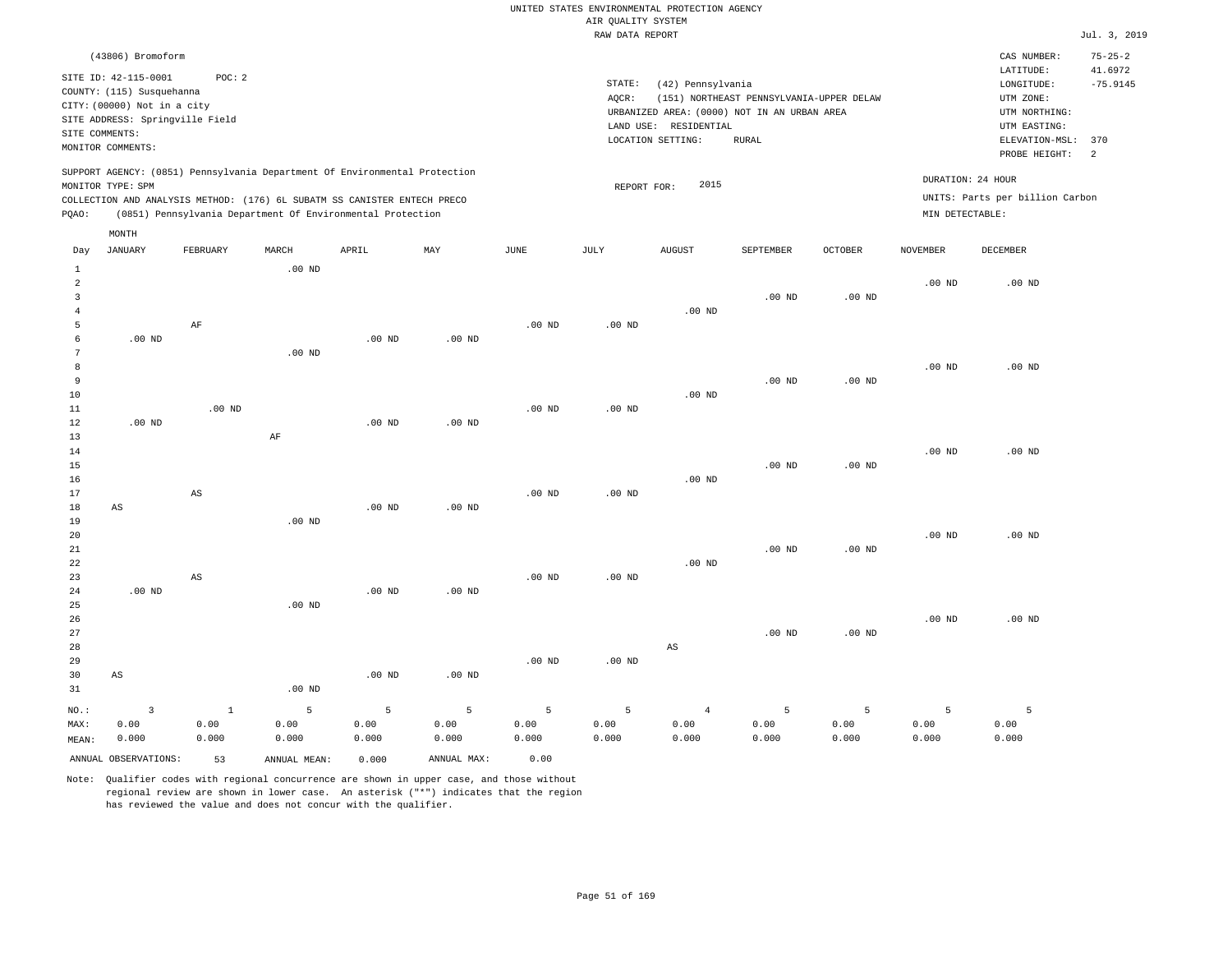|                                                                                                                                                                                      | (43811) Trichlorofluoromethane                             |       |       |     |      |                 |                                                                                                                |                                                   |                |                                                                                                          | CAS NUMBER:                                          | $75 - 69 - 4$ |
|--------------------------------------------------------------------------------------------------------------------------------------------------------------------------------------|------------------------------------------------------------|-------|-------|-----|------|-----------------|----------------------------------------------------------------------------------------------------------------|---------------------------------------------------|----------------|----------------------------------------------------------------------------------------------------------|------------------------------------------------------|---------------|
| SITE ID: 42-115-0001<br>COUNTY: (115) Susquehanna<br>CITY: (00000) Not in a city<br>SITE ADDRESS: Springville Field<br>SITE COMMENTS:<br>MONITOR COMMENTS:                           | POC:2                                                      |       |       |     |      | STATE:<br>AQCR: | (42) Pennsylvania<br>URBANIZED AREA: (0000) NOT IN AN URBAN AREA<br>LAND USE: RESIDENTIAL<br>LOCATION SETTING: | (151) NORTHEAST PENNSYLVANIA-UPPER DELAW<br>RURAL |                | LATITUDE:<br>LONGITUDE:<br>UTM ZONE:<br>UTM NORTHING:<br>UTM EASTING:<br>ELEVATION-MSL:<br>PROBE HEIGHT: | 41.6972<br>$-75.9145$<br>370<br>2                    |               |
| SUPPORT AGENCY: (0851) Pennsylvania Department Of Environmental Protection<br>MONITOR TYPE: SPM<br>COLLECTION AND ANALYSIS METHOD: (176) 6L SUBATM SS CANISTER ENTECH PRECO<br>POAO: | (0851) Pennsylvania Department Of Environmental Protection |       |       |     |      |                 | 2013<br>REPORT FOR:                                                                                            |                                                   |                | MIN DETECTABLE:                                                                                          | DURATION: 24 HOUR<br>UNITS: Parts per billion Carbon |               |
| MONTH<br>JANUARY<br>Day                                                                                                                                                              | FEBRUARY                                                   | MARCH | APRIL | MAY | JUNE | JULY            | <b>AUGUST</b>                                                                                                  | SEPTEMBER<br>.26                                  | OCTOBER<br>.25 | <b>NOVEMBER</b>                                                                                          | DECEMBER                                             |               |

| $\overline{a}$ |             |              |                              |                             |      |      |      | .24              |                |                               |                        |                        |
|----------------|-------------|--------------|------------------------------|-----------------------------|------|------|------|------------------|----------------|-------------------------------|------------------------|------------------------|
| 3              |             |              |                              |                             |      | .28  | .25  |                  |                |                               |                        |                        |
| $\overline{4}$ |             |              |                              | $\boldsymbol{\mathsf{.28}}$ | .26  |      |      |                  |                |                               |                        |                        |
| 5              |             |              | $\boldsymbol{\mathcal{.}}28$ |                             |      |      |      |                  |                |                               |                        |                        |
| 6              |             |              |                              |                             |      |      |      |                  |                |                               | .37 5                  | .29                    |
| 7              |             |              |                              |                             |      |      |      |                  | $\rm AF$       | $\rm{AF}$                     |                        |                        |
| 8              |             |              |                              |                             |      |      |      | .26              |                |                               |                        |                        |
| 9              |             |              |                              |                             |      | .30  | .25  |                  |                |                               |                        |                        |
| 10             |             |              |                              | .25                         | .27  |      |      |                  |                |                               |                        |                        |
| 11             |             |              | .26                          |                             |      |      |      |                  |                |                               |                        |                        |
| $1\,2$         |             |              |                              |                             |      |      |      |                  |                |                               | $\mathbb{A}\mathbb{S}$ | $\mathbb{A}\mathbb{S}$ |
| 13             |             |              |                              |                             |      |      |      |                  | .28            | .25                           |                        |                        |
| 14             |             |              |                              |                             |      |      |      | .17 <sub>5</sub> |                |                               |                        |                        |
| 15             |             |              |                              |                             |      | .25  | .24  |                  |                |                               |                        |                        |
| 16             |             |              |                              | .26                         | .28  |      |      |                  |                |                               |                        |                        |
| 17             |             |              | $\boldsymbol{\mathcal{.}}27$ |                             |      |      |      |                  |                |                               |                        |                        |
| 18             |             |              |                              |                             |      |      |      |                  |                |                               | $\rm AF$               | $\rm AF$               |
| 19             |             |              |                              |                             |      |      |      |                  | .29            | $\sqrt{26}$                   |                        |                        |
| 20             |             |              |                              |                             |      |      |      | .26              |                |                               |                        |                        |
| 21             |             |              |                              |                             |      | .26  | .24  |                  |                |                               |                        |                        |
| $2\sqrt{2}$    |             |              |                              | .28                         | .26  |      |      |                  |                |                               |                        |                        |
| 23             |             |              | $\boldsymbol{\mathcal{.}}28$ |                             |      |      |      |                  |                |                               |                        |                        |
| ${\bf 24}$     |             |              |                              |                             |      |      |      |                  |                |                               | $\rm{AF}$              | $\rm{AF}$              |
| $25\,$         |             |              |                              |                             |      |      |      |                  | $\sqrt{26}$    | $_{\rm AS}$                   |                        |                        |
| 26             |             |              |                              |                             |      |      |      | .25              |                |                               |                        |                        |
| 27             |             | .28          |                              |                             |      | .28  | .26  |                  |                |                               |                        |                        |
| 28             |             |              |                              | .29                         | .27  |      |      |                  |                |                               |                        |                        |
| 29             |             |              | .29                          |                             |      |      |      |                  |                |                               |                        |                        |
| 30             |             |              |                              |                             |      |      |      |                  |                |                               | $\rm{AF}$              | $\rm{AF}$              |
| 31             |             |              |                              |                             |      |      |      |                  |                | .40 <sub>5</sub>              |                        |                        |
| $_{\rm NO.}$ : | $\mathbb O$ | $\mathbf{1}$ | $5\phantom{.0}$              | $\overline{5}$              | 5    | 5    | 5    | 5                | $\overline{4}$ | $\overline{4}$                | $\,$ 1                 | $\qquad \quad \, 1$    |
| MAX:           |             | .28          | .29                          | .29                         | .28  | .30  | .26  | .26              | .29            | $\footnotesize{\textbf{.40}}$ | .37                    | .29                    |
| MEAN:          |             | .280         | .276                         | .272                        | .268 | .274 | .248 | .236             | .273           | .290                          | .370                   | .290                   |
|                |             |              |                              |                             |      |      |      |                  |                |                               |                        |                        |

Note: Qualifier codes with regional concurrence are shown in upper case, and those without regional review are shown in lower case. An asterisk ("\*") indicates that the region has reviewed the value and does not concur with the qualifier.

ANNUAL OBSERVATIONS:  $41$  ANNUAL MEAN: .270 ANNUAL MAX: .40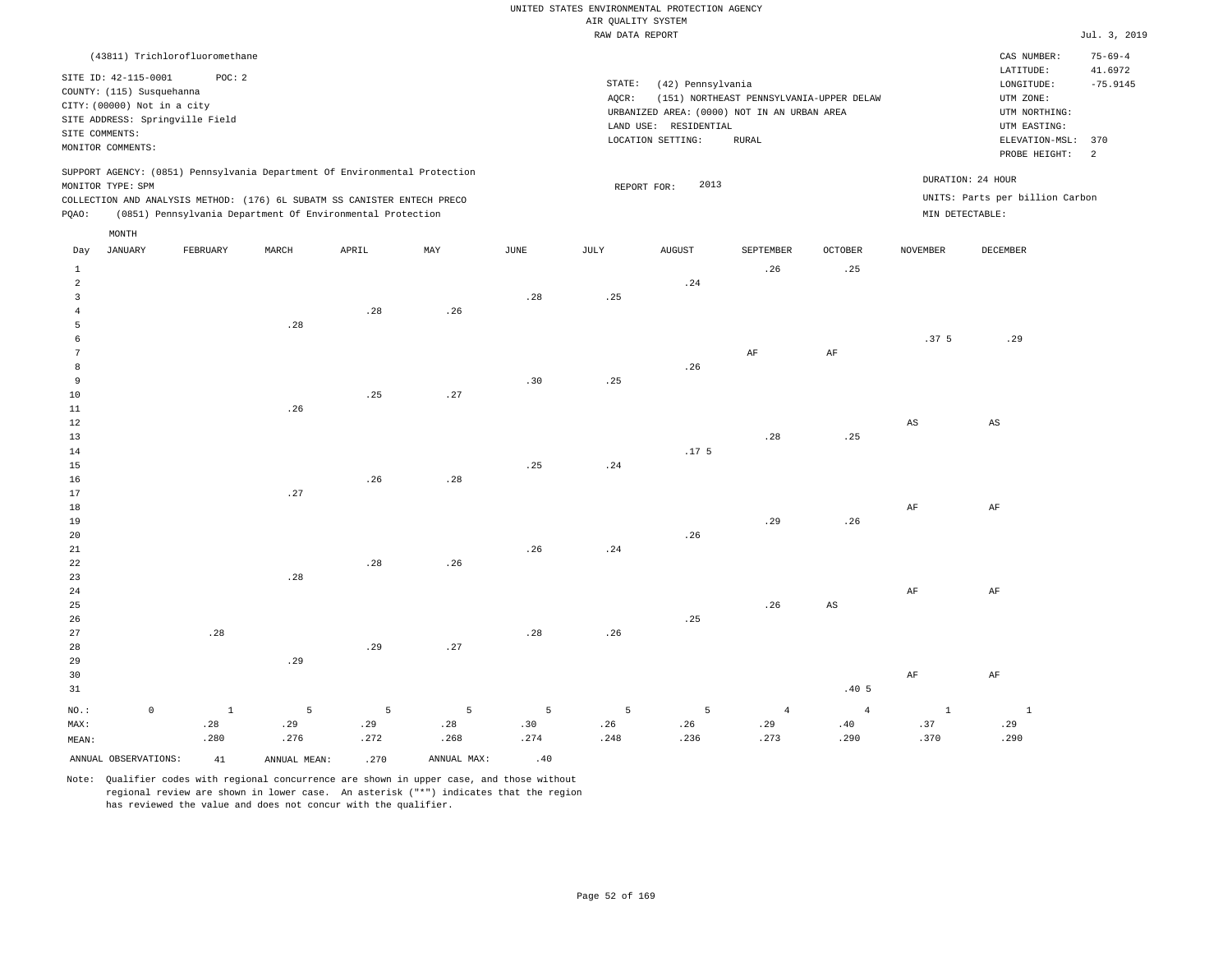|                                                                                                                                                                                                                                                    |                   |                                |          |                                                                                                                                        |                  |                  | RAW DATA REPORT |                                                                 |                                                                                                  |         |                 |                                                                                                          | Jul. 3, 2019                      |
|----------------------------------------------------------------------------------------------------------------------------------------------------------------------------------------------------------------------------------------------------|-------------------|--------------------------------|----------|----------------------------------------------------------------------------------------------------------------------------------------|------------------|------------------|-----------------|-----------------------------------------------------------------|--------------------------------------------------------------------------------------------------|---------|-----------------|----------------------------------------------------------------------------------------------------------|-----------------------------------|
|                                                                                                                                                                                                                                                    |                   | (43811) Trichlorofluoromethane |          |                                                                                                                                        |                  |                  |                 |                                                                 |                                                                                                  |         |                 | CAS NUMBER:                                                                                              | $75 - 69 - 4$                     |
| POC: 2<br>SITE ID: 42-115-0001<br>COUNTY: (115) Susquehanna<br>CITY: (00000) Not in a city<br>SITE ADDRESS: Springville Field<br>SITE COMMENTS:<br>MONITOR COMMENTS:<br>SUPPORT AGENCY: (0851) Pennsylvania Department Of Environmental Protection |                   |                                |          |                                                                                                                                        |                  |                  | STATE:<br>AQCR: | (42) Pennsylvania<br>LAND USE: RESIDENTIAL<br>LOCATION SETTING: | (151) NORTHEAST PENNSYLVANIA-UPPER DELAW<br>URBANIZED AREA: (0000) NOT IN AN URBAN AREA<br>RURAL |         |                 | LATITUDE:<br>LONGITUDE:<br>UTM ZONE:<br>UTM NORTHING:<br>UTM EASTING:<br>ELEVATION-MSL:<br>PROBE HEIGHT: | 41.6972<br>$-75.9145$<br>370<br>2 |
| PQAO:                                                                                                                                                                                                                                              | MONITOR TYPE: SPM |                                |          | COLLECTION AND ANALYSIS METHOD: (176) 6L SUBATM SS CANISTER ENTECH PRECO<br>(0851) Pennsylvania Department Of Environmental Protection |                  |                  | REPORT FOR:     | 2014                                                            |                                                                                                  |         |                 | DURATION: 24 HOUR<br>UNITS: Parts per billion Carbon<br>MIN DETECTABLE:                                  |                                   |
| Day                                                                                                                                                                                                                                                | MONTH<br>JANUARY  | FEBRUARY                       | MARCH    | APRIL                                                                                                                                  | MAY              | JUNE             | JULY            | AUGUST                                                          | SEPTEMBER                                                                                        | OCTOBER | <b>NOVEMBER</b> | DECEMBER                                                                                                 |                                   |
| $\mathbf 1$<br>$\overline{2}$<br>$\overline{3}$<br>$\overline{4}$                                                                                                                                                                                  |                   | AF                             |          |                                                                                                                                        |                  | .25              | .23             | .335                                                            | .20                                                                                              | .26     | .24             | $.00$ ND                                                                                                 |                                   |
| 5<br>6<br>7<br>8<br>9<br>10                                                                                                                                                                                                                        | AF                | $\rm AF$                       | $.00$ ND | .26 QX                                                                                                                                 | .41 <sub>5</sub> | .26              | .28             | .27                                                             | .25                                                                                              | .28     | .26             | $.00$ ND                                                                                                 |                                   |
| 11<br>12<br>13<br>14<br>15<br>16                                                                                                                                                                                                                   | .34 <sub>5</sub>  | AF                             | .26      | $.00$ ND                                                                                                                               | .27              | .42 <sub>5</sub> | .30S            | .25                                                             | .22                                                                                              | .28     | .20             | .25                                                                                                      |                                   |
| 17<br>18<br>19<br>20<br>21                                                                                                                                                                                                                         | AS                |                                | .32      | $\mathbb{A}\mathbb{S}$                                                                                                                 | .29              |                  |                 | .21                                                             | .22                                                                                              | .26     | AF              | .25                                                                                                      |                                   |
| 22<br>23<br>24<br>25<br>26<br>27                                                                                                                                                                                                                   | AF                | .30 DI                         | AS       | .435                                                                                                                                   | $.00$ ND         | .37 <sub>5</sub> | .32             | .20                                                             | .27                                                                                              | .24     | AF              | .26                                                                                                      |                                   |
| 28                                                                                                                                                                                                                                                 |                   | AF                             |          |                                                                                                                                        |                  | .24              | $.00$ ND        |                                                                 |                                                                                                  |         |                 |                                                                                                          |                                   |

29 30 31 AS NO.: MAX: MEAN: 1 .34 .340 .28 QX .31 .27 AS 1 .30 .300 4 .32 .215 4 .43 .250 5 .41 .248 5 .42 .308 5 .32 .226 5 .33 .252 5 .27 .232 5 .28 .264 3 .26 .233 5 .26 .152

ANNUAL OBSERVATIONS:  $48$  ANNUAL MEAN: .242 ANNUAL MAX: .43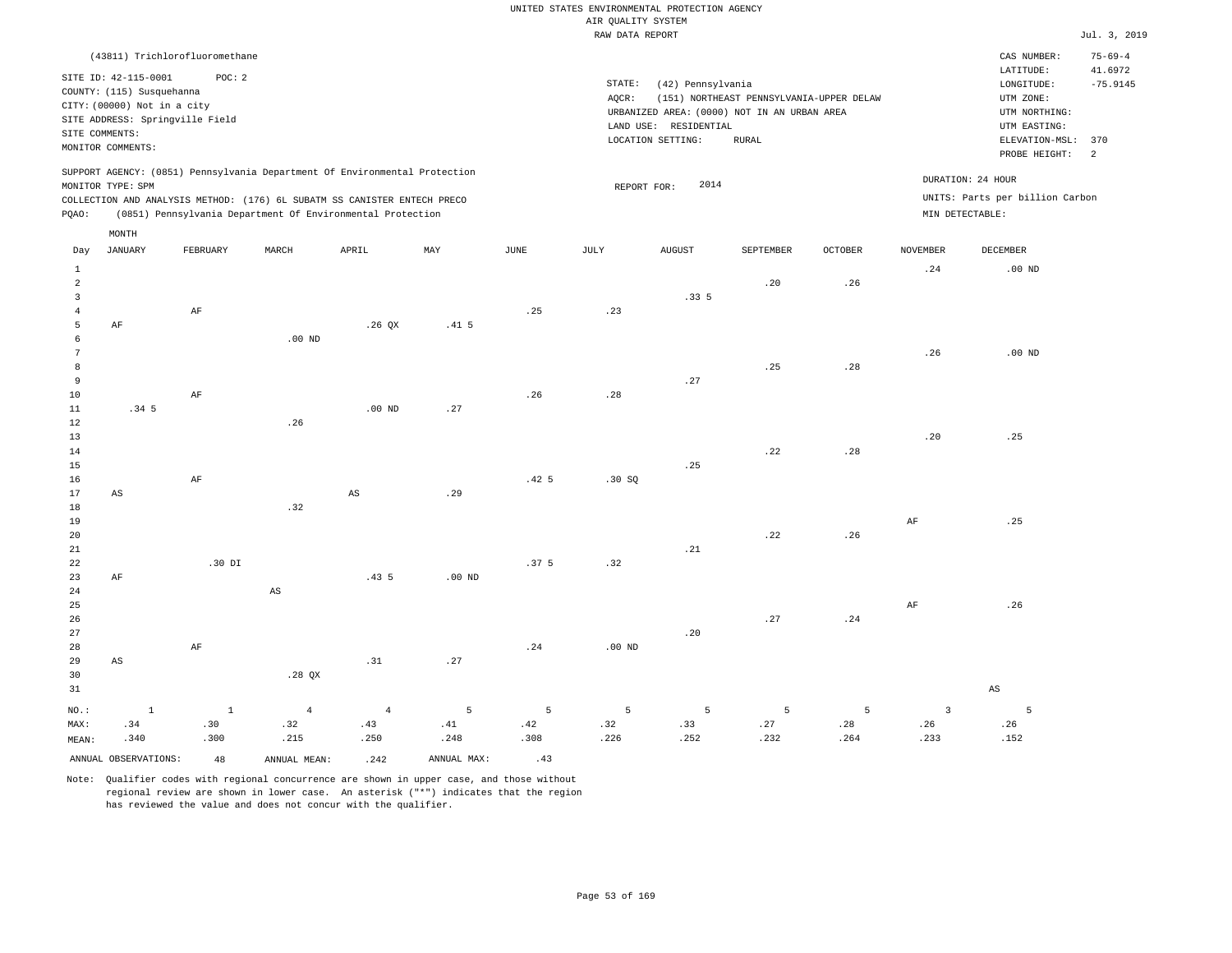|                |                                                                                                                                                            | (43811) Trichlorofluoromethane                                                                                                         |       |       |                                                                            |      |                 |                                                                                                                   |                                                   |                |                 | CAS NUMBER:                                                                                              | $75 - 69 - 4$                      |
|----------------|------------------------------------------------------------------------------------------------------------------------------------------------------------|----------------------------------------------------------------------------------------------------------------------------------------|-------|-------|----------------------------------------------------------------------------|------|-----------------|-------------------------------------------------------------------------------------------------------------------|---------------------------------------------------|----------------|-----------------|----------------------------------------------------------------------------------------------------------|------------------------------------|
|                | SITE ID: 42-115-0001<br>COUNTY: (115) Susquehanna<br>CITY: (00000) Not in a city<br>SITE ADDRESS: Springville Field<br>SITE COMMENTS:<br>MONITOR COMMENTS: | POC: 2                                                                                                                                 |       |       |                                                                            |      | STATE:<br>AOCR: | (42) Pennsylvania<br>URBANIZED AREA: (0000) NOT IN AN URBAN AREA<br>LAND USE:<br>RESIDENTIAL<br>LOCATION SETTING: | (151) NORTHEAST PENNSYLVANIA-UPPER DELAW<br>RURAL |                |                 | LATITUDE:<br>LONGITUDE:<br>UTM ZONE:<br>UTM NORTHING:<br>UTM EASTING:<br>ELEVATION-MSL:<br>PROBE HEIGHT: | 41.6972<br>$-75.9145$<br>370<br>-2 |
| POAO:          | MONITOR TYPE: SPM                                                                                                                                          | COLLECTION AND ANALYSIS METHOD: (176) 6L SUBATM SS CANISTER ENTECH PRECO<br>(0851) Pennsylvania Department Of Environmental Protection |       |       | SUPPORT AGENCY: (0851) Pennsylvania Department Of Environmental Protection |      |                 | 2015<br>REPORT FOR:                                                                                               |                                                   |                | MIN DETECTABLE: | DURATION: 24 HOUR<br>UNITS: Parts per billion Carbon                                                     |                                    |
|                | MONTH                                                                                                                                                      |                                                                                                                                        |       |       |                                                                            |      |                 |                                                                                                                   |                                                   |                |                 |                                                                                                          |                                    |
| Day            | JANUARY                                                                                                                                                    | FEBRUARY                                                                                                                               | MARCH | APRIL | MAY                                                                        | JUNE | JULY            | <b>AUGUST</b>                                                                                                     | <b>SEPTEMBER</b>                                  | <b>OCTOBER</b> | <b>NOVEMBER</b> | DECEMBER                                                                                                 |                                    |
|                |                                                                                                                                                            |                                                                                                                                        | .28   |       |                                                                            |      |                 |                                                                                                                   |                                                   |                |                 |                                                                                                          |                                    |
| $\overline{2}$ |                                                                                                                                                            |                                                                                                                                        |       |       |                                                                            |      |                 |                                                                                                                   |                                                   |                | .24             | .28                                                                                                      |                                    |
|                |                                                                                                                                                            |                                                                                                                                        |       |       |                                                                            |      |                 |                                                                                                                   | .26                                               | .20            |                 |                                                                                                          |                                    |
|                |                                                                                                                                                            |                                                                                                                                        |       |       |                                                                            |      |                 | .25                                                                                                               |                                                   |                |                 |                                                                                                          |                                    |
|                |                                                                                                                                                            | AF                                                                                                                                     |       |       |                                                                            | .25  | .24             |                                                                                                                   |                                                   |                |                 |                                                                                                          |                                    |

.27

.260

.25

.258

.25

.246

.27

.258

.354

.46 5

10

.26

.22

.22

MEAN:

.267

.300

.27

| 11      |     | $\sim$ 30 |                                     |  | $.24$ . 30  |     |                  |     |     |
|---------|-----|-----------|-------------------------------------|--|-------------|-----|------------------|-----|-----|
| 12      | .27 |           | $$\tt .30$$ $$\tt .23$$ $$\tt .24$$ |  |             |     |                  |     |     |
| 13      |     |           |                                     |  |             |     |                  |     |     |
| $1\,4$  |     |           |                                     |  |             |     |                  | .28 | .33 |
| 15      |     |           |                                     |  |             |     | $.26 \qquad .25$ |     |     |
| 16      |     |           |                                     |  |             | .25 |                  |     |     |
| 17      |     | AS        |                                     |  | $.27$ $.27$ |     |                  |     |     |
| $18$ AS |     |           | $.25$ $.26$                         |  |             |     |                  |     |     |
| 19      |     |           | .25                                 |  |             |     |                  |     |     |
| 20      |     |           |                                     |  |             |     |                  | .24 | .30 |
| $ -$    |     |           |                                     |  |             |     |                  |     |     |

| 21      |          |     |                |                |                |          |          |                 | .26            | .26      |             |                  |
|---------|----------|-----|----------------|----------------|----------------|----------|----------|-----------------|----------------|----------|-------------|------------------|
| 22      |          |     |                |                |                |          |          | .27             |                |          |             |                  |
| 23      |          | AS  |                |                |                | .24      | .29      |                 |                |          |             |                  |
| 24      | .26      |     |                | .22            | .24            |          |          |                 |                |          |             |                  |
| 25      |          |     | .20            |                |                |          |          |                 |                |          |             |                  |
| 26      |          |     |                |                |                |          |          |                 |                |          | .26         | .40 <sub>5</sub> |
| 27      |          |     |                |                |                |          |          |                 | .26            | .27      |             |                  |
| 28      |          |     |                |                |                |          |          | AS              |                |          |             |                  |
| 29      |          |     |                |                |                | .23      | .30      |                 |                |          |             |                  |
| 30      | AS       |     |                | .23            | .24            |          |          |                 |                |          |             |                  |
| 31      |          |     | .23            |                |                |          |          |                 |                |          |             |                  |
| $NO.$ : | $\sim$ 3 | 1   | $\overline{5}$ | $\overline{5}$ | 5 <sub>5</sub> | $\sim$ 5 | $\sim$ 5 | $4\overline{ }$ | $\overline{5}$ | $\sim$ 5 | $5^{\circ}$ | 5                |
| MAX:    | .27      | .30 | .28            | .25            | .26            | .27      | .30      | .27             | .26            | .27      | .28         | .46              |

.246

Note: Qualifier codes with regional concurrence are shown in upper case, and those without regional review are shown in lower case. An asterisk ("\*") indicates that the region has reviewed the value and does not concur with the qualifier.

.230

.240

.244

ANNUAL OBSERVATIONS:  $\begin{array}{ccc} 53 & 263 & 263 \end{array}$  ANNUAL MAX: .46

.280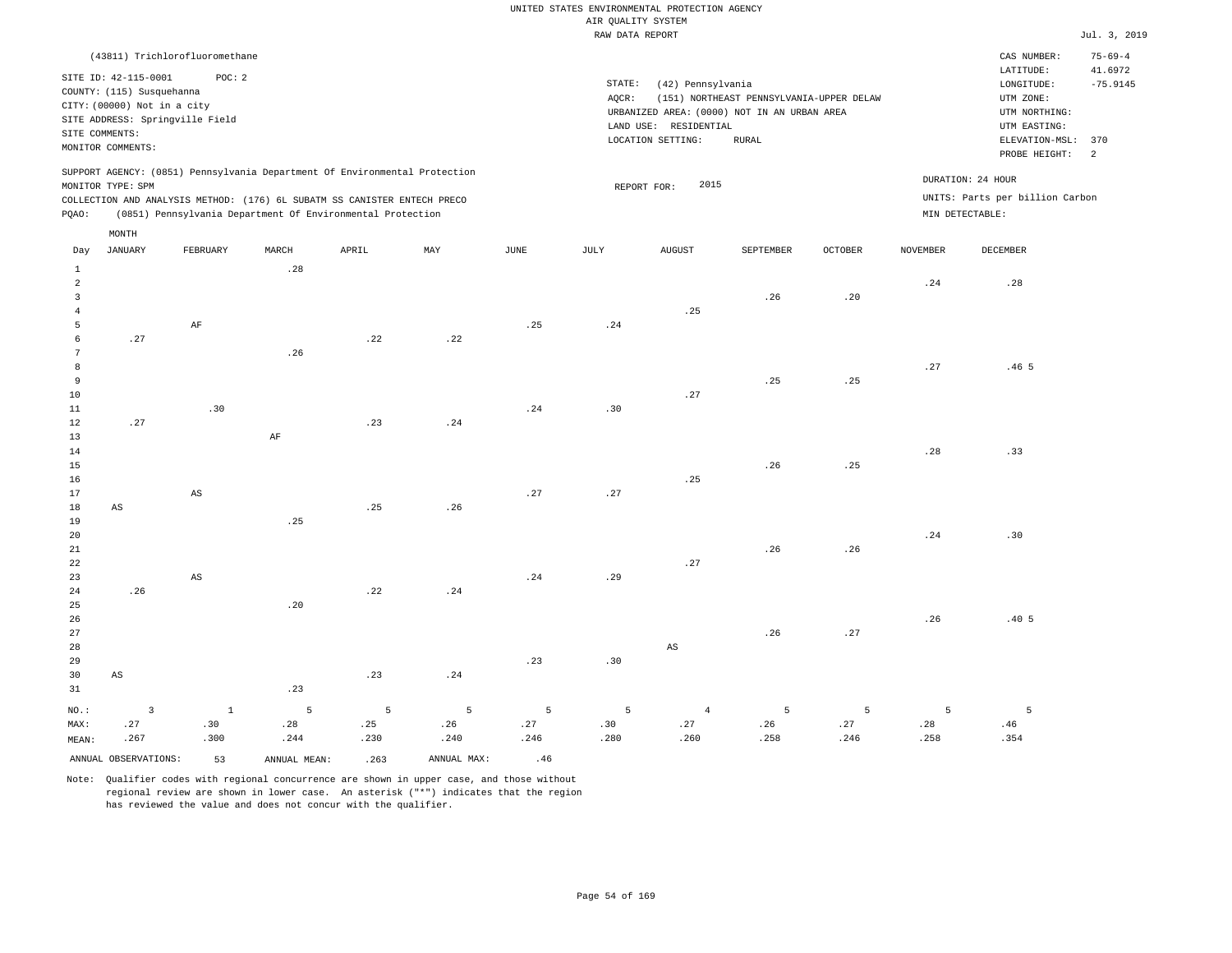| (43812) Chloroethane                                                                                                                                                                                                                                  |       |       |     |      |                 |                                                                                                                |                                                   |                                    |                 | CAS NUMBER:                                                                                              | $75 - 00 - 3$                     |
|-------------------------------------------------------------------------------------------------------------------------------------------------------------------------------------------------------------------------------------------------------|-------|-------|-----|------|-----------------|----------------------------------------------------------------------------------------------------------------|---------------------------------------------------|------------------------------------|-----------------|----------------------------------------------------------------------------------------------------------|-----------------------------------|
| SITE ID: 42-115-0001<br>POC: 2<br>COUNTY: (115) Susquehanna<br>CITY: (00000) Not in a city<br>SITE ADDRESS: Springville Field<br>SITE COMMENTS:<br>MONITOR COMMENTS:                                                                                  |       |       |     |      | STATE:<br>AOCR: | (42) Pennsylvania<br>URBANIZED AREA: (0000) NOT IN AN URBAN AREA<br>LAND USE: RESIDENTIAL<br>LOCATION SETTING: | (151) NORTHEAST PENNSYLVANIA-UPPER DELAW<br>RURAL |                                    |                 | LATITUDE:<br>LONGITUDE:<br>UTM ZONE:<br>UTM NORTHING:<br>UTM EASTING:<br>ELEVATION-MSL:<br>PROBE HEIGHT: | 41.6972<br>$-75.9145$<br>370<br>2 |
| SUPPORT AGENCY: (0851) Pennsylvania Department Of Environmental Protection<br>MONITOR TYPE: SPM<br>COLLECTION AND ANALYSIS METHOD: (176) 6L SUBATM SS CANISTER ENTECH PRECO<br>Pennsylvania Department Of Environmental Protection<br>POAO:<br>(0851) |       |       |     |      |                 | 2013<br>REPORT FOR:                                                                                            |                                                   |                                    | MIN DETECTABLE: | DURATION: 24 HOUR<br>UNITS: Parts per billion Carbon                                                     |                                   |
| MONTH<br>JANUARY<br>FEBRUARY<br>Day                                                                                                                                                                                                                   | MARCH | APRIL | MAY | JUNE | JULY            | AUGUST                                                                                                         | SEPTEMBER<br>$00 \text{ m}$                       | <b>OCTOBER</b><br>00 <sub>nm</sub> | NOVEMBER        | DECEMBER                                                                                                 |                                   |

| $\mathbf{1}$   |             |          |          |             |                   |                   |                   |                   | $.00$ ND       | $.00$ ND               |                        |                        |
|----------------|-------------|----------|----------|-------------|-------------------|-------------------|-------------------|-------------------|----------------|------------------------|------------------------|------------------------|
| $\sqrt{2}$     |             |          |          |             |                   |                   |                   | $.00$ ND          |                |                        |                        |                        |
| 3              |             |          |          |             |                   | $.00$ ND          | $.00$ ND          |                   |                |                        |                        |                        |
| 4              |             |          |          | $.00$ ND    | $.00$ ND          |                   |                   |                   |                |                        |                        |                        |
| 5              |             |          | $.00$ ND |             |                   |                   |                   |                   |                |                        |                        |                        |
| 6              |             |          |          |             |                   |                   |                   |                   |                |                        | $.00$ ND               | $.00$ ND               |
| 7              |             |          |          |             |                   |                   |                   |                   | $\rm AF$       | $\rm{AF}$              |                        |                        |
| 8              |             |          |          |             |                   |                   |                   | $.00$ ND          |                |                        |                        |                        |
| 9              |             |          |          |             |                   | $.00$ ND          | $.00$ ND          |                   |                |                        |                        |                        |
| 10             |             |          |          | $.00$ ND    | $.00$ ND          |                   |                   |                   |                |                        |                        |                        |
| 11             |             |          | $.00$ ND |             |                   |                   |                   |                   |                |                        |                        |                        |
| $12\,$         |             |          |          |             |                   |                   |                   |                   |                |                        | $\mathbb{A}\mathbb{S}$ | $\mathbb{A}\mathbb{S}$ |
| 13             |             |          |          |             |                   |                   |                   |                   | $.00$ ND       | .00 $ND$               |                        |                        |
| $14\,$         |             |          |          |             |                   |                   |                   | .00 $CL$          |                |                        |                        |                        |
| 15             |             |          |          |             |                   | .00 <sub>ND</sub> | .00 <sub>ND</sub> |                   |                |                        |                        |                        |
| 16             |             |          |          | $.00$ ND    | $.00$ ND          |                   |                   |                   |                |                        |                        |                        |
| 17             |             |          | $.00$ ND |             |                   |                   |                   |                   |                |                        |                        |                        |
| 18             |             |          |          |             |                   |                   |                   |                   |                |                        | $\rm AF$               | $\rm{AF}$              |
| 19             |             |          |          |             |                   |                   |                   |                   | $.00$ ND       | .00 $ND$               |                        |                        |
| 20             |             |          |          |             |                   |                   |                   | $.00$ ND          |                |                        |                        |                        |
| 21             |             |          |          |             |                   | $.00$ ND          | $.00$ ND          |                   |                |                        |                        |                        |
| $2\sqrt{2}$    |             |          |          | $.00$ ND    | $.00$ ND          |                   |                   |                   |                |                        |                        |                        |
| 23             |             |          | .00 $ND$ |             |                   |                   |                   |                   |                |                        |                        |                        |
| 24             |             |          |          |             |                   |                   |                   |                   |                |                        | $\rm{AF}$              | $\rm{AF}$              |
| 25             |             |          |          |             |                   |                   |                   |                   | $.00$ ND       | $\mathbb{A}\mathbb{S}$ |                        |                        |
| 26             |             |          |          |             |                   |                   |                   | $.00~\mathrm{ND}$ |                |                        |                        |                        |
| 27             |             | $.00$ ND |          |             |                   | $.00$ ND          | $.00$ ND          |                   |                |                        |                        |                        |
| 28             |             |          |          | $.00$ ND    | .00 <sub>ND</sub> |                   |                   |                   |                |                        |                        |                        |
| 29             |             |          | $.00$ ND |             |                   |                   |                   |                   |                |                        |                        |                        |
| 30             |             |          |          |             |                   |                   |                   |                   |                |                        | $\rm{AF}$              | $\rm{AF}$              |
| 31             |             |          |          |             |                   |                   |                   |                   |                | .00 $ND$               |                        |                        |
| $_{\rm NO.}$ : | $\mathsf 0$ | $\,$ 1   | 5        | $\mathsf S$ | $5\phantom{.0}$   | 5                 | 5                 | 5                 | $\overline{4}$ | $\overline{4}$         | $\,$ 1                 | $\,$ 1                 |
| MAX:           |             | 0.00     | 0.00     | 0.00        | 0.00              | 0.00              | 0.00              | 0.00              | 0.00           | 0.00                   | 0.00                   | 0.00                   |
| MEAN:          |             | 0.000    | 0.000    | 0.000       | 0.000             | 0.000             | 0.000             | 0.000             | 0.000          | 0.000                  | 0.000                  | 0.000                  |

ANNUAL OBSERVATIONS: 41 ANNUAL MEAN: 0.000 ANNUAL MAX: 0.00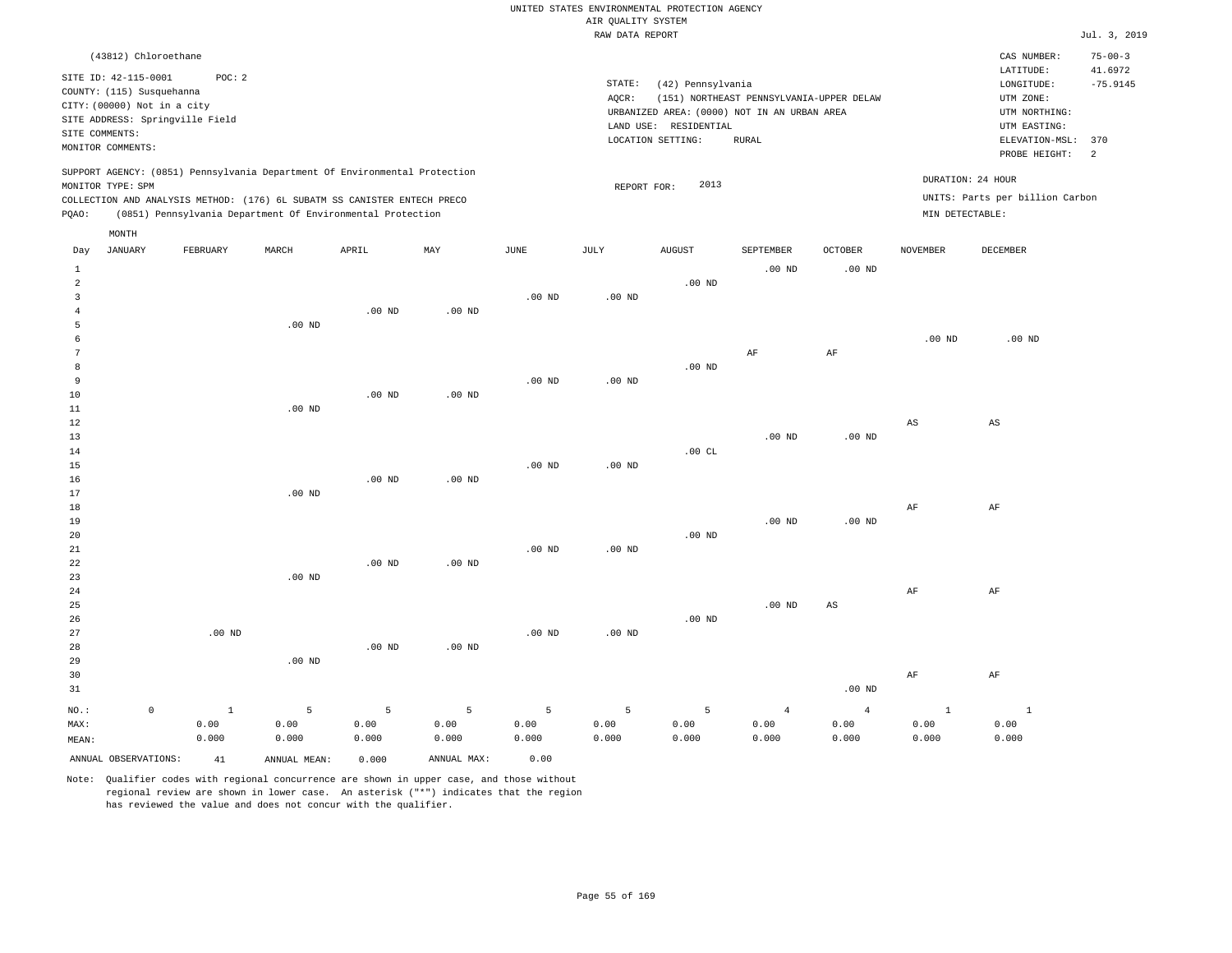| (43812) Chloroethane                                                                                                                                                                                                                                        |                                                                                                                                                                                        | CAS NUMBER:                                                                                                  | $75 - 00 - 3$         |
|-------------------------------------------------------------------------------------------------------------------------------------------------------------------------------------------------------------------------------------------------------------|----------------------------------------------------------------------------------------------------------------------------------------------------------------------------------------|--------------------------------------------------------------------------------------------------------------|-----------------------|
| STTE ID: 42-115-0001<br>POC:2<br>COUNTY: (115) Susquehanna<br>CITY: (00000) Not in a city<br>SITE ADDRESS: Springville Field<br>SITE COMMENTS:<br>MONITOR COMMENTS:                                                                                         | STATE:<br>(42) Pennsylvania<br>(151) NORTHEAST PENNSYLVANIA-UPPER DELAW<br>AOCR:<br>URBANIZED AREA: (0000) NOT IN AN URBAN AREA<br>LAND USE: RESIDENTIAL<br>LOCATION SETTING:<br>RURAL | LATITUDE:<br>LONGITUDE:<br>UTM ZONE:<br>UTM NORTHING:<br>UTM EASTING:<br>ELEVATION-MSL: 370<br>PROBE HEIGHT: | 41.6972<br>$-75.9145$ |
| SUPPORT AGENCY: (0851) Pennsylvania Department Of Environmental Protection<br>MONITOR TYPE: SPM<br>COLLECTION AND ANALYSIS METHOD: (176) 6L SUBATM SS CANISTER ENTECH PRECO<br>(0851) Pennsylvania Department Of Environmental Protection<br>POAO:<br>MONTH | 2014<br>REPORT FOR:                                                                                                                                                                    | DURATION: 24 HOUR<br>UNITS: Parts per billion Carbon<br>MIN DETECTABLE:                                      |                       |

| Day                     | JANUARY                | FEBRUARY  | MARCH                  | APRIL          | MAY            | JUNE           | JULY            | AUGUST      | SEPTEMBER | OCTOBER           | NOVEMBER                | DECEMBER          |
|-------------------------|------------------------|-----------|------------------------|----------------|----------------|----------------|-----------------|-------------|-----------|-------------------|-------------------------|-------------------|
| $\mathbf{1}$            |                        |           |                        |                |                |                |                 |             |           |                   | $.00$ ND                | $.00$ ND          |
| $\overline{\mathbf{c}}$ |                        |           |                        |                |                |                |                 |             | $.00$ ND  | $.00$ ND          |                         |                   |
| 3                       |                        |           |                        |                |                |                |                 | $.00$ ND    |           |                   |                         |                   |
| 4                       |                        | $\rm AF$  |                        |                |                | $.00$ ND       | .00 $ND$        |             |           |                   |                         |                   |
| 5                       | $\rm{AF}$              |           |                        | $.00$ ND       | $.00$ ND       |                |                 |             |           |                   |                         |                   |
| 6                       |                        |           | $.00$ ND               |                |                |                |                 |             |           |                   |                         |                   |
| 7                       |                        |           |                        |                |                |                |                 |             |           |                   | $.00$ ND                | .00 <sub>ND</sub> |
| 8                       |                        |           |                        |                |                |                |                 |             | $.00$ ND  | $.00$ ND          |                         |                   |
| 9                       |                        |           |                        |                |                |                |                 | $.00$ ND    |           |                   |                         |                   |
| $10$                    |                        | $\rm AF$  |                        |                |                | $.00$ ND       | .00 $ND$        |             |           |                   |                         |                   |
| $11\,$                  | $.00$ ND               |           |                        | $.00$ ND       | $.00$ ND       |                |                 |             |           |                   |                         |                   |
| $1\,2$                  |                        |           | $.00$ ND               |                |                |                |                 |             |           |                   |                         |                   |
| 13                      |                        |           |                        |                |                |                |                 |             |           |                   | $.00$ ND                | $.00$ ND          |
| 14                      |                        |           |                        |                |                |                |                 |             | $.00$ ND  | $.00$ ND          |                         |                   |
| 15                      |                        |           |                        |                |                |                |                 | $.00$ ND    |           |                   |                         |                   |
| 16                      |                        | $\rm AF$  |                        |                |                | $.00$ ND       | $.00$ ND        |             |           |                   |                         |                   |
| 17                      | $\mathbb{A}\mathbb{S}$ |           |                        | $_{\rm AS}$    | $.00$ ND       |                |                 |             |           |                   |                         |                   |
| 18                      |                        |           | $.00$ ND               |                |                |                |                 |             |           |                   |                         |                   |
| 19                      |                        |           |                        |                |                |                |                 |             |           |                   | AF                      | $.00$ ND          |
| 20                      |                        |           |                        |                |                |                |                 |             | $.00$ ND  | $.00~\mathrm{ND}$ |                         |                   |
| 21                      |                        |           |                        |                |                |                |                 | $.00$ ND    |           |                   |                         |                   |
| 22                      |                        | $.00$ DI  |                        |                |                | $.00$ ND       | $.00$ ND        |             |           |                   |                         |                   |
| 23                      | $\rm{AF}$              |           |                        | $.00$ ND       | $.00$ ND       |                |                 |             |           |                   |                         |                   |
| 24                      |                        |           | $\mathbb{A}\mathbb{S}$ |                |                |                |                 |             |           |                   |                         |                   |
| 25                      |                        |           |                        |                |                |                |                 |             |           |                   | AF                      | $.00$ ND          |
| 26                      |                        |           |                        |                |                |                |                 |             | $.00$ ND  | $.00~\mathrm{ND}$ |                         |                   |
| 27                      |                        |           |                        |                |                |                |                 | .00 $ND$    |           |                   |                         |                   |
| 28                      |                        | $\rm{AF}$ |                        |                |                | $.00$ ND       | .00 $ND$        |             |           |                   |                         |                   |
| 29                      | AS                     |           |                        | $.00$ ND       | $.00$ ND       |                |                 |             |           |                   |                         |                   |
| 30                      |                        |           | $.00$ ND               |                |                |                |                 |             |           |                   |                         |                   |
| 31                      |                        |           |                        |                |                |                |                 |             |           |                   |                         | $_{\rm AS}$       |
| $NO.$ :                 | $\mathbf{1}$           | $\,$ 1    | $\overline{4}$         | $\overline{4}$ | $\overline{5}$ | $\overline{5}$ | $5\phantom{.0}$ | $\mathsf S$ | 5         | 5                 | $\overline{\mathbf{3}}$ | 5                 |
| MAX:                    | 0.00                   | 0.00      | 0.00                   | 0.00           | 0.00           | 0.00           | 0.00            | 0.00        | 0.00      | 0.00              | 0.00                    | 0.00              |
| MEAN:                   | 0.000                  | 0.000     | 0.000                  | 0.000          | 0.000          | 0.000          | 0.000           | 0.000       | 0.000     | 0.000             | 0.000                   | 0.000             |
|                         | ANNUAL OBSERVATIONS:   | 48        | ANNUAL MEAN:           | 0.000          | ANNUAL MAX:    | 0.00           |                 |             |           |                   |                         |                   |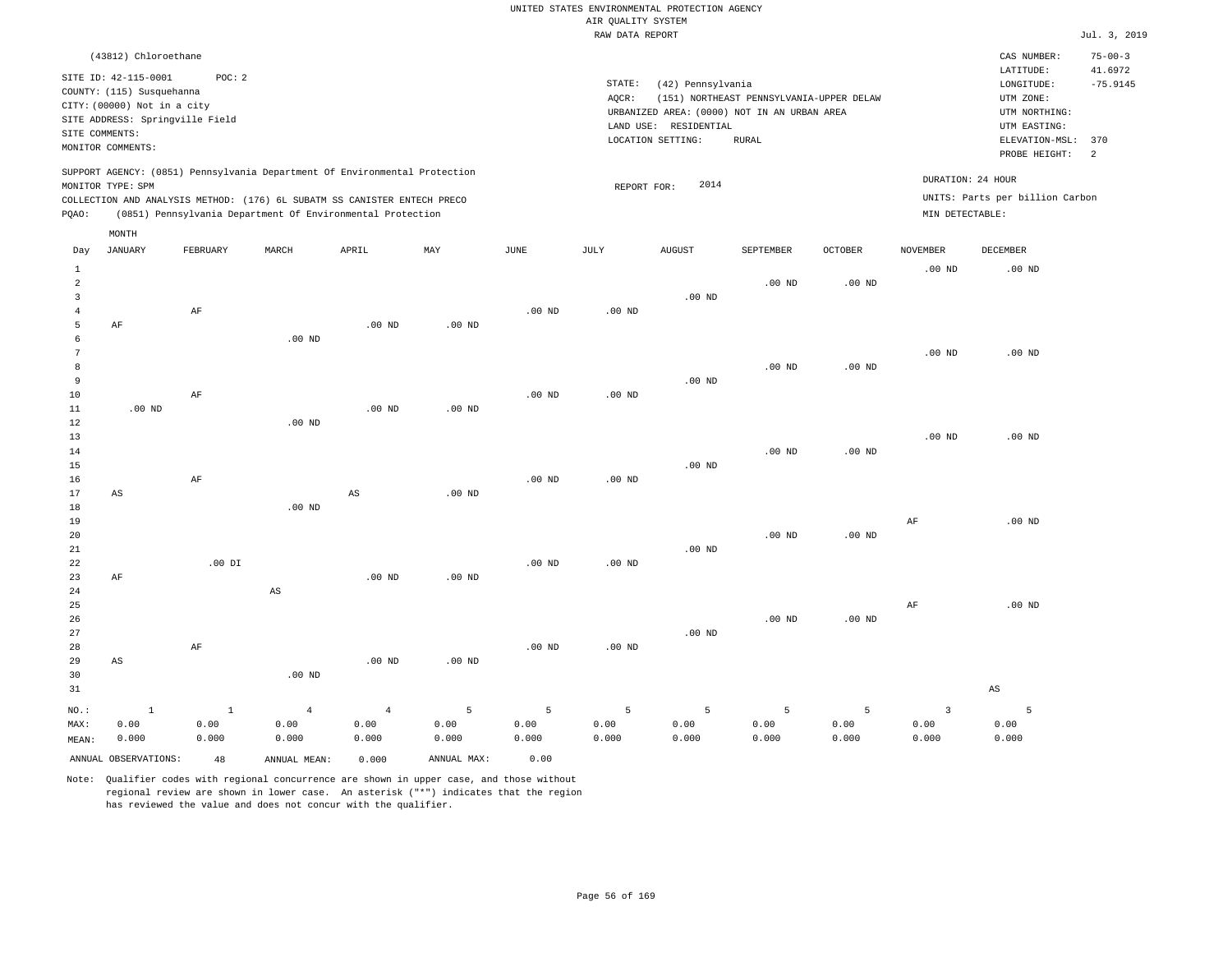|                | (43812) Chloroethane                                                                                                                     |          |       |                                                                                                                                                                                                                      |     |      |                              |                                  |                                                                           |                                          |                                      | CAS NUMBER:                                                                                              | $75 - 00 - 3$                     |
|----------------|------------------------------------------------------------------------------------------------------------------------------------------|----------|-------|----------------------------------------------------------------------------------------------------------------------------------------------------------------------------------------------------------------------|-----|------|------------------------------|----------------------------------|---------------------------------------------------------------------------|------------------------------------------|--------------------------------------|----------------------------------------------------------------------------------------------------------|-----------------------------------|
| SITE COMMENTS: | SITE ID: 42-115-0001<br>COUNTY: (115) Susquehanna<br>CITY: (00000) Not in a city<br>SITE ADDRESS: Springville Field<br>MONITOR COMMENTS: | POC: 2   |       |                                                                                                                                                                                                                      |     |      | STATE:<br>AOCR:<br>LAND USE: | RESIDENTIAL<br>LOCATION SETTING: | (42) Pennsylvania<br>URBANIZED AREA: (0000) NOT IN AN URBAN AREA<br>RURAL | (151) NORTHEAST PENNSYLVANIA-UPPER DELAW |                                      | LATITUDE:<br>LONGITUDE:<br>UTM ZONE:<br>UTM NORTHING:<br>UTM EASTING:<br>ELEVATION-MSL:<br>PROBE HEIGHT: | 41.6972<br>$-75.9145$<br>370<br>2 |
| POAO:          | MONITOR TYPE: SPM                                                                                                                        |          |       | SUPPORT AGENCY: (0851) Pennsylvania Department Of Environmental Protection<br>COLLECTION AND ANALYSIS METHOD: (176) 6L SUBATM SS CANISTER ENTECH PRECO<br>(0851) Pennsylvania Department Of Environmental Protection |     |      |                              | REPORT FOR:                      | 2015                                                                      |                                          | DURATION: 24 HOUR<br>MIN DETECTABLE: | UNITS: Parts per billion Carbon                                                                          |                                   |
| Day            | MONTH<br>JANUARY                                                                                                                         | FEBRUARY | MARCH | APRIL                                                                                                                                                                                                                | MAY | JUNE | JULY                         | AUGUST                           | <b>SEPTEMBER</b>                                                          | OCTOBER                                  | NOVEMBER                             | DECEMBER                                                                                                 |                                   |

| $\mathbf{1}$   |                         |                        | $.00$ ND     |             |                |                 |          |                |          |          |          |                   |
|----------------|-------------------------|------------------------|--------------|-------------|----------------|-----------------|----------|----------------|----------|----------|----------|-------------------|
| $\overline{c}$ |                         |                        |              |             |                |                 |          |                |          |          | $.00$ ND | .00 <sub>ND</sub> |
| 3              |                         |                        |              |             |                |                 |          |                | $.00$ ND | $.00$ ND |          |                   |
| $\overline{4}$ |                         |                        |              |             |                |                 |          | $.00$ ND       |          |          |          |                   |
| 5              |                         | $\rm AF$               |              |             |                | $.00$ ND        | .00 $ND$ |                |          |          |          |                   |
| 6              | $.00$ ND                |                        |              | $.00$ ND    | $.00$ ND       |                 |          |                |          |          |          |                   |
| 7              |                         |                        | .00 $ND$     |             |                |                 |          |                |          |          |          |                   |
| 8              |                         |                        |              |             |                |                 |          |                |          |          | $.00$ ND | .00 <sub>ND</sub> |
| 9              |                         |                        |              |             |                |                 |          |                | $.00$ ND | $.00$ ND |          |                   |
| 10             |                         |                        |              |             |                |                 |          | $.00$ ND       |          |          |          |                   |
| $11\,$         |                         | $.00$ ND               |              |             |                | $.00$ ND        | .00 $ND$ |                |          |          |          |                   |
| 12             | $.00$ ND                |                        |              | $.00$ ND    | $.00$ ND       |                 |          |                |          |          |          |                   |
| 13             |                         |                        | $\rm{AF}$    |             |                |                 |          |                |          |          |          |                   |
| $14$           |                         |                        |              |             |                |                 |          |                |          |          | $.00$ ND | $.00$ ND          |
| 15             |                         |                        |              |             |                |                 |          |                | $.00$ ND | $.00$ ND |          |                   |
| 16             |                         |                        |              |             |                |                 |          | $.00$ ND       |          |          |          |                   |
| 17             |                         | $\mathbb{A}\mathbb{S}$ |              |             |                | $.00$ ND        | .00 $ND$ |                |          |          |          |                   |
| 18             | $_{\rm AS}$             |                        |              | $.00$ ND    | $.00$ ND       |                 |          |                |          |          |          |                   |
| 19             |                         |                        | $.00$ ND     |             |                |                 |          |                |          |          |          |                   |
| 20             |                         |                        |              |             |                |                 |          |                | $.00$ ND |          | $.00$ ND | $.00$ ND          |
| $2\sqrt{1}$    |                         |                        |              |             |                |                 |          |                |          | $.00$ ND |          |                   |
| 22             |                         | $\mathbb{A}\mathbb{S}$ |              |             |                |                 |          | $.00$ ND       |          |          |          |                   |
| 23<br>24       | $.00$ ND                |                        |              | $.00$ ND    |                | $.00$ ND        | .00 $ND$ |                |          |          |          |                   |
| 25             |                         |                        | $.00$ ND     |             | $.00$ ND       |                 |          |                |          |          |          |                   |
| 26             |                         |                        |              |             |                |                 |          |                |          |          | $.00$ ND | $.00$ ND          |
| 27             |                         |                        |              |             |                |                 |          |                | $.00$ ND | $.00$ ND |          |                   |
| 28             |                         |                        |              |             |                |                 |          | $_{\rm AS}$    |          |          |          |                   |
| 29             |                         |                        |              |             |                | $.00$ ND        | $.00$ ND |                |          |          |          |                   |
| 30             | AS                      |                        |              | .00 $ND$    | .00 $ND$       |                 |          |                |          |          |          |                   |
| 31             |                         |                        | $.00$ ND     |             |                |                 |          |                |          |          |          |                   |
|                |                         |                        |              |             |                |                 |          |                |          |          |          |                   |
| $NO.$ :        | $\overline{\mathbf{3}}$ | $\,$ 1 $\,$            | 5            | $\mathsf S$ | $\overline{5}$ | $5\phantom{.0}$ | 5        | $\overline{4}$ | 5        | 5        | 5        | 5                 |
| MAX:           | 0.00                    | 0.00                   | 0.00         | 0.00        | 0.00           | 0.00            | 0.00     | 0.00           | 0.00     | 0.00     | 0.00     | 0.00              |
| MEAN:          | 0.000                   | 0.000                  | 0.000        | 0.000       | 0.000          | 0.000           | 0.000    | 0.000          | 0.000    | 0.000    | 0.000    | 0.000             |
|                | ANNUAL OBSERVATIONS:    | 53                     | ANNUAL MEAN: | 0.000       | ANNUAL MAX:    | 0.00            |          |                |          |          |          |                   |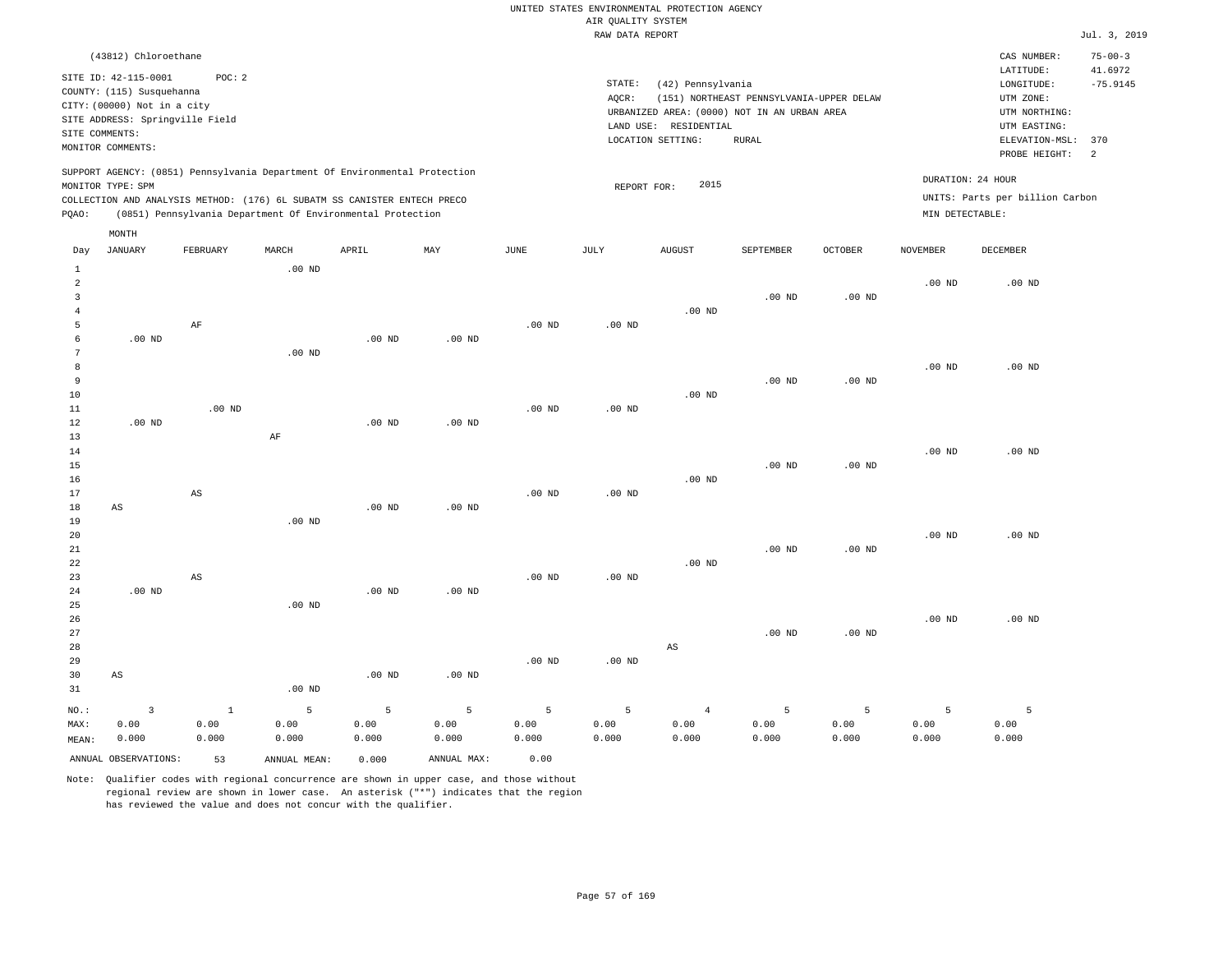|              |                                 |          |                                                                            |          |          |          | RAW DATA REPORT   |                                             |                                          |                |                 |                                 | Jul. 3, 2019   |
|--------------|---------------------------------|----------|----------------------------------------------------------------------------|----------|----------|----------|-------------------|---------------------------------------------|------------------------------------------|----------------|-----------------|---------------------------------|----------------|
|              | (43813) 1,1-Dichloroethane      |          |                                                                            |          |          |          |                   |                                             |                                          |                |                 | CAS NUMBER:                     | $75 - 34 - 3$  |
|              | SITE ID: 42-115-0001            | POC: 2   |                                                                            |          |          |          |                   |                                             |                                          |                |                 | LATITUDE:                       | 41.6972        |
|              | COUNTY: (115) Susquehanna       |          |                                                                            |          |          |          | STATE:            | (42) Pennsylvania                           |                                          |                |                 | LONGITUDE:                      | $-75.9145$     |
|              | CITY: (00000) Not in a city     |          |                                                                            |          |          |          | AOCR:             |                                             | (151) NORTHEAST PENNSYLVANIA-UPPER DELAW |                |                 | UTM ZONE:                       |                |
|              | SITE ADDRESS: Springville Field |          |                                                                            |          |          |          |                   | URBANIZED AREA: (0000) NOT IN AN URBAN AREA |                                          |                |                 | UTM NORTHING:                   |                |
|              | SITE COMMENTS:                  |          |                                                                            |          |          |          |                   | LAND USE: RESIDENTIAL                       |                                          |                |                 | UTM EASTING:                    |                |
|              | MONITOR COMMENTS:               |          |                                                                            |          |          |          |                   | LOCATION SETTING:                           | RURAL                                    |                |                 | ELEVATION-MSL:                  | 370            |
|              |                                 |          |                                                                            |          |          |          |                   |                                             |                                          |                |                 | PROBE HEIGHT:                   | $\overline{2}$ |
|              | MONITOR TYPE: SPM               |          | SUPPORT AGENCY: (0851) Pennsylvania Department Of Environmental Protection |          |          |          | REPORT FOR:       | 2013                                        |                                          |                |                 | DURATION: 24 HOUR               |                |
|              |                                 |          | COLLECTION AND ANALYSIS METHOD: (176) 6L SUBATM SS CANISTER ENTECH PRECO   |          |          |          |                   |                                             |                                          |                |                 | UNITS: Parts per billion Carbon |                |
| POAO:        |                                 |          | (0851) Pennsylvania Department Of Environmental Protection                 |          |          |          |                   |                                             |                                          |                | MIN DETECTABLE: |                                 |                |
|              | MONTH                           |          |                                                                            |          |          |          |                   |                                             |                                          |                |                 |                                 |                |
| Day          | JANUARY                         | FEBRUARY | MARCH                                                                      | APRIL    | MAY      | JUNE     | JULY              | AUGUST                                      | SEPTEMBER                                | <b>OCTOBER</b> | <b>NOVEMBER</b> | DECEMBER                        |                |
|              |                                 |          |                                                                            |          |          |          |                   |                                             |                                          |                |                 |                                 |                |
| $\mathbf{1}$ |                                 |          |                                                                            |          |          |          |                   |                                             | $.00$ ND                                 | $.00$ ND       |                 |                                 |                |
| 2            |                                 |          |                                                                            |          |          |          |                   | $.00$ ND                                    |                                          |                |                 |                                 |                |
|              |                                 |          |                                                                            |          |          | $.00$ ND | .00 <sub>ND</sub> |                                             |                                          |                |                 |                                 |                |
|              |                                 |          |                                                                            | $.00$ ND | $.00$ ND |          |                   |                                             |                                          |                |                 |                                 |                |
|              |                                 |          | $.00$ ND                                                                   |          |          |          |                   |                                             |                                          |                |                 |                                 |                |
|              |                                 |          |                                                                            |          |          |          |                   |                                             |                                          |                | $.00$ ND        | $.00$ ND                        |                |
|              |                                 |          |                                                                            |          |          |          |                   |                                             | AF                                       | AF             |                 |                                 |                |
|              |                                 |          |                                                                            |          |          |          |                   | $.00$ ND                                    |                                          |                |                 |                                 |                |
| 9            |                                 |          |                                                                            |          |          | $.00$ ND | $.00$ ND          |                                             |                                          |                |                 |                                 |                |
| 10           |                                 |          |                                                                            | $.00$ ND | $.00$ ND |          |                   |                                             |                                          |                |                 |                                 |                |
| 11           |                                 |          | $.00$ ND                                                                   |          |          |          |                   |                                             |                                          |                |                 |                                 |                |
| 12           |                                 |          |                                                                            |          |          |          |                   |                                             |                                          |                | AS              | $\mathbb{A}\mathbb{S}$          |                |
| 13           |                                 |          |                                                                            |          |          |          |                   |                                             | .00 <sub>ND</sub>                        | $.00$ ND       |                 |                                 |                |

| $14\,$      |          |          |          |          |          |          | .00 $CL$ |          |                 |    |    |
|-------------|----------|----------|----------|----------|----------|----------|----------|----------|-----------------|----|----|
| $15\,$      |          |          |          |          | $.00$ ND | $.00$ ND |          |          |                 |    |    |
| $16\,$      |          |          | $.00$ ND | $.00$ ND |          |          |          |          |                 |    |    |
| 17          |          | $.00$ ND |          |          |          |          |          |          |                 |    |    |
| 18          |          |          |          |          |          |          |          |          |                 | AF | AF |
| 19          |          |          |          |          |          |          |          | $.00$ ND | $.00$ ND        |    |    |
| $20\,$      |          |          |          |          |          |          | $.00$ ND |          |                 |    |    |
| $21\,$      |          |          |          |          | $.00$ ND | $.00$ ND |          |          |                 |    |    |
| $2\sqrt{2}$ |          |          | $.00$ ND | $.00$ ND |          |          |          |          |                 |    |    |
| 23          |          | $.00$ ND |          |          |          |          |          |          |                 |    |    |
| $2\,4$      |          |          |          |          |          |          |          |          |                 | AF | AF |
| 25          |          |          |          |          |          |          |          | $.00$ ND | AS              |    |    |
| $26\,$      |          |          |          |          |          |          | $.00$ ND |          |                 |    |    |
| 27          | $.00$ ND |          |          |          | $.00$ ND | $.00$ ND |          |          |                 |    |    |
| 28          |          |          | $.00$ ND | $.00$ ND |          |          |          |          |                 |    |    |
| 29          |          | $.00$ ND |          |          |          |          |          |          |                 |    |    |
| 30          |          |          |          |          |          |          |          |          |                 | AF | AF |
| 21          |          |          |          |          |          |          |          |          | $00 \text{ MP}$ |    |    |

| - ⊃ ⊥                |       |              |       |             |       |       |       |       | . OU IND |       |       |
|----------------------|-------|--------------|-------|-------------|-------|-------|-------|-------|----------|-------|-------|
| NO.:                 |       |              |       |             | ъ.    |       |       |       |          |       |       |
| MAX:                 | 0.00  | 0.00         | 0.00  | 0.00        | 0.00  | 0.00  | 0.00  | 0.00  | 0.00     | 0.00  | 0.00  |
| MEAN:                | 0.000 | 0.000        | 0.000 | 0.000       | 0.000 | 0.000 | 0.000 | 0.000 | 0.000    | 0.000 | 0.000 |
| ANNUAL OBSERVATIONS: | 41    | ANNUAL MEAN: | 0.000 | ANNUAL MAX: | 0.00  |       |       |       |          |       |       |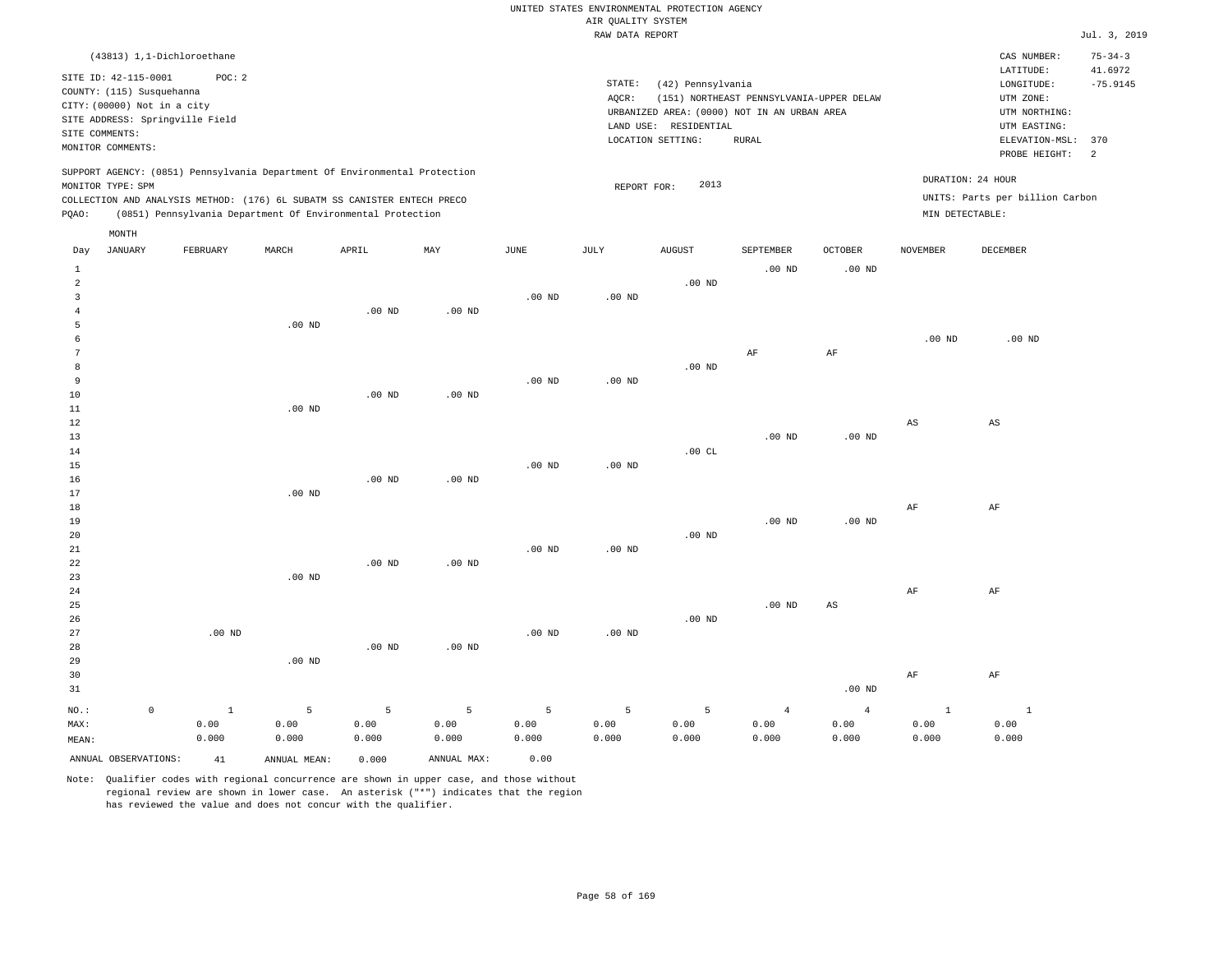| (43813) 1,1-Dichloroethane                                                                                                                                                                                                                         |                                                                                                                                                                                           | CAS NUMBER:                                                                                                  | $75 - 34 - 3$         |
|----------------------------------------------------------------------------------------------------------------------------------------------------------------------------------------------------------------------------------------------------|-------------------------------------------------------------------------------------------------------------------------------------------------------------------------------------------|--------------------------------------------------------------------------------------------------------------|-----------------------|
| SITE ID: 42-115-0001<br>POC:2<br>COUNTY: (115) Susquehanna<br>CITY: (00000) Not in a city<br>SITE ADDRESS: Springville Field<br>SITE COMMENTS:<br>MONITOR COMMENTS:                                                                                | STATE:<br>(42) Pennsylvania<br>(151) NORTHEAST PENNSYLVANIA-UPPER DELAW<br>AOCR:<br>URBANIZED AREA: (0000) NOT IN AN URBAN AREA<br>RESIDENTIAL<br>LAND USE:<br>LOCATION SETTING:<br>RURAL | LATITUDE:<br>LONGITUDE:<br>UTM ZONE:<br>UTM NORTHING:<br>UTM EASTING:<br>ELEVATION-MSL: 370<br>PROBE HEIGHT: | 41.6972<br>$-75.9145$ |
| SUPPORT AGENCY: (0851) Pennsylvania Department Of Environmental Protection<br>MONITOR TYPE: SPM<br>COLLECTION AND ANALYSIS METHOD: (176) 6L SUBATM SS CANISTER ENTECH PRECO<br>(0851) Pennsylvania Department Of Environmental Protection<br>POAO: | DURATION: 24 HOUR<br>2014<br>REPORT FOR:<br>MIN DETECTABLE:                                                                                                                               | UNITS: Parts per billion Carbon                                                                              |                       |

|                                     | MONTH                         |                         |                                 |                                 |                    |                    |                    |                    |                    |                                 |                                 |                        |
|-------------------------------------|-------------------------------|-------------------------|---------------------------------|---------------------------------|--------------------|--------------------|--------------------|--------------------|--------------------|---------------------------------|---------------------------------|------------------------|
| Day                                 | <b>JANUARY</b>                | FEBRUARY                | MARCH                           | APRIL                           | MAY                | JUNE               | JULY               | <b>AUGUST</b>      | SEPTEMBER          | OCTOBER                         | <b>NOVEMBER</b>                 | DECEMBER               |
| $\mathbf{1}$<br>$\overline{a}$<br>3 |                               |                         |                                 |                                 |                    |                    |                    | $.00$ ND           | $.00$ ND           | $.00$ ND                        | $.00$ ND                        | $.00$ ND               |
| $\overline{4}$<br>5<br>6<br>7       | $\rm{AF}$                     | $\rm AF$                | $.00$ ND                        | $.00$ ND                        | $.00$ ND           | $.00$ ND           | $.00$ ND           |                    |                    |                                 | $.00$ ND                        | $.00$ ND               |
| 8<br>9<br>10                        |                               | $\rm{AF}$               |                                 |                                 |                    | $.00$ ND           | $.00$ ND           | $.00$ ND           | $.00$ ND           | $.00$ ND                        |                                 |                        |
| 11<br>12<br>13<br>14                | $.00$ ND                      |                         | $.00$ ND                        | $.00$ ND                        | $.00$ ND           |                    |                    |                    | $.00$ ND           | $.00$ ND                        | $.00$ ND                        | $.00$ ND               |
| 15<br>16<br>17<br>18                | $\mathbb{A}\mathbb{S}$        | $\rm AF$                | $.00$ ND                        | $\mathbb{A}\mathbb{S}$          | $.00$ ND           | $.00$ ND           | $.00$ ND           | $.00$ ND           |                    |                                 |                                 |                        |
| 19<br>20<br>21                      |                               |                         |                                 |                                 |                    |                    |                    | $.00$ ND           | $.00$ ND           | $.00$ ND                        | $\rm{AF}$                       | $.00$ ND               |
| 22<br>23<br>$2\sqrt{4}$<br>25       | $\rm{AF}$                     | $.00$ DI                | $\mathbb{A}\mathbb{S}$          | $.00$ ND                        | $.00$ ND           | $.00$ ND           | $.00$ ND           |                    |                    |                                 | $\rm{AF}$                       | $.00$ ND               |
| 26<br>27<br>28                      |                               | $\rm AF$                |                                 |                                 |                    | $.00$ ND           | $.00$ ND           | $.00$ ND           | $.00$ ND           | $.00$ ND                        |                                 |                        |
| 29<br>30<br>31                      | $\mathbb{A}\mathbb{S}$        |                         | $.00$ ND                        | $.00$ ND                        | $.00$ ND           |                    |                    |                    |                    |                                 |                                 | $\mathbb{A}\mathbb{S}$ |
| $NO.$ :<br>MAX:<br>MEAN:            | $\mathbf{1}$<br>0.00<br>0.000 | $\,$ 1<br>0.00<br>0.000 | $\overline{4}$<br>0.00<br>0.000 | $\overline{4}$<br>0.00<br>0.000 | 5<br>0.00<br>0.000 | 5<br>0.00<br>0.000 | 5<br>0.00<br>0.000 | 5<br>0.00<br>0.000 | 5<br>0.00<br>0.000 | $\overline{5}$<br>0.00<br>0.000 | $\overline{3}$<br>0.00<br>0.000 | 5<br>0.00<br>0.000     |
|                                     | ANNUAL OBSERVATIONS:          | 48                      | ANNUAL MEAN:                    | 0.000                           | ANNUAL MAX:        | 0.00               |                    |                    |                    |                                 |                                 |                        |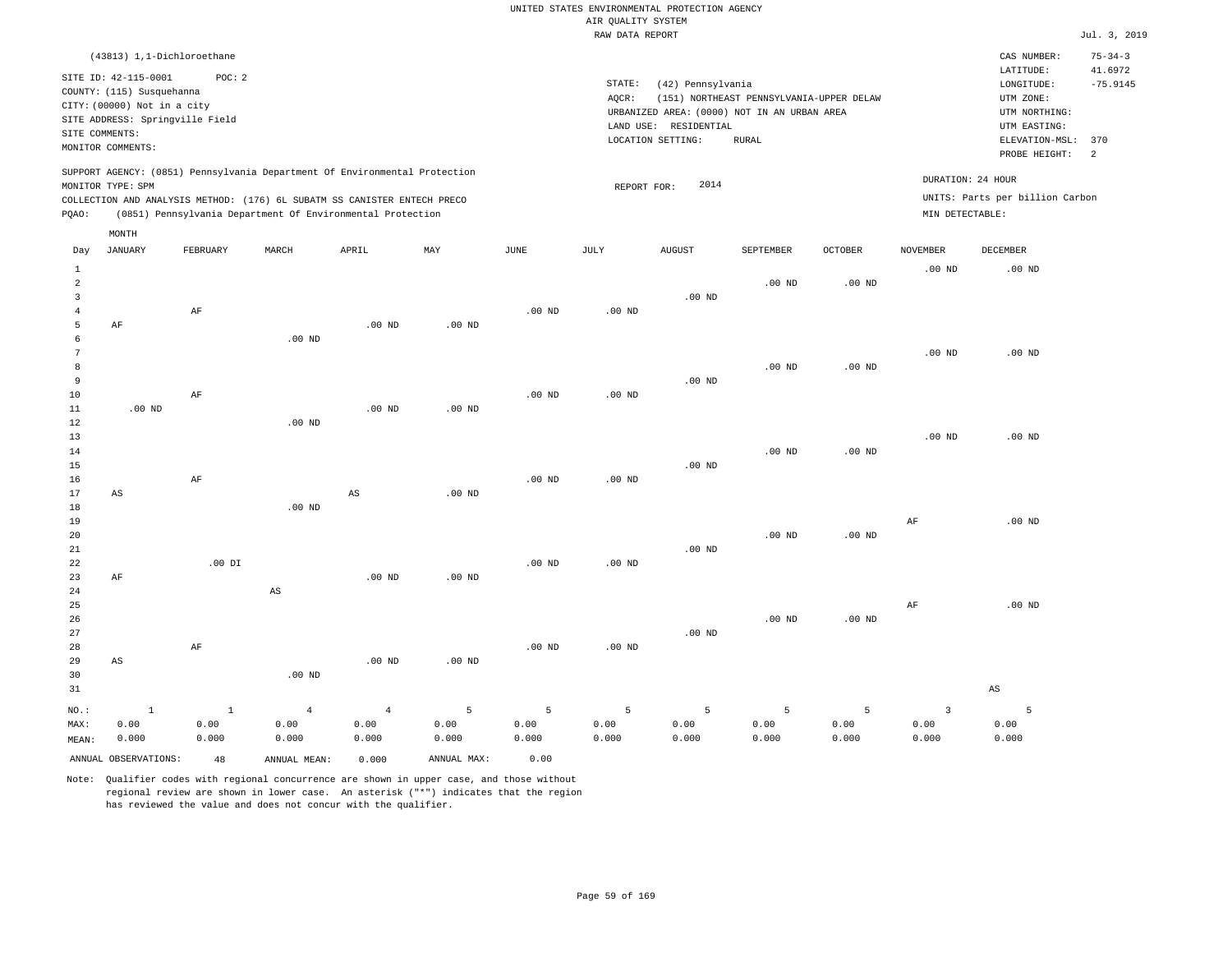| (43813) 1,1-Dichloroethane                                                                                                                                                                                                                                              |                                                                                                                                                                                        | CAS NUMBER:                                                                                 | $75 - 34 - 3$         |
|-------------------------------------------------------------------------------------------------------------------------------------------------------------------------------------------------------------------------------------------------------------------------|----------------------------------------------------------------------------------------------------------------------------------------------------------------------------------------|---------------------------------------------------------------------------------------------|-----------------------|
| SITE ID: 42-115-0001<br>POC:2<br>COUNTY: (115) Susquehanna<br>CITY: (00000) Not in a city<br>SITE ADDRESS: Springville Field<br>SITE COMMENTS:                                                                                                                          | STATE:<br>(42) Pennsylvania<br>(151) NORTHEAST PENNSYLVANIA-UPPER DELAW<br>AOCR:<br>URBANIZED AREA: (0000) NOT IN AN URBAN AREA<br>LAND USE: RESIDENTIAL<br>LOCATION SETTING:<br>RURAL | LATITUDE:<br>LONGITUDE:<br>UTM ZONE:<br>UTM NORTHING:<br>UTM EASTING:<br>ELEVATION-MSL: 370 | 41.6972<br>$-75.9145$ |
| MONITOR COMMENTS:<br>SUPPORT AGENCY: (0851) Pennsylvania Department Of Environmental Protection<br>MONITOR TYPE: SPM<br>COLLECTION AND ANALYSIS METHOD: (176) 6L SUBATM SS CANISTER ENTECH PRECO<br>(0851) Pennsylvania Department Of Environmental Protection<br>POAO: | 2015<br>REPORT FOR:                                                                                                                                                                    | PROBE HEIGHT:<br>DURATION: 24 HOUR<br>UNITS: Parts per billion Carbon<br>MIN DETECTABLE:    | $\overline{2}$        |
| MONTH                                                                                                                                                                                                                                                                   |                                                                                                                                                                                        |                                                                                             |                       |

| Day            | JANUARY                 | FEBRUARY               | MARCH             | APRIL          | MAY         | $_{\rm JUNE}$  | JULY           | AUGUST                 | SEPTEMBER | OCTOBER           | NOVEMBER | DECEMBER |
|----------------|-------------------------|------------------------|-------------------|----------------|-------------|----------------|----------------|------------------------|-----------|-------------------|----------|----------|
| $\mathbf{1}$   |                         |                        | $.00$ ND          |                |             |                |                |                        |           |                   |          |          |
| $\overline{a}$ |                         |                        |                   |                |             |                |                |                        |           |                   | $.00$ ND | $.00$ ND |
| 3              |                         |                        |                   |                |             |                |                |                        | $.00$ ND  | .00 <sub>ND</sub> |          |          |
| $\overline{4}$ |                         |                        |                   |                |             |                |                | $.00$ ND               |           |                   |          |          |
| 5              |                         | $\rm AF$               |                   |                |             | $.00$ ND       | $.00$ ND       |                        |           |                   |          |          |
| 6              | $.00$ ND                |                        |                   | $.00$ ND       | $.00$ ND    |                |                |                        |           |                   |          |          |
| 7              |                         |                        | $.00$ ND          |                |             |                |                |                        |           |                   |          |          |
| 8              |                         |                        |                   |                |             |                |                |                        |           |                   | $.00$ ND | $.00$ ND |
| 9              |                         |                        |                   |                |             |                |                |                        | $.00$ ND  | $.00$ ND          |          |          |
| $10\,$         |                         |                        |                   |                |             |                |                | $.00$ ND               |           |                   |          |          |
| $11\,$         |                         | $.00$ ND               |                   |                |             | $.00$ ND       | $.00$ ND       |                        |           |                   |          |          |
| 12             | $.00$ ND                |                        |                   | $.00$ ND       | $.00$ ND    |                |                |                        |           |                   |          |          |
| 13             |                         |                        | $\rm AF$          |                |             |                |                |                        |           |                   |          |          |
| 14             |                         |                        |                   |                |             |                |                |                        |           |                   | $.00$ ND | $.00$ ND |
| 15             |                         |                        |                   |                |             |                |                |                        | $.00$ ND  | $.00$ ND          |          |          |
| 16             |                         |                        |                   |                |             |                |                | $.00$ ND               |           |                   |          |          |
| 17             |                         | $\mathbb{A}\mathbb{S}$ |                   |                |             | $.00$ ND       | $.00$ ND       |                        |           |                   |          |          |
| 18             | AS                      |                        |                   | $.00$ ND       | $.00$ ND    |                |                |                        |           |                   |          |          |
| 19             |                         |                        | .00 <sub>ND</sub> |                |             |                |                |                        |           |                   |          |          |
| 20             |                         |                        |                   |                |             |                |                |                        |           |                   | $.00$ ND | $.00$ ND |
| $2\sqrt{1}$    |                         |                        |                   |                |             |                |                |                        | $.00$ ND  | $.00$ ND          |          |          |
| $2\sqrt{2}$    |                         |                        |                   |                |             |                |                | $.00$ ND               |           |                   |          |          |
| 23             |                         | $\mathbb{A}\mathbb{S}$ |                   |                |             | $.00$ ND       | $.00{\rm ~ND}$ |                        |           |                   |          |          |
| $2\,4$         | .00 $ND$                |                        |                   | $.00$ ND       | $.00$ ND    |                |                |                        |           |                   |          |          |
| 25             |                         |                        | .00 <sub>ND</sub> |                |             |                |                |                        |           |                   |          |          |
| 26             |                         |                        |                   |                |             |                |                |                        |           |                   | $.00$ ND | $.00$ ND |
| 27             |                         |                        |                   |                |             |                |                |                        | $.00$ ND  | .00 $ND$          |          |          |
| 28             |                         |                        |                   |                |             |                |                | $\mathbb{A}\mathbb{S}$ |           |                   |          |          |
| 29<br>30       | $\mathbb{A}\mathbb{S}$  |                        |                   | $.00$ ND       | $.00$ ND    | $.00$ ND       | $.00$ ND       |                        |           |                   |          |          |
| 31             |                         |                        | $.00$ ND          |                |             |                |                |                        |           |                   |          |          |
|                |                         |                        |                   |                |             |                |                |                        |           |                   |          |          |
| $NO.$ :        | $\overline{\mathbf{3}}$ | $\,$ 1                 | 5                 | $\overline{5}$ | 5           | $\overline{5}$ | 5              | $\sqrt{4}$             | 5         | 5                 | 5        | 5        |
| MAX:           | 0.00                    | 0.00                   | 0.00              | 0.00           | 0.00        | 0.00           | 0.00           | 0.00                   | 0.00      | 0.00              | 0.00     | 0.00     |
| MEAN:          | 0.000                   | 0.000                  | 0.000             | 0.000          | 0.000       | 0.000          | 0.000          | 0.000                  | 0.000     | 0.000             | 0.000    | 0.000    |
|                | ANNUAL OBSERVATIONS:    | 53                     | ANNUAL MEAN:      | 0.000          | ANNUAL MAX: | 0.00           |                |                        |           |                   |          |          |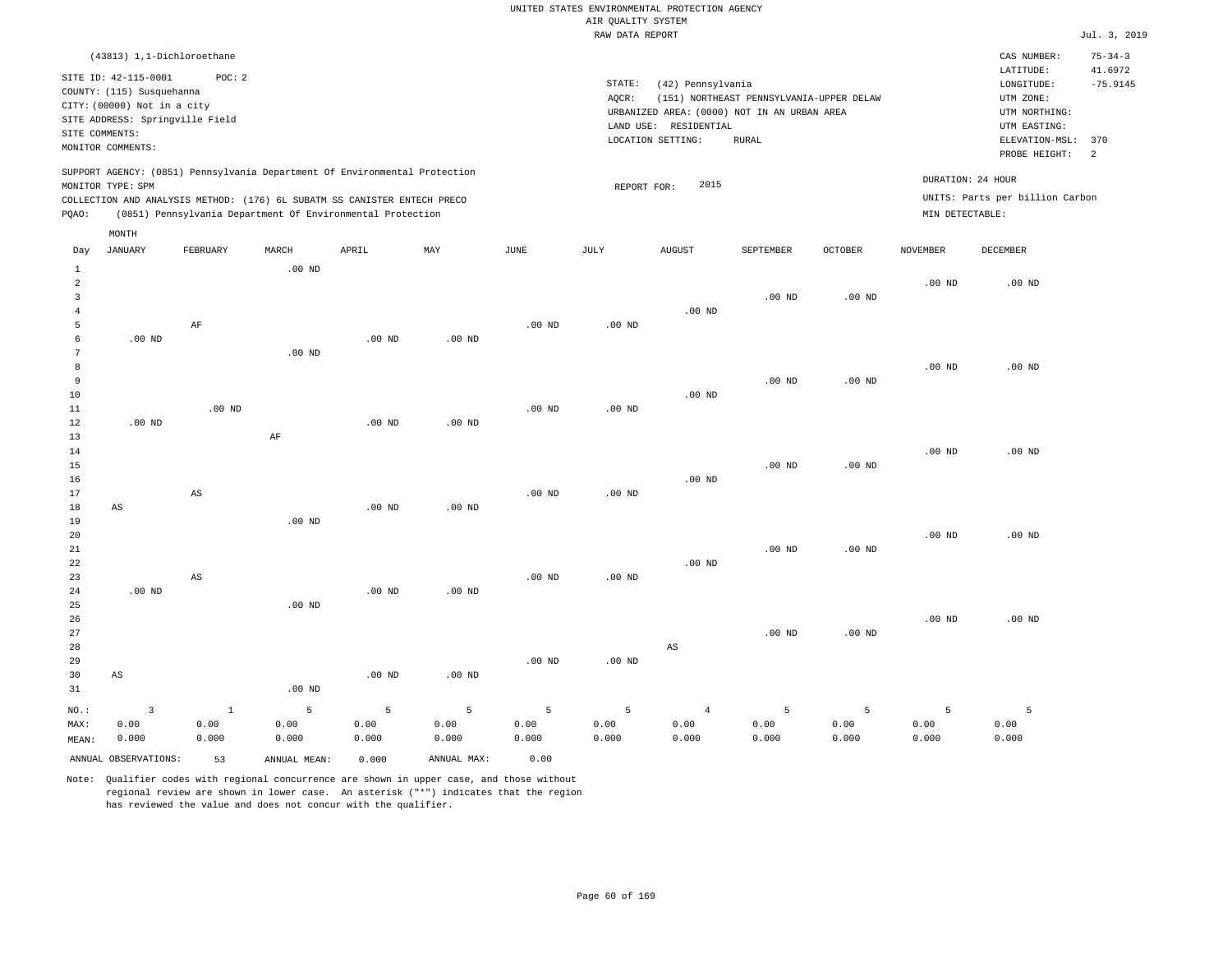|       | (43814) Methyl chloroform                                                                                               |                                           |       |                                                                                                                                                                                                                      |     |          |                 |                                                                                                                |                                                   |                |                                                                                                          | CAS NUMBER:                                                             | $71 - 55 - 6$                     |
|-------|-------------------------------------------------------------------------------------------------------------------------|-------------------------------------------|-------|----------------------------------------------------------------------------------------------------------------------------------------------------------------------------------------------------------------------|-----|----------|-----------------|----------------------------------------------------------------------------------------------------------------|---------------------------------------------------|----------------|----------------------------------------------------------------------------------------------------------|-------------------------------------------------------------------------|-----------------------------------|
|       | SITE ID: 42-115-0001<br>COUNTY: (115) Susquehanna<br>CITY: (00000) Not in a city<br>SITE COMMENTS:<br>MONITOR COMMENTS: | POC: 2<br>SITE ADDRESS: Springville Field |       |                                                                                                                                                                                                                      |     |          | STATE:<br>AQCR: | (42) Pennsylvania<br>URBANIZED AREA: (0000) NOT IN AN URBAN AREA<br>LAND USE: RESIDENTIAL<br>LOCATION SETTING: | (151) NORTHEAST PENNSYLVANIA-UPPER DELAW<br>RURAL |                | LATITUDE:<br>LONGITUDE:<br>UTM ZONE:<br>UTM NORTHING:<br>UTM EASTING:<br>ELEVATION-MSL:<br>PROBE HEIGHT: |                                                                         | 41.6972<br>$-75.9145$<br>370<br>2 |
| POAO: | MONITOR TYPE: SPM                                                                                                       |                                           |       | SUPPORT AGENCY: (0851) Pennsylvania Department Of Environmental Protection<br>COLLECTION AND ANALYSIS METHOD: (176) 6L SUBATM SS CANISTER ENTECH PRECO<br>(0851) Pennsylvania Department Of Environmental Protection |     |          |                 | 2013<br>REPORT FOR:                                                                                            |                                                   |                |                                                                                                          | DURATION: 24 HOUR<br>UNITS: Parts per billion Carbon<br>MIN DETECTABLE: |                                   |
| Day   | MONTH<br>JANUARY                                                                                                        | FEBRUARY                                  | MARCH | APRIL                                                                                                                                                                                                                | MAY | JUNE     | JULY            | AUGUST                                                                                                         | SEPTEMBER                                         | <b>OCTOBER</b> | NOVEMBER                                                                                                 | DECEMBER                                                                |                                   |
|       |                                                                                                                         |                                           |       |                                                                                                                                                                                                                      |     |          |                 |                                                                                                                | $.00$ ND                                          | $.00$ ND       |                                                                                                          |                                                                         |                                   |
|       |                                                                                                                         |                                           |       |                                                                                                                                                                                                                      |     |          |                 | $.00$ ND                                                                                                       |                                                   |                |                                                                                                          |                                                                         |                                   |
|       |                                                                                                                         |                                           |       |                                                                                                                                                                                                                      |     | $.00$ ND | $.00$ ND        |                                                                                                                |                                                   |                |                                                                                                          |                                                                         |                                   |

| -5            | $.00$ ND |          |          |          |           |    |          |          |
|---------------|----------|----------|----------|----------|-----------|----|----------|----------|
| 6             |          |          |          |          |           |    | .00 $ND$ | $.00$ ND |
| $\mathcal{L}$ |          |          |          |          | $\rm{AF}$ | AF |          |          |
| 8             |          |          |          | .00 $ND$ |           |    |          |          |
| Q             |          | $.00$ ND | $.00$ ND |          |           |    |          |          |

| 10          |          |          | $.00$ ND | $.00$ ND |          |          |          |          |             |             |      |
|-------------|----------|----------|----------|----------|----------|----------|----------|----------|-------------|-------------|------|
| $11\,$      |          | $.00$ ND |          |          |          |          |          |          |             |             |      |
| 12          |          |          |          |          |          |          |          |          |             | $_{\rm AS}$ | AS   |
| 13          |          |          |          |          |          |          |          | $.00$ ND | $.00$ ND    |             |      |
| 14          |          |          |          |          |          |          | .00 $CL$ |          |             |             |      |
| 15          |          |          |          |          | $.00$ ND | $.00$ ND |          |          |             |             |      |
| 16          |          |          | $.00$ ND | $.00$ ND |          |          |          |          |             |             |      |
| 17          |          | $.00$ ND |          |          |          |          |          |          |             |             |      |
| 18          |          |          |          |          |          |          |          |          |             | $\rm{AF}$   | AF   |
| 19          |          |          |          |          |          |          |          | $.00$ ND | $.00$ ND    |             |      |
| 20          |          |          |          |          |          |          | $.00$ ND |          |             |             |      |
| $2\sqrt{1}$ |          |          |          |          | $.00$ ND | $.00$ ND |          |          |             |             |      |
| 22          |          |          | $.00$ ND | $.00$ ND |          |          |          |          |             |             |      |
| 23          |          | $.00$ ND |          |          |          |          |          |          |             |             |      |
| $2\sqrt{4}$ |          |          |          |          |          |          |          |          |             | $\rm{AF}$   | AF   |
| 25          |          |          |          |          |          |          |          | $.00$ ND | $_{\rm AS}$ |             |      |
| 26          |          |          |          |          |          |          | $.00$ ND |          |             |             |      |
| 27          | $.00$ ND |          |          |          | $.00$ ND | $.00$ ND |          |          |             |             |      |
| 28          |          |          | $.00$ ND | $.00$ ND |          |          |          |          |             |             |      |
| 29          |          | $.00$ ND |          |          |          |          |          |          |             |             |      |
| 20          |          |          |          |          |          |          |          |          |             | $\lambda$   | 7. D |

| <b>JU</b> |       |       |       |       |       |                      |       |       |          | AF    | <b>AF</b> |
|-----------|-------|-------|-------|-------|-------|----------------------|-------|-------|----------|-------|-----------|
| 31        |       |       |       |       |       |                      |       |       | $.00$ ND |       |           |
| NO.:      |       |       |       |       |       |                      |       |       |          |       |           |
| MAX:      | 0.00  | 0.00  | 0.00  |       |       | $0.00$ $0.00$ $0.00$ | 0.00  | 0.00  | 0.00     | 0.00  | 0.00      |
| MEAN:     | 0.000 | 0.000 | 0.000 | 0.000 | 0.000 | 0.000                | 0.000 | 0.000 | 0.000    | 0.000 | 0.000     |
|           |       |       |       |       |       |                      |       |       |          |       |           |

ANNUAL OBSERVATIONS: 41 ANNUAL MEAN: 0.000 ANNUAL MAX: 0.00

4

Note: Qualifier codes with regional concurrence are shown in upper case, and those without regional review are shown in lower case. An asterisk ("\*") indicates that the region has reviewed the value and does not concur with the qualifier.

.00 ND

.00 ND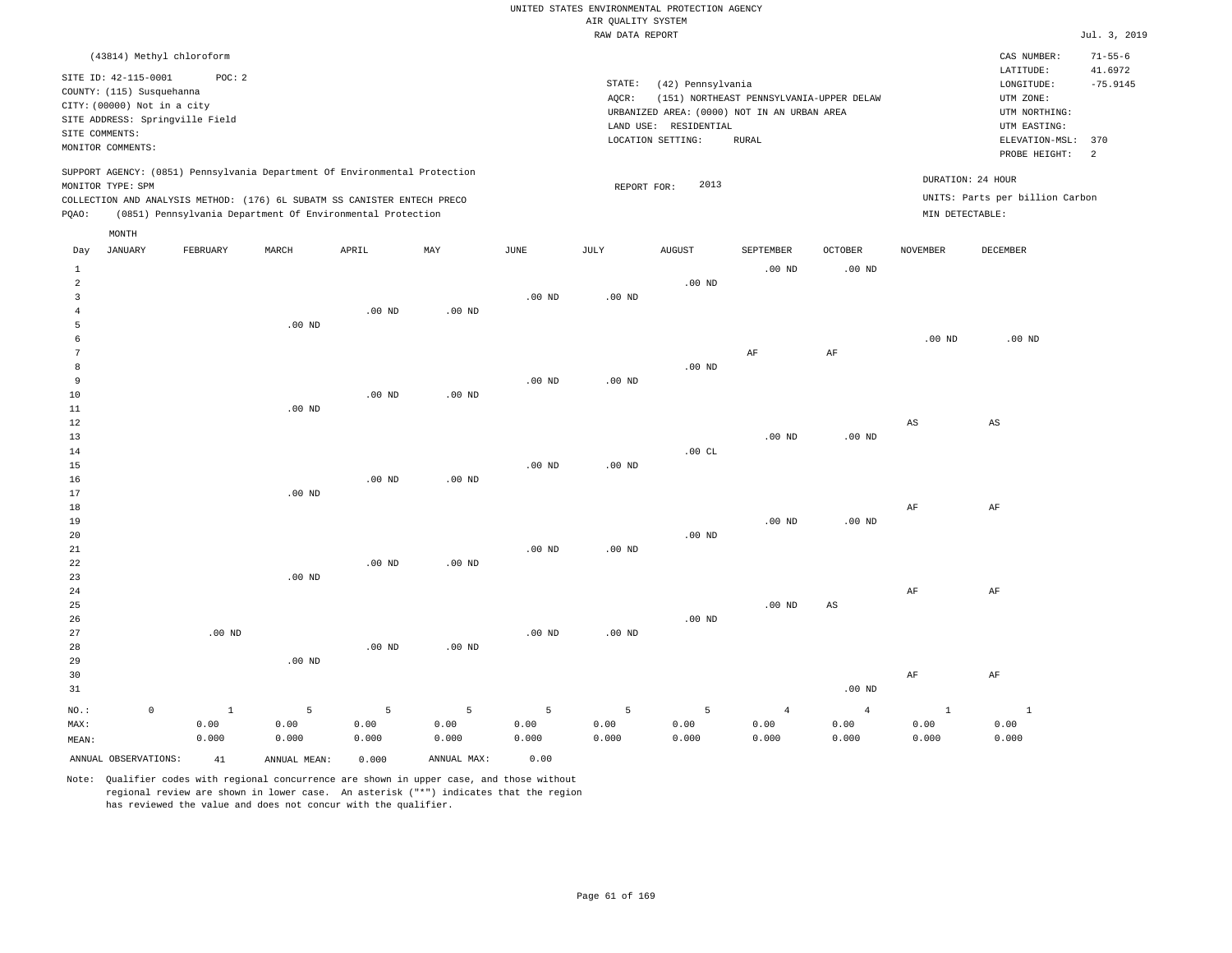| (43814) Methyl chloroform                                                                                                                                                                                                                          |                                                                                                                                                                                        | CAS NUMBER:                                                                                                  | $71 - 55 - 6$         |
|----------------------------------------------------------------------------------------------------------------------------------------------------------------------------------------------------------------------------------------------------|----------------------------------------------------------------------------------------------------------------------------------------------------------------------------------------|--------------------------------------------------------------------------------------------------------------|-----------------------|
| SITE ID: 42-115-0001<br>POC:2<br>COUNTY: (115) Susquehanna<br>CITY: (00000) Not in a city<br>SITE ADDRESS: Springville Field<br>SITE COMMENTS:<br>MONITOR COMMENTS:                                                                                | STATE:<br>(42) Pennsylvania<br>(151) NORTHEAST PENNSYLVANIA-UPPER DELAW<br>AOCR:<br>URBANIZED AREA: (0000) NOT IN AN URBAN AREA<br>LAND USE: RESIDENTIAL<br>LOCATION SETTING:<br>RURAL | LATITUDE:<br>LONGITUDE:<br>UTM ZONE:<br>UTM NORTHING:<br>UTM EASTING:<br>ELEVATION-MSL: 370<br>PROBE HEIGHT: | 41.6972<br>$-75.9145$ |
| SUPPORT AGENCY: (0851) Pennsylvania Department Of Environmental Protection<br>MONITOR TYPE: SPM<br>COLLECTION AND ANALYSIS METHOD: (176) 6L SUBATM SS CANISTER ENTECH PRECO<br>(0851) Pennsylvania Department Of Environmental Protection<br>POAO: | 2014<br>REPORT FOR:                                                                                                                                                                    | DURATION: 24 HOUR<br>UNITS: Parts per billion Carbon<br>MIN DETECTABLE:                                      |                       |

|                                     | $\texttt{MONTH}$       |          |                        |                        |                   |          |          |          |                   |                   |                         |                        |
|-------------------------------------|------------------------|----------|------------------------|------------------------|-------------------|----------|----------|----------|-------------------|-------------------|-------------------------|------------------------|
| Day                                 | JANUARY                | FEBRUARY | MARCH                  | APRIL                  | MAY               | JUNE     | JULY     | AUGUST   | SEPTEMBER         | OCTOBER           | NOVEMBER                | DECEMBER               |
| $\mathbf{1}$<br>$\overline{a}$<br>3 |                        |          |                        |                        |                   |          |          | $.00$ ND | $.00$ ND          | $.00$ ND          | $.00$ ND                | $.00$ ND               |
| $\overline{4}$                      |                        | AF       |                        |                        |                   | $.00$ ND | $.00$ ND |          |                   |                   |                         |                        |
| 5                                   | $\rm AF$               |          |                        | $.00$ ND               | $.00$ ND          |          |          |          |                   |                   |                         |                        |
| 6                                   |                        |          | .00 $ND$               |                        |                   |          |          |          |                   |                   |                         |                        |
| 7                                   |                        |          |                        |                        |                   |          |          |          |                   |                   | $.00$ ND                | $.00$ ND               |
| 8                                   |                        |          |                        |                        |                   |          |          |          | $.00$ ND          | .00 <sub>ND</sub> |                         |                        |
| 9                                   |                        |          |                        |                        |                   |          |          | $.00$ ND |                   |                   |                         |                        |
| 10                                  |                        | $\rm AF$ |                        |                        |                   | $.00$ ND | $.00$ ND |          |                   |                   |                         |                        |
| 11                                  | $.00$ ND               |          |                        | $.00$ ND               | $.00$ ND          |          |          |          |                   |                   |                         |                        |
| 12                                  |                        |          | $.00$ ND               |                        |                   |          |          |          |                   |                   |                         |                        |
| 13                                  |                        |          |                        |                        |                   |          |          |          |                   |                   | $.00$ ND                | $.00$ ND               |
| 14                                  |                        |          |                        |                        |                   |          |          |          | $.00$ ND          | $.00$ ND          |                         |                        |
| 15                                  |                        | $\rm AF$ |                        |                        |                   |          |          | $.00$ ND |                   |                   |                         |                        |
| 16<br>17                            | $\mathbb{A}\mathbb{S}$ |          |                        | $\mathbb{A}\mathbb{S}$ | $.00$ ND          | $.00$ ND | $.00$ ND |          |                   |                   |                         |                        |
| 18                                  |                        |          | $.00$ ND               |                        |                   |          |          |          |                   |                   |                         |                        |
| 19                                  |                        |          |                        |                        |                   |          |          |          |                   |                   | $\rm{AF}$               | $.00$ ND               |
| 20                                  |                        |          |                        |                        |                   |          |          |          | $.00$ ND          | $.00$ ND          |                         |                        |
| 21                                  |                        |          |                        |                        |                   |          |          | $.00$ ND |                   |                   |                         |                        |
| 22                                  |                        | $.00$ DI |                        |                        |                   | $.00$ ND | $.00$ ND |          |                   |                   |                         |                        |
| 23                                  | $\rm AF$               |          |                        | .00 $ND$               | .00 <sub>ND</sub> |          |          |          |                   |                   |                         |                        |
| 24                                  |                        |          | $\mathbb{A}\mathbb{S}$ |                        |                   |          |          |          |                   |                   |                         |                        |
| 25                                  |                        |          |                        |                        |                   |          |          |          |                   |                   | AF                      | $.00$ ND               |
| 26                                  |                        |          |                        |                        |                   |          |          |          | .00 <sub>ND</sub> | .00 <sub>ND</sub> |                         |                        |
| 27                                  |                        |          |                        |                        |                   |          |          | .00 $ND$ |                   |                   |                         |                        |
| 28                                  |                        | $\rm AF$ |                        |                        |                   | $.00$ ND | $.00$ ND |          |                   |                   |                         |                        |
| 29                                  | $\mathbb{A}\mathbb{S}$ |          |                        | $.00$ ND               | $.00$ ND          |          |          |          |                   |                   |                         |                        |
| 30                                  |                        |          | $.00$ ND               |                        |                   |          |          |          |                   |                   |                         |                        |
| 31                                  |                        |          |                        |                        |                   |          |          |          |                   |                   |                         | $\mathbb{A}\mathbb{S}$ |
| $NO.$ :                             | $\mathbf 1$            | $\,$ 1   | $\sqrt{4}$             | $\overline{4}$         | 5                 | 5        | 5        | 5        | 5                 | 5                 | $\overline{\mathbf{3}}$ | 5                      |
| MAX:                                | 0.00                   | 0.00     | 0.00                   | 0.00                   | 0.00              | 0.00     | 0.00     | 0.00     | 0.00              | 0.00              | 0.00                    | 0.00                   |
| MEAN:                               | 0.000                  | 0.000    | 0.000                  | 0.000                  | 0.000             | 0.000    | 0.000    | 0.000    | 0.000             | 0.000             | 0.000                   | 0.000                  |
|                                     | ANNUAL OBSERVATIONS:   | 48       | ANNUAL MEAN:           | 0.000                  | ANNUAL MAX:       | 0.00     |          |          |                   |                   |                         |                        |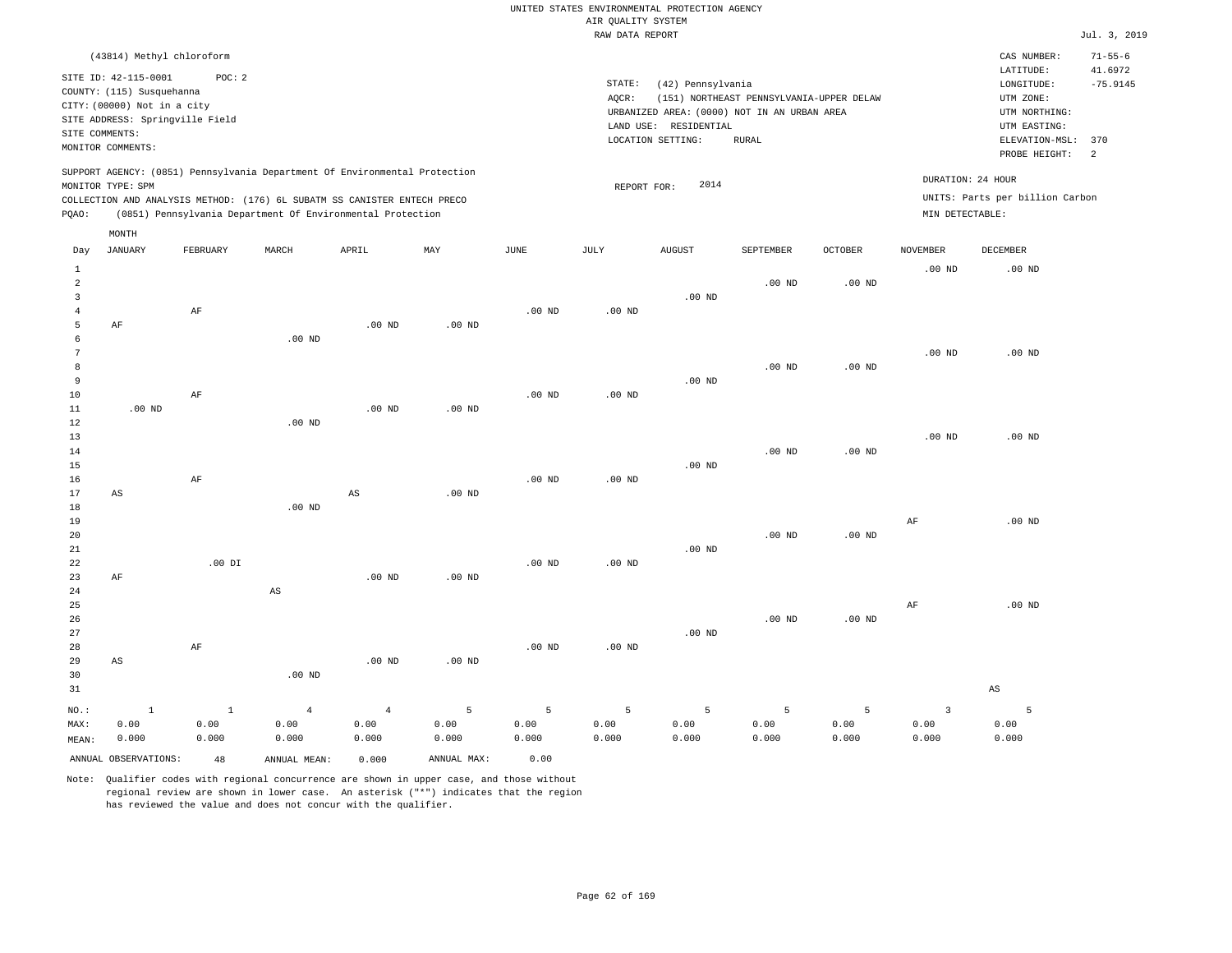| (43814) Methyl chloroform                                                                                                                                                                                                                                   |                                                                                                                                                                                        | CAS NUMBER:                                                                                                  | $71 - 55 - 6$              |
|-------------------------------------------------------------------------------------------------------------------------------------------------------------------------------------------------------------------------------------------------------------|----------------------------------------------------------------------------------------------------------------------------------------------------------------------------------------|--------------------------------------------------------------------------------------------------------------|----------------------------|
| SITE ID: 42-115-0001<br>POC:2<br>COUNTY: (115) Susquehanna<br>CITY: (00000) Not in a city<br>SITE ADDRESS: Springville Field<br>SITE COMMENTS:<br>MONITOR COMMENTS:                                                                                         | STATE:<br>(42) Pennsylvania<br>(151) NORTHEAST PENNSYLVANIA-UPPER DELAW<br>AOCR:<br>URBANIZED AREA: (0000) NOT IN AN URBAN AREA<br>LAND USE: RESIDENTIAL<br>LOCATION SETTING:<br>RURAL | LATITUDE:<br>LONGITUDE:<br>UTM ZONE:<br>UTM NORTHING:<br>UTM EASTING:<br>ELEVATION-MSL: 370<br>PROBE HEIGHT: | 41.6972<br>$-75.9145$<br>2 |
| SUPPORT AGENCY: (0851) Pennsylvania Department Of Environmental Protection<br>MONITOR TYPE: SPM<br>COLLECTION AND ANALYSIS METHOD: (176) 6L SUBATM SS CANISTER ENTECH PRECO<br>(0851) Pennsylvania Department Of Environmental Protection<br>POAO:<br>MONTH | DURATION: 24 HOUR<br>2015<br>REPORT FOR:<br>MIN DETECTABLE:                                                                                                                            | UNITS: Parts per billion Carbon                                                                              |                            |

| Day            | JANUARY                 | FEBRUARY               | MARCH             | APRIL    | MAY               | JUNE     | JULY           | <b>AUGUST</b>          | SEPTEMBER         | OCTOBER           | NOVEMBER          | DECEMBER |
|----------------|-------------------------|------------------------|-------------------|----------|-------------------|----------|----------------|------------------------|-------------------|-------------------|-------------------|----------|
| $\mathbf{1}$   |                         |                        | $.00$ ND          |          |                   |          |                |                        |                   |                   |                   |          |
| $\overline{a}$ |                         |                        |                   |          |                   |          |                |                        |                   |                   | $.00$ ND          | $.00$ ND |
| 3              |                         |                        |                   |          |                   |          |                |                        | $.00$ ND          | .00 <sub>ND</sub> |                   |          |
| $\overline{4}$ |                         |                        |                   |          |                   |          |                | $.00$ ND               |                   |                   |                   |          |
| 5              |                         | $\rm AF$               |                   |          |                   | $.00$ ND | $.00$ ND       |                        |                   |                   |                   |          |
| 6              | $.00$ ND                |                        |                   | $.00$ ND | $.00$ ND          |          |                |                        |                   |                   |                   |          |
| 7              |                         |                        | $.00$ ND          |          |                   |          |                |                        |                   |                   |                   |          |
| $^{\rm 8}$     |                         |                        |                   |          |                   |          |                |                        |                   |                   | $.00$ ND          | $.00$ ND |
| 9              |                         |                        |                   |          |                   |          |                |                        | $.00$ ND          | .00 <sub>ND</sub> |                   |          |
| 10             |                         |                        |                   |          |                   |          |                | $.00$ ND               |                   |                   |                   |          |
| $11\,$         |                         | $.00$ ND               |                   |          |                   | $.00$ ND | $.00$ ND       |                        |                   |                   |                   |          |
| 12             | $.00$ ND                |                        |                   | .00 $ND$ | $.00$ ND          |          |                |                        |                   |                   |                   |          |
| 13             |                         |                        | $\rm AF$          |          |                   |          |                |                        |                   |                   |                   |          |
| 14             |                         |                        |                   |          |                   |          |                |                        |                   |                   | $.00$ ND          | $.00$ ND |
| 15             |                         |                        |                   |          |                   |          |                |                        | $.00$ ND          | .00 <sub>ND</sub> |                   |          |
| 16             |                         |                        |                   |          |                   |          |                | $.00$ ND               |                   |                   |                   |          |
| 17             |                         | $\mathbb{A}\mathbb{S}$ |                   |          |                   | $.00$ ND | $.00$ ND       |                        |                   |                   |                   |          |
| 18             | $\mathbb{A}\mathbb{S}$  |                        |                   | $.00$ ND | $.00$ ND          |          |                |                        |                   |                   |                   |          |
| 19             |                         |                        | .00 <sub>ND</sub> |          |                   |          |                |                        |                   |                   |                   |          |
| $20\,$         |                         |                        |                   |          |                   |          |                |                        |                   |                   | .00 <sub>ND</sub> | $.00$ ND |
| $21\,$         |                         |                        |                   |          |                   |          |                |                        | $.00$ ND          | .00 <sub>ND</sub> |                   |          |
| $^{\rm 22}$    |                         |                        |                   |          |                   |          |                | $.00$ ND               |                   |                   |                   |          |
| 23             |                         | AS                     |                   |          |                   | $.00$ ND | $.00$ ND       |                        |                   |                   |                   |          |
| 24             | $.00~\mathrm{ND}$       |                        |                   | $.00$ ND | $.00$ ND          |          |                |                        |                   |                   |                   |          |
| 25             |                         |                        | $.00$ ND          |          |                   |          |                |                        |                   |                   |                   |          |
| 26             |                         |                        |                   |          |                   |          |                |                        |                   |                   | .00 <sub>ND</sub> | $.00$ ND |
| 27             |                         |                        |                   |          |                   |          |                |                        | .00 <sub>ND</sub> | $.00$ ND          |                   |          |
| 28             |                         |                        |                   |          |                   |          |                | $\mathbb{A}\mathbb{S}$ |                   |                   |                   |          |
| 29             |                         |                        |                   |          |                   | $.00$ ND | $.00$ ND       |                        |                   |                   |                   |          |
| 30             | $\mathbb{A}\mathbb{S}$  |                        |                   | $.00$ ND | .00 <sub>ND</sub> |          |                |                        |                   |                   |                   |          |
| 31             |                         |                        | $.00$ ND          |          |                   |          |                |                        |                   |                   |                   |          |
| $_{\rm NO.}$ : | $\overline{\mathbf{3}}$ | $\mathbf{1}$           | 5                 | 5        | $\mathsf S$       | 5        | $\overline{5}$ | $\overline{4}$         | 5                 | 5                 | 5                 | 5        |
| MAX:           | 0.00                    | 0.00                   | 0.00              | 0.00     | 0.00              | 0.00     | 0.00           | 0.00                   | 0.00              | 0.00              | 0.00              | 0.00     |
| MEAN:          | 0.000                   | 0.000                  | 0.000             | 0.000    | 0.000             | 0.000    | 0.000          | 0.000                  | 0.000             | 0.000             | 0.000             | 0.000    |
|                | ANNUAL OBSERVATIONS:    | 53                     | ANNUAL MEAN:      | 0.000    | ANNUAL MAX:       | 0.00     |                |                        |                   |                   |                   |          |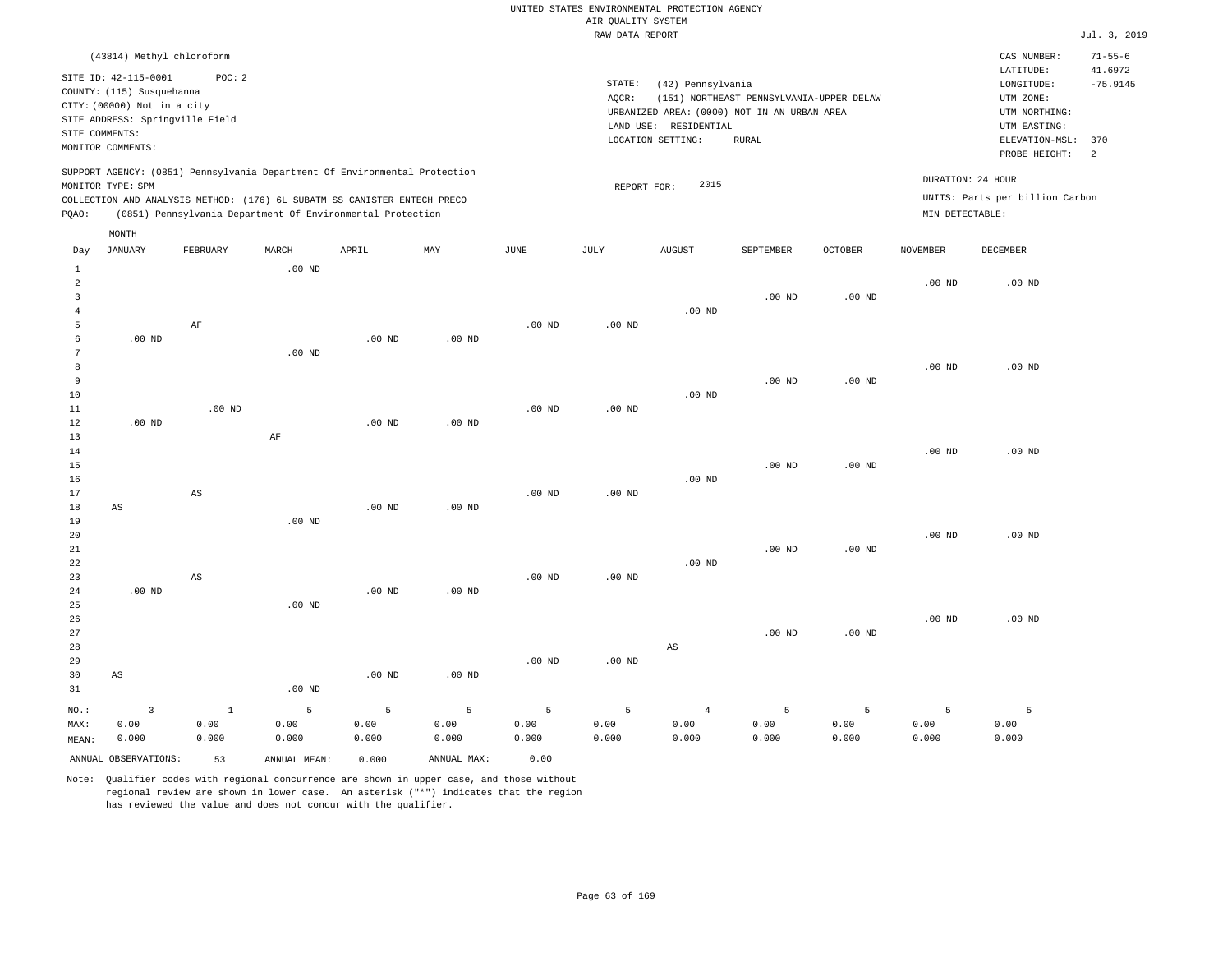|                        |                                                                                                                                                            |          |                                                                                                                                                                                                                      |                   |          |          | RAW DATA REPORT |                                                                 |                                                                                                         |                |                   |                                                                                                          | Jul. 3, 2019                      |
|------------------------|------------------------------------------------------------------------------------------------------------------------------------------------------------|----------|----------------------------------------------------------------------------------------------------------------------------------------------------------------------------------------------------------------------|-------------------|----------|----------|-----------------|-----------------------------------------------------------------|---------------------------------------------------------------------------------------------------------|----------------|-------------------|----------------------------------------------------------------------------------------------------------|-----------------------------------|
|                        | (43815) Ethylene dichloride                                                                                                                                |          |                                                                                                                                                                                                                      |                   |          |          |                 |                                                                 |                                                                                                         |                |                   | CAS NUMBER:                                                                                              | $107 - 06 - 2$                    |
|                        | SITE ID: 42-115-0001<br>COUNTY: (115) Susquehanna<br>CITY: (00000) Not in a city<br>SITE ADDRESS: Springville Field<br>SITE COMMENTS:<br>MONITOR COMMENTS: | POC: 2   |                                                                                                                                                                                                                      |                   |          |          | STATE:<br>AOCR: | (42) Pennsylvania<br>LAND USE: RESIDENTIAL<br>LOCATION SETTING: | (151) NORTHEAST PENNSYLVANIA-UPPER DELAW<br>URBANIZED AREA: (0000) NOT IN AN URBAN AREA<br><b>RURAL</b> |                |                   | LATITUDE:<br>LONGITUDE:<br>UTM ZONE:<br>UTM NORTHING:<br>UTM EASTING:<br>ELEVATION-MSL:<br>PROBE HEIGHT: | 41.6972<br>$-75.9145$<br>370<br>2 |
| POAO:                  | MONITOR TYPE: SPM                                                                                                                                          |          | SUPPORT AGENCY: (0851) Pennsylvania Department Of Environmental Protection<br>COLLECTION AND ANALYSIS METHOD: (176) 6L SUBATM SS CANISTER ENTECH PRECO<br>(0851) Pennsylvania Department Of Environmental Protection |                   |          |          | REPORT FOR:     | 2013                                                            |                                                                                                         |                | MIN DETECTABLE:   | DURATION: 24 HOUR<br>UNITS: Parts per billion Carbon                                                     |                                   |
|                        | MONTH                                                                                                                                                      |          |                                                                                                                                                                                                                      |                   |          |          |                 |                                                                 |                                                                                                         |                |                   |                                                                                                          |                                   |
| Day                    | JANUARY                                                                                                                                                    | FEBRUARY | MARCH                                                                                                                                                                                                                | APRIL             | MAY      | JUNE     | JULY            | <b>AUGUST</b>                                                   | SEPTEMBER                                                                                               | <b>OCTOBER</b> | NOVEMBER          | DECEMBER                                                                                                 |                                   |
| $\mathbf{1}$<br>2<br>3 |                                                                                                                                                            |          |                                                                                                                                                                                                                      |                   |          | $.00$ ND | $.00$ ND        | $.00$ ND                                                        | $.00$ ND                                                                                                | $.00$ ND       |                   |                                                                                                          |                                   |
|                        |                                                                                                                                                            |          |                                                                                                                                                                                                                      | .00 <sub>ND</sub> | $.00$ ND |          |                 |                                                                 |                                                                                                         |                |                   |                                                                                                          |                                   |
| 5                      |                                                                                                                                                            |          | $.00$ ND                                                                                                                                                                                                             |                   |          |          |                 |                                                                 | AF                                                                                                      | AF             | .00 <sub>ND</sub> | $.00$ ND                                                                                                 |                                   |
| 8                      |                                                                                                                                                            |          |                                                                                                                                                                                                                      |                   |          |          |                 | $.00$ ND                                                        |                                                                                                         |                |                   |                                                                                                          |                                   |
| 9                      |                                                                                                                                                            |          |                                                                                                                                                                                                                      |                   |          | $.00$ ND | $.00$ ND        |                                                                 |                                                                                                         |                |                   |                                                                                                          |                                   |
| 10                     |                                                                                                                                                            |          |                                                                                                                                                                                                                      | $.00$ ND          | $.00$ ND |          |                 |                                                                 |                                                                                                         |                |                   |                                                                                                          |                                   |
| 11                     |                                                                                                                                                            |          | $.00$ ND                                                                                                                                                                                                             |                   |          |          |                 |                                                                 |                                                                                                         |                |                   |                                                                                                          |                                   |
| 12                     |                                                                                                                                                            |          |                                                                                                                                                                                                                      |                   |          |          |                 |                                                                 |                                                                                                         |                | AS                | AS                                                                                                       |                                   |
| 13                     |                                                                                                                                                            |          |                                                                                                                                                                                                                      |                   |          |          |                 |                                                                 | $.00$ ND                                                                                                | $.00$ ND       |                   |                                                                                                          |                                   |
| 14                     |                                                                                                                                                            |          |                                                                                                                                                                                                                      |                   |          |          |                 | .00CL                                                           |                                                                                                         |                |                   |                                                                                                          |                                   |

.00 ND

.00 ND

.00 ND

.00 ND

.00 ND

AF

AF

AF

AF

1 0.00 0.000

AF

AF

1 0.00 0.000

.09 CC

4 .09 .023

AS

.00 ND

4 0.00 0.000

.00 ND

5 0.00 0.000

.00 ND

5 0.00 0.000

Note: Qualifier codes with regional concurrence are shown in upper case, and those without regional review are shown in lower case. An asterisk ("\*") indicates that the region has reviewed the value and does not concur with the qualifier.

.00 ND

.00 ND

.00 ND

.00 ND

.00 ND

.00 ND

5 0.00 0.000

.00 ND

.00 ND

5 0.00 0.000

.00 ND

.00 ND

5 0.00 0.000

.00 ND

.00 ND

5 0.00 0.000

ANNUAL OBSERVATIONS:  $41$  ANNUAL MEAN: .002 ANNUAL MAX: .09

0

.00 ND

1 0.00 0.000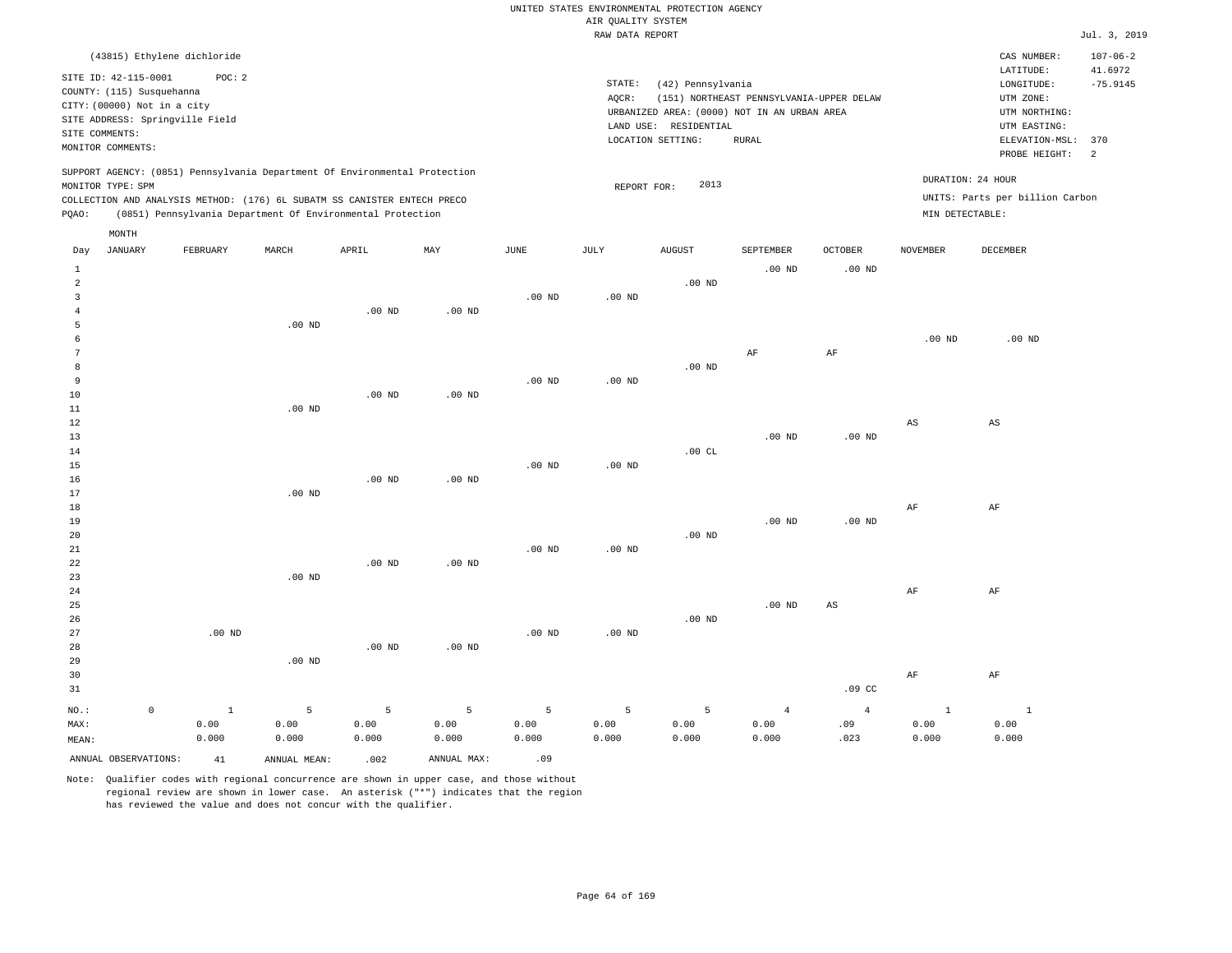|                |                                                                                  | (43815) Ethylene dichloride |       |                                                                                                                                                                                                                      |     |      |                 |                                               |                                                                                         |                |                             | CAS NUMBER:                                           | $107 - 06 - 2$        |
|----------------|----------------------------------------------------------------------------------|-----------------------------|-------|----------------------------------------------------------------------------------------------------------------------------------------------------------------------------------------------------------------------|-----|------|-----------------|-----------------------------------------------|-----------------------------------------------------------------------------------------|----------------|-----------------------------|-------------------------------------------------------|-----------------------|
|                | SITE ID: 42-115-0001<br>COUNTY: (115) Susquehanna<br>CITY: (00000) Not in a city | POC: 2                      |       |                                                                                                                                                                                                                      |     |      | STATE:<br>AOCR: | (42) Pennsylvania                             | (151) NORTHEAST PENNSYLVANIA-UPPER DELAW<br>URBANIZED AREA: (0000) NOT IN AN URBAN AREA |                |                             | LATITUDE:<br>LONGITUDE:<br>UTM ZONE:<br>UTM NORTHING: | 41.6972<br>$-75.9145$ |
|                | SITE ADDRESS: Springville Field<br>SITE COMMENTS:<br>MONITOR COMMENTS:           |                             |       |                                                                                                                                                                                                                      |     |      |                 | LAND USE:<br>RESIDENTIAL<br>LOCATION SETTING: | RURAL                                                                                   |                |                             | UTM EASTING:<br>ELEVATION-MSL:<br>PROBE HEIGHT:       | 370<br>2              |
| POAO:          | MONITOR TYPE: SPM                                                                |                             |       | SUPPORT AGENCY: (0851) Pennsylvania Department Of Environmental Protection<br>COLLECTION AND ANALYSIS METHOD: (176) 6L SUBATM SS CANISTER ENTECH PRECO<br>(0851) Pennsylvania Department Of Environmental Protection |     |      |                 | 2014<br>REPORT FOR:                           |                                                                                         |                | MIN DETECTABLE:             | DURATION: 24 HOUR<br>UNITS: Parts per billion Carbon  |                       |
| Day            | MONTH<br>JANUARY                                                                 | FEBRUARY                    | MARCH | APRIL                                                                                                                                                                                                                | MAY | JUNE | JULY            | <b>AUGUST</b>                                 | SEPTEMBER                                                                               | <b>OCTOBER</b> | <b>NOVEMBER</b><br>$.00$ ND | DECEMBER<br>$.00$ ND                                  |                       |
| $\overline{2}$ |                                                                                  |                             |       |                                                                                                                                                                                                                      |     |      |                 |                                               | $.00$ ND                                                                                | $.00$ ND       |                             |                                                       |                       |

| 3              |          |           |                        |                        |          |          |                | .00 $ND$ |          |                |           |          |
|----------------|----------|-----------|------------------------|------------------------|----------|----------|----------------|----------|----------|----------------|-----------|----------|
| $\overline{4}$ |          | $\rm{AF}$ |                        |                        |          | .00 $ND$ | $.00$ ND       |          |          |                |           |          |
| 5              | AF       |           |                        | $.00$ ND               | $.00$ ND |          |                |          |          |                |           |          |
| 6              |          |           | $.00$ ND               |                        |          |          |                |          |          |                |           |          |
| 7              |          |           |                        |                        |          |          |                |          |          |                | .00 $ND$  | .00 $ND$ |
| 8              |          |           |                        |                        |          |          |                |          | $.00$ ND | $.00$ ND       |           |          |
| 9              |          |           |                        |                        |          |          |                | $.00$ ND |          |                |           |          |
| 10             |          | $\rm AF$  |                        |                        |          | $.00$ ND | $.00$ ND       |          |          |                |           |          |
| 11             | $.00$ ND |           |                        | $.00$ ND               | $.00$ ND |          |                |          |          |                |           |          |
| 12             |          |           | .00 $ND$               |                        |          |          |                |          |          |                |           |          |
| 13             |          |           |                        |                        |          |          |                |          | .00 $ND$ |                | $.00$ ND  | .00 $ND$ |
| 14<br>15       |          |           |                        |                        |          |          |                | $.00$ ND |          | $.00$ ND       |           |          |
| 16             |          | $\rm{AF}$ |                        |                        |          | $.00$ ND | $.00$ ND       |          |          |                |           |          |
| 17             | AS       |           |                        | $\mathbb{A}\mathbb{S}$ | $.00$ ND |          |                |          |          |                |           |          |
| 18             |          |           | $.00$ ND               |                        |          |          |                |          |          |                |           |          |
| 19             |          |           |                        |                        |          |          |                |          |          |                | $\rm AF$  | .00 $ND$ |
| 20             |          |           |                        |                        |          |          |                |          | .00 $ND$ | $.00{\rm ~ND}$ |           |          |
| 21             |          |           |                        |                        |          |          |                | $.00$ ND |          |                |           |          |
| 22             |          | .00 DI    |                        |                        |          | .00 $ND$ | $.00{\rm ~ND}$ |          |          |                |           |          |
| 23             | AF       |           |                        | .00 $ND$               | $.00$ ND |          |                |          |          |                |           |          |
| 24             |          |           | $\mathbb{A}\mathbb{S}$ |                        |          |          |                |          |          |                |           |          |
| 25             |          |           |                        |                        |          |          |                |          |          |                | $\rm{AF}$ | .00 $ND$ |
| 26             |          |           |                        |                        |          |          |                |          | $.00$ ND | $.00$ ND       |           |          |
| 27             |          |           |                        |                        |          |          |                | .00 $ND$ |          |                |           |          |
| 28             |          | $\rm{AF}$ |                        |                        |          | $.00$ ND | $.00$ ND       |          |          |                |           |          |
| 29             | AS       |           |                        | .00 $ND$               | $.00$ ND |          |                |          |          |                |           |          |
| 30             |          |           | .00 <sub>ND</sub>      |                        |          |          |                |          |          |                |           |          |
| 31             |          |           |                        |                        |          |          |                |          |          |                |           | AS       |

|       |       |               |  |  |                                                         |       |                                                                                            | ----  |
|-------|-------|---------------|--|--|---------------------------------------------------------|-------|--------------------------------------------------------------------------------------------|-------|
|       |       |               |  |  |                                                         |       | NO.: 1 1 4 4 5 5 5 5 5 5 3 5                                                               |       |
| MAX:  | 0.00  |               |  |  |                                                         |       | $0.00$ $0.00$ $0.00$ $0.00$ $0.00$ $0.00$ $0.00$ $0.00$ $0.00$ $0.00$ $0.00$ $0.00$ $0.00$ |       |
| MEAN: | 0.000 | $0.000$ 0.000 |  |  | $0.000$ $0.000$ $0.000$ $0.000$ $0.000$ $0.000$ $0.000$ | 0.000 | 0.000                                                                                      | 0.000 |

ANNUAL OBSERVATIONS: 48 ANNUAL MEAN: 0.000 ANNUAL MAX: 0.00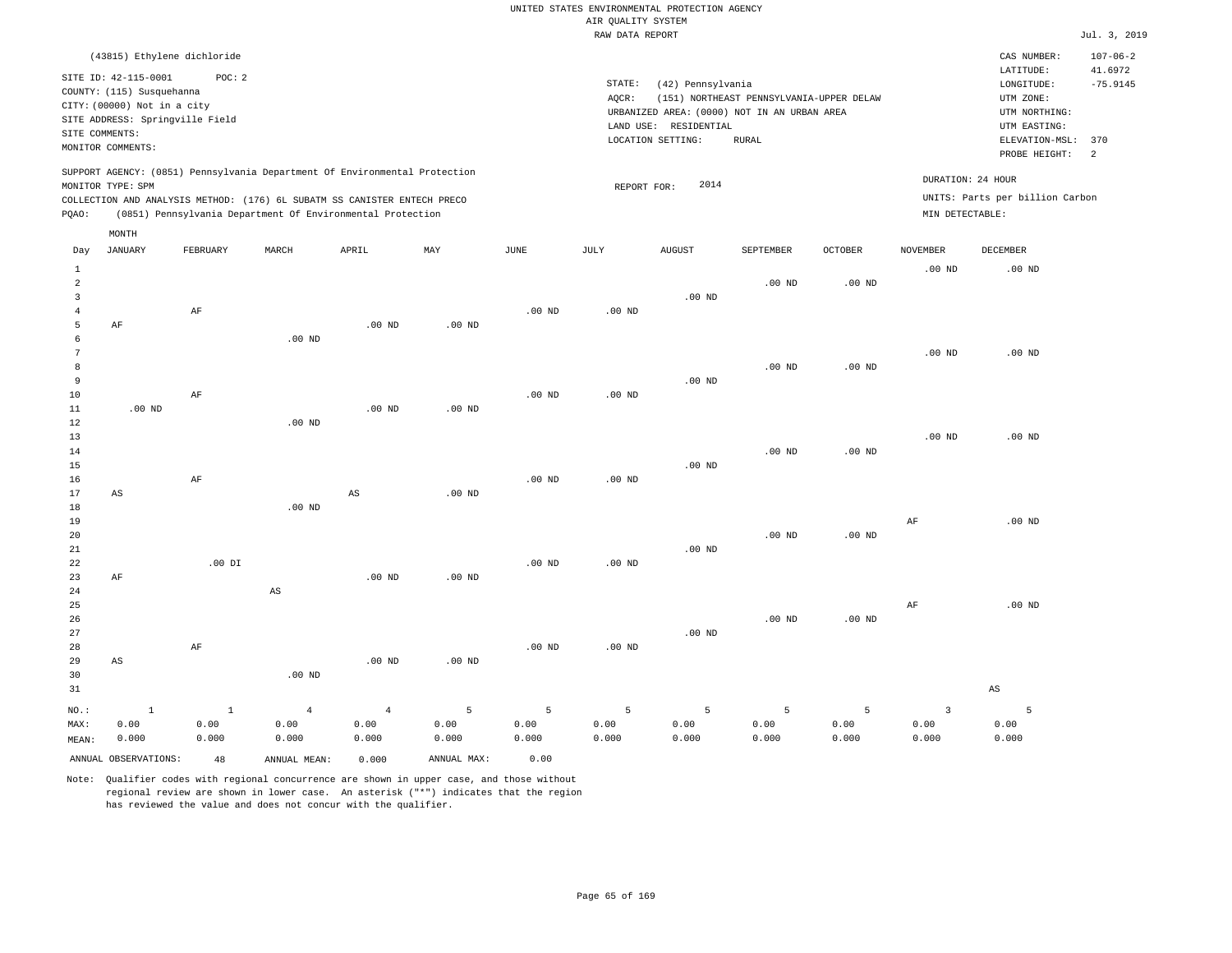| (43815) Ethylene dichloride                                                                                                                                                                                                                                 |                                                                                                                                                                                        | CAS NUMBER:                                                                                                  | $107 - 06 - 2$              |
|-------------------------------------------------------------------------------------------------------------------------------------------------------------------------------------------------------------------------------------------------------------|----------------------------------------------------------------------------------------------------------------------------------------------------------------------------------------|--------------------------------------------------------------------------------------------------------------|-----------------------------|
| STTE TD: 42-115-0001<br>POC:2<br>COUNTY: (115) Susquehanna<br>CITY: (00000) Not in a city<br>SITE ADDRESS: Springville Field<br>SITE COMMENTS:<br>MONITOR COMMENTS:                                                                                         | STATE:<br>(42) Pennsylvania<br>(151) NORTHEAST PENNSYLVANIA-UPPER DELAW<br>AOCR:<br>URBANIZED AREA: (0000) NOT IN AN URBAN AREA<br>LAND USE: RESIDENTIAL<br>LOCATION SETTING:<br>RURAL | LATITUDE:<br>LONGITUDE:<br>UTM ZONE:<br>UTM NORTHING:<br>UTM EASTING:<br>ELEVATION-MSL: 370<br>PROBE HEIGHT: | 41.6972<br>$-75.9145$<br>-2 |
| SUPPORT AGENCY: (0851) Pennsylvania Department Of Environmental Protection<br>MONITOR TYPE: SPM<br>COLLECTION AND ANALYSIS METHOD: (176) 6L SUBATM SS CANISTER ENTECH PRECO<br>(0851) Pennsylvania Department Of Environmental Protection<br>POAO:<br>MONTH | 2015<br>REPORT FOR:                                                                                                                                                                    | DURATION: 24 HOUR<br>UNITS: Parts per billion Carbon<br>MIN DETECTABLE:                                      |                             |

| Day            | JANUARY                | FEBRUARY | MARCH             | APRIL          | MAY         | JUNE     | JULY              | AUGUST                 | SEPTEMBER         | OCTOBER           | NOVEMBER | DECEMBER |
|----------------|------------------------|----------|-------------------|----------------|-------------|----------|-------------------|------------------------|-------------------|-------------------|----------|----------|
| $\mathbf{1}$   |                        |          | $.00$ ND          |                |             |          |                   |                        |                   |                   |          |          |
| $\overline{a}$ |                        |          |                   |                |             |          |                   |                        |                   |                   | $.00$ ND | $.00$ ND |
| 3              |                        |          |                   |                |             |          |                   |                        | $.00$ ND          | .00 <sub>ND</sub> |          |          |
| $\overline{4}$ |                        |          |                   |                |             |          |                   | $.00$ ND               |                   |                   |          |          |
| 5              |                        | $\rm AF$ |                   |                |             | $.00$ ND | .00 <sub>ND</sub> |                        |                   |                   |          |          |
| 6              | $.00$ ND               |          |                   | $.00$ ND       | $.00$ ND    |          |                   |                        |                   |                   |          |          |
| 7              |                        |          | .00 <sub>ND</sub> |                |             |          |                   |                        |                   |                   |          |          |
| $^{\rm 8}$     |                        |          |                   |                |             |          |                   |                        |                   |                   | $.00$ ND | $.00$ ND |
| 9              |                        |          |                   |                |             |          |                   |                        | $.00$ ND          | .00 <sub>ND</sub> |          |          |
| $10$           |                        |          |                   |                |             |          |                   | $.00$ ND               |                   |                   |          |          |
| 11             |                        | $.00$ ND |                   |                |             | $.00$ ND | $.00$ ND          |                        |                   |                   |          |          |
| 12             | $.00$ ND               |          |                   | $.00$ ND       | $.00$ ND    |          |                   |                        |                   |                   |          |          |
| 13             |                        |          | $\rm AF$          |                |             |          |                   |                        |                   |                   |          |          |
| 14             |                        |          |                   |                |             |          |                   |                        |                   |                   | .00 $ND$ | $.00$ ND |
| 15             |                        |          |                   |                |             |          |                   |                        | $.00$ ND          | .00 <sub>ND</sub> |          |          |
| 16             |                        |          |                   |                |             |          |                   | $.00$ ND               |                   |                   |          |          |
| 17             |                        | AS       |                   |                |             | $.00$ ND | $.00$ ND          |                        |                   |                   |          |          |
| 18             | $\mathbb{A}\mathbb{S}$ |          |                   | $.00$ ND       | $.00$ ND    |          |                   |                        |                   |                   |          |          |
| 19             |                        |          | $.00$ ND          |                |             |          |                   |                        |                   |                   |          |          |
| $20\,$         |                        |          |                   |                |             |          |                   |                        |                   |                   | $.00$ ND | $.00$ ND |
| $21\,$         |                        |          |                   |                |             |          |                   |                        | $.00$ ND          | .00 <sub>ND</sub> |          |          |
| $^{\rm 22}$    |                        |          |                   |                |             |          |                   | $.00$ ND               |                   |                   |          |          |
| 23             |                        | AS       |                   |                |             | $.00$ ND | $.00$ ND          |                        |                   |                   |          |          |
| 24             | $.00$ ND               |          |                   | $.00$ ND       | $.00$ ND    |          |                   |                        |                   |                   |          |          |
| 25             |                        |          | $.00$ ND          |                |             |          |                   |                        |                   |                   |          |          |
| 26             |                        |          |                   |                |             |          |                   |                        |                   |                   | $.00$ ND | $.00$ ND |
| 27             |                        |          |                   |                |             |          |                   |                        | .00 <sub>ND</sub> | $.00$ ND          |          |          |
| 28             |                        |          |                   |                |             |          |                   | $\mathbb{A}\mathbb{S}$ |                   |                   |          |          |
| 29             |                        |          |                   |                |             | $.00$ ND | .00 $ND$          |                        |                   |                   |          |          |
| 30             | AS                     |          |                   | $.00$ ND       | $.00$ ND    |          |                   |                        |                   |                   |          |          |
| 31             |                        |          | $.00$ ND          |                |             |          |                   |                        |                   |                   |          |          |
| $_{\rm NO.}$ : | $\mathbf{3}$           | $\,$ 1   | 5                 | $\overline{5}$ | 5           | 5        | 5                 | $\overline{4}$         | 5                 | 5                 | 5        | 5        |
| MAX:           | 0.00                   | 0.00     | 0.00              | 0.00           | 0.00        | 0.00     | 0.00              | 0.00                   | 0.00              | 0.00              | 0.00     | 0.00     |
| MEAN:          | 0.000                  | 0.000    | 0.000             | 0.000          | 0.000       | 0.000    | 0.000             | 0.000                  | 0.000             | 0.000             | 0.000    | 0.000    |
|                | ANNUAL OBSERVATIONS:   | 53       | ANNUAL MEAN:      | 0.000          | ANNUAL MAX: | 0.00     |                   |                        |                   |                   |          |          |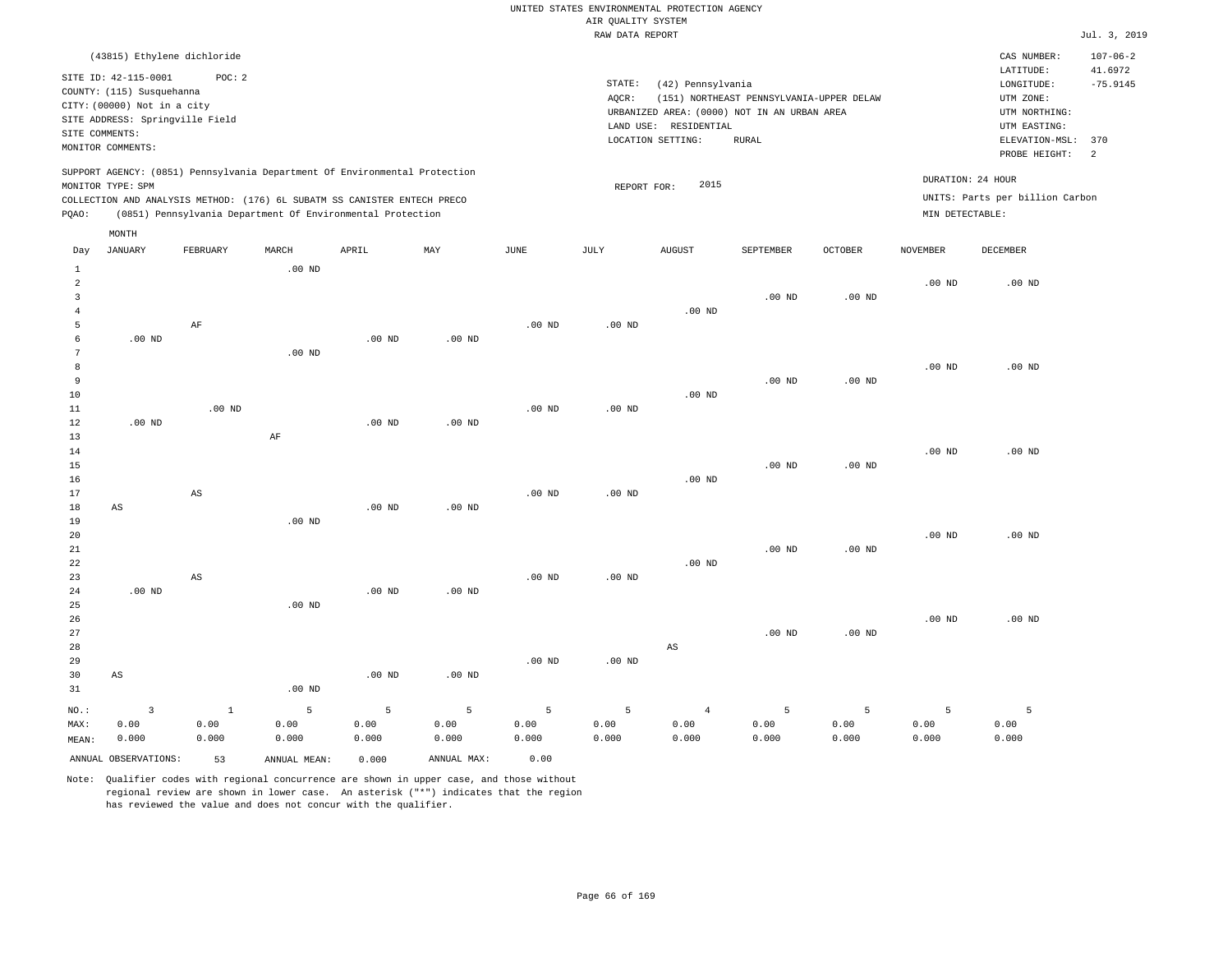|                |                                                                                             | (43817) Tetrachloroethylene |       |                                                                                                                                                                                                                      |          |          |          |                                                                         |                                          |                |                 | CAS NUMBER:                                          | $127 - 18 - 4$        |
|----------------|---------------------------------------------------------------------------------------------|-----------------------------|-------|----------------------------------------------------------------------------------------------------------------------------------------------------------------------------------------------------------------------|----------|----------|----------|-------------------------------------------------------------------------|------------------------------------------|----------------|-----------------|------------------------------------------------------|-----------------------|
|                | SITE ID: 42-115-0001                                                                        | POC:2                       |       |                                                                                                                                                                                                                      |          |          | STATE:   | (42) Pennsylvania                                                       |                                          |                |                 | LATITUDE:<br>LONGITUDE:                              | 41.6972<br>$-75.9145$ |
|                | COUNTY: (115) Susquehanna<br>CITY: (00000) Not in a city<br>SITE ADDRESS: Springville Field |                             |       |                                                                                                                                                                                                                      |          |          | AQCR:    | URBANIZED AREA: (0000) NOT IN AN URBAN AREA<br>RESIDENTIAL<br>LAND USE: | (151) NORTHEAST PENNSYLVANIA-UPPER DELAW |                |                 | UTM ZONE:<br>UTM NORTHING:<br>UTM EASTING:           |                       |
| SITE COMMENTS: | MONITOR COMMENTS:                                                                           |                             |       |                                                                                                                                                                                                                      |          |          |          | LOCATION SETTING:                                                       | RURAL                                    |                |                 | ELEVATION-MSL:<br>PROBE HEIGHT:                      | 370<br>-2             |
| POAO:          | MONITOR TYPE: SPM                                                                           |                             |       | SUPPORT AGENCY: (0851) Pennsylvania Department Of Environmental Protection<br>COLLECTION AND ANALYSIS METHOD: (176) 6L SUBATM SS CANISTER ENTECH PRECO<br>(0851) Pennsylvania Department Of Environmental Protection |          |          |          | 2013<br>REPORT FOR:                                                     |                                          |                | MIN DETECTABLE: | DURATION: 24 HOUR<br>UNITS: Parts per billion Carbon |                       |
|                | MONTH                                                                                       |                             |       |                                                                                                                                                                                                                      |          |          |          |                                                                         |                                          |                |                 |                                                      |                       |
| Day            | JANUARY                                                                                     | FEBRUARY                    | MARCH | APRIL                                                                                                                                                                                                                | MAY      | JUNE     | JULY     | <b>AUGUST</b>                                                           | SEPTEMBER                                | <b>OCTOBER</b> | NOVEMBER        | DECEMBER                                             |                       |
|                |                                                                                             |                             |       |                                                                                                                                                                                                                      |          |          |          |                                                                         | $.00$ ND                                 | $.00$ ND       |                 |                                                      |                       |
|                |                                                                                             |                             |       |                                                                                                                                                                                                                      |          |          |          | $.00$ ND                                                                |                                          |                |                 |                                                      |                       |
|                |                                                                                             |                             |       |                                                                                                                                                                                                                      |          | $.00$ ND | $.00$ ND |                                                                         |                                          |                |                 |                                                      |                       |
|                |                                                                                             |                             |       | $.00$ ND                                                                                                                                                                                                             | $.00$ ND |          |          |                                                                         |                                          |                |                 |                                                      |                       |

| $.00$ ND |          |          |          |    |           |          |          |
|----------|----------|----------|----------|----|-----------|----------|----------|
|          |          |          |          |    |           | $.00$ ND | $.00$ ND |
|          |          |          |          | AF | $\rm{AF}$ |          |          |
|          |          |          | .00 $ND$ |    |           |          |          |
|          | $.00$ ND | $.00$ ND |          |    |           |          |          |

| $11\,$      |          | $.00$ ND |          |          |          |          |          |          |          |    |           |
|-------------|----------|----------|----------|----------|----------|----------|----------|----------|----------|----|-----------|
| 12          |          |          |          |          |          |          |          |          |          | AS | AS        |
| 13          |          |          |          |          |          |          |          | $.00$ ND | .00 $ND$ |    |           |
| 14          |          |          |          |          |          |          | .00CL    |          |          |    |           |
| 15          |          |          |          |          | $.00$ ND | $.00$ ND |          |          |          |    |           |
| 16          |          |          | $.00$ ND | $.00$ ND |          |          |          |          |          |    |           |
| 17          |          | $.00$ ND |          |          |          |          |          |          |          |    |           |
| 18          |          |          |          |          |          |          |          |          |          | AF | $\rm{AF}$ |
| 19          |          |          |          |          |          |          |          | $.00$ ND | $.00$ ND |    |           |
| $20\,$      |          |          |          |          |          |          | $.00$ ND |          |          |    |           |
| $21\,$      |          |          |          |          | $.00$ ND | $.00$ ND |          |          |          |    |           |
| $2\sqrt{2}$ |          |          | $.00$ ND | $.00$ ND |          |          |          |          |          |    |           |
| 23          |          | $.00$ ND |          |          |          |          |          |          |          |    |           |
| $24\,$      |          |          |          |          |          |          |          |          |          | AF | $\rm{AF}$ |
| $25\,$      |          |          |          |          |          |          |          | $.00$ ND | AS       |    |           |
| 26          |          |          |          |          |          |          | .00 $ND$ |          |          |    |           |
| 27          | .00 $ND$ |          |          |          | $.00$ ND | $.00$ ND |          |          |          |    |           |
| 28          |          |          | $.00$ ND | $.00$ ND |          |          |          |          |          |    |           |
| 29          |          | $.00$ ND |          |          |          |          |          |          |          |    |           |

| 30    |       |       |       |       |       |       |       |       |                   | ΑF    | AF    |
|-------|-------|-------|-------|-------|-------|-------|-------|-------|-------------------|-------|-------|
| 31    |       |       |       |       |       |       |       |       | .00 <sub>ND</sub> |       |       |
| NO.:  |       |       |       |       |       |       |       |       |                   |       |       |
| MAX:  | 0.00  | 0.00  | 0.00  | 0.00  | 0.00  | 0.00  | 0.00  | 0.00  | 0.00              | 0.00  | 0.00  |
| MEAN: | 0.000 | 0.000 | 0.000 | 0.000 | 0.000 | 0.000 | 0.000 | 0.000 | 0.000             | 0.000 | 0.000 |
|       |       |       |       |       |       |       |       |       |                   |       |       |

ANNUAL OBSERVATIONS: 41 ANNUAL MEAN: 0.000 ANNUAL MAX: 0.00

10

Note: Qualifier codes with regional concurrence are shown in upper case, and those without regional review are shown in lower case. An asterisk ("\*") indicates that the region has reviewed the value and does not concur with the qualifier.

.00 ND

.00 ND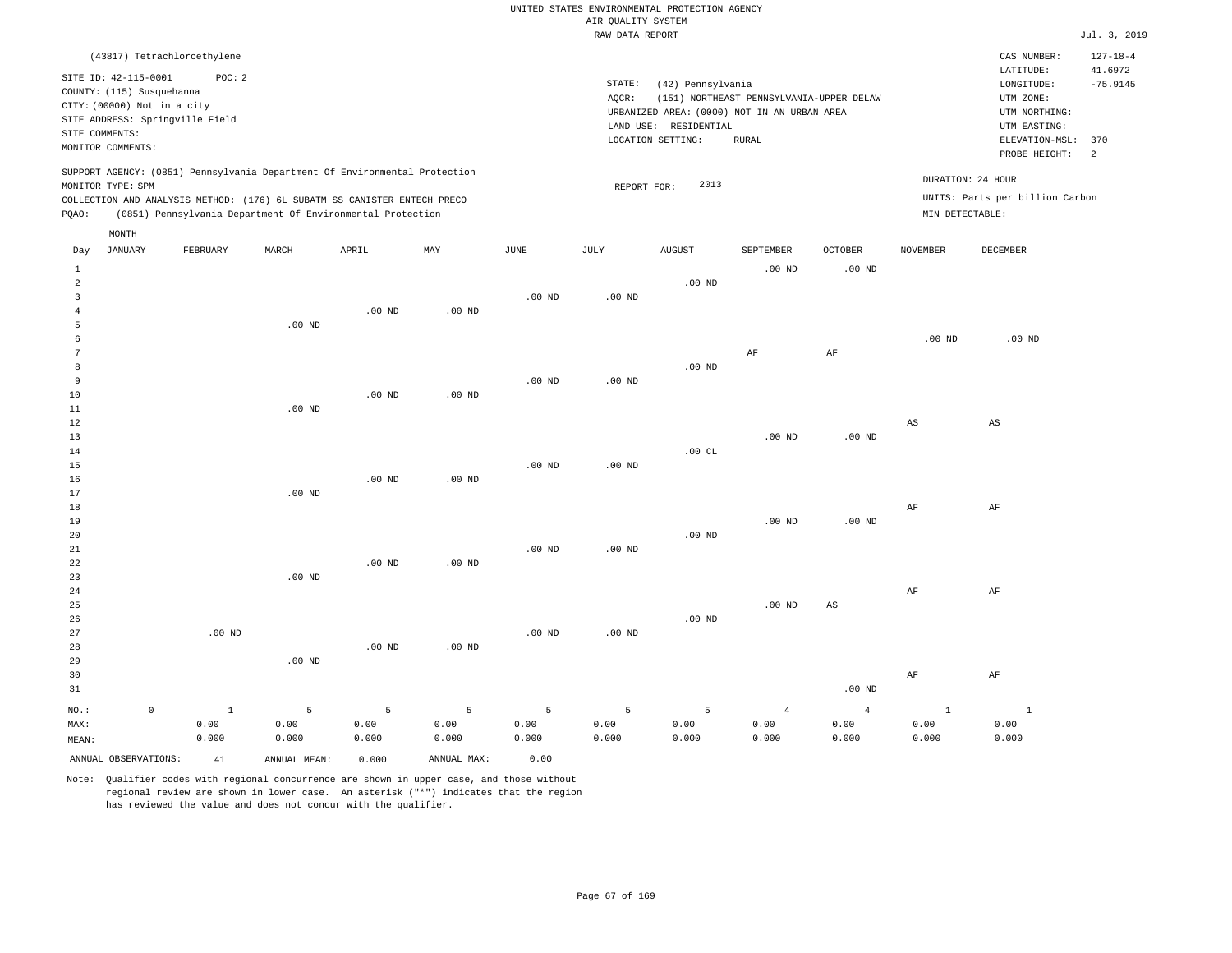| (43817) Tetrachloroethylene                                                                                                                                                                                                                        |                                                                                                                                                                                           | CAS NUMBER:                                                                                 | $127 - 18 - 4$        |
|----------------------------------------------------------------------------------------------------------------------------------------------------------------------------------------------------------------------------------------------------|-------------------------------------------------------------------------------------------------------------------------------------------------------------------------------------------|---------------------------------------------------------------------------------------------|-----------------------|
| SITE ID: 42-115-0001<br>POC: 2<br>COUNTY: (115) Susquehanna<br>CITY: (00000) Not in a city<br>SITE ADDRESS: Springville Field<br>SITE COMMENTS:                                                                                                    | STATE:<br>(42) Pennsylvania<br>AOCR:<br>(151) NORTHEAST PENNSYLVANIA-UPPER DELAW<br>URBANIZED AREA: (0000) NOT IN AN URBAN AREA<br>RESIDENTIAL<br>LAND USE:<br>LOCATION SETTING:<br>RURAL | LATITUDE:<br>LONGITUDE:<br>UTM ZONE:<br>UTM NORTHING:<br>UTM EASTING:<br>ELEVATION-MSL: 370 | 41.6972<br>$-75.9145$ |
| MONITOR COMMENTS:                                                                                                                                                                                                                                  |                                                                                                                                                                                           | PROBE HEIGHT:                                                                               | $\overline{2}$        |
| SUPPORT AGENCY: (0851) Pennsylvania Department Of Environmental Protection<br>MONITOR TYPE: SPM<br>COLLECTION AND ANALYSIS METHOD: (176) 6L SUBATM SS CANISTER ENTECH PRECO<br>(0851) Pennsylvania Department Of Environmental Protection<br>POAO: | 2014<br>REPORT FOR:                                                                                                                                                                       | DURATION: 24 HOUR<br>UNITS: Parts per billion Carbon<br>MIN DETECTABLE:                     |                       |
| MONTH                                                                                                                                                                                                                                              |                                                                                                                                                                                           |                                                                                             |                       |

| Day                                 | <b>JANUARY</b>          | FEBRUARY                      | MARCH                           | APRIL                           | MAY                          | $_{\rm JUNE}$                 | JULY                             | AUGUST                           | SEPTEMBER                       | OCTOBER            | NOVEMBER                                 | DECEMBER               |
|-------------------------------------|-------------------------|-------------------------------|---------------------------------|---------------------------------|------------------------------|-------------------------------|----------------------------------|----------------------------------|---------------------------------|--------------------|------------------------------------------|------------------------|
| $\mathbf{1}$<br>$\overline{a}$<br>3 |                         | $\rm{AF}$                     |                                 |                                 |                              | .00 $ND$                      | .00 $ND$                         | $.00$ ND                         | $.00$ ND                        | .00 $ND$           | .00 <sub>ND</sub>                        | $.00$ ND               |
| $\overline{4}$<br>5<br>6<br>7       | $\rm AF$                |                               | $.00$ ND                        | $.00$ ND                        | $.00$ ND                     |                               |                                  |                                  |                                 |                    | $.00$ ND                                 | $.00$ ND               |
| 8<br>9<br>10                        |                         | $\rm AF$                      |                                 |                                 |                              | $.00$ ND                      | $.00$ ND                         | $.00$ ND                         | .00 <sub>ND</sub>               | $.00$ ND           |                                          |                        |
| 11<br>12<br>13                      | $.00$ ND                |                               | $.00$ ND                        | $.00$ ND                        | $.00$ ND                     |                               |                                  |                                  |                                 |                    | $.00$ ND                                 | $.00$ ND               |
| 14<br>15<br>16                      |                         | $\rm AF$                      |                                 |                                 |                              | .15S                          | $.00$ ND                         | $.00$ ND                         | $.00$ ND                        | $.00$ ND           |                                          |                        |
| 17<br>18<br>19                      | $\mathbb{A}\mathbb{S}$  |                               | $.00$ ND                        | $\mathbb{A}\mathbb{S}$          | $.00$ ND                     |                               |                                  |                                  |                                 |                    | AF                                       | $.00$ ND               |
| 20<br>21                            |                         |                               |                                 |                                 |                              |                               |                                  | $.00$ ND                         | .00 <sub>ND</sub>               | $.00$ ND           |                                          |                        |
| 22<br>23<br>24                      | $\rm AF$                | $.00$ DI                      | $\mathbb{A}\mathbb{S}$          | $.00$ ND                        | $.00$ ND                     | $.00$ ND                      | $.00$ ND                         |                                  |                                 |                    |                                          |                        |
| 25<br>26<br>27                      |                         |                               |                                 |                                 |                              |                               |                                  | $.00$ ND                         | $.00$ ND                        | $.00$ ND           | AF                                       | $.00$ ND               |
| 28<br>29<br>30                      | AS                      | $\rm{AF}$                     | $.00$ ND                        | $.00$ ND                        | $.00$ ND                     | $.00$ ND                      | $.00$ ND                         |                                  |                                 |                    |                                          |                        |
| 31                                  |                         |                               |                                 |                                 |                              |                               |                                  |                                  |                                 |                    |                                          | $\mathbb{A}\mathbb{S}$ |
| $NO.$ :<br>MAX:<br>MEAN:            | $\,$ 1<br>0.00<br>0.000 | $\mathbf{1}$<br>0.00<br>0.000 | $\overline{4}$<br>0.00<br>0.000 | $\overline{4}$<br>0.00<br>0.000 | $\mathsf S$<br>0.00<br>0.000 | $\overline{5}$<br>.15<br>.030 | $5\phantom{.0}$<br>0.00<br>0.000 | $5\phantom{.0}$<br>0.00<br>0.000 | $\overline{5}$<br>0.00<br>0.000 | 5<br>0.00<br>0.000 | $\overline{\mathbf{3}}$<br>0.00<br>0.000 | 5<br>0.00<br>0.000     |
|                                     | ANNUAL OBSERVATIONS:    | 48                            | ANNUAL MEAN:                    | .003                            | ANNUAL MAX:                  | .15                           |                                  |                                  |                                 |                    |                                          |                        |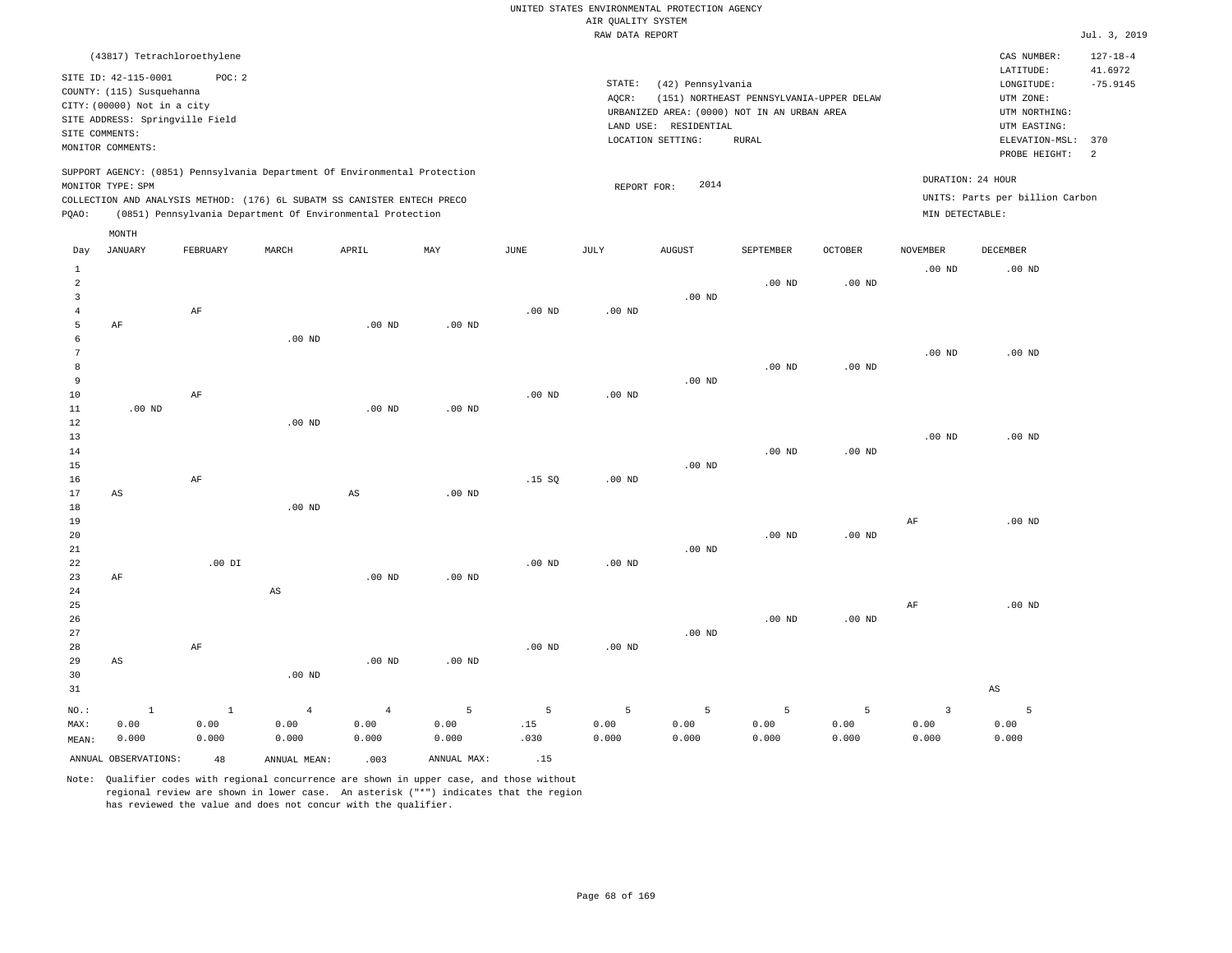| (43817) Tetrachloroethylene                                                                                                                                                                                                                                 |                                                                                                                                                                                        | CAS NUMBER:                                                                                                                   | $127 - 18 - 4$ |
|-------------------------------------------------------------------------------------------------------------------------------------------------------------------------------------------------------------------------------------------------------------|----------------------------------------------------------------------------------------------------------------------------------------------------------------------------------------|-------------------------------------------------------------------------------------------------------------------------------|----------------|
| SITE ID: 42-115-0001<br>POC:2<br>COUNTY: (115) Susquehanna<br>CITY: (00000) Not in a city<br>SITE ADDRESS: Springville Field<br>SITE COMMENTS:<br>MONITOR COMMENTS:                                                                                         | STATE:<br>(42) Pennsylvania<br>(151) NORTHEAST PENNSYLVANIA-UPPER DELAW<br>AOCR:<br>URBANIZED AREA: (0000) NOT IN AN URBAN AREA<br>LAND USE: RESIDENTIAL<br>LOCATION SETTING:<br>RURAL | 41.6972<br>LATITUDE:<br>LONGITUDE:<br>UTM ZONE:<br>UTM NORTHING:<br>UTM EASTING:<br>ELEVATION-MSL: 370<br>PROBE HEIGHT:<br>-2 | $-75.9145$     |
| SUPPORT AGENCY: (0851) Pennsylvania Department Of Environmental Protection<br>MONITOR TYPE: SPM<br>COLLECTION AND ANALYSIS METHOD: (176) 6L SUBATM SS CANISTER ENTECH PRECO<br>(0851) Pennsylvania Department Of Environmental Protection<br>POAO:<br>MONTH | 2015<br>REPORT FOR:                                                                                                                                                                    | DURATION: 24 HOUR<br>UNITS: Parts per billion Carbon<br>MIN DETECTABLE:                                                       |                |

| Day            | <b>JANUARY</b>         | FEBRUARY               | $\tt MARCH$       | APRIL             | $\mathtt{MAX}$ | $_{\rm JUNE}$ | JULY              | ${\tt AUGUST}$         | SEPTEMBER | $OCTOBER$         | $\,$ NOVEMBER | $\begin{minipage}{.4\linewidth} DECEMBER \end{minipage} \vspace{-0.5em}$ |
|----------------|------------------------|------------------------|-------------------|-------------------|----------------|---------------|-------------------|------------------------|-----------|-------------------|---------------|--------------------------------------------------------------------------|
| $\mathbf{1}$   |                        |                        | $.00$ ND          |                   |                |               |                   |                        |           |                   |               |                                                                          |
| $\,2$          |                        |                        |                   |                   |                |               |                   |                        |           |                   | $.00$ ND      | $.00$ ND                                                                 |
| 3              |                        |                        |                   |                   |                |               |                   |                        | $.00$ ND  | $.00$ ND          |               |                                                                          |
| $\overline{4}$ |                        |                        |                   |                   |                |               |                   | .00 $ND$               |           |                   |               |                                                                          |
| 5              |                        | $\rm AF$               |                   |                   |                | $.00$ ND      | $.00$ ND          |                        |           |                   |               |                                                                          |
| 6              | $.00$ ND               |                        |                   | .00 <sub>ND</sub> | $.00$ ND       |               |                   |                        |           |                   |               |                                                                          |
| 7              |                        |                        | .00 <sub>ND</sub> |                   |                |               |                   |                        |           |                   |               |                                                                          |
| 8              |                        |                        |                   |                   |                |               |                   |                        |           |                   | .00 $ND$      | $.00$ ND                                                                 |
| 9              |                        |                        |                   |                   |                |               |                   |                        | $.00$ ND  | $.00$ ND          |               |                                                                          |
| 10             |                        |                        |                   |                   |                |               |                   | $.00$ ND               |           |                   |               |                                                                          |
| 11             |                        | $.00$ ND               |                   |                   |                | $.00$ ND      | $.00$ ND          |                        |           |                   |               |                                                                          |
| 12             | $.00$ ND               |                        |                   | .00 <sub>ND</sub> | $.00$ ND       |               |                   |                        |           |                   |               |                                                                          |
| 13             |                        |                        | AF                |                   |                |               |                   |                        |           |                   |               |                                                                          |
| 14             |                        |                        |                   |                   |                |               |                   |                        |           |                   | $.00$ ND      | $.00$ ND                                                                 |
| 15             |                        |                        |                   |                   |                |               |                   |                        | $.00$ ND  | .00 <sub>ND</sub> |               |                                                                          |
| 16             |                        |                        |                   |                   |                |               |                   | $.00$ ND               |           |                   |               |                                                                          |
| 17             |                        | $\mathbb{A}\mathbb{S}$ |                   |                   |                | $.00$ ND      | .00 <sub>ND</sub> |                        |           |                   |               |                                                                          |
| 18             | $\mathbb{A}\mathbb{S}$ |                        |                   | .00 <sub>ND</sub> | $.00$ ND       |               |                   |                        |           |                   |               |                                                                          |
| 19             |                        |                        | .00 <sub>ND</sub> |                   |                |               |                   |                        |           |                   |               |                                                                          |
| 20             |                        |                        |                   |                   |                |               |                   |                        |           |                   | $.00$ ND      | $.00$ ND                                                                 |
| 21             |                        |                        |                   |                   |                |               |                   |                        | $.00$ ND  | $.00$ ND          |               |                                                                          |
| $2\sqrt{2}$    |                        |                        |                   |                   |                |               |                   | .00 $ND$               |           |                   |               |                                                                          |
| 23             |                        | $\mathbb{A}\mathbb{S}$ |                   |                   |                | $.00$ ND      | .00 <sub>ND</sub> |                        |           |                   |               |                                                                          |
| $2\,4$         | $.00$ ND               |                        |                   | .00 <sub>ND</sub> | $.00$ ND       |               |                   |                        |           |                   |               |                                                                          |
| 25             |                        |                        | .00 <sub>ND</sub> |                   |                |               |                   |                        |           |                   |               |                                                                          |
| 26             |                        |                        |                   |                   |                |               |                   |                        |           |                   | $.00$ ND      | $.00$ ND                                                                 |
| 27             |                        |                        |                   |                   |                |               |                   |                        | $.00$ ND  | $.00$ ND          |               |                                                                          |
| 28             |                        |                        |                   |                   |                |               |                   | $\mathbb{A}\mathbb{S}$ |           |                   |               |                                                                          |
| 29             |                        |                        |                   |                   |                | $.00$ ND      | $.00$ ND          |                        |           |                   |               |                                                                          |
| 30             | AS                     |                        |                   | .00 <sub>ND</sub> | $.00$ ND       |               |                   |                        |           |                   |               |                                                                          |
| 31             |                        |                        | $.00$ ND          |                   |                |               |                   |                        |           |                   |               |                                                                          |
| $_{\rm NO.}$ : | $\mathsf 3$            | $1\,$                  | 5                 | 5                 | 5              | 5             | 5                 | $\overline{4}$         | 5         | 5                 | 5             | 5                                                                        |
| MAX:           | 0.00                   | 0.00                   | 0.00              | 0.00              | 0.00           | 0.00          | 0.00              | 0.00                   | 0.00      | 0.00              | 0.00          | 0.00                                                                     |
| MEAN:          | 0.000                  | 0.000                  | 0.000             | 0.000             | 0.000          | 0.000         | 0.000             | 0.000                  | 0.000     | 0.000             | 0.000         | 0.000                                                                    |
|                | ANNUAL OBSERVATIONS:   | 53                     | ANNUAL MEAN:      | 0.000             | ANNUAL MAX:    | 0.00          |                   |                        |           |                   |               |                                                                          |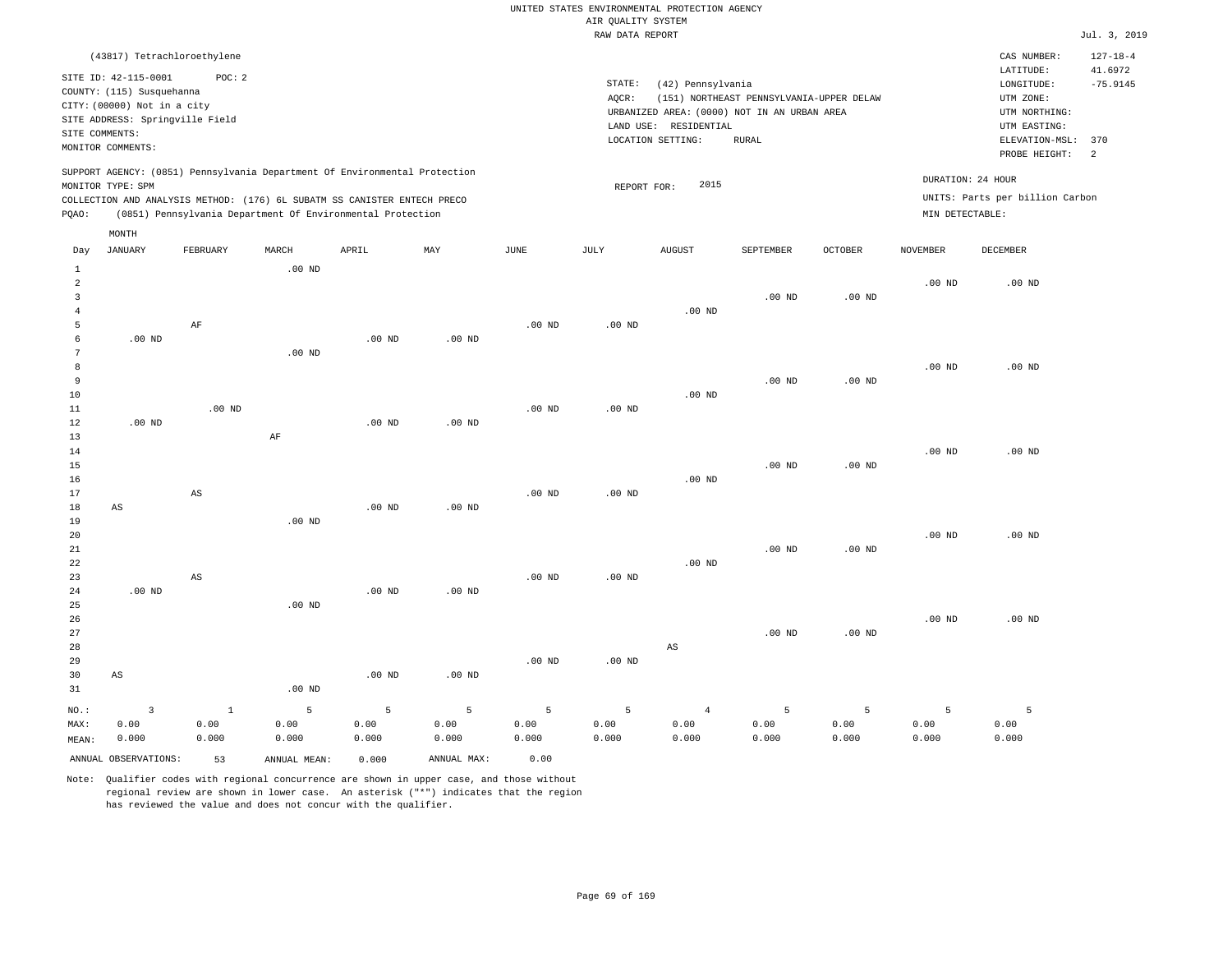|                |                                 |                                      |                                                                            |                   |             |                   | RAW DATA REPORT |                       |                                             |                |                 |                        | Jul. 3, 2019  |
|----------------|---------------------------------|--------------------------------------|----------------------------------------------------------------------------|-------------------|-------------|-------------------|-----------------|-----------------------|---------------------------------------------|----------------|-----------------|------------------------|---------------|
|                |                                 | (43818) 1, 1, 2, 2-Tetrachloroethane |                                                                            |                   |             |                   |                 |                       |                                             |                |                 | CAS NUMBER:            | $79 - 34 - 5$ |
|                | SITE ID: 42-115-0001            | POC: 2                               |                                                                            |                   |             |                   |                 |                       |                                             |                |                 | LATITUDE:              | 41.6972       |
|                | COUNTY: (115) Susquehanna       |                                      |                                                                            |                   |             |                   | STATE:          | (42) Pennsylvania     |                                             |                |                 | LONGITUDE:             | $-75.9145$    |
|                |                                 |                                      |                                                                            |                   |             |                   | AQCR:           |                       | (151) NORTHEAST PENNSYLVANIA-UPPER DELAW    |                |                 | UTM ZONE:              |               |
|                | CITY: (00000) Not in a city     |                                      |                                                                            |                   |             |                   |                 |                       | URBANIZED AREA: (0000) NOT IN AN URBAN AREA |                |                 | UTM NORTHING:          |               |
|                | SITE ADDRESS: Springville Field |                                      |                                                                            |                   |             |                   |                 | LAND USE: RESIDENTIAL |                                             |                |                 | UTM EASTING:           |               |
| SITE COMMENTS: | MONITOR COMMENTS:               |                                      |                                                                            |                   |             |                   |                 | LOCATION SETTING:     |                                             |                | ELEVATION-MSL:  | 370                    |               |
|                |                                 |                                      |                                                                            |                   |             |                   |                 |                       |                                             |                |                 | PROBE HEIGHT:          | <sup>2</sup>  |
|                |                                 |                                      | SUPPORT AGENCY: (0851) Pennsylvania Department Of Environmental Protection |                   |             |                   |                 |                       |                                             |                |                 | DURATION: 24 HOUR      |               |
|                | MONITOR TYPE: SPM               |                                      |                                                                            |                   |             |                   | REPORT FOR:     | 2013                  |                                             |                |                 |                        |               |
|                |                                 |                                      | COLLECTION AND ANALYSIS METHOD: (176) 6L SUBATM SS CANISTER ENTECH PRECO   |                   |             |                   |                 |                       | UNITS: Parts per billion Carbon             |                |                 |                        |               |
| PQAO:          |                                 |                                      | (0851) Pennsylvania Department Of Environmental Protection                 |                   |             |                   |                 |                       |                                             |                | MIN DETECTABLE: |                        |               |
|                | MONTH                           |                                      |                                                                            |                   |             |                   |                 |                       |                                             |                |                 |                        |               |
| Day            | <b>JANUARY</b>                  | FEBRUARY                             | MARCH                                                                      | APRIL             | MAY         | JUNE              | JULY            | <b>AUGUST</b>         | SEPTEMBER                                   | <b>OCTOBER</b> | <b>NOVEMBER</b> | <b>DECEMBER</b>        |               |
| $\mathbf{1}$   |                                 |                                      |                                                                            |                   |             |                   |                 |                       | $.00$ ND                                    | $.00$ ND       |                 |                        |               |
| $\overline{a}$ |                                 |                                      |                                                                            |                   |             |                   |                 | $.00$ ND              |                                             |                |                 |                        |               |
| $\overline{3}$ |                                 |                                      |                                                                            |                   |             | $.00$ ND          | $.00$ ND        |                       |                                             |                |                 |                        |               |
| $\overline{4}$ |                                 |                                      |                                                                            | $.00$ ND          | $.00$ ND    |                   |                 |                       |                                             |                |                 |                        |               |
| 5              |                                 |                                      | $.00$ ND                                                                   |                   |             |                   |                 |                       |                                             |                |                 |                        |               |
| 6              |                                 |                                      |                                                                            |                   |             |                   |                 |                       |                                             |                | $.00$ ND        | $.00$ ND               |               |
| 7              |                                 |                                      |                                                                            |                   |             |                   |                 |                       | AF                                          | AF             |                 |                        |               |
| 8              |                                 |                                      |                                                                            |                   |             |                   |                 | $.00$ ND              |                                             |                |                 |                        |               |
| 9              |                                 |                                      |                                                                            |                   |             | $.00$ ND          | $.00$ ND        |                       |                                             |                |                 |                        |               |
| 10             |                                 |                                      |                                                                            | .00 <sub>ND</sub> | $.00$ ND    |                   |                 |                       |                                             |                |                 |                        |               |
| 11             |                                 |                                      | $.00$ ND                                                                   |                   |             |                   |                 |                       |                                             |                |                 |                        |               |
| 12             |                                 |                                      |                                                                            |                   |             |                   |                 |                       |                                             |                | $_{\rm AS}$     | $\mathbb{A}\mathbb{S}$ |               |
| 13             |                                 |                                      |                                                                            |                   |             |                   |                 |                       | $.00$ ND                                    | $.00$ ND       |                 |                        |               |
| 14             |                                 |                                      |                                                                            |                   |             |                   |                 | .00CL                 |                                             |                |                 |                        |               |
| 15             |                                 |                                      |                                                                            |                   |             | .00 <sub>ND</sub> | $.00$ ND        |                       |                                             |                |                 |                        |               |
| 16             |                                 |                                      |                                                                            | $.00$ ND          | $.00$ ND    |                   |                 |                       |                                             |                |                 |                        |               |
| 17             |                                 |                                      | $.00$ ND                                                                   |                   |             |                   |                 |                       |                                             |                |                 |                        |               |
| 18             |                                 |                                      |                                                                            |                   |             |                   |                 |                       |                                             |                | AF              | AF                     |               |
| 19             |                                 |                                      |                                                                            |                   |             |                   |                 |                       | $.00$ ND                                    | $.00$ ND       |                 |                        |               |
| 20             |                                 |                                      |                                                                            |                   |             |                   |                 | $.00$ ND              |                                             |                |                 |                        |               |
| 21             |                                 |                                      |                                                                            | $.00$ ND          |             | $.00$ ND          | $.00$ ND        |                       |                                             |                |                 |                        |               |
| 22<br>23       |                                 |                                      | .00 <sub>ND</sub>                                                          |                   | $.00$ ND    |                   |                 |                       |                                             |                |                 |                        |               |
|                |                                 |                                      |                                                                            |                   |             |                   |                 |                       |                                             |                | AF              |                        |               |
| 24<br>25       |                                 |                                      |                                                                            |                   |             |                   |                 |                       | .00 <sub>ND</sub>                           |                |                 | AF                     |               |
|                |                                 |                                      |                                                                            |                   |             |                   |                 | $.00$ ND              |                                             | $_{\rm AS}$    |                 |                        |               |
| 26<br>27       |                                 | $.00$ ND                             |                                                                            |                   |             | $.00$ ND          | $.00$ ND        |                       |                                             |                |                 |                        |               |
| 28             |                                 |                                      |                                                                            | .00 <sub>ND</sub> | $.00$ ND    |                   |                 |                       |                                             |                |                 |                        |               |
| 29             |                                 |                                      | .00 <sub>ND</sub>                                                          |                   |             |                   |                 |                       |                                             |                |                 |                        |               |
| 30             |                                 |                                      |                                                                            |                   |             |                   |                 |                       |                                             |                | AF              | AF                     |               |
| 31             |                                 |                                      |                                                                            |                   |             |                   |                 |                       |                                             | $.00$ ND       |                 |                        |               |
|                |                                 |                                      |                                                                            |                   |             |                   |                 |                       |                                             |                |                 |                        |               |
| NO.:           | $\mathbb O$                     | $\mathbf{1}$                         | 5                                                                          | $\overline{5}$    | 5           | 5                 | 5               | 5                     | $\overline{4}$                              | $\overline{4}$ | $\mathbf{1}$    | $\mathbf{1}$           |               |
| MAX:           |                                 | 0.00                                 | 0.00                                                                       | 0.00              | 0.00        | 0.00              | 0.00            | 0.00                  | 0.00                                        | 0.00           | 0.00            | 0.00                   |               |
| MEAN:          |                                 | 0.000                                | 0.000                                                                      | 0.000             | 0.000       | 0.000             | 0.000           | 0.000                 | 0.000                                       | 0.000          | 0.000           | 0.000                  |               |
|                | ANNUAL OBSERVATIONS:            | 41                                   | ANNUAL MEAN:                                                               | 0.000             | ANNUAL MAX: | 0.00              |                 |                       |                                             |                |                 |                        |               |
|                |                                 |                                      |                                                                            |                   |             |                   |                 |                       |                                             |                |                 |                        |               |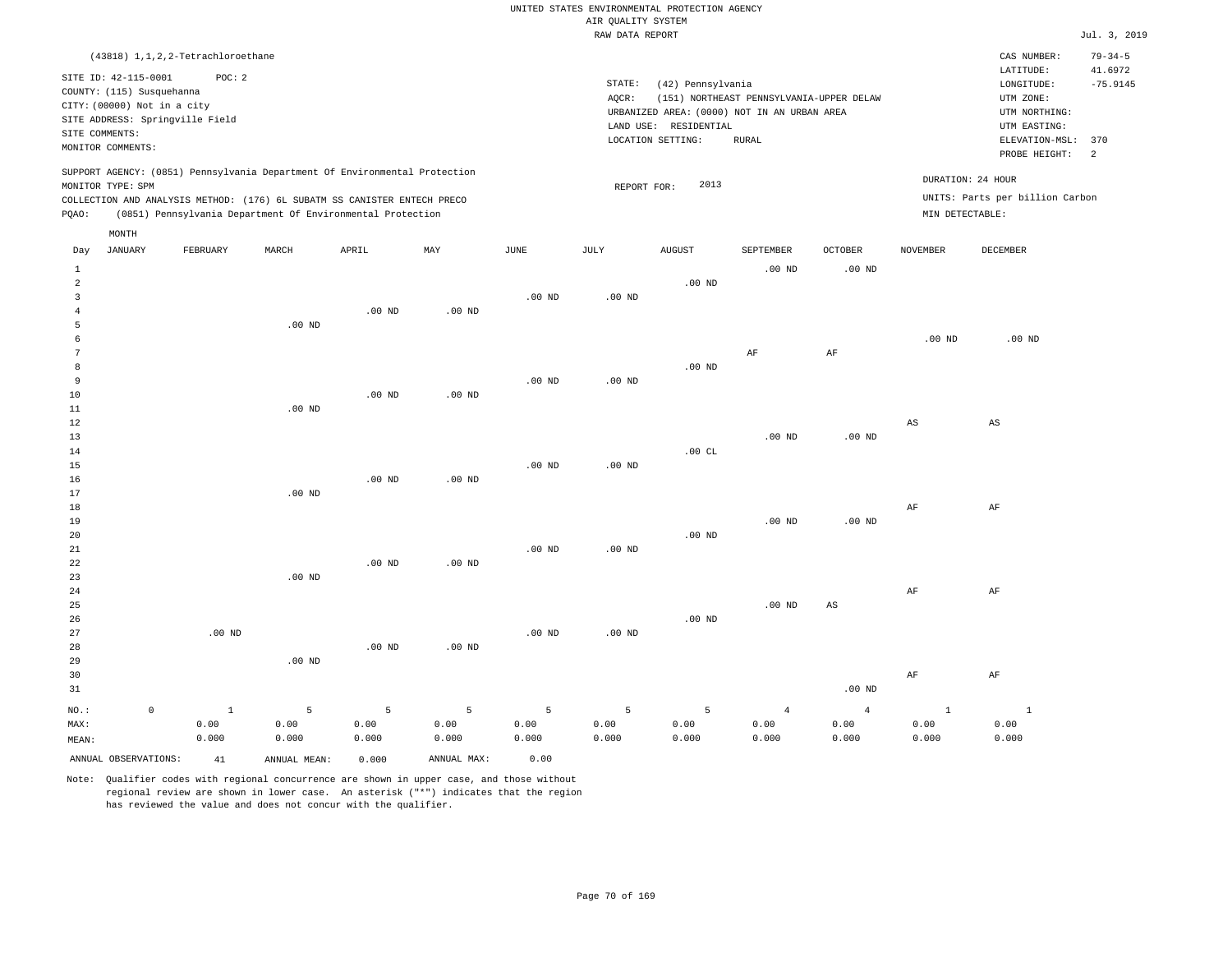| (43818) 1, 1, 2, 2-Tetrachloroethane                                       |                                                   | $79 - 34 - 5$<br>CAS NUMBER:    |  |  |
|----------------------------------------------------------------------------|---------------------------------------------------|---------------------------------|--|--|
| SITE ID: 42-115-0001<br>POC:2                                              |                                                   | LATITUDE:<br>41.6972            |  |  |
| COUNTY: (115) Susquehanna                                                  | STATE:<br>(42) Pennsylvania                       | $-75.9145$<br>LONGITUDE:        |  |  |
|                                                                            | (151) NORTHEAST PENNSYLVANIA-UPPER DELAW<br>AOCR: | UTM ZONE:                       |  |  |
| CITY: (00000) Not in a city                                                | URBANIZED AREA: (0000) NOT IN AN URBAN AREA       | UTM NORTHING:                   |  |  |
| SITE ADDRESS: Springville Field                                            | RESIDENTIAL<br>LAND USE:                          | UTM EASTING:                    |  |  |
| SITE COMMENTS:                                                             | LOCATION SETTING:<br>RURAL                        | ELEVATION-MSL: 370              |  |  |
| MONITOR COMMENTS:                                                          |                                                   | PROBE HEIGHT: 2                 |  |  |
| SUPPORT AGENCY: (0851) Pennsylvania Department Of Environmental Protection |                                                   |                                 |  |  |
| MONITOR TYPE: SPM                                                          | 2014<br>REPORT FOR:                               | DURATION: 24 HOUR               |  |  |
| COLLECTION AND ANALYSIS METHOD: (176) 6L SUBATM SS CANISTER ENTECH PRECO   |                                                   | UNITS: Parts per billion Carbon |  |  |
| (0851) Pennsylvania Department Of Environmental Protection<br>POAO:        |                                                   | MIN DETECTABLE:                 |  |  |
| MONTH                                                                      |                                                   |                                 |  |  |

| Day            | JANUARY                | FEBRUARY     | MARCH                  | APRIL          | MAY         | JUNE     | JULY     | AUGUST          | SEPTEMBER | OCTOBER  | NOVEMBER                | DECEMBER |
|----------------|------------------------|--------------|------------------------|----------------|-------------|----------|----------|-----------------|-----------|----------|-------------------------|----------|
| $\mathbf{1}$   |                        |              |                        |                |             |          |          |                 |           |          | $.00$ ND                | $.00$ ND |
| $\overline{a}$ |                        |              |                        |                |             |          |          |                 | $.00$ ND  | $.00$ ND |                         |          |
| 3              |                        |              |                        |                |             |          |          | $.00$ ND        |           |          |                         |          |
| $\overline{4}$ |                        | $\rm AF$     |                        |                |             | $.00$ ND | .00 $ND$ |                 |           |          |                         |          |
| 5              | $\rm AF$               |              |                        | .00 $ND$       | $.00$ ND    |          |          |                 |           |          |                         |          |
| 6              |                        |              | $.00$ ND               |                |             |          |          |                 |           |          |                         |          |
| 7              |                        |              |                        |                |             |          |          |                 |           |          | $.00$ ND                | $.00$ ND |
| 8              |                        |              |                        |                |             |          |          |                 | $.00$ ND  | $.00$ ND |                         |          |
| 9              |                        |              |                        |                |             |          |          | $.00$ ND        |           |          |                         |          |
| 10             |                        | $\rm AF$     |                        |                |             | $.00$ ND | .00 $ND$ |                 |           |          |                         |          |
| 11             | $.00$ ND               |              |                        | $.00$ ND       | $.00$ ND    |          |          |                 |           |          |                         |          |
| 12             |                        |              | $.00$ ND               |                |             |          |          |                 |           |          |                         |          |
| 13             |                        |              |                        |                |             |          |          |                 |           |          | $.00$ ND                | $.00$ ND |
| 14             |                        |              |                        |                |             |          |          |                 | $.00$ ND  | .00 $ND$ |                         |          |
| 15             |                        |              |                        |                |             |          |          | $.00$ ND        |           |          |                         |          |
| 16             |                        | $\rm AF$     |                        |                |             | $.00$ ND | .00 $ND$ |                 |           |          |                         |          |
| 17             | AS                     |              |                        | $_{\rm AS}$    | $.00$ ND    |          |          |                 |           |          |                         |          |
| 18             |                        |              | $.00$ ND               |                |             |          |          |                 |           |          |                         |          |
| 19             |                        |              |                        |                |             |          |          |                 |           |          | $\rm AF$                | $.00$ ND |
| 20             |                        |              |                        |                |             |          |          |                 | $.00$ ND  | $.00$ ND |                         |          |
| 21             |                        |              |                        |                |             |          |          | $.00$ ND        |           |          |                         |          |
| 22<br>23       | $\rm AF$               | .00 DI       |                        | $.00$ ND       | $.00$ ND    | $.00$ ND | $.00$ ND |                 |           |          |                         |          |
| $2\sqrt{4}$    |                        |              | $\mathbb{A}\mathbb{S}$ |                |             |          |          |                 |           |          |                         |          |
| 25             |                        |              |                        |                |             |          |          |                 |           |          | AF                      | $.00$ ND |
| 26             |                        |              |                        |                |             |          |          |                 | $.00$ ND  | .00 $ND$ |                         |          |
| 27             |                        |              |                        |                |             |          |          | $.00$ ND        |           |          |                         |          |
| 28             |                        | $\rm AF$     |                        |                |             | $.00$ ND | $.00$ ND |                 |           |          |                         |          |
| 29             | $\mathbb{A}\mathbb{S}$ |              |                        | $.00$ ND       | $.00$ ND    |          |          |                 |           |          |                         |          |
| 30             |                        |              | $.00$ ND               |                |             |          |          |                 |           |          |                         |          |
| 31             |                        |              |                        |                |             |          |          |                 |           |          |                         | AS       |
|                |                        |              |                        |                |             |          |          |                 |           |          |                         |          |
| $_{\rm NO.}$ : | $\mathbf{1}$           | $\mathbf{1}$ | $\overline{4}$         | $\overline{4}$ | 5           | 5        | 5        | $5\phantom{.0}$ | 5         | 5        | $\overline{\mathbf{3}}$ | 5        |
| MAX:           | 0.00                   | 0.00         | 0.00                   | 0.00           | 0.00        | 0.00     | 0.00     | 0.00            | 0.00      | 0.00     | 0.00                    | 0.00     |
| MEAN:          | 0.000                  | 0.000        | 0.000                  | 0.000          | 0.000       | 0.000    | 0.000    | 0.000           | 0.000     | 0.000    | 0.000                   | 0.000    |
|                | ANNUAL OBSERVATIONS:   | 48           | ANNUAL MEAN:           | 0.000          | ANNUAL MAX: | 0.00     |          |                 |           |          |                         |          |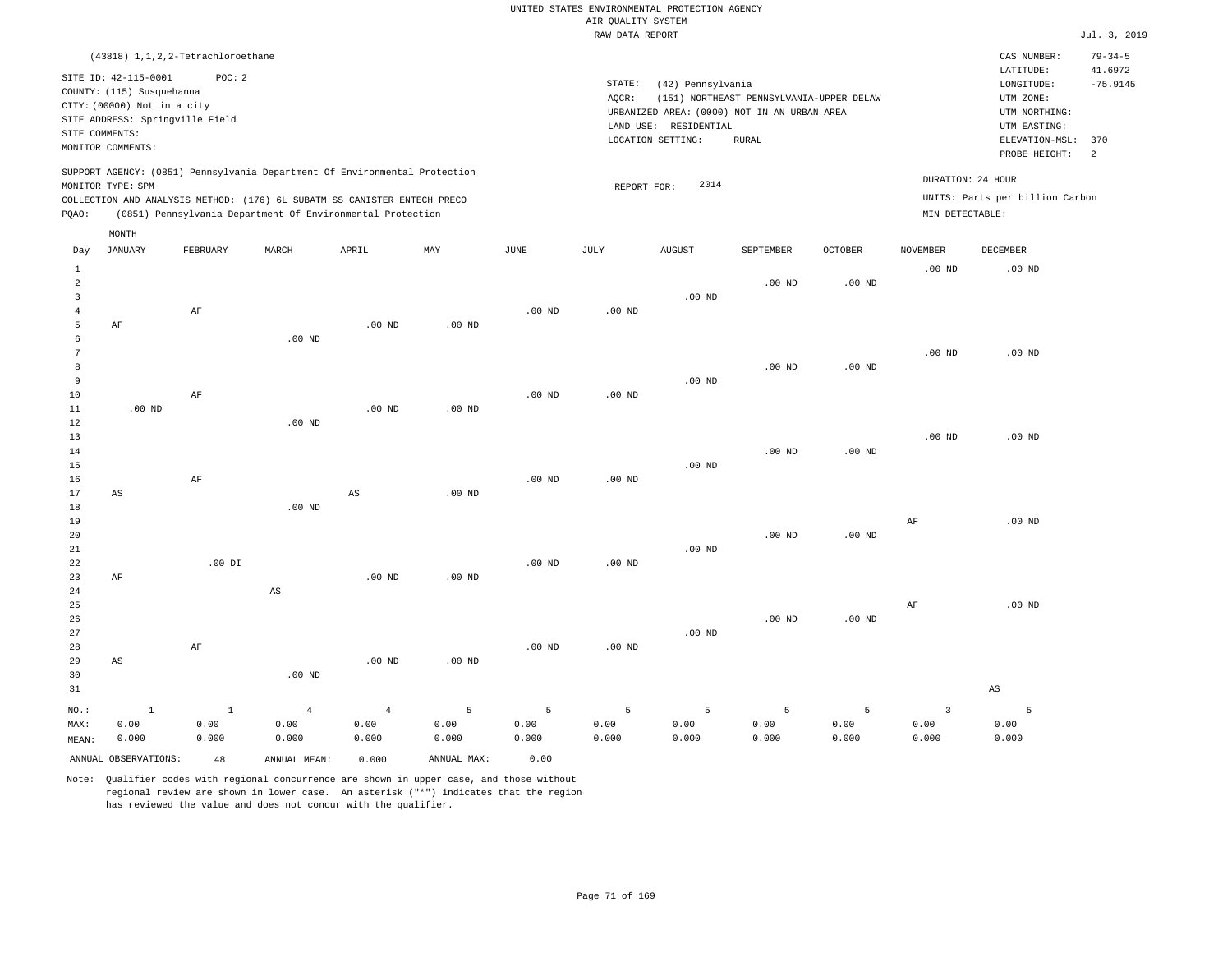|                                                                                                                                                            | (43818) 1, 1, 2, 2-Tetrachloroethane                                     |       |       |       |     |             |                              |                                                                                                      |                                                   |                |                   | CAS NUMBER:                                                                                 | $79 - 34 - 5$         |
|------------------------------------------------------------------------------------------------------------------------------------------------------------|--------------------------------------------------------------------------|-------|-------|-------|-----|-------------|------------------------------|------------------------------------------------------------------------------------------------------|---------------------------------------------------|----------------|-------------------|---------------------------------------------------------------------------------------------|-----------------------|
| SITE ID: 42-115-0001<br>COUNTY: (115) Susquehanna<br>CITY: (00000) Not in a city<br>SITE ADDRESS: Springville Field<br>SITE COMMENTS:<br>MONITOR COMMENTS: |                                                                          | POC:2 |       |       |     |             | STATE:<br>AOCR:<br>LAND USE: | (42) Pennsylvania<br>URBANIZED AREA: (0000) NOT IN AN URBAN AREA<br>RESIDENTIAL<br>LOCATION SETTING: | (151) NORTHEAST PENNSYLVANIA-UPPER DELAW<br>RURAL |                |                   | LATITUDE:<br>LONGITUDE:<br>UTM ZONE:<br>UTM NORTHING:<br>UTM EASTING:<br>ELEVATION-MSL: 370 | 41.6972<br>$-75.9145$ |
|                                                                                                                                                            |                                                                          |       |       |       |     |             |                              |                                                                                                      |                                                   |                |                   | PROBE HEIGHT:                                                                               | - 2                   |
| SUPPORT AGENCY: (0851) Pennsylvania Department Of Environmental Protection                                                                                 |                                                                          |       |       |       |     |             |                              |                                                                                                      |                                                   |                |                   |                                                                                             |                       |
| MONITOR TYPE: SPM                                                                                                                                          |                                                                          |       |       |       |     |             | REPORT FOR:                  | 2015                                                                                                 |                                                   |                | DURATION: 24 HOUR |                                                                                             |                       |
|                                                                                                                                                            | COLLECTION AND ANALYSIS METHOD: (176) 6L SUBATM SS CANISTER ENTECH PRECO |       |       |       |     |             |                              |                                                                                                      |                                                   |                |                   | UNITS: Parts per billion Carbon                                                             |                       |
| POAO:                                                                                                                                                      | (0851) Pennsylvania Department Of Environmental Protection               |       |       |       |     |             |                              |                                                                                                      |                                                   |                | MIN DETECTABLE:   |                                                                                             |                       |
| MONTH                                                                                                                                                      |                                                                          |       |       |       |     |             |                              |                                                                                                      |                                                   |                |                   |                                                                                             |                       |
| JANUARY<br>Day                                                                                                                                             | FEBRUARY                                                                 |       | MARCH | APRIL | MAY | <b>JUNE</b> | JULY                         | <b>AUGUST</b>                                                                                        | SEPTEMBER                                         | <b>OCTOBER</b> | NOVEMBER          | DECEMBER                                                                                    |                       |

| $\mathbf{1}$   |                        |                        | $.00$ ND     |          |             |          |          |                        |          |          |          |                   |
|----------------|------------------------|------------------------|--------------|----------|-------------|----------|----------|------------------------|----------|----------|----------|-------------------|
| $\overline{a}$ |                        |                        |              |          |             |          |          |                        |          |          | $.00$ ND | $.00$ ND          |
| 3              |                        |                        |              |          |             |          |          |                        | $.00$ ND | $.00$ ND |          |                   |
| $\overline{4}$ |                        |                        |              |          |             |          |          | $.00$ ND               |          |          |          |                   |
| 5              |                        | AF                     |              |          |             | $.00$ ND | $.00$ ND |                        |          |          |          |                   |
| 6              | $.00$ ND               |                        |              | $.00$ ND | $.00$ ND    |          |          |                        |          |          |          |                   |
| 7              |                        |                        | $.00$ ND     |          |             |          |          |                        |          |          |          |                   |
| 8              |                        |                        |              |          |             |          |          |                        |          |          | $.00$ ND | $.00$ ND          |
| 9              |                        |                        |              |          |             |          |          |                        | $.00$ ND | $.00$ ND |          |                   |
| 10<br>11       |                        | $.00$ ND               |              |          |             | $.00$ ND | $.00$ ND | $.00$ ND               |          |          |          |                   |
| 12             | $.00$ ND               |                        |              | .00 $ND$ | $.00$ ND    |          |          |                        |          |          |          |                   |
| 13             |                        |                        | $\rm AF$     |          |             |          |          |                        |          |          |          |                   |
| 14             |                        |                        |              |          |             |          |          |                        |          |          | $.00$ ND | $.00$ ND          |
| 15             |                        |                        |              |          |             |          |          |                        | $.00$ ND | $.00$ ND |          |                   |
| 16             |                        |                        |              |          |             |          |          | $.00$ ND               |          |          |          |                   |
| 17             |                        | $\mathbb{A}\mathbb{S}$ |              |          |             | $.00$ ND | $.00$ ND |                        |          |          |          |                   |
| 18             | $\mathbb{A}\mathbb{S}$ |                        |              | $.00$ ND | $.00$ ND    |          |          |                        |          |          |          |                   |
| 19             |                        |                        | $.00$ ND     |          |             |          |          |                        |          |          |          |                   |
| 20             |                        |                        |              |          |             |          |          |                        |          |          | $.00$ ND | .00 <sub>ND</sub> |
| 21             |                        |                        |              |          |             |          |          |                        | $.00$ ND | $.00$ ND |          |                   |
| 22             |                        |                        |              |          |             |          |          | $.00$ ND               |          |          |          |                   |
| 23             |                        | $\mathbb{A}\mathbb{S}$ |              |          |             | $.00$ ND | $.00$ ND |                        |          |          |          |                   |
| 24             | $.00$ ND               |                        |              | $.00$ ND | $.00$ ND    |          |          |                        |          |          |          |                   |
| 25             |                        |                        | $.00$ ND     |          |             |          |          |                        |          |          |          |                   |
| 26             |                        |                        |              |          |             |          |          |                        |          |          | $.00$ ND | $.00$ ND          |
| 27             |                        |                        |              |          |             |          |          |                        | $.00$ ND | $.00$ ND |          |                   |
| 28             |                        |                        |              |          |             |          |          | $\mathbb{A}\mathbb{S}$ |          |          |          |                   |
| 29             |                        |                        |              |          |             | $.00$ ND | $.00$ ND |                        |          |          |          |                   |
| 30             | AS                     |                        |              | .00 $ND$ | $.00$ ND    |          |          |                        |          |          |          |                   |
| 31             |                        |                        | $.00$ ND     |          |             |          |          |                        |          |          |          |                   |
| $_{\rm NO.}$ : | $\overline{3}$         | $\mathbf{1}$           | 5            | 5        | 5           | 5        | 5        | $\overline{4}$         | 5        | 5        | 5        | 5                 |
| MAX:           | 0.00                   | 0.00                   | 0.00         | 0.00     | 0.00        | 0.00     | 0.00     | 0.00                   | 0.00     | 0.00     | 0.00     | 0.00              |
| MEAN:          | 0.000                  | 0.000                  | 0.000        | 0.000    | 0.000       | 0.000    | 0.000    | 0.000                  | 0.000    | 0.000    | 0.000    | 0.000             |
|                | ANNUAL OBSERVATIONS:   | 53                     | ANNUAL MEAN: | 0.000    | ANNUAL MAX: | 0.00     |          |                        |          |          |          |                   |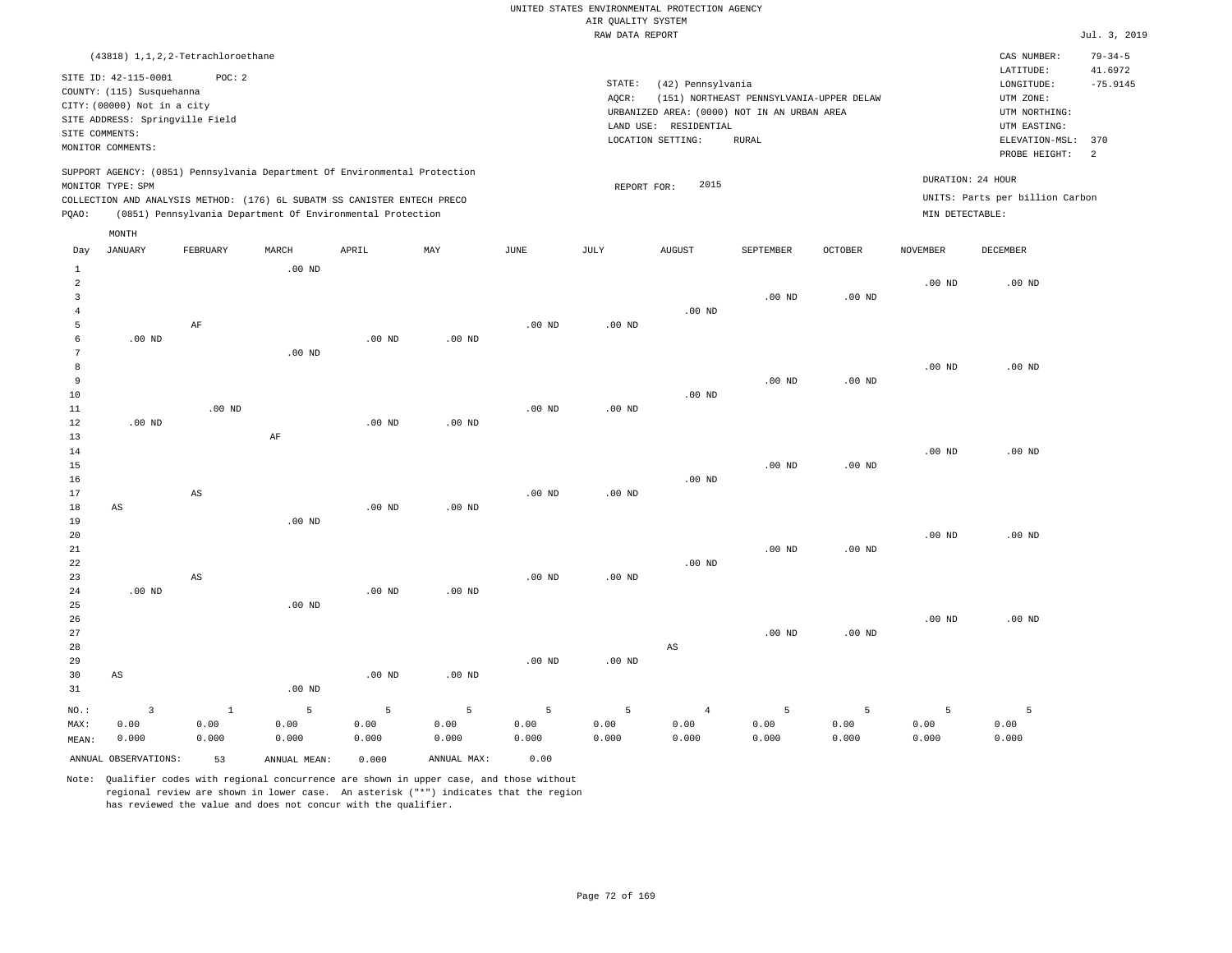|                | (43819) Bromomethane                                                                                                                     |          |       |                                                                                                                                                                                                                      |     |      |                              |                                                                                                      |                                                   |                            |                 | CAS NUMBER:                                                                                              | $74 - 83 - 9$                                |
|----------------|------------------------------------------------------------------------------------------------------------------------------------------|----------|-------|----------------------------------------------------------------------------------------------------------------------------------------------------------------------------------------------------------------------|-----|------|------------------------------|------------------------------------------------------------------------------------------------------|---------------------------------------------------|----------------------------|-----------------|----------------------------------------------------------------------------------------------------------|----------------------------------------------|
| SITE COMMENTS: | SITE ID: 42-115-0001<br>COUNTY: (115) Susquehanna<br>CITY: (00000) Not in a city<br>SITE ADDRESS: Springville Field<br>MONITOR COMMENTS: | POC: 2   |       |                                                                                                                                                                                                                      |     |      | STATE:<br>AOCR:<br>LAND USE: | (42) Pennsylvania<br>URBANIZED AREA: (0000) NOT IN AN URBAN AREA<br>RESIDENTIAL<br>LOCATION SETTING: | (151) NORTHEAST PENNSYLVANIA-UPPER DELAW<br>RURAL |                            |                 | LATITUDE:<br>LONGITUDE:<br>UTM ZONE:<br>UTM NORTHING:<br>UTM EASTING:<br>ELEVATION-MSL:<br>PROBE HEIGHT: | 41.6972<br>$-75.9145$<br>370<br><sup>2</sup> |
| POAO:          | MONITOR TYPE: SPM                                                                                                                        |          |       | SUPPORT AGENCY: (0851) Pennsylvania Department Of Environmental Protection<br>COLLECTION AND ANALYSIS METHOD: (176) 6L SUBATM SS CANISTER ENTECH PRECO<br>(0851) Pennsylvania Department Of Environmental Protection |     |      |                              | 2013<br>REPORT FOR:                                                                                  |                                                   |                            |                 | DURATION: 24 HOUR<br>UNITS: Parts per billion Carbon<br>MIN DETECTABLE:                                  |                                              |
| Day<br>2       | MONTH<br>JANUARY                                                                                                                         | FEBRUARY | MARCH | APRIL                                                                                                                                                                                                                | MAY | JUNE | JULY                         | <b>AUGUST</b><br>$.00$ ND                                                                            | SEPTEMBER<br>$.00$ ND                             | <b>OCTOBER</b><br>$.00$ ND | <b>NOVEMBER</b> | <b>DECEMBER</b>                                                                                          |                                              |

| MEAN:          |                     | 0.000        | 0.000             | 0.000    | 0.000          | 0.000          | 0.000    | 0.000    | 0.000          | 0.000             | 0.000                  | 0.000                  |
|----------------|---------------------|--------------|-------------------|----------|----------------|----------------|----------|----------|----------------|-------------------|------------------------|------------------------|
| MAX:           |                     | 0.00         | 0.00              | 0.00     | 0.00           | 0.00           | 0.00     | 0.00     | 0.00           | 0.00              | 0.00                   | 0.00                   |
| $_{\rm NO.}$ : | $\mathsf{O}\xspace$ | $\mathbf{1}$ | $\overline{5}$    | 5        | $\overline{5}$ | $\overline{5}$ | 5        | 5        | $\overline{4}$ | $\overline{4}$    | $\mathbf{1}$           | $\overline{1}$         |
| 31             |                     |              |                   |          |                |                |          |          |                | .00 <sub>ND</sub> |                        |                        |
| 30             |                     |              |                   |          |                |                |          |          |                |                   | AF                     | AF                     |
| 29             |                     |              | .00 <sub>ND</sub> |          |                |                |          |          |                |                   |                        |                        |
| 28             |                     |              |                   | $.00$ ND | $.00$ ND       |                |          |          |                |                   |                        |                        |
| 27             |                     | $.00$ ND     |                   |          |                | $.00$ ND       | $.00$ ND |          |                |                   |                        |                        |
| $26\,$         |                     |              |                   |          |                |                |          | .00 $ND$ |                |                   |                        |                        |
| $25\,$         |                     |              |                   |          |                |                |          |          | $.00$ ND       | AS                |                        |                        |
| $2\sqrt{4}$    |                     |              |                   |          |                |                |          |          |                |                   | $\rm{AF}$              | AF                     |
| 23             |                     |              | $.00$ ND          |          |                |                |          |          |                |                   |                        |                        |
| 22             |                     |              |                   | $.00$ ND | $.00$ ND       |                |          |          |                |                   |                        |                        |
| 21             |                     |              |                   |          |                | $.00$ ND       | .00 $ND$ |          |                |                   |                        |                        |
| 20             |                     |              |                   |          |                |                |          | .00 $ND$ |                |                   |                        |                        |
| 19             |                     |              |                   |          |                |                |          |          | $.00$ ND       | .00 $ND$          |                        |                        |
| 18             |                     |              |                   |          |                |                |          |          |                |                   | $\rm{AF}$              | $\rm AF$               |
| 17             |                     |              | $.00$ ND          |          |                |                |          |          |                |                   |                        |                        |
| 16             |                     |              |                   | $.00$ ND | $.00$ ND       |                |          |          |                |                   |                        |                        |
| 15             |                     |              |                   |          |                | $.00$ ND       | $.00$ ND |          |                |                   |                        |                        |
| $14\,$         |                     |              |                   |          |                |                |          | .00CL    |                |                   |                        |                        |
| 13             |                     |              |                   |          |                |                |          |          | $.00$ ND       | $.00$ ND          |                        |                        |
| 12             |                     |              |                   |          |                |                |          |          |                |                   | $\mathbb{A}\mathbb{S}$ | $\mathbb{A}\mathbb{S}$ |
| 11             |                     |              | $.00$ ND          |          |                |                |          |          |                |                   |                        |                        |
| 10             |                     |              |                   | $.00$ ND | $.00$ ND       |                |          |          |                |                   |                        |                        |
| 9              |                     |              |                   |          |                | $.00$ ND       | .00 $ND$ |          |                |                   |                        |                        |
| 8              |                     |              |                   |          |                |                |          | .00 $ND$ |                |                   |                        |                        |
| 7              |                     |              |                   |          |                |                |          |          | $\rm{AF}$      | $\rm{AF}$         |                        |                        |
| 6              |                     |              |                   |          |                |                |          |          |                |                   | $.00$ ND               | $.00$ ND               |
| 5              |                     |              | $.00$ ND          |          |                |                |          |          |                |                   |                        |                        |
| $\overline{4}$ |                     |              |                   | $.00$ ND | $.00$ ND       | $.00$ ND       | $.00$ ND |          |                |                   |                        |                        |
| $\overline{3}$ |                     |              |                   |          |                |                |          |          |                |                   |                        |                        |

ANNUAL OBSERVATIONS: 41 ANNUAL MEAN: 0.000 ANNUAL MAX: 0.00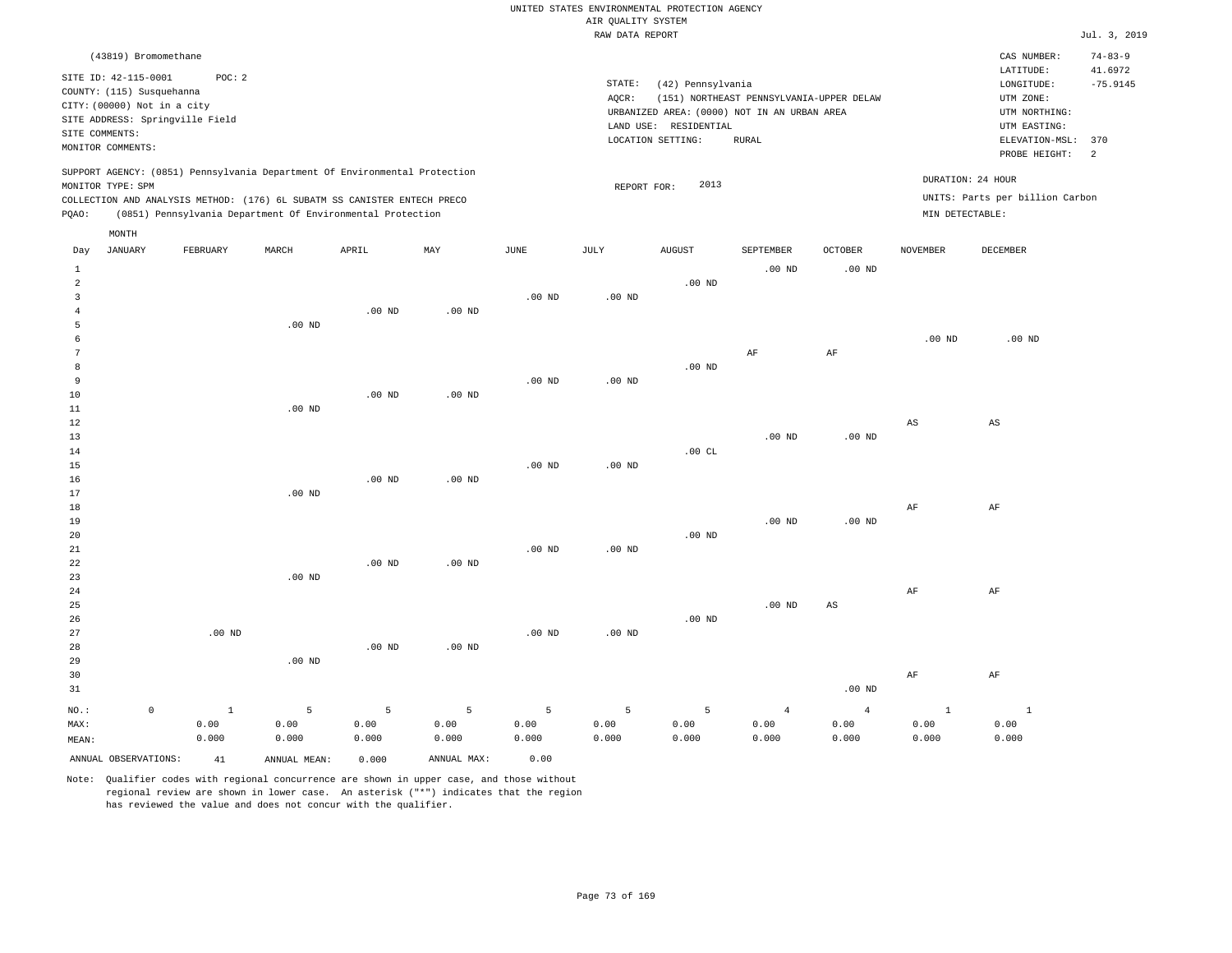| (43819) Bromomethane<br>CAS NUMBER:<br>LATITUDE:<br>SITE ID: 42-115-0001<br>POC:2<br>STATE:<br>(42) Pennsylvania<br>LONGITUDE:<br>COUNTY: (115) Susquehanna<br>AOCR:<br>(151) NORTHEAST PENNSYLVANIA-UPPER DELAW<br>UTM ZONE:<br>CITY: (00000) Not in a city<br>URBANIZED AREA: (0000) NOT IN AN URBAN AREA<br>UTM NORTHING:<br>SITE ADDRESS: Springville Field<br>UTM EASTING:<br>LAND USE: RESIDENTIAL<br>SITE COMMENTS:<br>ELEVATION-MSL: 370<br>LOCATION SETTING:<br>RURAL<br>MONITOR COMMENTS:<br>PROBE HEIGHT:<br>SUPPORT AGENCY: (0851) Pennsylvania Department Of Environmental Protection<br>DURATION: 24 HOUR<br>2014<br>MONITOR TYPE: SPM<br>REPORT FOR:<br>UNITS: Parts per billion Carbon<br>COLLECTION AND ANALYSIS METHOD: (176) 6L SUBATM SS CANISTER ENTECH PRECO |  |  |                       |
|------------------------------------------------------------------------------------------------------------------------------------------------------------------------------------------------------------------------------------------------------------------------------------------------------------------------------------------------------------------------------------------------------------------------------------------------------------------------------------------------------------------------------------------------------------------------------------------------------------------------------------------------------------------------------------------------------------------------------------------------------------------------------------|--|--|-----------------------|
|                                                                                                                                                                                                                                                                                                                                                                                                                                                                                                                                                                                                                                                                                                                                                                                    |  |  | $74 - 83 - 9$         |
|                                                                                                                                                                                                                                                                                                                                                                                                                                                                                                                                                                                                                                                                                                                                                                                    |  |  | 41.6972<br>$-75.9145$ |
| (0851) Pennsylvania Department Of Environmental Protection<br>MIN DETECTABLE:<br>POAO:<br>MONTH                                                                                                                                                                                                                                                                                                                                                                                                                                                                                                                                                                                                                                                                                    |  |  |                       |
| ______<br>______<br>-------<br>the competition of the competition<br>-------------<br>-----------<br>----------<br>____________________                                                                                                                                                                                                                                                                                                                                                                                                                                                                                                                                                                                                                                            |  |  |                       |

| Day            | JANUARY                | FEBRUARY  | MARCH          | APRIL                  | MAY         | JUNE              | JULY     | AUGUST   | SEPTEMBER | OCTOBER           | NOVEMBER  | DECEMBER               |
|----------------|------------------------|-----------|----------------|------------------------|-------------|-------------------|----------|----------|-----------|-------------------|-----------|------------------------|
| $\mathbf{1}$   |                        |           |                |                        |             |                   |          |          |           |                   | $.00$ ND  | $.00$ ND               |
| $\overline{a}$ |                        |           |                |                        |             |                   |          |          | $.00$ ND  | .00 <sub>ND</sub> |           |                        |
| 3              |                        |           |                |                        |             |                   |          | $.00$ ND |           |                   |           |                        |
| $\overline{4}$ |                        | $\rm AF$  |                |                        |             | .00 <sub>ND</sub> | $.00$ ND |          |           |                   |           |                        |
| 5              | AF                     |           |                | $.00$ ND               | $.00$ ND    |                   |          |          |           |                   |           |                        |
| 6              |                        |           | $.00$ ND       |                        |             |                   |          |          |           |                   |           |                        |
| 7              |                        |           |                |                        |             |                   |          |          |           |                   | $.00$ ND  | $.00$ ND               |
| 8              |                        |           |                |                        |             |                   |          |          | $.00$ ND  | .00 $ND$          |           |                        |
| 9              |                        |           |                |                        |             |                   |          | $.00$ ND |           |                   |           |                        |
| $10$           |                        | $\rm AF$  |                |                        |             | .00 <sub>ND</sub> | .00 $ND$ |          |           |                   |           |                        |
| $11\,$         | $.00$ ND               |           |                | $.00$ ND               | $.00$ ND    |                   |          |          |           |                   |           |                        |
| 12             |                        |           | $.00$ ND       |                        |             |                   |          |          |           |                   |           |                        |
| 13             |                        |           |                |                        |             |                   |          |          |           |                   | $.00$ ND  | $.00$ ND               |
| 14             |                        |           |                |                        |             |                   |          |          | $.00$ ND  | .00 <sub>ND</sub> |           |                        |
| 15             |                        |           |                |                        |             |                   |          | $.00$ ND |           |                   |           |                        |
| 16             |                        | $\rm{AF}$ |                |                        |             | $.00$ ND          | .00 $ND$ |          |           |                   |           |                        |
| 17             | $\mathbb{A}\mathbb{S}$ |           |                | $\mathbb{A}\mathbb{S}$ | $.00$ ND    |                   |          |          |           |                   |           |                        |
| 18             |                        |           | $.00$ ND       |                        |             |                   |          |          |           |                   |           |                        |
| 19             |                        |           |                |                        |             |                   |          |          |           |                   | $\rm{AF}$ | $.00$ ND               |
| 20             |                        |           |                |                        |             |                   |          |          | $.00$ ND  | .00 $ND$          |           |                        |
| 21             |                        |           |                |                        |             |                   |          | $.00$ ND |           |                   |           |                        |
| 22<br>23       |                        | $.00$ DI  |                | $.00$ ND               | $.00$ ND    | $.00$ ND          | .00 $ND$ |          |           |                   |           |                        |
| 24             | AF                     |           | AS             |                        |             |                   |          |          |           |                   |           |                        |
| 25             |                        |           |                |                        |             |                   |          |          |           |                   | $\rm{AF}$ | $.00$ ND               |
| 26             |                        |           |                |                        |             |                   |          |          | $.00$ ND  | .00 $ND$          |           |                        |
| 27             |                        |           |                |                        |             |                   |          | $.00$ ND |           |                   |           |                        |
| 28             |                        | $\rm{AF}$ |                |                        |             | $.00$ ND          | .00 $ND$ |          |           |                   |           |                        |
| 29             | AS                     |           |                | $.00$ ND               | $.00$ ND    |                   |          |          |           |                   |           |                        |
| 30             |                        |           | $.00$ ND       |                        |             |                   |          |          |           |                   |           |                        |
| 31             |                        |           |                |                        |             |                   |          |          |           |                   |           | $\mathbb{A}\mathbb{S}$ |
|                |                        |           |                |                        |             |                   |          |          |           |                   |           |                        |
| $NO.$ :        | $\,$ 1                 | $\,$ 1    | $\overline{4}$ | $\overline{4}$         | 5           | $\,$ 5            | 5        | 5        | 5         | $\mathsf S$       | 3         | $\overline{5}$         |
| MAX:           | 0.00                   | 0.00      | 0.00           | 0.00                   | 0.00        | 0.00              | 0.00     | 0.00     | 0.00      | 0.00              | 0.00      | 0.00                   |
| MEAN:          | 0.000                  | 0.000     | 0.000          | 0.000                  | 0.000       | 0.000             | 0.000    | 0.000    | 0.000     | 0.000             | 0.000     | 0.000                  |
|                | ANNUAL OBSERVATIONS:   | 48        | ANNUAL MEAN:   | 0.000                  | ANNUAL MAX: | 0.00              |          |          |           |                   |           |                        |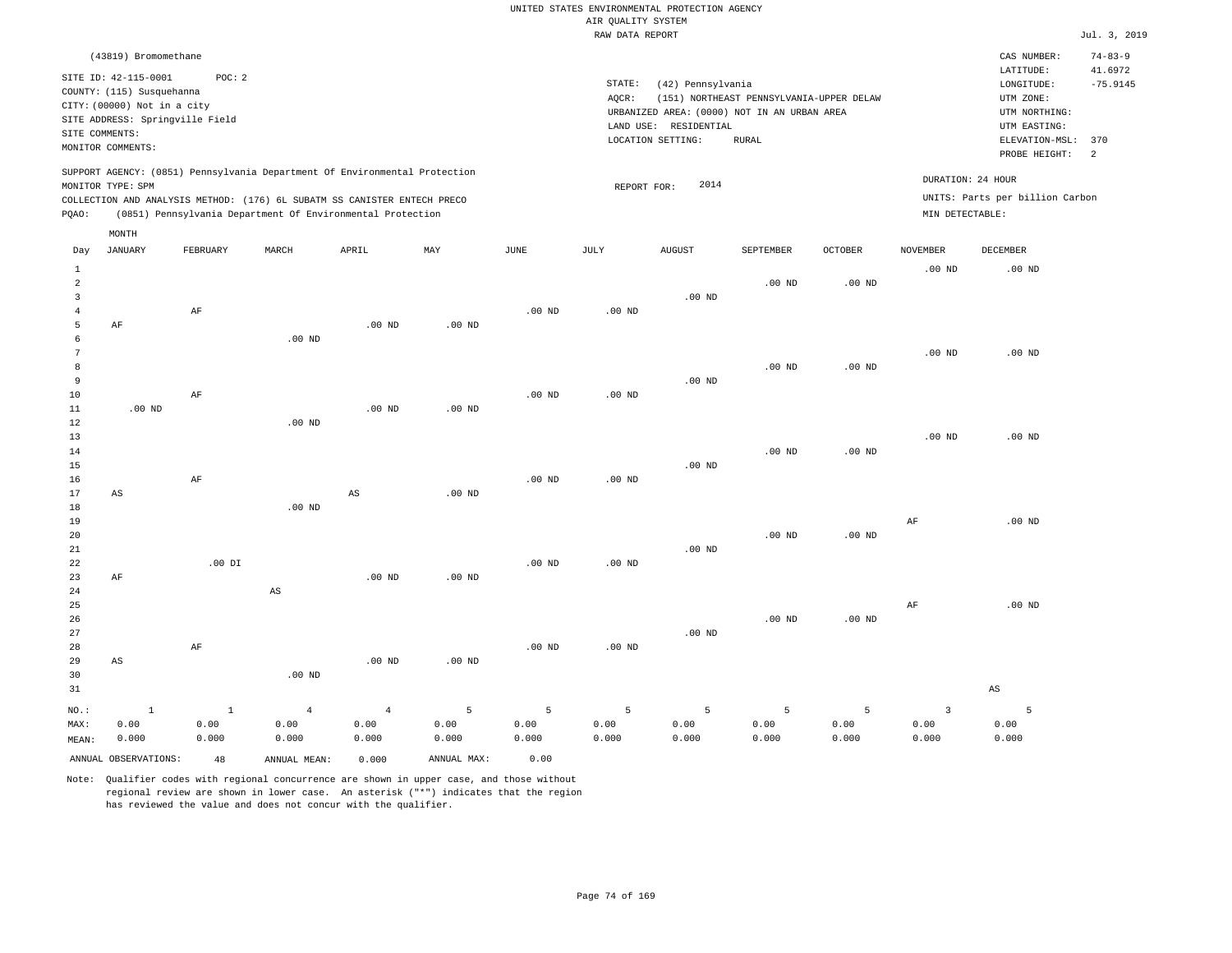|                | (43819) Bromomethane            |          |       |                                                                          |                                                                            |      |      |                   |                   |                                             |         |          | CAS NUMBER:                     | $74 - 83 - 9$ |
|----------------|---------------------------------|----------|-------|--------------------------------------------------------------------------|----------------------------------------------------------------------------|------|------|-------------------|-------------------|---------------------------------------------|---------|----------|---------------------------------|---------------|
|                | SITE ID: 42-115-0001            | POC:2    |       |                                                                          |                                                                            |      |      |                   |                   |                                             |         |          | LATITUDE:                       | 41.6972       |
|                | COUNTY: (115) Susquehanna       |          |       |                                                                          |                                                                            |      |      | STATE:            | (42) Pennsylvania |                                             |         |          | LONGITUDE:                      | $-75.9145$    |
|                |                                 |          |       |                                                                          |                                                                            |      |      | AOCR:             |                   | (151) NORTHEAST PENNSYLVANIA-UPPER DELAW    |         |          | UTM ZONE:                       |               |
|                | CITY: (00000) Not in a city     |          |       |                                                                          |                                                                            |      |      |                   |                   | URBANIZED AREA: (0000) NOT IN AN URBAN AREA |         |          | UTM NORTHING:                   |               |
|                | SITE ADDRESS: Springville Field |          |       |                                                                          |                                                                            |      |      | LAND USE:         | RESIDENTIAL       |                                             |         |          | UTM EASTING:                    |               |
| SITE COMMENTS: |                                 |          |       |                                                                          |                                                                            |      |      | LOCATION SETTING: |                   | RURAL                                       |         |          | ELEVATION-MSL: 370              |               |
|                | MONITOR COMMENTS:               |          |       |                                                                          |                                                                            |      |      |                   |                   |                                             |         |          | PROBE HEIGHT:                   | -2            |
|                |                                 |          |       |                                                                          | SUPPORT AGENCY: (0851) Pennsylvania Department Of Environmental Protection |      |      |                   |                   |                                             |         |          |                                 |               |
|                | MONITOR TYPE: SPM               |          |       |                                                                          |                                                                            |      |      | REPORT FOR:       | 2015              |                                             |         |          | DURATION: 24 HOUR               |               |
|                |                                 |          |       | COLLECTION AND ANALYSIS METHOD: (176) 6L SUBATM SS CANISTER ENTECH PRECO |                                                                            |      |      |                   |                   |                                             |         |          | UNITS: Parts per billion Carbon |               |
| POAO:          |                                 |          |       | (0851) Pennsylvania Department Of Environmental Protection               |                                                                            |      |      |                   |                   |                                             |         |          | MIN DETECTABLE:                 |               |
|                |                                 |          |       |                                                                          |                                                                            |      |      |                   |                   |                                             |         |          |                                 |               |
|                | MONTH                           |          |       |                                                                          |                                                                            |      |      |                   |                   |                                             |         |          |                                 |               |
| Day            | JANUARY                         | FEBRUARY | MARCH | APRIL                                                                    | MAY                                                                        | JUNE | JULY | <b>AUGUST</b>     |                   | SEPTEMBER                                   | OCTOBER | NOVEMBER | DECEMBER                        |               |

| 1              |                         |              | $.00$ ND     |          |                   |          |          |                        |                   |                   |          |          |
|----------------|-------------------------|--------------|--------------|----------|-------------------|----------|----------|------------------------|-------------------|-------------------|----------|----------|
| $\overline{a}$ |                         |              |              |          |                   |          |          |                        |                   |                   | $.00$ ND | $.00$ ND |
| 3              |                         |              |              |          |                   |          |          |                        | $.00$ ND          | $.00$ ND          |          |          |
| $\overline{4}$ |                         |              |              |          |                   |          |          | .00 $ND$               |                   |                   |          |          |
| 5              |                         | $\rm AF$     |              |          |                   | $.00$ ND | $.00$ ND |                        |                   |                   |          |          |
| 6              | $.00$ ND                |              |              | $.00$ ND | $.00$ ND          |          |          |                        |                   |                   |          |          |
| 7<br>8         |                         |              | $.00$ ND     |          |                   |          |          |                        |                   |                   | $.00$ ND | $.00$ ND |
| 9              |                         |              |              |          |                   |          |          |                        | .00 <sub>ND</sub> | .00 <sub>ND</sub> |          |          |
| 10             |                         |              |              |          |                   |          |          | $.00$ ND               |                   |                   |          |          |
| 11             |                         | $.00$ ND     |              |          |                   | $.00$ ND | $.00$ ND |                        |                   |                   |          |          |
| 12             | $.00$ ND                |              |              | $.00$ ND | $.00$ ND          |          |          |                        |                   |                   |          |          |
| 13             |                         |              | $\rm AF$     |          |                   |          |          |                        |                   |                   |          |          |
| 14             |                         |              |              |          |                   |          |          |                        |                   |                   | $.00$ ND | $.00$ ND |
| 15             |                         |              |              |          |                   |          |          |                        | $.00$ ND          | $.00$ ND          |          |          |
| 16             |                         |              |              |          |                   |          |          | $.00$ ND               |                   |                   |          |          |
| 17             |                         | AS           |              |          |                   | $.00$ ND | $.00$ ND |                        |                   |                   |          |          |
| 18             | $\mathbb{A}\mathbb{S}$  |              |              | .00 $ND$ | $.00$ ND          |          |          |                        |                   |                   |          |          |
| 19             |                         |              | $.00$ ND     |          |                   |          |          |                        |                   |                   |          |          |
| 20             |                         |              |              |          |                   |          |          |                        |                   |                   | $.00$ ND | $.00$ ND |
| 21             |                         |              |              |          |                   |          |          |                        | $.00$ ND          | .00 <sub>ND</sub> |          |          |
| 22             |                         |              |              |          |                   |          |          | $.00$ ND               |                   |                   |          |          |
| 23             |                         | AS           |              |          |                   | $.00$ ND | $.00$ ND |                        |                   |                   |          |          |
| 24<br>25       | $.00~\mathrm{ND}$       |              | $.00$ ND     | $.00$ ND | $.00$ ND          |          |          |                        |                   |                   |          |          |
| 26             |                         |              |              |          |                   |          |          |                        |                   |                   | $.00$ ND | $.00$ ND |
| 27             |                         |              |              |          |                   |          |          |                        | $.00$ ND          | $.00$ ND          |          |          |
| 28             |                         |              |              |          |                   |          |          | $\mathbb{A}\mathbb{S}$ |                   |                   |          |          |
| 29             |                         |              |              |          |                   | $.00$ ND | $.00$ ND |                        |                   |                   |          |          |
| 30             | $\mathbb{A}\mathbb{S}$  |              |              | $.00$ ND | .00 <sub>ND</sub> |          |          |                        |                   |                   |          |          |
| 31             |                         |              | .00 $ND$     |          |                   |          |          |                        |                   |                   |          |          |
| $NO.$ :        | $\overline{\mathbf{3}}$ | $\mathbf{1}$ | 5            | 5        | 5                 | 5        | 5        | $\overline{4}$         | 5                 | 5                 | 5        | 5        |
| MAX:           | 0.00                    | 0.00         | 0.00         | 0.00     | 0.00              | 0.00     | 0.00     | 0.00                   | 0.00              | 0.00              | 0.00     | 0.00     |
| MEAN:          | 0.000                   | 0.000        | 0.000        | 0.000    | 0.000             | 0.000    | 0.000    | 0.000                  | 0.000             | 0.000             | 0.000    | 0.000    |
|                | ANNUAL OBSERVATIONS:    | 53           | ANNUAL MEAN: | 0.000    | ANNUAL MAX:       | 0.00     |          |                        |                   |                   |          |          |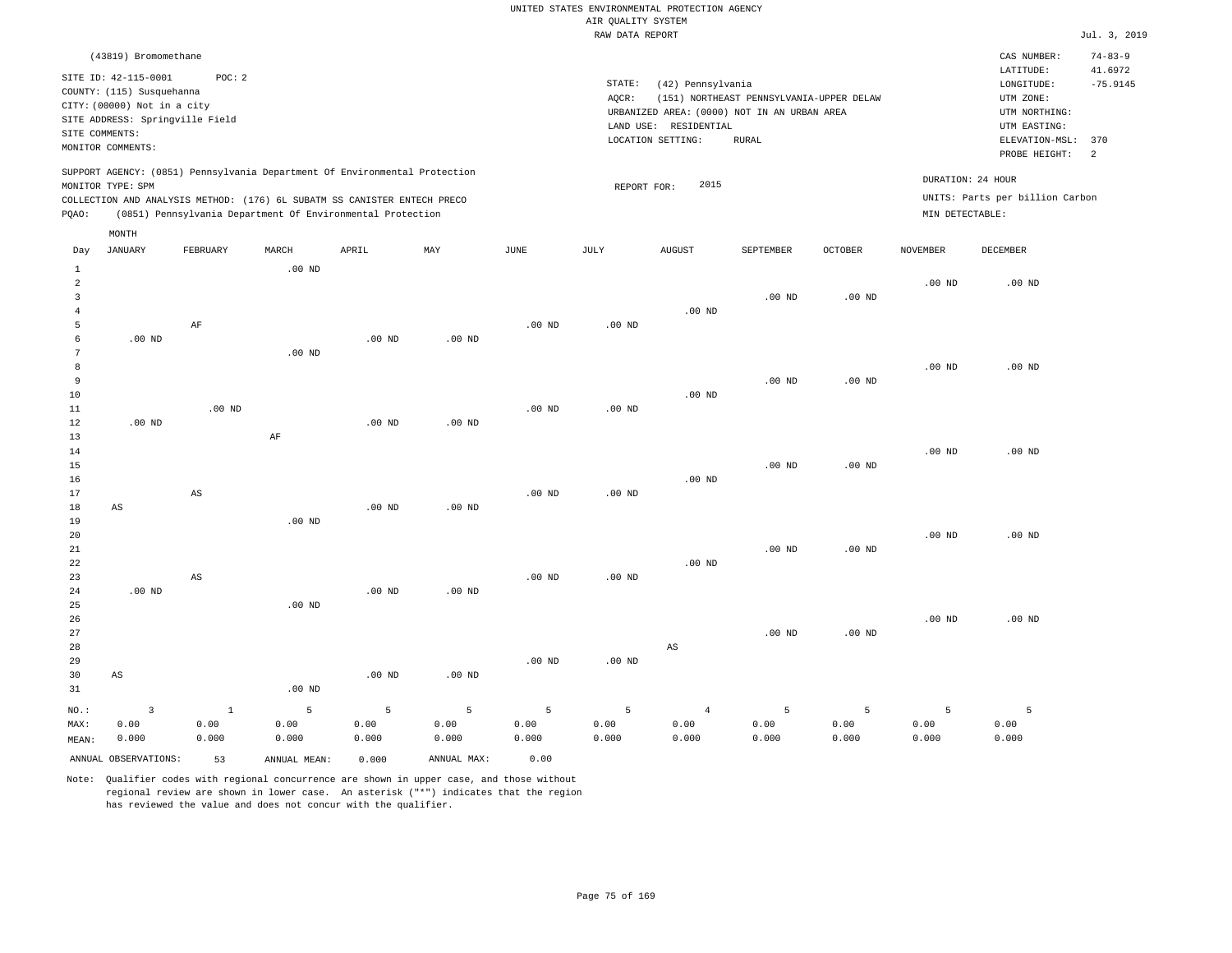|       |                                                                                                                                    | (43820) 1,1,2-Trichloroethane |                                                                                                                                                                                                                      |                   |          |          |                    |                                  |                                                                                                  |                |                 | CAS NUMBER:                                                                   | $79 - 00 - 5$         |
|-------|------------------------------------------------------------------------------------------------------------------------------------|-------------------------------|----------------------------------------------------------------------------------------------------------------------------------------------------------------------------------------------------------------------|-------------------|----------|----------|--------------------|----------------------------------|--------------------------------------------------------------------------------------------------|----------------|-----------------|-------------------------------------------------------------------------------|-----------------------|
|       | SITE ID: 42-115-0001                                                                                                               | POC:2                         |                                                                                                                                                                                                                      |                   |          |          | STATE:             | (42) Pennsylvania                |                                                                                                  |                |                 | LATITUDE:<br>LONGITUDE:                                                       | 41.6972<br>$-75.9145$ |
|       | COUNTY: (115) Susquehanna<br>CITY: (00000) Not in a city<br>SITE ADDRESS: Springville Field<br>SITE COMMENTS:<br>MONITOR COMMENTS: |                               |                                                                                                                                                                                                                      |                   |          |          | AQCR:<br>LAND USE: | RESIDENTIAL<br>LOCATION SETTING: | (151) NORTHEAST PENNSYLVANIA-UPPER DELAW<br>URBANIZED AREA: (0000) NOT IN AN URBAN AREA<br>RURAL |                |                 | UTM ZONE:<br>UTM NORTHING:<br>UTM EASTING:<br>ELEVATION-MSL:<br>PROBE HEIGHT: | 370<br>2              |
| POAO: | MONITOR TYPE: SPM                                                                                                                  |                               | SUPPORT AGENCY: (0851) Pennsylvania Department Of Environmental Protection<br>COLLECTION AND ANALYSIS METHOD: (176) 6L SUBATM SS CANISTER ENTECH PRECO<br>(0851) Pennsylvania Department Of Environmental Protection |                   |          |          | REPORT FOR:        | 2013                             |                                                                                                  |                | MIN DETECTABLE: | DURATION: 24 HOUR<br>UNITS: Parts per billion Carbon                          |                       |
|       | MONTH                                                                                                                              |                               |                                                                                                                                                                                                                      |                   |          |          |                    |                                  |                                                                                                  |                |                 |                                                                               |                       |
| Day   | JANUARY                                                                                                                            | FEBRUARY                      | MARCH                                                                                                                                                                                                                | APRIL             | MAY      | JUNE     | JULY               | <b>AUGUST</b>                    | SEPTEMBER                                                                                        | <b>OCTOBER</b> | <b>NOVEMBER</b> | DECEMBER                                                                      |                       |
|       |                                                                                                                                    |                               |                                                                                                                                                                                                                      |                   |          |          |                    |                                  | $.00$ ND                                                                                         | $.00$ ND       |                 |                                                                               |                       |
| 2     |                                                                                                                                    |                               |                                                                                                                                                                                                                      |                   |          |          |                    | $.00$ ND                         |                                                                                                  |                |                 |                                                                               |                       |
|       |                                                                                                                                    |                               |                                                                                                                                                                                                                      |                   |          | $.00$ ND | $.00$ ND           |                                  |                                                                                                  |                |                 |                                                                               |                       |
|       |                                                                                                                                    |                               |                                                                                                                                                                                                                      | .00 <sub>ND</sub> | $.00$ ND |          |                    |                                  |                                                                                                  |                |                 |                                                                               |                       |
|       |                                                                                                                                    |                               | $.00$ ND                                                                                                                                                                                                             |                   |          |          |                    |                                  |                                                                                                  |                |                 |                                                                               |                       |

|                |          |          |                   |    |    | $.00$ ND | $.00$ ND |
|----------------|----------|----------|-------------------|----|----|----------|----------|
| $\mathcal{L}$  |          |          |                   | ΑF | AF |          |          |
| 8              |          |          | .00 <sub>ND</sub> |    |    |          |          |
| $\overline{9}$ | $.00$ ND | $.00$ ND |                   |    |    |          |          |

| 11     |          | $.00$ ND |                   |          |          |          |          |          |          |    |    |
|--------|----------|----------|-------------------|----------|----------|----------|----------|----------|----------|----|----|
| 12     |          |          |                   |          |          |          |          |          |          | AS | AS |
| 13     |          |          |                   |          |          |          |          | $.00$ ND | $.00$ ND |    |    |
| 14     |          |          |                   |          |          |          | .00CL    |          |          |    |    |
| 15     |          |          |                   |          | $.00$ ND | $.00$ ND |          |          |          |    |    |
| 16     |          |          | $.00$ ND          | $.00$ ND |          |          |          |          |          |    |    |
| 17     |          | $.00$ ND |                   |          |          |          |          |          |          |    |    |
| 18     |          |          |                   |          |          |          |          |          |          | AF | AF |
| 19     |          |          |                   |          |          |          |          | $.00$ ND | $.00$ ND |    |    |
| 20     |          |          |                   |          |          |          | $.00$ ND |          |          |    |    |
| $21\,$ |          |          |                   |          | $.00$ ND | $.00$ ND |          |          |          |    |    |
| 22     |          |          | $.00$ ND          | $.00$ ND |          |          |          |          |          |    |    |
| 23     |          | $.00$ ND |                   |          |          |          |          |          |          |    |    |
| 24     |          |          |                   |          |          |          |          |          |          | AF | AF |
| 25     |          |          |                   |          |          |          |          | $.00$ ND | AS       |    |    |
| 26     |          |          |                   |          |          |          | $.00$ ND |          |          |    |    |
| 27     | $.00$ ND |          |                   |          | $.00$ ND | $.00$ ND |          |          |          |    |    |
| 28     |          |          | .00 <sub>ND</sub> | $.00$ ND |          |          |          |          |          |    |    |

| AF    |
|-------|
|       |
|       |
| 0.00  |
| 0.000 |
|       |

ANNUAL OBSERVATIONS: 41 ANNUAL MEAN: 0.000 ANNUAL MAX: 0.00

10

Note: Qualifier codes with regional concurrence are shown in upper case, and those without regional review are shown in lower case. An asterisk ("\*") indicates that the region has reviewed the value and does not concur with the qualifier.

.00 ND

.00 ND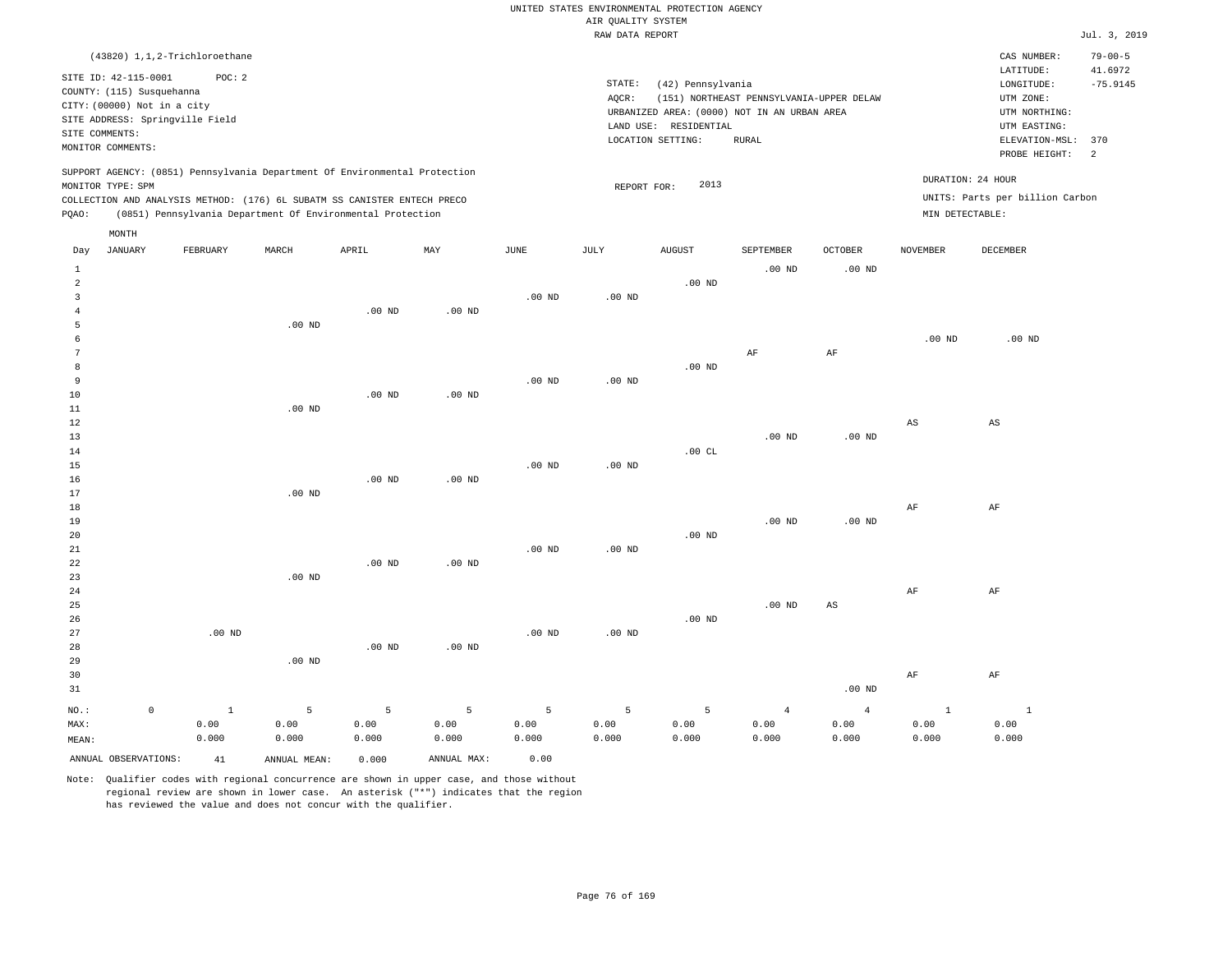| (43820) 1,1,2-Trichloroethane                                              |                                                   | CAS NUMBER:                     | $79 - 00 - 5$  |
|----------------------------------------------------------------------------|---------------------------------------------------|---------------------------------|----------------|
| SITE ID: 42-115-0001<br>POC:2                                              |                                                   | LATITUDE:                       | 41.6972        |
| COUNTY: (115) Susquehanna                                                  | STATE:<br>(42) Pennsylvania                       | LONGITUDE:                      | $-75.9145$     |
|                                                                            | (151) NORTHEAST PENNSYLVANIA-UPPER DELAW<br>AOCR: | UTM ZONE:                       |                |
| CITY: (00000) Not in a city                                                | URBANIZED AREA: (0000) NOT IN AN URBAN AREA       | UTM NORTHING:                   |                |
| SITE ADDRESS: Springville Field                                            | LAND USE: RESIDENTIAL                             | UTM EASTING:                    |                |
| SITE COMMENTS:                                                             | LOCATION SETTING:<br>RURAL                        | ELEVATION-MSL: 370              |                |
| MONITOR COMMENTS:                                                          |                                                   | PROBE HEIGHT:                   | $\overline{2}$ |
| SUPPORT AGENCY: (0851) Pennsylvania Department Of Environmental Protection |                                                   |                                 |                |
| MONITOR TYPE: SPM                                                          | 2014<br>REPORT FOR:                               | DURATION: 24 HOUR               |                |
| COLLECTION AND ANALYSIS METHOD: (176) 6L SUBATM SS CANISTER ENTECH PRECO   |                                                   | UNITS: Parts per billion Carbon |                |
| (0851) Pennsylvania Department Of Environmental Protection<br>POAO:        |                                                   | MIN DETECTABLE:                 |                |
| MONTH                                                                      |                                                   |                                 |                |

| Day            | JANUARY              | FEBRUARY     | MARCH                  | APRIL                  | MAY            | JUNE     | JULY     | AUGUST            | SEPTEMBER | OCTOBER           | NOVEMBER                | DECEMBER               |
|----------------|----------------------|--------------|------------------------|------------------------|----------------|----------|----------|-------------------|-----------|-------------------|-------------------------|------------------------|
| $\mathbf{1}$   |                      |              |                        |                        |                |          |          |                   |           |                   | $.00$ ND                | .00 <sub>ND</sub>      |
| $\overline{a}$ |                      |              |                        |                        |                |          |          |                   | $.00$ ND  | .00 <sub>ND</sub> |                         |                        |
| 3              |                      |              |                        |                        |                |          |          | $.00$ ND          |           |                   |                         |                        |
| $\overline{4}$ |                      | $\rm AF$     |                        |                        |                | $.00$ ND | $.00$ ND |                   |           |                   |                         |                        |
| 5              | AF                   |              |                        | $.00$ ND               | $.00$ ND       |          |          |                   |           |                   |                         |                        |
| 6              |                      |              | $.00$ ND               |                        |                |          |          |                   |           |                   |                         |                        |
| 7              |                      |              |                        |                        |                |          |          |                   |           |                   | $.00$ ND                | .00 <sub>ND</sub>      |
| 8              |                      |              |                        |                        |                |          |          |                   | $.00$ ND  | $.00$ ND          |                         |                        |
| 9              |                      |              |                        |                        |                |          |          | $.00$ ND          |           |                   |                         |                        |
| 10             |                      | $\rm AF$     |                        |                        |                | $.00$ ND | $.00$ ND |                   |           |                   |                         |                        |
| 11             | $.00$ ND             |              |                        | $.00$ ND               | $.00$ ND       |          |          |                   |           |                   |                         |                        |
| 12             |                      |              | $.00$ ND               |                        |                |          |          |                   |           |                   |                         |                        |
| 13             |                      |              |                        |                        |                |          |          |                   |           |                   | $.00$ ND                | .00 <sub>ND</sub>      |
| 14             |                      |              |                        |                        |                |          |          |                   | $.00$ ND  | $.00$ ND          |                         |                        |
| 15             |                      |              |                        |                        |                |          |          | $.00$ ND          |           |                   |                         |                        |
| 16             |                      | $\rm AF$     |                        |                        |                | $.00$ ND | $.00$ ND |                   |           |                   |                         |                        |
| 17             | AS                   |              |                        | $\mathbb{A}\mathbb{S}$ | $.00$ ND       |          |          |                   |           |                   |                         |                        |
| 18             |                      |              | $.00$ ND               |                        |                |          |          |                   |           |                   |                         |                        |
| 19             |                      |              |                        |                        |                |          |          |                   |           |                   | AF                      | .00 <sub>ND</sub>      |
| $20\,$         |                      |              |                        |                        |                |          |          |                   | $.00$ ND  | $.00$ ND          |                         |                        |
| $21\,$         |                      |              |                        |                        |                |          |          | $.00$ ND          |           |                   |                         |                        |
| $2\sqrt{2}$    | AF                   | $.00$ DI     |                        | $.00$ ND               | $.00$ ND       | $.00$ ND | .00 $ND$ |                   |           |                   |                         |                        |
| 23<br>24       |                      |              | $\mathbb{A}\mathbb{S}$ |                        |                |          |          |                   |           |                   |                         |                        |
| 25             |                      |              |                        |                        |                |          |          |                   |           |                   | AF                      | .00 <sub>ND</sub>      |
| 26             |                      |              |                        |                        |                |          |          |                   | $.00$ ND  | $.00$ ND          |                         |                        |
| 27             |                      |              |                        |                        |                |          |          | .00 <sub>ND</sub> |           |                   |                         |                        |
| 28             |                      | $\rm AF$     |                        |                        |                | $.00$ ND | $.00$ ND |                   |           |                   |                         |                        |
| 29             | AS                   |              |                        | $.00$ ND               | $.00$ ND       |          |          |                   |           |                   |                         |                        |
| 30             |                      |              | $.00$ ND               |                        |                |          |          |                   |           |                   |                         |                        |
| 31             |                      |              |                        |                        |                |          |          |                   |           |                   |                         | $\mathbb{A}\mathbb{S}$ |
|                |                      |              |                        |                        |                |          |          |                   |           |                   |                         |                        |
| $_{\rm NO.}$ : | $\,$ 1               | $\mathbf{1}$ | $\overline{4}$         | $\overline{4}$         | $\overline{5}$ | 5        | 5        | 5                 | 5         | 5                 | $\overline{\mathbf{3}}$ | 5                      |
| MAX:           | 0.00                 | 0.00         | 0.00                   | 0.00                   | 0.00           | 0.00     | 0.00     | 0.00              | 0.00      | 0.00              | 0.00                    | 0.00                   |
| MEAN:          | 0.000                | 0.000        | 0.000                  | 0.000                  | 0.000          | 0.000    | 0.000    | 0.000             | 0.000     | 0.000             | 0.000                   | 0.000                  |
|                | ANNUAL OBSERVATIONS: | 48           | ANNUAL MEAN:           | 0.000                  | ANNUAL MAX:    | 0.00     |          |                   |           |                   |                         |                        |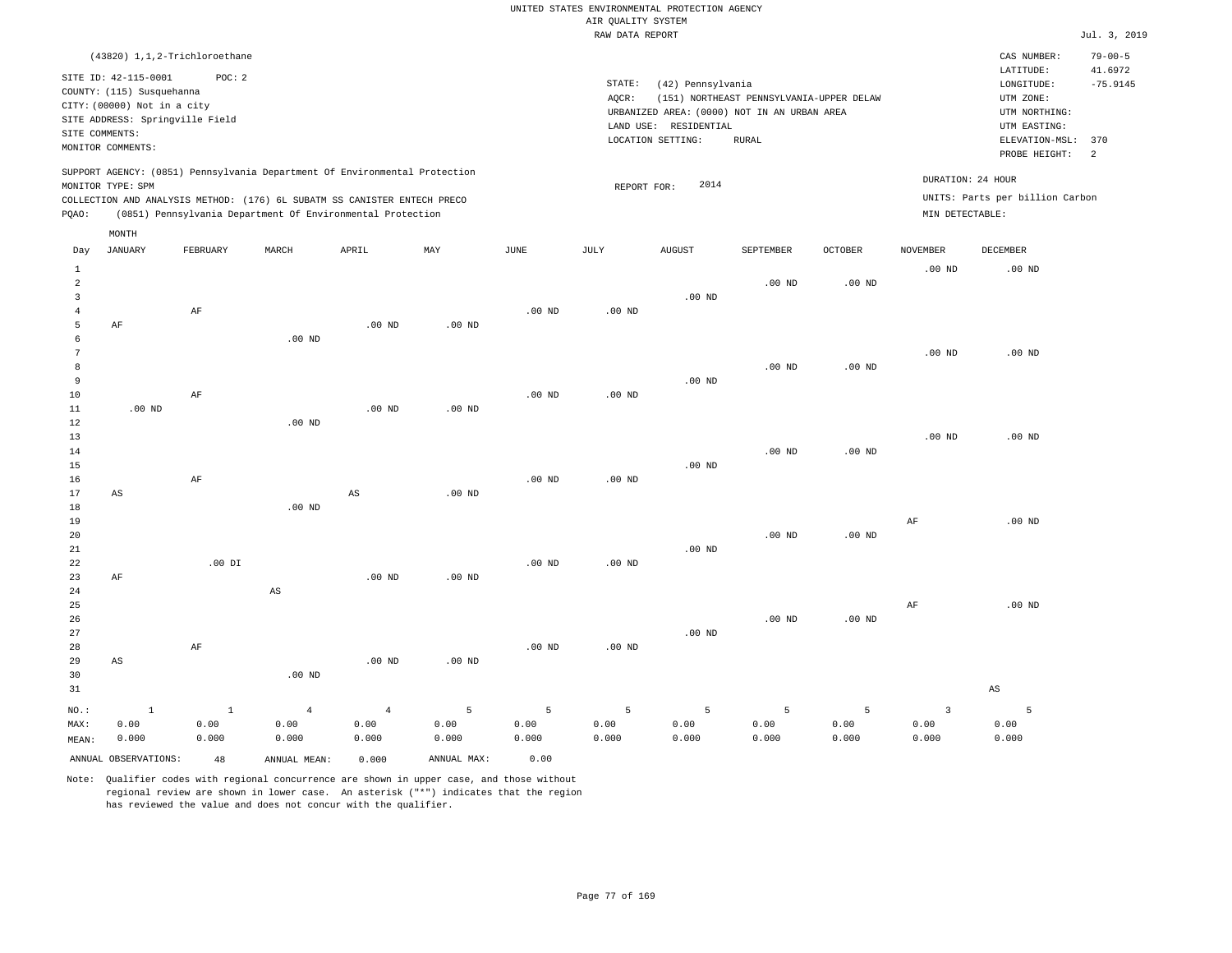#### RAW DATA REPORT **FOULD ASSESSED ASSESSED ASSESSED.** The set of the set of the set of the set of the set of the set of the set of the set of the set of the set of the set of the set of the set of the set of the set of the s UNITED STATES ENVIRONMENTAL PROTECTION AGENCY AIR QUALITY SYSTEM

| (43820) 1,1,2-Trichloroethane                                              |                                                   | CAS NUMBER:                     | $79 - 00 - 5$ |
|----------------------------------------------------------------------------|---------------------------------------------------|---------------------------------|---------------|
| SITE ID: 42-115-0001<br>POC: 2                                             |                                                   | LATITUDE:                       | 41.6972       |
| COUNTY: (115) Susquehanna                                                  | STATE:<br>(42) Pennsylvania                       | LONGITUDE:                      | $-75.9145$    |
| CITY: (00000) Not in a city                                                | (151) NORTHEAST PENNSYLVANIA-UPPER DELAW<br>AOCR: | UTM ZONE:                       |               |
|                                                                            | URBANIZED AREA: (0000) NOT IN AN URBAN AREA       | UTM NORTHING:                   |               |
| SITE ADDRESS: Springville Field                                            | LAND USE: RESIDENTIAL                             | UTM EASTING:                    |               |
| SITE COMMENTS:                                                             | LOCATION SETTING:<br>RURAL                        | ELEVATION-MSL: 370              |               |
| MONITOR COMMENTS:                                                          |                                                   | PROBE HEIGHT: 2                 |               |
| SUPPORT AGENCY: (0851) Pennsylvania Department Of Environmental Protection |                                                   |                                 |               |
| MONITOR TYPE: SPM                                                          | 2015<br>REPORT FOR:                               | DURATION: 24 HOUR               |               |
| COLLECTION AND ANALYSIS METHOD: (176) 6L SUBATM SS CANISTER ENTECH PRECO   |                                                   | UNITS: Parts per billion Carbon |               |
| (0851) Pennsylvania Department Of Environmental Protection<br>POAO:        |                                                   | MIN DETECTABLE:                 |               |
| MONTH                                                                      |                                                   |                                 |               |

| Day            | <b>JANUARY</b>       | FEBRUARY               | $\tt MARCH$       | APRIL       | $_{\rm MAY}$   | $_{\rm JUNE}$ | JULY              | AUGUST                 | SEPTEMBER         | OCTOBER           | NOVEMBER | DECEMBER       |
|----------------|----------------------|------------------------|-------------------|-------------|----------------|---------------|-------------------|------------------------|-------------------|-------------------|----------|----------------|
| $\mathbf{1}$   |                      |                        | .00 <sub>ND</sub> |             |                |               |                   |                        |                   |                   |          |                |
| $\overline{a}$ |                      |                        |                   |             |                |               |                   |                        |                   |                   | $.00$ ND | $.00$ ND       |
| 3              |                      |                        |                   |             |                |               |                   |                        | .00 <sub>ND</sub> | .00 <sub>ND</sub> |          |                |
| $\bf 4$        |                      |                        |                   |             |                |               |                   | $.00$ ND               |                   |                   |          |                |
| 5              |                      | AF                     |                   |             |                | $.00$ ND      | .00 <sub>ND</sub> |                        |                   |                   |          |                |
| 6              | $.00$ ND             |                        |                   | $.00$ ND    | $.00$ ND       |               |                   |                        |                   |                   |          |                |
| 7              |                      |                        | $.00$ ND          |             |                |               |                   |                        |                   |                   |          |                |
| 8              |                      |                        |                   |             |                |               |                   |                        |                   |                   | $.00$ ND | $.00$ ND       |
| 9              |                      |                        |                   |             |                |               |                   |                        | .00 <sub>ND</sub> | .00 <sub>ND</sub> |          |                |
| 10             |                      |                        |                   |             |                |               |                   | $.00$ ND               |                   |                   |          |                |
| 11             |                      | $.00$ ND               |                   |             |                | $.00$ ND      | .00 <sub>ND</sub> |                        |                   |                   |          |                |
| 12             | .00 <sub>ND</sub>    |                        |                   | $.00$ ND    | $.00$ ND       |               |                   |                        |                   |                   |          |                |
| 13             |                      |                        | AF                |             |                |               |                   |                        |                   |                   |          |                |
| 14             |                      |                        |                   |             |                |               |                   |                        |                   |                   | $.00$ ND | $.00$ ND       |
| 15             |                      |                        |                   |             |                |               |                   |                        | .00 <sub>ND</sub> | .00 <sub>ND</sub> |          |                |
| 16             |                      |                        |                   |             |                |               |                   | $.00$ ND               |                   |                   |          |                |
| 17<br>18       | AS                   | $\mathbb{A}\mathbb{S}$ |                   | $.00$ ND    | $.00$ ND       | $.00$ ND      | .00 <sub>ND</sub> |                        |                   |                   |          |                |
| 19             |                      |                        | .00 <sub>ND</sub> |             |                |               |                   |                        |                   |                   |          |                |
| $20\,$         |                      |                        |                   |             |                |               |                   |                        |                   |                   | $.00$ ND | $.00$ ND       |
| $2\sqrt{1}$    |                      |                        |                   |             |                |               |                   |                        | $.00$ ND          | .00 <sub>ND</sub> |          |                |
| 22             |                      |                        |                   |             |                |               |                   | $.00$ ND               |                   |                   |          |                |
| 23             |                      | AS                     |                   |             |                | $.00$ ND      | .00 <sub>ND</sub> |                        |                   |                   |          |                |
| 24             | $.00$ ND             |                        |                   | $.00$ ND    | $.00$ ND       |               |                   |                        |                   |                   |          |                |
| 25             |                      |                        | .00 <sub>ND</sub> |             |                |               |                   |                        |                   |                   |          |                |
| 26             |                      |                        |                   |             |                |               |                   |                        |                   |                   | $.00$ ND | $.00$ ND       |
| 27             |                      |                        |                   |             |                |               |                   |                        | .00 <sub>ND</sub> | .00 <sub>ND</sub> |          |                |
| 28             |                      |                        |                   |             |                |               |                   | $\mathbb{A}\mathbb{S}$ |                   |                   |          |                |
| 29             |                      |                        |                   |             |                | $.00$ ND      | $.00$ ND          |                        |                   |                   |          |                |
| 30             | AS                   |                        |                   | $.00$ ND    | $.00$ ND       |               |                   |                        |                   |                   |          |                |
| 31             |                      |                        | $.00$ ND          |             |                |               |                   |                        |                   |                   |          |                |
| $NO.$ :        | $\mathbf{3}$         | $\,$ 1                 | 5                 | $\mathsf S$ | $\overline{5}$ | 5             | $\mathsf S$       | $\overline{4}$         | 5                 | 5                 | 5        | $\overline{5}$ |
| MAX:           | 0.00                 | 0.00                   | 0.00              | 0.00        | 0.00           | 0.00          | 0.00              | 0.00                   | 0.00              | 0.00              | 0.00     | 0.00           |
| MEAN:          | 0.000                | 0.000                  | 0.000             | 0.000       | 0.000          | 0.000         | 0.000             | 0.000                  | 0.000             | 0.000             | 0.000    | 0.000          |
|                | ANNUAL OBSERVATIONS: | 53                     | ANNUAL MEAN:      | 0.000       | ANNUAL MAX:    | 0.00          |                   |                        |                   |                   |          |                |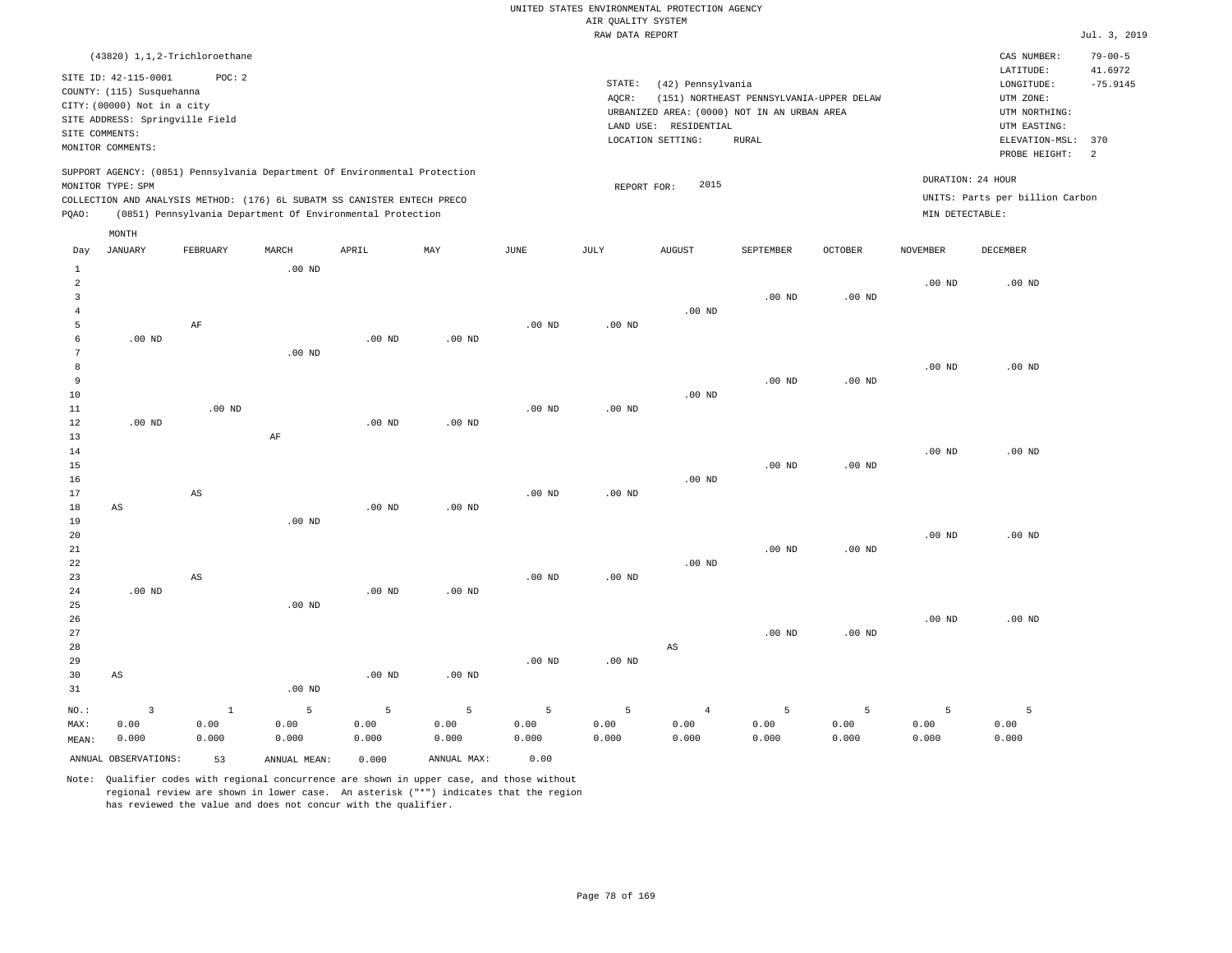|                 |                                 |                                              |                                                                            |        |                |             | RAW DATA REPORT |                       |                                             |                |                 |                                 | Jul. 3, 2019  |
|-----------------|---------------------------------|----------------------------------------------|----------------------------------------------------------------------------|--------|----------------|-------------|-----------------|-----------------------|---------------------------------------------|----------------|-----------------|---------------------------------|---------------|
|                 |                                 | (43821) 1, 1, 2-Trichloro-1, 2, 2-trifluoroe |                                                                            |        |                |             |                 |                       |                                             |                |                 | CAS NUMBER:                     | $76 - 13 - 1$ |
|                 |                                 |                                              |                                                                            |        |                |             |                 |                       |                                             |                |                 | LATITUDE:                       | 41.6972       |
|                 | SITE ID: 42-115-0001            | POC: 2                                       |                                                                            |        |                |             | STATE:          | (42) Pennsylvania     |                                             |                |                 | LONGITUDE:                      | $-75.9145$    |
|                 | COUNTY: (115) Susquehanna       |                                              |                                                                            |        |                |             | AOCR:           |                       | (151) NORTHEAST PENNSYLVANIA-UPPER DELAW    |                |                 | UTM ZONE:                       |               |
|                 | CITY: (00000) Not in a city     |                                              |                                                                            |        |                |             |                 |                       | URBANIZED AREA: (0000) NOT IN AN URBAN AREA |                |                 | UTM NORTHING:                   |               |
|                 | SITE ADDRESS: Springville Field |                                              |                                                                            |        |                |             |                 | LAND USE: RESIDENTIAL |                                             |                |                 | UTM EASTING:                    |               |
|                 | SITE COMMENTS:                  |                                              |                                                                            |        |                |             |                 | LOCATION SETTING:     | <b>RURAL</b>                                |                |                 | ELEVATION-MSL:                  | 370           |
|                 | MONITOR COMMENTS:               |                                              |                                                                            |        |                |             |                 |                       |                                             |                |                 | PROBE HEIGHT:                   | 2             |
|                 |                                 |                                              | SUPPORT AGENCY: (0851) Pennsylvania Department Of Environmental Protection |        |                |             |                 |                       |                                             |                |                 | DURATION: 24 HOUR               |               |
|                 | MONITOR TYPE: SPM               |                                              |                                                                            |        |                |             | REPORT FOR:     | 2013                  |                                             |                |                 | UNITS: Parts per billion Carbon |               |
|                 |                                 |                                              | COLLECTION AND ANALYSIS METHOD: (176) 6L Subatm SS Canister Entech Preco   |        |                |             |                 |                       |                                             |                |                 |                                 |               |
| PQAO:           |                                 |                                              | (0851) Pennsylvania Department Of Environmental Protection                 |        |                |             |                 |                       |                                             |                |                 | MIN DETECTABLE:                 |               |
|                 | MONTH                           |                                              |                                                                            |        |                |             |                 |                       |                                             |                |                 |                                 |               |
| Day             | <b>JANUARY</b>                  | FEBRUARY                                     | MARCH                                                                      | APRIL  | MAY            | <b>JUNE</b> | JULY            | <b>AUGUST</b>         | SEPTEMBER                                   | <b>OCTOBER</b> | <b>NOVEMBER</b> | <b>DECEMBER</b>                 |               |
| 1               |                                 |                                              |                                                                            |        |                |             |                 |                       | .17S                                        | .18S           |                 |                                 |               |
| $\overline{a}$  |                                 |                                              |                                                                            |        |                |             |                 | .17SQ                 |                                             |                |                 |                                 |               |
| $\overline{3}$  |                                 |                                              |                                                                            |        |                | .20SQ       | .18SQ           |                       |                                             |                |                 |                                 |               |
| $\overline{4}$  |                                 |                                              |                                                                            | .20S   | .19S           |             |                 |                       |                                             |                |                 |                                 |               |
| 5               |                                 |                                              | .20 SQ                                                                     |        |                |             |                 |                       |                                             |                |                 |                                 |               |
| 6               |                                 |                                              |                                                                            |        |                |             |                 |                       |                                             |                | .255            | .19S                            |               |
| $7\phantom{.0}$ |                                 |                                              |                                                                            |        |                |             |                 |                       | AF                                          | AF             |                 |                                 |               |
| 8               |                                 |                                              |                                                                            |        |                |             |                 | .20 SQ                |                                             |                |                 |                                 |               |
| 9               |                                 |                                              |                                                                            |        |                | .21 SQ      | .18S            |                       |                                             |                |                 |                                 |               |
| 10              |                                 |                                              |                                                                            | .18S   | .20S           |             |                 |                       |                                             |                |                 |                                 |               |
| 11              |                                 |                                              | .19SQ                                                                      |        |                |             |                 |                       |                                             |                |                 |                                 |               |
| 12              |                                 |                                              |                                                                            |        |                |             |                 |                       |                                             |                | $_{\rm AS}$     | AS                              |               |
| 13              |                                 |                                              |                                                                            |        |                |             |                 | .18 $CL$              | .21 SQ                                      | .17SQ          |                 |                                 |               |
| 14<br>15        |                                 |                                              |                                                                            |        |                | .18S        | .17S            |                       |                                             |                |                 |                                 |               |
| 16              |                                 |                                              |                                                                            | .17SQ  | .20SQ          |             |                 |                       |                                             |                |                 |                                 |               |
| 17              |                                 |                                              | .20SQ                                                                      |        |                |             |                 |                       |                                             |                |                 |                                 |               |
| 18              |                                 |                                              |                                                                            |        |                |             |                 |                       |                                             |                | AF              | AF                              |               |
| 19              |                                 |                                              |                                                                            |        |                |             |                 |                       | .00 <sub>ND</sub>                           | .19SQ          |                 |                                 |               |
| 20              |                                 |                                              |                                                                            |        |                |             |                 | .17SQ                 |                                             |                |                 |                                 |               |
| 21              |                                 |                                              |                                                                            |        |                | .18S        | .17SQ           |                       |                                             |                |                 |                                 |               |
| 22              |                                 |                                              |                                                                            | .19SQ  | .19SQ          |             |                 |                       |                                             |                |                 |                                 |               |
| 23              |                                 |                                              | .22S                                                                       |        |                |             |                 |                       |                                             |                |                 |                                 |               |
| 24              |                                 |                                              |                                                                            |        |                |             |                 |                       |                                             |                | $\rm{AF}$       | AF                              |               |
| 25              |                                 |                                              |                                                                            |        |                |             |                 |                       | .18SQ                                       | AS             |                 |                                 |               |
| 26              |                                 |                                              |                                                                            |        |                |             |                 | .19S                  |                                             |                |                 |                                 |               |
| 27              |                                 | .20S                                         |                                                                            |        |                | .21 SQ      | .17SQ           |                       |                                             |                |                 |                                 |               |
| 28              |                                 |                                              |                                                                            | .21 SQ | .19SQ          |             |                 |                       |                                             |                |                 |                                 |               |
| 29              |                                 |                                              | .19SQ                                                                      |        |                |             |                 |                       |                                             |                |                 |                                 |               |
| 30              |                                 |                                              |                                                                            |        |                |             |                 |                       |                                             |                | AF              | AF                              |               |
| 31              |                                 |                                              |                                                                            |        |                |             |                 |                       |                                             | .265           |                 |                                 |               |
|                 |                                 |                                              |                                                                            |        |                |             |                 |                       |                                             |                |                 |                                 |               |
| NO.:            | $\mathbb O$                     | $\,$ 1                                       | 5                                                                          | 5      | $\overline{5}$ | 5           | 5               | 5                     | $\overline{4}$                              | $\overline{4}$ | $\mathbf{1}$    | $\mathbf{1}$                    |               |
| MAX:            |                                 | .20                                          | .22                                                                        | .21    | .20            | .21         | $.18\,$         | .20                   | .21                                         | .26            | .25             | .19                             |               |
| MEAN:           |                                 | .200                                         | .200                                                                       | .190   | .194           | .196        | .174            | .182                  | .140                                        | .200           | .250            | .190                            |               |
|                 | ANNUAL OBSERVATIONS:            | 41                                           | ANNUAL MEAN:                                                               | .187   | ANNUAL MAX:    | .26         |                 |                       |                                             |                |                 |                                 |               |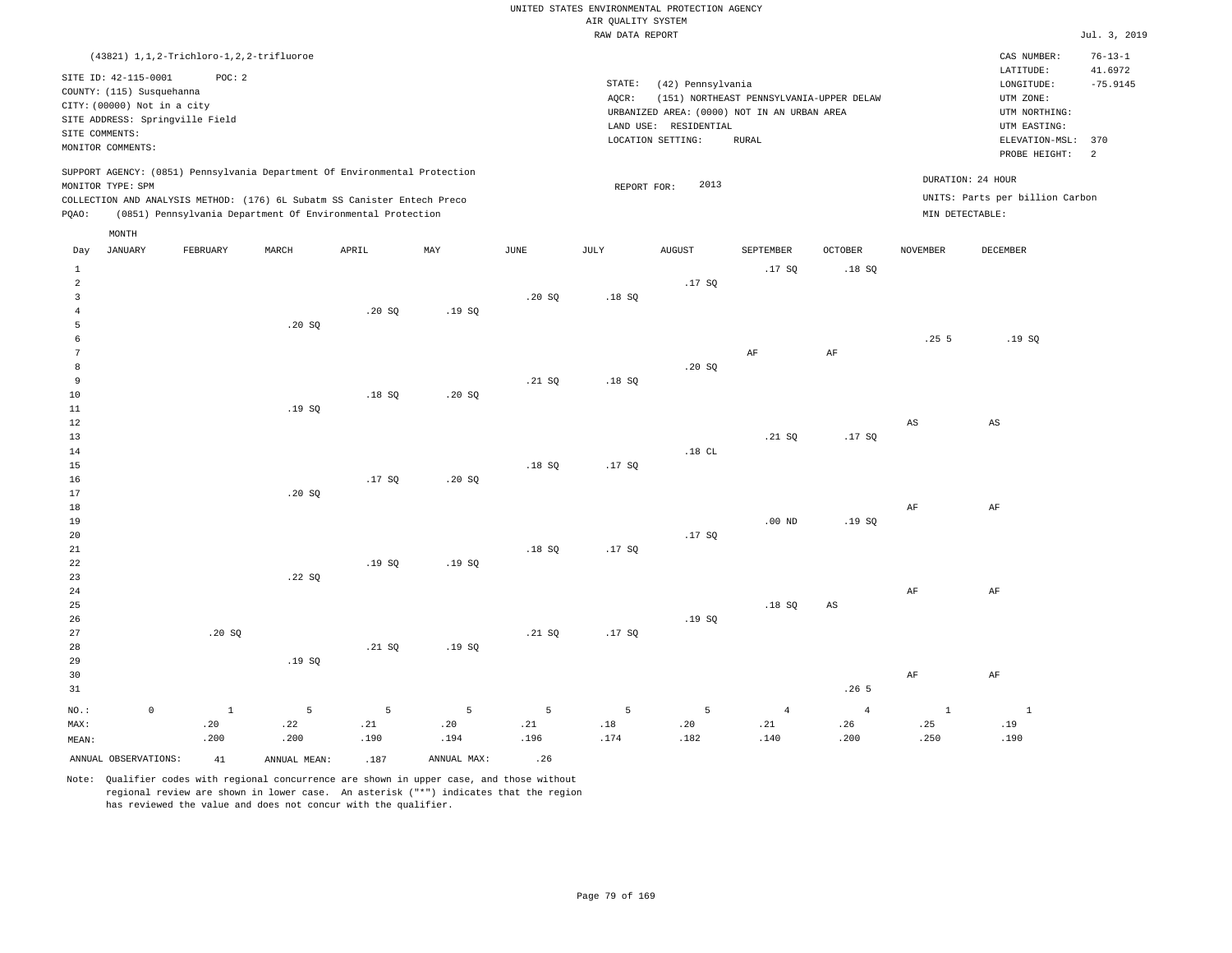|                      |                                                   |                                              |        |                                                                            |                  |      | RAW DATA REPORT |                       |                                             |         |                 |                                      | Jul. 3, 2019          |
|----------------------|---------------------------------------------------|----------------------------------------------|--------|----------------------------------------------------------------------------|------------------|------|-----------------|-----------------------|---------------------------------------------|---------|-----------------|--------------------------------------|-----------------------|
|                      |                                                   | (43821) 1, 1, 2-Trichloro-1, 2, 2-trifluoroe |        |                                                                            |                  |      |                 |                       |                                             |         |                 | CAS NUMBER:                          | $76 - 13 - 1$         |
|                      | SITE ID: 42-115-0001<br>COUNTY: (115) Susquehanna | POC: 2                                       |        |                                                                            |                  |      | STATE:<br>AQCR: | (42) Pennsylvania     | (151) NORTHEAST PENNSYLVANIA-UPPER DELAW    |         |                 | LATITUDE:<br>LONGITUDE:<br>UTM ZONE: | 41.6972<br>$-75.9145$ |
|                      | CITY: (00000) Not in a city                       |                                              |        |                                                                            |                  |      |                 |                       | URBANIZED AREA: (0000) NOT IN AN URBAN AREA |         |                 | UTM NORTHING:                        |                       |
|                      |                                                   | SITE ADDRESS: Springville Field              |        |                                                                            |                  |      |                 | LAND USE: RESIDENTIAL |                                             |         |                 | UTM EASTING:                         |                       |
|                      | SITE COMMENTS:                                    |                                              |        |                                                                            |                  |      |                 | LOCATION SETTING:     | <b>RURAL</b>                                |         |                 | ELEVATION-MSL:                       | 370                   |
|                      | MONITOR COMMENTS:                                 |                                              |        |                                                                            |                  |      |                 |                       |                                             |         |                 | PROBE HEIGHT:                        | 2                     |
|                      |                                                   |                                              |        | SUPPORT AGENCY: (0851) Pennsylvania Department Of Environmental Protection |                  |      |                 |                       |                                             |         |                 | DURATION: 24 HOUR                    |                       |
|                      | MONITOR TYPE: SPM                                 |                                              |        |                                                                            |                  |      | REPORT FOR:     | 2014                  |                                             |         |                 |                                      |                       |
|                      |                                                   |                                              |        | COLLECTION AND ANALYSIS METHOD: (176) 6L Subatm SS Canister Entech Preco   |                  |      |                 |                       |                                             |         |                 | UNITS: Parts per billion Carbon      |                       |
| PQAO:                |                                                   |                                              |        | (0851) Pennsylvania Department Of Environmental Protection                 |                  |      |                 |                       |                                             |         | MIN DETECTABLE: |                                      |                       |
|                      | MONTH                                             |                                              | MARCH  | APRIL                                                                      | MAY              | JUNE |                 | <b>AUGUST</b>         | SEPTEMBER                                   | OCTOBER | <b>NOVEMBER</b> | DECEMBER                             |                       |
| Day                  | JANUARY                                           | FEBRUARY                                     |        |                                                                            |                  |      | JULY            |                       |                                             |         |                 |                                      |                       |
| $\mathbf{1}$         |                                                   |                                              |        |                                                                            |                  |      |                 |                       |                                             |         | .15SQ           | .17SQ                                |                       |
| $\overline{a}$       |                                                   |                                              |        |                                                                            |                  |      |                 |                       | .13S                                        | .17S    |                 |                                      |                       |
| 3                    |                                                   |                                              |        |                                                                            |                  |      |                 | .21 SQ                |                                             |         |                 |                                      |                       |
| $\overline{4}$       |                                                   | AF                                           |        |                                                                            |                  | .15S | .14 SQ          |                       |                                             |         |                 |                                      |                       |
| 5                    | AF                                                |                                              |        | .18 QX                                                                     | .26 <sub>5</sub> |      |                 |                       |                                             |         |                 |                                      |                       |
| 6<br>$7\phantom{.0}$ |                                                   |                                              | .22SQ  |                                                                            |                  |      |                 |                       |                                             |         | .17S            | .16S                                 |                       |
| 8                    |                                                   |                                              |        |                                                                            |                  |      |                 |                       | .16S                                        | .19SQ   |                 |                                      |                       |
| 9                    |                                                   |                                              |        |                                                                            |                  |      |                 | .18S                  |                                             |         |                 |                                      |                       |
| 10                   |                                                   | $\rm{AF}$                                    |        |                                                                            |                  | .16S | .19SQ           |                       |                                             |         |                 |                                      |                       |
| 11                   | .24 <sub>5</sub>                                  |                                              |        | .16 <sub>QX</sub>                                                          | .17SQ            |      |                 |                       |                                             |         |                 |                                      |                       |
| 12                   |                                                   |                                              | .17S   |                                                                            |                  |      |                 |                       |                                             |         |                 |                                      |                       |
| 13                   |                                                   |                                              |        |                                                                            |                  |      |                 |                       |                                             |         | .13SQ           | .15S                                 |                       |
| 14                   |                                                   |                                              |        |                                                                            |                  |      |                 |                       | .14 S0                                      | .17SQ   |                 |                                      |                       |
| 15                   |                                                   |                                              |        |                                                                            |                  |      |                 | .15SQ                 |                                             |         |                 |                                      |                       |
| 16                   |                                                   | AF                                           |        |                                                                            |                  | .285 | .18S            |                       |                                             |         |                 |                                      |                       |
| 17                   | AS                                                |                                              |        | $_{\rm AS}$                                                                | .17SQ            |      |                 |                       |                                             |         |                 |                                      |                       |
| 18                   |                                                   |                                              | .21 S0 |                                                                            |                  |      |                 |                       |                                             |         |                 |                                      |                       |
| 19                   |                                                   |                                              |        |                                                                            |                  |      |                 |                       |                                             |         | AF              | .16S                                 |                       |
| 20                   |                                                   |                                              |        |                                                                            |                  |      |                 |                       | .14 S0                                      | .17S    |                 |                                      |                       |
| 21                   |                                                   |                                              |        |                                                                            |                  |      |                 | .13SQ                 |                                             |         |                 |                                      |                       |
| 22                   |                                                   | .19 DI                                       |        |                                                                            |                  | .20S | .20 SQ          |                       |                                             |         |                 |                                      |                       |
| 23                   | AF                                                |                                              |        | .255                                                                       | .17S             |      |                 |                       |                                             |         |                 |                                      |                       |
| 24                   |                                                   |                                              | AS     |                                                                            |                  |      |                 |                       |                                             |         |                 |                                      |                       |
| 25                   |                                                   |                                              |        |                                                                            |                  |      |                 |                       |                                             |         | AF              | .16S                                 |                       |
| 26                   |                                                   |                                              |        |                                                                            |                  |      |                 |                       | .17SQ                                       | .16S    |                 |                                      |                       |
| 27                   |                                                   |                                              |        |                                                                            |                  |      |                 | .12 SQ                |                                             |         |                 |                                      |                       |
| 28                   |                                                   | AF                                           |        |                                                                            |                  | .16S | .23SQ           |                       |                                             |         |                 |                                      |                       |
| 29                   | AS                                                |                                              |        | .19S                                                                       | .17 SO           |      |                 |                       |                                             |         |                 |                                      |                       |

30 31 NO.: MAX: MEAN: 1 .24 .240 .18 QX AS 1 .19 .190 4 .22 .195 4 .25 .195 5 .26 .188 5 .28 .190 5 .23 .188 5 .21 .158 5 .17 .148 5 .19 .172 3 .17 .150 5 .17 .160 ANNUAL OBSERVATIONS:  $48$  ANNUAL MEAN: .176 ANNUAL MAX: .28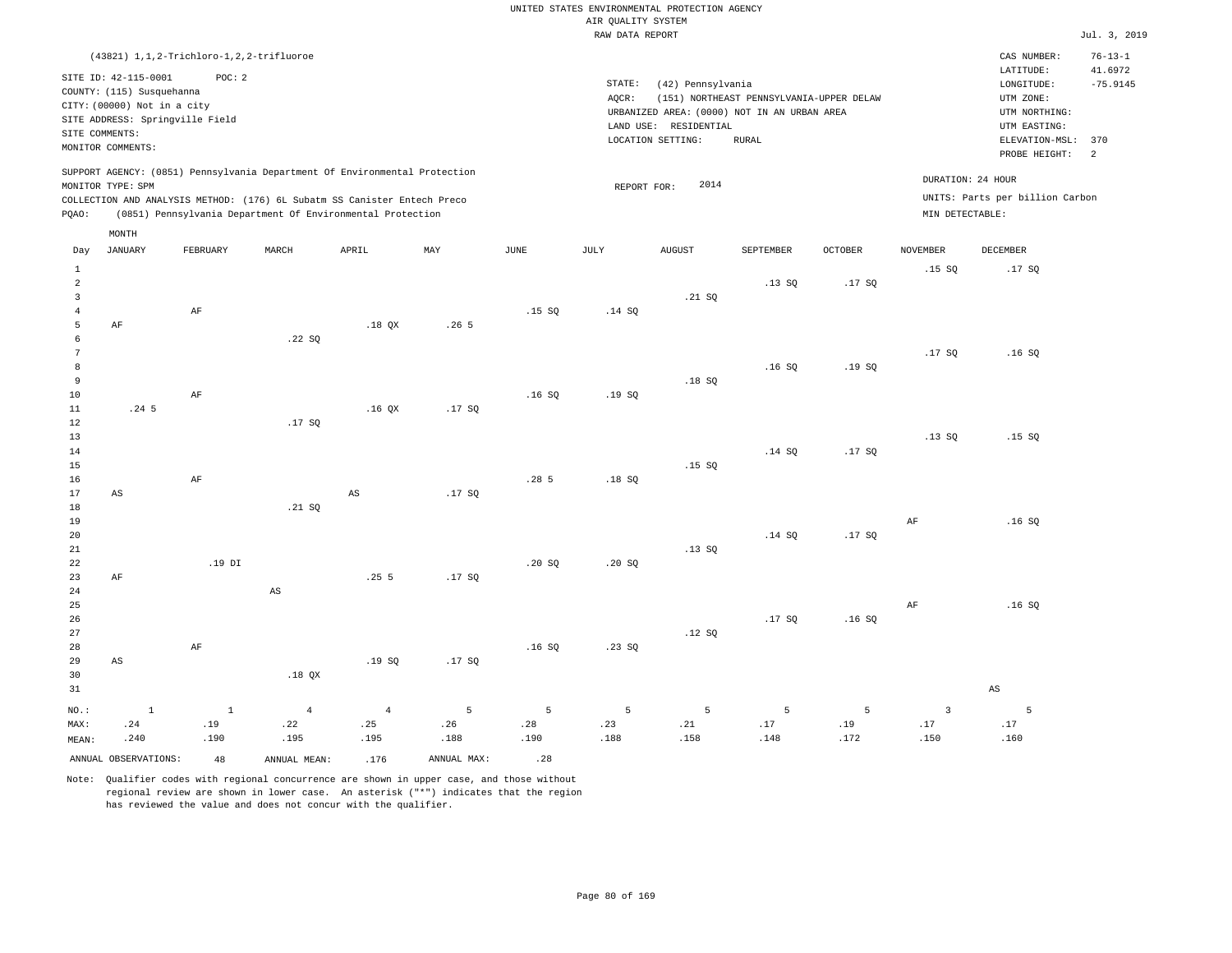|                     | (43821) 1, 1, 2-Trichloro-1, 2, 2-trifluoroe      |                        |              |                                                                            |             |               |                 |                        |                                             |                  |                  | CAS NUMBER:                          | $76 - 13 - 1$         |
|---------------------|---------------------------------------------------|------------------------|--------------|----------------------------------------------------------------------------|-------------|---------------|-----------------|------------------------|---------------------------------------------|------------------|------------------|--------------------------------------|-----------------------|
|                     | SITE ID: 42-115-0001<br>COUNTY: (115) Susquehanna | POC: 2                 |              |                                                                            |             |               | STATE:<br>AQCR: | (42) Pennsylvania      | (151) NORTHEAST PENNSYLVANIA-UPPER DELAW    |                  |                  | LATITUDE:<br>LONGITUDE:<br>UTM ZONE: | 41.6972<br>$-75.9145$ |
|                     | CITY: (00000) Not in a city                       |                        |              |                                                                            |             |               |                 |                        | URBANIZED AREA: (0000) NOT IN AN URBAN AREA |                  |                  | UTM NORTHING:                        |                       |
|                     | SITE ADDRESS: Springville Field<br>SITE COMMENTS: |                        |              |                                                                            |             |               |                 | LAND USE: RESIDENTIAL  |                                             |                  |                  | UTM EASTING:                         |                       |
|                     | MONITOR COMMENTS:                                 |                        |              |                                                                            |             |               |                 | LOCATION SETTING:      | <b>RURAL</b>                                |                  |                  | ELEVATION-MSL: 370                   |                       |
|                     |                                                   |                        |              |                                                                            |             |               |                 |                        |                                             |                  |                  | PROBE HEIGHT:                        | 2                     |
|                     | MONITOR TYPE: SPM                                 |                        |              | SUPPORT AGENCY: (0851) Pennsylvania Department Of Environmental Protection |             |               | REPORT FOR:     | 2015                   |                                             |                  |                  | DURATION: 24 HOUR                    |                       |
|                     |                                                   |                        |              | COLLECTION AND ANALYSIS METHOD: (176) 6L Subatm SS Canister Entech Preco   |             |               |                 |                        |                                             |                  |                  | UNITS: Parts per billion Carbon      |                       |
| PQAO:               |                                                   |                        |              | (0851) Pennsylvania Department Of Environmental Protection                 |             |               |                 |                        |                                             |                  | MIN DETECTABLE:  |                                      |                       |
|                     | MONTH                                             |                        |              |                                                                            |             |               |                 |                        |                                             |                  |                  |                                      |                       |
| Day                 | <b>JANUARY</b>                                    | FEBRUARY               | MARCH        | APRIL                                                                      | MAY         | $_{\rm JUNE}$ | <b>JULY</b>     | <b>AUGUST</b>          | SEPTEMBER                                   | <b>OCTOBER</b>   | <b>NOVEMBER</b>  | DECEMBER                             |                       |
| $\,$ 1              |                                                   |                        | .17SQ        |                                                                            |             |               |                 |                        |                                             |                  |                  |                                      |                       |
| $\overline{a}$      |                                                   |                        |              |                                                                            |             |               |                 |                        |                                             |                  | .15 <sub>c</sub> | .19S                                 |                       |
| $\overline{3}$      |                                                   |                        |              |                                                                            |             |               |                 |                        | .16S                                        | .13S             |                  |                                      |                       |
| $\overline{4}$<br>5 |                                                   | $\rm AF$               |              |                                                                            |             |               | .14 SQ          | .15S                   |                                             |                  |                  |                                      |                       |
| 6                   | .18SQ                                             |                        |              | .15S                                                                       | .15SQ       | .13SQ         |                 |                        |                                             |                  |                  |                                      |                       |
| 7                   |                                                   |                        | .14 SQ       |                                                                            |             |               |                 |                        |                                             |                  |                  |                                      |                       |
| 8                   |                                                   |                        |              |                                                                            |             |               |                 |                        |                                             |                  | .18SQ            | .285                                 |                       |
| 9                   |                                                   |                        |              |                                                                            |             |               |                 |                        | .15S                                        | .14 S0           |                  |                                      |                       |
| 10                  |                                                   |                        |              |                                                                            |             |               |                 | .16S                   |                                             |                  |                  |                                      |                       |
| $11\,$              |                                                   | .20SQ                  |              |                                                                            |             | .14 SQ        | .17SQ           |                        |                                             |                  |                  |                                      |                       |
| 12                  | .18SQ                                             |                        |              | .14S                                                                       | .15SQ       |               |                 |                        |                                             |                  |                  |                                      |                       |
| 13<br>14            |                                                   |                        | AF           |                                                                            |             |               |                 |                        |                                             |                  | .18SQ            | .20S                                 |                       |
| 15                  |                                                   |                        |              |                                                                            |             |               |                 |                        | .16S                                        | .16S             |                  |                                      |                       |
| 16                  |                                                   |                        |              |                                                                            |             |               |                 | .16S                   |                                             |                  |                  |                                      |                       |
| 17                  |                                                   | $\mathbb{A}\mathbb{S}$ |              |                                                                            |             | .17SQ         | .17SQ           |                        |                                             |                  |                  |                                      |                       |
| $1\,8$              | AS                                                |                        |              | .19SQ                                                                      | .17SQ       |               |                 |                        |                                             |                  |                  |                                      |                       |
| 19                  |                                                   |                        | .15S         |                                                                            |             |               |                 |                        |                                             |                  |                  |                                      |                       |
| 20                  |                                                   |                        |              |                                                                            |             |               |                 |                        |                                             |                  | .15SQ            | .18S                                 |                       |
| 21                  |                                                   |                        |              |                                                                            |             |               |                 |                        | .18SQ                                       | .16S             |                  |                                      |                       |
| 22<br>23            |                                                   | $_{\rm AS}$            |              |                                                                            |             | .15S          | .17SQ           | .16S                   |                                             |                  |                  |                                      |                       |
| 24                  | .17SQ                                             |                        |              | .13SQ                                                                      | .14 SQ      |               |                 |                        |                                             |                  |                  |                                      |                       |
| 25                  |                                                   |                        | $.00$ ND     |                                                                            |             |               |                 |                        |                                             |                  |                  |                                      |                       |
| 26                  |                                                   |                        |              |                                                                            |             |               |                 |                        |                                             |                  | .17SQ            | .26 <sub>5</sub>                     |                       |
| 27                  |                                                   |                        |              |                                                                            |             |               |                 |                        | .16S                                        | .18 <sub>c</sub> |                  |                                      |                       |
| 28                  |                                                   |                        |              |                                                                            |             |               |                 | $\mathbb{A}\mathbb{S}$ |                                             |                  |                  |                                      |                       |
| 29                  |                                                   |                        |              |                                                                            |             | .14 SQ        | .17SQ           |                        |                                             |                  |                  |                                      |                       |
| 30                  | AS                                                |                        |              | .15S                                                                       | .15SQ       |               |                 |                        |                                             |                  |                  |                                      |                       |
| 31                  |                                                   |                        | .11 SQ       |                                                                            |             |               |                 |                        |                                             |                  |                  |                                      |                       |
| NO.:                | $\mathbf{3}$                                      | $1\,$                  | 5            | 5                                                                          | 5           | 5             | 5               | $\overline{4}$         | 5                                           | 5                | 5                | 5                                    |                       |
| MAX:                | .18                                               | .20                    | .17          | .19                                                                        | .17         | .17           | .17             | .16                    | .18                                         | .18              | .18              | .28                                  |                       |
| MEAN:               | .177                                              | .200                   | .114         | .152                                                                       | .152        | .146          | .164            | .158                   | .162                                        | .154             | .166             | .222                                 |                       |
|                     | ANNUAL OBSERVATIONS:                              | 53                     | ANNUAL MEAN: | .161                                                                       | ANNUAL MAX: | .28           |                 |                        |                                             |                  |                  |                                      |                       |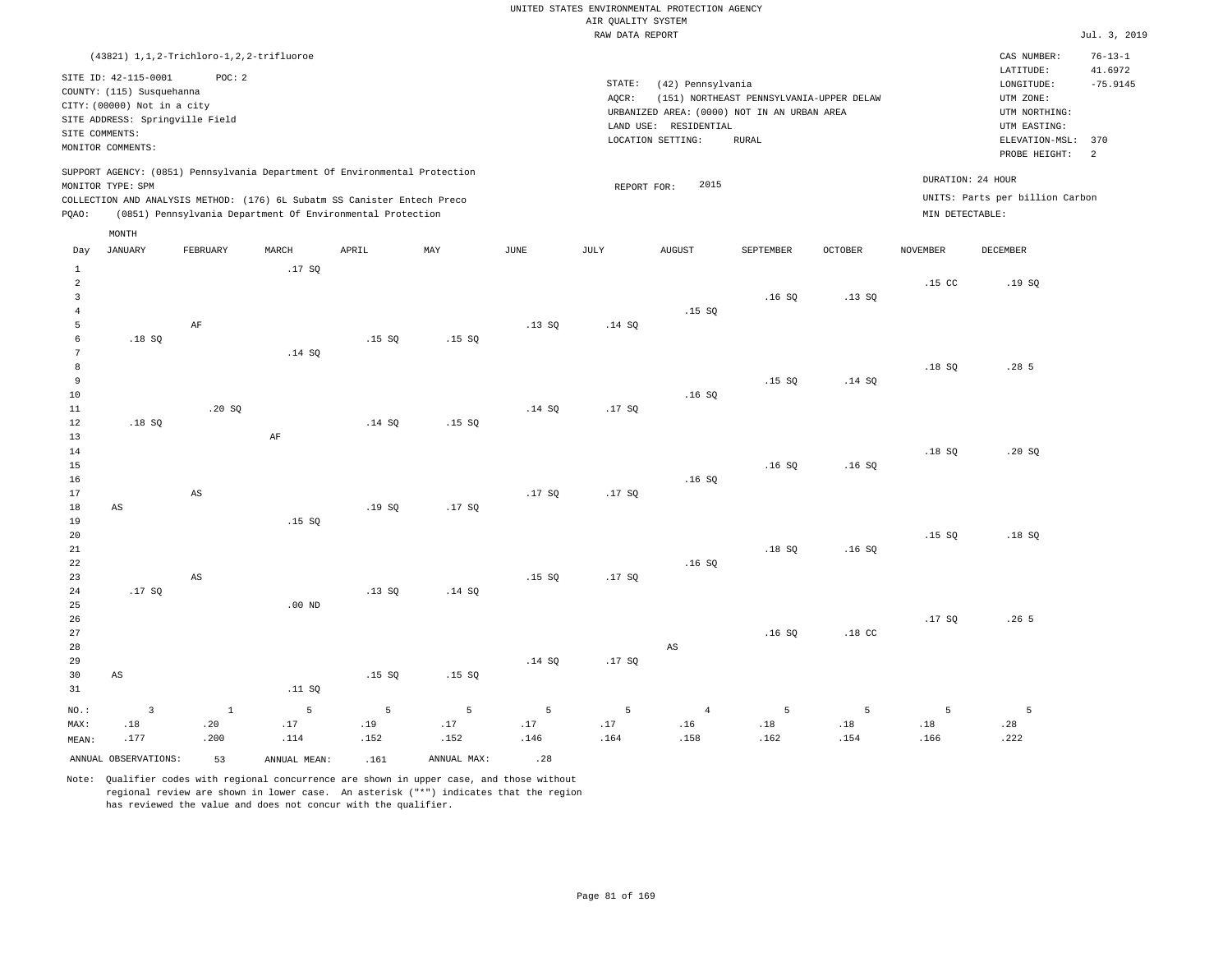|                |                                 |                                 |       |                                                                            |     |      | RAW DATA REPORT |                                             |                                          |                  |          |                                 | Jul. 3, 2019             |
|----------------|---------------------------------|---------------------------------|-------|----------------------------------------------------------------------------|-----|------|-----------------|---------------------------------------------|------------------------------------------|------------------|----------|---------------------------------|--------------------------|
|                |                                 | (43823) Dichlorodifluoromethane |       |                                                                            |     |      |                 |                                             |                                          |                  |          | CAS NUMBER:                     | $75 - 71 - 8$            |
|                | SITE ID: 42-115-0001            | POC: 2                          |       |                                                                            |     |      |                 |                                             |                                          |                  |          | LATITUDE:                       | 41.6972                  |
|                |                                 |                                 |       |                                                                            |     |      | STATE:          | (42) Pennsylvania                           |                                          |                  |          | LONGITUDE:                      | $-75.9145$               |
|                | COUNTY: (115) Susquehanna       |                                 |       |                                                                            |     |      | AOCR:           |                                             | (151) NORTHEAST PENNSYLVANIA-UPPER DELAW |                  |          | UTM ZONE:                       |                          |
|                | CITY: (00000) Not in a city     |                                 |       |                                                                            |     |      |                 | URBANIZED AREA: (0000) NOT IN AN URBAN AREA |                                          |                  |          | UTM NORTHING:                   |                          |
|                | SITE ADDRESS: Springville Field |                                 |       |                                                                            |     |      |                 | LAND USE: RESIDENTIAL                       |                                          |                  |          | UTM EASTING:                    |                          |
| SITE COMMENTS: |                                 |                                 |       |                                                                            |     |      |                 | LOCATION SETTING:                           | RURAL                                    |                  |          | ELEVATION-MSL:                  | 370                      |
|                | MONITOR COMMENTS:               |                                 |       |                                                                            |     |      |                 |                                             |                                          |                  |          | PROBE HEIGHT:                   | $\overline{\phantom{a}}$ |
|                |                                 |                                 |       | SUPPORT AGENCY: (0851) Pennsylvania Department Of Environmental Protection |     |      |                 |                                             |                                          |                  |          |                                 |                          |
|                | MONITOR TYPE: SPM               |                                 |       |                                                                            |     |      |                 | 2013<br>REPORT FOR:                         |                                          |                  |          | DURATION: 24 HOUR               |                          |
|                |                                 |                                 |       | COLLECTION AND ANALYSIS METHOD: (176) 6L SUBATM SS CANISTER ENTECH PRECO   |     |      |                 |                                             |                                          |                  |          | UNITS: Parts per billion Carbon |                          |
| PQAO:          |                                 |                                 |       | (0851) Pennsylvania Department Of Environmental Protection                 |     |      |                 |                                             |                                          |                  |          | MIN DETECTABLE:                 |                          |
|                |                                 |                                 |       |                                                                            |     |      |                 |                                             |                                          |                  |          |                                 |                          |
|                | MONTH                           |                                 |       |                                                                            |     |      |                 |                                             |                                          |                  |          |                                 |                          |
| Day            | JANUARY                         | FEBRUARY                        | MARCH | APRIL                                                                      | MAY | JUNE | JULY            | <b>AUGUST</b>                               | SEPTEMBER                                | OCTOBER          | NOVEMBER | DECEMBER                        |                          |
| 1              |                                 |                                 |       |                                                                            |     |      |                 |                                             | .60                                      | .15 <sub>5</sub> |          |                                 |                          |
| 2              |                                 |                                 |       |                                                                            |     |      |                 | .55                                         |                                          |                  |          |                                 |                          |
| 3              |                                 |                                 |       |                                                                            |     | .62  | .54             |                                             |                                          |                  |          |                                 |                          |
|                |                                 |                                 |       | .61                                                                        | .56 |      |                 |                                             |                                          |                  |          |                                 |                          |
|                |                                 |                                 | .63   |                                                                            |     |      |                 |                                             |                                          |                  |          |                                 |                          |
|                |                                 |                                 |       |                                                                            |     |      |                 |                                             |                                          |                  | .805     | .61                             |                          |
|                |                                 |                                 |       |                                                                            |     |      |                 |                                             | AF                                       | AF               |          |                                 |                          |
| 8              |                                 |                                 |       |                                                                            |     |      |                 | .45                                         |                                          |                  |          |                                 |                          |
| 9              |                                 |                                 |       |                                                                            |     | .63  | .54             |                                             |                                          |                  |          |                                 |                          |
| 10             |                                 |                                 |       | .55                                                                        | .60 |      |                 |                                             |                                          |                  |          |                                 |                          |
| 11             |                                 |                                 | .55   |                                                                            |     |      |                 |                                             |                                          |                  |          |                                 |                          |
| 12             |                                 |                                 |       |                                                                            |     |      |                 |                                             |                                          |                  | AS       | AS                              |                          |
| 13             |                                 |                                 |       |                                                                            |     |      |                 |                                             | .65                                      | .18 <sub>5</sub> |          |                                 |                          |
| 14             |                                 |                                 |       |                                                                            |     |      |                 | .48 CL                                      |                                          |                  |          |                                 |                          |
| 15             |                                 |                                 |       |                                                                            |     | .54  | .54             |                                             |                                          |                  |          |                                 |                          |

16 17 18 19 20 21 22 23 24 25 26 27 28 29 .62 .57 .62 .62 .55 .65 .65 .61 .57 .60 .55 .61 .55 .60 .58 .58 .66 .15 5 .18 5 AS AF AF AF AF

| 30                   |      |              |      |             |      |      |      |      |                  | AF   | AF   |
|----------------------|------|--------------|------|-------------|------|------|------|------|------------------|------|------|
| 31                   |      |              |      |             |      |      |      |      | .84 <sub>5</sub> |      |      |
| NO.:                 |      |              |      |             |      |      |      |      |                  |      |      |
| MAX:                 | .62  | .63          | .65  | .61         | .63  | .60  | .58  | .66  | .84              | .80  | .61  |
| MEAN:                | .620 | .598         | .602 | .588        | .590 | .554 | .528 | .515 | .338             | .800 | .610 |
| ANNUAL OBSERVATIONS: | 41   | ANNUAL MEAN: | .555 | ANNUAL MAX: | .84  |      |      |      |                  |      |      |

Note: Qualifier codes with regional concurrence are shown in upper case, and those without

regional review are shown in lower case. An asterisk ("\*") indicates that the region

has reviewed the value and does not concur with the qualifier.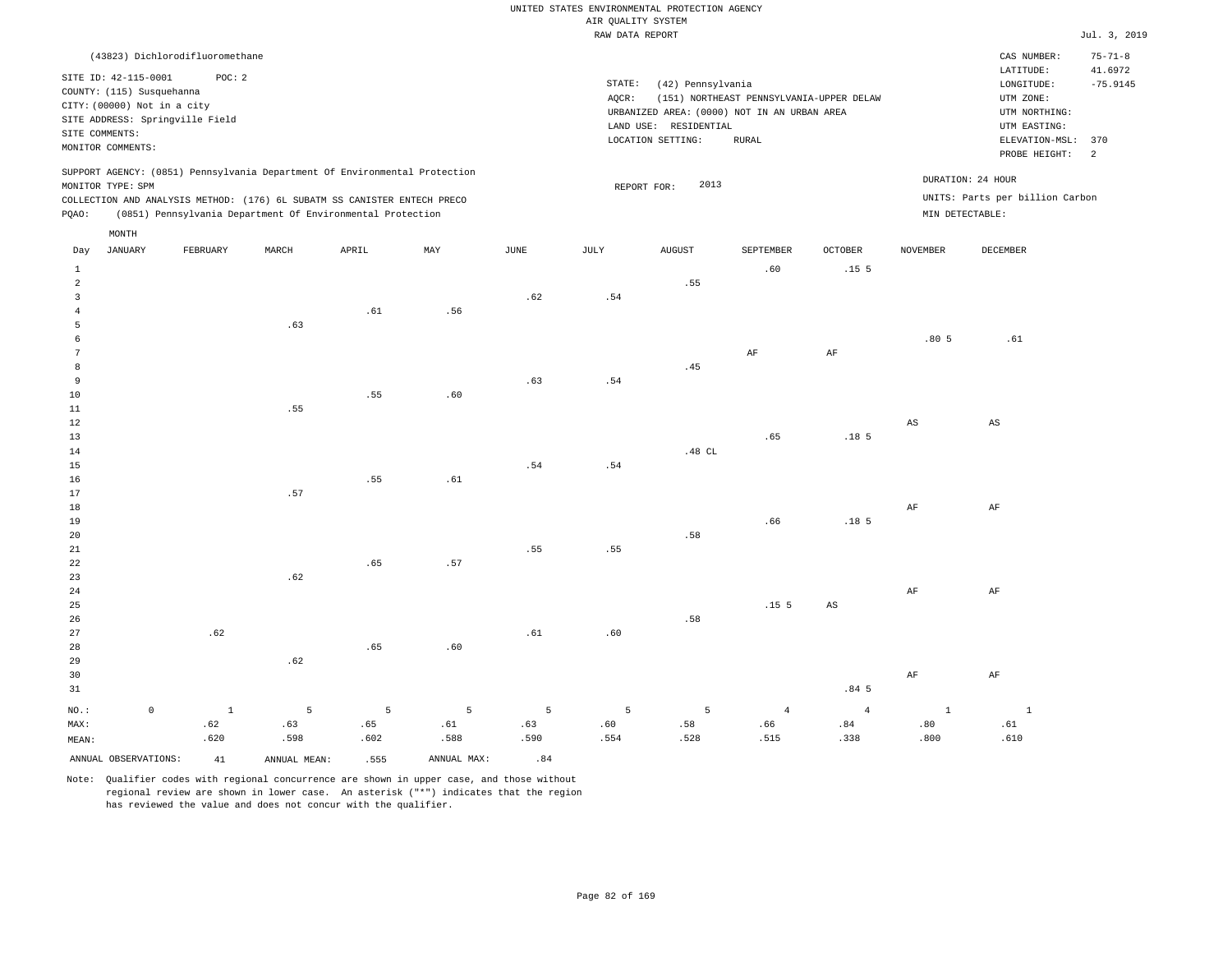|                                           |                                                                                                                                          |                       |                                                            |                                |                  |                  | RAW DATA REPORT  |                                                                 |                                                                                                         |                  |                                        |                                                                                                          | Jul. 3, 2019                      |
|-------------------------------------------|------------------------------------------------------------------------------------------------------------------------------------------|-----------------------|------------------------------------------------------------|--------------------------------|------------------|------------------|------------------|-----------------------------------------------------------------|---------------------------------------------------------------------------------------------------------|------------------|----------------------------------------|----------------------------------------------------------------------------------------------------------|-----------------------------------|
|                                           | (43823) Dichlorodifluoromethane                                                                                                          |                       |                                                            |                                |                  |                  |                  |                                                                 |                                                                                                         |                  |                                        | CAS NUMBER:                                                                                              | $75 - 71 - 8$                     |
| SITE COMMENTS:                            | SITE ID: 42-115-0001<br>COUNTY: (115) Susquehanna<br>CITY: (00000) Not in a city<br>SITE ADDRESS: Springville Field<br>MONITOR COMMENTS: | POC: 2                |                                                            |                                |                  |                  | STATE:<br>AOCR:  | (42) Pennsylvania<br>LAND USE: RESIDENTIAL<br>LOCATION SETTING: | (151) NORTHEAST PENNSYLVANIA-UPPER DELAW<br>URBANIZED AREA: (0000) NOT IN AN URBAN AREA<br><b>RURAL</b> |                  |                                        | LATITUDE:<br>LONGITUDE:<br>UTM ZONE:<br>UTM NORTHING:<br>UTM EASTING:<br>ELEVATION-MSL:<br>PROBE HEIGHT: | 41.6972<br>$-75.9145$<br>370<br>2 |
|                                           | SUPPORT AGENCY: (0851) Pennsylvania Department Of Environmental Protection                                                               |                       |                                                            |                                |                  |                  |                  |                                                                 |                                                                                                         |                  |                                        | DURATION: 24 HOUR                                                                                        |                                   |
|                                           | MONITOR TYPE: SPM                                                                                                                        |                       |                                                            |                                |                  |                  |                  | 2014<br>REPORT FOR:                                             |                                                                                                         |                  |                                        | UNITS: Parts per billion Carbon                                                                          |                                   |
| PQAO:                                     | COLLECTION AND ANALYSIS METHOD: (176) 6L SUBATM SS CANISTER ENTECH PRECO                                                                 |                       | (0851) Pennsylvania Department Of Environmental Protection |                                |                  |                  |                  |                                                                 |                                                                                                         |                  |                                        | MIN DETECTABLE:                                                                                          |                                   |
|                                           | $\texttt{MONTH}$                                                                                                                         |                       |                                                            |                                |                  |                  |                  |                                                                 |                                                                                                         |                  |                                        |                                                                                                          |                                   |
| Day                                       | <b>JANUARY</b>                                                                                                                           | FEBRUARY              | MARCH                                                      | APRIL                          | MAY              | $_{\rm JUNE}$    | $\mathtt{JULY}$  | ${\tt AUGUST}$                                                  | SEPTEMBER                                                                                               | <b>OCTOBER</b>   | <b>NOVEMBER</b>                        | DECEMBER                                                                                                 |                                   |
| $1\,$<br>$\overline{a}$<br>$\overline{3}$ |                                                                                                                                          |                       |                                                            |                                |                  |                  |                  |                                                                 | .45                                                                                                     | .54              | .52                                    | .65                                                                                                      |                                   |
| $\overline{4}$<br>5                       | $\rm{AF}$                                                                                                                                | $\rm AF$              |                                                            | .31 <sub>5</sub>               | .965             | .60              | .50              | .56                                                             |                                                                                                         |                  |                                        |                                                                                                          |                                   |
| 6<br>$\overline{7}$<br>8                  |                                                                                                                                          |                       | .77.5                                                      |                                |                  |                  |                  |                                                                 | .54                                                                                                     | .59              | .59                                    | .59                                                                                                      |                                   |
| 9<br>10<br>11<br>$1\,2$                   | .70QX                                                                                                                                    | $\rm{AF}$             |                                                            | .34 <sub>5</sub>               | .54              | .50              | .62              | .60                                                             |                                                                                                         |                  |                                        |                                                                                                          |                                   |
| 13<br>14<br>15                            |                                                                                                                                          |                       | .50                                                        |                                |                  |                  |                  | .55                                                             | .47                                                                                                     | .62              | .45                                    | .55                                                                                                      |                                   |
| 16<br>17<br>18                            | AS                                                                                                                                       | $\rm{AF}$             | .66                                                        | $_{\rm AS}$                    | .55              | .935             | .46              |                                                                 |                                                                                                         |                  |                                        |                                                                                                          |                                   |
| 19<br>20<br>21                            |                                                                                                                                          |                       |                                                            |                                |                  |                  |                  | .47                                                             | .49                                                                                                     | .59              | AF                                     | .57                                                                                                      |                                   |
| 22<br>23<br>24                            | AF                                                                                                                                       | .56 DI                | $_{\rm AS}$                                                | 1.005                          | .60              | .835             | .66              |                                                                 |                                                                                                         |                  |                                        |                                                                                                          |                                   |
| 25<br>26<br>27                            |                                                                                                                                          |                       |                                                            |                                |                  |                  |                  | .45                                                             | .57                                                                                                     | .55              | $\rm{AF}$                              | .56                                                                                                      |                                   |
| 28<br>29<br>30                            | AS                                                                                                                                       | $\rm{AF}$             | .42 QX                                                     | .69                            | .59              | .54              | .61              |                                                                 |                                                                                                         |                  |                                        |                                                                                                          |                                   |
| 31                                        |                                                                                                                                          |                       |                                                            |                                |                  |                  |                  |                                                                 |                                                                                                         |                  |                                        | $\mathbb{A}\mathbb{S}$                                                                                   |                                   |
| NO.:<br>MAX:<br>MEAN:                     | $\mathbf{1}$<br>.70<br>.700                                                                                                              | $\,$ 1<br>.56<br>.560 | $\overline{4}$<br>.77<br>.588                              | $\overline{4}$<br>1.00<br>.585 | 5<br>.96<br>.648 | 5<br>.93<br>.680 | 5<br>.66<br>.570 | 5<br>.60<br>.526                                                | 5<br>.57<br>.504                                                                                        | 5<br>.62<br>.578 | $\overline{\mathbf{3}}$<br>.59<br>.520 | 5<br>.65<br>.584                                                                                         |                                   |
|                                           | ANNUAL OBSERVATIONS:                                                                                                                     | 48                    | ANNUAL MEAN:                                               | .583                           | ANNUAL MAX:      | 1.00             |                  |                                                                 |                                                                                                         |                  |                                        |                                                                                                          |                                   |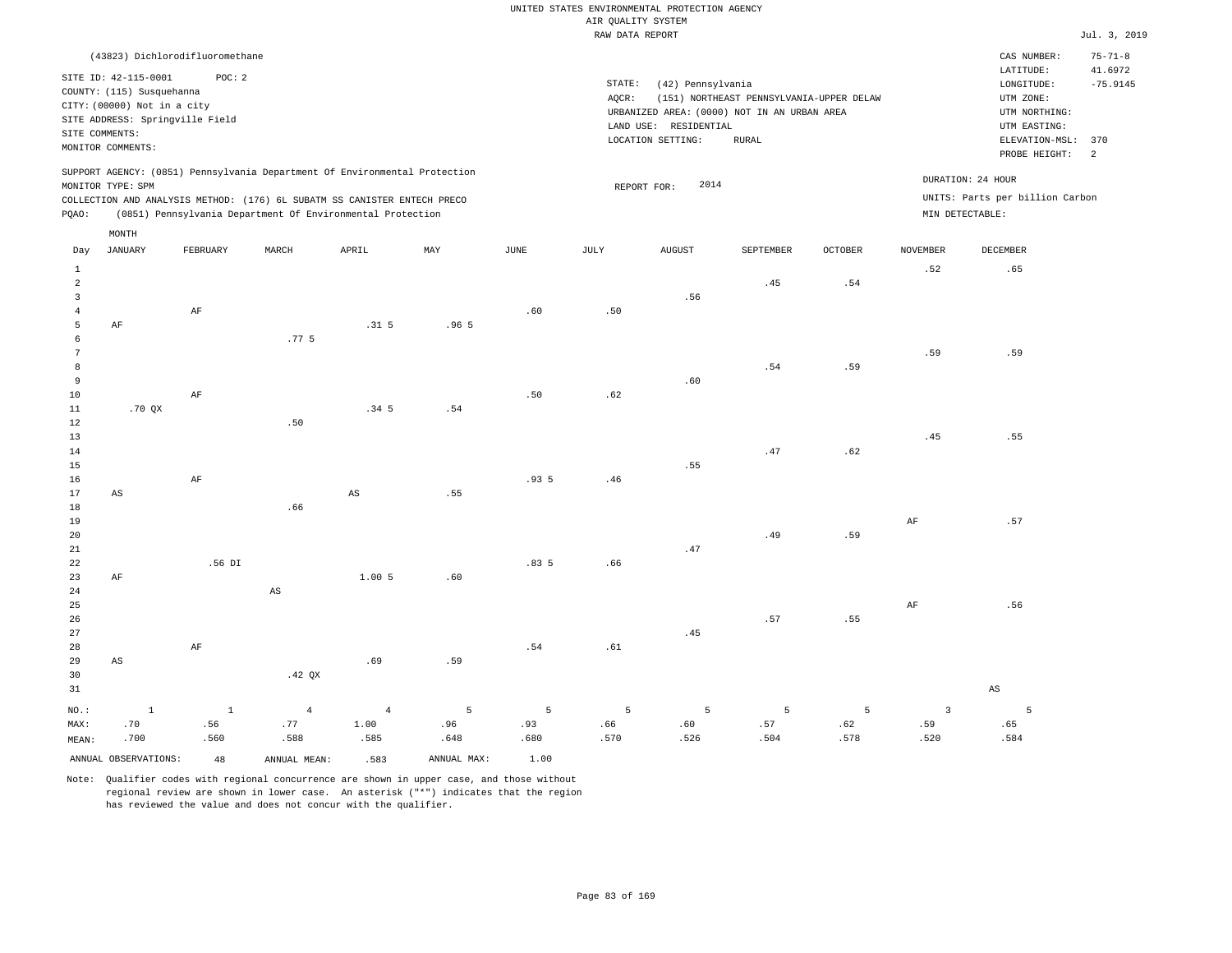| (43823) Dichlorodifluoromethane                                                                                                                                                                                                                             |                                                                                                                                                                                        | CAS NUMBER:<br>$75 - 71 - 8$                                                                                                                   |
|-------------------------------------------------------------------------------------------------------------------------------------------------------------------------------------------------------------------------------------------------------------|----------------------------------------------------------------------------------------------------------------------------------------------------------------------------------------|------------------------------------------------------------------------------------------------------------------------------------------------|
| SITE ID: 42-115-0001<br>POC:2<br>COUNTY: (115) Susquehanna<br>CITY: (00000) Not in a city<br>SITE ADDRESS: Springville Field<br>SITE COMMENTS:<br>MONITOR COMMENTS:                                                                                         | STATE:<br>(42) Pennsylvania<br>AOCR:<br>(151) NORTHEAST PENNSYLVANIA-UPPER DELAW<br>URBANIZED AREA: (0000) NOT IN AN URBAN AREA<br>LAND USE: RESIDENTIAL<br>LOCATION SETTING:<br>RURAL | 41.6972<br>LATITUDE:<br>$-75.9145$<br>LONGITUDE:<br>UTM ZONE:<br>UTM NORTHING:<br>UTM EASTING:<br>ELEVATION-MSL:<br>370<br>PROBE HEIGHT:<br>-2 |
| SUPPORT AGENCY: (0851) Pennsylvania Department Of Environmental Protection<br>MONITOR TYPE: SPM<br>COLLECTION AND ANALYSIS METHOD: (176) 6L SUBATM SS CANISTER ENTECH PRECO<br>(0851) Pennsylvania Department Of Environmental Protection<br>POAO:<br>MONTH | 2015<br>REPORT FOR:                                                                                                                                                                    | DURATION: 24 HOUR<br>UNITS: Parts per billion Carbon<br>MIN DETECTABLE:                                                                        |

| Day                     | JANUARY                 | FEBRUARY               | MARCH            | APRIL            | MAY         | JUNE | JULY | AUGUST                 | SEPTEMBER | OCTOBER                      | NOVEMBER | DECEMBER         |
|-------------------------|-------------------------|------------------------|------------------|------------------|-------------|------|------|------------------------|-----------|------------------------------|----------|------------------|
| $\mathbf{1}$            |                         |                        | .64              |                  |             |      |      |                        |           |                              |          |                  |
| $\overline{a}$          |                         |                        |                  |                  |             |      |      |                        |           |                              | .50      | .75              |
| $\overline{\mathbf{3}}$ |                         |                        |                  |                  |             |      |      |                        | .55       | .44                          |          |                  |
| $\overline{4}$          |                         |                        |                  |                  |             |      |      | .55                    |           |                              |          |                  |
| 5                       |                         | $\rm{AF}$              |                  |                  |             | .60  | .52  |                        |           |                              |          |                  |
| 6                       | .59                     |                        |                  | .265             | .46         |      |      |                        |           |                              |          |                  |
| $7\phantom{.0}$         |                         |                        | .47              |                  |             |      |      |                        |           |                              |          |                  |
| $^{\rm 8}$              |                         |                        |                  |                  |             |      |      |                        |           |                              | .58      | .76 <sub>5</sub> |
| $\overline{9}$          |                         |                        |                  |                  |             |      |      |                        | .53       | $\footnotesize\substack{57}$ |          |                  |
| 10                      |                         |                        |                  |                  |             |      |      | .58                    |           |                              |          |                  |
| 11                      |                         | .66                    |                  |                  |             | .57  | .64  |                        |           |                              |          |                  |
| 12                      | .60                     |                        |                  | .26 <sub>5</sub> | .52         |      |      |                        |           |                              |          |                  |
| 13                      |                         |                        | $\rm AF$         |                  |             |      |      |                        |           |                              |          |                  |
| 14                      |                         |                        |                  |                  |             |      |      |                        |           |                              | .59      | .52              |
| 15                      |                         |                        |                  |                  |             |      |      |                        | .58       | .55                          |          |                  |
| 16                      |                         |                        |                  |                  |             |      |      | .56                    |           |                              |          |                  |
| 17                      |                         | $\mathbb{A}\mathbb{S}$ |                  |                  |             | .69  | .58  |                        |           |                              |          |                  |
| 18                      | $\mathbb{A}\mathbb{S}$  |                        |                  | .52              | .52         |      |      |                        |           |                              |          |                  |
| 19                      |                         |                        | .41              |                  |             |      |      |                        |           |                              |          |                  |
| 20                      |                         |                        |                  |                  |             |      |      |                        |           |                              | .56      | .46              |
| 21                      |                         |                        |                  |                  |             |      |      |                        | .58       | .59                          |          |                  |
| 22                      |                         |                        |                  |                  |             |      |      | .61                    |           |                              |          |                  |
| 23                      |                         | $\mathbb{A}\mathbb{S}$ |                  |                  |             | .54  | .62  |                        |           |                              |          |                  |
| $2\,4$                  | .58                     |                        |                  | .53              | .57         |      |      |                        |           |                              |          |                  |
| 25                      |                         |                        | .17 <sub>5</sub> |                  |             |      |      |                        |           |                              |          |                  |
| 26                      |                         |                        |                  |                  |             |      |      |                        |           |                              | .58      | .81 <sub>5</sub> |
| 27                      |                         |                        |                  |                  |             |      |      |                        | .54       | .61                          |          |                  |
| 28                      |                         |                        |                  |                  |             |      |      | $\mathbb{A}\mathbb{S}$ |           |                              |          |                  |
| 29                      |                         |                        |                  |                  |             | .51  | .62  |                        |           |                              |          |                  |
| 30                      | $\mathbb{A}\mathbb{S}$  |                        |                  | .49              | .58         |      |      |                        |           |                              |          |                  |
| 31                      |                         |                        | .48              |                  |             |      |      |                        |           |                              |          |                  |
| $NO.$ :                 | $\overline{\mathbf{3}}$ | $\mathbf{1}$           | $\mathsf S$      | $\overline{5}$   | 5           | 5    | 5    | $\overline{4}$         | 5         | 5                            | 5        | 5                |
| MAX:                    | .60                     | .66                    | .64              | .53              | .58         | .69  | .64  | $.61\,$                | .58       | .61                          | .59      | .81              |
| MEAN:                   | .590                    | .660                   | .434             | .412             | .530        | .582 | .596 | .575                   | .556      | .552                         | .562     | .660             |
|                         | ANNUAL OBSERVATIONS:    | 53                     | ANNUAL MEAN:     | .550             | ANNUAL MAX: | .81  |      |                        |           |                              |          |                  |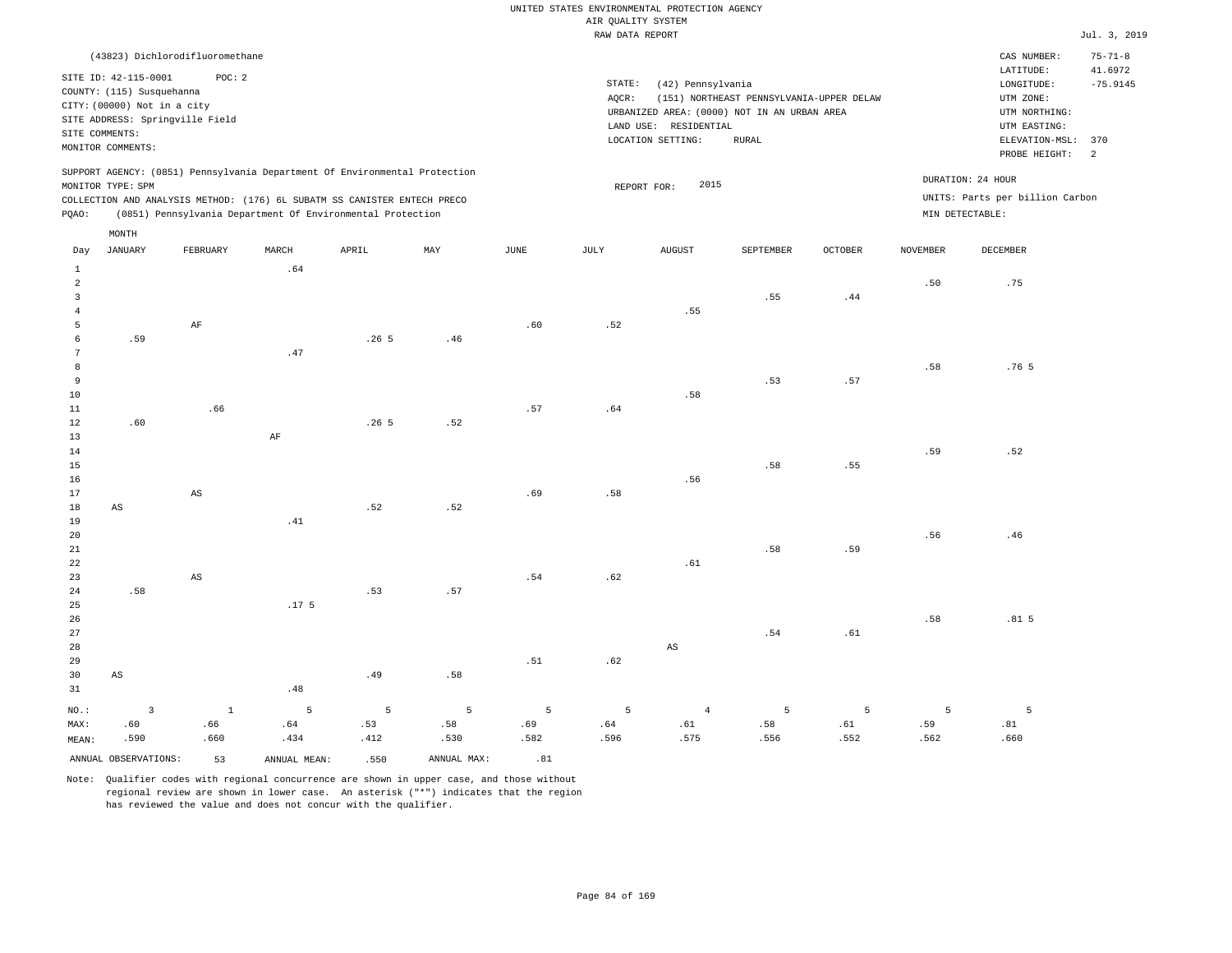|       | (43824) Trichloroethylene                                                                                                                                  |          |       |                                                                                                                                                                                                                      |     |      |                 |                                                                                                                   |                                                   |                |          | CAS NUMBER:                                                                                              | $79 - 01 - 6$                      |
|-------|------------------------------------------------------------------------------------------------------------------------------------------------------------|----------|-------|----------------------------------------------------------------------------------------------------------------------------------------------------------------------------------------------------------------------|-----|------|-----------------|-------------------------------------------------------------------------------------------------------------------|---------------------------------------------------|----------------|----------|----------------------------------------------------------------------------------------------------------|------------------------------------|
|       | SITE ID: 42-115-0001<br>COUNTY: (115) Susquehanna<br>CITY: (00000) Not in a city<br>SITE ADDRESS: Springville Field<br>SITE COMMENTS:<br>MONITOR COMMENTS: | POC: 2   |       |                                                                                                                                                                                                                      |     |      | STATE:<br>AOCR: | (42) Pennsylvania<br>URBANIZED AREA: (0000) NOT IN AN URBAN AREA<br>LAND USE:<br>RESIDENTIAL<br>LOCATION SETTING: | (151) NORTHEAST PENNSYLVANIA-UPPER DELAW<br>RURAL |                |          | LATITUDE:<br>LONGITUDE:<br>UTM ZONE:<br>UTM NORTHING:<br>UTM EASTING:<br>ELEVATION-MSL:<br>PROBE HEIGHT: | 41.6972<br>$-75.9145$<br>370<br>-2 |
| POAO: | MONITOR TYPE: SPM                                                                                                                                          |          |       | SUPPORT AGENCY: (0851) Pennsylvania Department Of Environmental Protection<br>COLLECTION AND ANALYSIS METHOD: (176) 6L SUBATM SS CANISTER ENTECH PRECO<br>(0851) Pennsylvania Department Of Environmental Protection |     |      |                 | 2013<br>REPORT FOR:                                                                                               |                                                   |                |          | DURATION: 24 HOUR<br>UNITS: Parts per billion Carbon<br>MIN DETECTABLE:                                  |                                    |
| Day   | MONTH<br>JANUARY                                                                                                                                           | FEBRUARY | MARCH | APRIL                                                                                                                                                                                                                | MAY | JUNE | JULY            | <b>AUGUST</b>                                                                                                     | SEPTEMBER                                         | <b>OCTOBER</b> | NOVEMBER | DECEMBER                                                                                                 |                                    |
|       |                                                                                                                                                            |          |       |                                                                                                                                                                                                                      |     |      |                 |                                                                                                                   | $.00$ ND                                          | $.00$ ND       |          |                                                                                                          |                                    |
|       |                                                                                                                                                            |          |       |                                                                                                                                                                                                                      |     |      |                 | $.00$ ND                                                                                                          |                                                   |                |          |                                                                                                          |                                    |

.00 ND

| $\overline{4}$ |                   |                   | .00 $ND$ | .00 $ND$          |          |          |          |           |                        |                        |                        |
|----------------|-------------------|-------------------|----------|-------------------|----------|----------|----------|-----------|------------------------|------------------------|------------------------|
| 5              |                   | .00 <sub>ND</sub> |          |                   |          |          |          |           |                        |                        |                        |
| 6              |                   |                   |          |                   |          |          |          |           |                        | .00 $ND$               | .00 $ND$               |
| 7              |                   |                   |          |                   |          |          |          | $\rm{AF}$ | AF                     |                        |                        |
| 8              |                   |                   |          |                   |          |          | $.00$ ND |           |                        |                        |                        |
| 9              |                   |                   |          |                   | $.00$ ND | $.00$ ND |          |           |                        |                        |                        |
| $10$           |                   |                   | .00 $ND$ | .00 <sub>ND</sub> |          |          |          |           |                        |                        |                        |
| $11\,$         |                   | .00 <sub>ND</sub> |          |                   |          |          |          |           |                        |                        |                        |
| 12             |                   |                   |          |                   |          |          |          |           |                        | $\mathbb{A}\mathbb{S}$ | $\mathbb{A}\mathbb{S}$ |
| 13             |                   |                   |          |                   |          |          |          | $.00$ ND  | .00 $ND$               |                        |                        |
| $14\,$         |                   |                   |          |                   |          |          | .00 $CL$ |           |                        |                        |                        |
| $15\,$         |                   |                   |          |                   | $.00$ ND | $.00$ ND |          |           |                        |                        |                        |
| $16$           |                   |                   | .00 $ND$ | .00 $ND$          |          |          |          |           |                        |                        |                        |
| $17\,$         |                   | $.00{\rm ~ND}$    |          |                   |          |          |          |           |                        |                        |                        |
| 18             |                   |                   |          |                   |          |          |          |           |                        | $\rm{AF}$              | $\rm{AF}$              |
| 19             |                   |                   |          |                   |          |          |          | $.00$ ND  | $.00{\rm ~ND}$         |                        |                        |
| 20             |                   |                   |          |                   |          |          | $.00$ ND |           |                        |                        |                        |
| $21\,$         |                   |                   |          |                   | .00 $ND$ | .00 $ND$ |          |           |                        |                        |                        |
| ${\bf 22}$     |                   |                   | .00 $ND$ | .00 $ND$          |          |          |          |           |                        |                        |                        |
| 23             |                   | $.00{\rm ~ND}$    |          |                   |          |          |          |           |                        |                        |                        |
| ${\bf 24}$     |                   |                   |          |                   |          |          |          |           |                        | $\rm{AF}$              | $\rm{AF}$              |
| $25\,$         |                   |                   |          |                   |          |          |          | .00 $ND$  | $\mathbb{A}\mathbb{S}$ |                        |                        |
| 26             |                   |                   |          |                   |          |          | .00 $ND$ |           |                        |                        |                        |
| 27             | $.00~\mathrm{ND}$ |                   |          |                   | .00 $ND$ | $.00$ ND |          |           |                        |                        |                        |
| 28             |                   |                   | $.00$ ND | .00 $ND$          |          |          |          |           |                        |                        |                        |
| 29             |                   | $.00$ ND          |          |                   |          |          |          |           |                        |                        |                        |

.00 ND

| 30                   |       |              |       |             |       |       |       |       |          | ΑF    | AF    |
|----------------------|-------|--------------|-------|-------------|-------|-------|-------|-------|----------|-------|-------|
| 31                   |       |              |       |             |       |       |       |       | $.00$ ND |       |       |
| NO.:                 |       |              |       |             |       |       |       |       |          |       |       |
| MAX:                 | 0.00  | 0.00         | 0.00  | 0.00        | 0.00  | 0.00  | 0.00  | 0.00  | 0.00     | 0.00  | 0.00  |
| MEAN:                | 0.000 | 0.000        | 0.000 | 0.000       | 0.000 | 0.000 | 0.000 | 0.000 | 0.000    | 0.000 | 0.000 |
| ANNUAL OBSERVATIONS: | 41    | ANNUAL MEAN: | 0.000 | ANNUAL MAX: | 0.00  |       |       |       |          |       |       |

Note: Qualifier codes with regional concurrence are shown in upper case, and those without regional review are shown in lower case. An asterisk ("\*") indicates that the region has reviewed the value and does not concur with the qualifier.

3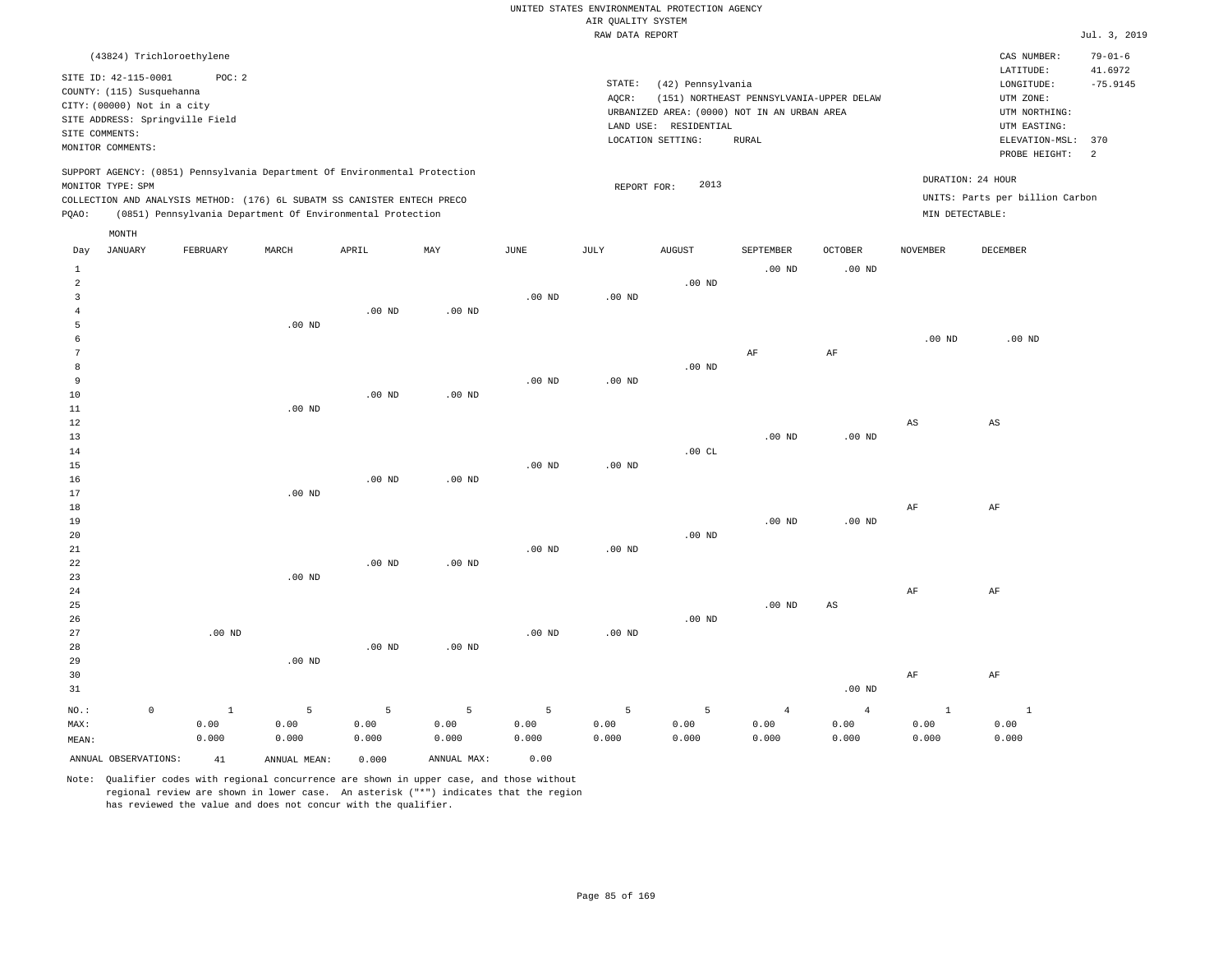| (43824) Trichloroethylene                                                                                                                                                                                                                          |                                                                                                                                                                                           | CAS NUMBER:                                                                                                  | $79 - 01 - 6$         |
|----------------------------------------------------------------------------------------------------------------------------------------------------------------------------------------------------------------------------------------------------|-------------------------------------------------------------------------------------------------------------------------------------------------------------------------------------------|--------------------------------------------------------------------------------------------------------------|-----------------------|
| SITE ID: 42-115-0001<br>POC:2<br>COUNTY: (115) Susquehanna<br>CITY: (00000) Not in a city<br>SITE ADDRESS: Springville Field<br>SITE COMMENTS:<br>MONITOR COMMENTS:                                                                                | STATE:<br>(42) Pennsylvania<br>(151) NORTHEAST PENNSYLVANIA-UPPER DELAW<br>AOCR:<br>URBANIZED AREA: (0000) NOT IN AN URBAN AREA<br>RESIDENTIAL<br>LAND USE:<br>LOCATION SETTING:<br>RURAL | LATITUDE:<br>LONGITUDE:<br>UTM ZONE:<br>UTM NORTHING:<br>UTM EASTING:<br>ELEVATION-MSL: 370<br>PROBE HEIGHT: | 41.6972<br>$-75.9145$ |
| SUPPORT AGENCY: (0851) Pennsylvania Department Of Environmental Protection<br>MONITOR TYPE: SPM<br>COLLECTION AND ANALYSIS METHOD: (176) 6L SUBATM SS CANISTER ENTECH PRECO<br>(0851) Pennsylvania Department Of Environmental Protection<br>POAO: | DURATION: 24 HOUR<br>2014<br>REPORT FOR:<br>MIN DETECTABLE:                                                                                                                               | UNITS: Parts per billion Carbon                                                                              |                       |

| Day                                                   | <b>JANUARY</b>                | FEBRUARY                      | MARCH                           | APRIL                           | MAY                | JUNE               | JULY               | AUGUST             | SEPTEMBER                    | OCTOBER                         | NOVEMBER                        | DECEMBER               |
|-------------------------------------------------------|-------------------------------|-------------------------------|---------------------------------|---------------------------------|--------------------|--------------------|--------------------|--------------------|------------------------------|---------------------------------|---------------------------------|------------------------|
| $\mathbf{1}$<br>$\overline{a}$<br>3<br>$\overline{4}$ |                               | $\rm{AF}$                     |                                 |                                 |                    | $.00$ ND           | $.00$ ND           | $.00$ ND           | $.00$ ND                     | $.00$ ND                        | $.00$ ND                        | $.00$ ND               |
| 5<br>6<br>7<br>8<br>9                                 | AF                            |                               | $.00$ ND                        | $.00$ ND                        | $.00$ ND           |                    |                    | $.00$ ND           | $.00$ ND                     | $.00$ ND                        | $.00~\mathrm{ND}$               | $.00$ ND               |
| 10<br>11<br>12<br>13                                  | $.00$ ND                      | $\rm AF$                      | $.00$ ND                        | $.00$ ND                        | $.00$ ND           | $.00$ ND           | $.00$ ND           |                    |                              |                                 | $.00$ ND                        | $.00$ ND               |
| 14<br>15<br>16<br>17                                  | AS                            | $\rm AF$                      |                                 | $\mathbb{A}\mathbb{S}$          | $.00$ ND           | $.00$ ND           | $.00$ ND           | $.00$ ND           | $.00$ ND                     | $.00$ ND                        |                                 |                        |
| 18<br>19<br>20<br>21                                  |                               |                               | $.00$ ND                        |                                 |                    |                    |                    | $.00$ ND           | $.00$ ND                     | $.00$ ND                        | AF                              | $.00$ ND               |
| 22<br>23<br>24<br>25                                  | $\rm AF$                      | $.00$ DI                      | $\mathbb{A}\mathbb{S}$          | $.00$ ND                        | $.00$ ND           | $.00$ ND           | $.00$ ND           |                    |                              |                                 |                                 |                        |
| 26<br>27<br>28                                        |                               | $\rm AF$                      |                                 |                                 |                    | $.00$ ND           | $.00$ ND           | $.00$ ND           | $.00$ ND                     | $.00$ ND                        | AF                              | $.00$ ND               |
| 29<br>30<br>31                                        | $\mathbb{A}\mathbb{S}$        |                               | $.00$ ND                        | $.00$ ND                        | $.00$ ND           |                    |                    |                    |                              |                                 |                                 | $\mathbb{A}\mathbb{S}$ |
| NO.:<br>MAX:<br>MEAN:                                 | $\mathbf{1}$<br>0.00<br>0.000 | $\mathbf{1}$<br>0.00<br>0.000 | $\overline{4}$<br>0.00<br>0.000 | $\overline{4}$<br>0.00<br>0.000 | 5<br>0.00<br>0.000 | 5<br>0.00<br>0.000 | 5<br>0.00<br>0.000 | 5<br>0.00<br>0.000 | $\mathsf S$<br>0.00<br>0.000 | $\overline{5}$<br>0.00<br>0.000 | $\overline{3}$<br>0.00<br>0.000 | 5<br>0.00<br>0.000     |
|                                                       | ANNUAL OBSERVATIONS:          | 48                            | ANNUAL MEAN:                    | 0.000                           | ANNUAL MAX:        | 0.00               |                    |                    |                              |                                 |                                 |                        |

Note: Qualifier codes with regional concurrence are shown in upper case, and those without regional review are shown in lower case. An asterisk ("\*") indicates that the region has reviewed the value and does not concur with the qualifier.

MONTH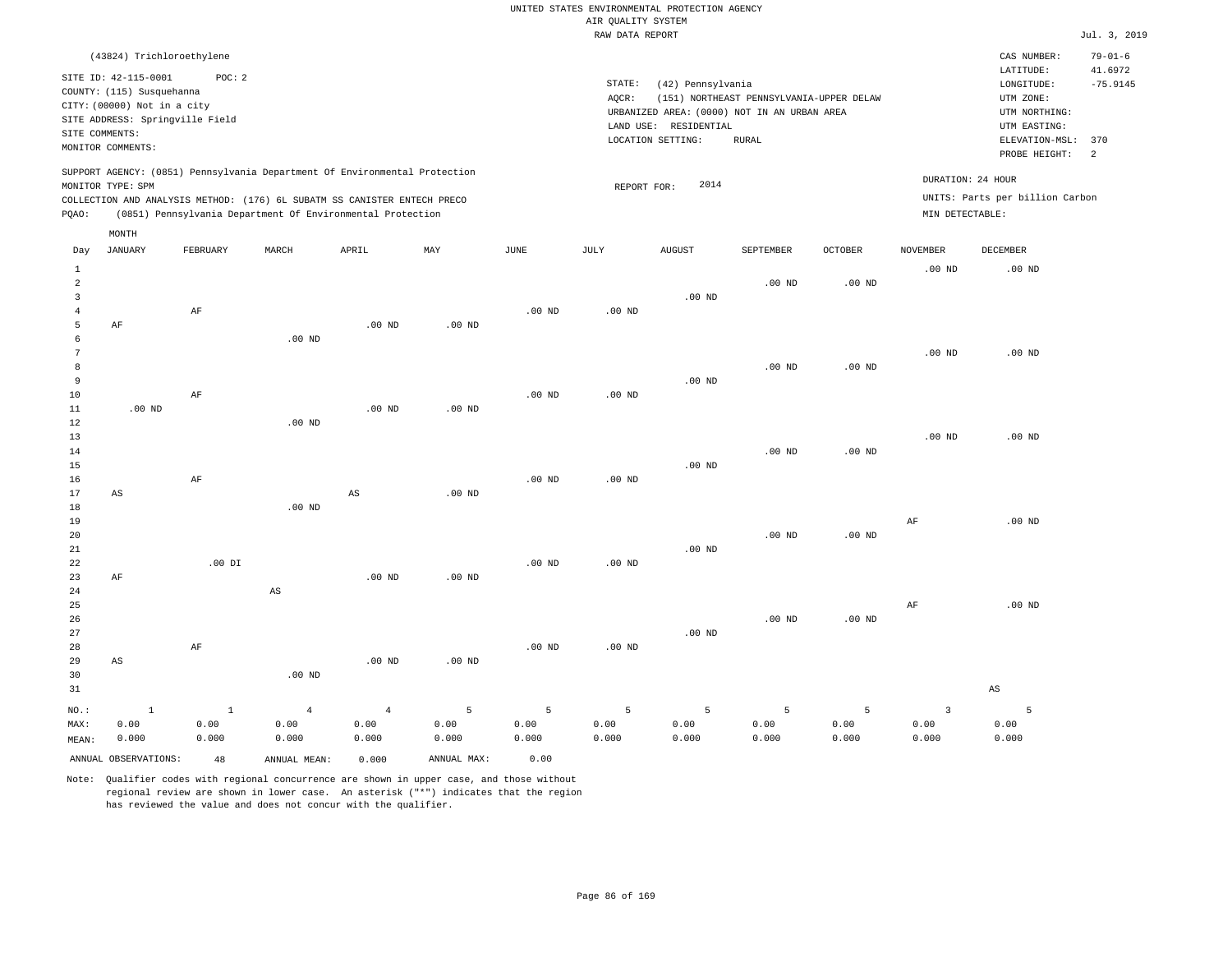| (43824) Trichloroethylene                                                                                                                                                                                                                                   |                                                                                                                                                                                        | CAS NUMBER:                                                                                                  | $79 - 01 - 6$               |
|-------------------------------------------------------------------------------------------------------------------------------------------------------------------------------------------------------------------------------------------------------------|----------------------------------------------------------------------------------------------------------------------------------------------------------------------------------------|--------------------------------------------------------------------------------------------------------------|-----------------------------|
| SITE ID: 42-115-0001<br>POC:2<br>COUNTY: (115) Susquehanna<br>CITY: (00000) Not in a city<br>SITE ADDRESS: Springville Field<br>SITE COMMENTS:<br>MONITOR COMMENTS:                                                                                         | STATE:<br>(42) Pennsylvania<br>(151) NORTHEAST PENNSYLVANIA-UPPER DELAW<br>AOCR:<br>URBANIZED AREA: (0000) NOT IN AN URBAN AREA<br>LAND USE: RESIDENTIAL<br>LOCATION SETTING:<br>RURAL | LATITUDE:<br>LONGITUDE:<br>UTM ZONE:<br>UTM NORTHING:<br>UTM EASTING:<br>ELEVATION-MSL: 370<br>PROBE HEIGHT: | 41.6972<br>$-75.9145$<br>-2 |
| SUPPORT AGENCY: (0851) Pennsylvania Department Of Environmental Protection<br>MONITOR TYPE: SPM<br>COLLECTION AND ANALYSIS METHOD: (176) 6L SUBATM SS CANISTER ENTECH PRECO<br>(0851) Pennsylvania Department Of Environmental Protection<br>POAO:<br>MONTH | 2015<br>REPORT FOR:                                                                                                                                                                    | DURATION: 24 HOUR<br>UNITS: Parts per billion Carbon<br>MIN DETECTABLE:                                      |                             |

| Day            | JANUARY                | FEBRUARY               | MARCH             | APRIL    | MAY               | $_{\rm JUNE}$  | JULY              | ${\tt AUGUST}$         | SEPTEMBER         | OCTOBER           | NOVEMBER | DECEMBER |
|----------------|------------------------|------------------------|-------------------|----------|-------------------|----------------|-------------------|------------------------|-------------------|-------------------|----------|----------|
| $\mathbf{1}$   |                        |                        | $.00$ ND          |          |                   |                |                   |                        |                   |                   |          |          |
| $\overline{a}$ |                        |                        |                   |          |                   |                |                   |                        |                   |                   | $.00$ ND | $.00$ ND |
| 3              |                        |                        |                   |          |                   |                |                   |                        | $.00$ ND          | .00 <sub>ND</sub> |          |          |
| $\overline{4}$ |                        |                        |                   |          |                   |                |                   | $.00$ ND               |                   |                   |          |          |
| 5              |                        | AF                     |                   |          |                   | $.00$ ND       | $.00~\mathrm{ND}$ |                        |                   |                   |          |          |
| 6              | .00 <sub>ND</sub>      |                        |                   | $.00$ ND | .00 <sub>ND</sub> |                |                   |                        |                   |                   |          |          |
| 7              |                        |                        | $.00$ ND          |          |                   |                |                   |                        |                   |                   |          |          |
| 8              |                        |                        |                   |          |                   |                |                   |                        |                   |                   | $.00$ ND | $.00$ ND |
| 9              |                        |                        |                   |          |                   |                |                   |                        | $.00$ ND          | .00 <sub>ND</sub> |          |          |
| $10$           |                        |                        |                   |          |                   |                |                   | $.00$ ND               |                   |                   |          |          |
| $11\,$         |                        | $.00$ ND               |                   |          |                   | $.00$ ND       | .00 <sub>ND</sub> |                        |                   |                   |          |          |
| 12             | $.00$ ND               |                        |                   | $.00$ ND | $.00$ ND          |                |                   |                        |                   |                   |          |          |
| 13             |                        |                        | $\rm AF$          |          |                   |                |                   |                        |                   |                   |          |          |
| 14             |                        |                        |                   |          |                   |                |                   |                        |                   |                   | $.00$ ND | $.00$ ND |
| 15             |                        |                        |                   |          |                   |                |                   |                        | $.00$ ND          | .00 <sub>ND</sub> |          |          |
| 16             |                        |                        |                   |          |                   |                |                   | $.00$ ND               |                   |                   |          |          |
| 17             |                        | $\mathbb{A}\mathbb{S}$ |                   |          |                   | $.00$ ND       | .00 $ND$          |                        |                   |                   |          |          |
| 18             | $\mathbb{A}\mathbb{S}$ |                        |                   | $.00$ ND | $.00$ ND          |                |                   |                        |                   |                   |          |          |
| 19             |                        |                        | .00 <sub>ND</sub> |          |                   |                |                   |                        |                   |                   |          |          |
| 20             |                        |                        |                   |          |                   |                |                   |                        |                   |                   | $.00$ ND | $.00$ ND |
| 21             |                        |                        |                   |          |                   |                |                   |                        | $.00$ ND          | .00 <sub>ND</sub> |          |          |
| 22             |                        |                        |                   |          |                   |                |                   | $.00$ ND               |                   |                   |          |          |
| 23             |                        | AS                     |                   |          |                   | $.00$ ND       | .00 $ND$          |                        |                   |                   |          |          |
| 24             | .00 <sub>ND</sub>      |                        |                   | $.00$ ND | .00 <sub>ND</sub> |                |                   |                        |                   |                   |          |          |
| $25\,$         |                        |                        | .00 <sub>ND</sub> |          |                   |                |                   |                        |                   |                   |          |          |
| 26             |                        |                        |                   |          |                   |                |                   |                        |                   |                   | $.00$ ND | $.00$ ND |
| 27             |                        |                        |                   |          |                   |                |                   |                        | .00 <sub>ND</sub> | .00 <sub>ND</sub> |          |          |
| 28             |                        |                        |                   |          |                   |                |                   | $\mathbb{A}\mathbb{S}$ |                   |                   |          |          |
| 29             |                        |                        |                   |          |                   | $.00$ ND       | $.00$ ND          |                        |                   |                   |          |          |
| 30             | $\mathbb{A}\mathbb{S}$ |                        |                   | $.00$ ND | .00 <sub>ND</sub> |                |                   |                        |                   |                   |          |          |
| 31             |                        |                        | $.00$ ND          |          |                   |                |                   |                        |                   |                   |          |          |
| $_{\rm NO.}$ : | $\mathsf 3$            | $\,$ 1                 | $\mathsf S$       | 5        | 5                 | $\overline{5}$ | $\mathsf S$       | $\sqrt{4}$             | 5                 | 5                 | 5        | 5        |
| MAX:           | 0.00                   | 0.00                   | 0.00              | 0.00     | 0.00              | 0.00           | 0.00              | 0.00                   | 0.00              | 0.00              | 0.00     | 0.00     |
| MEAN:          | 0.000                  | 0.000                  | 0.000             | 0.000    | 0.000             | 0.000          | 0.000             | 0.000                  | 0.000             | 0.000             | 0.000    | 0.000    |
|                | ANNUAL OBSERVATIONS:   | 53                     | ANNUAL MEAN:      | 0.000    | ANNUAL MAX:       | 0.00           |                   |                        |                   |                   |          |          |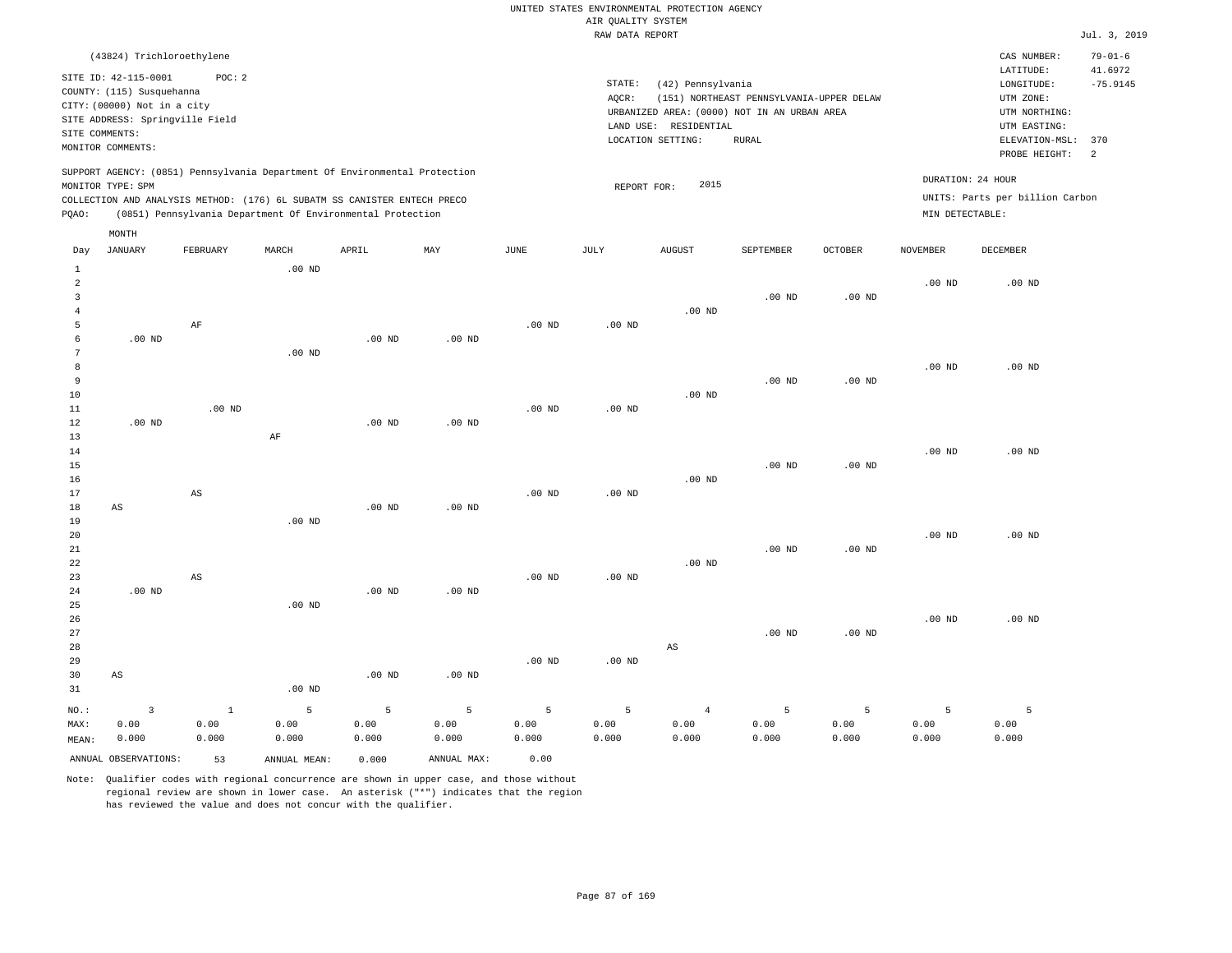|                                 |                                                                            |          |          |                   |                   | RAW DATA REPORT |                                             |                                          |                |                        |                                 | Jul. 3, 2019             |
|---------------------------------|----------------------------------------------------------------------------|----------|----------|-------------------|-------------------|-----------------|---------------------------------------------|------------------------------------------|----------------|------------------------|---------------------------------|--------------------------|
|                                 | (43826) 1,1-Dichloroethylene                                               |          |          |                   |                   |                 |                                             |                                          |                |                        | CAS NUMBER:<br>LATITUDE:        | $75 - 35 - 4$<br>41.6972 |
| SITE ID: 42-115-0001            | POC: 2                                                                     |          |          |                   |                   | STATE:          | (42) Pennsylvania                           |                                          |                |                        | LONGITUDE:                      | $-75.9145$               |
| COUNTY: (115) Susquehanna       |                                                                            |          |          |                   |                   | AQCR:           |                                             | (151) NORTHEAST PENNSYLVANIA-UPPER DELAW |                |                        | UTM ZONE:                       |                          |
| CITY: (00000) Not in a city     |                                                                            |          |          |                   |                   |                 | URBANIZED AREA: (0000) NOT IN AN URBAN AREA |                                          |                |                        | UTM NORTHING:                   |                          |
| SITE ADDRESS: Springville Field |                                                                            |          |          |                   |                   |                 | LAND USE: RESIDENTIAL                       |                                          |                |                        | UTM EASTING:                    |                          |
| SITE COMMENTS:                  |                                                                            |          |          |                   |                   |                 | LOCATION SETTING:                           | <b>RURAL</b>                             |                |                        | ELEVATION-MSL:                  | 370                      |
| MONITOR COMMENTS:               |                                                                            |          |          |                   |                   |                 |                                             |                                          |                |                        | PROBE HEIGHT:                   | 2                        |
|                                 | SUPPORT AGENCY: (0851) Pennsylvania Department Of Environmental Protection |          |          |                   |                   |                 |                                             |                                          |                |                        |                                 |                          |
| MONITOR TYPE: SPM               |                                                                            |          |          |                   |                   |                 | 2013<br>REPORT FOR:                         |                                          |                |                        | DURATION: 24 HOUR               |                          |
|                                 | COLLECTION AND ANALYSIS METHOD: (176) 6L SUBATM SS CANISTER ENTECH PRECO   |          |          |                   |                   |                 |                                             |                                          |                |                        | UNITS: Parts per billion Carbon |                          |
| PQAO:                           | (0851) Pennsylvania Department Of Environmental Protection                 |          |          |                   |                   |                 |                                             |                                          |                |                        | MIN DETECTABLE:                 |                          |
| MONTH                           |                                                                            |          |          |                   |                   |                 |                                             |                                          |                |                        |                                 |                          |
| <b>JANUARY</b><br>Day           | FEBRUARY                                                                   | MARCH    | APRIL    | MAY               | JUNE              | JULY            | AUGUST                                      | SEPTEMBER                                | <b>OCTOBER</b> | <b>NOVEMBER</b>        | DECEMBER                        |                          |
| -1                              |                                                                            |          |          |                   |                   |                 |                                             | $.00$ ND                                 | $.00$ ND       |                        |                                 |                          |
| 2                               |                                                                            |          |          |                   |                   |                 | $.00$ ND                                    |                                          |                |                        |                                 |                          |
| 3                               |                                                                            |          |          |                   | $.00$ ND          | $.00$ ND        |                                             |                                          |                |                        |                                 |                          |
|                                 |                                                                            |          | $.00$ ND | $.00$ ND          |                   |                 |                                             |                                          |                |                        |                                 |                          |
| 5                               |                                                                            | $.00$ ND |          |                   |                   |                 |                                             |                                          |                |                        |                                 |                          |
| 6                               |                                                                            |          |          |                   |                   |                 |                                             |                                          |                | $.00$ ND               | $.00$ ND                        |                          |
|                                 |                                                                            |          |          |                   |                   |                 |                                             | AF                                       | AF             |                        |                                 |                          |
| 8                               |                                                                            |          |          |                   |                   |                 | $.00$ ND                                    |                                          |                |                        |                                 |                          |
| 9                               |                                                                            |          |          |                   | $.00$ ND          | $.00$ ND        |                                             |                                          |                |                        |                                 |                          |
| 10                              |                                                                            |          | $.00$ ND | .00 <sub>ND</sub> |                   |                 |                                             |                                          |                |                        |                                 |                          |
| 11                              |                                                                            | $.00$ ND |          |                   |                   |                 |                                             |                                          |                |                        |                                 |                          |
| 12                              |                                                                            |          |          |                   |                   |                 |                                             |                                          |                | $\mathbb{A}\mathbb{S}$ | AS                              |                          |
| 13                              |                                                                            |          |          |                   |                   |                 |                                             | $.00$ ND                                 | $.00$ ND       |                        |                                 |                          |
| 14                              |                                                                            |          |          |                   |                   |                 | .00CL                                       |                                          |                |                        |                                 |                          |
| 15                              |                                                                            |          |          |                   | .00 <sub>ND</sub> | $.00$ ND        |                                             |                                          |                |                        |                                 |                          |
| 16                              |                                                                            |          | $.00$ ND | $.00$ ND          |                   |                 |                                             |                                          |                |                        |                                 |                          |
| 17                              |                                                                            | $.00$ ND |          |                   |                   |                 |                                             |                                          |                |                        |                                 |                          |
| 18                              |                                                                            |          |          |                   |                   |                 |                                             |                                          |                | AF                     | AF                              |                          |

19 20 21 22 23 24 25 26 27 .00 ND .00 ND .00 ND .00 ND .00 ND .00 ND .00 ND .00 ND .00 ND .00 ND .00 ND .00 ND AS .00 ND AF AF

| 28      |   |       |          | $.00$ ND | $.00$ ND |       |       |       |       |          |       |       |
|---------|---|-------|----------|----------|----------|-------|-------|-------|-------|----------|-------|-------|
| 29      |   |       | $.00$ ND |          |          |       |       |       |       |          |       |       |
| 30      |   |       |          |          |          |       |       |       |       |          | AF    | AF    |
| 31      |   |       |          |          |          |       |       |       |       | $.00$ ND |       |       |
| $NO.$ : | 0 |       |          | 5        | 5        | 5     | 5     |       | 4     | 4        |       |       |
| MAX:    |   | 0.00  | 0.00     | 0.00     | 0.00     | 0.00  | 0.00  | 0.00  | 0.00  | 0.00     | 0.00  | 0.00  |
| MEAN:   |   | 0.000 | 0.000    | 0.000    | 0.000    | 0.000 | 0.000 | 0.000 | 0.000 | 0.000    | 0.000 | 0.000 |
|         |   |       |          |          |          |       |       |       |       |          |       |       |

ANNUAL OBSERVATIONS: 41 ANNUAL MEAN: 0.000 ANNUAL MAX: 0.00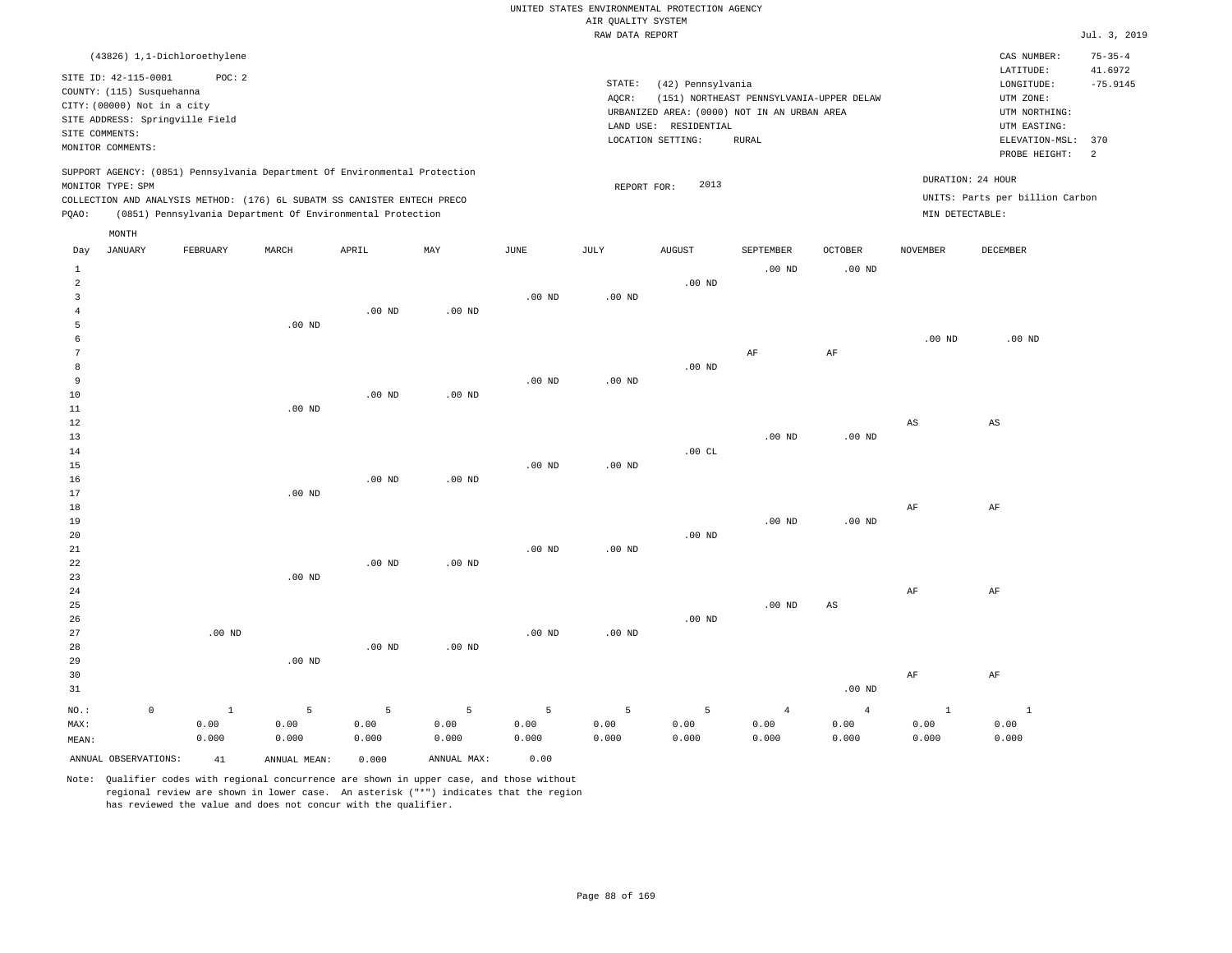| (43826) 1,1-Dichloroethylene                                                                                                                                                         |          |       |                                                            |     |             |                              |                                                       |                                                                                                  |                |                                      | CAS NUMBER:                                                                                 | $75 - 35 - 4$         |
|--------------------------------------------------------------------------------------------------------------------------------------------------------------------------------------|----------|-------|------------------------------------------------------------|-----|-------------|------------------------------|-------------------------------------------------------|--------------------------------------------------------------------------------------------------|----------------|--------------------------------------|---------------------------------------------------------------------------------------------|-----------------------|
| SITE ID: 42-115-0001<br>COUNTY: (115) Susquehanna<br>CITY: (00000) Not in a city<br>SITE ADDRESS: Springville Field<br>SITE COMMENTS:<br>MONITOR COMMENTS:                           | POC: 2   |       |                                                            |     |             | STATE:<br>AOCR:<br>LAND USE: | (42) Pennsylvania<br>RESIDENTIAL<br>LOCATION SETTING: | (151) NORTHEAST PENNSYLVANIA-UPPER DELAW<br>URBANIZED AREA: (0000) NOT IN AN URBAN AREA<br>RURAL |                |                                      | LATITUDE:<br>LONGITUDE:<br>UTM ZONE:<br>UTM NORTHING:<br>UTM EASTING:<br>ELEVATION-MSL: 370 | 41.6972<br>$-75.9145$ |
| SUPPORT AGENCY: (0851) Pennsylvania Department Of Environmental Protection<br>MONITOR TYPE: SPM<br>COLLECTION AND ANALYSIS METHOD: (176) 6L SUBATM SS CANISTER ENTECH PRECO<br>POAO: |          |       | (0851) Pennsylvania Department Of Environmental Protection |     |             |                              | 2014<br>REPORT FOR:                                   |                                                                                                  |                | DURATION: 24 HOUR<br>MIN DETECTABLE: | PROBE HEIGHT:<br>UNITS: Parts per billion Carbon                                            | $\overline{2}$        |
| MONTH<br>JANUARY<br>Day                                                                                                                                                              | FEBRUARY | MARCH | APRIL                                                      | MAY | <b>JUNE</b> | JULY                         | <b>AUGUST</b>                                         | SEPTEMBER                                                                                        | <b>OCTOBER</b> | NOVEMBER                             | DECEMBER                                                                                    |                       |

|                | ANNUAL OBSERVATIONS:   | 48            | ANNUAL MEAN:           | 0.000                  | ANNUAL MAX:   | 0.00          |               |               |               |                   |                         |                |
|----------------|------------------------|---------------|------------------------|------------------------|---------------|---------------|---------------|---------------|---------------|-------------------|-------------------------|----------------|
| MAX:<br>MEAN:  | 0.00<br>0.000          | 0.00<br>0.000 | 0.00<br>0.000          | 0.00<br>0.000          | 0.00<br>0.000 | 0.00<br>0.000 | 0.00<br>0.000 | 0.00<br>0.000 | 0.00<br>0.000 | 0.00<br>0.000     | 0.00<br>0.000           | 0.00<br>0.000  |
| NO.:           | $\,$ 1                 | $\mathbf{1}$  | $\overline{4}$         | $\sqrt{4}$             | 5             | 5             | 5             | 5             | 5             | 5                 | $\overline{\mathbf{3}}$ | $\overline{5}$ |
| 30<br>31       |                        |               | .00 $ND$               |                        |               |               |               |               |               |                   |                         | $_{\rm AS}$    |
| 28<br>29       | AS                     | $\rm{AF}$     |                        | $.00$ ND               | $.00$ ND      | $.00$ ND      | $.00$ ND      |               |               |                   |                         |                |
| 27             |                        |               |                        |                        |               |               |               | $.00$ ND      |               |                   |                         |                |
| 26             |                        |               |                        |                        |               |               |               |               | $.00$ ND      | .00 $ND$          |                         |                |
| 25             |                        |               |                        |                        |               |               |               |               |               |                   | $\rm{AF}$               | .00 $ND$       |
| 24             |                        |               | $\mathbb{A}\mathbb{S}$ |                        |               |               |               |               |               |                   |                         |                |
| 23             | AF                     |               |                        | $.00$ ND               | $.00$ ND      |               |               |               |               |                   |                         |                |
| 22             |                        | $.00$ DI      |                        |                        |               | $.00$ ND      | $.00$ ND      |               |               |                   |                         |                |
| 21             |                        |               |                        |                        |               |               |               | $.00$ ND      |               |                   |                         |                |
| 20             |                        |               |                        |                        |               |               |               |               | $.00$ ND      | $.00~\mathrm{ND}$ |                         |                |
| 19             |                        |               |                        |                        |               |               |               |               |               |                   | $\rm{AF}$               | .00 $ND$       |
| $1\,8$         |                        |               | $.00$ ND               |                        |               |               |               |               |               |                   |                         |                |
| 17             | $\mathbb{A}\mathbb{S}$ |               |                        | $\mathbb{A}\mathbb{S}$ | $.00$ ND      |               |               |               |               |                   |                         |                |
| 16             |                        | $\rm{AF}$     |                        |                        |               | .00 $ND$      | $.00$ ND      |               |               |                   |                         |                |
| 15             |                        |               |                        |                        |               |               |               | $.00$ ND      |               |                   |                         |                |
| $14\,$         |                        |               |                        |                        |               |               |               |               | $.00$ ND      | $.00$ ND          |                         |                |
| $13$           |                        |               |                        |                        |               |               |               |               |               |                   | $.00$ ND                | $.00$ ND       |
| $12\,$         |                        |               | $.00$ ND               |                        |               |               |               |               |               |                   |                         |                |
| 10<br>11       | $.00$ ND               | $\rm{AF}$     |                        | $.00$ ND               | $.00$ ND      | $.00$ ND      | $.00$ ND      |               |               |                   |                         |                |
| 9              |                        |               |                        |                        |               |               |               | $.00$ ND      |               |                   |                         |                |
| 8              |                        |               |                        |                        |               |               |               |               | $.00$ ND      | .00 $ND$          |                         |                |
| 7              |                        |               |                        |                        |               |               |               |               |               |                   | $.00$ ND                | .00 $ND$       |
| 6              |                        |               | $.00$ ND               |                        |               |               |               |               |               |                   |                         |                |
| 5              | $\rm AF$               |               |                        | $.00$ ND               | $.00$ ND      |               |               |               |               |                   |                         |                |
| $\overline{4}$ |                        | $\rm{AF}$     |                        |                        |               | $.00$ ND      | $.00$ ND      |               |               |                   |                         |                |
| $\overline{3}$ |                        |               |                        |                        |               |               |               | $.00$ ND      |               |                   |                         |                |
| $\overline{a}$ |                        |               |                        |                        |               |               |               |               | $.00$ ND      | .00 $ND$          |                         |                |
| $\mathbf{1}$   |                        |               |                        |                        |               |               |               |               |               |                   | $.00$ ND                | $.00$ ND       |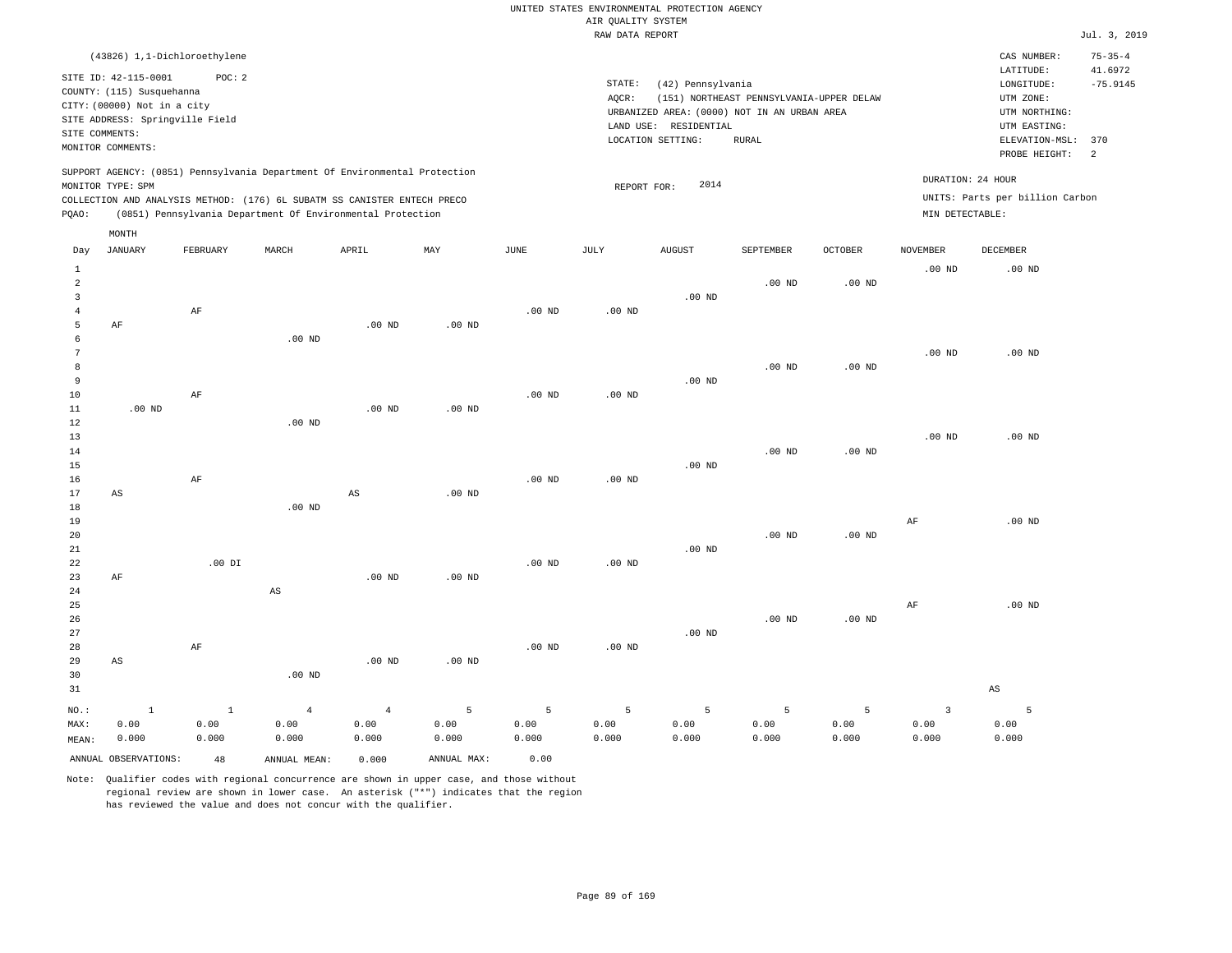| (43826) 1,1-Dichloroethylene                                                                                                                                                                                                                                |                                                                                                                                                                                        | CAS NUMBER:                                                                                                  | $75 - 35 - 4$               |
|-------------------------------------------------------------------------------------------------------------------------------------------------------------------------------------------------------------------------------------------------------------|----------------------------------------------------------------------------------------------------------------------------------------------------------------------------------------|--------------------------------------------------------------------------------------------------------------|-----------------------------|
| SITE ID: 42-115-0001<br>POC:2<br>COUNTY: (115) Susquehanna<br>CITY: (00000) Not in a city<br>SITE ADDRESS: Springville Field<br>SITE COMMENTS:<br>MONITOR COMMENTS:                                                                                         | STATE:<br>(42) Pennsylvania<br>(151) NORTHEAST PENNSYLVANIA-UPPER DELAW<br>AOCR:<br>URBANIZED AREA: (0000) NOT IN AN URBAN AREA<br>LAND USE: RESIDENTIAL<br>LOCATION SETTING:<br>RURAL | LATITUDE:<br>LONGITUDE:<br>UTM ZONE:<br>UTM NORTHING:<br>UTM EASTING:<br>ELEVATION-MSL: 370<br>PROBE HEIGHT: | 41.6972<br>$-75.9145$<br>-2 |
| SUPPORT AGENCY: (0851) Pennsylvania Department Of Environmental Protection<br>MONITOR TYPE: SPM<br>COLLECTION AND ANALYSIS METHOD: (176) 6L SUBATM SS CANISTER ENTECH PRECO<br>(0851) Pennsylvania Department Of Environmental Protection<br>POAO:<br>MONTH | 2015<br>REPORT FOR:                                                                                                                                                                    | DURATION: 24 HOUR<br>UNITS: Parts per billion Carbon<br>MIN DETECTABLE:                                      |                             |

| Day            | <b>JANUARY</b>          | ${\tt FEBRUARY}$       | $\tt MARCH$       | ${\tt APRIL}$ | $\ensuremath{\text{MAX}}$ | $\mathtt{JUNE}$   | JULY     | ${\tt AUGUST}$         | SEPTEMBER         | $OCTOBER$         | $\,$ NOVEMBER | DECEMBER |
|----------------|-------------------------|------------------------|-------------------|---------------|---------------------------|-------------------|----------|------------------------|-------------------|-------------------|---------------|----------|
| 1              |                         |                        | $.00$ ND          |               |                           |                   |          |                        |                   |                   |               |          |
| $\overline{a}$ |                         |                        |                   |               |                           |                   |          |                        |                   |                   | $.00$ ND      | $.00$ ND |
| 3              |                         |                        |                   |               |                           |                   |          |                        | $.00$ ND          | .00 <sub>ND</sub> |               |          |
| $\overline{4}$ |                         |                        |                   |               |                           |                   |          | $.00$ ND               |                   |                   |               |          |
| 5              |                         | AF                     |                   |               |                           | $.00$ ND          | $.00$ ND |                        |                   |                   |               |          |
| 6              | $.00$ ND                |                        |                   | $.00$ ND      | .00 <sub>ND</sub>         |                   |          |                        |                   |                   |               |          |
| 7              |                         |                        | $.00$ ND          |               |                           |                   |          |                        |                   |                   |               |          |
| 8              |                         |                        |                   |               |                           |                   |          |                        |                   |                   | $.00$ ND      | $.00$ ND |
| 9              |                         |                        |                   |               |                           |                   |          |                        | $.00$ ND          | .00 <sub>ND</sub> |               |          |
| 10             |                         |                        |                   |               |                           |                   |          | .00 <sub>ND</sub>      |                   |                   |               |          |
| 11             |                         | $.00$ ND               |                   |               |                           | $.00$ ND          | .00 $ND$ |                        |                   |                   |               |          |
| 12             | $.00$ ND                |                        |                   | $.00$ ND      | .00 <sub>ND</sub>         |                   |          |                        |                   |                   |               |          |
| 13             |                         |                        | $\rm AF$          |               |                           |                   |          |                        |                   |                   |               |          |
| $14\,$         |                         |                        |                   |               |                           |                   |          |                        |                   |                   | $.00$ ND      | $.00$ ND |
| 15             |                         |                        |                   |               |                           |                   |          |                        | $.00$ ND          | $.00$ ND          |               |          |
| 16             |                         |                        |                   |               |                           |                   |          | $.00$ ND               |                   |                   |               |          |
| 17             |                         | $\mathbb{A}\mathbb{S}$ |                   |               |                           | $.00$ ND          | $.00$ ND |                        |                   |                   |               |          |
| 18             | $\mathbb{A}\mathbb{S}$  |                        |                   | .00 $ND$      | $.00$ ND                  |                   |          |                        |                   |                   |               |          |
| 19             |                         |                        | $.00$ ND          |               |                           |                   |          |                        |                   |                   |               |          |
| 20             |                         |                        |                   |               |                           |                   |          |                        |                   |                   | $.00$ ND      | $.00$ ND |
| 21             |                         |                        |                   |               |                           |                   |          |                        | $.00$ ND          | .00 <sub>ND</sub> |               |          |
| 22             |                         |                        |                   |               |                           |                   |          | .00 $ND$               |                   |                   |               |          |
| 23             |                         | AS                     |                   |               |                           | .00 <sub>ND</sub> | $.00$ ND |                        |                   |                   |               |          |
| 24             | .00 $ND$                |                        |                   | $.00$ ND      | .00 <sub>ND</sub>         |                   |          |                        |                   |                   |               |          |
| 25             |                         |                        | .00 <sub>ND</sub> |               |                           |                   |          |                        |                   |                   |               |          |
| 26             |                         |                        |                   |               |                           |                   |          |                        |                   |                   | $.00$ ND      | $.00$ ND |
| 27             |                         |                        |                   |               |                           |                   |          |                        | .00 <sub>ND</sub> | .00 <sub>ND</sub> |               |          |
| 28             |                         |                        |                   |               |                           |                   |          | $\mathbb{A}\mathbb{S}$ |                   |                   |               |          |
| 29<br>30       | $\mathbb{A}\mathbb{S}$  |                        |                   | $.00$ ND      | .00 <sub>ND</sub>         | $.00$ ND          | .00 $ND$ |                        |                   |                   |               |          |
| 31             |                         |                        | .00 <sub>ND</sub> |               |                           |                   |          |                        |                   |                   |               |          |
|                |                         |                        |                   |               |                           |                   |          |                        |                   |                   |               |          |
| $_{\rm NO.}$ : | $\overline{\mathbf{3}}$ | $1\,$                  | 5                 | 5             | 5                         | $\overline{5}$    | 5        | $\overline{4}$         | 5                 | 5                 | 5             | 5        |
| MAX:           | 0.00                    | 0.00                   | 0.00              | 0.00          | 0.00                      | 0.00              | 0.00     | 0.00                   | 0.00              | 0.00              | 0.00          | 0.00     |
| MEAN:          | 0.000                   | 0.000                  | 0.000             | 0.000         | 0.000                     | 0.000             | 0.000    | 0.000                  | 0.000             | 0.000             | 0.000         | 0.000    |
|                | ANNUAL OBSERVATIONS:    | 53                     | ANNUAL MEAN:      | 0.000         | ANNUAL MAX:               | 0.00              |          |                        |                   |                   |               |          |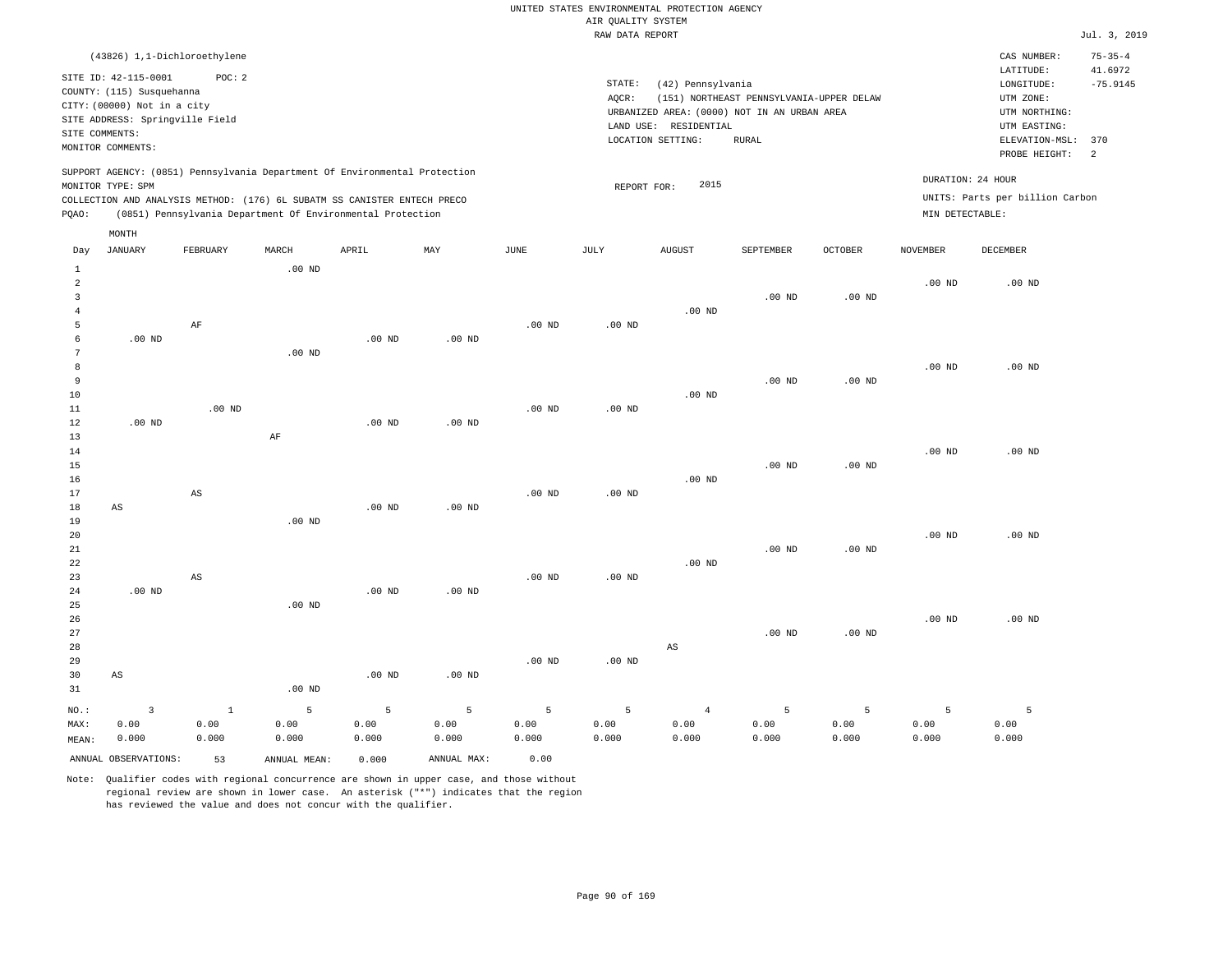|                                                                                                                         |                                                                                                                                                                                                                      |          |                      |                      |                      | RAW DATA REPORT               |                                                                                                                |                                                   |                |                   |                                                                                                                         | Jul. 3, 2019                                                    |
|-------------------------------------------------------------------------------------------------------------------------|----------------------------------------------------------------------------------------------------------------------------------------------------------------------------------------------------------------------|----------|----------------------|----------------------|----------------------|-------------------------------|----------------------------------------------------------------------------------------------------------------|---------------------------------------------------|----------------|-------------------|-------------------------------------------------------------------------------------------------------------------------|-----------------------------------------------------------------|
| SITE ID: 42-115-0001<br>COUNTY: (115) Susquehanna<br>CITY: (00000) Not in a city<br>SITE COMMENTS:<br>MONITOR COMMENTS: | (43828) Bromodichloromethane<br>POC: 2<br>SITE ADDRESS: Springville Field                                                                                                                                            |          |                      |                      |                      | STATE:<br>AQCR:               | (42) Pennsylvania<br>URBANIZED AREA: (0000) NOT IN AN URBAN AREA<br>LAND USE: RESIDENTIAL<br>LOCATION SETTING: | (151) NORTHEAST PENNSYLVANIA-UPPER DELAW<br>RURAL |                |                   | CAS NUMBER:<br>LATITUDE:<br>LONGITUDE:<br>UTM ZONE:<br>UTM NORTHING:<br>UTM EASTING:<br>ELEVATION-MSL:<br>PROBE HEIGHT: | $75 - 27 - 4$<br>41.6972<br>$-75.9145$<br>370<br>$\overline{2}$ |
| MONITOR TYPE: SPM<br>PQAO:                                                                                              | SUPPORT AGENCY: (0851) Pennsylvania Department Of Environmental Protection<br>COLLECTION AND ANALYSIS METHOD: (176) 6L SUBATM SS CANISTER ENTECH PRECO<br>(0851) Pennsylvania Department Of Environmental Protection |          |                      |                      |                      | REPORT FOR:                   | 2013                                                                                                           |                                                   |                | MIN DETECTABLE:   | DURATION: 24 HOUR<br>UNITS: Parts per billion Carbon                                                                    |                                                                 |
| MONTH<br>JANUARY<br>Day                                                                                                 | FEBRUARY                                                                                                                                                                                                             | MARCH    | APRIL                | MAY                  | JUNE                 | JULY                          | AUGUST                                                                                                         | SEPTEMBER                                         | <b>OCTOBER</b> | <b>NOVEMBER</b>   | DECEMBER                                                                                                                |                                                                 |
| 1<br>$\mathfrak{D}$<br>3<br>5<br>8                                                                                      |                                                                                                                                                                                                                      | $.00$ ND | $.00$ ND             | $.00$ ND             | .00 <sub>ND</sub>    | $.00$ ND                      | $.00$ ND<br>$.00$ ND                                                                                           | $.00$ ND<br>$\rm{AF}$                             | $.00$ ND<br>AF | .00 <sub>ND</sub> | $.00$ ND                                                                                                                |                                                                 |
| 9<br>10<br>11<br>12<br>13<br>14<br>15<br>16                                                                             |                                                                                                                                                                                                                      | $.00$ ND | $.00$ ND<br>$.00$ ND | $.00$ ND<br>$.00$ ND | $.00$ ND<br>$.00$ ND | $.00$ ND<br>.00 <sub>ND</sub> | .00CL                                                                                                          | $.00$ ND                                          | $.00$ ND       | AS                | AS                                                                                                                      |                                                                 |
| 17<br>18<br>19                                                                                                          |                                                                                                                                                                                                                      | $.00$ ND |                      |                      |                      |                               |                                                                                                                | $.00$ ND                                          | $.00$ ND       | AF                | AF                                                                                                                      |                                                                 |
|                                                                                                                         |                                                                                                                                                                                                                      |          |                      |                      |                      |                               | $\sim$ $\sim$ $\sim$ $\sim$                                                                                    |                                                   |                |                   |                                                                                                                         |                                                                 |

| 20      |         |              |          |          |          |          |          | $.00$ ND |                |                |      |      |
|---------|---------|--------------|----------|----------|----------|----------|----------|----------|----------------|----------------|------|------|
| 21      |         |              |          |          |          | $.00$ ND | $.00$ ND |          |                |                |      |      |
| 22      |         |              |          | $.00$ ND | $.00$ ND |          |          |          |                |                |      |      |
| 23      |         |              | $.00$ ND |          |          |          |          |          |                |                |      |      |
| 24      |         |              |          |          |          |          |          |          |                |                | AF   | AF   |
| 25      |         |              |          |          |          |          |          |          | $.00$ ND       | AS             |      |      |
| 26      |         |              |          |          |          |          |          | $.00$ ND |                |                |      |      |
| 27      |         | $.00$ ND     |          |          |          | $.00$ ND | $.00$ ND |          |                |                |      |      |
| 28      |         |              |          | $.00$ ND | $.00$ ND |          |          |          |                |                |      |      |
| 29      |         |              | $.00$ ND |          |          |          |          |          |                |                |      |      |
| 30      |         |              |          |          |          |          |          |          |                |                | AF   | AF   |
| 31      |         |              |          |          |          |          |          |          |                | $.00$ ND       |      |      |
| $NO.$ : | $\circ$ | <sup>1</sup> | 5        | 5        | 5        | 5        | 5        | 5        | $\overline{4}$ | $\overline{4}$ |      |      |
| MAX:    |         | 0.00         | 0.00     | 0.00     | 0.00     | 0.00     | 0.00     | 0.00     | 0.00           | 0.00           | 0.00 | 0.00 |

| -----                |       |              |       |             |       |       |        |       |       |       |  |
|----------------------|-------|--------------|-------|-------------|-------|-------|--------|-------|-------|-------|--|
| MAX:                 | 0.00  |              | 0.00  | J.00        | 0.00  | 0.00  | 0.00   | 0.00  | 0.00  | 0.00  |  |
| MEAN:                | 0.000 | 0.000        | 0.000 | J.000       | J.000 | 0.000 | 000. ن | 0.000 | 0.000 | 0.000 |  |
| ANNUAL OBSERVATIONS: | 41    | ANNUAL MEAN: | 0.000 | ANNUAL MAX: | 0.00  |       |        |       |       |       |  |

Note: Qualifier codes with regional concurrence are shown in upper case, and those without regional review are shown in lower case. An asterisk ("\*") indicates that the region has reviewed the value and does not concur with the qualifier.

0.000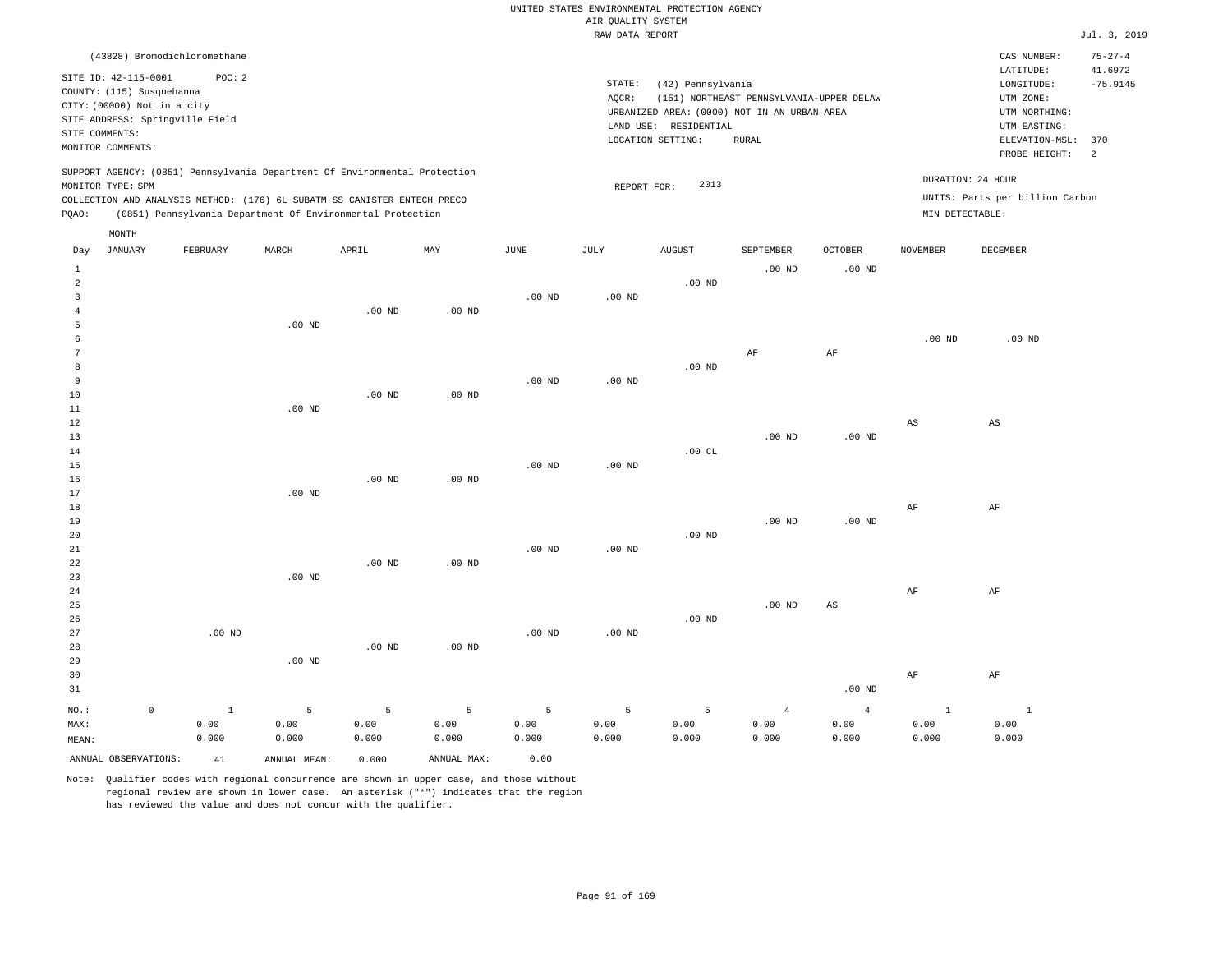|       |                                                                                                                         |                                           |       |                                                                                                                                                                                                                      |                   |             | RAW DATA REPORT              |                                                       |                                                                                                  |                                     |                                      |                                                                                                          | Jul. 3, 2019                                 |
|-------|-------------------------------------------------------------------------------------------------------------------------|-------------------------------------------|-------|----------------------------------------------------------------------------------------------------------------------------------------------------------------------------------------------------------------------|-------------------|-------------|------------------------------|-------------------------------------------------------|--------------------------------------------------------------------------------------------------|-------------------------------------|--------------------------------------|----------------------------------------------------------------------------------------------------------|----------------------------------------------|
|       |                                                                                                                         | (43828) Bromodichloromethane              |       |                                                                                                                                                                                                                      |                   |             |                              |                                                       |                                                                                                  |                                     |                                      | CAS NUMBER:                                                                                              | $75 - 27 - 4$                                |
|       | SITE ID: 42-115-0001<br>COUNTY: (115) Susquehanna<br>CITY: (00000) Not in a city<br>SITE COMMENTS:<br>MONITOR COMMENTS: | POC: 2<br>SITE ADDRESS: Springville Field |       |                                                                                                                                                                                                                      |                   |             | STATE:<br>AQCR:<br>LAND USE: | (42) Pennsylvania<br>RESIDENTIAL<br>LOCATION SETTING: | (151) NORTHEAST PENNSYLVANIA-UPPER DELAW<br>URBANIZED AREA: (0000) NOT IN AN URBAN AREA<br>RURAL |                                     |                                      | LATITUDE:<br>LONGITUDE:<br>UTM ZONE:<br>UTM NORTHING:<br>UTM EASTING:<br>ELEVATION-MSL:<br>PROBE HEIGHT: | 41.6972<br>$-75.9145$<br>370<br><sup>2</sup> |
| POAO: | MONITOR TYPE: SPM                                                                                                       |                                           |       | SUPPORT AGENCY: (0851) Pennsylvania Department Of Environmental Protection<br>COLLECTION AND ANALYSIS METHOD: (176) 6L SUBATM SS CANISTER ENTECH PRECO<br>(0851) Pennsylvania Department Of Environmental Protection |                   |             | REPORT FOR:                  | 2014                                                  |                                                                                                  |                                     | DURATION: 24 HOUR<br>MIN DETECTABLE: | UNITS: Parts per billion Carbon                                                                          |                                              |
| Day   | MONTH<br>JANUARY                                                                                                        | FEBRUARY                                  | MARCH | APRIL                                                                                                                                                                                                                | MAY               | <b>JUNE</b> | JULY                         | <b>AUGUST</b>                                         | <b>SEPTEMBER</b><br>.00 <sub>ND</sub>                                                            | <b>OCTOBER</b><br>.00 <sub>ND</sub> | NOVEMBER<br>$.00$ ND                 | DECEMBER<br>$.00$ ND                                                                                     |                                              |
|       | AF                                                                                                                      | AF                                        |       | $.00$ ND                                                                                                                                                                                                             | .00 <sub>ND</sub> | $.00$ ND    | $.00$ ND                     | $.00$ ND                                              |                                                                                                  |                                     |                                      |                                                                                                          |                                              |

| b  |          |    | $.00$ ND |          |                   |          |          |          |          |          |          |          |
|----|----------|----|----------|----------|-------------------|----------|----------|----------|----------|----------|----------|----------|
| 7  |          |    |          |          |                   |          |          |          |          |          | $.00$ ND | $.00$ ND |
| 8  |          |    |          |          |                   |          |          |          | $.00$ ND | $.00$ ND |          |          |
| 9  |          |    |          |          |                   |          |          | $.00$ ND |          |          |          |          |
| 10 |          | AF |          |          |                   | $.00$ ND | $.00$ ND |          |          |          |          |          |
| 11 | $.00$ ND |    |          | $.00$ ND | .00 <sub>ND</sub> |          |          |          |          |          |          |          |
| 12 |          |    | $.00$ ND |          |                   |          |          |          |          |          |          |          |
| 13 |          |    |          |          |                   |          |          |          |          |          | $.00$ ND | $.00$ ND |

| 14 |    |    |                   |    |                   |          |          |          | $.00$ ND | $.00$ ND |    |                   |
|----|----|----|-------------------|----|-------------------|----------|----------|----------|----------|----------|----|-------------------|
| 15 |    |    |                   |    |                   |          |          | $.00$ ND |          |          |    |                   |
| 16 |    | AF |                   |    |                   | $.00$ ND | $.00$ ND |          |          |          |    |                   |
| 17 | AS |    |                   | AS | .00 <sub>ND</sub> |          |          |          |          |          |    |                   |
| 18 |    |    | .00 <sub>ND</sub> |    |                   |          |          |          |          |          |    |                   |
| 19 |    |    |                   |    |                   |          |          |          |          |          | AF | .00 <sub>ND</sub> |

| 20 <sub>o</sub> |    |          |    |          |          |          |          | $.00$ ND | $.00$ ND |  |
|-----------------|----|----------|----|----------|----------|----------|----------|----------|----------|--|
| $21\,$          |    |          |    |          |          |          | .00 $ND$ |          |          |  |
| 22              |    | $.00$ DI |    |          | $.00$ ND | $.00$ ND |          |          |          |  |
| 23              | AF |          |    | $.00$ ND | $.00$ ND |          |          |          |          |  |
| 24              |    |          | AS |          |          |          |          |          |          |  |

| 24     |    |    | AS       |          |          |          |                   |          |          |          |    |          |
|--------|----|----|----------|----------|----------|----------|-------------------|----------|----------|----------|----|----------|
| 25     |    |    |          |          |          |          |                   |          |          |          | AF | $.00$ ND |
| 26     |    |    |          |          |          |          |                   |          | $.00$ ND | $.00$ ND |    |          |
| 27     |    |    |          |          |          |          |                   | $.00$ ND |          |          |    |          |
| $2\,8$ |    | AF |          |          |          | $.00$ ND | .00 <sub>ND</sub> |          |          |          |    |          |
| 29     | AS |    |          | $.00$ ND | $.00$ ND |          |                   |          |          |          |    |          |
| 30     |    |    | $.00$ ND |          |          |          |                   |          |          |          |    |          |

|         |       | . vv nu |       |       |       |       |       |       |       |       |       |
|---------|-------|---------|-------|-------|-------|-------|-------|-------|-------|-------|-------|
|         |       |         |       |       |       |       |       |       |       |       |       |
| $NO.$ : |       |         |       |       |       |       |       |       |       |       |       |
| 0.00    | 0.00  | 0.00    | 0.00  | 0.00  | 0.00  | 0.00  | 0.00  | 0.00  | 0.00  | 0.00  | 0.00  |
| 0.000   | 0.000 | 0.000   | 0.000 | 0.000 | 0.000 | 0.000 | 0.000 | 0.000 | 0.000 | 0.000 | 0.000 |
|         |       |         |       |       |       |       |       |       |       |       |       |

ANNUAL OBSERVATIONS: 48 ANNUAL MEAN: 0.000 ANNUAL MAX: 0.00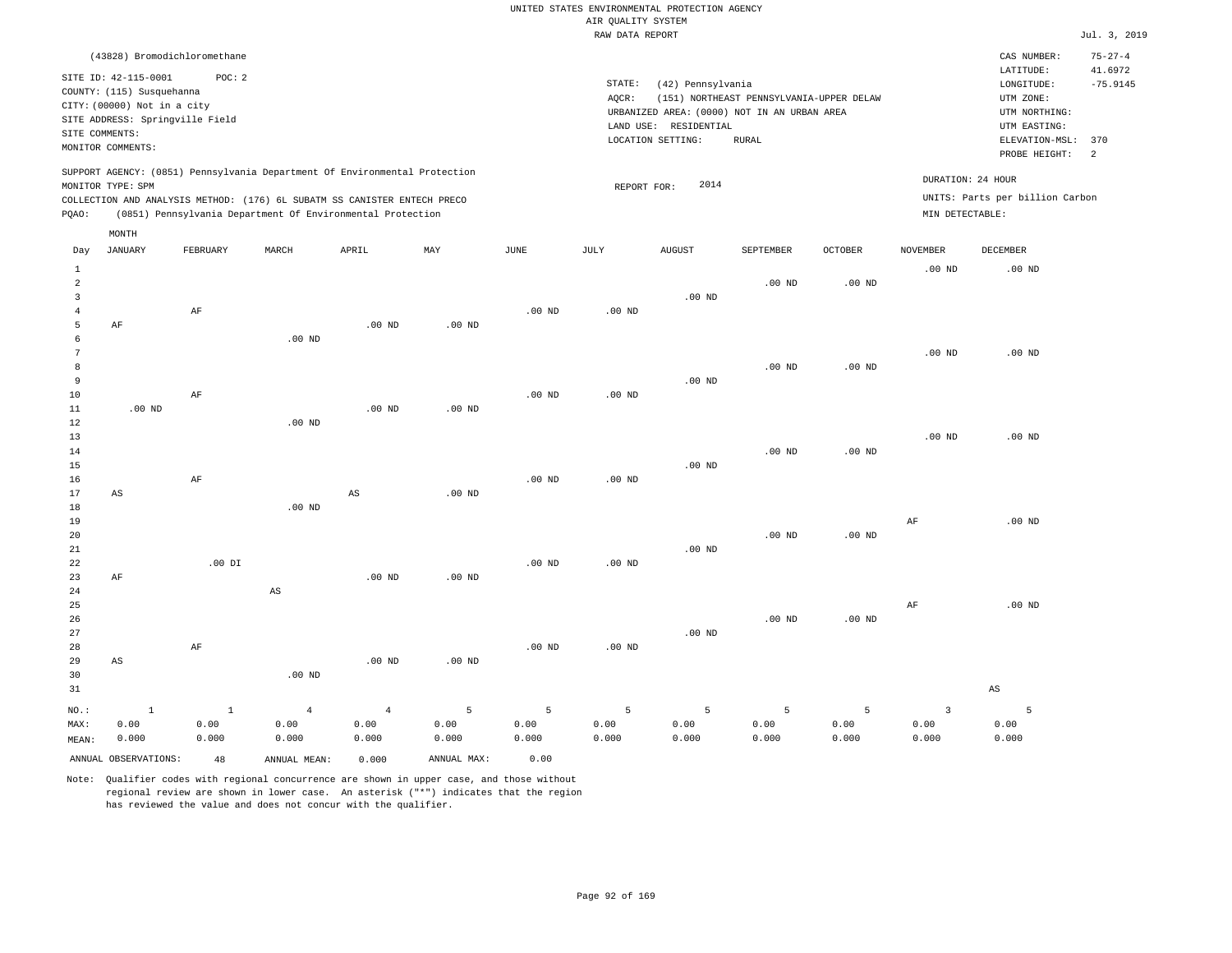|                                                                            | (43828) Bromodichloromethane                               |       |       |     |      |      |                       |                                             |                |                   | CAS NUMBER:                     | $75 - 27 - 4$ |
|----------------------------------------------------------------------------|------------------------------------------------------------|-------|-------|-----|------|------|-----------------------|---------------------------------------------|----------------|-------------------|---------------------------------|---------------|
| SITE ID: 42-115-0001                                                       | POC:2                                                      |       |       |     |      |      |                       |                                             |                |                   | LATITUDE:                       | 41.6972       |
| COUNTY: (115) Susquehanna                                                  |                                                            |       |       |     |      |      | STATE:                | (42) Pennsylvania                           |                |                   | LONGITUDE:                      | $-75.9145$    |
| CITY: (00000) Not in a city                                                |                                                            |       |       |     |      |      | AQCR:                 | (151) NORTHEAST PENNSYLVANIA-UPPER DELAW    |                |                   | UTM ZONE:                       |               |
|                                                                            |                                                            |       |       |     |      |      |                       | URBANIZED AREA: (0000) NOT IN AN URBAN AREA |                |                   | UTM NORTHING:                   |               |
| SITE ADDRESS: Springville Field                                            |                                                            |       |       |     |      |      | LAND USE: RESIDENTIAL |                                             |                |                   | UTM EASTING:                    |               |
| SITE COMMENTS:                                                             |                                                            |       |       |     |      |      | LOCATION SETTING:     | RURAL                                       |                |                   | ELEVATION-MSL:                  | 370           |
| MONITOR COMMENTS:                                                          |                                                            |       |       |     |      |      |                       |                                             |                |                   | PROBE HEIGHT:                   | 2             |
| SUPPORT AGENCY: (0851) Pennsylvania Department Of Environmental Protection |                                                            |       |       |     |      |      |                       |                                             |                |                   |                                 |               |
| MONITOR TYPE: SPM                                                          |                                                            |       |       |     |      |      | REPORT FOR:           | 2015                                        |                | DURATION: 24 HOUR |                                 |               |
| COLLECTION AND ANALYSIS METHOD: (176) 6L SUBATM SS CANISTER ENTECH PRECO   |                                                            |       |       |     |      |      |                       |                                             |                |                   | UNITS: Parts per billion Carbon |               |
| POAO:                                                                      | (0851) Pennsylvania Department Of Environmental Protection |       |       |     |      |      |                       |                                             |                | MIN DETECTABLE:   |                                 |               |
| MONTH                                                                      |                                                            |       |       |     |      |      |                       |                                             |                |                   |                                 |               |
|                                                                            |                                                            |       |       |     |      |      |                       |                                             |                |                   |                                 |               |
| JANUARY<br>Day                                                             | FEBRUARY                                                   | MARCH | APRIL | MAY | JUNE | JULY | AUGUST                | SEPTEMBER                                   | <b>OCTOBER</b> | <b>NOVEMBER</b>   | DECEMBER                        |               |

| 1              |                        |                        | $.00$ ND          |          |             |          |          |                        |          |          |          |          |
|----------------|------------------------|------------------------|-------------------|----------|-------------|----------|----------|------------------------|----------|----------|----------|----------|
| $\overline{a}$ |                        |                        |                   |          |             |          |          |                        |          |          | $.00$ ND | $.00$ ND |
| 3              |                        |                        |                   |          |             |          |          |                        | $.00$ ND | $.00$ ND |          |          |
| $\overline{4}$ |                        |                        |                   |          |             |          |          | $.00$ ND               |          |          |          |          |
| 5              |                        | AF                     |                   |          |             | $.00$ ND | $.00$ ND |                        |          |          |          |          |
| 6              | $.00$ ND               |                        |                   | $.00$ ND | $.00$ ND    |          |          |                        |          |          |          |          |
| 7              |                        |                        | .00 <sub>ND</sub> |          |             |          |          |                        |          |          |          |          |
| 8              |                        |                        |                   |          |             |          |          |                        |          |          | $.00$ ND | $.00$ ND |
| 9              |                        |                        |                   |          |             |          |          |                        | $.00$ ND | $.00$ ND |          |          |
| 10             |                        |                        |                   |          |             |          |          | $.00$ ND               |          |          |          |          |
| $11\,$         |                        | $.00$ ND               |                   |          |             | $.00$ ND | $.00$ ND |                        |          |          |          |          |
| 12             | $.00$ ND               |                        |                   | $.00$ ND | $.00$ ND    |          |          |                        |          |          |          |          |
| 13             |                        |                        | $\rm AF$          |          |             |          |          |                        |          |          |          |          |
| 14             |                        |                        |                   |          |             |          |          |                        |          |          | $.00$ ND | $.00$ ND |
| 15             |                        |                        |                   |          |             |          |          |                        | $.00$ ND | $.00$ ND |          |          |
| 16             |                        |                        |                   |          |             |          |          | $.00$ ND               |          |          |          |          |
| 17             |                        | $\mathbb{A}\mathbb{S}$ |                   |          |             | $.00$ ND | $.00$ ND |                        |          |          |          |          |
| 18             | $\mathbb{A}\mathbb{S}$ |                        |                   | $.00$ ND | $.00$ ND    |          |          |                        |          |          |          |          |
| 19             |                        |                        | $.00$ ND          |          |             |          |          |                        |          |          |          |          |
| 20             |                        |                        |                   |          |             |          |          |                        |          |          | $.00$ ND | $.00$ ND |
| 21             |                        |                        |                   |          |             |          |          |                        | $.00$ ND | $.00$ ND |          |          |
| 22             |                        |                        |                   |          |             |          |          | $.00$ ND               |          |          |          |          |
| 23             |                        | $\mathbb{A}\mathbb{S}$ |                   |          |             | $.00$ ND | $.00$ ND |                        |          |          |          |          |
| 24             | $.00$ ND               |                        |                   | $.00$ ND | $.00$ ND    |          |          |                        |          |          |          |          |
| 25             |                        |                        | $.00$ ND          |          |             |          |          |                        |          |          |          |          |
| 26             |                        |                        |                   |          |             |          |          |                        |          |          | $.00$ ND | $.00$ ND |
| 27             |                        |                        |                   |          |             |          |          |                        | $.00$ ND | $.00$ ND |          |          |
| 28             |                        |                        |                   |          |             |          |          | $\mathbb{A}\mathbb{S}$ |          |          |          |          |
| 29             |                        |                        |                   |          |             | $.00$ ND | $.00$ ND |                        |          |          |          |          |
| 30             | AS                     |                        |                   | $.00$ ND | $.00$ ND    |          |          |                        |          |          |          |          |
| 31             |                        |                        | .00 <sub>ND</sub> |          |             |          |          |                        |          |          |          |          |
| $_{\rm NO.}$ : | $\overline{3}$         | $\mathbf{1}$           | 5                 | 5        | 5           | 5        | 5        | $\overline{4}$         | 5        | 5        | 5        | 5        |
| MAX:           | 0.00                   | 0.00                   | 0.00              | 0.00     | 0.00        | 0.00     | 0.00     | 0.00                   | 0.00     | 0.00     | 0.00     | 0.00     |
| MEAN:          | 0.000                  | 0.000                  | 0.000             | 0.000    | 0.000       | 0.000    | 0.000    | 0.000                  | 0.000    | 0.000    | 0.000    | 0.000    |
|                | ANNUAL OBSERVATIONS:   | 53                     | ANNUAL MEAN:      | 0.000    | ANNUAL MAX: | 0.00     |          |                        |          |          |          |          |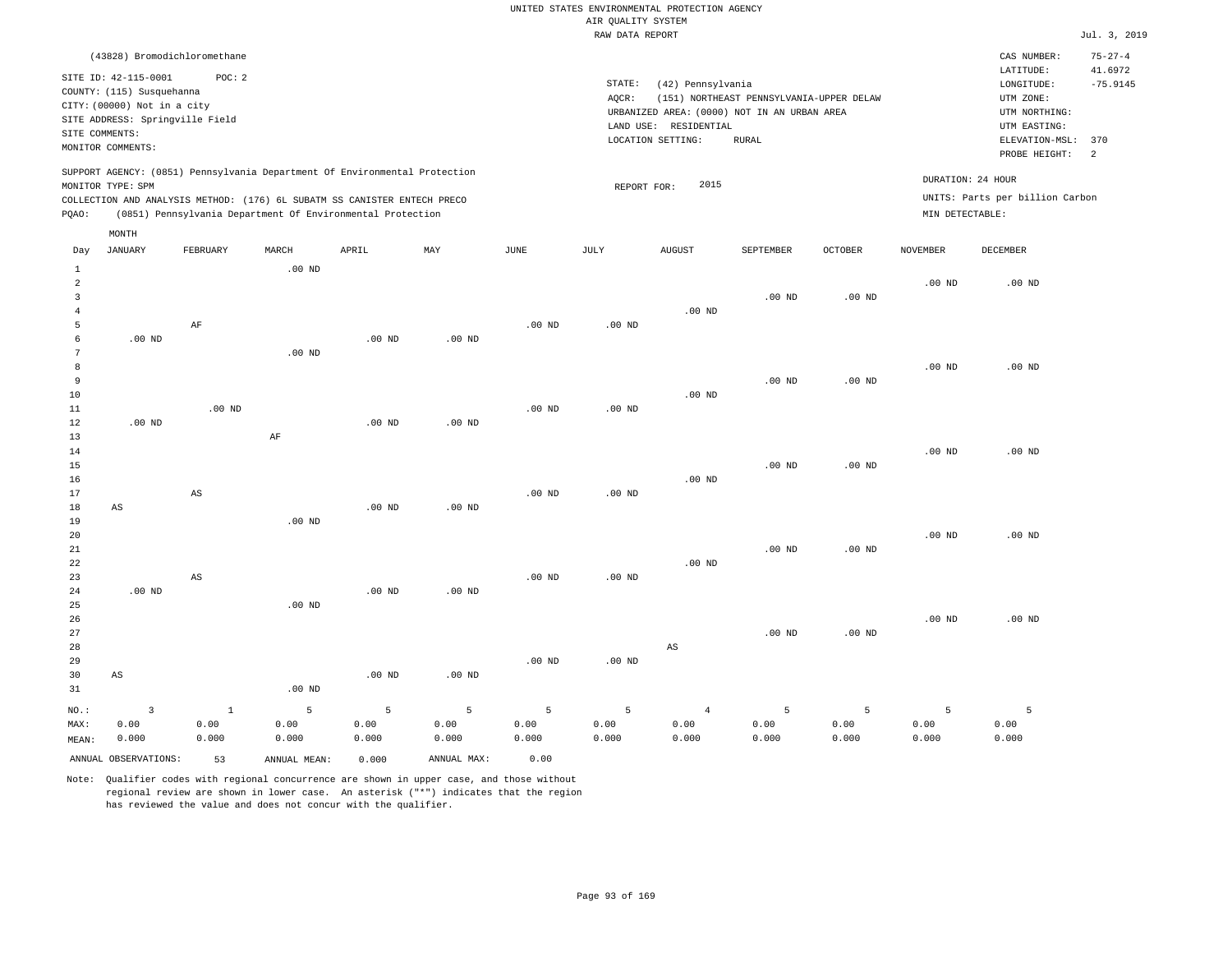|       | (43829) 1,2-Dichloropropane                                                                                                        |          |          |                                                                                                                                                                                                                      |          |          |                    |                                  |                                                                                                  |                |                                      | CAS NUMBER:                                                                                 | $78 - 87 - 5$ |
|-------|------------------------------------------------------------------------------------------------------------------------------------|----------|----------|----------------------------------------------------------------------------------------------------------------------------------------------------------------------------------------------------------------------|----------|----------|--------------------|----------------------------------|--------------------------------------------------------------------------------------------------|----------------|--------------------------------------|---------------------------------------------------------------------------------------------|---------------|
|       | SITE ID: 42-115-0001                                                                                                               | POC:2    |          |                                                                                                                                                                                                                      |          |          | STATE:             | (42) Pennsylvania                |                                                                                                  |                |                                      | 41.6972<br>$-75.9145$                                                                       |               |
|       | COUNTY: (115) Susquehanna<br>CITY: (00000) Not in a city<br>SITE ADDRESS: Springville Field<br>SITE COMMENTS:<br>MONITOR COMMENTS: |          |          |                                                                                                                                                                                                                      |          |          | AQCR:<br>LAND USE: | RESIDENTIAL<br>LOCATION SETTING: | (151) NORTHEAST PENNSYLVANIA-UPPER DELAW<br>URBANIZED AREA: (0000) NOT IN AN URBAN AREA<br>RURAL |                |                                      | LONGITUDE:<br>UTM ZONE:<br>UTM NORTHING:<br>UTM EASTING:<br>ELEVATION-MSL:<br>PROBE HEIGHT: | 370<br>-2     |
| POAO: | MONITOR TYPE: SPM                                                                                                                  |          |          | SUPPORT AGENCY: (0851) Pennsylvania Department Of Environmental Protection<br>COLLECTION AND ANALYSIS METHOD: (176) 6L SUBATM SS CANISTER ENTECH PRECO<br>(0851) Pennsylvania Department Of Environmental Protection |          |          | REPORT FOR:        | 2013                             |                                                                                                  |                | DURATION: 24 HOUR<br>MIN DETECTABLE: | UNITS: Parts per billion Carbon                                                             |               |
| Day   | MONTH<br>JANUARY                                                                                                                   | FEBRUARY | MARCH    | APRIL                                                                                                                                                                                                                | MAY      | JUNE     | JULY               | <b>AUGUST</b>                    | SEPTEMBER                                                                                        | <b>OCTOBER</b> | <b>NOVEMBER</b>                      | DECEMBER                                                                                    |               |
| 2     |                                                                                                                                    |          |          |                                                                                                                                                                                                                      |          |          |                    | $.00$ ND                         | $.00$ ND                                                                                         | $.00$ ND       |                                      |                                                                                             |               |
|       |                                                                                                                                    |          |          | $.00$ ND                                                                                                                                                                                                             | $.00$ ND | $.00$ ND | .00 <sub>ND</sub>  |                                  |                                                                                                  |                |                                      |                                                                                             |               |
|       |                                                                                                                                    |          | $.00$ ND |                                                                                                                                                                                                                      |          |          |                    |                                  |                                                                                                  |                |                                      |                                                                                             |               |

|    |          |          |          |          |                   |    |    | .00 <sub>ND</sub> | $.00$ ND |
|----|----------|----------|----------|----------|-------------------|----|----|-------------------|----------|
|    |          |          |          |          |                   | AF | AF |                   |          |
| -8 |          |          |          |          | .00 <sub>ND</sub> |    |    |                   |          |
| -9 |          |          | $.00$ ND | $.00$ ND |                   |    |    |                   |          |
| 10 | $.00$ ND | $.00$ ND |          |          |                   |    |    |                   |          |

| $11\,$      | $.00$ ND |          |          |          |          |          |          |          |             |    |
|-------------|----------|----------|----------|----------|----------|----------|----------|----------|-------------|----|
| $12\,$      |          |          |          |          |          |          |          |          | $_{\rm AS}$ | AS |
| 13          |          |          |          |          |          |          | $.00$ ND | $.00$ ND |             |    |
| $14\,$      |          |          |          |          |          | .00CL    |          |          |             |    |
| $15\,$      |          |          |          | $.00$ ND | $.00$ ND |          |          |          |             |    |
| $16$        |          | $.00$ ND | $.00$ ND |          |          |          |          |          |             |    |
| 17          | $.00$ ND |          |          |          |          |          |          |          |             |    |
| 18          |          |          |          |          |          |          |          |          | AF          | AF |
| $19$        |          |          |          |          |          |          | $.00$ ND | $.00$ ND |             |    |
| 20          |          |          |          |          |          | $.00$ ND |          |          |             |    |
| $2\sqrt{1}$ |          |          |          | $.00$ ND | $.00$ ND |          |          |          |             |    |
| $2\sqrt{2}$ |          | $.00$ ND | $.00$ ND |          |          |          |          |          |             |    |
| 23          | $.00$ ND |          |          |          |          |          |          |          |             |    |
| 24          |          |          |          |          |          |          |          |          | AF          | AF |

| 25 |          |          |          |          |          |          |          | $.00$ ND | AS |    |    |
|----|----------|----------|----------|----------|----------|----------|----------|----------|----|----|----|
| 26 |          |          |          |          |          |          | $.00$ ND |          |    |    |    |
| 27 | $.00$ ND |          |          |          | $.00$ ND | $.00$ ND |          |          |    |    |    |
| 28 |          |          | $.00$ ND | $.00$ ND |          |          |          |          |    |    |    |
| 29 |          | $.00$ ND |          |          |          |          |          |          |    |    |    |
| 30 |          |          |          |          |          |          |          |          |    | AF | AF |

| ں ر   |       |       |       |       |       |       |       |       |          | FM.   | -211  |
|-------|-------|-------|-------|-------|-------|-------|-------|-------|----------|-------|-------|
| 31    |       |       |       |       |       |       |       |       | $.00$ ND |       |       |
| NO.:  |       |       |       |       |       |       |       |       |          |       |       |
| MAX:  | 0.00  | 0.00  | 0.00  | 0.00  | 0.00  | 0.00  | 0.00  | 0.00  | 0.00     | 0.00  | 0.00  |
| MEAN: | 0.000 | 0.000 | 0.000 | 0.000 | 0.000 | 0.000 | 0.000 | 0.000 | 0.000    | 0.000 | 0.000 |
|       |       |       |       |       |       |       |       |       |          |       |       |

ANNUAL OBSERVATIONS: 41 ANNUAL MEAN: 0.000 ANNUAL MAX: 0.00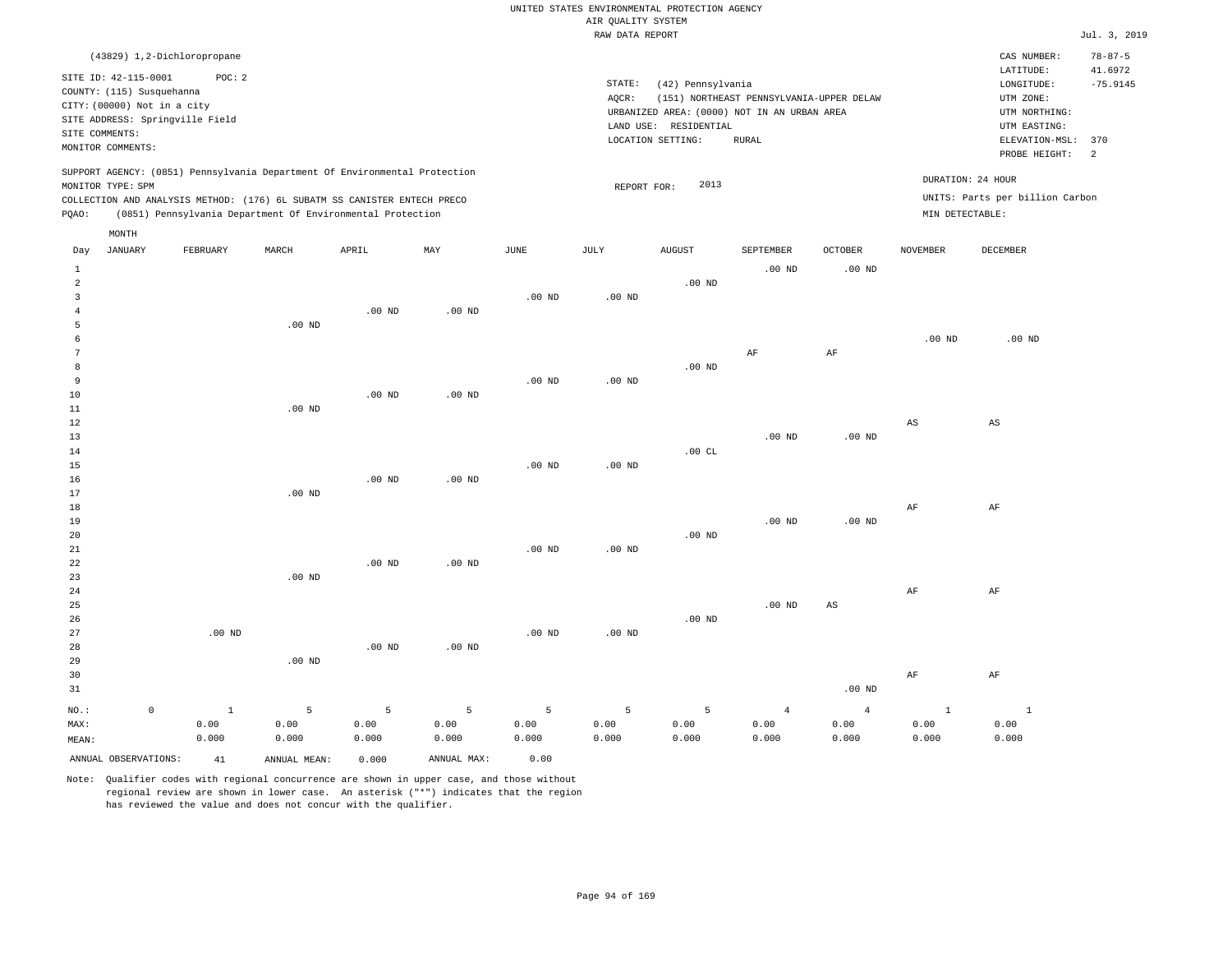| (43829) 1,2-Dichloropropane                                                                                                                                                                                                                        |                                                                                                                                                                                        | $78 - 87 - 5$<br>CAS NUMBER:                                                                                                          |
|----------------------------------------------------------------------------------------------------------------------------------------------------------------------------------------------------------------------------------------------------|----------------------------------------------------------------------------------------------------------------------------------------------------------------------------------------|---------------------------------------------------------------------------------------------------------------------------------------|
| SITE ID: 42-115-0001<br>POC: 2<br>COUNTY: (115) Susquehanna<br>CITY: (00000) Not in a city<br>SITE ADDRESS: Springville Field<br>SITE COMMENTS:<br>MONITOR COMMENTS:                                                                               | STATE:<br>(42) Pennsylvania<br>(151) NORTHEAST PENNSYLVANIA-UPPER DELAW<br>AOCR:<br>URBANIZED AREA: (0000) NOT IN AN URBAN AREA<br>LAND USE: RESIDENTIAL<br>LOCATION SETTING:<br>RURAL | 41.6972<br>LATITUDE:<br>$-75.9145$<br>LONGITUDE:<br>UTM ZONE:<br>UTM NORTHING:<br>UTM EASTING:<br>ELEVATION-MSL: 370<br>PROBE HEIGHT: |
| SUPPORT AGENCY: (0851) Pennsylvania Department Of Environmental Protection<br>MONITOR TYPE: SPM<br>COLLECTION AND ANALYSIS METHOD: (176) 6L SUBATM SS CANISTER ENTECH PRECO<br>(0851) Pennsylvania Department Of Environmental Protection<br>POAO: | 2014<br>REPORT FOR:                                                                                                                                                                    | DURATION: 24 HOUR<br>UNITS: Parts per billion Carbon<br>MIN DETECTABLE:                                                               |

|                                              | MONTH                         |                         |                                 |                                 |                    |                    |                    |                    |                    |                    |                                          |                        |
|----------------------------------------------|-------------------------------|-------------------------|---------------------------------|---------------------------------|--------------------|--------------------|--------------------|--------------------|--------------------|--------------------|------------------------------------------|------------------------|
| Day                                          | JANUARY                       | FEBRUARY                | MARCH                           | APRIL                           | MAY                | JUNE               | JULY               | <b>AUGUST</b>      | SEPTEMBER          | OCTOBER            | NOVEMBER                                 | DECEMBER               |
| $\mathbf{1}$<br>$\overline{\mathbf{c}}$<br>3 |                               |                         |                                 |                                 |                    |                    |                    | $.00$ ND           | $.00$ ND           | $.00$ ND           | $.00$ ND                                 | $.00$ ND               |
| $\overline{4}$<br>5<br>6<br>7                | $\rm{AF}$                     | AF                      | $.00$ ND                        | $.00$ ND                        | $.00$ ND           | $.00$ ND           | $.00$ ND           |                    |                    |                    | $.00$ ND                                 | $.00$ ND               |
| 8<br>9<br>10                                 |                               | $\rm AF$                |                                 |                                 |                    | $.00$ ND           | $.00$ ND           | $.00$ ND           | $.00$ ND           | $.00$ ND           |                                          |                        |
| 11<br>12<br>13<br>14                         | $.00$ ND                      |                         | $.00$ ND                        | .00 <sub>ND</sub>               | $.00$ ND           |                    |                    |                    | $.00$ ND           | $.00$ ND           | $.00$ ND                                 | $.00$ ND               |
| 15<br>16<br>17                               | $\mathbb{A}\mathbb{S}$        | $\rm{AF}$               |                                 | $\mathbb{A}\mathbb{S}$          | $.00$ ND           | $.00$ ND           | $.00$ ND           | $.00$ ND           |                    |                    |                                          |                        |
| 18<br>19<br>20<br>21                         |                               |                         | $.00$ ND                        |                                 |                    |                    |                    | $.00$ ND           | $.00$ ND           | $.00$ ND           | $\rm{AF}$                                | $.00$ ND               |
| 22<br>23<br>24                               | $\rm AF$                      | $.00$ DI                | $\mathbb{A}\mathbb{S}$          | .00 <sub>ND</sub>               | $.00$ ND           | .00 <sub>ND</sub>  | .00 <sub>ND</sub>  |                    |                    |                    |                                          |                        |
| 25<br>26<br>27<br>28                         |                               | $\rm AF$                |                                 |                                 |                    | $.00$ ND           | .00 <sub>ND</sub>  | .00 $ND$           | $.00$ ND           | $.00$ ND           | $\rm{AF}$                                | $.00$ ND               |
| 29<br>30<br>31                               | $\mathbb{A}\mathbb{S}$        |                         | $.00$ ND                        | $.00$ ND                        | $.00$ ND           |                    |                    |                    |                    |                    |                                          | $\mathbb{A}\mathbb{S}$ |
| $NO.$ :<br>MAX:<br>MEAN:                     | $\mathbf{1}$<br>0.00<br>0.000 | $\,$ 1<br>0.00<br>0.000 | $\overline{4}$<br>0.00<br>0.000 | $\overline{4}$<br>0.00<br>0.000 | 5<br>0.00<br>0.000 | 5<br>0.00<br>0.000 | 5<br>0.00<br>0.000 | 5<br>0.00<br>0.000 | 5<br>0.00<br>0.000 | 5<br>0.00<br>0.000 | $\overline{\mathbf{3}}$<br>0.00<br>0.000 | 5<br>0.00<br>0.000     |
|                                              | ANNUAL OBSERVATIONS:          | 48                      | ANNUAL MEAN:                    | 0.000                           | ANNUAL MAX:        | 0.00               |                    |                    |                    |                    |                                          |                        |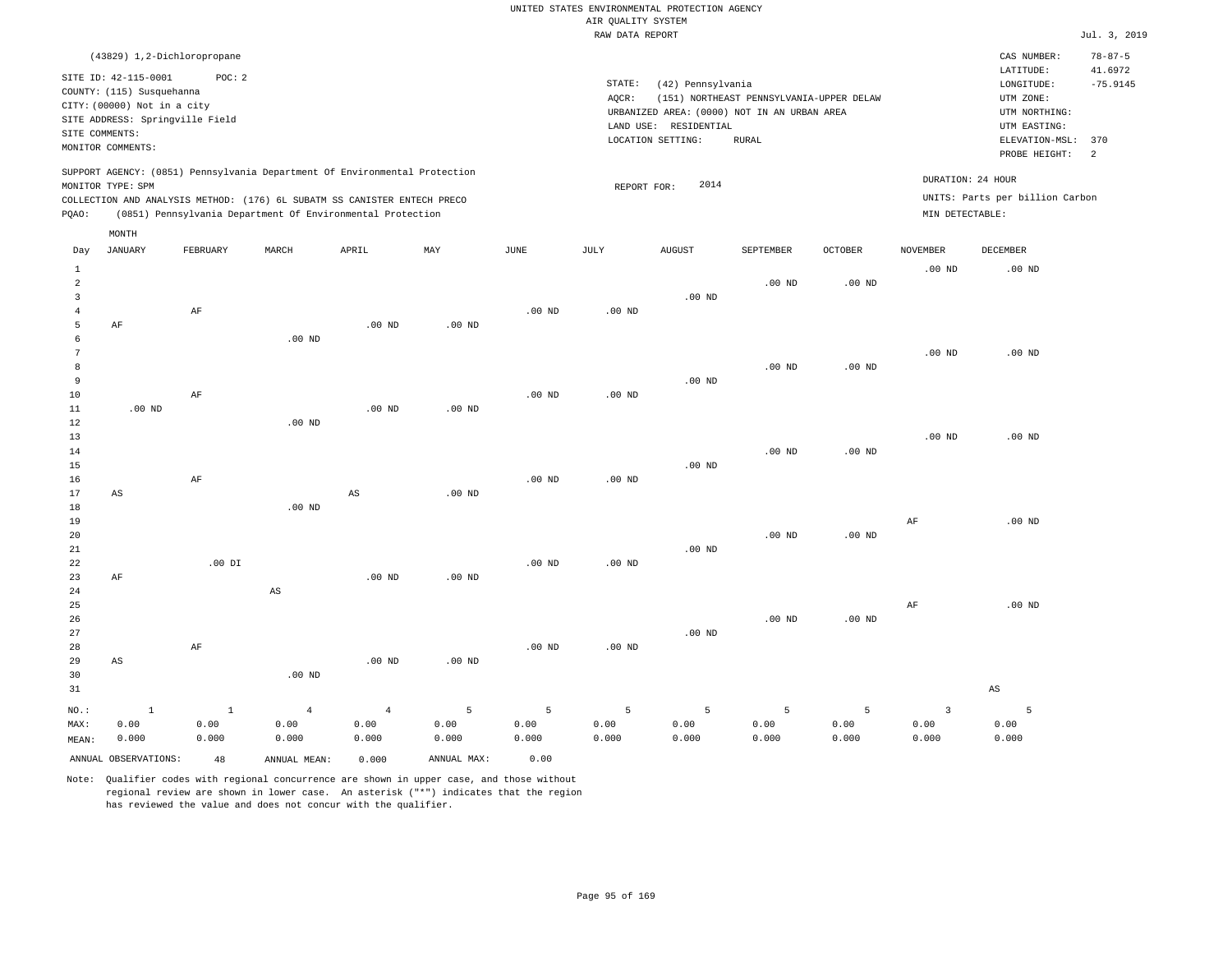|                | (43829) 1,2-Dichloropropane                                                                                                                                                 |          |          |       |     |      |                   |                                             |                                          |                |                 | CAS NUMBER:                                          | $78 - 87 - 5$ |
|----------------|-----------------------------------------------------------------------------------------------------------------------------------------------------------------------------|----------|----------|-------|-----|------|-------------------|---------------------------------------------|------------------------------------------|----------------|-----------------|------------------------------------------------------|---------------|
|                |                                                                                                                                                                             |          |          |       |     |      |                   |                                             |                                          |                |                 | LATITUDE:                                            | 41.6972       |
|                | SITE ID: 42-115-0001                                                                                                                                                        | POC:2    |          |       |     |      | STATE:            | (42) Pennsylvania                           |                                          |                |                 | LONGITUDE:                                           | $-75.9145$    |
|                | COUNTY: (115) Susquehanna                                                                                                                                                   |          |          |       |     |      | AQCR:             |                                             | (151) NORTHEAST PENNSYLVANIA-UPPER DELAW |                |                 | UTM ZONE:                                            |               |
|                | CITY: (00000) Not in a city                                                                                                                                                 |          |          |       |     |      |                   | URBANIZED AREA: (0000) NOT IN AN URBAN AREA |                                          |                |                 | UTM NORTHING:                                        |               |
|                | SITE ADDRESS: Springville Field                                                                                                                                             |          |          |       |     |      | LAND USE:         | UTM EASTING:                                |                                          |                |                 |                                                      |               |
| SITE COMMENTS: |                                                                                                                                                                             |          |          |       |     |      | LOCATION SETTING: | ELEVATION-MSL:                              | 370                                      |                |                 |                                                      |               |
|                | MONITOR COMMENTS:                                                                                                                                                           |          |          |       |     |      |                   |                                             |                                          |                |                 | PROBE HEIGHT:                                        | 2             |
|                | SUPPORT AGENCY: (0851) Pennsylvania Department Of Environmental Protection<br>MONITOR TYPE: SPM<br>COLLECTION AND ANALYSIS METHOD: (176) 6L SUBATM SS CANISTER ENTECH PRECO |          |          |       |     |      |                   | 2015<br>REPORT FOR:                         |                                          |                |                 | DURATION: 24 HOUR<br>UNITS: Parts per billion Carbon |               |
| POAO:          | (0851) Pennsylvania Department Of Environmental Protection                                                                                                                  |          |          |       |     |      |                   |                                             |                                          |                | MIN DETECTABLE: |                                                      |               |
|                |                                                                                                                                                                             |          |          |       |     |      |                   |                                             |                                          |                |                 |                                                      |               |
|                | MONTH                                                                                                                                                                       |          |          |       |     |      |                   |                                             |                                          |                |                 |                                                      |               |
| Day            | JANUARY                                                                                                                                                                     | FEBRUARY | MARCH    | APRIL | MAY | JUNE | JULY              | <b>AUGUST</b>                               | SEPTEMBER                                | <b>OCTOBER</b> | NOVEMBER        | DECEMBER                                             |               |
|                |                                                                                                                                                                             |          | $.00$ ND |       |     |      |                   |                                             |                                          |                |                 |                                                      |               |
| $\overline{2}$ |                                                                                                                                                                             |          |          |       |     |      |                   |                                             |                                          |                | $.00$ ND        | $.00$ ND                                             |               |

|                         | ANNUAL OBSERVATIONS:    | 53           | ANNUAL MEAN:      | 0.000             | ANNUAL MAX: | 0.00     |          |                        |          |          |          |          |
|-------------------------|-------------------------|--------------|-------------------|-------------------|-------------|----------|----------|------------------------|----------|----------|----------|----------|
| MEAN:                   | 0.000                   | 0.000        | 0.000             | 0.000             | 0.000       | 0.000    | 0.000    | 0.000                  | 0.000    | 0.000    | 0.000    | 0.000    |
| HAX:                    | 0.00                    | 0.00         | 0.00              | 0.00              | 0.00        | 0.00     | 0.00     | 0.00                   | 0.00     | 0.00     | 0.00     | 0.00     |
| NO.:                    | $\overline{\mathbf{3}}$ | $\mathbf{1}$ | 5                 | 5                 | 5           | 5        | 5        | $\overline{4}$         | 5        | 5        | 5        | 5        |
| $3\,1$                  |                         |              | .00 <sub>ND</sub> |                   |             |          |          |                        |          |          |          |          |
| $30$                    | $\mathbb{A}\mathbb{S}$  |              |                   | .00 <sub>ND</sub> | $.00$ ND    |          |          |                        |          |          |          |          |
| 29                      |                         |              |                   |                   |             | $.00$ ND | $.00$ ND |                        |          |          |          |          |
| $2\,8$                  |                         |              |                   |                   |             |          |          | $\mathbb{A}\mathbb{S}$ |          |          |          |          |
| $2\,7$                  |                         |              |                   |                   |             |          |          |                        | $.00$ ND | $.00$ ND |          |          |
| 26                      |                         |              |                   |                   |             |          |          |                        |          |          | $.00$ ND | $.00$ ND |
| $2\sqrt{5}$             |                         |              | $.00$ ND          |                   |             |          |          |                        |          |          |          |          |
| $2\,4$                  | $.00$ ND                |              |                   | .00 <sub>ND</sub> | $.00$ ND    |          |          |                        |          |          |          |          |
| 23                      |                         | AS           |                   |                   |             | $.00$ ND | $.00$ ND |                        |          |          |          |          |
| $2\sqrt{2}$             |                         |              |                   |                   |             |          |          | $.00$ ND               |          |          |          |          |
| $2\sqrt{1}$             |                         |              |                   |                   |             |          |          |                        | $.00$ ND | $.00$ ND |          |          |
| 20                      |                         |              |                   |                   |             |          |          |                        |          |          | $.00$ ND | $.00$ ND |
| 19                      |                         |              | .00 <sub>ND</sub> |                   |             |          |          |                        |          |          |          |          |
| $1\,8$                  | $\mathbb{A}\mathbb{S}$  |              |                   | .00 <sub>ND</sub> | $.00$ ND    |          |          |                        |          |          |          |          |
| $17\,$                  |                         | AS           |                   |                   |             | $.00$ ND | $.00$ ND |                        |          |          |          |          |
| $16\,$                  |                         |              |                   |                   |             |          |          | $.00$ ND               |          |          |          |          |
| $1\,5$                  |                         |              |                   |                   |             |          |          |                        | $.00$ ND | $.00$ ND |          |          |
| $1\,4$                  |                         |              |                   |                   |             |          |          |                        |          |          | $.00$ ND | $.00$ ND |
| $13$                    |                         |              | AF                |                   |             |          |          |                        |          |          |          |          |
| $1\,2$                  | .00 $ND$                |              |                   | $.00$ ND          | $.00$ ND    |          |          |                        |          |          |          |          |
| $1\,1$                  |                         | $.00$ ND     |                   |                   |             | $.00$ ND | $.00$ ND |                        |          |          |          |          |
| $10$                    |                         |              |                   |                   |             |          |          | $.00$ ND               |          |          |          |          |
| 9                       |                         |              |                   |                   |             |          |          |                        | $.00$ ND | $.00$ ND |          |          |
| 8                       |                         |              |                   |                   |             |          |          |                        |          |          | $.00$ ND | $.00$ ND |
| 7                       |                         |              | .00 <sub>ND</sub> |                   |             |          |          |                        |          |          |          |          |
| 6                       | $.00$ ND                |              |                   | .00 <sub>ND</sub> | $.00$ ND    |          |          |                        |          |          |          |          |
| 5                       |                         | $\rm AF$     |                   |                   |             | $.00$ ND | $.00$ ND |                        |          |          |          |          |
| $\overline{4}$          |                         |              |                   |                   |             |          |          | $.00$ ND               |          |          |          |          |
| $\overline{\mathbf{3}}$ |                         |              |                   |                   |             |          |          |                        | $.00$ ND | $.00$ ND |          |          |
| $\overline{a}$          |                         |              |                   |                   |             |          |          |                        |          |          | .00 $ND$ | $.00$ ND |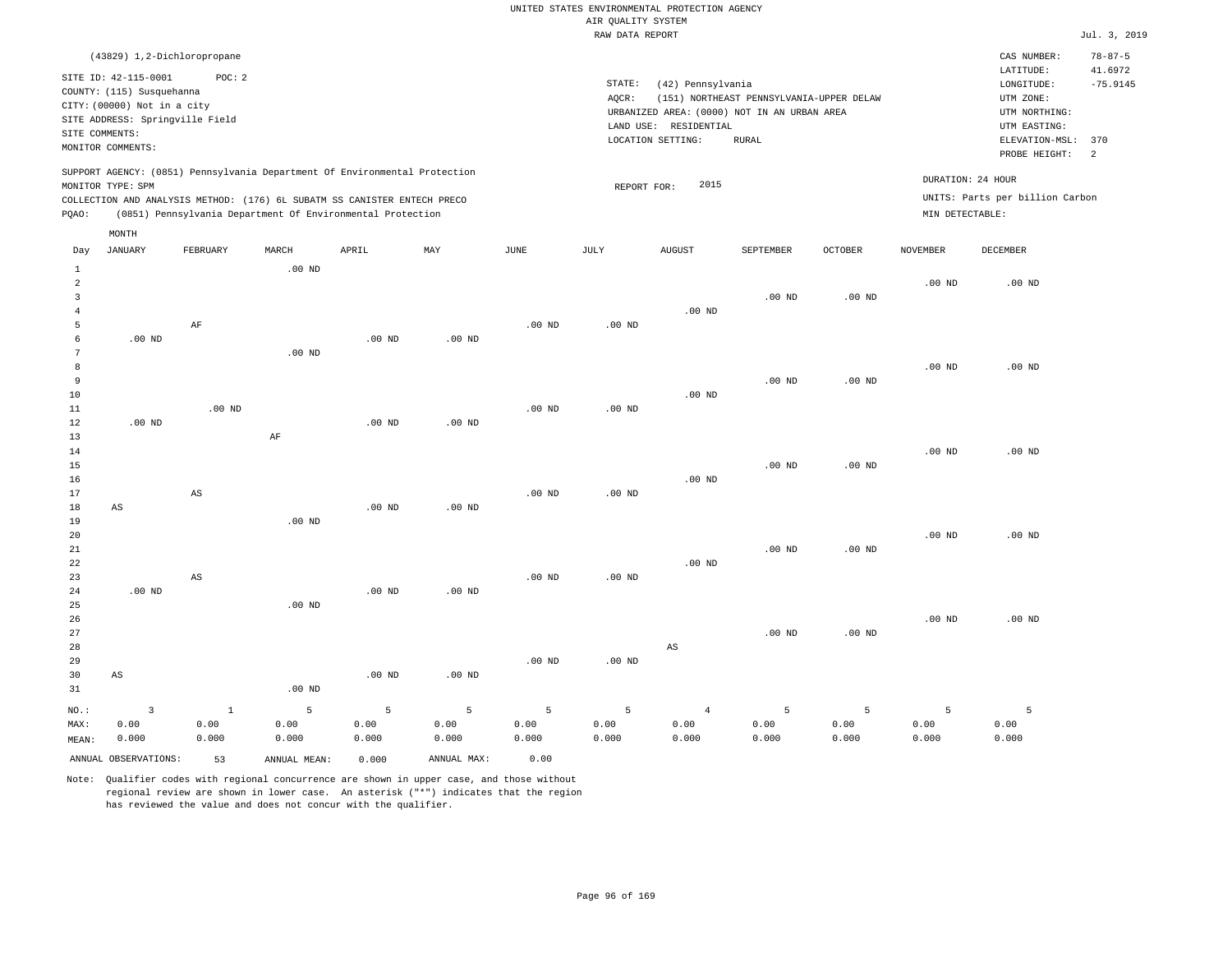|  |  |                    | UNITED STATES ENVIRONMENTAL PROTECTION AGENCY |  |
|--|--|--------------------|-----------------------------------------------|--|
|  |  | AIR OUALITY SYSTEM |                                               |  |

|                |                                   |              |                                                                            |                   |                   |                   | RAW DATA REPORT   |                       |                                             |                        |                 |                                 | Jul. 3, 2019     |
|----------------|-----------------------------------|--------------|----------------------------------------------------------------------------|-------------------|-------------------|-------------------|-------------------|-----------------------|---------------------------------------------|------------------------|-----------------|---------------------------------|------------------|
|                | (43830) trans-1,3-Dichloropropene |              |                                                                            |                   |                   |                   |                   |                       |                                             |                        |                 | CAS NUMBER:                     | $10061 - 02 - 6$ |
|                |                                   |              |                                                                            |                   |                   |                   |                   |                       |                                             |                        |                 | LATITUDE:                       | 41.6972          |
|                | SITE ID: 42-115-0001              | POC: 2       |                                                                            |                   |                   |                   | STATE:            | (42) Pennsylvania     |                                             |                        |                 | LONGITUDE:                      | $-75.9145$       |
|                | COUNTY: (115) Susquehanna         |              |                                                                            |                   |                   |                   | AOCR:             |                       | (151) NORTHEAST PENNSYLVANIA-UPPER DELAW    |                        |                 | UTM ZONE:                       |                  |
|                | CITY: (00000) Not in a city       |              |                                                                            |                   |                   |                   |                   |                       | URBANIZED AREA: (0000) NOT IN AN URBAN AREA |                        |                 | UTM NORTHING:                   |                  |
|                | SITE ADDRESS: Springville Field   |              |                                                                            |                   |                   |                   |                   | LAND USE: RESIDENTIAL |                                             |                        |                 | UTM EASTING:                    |                  |
|                | SITE COMMENTS:                    |              |                                                                            |                   |                   |                   |                   | LOCATION SETTING:     | <b>RURAL</b>                                |                        |                 | ELEVATION-MSL:                  | 370              |
|                | MONITOR COMMENTS:                 |              |                                                                            |                   |                   |                   |                   |                       |                                             |                        |                 | PROBE HEIGHT:                   | <sup>2</sup>     |
|                |                                   |              | SUPPORT AGENCY: (0851) Pennsylvania Department Of Environmental Protection |                   |                   |                   |                   |                       |                                             |                        |                 | DURATION: 24 HOUR               |                  |
|                | MONITOR TYPE: SPM                 |              |                                                                            |                   |                   |                   | REPORT FOR:       | 2013                  |                                             |                        |                 |                                 |                  |
|                |                                   |              | COLLECTION AND ANALYSIS METHOD: (176) 6L SUBATM SS CANISTER ENTECH PRECO   |                   |                   |                   |                   |                       |                                             |                        |                 | UNITS: Parts per billion Carbon |                  |
| PQAO:          |                                   |              | (0851) Pennsylvania Department Of Environmental Protection                 |                   |                   |                   |                   |                       |                                             |                        | MIN DETECTABLE: |                                 |                  |
|                | MONTH                             |              |                                                                            |                   |                   |                   |                   |                       |                                             |                        |                 |                                 |                  |
| Day            | <b>JANUARY</b>                    | FEBRUARY     | MARCH                                                                      | APRIL             | MAY               | JUNE              | JULY              | <b>AUGUST</b>         | SEPTEMBER                                   | OCTOBER                | NOVEMBER        | DECEMBER                        |                  |
| <sup>1</sup>   |                                   |              |                                                                            |                   |                   |                   |                   |                       | $.00$ ND                                    | $.00$ ND               |                 |                                 |                  |
| 2              |                                   |              |                                                                            |                   |                   |                   |                   | $.00$ ND              |                                             |                        |                 |                                 |                  |
| $\mathbf{3}$   |                                   |              |                                                                            |                   |                   | .00 <sub>ND</sub> | .00 <sub>ND</sub> |                       |                                             |                        |                 |                                 |                  |
| $\overline{4}$ |                                   |              |                                                                            | $.00$ ND          | .00 <sub>ND</sub> |                   |                   |                       |                                             |                        |                 |                                 |                  |
| 5              |                                   |              | $.00$ ND                                                                   |                   |                   |                   |                   |                       |                                             |                        |                 |                                 |                  |
| 6              |                                   |              |                                                                            |                   |                   |                   |                   |                       |                                             |                        | $.00$ ND        | $.00$ ND                        |                  |
| 7              |                                   |              |                                                                            |                   |                   |                   |                   |                       | AF                                          | AF                     |                 |                                 |                  |
| 8              |                                   |              |                                                                            |                   |                   |                   |                   | $.00$ ND              |                                             |                        |                 |                                 |                  |
| 9              |                                   |              |                                                                            |                   |                   | .00 <sub>ND</sub> | .00 <sub>ND</sub> |                       |                                             |                        |                 |                                 |                  |
| 10             |                                   |              |                                                                            | $.00$ ND          | $.00$ ND          |                   |                   |                       |                                             |                        |                 |                                 |                  |
| 11             |                                   |              | $.00$ ND                                                                   |                   |                   |                   |                   |                       |                                             |                        |                 |                                 |                  |
| 12             |                                   |              |                                                                            |                   |                   |                   |                   |                       |                                             |                        | $_{\rm AS}$     | $\mathbb{A}\mathbb{S}$          |                  |
| 13             |                                   |              |                                                                            |                   |                   |                   |                   |                       | $.00$ ND                                    | $.00$ ND               |                 |                                 |                  |
| 14             |                                   |              |                                                                            |                   |                   |                   |                   | .00CL                 |                                             |                        |                 |                                 |                  |
| 15             |                                   |              |                                                                            |                   |                   | .00 <sub>ND</sub> | $.00$ ND          |                       |                                             |                        |                 |                                 |                  |
| 16<br>17       |                                   |              | $.00$ ND                                                                   | $.00$ ND          | .00 <sub>ND</sub> |                   |                   |                       |                                             |                        |                 |                                 |                  |
|                |                                   |              |                                                                            |                   |                   |                   |                   |                       |                                             |                        |                 |                                 |                  |
| 18<br>19       |                                   |              |                                                                            |                   |                   |                   |                   |                       | $.00$ ND                                    | .00 <sub>ND</sub>      | AF              | AF                              |                  |
| 20             |                                   |              |                                                                            |                   |                   |                   |                   | $.00$ ND              |                                             |                        |                 |                                 |                  |
| 21             |                                   |              |                                                                            |                   |                   | .00 <sub>ND</sub> | .00 <sub>ND</sub> |                       |                                             |                        |                 |                                 |                  |
| 22             |                                   |              |                                                                            | .00 <sub>ND</sub> | .00 <sub>ND</sub> |                   |                   |                       |                                             |                        |                 |                                 |                  |
| 23             |                                   |              | $.00$ ND                                                                   |                   |                   |                   |                   |                       |                                             |                        |                 |                                 |                  |
| 24             |                                   |              |                                                                            |                   |                   |                   |                   |                       |                                             |                        | $\rm{AF}$       | AF                              |                  |
| 25             |                                   |              |                                                                            |                   |                   |                   |                   |                       | $.00$ ND                                    | $\mathbb{A}\mathbb{S}$ |                 |                                 |                  |
| 26             |                                   |              |                                                                            |                   |                   |                   |                   | $.00$ ND              |                                             |                        |                 |                                 |                  |
| 27             |                                   | $.00$ ND     |                                                                            |                   |                   | .00 <sub>ND</sub> | .00 <sub>ND</sub> |                       |                                             |                        |                 |                                 |                  |
| 28             |                                   |              |                                                                            | $.00$ ND          | .00 <sub>ND</sub> |                   |                   |                       |                                             |                        |                 |                                 |                  |
| 29             |                                   |              | $.00$ ND                                                                   |                   |                   |                   |                   |                       |                                             |                        |                 |                                 |                  |
| 30             |                                   |              |                                                                            |                   |                   |                   |                   |                       |                                             |                        | $\rm{AF}$       | AF                              |                  |
| 31             |                                   |              |                                                                            |                   |                   |                   |                   |                       |                                             | .00 <sub>ND</sub>      |                 |                                 |                  |
|                |                                   |              |                                                                            |                   |                   |                   |                   |                       |                                             |                        |                 |                                 |                  |
| NO.:           | $\mathbb O$                       | $\mathbf{1}$ | 5                                                                          | 5                 | 5                 | 5                 | 5                 | 5                     | $\overline{4}$                              | $\overline{4}$         | $\mathbf{1}$    | $\mathbf{1}$                    |                  |
| MAX:           |                                   | 0.00         | 0.00                                                                       | 0.00              | 0.00              | 0.00              | 0.00              | 0.00                  | 0.00                                        | 0.00                   | 0.00            | 0.00                            |                  |
| MEAN:          |                                   | 0.000        | 0.000                                                                      | 0.000             | 0.000             | 0.000             | 0.000             | 0.000                 | 0.000                                       | 0.000                  | 0.000           | 0.000                           |                  |
|                | ANNUAL OBSERVATIONS:              | 41           | ANNUAL MEAN:                                                               | 0.000             | ANNUAL MAX:       | 0.00              |                   |                       |                                             |                        |                 |                                 |                  |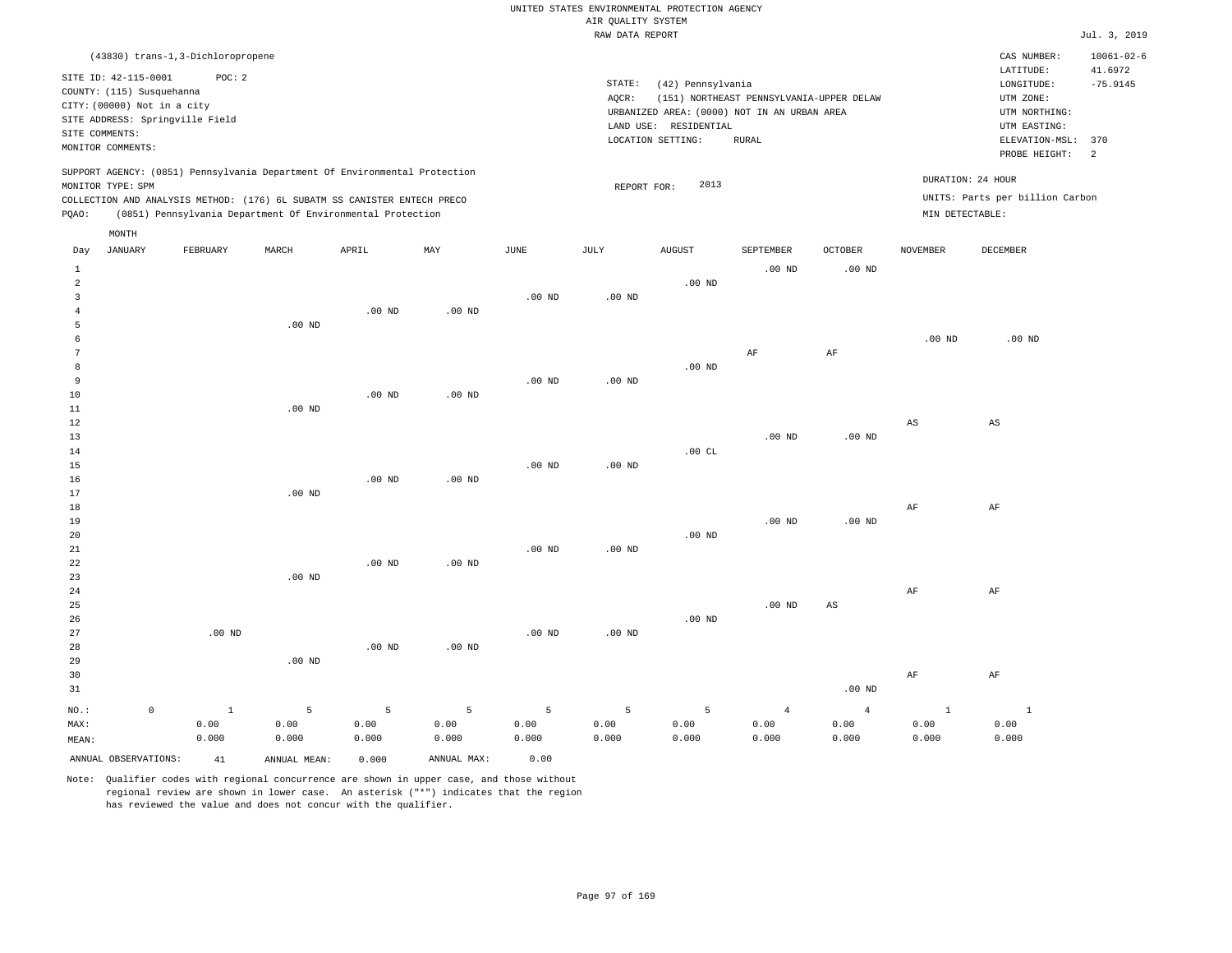|       |                                 | (43830) trans-1,3-Dichloropropene |       |                                                                          |                                                                            |      |        |                                             |                                          |         |                   | CAS NUMBER:                     | $10061 - 02 - 6$ |
|-------|---------------------------------|-----------------------------------|-------|--------------------------------------------------------------------------|----------------------------------------------------------------------------|------|--------|---------------------------------------------|------------------------------------------|---------|-------------------|---------------------------------|------------------|
|       | SITE ID: 42-115-0001            | POC: 2                            |       |                                                                          |                                                                            |      |        |                                             |                                          |         |                   | LATITUDE:                       | 41.6972          |
|       | COUNTY: (115) Susquehanna       |                                   |       |                                                                          |                                                                            |      | STATE: | (42) Pennsylvania                           |                                          |         |                   | LONGITUDE:                      | $-75.9145$       |
|       | CITY: (00000) Not in a city     |                                   |       |                                                                          |                                                                            |      | AOCR:  |                                             | (151) NORTHEAST PENNSYLVANIA-UPPER DELAW |         |                   | UTM ZONE:                       |                  |
|       | SITE ADDRESS: Springville Field |                                   |       |                                                                          |                                                                            |      |        | URBANIZED AREA: (0000) NOT IN AN URBAN AREA |                                          |         |                   | UTM NORTHING:                   |                  |
|       | SITE COMMENTS:                  |                                   |       |                                                                          |                                                                            |      |        | LAND USE: RESIDENTIAL                       |                                          |         |                   | UTM EASTING:                    |                  |
|       | MONITOR COMMENTS:               |                                   |       |                                                                          |                                                                            |      |        | LOCATION SETTING:                           | RURAL                                    |         |                   | ELEVATION-MSL:                  | 370              |
|       |                                 |                                   |       |                                                                          |                                                                            |      |        |                                             |                                          |         |                   | PROBE HEIGHT:                   | -2               |
|       | MONITOR TYPE: SPM               |                                   |       |                                                                          | SUPPORT AGENCY: (0851) Pennsylvania Department Of Environmental Protection |      |        | 2014<br>REPORT FOR:                         |                                          |         | DURATION: 24 HOUR |                                 |                  |
|       |                                 |                                   |       | COLLECTION AND ANALYSIS METHOD: (176) 6L SUBATM SS CANISTER ENTECH PRECO |                                                                            |      |        |                                             |                                          |         |                   | UNITS: Parts per billion Carbon |                  |
| POAO: |                                 |                                   |       | (0851) Pennsylvania Department Of Environmental Protection               |                                                                            |      |        |                                             |                                          |         | MIN DETECTABLE:   |                                 |                  |
|       | MONTH                           |                                   |       |                                                                          |                                                                            |      |        |                                             |                                          |         |                   |                                 |                  |
| Day   | JANUARY                         | FEBRUARY                          | MARCH | APRIL                                                                    | MAY                                                                        | JUNE | JULY   | <b>AUGUST</b>                               | SEPTEMBER                                | OCTOBER | <b>NOVEMBER</b>   | DECEMBER                        |                  |
|       |                                 |                                   |       |                                                                          |                                                                            |      |        |                                             |                                          |         | .00 <sub>ND</sub> | $.00$ ND                        |                  |

| $\overline{a}$ |                        |           |                        |                |                   |          |                |                | $.00$ ND          | $.00$ ND |                   |                        |
|----------------|------------------------|-----------|------------------------|----------------|-------------------|----------|----------------|----------------|-------------------|----------|-------------------|------------------------|
| 3              |                        |           |                        |                |                   |          |                | $.00$ ND       |                   |          |                   |                        |
| $\overline{4}$ |                        | $\rm AF$  |                        |                |                   | $.00$ ND | $.00$ ND       |                |                   |          |                   |                        |
| 5              | $\rm AF$               |           |                        | $.00$ ND       | .00 <sub>ND</sub> |          |                |                |                   |          |                   |                        |
| 6              |                        |           | $.00$ ND               |                |                   |          |                |                |                   |          |                   |                        |
| 7              |                        |           |                        |                |                   |          |                |                |                   |          | .00 $ND$          | .00 $ND$               |
| 8              |                        |           |                        |                |                   |          |                |                | $.00$ ND          | $.00$ ND |                   |                        |
| 9              |                        |           |                        |                |                   |          |                | $.00$ ND       |                   |          |                   |                        |
| 10             |                        | $\rm{AF}$ |                        |                |                   | $.00$ ND | $.00$ ND       |                |                   |          |                   |                        |
| $11\,$         | .00 $ND$               |           |                        | $.00$ ND       | .00 <sub>ND</sub> |          |                |                |                   |          |                   |                        |
| $1\,2$         |                        |           | $.00$ ND               |                |                   |          |                |                |                   |          |                   |                        |
| 13             |                        |           |                        |                |                   |          |                |                |                   |          | .00 <sub>ND</sub> | $.00$ ND               |
| 14             |                        |           |                        |                |                   |          |                |                | $.00$ ND          | $.00$ ND |                   |                        |
| 15             |                        | $\rm{AF}$ |                        |                |                   |          |                | $.00$ ND       |                   |          |                   |                        |
| 16<br>17       | $\mathbb{A}\mathbb{S}$ |           |                        | AS             | .00 <sub>ND</sub> | $.00$ ND | $.00$ ND       |                |                   |          |                   |                        |
| $1\,8$         |                        |           | .00 <sub>ND</sub>      |                |                   |          |                |                |                   |          |                   |                        |
| 19             |                        |           |                        |                |                   |          |                |                |                   |          | $\rm{AF}$         | $.00$ ND               |
| 20             |                        |           |                        |                |                   |          |                |                | $.00$ ND          | .00 $ND$ |                   |                        |
| $2\sqrt{1}$    |                        |           |                        |                |                   |          |                | $.00$ ND       |                   |          |                   |                        |
| 22             |                        | .00 DI    |                        |                |                   | .00 $ND$ | $.00$ ND       |                |                   |          |                   |                        |
| 23             | $\rm AF$               |           |                        | $.00$ ND       | $.00$ ND          |          |                |                |                   |          |                   |                        |
| 24             |                        |           | $\mathbb{A}\mathbb{S}$ |                |                   |          |                |                |                   |          |                   |                        |
| 25             |                        |           |                        |                |                   |          |                |                |                   |          | $\rm{AF}$         | $.00$ ND               |
| 26             |                        |           |                        |                |                   |          |                |                | .00 <sub>ND</sub> | .00 $ND$ |                   |                        |
| 27             |                        |           |                        |                |                   |          |                | $.00$ ND       |                   |          |                   |                        |
| 28             |                        | $\rm AF$  |                        |                |                   | $.00$ ND | $.00$ ND       |                |                   |          |                   |                        |
| 29             | $\mathbb{A}\mathbb{S}$ |           |                        | $.00$ ND       | .00 <sub>ND</sub> |          |                |                |                   |          |                   |                        |
| 30             |                        |           | $.00$ ND               |                |                   |          |                |                |                   |          |                   |                        |
| 31             |                        |           |                        |                |                   |          |                |                |                   |          |                   | $\mathbb{A}\mathbb{S}$ |
| $NO.$ :        | $\,$ 1                 | $\,$ 1    | $\overline{4}$         | $\overline{4}$ | $\overline{5}$    | 5        | $\overline{5}$ | $\overline{5}$ | $\overline{5}$    | 5        | $\overline{3}$    | 5                      |
| MAX:           | 0.00                   | 0.00      | 0.00                   | 0.00           | 0.00              | 0.00     | 0.00           | 0.00           | 0.00              | 0.00     | 0.00              | 0.00                   |
| MEAN:          | 0.000                  | 0.000     | 0.000                  | 0.000          | 0.000             | 0.000    | 0.000          | 0.000          | 0.000             | 0.000    | 0.000             | 0.000                  |

Note: Qualifier codes with regional concurrence are shown in upper case, and those without regional review are shown in lower case. An asterisk ("\*") indicates that the region has reviewed the value and does not concur with the qualifier.

ANNUAL OBSERVATIONS: 48 ANNUAL MEAN: 0.000 ANNUAL MAX: 0.00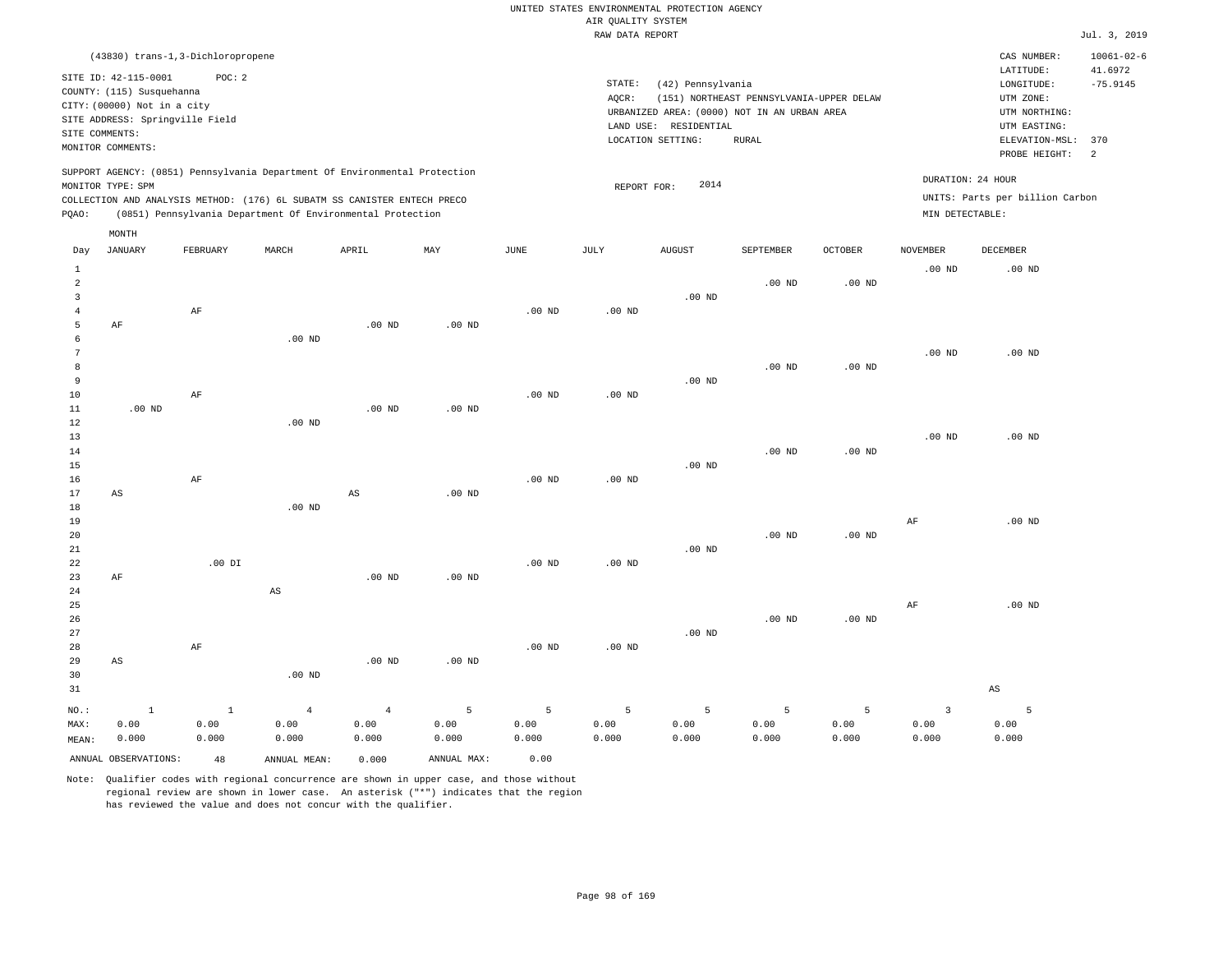|                |                                 | (43830) trans-1,3-Dichloropropene |       |                                                                          |                                                                            |      |        |                       |                                             |                |                   | CAS NUMBER:                     | $10061 - 02 - 6$ |
|----------------|---------------------------------|-----------------------------------|-------|--------------------------------------------------------------------------|----------------------------------------------------------------------------|------|--------|-----------------------|---------------------------------------------|----------------|-------------------|---------------------------------|------------------|
|                |                                 |                                   |       |                                                                          |                                                                            |      |        |                       |                                             |                |                   |                                 |                  |
|                | SITE ID: 42-115-0001            | POC:2                             |       |                                                                          |                                                                            |      | STATE: |                       |                                             |                |                   | LATITUDE:                       | 41.6972          |
|                | COUNTY: (115) Susquehanna       |                                   |       |                                                                          |                                                                            |      |        | (42) Pennsylvania     |                                             |                |                   | LONGITUDE:                      | $-75.9145$       |
|                | CITY: (00000) Not in a city     |                                   |       |                                                                          |                                                                            |      | AQCR:  |                       | (151) NORTHEAST PENNSYLVANIA-UPPER DELAW    |                |                   | UTM ZONE:                       |                  |
|                | SITE ADDRESS: Springville Field |                                   |       |                                                                          |                                                                            |      |        |                       | URBANIZED AREA: (0000) NOT IN AN URBAN AREA |                |                   | UTM NORTHING:                   |                  |
| SITE COMMENTS: |                                 |                                   |       |                                                                          |                                                                            |      |        | LAND USE: RESIDENTIAL |                                             |                |                   | UTM EASTING:                    |                  |
|                | MONITOR COMMENTS:               |                                   |       |                                                                          |                                                                            |      |        | LOCATION SETTING:     | RURAL                                       |                |                   | ELEVATION-MSL:                  | 370              |
|                |                                 |                                   |       |                                                                          |                                                                            |      |        |                       |                                             |                |                   | PROBE HEIGHT:                   | 2                |
|                |                                 |                                   |       |                                                                          | SUPPORT AGENCY: (0851) Pennsylvania Department Of Environmental Protection |      |        |                       |                                             |                |                   |                                 |                  |
|                | MONITOR TYPE: SPM               |                                   |       |                                                                          |                                                                            |      |        | 2015<br>REPORT FOR:   |                                             |                | DURATION: 24 HOUR |                                 |                  |
|                |                                 |                                   |       | COLLECTION AND ANALYSIS METHOD: (176) 6L SUBATM SS CANISTER ENTECH PRECO |                                                                            |      |        |                       |                                             |                |                   | UNITS: Parts per billion Carbon |                  |
| POAO:          |                                 |                                   |       | (0851) Pennsylvania Department Of Environmental Protection               |                                                                            |      |        |                       |                                             |                | MIN DETECTABLE:   |                                 |                  |
|                | MONTH                           |                                   |       |                                                                          |                                                                            |      |        |                       |                                             |                |                   |                                 |                  |
| Day            | JANUARY                         | FEBRUARY                          | MARCH | APRIL                                                                    | MAY                                                                        | JUNE | JULY   | AUGUST                | SEPTEMBER                                   | <b>OCTOBER</b> | <b>NOVEMBER</b>   | DECEMBER                        |                  |

|                | ANNUAL OBSERVATIONS:    | 53                     | ANNUAL MEAN:   | 0.000         | ANNUAL MAX:       | 0.00            |               |                        |               |                |               |               |
|----------------|-------------------------|------------------------|----------------|---------------|-------------------|-----------------|---------------|------------------------|---------------|----------------|---------------|---------------|
| MAX:<br>MEAN:  | 0.00<br>0.000           | 0.00<br>0.000          | 0.00<br>0.000  | 0.00<br>0.000 | 0.00<br>0.000     | 0.00<br>0.000   | 0.00<br>0.000 | 0.00<br>0.000          | 0.00<br>0.000 | 0.00<br>0.000  | 0.00<br>0.000 | 0.00<br>0.000 |
| $NO.$ :        | $\overline{\mathbf{3}}$ | $1\,$                  | $\overline{5}$ | 5             | $5\phantom{.0}$   | $5\phantom{.0}$ | 5             | $\overline{4}$         | 5             | $\overline{5}$ | 5             | 5             |
| 31             |                         |                        | $.00$ ND       |               |                   |                 |               |                        |               |                |               |               |
| 30             | AS                      |                        |                | $.00$ ND      | .00 <sub>ND</sub> |                 |               |                        |               |                |               |               |
| 29             |                         |                        |                |               |                   | $.00$ ND        | $.00$ ND      |                        |               |                |               |               |
| 28             |                         |                        |                |               |                   |                 |               | $\mathbb{A}\mathbb{S}$ |               |                |               |               |
| 27             |                         |                        |                |               |                   |                 |               |                        | $.00$ ND      | $.00$ ND       |               |               |
| 26             |                         |                        |                |               |                   |                 |               |                        |               |                | $.00$ ND      | $.00$ ND      |
| 25             |                         |                        | $.00$ ND       |               |                   |                 |               |                        |               |                |               |               |
| 24             | $.00$ ND                |                        |                | .00 $ND$      | $.00$ ND          |                 |               |                        |               |                |               |               |
| 23             |                         | $\mathbb{A}\mathbb{S}$ |                |               |                   | $.00$ ND        | .00 $ND$      |                        |               |                |               |               |
| 22             |                         |                        |                |               |                   |                 |               | $.00$ ND               |               |                |               |               |
| $21\,$         |                         |                        |                |               |                   |                 |               |                        | $.00$ ND      | $.00$ ND       |               |               |
| 20             |                         |                        |                |               |                   |                 |               |                        |               |                | $.00$ ND      | $.00$ ND      |
| 19             |                         |                        | $.00$ ND       |               |                   |                 |               |                        |               |                |               |               |
| 18             | $\mathbb{A}\mathbb{S}$  | $\mathbb{A}\mathbb{S}$ |                | $.00$ ND      | $.00$ ND          |                 | .00 $ND$      |                        |               |                |               |               |
| 16<br>17       |                         |                        |                |               |                   | $.00$ ND        |               | $.00$ ND               |               |                |               |               |
| 15             |                         |                        |                |               |                   |                 |               |                        | $.00$ ND      | $.00$ ND       |               |               |
| 14             |                         |                        |                |               |                   |                 |               |                        |               |                | $.00$ ND      | $.00$ ND      |
| 13             |                         |                        | $\rm AF$       |               |                   |                 |               |                        |               |                |               |               |
| 12             | $.00$ ND                |                        |                | $.00$ ND      | $.00$ ND          |                 |               |                        |               |                |               |               |
| $11\,$         |                         | $.00$ ND               |                |               |                   | $.00$ ND        | .00 $ND$      |                        |               |                |               |               |
| 10             |                         |                        |                |               |                   |                 |               | $.00$ ND               |               |                |               |               |
| 9              |                         |                        |                |               |                   |                 |               |                        | $.00$ ND      | $.00$ ND       |               |               |
| 8              |                         |                        |                |               |                   |                 |               |                        |               |                | $.00$ ND      | $.00$ ND      |
| 7              |                         |                        | $.00$ ND       |               |                   |                 |               |                        |               |                |               |               |
| 6              | $.00$ ND                |                        |                | $.00$ ND      | $.00$ ND          |                 |               |                        |               |                |               |               |
| 5              |                         | $\rm AF$               |                |               |                   | $.00$ ND        | .00 $ND$      |                        |               |                |               |               |
| $\overline{4}$ |                         |                        |                |               |                   |                 |               | $.00$ ND               |               |                |               |               |
| 3              |                         |                        |                |               |                   |                 |               |                        | $.00$ ND      | $.00$ ND       |               |               |
| $\overline{c}$ |                         |                        |                |               |                   |                 |               |                        |               |                | $.00$ ND      | $.00$ ND      |
| $\mathbf{1}$   |                         |                        | $.00$ ND       |               |                   |                 |               |                        |               |                |               |               |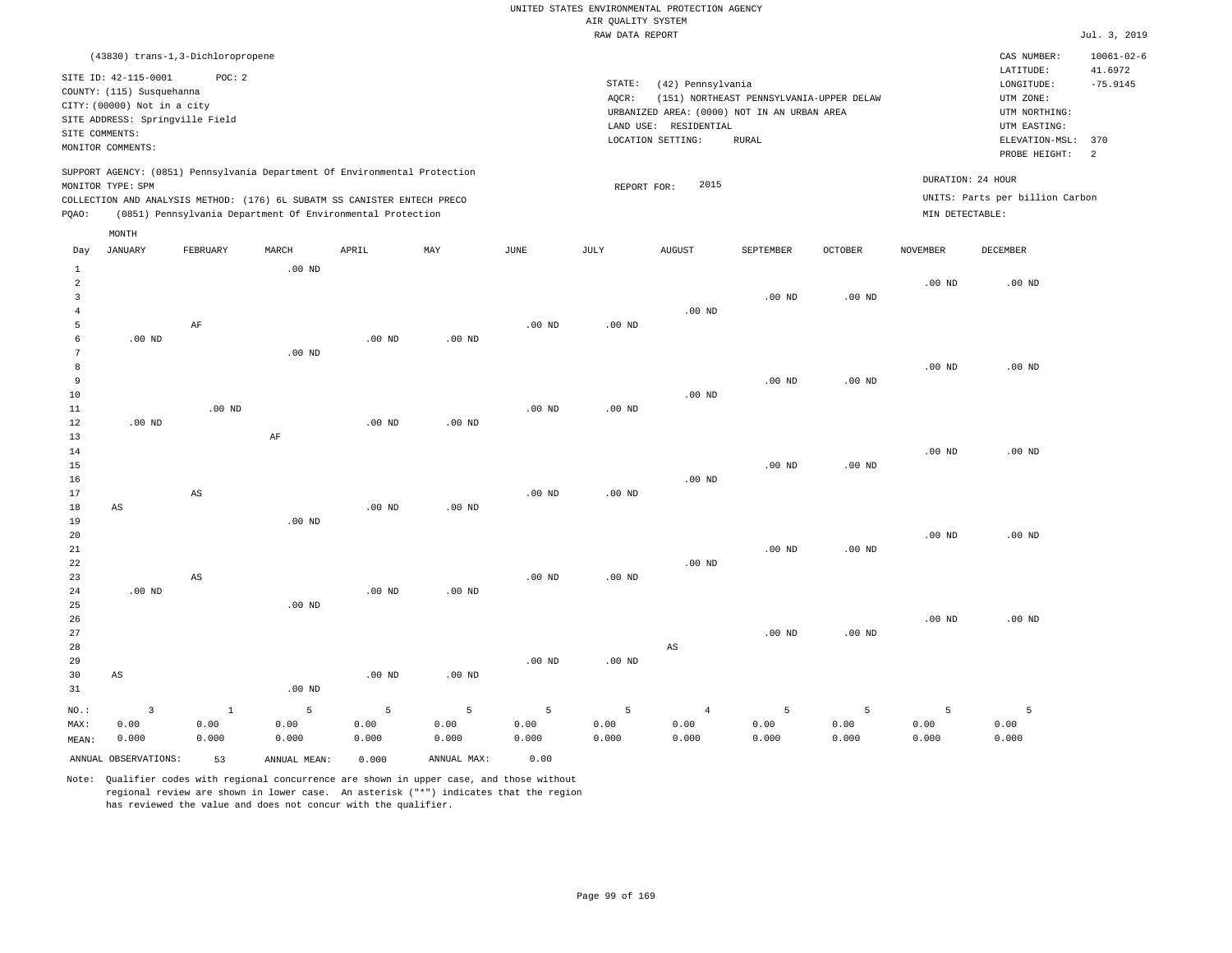|                |                             |                                            |                   |                                                                                                                                        |                   |                       |                                       | UNITED STATES ENVIRONMENTAL PROTECTION AGENCY |                                             |                   |                   |                                 |                             |
|----------------|-----------------------------|--------------------------------------------|-------------------|----------------------------------------------------------------------------------------------------------------------------------------|-------------------|-----------------------|---------------------------------------|-----------------------------------------------|---------------------------------------------|-------------------|-------------------|---------------------------------|-----------------------------|
|                |                             |                                            |                   |                                                                                                                                        |                   |                       | AIR QUALITY SYSTEM<br>RAW DATA REPORT |                                               |                                             |                   |                   |                                 | Jul. 3, 2019                |
|                |                             |                                            |                   |                                                                                                                                        |                   |                       |                                       |                                               |                                             |                   |                   |                                 |                             |
|                | SITE ID: 42-115-0001        | (43831) cis-1, 3-Dichloropropene<br>POC: 2 |                   |                                                                                                                                        |                   |                       |                                       |                                               |                                             |                   |                   | CAS NUMBER:<br>LATITUDE:        | $10061 - 01 - 5$<br>41.6972 |
|                | COUNTY: (115) Susquehanna   |                                            |                   |                                                                                                                                        |                   |                       | STATE:                                | (42) Pennsylvania                             |                                             |                   |                   | LONGITUDE:                      | $-75.9145$                  |
|                | CITY: (00000) Not in a city |                                            |                   |                                                                                                                                        |                   |                       | AOCR:                                 |                                               | (151) NORTHEAST PENNSYLVANIA-UPPER DELAW    |                   |                   | UTM ZONE:                       |                             |
|                |                             | SITE ADDRESS: Springville Field            |                   |                                                                                                                                        |                   |                       |                                       |                                               | URBANIZED AREA: (0000) NOT IN AN URBAN AREA |                   |                   | UTM NORTHING:                   |                             |
| SITE COMMENTS: |                             |                                            |                   |                                                                                                                                        |                   |                       |                                       | LAND USE: RESIDENTIAL                         |                                             |                   |                   | UTM EASTING:                    |                             |
|                | MONITOR COMMENTS:           |                                            |                   |                                                                                                                                        |                   |                       |                                       | LOCATION SETTING:                             | RURAL                                       |                   |                   | ELEVATION-MSL:<br>PROBE HEIGHT: | 370<br>2                    |
|                |                             |                                            |                   | SUPPORT AGENCY: (0851) Pennsylvania Department Of Environmental Protection                                                             |                   |                       |                                       |                                               |                                             |                   | DURATION: 24 HOUR |                                 |                             |
|                | MONITOR TYPE: SPM           |                                            |                   |                                                                                                                                        |                   |                       | REPORT FOR:                           | 2013                                          |                                             |                   |                   |                                 |                             |
| PQAO:          |                             |                                            |                   | COLLECTION AND ANALYSIS METHOD: (176) 6L SUBATM SS CANISTER ENTECH PRECO<br>(0851) Pennsylvania Department Of Environmental Protection |                   |                       |                                       |                                               |                                             |                   | MIN DETECTABLE:   | UNITS: Parts per billion Carbon |                             |
|                | MONTH                       |                                            |                   |                                                                                                                                        |                   |                       |                                       |                                               |                                             |                   |                   |                                 |                             |
| Day            | <b>JANUARY</b>              | FEBRUARY                                   | MARCH             | APRIL                                                                                                                                  | MAY               | $\operatorname{JUNE}$ | JULY                                  | <b>AUGUST</b>                                 | SEPTEMBER                                   | <b>OCTOBER</b>    | <b>NOVEMBER</b>   | DECEMBER                        |                             |
| <sup>1</sup>   |                             |                                            |                   |                                                                                                                                        |                   |                       |                                       |                                               | $.00$ ND                                    | $.00$ ND          |                   |                                 |                             |
| $\overline{a}$ |                             |                                            |                   |                                                                                                                                        |                   |                       |                                       | $.00$ ND                                      |                                             |                   |                   |                                 |                             |
| $\overline{3}$ |                             |                                            |                   |                                                                                                                                        |                   | $.00$ ND              | $.00$ ND                              |                                               |                                             |                   |                   |                                 |                             |
| $\overline{4}$ |                             |                                            |                   | .00 <sub>ND</sub>                                                                                                                      | .00 <sub>ND</sub> |                       |                                       |                                               |                                             |                   |                   |                                 |                             |
| 5              |                             |                                            | .00 <sub>ND</sub> |                                                                                                                                        |                   |                       |                                       |                                               |                                             |                   |                   |                                 |                             |
| 6              |                             |                                            |                   |                                                                                                                                        |                   |                       |                                       |                                               |                                             |                   | .00 <sub>ND</sub> | $.00$ ND                        |                             |
| 7              |                             |                                            |                   |                                                                                                                                        |                   |                       |                                       |                                               | AF                                          | AF                |                   |                                 |                             |
| 8              |                             |                                            |                   |                                                                                                                                        |                   |                       |                                       | $.00$ ND                                      |                                             |                   |                   |                                 |                             |
| $\overline{9}$ |                             |                                            |                   |                                                                                                                                        |                   | $.00$ ND              | $.00$ ND                              |                                               |                                             |                   |                   |                                 |                             |
| 10             |                             |                                            |                   | .00 <sub>ND</sub>                                                                                                                      | .00 <sub>ND</sub> |                       |                                       |                                               |                                             |                   |                   |                                 |                             |
| 11             |                             |                                            | $.00$ ND          |                                                                                                                                        |                   |                       |                                       |                                               |                                             |                   |                   |                                 |                             |
| 12             |                             |                                            |                   |                                                                                                                                        |                   |                       |                                       |                                               |                                             |                   | AS                | AS                              |                             |
| 13             |                             |                                            |                   |                                                                                                                                        |                   |                       |                                       |                                               | $.00$ ND                                    | .00 <sub>ND</sub> |                   |                                 |                             |
| 14             |                             |                                            |                   |                                                                                                                                        |                   |                       |                                       | .00CL                                         |                                             |                   |                   |                                 |                             |
| 15<br>16       |                             |                                            |                   | .00 <sub>ND</sub>                                                                                                                      | .00 <sub>ND</sub> | .00 <sub>ND</sub>     | $.00$ ND                              |                                               |                                             |                   |                   |                                 |                             |
| 17             |                             |                                            | $.00$ ND          |                                                                                                                                        |                   |                       |                                       |                                               |                                             |                   |                   |                                 |                             |
| 18             |                             |                                            |                   |                                                                                                                                        |                   |                       |                                       |                                               |                                             |                   | AF                | AF                              |                             |
| 19             |                             |                                            |                   |                                                                                                                                        |                   |                       |                                       |                                               | $.00$ ND                                    | .00 <sub>ND</sub> |                   |                                 |                             |
| 20             |                             |                                            |                   |                                                                                                                                        |                   |                       |                                       | $.00$ ND                                      |                                             |                   |                   |                                 |                             |
| 21             |                             |                                            |                   |                                                                                                                                        |                   | .00 <sub>ND</sub>     | .00 <sub>ND</sub>                     |                                               |                                             |                   |                   |                                 |                             |
| 22             |                             |                                            |                   | $.00$ ND                                                                                                                               | $.00$ ND          |                       |                                       |                                               |                                             |                   |                   |                                 |                             |
| 23             |                             |                                            | $.00$ ND          |                                                                                                                                        |                   |                       |                                       |                                               |                                             |                   |                   |                                 |                             |
| 24             |                             |                                            |                   |                                                                                                                                        |                   |                       |                                       |                                               |                                             |                   | AF                | AF                              |                             |
| 25             |                             |                                            |                   |                                                                                                                                        |                   |                       |                                       |                                               | $.00$ ND                                    | AS                |                   |                                 |                             |
| 26             |                             |                                            |                   |                                                                                                                                        |                   |                       |                                       | .00 <sub>ND</sub>                             |                                             |                   |                   |                                 |                             |
| 27             |                             | $.00$ ND                                   |                   |                                                                                                                                        |                   | .00 <sub>ND</sub>     | .00 <sub>ND</sub>                     |                                               |                                             |                   |                   |                                 |                             |
| 28             |                             |                                            |                   | .00 <sub>ND</sub>                                                                                                                      | $.00$ ND          |                       |                                       |                                               |                                             |                   |                   |                                 |                             |
| 29             |                             |                                            | $.00$ ND          |                                                                                                                                        |                   |                       |                                       |                                               |                                             |                   |                   |                                 |                             |
| 30             |                             |                                            |                   |                                                                                                                                        |                   |                       |                                       |                                               |                                             |                   | AF                | AF                              |                             |
| 31             |                             |                                            |                   |                                                                                                                                        |                   |                       |                                       |                                               |                                             | .00 <sub>ND</sub> |                   |                                 |                             |
| NO.:           | $\mathsf{O}\xspace$         | <sup>1</sup>                               | 5                 | 5                                                                                                                                      | 5                 | 5                     | 5                                     | 5                                             | $\overline{4}$                              | $\overline{4}$    | $\mathbf{1}$      | $\mathbf{1}$                    |                             |
| MAX:           |                             | 0.00                                       | 0.00              | 0.00                                                                                                                                   | 0.00              | 0.00                  | 0.00                                  | 0.00                                          | 0.00                                        | 0.00              | 0.00              | 0.00                            |                             |
| MEAN:          |                             | 0.000                                      | 0.000             | 0.000                                                                                                                                  | 0.000             | 0.000                 | 0.000                                 | 0.000                                         | 0.000                                       | 0.000             | 0.000             | 0.000                           |                             |

ANNUAL OBSERVATIONS: 41 ANNUAL MEAN: 0.000 ANNUAL MAX: 0.00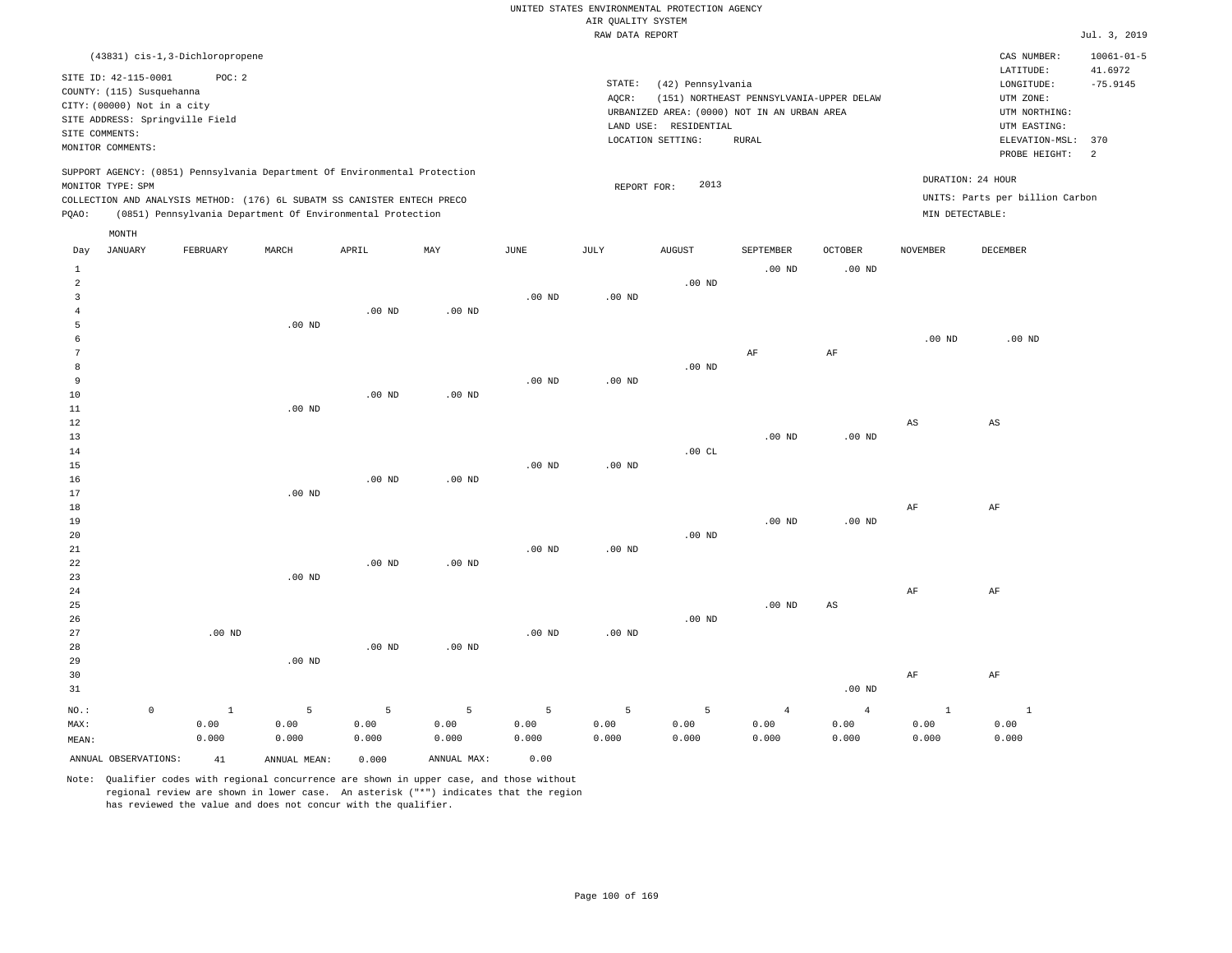| UNITED STATES ENVIRONMENTAL PROTECTION AGENCY                                                                                                                               |              |                                                                                     |                                          |                   |                                      |                                                                      |                                           |  |  |  |  |  |
|-----------------------------------------------------------------------------------------------------------------------------------------------------------------------------|--------------|-------------------------------------------------------------------------------------|------------------------------------------|-------------------|--------------------------------------|----------------------------------------------------------------------|-------------------------------------------|--|--|--|--|--|
|                                                                                                                                                                             |              | AIR QUALITY SYSTEM                                                                  |                                          |                   |                                      |                                                                      |                                           |  |  |  |  |  |
|                                                                                                                                                                             |              | RAW DATA REPORT                                                                     |                                          |                   |                                      |                                                                      | Jul. 3, 2019                              |  |  |  |  |  |
| (43831) cis-1,3-Dichloropropene<br>SITE ID: 42-115-0001<br>POC:2<br>COUNTY: (115) Susquehanna<br>CITY: (00000) Not in a city                                                |              | STATE:<br>(42) Pennsylvania<br>AQCR:<br>URBANIZED AREA: (0000) NOT IN AN URBAN AREA | (151) NORTHEAST PENNSYLVANIA-UPPER DELAW |                   |                                      | CAS NUMBER:<br>LATITUDE:<br>LONGITUDE:<br>UTM ZONE:<br>UTM NORTHING: | $10061 - 01 - 5$<br>41.6972<br>$-75.9145$ |  |  |  |  |  |
| SITE ADDRESS: Springville Field<br>SITE COMMENTS:<br>MONITOR COMMENTS:                                                                                                      |              | LAND USE:<br>RESIDENTIAL<br>LOCATION SETTING:                                       | RURAL                                    |                   |                                      | UTM EASTING:<br>ELEVATION-MSL:<br>PROBE HEIGHT:                      | 370<br>2                                  |  |  |  |  |  |
| SUPPORT AGENCY: (0851) Pennsylvania Department Of Environmental Protection<br>MONITOR TYPE: SPM<br>COLLECTION AND ANALYSIS METHOD: (176) 6L SUBATM SS CANISTER ENTECH PRECO |              | 2014<br>REPORT FOR:                                                                 |                                          |                   | DURATION: 24 HOUR<br>MIN DETECTABLE: | UNITS: Parts per billion Carbon                                      |                                           |  |  |  |  |  |
| (0851) Pennsylvania Department Of Environmental Protection<br>PQAO:<br>MONTH<br>MAY<br><b>JANUARY</b><br>FEBRUARY<br>MARCH<br>APRIL<br>Day                                  | JUNE<br>JULY | <b>AUGUST</b>                                                                       | <b>SEPTEMBER</b>                         | OCTOBER           | <b>NOVEMBER</b>                      | DECEMBER                                                             |                                           |  |  |  |  |  |
| 2                                                                                                                                                                           |              |                                                                                     | $.00$ ND                                 | .00 <sub>ND</sub> | $.00$ ND                             | $.00$ ND                                                             |                                           |  |  |  |  |  |

| MAX:           | 0.00                   | 0.00      | 0.00                   | 0.00                   | 0.00              | 0.00           | 0.00              | 0.00            | 0.00              | 0.00              | 0.00                    | 0.00                   |
|----------------|------------------------|-----------|------------------------|------------------------|-------------------|----------------|-------------------|-----------------|-------------------|-------------------|-------------------------|------------------------|
| $_{\rm NO.}$ : | $\mathbf 1$            | $1\,$     | $\overline{4}$         | $\sqrt{4}$             | 5                 | $\overline{5}$ | 5                 | $5\overline{)}$ | 5                 | 5                 | $\overline{\mathbf{3}}$ | 5                      |
| $3\,1$         |                        |           |                        |                        |                   |                |                   |                 |                   |                   |                         | $\mathbb{A}\mathbb{S}$ |
| 30             |                        |           | $.00$ ND               |                        |                   |                |                   |                 |                   |                   |                         |                        |
| 29             | $\mathbb{A}\mathbb{S}$ |           |                        | $.00$ ND               | $.00$ ND          |                |                   |                 |                   |                   |                         |                        |
| 28             |                        | $\rm{AF}$ |                        |                        |                   | .00 $ND$       | .00 <sub>ND</sub> |                 |                   |                   |                         |                        |
| 27             |                        |           |                        |                        |                   |                |                   | $.00$ ND        |                   |                   |                         |                        |
| 26             |                        |           |                        |                        |                   |                |                   |                 | $.00$ ND          | $.00~\mathrm{ND}$ |                         |                        |
| 25             |                        |           |                        |                        |                   |                |                   |                 |                   |                   | $\rm{AF}$               | $.00$ ND               |
| $2\sqrt{4}$    |                        |           | $\mathbb{A}\mathbb{S}$ |                        |                   |                |                   |                 |                   |                   |                         |                        |
| 23             | $\rm AF$               |           |                        | .00 $ND$               | $.00$ ND          |                |                   |                 |                   |                   |                         |                        |
| 22             |                        | .00 DI    |                        |                        |                   | .00 $ND$       | .00 <sub>ND</sub> |                 |                   |                   |                         |                        |
| 21             |                        |           |                        |                        |                   |                |                   | $.00$ ND        |                   |                   |                         |                        |
| 20             |                        |           |                        |                        |                   |                |                   |                 | $.00$ ND          | $.00$ ND          |                         |                        |
| 19             |                        |           |                        |                        |                   |                |                   |                 |                   |                   | $\rm{AF}$               | .00 $ND$               |
| 18             |                        |           | .00 $ND$               |                        |                   |                |                   |                 |                   |                   |                         |                        |
| 17             | $\mathbb{A}\mathbb{S}$ |           |                        | $\mathbb{A}\mathbb{S}$ | .00 <sub>ND</sub> |                |                   |                 |                   |                   |                         |                        |
| 16             |                        | $\rm{AF}$ |                        |                        |                   | .00 $ND$       | $.00$ ND          |                 |                   |                   |                         |                        |
| 15             |                        |           |                        |                        |                   |                |                   | $.00$ ND        |                   |                   |                         |                        |
| 14             |                        |           |                        |                        |                   |                |                   |                 | $.00$ ND          | $.00$ ND          |                         |                        |
| 13             |                        |           |                        |                        |                   |                |                   |                 |                   |                   | .00 $ND$                | .00 $ND$               |
| 11<br>12       | .00 $ND$               |           | $.00$ ND               | $.00$ ND               | $.00$ ND          |                |                   |                 |                   |                   |                         |                        |
| $10$           |                        | $\rm{AF}$ |                        |                        |                   | $.00$ ND       | $.00$ ND          |                 |                   |                   |                         |                        |
| 9              |                        |           |                        |                        |                   |                |                   | $.00$ ND        |                   |                   |                         |                        |
| 8              |                        |           |                        |                        |                   |                |                   |                 | $.00$ ND          | $.00$ ND          |                         |                        |
| 7              |                        |           |                        |                        |                   |                |                   |                 |                   |                   | .00 $ND$                | .00 $ND$               |
| 6              |                        |           | $.00$ ND               |                        |                   |                |                   |                 |                   |                   |                         |                        |
| 5              | $\rm AF$               |           |                        | $.00$ ND               | $.00$ ND          |                |                   |                 |                   |                   |                         |                        |
| $\overline{4}$ |                        | $\rm{AF}$ |                        |                        |                   | .00 $ND$       | $.00$ ND          |                 |                   |                   |                         |                        |
| 3              |                        |           |                        |                        |                   |                |                   | $.00$ ND        |                   |                   |                         |                        |
| $\overline{a}$ |                        |           |                        |                        |                   |                |                   |                 | .00 <sub>ND</sub> | $.00~\mathrm{ND}$ |                         |                        |
| 1              |                        |           |                        |                        |                   |                |                   |                 |                   |                   | $.00$ ND                | $.00$ ND               |

0.000

Note: Qualifier codes with regional concurrence are shown in upper case, and those without regional review are shown in lower case. An asterisk ("\*") indicates that the region has reviewed the value and does not concur with the qualifier.

ANNUAL OBSERVATIONS: 48 ANNUAL MEAN: 0.000 ANNUAL MAX: 0.00

0.000

0.000

0.000

MEAN:

0.000

0.000

0.000

0.000

0.000

0.000

0.000

0.000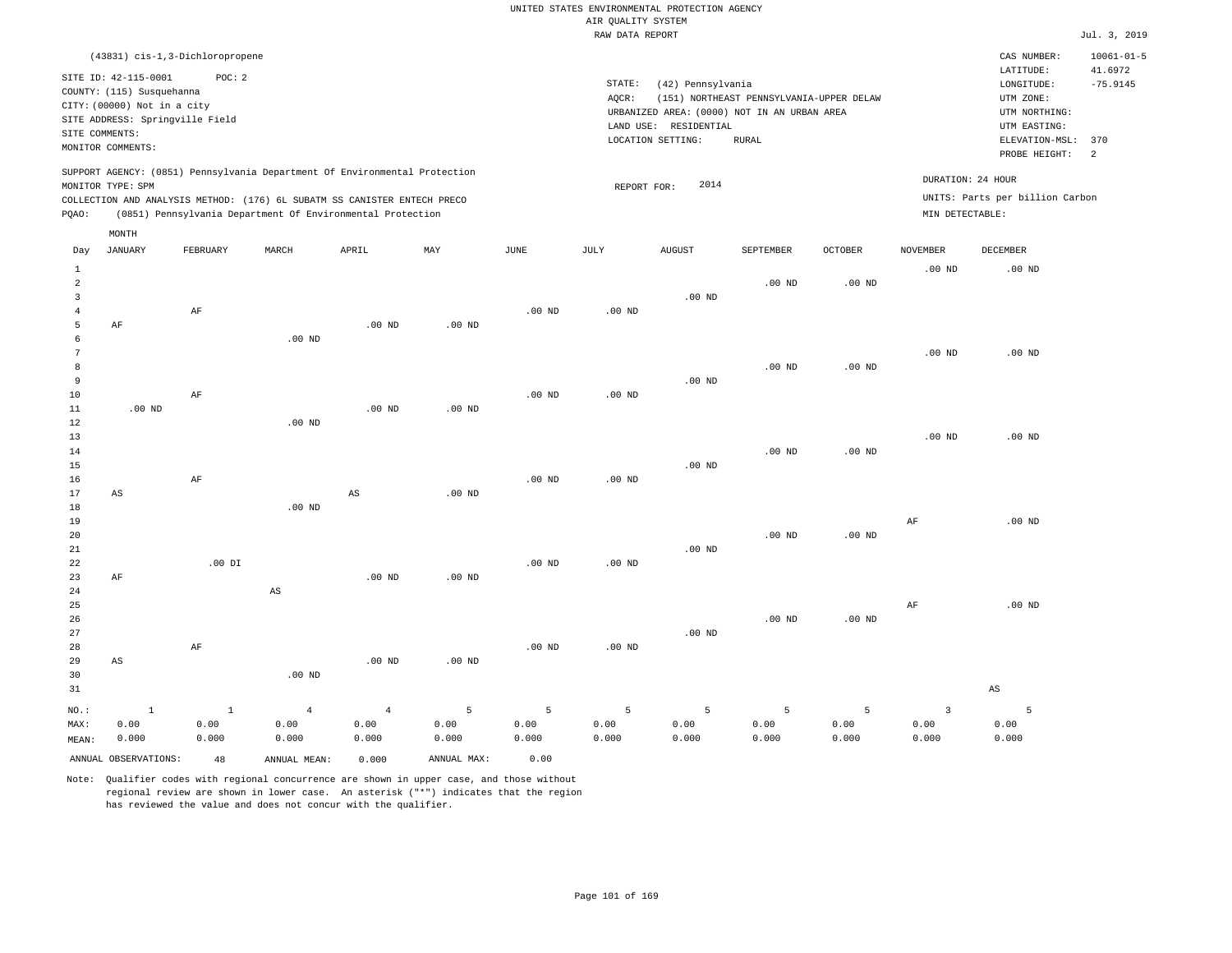|              |                                 |                                 |                                                                            |          |          |          | RAW DATA REPORT |                                             |                                          |          |                   |                                 | Jul. 3, 2019                |
|--------------|---------------------------------|---------------------------------|----------------------------------------------------------------------------|----------|----------|----------|-----------------|---------------------------------------------|------------------------------------------|----------|-------------------|---------------------------------|-----------------------------|
|              |                                 | (43831) cis-1,3-Dichloropropene |                                                                            |          |          |          |                 |                                             |                                          |          |                   | CAS NUMBER:<br>LATITUDE:        | $10061 - 01 - 5$<br>41.6972 |
|              | SITE ID: 42-115-0001            | POC: 2                          |                                                                            |          |          |          | STATE:          | (42) Pennsylvania                           |                                          |          |                   | LONGITUDE:                      | $-75.9145$                  |
|              | COUNTY: (115) Susquehanna       |                                 |                                                                            |          |          |          | AOCR:           |                                             | (151) NORTHEAST PENNSYLVANIA-UPPER DELAW |          |                   | UTM ZONE:                       |                             |
|              | CITY: (00000) Not in a city     |                                 |                                                                            |          |          |          |                 | URBANIZED AREA: (0000) NOT IN AN URBAN AREA |                                          |          |                   | UTM NORTHING:                   |                             |
|              | SITE ADDRESS: Springville Field |                                 |                                                                            |          |          |          |                 | LAND USE: RESIDENTIAL                       |                                          |          |                   | UTM EASTING:                    |                             |
|              | SITE COMMENTS:                  |                                 |                                                                            |          |          |          |                 | LOCATION SETTING:                           | <b>RURAL</b>                             |          |                   | ELEVATION-MSL:                  | 370                         |
|              | MONITOR COMMENTS:               |                                 |                                                                            |          |          |          |                 |                                             |                                          |          |                   | PROBE HEIGHT:                   | $\overline{2}$              |
|              |                                 |                                 | SUPPORT AGENCY: (0851) Pennsylvania Department Of Environmental Protection |          |          |          |                 |                                             |                                          |          |                   |                                 |                             |
|              | MONITOR TYPE: SPM               |                                 |                                                                            |          |          |          |                 | 2015<br>REPORT FOR:                         |                                          |          |                   | DURATION: 24 HOUR               |                             |
|              |                                 |                                 | COLLECTION AND ANALYSIS METHOD: (176) 6L SUBATM SS CANISTER ENTECH PRECO   |          |          |          |                 |                                             |                                          |          |                   | UNITS: Parts per billion Carbon |                             |
| POAO:        |                                 |                                 | (0851) Pennsylvania Department Of Environmental Protection                 |          |          |          |                 |                                             |                                          |          | MIN DETECTABLE:   |                                 |                             |
|              | MONTH                           |                                 |                                                                            |          |          |          |                 |                                             |                                          |          |                   |                                 |                             |
| Day          | JANUARY                         | FEBRUARY                        | MARCH                                                                      | APRIL    | MAY      | JUNE     | JULY            | <b>AUGUST</b>                               | SEPTEMBER                                | OCTOBER  | <b>NOVEMBER</b>   | DECEMBER                        |                             |
| $\mathbf{1}$ |                                 |                                 | $.00$ ND                                                                   |          |          |          |                 |                                             |                                          |          |                   |                                 |                             |
| 2            |                                 |                                 |                                                                            |          |          |          |                 |                                             |                                          |          | .00 <sub>ND</sub> | $.00$ ND                        |                             |
| 3            |                                 |                                 |                                                                            |          |          |          |                 |                                             | $.00$ ND                                 | $.00$ ND |                   |                                 |                             |
|              |                                 |                                 |                                                                            |          |          |          |                 | $.00$ ND                                    |                                          |          |                   |                                 |                             |
| 5            |                                 | $\rm AF$                        |                                                                            |          |          | $.00$ ND | $.00$ ND        |                                             |                                          |          |                   |                                 |                             |
| 6            | $.00$ ND                        |                                 |                                                                            | $.00$ ND | $.00$ ND |          |                 |                                             |                                          |          |                   |                                 |                             |
| 7            |                                 |                                 | $.00$ ND                                                                   |          |          |          |                 |                                             |                                          |          |                   |                                 |                             |
| 8            |                                 |                                 |                                                                            |          |          |          |                 |                                             |                                          |          | $.00$ ND          | $.00$ ND                        |                             |
| 9            |                                 |                                 |                                                                            |          |          |          |                 |                                             | $.00$ ND                                 | $.00$ ND |                   |                                 |                             |
| 10           |                                 |                                 |                                                                            |          |          |          |                 | $.00$ ND                                    |                                          |          |                   |                                 |                             |
| 11           |                                 | $.00$ ND                        |                                                                            |          |          | $.00$ ND | $.00$ ND        |                                             |                                          |          |                   |                                 |                             |
| 12           | $.00$ ND                        |                                 |                                                                            | $.00$ ND | $.00$ ND |          |                 |                                             |                                          |          |                   |                                 |                             |
| 13           |                                 |                                 | AF                                                                         |          |          |          |                 |                                             |                                          |          |                   |                                 |                             |
| 14           |                                 |                                 |                                                                            |          |          |          |                 |                                             |                                          |          | $.00$ ND          | $.00$ ND                        |                             |
| 15           |                                 |                                 |                                                                            |          |          |          |                 |                                             | $.00$ ND                                 | $.00$ ND |                   |                                 |                             |
| 16           |                                 |                                 |                                                                            |          |          |          |                 | $.00$ ND                                    |                                          |          |                   |                                 |                             |
| 17           |                                 | AS                              |                                                                            |          |          | $.00$ ND | $.00$ ND        |                                             |                                          |          |                   |                                 |                             |
| 18           | AS                              |                                 |                                                                            | $.00$ ND | $.00$ ND |          |                 |                                             |                                          |          |                   |                                 |                             |

.00 ND

.00 ND

.00 ND

.00 ND

19 20 21 22 23 24 .00 ND AS .00 ND .00 ND .00 ND .00 ND .00 ND .00 ND

25 26 27 28 29 30 31 AS NO.: MAX: MEAN: 3 0.00 0.000 .00 ND .00 ND .00 ND .00 ND .00 ND .00 ND AS .00 ND .00 ND .00 ND .00 ND 1 0.00 0.000 5 0.00 0.000 5 0.00 0.000 5 0.00 0.000 5 0.00 0.000 5 0.00 0.000 4 0.00 0.000 5 0.00 0.000 5 0.00 0.000 5 0.00 0.000 5 0.00 0.000

ANNUAL OBSERVATIONS: 53 ANNUAL MEAN: 0.000 ANNUAL MAX: 0.00

18

AS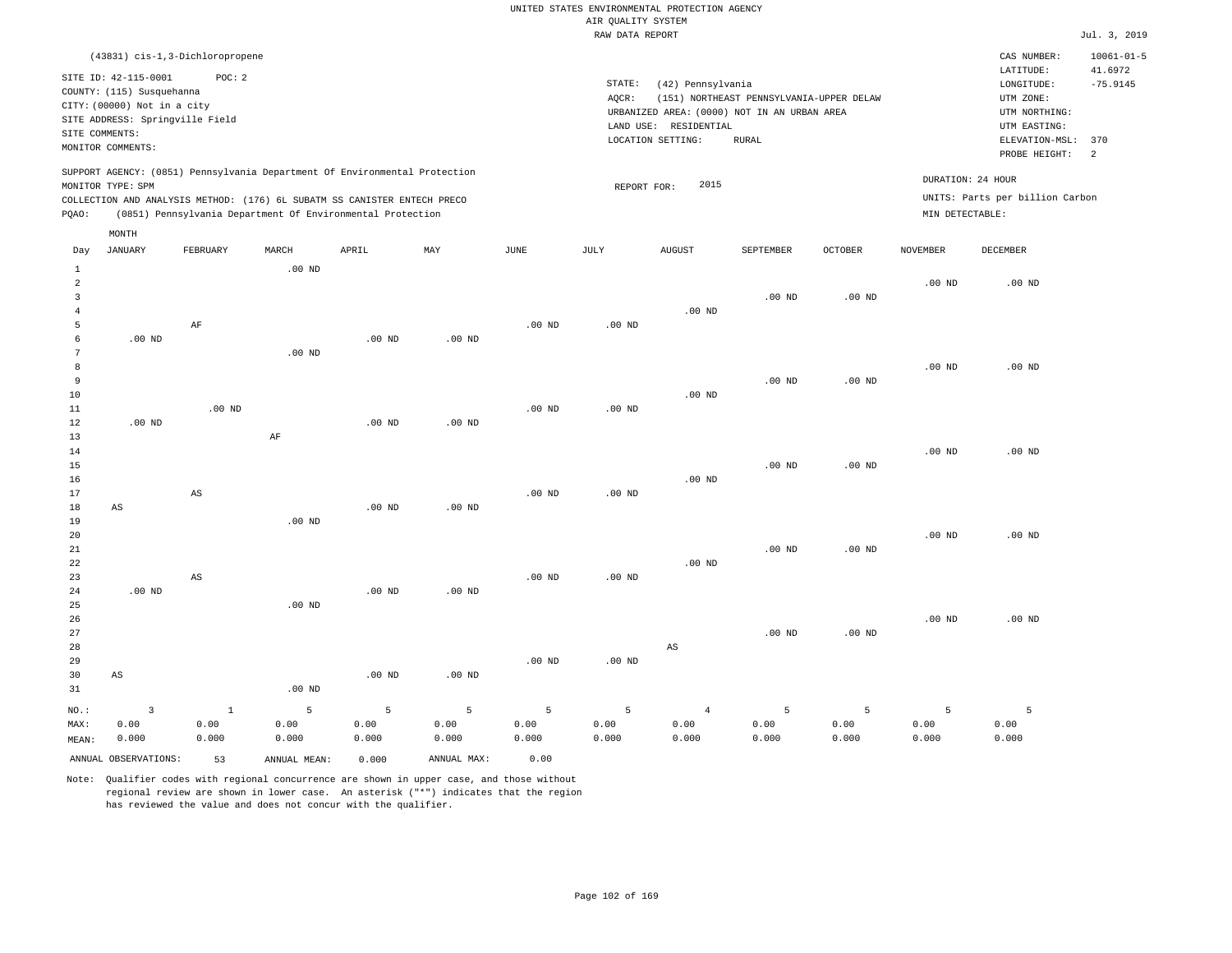|              |                             |                                                                            |          |                   |          |                   | RAW DATA REPORT   |                       |                                             |                   |                   |                                 | Jul. 3, 2019              |
|--------------|-----------------------------|----------------------------------------------------------------------------|----------|-------------------|----------|-------------------|-------------------|-----------------------|---------------------------------------------|-------------------|-------------------|---------------------------------|---------------------------|
|              |                             | (43832) Dibromochloromethane                                               |          |                   |          |                   |                   |                       |                                             |                   |                   | CAS NUMBER:<br>LATITUDE:        | $124 - 48 - 1$<br>41.6972 |
|              | SITE ID: 42-115-0001        | POC: 2                                                                     |          |                   |          |                   | STATE:            | (42) Pennsylvania     |                                             |                   |                   | LONGITUDE:                      | $-75.9145$                |
|              | COUNTY: (115) Susquehanna   |                                                                            |          |                   |          |                   | AOCR:             |                       | (151) NORTHEAST PENNSYLVANIA-UPPER DELAW    |                   |                   | UTM ZONE:                       |                           |
|              | CITY: (00000) Not in a city |                                                                            |          |                   |          |                   |                   |                       | URBANIZED AREA: (0000) NOT IN AN URBAN AREA |                   |                   | UTM NORTHING:                   |                           |
|              |                             | SITE ADDRESS: Springville Field                                            |          |                   |          |                   |                   | LAND USE: RESIDENTIAL |                                             |                   |                   | UTM EASTING:                    |                           |
|              | SITE COMMENTS:              |                                                                            |          |                   |          |                   |                   | LOCATION SETTING:     | RURAL                                       |                   |                   | ELEVATION-MSL:                  | 370                       |
|              | MONITOR COMMENTS:           |                                                                            |          |                   |          |                   |                   |                       |                                             |                   |                   | PROBE HEIGHT:                   | 2                         |
|              |                             | SUPPORT AGENCY: (0851) Pennsylvania Department Of Environmental Protection |          |                   |          |                   |                   |                       |                                             |                   |                   |                                 |                           |
|              | MONITOR TYPE: SPM           |                                                                            |          |                   |          |                   | REPORT FOR:       | 2013                  |                                             |                   |                   | DURATION: 24 HOUR               |                           |
|              |                             | COLLECTION AND ANALYSIS METHOD: (176) 6L SUBATM SS CANISTER ENTECH PRECO   |          |                   |          |                   |                   |                       |                                             |                   |                   | UNITS: Parts per billion Carbon |                           |
| PQAO:        |                             | (0851) Pennsylvania Department Of Environmental Protection                 |          |                   |          |                   |                   |                       |                                             |                   | MIN DETECTABLE:   |                                 |                           |
|              | MONTH                       |                                                                            |          |                   |          |                   |                   |                       |                                             |                   |                   |                                 |                           |
| Day          | JANUARY                     | FEBRUARY                                                                   | MARCH    | APRIL             | MAY      | JUNE              | JULY              | <b>AUGUST</b>         | SEPTEMBER                                   | <b>OCTOBER</b>    | <b>NOVEMBER</b>   | DECEMBER                        |                           |
| $\mathbf{1}$ |                             |                                                                            |          |                   |          |                   |                   |                       | $.00$ ND                                    | $.00$ ND          |                   |                                 |                           |
| 2            |                             |                                                                            |          |                   |          |                   |                   | .00 <sub>ND</sub>     |                                             |                   |                   |                                 |                           |
| 3            |                             |                                                                            |          |                   |          | $.00$ ND          | .00 <sub>ND</sub> |                       |                                             |                   |                   |                                 |                           |
| 4            |                             |                                                                            |          | $.00$ ND          | $.00$ ND |                   |                   |                       |                                             |                   |                   |                                 |                           |
| 5            |                             |                                                                            | $.00$ ND |                   |          |                   |                   |                       |                                             |                   |                   |                                 |                           |
| 6            |                             |                                                                            |          |                   |          |                   |                   |                       |                                             |                   | .00 <sub>ND</sub> | $.00$ ND                        |                           |
| 7            |                             |                                                                            |          |                   |          |                   |                   |                       | AF                                          | AF                |                   |                                 |                           |
| 8            |                             |                                                                            |          |                   |          |                   |                   | $.00$ ND              |                                             |                   |                   |                                 |                           |
| 9            |                             |                                                                            |          |                   |          | $.00$ ND          | $.00$ ND          |                       |                                             |                   |                   |                                 |                           |
| 10           |                             |                                                                            |          | .00 <sub>ND</sub> | $.00$ ND |                   |                   |                       |                                             |                   |                   |                                 |                           |
| 11           |                             |                                                                            | $.00$ ND |                   |          |                   |                   |                       |                                             |                   |                   |                                 |                           |
| 12           |                             |                                                                            |          |                   |          |                   |                   |                       |                                             |                   | $_{\rm AS}$       | $\mathbb{A}\mathbb{S}$          |                           |
| 13           |                             |                                                                            |          |                   |          |                   |                   |                       | $.00$ ND                                    | .00 <sub>ND</sub> |                   |                                 |                           |
| 14           |                             |                                                                            |          |                   |          |                   |                   | .00CL                 |                                             |                   |                   |                                 |                           |
| 15           |                             |                                                                            |          |                   |          | $.00$ ND          | $.00$ ND          |                       |                                             |                   |                   |                                 |                           |
| 16<br>17     |                             |                                                                            | $.00$ ND | $.00$ ND          | $.00$ ND |                   |                   |                       |                                             |                   |                   |                                 |                           |
| 18           |                             |                                                                            |          |                   |          |                   |                   |                       |                                             |                   | AF                | AF                              |                           |
| 19           |                             |                                                                            |          |                   |          |                   |                   |                       | $.00$ ND                                    | .00 <sub>ND</sub> |                   |                                 |                           |
| 20           |                             |                                                                            |          |                   |          |                   |                   | .00 <sub>ND</sub>     |                                             |                   |                   |                                 |                           |
| 21           |                             |                                                                            |          |                   |          | $.00$ ND          | $.00$ ND          |                       |                                             |                   |                   |                                 |                           |
| 22           |                             |                                                                            |          | $.00$ ND          | $.00$ ND |                   |                   |                       |                                             |                   |                   |                                 |                           |
| 23           |                             |                                                                            | $.00$ ND |                   |          |                   |                   |                       |                                             |                   |                   |                                 |                           |
| 24           |                             |                                                                            |          |                   |          |                   |                   |                       |                                             |                   | AF                | AF                              |                           |
| 25           |                             |                                                                            |          |                   |          |                   |                   |                       | $.00$ ND                                    | $_{\rm AS}$       |                   |                                 |                           |
| 26           |                             |                                                                            |          |                   |          |                   |                   | $.00$ ND              |                                             |                   |                   |                                 |                           |
| 27           |                             | $.00$ ND                                                                   |          |                   |          | .00 <sub>ND</sub> | $.00$ ND          |                       |                                             |                   |                   |                                 |                           |

28 29 30 31 NO.: MAX: MEAN:  $\mathbf 0$  .00 ND .00 ND .00 ND .00 ND AF AF 1 0.00 0.000 5 0.00 0.000 5 0.00 0.000 5 0.00 0.000 5 0.00 0.000 5 0.00 0.000 5 0.00 0.000 4 0.00 0.000 4 0.00 0.000 1 0.00 0.000 1 0.00 0.000 ANNUAL OBSERVATIONS: 41 ANNUAL MEAN: 0.000 ANNUAL MAX: 0.00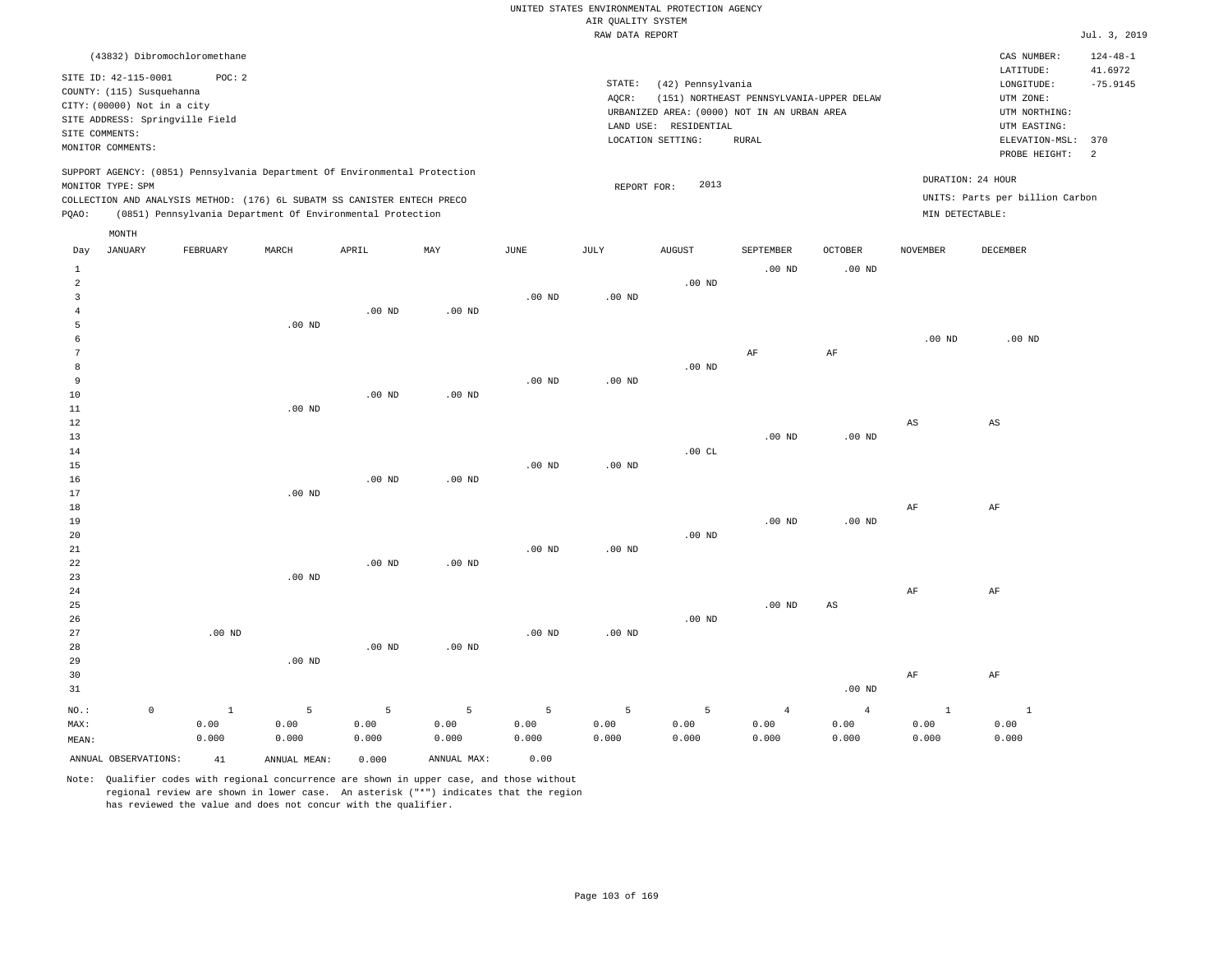| (43832) Dibromochloromethane                                                                                                                                                                                                                                |                                                                                                                                                                                        | CAS NUMBER:                                                                                                  | $124 - 48 - 1$               |
|-------------------------------------------------------------------------------------------------------------------------------------------------------------------------------------------------------------------------------------------------------------|----------------------------------------------------------------------------------------------------------------------------------------------------------------------------------------|--------------------------------------------------------------------------------------------------------------|------------------------------|
| SITE ID: 42-115-0001<br>POC:2<br>COUNTY: (115) Susquehanna<br>CITY: (00000) Not in a city<br>SITE ADDRESS: Springville Field<br>SITE COMMENTS:<br>MONITOR COMMENTS:                                                                                         | STATE:<br>(42) Pennsylvania<br>AOCR:<br>(151) NORTHEAST PENNSYLVANIA-UPPER DELAW<br>URBANIZED AREA: (0000) NOT IN AN URBAN AREA<br>LAND USE: RESIDENTIAL<br>LOCATION SETTING:<br>RURAL | LATITUDE:<br>LONGITUDE:<br>UTM ZONE:<br>UTM NORTHING:<br>UTM EASTING:<br>ELEVATION-MSL: 370<br>PROBE HEIGHT: | 41.6972<br>$-75.9145$<br>- 2 |
| SUPPORT AGENCY: (0851) Pennsylvania Department Of Environmental Protection<br>MONITOR TYPE: SPM<br>COLLECTION AND ANALYSIS METHOD: (176) 6L SUBATM SS CANISTER ENTECH PRECO<br>(0851) Pennsylvania Department Of Environmental Protection<br>POAO:<br>MONTH | DURATION: 24 HOUR<br>2014<br>REPORT FOR:<br>MIN DETECTABLE:                                                                                                                            | UNITS: Parts per billion Carbon                                                                              |                              |

| Day            | JANUARY                | FEBRUARY  | MARCH                  | APRIL          | MAY            | JUNE     | JULY     | AUGUST   | SEPTEMBER | OCTOBER  | NOVEMBER                | DECEMBER               |
|----------------|------------------------|-----------|------------------------|----------------|----------------|----------|----------|----------|-----------|----------|-------------------------|------------------------|
| $\mathbf{1}$   |                        |           |                        |                |                |          |          |          |           |          | $.00$ ND                | $.00$ ND               |
| $\,2$          |                        |           |                        |                |                |          |          |          | $.00$ ND  | $.00$ ND |                         |                        |
| 3              |                        |           |                        |                |                |          |          | $.00$ ND |           |          |                         |                        |
| $\overline{4}$ |                        | $\rm{AF}$ |                        |                |                | $.00$ ND | .00 $ND$ |          |           |          |                         |                        |
| 5              | $\rm AF$               |           |                        | $.00$ ND       | $.00$ ND       |          |          |          |           |          |                         |                        |
| 6              |                        |           | $.00$ ND               |                |                |          |          |          |           |          |                         |                        |
| 7              |                        |           |                        |                |                |          |          |          |           |          | $.00$ ND                | $.00$ ND               |
| 8              |                        |           |                        |                |                |          |          |          | $.00$ ND  | $.00$ ND |                         |                        |
| 9              |                        |           |                        |                |                |          |          | $.00$ ND |           |          |                         |                        |
| 10             |                        | $\rm AF$  |                        |                |                | $.00$ ND | .00 $ND$ |          |           |          |                         |                        |
| 11             | $.00$ ND               |           |                        | $.00$ ND       | $.00$ ND       |          |          |          |           |          |                         |                        |
| 12             |                        |           | $.00$ ND               |                |                |          |          |          |           |          |                         |                        |
| 13             |                        |           |                        |                |                |          |          |          |           |          | $.00$ ND                | $.00$ ND               |
| 14             |                        |           |                        |                |                |          |          |          | $.00$ ND  | .00 $ND$ |                         |                        |
| 15             |                        |           |                        |                |                |          |          | $.00$ ND |           |          |                         |                        |
| 16<br>17       |                        | $\rm AF$  |                        | $_{\rm AS}$    | $.00$ ND       | $.00$ ND | .00 $ND$ |          |           |          |                         |                        |
| 18             | AS                     |           | $.00$ ND               |                |                |          |          |          |           |          |                         |                        |
| 19             |                        |           |                        |                |                |          |          |          |           |          | $\rm AF$                | $.00$ ND               |
| 20             |                        |           |                        |                |                |          |          |          | $.00$ ND  | $.00$ ND |                         |                        |
| 21             |                        |           |                        |                |                |          |          | $.00$ ND |           |          |                         |                        |
| $2\sqrt{2}$    |                        | .00 DI    |                        |                |                | $.00$ ND | .00 $ND$ |          |           |          |                         |                        |
| 23             | $\rm AF$               |           |                        | $.00$ ND       | $.00$ ND       |          |          |          |           |          |                         |                        |
| $2\,4$         |                        |           | $\mathbb{A}\mathbb{S}$ |                |                |          |          |          |           |          |                         |                        |
| $25\,$         |                        |           |                        |                |                |          |          |          |           |          | AF                      | $.00$ ND               |
| 26             |                        |           |                        |                |                |          |          |          | .00 $ND$  | .00 $ND$ |                         |                        |
| 27             |                        |           |                        |                |                |          |          | $.00$ ND |           |          |                         |                        |
| 28             |                        | $\rm{AF}$ |                        |                |                | $.00$ ND | $.00$ ND |          |           |          |                         |                        |
| 29             | $\mathbb{A}\mathbb{S}$ |           |                        | $.00$ ND       | $.00$ ND       |          |          |          |           |          |                         |                        |
| 30             |                        |           | $.00$ ND               |                |                |          |          |          |           |          |                         |                        |
| 31             |                        |           |                        |                |                |          |          |          |           |          |                         | $\mathbb{A}\mathbb{S}$ |
| $_{\rm NO.}$ : | $\,$ 1                 | $\,$ 1    | $\overline{4}$         | $\overline{4}$ | $\overline{5}$ | 5        | 5        | 5        | 5         | 5        | $\overline{\mathbf{3}}$ | 5                      |
| MAX:           | 0.00                   | 0.00      | 0.00                   | 0.00           | 0.00           | 0.00     | 0.00     | 0.00     | 0.00      | 0.00     | 0.00                    | 0.00                   |
| MEAN:          | 0.000                  | 0.000     | 0.000                  | 0.000          | 0.000          | 0.000    | 0.000    | 0.000    | 0.000     | 0.000    | 0.000                   | 0.000                  |
|                | ANNUAL OBSERVATIONS:   | 48        | ANNUAL MEAN:           | 0.000          | ANNUAL MAX:    | 0.00     |          |          |           |          |                         |                        |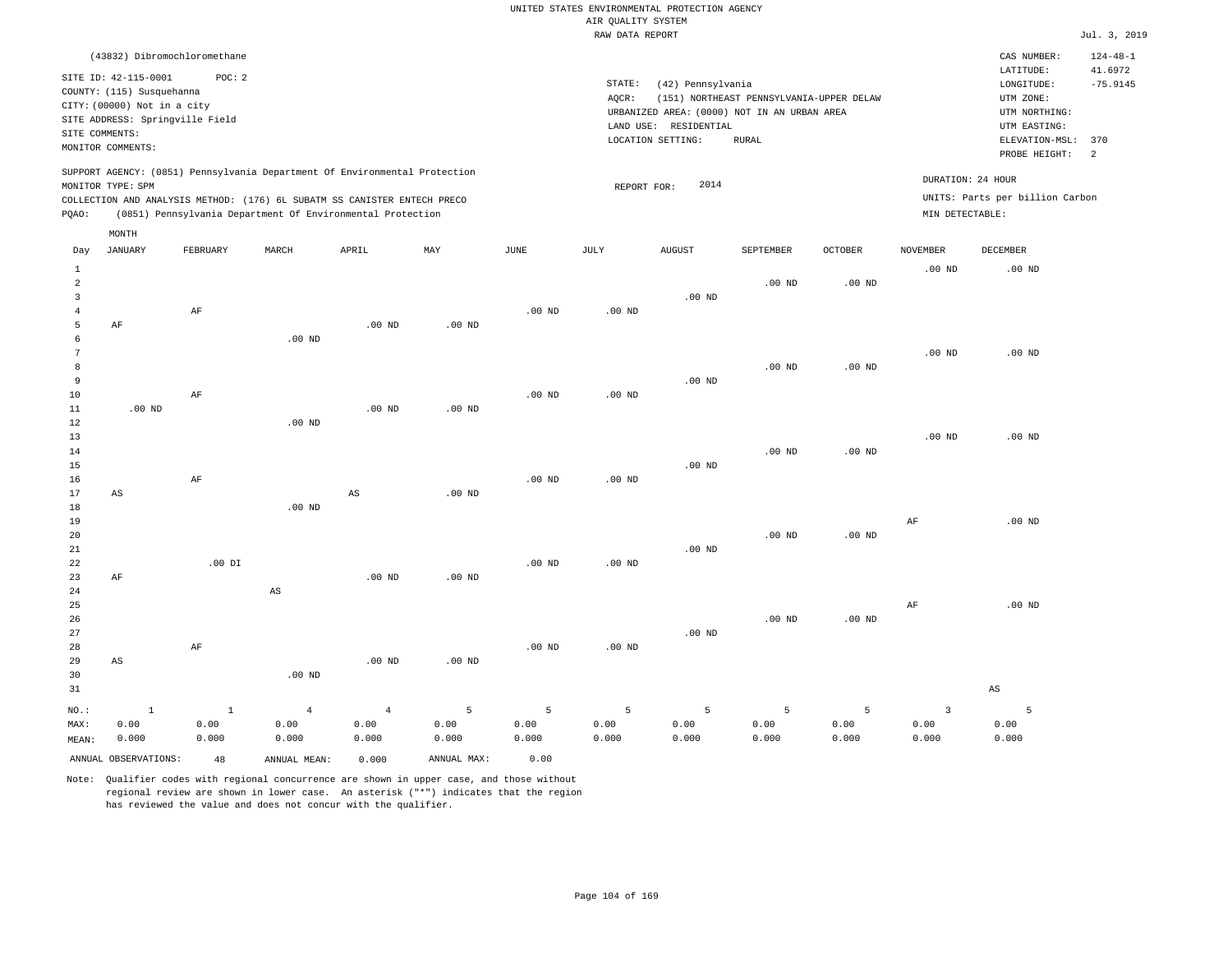|                |                                                                | (43832) Dibromochloromethane                                                                                                           |                          |       |                                                                            |      |                 |                                                                      |                                          |                |                 | CAS NUMBER:                                          | $124 - 48 - 1$        |
|----------------|----------------------------------------------------------------|----------------------------------------------------------------------------------------------------------------------------------------|--------------------------|-------|----------------------------------------------------------------------------|------|-----------------|----------------------------------------------------------------------|------------------------------------------|----------------|-----------------|------------------------------------------------------|-----------------------|
|                | SITE ID: 42-115-0001<br>COUNTY: (115) Susquehanna              | POC:2                                                                                                                                  |                          |       |                                                                            |      | STATE:<br>AOCR: | (42) Pennsylvania                                                    | (151) NORTHEAST PENNSYLVANIA-UPPER DELAW |                |                 | LATITUDE:<br>LONGITUDE:<br>UTM ZONE:                 | 41.6972<br>$-75.9145$ |
| SITE COMMENTS: | CITY: (00000) Not in a city<br>SITE ADDRESS: Springville Field |                                                                                                                                        |                          |       |                                                                            |      |                 | URBANIZED AREA: (0000) NOT IN AN URBAN AREA<br>LAND USE: RESIDENTIAL |                                          |                |                 | UTM NORTHING:<br>UTM EASTING:                        |                       |
|                | MONITOR COMMENTS:                                              |                                                                                                                                        |                          |       |                                                                            |      |                 | LOCATION SETTING:                                                    | <b>RURAL</b>                             |                |                 | ELEVATION-MSL:<br>PROBE HEIGHT:                      | 370<br>- 2            |
| POAO:          | MONITOR TYPE: SPM                                              | COLLECTION AND ANALYSIS METHOD: (176) 6L SUBATM SS CANISTER ENTECH PRECO<br>(0851) Pennsylvania Department Of Environmental Protection |                          |       | SUPPORT AGENCY: (0851) Pennsylvania Department Of Environmental Protection |      |                 | 2015<br>REPORT FOR:                                                  |                                          |                | MIN DETECTABLE: | DURATION: 24 HOUR<br>UNITS: Parts per billion Carbon |                       |
| Day            | MONTH<br>JANUARY                                               | FEBRUARY                                                                                                                               | MARCH<br>$00 \text{ MP}$ | APRIL | MAY                                                                        | JUNE | JULY            | <b>AUGUST</b>                                                        | SEPTEMBER                                | <b>OCTOBER</b> | NOVEMBER        | DECEMBER                                             |                       |

| $\pm$          |                         |                        | .UU ND   |          |          |          |          |                        |          |          |          |                   |
|----------------|-------------------------|------------------------|----------|----------|----------|----------|----------|------------------------|----------|----------|----------|-------------------|
| $\overline{a}$ |                         |                        |          |          |          |          |          |                        |          |          | $.00$ ND | .00 <sub>ND</sub> |
| 3              |                         |                        |          |          |          |          |          |                        | $.00$ ND | $.00$ ND |          |                   |
| 4              |                         |                        |          |          |          |          |          | .00 $ND$               |          |          |          |                   |
| 5              |                         | $\rm AF$               |          |          |          | $.00$ ND | .00 $ND$ |                        |          |          |          |                   |
| 6              | $.00$ ND                |                        |          | .00 $ND$ | $.00$ ND |          |          |                        |          |          |          |                   |
| 7              |                         |                        | $.00$ ND |          |          |          |          |                        |          |          |          |                   |
| 8              |                         |                        |          |          |          |          |          |                        |          |          | .00 $ND$ | $.00$ ND          |
| 9              |                         |                        |          |          |          |          |          |                        | $.00$ ND | $.00$ ND |          |                   |
| 10             |                         |                        |          |          |          |          |          | $.00$ ND               |          |          |          |                   |
| 11             |                         | $.00$ ND               |          |          |          | $.00$ ND | $.00$ ND |                        |          |          |          |                   |
| 12             | $.00$ ND                |                        |          | $.00$ ND | $.00$ ND |          |          |                        |          |          |          |                   |
| 13             |                         |                        | $\rm AF$ |          |          |          |          |                        |          |          |          |                   |
| 14             |                         |                        |          |          |          |          |          |                        |          |          | $.00$ ND | $.00$ ND          |
| 15             |                         |                        |          |          |          |          |          |                        | $.00$ ND | $.00$ ND |          |                   |
| 16             |                         |                        |          |          |          |          |          | $.00$ ND               |          |          |          |                   |
| 17             |                         | $\mathbb{A}\mathbb{S}$ |          |          |          | $.00$ ND | $.00$ ND |                        |          |          |          |                   |
| 18             | $\mathbb{A}\mathbb{S}$  |                        |          | .00 $ND$ | $.00$ ND |          |          |                        |          |          |          |                   |
| 19             |                         |                        | $.00$ ND |          |          |          |          |                        |          |          |          |                   |
| 20             |                         |                        |          |          |          |          |          |                        |          |          | $.00$ ND | $.00$ ND          |
| 21             |                         |                        |          |          |          |          |          |                        | $.00$ ND | $.00$ ND |          |                   |
| 22<br>23       |                         |                        |          |          |          | $.00$ ND |          | .00 $ND$               |          |          |          |                   |
| 24             | $.00$ ND                | AS                     |          | $.00$ ND | $.00$ ND |          | .00 $ND$ |                        |          |          |          |                   |
| 25             |                         |                        | $.00$ ND |          |          |          |          |                        |          |          |          |                   |
| 26             |                         |                        |          |          |          |          |          |                        |          |          | $.00$ ND | $.00$ ND          |
| 27             |                         |                        |          |          |          |          |          |                        | $.00$ ND | $.00$ ND |          |                   |
| 28             |                         |                        |          |          |          |          |          | $\mathbb{A}\mathbb{S}$ |          |          |          |                   |
| 29             |                         |                        |          |          |          | $.00$ ND | $.00$ ND |                        |          |          |          |                   |
| 30             | $\mathbb{A}\mathbb{S}$  |                        |          | $.00$ ND | $.00$ ND |          |          |                        |          |          |          |                   |
| 31             |                         |                        | $.00$ ND |          |          |          |          |                        |          |          |          |                   |
| $_{\rm NO.}$ : | $\overline{\mathbf{3}}$ | $\,$ 1                 | 5        | 5        | 5        | 5        | 5        | $\overline{4}$         | 5        | 5        | 5        | 5                 |
| MAX:           | 0.00                    | 0.00                   | 0.00     | 0.00     | 0.00     | 0.00     | 0.00     | 0.00                   | 0.00     | 0.00     | 0.00     | 0.00              |
| MEAN:          | 0.000                   | 0.000                  | 0.000    | 0.000    | 0.000    | 0.000    | 0.000    | 0.000                  | 0.000    | 0.000    | 0.000    | 0.000             |
|                |                         |                        |          |          |          |          |          |                        |          |          |          |                   |

ANNUAL OBSERVATIONS: 53 ANNUAL MEAN: 0.000 ANNUAL MAX: 0.00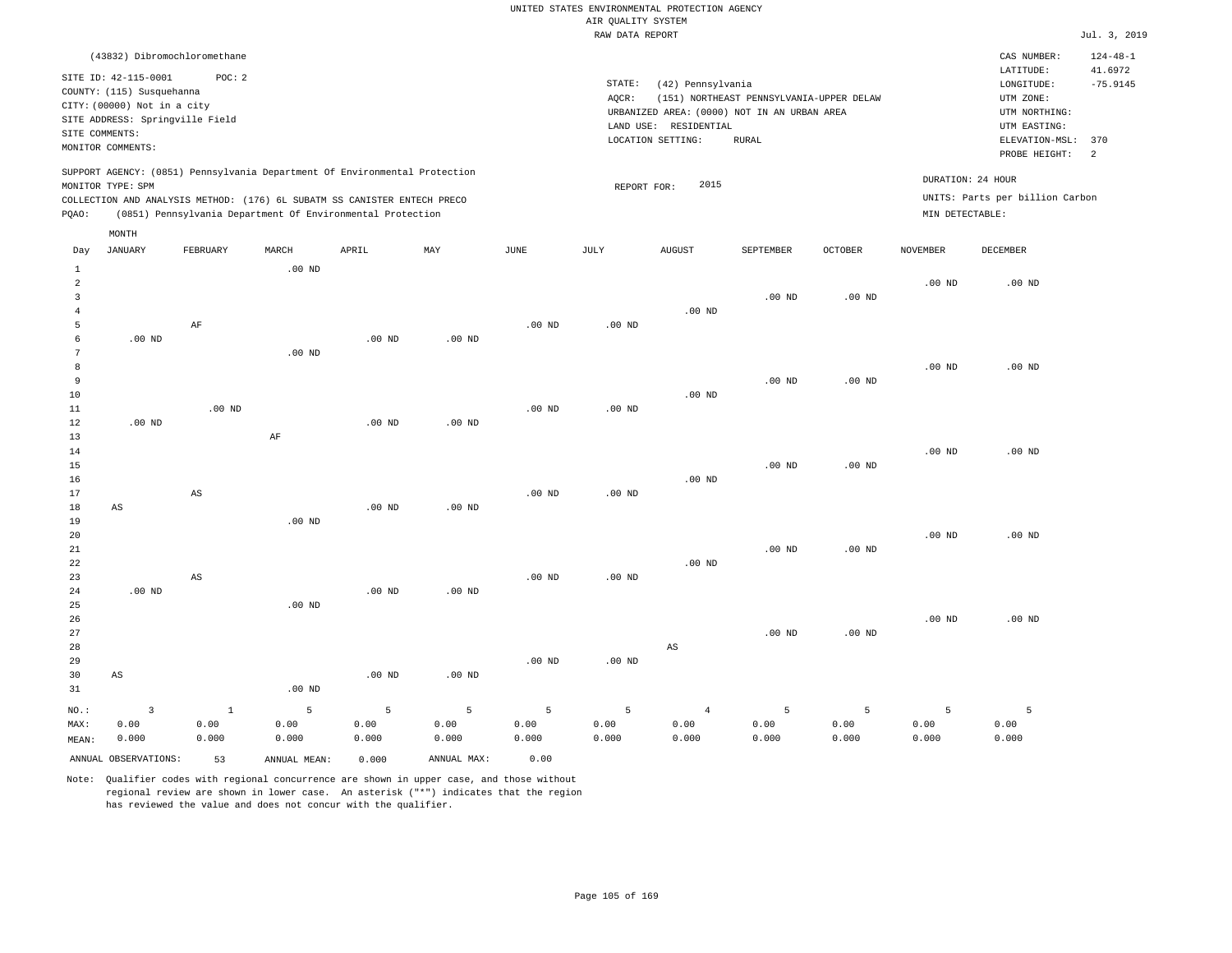|                |                             |                                    |                                                                            |          |                   |                   | RAW DATA REPORT   |                       |                                             |                 |                                 |                   | Jul. 3, 2019   |  |
|----------------|-----------------------------|------------------------------------|----------------------------------------------------------------------------|----------|-------------------|-------------------|-------------------|-----------------------|---------------------------------------------|-----------------|---------------------------------|-------------------|----------------|--|
|                |                             | (43838) trans-1,2-Dichloroethylene |                                                                            |          |                   |                   |                   |                       |                                             |                 |                                 | CAS NUMBER:       | $156 - 60 - 5$ |  |
|                |                             |                                    |                                                                            |          |                   |                   |                   |                       |                                             |                 |                                 | LATITUDE:         | 41.6972        |  |
|                | SITE ID: 42-115-0001        | POC: 2                             |                                                                            |          |                   |                   | STATE:            | (42) Pennsylvania     |                                             |                 | LONGITUDE:                      | $-75.9145$        |                |  |
|                | COUNTY: (115) Susquehanna   |                                    |                                                                            |          |                   |                   | AOCR:             |                       | (151) NORTHEAST PENNSYLVANIA-UPPER DELAW    |                 |                                 | UTM ZONE:         |                |  |
|                | CITY: (00000) Not in a city |                                    |                                                                            |          |                   |                   |                   |                       | URBANIZED AREA: (0000) NOT IN AN URBAN AREA |                 |                                 | UTM NORTHING:     |                |  |
|                |                             | SITE ADDRESS: Springville Field    |                                                                            |          |                   |                   |                   | LAND USE: RESIDENTIAL |                                             |                 |                                 | UTM EASTING:      |                |  |
|                | SITE COMMENTS:              |                                    |                                                                            |          |                   |                   |                   | LOCATION SETTING:     | <b>RURAL</b>                                |                 |                                 | ELEVATION-MSL:    | 370            |  |
|                | MONITOR COMMENTS:           |                                    |                                                                            |          |                   |                   |                   |                       |                                             |                 |                                 | PROBE HEIGHT:     | 2              |  |
|                |                             |                                    | SUPPORT AGENCY: (0851) Pennsylvania Department Of Environmental Protection |          |                   |                   |                   |                       |                                             |                 |                                 | DURATION: 24 HOUR |                |  |
|                | MONITOR TYPE: SPM           |                                    |                                                                            |          |                   |                   | REPORT FOR:       | 2013                  |                                             |                 |                                 |                   |                |  |
|                |                             |                                    | COLLECTION AND ANALYSIS METHOD: (176) 6L SUBATM SS CANISTER ENTECH PRECO   |          |                   |                   |                   |                       |                                             |                 | UNITS: Parts per billion Carbon |                   |                |  |
| PQAO:          |                             |                                    | (0851) Pennsylvania Department Of Environmental Protection                 |          |                   |                   |                   |                       |                                             | MIN DETECTABLE: |                                 |                   |                |  |
|                | MONTH                       |                                    |                                                                            |          |                   |                   |                   |                       |                                             |                 |                                 |                   |                |  |
| Day            | <b>JANUARY</b>              | FEBRUARY                           | MARCH                                                                      | APRIL    | MAY               | $_{\rm JUNE}$     | JULY              | <b>AUGUST</b>         | SEPTEMBER                                   | <b>OCTOBER</b>  | <b>NOVEMBER</b>                 | <b>DECEMBER</b>   |                |  |
| $\mathbf{1}$   |                             |                                    |                                                                            |          |                   |                   |                   |                       | $.00$ ND                                    | $.00$ ND        |                                 |                   |                |  |
| $\overline{a}$ |                             |                                    |                                                                            |          |                   |                   |                   | $.00$ ND              |                                             |                 |                                 |                   |                |  |
| $\mathbf{3}$   |                             |                                    |                                                                            |          |                   | .00 <sub>ND</sub> | $.00$ ND          |                       |                                             |                 |                                 |                   |                |  |
| $\overline{4}$ |                             |                                    |                                                                            | $.00$ ND | $.00$ ND          |                   |                   |                       |                                             |                 |                                 |                   |                |  |
| 5              |                             |                                    | .00 <sub>ND</sub>                                                          |          |                   |                   |                   |                       |                                             |                 |                                 |                   |                |  |
| 6              |                             |                                    |                                                                            |          |                   |                   |                   |                       |                                             |                 | $.00$ ND                        | $.00$ ND          |                |  |
| 7              |                             |                                    |                                                                            |          |                   |                   |                   |                       | AF                                          | AF              |                                 |                   |                |  |
| 8              |                             |                                    |                                                                            |          |                   |                   |                   | $.00$ ND              |                                             |                 |                                 |                   |                |  |
| 9              |                             |                                    |                                                                            |          |                   | $.00$ ND          | $.00$ ND          |                       |                                             |                 |                                 |                   |                |  |
| 10             |                             |                                    |                                                                            | $.00$ ND | .00 <sub>ND</sub> |                   |                   |                       |                                             |                 |                                 |                   |                |  |
| 11             |                             |                                    | $.00$ ND                                                                   |          |                   |                   |                   |                       |                                             |                 |                                 |                   |                |  |
| 12             |                             |                                    |                                                                            |          |                   |                   |                   |                       |                                             |                 | $_{\rm AS}$                     | AS                |                |  |
| 13             |                             |                                    |                                                                            |          |                   |                   |                   | .00CL                 | $.00$ ND                                    | $.00$ ND        |                                 |                   |                |  |
| 14             |                             |                                    |                                                                            |          |                   | $.00$ ND          |                   |                       |                                             |                 |                                 |                   |                |  |
| 15             |                             |                                    |                                                                            |          |                   |                   | .00 <sub>ND</sub> |                       |                                             |                 |                                 |                   |                |  |
| 16<br>17       |                             |                                    | $.00$ ND                                                                   | $.00$ ND | .00 <sub>ND</sub> |                   |                   |                       |                                             |                 |                                 |                   |                |  |
| 18             |                             |                                    |                                                                            |          |                   |                   |                   |                       |                                             |                 | AF                              | AF                |                |  |
| 19             |                             |                                    |                                                                            |          |                   |                   |                   |                       | $.00$ ND                                    | .00 $ND$        |                                 |                   |                |  |
| 20             |                             |                                    |                                                                            |          |                   |                   |                   | $.00$ ND              |                                             |                 |                                 |                   |                |  |
| 21             |                             |                                    |                                                                            |          |                   | $.00$ ND          | $.00$ ND          |                       |                                             |                 |                                 |                   |                |  |
| 22             |                             |                                    |                                                                            | $.00$ ND | $.00$ ND          |                   |                   |                       |                                             |                 |                                 |                   |                |  |
| 23             |                             |                                    | $.00$ ND                                                                   |          |                   |                   |                   |                       |                                             |                 |                                 |                   |                |  |
| 24             |                             |                                    |                                                                            |          |                   |                   |                   |                       |                                             |                 | AF                              | AF                |                |  |
| 25             |                             |                                    |                                                                            |          |                   |                   |                   |                       | $.00$ ND                                    | AS              |                                 |                   |                |  |
| 26             |                             |                                    |                                                                            |          |                   |                   |                   | $.00$ ND              |                                             |                 |                                 |                   |                |  |
| 27             |                             | $.00$ ND                           |                                                                            |          |                   | .00 <sub>ND</sub> | $.00$ ND          |                       |                                             |                 |                                 |                   |                |  |
| 28             |                             |                                    |                                                                            | $.00$ ND | .00 <sub>ND</sub> |                   |                   |                       |                                             |                 |                                 |                   |                |  |
| 29             |                             |                                    | $.00$ ND                                                                   |          |                   |                   |                   |                       |                                             |                 |                                 |                   |                |  |
| 30             |                             |                                    |                                                                            |          |                   |                   |                   |                       |                                             |                 | AF                              | AF                |                |  |
| 31             |                             |                                    |                                                                            |          |                   |                   |                   |                       |                                             | $.00$ ND        |                                 |                   |                |  |
|                |                             |                                    |                                                                            |          |                   |                   |                   |                       |                                             |                 |                                 |                   |                |  |
| NO.:           | $\mathbb O$                 | $\mathbf{1}$                       | 5                                                                          | 5        | 5                 | 5                 | 5                 | 5                     | $\overline{4}$                              | $\overline{4}$  | $\mathbf{1}$                    | $1\,$             |                |  |
| MAX:           |                             | 0.00                               | 0.00                                                                       | 0.00     | 0.00              | 0.00              | 0.00              | 0.00                  | 0.00                                        | 0.00            | 0.00                            | 0.00              |                |  |
| MEAN:          |                             | 0.000                              | 0.000                                                                      | 0.000    | 0.000             | 0.000             | 0.000             | 0.000                 | 0.000                                       | 0.000           | 0.000                           | 0.000             |                |  |
|                | ANNUAL OBSERVATIONS:        | 41                                 | ANNUAL MEAN:                                                               | 0.000    | ANNUAL MAX:       | 0.00              |                   |                       |                                             |                 |                                 |                   |                |  |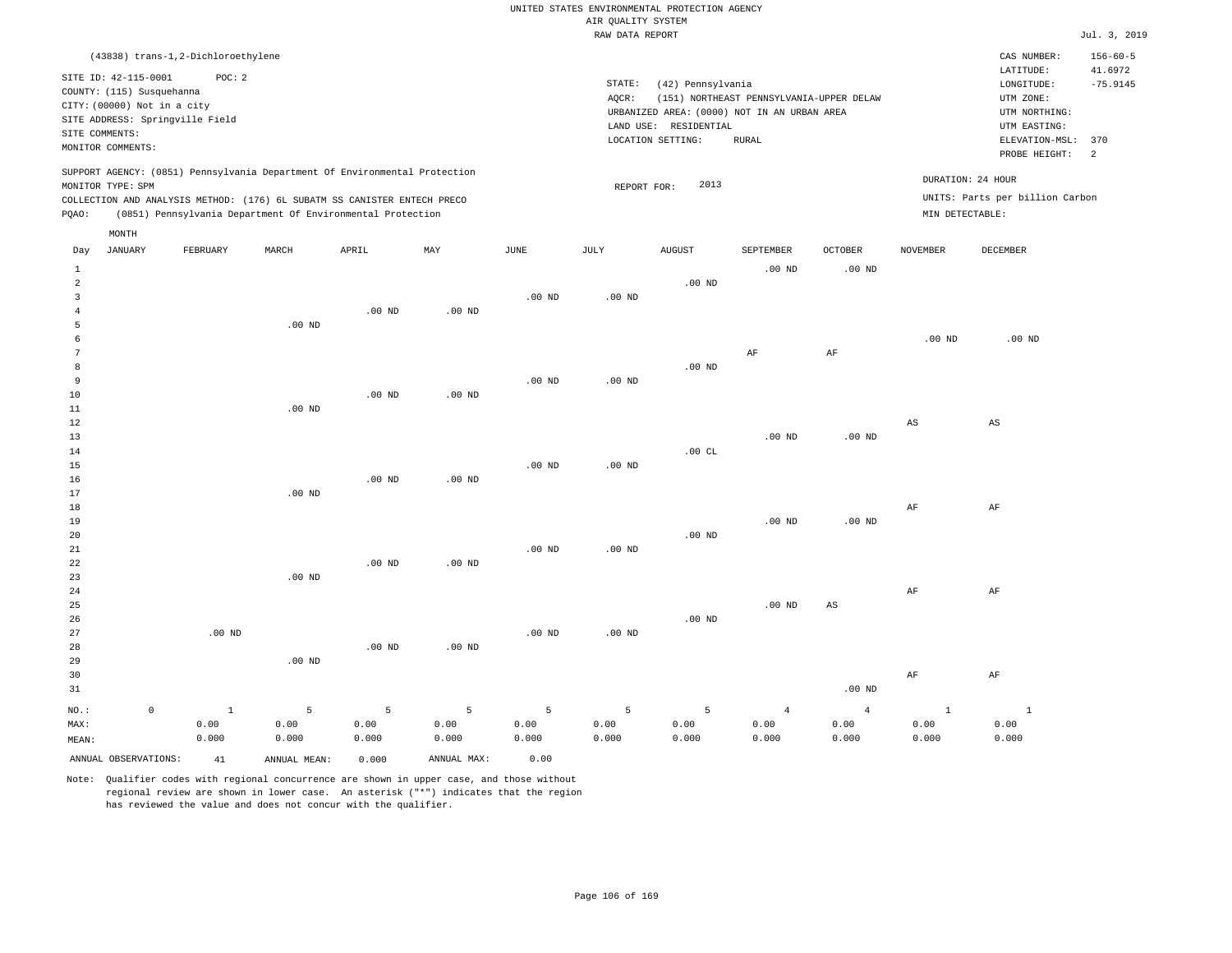|                                                                                               |                                    |          |                                                                            |                   |                           |                   | RAW DATA REPORT |                       |                                             |                                 |                         |                   | Jul. 3, 2019   |
|-----------------------------------------------------------------------------------------------|------------------------------------|----------|----------------------------------------------------------------------------|-------------------|---------------------------|-------------------|-----------------|-----------------------|---------------------------------------------|---------------------------------|-------------------------|-------------------|----------------|
|                                                                                               | (43838) trans-1,2-Dichloroethylene |          |                                                                            |                   |                           |                   |                 |                       |                                             |                                 |                         | CAS NUMBER:       | $156 - 60 - 5$ |
|                                                                                               |                                    | POC: 2   |                                                                            |                   |                           |                   |                 |                       |                                             |                                 |                         | LATITUDE:         | 41.6972        |
| SITE ID: 42-115-0001                                                                          |                                    |          |                                                                            |                   |                           |                   |                 | (42) Pennsylvania     | LONGITUDE:                                  | $-75.9145$                      |                         |                   |                |
| COUNTY: (115) Susquehanna<br>CITY: (00000) Not in a city                                      |                                    |          |                                                                            |                   |                           |                   |                 |                       | (151) NORTHEAST PENNSYLVANIA-UPPER DELAW    |                                 | UTM ZONE:               |                   |                |
| SITE ADDRESS: Springville Field                                                               |                                    |          |                                                                            |                   |                           |                   |                 |                       | URBANIZED AREA: (0000) NOT IN AN URBAN AREA |                                 |                         | UTM NORTHING:     |                |
| SITE COMMENTS:                                                                                |                                    |          |                                                                            |                   |                           |                   |                 | LAND USE: RESIDENTIAL |                                             |                                 |                         | UTM EASTING:      |                |
|                                                                                               | MONITOR COMMENTS:                  |          |                                                                            |                   |                           |                   |                 | LOCATION SETTING:     | <b>RURAL</b>                                |                                 | ELEVATION-MSL:          | 370               |                |
|                                                                                               |                                    |          |                                                                            |                   |                           |                   |                 |                       |                                             |                                 |                         | PROBE HEIGHT:     | 2              |
|                                                                                               |                                    |          | SUPPORT AGENCY: (0851) Pennsylvania Department Of Environmental Protection |                   |                           |                   |                 | 2014                  |                                             |                                 |                         | DURATION: 24 HOUR |                |
| MONITOR TYPE: SPM<br>COLLECTION AND ANALYSIS METHOD: (176) 6L SUBATM SS CANISTER ENTECH PRECO |                                    |          |                                                                            |                   |                           |                   | REPORT FOR:     |                       |                                             | UNITS: Parts per billion Carbon |                         |                   |                |
| PQAO:                                                                                         |                                    |          | (0851) Pennsylvania Department Of Environmental Protection                 |                   |                           |                   |                 |                       |                                             | MIN DETECTABLE:                 |                         |                   |                |
|                                                                                               | MONTH                              |          |                                                                            |                   |                           |                   |                 |                       |                                             |                                 |                         |                   |                |
| Day                                                                                           | JANUARY                            | FEBRUARY | MARCH                                                                      | APRIL             | $\ensuremath{\text{MAX}}$ | JUNE              | JULY            | <b>AUGUST</b>         | SEPTEMBER                                   | <b>OCTOBER</b>                  | <b>NOVEMBER</b>         | <b>DECEMBER</b>   |                |
| $\mathbf{1}$                                                                                  |                                    |          |                                                                            |                   |                           |                   |                 |                       |                                             |                                 | .00 <sub>ND</sub>       | $.00$ ND          |                |
| 2                                                                                             |                                    |          |                                                                            |                   |                           |                   |                 |                       | $.00$ ND                                    | .00 <sub>ND</sub>               |                         |                   |                |
| 3                                                                                             |                                    |          |                                                                            |                   |                           |                   |                 | $.00$ ND              |                                             |                                 |                         |                   |                |
| $\overline{4}$                                                                                |                                    | AF       |                                                                            |                   |                           | $.00$ ND          | $.00$ ND        |                       |                                             |                                 |                         |                   |                |
| 5                                                                                             | AF                                 |          |                                                                            | .00 <sub>ND</sub> | $.00$ ND                  |                   |                 |                       |                                             |                                 |                         |                   |                |
| 6                                                                                             |                                    |          | $.00$ ND                                                                   |                   |                           |                   |                 |                       |                                             |                                 |                         |                   |                |
| $7\phantom{.0}$                                                                               |                                    |          |                                                                            |                   |                           |                   |                 |                       |                                             |                                 | .00 <sub>ND</sub>       | $.00$ ND          |                |
| 8                                                                                             |                                    |          |                                                                            |                   |                           |                   |                 |                       | $.00$ ND                                    | $.00$ ND                        |                         |                   |                |
| 9                                                                                             |                                    |          |                                                                            |                   |                           |                   |                 | $.00$ ND              |                                             |                                 |                         |                   |                |
| 10                                                                                            |                                    | AF       |                                                                            |                   |                           | $.00$ ND          | $.00$ ND        |                       |                                             |                                 |                         |                   |                |
| 11                                                                                            | .00 <sub>ND</sub>                  |          |                                                                            | .00 <sub>ND</sub> | $.00$ ND                  |                   |                 |                       |                                             |                                 |                         |                   |                |
| 12                                                                                            |                                    |          | $.00$ ND                                                                   |                   |                           |                   |                 |                       |                                             |                                 |                         |                   |                |
| 13                                                                                            |                                    |          |                                                                            |                   |                           |                   |                 |                       |                                             |                                 | .00 <sub>ND</sub>       | $.00$ ND          |                |
| 14                                                                                            |                                    |          |                                                                            |                   |                           |                   |                 |                       | .00 <sub>ND</sub>                           | $.00$ ND                        |                         |                   |                |
| 15                                                                                            |                                    |          |                                                                            |                   |                           |                   |                 | .00 <sub>ND</sub>     |                                             |                                 |                         |                   |                |
| 16                                                                                            |                                    | AF       |                                                                            |                   |                           | .00 <sub>ND</sub> | $.00$ ND        |                       |                                             |                                 |                         |                   |                |
| 17                                                                                            | AS                                 |          | $.00$ ND                                                                   | $_{\rm AS}$       | .00 <sub>ND</sub>         |                   |                 |                       |                                             |                                 |                         |                   |                |
| 18<br>19                                                                                      |                                    |          |                                                                            |                   |                           |                   |                 |                       |                                             |                                 | AF                      | $.00$ ND          |                |
| 20                                                                                            |                                    |          |                                                                            |                   |                           |                   |                 |                       | $.00$ ND                                    | $.00$ ND                        |                         |                   |                |
| 21                                                                                            |                                    |          |                                                                            |                   |                           |                   |                 | $.00$ ND              |                                             |                                 |                         |                   |                |
| 22                                                                                            |                                    | $.00$ DI |                                                                            |                   |                           | $.00$ ND          | $.00$ ND        |                       |                                             |                                 |                         |                   |                |
| 23                                                                                            | AF                                 |          |                                                                            | $.00$ ND          | $.00$ ND                  |                   |                 |                       |                                             |                                 |                         |                   |                |
| 24                                                                                            |                                    |          | $\mathbb{A}\mathbb{S}$                                                     |                   |                           |                   |                 |                       |                                             |                                 |                         |                   |                |
| 25                                                                                            |                                    |          |                                                                            |                   |                           |                   |                 |                       |                                             |                                 | AF                      | $.00$ ND          |                |
| 26                                                                                            |                                    |          |                                                                            |                   |                           |                   |                 |                       | .00 <sub>ND</sub>                           | $.00$ ND                        |                         |                   |                |
| 27                                                                                            |                                    |          |                                                                            |                   |                           |                   |                 | $.00$ ND              |                                             |                                 |                         |                   |                |
| 28                                                                                            |                                    | AF       |                                                                            |                   |                           | $.00$ ND          | $.00$ ND        |                       |                                             |                                 |                         |                   |                |
| 29                                                                                            | AS                                 |          |                                                                            | $.00$ ND          | $.00$ ND                  |                   |                 |                       |                                             |                                 |                         |                   |                |
| 30                                                                                            |                                    |          | .00 <sub>ND</sub>                                                          |                   |                           |                   |                 |                       |                                             |                                 |                         |                   |                |
| 31                                                                                            |                                    |          |                                                                            |                   |                           |                   |                 |                       |                                             |                                 |                         | $_{\rm AS}$       |                |
| NO.:                                                                                          | $\mathbf{1}$                       | $\,$ 1   | $\overline{4}$                                                             | $\overline{4}$    | 5                         | 5                 | 5               | 5                     | $\overline{5}$                              | 5                               | $\overline{\mathbf{3}}$ | 5                 |                |
| MAX:                                                                                          | 0.00                               | 0.00     | 0.00                                                                       | 0.00              | 0.00                      | 0.00              | 0.00            | 0.00                  | 0.00                                        | 0.00                            | 0.00                    | 0.00              |                |
| MEAN:                                                                                         | 0.000                              | 0.000    | 0.000                                                                      | 0.000             | 0.000                     | 0.000             | 0.000           | 0.000                 | 0.000                                       | 0.000                           | 0.000                   | 0.000             |                |
|                                                                                               | ANNUAL OBSERVATIONS:               | 48       | ANNUAL MEAN:                                                               | 0.000             | ANNUAL MAX:               | 0.00              |                 |                       |                                             |                                 |                         |                   |                |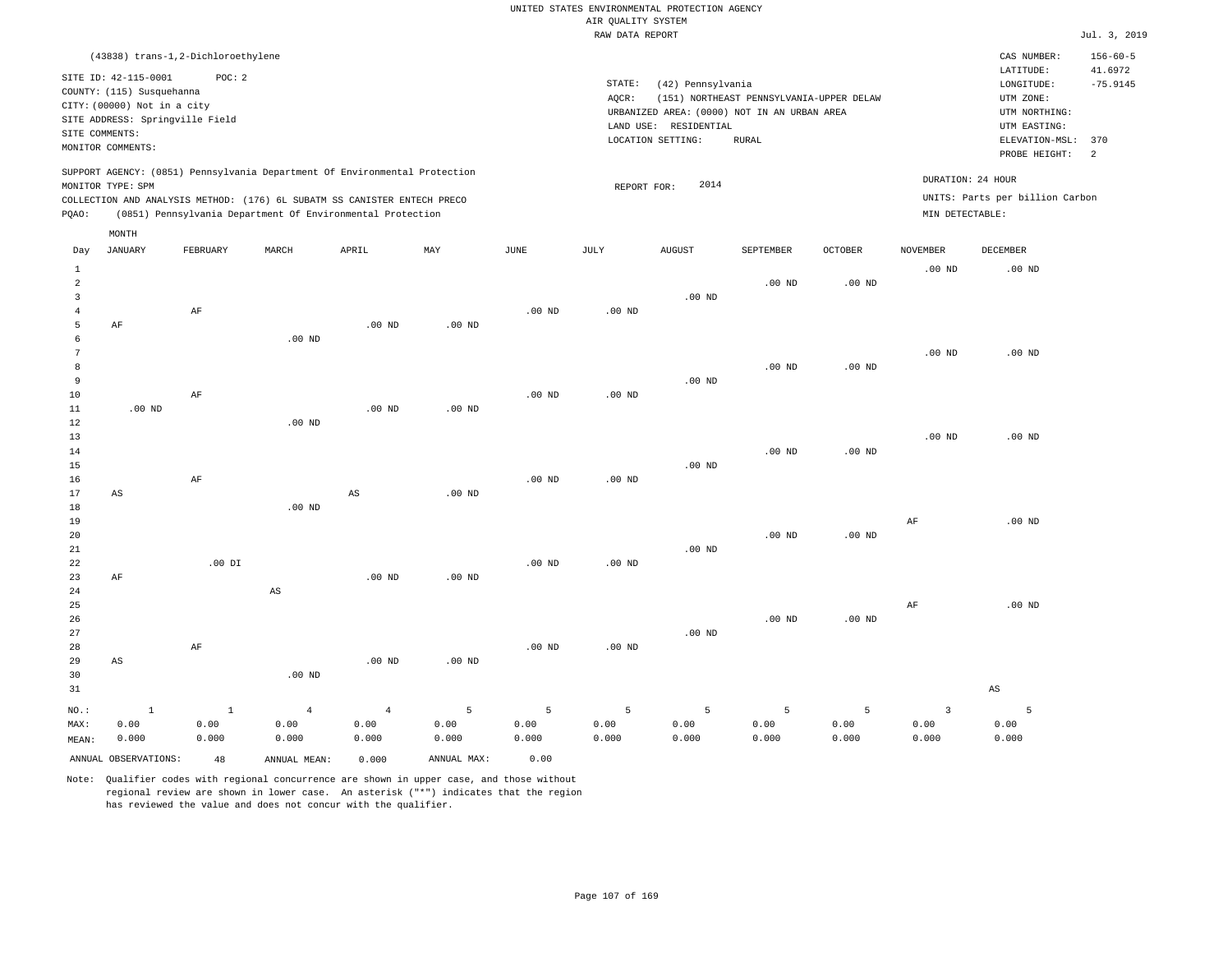|       |                                                          |                                    |          |                                                                                                                                                                                                                      |          |                   | RAW DATA REPORT   |                                             |                                          |                   |                   |                                                      | Jul. 3, 2019             |
|-------|----------------------------------------------------------|------------------------------------|----------|----------------------------------------------------------------------------------------------------------------------------------------------------------------------------------------------------------------------|----------|-------------------|-------------------|---------------------------------------------|------------------------------------------|-------------------|-------------------|------------------------------------------------------|--------------------------|
|       |                                                          | (43838) trans-1,2-Dichloroethylene |          |                                                                                                                                                                                                                      |          |                   |                   |                                             |                                          |                   |                   | CAS NUMBER:                                          | $156 - 60 - 5$           |
|       | SITE ID: 42-115-0001                                     | POC: 2                             |          |                                                                                                                                                                                                                      |          |                   |                   |                                             |                                          |                   |                   | LATITUDE:                                            | 41.6972                  |
|       |                                                          |                                    |          |                                                                                                                                                                                                                      |          |                   | STATE:            | (42) Pennsylvania                           |                                          |                   |                   | LONGITUDE:                                           | $-75.9145$               |
|       | COUNTY: (115) Susquehanna<br>CITY: (00000) Not in a city |                                    |          |                                                                                                                                                                                                                      |          |                   | AOCR:             |                                             | (151) NORTHEAST PENNSYLVANIA-UPPER DELAW |                   |                   | UTM ZONE:                                            |                          |
|       |                                                          |                                    |          |                                                                                                                                                                                                                      |          |                   |                   | URBANIZED AREA: (0000) NOT IN AN URBAN AREA |                                          |                   |                   | UTM NORTHING:                                        |                          |
|       | SITE ADDRESS: Springville Field                          |                                    |          |                                                                                                                                                                                                                      |          |                   | LAND USE:         | RESIDENTIAL                                 |                                          |                   |                   | UTM EASTING:                                         |                          |
|       | SITE COMMENTS:                                           |                                    |          |                                                                                                                                                                                                                      |          |                   |                   | LOCATION SETTING:                           | RURAL                                    |                   |                   | ELEVATION-MSL:                                       | 370                      |
|       | MONITOR COMMENTS:                                        |                                    |          |                                                                                                                                                                                                                      |          |                   |                   |                                             |                                          |                   |                   | PROBE HEIGHT:                                        | $\overline{\phantom{0}}$ |
| PQAO: | MONITOR TYPE: SPM                                        |                                    |          | SUPPORT AGENCY: (0851) Pennsylvania Department Of Environmental Protection<br>COLLECTION AND ANALYSIS METHOD: (176) 6L SUBATM SS CANISTER ENTECH PRECO<br>(0851) Pennsylvania Department Of Environmental Protection |          |                   | REPORT FOR:       | 2015                                        |                                          |                   | MIN DETECTABLE:   | DURATION: 24 HOUR<br>UNITS: Parts per billion Carbon |                          |
|       | MONTH                                                    |                                    |          |                                                                                                                                                                                                                      |          |                   |                   |                                             |                                          |                   |                   |                                                      |                          |
| Day   | JANUARY                                                  | FEBRUARY                           | MARCH    | APRIL                                                                                                                                                                                                                | MAY      | JUNE              | JULY              | <b>AUGUST</b>                               | SEPTEMBER                                | <b>OCTOBER</b>    | NOVEMBER          | DECEMBER                                             |                          |
| 2     |                                                          |                                    | $.00$ ND |                                                                                                                                                                                                                      |          |                   |                   |                                             |                                          |                   | .00 <sub>ND</sub> | $.00$ ND                                             |                          |
|       |                                                          |                                    |          |                                                                                                                                                                                                                      |          |                   |                   |                                             | $.00$ ND                                 | .00 <sub>ND</sub> |                   |                                                      |                          |
|       |                                                          |                                    |          |                                                                                                                                                                                                                      |          |                   |                   | $.00$ ND                                    |                                          |                   |                   |                                                      |                          |
|       |                                                          | AF                                 |          |                                                                                                                                                                                                                      |          | .00 <sub>ND</sub> | .00 <sub>ND</sub> |                                             |                                          |                   |                   |                                                      |                          |
|       | $.00$ ND                                                 |                                    |          | $.00$ ND                                                                                                                                                                                                             | $.00$ ND |                   |                   |                                             |                                          |                   |                   |                                                      |                          |
|       |                                                          |                                    | $.00$ ND |                                                                                                                                                                                                                      |          |                   |                   |                                             |                                          |                   |                   |                                                      |                          |
| 8     |                                                          |                                    |          |                                                                                                                                                                                                                      |          |                   |                   |                                             |                                          |                   | .00 <sub>ND</sub> | $.00$ ND                                             |                          |
| 9     |                                                          |                                    |          |                                                                                                                                                                                                                      |          |                   |                   |                                             | $.00$ ND                                 | .00 <sub>ND</sub> |                   |                                                      |                          |
| 10    |                                                          |                                    |          |                                                                                                                                                                                                                      |          |                   |                   | $.00$ ND                                    |                                          |                   |                   |                                                      |                          |
| 11    |                                                          | .00 <sub>ND</sub>                  |          |                                                                                                                                                                                                                      |          | .00 <sub>ND</sub> | .00 <sub>ND</sub> |                                             |                                          |                   |                   |                                                      |                          |
| 12    | $.00$ ND                                                 |                                    |          | .00 <sub>ND</sub>                                                                                                                                                                                                    | $.00$ ND |                   |                   |                                             |                                          |                   |                   |                                                      |                          |

| 13          |                        |                        | AF       |          |          |          |          |          |          |          |          |          |
|-------------|------------------------|------------------------|----------|----------|----------|----------|----------|----------|----------|----------|----------|----------|
| $14\,$      |                        |                        |          |          |          |          |          |          |          |          | $.00$ ND | $.00$ ND |
| $15\,$      |                        |                        |          |          |          |          |          |          | $.00$ ND | $.00$ ND |          |          |
| 16          |                        |                        |          |          |          |          |          | $.00$ ND |          |          |          |          |
| 17          |                        | $\mathbb{A}\mathbb{S}$ |          |          |          | $.00$ ND | $.00$ ND |          |          |          |          |          |
| 18          | AS                     |                        |          | $.00$ ND | $.00$ ND |          |          |          |          |          |          |          |
| 19          |                        |                        | $.00$ ND |          |          |          |          |          |          |          |          |          |
| 20          |                        |                        |          |          |          |          |          |          |          |          | $.00$ ND | $.00$ ND |
| $2\sqrt{1}$ |                        |                        |          |          |          |          |          |          | $.00$ ND | $.00$ ND |          |          |
| ${\bf 22}$  |                        |                        |          |          |          |          |          | $.00$ ND |          |          |          |          |
| 23          |                        | AS                     |          |          |          | $.00$ ND | $.00$ ND |          |          |          |          |          |
| 24          | .00 $ND$               |                        |          | $.00$ ND | $.00$ ND |          |          |          |          |          |          |          |
| $25\,$      |                        |                        | $.00$ ND |          |          |          |          |          |          |          |          |          |
| $26\,$      |                        |                        |          |          |          |          |          |          |          |          | $.00$ ND | $.00$ ND |
| 27          |                        |                        |          |          |          |          |          |          | $.00$ ND | $.00$ ND |          |          |
| 28          |                        |                        |          |          |          |          |          | AS       |          |          |          |          |
| 29          |                        |                        |          |          |          | $.00$ ND | $.00$ ND |          |          |          |          |          |
| 30          | $\mathbb{A}\mathbb{S}$ |                        |          | $.00$ ND | $.00$ ND |          |          |          |          |          |          |          |
| 31          |                        |                        | $.00$ ND |          |          |          |          |          |          |          |          |          |

| NO.:  | $\overline{\mathbf{3}}$ | $\sim$ 1 | the control 5 and 200 | $5 - 5$ | $-5$ $-5$   |       | $5^{\circ}$ | $\sim$ 4 |       |       |       |       |
|-------|-------------------------|----------|-----------------------|---------|-------------|-------|-------------|----------|-------|-------|-------|-------|
| MAX:  | 0.00                    | 0.00     | 0.00                  | 0.00    | 0.00        | 0.00  | 0.00        | 0.00     | 0.00  | 0.00  | 0.00  | 0.00  |
| MEAN: | 0.000                   | 0.000    | 0.000                 | 0.000   | 0.000       | 0.000 | 0.000       | 0.000    | 0.000 | 0.000 | 0.000 | 0.000 |
|       | ANNUAL OBSERVATIONS:    | 53       | ANNUAL MEAN:          | 0.000   | ANNUAL MAX: | 0.00  |             |          |       |       |       |       |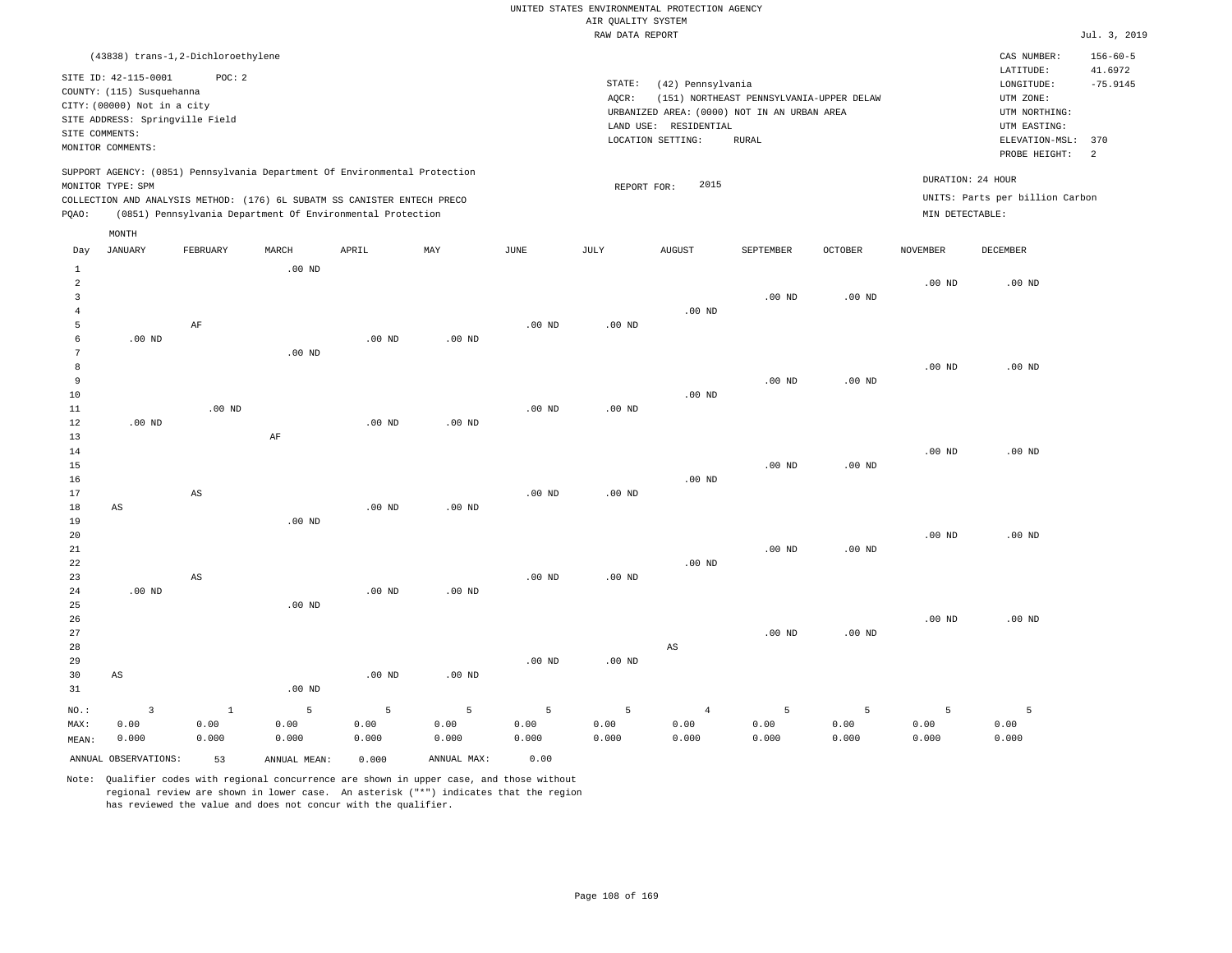|       | (43839) cis-1,2-Dichloroethene  |          |                   |                                                                            |          |          |                   |                       |                                             |                |                   | CAS NUMBER:                     | $156 - 59 - 2$ |
|-------|---------------------------------|----------|-------------------|----------------------------------------------------------------------------|----------|----------|-------------------|-----------------------|---------------------------------------------|----------------|-------------------|---------------------------------|----------------|
|       | SITE ID: 42-115-0001            | POC: 2   |                   |                                                                            |          |          |                   |                       |                                             |                |                   | LATITUDE:                       | 41.6972        |
|       | COUNTY: (115) Susquehanna       |          |                   |                                                                            |          |          | STATE:            | (42) Pennsylvania     |                                             |                |                   | LONGITUDE:                      | $-75.9145$     |
|       | CITY: (00000) Not in a city     |          |                   |                                                                            |          |          | AQCR:             |                       | (151) NORTHEAST PENNSYLVANIA-UPPER DELAW    |                |                   | UTM ZONE:                       |                |
|       | SITE ADDRESS: Springville Field |          |                   |                                                                            |          |          |                   |                       | URBANIZED AREA: (0000) NOT IN AN URBAN AREA |                |                   | UTM NORTHING:                   |                |
|       | SITE COMMENTS:                  |          |                   |                                                                            |          |          |                   | LAND USE: RESIDENTIAL |                                             |                |                   | UTM EASTING:                    |                |
|       | MONITOR COMMENTS:               |          |                   |                                                                            |          |          |                   | LOCATION SETTING:     | RURAL                                       |                |                   | ELEVATION-MSL:                  | 370            |
|       |                                 |          |                   |                                                                            |          |          |                   |                       |                                             |                |                   | PROBE HEIGHT:                   | 2              |
|       |                                 |          |                   | SUPPORT AGENCY: (0851) Pennsylvania Department Of Environmental Protection |          |          |                   |                       |                                             |                |                   |                                 |                |
|       | MONITOR TYPE: SPM               |          |                   |                                                                            |          |          | REPORT FOR:       | 2013                  |                                             |                | DURATION: 24 HOUR |                                 |                |
|       |                                 |          |                   | COLLECTION AND ANALYSIS METHOD: (176) 6L SUBATM SS CANISTER ENTECH PRECO   |          |          |                   |                       |                                             |                |                   | UNITS: Parts per billion Carbon |                |
| POAO: |                                 |          |                   | (0851) Pennsylvania Department Of Environmental Protection                 |          |          |                   |                       |                                             |                | MIN DETECTABLE:   |                                 |                |
|       | MONTH                           |          |                   |                                                                            |          |          |                   |                       |                                             |                |                   |                                 |                |
|       |                                 |          |                   |                                                                            |          |          |                   |                       |                                             |                |                   |                                 |                |
| Day   | JANUARY                         | FEBRUARY | MARCH             | APRIL                                                                      | MAY      | JUNE     | JULY              | AUGUST                | SEPTEMBER                                   | <b>OCTOBER</b> | NOVEMBER          | DECEMBER                        |                |
|       |                                 |          |                   |                                                                            |          |          |                   |                       | $.00$ ND                                    | $.00$ ND       |                   |                                 |                |
| 2     |                                 |          |                   |                                                                            |          |          |                   | $.00$ ND              |                                             |                |                   |                                 |                |
|       |                                 |          |                   |                                                                            |          | $.00$ ND | .00 <sub>ND</sub> |                       |                                             |                |                   |                                 |                |
|       |                                 |          |                   | .00 <sub>ND</sub>                                                          | $.00$ ND |          |                   |                       |                                             |                |                   |                                 |                |
|       |                                 |          | .00 <sub>ND</sub> |                                                                            |          |          |                   |                       |                                             |                |                   |                                 |                |
| 6     |                                 |          |                   |                                                                            |          |          |                   |                       |                                             |                | $.00$ ND          | $.00$ ND                        |                |

| 7  |          |          |          |                   |          |          | AF       | AF       |    |    |
|----|----------|----------|----------|-------------------|----------|----------|----------|----------|----|----|
| 8  |          |          |          |                   |          | $.00$ ND |          |          |    |    |
| 9  |          |          |          | $.00$ ND          | $.00$ ND |          |          |          |    |    |
| 10 |          | $.00$ ND | $.00$ ND |                   |          |          |          |          |    |    |
| 11 | $.00$ ND |          |          |                   |          |          |          |          |    |    |
| 12 |          |          |          |                   |          |          |          |          | AS | AS |
| 13 |          |          |          |                   |          |          | $.00$ ND | $.00$ ND |    |    |
| 14 |          |          |          |                   |          | .00CL    |          |          |    |    |
| 15 |          |          |          | .00 <sub>ND</sub> | $.00$ ND |          |          |          |    |    |

| 16 |          | $.00$ ND | $.00$ ND          |                   |          |          |          |          |    |    |
|----|----------|----------|-------------------|-------------------|----------|----------|----------|----------|----|----|
| 17 | $.00$ ND |          |                   |                   |          |          |          |          |    |    |
| 18 |          |          |                   |                   |          |          |          |          | AF | AF |
| 19 |          |          |                   |                   |          |          | $.00$ ND | $.00$ ND |    |    |
| 20 |          |          |                   |                   |          | $.00$ ND |          |          |    |    |
| 21 |          |          |                   | .00 <sub>ND</sub> | $.00$ ND |          |          |          |    |    |
| 22 |          | $.00$ ND | .00 <sub>ND</sub> |                   |          |          |          |          |    |    |

| 23     |          | $.00$ ND |          |          |          |          |          |          |          |    |    |
|--------|----------|----------|----------|----------|----------|----------|----------|----------|----------|----|----|
| 24     |          |          |          |          |          |          |          |          |          | AF | AF |
| 25     |          |          |          |          |          |          |          | $.00$ ND | AS       |    |    |
| 26     |          |          |          |          |          |          | $.00$ ND |          |          |    |    |
| 27     | $.00$ ND |          |          |          | $.00$ ND | $.00$ ND |          |          |          |    |    |
| $28\,$ |          |          | $.00$ ND | $.00$ ND |          |          |          |          |          |    |    |
| 29     |          | $.00$ ND |          |          |          |          |          |          |          |    |    |
| 30     |          |          |          |          |          |          |          |          |          | AF | AF |
| 31     |          |          |          |          |          |          |          |          | $.00$ ND |    |    |
|        |          |          |          |          |          |          |          |          |          |    |    |

| NO.:                    |       |              |       |             |       |       |       |       |       |       |       |
|-------------------------|-------|--------------|-------|-------------|-------|-------|-------|-------|-------|-------|-------|
| MAX:                    | 0.00  | 0.00         | 0.00  | 0.00        | 0.00  | 0.00  | 0.00  | 0.00  | 0.00  | 0.00  | 0.00  |
| MEAN:                   | 0.000 | 0.000        | 0.000 | 0.000       | 0.000 | 0.000 | 0.000 | 0.000 | 0.000 | 0.000 | 0.000 |
| ANNUAL OBSERVATIONS: 41 |       | ANNUAL MEAN: | 0.000 | ANNUAL MAX: | 0.00  |       |       |       |       |       |       |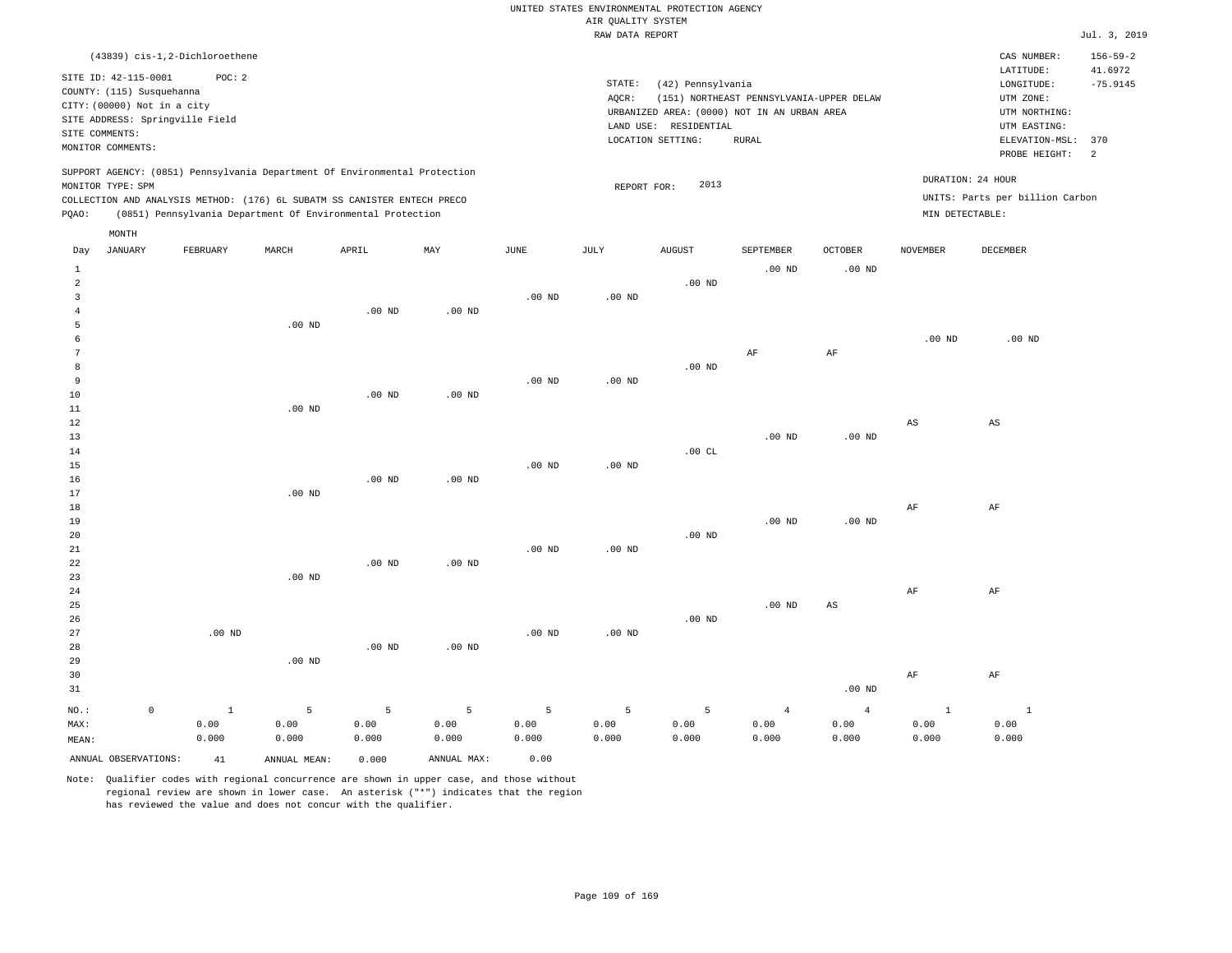| (43839) cis-1,2-Dichloroethene                                                                                                                                                                                                                              |                                                                                                                                                                                        | CAS NUMBER:                                                                                                  | $156 - 59 - 2$                          |
|-------------------------------------------------------------------------------------------------------------------------------------------------------------------------------------------------------------------------------------------------------------|----------------------------------------------------------------------------------------------------------------------------------------------------------------------------------------|--------------------------------------------------------------------------------------------------------------|-----------------------------------------|
| SITE ID: 42-115-0001<br>POC:2<br>COUNTY: (115) Susquehanna<br>CITY: (00000) Not in a city<br>SITE ADDRESS: Springville Field<br>SITE COMMENTS:<br>MONITOR COMMENTS:                                                                                         | STATE:<br>(42) Pennsylvania<br>(151) NORTHEAST PENNSYLVANIA-UPPER DELAW<br>AOCR:<br>URBANIZED AREA: (0000) NOT IN AN URBAN AREA<br>LAND USE: RESIDENTIAL<br>LOCATION SETTING:<br>RURAL | LATITUDE:<br>LONGITUDE:<br>UTM ZONE:<br>UTM NORTHING:<br>UTM EASTING:<br>ELEVATION-MSL: 370<br>PROBE HEIGHT: | 41.6972<br>$-75.9145$<br>$\overline{2}$ |
| SUPPORT AGENCY: (0851) Pennsylvania Department Of Environmental Protection<br>MONITOR TYPE: SPM<br>COLLECTION AND ANALYSIS METHOD: (176) 6L SUBATM SS CANISTER ENTECH PRECO<br>(0851) Pennsylvania Department Of Environmental Protection<br>POAO:<br>MONTH | 2014<br>REPORT FOR:                                                                                                                                                                    | DURATION: 24 HOUR<br>UNITS: Parts per billion Carbon<br>MIN DETECTABLE:                                      |                                         |

| Day            | JANUARY              | FEBRUARY     | MARCH                  | APRIL                  | $\mathtt{MAX}$ | $_{\rm JUNE}$ | JULY              | AUGUST            | SEPTEMBER         | OCTOBER           | NOVEMBER                | DECEMBER               |
|----------------|----------------------|--------------|------------------------|------------------------|----------------|---------------|-------------------|-------------------|-------------------|-------------------|-------------------------|------------------------|
| 1              |                      |              |                        |                        |                |               |                   |                   |                   |                   | $.00$ ND                | $.00$ ND               |
| $\overline{a}$ |                      |              |                        |                        |                |               |                   |                   | $.00$ ND          | $.00$ ND          |                         |                        |
| 3              |                      |              |                        |                        |                |               |                   | $.00$ ND          |                   |                   |                         |                        |
| $\overline{4}$ |                      | $\rm AF$     |                        |                        |                | $.00$ ND      | .00 <sub>ND</sub> |                   |                   |                   |                         |                        |
| 5              | $\rm AF$             |              |                        | $.00$ ND               | $.00$ ND       |               |                   |                   |                   |                   |                         |                        |
| 6              |                      |              | $.00$ ND               |                        |                |               |                   |                   |                   |                   |                         |                        |
| 7              |                      |              |                        |                        |                |               |                   |                   |                   |                   | $.00$ ND                | $.00$ ND               |
| 8              |                      |              |                        |                        |                |               |                   |                   | $.00$ ND          | .00 <sub>ND</sub> |                         |                        |
| 9              |                      |              |                        |                        |                |               |                   | $.00$ ND          |                   |                   |                         |                        |
| $10$           |                      | $\rm AF$     |                        |                        |                | $.00$ ND      | $.00$ ND          |                   |                   |                   |                         |                        |
| 11             | $.00$ ND             |              |                        | $.00$ ND               | $.00$ ND       |               |                   |                   |                   |                   |                         |                        |
| $12\,$         |                      |              | $.00$ ND               |                        |                |               |                   |                   |                   |                   |                         |                        |
| 13             |                      |              |                        |                        |                |               |                   |                   |                   |                   | .00 $ND$                | $.00$ ND               |
| 14             |                      |              |                        |                        |                |               |                   |                   | .00 <sub>ND</sub> | $.00$ ND          |                         |                        |
| 15             |                      |              |                        |                        |                |               |                   | $.00$ ND          |                   |                   |                         |                        |
| 16             |                      | $\rm AF$     |                        |                        |                | $.00$ ND      | $.00$ ND          |                   |                   |                   |                         |                        |
| 17             | AS                   |              |                        | $\mathbb{A}\mathbb{S}$ | $.00$ ND       |               |                   |                   |                   |                   |                         |                        |
| 18             |                      |              | $.00$ ND               |                        |                |               |                   |                   |                   |                   |                         |                        |
| 19             |                      |              |                        |                        |                |               |                   |                   |                   |                   | $\rm{AF}$               | $.00$ ND               |
| 20             |                      |              |                        |                        |                |               |                   |                   | $.00$ ND          | $.00$ ND          |                         |                        |
| 21             |                      |              |                        |                        |                |               |                   | .00 <sub>ND</sub> |                   |                   |                         |                        |
| $2\sqrt{2}$    |                      | .00 DI       |                        |                        |                | $.00$ ND      | $.00$ ND          |                   |                   |                   |                         |                        |
| 23             | $\rm AF$             |              |                        | $.00$ ND               | $.00$ ND       |               |                   |                   |                   |                   |                         |                        |
| $2\sqrt{4}$    |                      |              | $\mathbb{A}\mathbb{S}$ |                        |                |               |                   |                   |                   |                   |                         |                        |
| 25             |                      |              |                        |                        |                |               |                   |                   |                   |                   | AF                      | $.00$ ND               |
| 26             |                      |              |                        |                        |                |               |                   |                   | .00 <sub>ND</sub> | .00 <sub>ND</sub> |                         |                        |
| 27             |                      |              |                        |                        |                |               |                   | .00 $ND$          |                   |                   |                         |                        |
| 28             |                      | $\rm AF$     |                        |                        |                | $.00$ ND      | $.00$ ND          |                   |                   |                   |                         |                        |
| 29             | AS                   |              |                        | .00 $ND$               | $.00$ ND       |               |                   |                   |                   |                   |                         |                        |
| 30             |                      |              | $.00$ ND               |                        |                |               |                   |                   |                   |                   |                         |                        |
| 31             |                      |              |                        |                        |                |               |                   |                   |                   |                   |                         | $\mathbb{A}\mathbb{S}$ |
| $_{\rm NO.}$ : | $\,$ 1               | $\mathbf{1}$ | $\overline{4}$         | $\overline{4}$         | $\overline{5}$ | 5             | 5                 | 5                 | 5                 | 5                 | $\overline{\mathbf{3}}$ | 5                      |
| MAX:           | 0.00                 | 0.00         | 0.00                   | 0.00                   | 0.00           | 0.00          | 0.00              | 0.00              | 0.00              | 0.00              | 0.00                    | 0.00                   |
| MEAN:          | 0.000                | 0.000        | 0.000                  | 0.000                  | 0.000          | 0.000         | 0.000             | 0.000             | 0.000             | 0.000             | 0.000                   | 0.000                  |
|                | ANNUAL OBSERVATIONS: | 48           | ANNUAL MEAN:           | 0.000                  | ANNUAL MAX:    | 0.00          |                   |                   |                   |                   |                         |                        |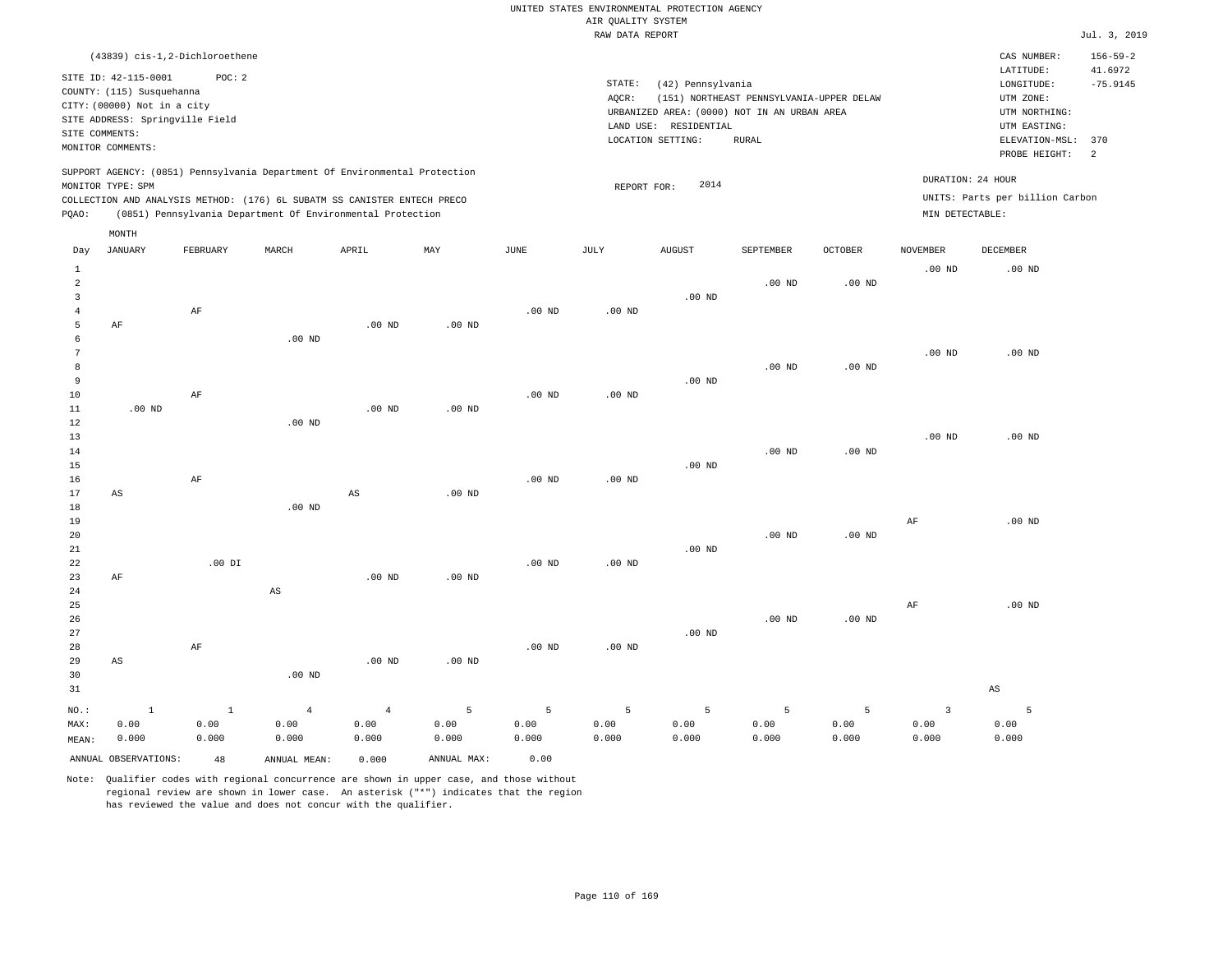### RAW DATA REPORT **FOULD ASSESSED ASSESSED ASSESSED.** The set of the set of the set of the set of the set of the set of the set of the set of the set of the set of the set of the set of the set of the set of the set of the s UNITED STATES ENVIRONMENTAL PROTECTION AGENCY AIR QUALITY SYSTEM

| (43839) cis-1,2-Dichloroethene                                                                                                                                                                                                                              |                                                                                                                                                                                        | $156 - 59 - 2$<br>CAS NUMBER:                                                                                                               |
|-------------------------------------------------------------------------------------------------------------------------------------------------------------------------------------------------------------------------------------------------------------|----------------------------------------------------------------------------------------------------------------------------------------------------------------------------------------|---------------------------------------------------------------------------------------------------------------------------------------------|
| SITE ID: 42-115-0001<br>POC:2<br>COUNTY: (115) Susquehanna<br>CITY: (00000) Not in a city<br>SITE ADDRESS: Springville Field<br>SITE COMMENTS:<br>MONITOR COMMENTS:                                                                                         | STATE:<br>(42) Pennsylvania<br>(151) NORTHEAST PENNSYLVANIA-UPPER DELAW<br>AOCR:<br>URBANIZED AREA: (0000) NOT IN AN URBAN AREA<br>LAND USE: RESIDENTIAL<br>LOCATION SETTING:<br>RURAL | LATITUDE:<br>41.6972<br>$-75.9145$<br>LONGITUDE:<br>UTM ZONE:<br>UTM NORTHING:<br>UTM EASTING:<br>ELEVATION-MSL: 370<br>PROBE HEIGHT:<br>-2 |
| SUPPORT AGENCY: (0851) Pennsylvania Department Of Environmental Protection<br>MONITOR TYPE: SPM<br>COLLECTION AND ANALYSIS METHOD: (176) 6L SUBATM SS CANISTER ENTECH PRECO<br>(0851) Pennsylvania Department Of Environmental Protection<br>POAO:<br>MONTH | 2015<br>REPORT FOR:                                                                                                                                                                    | DURATION: 24 HOUR<br>UNITS: Parts per billion Carbon<br>MIN DETECTABLE:                                                                     |

| Day                     | <b>JANUARY</b>       | FEBRUARY       | MARCH             | APRIL    | $\mathtt{MAX}$ | $_{\rm JUNE}$     | JULY     | AUGUST         | SEPTEMBER | OCTOBER           | NOVEMBER | DECEMBER |
|-------------------------|----------------------|----------------|-------------------|----------|----------------|-------------------|----------|----------------|-----------|-------------------|----------|----------|
| $\mathbf{1}$            |                      |                | .00 <sub>ND</sub> |          |                |                   |          |                |           |                   |          |          |
| $\overline{\mathbf{c}}$ |                      |                |                   |          |                |                   |          |                |           |                   | $.00$ ND | $.00$ ND |
| 3                       |                      |                |                   |          |                |                   |          |                | $.00$ ND  | $.00$ ND          |          |          |
| $\overline{4}$          |                      |                |                   |          |                |                   |          | $.00$ ND       |           |                   |          |          |
| 5                       |                      | $\rm AF$       |                   |          |                | $.00$ ND          | $.00$ ND |                |           |                   |          |          |
| 6                       | $.00$ ND             |                |                   | $.00$ ND | $.00$ ND       |                   |          |                |           |                   |          |          |
| 7                       |                      |                | .00 <sub>ND</sub> |          |                |                   |          |                |           |                   |          |          |
| 8                       |                      |                |                   |          |                |                   |          |                |           |                   | $.00$ ND | $.00$ ND |
| 9                       |                      |                |                   |          |                |                   |          |                | $.00$ ND  | .00 <sub>ND</sub> |          |          |
| 10                      |                      |                |                   |          |                |                   |          | $.00$ ND       |           |                   |          |          |
| $11\,$                  |                      | $.00$ ND       |                   |          |                | $.00$ ND          | .00 $ND$ |                |           |                   |          |          |
| 12                      | $.00$ ND             |                |                   | $.00$ ND | $.00$ ND       |                   |          |                |           |                   |          |          |
| 13                      |                      |                | $\rm AF$          |          |                |                   |          |                |           |                   |          |          |
| 14                      |                      |                |                   |          |                |                   |          |                |           |                   | .00 $ND$ | $.00$ ND |
| 15                      |                      |                |                   |          |                |                   |          |                | $.00$ ND  | $.00$ ND          |          |          |
| 16                      |                      |                |                   |          |                |                   |          | .00 $ND$       |           |                   |          |          |
| 17                      |                      | AS             |                   | $.00$ ND | $.00$ ND       | .00 <sub>ND</sub> | $.00$ ND |                |           |                   |          |          |
| 18<br>19                | AS                   |                | .00 <sub>ND</sub> |          |                |                   |          |                |           |                   |          |          |
| 20                      |                      |                |                   |          |                |                   |          |                |           |                   | $.00$ ND | $.00$ ND |
| 21                      |                      |                |                   |          |                |                   |          |                | $.00$ ND  | .00 <sub>ND</sub> |          |          |
| 22                      |                      |                |                   |          |                |                   |          | $.00$ ND       |           |                   |          |          |
| 23                      |                      | AS             |                   |          |                | $.00$ ND          | .00 $ND$ |                |           |                   |          |          |
| 24                      | .00 $ND$             |                |                   | $.00$ ND | $.00$ ND       |                   |          |                |           |                   |          |          |
| 25                      |                      |                | $.00$ ND          |          |                |                   |          |                |           |                   |          |          |
| 26                      |                      |                |                   |          |                |                   |          |                |           |                   | $.00$ ND | $.00$ ND |
| 27                      |                      |                |                   |          |                |                   |          |                | $.00$ ND  | $.00$ ND          |          |          |
| 28                      |                      |                |                   |          |                |                   |          | AS             |           |                   |          |          |
| 29                      |                      |                |                   |          |                | $.00$ ND          | .00 $ND$ |                |           |                   |          |          |
| 30                      | AS                   |                |                   | $.00$ ND | $.00$ ND       |                   |          |                |           |                   |          |          |
| 31                      |                      |                | $.00$ ND          |          |                |                   |          |                |           |                   |          |          |
| $NO.$ :                 | $\mathbf{3}$         | $\overline{1}$ | 5                 | 5        | 5              | 5                 | 5        | $\overline{4}$ | 5         | 5                 | 5        | 5        |
| MAX:                    | 0.00                 | 0.00           | 0.00              | 0.00     | 0.00           | 0.00              | 0.00     | 0.00           | 0.00      | 0.00              | 0.00     | 0.00     |
| MEAN:                   | 0.000                | 0.000          | 0.000             | 0.000    | 0.000          | 0.000             | 0.000    | 0.000          | 0.000     | 0.000             | 0.000    | 0.000    |
|                         | ANNUAL OBSERVATIONS: | 53             | ANNUAL MEAN:      | 0.000    | ANNUAL MAX:    | 0.00              |          |                |           |                   |          |          |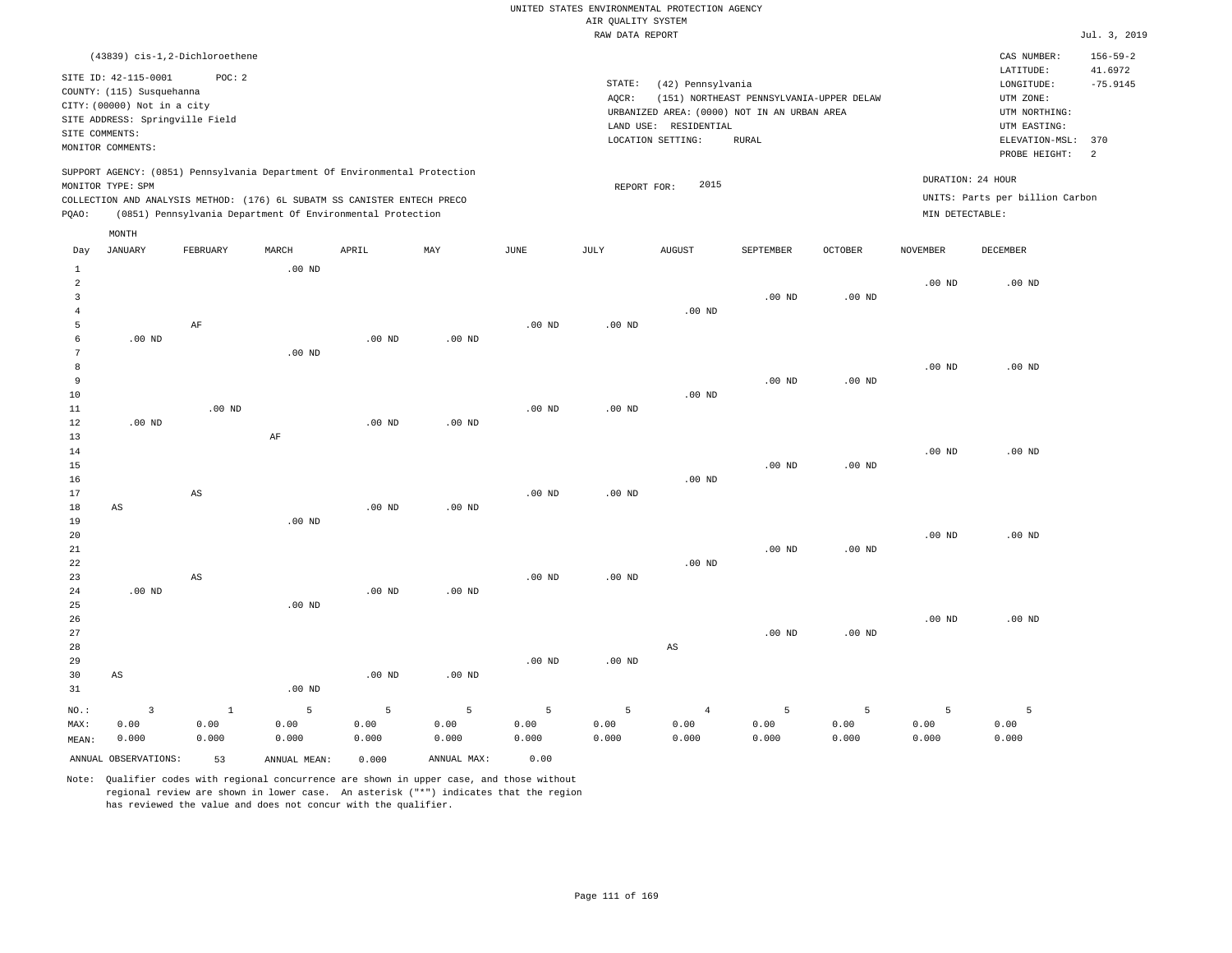|       | (43843) Ethylene dibromide      |          |       |                                                                            |     |          |          |                                             |                                          |                |          | CAS NUMBER:                     | $106 - 93 - 4$ |
|-------|---------------------------------|----------|-------|----------------------------------------------------------------------------|-----|----------|----------|---------------------------------------------|------------------------------------------|----------------|----------|---------------------------------|----------------|
|       | SITE ID: 42-115-0001            | POC: 2   |       |                                                                            |     |          |          |                                             |                                          |                |          | LATITUDE:                       | 41.6972        |
|       | COUNTY: (115) Susquehanna       |          |       |                                                                            |     |          | STATE:   | (42) Pennsylvania                           |                                          |                |          | LONGITUDE:                      | $-75.9145$     |
|       | CITY: (00000) Not in a city     |          |       |                                                                            |     |          | AQCR:    |                                             | (151) NORTHEAST PENNSYLVANIA-UPPER DELAW |                |          | UTM ZONE:                       |                |
|       | SITE ADDRESS: Springville Field |          |       |                                                                            |     |          |          | URBANIZED AREA: (0000) NOT IN AN URBAN AREA |                                          |                |          | UTM NORTHING:                   |                |
|       | SITE COMMENTS:                  |          |       |                                                                            |     |          |          | RESIDENTIAL<br>LAND USE:                    |                                          |                |          | UTM EASTING:                    |                |
|       | MONITOR COMMENTS:               |          |       |                                                                            |     |          |          | LOCATION SETTING:                           | RURAL                                    |                |          | ELEVATION-MSL:                  | 370<br>-2      |
|       |                                 |          |       |                                                                            |     |          |          |                                             |                                          |                |          | PROBE HEIGHT:                   |                |
|       |                                 |          |       | SUPPORT AGENCY: (0851) Pennsylvania Department Of Environmental Protection |     |          |          | 2013                                        |                                          |                |          | DURATION: 24 HOUR               |                |
|       | MONITOR TYPE: SPM               |          |       | COLLECTION AND ANALYSIS METHOD: (176) 6L SUBATM SS CANISTER ENTECH PRECO   |     |          |          | REPORT FOR:                                 |                                          |                |          | UNITS: Parts per billion Carbon |                |
| POAO: |                                 |          |       | (0851) Pennsylvania Department Of Environmental Protection                 |     |          |          |                                             |                                          |                |          | MIN DETECTABLE:                 |                |
|       |                                 |          |       |                                                                            |     |          |          |                                             |                                          |                |          |                                 |                |
|       | MONTH                           |          |       |                                                                            |     |          |          |                                             |                                          |                |          |                                 |                |
| Day   | JANUARY                         | FEBRUARY | MARCH | APRIL                                                                      | MAY | JUNE     | JULY     | <b>AUGUST</b>                               | SEPTEMBER                                | <b>OCTOBER</b> | NOVEMBER | <b>DECEMBER</b>                 |                |
|       |                                 |          |       |                                                                            |     |          |          |                                             | $.00$ ND                                 | $.00$ ND       |          |                                 |                |
|       |                                 |          |       |                                                                            |     |          |          | $.00$ ND                                    |                                          |                |          |                                 |                |
|       |                                 |          |       |                                                                            |     | $.00$ ND | $.00$ ND |                                             |                                          |                |          |                                 |                |

|              | .00 <sub>ND</sub> |          |                  |          |    |           |          |                                         |
|--------------|-------------------|----------|------------------|----------|----|-----------|----------|-----------------------------------------|
| 6            |                   |          |                  |          |    |           | $.00$ ND | $.00$ ND<br>$\sim$ $\sim$ $\sim$ $\sim$ |
| $\mathbf{r}$ |                   |          |                  |          | AF | $\rm{AF}$ |          |                                         |
| -8           |                   |          |                  | $.00$ ND |    |           |          |                                         |
| $\Omega$     |                   | $.00$ ND | $.00 \text{ ND}$ |          |    |           |          |                                         |

| $11\,$      | $.00$ ND |          |          |          |          |          |          |          |    |    |
|-------------|----------|----------|----------|----------|----------|----------|----------|----------|----|----|
| $12\,$      |          |          |          |          |          |          |          |          | AS | AS |
| 13          |          |          |          |          |          |          | $.00$ ND | $.00$ ND |    |    |
| $14$        |          |          |          |          |          | .00CL    |          |          |    |    |
| $15\,$      |          |          |          | $.00$ ND | $.00$ ND |          |          |          |    |    |
| $16$        |          | $.00$ ND | $.00$ ND |          |          |          |          |          |    |    |
| 17          | $.00$ ND |          |          |          |          |          |          |          |    |    |
| $1\,8$      |          |          |          |          |          |          |          |          | AF | AF |
| $19$        |          |          |          |          |          |          | $.00$ ND | $.00$ ND |    |    |
| $20\,$      |          |          |          |          |          | $.00$ ND |          |          |    |    |
| $2\sqrt{1}$ |          |          |          | $.00$ ND | $.00$ ND |          |          |          |    |    |
| ${\bf 22}$  |          | $.00$ ND | $.00$ ND |          |          |          |          |          |    |    |
| $23$        | $.00$ ND |          |          |          |          |          |          |          |    |    |
| $2\sqrt{4}$ |          |          |          |          |          |          |          |          | AF | AF |
| 25          |          |          |          |          |          |          | $.00$ ND | AS       |    |    |
| 26          |          |          |          |          |          | $.00$ ND |          |          |    |    |

| 27    |   | $.00$ ND |          |          |                   | $.00$ ND | $.00$ ND |       |       |          |       |       |
|-------|---|----------|----------|----------|-------------------|----------|----------|-------|-------|----------|-------|-------|
| 28    |   |          |          | $.00$ ND | .00 <sub>ND</sub> |          |          |       |       |          |       |       |
| 29    |   |          | $.00$ ND |          |                   |          |          |       |       |          |       |       |
| 30    |   |          |          |          |                   |          |          |       |       |          | AF    | AF    |
| 31    |   |          |          |          |                   |          |          |       |       | $.00$ ND |       |       |
| NO.:  | 0 |          |          |          | 5                 | 5        |          | 5     | 4     | -4       |       |       |
| MAX:  |   | 0.00     | 0.00     | 0.00     | 0.00              | 0.00     | 0.00     | 0.00  | 0.00  | 0.00     | 0.00  | 0.00  |
| MEAN: |   | 0.000    | 0.000    | 0.000    | 0.000             | 0.000    | 0.000    | 0.000 | 0.000 | 0.000    | 0.000 | 0.000 |
|       |   |          |          |          |                   |          |          |       |       |          |       |       |

ANNUAL OBSERVATIONS: 41 ANNUAL MEAN: 0.000 ANNUAL MAX: 0.00

4

10

Note: Qualifier codes with regional concurrence are shown in upper case, and those without regional review are shown in lower case. An asterisk ("\*") indicates that the region has reviewed the value and does not concur with the qualifier.

.00 ND

.00 ND

.00 ND

.00 ND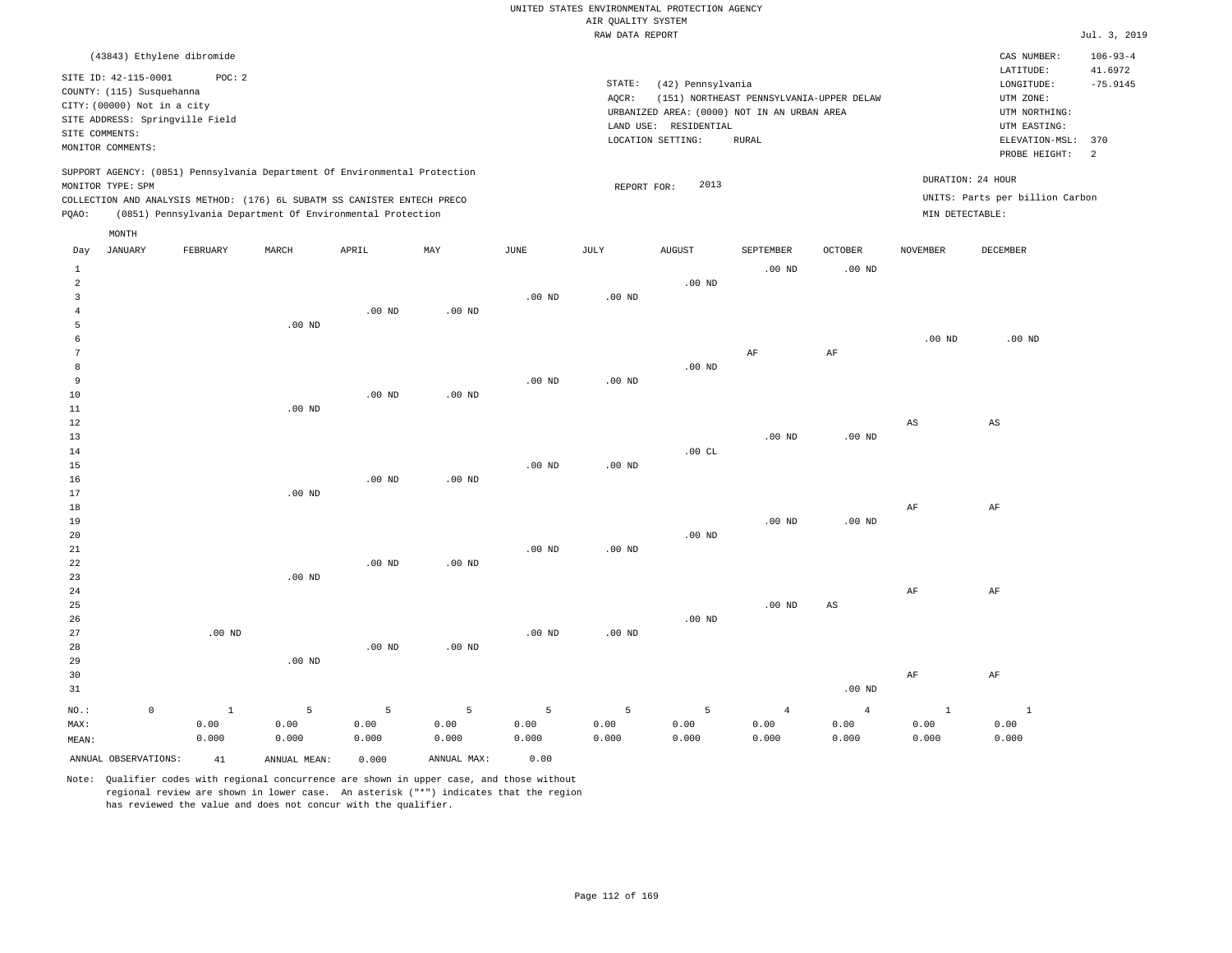| (43843) Ethylene dibromide                                                                                                                                                                                                                         |                                                                                                                                                                                        | CAS NUMBER:                                                                                                  | $106 - 93 - 4$                          |
|----------------------------------------------------------------------------------------------------------------------------------------------------------------------------------------------------------------------------------------------------|----------------------------------------------------------------------------------------------------------------------------------------------------------------------------------------|--------------------------------------------------------------------------------------------------------------|-----------------------------------------|
| SITE ID: 42-115-0001<br>POC: 2<br>COUNTY: (115) Susquehanna<br>CITY: (00000) Not in a city<br>SITE ADDRESS: Springville Field<br>SITE COMMENTS:<br>MONITOR COMMENTS:                                                                               | STATE:<br>(42) Pennsylvania<br>(151) NORTHEAST PENNSYLVANIA-UPPER DELAW<br>AOCR:<br>URBANIZED AREA: (0000) NOT IN AN URBAN AREA<br>LAND USE: RESIDENTIAL<br>LOCATION SETTING:<br>RURAL | LATITUDE:<br>LONGITUDE:<br>UTM ZONE:<br>UTM NORTHING:<br>UTM EASTING:<br>ELEVATION-MSL: 370<br>PROBE HEIGHT: | 41.6972<br>$-75.9145$<br>$\overline{2}$ |
| SUPPORT AGENCY: (0851) Pennsylvania Department Of Environmental Protection<br>MONITOR TYPE: SPM<br>COLLECTION AND ANALYSIS METHOD: (176) 6L SUBATM SS CANISTER ENTECH PRECO<br>(0851) Pennsylvania Department Of Environmental Protection<br>POAO: | DURATION: 24 HOUR<br>2014<br>REPORT FOR:<br>MIN DETECTABLE:                                                                                                                            | UNITS: Parts per billion Carbon                                                                              |                                         |

|                                                  | MONTH                  |                         |                           |                                 |                    |                    |                    |                    |                    |                    |                                          |                        |
|--------------------------------------------------|------------------------|-------------------------|---------------------------|---------------------------------|--------------------|--------------------|--------------------|--------------------|--------------------|--------------------|------------------------------------------|------------------------|
| Day                                              | <b>JANUARY</b>         | FEBRUARY                | MARCH                     | APRIL                           | MAY                | $_{\rm JUNE}$      | JULY               | <b>AUGUST</b>      | SEPTEMBER          | <b>OCTOBER</b>     | <b>NOVEMBER</b>                          | DECEMBER               |
| $\mathbf{1}$<br>$\overline{a}$<br>$\overline{3}$ |                        |                         |                           |                                 |                    |                    |                    | $.00$ ND           | $.00$ ND           | $.00$ ND           | $.00$ ND                                 | .00 <sub>ND</sub>      |
| $\overline{4}$<br>5<br>6<br>7                    | AF                     | $\rm AF$                | .00 $ND$                  | $.00$ ND                        | $.00$ ND           | $.00$ ND           | $.00$ ND           |                    |                    |                    | $.00$ ND                                 | .00 <sub>ND</sub>      |
| 8<br>9<br>$10$                                   |                        | $\rm AF$                |                           |                                 |                    | $.00$ ND           | .00 $ND$           | $.00$ ND           | $.00$ ND           | $.00$ ND           |                                          |                        |
| 11<br>12<br>13<br>14                             | $.00$ ND               |                         | $.00$ ND                  | $.00$ ND                        | $.00$ ND           |                    |                    |                    | $.00$ ND           | $.00$ ND           | $.00$ ND                                 | .00 <sub>ND</sub>      |
| 15<br>16<br>17                                   | $\mathbb{A}\mathbb{S}$ | $\rm AF$                |                           | $\mathbb{A}\mathbb{S}$          | $.00$ ND           | $.00$ ND           | $.00$ ND           | $.00$ ND           |                    |                    |                                          |                        |
| 18<br>19<br>20<br>21                             |                        |                         | .00 $ND$                  |                                 |                    |                    |                    | $.00$ ND           | $.00$ ND           | $.00$ ND           | $\rm{AF}$                                | .00 <sub>ND</sub>      |
| 22<br>23<br>24                                   | $\rm AF$               | $.00$ DI                | $\mathbb{A}\mathbb{S}$    | $.00$ ND                        | $.00$ ND           | $.00$ ND           | $.00$ ND           |                    |                    |                    |                                          |                        |
| 25<br>26<br>27<br>28                             |                        | $\rm AF$                |                           |                                 |                    | $.00$ ND           | $.00$ ND           | $.00$ ND           | $.00$ ND           | $.00$ ND           | $\rm{AF}$                                | .00 <sub>ND</sub>      |
| 29<br>30<br>31                                   | $\mathbb{A}\mathbb{S}$ |                         | $.00$ ND                  | .00 $ND$                        | .00 $ND$           |                    |                    |                    |                    |                    |                                          | $\mathbb{A}\mathbb{S}$ |
| $NO.$ :<br>MAX:<br>MEAN:                         | $1\,$<br>0.00<br>0.000 | $\,$ 1<br>0.00<br>0.000 | $\bf{4}$<br>0.00<br>0.000 | $\overline{4}$<br>0.00<br>0.000 | 5<br>0.00<br>0.000 | 5<br>0.00<br>0.000 | 5<br>0.00<br>0.000 | 5<br>0.00<br>0.000 | 5<br>0.00<br>0.000 | 5<br>0.00<br>0.000 | $\overline{\mathbf{3}}$<br>0.00<br>0.000 | 5<br>0.00<br>0.000     |
|                                                  | ANNUAL OBSERVATIONS:   | 48                      | ANNUAL MEAN:              | 0.000                           | ANNUAL MAX:        | 0.00               |                    |                    |                    |                    |                                          |                        |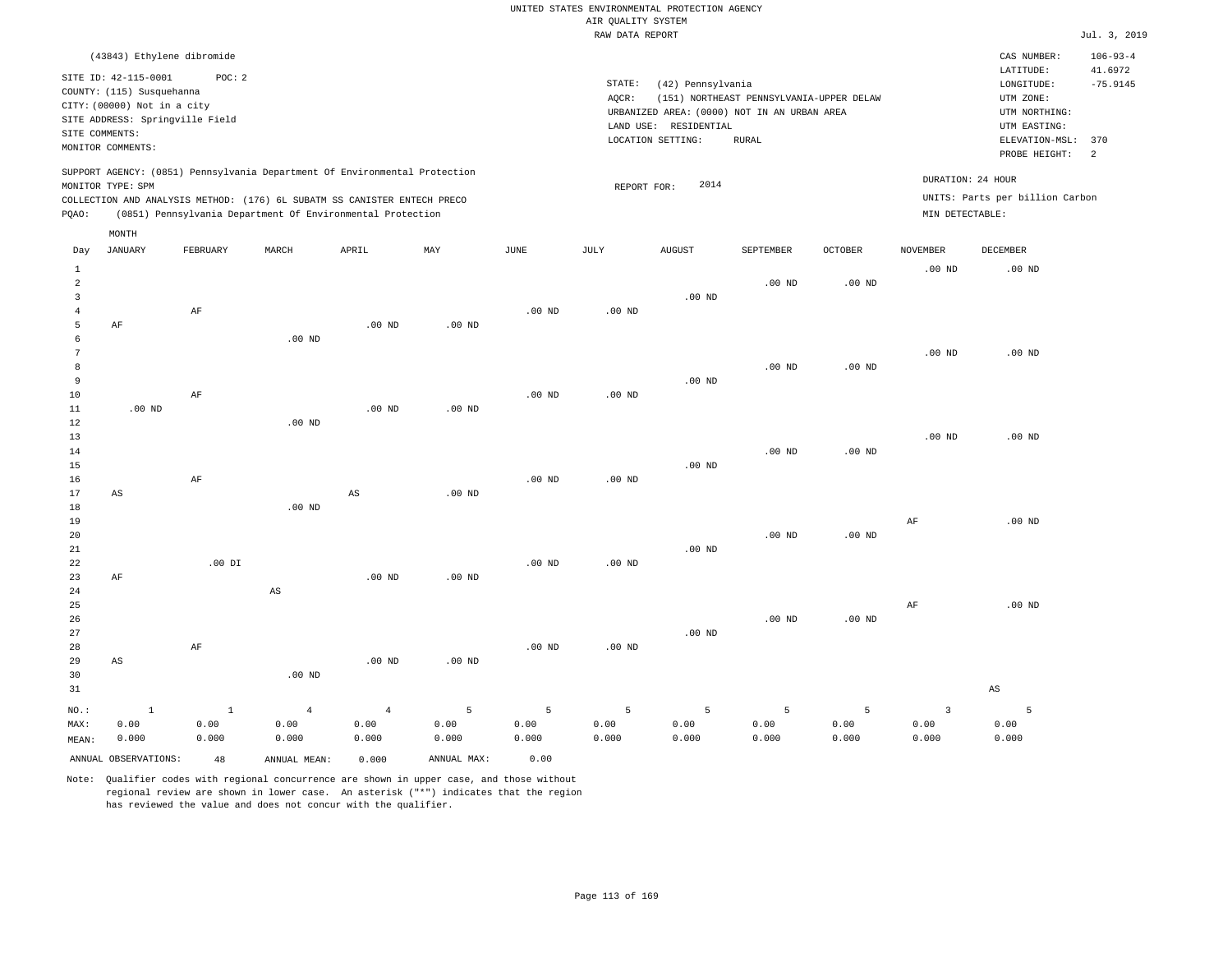|                                                                                                                                                                     | CAS NUMBER:<br>LATITUDE:                                                                        | $106 - 93 - 4$<br>41.6972                                               |
|---------------------------------------------------------------------------------------------------------------------------------------------------------------------|-------------------------------------------------------------------------------------------------|-------------------------------------------------------------------------|
|                                                                                                                                                                     |                                                                                                 |                                                                         |
| (42) Pennsylvania<br>(151) NORTHEAST PENNSYLVANIA-UPPER DELAW<br>URBANIZED AREA: (0000) NOT IN AN URBAN AREA<br>LAND USE: RESIDENTIAL<br>LOCATION SETTING:<br>RURAL | LONGITUDE:<br>UTM ZONE:<br>UTM NORTHING:<br>UTM EASTING:<br>ELEVATION-MSL: 370<br>PROBE HEIGHT: | $-75.9145$<br>- 2                                                       |
| 2015<br>REPORT FOR:                                                                                                                                                 |                                                                                                 |                                                                         |
|                                                                                                                                                                     |                                                                                                 | DURATION: 24 HOUR<br>UNITS: Parts per billion Carbon<br>MIN DETECTABLE: |

| Day            | JANUARY                 | FEBRUARY               | $\tt MARCH$       | ${\tt APRIL}$  | $\ensuremath{\text{MAX}}$ | $_{\rm JUNE}$ | JULY     | ${\tt AUGUST}$         | SEPTEMBER | OCTOBER           | NOVEMBER | DECEMBER          |
|----------------|-------------------------|------------------------|-------------------|----------------|---------------------------|---------------|----------|------------------------|-----------|-------------------|----------|-------------------|
| $\mathbf{1}$   |                         |                        | $.00$ ND          |                |                           |               |          |                        |           |                   |          |                   |
| $\sqrt{2}$     |                         |                        |                   |                |                           |               |          |                        |           |                   | $.00$ ND | .00 <sub>ND</sub> |
| 3              |                         |                        |                   |                |                           |               |          |                        | $.00$ ND  | $.00$ ND          |          |                   |
| $\overline{4}$ |                         |                        |                   |                |                           |               |          | $.00$ ND               |           |                   |          |                   |
| 5              |                         | $\rm AF$               |                   |                |                           | $.00$ ND      | $.00$ ND |                        |           |                   |          |                   |
| 6              | $.00$ ND                |                        |                   | $.00$ ND       | .00 <sub>ND</sub>         |               |          |                        |           |                   |          |                   |
| 7              |                         |                        | $.00$ ND          |                |                           |               |          |                        |           |                   |          |                   |
| 8              |                         |                        |                   |                |                           |               |          |                        |           |                   | $.00$ ND | $.00$ ND          |
| 9              |                         |                        |                   |                |                           |               |          |                        | $.00$ ND  | .00 <sub>ND</sub> |          |                   |
| $10$           |                         |                        |                   |                |                           |               |          | $.00$ ND               |           |                   |          |                   |
| 11             |                         | $.00$ ND               |                   |                |                           | $.00$ ND      | $.00$ ND |                        |           |                   |          |                   |
| 12             | $.00$ ND                |                        |                   | $.00$ ND       | .00 <sub>ND</sub>         |               |          |                        |           |                   |          |                   |
| 13             |                         |                        | $\rm AF$          |                |                           |               |          |                        |           |                   |          |                   |
| 14             |                         |                        |                   |                |                           |               |          |                        |           |                   | $.00$ ND | $.00$ ND          |
| 15             |                         |                        |                   |                |                           |               |          |                        | $.00$ ND  | $.00$ ND          |          |                   |
| 16             |                         |                        |                   |                |                           |               |          | $.00$ ND               |           |                   |          |                   |
| 17             |                         | $\mathbb{A}\mathbb{S}$ |                   |                |                           | $.00$ ND      | $.00$ ND |                        |           |                   |          |                   |
| 18             | $\mathbb{A}\mathbb{S}$  |                        |                   | $.00$ ND       | .00 <sub>ND</sub>         |               |          |                        |           |                   |          |                   |
| 19             |                         |                        | .00 <sub>ND</sub> |                |                           |               |          |                        |           |                   |          |                   |
| 20             |                         |                        |                   |                |                           |               |          |                        |           |                   | $.00$ ND | $.00$ ND          |
| 21             |                         |                        |                   |                |                           |               |          |                        | $.00$ ND  | $.00$ ND          |          |                   |
| $2\sqrt{2}$    |                         |                        |                   |                |                           |               |          | $.00$ ND               |           |                   |          |                   |
| 23<br>24       | .00 <sub>ND</sub>       | $\mathbb{A}\mathbb{S}$ |                   | $.00$ ND       | .00 <sub>ND</sub>         | $.00$ ND      | $.00$ ND |                        |           |                   |          |                   |
| 25             |                         |                        | $.00$ ND          |                |                           |               |          |                        |           |                   |          |                   |
| 26             |                         |                        |                   |                |                           |               |          |                        |           |                   | $.00$ ND | $.00$ ND          |
| 27             |                         |                        |                   |                |                           |               |          |                        | $.00$ ND  | $.00$ ND          |          |                   |
| 28             |                         |                        |                   |                |                           |               |          | $\mathbb{A}\mathbb{S}$ |           |                   |          |                   |
| 29             |                         |                        |                   |                |                           | $.00$ ND      | $.00$ ND |                        |           |                   |          |                   |
| 30             | $\mathbb{A}\mathbb{S}$  |                        |                   | $.00$ ND       | $.00$ ND                  |               |          |                        |           |                   |          |                   |
| 31             |                         |                        | $.00$ ND          |                |                           |               |          |                        |           |                   |          |                   |
|                |                         |                        |                   |                |                           |               |          |                        |           |                   |          |                   |
| $_{\rm NO.}$ : | $\overline{\mathbf{3}}$ | $1\,$                  | 5                 | $\overline{5}$ | 5                         | 5             | 5        | $\sqrt{4}$             | 5         | 5                 | 5        | 5                 |
| MAX:           | 0.00                    | 0.00                   | 0.00              | 0.00           | 0.00                      | 0.00          | 0.00     | 0.00                   | 0.00      | 0.00              | 0.00     | 0.00              |
| MEAN:          | 0.000                   | 0.000                  | 0.000             | 0.000          | 0.000                     | 0.000         | 0.000    | 0.000                  | 0.000     | 0.000             | 0.000    | 0.000             |
|                | ANNUAL OBSERVATIONS:    | 53                     | ANNUAL MEAN:      | 0.000          | ANNUAL MAX:               | 0.00          |          |                        |           |                   |          |                   |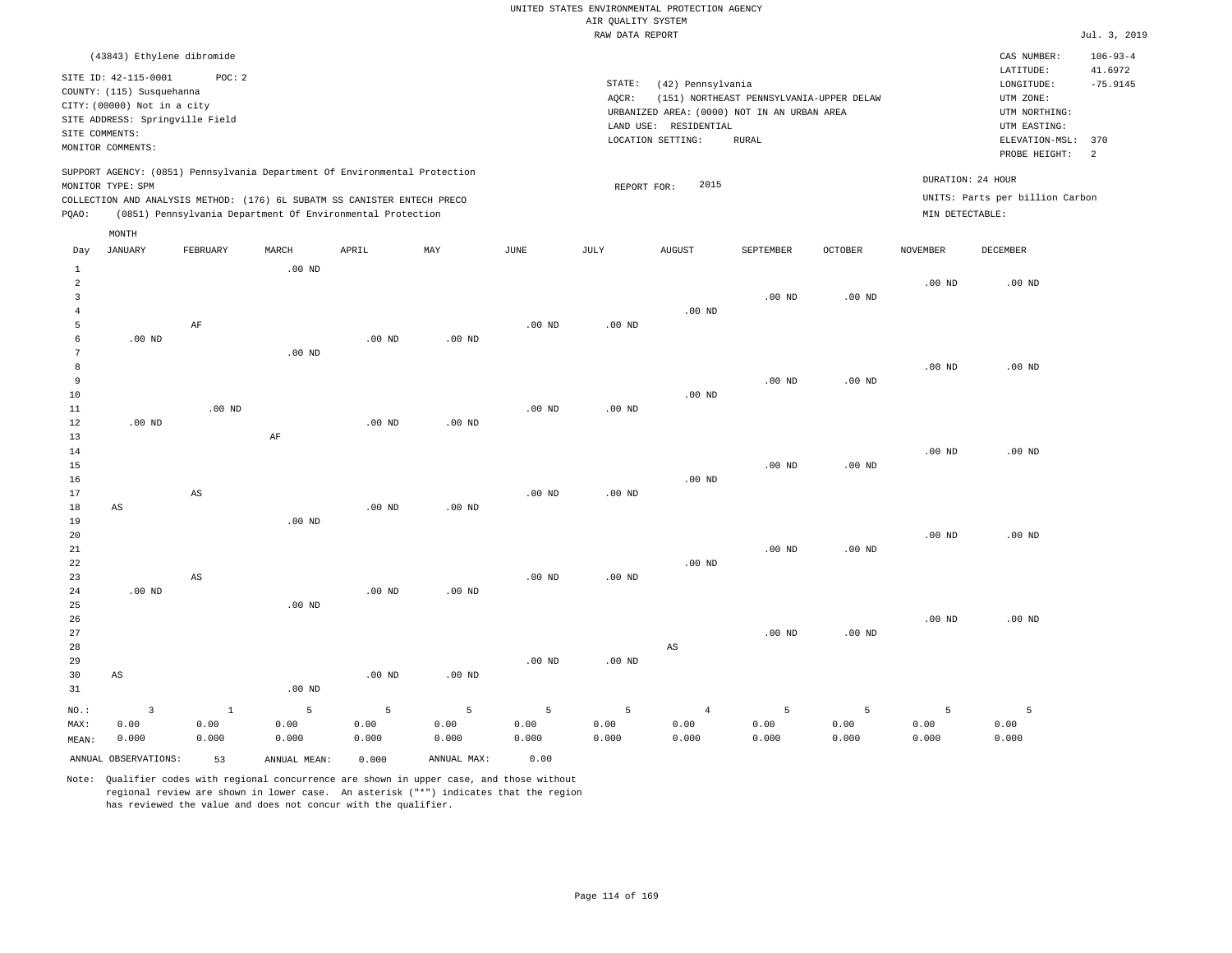#### RAW DATA REPORT **FOULD ASSESSED ASSESSED A** THE RAW DATA REPORT **Jul. 3**, 2019 UNITED STATES ENVIRONMENTAL PROTECTION AGENCY AIR QUALITY SYSTEM

|                                                                                                                                                                      |                   |                             |       |                                                                                                                                                                                                                      |          |          |                                                                                                  |                                                                                                          |                                   |          |                 |                                                      | $0.421$ $0.404$ |
|----------------------------------------------------------------------------------------------------------------------------------------------------------------------|-------------------|-----------------------------|-------|----------------------------------------------------------------------------------------------------------------------------------------------------------------------------------------------------------------------|----------|----------|--------------------------------------------------------------------------------------------------|----------------------------------------------------------------------------------------------------------|-----------------------------------|----------|-----------------|------------------------------------------------------|-----------------|
|                                                                                                                                                                      |                   | (43844) Hexachlorobutadiene |       |                                                                                                                                                                                                                      |          |          |                                                                                                  |                                                                                                          |                                   |          |                 | CAS NUMBER:                                          | $87 - 68 - 3$   |
| SITE ID: 42-115-0001<br>POC: 2<br>COUNTY: (115) Susquehanna<br>CITY: (00000) Not in a city<br>SITE ADDRESS: Springville Field<br>SITE COMMENTS:<br>MONITOR COMMENTS: |                   |                             |       |                                                                                                                                                                                                                      |          |          | STATE:<br>AOCR:<br>URBANIZED AREA: (0000) NOT IN AN URBAN AREA<br>LAND USE:<br>LOCATION SETTING: | LATITUDE:<br>LONGITUDE:<br>UTM ZONE:<br>UTM NORTHING:<br>UTM EASTING:<br>ELEVATION-MSL:<br>PROBE HEIGHT: | 41.6972<br>$-75.9145$<br>370<br>2 |          |                 |                                                      |                 |
| POAO:                                                                                                                                                                | MONITOR TYPE: SPM |                             |       | SUPPORT AGENCY: (0851) Pennsylvania Department Of Environmental Protection<br>COLLECTION AND ANALYSIS METHOD: (176) 6L SUBATM SS CANISTER ENTECH PRECO<br>(0851) Pennsylvania Department Of Environmental Protection |          |          |                                                                                                  | 2013<br>REPORT FOR:                                                                                      |                                   |          | MIN DETECTABLE: | DURATION: 24 HOUR<br>UNITS: Parts per billion Carbon |                 |
| Day                                                                                                                                                                  | MONTH<br>JANUARY  | FEBRUARY                    | MARCH | APRIL                                                                                                                                                                                                                | MAY      | JUNE     | JULY                                                                                             | <b>AUGUST</b>                                                                                            | SEPTEMBER                         | OCTOBER  | NOVEMBER        | DECEMBER                                             |                 |
|                                                                                                                                                                      |                   |                             |       |                                                                                                                                                                                                                      |          |          |                                                                                                  |                                                                                                          | $.00$ ND                          | $.00$ ND |                 |                                                      |                 |
|                                                                                                                                                                      |                   |                             |       |                                                                                                                                                                                                                      |          |          |                                                                                                  | $.00$ ND                                                                                                 |                                   |          |                 |                                                      |                 |
|                                                                                                                                                                      |                   |                             |       |                                                                                                                                                                                                                      |          | $.00$ ND | $.00$ ND                                                                                         |                                                                                                          |                                   |          |                 |                                                      |                 |
|                                                                                                                                                                      |                   |                             |       | $.00$ ND                                                                                                                                                                                                             | $.00$ ND |          |                                                                                                  |                                                                                                          |                                   |          |                 |                                                      |                 |

| 5            | $.00$ ND |          |          |          |    |           |            |          |
|--------------|----------|----------|----------|----------|----|-----------|------------|----------|
| $\mathbf{b}$ |          |          |          |          |    |           | $.00\,$ ND | .00 $ND$ |
|              |          |          |          |          | AF | $\rm{AF}$ |            |          |
| 8            |          |          |          | .00 $ND$ |    |           |            |          |
|              |          | $.00$ ND | $.00$ ND |          |    |           |            |          |

|             |          |          | $.00$ ND | $.00$ ND |          |          |          |          |                        |             |                        |
|-------------|----------|----------|----------|----------|----------|----------|----------|----------|------------------------|-------------|------------------------|
| $10$        |          |          |          |          |          |          |          |          |                        |             |                        |
| $11\,$      |          | $.00$ ND |          |          |          |          |          |          |                        |             |                        |
| 12          |          |          |          |          |          |          |          |          |                        | $_{\rm AS}$ | $\mathbb{A}\mathbb{S}$ |
| $13\,$      |          |          |          |          |          |          |          | $.00$ ND | .00 $ND$               |             |                        |
| 14          |          |          |          |          |          |          | .00CL    |          |                        |             |                        |
| 15          |          |          |          |          | $.00$ ND | $.00$ ND |          |          |                        |             |                        |
| 16          |          |          | $.00$ ND | $.00$ ND |          |          |          |          |                        |             |                        |
| 17          |          | $.00$ ND |          |          |          |          |          |          |                        |             |                        |
| $18\,$      |          |          |          |          |          |          |          |          |                        | AF          | $\rm{AF}$              |
| 19          |          |          |          |          |          |          |          | $.00$ ND | .00 $ND$               |             |                        |
| 20          |          |          |          |          |          |          | $.00$ ND |          |                        |             |                        |
| $21\,$      |          |          |          |          | .00 $ND$ | $.00$ ND |          |          |                        |             |                        |
| $2\sqrt{2}$ |          |          | $.00$ ND | $.00$ ND |          |          |          |          |                        |             |                        |
| 23          |          | $.00$ ND |          |          |          |          |          |          |                        |             |                        |
| $2\sqrt{4}$ |          |          |          |          |          |          |          |          |                        | $\rm{AF}$   | $\rm AF$               |
| 25          |          |          |          |          |          |          |          | $.00$ ND | $\mathbb{A}\mathbb{S}$ |             |                        |
| $26\,$      |          |          |          |          |          |          | $.00$ ND |          |                        |             |                        |
| 27          | $.00$ ND |          |          |          | $.00$ ND | $.00$ ND |          |          |                        |             |                        |
| 28          |          |          | $.00$ ND | $.00$ ND |          |          |          |          |                        |             |                        |
| 29          |          | $.00$ ND |          |          |          |          |          |          |                        |             |                        |
| 30          |          |          |          |          |          |          |          |          |                        | AF          | AF                     |

| --                   |       |              |       |             |       |       |       |       |          | $\sim$ $\sim$ | $\ddotsc$ |
|----------------------|-------|--------------|-------|-------------|-------|-------|-------|-------|----------|---------------|-----------|
| 31                   |       |              |       |             |       |       |       |       | $.00$ ND |               |           |
| $NO.$ :              |       |              |       | 5.          | -5.   |       |       |       |          |               |           |
| MAX:                 | 0.00  | 0.00         | 0.00  | 0.00        | 0.00  | 0.00  | 0.00  | 0.00  | 0.00     | 0.00          | 0.00      |
| MEAN:                | 0.000 | 0.000        | 0.000 | 0.000       | 0.000 | 0.000 | 0.000 | 0.000 | 0.000    | 0.000         | 0.000     |
| ANNUAL OBSERVATIONS: | 41    | ANNUAL MEAN: | 0.000 | ANNUAL MAX: | 0.00  |       |       |       |          |               |           |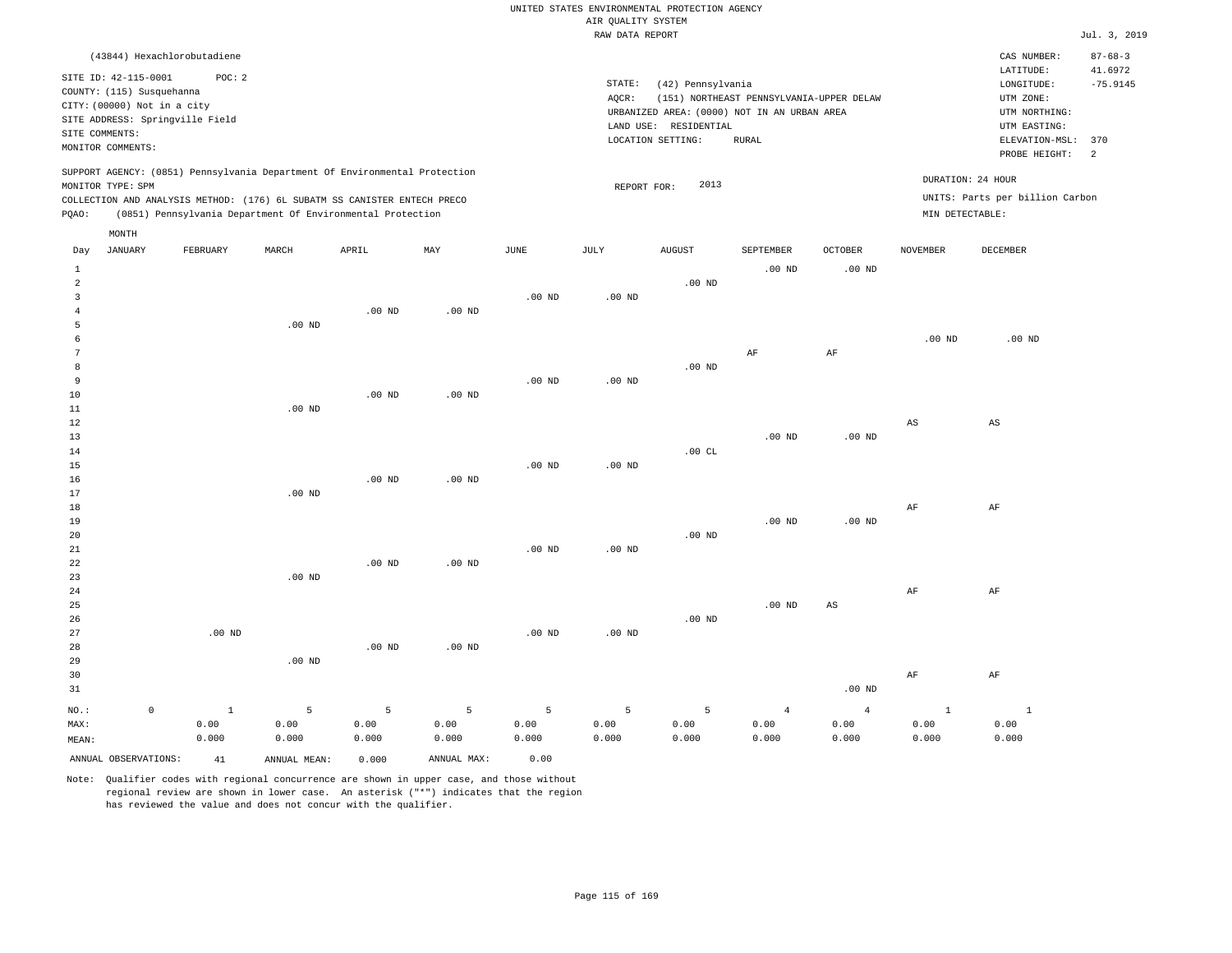| (43844) Hexachlorobutadiene                                                                                                                                                                                                                                 |                                                                                                                                                                                        | CAS NUMBER:                                                                                                  | $87 - 68 - 3$         |
|-------------------------------------------------------------------------------------------------------------------------------------------------------------------------------------------------------------------------------------------------------------|----------------------------------------------------------------------------------------------------------------------------------------------------------------------------------------|--------------------------------------------------------------------------------------------------------------|-----------------------|
| SITE ID: 42-115-0001<br>POC:2<br>COUNTY: (115) Susquehanna<br>CITY: (00000) Not in a city<br>SITE ADDRESS: Springville Field<br>SITE COMMENTS:<br>MONITOR COMMENTS:                                                                                         | STATE:<br>(42) Pennsylvania<br>(151) NORTHEAST PENNSYLVANIA-UPPER DELAW<br>AOCR:<br>URBANIZED AREA: (0000) NOT IN AN URBAN AREA<br>LAND USE: RESIDENTIAL<br>LOCATION SETTING:<br>RURAL | LATITUDE:<br>LONGITUDE:<br>UTM ZONE:<br>UTM NORTHING:<br>UTM EASTING:<br>ELEVATION-MSL: 370<br>PROBE HEIGHT: | 41.6972<br>$-75.9145$ |
| SUPPORT AGENCY: (0851) Pennsylvania Department Of Environmental Protection<br>MONITOR TYPE: SPM<br>COLLECTION AND ANALYSIS METHOD: (176) 6L SUBATM SS CANISTER ENTECH PRECO<br>(0851) Pennsylvania Department Of Environmental Protection<br>POAO:<br>MONTH | 2014<br>REPORT FOR:                                                                                                                                                                    | DURATION: 24 HOUR<br>UNITS: Parts per billion Carbon<br>MIN DETECTABLE:                                      |                       |

| Day            | JANUARY                | FEBRUARY  | MARCH          | APRIL                  | MAY         | JUNE              | JULY     | AUGUST   | SEPTEMBER | OCTOBER           | NOVEMBER          | DECEMBER               |
|----------------|------------------------|-----------|----------------|------------------------|-------------|-------------------|----------|----------|-----------|-------------------|-------------------|------------------------|
| $\mathbf{1}$   |                        |           |                |                        |             |                   |          |          |           |                   | .00 <sub>ND</sub> | $.00$ ND               |
| $\overline{a}$ |                        |           |                |                        |             |                   |          |          | $.00$ ND  | .00 <sub>ND</sub> |                   |                        |
| 3              |                        |           |                |                        |             |                   |          | $.00$ ND |           |                   |                   |                        |
| $\overline{4}$ |                        | $\rm AF$  |                |                        |             | .00 <sub>ND</sub> | $.00$ ND |          |           |                   |                   |                        |
| 5              | AF                     |           |                | $.00$ ND               | $.00$ ND    |                   |          |          |           |                   |                   |                        |
| 6              |                        |           | $.00$ ND       |                        |             |                   |          |          |           |                   |                   |                        |
| 7              |                        |           |                |                        |             |                   |          |          |           |                   | $.00$ ND          | $.00$ ND               |
| 8              |                        |           |                |                        |             |                   |          |          | $.00$ ND  | .00 $ND$          |                   |                        |
| 9              |                        |           |                |                        |             |                   |          | $.00$ ND |           |                   |                   |                        |
| $10$           |                        | $\rm AF$  |                |                        |             | .00 <sub>ND</sub> | .00 $ND$ |          |           |                   |                   |                        |
| $11\,$         | $.00$ ND               |           |                | $.00$ ND               | $.00$ ND    |                   |          |          |           |                   |                   |                        |
| 12             |                        |           | $.00$ ND       |                        |             |                   |          |          |           |                   |                   |                        |
| 13             |                        |           |                |                        |             |                   |          |          |           |                   | $.00$ ND          | $.00$ ND               |
| 14             |                        |           |                |                        |             |                   |          |          | $.00$ ND  | .00 <sub>ND</sub> |                   |                        |
| 15             |                        |           |                |                        |             |                   |          | $.00$ ND |           |                   |                   |                        |
| 16             |                        | $\rm{AF}$ |                |                        |             | $.00$ ND          | .00 $ND$ |          |           |                   |                   |                        |
| 17             | $\mathbb{A}\mathbb{S}$ |           |                | $\mathbb{A}\mathbb{S}$ | $.00$ ND    |                   |          |          |           |                   |                   |                        |
| 18             |                        |           | $.00$ ND       |                        |             |                   |          |          |           |                   |                   |                        |
| 19             |                        |           |                |                        |             |                   |          |          |           |                   | $\rm{AF}$         | $.00$ ND               |
| 20             |                        |           |                |                        |             |                   |          |          | $.00$ ND  | .00 $ND$          |                   |                        |
| 21             |                        |           |                |                        |             |                   |          | $.00$ ND |           |                   |                   |                        |
| 22<br>23       |                        | $.00$ DI  |                | $.00$ ND               | $.00$ ND    | $.00$ ND          | .00 $ND$ |          |           |                   |                   |                        |
| 24             | AF                     |           | AS             |                        |             |                   |          |          |           |                   |                   |                        |
| 25             |                        |           |                |                        |             |                   |          |          |           |                   | $\rm{AF}$         | $.00$ ND               |
| 26             |                        |           |                |                        |             |                   |          |          | $.00$ ND  | .00 $ND$          |                   |                        |
| 27             |                        |           |                |                        |             |                   |          | $.00$ ND |           |                   |                   |                        |
| 28             |                        | $\rm{AF}$ |                |                        |             | $.00$ ND          | .00 $ND$ |          |           |                   |                   |                        |
| 29             | AS                     |           |                | $.00$ ND               | $.00$ ND    |                   |          |          |           |                   |                   |                        |
| 30             |                        |           | $.00$ ND       |                        |             |                   |          |          |           |                   |                   |                        |
| 31             |                        |           |                |                        |             |                   |          |          |           |                   |                   | $\mathbb{A}\mathbb{S}$ |
|                |                        |           |                |                        |             |                   |          |          |           |                   |                   |                        |
| $NO.$ :        | $\,$ 1                 | $\,$ 1    | $\overline{4}$ | $\overline{4}$         | 5           | $\overline{5}$    | 5        | 5        | 5         | $\mathsf S$       | 3                 | $\overline{5}$         |
| MAX:           | 0.00                   | 0.00      | 0.00           | 0.00                   | 0.00        | 0.00              | 0.00     | 0.00     | 0.00      | 0.00              | 0.00              | 0.00                   |
| MEAN:          | 0.000                  | 0.000     | 0.000          | 0.000                  | 0.000       | 0.000             | 0.000    | 0.000    | 0.000     | 0.000             | 0.000             | 0.000                  |
|                | ANNUAL OBSERVATIONS:   | 48        | ANNUAL MEAN:   | 0.000                  | ANNUAL MAX: | 0.00              |          |          |           |                   |                   |                        |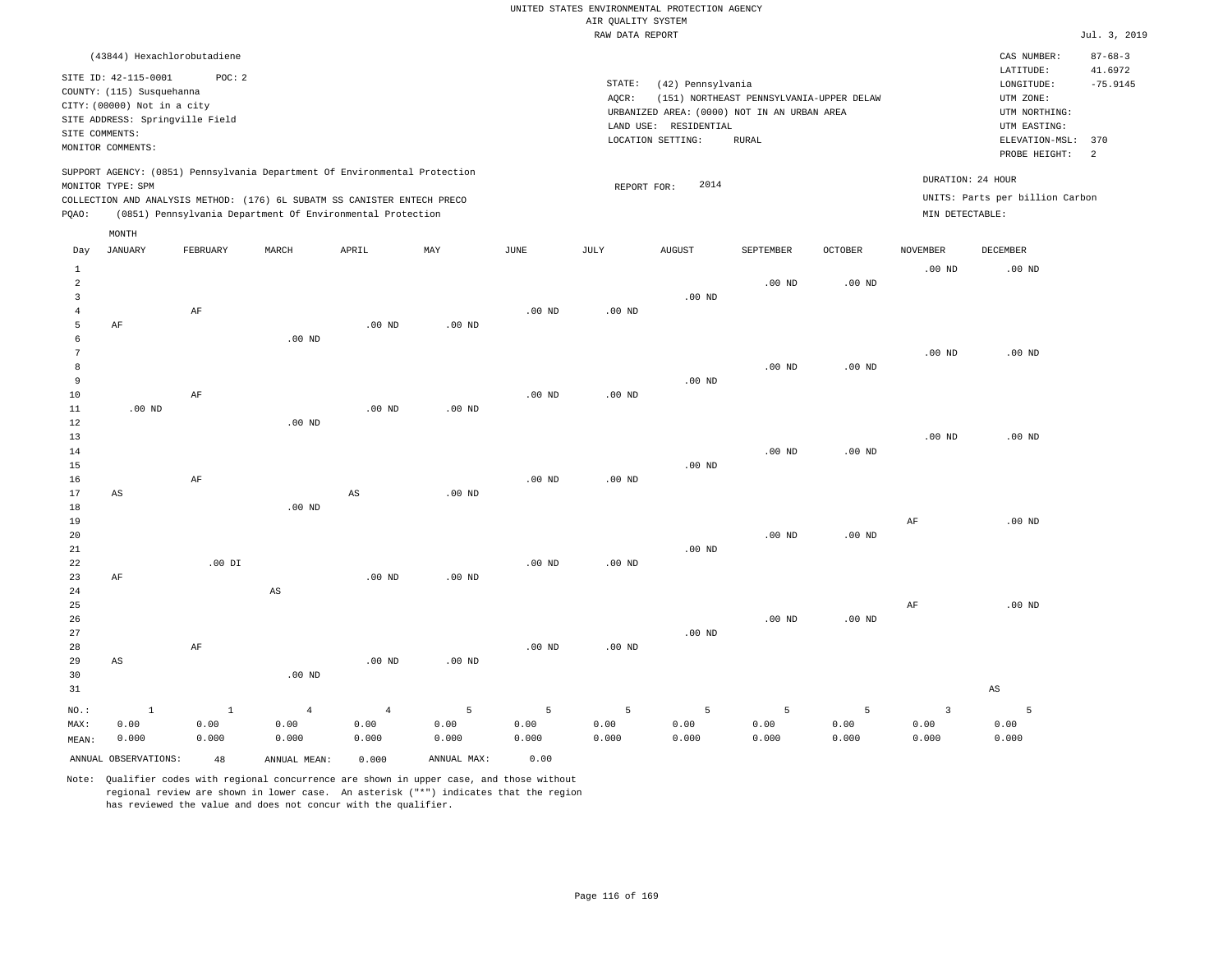| (43844) Hexachlorobutadiene                                                                                                                                                                                                                                 |                                                                                                                                                                                        | CAS NUMBER:                                                                                                  | $87 - 68 - 3$               |
|-------------------------------------------------------------------------------------------------------------------------------------------------------------------------------------------------------------------------------------------------------------|----------------------------------------------------------------------------------------------------------------------------------------------------------------------------------------|--------------------------------------------------------------------------------------------------------------|-----------------------------|
| SITE ID: 42-115-0001<br>POC:2<br>COUNTY: (115) Susquehanna<br>CITY: (00000) Not in a city<br>SITE ADDRESS: Springville Field<br>SITE COMMENTS:<br>MONITOR COMMENTS:                                                                                         | STATE:<br>(42) Pennsylvania<br>(151) NORTHEAST PENNSYLVANIA-UPPER DELAW<br>AOCR:<br>URBANIZED AREA: (0000) NOT IN AN URBAN AREA<br>LAND USE: RESIDENTIAL<br>LOCATION SETTING:<br>RURAL | LATITUDE:<br>LONGITUDE:<br>UTM ZONE:<br>UTM NORTHING:<br>UTM EASTING:<br>ELEVATION-MSL: 370<br>PROBE HEIGHT: | 41.6972<br>$-75.9145$<br>-2 |
| SUPPORT AGENCY: (0851) Pennsylvania Department Of Environmental Protection<br>MONITOR TYPE: SPM<br>COLLECTION AND ANALYSIS METHOD: (176) 6L SUBATM SS CANISTER ENTECH PRECO<br>(0851) Pennsylvania Department Of Environmental Protection<br>POAO:<br>MONTH | 2015<br>REPORT FOR:                                                                                                                                                                    | DURATION: 24 HOUR<br>UNITS: Parts per billion Carbon<br>MIN DETECTABLE:                                      |                             |

| Day            | <b>JANUARY</b>       | FEBRUARY               | MARCH             | APRIL    | $\ensuremath{\text{MAX}}$ | $_{\rm JUNE}$     | JULY              | AUGUST                 | SEPTEMBER         | $\mathtt{OCTOBER}$ | NOVEMBER | DECEMBER |
|----------------|----------------------|------------------------|-------------------|----------|---------------------------|-------------------|-------------------|------------------------|-------------------|--------------------|----------|----------|
| $\mathbf{1}$   |                      |                        | .00 <sub>ND</sub> |          |                           |                   |                   |                        |                   |                    |          |          |
| $\,2$          |                      |                        |                   |          |                           |                   |                   |                        |                   |                    | $.00$ ND | $.00$ ND |
| 3              |                      |                        |                   |          |                           |                   |                   |                        | $.00$ ND          | .00 <sub>ND</sub>  |          |          |
| $\overline{4}$ |                      |                        |                   |          |                           |                   |                   | $.00$ ND               |                   |                    |          |          |
| 5              |                      | $\rm AF$               |                   |          |                           | $.00$ ND          | .00 $ND$          |                        |                   |                    |          |          |
| 6              | $.00$ ND             |                        |                   | $.00$ ND | $.00$ ND                  |                   |                   |                        |                   |                    |          |          |
| 7              |                      |                        | .00 <sub>ND</sub> |          |                           |                   |                   |                        |                   |                    |          |          |
| 8              |                      |                        |                   |          |                           |                   |                   |                        |                   |                    | $.00$ ND | $.00$ ND |
| 9              |                      |                        |                   |          |                           |                   |                   |                        | $.00$ ND          | .00 <sub>ND</sub>  |          |          |
| $10$           |                      |                        |                   |          |                           |                   |                   | .00 <sub>ND</sub>      |                   |                    |          |          |
| 11             |                      | $.00$ ND               |                   |          |                           | $.00$ ND          | $.00$ ND          |                        |                   |                    |          |          |
| 12             | .00 <sub>ND</sub>    |                        |                   | $.00$ ND | $.00$ ND                  |                   |                   |                        |                   |                    |          |          |
| 13             |                      |                        | $\rm AF$          |          |                           |                   |                   |                        |                   |                    |          |          |
| 14             |                      |                        |                   |          |                           |                   |                   |                        |                   |                    | $.00$ ND | $.00$ ND |
| 15             |                      |                        |                   |          |                           |                   |                   |                        | $.00$ ND          | .00 <sub>ND</sub>  |          |          |
| 16             |                      |                        |                   |          |                           |                   |                   | $.00$ ND               |                   |                    |          |          |
| 17             |                      | $\mathbb{A}\mathbb{S}$ |                   |          |                           | $.00$ ND          | .00 <sub>ND</sub> |                        |                   |                    |          |          |
| 18             | AS                   |                        |                   | $.00$ ND | $.00$ ND                  |                   |                   |                        |                   |                    |          |          |
| 19             |                      |                        | $.00$ ND          |          |                           |                   |                   |                        |                   |                    |          |          |
| 20             |                      |                        |                   |          |                           |                   |                   |                        |                   |                    | $.00$ ND | $.00$ ND |
| $21\,$         |                      |                        |                   |          |                           |                   |                   |                        | $.00$ ND          | .00 <sub>ND</sub>  |          |          |
| $2\sqrt{2}$    |                      |                        |                   |          |                           |                   |                   | $.00$ ND               |                   |                    |          |          |
| 23             |                      | AS                     |                   | $.00$ ND | .00 <sub>ND</sub>         | $.00~\mathrm{ND}$ | $.00$ ND          |                        |                   |                    |          |          |
| $2\,4$<br>25   | .00 <sub>ND</sub>    |                        | .00 <sub>ND</sub> |          |                           |                   |                   |                        |                   |                    |          |          |
| 26             |                      |                        |                   |          |                           |                   |                   |                        |                   |                    | $.00$ ND | $.00$ ND |
| 27             |                      |                        |                   |          |                           |                   |                   |                        | .00 <sub>ND</sub> | .00 <sub>ND</sub>  |          |          |
| 28             |                      |                        |                   |          |                           |                   |                   | $\mathbb{A}\mathbb{S}$ |                   |                    |          |          |
| 29             |                      |                        |                   |          |                           | .00 <sub>ND</sub> | $.00$ ND          |                        |                   |                    |          |          |
| 30             | AS                   |                        |                   | $.00$ ND | $.00$ ND                  |                   |                   |                        |                   |                    |          |          |
| 31             |                      |                        | $.00$ ND          |          |                           |                   |                   |                        |                   |                    |          |          |
|                |                      |                        |                   |          |                           |                   |                   |                        |                   |                    |          |          |
| $_{\rm NO.}$ : | $\overline{3}$       | $\mathbf{1}$           | 5                 | 5        | 5                         | $\mathsf S$       | $\overline{5}$    | $\overline{4}$         | 5                 | 5                  | 5        | 5        |
| MAX:           | 0.00                 | 0.00                   | 0.00              | 0.00     | 0.00                      | 0.00              | 0.00              | 0.00                   | 0.00              | 0.00               | 0.00     | 0.00     |
| MEAN:          | 0.000                | 0.000                  | 0.000             | 0.000    | 0.000                     | 0.000             | 0.000             | 0.000                  | 0.000             | 0.000              | 0.000    | 0.000    |
|                | ANNUAL OBSERVATIONS: | 53                     | ANNUAL MEAN:      | 0.000    | ANNUAL MAX:               | 0.00              |                   |                        |                   |                    |          |          |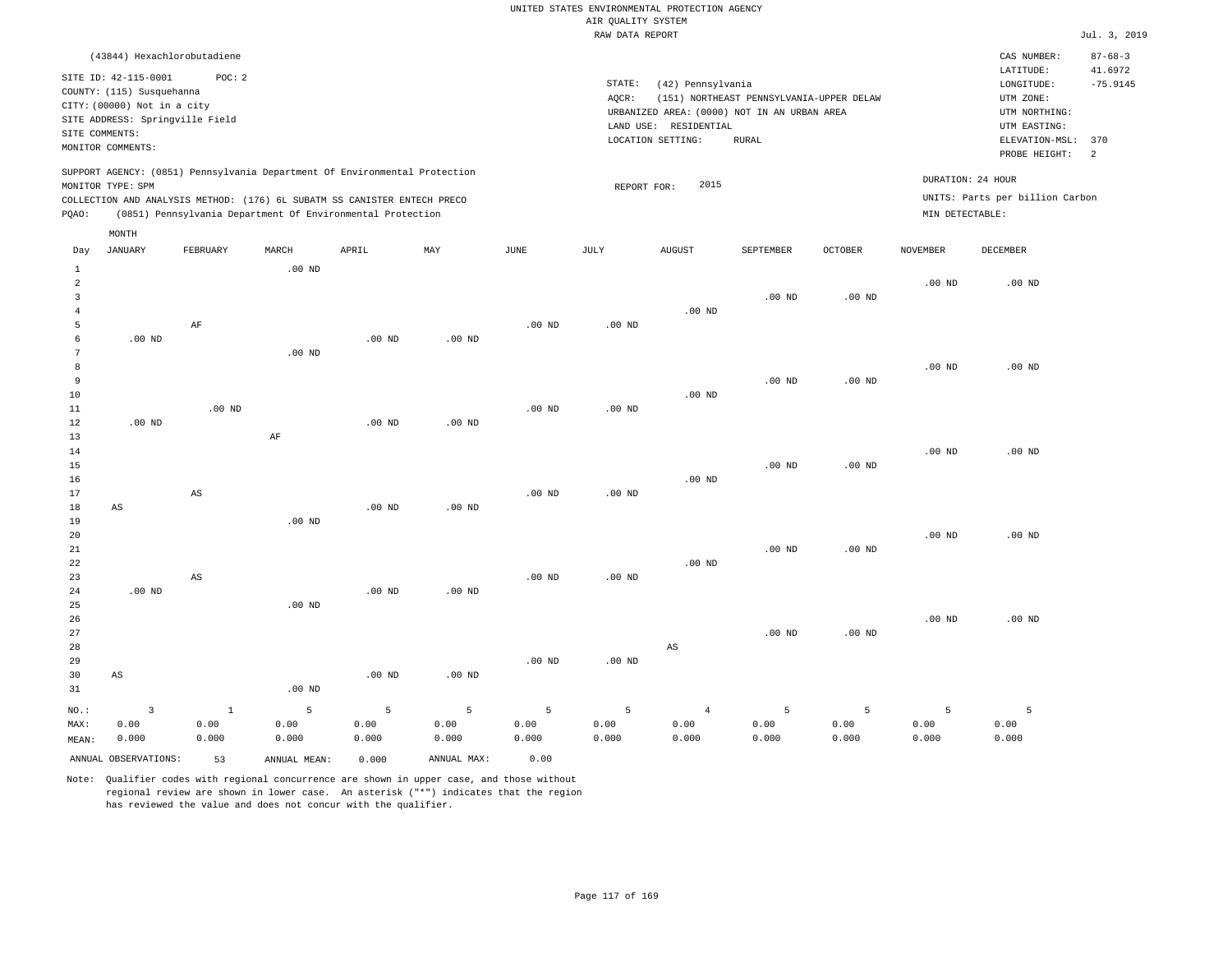|                |                             |                                   |                                                                            |           |             |               | RAW DATA REPORT |                       |                                             |                |                 |                                 | Jul. 3, 2019    |
|----------------|-----------------------------|-----------------------------------|----------------------------------------------------------------------------|-----------|-------------|---------------|-----------------|-----------------------|---------------------------------------------|----------------|-----------------|---------------------------------|-----------------|
|                |                             | (43852) Dichlorotetrafluoroethane |                                                                            |           |             |               |                 |                       |                                             |                |                 | CAS NUMBER:                     | $1320 - 37 - 2$ |
|                |                             |                                   |                                                                            |           |             |               |                 |                       |                                             |                |                 | LATITUDE:                       | 41.6972         |
|                | SITE ID: 42-115-0001        | POC: 2                            |                                                                            |           |             |               | STATE:          | (42) Pennsylvania     |                                             |                |                 | LONGITUDE:                      | $-75.9145$      |
|                | COUNTY: (115) Susquehanna   |                                   |                                                                            |           |             |               | AQCR:           |                       | (151) NORTHEAST PENNSYLVANIA-UPPER DELAW    |                |                 | UTM ZONE:                       |                 |
|                | CITY: (00000) Not in a city |                                   |                                                                            |           |             |               |                 |                       | URBANIZED AREA: (0000) NOT IN AN URBAN AREA |                |                 | UTM NORTHING:                   |                 |
|                |                             | SITE ADDRESS: Springville Field   |                                                                            |           |             |               |                 | LAND USE: RESIDENTIAL |                                             |                |                 | UTM EASTING:                    |                 |
|                | SITE COMMENTS:              |                                   |                                                                            |           |             |               |                 | LOCATION SETTING:     | RURAL                                       |                |                 | ELEVATION-MSL:                  | 370             |
|                | MONITOR COMMENTS:           |                                   |                                                                            |           |             |               |                 |                       |                                             |                |                 | PROBE HEIGHT:                   | 2               |
|                |                             |                                   | SUPPORT AGENCY: (0851) Pennsylvania Department Of Environmental Protection |           |             |               |                 |                       |                                             |                |                 | DURATION: 24 HOUR               |                 |
|                | MONITOR TYPE: SPM           |                                   |                                                                            |           |             |               | REPORT FOR:     | 2013                  |                                             |                |                 |                                 |                 |
|                |                             |                                   | COLLECTION AND ANALYSIS METHOD: (176) 6L SUBATM SS CANISTER ENTECH PRECO   |           |             |               |                 |                       |                                             |                |                 | UNITS: Parts per billion Carbon |                 |
| PQAO:          |                             |                                   | (0851) Pennsylvania Department Of Environmental Protection                 |           |             |               |                 |                       |                                             |                | MIN DETECTABLE: |                                 |                 |
|                | MONTH                       |                                   |                                                                            |           |             |               |                 |                       |                                             |                |                 |                                 |                 |
| Day            | <b>JANUARY</b>              | FEBRUARY                          | MARCH                                                                      | APRIL     | MAY         | $_{\rm JUNE}$ | JULY            | <b>AUGUST</b>         | SEPTEMBER                                   | OCTOBER        | <b>NOVEMBER</b> | DECEMBER                        |                 |
| $\mathbf{1}$   |                             |                                   |                                                                            |           |             |               |                 |                       | $.000$ ND                                   | $.000$ ND      |                 |                                 |                 |
| 2              |                             |                                   |                                                                            |           |             |               |                 | $.000$ ND             |                                             |                |                 |                                 |                 |
| $\overline{3}$ |                             |                                   |                                                                            |           |             | $.000$ ND     | $.000$ ND       |                       |                                             |                |                 |                                 |                 |
| 4              |                             |                                   |                                                                            | $.000$ ND | $.000$ ND   |               |                 |                       |                                             |                |                 |                                 |                 |
| 5              |                             |                                   | $.000$ ND                                                                  |           |             |               |                 |                       |                                             |                |                 |                                 |                 |
| 6              |                             |                                   |                                                                            |           |             |               |                 |                       |                                             |                | $.000$ ND       | $.000$ ND                       |                 |
| $\overline{7}$ |                             |                                   |                                                                            |           |             |               |                 |                       | AF                                          | AF             |                 |                                 |                 |
| 8              |                             |                                   |                                                                            |           |             |               |                 | $.000$ ND             |                                             |                |                 |                                 |                 |
| 9              |                             |                                   |                                                                            |           |             | $.000$ ND     | $.000$ ND       |                       |                                             |                |                 |                                 |                 |
| 10             |                             |                                   |                                                                            | $.000$ ND | $.000$ ND   |               |                 |                       |                                             |                |                 |                                 |                 |
| 11             |                             |                                   | $.000$ ND                                                                  |           |             |               |                 |                       |                                             |                |                 |                                 |                 |
| 12             |                             |                                   |                                                                            |           |             |               |                 |                       |                                             |                | AS              | AS                              |                 |
| 13             |                             |                                   |                                                                            |           |             |               |                 |                       | $.000$ ND                                   | $.000$ ND      |                 |                                 |                 |
| 14             |                             |                                   |                                                                            |           |             |               |                 | $.000$ CL             |                                             |                |                 |                                 |                 |
| 15             |                             |                                   |                                                                            |           |             | $.000$ ND     | $.000$ ND       |                       |                                             |                |                 |                                 |                 |
| 16             |                             |                                   |                                                                            | $.000$ ND | $.000$ ND   |               |                 |                       |                                             |                |                 |                                 |                 |
| 17             |                             |                                   | $.000$ ND                                                                  |           |             |               |                 |                       |                                             |                |                 |                                 |                 |
| 18             |                             |                                   |                                                                            |           |             |               |                 |                       |                                             |                | AF              | AF                              |                 |
| 19             |                             |                                   |                                                                            |           |             |               |                 |                       | $.000$ ND                                   | $.000$ ND      |                 |                                 |                 |
| 20             |                             |                                   |                                                                            |           |             |               |                 | $.000$ ND             |                                             |                |                 |                                 |                 |
| 21             |                             |                                   |                                                                            |           |             | $.000$ ND     | $.000$ ND       |                       |                                             |                |                 |                                 |                 |
| 22             |                             |                                   |                                                                            | $.000$ ND | $.000$ ND   |               |                 |                       |                                             |                |                 |                                 |                 |
| 23             |                             |                                   | $.000$ ND                                                                  |           |             |               |                 |                       |                                             |                |                 |                                 |                 |
| 24             |                             |                                   |                                                                            |           |             |               |                 |                       |                                             |                | AF              | AF                              |                 |
| 25             |                             |                                   |                                                                            |           |             |               |                 |                       | $.000$ ND                                   | $_{\rm AS}$    |                 |                                 |                 |
| 26             |                             |                                   |                                                                            |           |             |               |                 | $.000$ ND             |                                             |                |                 |                                 |                 |
| 27             |                             | $.000$ ND                         |                                                                            |           |             | $.000$ ND     | $.000$ ND       |                       |                                             |                |                 |                                 |                 |
| 28             |                             |                                   |                                                                            | $.000$ ND | $.000$ ND   |               |                 |                       |                                             |                |                 |                                 |                 |
| 29             |                             |                                   | $.000$ ND                                                                  |           |             |               |                 |                       |                                             |                |                 |                                 |                 |
| 30             |                             |                                   |                                                                            |           |             |               |                 |                       |                                             |                | AF              | AF                              |                 |
| 31             |                             |                                   |                                                                            |           |             |               |                 |                       |                                             | $.000$ ND      |                 |                                 |                 |
| NO.:           | $\mathbb O$                 | $\mathbf{1}$                      | 5                                                                          | 5         | 5           | 5             | 5               | 5                     | $\overline{4}$                              | $\overline{4}$ | 1               | $\mathbf{1}$                    |                 |
| MAX:           |                             | 0.000                             | 0.000                                                                      | 0.000     | 0.000       | 0.000         | 0.000           | 0.000                 | 0.000                                       | 0.000          | 0.000           | 0.000                           |                 |
| MEAN:          |                             | 0.0000                            | 0.0000                                                                     | 0.0000    | 0.0000      | 0.0000        | 0.0000          | 0.0000                | 0.0000                                      | 0.0000         | 0.0000          | 0.0000                          |                 |
|                | ANNUAL OBSERVATIONS:        | 41                                | ANNUAL MEAN:                                                               | 0.0000    | ANNUAL MAX: | 0.000         |                 |                       |                                             |                |                 |                                 |                 |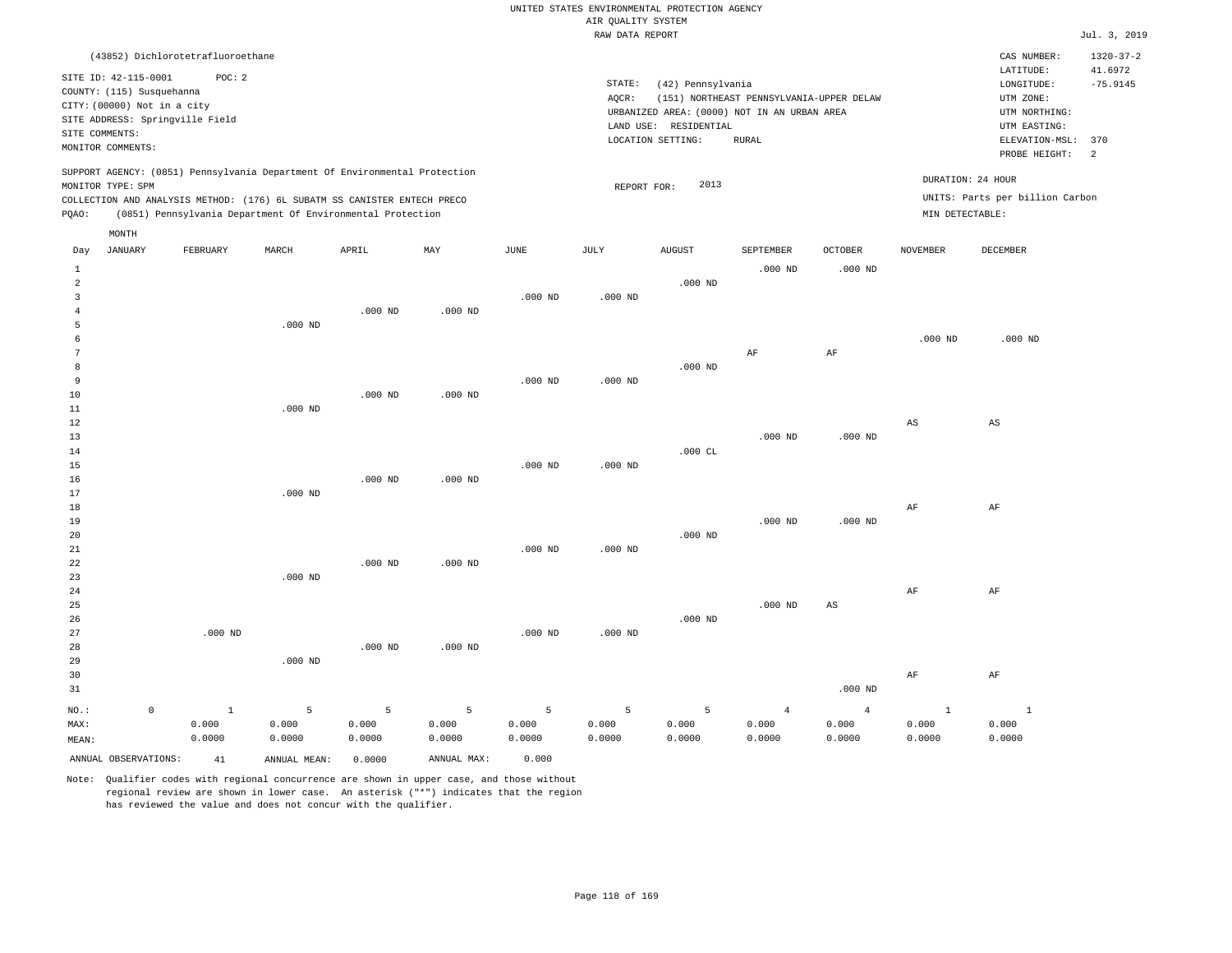|                |                                   |                 |                                                                            |                        |                |           | RAW DATA REPORT |                       |                                             |                |                         |                                 | Jul. 3, 2019    |
|----------------|-----------------------------------|-----------------|----------------------------------------------------------------------------|------------------------|----------------|-----------|-----------------|-----------------------|---------------------------------------------|----------------|-------------------------|---------------------------------|-----------------|
|                | (43852) Dichlorotetrafluoroethane |                 |                                                                            |                        |                |           |                 |                       |                                             |                |                         | CAS NUMBER:                     | $1320 - 37 - 2$ |
|                | SITE ID: 42-115-0001              | POC: 2          |                                                                            |                        |                |           |                 |                       |                                             |                |                         | LATITUDE:                       | 41.6972         |
|                | COUNTY: (115) Susquehanna         |                 |                                                                            |                        |                |           | STATE:          | (42) Pennsylvania     |                                             |                |                         | LONGITUDE:                      | $-75.9145$      |
|                | CITY: (00000) Not in a city       |                 |                                                                            |                        |                |           | AQCR:           |                       | (151) NORTHEAST PENNSYLVANIA-UPPER DELAW    |                |                         | UTM ZONE:                       |                 |
|                | SITE ADDRESS: Springville Field   |                 |                                                                            |                        |                |           |                 |                       | URBANIZED AREA: (0000) NOT IN AN URBAN AREA |                |                         | UTM NORTHING:                   |                 |
| SITE COMMENTS: |                                   |                 |                                                                            |                        |                |           |                 | LAND USE: RESIDENTIAL |                                             |                |                         | UTM EASTING:                    |                 |
|                | MONITOR COMMENTS:                 |                 |                                                                            |                        |                |           |                 | LOCATION SETTING:     | <b>RURAL</b>                                |                |                         | ELEVATION-MSL:                  | 370             |
|                |                                   |                 |                                                                            |                        |                |           |                 |                       |                                             |                |                         | PROBE HEIGHT:                   | 2               |
|                | MONITOR TYPE: SPM                 |                 | SUPPORT AGENCY: (0851) Pennsylvania Department Of Environmental Protection |                        |                |           | REPORT FOR:     | 2014                  |                                             |                |                         | DURATION: 24 HOUR               |                 |
|                |                                   |                 | COLLECTION AND ANALYSIS METHOD: (176) 6L SUBATM SS CANISTER ENTECH PRECO   |                        |                |           |                 |                       |                                             |                |                         | UNITS: Parts per billion Carbon |                 |
| PQAO:          |                                   |                 | (0851) Pennsylvania Department Of Environmental Protection                 |                        |                |           |                 |                       |                                             |                | MIN DETECTABLE:         |                                 |                 |
|                | MONTH                             |                 |                                                                            |                        |                |           |                 |                       |                                             |                |                         |                                 |                 |
| Day            | <b>JANUARY</b>                    | <b>FEBRUARY</b> | MARCH                                                                      | APRIL                  | MAY            | JUNE      | JULY            | <b>AUGUST</b>         | SEPTEMBER                                   | <b>OCTOBER</b> | <b>NOVEMBER</b>         | <b>DECEMBER</b>                 |                 |
| $1\,$          |                                   |                 |                                                                            |                        |                |           |                 |                       |                                             |                | $.000$ ND               | $.000$ ND                       |                 |
| $\overline{2}$ |                                   |                 |                                                                            |                        |                |           |                 |                       | $.000$ ND                                   | $.000$ ND      |                         |                                 |                 |
| 3              |                                   |                 |                                                                            |                        |                |           |                 | $.000$ ND             |                                             |                |                         |                                 |                 |
| 4              |                                   | $\rm AF$        |                                                                            |                        |                | $.000$ ND | $.000$ ND       |                       |                                             |                |                         |                                 |                 |
| 5              | AF                                |                 |                                                                            | $.000$ ND              | $.000$ ND      |           |                 |                       |                                             |                |                         |                                 |                 |
| 6              |                                   |                 | .051SQ                                                                     |                        |                |           |                 |                       |                                             |                |                         |                                 |                 |
| 7              |                                   |                 |                                                                            |                        |                |           |                 |                       |                                             |                | $.000$ ND               | $.000$ ND                       |                 |
| 8              |                                   |                 |                                                                            |                        |                |           |                 |                       | $.000$ ND                                   | $.000$ ND      |                         |                                 |                 |
| 9              |                                   |                 |                                                                            |                        |                |           |                 | $.000$ ND             |                                             |                |                         |                                 |                 |
| 10             |                                   | AF              |                                                                            |                        |                | $.000$ ND | $.000$ ND       |                       |                                             |                |                         |                                 |                 |
| $11\,$         | $.000$ ND                         |                 |                                                                            | $.000$ ND              | .051 SQ        |           |                 |                       |                                             |                |                         |                                 |                 |
| 12             |                                   |                 | $.000$ ND                                                                  |                        |                |           |                 |                       |                                             |                |                         |                                 |                 |
| 13             |                                   |                 |                                                                            |                        |                |           |                 |                       |                                             |                | $.000$ ND               | $.000$ ND                       |                 |
| 14             |                                   |                 |                                                                            |                        |                |           |                 |                       | $.000$ ND                                   | $.000$ ND      |                         |                                 |                 |
| 15             |                                   |                 |                                                                            |                        |                |           |                 | $.000$ ND             |                                             |                |                         |                                 |                 |
| 16<br>17       | AS                                | AF              |                                                                            | $\mathbb{A}\mathbb{S}$ | .045 SQ        | $.000$ ND | $.000$ ND       |                       |                                             |                |                         |                                 |                 |
| 18             |                                   |                 | $.000$ ND                                                                  |                        |                |           |                 |                       |                                             |                |                         |                                 |                 |
| 19             |                                   |                 |                                                                            |                        |                |           |                 |                       |                                             |                | AF                      | $.000$ ND                       |                 |
| 20             |                                   |                 |                                                                            |                        |                |           |                 |                       | $.000$ ND                                   | $.000$ ND      |                         |                                 |                 |
| 21             |                                   |                 |                                                                            |                        |                |           |                 | $.000$ ND             |                                             |                |                         |                                 |                 |
| 22             |                                   | $.000$ DI       |                                                                            |                        |                | $.000$ ND | $.000$ ND       |                       |                                             |                |                         |                                 |                 |
| 23             | $\rm AF$                          |                 |                                                                            | $.000$ ND              | $.000$ ND      |           |                 |                       |                                             |                |                         |                                 |                 |
| 24             |                                   |                 | $\mathbb{A}\mathbb{S}$                                                     |                        |                |           |                 |                       |                                             |                |                         |                                 |                 |
| 25             |                                   |                 |                                                                            |                        |                |           |                 |                       |                                             |                | AF                      | $.000$ ND                       |                 |
| 26             |                                   |                 |                                                                            |                        |                |           |                 |                       | $.000$ ND                                   | $.000$ ND      |                         |                                 |                 |
| 27             |                                   |                 |                                                                            |                        |                |           |                 | $.000$ ND             |                                             |                |                         |                                 |                 |
| 28             |                                   | $\rm AF$        |                                                                            |                        |                | $.000$ ND | $.000$ ND       |                       |                                             |                |                         |                                 |                 |
| 29             | $\mathbb{A}\mathbb{S}$            |                 |                                                                            | $.000$ ND              | $.000$ ND      |           |                 |                       |                                             |                |                         |                                 |                 |
| 30             |                                   |                 | $.000$ ND                                                                  |                        |                |           |                 |                       |                                             |                |                         |                                 |                 |
| 31             |                                   |                 |                                                                            |                        |                |           |                 |                       |                                             |                |                         | $\mathbb{A}\mathbb{S}$          |                 |
| NO.:           | $\mathbf{1}$                      | $\,$ 1          | $\overline{4}$                                                             | $\overline{4}$         | $\overline{5}$ | 5         | $\overline{5}$  | 5                     | $\overline{5}$                              | 5              | $\overline{\mathbf{3}}$ | 5                               |                 |
| MAX:           | 0.000                             | 0.000           | .051                                                                       | 0.000                  | .051           | 0.000     | 0.000           | 0.000                 | 0.000                                       | 0.000          | 0.000                   | 0.000                           |                 |
| MEAN:          | 0.0000                            | 0.0000          | .0128                                                                      | 0.0000                 | .0192          | 0.0000    | 0.0000          | 0.0000                | 0.0000                                      | 0.0000         | 0.0000                  | 0.0000                          |                 |
|                | ANNUAL OBSERVATIONS:              | 48              | ANNUAL MEAN:                                                               | .0031                  | ANNUAL MAX:    | .051      |                 |                       |                                             |                |                         |                                 |                 |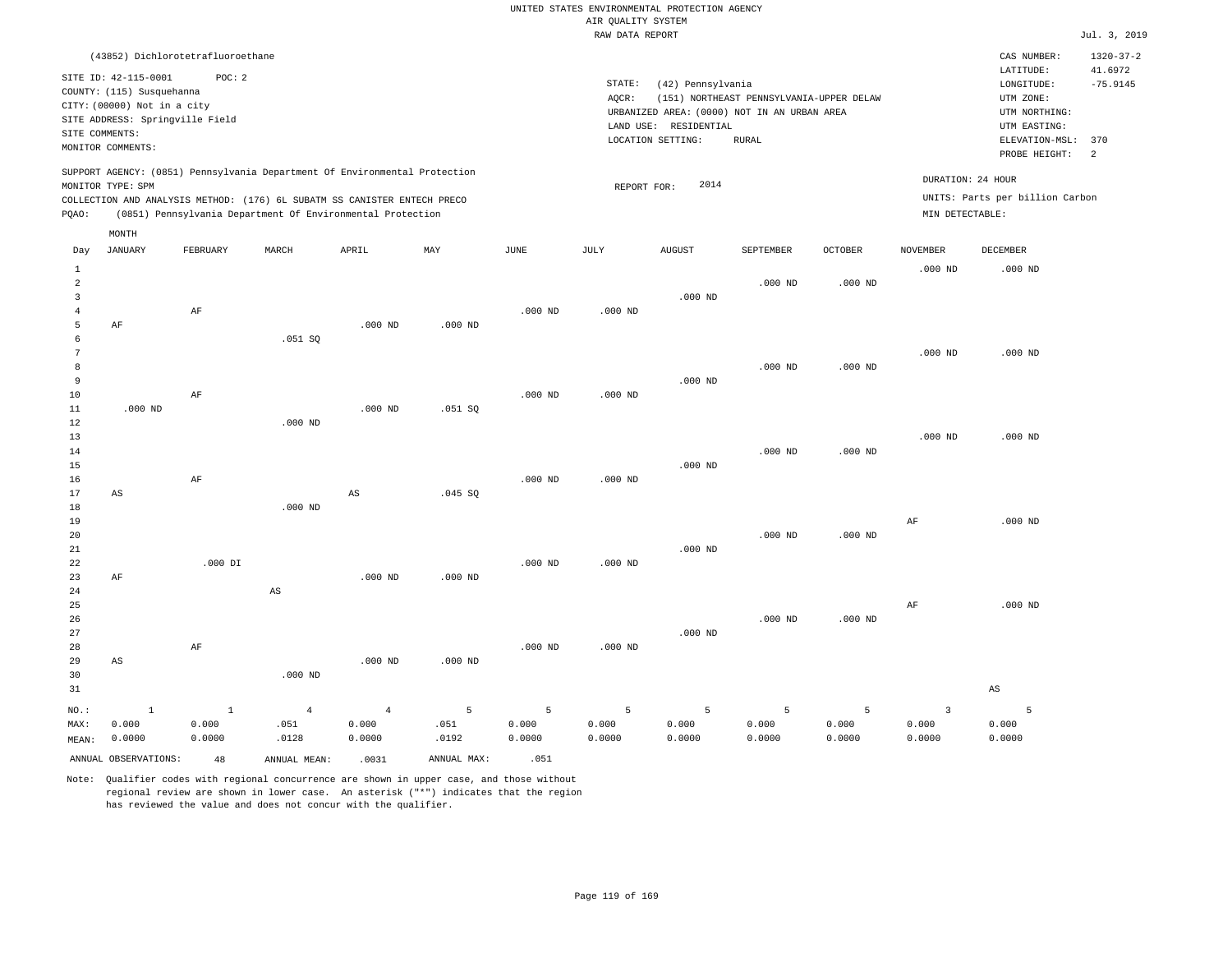|                                  |                                                                                                                                                                             |                                   |                                                            |                      |                      |                      | RAW DATA REPORT      |                                                                 |                                                                                                  |                      |                      |                                                                                                     | Jul. 3, 2019                 |
|----------------------------------|-----------------------------------------------------------------------------------------------------------------------------------------------------------------------------|-----------------------------------|------------------------------------------------------------|----------------------|----------------------|----------------------|----------------------|-----------------------------------------------------------------|--------------------------------------------------------------------------------------------------|----------------------|----------------------|-----------------------------------------------------------------------------------------------------|------------------------------|
|                                  | (43852) Dichlorotetrafluoroethane                                                                                                                                           |                                   |                                                            |                      |                      |                      |                      |                                                                 |                                                                                                  |                      |                      | CAS NUMBER:                                                                                         | $1320 - 37 - 2$              |
|                                  | SITE ID: 42-115-0001<br>COUNTY: (115) Susquehanna<br>CITY: (00000) Not in a city<br>SITE ADDRESS: Springville Field<br>SITE COMMENTS:                                       | POC: 2                            |                                                            |                      |                      |                      | STATE:<br>AQCR:      | (42) Pennsylvania<br>LAND USE: RESIDENTIAL<br>LOCATION SETTING: | (151) NORTHEAST PENNSYLVANIA-UPPER DELAW<br>URBANIZED AREA: (0000) NOT IN AN URBAN AREA<br>RURAL |                      |                      | LATITUDE:<br>$\texttt{LONGITUDE}$ :<br>UTM ZONE:<br>UTM NORTHING:<br>UTM EASTING:<br>ELEVATION-MSL: | 41.6972<br>$-75.9145$<br>370 |
|                                  | MONITOR COMMENTS:                                                                                                                                                           |                                   |                                                            |                      |                      |                      |                      |                                                                 |                                                                                                  |                      |                      | PROBE HEIGHT:                                                                                       | 2                            |
| PQAO:                            | SUPPORT AGENCY: (0851) Pennsylvania Department Of Environmental Protection<br>MONITOR TYPE: SPM<br>COLLECTION AND ANALYSIS METHOD: (176) 6L SUBATM SS CANISTER ENTECH PRECO |                                   | (0851) Pennsylvania Department Of Environmental Protection |                      |                      |                      | REPORT FOR:          | 2015                                                            |                                                                                                  |                      | MIN DETECTABLE:      | DURATION: 24 HOUR<br>UNITS: Parts per billion Carbon                                                |                              |
|                                  | MONTH                                                                                                                                                                       |                                   |                                                            |                      |                      |                      |                      |                                                                 |                                                                                                  |                      |                      |                                                                                                     |                              |
| Day                              | <b>JANUARY</b>                                                                                                                                                              | FEBRUARY                          | MARCH                                                      | APRIL                | MAY                  | JUNE                 | JULY                 | <b>AUGUST</b>                                                   | SEPTEMBER                                                                                        | <b>OCTOBER</b>       | <b>NOVEMBER</b>      | <b>DECEMBER</b>                                                                                     |                              |
| $\mathbf{1}$<br>2<br>3<br>4<br>5 |                                                                                                                                                                             | AF                                | $.000$ ND                                                  |                      |                      | $.000$ ND            | $.000$ ND            | $.000$ ND                                                       | $.000$ ND                                                                                        | $.000$ ND            | $.000$ ND            | $.000$ ND                                                                                           |                              |
| 6<br>7<br>8<br>9                 | $.000$ ND                                                                                                                                                                   |                                   | $.000$ ND                                                  | $.000$ ND            | $.000$ ND            |                      |                      |                                                                 | $.000$ ND                                                                                        | $.000$ ND            | $.000$ ND            | .088SQ                                                                                              |                              |
| 10<br>11<br>12<br>13             | $.000$ ND                                                                                                                                                                   | $.000$ ND                         | AF                                                         | $.000$ ND            | $.000$ ND            | $.000$ ND            | $.000$ ND            | $.000$ ND                                                       |                                                                                                  |                      |                      |                                                                                                     |                              |
| $1\,4$<br>15<br>16<br>17         |                                                                                                                                                                             | $\mathbb{A}\mathbb{S}$            |                                                            |                      |                      | $.000$ ND            | $.000$ ND            | $.000$ ND                                                       | $.000$ ND                                                                                        | $.000$ ND            | $.000$ ND            | $.000$ ND                                                                                           |                              |
| $18\,$<br>19<br>20<br>21<br>22   | $_{\rm AS}$                                                                                                                                                                 |                                   | $.000$ ND                                                  | $.000$ ND            | $.000$ ND            |                      |                      | $.000$ ND                                                       | $.000$ ND                                                                                        | $.000$ ND            | $.000$ ND            | $.000$ ND                                                                                           |                              |
| 23<br>24<br>25<br>26             | $.000$ ND                                                                                                                                                                   | $_{\rm AS}$                       | $.000$ ND                                                  | $.000$ ND            | $.000$ ND            | $.000$ ND            | $.000$ ND            |                                                                 |                                                                                                  |                      | $.000$ ND            | $.000$ ND                                                                                           |                              |
| 27<br>28<br>29<br>30<br>31       | AS                                                                                                                                                                          |                                   | $.000$ ND                                                  | $.000$ ND            | $.000$ ND            | $.000$ ND            | $.000$ ND            | AS                                                              | $.000$ ND                                                                                        | $.000$ ND            |                      |                                                                                                     |                              |
| NO.:<br>MAX:<br>MEAN:            | $\overline{3}$<br>0.000<br>0.0000                                                                                                                                           | $\overline{1}$<br>0.000<br>0.0000 | 5<br>0.000<br>0.0000                                       | 5<br>0.000<br>0.0000 | 5<br>0.000<br>0.0000 | 5<br>0.000<br>0.0000 | 5<br>0.000<br>0.0000 | $\overline{4}$<br>0.000<br>0.0000                               | 5<br>0.000<br>0.0000                                                                             | 5<br>0.000<br>0.0000 | 5<br>0.000<br>0.0000 | 5<br>.088<br>.0176                                                                                  |                              |
|                                  | ANNUAL OBSERVATIONS:                                                                                                                                                        | 53                                | ANNUAL MEAN:                                               | .0017                | ANNUAL MAX:          | .088                 |                      |                                                                 |                                                                                                  |                      |                      |                                                                                                     |                              |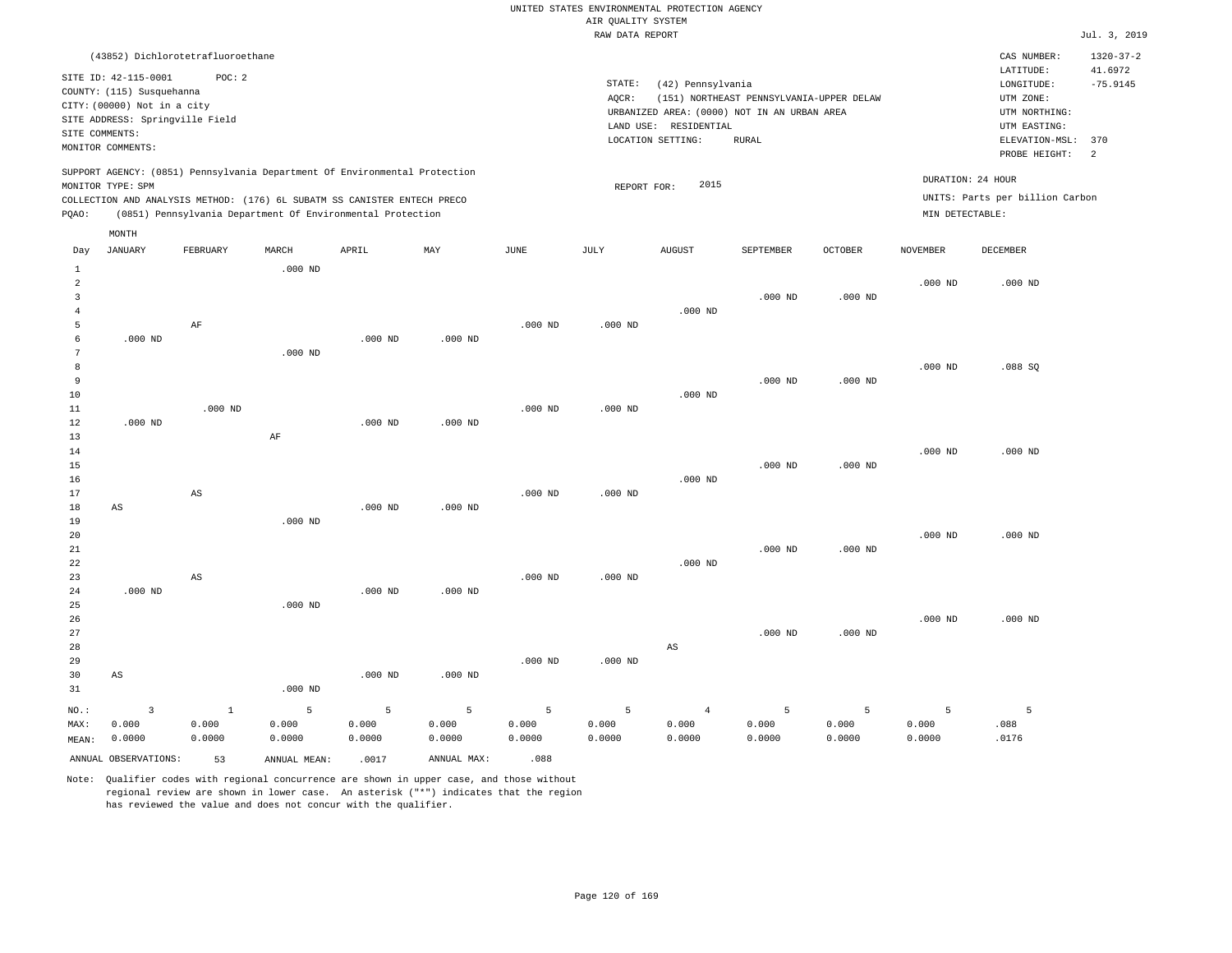| (43860) Vinyl chloride                                                                                                                                                                                                                             |                                                                                                                                                                                        | CAS NUMBER:                                                                                                  | $75 - 01 - 4$                           |
|----------------------------------------------------------------------------------------------------------------------------------------------------------------------------------------------------------------------------------------------------|----------------------------------------------------------------------------------------------------------------------------------------------------------------------------------------|--------------------------------------------------------------------------------------------------------------|-----------------------------------------|
| SITE ID: 42-115-0001<br>POC:2<br>COUNTY: (115) Susquehanna<br>CITY: (00000) Not in a city<br>SITE ADDRESS: Springville Field<br>SITE COMMENTS:<br>MONITOR COMMENTS:                                                                                | STATE:<br>(42) Pennsylvania<br>AOCR:<br>(151) NORTHEAST PENNSYLVANIA-UPPER DELAW<br>URBANIZED AREA: (0000) NOT IN AN URBAN AREA<br>LAND USE: RESIDENTIAL<br>LOCATION SETTING:<br>RURAL | LATITUDE:<br>LONGITUDE:<br>UTM ZONE:<br>UTM NORTHING:<br>UTM EASTING:<br>ELEVATION-MSL: 370<br>PROBE HEIGHT: | 41.6972<br>$-75.9145$<br>$\overline{2}$ |
| SUPPORT AGENCY: (0851) Pennsylvania Department Of Environmental Protection<br>MONITOR TYPE: SPM<br>COLLECTION AND ANALYSIS METHOD: (176) 6L SUBATM SS CANISTER ENTECH PRECO<br>(0851) Pennsylvania Department Of Environmental Protection<br>POAO: | 2013<br>REPORT FOR:                                                                                                                                                                    | DURATION: 24 HOUR<br>UNITS: Parts per billion Carbon<br>MIN DETECTABLE:                                      |                                         |
| MONTH                                                                                                                                                                                                                                              |                                                                                                                                                                                        |                                                                                                              |                                         |

| Day            | JANUARY              | FEBRUARY     | MARCH        | APRIL       | MAY               | JUNE     | JULY              | AUGUST   | SEPTEMBER      | OCTOBER                | NOVEMBER     | DECEMBER               |
|----------------|----------------------|--------------|--------------|-------------|-------------------|----------|-------------------|----------|----------------|------------------------|--------------|------------------------|
| $\mathbf{1}$   |                      |              |              |             |                   |          |                   |          | $.00$ ND       | $.00$ ND               |              |                        |
| $\overline{a}$ |                      |              |              |             |                   |          |                   | $.00$ ND |                |                        |              |                        |
| 3              |                      |              |              |             |                   | $.00$ ND | $.00$ ND          |          |                |                        |              |                        |
| $\overline{4}$ |                      |              |              | $.00$ ND    | $.00$ ND          |          |                   |          |                |                        |              |                        |
| 5              |                      |              | $.00$ ND     |             |                   |          |                   |          |                |                        |              |                        |
| 6              |                      |              |              |             |                   |          |                   |          |                |                        | $.00$ ND     | $.00$ ND               |
| 7              |                      |              |              |             |                   |          |                   |          | $\rm AF$       | $\rm{AF}$              |              |                        |
| 8              |                      |              |              |             |                   |          |                   | $.00$ ND |                |                        |              |                        |
| 9              |                      |              |              |             |                   | $.00$ ND | $.00$ ND          |          |                |                        |              |                        |
| 10             |                      |              |              | $.00$ ND    | .00 <sub>ND</sub> |          |                   |          |                |                        |              |                        |
| 11             |                      |              | $.00$ ND     |             |                   |          |                   |          |                |                        |              |                        |
| 12             |                      |              |              |             |                   |          |                   |          |                |                        | AS           | $\mathbb{A}\mathbb{S}$ |
| 13             |                      |              |              |             |                   |          |                   |          | $.00$ ND       | $.00$ ND               |              |                        |
| 14             |                      |              |              |             |                   |          |                   | .00 $CL$ |                |                        |              |                        |
| 15             |                      |              |              |             |                   | $.00$ ND | .00 <sub>ND</sub> |          |                |                        |              |                        |
| 16             |                      |              |              | $.00$ ND    | $.00$ ND          |          |                   |          |                |                        |              |                        |
| 17             |                      |              | $.00$ ND     |             |                   |          |                   |          |                |                        |              |                        |
| 18             |                      |              |              |             |                   |          |                   |          |                |                        | $\rm{AF}$    | $\rm AF$               |
| 19             |                      |              |              |             |                   |          |                   |          | $.00$ ND       | $.00$ ND               |              |                        |
| 20             |                      |              |              |             |                   |          |                   | $.00$ ND |                |                        |              |                        |
| 21             |                      |              |              |             |                   | $.00$ ND | $.00$ ND          |          |                |                        |              |                        |
| 22             |                      |              |              | $.00$ ND    | .00 <sub>ND</sub> |          |                   |          |                |                        |              |                        |
| 23             |                      |              | $.00$ ND     |             |                   |          |                   |          |                |                        |              |                        |
| 24             |                      |              |              |             |                   |          |                   |          |                |                        | $\rm{AF}$    | $\rm AF$               |
| 25             |                      |              |              |             |                   |          |                   |          | $.00$ ND       | $\mathbb{A}\mathbb{S}$ |              |                        |
| 26             |                      |              |              |             |                   |          |                   | $.00$ ND |                |                        |              |                        |
| 27             |                      | $.00$ ND     |              |             |                   | .00 $ND$ | $.00$ ND          |          |                |                        |              |                        |
| 28             |                      |              |              | $.00$ ND    | $.00$ ND          |          |                   |          |                |                        |              |                        |
| 29             |                      |              | $.00$ ND     |             |                   |          |                   |          |                |                        |              |                        |
| 30             |                      |              |              |             |                   |          |                   |          |                |                        | $\rm{AF}$    | $\rm AF$               |
| 31             |                      |              |              |             |                   |          |                   |          |                | $.00$ ND               |              |                        |
| $_{\rm NO.}$ : | $\mathsf 0$          | $\mathbf{1}$ | $\mathsf S$  | $\mathsf S$ | $\overline{5}$    | 5        | 5                 | 5        | $\overline{4}$ | $\overline{4}$         | $\mathbf{1}$ | $\mathbf{1}$           |
| MAX:           |                      | 0.00         | 0.00         | 0.00        | 0.00              | 0.00     | 0.00              | 0.00     | 0.00           | 0.00                   | 0.00         | 0.00                   |
| MEAN:          |                      | 0.000        | 0.000        | 0.000       | 0.000             | 0.000    | 0.000             | 0.000    | 0.000          | 0.000                  | 0.000        | 0.000                  |
|                | ANNUAL OBSERVATIONS: | 41           | ANNUAL MEAN: | 0.000       | ANNUAL MAX:       | 0.00     |                   |          |                |                        |              |                        |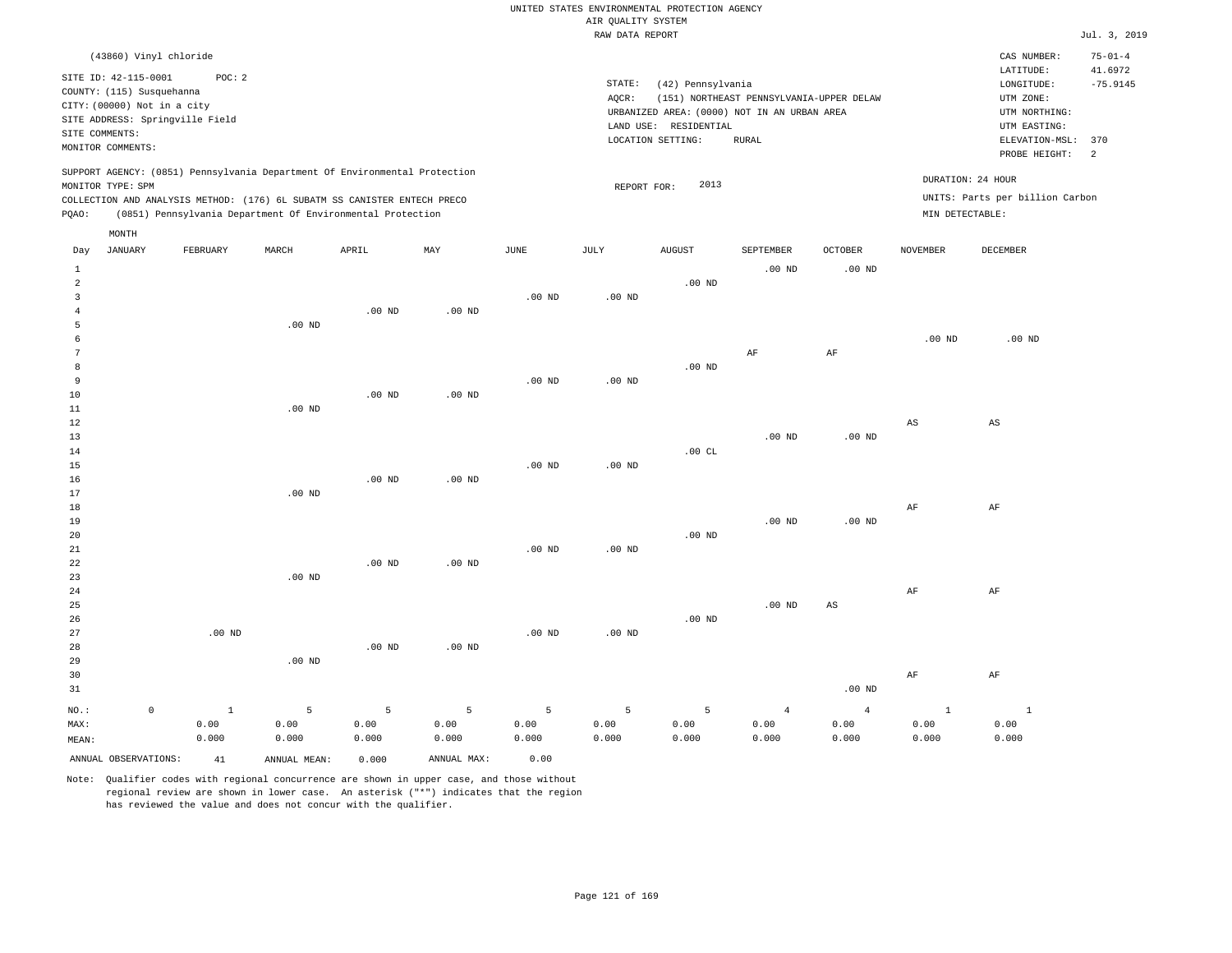| (43860) Vinyl chloride                                                                                                                                                                                                                             |                                                                                                                                                          | CAS NUMBER:                                                             | $75 - 01 - 4$         |
|----------------------------------------------------------------------------------------------------------------------------------------------------------------------------------------------------------------------------------------------------|----------------------------------------------------------------------------------------------------------------------------------------------------------|-------------------------------------------------------------------------|-----------------------|
| SITE ID: 42-115-0001<br>POC:2<br>COUNTY: (115) Susquehanna<br>CITY: (00000) Not in a city<br>SITE ADDRESS: Springville Field<br>SITE COMMENTS:                                                                                                     | STATE:<br>(42) Pennsylvania<br>(151) NORTHEAST PENNSYLVANIA-UPPER DELAW<br>AOCR:<br>URBANIZED AREA: (0000) NOT IN AN URBAN AREA<br>LAND USE: RESIDENTIAL | LATITUDE:<br>LONGITUDE:<br>UTM ZONE:<br>UTM NORTHING:<br>UTM EASTING:   | 41.6972<br>$-75.9145$ |
| MONITOR COMMENTS:                                                                                                                                                                                                                                  | LOCATION SETTING:<br>RURAL                                                                                                                               | ELEVATION-MSL: 370<br>PROBE HEIGHT:                                     | $\overline{2}$        |
| SUPPORT AGENCY: (0851) Pennsylvania Department Of Environmental Protection<br>MONITOR TYPE: SPM<br>COLLECTION AND ANALYSIS METHOD: (176) 6L SUBATM SS CANISTER ENTECH PRECO<br>(0851) Pennsylvania Department Of Environmental Protection<br>POAO: | 2014<br>REPORT FOR:                                                                                                                                      | DURATION: 24 HOUR<br>UNITS: Parts per billion Carbon<br>MIN DETECTABLE: |                       |
| MONTH                                                                                                                                                                                                                                              |                                                                                                                                                          |                                                                         |                       |

| Day                                                        | JANUARY                       | FEBRUARY             | MARCH                  | APRIL                  | MAY                  | JUNE               | $\mathtt{JULY}$     | AUGUST             | SEPTEMBER | <b>OCTOBER</b>    | NOVEMBER                        | DECEMBER               |
|------------------------------------------------------------|-------------------------------|----------------------|------------------------|------------------------|----------------------|--------------------|---------------------|--------------------|-----------|-------------------|---------------------------------|------------------------|
| $\mathbf{1}$<br>$\overline{a}$<br>3<br>$\overline{4}$<br>5 | AF                            | $\rm AF$             |                        | $.00$ ND               | $.00$ ND             | $.00$ ND           | $.00$ ND            | $.00$ ND           | $.00$ ND  | $.00$ ND          | $.00$ ND                        | $.00$ ND               |
| 6<br>7<br>8<br>9<br>10<br>11                               | .00 $ND$                      | AF                   | $.00$ ND               | .00 $ND$               | $.00$ ND             | $.00$ ND           | $.00$ ND            | .00 $ND$           | $.00$ ND  | .00 <sub>ND</sub> | $.00$ ND                        | $.00$ ND               |
| 12<br>13<br>14<br>15<br>16                                 |                               | $\rm AF$             | $.00$ ND               |                        |                      | $.00$ ND           | $.00$ ND            | $.00$ ND           | $.00$ ND  | .00 <sub>ND</sub> | $.00$ ND                        | $.00$ ND               |
| 17<br>18<br>19<br>20<br>21                                 | AS                            |                      | $.00$ ND               | $\mathbb{A}\mathbb{S}$ | .00 $ND$             |                    |                     | $.00$ ND           | $.00$ ND  | $.00$ ND          | AF                              | $.00$ ND               |
| 22<br>23<br>24<br>25<br>26                                 | $\rm AF$                      | $.00$ DI             | $\mathbb{A}\mathbb{S}$ | $.00$ ND               | .00 $ND$             | $.00$ ND           | $.00$ ND            |                    | $.00$ ND  | .00 <sub>ND</sub> | AF                              | $.00$ ND               |
| 27<br>28<br>29<br>30<br>31                                 | AS                            | $\rm AF$             | $.00$ ND               | $.00$ ND               | $.00$ ND             | $.00$ ND           | .00 <sub>ND</sub>   | $.00$ ND           |           |                   |                                 | $\mathbb{A}\mathbb{S}$ |
| $NO.$ :<br>MAX:                                            | $\,$ 1<br>0.00                | $\mathbf{1}$<br>0.00 | $\overline{4}$<br>0.00 | $\overline{4}$<br>0.00 | 5<br>0.00            | 5<br>0.00<br>0.000 | $\mathsf S$<br>0.00 | 5<br>0.00<br>0.000 | 5<br>0.00 | 5<br>0.00         | $\overline{\mathbf{3}}$<br>0.00 | 5<br>0.00<br>0.000     |
| MEAN:                                                      | 0.000<br>ANNUAL OBSERVATIONS: | 0.000<br>48          | 0.000<br>ANNUAL MEAN:  | 0.000<br>0.000         | 0.000<br>ANNUAL MAX: | 0.00               | 0.000               |                    | 0.000     | 0.000             | 0.000                           |                        |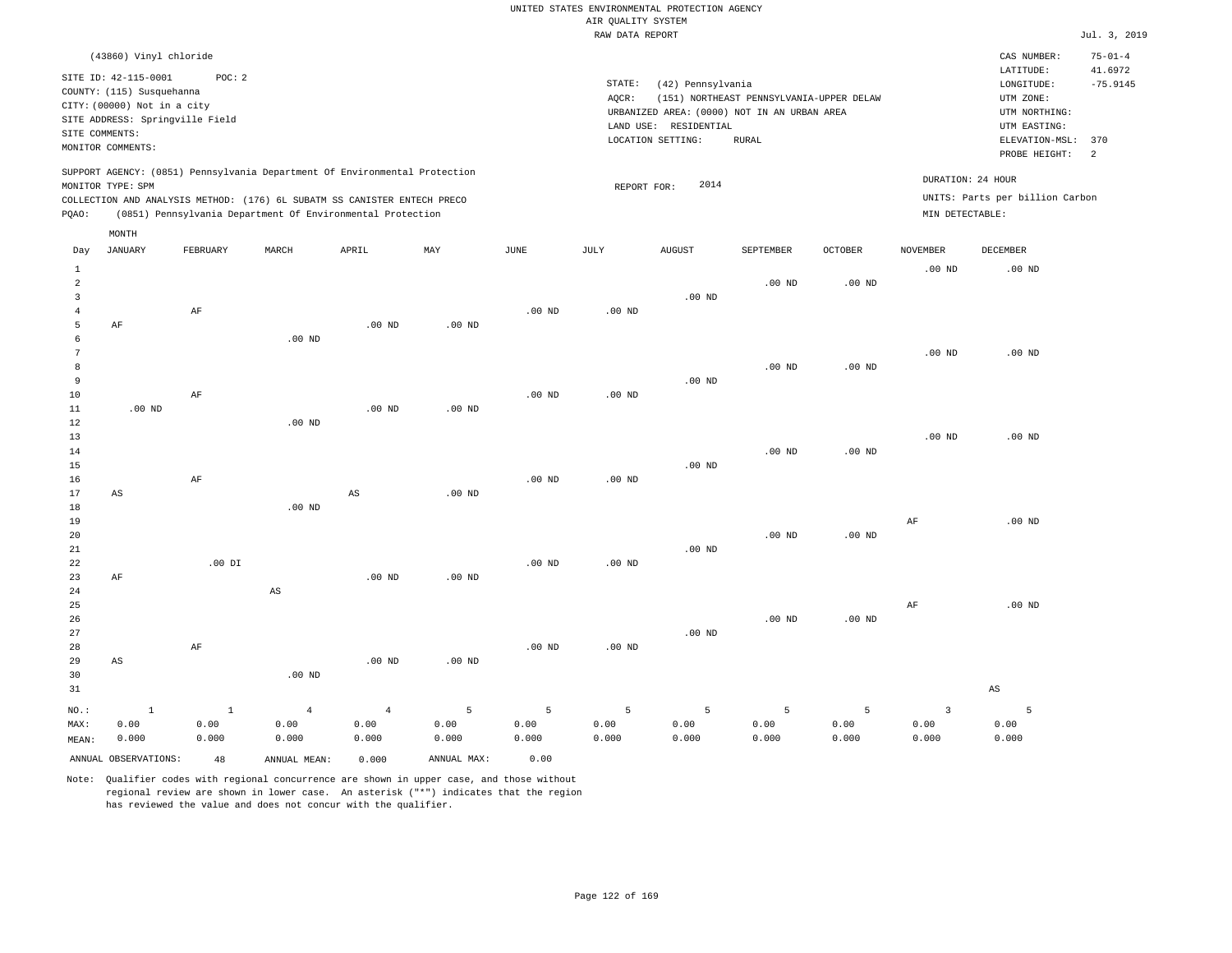| (43860) Vinyl chloride                                                                                                                                                                                                                                      |                                                                                                                                                                                           | $75 - 01 - 4$<br>CAS NUMBER:                                                                                                          |
|-------------------------------------------------------------------------------------------------------------------------------------------------------------------------------------------------------------------------------------------------------------|-------------------------------------------------------------------------------------------------------------------------------------------------------------------------------------------|---------------------------------------------------------------------------------------------------------------------------------------|
| SITE ID: 42-115-0001<br>POC: 2<br>COUNTY: (115) Susquehanna<br>CITY: (00000) Not in a city<br>SITE ADDRESS: Springville Field<br>SITE COMMENTS:<br>MONITOR COMMENTS:                                                                                        | STATE:<br>(42) Pennsylvania<br>(151) NORTHEAST PENNSYLVANIA-UPPER DELAW<br>AOCR:<br>URBANIZED AREA: (0000) NOT IN AN URBAN AREA<br>RESIDENTIAL<br>LAND USE:<br>LOCATION SETTING:<br>RURAL | 41.6972<br>LATITUDE:<br>$-75.9145$<br>LONGITUDE:<br>UTM ZONE:<br>UTM NORTHING:<br>UTM EASTING:<br>ELEVATION-MSL: 370<br>PROBE HEIGHT: |
| SUPPORT AGENCY: (0851) Pennsylvania Department Of Environmental Protection<br>MONITOR TYPE: SPM<br>COLLECTION AND ANALYSIS METHOD: (176) 6L SUBATM SS CANISTER ENTECH PRECO<br>(0851) Pennsylvania Department Of Environmental Protection<br>POAO:<br>MONTH | 2015<br>REPORT FOR:                                                                                                                                                                       | DURATION: 24 HOUR<br>UNITS: Parts per billion Carbon<br>MIN DETECTABLE:                                                               |

| Day                                     | JANUARY                 | FEBRUARY               | $\tt MARCH$  | APRIL    | MAY         | $_{\rm JUNE}$ | JULY     | AUGUST                 | SEPTEMBER | OCTOBER           | NOVEMBER          | DECEMBER |
|-----------------------------------------|-------------------------|------------------------|--------------|----------|-------------|---------------|----------|------------------------|-----------|-------------------|-------------------|----------|
| $\mathbf{1}$<br>$\overline{\mathbf{c}}$ |                         |                        | $.00$ ND     |          |             |               |          |                        |           |                   | .00 <sub>ND</sub> | $.00$ ND |
| 3                                       |                         |                        |              |          |             |               |          |                        | $.00$ ND  | .00 <sub>ND</sub> |                   |          |
| 4                                       |                         |                        |              |          |             |               |          | $.00$ ND               |           |                   |                   |          |
| 5                                       |                         | $\rm AF$               |              |          |             | $.00$ ND      | $.00$ ND |                        |           |                   |                   |          |
| 6                                       | $.00$ ND                |                        |              | $.00$ ND | $.00$ ND    |               |          |                        |           |                   |                   |          |
| 7                                       |                         |                        | $.00$ ND     |          |             |               |          |                        |           |                   |                   |          |
| 8                                       |                         |                        |              |          |             |               |          |                        |           |                   | .00 <sub>ND</sub> | $.00$ ND |
| 9                                       |                         |                        |              |          |             |               |          |                        | $.00$ ND  | .00 <sub>ND</sub> |                   |          |
| 10                                      |                         |                        |              |          |             |               |          | $.00$ ND               |           |                   |                   |          |
| $11\,$                                  |                         | $.00$ ND               |              |          |             | $.00$ ND      | $.00$ ND |                        |           |                   |                   |          |
| 12                                      | $.00~\mathrm{ND}$       |                        |              | $.00$ ND | $.00$ ND    |               |          |                        |           |                   |                   |          |
| 13                                      |                         |                        | AF           |          |             |               |          |                        |           |                   |                   |          |
| 14                                      |                         |                        |              |          |             |               |          |                        |           |                   | $.00$ ND          | $.00$ ND |
| 15                                      |                         |                        |              |          |             |               |          |                        | $.00$ ND  | .00 <sub>ND</sub> |                   |          |
| 16<br>17                                |                         |                        |              |          |             | $.00$ ND      |          | $.00$ ND               |           |                   |                   |          |
| 18                                      | AS                      | AS                     |              | $.00$ ND | $.00$ ND    |               | $.00$ ND |                        |           |                   |                   |          |
| 19                                      |                         |                        | $.00$ ND     |          |             |               |          |                        |           |                   |                   |          |
| 20                                      |                         |                        |              |          |             |               |          |                        |           |                   | $.00$ ND          | $.00$ ND |
| 21                                      |                         |                        |              |          |             |               |          |                        | $.00$ ND  | $.00$ ND          |                   |          |
| 22                                      |                         |                        |              |          |             |               |          | $.00$ ND               |           |                   |                   |          |
| 23                                      |                         | $\mathbb{A}\mathbb{S}$ |              |          |             | $.00$ ND      | $.00$ ND |                        |           |                   |                   |          |
| 24                                      | $.00$ ND                |                        |              | .00 $ND$ | $.00$ ND    |               |          |                        |           |                   |                   |          |
| 25                                      |                         |                        | $.00$ ND     |          |             |               |          |                        |           |                   |                   |          |
| 26                                      |                         |                        |              |          |             |               |          |                        |           |                   | $.00$ ND          | $.00$ ND |
| 27                                      |                         |                        |              |          |             |               |          |                        | $.00$ ND  | .00 <sub>ND</sub> |                   |          |
| 28                                      |                         |                        |              |          |             |               |          | $\mathbb{A}\mathbb{S}$ |           |                   |                   |          |
| 29                                      |                         |                        |              |          |             | $.00$ ND      | $.00$ ND |                        |           |                   |                   |          |
| 30                                      | AS                      |                        |              | $.00$ ND | $.00$ ND    |               |          |                        |           |                   |                   |          |
| 31                                      |                         |                        | $.00$ ND     |          |             |               |          |                        |           |                   |                   |          |
| $NO.$ :                                 | $\overline{\mathbf{3}}$ | $\mathbf{1}$           | 5            | 5        | $\mathsf S$ | 5             | 5        | $\overline{4}$         | 5         | 5                 | $\overline{5}$    | 5        |
| MAX:                                    | 0.00                    | 0.00                   | 0.00         | 0.00     | 0.00        | 0.00          | 0.00     | 0.00                   | 0.00      | 0.00              | 0.00              | 0.00     |
| MEAN:                                   | 0.000                   | 0.000                  | 0.000        | 0.000    | 0.000       | 0.000         | 0.000    | 0.000                  | 0.000     | 0.000             | 0.000             | 0.000    |
|                                         | ANNUAL OBSERVATIONS:    | 53                     | ANNUAL MEAN: | 0.000    | ANNUAL MAX: | 0.00          |          |                        |           |                   |                   |          |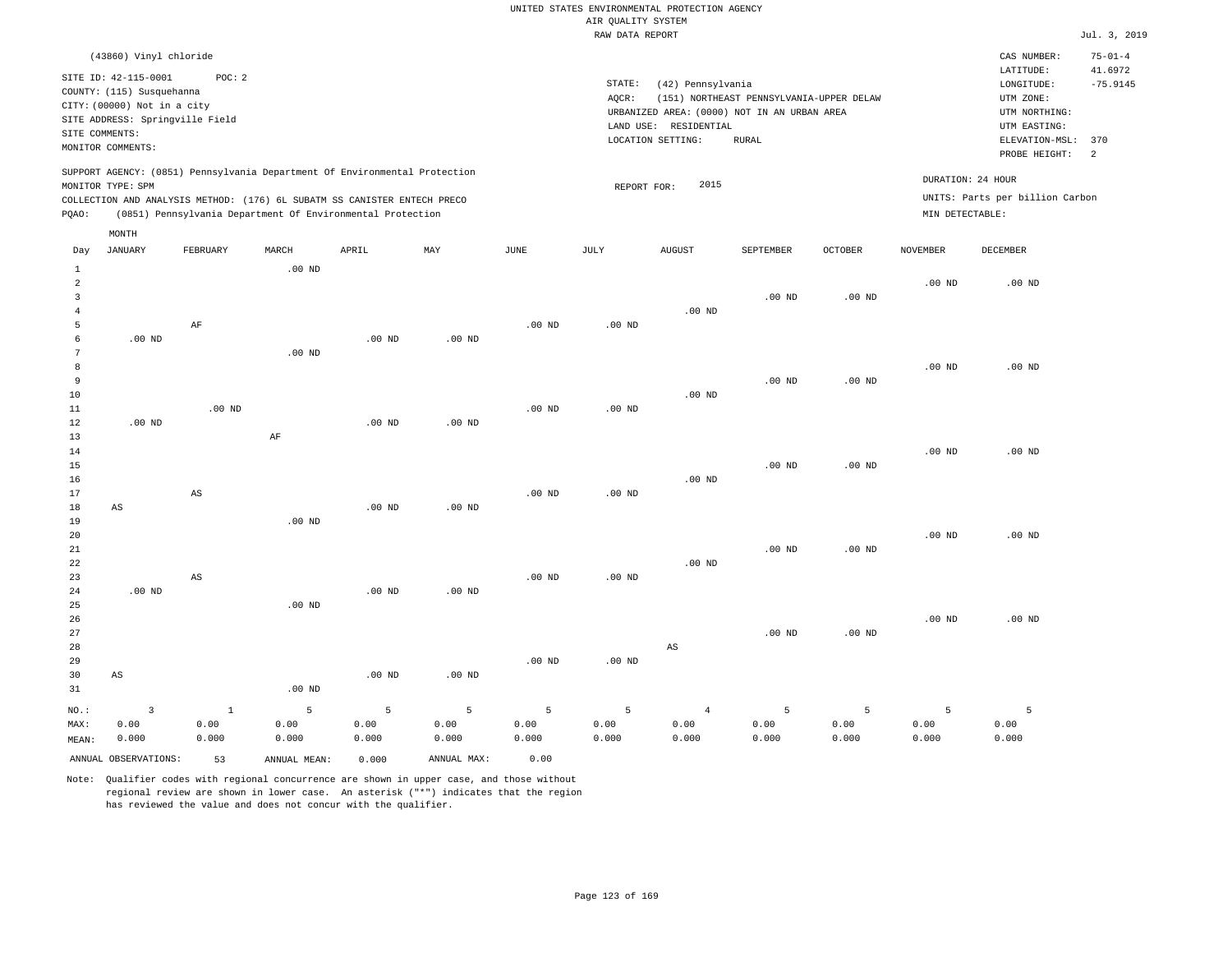| Jul. | 3, 2019 |
|------|---------|

| SITE COMMENTS:                            | (45109) m/p Xylene<br>SITE ID: 42-115-0001<br>COUNTY: (115) Susquehanna<br>CITY: (00000) Not in a city<br>SITE ADDRESS: Springville Field<br>MONITOR COMMENTS: | POC: 2        |                                                                                                                                                                                                                      |               |                           |                   | STATE:<br>AQCR: | (42) Pennsylvania<br>LAND USE: RESIDENTIAL<br>LOCATION SETTING: | (151) NORTHEAST PENNSYLVANIA-UPPER DELAW<br>URBANIZED AREA: (0000) NOT IN AN URBAN AREA<br><b>RURAL</b> |                        |                                      | CAS NUMBER:<br>LATITUDE:<br>LONGITUDE:<br>UTM ZONE:<br>UTM NORTHING:<br>UTM EASTING:<br>ELEVATION-MSL:<br>PROBE HEIGHT: | 41.6972<br>$-75.9145$<br>370<br>2 |
|-------------------------------------------|----------------------------------------------------------------------------------------------------------------------------------------------------------------|---------------|----------------------------------------------------------------------------------------------------------------------------------------------------------------------------------------------------------------------|---------------|---------------------------|-------------------|-----------------|-----------------------------------------------------------------|---------------------------------------------------------------------------------------------------------|------------------------|--------------------------------------|-------------------------------------------------------------------------------------------------------------------------|-----------------------------------|
| PQAO:                                     | MONITOR TYPE: SPM                                                                                                                                              |               | SUPPORT AGENCY: (0851) Pennsylvania Department Of Environmental Protection<br>COLLECTION AND ANALYSIS METHOD: (176) 6L SUBATM SS CANISTER ENTECH PRECO<br>(0851) Pennsylvania Department Of Environmental Protection |               |                           |                   | REPORT FOR:     | 2013                                                            |                                                                                                         |                        | DURATION: 24 HOUR<br>MIN DETECTABLE: | UNITS: Parts per billion Carbon                                                                                         |                                   |
|                                           | MONTH                                                                                                                                                          |               |                                                                                                                                                                                                                      |               |                           |                   |                 |                                                                 |                                                                                                         |                        |                                      |                                                                                                                         |                                   |
| Day                                       | <b>JANUARY</b>                                                                                                                                                 | FEBRUARY      | MARCH                                                                                                                                                                                                                | APRIL         | $\ensuremath{\text{MAX}}$ | $_{\rm JUNE}$     | JULY            | <b>AUGUST</b>                                                   | SEPTEMBER                                                                                               | OCTOBER                | NOVEMBER                             | <b>DECEMBER</b>                                                                                                         |                                   |
| $\mathbf{1}$<br>$\overline{a}$            |                                                                                                                                                                |               |                                                                                                                                                                                                                      |               |                           |                   |                 | $.00$ ND                                                        | $.00$ ND                                                                                                | 1.33                   |                                      |                                                                                                                         |                                   |
| $\overline{\mathbf{3}}$<br>$\overline{4}$ |                                                                                                                                                                |               |                                                                                                                                                                                                                      | $.00$ ND      | $.00$ ND                  | $.00$ ND          | $.00$ ND        |                                                                 |                                                                                                         |                        |                                      |                                                                                                                         |                                   |
| 5<br>6<br>$7\phantom{.0}$                 |                                                                                                                                                                |               | $.00$ ND                                                                                                                                                                                                             |               |                           |                   |                 |                                                                 | AF                                                                                                      | AF                     | .00 <sub>ND</sub>                    | $.00$ ND                                                                                                                |                                   |
| 8<br>9                                    |                                                                                                                                                                |               |                                                                                                                                                                                                                      |               |                           | $.00$ ND          | $.00$ ND        | $.00$ ND                                                        |                                                                                                         |                        |                                      |                                                                                                                         |                                   |
| 10<br>11                                  |                                                                                                                                                                |               | $.00$ ND                                                                                                                                                                                                             | $.00$ ND      | $.00$ ND                  |                   |                 |                                                                 |                                                                                                         |                        |                                      |                                                                                                                         |                                   |
| 12<br>13                                  |                                                                                                                                                                |               |                                                                                                                                                                                                                      |               |                           |                   |                 |                                                                 | .00 <sub>ND</sub>                                                                                       | .83SQ                  | AS                                   | AS                                                                                                                      |                                   |
| $14\,$<br>15                              |                                                                                                                                                                |               |                                                                                                                                                                                                                      |               |                           | $.00$ ND          | $.00$ ND        | .00CL                                                           |                                                                                                         |                        |                                      |                                                                                                                         |                                   |
| 16<br>17                                  |                                                                                                                                                                |               | $.00$ ND                                                                                                                                                                                                             | $.00$ ND      | $.00$ ND                  |                   |                 |                                                                 |                                                                                                         |                        |                                      |                                                                                                                         |                                   |
| $1\,8$<br>19                              |                                                                                                                                                                |               |                                                                                                                                                                                                                      |               |                           |                   |                 |                                                                 | .00 <sub>ND</sub>                                                                                       | .00 <sub>ND</sub>      | AF                                   | $\rm AF$                                                                                                                |                                   |
| 20<br>21                                  |                                                                                                                                                                |               |                                                                                                                                                                                                                      |               |                           | .00 <sub>ND</sub> | $.00$ ND        | $.00$ ND                                                        |                                                                                                         |                        |                                      |                                                                                                                         |                                   |
| 22<br>23                                  |                                                                                                                                                                |               | $.00$ ND                                                                                                                                                                                                             | $.00$ ND      | 1.66 5                    |                   |                 |                                                                 |                                                                                                         |                        |                                      |                                                                                                                         |                                   |
| 24                                        |                                                                                                                                                                |               |                                                                                                                                                                                                                      |               |                           |                   |                 |                                                                 |                                                                                                         |                        | $\rm{AF}$                            | $\rm AF$                                                                                                                |                                   |
| 25<br>26                                  |                                                                                                                                                                |               |                                                                                                                                                                                                                      |               |                           |                   |                 | $.00$ ND                                                        | .00 <sub>ND</sub>                                                                                       | $\mathbb{A}\mathbb{S}$ |                                      |                                                                                                                         |                                   |
| 27                                        |                                                                                                                                                                | $.00$ ND      |                                                                                                                                                                                                                      |               |                           | $.00$ ND          | $.00$ ND        |                                                                 |                                                                                                         |                        |                                      |                                                                                                                         |                                   |
| 28                                        |                                                                                                                                                                |               |                                                                                                                                                                                                                      | $.00$ ND      | $.00$ ND                  |                   |                 |                                                                 |                                                                                                         |                        |                                      |                                                                                                                         |                                   |
| 29<br>30<br>31                            |                                                                                                                                                                |               | $.00$ ND                                                                                                                                                                                                             |               |                           |                   |                 |                                                                 |                                                                                                         | .32S                   | $\rm{AF}$                            | $\rm AF$                                                                                                                |                                   |
| NO.:                                      | $\mathbb O$                                                                                                                                                    | $\mathbf{1}$  | $\overline{5}$                                                                                                                                                                                                       | 5             | 5                         | 5                 | 5               | 5                                                               | $\overline{4}$                                                                                          | $\overline{4}$         | $1\,$                                | $\mathbf{1}$                                                                                                            |                                   |
| MAX:<br>MEAN:                             |                                                                                                                                                                | 0.00<br>0.000 | 0.00<br>0.000                                                                                                                                                                                                        | 0.00<br>0.000 | 1.66<br>.332              | 0.00<br>0.000     | 0.00<br>0.000   | 0.00<br>0.000                                                   | 0.00<br>0.000                                                                                           | 1.33<br>.620           | 0.00<br>0.000                        | 0.00<br>0.000                                                                                                           |                                   |
|                                           | ANNUAL OBSERVATIONS:                                                                                                                                           | 41            | ANNUAL MEAN:                                                                                                                                                                                                         | .101          | ANNUAL MAX:               | 1.66              |                 |                                                                 |                                                                                                         |                        |                                      |                                                                                                                         |                                   |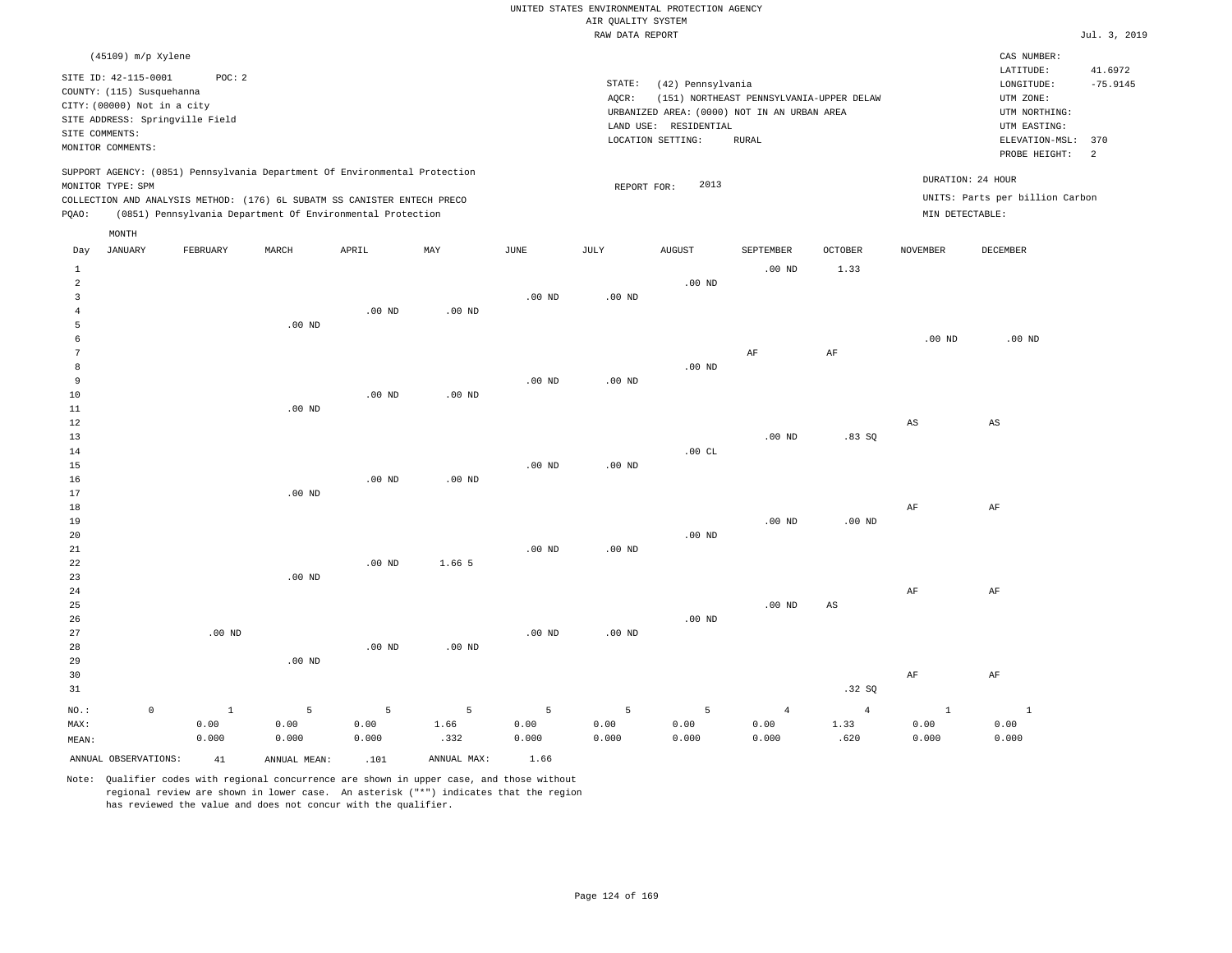| $(45109)$ m/p Xylene                                                                                                                                                                                                                               |                                                                                                                                                                                        | CAS NUMBER:                                                                                                                    |                       |
|----------------------------------------------------------------------------------------------------------------------------------------------------------------------------------------------------------------------------------------------------|----------------------------------------------------------------------------------------------------------------------------------------------------------------------------------------|--------------------------------------------------------------------------------------------------------------------------------|-----------------------|
| SITE ID: 42-115-0001<br>POC:2<br>COUNTY: (115) Susquehanna<br>CITY: (00000) Not in a city<br>SITE ADDRESS: Springville Field<br>SITE COMMENTS:<br>MONITOR COMMENTS:                                                                                | STATE:<br>(42) Pennsylvania<br>(151) NORTHEAST PENNSYLVANIA-UPPER DELAW<br>AOCR:<br>URBANIZED AREA: (0000) NOT IN AN URBAN AREA<br>LAND USE: RESIDENTIAL<br>LOCATION SETTING:<br>RURAL | LATITUDE:<br>LONGITUDE:<br>UTM ZONE:<br>UTM NORTHING:<br>UTM EASTING:<br>ELEVATION-MSL: 370<br>PROBE HEIGHT:<br>$\overline{2}$ | 41.6972<br>$-75.9145$ |
| SUPPORT AGENCY: (0851) Pennsylvania Department Of Environmental Protection<br>MONITOR TYPE: SPM<br>COLLECTION AND ANALYSIS METHOD: (176) 6L SUBATM SS CANISTER ENTECH PRECO<br>(0851) Pennsylvania Department Of Environmental Protection<br>POAO: | 2014<br>REPORT FOR:                                                                                                                                                                    | DURATION: 24 HOUR<br>UNITS: Parts per billion Carbon<br>MIN DETECTABLE:                                                        |                       |

|                                     | MONTH                   |                        |                                 |                                 |                    |                    |                   |                   |                  |                    |                              |                        |
|-------------------------------------|-------------------------|------------------------|---------------------------------|---------------------------------|--------------------|--------------------|-------------------|-------------------|------------------|--------------------|------------------------------|------------------------|
| Day                                 | <b>JANUARY</b>          | FEBRUARY               | MARCH                           | APRIL                           | MAY                | $_{\rm JUNE}$      | JULY              | <b>AUGUST</b>     | SEPTEMBER        | OCTOBER            | <b>NOVEMBER</b>              | DECEMBER               |
| $\mathbf{1}$<br>$\overline{a}$<br>3 |                         |                        |                                 |                                 |                    |                    |                   | 1.02 SQ           | .41 SQ           | $.00$ ND           | $.00$ ND                     | .43SQ                  |
| $\overline{4}$<br>5<br>6<br>7       | $\rm AF$                | $\rm AF$               | .00 $ND$                        | $.00$ ND                        | $.00$ ND           | .00 <sub>ND</sub>  | $.00$ ND          |                   |                  |                    | $.00$ ND                     | $.00$ ND               |
| 8<br>9<br>10                        |                         | $\rm AF$               |                                 |                                 |                    | .00 <sub>ND</sub>  | .54 SQ            | .76SQ             | .48SQ            | $.00$ ND           |                              |                        |
| 11<br>12<br>13                      | $.00$ ND                |                        | $.00$ ND                        | $.00$ ND                        | $.00$ ND           |                    |                   |                   |                  |                    | $.00$ ND                     | $.00$ ND               |
| 14<br>15<br>16<br>17                | $\mathbb{A}\mathbb{S}$  | $\rm AF$               |                                 | $_{\rm AS}$                     | $.00$ ND           | $.00$ ND           | .55SQ             | $.00$ ND          | $.00$ ND         | .00 <sub>ND</sub>  |                              |                        |
| 18<br>19<br>20                      |                         |                        | .00 $ND$                        |                                 |                    |                    |                   |                   | $.00$ ND         | $.00$ ND           | $\rm AF$                     | $.00$ ND               |
| 21<br>22<br>23<br>24                | $\rm AF$                | $.00$ DI               | $\mathbb{A}\mathbb{S}$          | $.00$ ND                        | $.00$ ND           | $.00$ ND           | .78S              | 2.50 5            |                  |                    |                              |                        |
| 25<br>26<br>27                      |                         |                        |                                 |                                 |                    |                    |                   | .44 SQ            | .51 SQ           | .00 <sub>ND</sub>  | $\rm AF$                     | $.00$ ND               |
| 28<br>29<br>30<br>31                | $\mathbb{A}\mathbb{S}$  | $\rm AF$               | .00 $ND$                        | .00 $ND$                        | .00 $ND$           | .00 <sub>ND</sub>  | 1.03 SQ           |                   |                  |                    |                              | $\mathbb{A}\mathbb{S}$ |
| $NO.$ :<br>MAX:<br>MEAN:            | $\,$ 1<br>0.00<br>0.000 | $1\,$<br>0.00<br>0.000 | $\overline{4}$<br>0.00<br>0.000 | $\overline{4}$<br>0.00<br>0.000 | 5<br>0.00<br>0.000 | 5<br>0.00<br>0.000 | 5<br>1.03<br>.580 | 5<br>2.50<br>.944 | 5<br>.51<br>.280 | 5<br>0.00<br>0.000 | $\mathsf 3$<br>0.00<br>0.000 | 5<br>.43<br>.086       |
|                                     | ANNUAL OBSERVATIONS:    | 48                     | ANNUAL MEAN:                    | .197                            | ANNUAL MAX:        | 2.50               |                   |                   |                  |                    |                              |                        |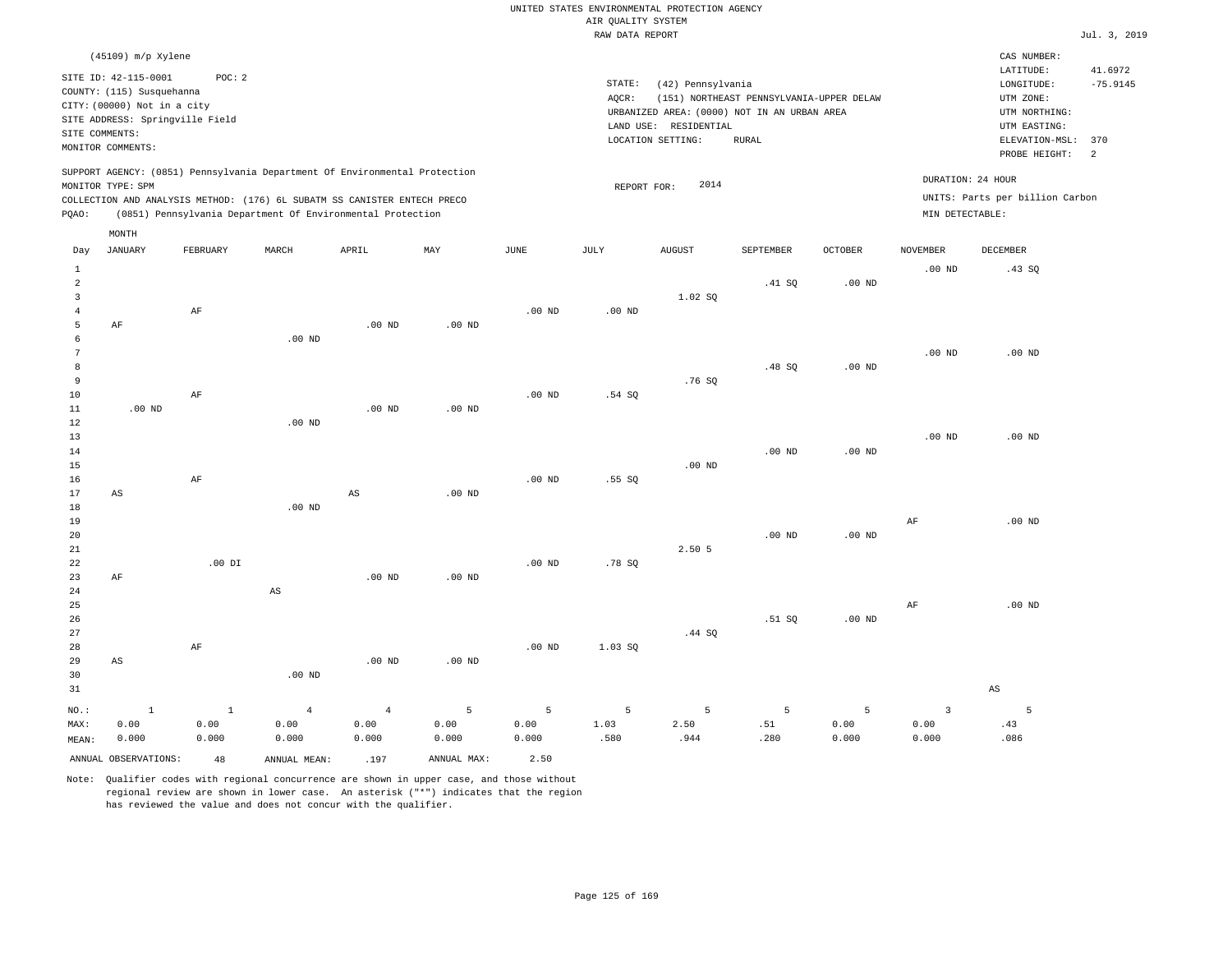| Jul. | 3. 2019 |
|------|---------|

| (45109) m/p Xylene<br>CAS NUMBER:<br>LATITUDE:<br>41.6972<br>SITE ID: 42-115-0001<br>POC: 2<br>STATE:<br>(42) Pennsylvania<br>$-75.9145$<br>LONGITUDE:<br>COUNTY: (115) Susquehanna<br>(151) NORTHEAST PENNSYLVANIA-UPPER DELAW<br>UTM ZONE:<br>AQCR:<br>CITY: (00000) Not in a city<br>URBANIZED AREA: (0000) NOT IN AN URBAN AREA<br>UTM NORTHING:<br>SITE ADDRESS: Springville Field<br>LAND USE: RESIDENTIAL<br>UTM EASTING:<br>SITE COMMENTS:<br>LOCATION SETTING:<br><b>RURAL</b><br>ELEVATION-MSL:<br>370<br>MONITOR COMMENTS:<br>2<br>PROBE HEIGHT:<br>SUPPORT AGENCY: (0851) Pennsylvania Department Of Environmental Protection<br>DURATION: 24 HOUR<br>2015<br>MONITOR TYPE: SPM<br>REPORT FOR:<br>UNITS: Parts per billion Carbon<br>COLLECTION AND ANALYSIS METHOD: (176) 6L SUBATM SS CANISTER ENTECH PRECO<br>MIN DETECTABLE:<br>(0851) Pennsylvania Department Of Environmental Protection<br>PQAO:<br>MONTH<br><b>JANUARY</b><br>FEBRUARY<br>MARCH<br>APRIL<br>MAY<br>$_{\rm JUNE}$<br>JULY<br><b>AUGUST</b><br>OCTOBER<br><b>NOVEMBER</b><br>DECEMBER<br>Day<br>SEPTEMBER<br>$\,$ 1<br>$.00$ ND<br>$\overline{a}$<br>.42 CC<br>.46SQ<br>$\overline{3}$<br>.54 SO<br>.00 <sub>ND</sub><br>$\overline{4}$<br>.40S<br>5<br>AF<br>$.00$ ND<br>$.00$ ND<br>$\sqrt{6}$<br>.00 <sub>ND</sub><br>$.00$ ND<br>.00 <sub>ND</sub><br>7<br>$.00$ ND<br>8<br>$.00$ ND<br>$.00$ ND<br>9<br>.42 SQ<br>.00 <sub>ND</sub><br>10<br>$.00$ ND<br>$11\,$<br>.00 <sub>ND</sub><br>.41 SQ<br>.00 <sub>ND</sub><br>12<br>$.00$ ND<br>$.00$ ND<br>$.00$ ND<br>13<br>AF<br>$1\,4$<br>.00 <sub>ND</sub><br>.44 SQ<br>15<br>.00 <sub>ND</sub><br>$.00$ ND<br>16<br>$.00$ ND<br>2.245<br>17<br>AS<br>.00 <sub>ND</sub><br>$18$<br>AS<br>$.00$ ND<br>.48 SQ<br>19<br>.00 <sub>ND</sub><br>20<br>.00 <sub>ND</sub><br>$.00$ ND<br>21<br>$.00$ ND<br>$.00$ ND<br>22<br>.47SQ<br>23<br>AS<br>$.00$ ND<br>.00 <sub>ND</sub><br>.52S<br>$.00$ ND<br>24<br>$.00$ ND<br>25<br>$.00$ ND<br>26<br>$.00$ ND<br>$.00$ ND<br>27<br>.75S<br>.58 CC<br>28<br>$\mathbb{A}\mathbb{S}$<br>29<br>.00 <sub>ND</sub><br>$.00$ ND<br>30<br>$.00$ ND<br>$.00$ ND<br>$\mathbb{A}\mathbb{S}$<br>31<br>$.00$ ND<br>5<br>5<br>5<br>5<br>$\overline{4}$<br>5<br>5<br>5<br>$\overline{\mathbf{3}}$<br>$\mathbf{1}$<br>5<br>5<br>NO.:<br>0.00<br>0.00<br>0.00<br>.48<br>2.24<br>0.00<br>.47<br>.75<br>.58<br>.42<br>MAX:<br>.52<br>.46<br>.173<br>0.000<br>0.000<br>0.000<br>.096<br>.530<br>0.000<br>.218<br>.342<br>.116<br>.084<br>.180<br>MEAN:<br>ANNUAL OBSERVATIONS:<br>ANNUAL MAX:<br>2.24 |  |    |              |      |  |  |  |  |  |
|------------------------------------------------------------------------------------------------------------------------------------------------------------------------------------------------------------------------------------------------------------------------------------------------------------------------------------------------------------------------------------------------------------------------------------------------------------------------------------------------------------------------------------------------------------------------------------------------------------------------------------------------------------------------------------------------------------------------------------------------------------------------------------------------------------------------------------------------------------------------------------------------------------------------------------------------------------------------------------------------------------------------------------------------------------------------------------------------------------------------------------------------------------------------------------------------------------------------------------------------------------------------------------------------------------------------------------------------------------------------------------------------------------------------------------------------------------------------------------------------------------------------------------------------------------------------------------------------------------------------------------------------------------------------------------------------------------------------------------------------------------------------------------------------------------------------------------------------------------------------------------------------------------------------------------------------------------------------------------------------------------------------------------------------------------------------------------------------------------------------------------------------------------------------------------------------------------------------------------------------------------------------------------------------------------------------------------------------------------------------------------------------------------------------------------------------------------------------------------------------------------------------------------------------------------|--|----|--------------|------|--|--|--|--|--|
|                                                                                                                                                                                                                                                                                                                                                                                                                                                                                                                                                                                                                                                                                                                                                                                                                                                                                                                                                                                                                                                                                                                                                                                                                                                                                                                                                                                                                                                                                                                                                                                                                                                                                                                                                                                                                                                                                                                                                                                                                                                                                                                                                                                                                                                                                                                                                                                                                                                                                                                                                            |  |    |              |      |  |  |  |  |  |
|                                                                                                                                                                                                                                                                                                                                                                                                                                                                                                                                                                                                                                                                                                                                                                                                                                                                                                                                                                                                                                                                                                                                                                                                                                                                                                                                                                                                                                                                                                                                                                                                                                                                                                                                                                                                                                                                                                                                                                                                                                                                                                                                                                                                                                                                                                                                                                                                                                                                                                                                                            |  |    |              |      |  |  |  |  |  |
|                                                                                                                                                                                                                                                                                                                                                                                                                                                                                                                                                                                                                                                                                                                                                                                                                                                                                                                                                                                                                                                                                                                                                                                                                                                                                                                                                                                                                                                                                                                                                                                                                                                                                                                                                                                                                                                                                                                                                                                                                                                                                                                                                                                                                                                                                                                                                                                                                                                                                                                                                            |  |    |              |      |  |  |  |  |  |
|                                                                                                                                                                                                                                                                                                                                                                                                                                                                                                                                                                                                                                                                                                                                                                                                                                                                                                                                                                                                                                                                                                                                                                                                                                                                                                                                                                                                                                                                                                                                                                                                                                                                                                                                                                                                                                                                                                                                                                                                                                                                                                                                                                                                                                                                                                                                                                                                                                                                                                                                                            |  |    |              |      |  |  |  |  |  |
|                                                                                                                                                                                                                                                                                                                                                                                                                                                                                                                                                                                                                                                                                                                                                                                                                                                                                                                                                                                                                                                                                                                                                                                                                                                                                                                                                                                                                                                                                                                                                                                                                                                                                                                                                                                                                                                                                                                                                                                                                                                                                                                                                                                                                                                                                                                                                                                                                                                                                                                                                            |  |    |              |      |  |  |  |  |  |
|                                                                                                                                                                                                                                                                                                                                                                                                                                                                                                                                                                                                                                                                                                                                                                                                                                                                                                                                                                                                                                                                                                                                                                                                                                                                                                                                                                                                                                                                                                                                                                                                                                                                                                                                                                                                                                                                                                                                                                                                                                                                                                                                                                                                                                                                                                                                                                                                                                                                                                                                                            |  |    |              |      |  |  |  |  |  |
|                                                                                                                                                                                                                                                                                                                                                                                                                                                                                                                                                                                                                                                                                                                                                                                                                                                                                                                                                                                                                                                                                                                                                                                                                                                                                                                                                                                                                                                                                                                                                                                                                                                                                                                                                                                                                                                                                                                                                                                                                                                                                                                                                                                                                                                                                                                                                                                                                                                                                                                                                            |  |    |              |      |  |  |  |  |  |
|                                                                                                                                                                                                                                                                                                                                                                                                                                                                                                                                                                                                                                                                                                                                                                                                                                                                                                                                                                                                                                                                                                                                                                                                                                                                                                                                                                                                                                                                                                                                                                                                                                                                                                                                                                                                                                                                                                                                                                                                                                                                                                                                                                                                                                                                                                                                                                                                                                                                                                                                                            |  |    |              |      |  |  |  |  |  |
|                                                                                                                                                                                                                                                                                                                                                                                                                                                                                                                                                                                                                                                                                                                                                                                                                                                                                                                                                                                                                                                                                                                                                                                                                                                                                                                                                                                                                                                                                                                                                                                                                                                                                                                                                                                                                                                                                                                                                                                                                                                                                                                                                                                                                                                                                                                                                                                                                                                                                                                                                            |  |    |              |      |  |  |  |  |  |
|                                                                                                                                                                                                                                                                                                                                                                                                                                                                                                                                                                                                                                                                                                                                                                                                                                                                                                                                                                                                                                                                                                                                                                                                                                                                                                                                                                                                                                                                                                                                                                                                                                                                                                                                                                                                                                                                                                                                                                                                                                                                                                                                                                                                                                                                                                                                                                                                                                                                                                                                                            |  |    |              |      |  |  |  |  |  |
|                                                                                                                                                                                                                                                                                                                                                                                                                                                                                                                                                                                                                                                                                                                                                                                                                                                                                                                                                                                                                                                                                                                                                                                                                                                                                                                                                                                                                                                                                                                                                                                                                                                                                                                                                                                                                                                                                                                                                                                                                                                                                                                                                                                                                                                                                                                                                                                                                                                                                                                                                            |  |    |              |      |  |  |  |  |  |
|                                                                                                                                                                                                                                                                                                                                                                                                                                                                                                                                                                                                                                                                                                                                                                                                                                                                                                                                                                                                                                                                                                                                                                                                                                                                                                                                                                                                                                                                                                                                                                                                                                                                                                                                                                                                                                                                                                                                                                                                                                                                                                                                                                                                                                                                                                                                                                                                                                                                                                                                                            |  |    |              |      |  |  |  |  |  |
|                                                                                                                                                                                                                                                                                                                                                                                                                                                                                                                                                                                                                                                                                                                                                                                                                                                                                                                                                                                                                                                                                                                                                                                                                                                                                                                                                                                                                                                                                                                                                                                                                                                                                                                                                                                                                                                                                                                                                                                                                                                                                                                                                                                                                                                                                                                                                                                                                                                                                                                                                            |  |    |              |      |  |  |  |  |  |
|                                                                                                                                                                                                                                                                                                                                                                                                                                                                                                                                                                                                                                                                                                                                                                                                                                                                                                                                                                                                                                                                                                                                                                                                                                                                                                                                                                                                                                                                                                                                                                                                                                                                                                                                                                                                                                                                                                                                                                                                                                                                                                                                                                                                                                                                                                                                                                                                                                                                                                                                                            |  |    |              |      |  |  |  |  |  |
|                                                                                                                                                                                                                                                                                                                                                                                                                                                                                                                                                                                                                                                                                                                                                                                                                                                                                                                                                                                                                                                                                                                                                                                                                                                                                                                                                                                                                                                                                                                                                                                                                                                                                                                                                                                                                                                                                                                                                                                                                                                                                                                                                                                                                                                                                                                                                                                                                                                                                                                                                            |  |    |              |      |  |  |  |  |  |
|                                                                                                                                                                                                                                                                                                                                                                                                                                                                                                                                                                                                                                                                                                                                                                                                                                                                                                                                                                                                                                                                                                                                                                                                                                                                                                                                                                                                                                                                                                                                                                                                                                                                                                                                                                                                                                                                                                                                                                                                                                                                                                                                                                                                                                                                                                                                                                                                                                                                                                                                                            |  |    |              |      |  |  |  |  |  |
|                                                                                                                                                                                                                                                                                                                                                                                                                                                                                                                                                                                                                                                                                                                                                                                                                                                                                                                                                                                                                                                                                                                                                                                                                                                                                                                                                                                                                                                                                                                                                                                                                                                                                                                                                                                                                                                                                                                                                                                                                                                                                                                                                                                                                                                                                                                                                                                                                                                                                                                                                            |  |    |              |      |  |  |  |  |  |
|                                                                                                                                                                                                                                                                                                                                                                                                                                                                                                                                                                                                                                                                                                                                                                                                                                                                                                                                                                                                                                                                                                                                                                                                                                                                                                                                                                                                                                                                                                                                                                                                                                                                                                                                                                                                                                                                                                                                                                                                                                                                                                                                                                                                                                                                                                                                                                                                                                                                                                                                                            |  |    |              |      |  |  |  |  |  |
|                                                                                                                                                                                                                                                                                                                                                                                                                                                                                                                                                                                                                                                                                                                                                                                                                                                                                                                                                                                                                                                                                                                                                                                                                                                                                                                                                                                                                                                                                                                                                                                                                                                                                                                                                                                                                                                                                                                                                                                                                                                                                                                                                                                                                                                                                                                                                                                                                                                                                                                                                            |  |    |              |      |  |  |  |  |  |
|                                                                                                                                                                                                                                                                                                                                                                                                                                                                                                                                                                                                                                                                                                                                                                                                                                                                                                                                                                                                                                                                                                                                                                                                                                                                                                                                                                                                                                                                                                                                                                                                                                                                                                                                                                                                                                                                                                                                                                                                                                                                                                                                                                                                                                                                                                                                                                                                                                                                                                                                                            |  |    |              |      |  |  |  |  |  |
|                                                                                                                                                                                                                                                                                                                                                                                                                                                                                                                                                                                                                                                                                                                                                                                                                                                                                                                                                                                                                                                                                                                                                                                                                                                                                                                                                                                                                                                                                                                                                                                                                                                                                                                                                                                                                                                                                                                                                                                                                                                                                                                                                                                                                                                                                                                                                                                                                                                                                                                                                            |  |    |              |      |  |  |  |  |  |
|                                                                                                                                                                                                                                                                                                                                                                                                                                                                                                                                                                                                                                                                                                                                                                                                                                                                                                                                                                                                                                                                                                                                                                                                                                                                                                                                                                                                                                                                                                                                                                                                                                                                                                                                                                                                                                                                                                                                                                                                                                                                                                                                                                                                                                                                                                                                                                                                                                                                                                                                                            |  |    |              |      |  |  |  |  |  |
|                                                                                                                                                                                                                                                                                                                                                                                                                                                                                                                                                                                                                                                                                                                                                                                                                                                                                                                                                                                                                                                                                                                                                                                                                                                                                                                                                                                                                                                                                                                                                                                                                                                                                                                                                                                                                                                                                                                                                                                                                                                                                                                                                                                                                                                                                                                                                                                                                                                                                                                                                            |  |    |              |      |  |  |  |  |  |
|                                                                                                                                                                                                                                                                                                                                                                                                                                                                                                                                                                                                                                                                                                                                                                                                                                                                                                                                                                                                                                                                                                                                                                                                                                                                                                                                                                                                                                                                                                                                                                                                                                                                                                                                                                                                                                                                                                                                                                                                                                                                                                                                                                                                                                                                                                                                                                                                                                                                                                                                                            |  |    |              |      |  |  |  |  |  |
|                                                                                                                                                                                                                                                                                                                                                                                                                                                                                                                                                                                                                                                                                                                                                                                                                                                                                                                                                                                                                                                                                                                                                                                                                                                                                                                                                                                                                                                                                                                                                                                                                                                                                                                                                                                                                                                                                                                                                                                                                                                                                                                                                                                                                                                                                                                                                                                                                                                                                                                                                            |  |    |              |      |  |  |  |  |  |
|                                                                                                                                                                                                                                                                                                                                                                                                                                                                                                                                                                                                                                                                                                                                                                                                                                                                                                                                                                                                                                                                                                                                                                                                                                                                                                                                                                                                                                                                                                                                                                                                                                                                                                                                                                                                                                                                                                                                                                                                                                                                                                                                                                                                                                                                                                                                                                                                                                                                                                                                                            |  |    |              |      |  |  |  |  |  |
|                                                                                                                                                                                                                                                                                                                                                                                                                                                                                                                                                                                                                                                                                                                                                                                                                                                                                                                                                                                                                                                                                                                                                                                                                                                                                                                                                                                                                                                                                                                                                                                                                                                                                                                                                                                                                                                                                                                                                                                                                                                                                                                                                                                                                                                                                                                                                                                                                                                                                                                                                            |  |    |              |      |  |  |  |  |  |
|                                                                                                                                                                                                                                                                                                                                                                                                                                                                                                                                                                                                                                                                                                                                                                                                                                                                                                                                                                                                                                                                                                                                                                                                                                                                                                                                                                                                                                                                                                                                                                                                                                                                                                                                                                                                                                                                                                                                                                                                                                                                                                                                                                                                                                                                                                                                                                                                                                                                                                                                                            |  |    |              |      |  |  |  |  |  |
|                                                                                                                                                                                                                                                                                                                                                                                                                                                                                                                                                                                                                                                                                                                                                                                                                                                                                                                                                                                                                                                                                                                                                                                                                                                                                                                                                                                                                                                                                                                                                                                                                                                                                                                                                                                                                                                                                                                                                                                                                                                                                                                                                                                                                                                                                                                                                                                                                                                                                                                                                            |  |    |              |      |  |  |  |  |  |
|                                                                                                                                                                                                                                                                                                                                                                                                                                                                                                                                                                                                                                                                                                                                                                                                                                                                                                                                                                                                                                                                                                                                                                                                                                                                                                                                                                                                                                                                                                                                                                                                                                                                                                                                                                                                                                                                                                                                                                                                                                                                                                                                                                                                                                                                                                                                                                                                                                                                                                                                                            |  |    |              |      |  |  |  |  |  |
|                                                                                                                                                                                                                                                                                                                                                                                                                                                                                                                                                                                                                                                                                                                                                                                                                                                                                                                                                                                                                                                                                                                                                                                                                                                                                                                                                                                                                                                                                                                                                                                                                                                                                                                                                                                                                                                                                                                                                                                                                                                                                                                                                                                                                                                                                                                                                                                                                                                                                                                                                            |  |    |              |      |  |  |  |  |  |
|                                                                                                                                                                                                                                                                                                                                                                                                                                                                                                                                                                                                                                                                                                                                                                                                                                                                                                                                                                                                                                                                                                                                                                                                                                                                                                                                                                                                                                                                                                                                                                                                                                                                                                                                                                                                                                                                                                                                                                                                                                                                                                                                                                                                                                                                                                                                                                                                                                                                                                                                                            |  |    |              |      |  |  |  |  |  |
|                                                                                                                                                                                                                                                                                                                                                                                                                                                                                                                                                                                                                                                                                                                                                                                                                                                                                                                                                                                                                                                                                                                                                                                                                                                                                                                                                                                                                                                                                                                                                                                                                                                                                                                                                                                                                                                                                                                                                                                                                                                                                                                                                                                                                                                                                                                                                                                                                                                                                                                                                            |  |    |              |      |  |  |  |  |  |
|                                                                                                                                                                                                                                                                                                                                                                                                                                                                                                                                                                                                                                                                                                                                                                                                                                                                                                                                                                                                                                                                                                                                                                                                                                                                                                                                                                                                                                                                                                                                                                                                                                                                                                                                                                                                                                                                                                                                                                                                                                                                                                                                                                                                                                                                                                                                                                                                                                                                                                                                                            |  |    |              |      |  |  |  |  |  |
|                                                                                                                                                                                                                                                                                                                                                                                                                                                                                                                                                                                                                                                                                                                                                                                                                                                                                                                                                                                                                                                                                                                                                                                                                                                                                                                                                                                                                                                                                                                                                                                                                                                                                                                                                                                                                                                                                                                                                                                                                                                                                                                                                                                                                                                                                                                                                                                                                                                                                                                                                            |  |    |              |      |  |  |  |  |  |
|                                                                                                                                                                                                                                                                                                                                                                                                                                                                                                                                                                                                                                                                                                                                                                                                                                                                                                                                                                                                                                                                                                                                                                                                                                                                                                                                                                                                                                                                                                                                                                                                                                                                                                                                                                                                                                                                                                                                                                                                                                                                                                                                                                                                                                                                                                                                                                                                                                                                                                                                                            |  |    |              |      |  |  |  |  |  |
|                                                                                                                                                                                                                                                                                                                                                                                                                                                                                                                                                                                                                                                                                                                                                                                                                                                                                                                                                                                                                                                                                                                                                                                                                                                                                                                                                                                                                                                                                                                                                                                                                                                                                                                                                                                                                                                                                                                                                                                                                                                                                                                                                                                                                                                                                                                                                                                                                                                                                                                                                            |  |    |              |      |  |  |  |  |  |
|                                                                                                                                                                                                                                                                                                                                                                                                                                                                                                                                                                                                                                                                                                                                                                                                                                                                                                                                                                                                                                                                                                                                                                                                                                                                                                                                                                                                                                                                                                                                                                                                                                                                                                                                                                                                                                                                                                                                                                                                                                                                                                                                                                                                                                                                                                                                                                                                                                                                                                                                                            |  |    |              |      |  |  |  |  |  |
|                                                                                                                                                                                                                                                                                                                                                                                                                                                                                                                                                                                                                                                                                                                                                                                                                                                                                                                                                                                                                                                                                                                                                                                                                                                                                                                                                                                                                                                                                                                                                                                                                                                                                                                                                                                                                                                                                                                                                                                                                                                                                                                                                                                                                                                                                                                                                                                                                                                                                                                                                            |  |    |              |      |  |  |  |  |  |
|                                                                                                                                                                                                                                                                                                                                                                                                                                                                                                                                                                                                                                                                                                                                                                                                                                                                                                                                                                                                                                                                                                                                                                                                                                                                                                                                                                                                                                                                                                                                                                                                                                                                                                                                                                                                                                                                                                                                                                                                                                                                                                                                                                                                                                                                                                                                                                                                                                                                                                                                                            |  |    |              |      |  |  |  |  |  |
|                                                                                                                                                                                                                                                                                                                                                                                                                                                                                                                                                                                                                                                                                                                                                                                                                                                                                                                                                                                                                                                                                                                                                                                                                                                                                                                                                                                                                                                                                                                                                                                                                                                                                                                                                                                                                                                                                                                                                                                                                                                                                                                                                                                                                                                                                                                                                                                                                                                                                                                                                            |  |    |              |      |  |  |  |  |  |
|                                                                                                                                                                                                                                                                                                                                                                                                                                                                                                                                                                                                                                                                                                                                                                                                                                                                                                                                                                                                                                                                                                                                                                                                                                                                                                                                                                                                                                                                                                                                                                                                                                                                                                                                                                                                                                                                                                                                                                                                                                                                                                                                                                                                                                                                                                                                                                                                                                                                                                                                                            |  |    |              |      |  |  |  |  |  |
|                                                                                                                                                                                                                                                                                                                                                                                                                                                                                                                                                                                                                                                                                                                                                                                                                                                                                                                                                                                                                                                                                                                                                                                                                                                                                                                                                                                                                                                                                                                                                                                                                                                                                                                                                                                                                                                                                                                                                                                                                                                                                                                                                                                                                                                                                                                                                                                                                                                                                                                                                            |  | 53 | ANNUAL MEAN: | .153 |  |  |  |  |  |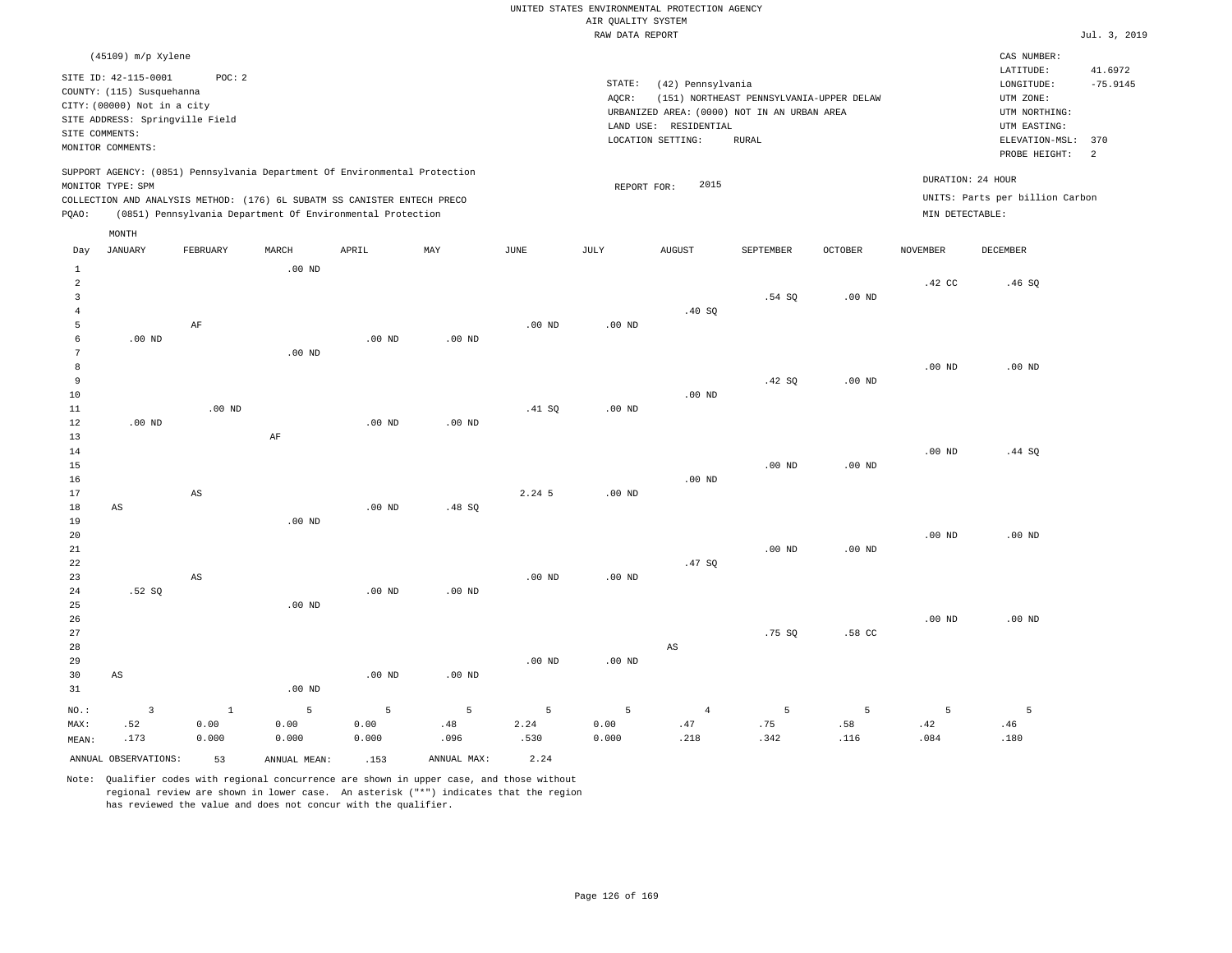|                |                             |                                 |       |                                                                            |                |         | RAW DATA REPORT |                                             |                                          |                |                        |                                 | Jul. 3, 2019             |
|----------------|-----------------------------|---------------------------------|-------|----------------------------------------------------------------------------|----------------|---------|-----------------|---------------------------------------------|------------------------------------------|----------------|------------------------|---------------------------------|--------------------------|
|                | (45201) Benzene             |                                 |       |                                                                            |                |         |                 |                                             |                                          |                |                        | CAS NUMBER:<br>LATITUDE:        | $71 - 43 - 2$<br>41.6972 |
|                | SITE ID: 42-115-0001        | POC: 2                          |       |                                                                            |                |         | STATE:          | (42) Pennsylvania                           |                                          |                |                        | LONGITUDE:                      | $-75.9145$               |
|                | COUNTY: (115) Susquehanna   |                                 |       |                                                                            |                |         | AQCR:           |                                             | (151) NORTHEAST PENNSYLVANIA-UPPER DELAW |                |                        | UTM ZONE:                       |                          |
|                | CITY: (00000) Not in a city |                                 |       |                                                                            |                |         |                 | URBANIZED AREA: (0000) NOT IN AN URBAN AREA |                                          |                |                        | UTM NORTHING:                   |                          |
|                | SITE COMMENTS:              | SITE ADDRESS: Springville Field |       |                                                                            |                |         |                 | LAND USE: RESIDENTIAL                       |                                          |                |                        | UTM EASTING:                    |                          |
|                | MONITOR COMMENTS:           |                                 |       |                                                                            |                |         |                 | LOCATION SETTING:                           | <b>RURAL</b>                             |                |                        | ELEVATION-MSL:                  | 370                      |
|                |                             |                                 |       |                                                                            |                |         |                 |                                             |                                          |                |                        | PROBE HEIGHT:                   | $\overline{2}$           |
|                |                             |                                 |       | SUPPORT AGENCY: (0851) Pennsylvania Department Of Environmental Protection |                |         |                 |                                             |                                          |                |                        | DURATION: 24 HOUR               |                          |
|                | MONITOR TYPE: SPM           |                                 |       |                                                                            |                |         |                 | 2013<br>REPORT FOR:                         |                                          |                |                        |                                 |                          |
|                |                             |                                 |       | COLLECTION AND ANALYSIS METHOD: (176) 6L SUBATM SS CANISTER ENTECH PRECO   |                |         |                 |                                             |                                          |                |                        | UNITS: Parts per billion Carbon |                          |
| PQAO:          |                             |                                 |       | (0851) Pennsylvania Department Of Environmental Protection                 |                |         |                 |                                             |                                          |                |                        | MIN DETECTABLE:                 |                          |
|                | MONTH                       |                                 |       |                                                                            |                |         |                 |                                             |                                          |                |                        |                                 |                          |
| Day            | <b>JANUARY</b>              | FEBRUARY                        | MARCH | APRIL                                                                      | MAY            | JUNE    | JULY            | <b>AUGUST</b>                               | SEPTEMBER                                | <b>OCTOBER</b> | <b>NOVEMBER</b>        | DECEMBER                        |                          |
| $\mathbf{1}$   |                             |                                 |       |                                                                            |                |         |                 |                                             | 1.680                                    | .912           |                        |                                 |                          |
| $\overline{a}$ |                             |                                 |       |                                                                            |                |         |                 | 1.380                                       |                                          |                |                        |                                 |                          |
| $\overline{3}$ |                             |                                 |       |                                                                            |                | 2.316 5 | 1.818           |                                             |                                          |                |                        |                                 |                          |
| $\overline{4}$ |                             |                                 |       | .918                                                                       | 1.182          |         |                 |                                             |                                          |                |                        |                                 |                          |
| 5              |                             |                                 | 1.140 |                                                                            |                |         |                 |                                             |                                          |                |                        |                                 |                          |
| 6              |                             |                                 |       |                                                                            |                |         |                 |                                             |                                          |                | .810                   | .936                            |                          |
| $\overline{7}$ |                             |                                 |       |                                                                            |                |         |                 |                                             | AF                                       | AF             |                        |                                 |                          |
| 8              |                             |                                 |       |                                                                            |                |         |                 | .744                                        |                                          |                |                        |                                 |                          |
| 9              |                             |                                 |       |                                                                            |                | 2.376 5 | 2.052           |                                             |                                          |                |                        |                                 |                          |
| 10             |                             |                                 |       | 1.230                                                                      | 1.362          |         |                 |                                             |                                          |                |                        |                                 |                          |
| 11             |                             |                                 | .948  |                                                                            |                |         |                 |                                             |                                          |                |                        |                                 |                          |
| 12             |                             |                                 |       |                                                                            |                |         |                 |                                             |                                          |                | $\mathbb{A}\mathbb{S}$ | $_{\rm AS}$                     |                          |
| 13             |                             |                                 |       |                                                                            |                |         |                 |                                             | $.000$ ND                                | .672S          |                        |                                 |                          |
| $14\,$         |                             |                                 |       |                                                                            |                |         |                 | 1.032 CL                                    |                                          |                |                        |                                 |                          |
| 15<br>16       |                             |                                 |       | .840                                                                       | 1.032          | 1.356   | 2.070           |                                             |                                          |                |                        |                                 |                          |
| 17             |                             |                                 | 1,008 |                                                                            |                |         |                 |                                             |                                          |                |                        |                                 |                          |
| 18             |                             |                                 |       |                                                                            |                |         |                 |                                             |                                          |                | $\rm{AF}$              | $\rm AF$                        |                          |
| 19             |                             |                                 |       |                                                                            |                |         |                 |                                             | 1,020                                    | .870           |                        |                                 |                          |
| 20             |                             |                                 |       |                                                                            |                |         |                 | 1.554                                       |                                          |                |                        |                                 |                          |
| 21             |                             |                                 |       |                                                                            |                | 1.638   | 2.394 5         |                                             |                                          |                |                        |                                 |                          |
| 22             |                             |                                 |       | .924                                                                       | .510 SQ        |         |                 |                                             |                                          |                |                        |                                 |                          |
| 23             |                             |                                 | .912  |                                                                            |                |         |                 |                                             |                                          |                |                        |                                 |                          |
| 24             |                             |                                 |       |                                                                            |                |         |                 |                                             |                                          |                | $\rm{AF}$              | AF                              |                          |
| 25             |                             |                                 |       |                                                                            |                |         |                 |                                             | .876                                     | $_{\rm AS}$    |                        |                                 |                          |
| 26             |                             |                                 |       |                                                                            |                |         |                 | 1.428                                       |                                          |                |                        |                                 |                          |
| 27             |                             | 1.182                           |       |                                                                            |                | 2.064   | 1.764           |                                             |                                          |                |                        |                                 |                          |
| 28             |                             |                                 |       | 1.260                                                                      | .876           |         |                 |                                             |                                          |                |                        |                                 |                          |
| 29             |                             |                                 | 1.014 |                                                                            |                |         |                 |                                             |                                          |                |                        |                                 |                          |
| 30             |                             |                                 |       |                                                                            |                |         |                 |                                             |                                          |                | $\rm{AF}$              | $\rm AF$                        |                          |
| 31             |                             |                                 |       |                                                                            |                |         |                 |                                             |                                          | 1.398          |                        |                                 |                          |
| NO.:           | $\circ$                     | $\mathbf{1}$                    | 5     | 5                                                                          | $\overline{5}$ | 5       | 5               | 5                                           | $\overline{4}$                           | $\overline{4}$ | $\mathbf{1}$           | $\mathbf{1}$                    |                          |

ANNUAL OBSERVATIONS: 41 ANNUAL MEAN: 1.2560 ANNUAL MAX: 2.394

 1.140 1.0044

 1.182 1.1820

MAX: MEAN:

Note: Qualifier codes with regional concurrence are shown in upper case, and those without regional review are shown in lower case. An asterisk ("\*") indicates that the region has reviewed the value and does not concur with the qualifier.

 1.260 1.0344  1.362 .9924  2.376 1.9500

 2.394 2.0196  1.554 1.2276  1.680 .8940  1.398 .9630  .810 .8100  .936 .9360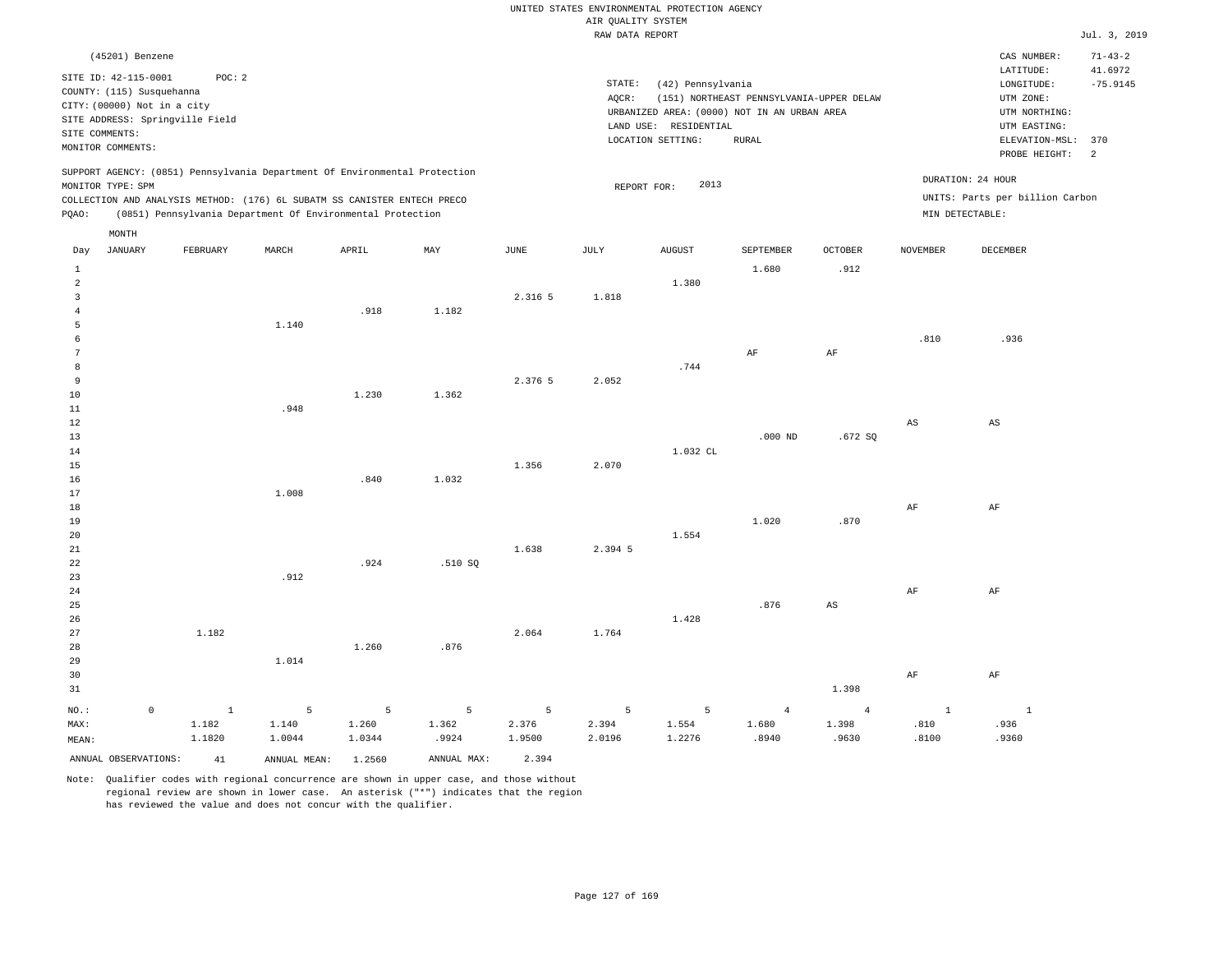|                    |  |  |  |  | UNITED STATES ENVIRONMENTAL PROTECTION AGENCY |  |  |  |  |  |  |  |
|--------------------|--|--|--|--|-----------------------------------------------|--|--|--|--|--|--|--|
| AIR OUALITY SYSTEM |  |  |  |  |                                               |  |  |  |  |  |  |  |
| ---- ---- ------   |  |  |  |  |                                               |  |  |  |  |  |  |  |

| $71 - 43 - 2$<br>(45201) Benzene<br>CAS NUMBER:<br>41.6972<br>LATITUDE:<br>SITE ID: 42-115-0001<br>POC: 2<br>STATE:<br>(42) Pennsylvania<br>$-75.9145$<br>LONGITUDE:<br>COUNTY: (115) Susquehanna<br>(151) NORTHEAST PENNSYLVANIA-UPPER DELAW<br>AQCR:<br>UTM ZONE:<br>CITY: (00000) Not in a city<br>URBANIZED AREA: (0000) NOT IN AN URBAN AREA<br>UTM NORTHING:<br>SITE ADDRESS: Springville Field<br>LAND USE: RESIDENTIAL<br>UTM EASTING:<br>SITE COMMENTS:<br>LOCATION SETTING:<br><b>RURAL</b><br>ELEVATION-MSL:<br>370<br>MONITOR COMMENTS:<br>PROBE HEIGHT:<br>2<br>SUPPORT AGENCY: (0851) Pennsylvania Department Of Environmental Protection<br>DURATION: 24 HOUR<br>2014<br>MONITOR TYPE: SPM<br>REPORT FOR:<br>UNITS: Parts per billion Carbon<br>COLLECTION AND ANALYSIS METHOD: (176) 6L SUBATM SS CANISTER ENTECH PRECO<br>(0851) Pennsylvania Department Of Environmental Protection<br>MIN DETECTABLE:<br>PQAO:<br>MONTH<br><b>JANUARY</b><br>MARCH<br>APRIL<br>MAY<br>$_{\rm JUNE}$<br>$\mathtt{JULY}$<br>${\tt AUGUST}$<br>SEPTEMBER<br><b>OCTOBER</b><br><b>NOVEMBER</b><br><b>DECEMBER</b><br>FEBRUARY<br>Day<br>$\mathbf{1}$<br>.559S<br>1.634<br>$\sqrt{2}$<br>.998<br>.649SQ<br>3<br>1.442<br>$\overline{4}$<br>AF<br>1.013<br>1.562<br>5<br>.722 QX<br>.977<br>AF<br>1.432<br>6<br>$7\phantom{.0}$<br>.646SQ<br>1.085<br>8<br>1.441<br>.715 SQ<br>9<br>1.946<br>10<br>AF<br>1.037<br>1.538<br>1.409 QX<br>$.832$ QX<br>11<br>.494SQ<br>1.121<br>12<br>13<br>.858<br>.889<br>.535 SQ<br>14<br>.748<br>1.349 CC<br>15<br>2.095<br>.997<br>16<br>AF<br>17<br>$_{\rm AS}$<br>.943<br>AS<br>1.178<br>18<br>19<br>.836<br>$\rm{AF}$<br>.775<br>20<br>.669SQ<br>21<br>1.261 CC<br>1.083 DI<br>1.813<br>1.955<br>22<br>.986<br>.947<br>23<br>AF |
|-------------------------------------------------------------------------------------------------------------------------------------------------------------------------------------------------------------------------------------------------------------------------------------------------------------------------------------------------------------------------------------------------------------------------------------------------------------------------------------------------------------------------------------------------------------------------------------------------------------------------------------------------------------------------------------------------------------------------------------------------------------------------------------------------------------------------------------------------------------------------------------------------------------------------------------------------------------------------------------------------------------------------------------------------------------------------------------------------------------------------------------------------------------------------------------------------------------------------------------------------------------------------------------------------------------------------------------------------------------------------------------------------------------------------------------------------------------------------------------------------------------------------------------------------------------------------------------------------------------------------------------------------------------------------------------------------------------------------------------------------------------------|
|                                                                                                                                                                                                                                                                                                                                                                                                                                                                                                                                                                                                                                                                                                                                                                                                                                                                                                                                                                                                                                                                                                                                                                                                                                                                                                                                                                                                                                                                                                                                                                                                                                                                                                                                                                   |
|                                                                                                                                                                                                                                                                                                                                                                                                                                                                                                                                                                                                                                                                                                                                                                                                                                                                                                                                                                                                                                                                                                                                                                                                                                                                                                                                                                                                                                                                                                                                                                                                                                                                                                                                                                   |
|                                                                                                                                                                                                                                                                                                                                                                                                                                                                                                                                                                                                                                                                                                                                                                                                                                                                                                                                                                                                                                                                                                                                                                                                                                                                                                                                                                                                                                                                                                                                                                                                                                                                                                                                                                   |
|                                                                                                                                                                                                                                                                                                                                                                                                                                                                                                                                                                                                                                                                                                                                                                                                                                                                                                                                                                                                                                                                                                                                                                                                                                                                                                                                                                                                                                                                                                                                                                                                                                                                                                                                                                   |
|                                                                                                                                                                                                                                                                                                                                                                                                                                                                                                                                                                                                                                                                                                                                                                                                                                                                                                                                                                                                                                                                                                                                                                                                                                                                                                                                                                                                                                                                                                                                                                                                                                                                                                                                                                   |
|                                                                                                                                                                                                                                                                                                                                                                                                                                                                                                                                                                                                                                                                                                                                                                                                                                                                                                                                                                                                                                                                                                                                                                                                                                                                                                                                                                                                                                                                                                                                                                                                                                                                                                                                                                   |
|                                                                                                                                                                                                                                                                                                                                                                                                                                                                                                                                                                                                                                                                                                                                                                                                                                                                                                                                                                                                                                                                                                                                                                                                                                                                                                                                                                                                                                                                                                                                                                                                                                                                                                                                                                   |
|                                                                                                                                                                                                                                                                                                                                                                                                                                                                                                                                                                                                                                                                                                                                                                                                                                                                                                                                                                                                                                                                                                                                                                                                                                                                                                                                                                                                                                                                                                                                                                                                                                                                                                                                                                   |
|                                                                                                                                                                                                                                                                                                                                                                                                                                                                                                                                                                                                                                                                                                                                                                                                                                                                                                                                                                                                                                                                                                                                                                                                                                                                                                                                                                                                                                                                                                                                                                                                                                                                                                                                                                   |
|                                                                                                                                                                                                                                                                                                                                                                                                                                                                                                                                                                                                                                                                                                                                                                                                                                                                                                                                                                                                                                                                                                                                                                                                                                                                                                                                                                                                                                                                                                                                                                                                                                                                                                                                                                   |
|                                                                                                                                                                                                                                                                                                                                                                                                                                                                                                                                                                                                                                                                                                                                                                                                                                                                                                                                                                                                                                                                                                                                                                                                                                                                                                                                                                                                                                                                                                                                                                                                                                                                                                                                                                   |
|                                                                                                                                                                                                                                                                                                                                                                                                                                                                                                                                                                                                                                                                                                                                                                                                                                                                                                                                                                                                                                                                                                                                                                                                                                                                                                                                                                                                                                                                                                                                                                                                                                                                                                                                                                   |
|                                                                                                                                                                                                                                                                                                                                                                                                                                                                                                                                                                                                                                                                                                                                                                                                                                                                                                                                                                                                                                                                                                                                                                                                                                                                                                                                                                                                                                                                                                                                                                                                                                                                                                                                                                   |
|                                                                                                                                                                                                                                                                                                                                                                                                                                                                                                                                                                                                                                                                                                                                                                                                                                                                                                                                                                                                                                                                                                                                                                                                                                                                                                                                                                                                                                                                                                                                                                                                                                                                                                                                                                   |
|                                                                                                                                                                                                                                                                                                                                                                                                                                                                                                                                                                                                                                                                                                                                                                                                                                                                                                                                                                                                                                                                                                                                                                                                                                                                                                                                                                                                                                                                                                                                                                                                                                                                                                                                                                   |
|                                                                                                                                                                                                                                                                                                                                                                                                                                                                                                                                                                                                                                                                                                                                                                                                                                                                                                                                                                                                                                                                                                                                                                                                                                                                                                                                                                                                                                                                                                                                                                                                                                                                                                                                                                   |
|                                                                                                                                                                                                                                                                                                                                                                                                                                                                                                                                                                                                                                                                                                                                                                                                                                                                                                                                                                                                                                                                                                                                                                                                                                                                                                                                                                                                                                                                                                                                                                                                                                                                                                                                                                   |
|                                                                                                                                                                                                                                                                                                                                                                                                                                                                                                                                                                                                                                                                                                                                                                                                                                                                                                                                                                                                                                                                                                                                                                                                                                                                                                                                                                                                                                                                                                                                                                                                                                                                                                                                                                   |
|                                                                                                                                                                                                                                                                                                                                                                                                                                                                                                                                                                                                                                                                                                                                                                                                                                                                                                                                                                                                                                                                                                                                                                                                                                                                                                                                                                                                                                                                                                                                                                                                                                                                                                                                                                   |
|                                                                                                                                                                                                                                                                                                                                                                                                                                                                                                                                                                                                                                                                                                                                                                                                                                                                                                                                                                                                                                                                                                                                                                                                                                                                                                                                                                                                                                                                                                                                                                                                                                                                                                                                                                   |
|                                                                                                                                                                                                                                                                                                                                                                                                                                                                                                                                                                                                                                                                                                                                                                                                                                                                                                                                                                                                                                                                                                                                                                                                                                                                                                                                                                                                                                                                                                                                                                                                                                                                                                                                                                   |
|                                                                                                                                                                                                                                                                                                                                                                                                                                                                                                                                                                                                                                                                                                                                                                                                                                                                                                                                                                                                                                                                                                                                                                                                                                                                                                                                                                                                                                                                                                                                                                                                                                                                                                                                                                   |
|                                                                                                                                                                                                                                                                                                                                                                                                                                                                                                                                                                                                                                                                                                                                                                                                                                                                                                                                                                                                                                                                                                                                                                                                                                                                                                                                                                                                                                                                                                                                                                                                                                                                                                                                                                   |
|                                                                                                                                                                                                                                                                                                                                                                                                                                                                                                                                                                                                                                                                                                                                                                                                                                                                                                                                                                                                                                                                                                                                                                                                                                                                                                                                                                                                                                                                                                                                                                                                                                                                                                                                                                   |
|                                                                                                                                                                                                                                                                                                                                                                                                                                                                                                                                                                                                                                                                                                                                                                                                                                                                                                                                                                                                                                                                                                                                                                                                                                                                                                                                                                                                                                                                                                                                                                                                                                                                                                                                                                   |
|                                                                                                                                                                                                                                                                                                                                                                                                                                                                                                                                                                                                                                                                                                                                                                                                                                                                                                                                                                                                                                                                                                                                                                                                                                                                                                                                                                                                                                                                                                                                                                                                                                                                                                                                                                   |
|                                                                                                                                                                                                                                                                                                                                                                                                                                                                                                                                                                                                                                                                                                                                                                                                                                                                                                                                                                                                                                                                                                                                                                                                                                                                                                                                                                                                                                                                                                                                                                                                                                                                                                                                                                   |
|                                                                                                                                                                                                                                                                                                                                                                                                                                                                                                                                                                                                                                                                                                                                                                                                                                                                                                                                                                                                                                                                                                                                                                                                                                                                                                                                                                                                                                                                                                                                                                                                                                                                                                                                                                   |
|                                                                                                                                                                                                                                                                                                                                                                                                                                                                                                                                                                                                                                                                                                                                                                                                                                                                                                                                                                                                                                                                                                                                                                                                                                                                                                                                                                                                                                                                                                                                                                                                                                                                                                                                                                   |
|                                                                                                                                                                                                                                                                                                                                                                                                                                                                                                                                                                                                                                                                                                                                                                                                                                                                                                                                                                                                                                                                                                                                                                                                                                                                                                                                                                                                                                                                                                                                                                                                                                                                                                                                                                   |
|                                                                                                                                                                                                                                                                                                                                                                                                                                                                                                                                                                                                                                                                                                                                                                                                                                                                                                                                                                                                                                                                                                                                                                                                                                                                                                                                                                                                                                                                                                                                                                                                                                                                                                                                                                   |
|                                                                                                                                                                                                                                                                                                                                                                                                                                                                                                                                                                                                                                                                                                                                                                                                                                                                                                                                                                                                                                                                                                                                                                                                                                                                                                                                                                                                                                                                                                                                                                                                                                                                                                                                                                   |
|                                                                                                                                                                                                                                                                                                                                                                                                                                                                                                                                                                                                                                                                                                                                                                                                                                                                                                                                                                                                                                                                                                                                                                                                                                                                                                                                                                                                                                                                                                                                                                                                                                                                                                                                                                   |
|                                                                                                                                                                                                                                                                                                                                                                                                                                                                                                                                                                                                                                                                                                                                                                                                                                                                                                                                                                                                                                                                                                                                                                                                                                                                                                                                                                                                                                                                                                                                                                                                                                                                                                                                                                   |
|                                                                                                                                                                                                                                                                                                                                                                                                                                                                                                                                                                                                                                                                                                                                                                                                                                                                                                                                                                                                                                                                                                                                                                                                                                                                                                                                                                                                                                                                                                                                                                                                                                                                                                                                                                   |
| 24<br>AS                                                                                                                                                                                                                                                                                                                                                                                                                                                                                                                                                                                                                                                                                                                                                                                                                                                                                                                                                                                                                                                                                                                                                                                                                                                                                                                                                                                                                                                                                                                                                                                                                                                                                                                                                          |
| 25<br>.938<br>AF                                                                                                                                                                                                                                                                                                                                                                                                                                                                                                                                                                                                                                                                                                                                                                                                                                                                                                                                                                                                                                                                                                                                                                                                                                                                                                                                                                                                                                                                                                                                                                                                                                                                                                                                                  |
| 1.075<br>26<br>.551 SQ                                                                                                                                                                                                                                                                                                                                                                                                                                                                                                                                                                                                                                                                                                                                                                                                                                                                                                                                                                                                                                                                                                                                                                                                                                                                                                                                                                                                                                                                                                                                                                                                                                                                                                                                            |
| 27<br>1.240                                                                                                                                                                                                                                                                                                                                                                                                                                                                                                                                                                                                                                                                                                                                                                                                                                                                                                                                                                                                                                                                                                                                                                                                                                                                                                                                                                                                                                                                                                                                                                                                                                                                                                                                                       |
| 28<br>AF<br>1.267<br>2.145                                                                                                                                                                                                                                                                                                                                                                                                                                                                                                                                                                                                                                                                                                                                                                                                                                                                                                                                                                                                                                                                                                                                                                                                                                                                                                                                                                                                                                                                                                                                                                                                                                                                                                                                        |
| .713 SQ<br>29<br>$\mathbb{A}\mathbb{S}$<br>.440 SQ                                                                                                                                                                                                                                                                                                                                                                                                                                                                                                                                                                                                                                                                                                                                                                                                                                                                                                                                                                                                                                                                                                                                                                                                                                                                                                                                                                                                                                                                                                                                                                                                                                                                                                                |
| 30<br>$.969$ QX                                                                                                                                                                                                                                                                                                                                                                                                                                                                                                                                                                                                                                                                                                                                                                                                                                                                                                                                                                                                                                                                                                                                                                                                                                                                                                                                                                                                                                                                                                                                                                                                                                                                                                                                                   |
| 31<br>AS                                                                                                                                                                                                                                                                                                                                                                                                                                                                                                                                                                                                                                                                                                                                                                                                                                                                                                                                                                                                                                                                                                                                                                                                                                                                                                                                                                                                                                                                                                                                                                                                                                                                                                                                                          |
| $\overline{3}$<br>$\mathbf 1$<br>$\mathbf{1}$<br>$\overline{4}$<br>$\overline{4}$<br>5<br>5<br>5<br>5<br>5<br>5<br>5<br>$NO.$ :                                                                                                                                                                                                                                                                                                                                                                                                                                                                                                                                                                                                                                                                                                                                                                                                                                                                                                                                                                                                                                                                                                                                                                                                                                                                                                                                                                                                                                                                                                                                                                                                                                   |
| 1.409<br>1.083<br>.986<br>.977<br>2.145<br>1.946<br>1.441<br>.775<br>.858<br>1.634<br>MAX:<br>1.432<br>2.095                                                                                                                                                                                                                                                                                                                                                                                                                                                                                                                                                                                                                                                                                                                                                                                                                                                                                                                                                                                                                                                                                                                                                                                                                                                                                                                                                                                                                                                                                                                                                                                                                                                      |
| 1.4090<br>1.0830<br>1.1750<br>.8133<br>.7602<br>1.4450<br>1.6394<br>1.4476<br>.9436<br>.6876<br>.6877<br>1.0764<br>MEAN:                                                                                                                                                                                                                                                                                                                                                                                                                                                                                                                                                                                                                                                                                                                                                                                                                                                                                                                                                                                                                                                                                                                                                                                                                                                                                                                                                                                                                                                                                                                                                                                                                                          |
| ANNUAL OBSERVATIONS:<br>ANNUAL MAX:<br>2.145<br>48<br>ANNUAL MEAN:<br>1.0939                                                                                                                                                                                                                                                                                                                                                                                                                                                                                                                                                                                                                                                                                                                                                                                                                                                                                                                                                                                                                                                                                                                                                                                                                                                                                                                                                                                                                                                                                                                                                                                                                                                                                      |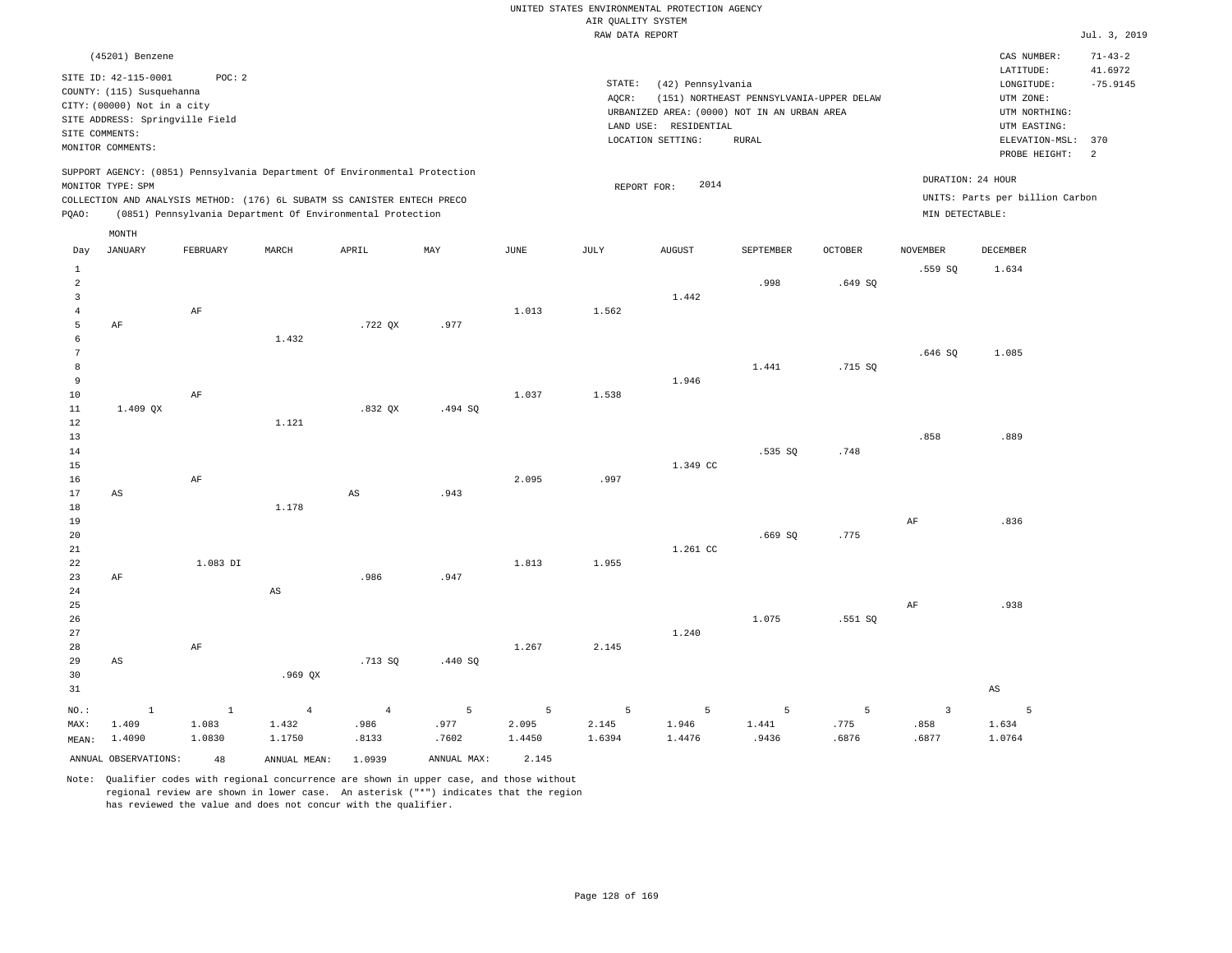|                |                                                                                  |                                 |       |                                                                            |       |        | RAW DATA REPORT |                       |                                                                                         |                |                 |                                                       | Jul. 3, 2019          |
|----------------|----------------------------------------------------------------------------------|---------------------------------|-------|----------------------------------------------------------------------------|-------|--------|-----------------|-----------------------|-----------------------------------------------------------------------------------------|----------------|-----------------|-------------------------------------------------------|-----------------------|
|                | (45201) Benzene                                                                  |                                 |       |                                                                            |       |        |                 |                       |                                                                                         |                |                 | CAS NUMBER:                                           | $71 - 43 - 2$         |
|                | SITE ID: 42-115-0001<br>COUNTY: (115) Susquehanna<br>CITY: (00000) Not in a city | POC: 2                          |       |                                                                            |       |        | STATE:<br>AOCR: | (42) Pennsylvania     | (151) NORTHEAST PENNSYLVANIA-UPPER DELAW<br>URBANIZED AREA: (0000) NOT IN AN URBAN AREA |                |                 | LATITUDE:<br>LONGITUDE:<br>UTM ZONE:<br>UTM NORTHING: | 41.6972<br>$-75.9145$ |
|                | SITE COMMENTS:                                                                   | SITE ADDRESS: Springville Field |       |                                                                            |       |        |                 | LAND USE: RESIDENTIAL |                                                                                         |                |                 | UTM EASTING:                                          |                       |
|                | MONITOR COMMENTS:                                                                |                                 |       |                                                                            |       |        |                 | LOCATION SETTING:     | RURAL                                                                                   |                |                 | ELEVATION-MSL:                                        | 370                   |
|                |                                                                                  |                                 |       |                                                                            |       |        |                 |                       |                                                                                         |                |                 | PROBE HEIGHT:                                         | $\overline{c}$        |
|                | MONITOR TYPE: SPM                                                                |                                 |       | SUPPORT AGENCY: (0851) Pennsylvania Department Of Environmental Protection |       |        |                 | 2015<br>REPORT FOR:   |                                                                                         |                |                 | DURATION: 24 HOUR                                     |                       |
|                |                                                                                  |                                 |       | COLLECTION AND ANALYSIS METHOD: (176) 6L SUBATM SS CANISTER ENTECH PRECO   |       |        |                 |                       |                                                                                         |                |                 | UNITS: Parts per billion Carbon                       |                       |
| PQAO:          |                                                                                  |                                 |       | (0851) Pennsylvania Department Of Environmental Protection                 |       |        |                 |                       |                                                                                         |                | MIN DETECTABLE: |                                                       |                       |
|                | MONTH                                                                            |                                 |       |                                                                            |       |        |                 |                       |                                                                                         |                |                 |                                                       |                       |
| Day            | JANUARY                                                                          | FEBRUARY                        | MARCH | APRIL                                                                      | MAY   | JUNE   | <b>JULY</b>     | <b>AUGUST</b>         | <b>SEPTEMBER</b>                                                                        | <b>OCTOBER</b> | <b>NOVEMBER</b> | <b>DECEMBER</b>                                       |                       |
| $\mathbf{1}$   |                                                                                  |                                 | 2.005 |                                                                            |       |        |                 |                       |                                                                                         |                |                 |                                                       |                       |
| $\overline{a}$ |                                                                                  |                                 |       |                                                                            |       |        |                 |                       |                                                                                         |                | .960 CC         | 1.320                                                 |                       |
| $\overline{3}$ |                                                                                  |                                 |       |                                                                            |       |        |                 |                       | 1.320                                                                                   | .300SQ         |                 |                                                       |                       |
| $\overline{4}$ |                                                                                  |                                 |       |                                                                            |       |        |                 | 1.260                 |                                                                                         |                |                 |                                                       |                       |
| 5              |                                                                                  | AF                              |       |                                                                            |       | .720   | 1.080           |                       |                                                                                         |                |                 |                                                       |                       |
| 6              | 1.366                                                                            |                                 |       | .960                                                                       | .780  |        |                 |                       |                                                                                         |                |                 |                                                       |                       |
| 7              |                                                                                  |                                 | 1.457 |                                                                            |       |        |                 |                       |                                                                                         |                |                 |                                                       |                       |
| 8<br>9         |                                                                                  |                                 |       |                                                                            |       |        |                 |                       | 1.380                                                                                   | .780           | 1.080 CC        | 1.980                                                 |                       |
| 10             |                                                                                  |                                 |       |                                                                            |       |        |                 | 1.140                 |                                                                                         |                |                 |                                                       |                       |
| 11             |                                                                                  | 1.783                           |       |                                                                            |       | 1.560  | 1,860           |                       |                                                                                         |                |                 |                                                       |                       |
| 12             | 1.598                                                                            |                                 |       | 1.080                                                                      | .900  |        |                 |                       |                                                                                         |                |                 |                                                       |                       |
| 13             |                                                                                  |                                 | AF    |                                                                            |       |        |                 |                       |                                                                                         |                |                 |                                                       |                       |
| 14             |                                                                                  |                                 |       |                                                                            |       |        |                 |                       |                                                                                         |                | .660 CC         | 1.020                                                 |                       |
| 15             |                                                                                  |                                 |       |                                                                            |       |        |                 |                       | .840                                                                                    | .558 SQ        |                 |                                                       |                       |
| 16             |                                                                                  |                                 |       |                                                                            |       |        |                 | 1.320                 |                                                                                         |                |                 |                                                       |                       |
| 17             |                                                                                  | AS                              |       |                                                                            |       | .468SQ | 1.620           |                       |                                                                                         |                |                 |                                                       |                       |
| 18             | AS                                                                               |                                 |       | 1.020 SQ                                                                   | 1.200 |        |                 |                       |                                                                                         |                |                 |                                                       |                       |
| 19             |                                                                                  |                                 | 1.036 |                                                                            |       |        |                 |                       |                                                                                         |                |                 |                                                       |                       |
| 20             |                                                                                  |                                 |       |                                                                            |       |        |                 |                       |                                                                                         |                | .600SQ          | .900                                                  |                       |
| 21             |                                                                                  |                                 |       |                                                                            |       |        |                 |                       | 1.020                                                                                   | .900           |                 |                                                       |                       |
| 22             |                                                                                  |                                 |       |                                                                            |       |        |                 | 1.020                 |                                                                                         |                |                 |                                                       |                       |
| 23             |                                                                                  | $_{\rm AS}$                     |       |                                                                            |       | .960   | 1.080           |                       |                                                                                         |                |                 |                                                       |                       |
| 24             | 1.801                                                                            |                                 |       | .456SQ                                                                     | .840  |        |                 |                       |                                                                                         |                |                 |                                                       |                       |
| 25             |                                                                                  |                                 | .862  |                                                                            |       |        |                 |                       |                                                                                         |                |                 |                                                       |                       |

26 27 28 29 30 31 AS .594 SQ .528 SQ .960 .720 1.560 AS .960 .840 .840 1.140

|      |              |        | NO.: 3 1 5 5 5 5 5 4 5 5                    |       |             |       |        |        |        |       | $\sim$ 5 $\sim$ |        |
|------|--------------|--------|---------------------------------------------|-------|-------------|-------|--------|--------|--------|-------|-----------------|--------|
| MAX: | 1.801        | 1.783  | 2.005                                       | 1.080 | 1,200       | 1.560 | 1.860  | 1.320  | 1.380  | .900  | 1.080           | 1.980  |
|      | MEAN: 1.5883 | 1.7830 | 1.1908                                      | .8088 | .9360       | .8856 | 1.4400 | 1.1850 | 1.1040 | .6756 | .8280           | 1.2720 |
|      |              |        | ANNUAL OBSERVATIONS: 53 ANNUAL MEAN: 1.0753 |       | ANNUAL MAX: | 2.005 |        |        |        |       |                 |        |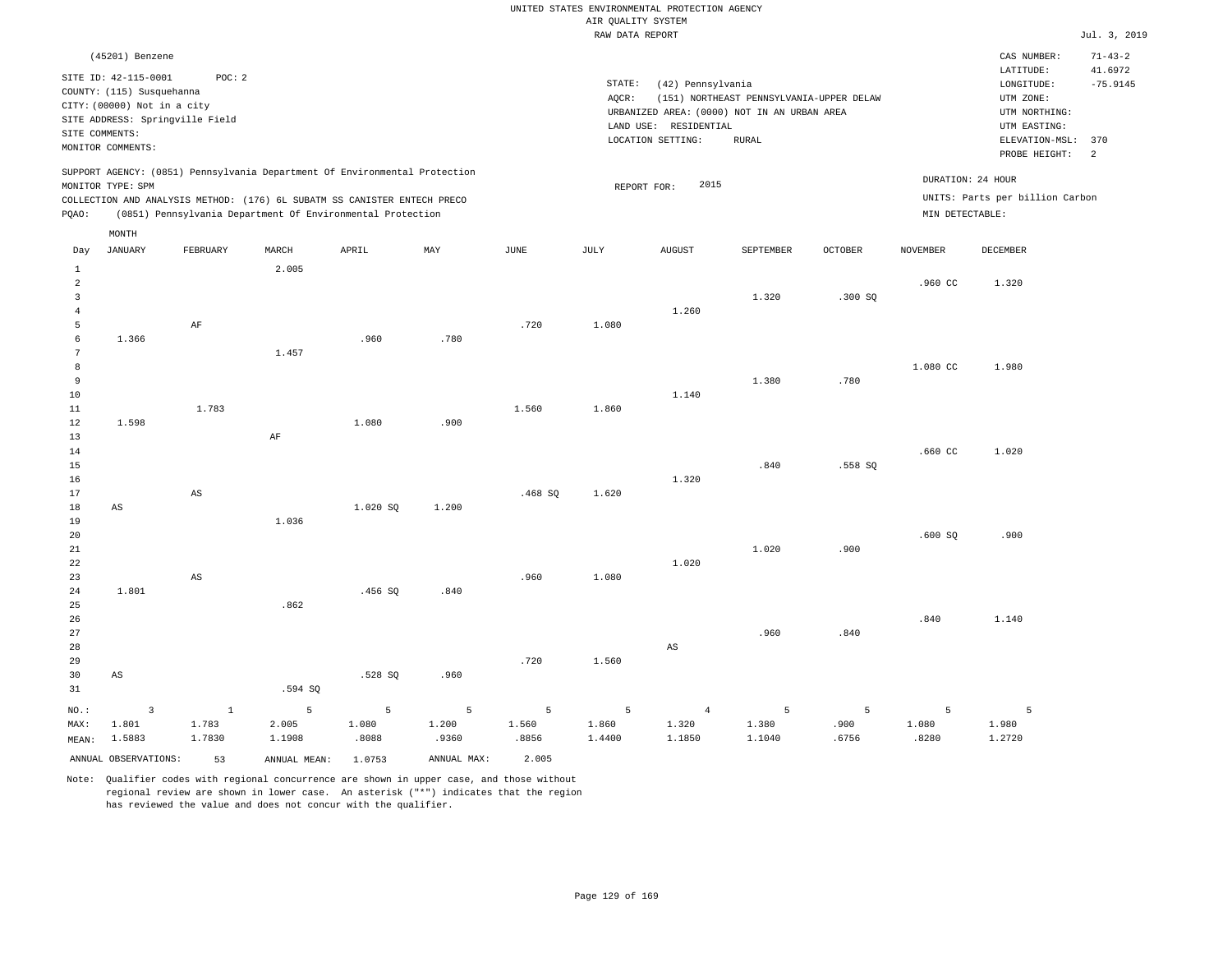| (45202) Toluene                                                                                                                                                                      |                                                            |       |     |      |                              |                                                                                                      |                                                   |                                |                 | CAS NUMBER:                                                                                                  | $108 - 88 - 3$              |
|--------------------------------------------------------------------------------------------------------------------------------------------------------------------------------------|------------------------------------------------------------|-------|-----|------|------------------------------|------------------------------------------------------------------------------------------------------|---------------------------------------------------|--------------------------------|-----------------|--------------------------------------------------------------------------------------------------------------|-----------------------------|
| SITE ID: 42-115-0001<br>COUNTY: (115) Susquehanna<br>CITY: (00000) Not in a city<br>SITE ADDRESS: Springville Field<br>SITE COMMENTS:<br>MONITOR COMMENTS:                           | POC: 2                                                     |       |     |      | STATE:<br>AQCR:<br>LAND USE: | (42) Pennsylvania<br>URBANIZED AREA: (0000) NOT IN AN URBAN AREA<br>RESIDENTIAL<br>LOCATION SETTING: | (151) NORTHEAST PENNSYLVANIA-UPPER DELAW<br>RURAL |                                |                 | LATITUDE:<br>LONGITUDE:<br>UTM ZONE:<br>UTM NORTHING:<br>UTM EASTING:<br>ELEVATION-MSL: 370<br>PROBE HEIGHT: | 41.6972<br>$-75.9145$<br>-2 |
| SUPPORT AGENCY: (0851) Pennsylvania Department Of Environmental Protection<br>MONITOR TYPE: SPM<br>COLLECTION AND ANALYSIS METHOD: (176) 6L SUBATM SS CANISTER ENTECH PRECO<br>POAO: | (0851) Pennsylvania Department Of Environmental Protection |       |     |      |                              | 2013<br>REPORT FOR:                                                                                  |                                                   |                                | MIN DETECTABLE: | DURATION: 24 HOUR<br>UNITS: Parts per billion Carbon                                                         |                             |
| MONTH<br>JANUARY<br>Day                                                                                                                                                              | FEBRUARY<br>MARCH                                          | APRIL | MAY | JUNE | JULY                         | <b>AUGUST</b>                                                                                        | SEPTEMBER<br>60.97                                | <b>OCTOBER</b><br><b>20 SE</b> | NOVEMBER        | DECEMBER                                                                                                     |                             |

| 1              |             |             |                 |                 |        |                |           |          | 60.97          | 29.65                  |                        |                        |
|----------------|-------------|-------------|-----------------|-----------------|--------|----------------|-----------|----------|----------------|------------------------|------------------------|------------------------|
| $\overline{c}$ |             |             |                 |                 |        |                |           | 65.81    |                |                        |                        |                        |
| $\overline{3}$ |             |             |                 |                 |        | 96.73 EH       | 99.70 EH  |          |                |                        |                        |                        |
| $\overline{4}$ |             |             |                 | 8.25            | 49.34  |                |           |          |                |                        |                        |                        |
| 5              |             |             | 5.73            |                 |        |                |           |          |                |                        |                        |                        |
| $\epsilon$     |             |             |                 |                 |        |                |           |          |                |                        | 10.12                  | 6.31                   |
| 7              |             |             |                 |                 |        |                |           |          | $\rm AF$       | $\rm{AF}$              |                        |                        |
| 8              |             |             |                 |                 |        |                |           | 15.48    |                |                        |                        |                        |
| 9              |             |             |                 |                 |        | 65.16          | 101.16 EH |          |                |                        |                        |                        |
| 10             |             |             |                 | 29.74           | 45.65  |                |           |          |                |                        |                        |                        |
| 11             |             |             | 10.67           |                 |        |                |           |          |                |                        |                        |                        |
| 12             |             |             |                 |                 |        |                |           |          |                |                        | $\mathbb{A}\mathbb{S}$ | $\mathbb{A}\mathbb{S}$ |
| 13             |             |             |                 |                 |        |                |           |          | .53SQ          | 22.84                  |                        |                        |
| 14             |             |             |                 |                 |        |                |           | 42.34 CL |                |                        |                        |                        |
| $15\,$         |             |             |                 |                 |        | 49.48          | 115.75    |          |                |                        |                        |                        |
| 16             |             |             |                 | 17.65           | 44.51  |                |           |          |                |                        |                        |                        |
| 17             |             |             | 3.79            |                 |        |                |           |          |                |                        |                        |                        |
| 18             |             |             |                 |                 |        |                |           |          |                |                        | $\rm AF$               | $\rm{AF}$              |
| 19             |             |             |                 |                 |        |                |           |          | 30.92          | 17.40                  |                        |                        |
| 20             |             |             |                 |                 |        |                |           | 51.20    |                |                        |                        |                        |
| 21             |             |             |                 |                 |        | 74.69 EH       | 125.52 5  |          |                |                        |                        |                        |
| 22             |             |             |                 | 16.77           | 1.48   |                |           |          |                |                        |                        |                        |
| 23             |             |             | 4.32            |                 |        |                |           |          |                |                        |                        |                        |
| 24             |             |             |                 |                 |        |                |           |          |                |                        | $\rm{AF}$              | $\rm{AF}$              |
| 25             |             |             |                 |                 |        |                |           |          | 20.35          | $\mathbb{A}\mathbb{S}$ |                        |                        |
| 26             |             |             |                 |                 |        |                |           | 50.95    |                |                        |                        |                        |
| 27             |             | 13.36       |                 |                 |        | 80.00          | 83.03     |          |                |                        |                        |                        |
| 28             |             |             |                 | 29.19           | 19.43  |                |           |          |                |                        |                        |                        |
| 29             |             |             | 6.31            |                 |        |                |           |          |                |                        |                        |                        |
| 30             |             |             |                 |                 |        |                |           |          |                |                        | $\rm{AF}$              | $\rm AF$               |
| 31             |             |             |                 |                 |        |                |           |          |                | 14.69                  |                        |                        |
| $NO.$ :        | $\mathbb O$ | $\mathbf 1$ | $5\phantom{.0}$ | $5\phantom{.0}$ | 5      | $\overline{5}$ | 5         | 5        | $\overline{4}$ | $\overline{4}$         | $\mathbf{1}$           | $\mathbf{1}$           |
| MAX:           |             | 13.36       | 10.67           | 29.74           | 49.34  | 96.73          | 125.52    | 65.81    | 60.97          | 29.65                  | 10.12                  | 6.31                   |
| MEAN:          |             | 13.360      | 6.164           | 20.320          | 32.082 | 73.212         | 105.032   | 45.156   | 28.193         | 21.145                 | 10.120                 | 6.310                  |

ANNUAL OBSERVATIONS: 41 ANNUAL MEAN: 39.926 ANNUAL MAX: 125.52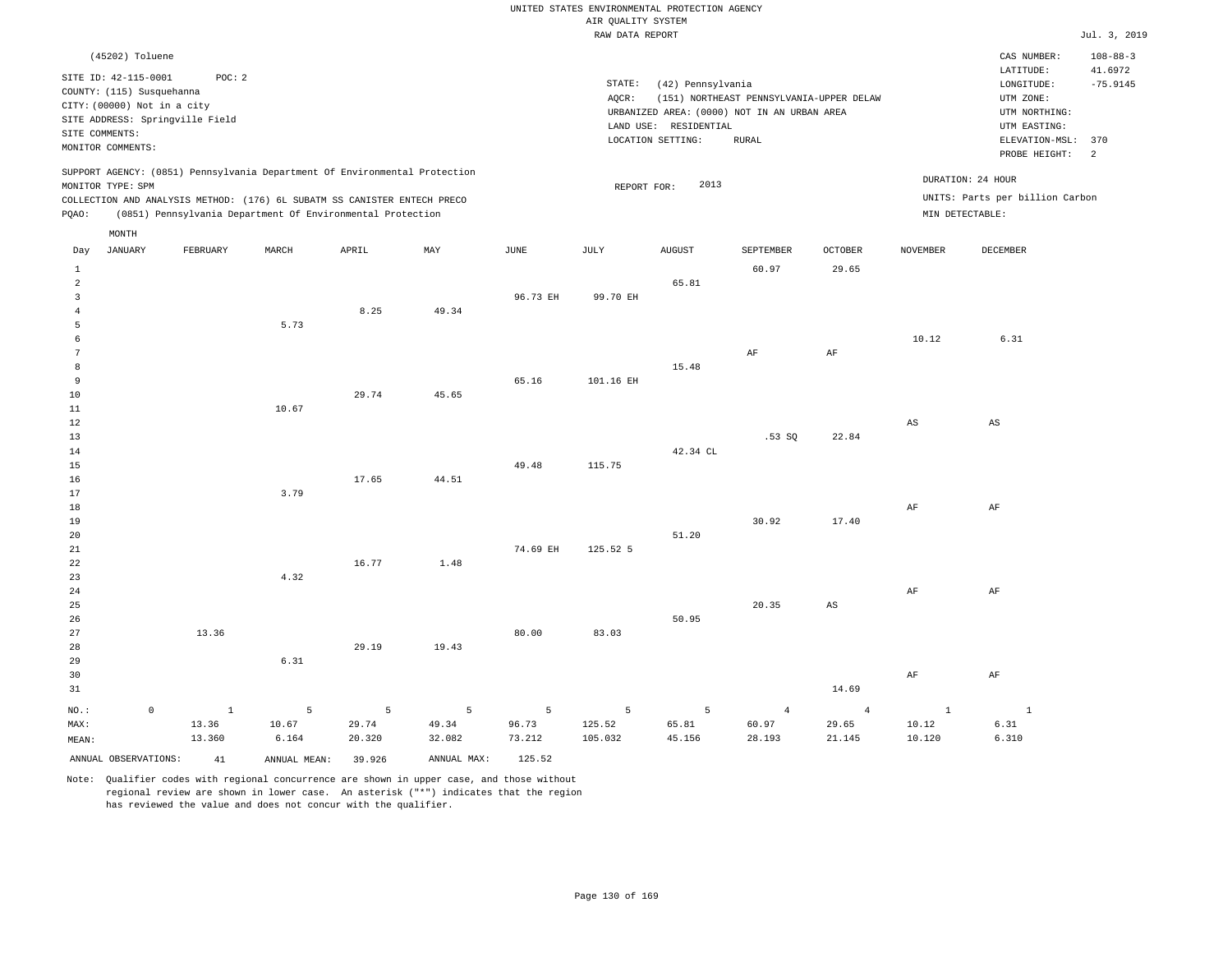|                      |                                 |          |                                                                            |                |                |               | RAW DATA REPORT |                                             |                                          |                |                 |                                 | Jul. 3, 2019   |
|----------------------|---------------------------------|----------|----------------------------------------------------------------------------|----------------|----------------|---------------|-----------------|---------------------------------------------|------------------------------------------|----------------|-----------------|---------------------------------|----------------|
|                      | (45202) Toluene                 |          |                                                                            |                |                |               |                 |                                             |                                          |                |                 | CAS NUMBER:                     | $108 - 88 - 3$ |
|                      | SITE ID: 42-115-0001            | POC: 2   |                                                                            |                |                |               |                 |                                             |                                          |                |                 | LATITUDE:                       | 41.6972        |
|                      | COUNTY: (115) Susquehanna       |          |                                                                            |                |                |               | STATE:          | (42) Pennsylvania                           |                                          |                |                 | LONGITUDE:                      | $-75.9145$     |
|                      | CITY: (00000) Not in a city     |          |                                                                            |                |                |               | AOCR:           |                                             | (151) NORTHEAST PENNSYLVANIA-UPPER DELAW |                |                 | UTM ZONE:                       |                |
|                      | SITE ADDRESS: Springville Field |          |                                                                            |                |                |               |                 | URBANIZED AREA: (0000) NOT IN AN URBAN AREA |                                          |                |                 | UTM NORTHING:                   |                |
| SITE COMMENTS:       |                                 |          |                                                                            |                |                |               |                 | LAND USE: RESIDENTIAL                       |                                          |                |                 | UTM EASTING:                    |                |
|                      | MONITOR COMMENTS:               |          |                                                                            |                |                |               |                 | LOCATION SETTING:                           | <b>RURAL</b>                             |                |                 | ELEVATION-MSL:                  | 370            |
|                      |                                 |          |                                                                            |                |                |               |                 |                                             |                                          |                |                 | PROBE HEIGHT:                   | $\overline{c}$ |
|                      |                                 |          | SUPPORT AGENCY: (0851) Pennsylvania Department Of Environmental Protection |                |                |               |                 |                                             |                                          |                |                 | DURATION: 24 HOUR               |                |
|                      | MONITOR TYPE: SPM               |          |                                                                            |                |                |               | REPORT FOR:     | 2014                                        |                                          |                |                 | UNITS: Parts per billion Carbon |                |
|                      |                                 |          | COLLECTION AND ANALYSIS METHOD: (176) 6L SUBATM SS CANISTER ENTECH PRECO   |                |                |               |                 |                                             |                                          |                | MIN DETECTABLE: |                                 |                |
| PQAO:                |                                 |          | (0851) Pennsylvania Department Of Environmental Protection                 |                |                |               |                 |                                             |                                          |                |                 |                                 |                |
|                      | MONTH                           |          |                                                                            |                |                |               |                 |                                             |                                          |                |                 |                                 |                |
| Day                  | <b>JANUARY</b>                  | FEBRUARY | MARCH                                                                      | APRIL          | MAY            | $_{\rm JUNE}$ | <b>JULY</b>     | ${\tt AUGUST}$                              | SEPTEMBER                                | <b>OCTOBER</b> | <b>NOVEMBER</b> | <b>DECEMBER</b>                 |                |
| $\mathbf{1}$         |                                 |          |                                                                            |                |                |               |                 |                                             |                                          |                | 7.42            | 3.13                            |                |
| $\overline{a}$       |                                 |          |                                                                            |                |                |               |                 |                                             | 45.54                                    | 26.87          |                 |                                 |                |
| $\overline{3}$       |                                 |          |                                                                            |                |                |               |                 | 56.60                                       |                                          |                |                 |                                 |                |
| $\overline{4}$       |                                 | $\rm AF$ |                                                                            |                |                | 64.13         | 88.21           |                                             |                                          |                |                 |                                 |                |
| 5                    | $\rm AF$                        |          |                                                                            | 4.91 QX        | 30.38          |               |                 |                                             |                                          |                |                 |                                 |                |
| 6                    |                                 |          | 1.89                                                                       |                |                |               |                 |                                             |                                          |                |                 |                                 |                |
| $7\phantom{.0}$<br>8 |                                 |          |                                                                            |                |                |               |                 |                                             | 60.43                                    | 23.04          | 6.04            | 1.44                            |                |
| 9                    |                                 |          |                                                                            |                |                |               |                 | 64.70                                       |                                          |                |                 |                                 |                |
| 10                   |                                 | AF       |                                                                            |                |                | 59.19         | 97.51           |                                             |                                          |                |                 |                                 |                |
| 11                   | $3.65$ QX                       |          |                                                                            | 15.68 QX       | .65 SQ         |               |                 |                                             |                                          |                |                 |                                 |                |
| 12                   |                                 |          | 4.22                                                                       |                |                |               |                 |                                             |                                          |                |                 |                                 |                |
| 13                   |                                 |          |                                                                            |                |                |               |                 |                                             |                                          |                | 3.94            | 1.78                            |                |
| 14                   |                                 |          |                                                                            |                |                |               |                 |                                             | 12.41                                    | 22.01          |                 |                                 |                |
| 15                   |                                 |          |                                                                            |                |                |               |                 | 50.66                                       |                                          |                |                 |                                 |                |
| 16                   |                                 | $\rm AF$ |                                                                            |                |                | 96.49         | 63.35           |                                             |                                          |                |                 |                                 |                |
| 17                   | AS                              |          |                                                                            | AS             | 52.95          |               |                 |                                             |                                          |                |                 |                                 |                |
| 18                   |                                 |          | 2.96                                                                       |                |                |               |                 |                                             |                                          |                |                 |                                 |                |
| 19                   |                                 |          |                                                                            |                |                |               |                 |                                             |                                          |                | $\rm AF$        | 1.64                            |                |
| 20                   |                                 |          |                                                                            |                |                |               |                 |                                             | 27.34                                    | 6.90           |                 |                                 |                |
| 21                   |                                 | 3.15 DI  |                                                                            |                |                | 122.73 5      |                 | 33.92 CC                                    |                                          |                |                 |                                 |                |
| 22<br>23             | AF                              |          |                                                                            | 35.38          | 52.11          |               | 138.96 5        |                                             |                                          |                |                 |                                 |                |
| 24                   |                                 |          | $\mathbb{A}\mathbb{S}$                                                     |                |                |               |                 |                                             |                                          |                |                 |                                 |                |
| 25                   |                                 |          |                                                                            |                |                |               |                 |                                             |                                          |                | $\rm AF$        | 3.32                            |                |
| 26                   |                                 |          |                                                                            |                |                |               |                 |                                             | 31.60                                    | 6.81           |                 |                                 |                |
| 27                   |                                 |          |                                                                            |                |                |               |                 | 53.49                                       |                                          |                |                 |                                 |                |
| 28                   |                                 | $\rm AF$ |                                                                            |                |                | 81.30         | 109.17          |                                             |                                          |                |                 |                                 |                |
| 29                   | AS                              |          |                                                                            | 14.35          | 20.29          |               |                 |                                             |                                          |                |                 |                                 |                |
| 30                   |                                 |          | 5.54 QX                                                                    |                |                |               |                 |                                             |                                          |                |                 |                                 |                |
| 31                   |                                 |          |                                                                            |                |                |               |                 |                                             |                                          |                |                 | $\mathbb{A}\mathbb{S}$          |                |
| NO.:                 | $\mathbf 1$                     | $\,$ 1   | $\overline{4}$                                                             | $\overline{4}$ | $\overline{5}$ | 5             | 5               | 5                                           | 5                                        | 5              | $\overline{3}$  | 5                               |                |
| MAX:                 | 3.65                            | 3.15     | 5.54                                                                       | 35.38          | 52.95          | 122.73        | 138.96          | 64.70                                       | 60.43                                    | 26.87          | 7.42            | 3.32                            |                |
| MEAN:                | 3.650                           | 3.150    | 3.653                                                                      | 17.580         | 31.276         | 84.768        | 99.440          | 51.874                                      | 35.464                                   | 17.126         | 5.800           | 2.262                           |                |
|                      | ANNUAL OBSERVATIONS:            | 48       | ANNUAL MEAN:                                                               | 35.837         | ANNUAL MAX:    | 138.96        |                 |                                             |                                          |                |                 |                                 |                |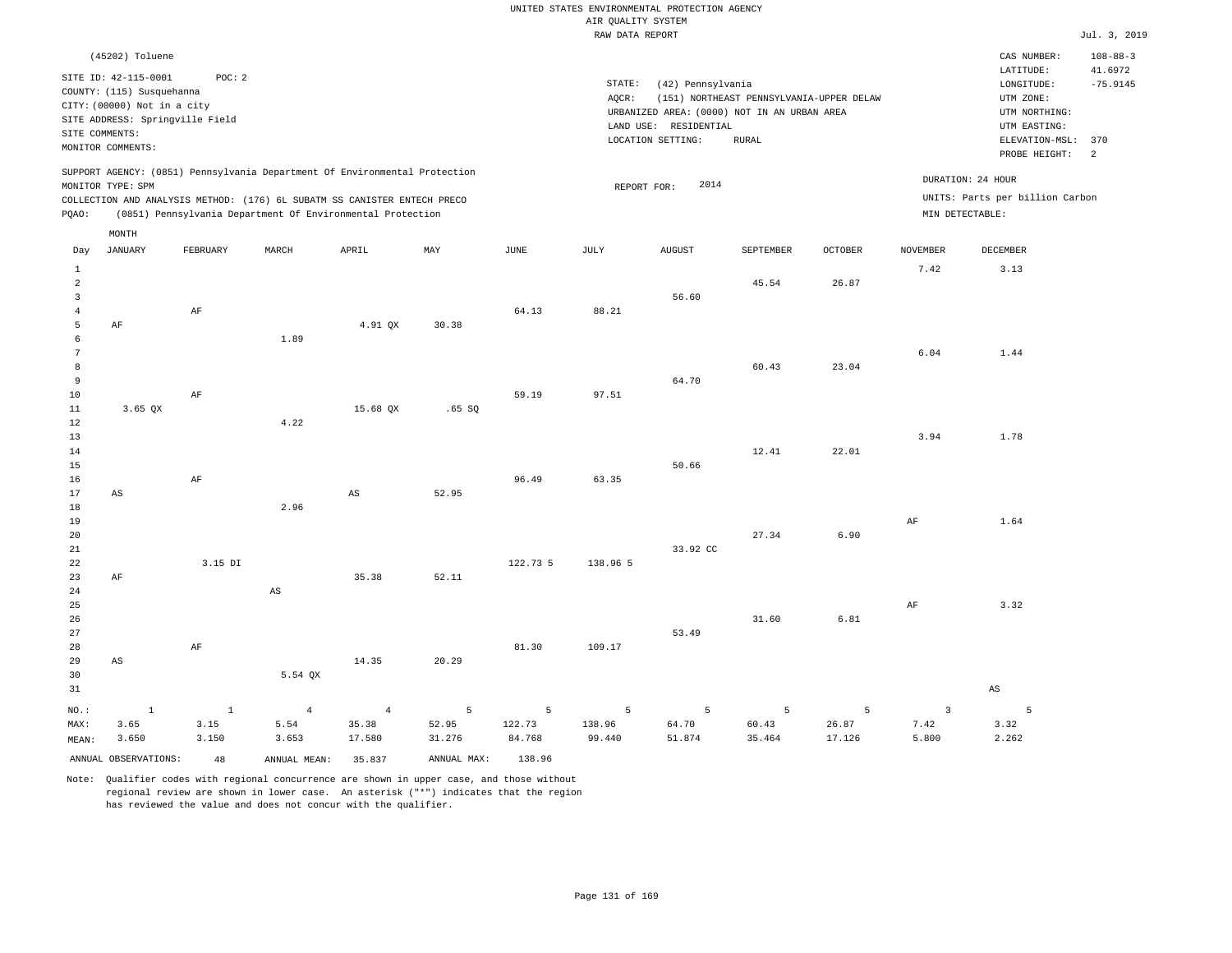|       | (45202) Toluene                                   |                                                                                                                                        |       |       |                                                                            |      |        |                                               |                                          |                |                 | CAS NUMBER:                                          | $108 - 88 - 3$        |
|-------|---------------------------------------------------|----------------------------------------------------------------------------------------------------------------------------------------|-------|-------|----------------------------------------------------------------------------|------|--------|-----------------------------------------------|------------------------------------------|----------------|-----------------|------------------------------------------------------|-----------------------|
|       | SITE ID: 42-115-0001<br>COUNTY: (115) Susquehanna | POC: 2                                                                                                                                 |       |       |                                                                            |      | STATE: | (42) Pennsylvania                             |                                          |                |                 | LATITUDE:<br>LONGITUDE:                              | 41.6972<br>$-75.9145$ |
|       | CITY: (00000) Not in a city                       | SITE ADDRESS: Springville Field                                                                                                        |       |       |                                                                            |      | AOCR:  | URBANIZED AREA: (0000) NOT IN AN URBAN AREA   | (151) NORTHEAST PENNSYLVANIA-UPPER DELAW |                |                 | UTM ZONE:<br>UTM NORTHING:                           |                       |
|       | SITE COMMENTS:<br>MONITOR COMMENTS:               |                                                                                                                                        |       |       |                                                                            |      |        | RESIDENTIAL<br>LAND USE:<br>LOCATION SETTING: | RURAL                                    |                |                 | UTM EASTING:<br>ELEVATION-MSL:<br>PROBE HEIGHT:      | 370<br>-2             |
| POAO: | MONITOR TYPE: SPM                                 | COLLECTION AND ANALYSIS METHOD: (176) 6L SUBATM SS CANISTER ENTECH PRECO<br>(0851) Pennsylvania Department Of Environmental Protection |       |       | SUPPORT AGENCY: (0851) Pennsylvania Department Of Environmental Protection |      |        | 2015<br>REPORT FOR:                           |                                          |                | MIN DETECTABLE: | DURATION: 24 HOUR<br>UNITS: Parts per billion Carbon |                       |
|       | MONTH                                             |                                                                                                                                        |       |       |                                                                            |      |        |                                               |                                          |                |                 |                                                      |                       |
| Day   | <b>JANUARY</b>                                    | FEBRUARY                                                                                                                               | MARCH | APRIL | MAY                                                                        | JUNE | JULY   | <b>AUGUST</b>                                 | SEPTEMBER                                | <b>OCTOBER</b> | NOVEMBER        | DECEMBER                                             |                       |
|       |                                                   |                                                                                                                                        | 1.68  |       |                                                                            |      |        |                                               |                                          |                |                 |                                                      |                       |
| 2     |                                                   |                                                                                                                                        |       |       |                                                                            |      |        |                                               |                                          |                | 4.76            | 3.08                                                 |                       |
| 3     |                                                   |                                                                                                                                        |       |       |                                                                            |      |        | 57.40                                         | 34.30                                    | 6.30           |                 |                                                      |                       |
|       |                                                   |                                                                                                                                        |       |       |                                                                            |      |        |                                               |                                          |                |                 |                                                      |                       |

35.00

| 6      | 1.76 |      |      | 4.34 | 26.60 |       |       |       |       |       |       |      |
|--------|------|------|------|------|-------|-------|-------|-------|-------|-------|-------|------|
| 7      |      |      | 1.19 |      |       |       |       |       |       |       |       |      |
| 8      |      |      |      |      |       |       |       |       |       |       | 10.50 | 4.20 |
| 9      |      |      |      |      |       |       |       |       | 55.30 | 14.70 |       |      |
| 10     |      |      |      |      |       |       |       | 44.10 |       |       |       |      |
| 11     |      | 1.67 |      |      |       | 53.20 | 60.20 |       |       |       |       |      |
| 12     | 1.48 |      |      | 4.06 | 50.40 |       |       |       |       |       |       |      |
| 13     |      |      | AF   |      |       |       |       |       |       |       |       |      |
| 14     |      |      |      |      |       |       |       |       |       |       | 4.62  | 5.95 |
| $15\,$ |      |      |      |      |       |       |       |       | 23.10 | 4.83  |       |      |
| 16     |      |      |      |      |       |       |       | 58.80 |       |       |       |      |
| 17     |      | AS   |      |      |       | 1.96  | 51.80 |       |       |       |       |      |

30.80

| - -             |    | $\sim$ |      |       |       | $-120$ | $    -$ |       |       |      |      |      |
|-----------------|----|--------|------|-------|-------|--------|---------|-------|-------|------|------|------|
| 18              | AS |        |      | 19.60 | 37.10 |        |         |       |       |      |      |      |
| 19              |    |        | 1.18 |       |       |        |         |       |       |      |      |      |
| 20 <sub>o</sub> |    |        |      |       |       |        |         |       |       |      | 3.64 | 2.66 |
| 21              |    |        |      |       |       |        |         |       | 29.40 | 9.80 |      |      |
| 22              |    |        |      |       |       |        |         | 41.30 |       |      |      |      |
| 23              |    | AS     |      |       |       | 44.80  | 47.60   |       |       |      |      |      |

| 24    | 2.27  |         |       | 5.18  | 25.90  |        |        |                |        |       |       |       |
|-------|-------|---------|-------|-------|--------|--------|--------|----------------|--------|-------|-------|-------|
| 25    |       |         | 1.13  |       |        |        |        |                |        |       |       |       |
| 26    |       |         |       |       |        |        |        |                |        |       | 2.87  | 6.79  |
| 27    |       |         |       |       |        |        |        |                | 24.50  | 7.00  |       |       |
| 28    |       |         |       |       |        |        |        | AS             |        |       |       |       |
| 29    |       |         |       |       |        | 35.00  | 73.50  |                |        |       |       |       |
| 30    | AS    |         |       | 9.80  | 53.20  |        |        |                |        |       |       |       |
| 31    |       |         | 1.26  |       |        |        |        |                |        |       |       |       |
| NO.:  |       | $\perp$ | 5     | - 5   | 5      | 5      | 5      | $\overline{4}$ | 5      |       | 5     | 5     |
| MAX:  | 2.27  | 1.67    | 1.68  | 19.60 | 53.20  | 53.20  | 73.50  | 58.80          | 55.30  | 14.70 | 10.50 | 6.79  |
| MEAN: | 1.837 | 1.670   | 1.288 | 8.596 | 38.640 | 33.152 | 53.620 | 50.400         | 33.320 | 8.526 | 5.278 | 4.536 |

Note: Qualifier codes with regional concurrence are shown in upper case, and those without regional review are shown in lower case. An asterisk ("\*") indicates that the region has reviewed the value and does not concur with the qualifier.

ANNUAL OBSERVATIONS: 53 ANNUAL MEAN: 21.577 ANNUAL MAX: 73.50

5

AF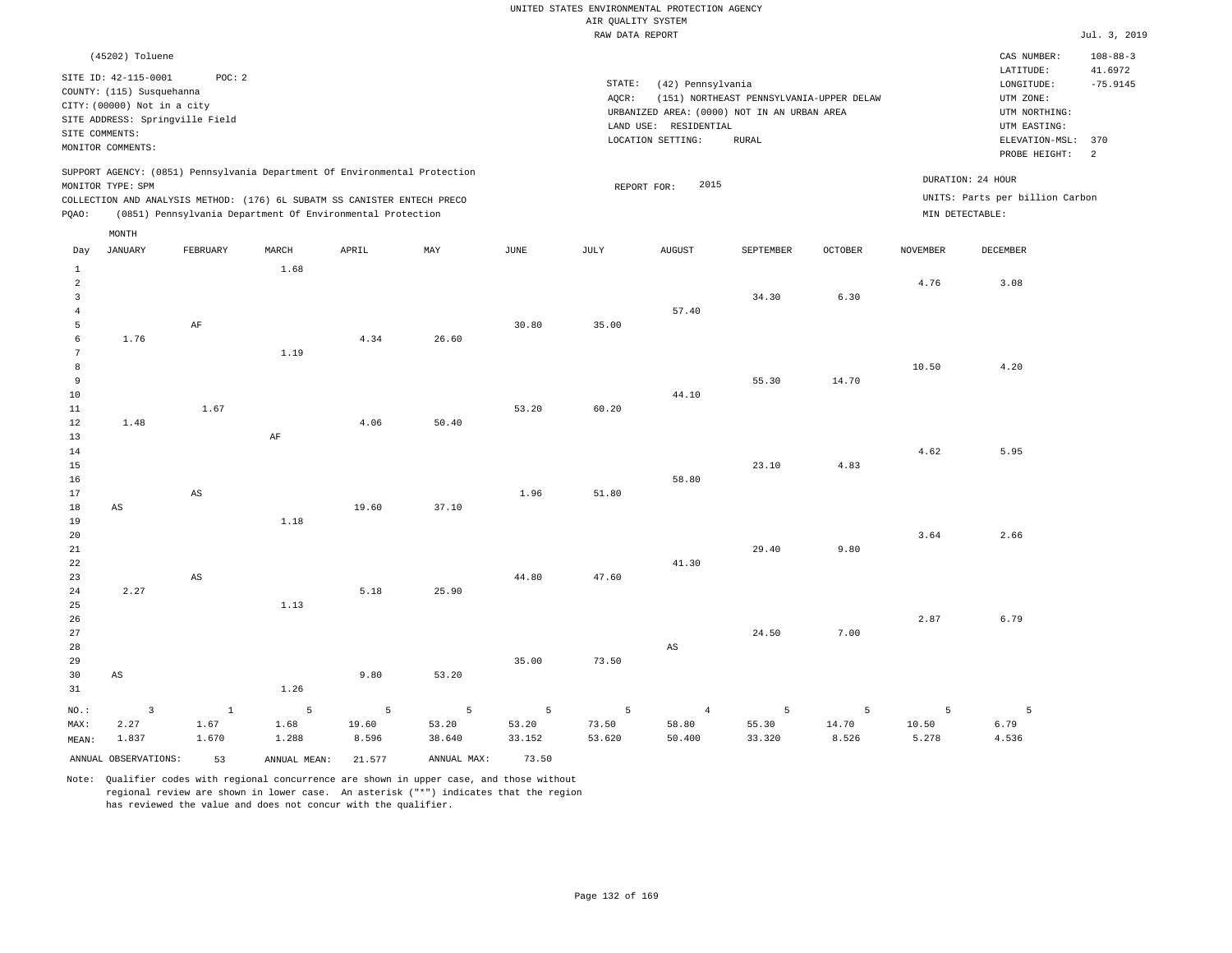|  |  |                    | UNITED STATES ENVIRONMENTAL PROTECTION AGENCY |  |
|--|--|--------------------|-----------------------------------------------|--|
|  |  | AIR OUALITY SYSTEM |                                               |  |

|                                |                                                                                                                                                            |              |                                                                                                                                        |          |             |                   | RAW DATA REPORT    |                                                                 |                                                                                                  |                   |                   |                                                                                                              | Jul. 3, 2019               |
|--------------------------------|------------------------------------------------------------------------------------------------------------------------------------------------------------|--------------|----------------------------------------------------------------------------------------------------------------------------------------|----------|-------------|-------------------|--------------------|-----------------------------------------------------------------|--------------------------------------------------------------------------------------------------|-------------------|-------------------|--------------------------------------------------------------------------------------------------------------|----------------------------|
|                                | (45203) Ethylbenzene                                                                                                                                       |              |                                                                                                                                        |          |             |                   |                    |                                                                 |                                                                                                  |                   |                   | CAS NUMBER:                                                                                                  | $100 - 41 - 4$             |
|                                | SITE ID: 42-115-0001<br>COUNTY: (115) Susquehanna<br>CITY: (00000) Not in a city<br>SITE ADDRESS: Springville Field<br>SITE COMMENTS:<br>MONITOR COMMENTS: | POC: 2       |                                                                                                                                        |          |             |                   | STATE:<br>$AQCR$ : | (42) Pennsylvania<br>LAND USE: RESIDENTIAL<br>LOCATION SETTING: | (151) NORTHEAST PENNSYLVANIA-UPPER DELAW<br>URBANIZED AREA: (0000) NOT IN AN URBAN AREA<br>RURAL |                   |                   | LATITUDE:<br>LONGITUDE:<br>UTM ZONE:<br>UTM NORTHING:<br>UTM EASTING:<br>ELEVATION-MSL: 370<br>PROBE HEIGHT: | 41.6972<br>$-75.9145$<br>2 |
|                                |                                                                                                                                                            |              | SUPPORT AGENCY: (0851) Pennsylvania Department Of Environmental Protection                                                             |          |             |                   |                    |                                                                 |                                                                                                  |                   |                   | DURATION: 24 HOUR                                                                                            |                            |
|                                | MONITOR TYPE: SPM                                                                                                                                          |              |                                                                                                                                        |          |             |                   | REPORT FOR:        | 2013                                                            |                                                                                                  |                   |                   | UNITS: Parts per billion Carbon                                                                              |                            |
| PQAO:                          |                                                                                                                                                            |              | COLLECTION AND ANALYSIS METHOD: (176) 6L SUBATM SS CANISTER ENTECH PRECO<br>(0851) Pennsylvania Department Of Environmental Protection |          |             |                   |                    |                                                                 |                                                                                                  |                   | MIN DETECTABLE:   |                                                                                                              |                            |
|                                |                                                                                                                                                            |              |                                                                                                                                        |          |             |                   |                    |                                                                 |                                                                                                  |                   |                   |                                                                                                              |                            |
| Day                            | MONTH<br><b>JANUARY</b>                                                                                                                                    | FEBRUARY     | MARCH                                                                                                                                  | APRIL    | MAX         | <b>JUNE</b>       | <b>JULY</b>        | ${\tt AUGUST}$                                                  | SEPTEMBER                                                                                        | <b>OCTOBER</b>    | <b>NOVEMBER</b>   | DECEMBER                                                                                                     |                            |
|                                |                                                                                                                                                            |              |                                                                                                                                        |          |             |                   |                    |                                                                 |                                                                                                  |                   |                   |                                                                                                              |                            |
| $\mathbf{1}$<br>$\overline{a}$ |                                                                                                                                                            |              |                                                                                                                                        |          |             |                   |                    | $.00$ ND                                                        | $.00$ ND                                                                                         | $.00$ ND          |                   |                                                                                                              |                            |
| $\overline{3}$                 |                                                                                                                                                            |              |                                                                                                                                        |          |             | .38SQ             | .00 <sub>ND</sub>  |                                                                 |                                                                                                  |                   |                   |                                                                                                              |                            |
| 4                              |                                                                                                                                                            |              |                                                                                                                                        | $.00$ ND | $.00$ ND    |                   |                    |                                                                 |                                                                                                  |                   |                   |                                                                                                              |                            |
| 5                              |                                                                                                                                                            |              | .00 <sub>ND</sub>                                                                                                                      |          |             |                   |                    |                                                                 |                                                                                                  |                   |                   |                                                                                                              |                            |
| 6                              |                                                                                                                                                            |              |                                                                                                                                        |          |             |                   |                    |                                                                 |                                                                                                  |                   | .00 <sub>ND</sub> | .00 <sub>ND</sub>                                                                                            |                            |
| 7                              |                                                                                                                                                            |              |                                                                                                                                        |          |             |                   |                    |                                                                 | AF                                                                                               | AF                |                   |                                                                                                              |                            |
| 8                              |                                                                                                                                                            |              |                                                                                                                                        |          |             |                   |                    | $.00$ ND                                                        |                                                                                                  |                   |                   |                                                                                                              |                            |
| $\overline{9}$                 |                                                                                                                                                            |              |                                                                                                                                        |          |             | .00 <sub>ND</sub> | .00 <sub>ND</sub>  |                                                                 |                                                                                                  |                   |                   |                                                                                                              |                            |
| 10                             |                                                                                                                                                            |              |                                                                                                                                        | $.00$ ND | $.00$ ND    |                   |                    |                                                                 |                                                                                                  |                   |                   |                                                                                                              |                            |
| $11\,$                         |                                                                                                                                                            |              | $.00$ ND                                                                                                                               |          |             |                   |                    |                                                                 |                                                                                                  |                   |                   |                                                                                                              |                            |
| 12                             |                                                                                                                                                            |              |                                                                                                                                        |          |             |                   |                    |                                                                 |                                                                                                  |                   | AS                | $_{\rm AS}$                                                                                                  |                            |
| 13                             |                                                                                                                                                            |              |                                                                                                                                        |          |             |                   |                    |                                                                 | $.00$ ND                                                                                         | .33SQ             |                   |                                                                                                              |                            |
| 14                             |                                                                                                                                                            |              |                                                                                                                                        |          |             |                   |                    | .00CL                                                           |                                                                                                  |                   |                   |                                                                                                              |                            |
| 15                             |                                                                                                                                                            |              |                                                                                                                                        |          |             | .00 <sub>ND</sub> | .00 <sub>ND</sub>  |                                                                 |                                                                                                  |                   |                   |                                                                                                              |                            |
| 16                             |                                                                                                                                                            |              |                                                                                                                                        | $.00$ ND | $.00$ ND    |                   |                    |                                                                 |                                                                                                  |                   |                   |                                                                                                              |                            |
| 17<br>18                       |                                                                                                                                                            |              | $.00$ ND                                                                                                                               |          |             |                   |                    |                                                                 |                                                                                                  |                   | AF                | AF                                                                                                           |                            |
| 19                             |                                                                                                                                                            |              |                                                                                                                                        |          |             |                   |                    |                                                                 | .00 <sub>ND</sub>                                                                                | .00 <sub>ND</sub> |                   |                                                                                                              |                            |
| 20                             |                                                                                                                                                            |              |                                                                                                                                        |          |             |                   |                    | $.00$ ND                                                        |                                                                                                  |                   |                   |                                                                                                              |                            |
| $21\,$                         |                                                                                                                                                            |              |                                                                                                                                        |          |             | .00 <sub>ND</sub> | .00 <sub>ND</sub>  |                                                                 |                                                                                                  |                   |                   |                                                                                                              |                            |
| 22                             |                                                                                                                                                            |              |                                                                                                                                        | $.00$ ND | .46SQ       |                   |                    |                                                                 |                                                                                                  |                   |                   |                                                                                                              |                            |
| 23                             |                                                                                                                                                            |              | $.00$ ND                                                                                                                               |          |             |                   |                    |                                                                 |                                                                                                  |                   |                   |                                                                                                              |                            |
| 24                             |                                                                                                                                                            |              |                                                                                                                                        |          |             |                   |                    |                                                                 |                                                                                                  |                   | AF                | AF                                                                                                           |                            |
| 25                             |                                                                                                                                                            |              |                                                                                                                                        |          |             |                   |                    |                                                                 | $.00$ ND                                                                                         | $_{\rm AS}$       |                   |                                                                                                              |                            |
| 26                             |                                                                                                                                                            |              |                                                                                                                                        |          |             |                   |                    | $.00$ ND                                                        |                                                                                                  |                   |                   |                                                                                                              |                            |
| 27                             |                                                                                                                                                            | $.00$ ND     |                                                                                                                                        |          |             | .00 <sub>ND</sub> | .00 <sub>ND</sub>  |                                                                 |                                                                                                  |                   |                   |                                                                                                              |                            |
| 28                             |                                                                                                                                                            |              |                                                                                                                                        | $.00$ ND | $.00$ ND    |                   |                    |                                                                 |                                                                                                  |                   |                   |                                                                                                              |                            |
| 29                             |                                                                                                                                                            |              | $.00$ ND                                                                                                                               |          |             |                   |                    |                                                                 |                                                                                                  |                   |                   |                                                                                                              |                            |
| 30                             |                                                                                                                                                            |              |                                                                                                                                        |          |             |                   |                    |                                                                 |                                                                                                  |                   | AF                | AF                                                                                                           |                            |
| 31                             |                                                                                                                                                            |              |                                                                                                                                        |          |             |                   |                    |                                                                 |                                                                                                  | .16S              |                   |                                                                                                              |                            |
| $NO.$ :                        | $\mathsf 0$                                                                                                                                                | $\mathbf{1}$ | 5                                                                                                                                      | 5        | 5           | 5                 | 5                  | 5                                                               | $\overline{4}$                                                                                   | $\overline{4}$    | $\mathbf{1}$      | $\,$ 1                                                                                                       |                            |
| MAX:                           |                                                                                                                                                            | 0.00         | 0.00                                                                                                                                   | 0.00     | .46         | .38               | 0.00               | 0.00                                                            | 0.00                                                                                             | .33               | 0.00              | 0.00                                                                                                         |                            |
| MEAN:                          |                                                                                                                                                            | 0.000        | 0.000                                                                                                                                  | 0.000    | .092        | .076              | 0.000              | 0.000                                                           | 0.000                                                                                            | .123              | 0.000             | 0.000                                                                                                        |                            |
|                                | ANNUAL OBSERVATIONS:                                                                                                                                       | 41           | ANNUAL MEAN:                                                                                                                           | .032     | ANNUAL MAX: | .46               |                    |                                                                 |                                                                                                  |                   |                   |                                                                                                              |                            |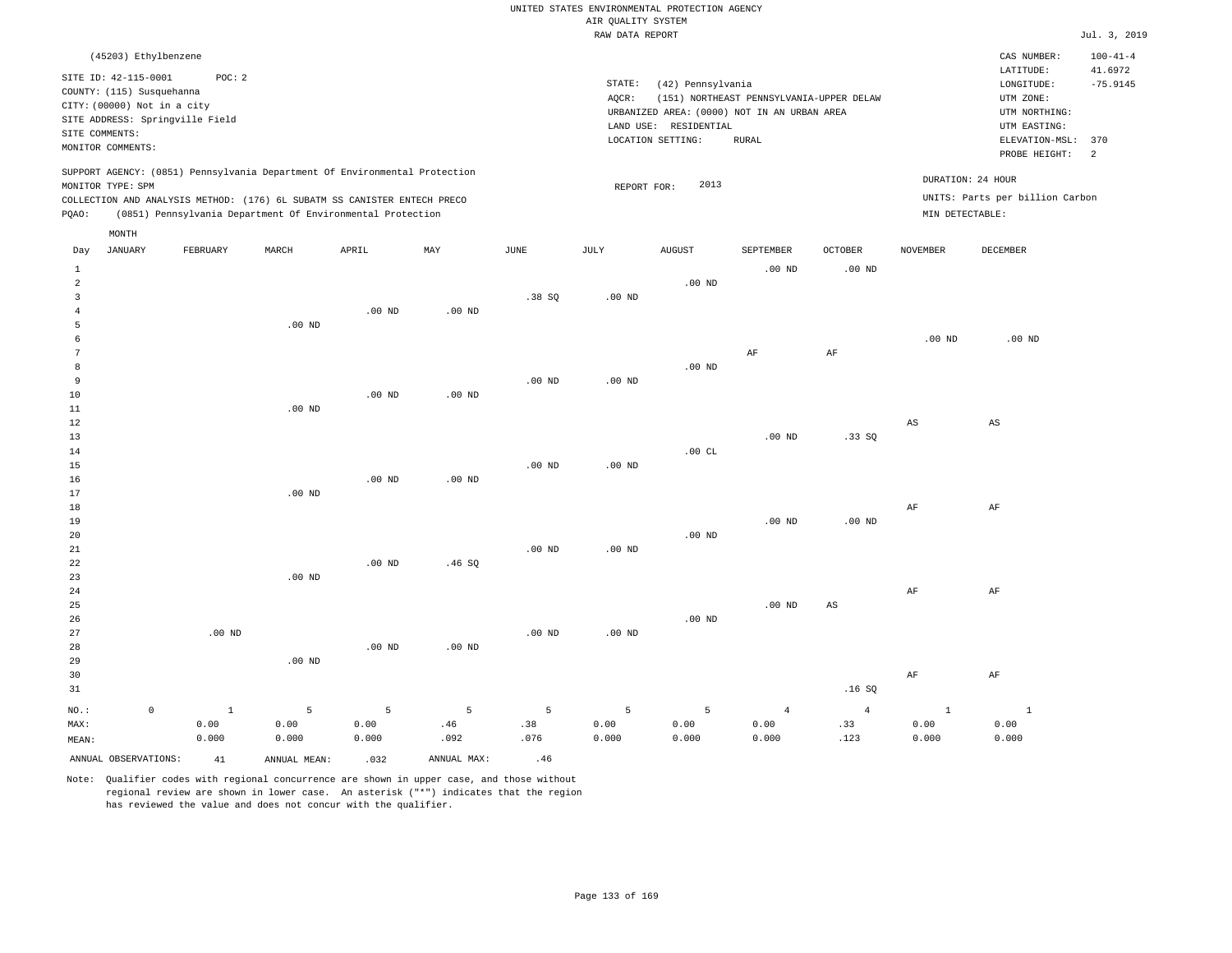| (45203) Ethylbenzene                                                                                                                                                                                                                               |                                                                                                                                                                                           | $100 - 41 - 4$<br>CAS NUMBER:                                                                                                                |
|----------------------------------------------------------------------------------------------------------------------------------------------------------------------------------------------------------------------------------------------------|-------------------------------------------------------------------------------------------------------------------------------------------------------------------------------------------|----------------------------------------------------------------------------------------------------------------------------------------------|
| SITE ID: 42-115-0001<br>POC: 2<br>COUNTY: (115) Susquehanna<br>CITY: (00000) Not in a city<br>SITE ADDRESS: Springville Field<br>SITE COMMENTS:<br>MONITOR COMMENTS:                                                                               | STATE:<br>(42) Pennsylvania<br>(151) NORTHEAST PENNSYLVANIA-UPPER DELAW<br>AOCR:<br>URBANIZED AREA: (0000) NOT IN AN URBAN AREA<br>LAND USE:<br>RESIDENTIAL<br>LOCATION SETTING:<br>RURAL | 41.6972<br>LATITUDE:<br>$-75.9145$<br>LONGITUDE:<br>UTM ZONE:<br>UTM NORTHING:<br>UTM EASTING:<br>ELEVATION-MSL: 370<br>PROBE HEIGHT:<br>- 2 |
| SUPPORT AGENCY: (0851) Pennsylvania Department Of Environmental Protection<br>MONITOR TYPE: SPM<br>COLLECTION AND ANALYSIS METHOD: (176) 6L SUBATM SS CANISTER ENTECH PRECO<br>(0851) Pennsylvania Department Of Environmental Protection<br>POAO: | 2014<br>REPORT FOR:                                                                                                                                                                       | DURATION: 24 HOUR<br>UNITS: Parts per billion Carbon<br>MIN DETECTABLE:                                                                      |
| MONTH                                                                                                                                                                                                                                              |                                                                                                                                                                                           |                                                                                                                                              |
| -----------<br>$1.033$ matrix<br>$\sim$ mm $\sim$ $\sim$<br><br>$-$ -----<br><b>The Telephone of the Telephone of the United States</b>                                                                                                            | 1.77777777777<br>$\alpha$ mmmtrumm<br>$\alpha$ monn                                                                                                                                       | 170777157777<br><b>DRAMMON</b>                                                                                                               |

| Day            | JANUARY                | FEBRUARY  | MARCH        | APRIL          | MAY         | JUNE           | JULY        | AUGUST      | SEPTEMBER | OCTOBER           | NOVEMBER  | DECEMBER               |
|----------------|------------------------|-----------|--------------|----------------|-------------|----------------|-------------|-------------|-----------|-------------------|-----------|------------------------|
| $\mathbf{1}$   |                        |           |              |                |             |                |             |             |           |                   | $.00$ ND  | $.00$ ND               |
| $\overline{a}$ |                        |           |              |                |             |                |             |             | $.00$ ND  | .00 <sub>ND</sub> |           |                        |
| 3              |                        |           |              |                |             |                |             | .43 SQ      |           |                   |           |                        |
| $\overline{4}$ |                        | $\rm{AF}$ |              |                |             | $.00$ ND       | .00 $ND$    |             |           |                   |           |                        |
| 5              | AF                     |           |              | $.00$ ND       | $.00$ ND    |                |             |             |           |                   |           |                        |
| 6              |                        |           | $.00$ ND     |                |             |                |             |             |           |                   |           |                        |
| 7              |                        |           |              |                |             |                |             |             |           |                   | $.00$ ND  | $.00$ ND               |
| 8              |                        |           |              |                |             |                |             |             | $.00$ ND  | .00 $ND$          |           |                        |
| 9              |                        |           |              |                |             |                |             | .26SQ       |           |                   |           |                        |
| $10$           |                        | $\rm AF$  |              |                |             | $.00$ ND       | .00 $ND$    |             |           |                   |           |                        |
| $11\,$         | $.00$ ND               |           |              | $.00$ ND       | $.00$ ND    |                |             |             |           |                   |           |                        |
| 12             |                        |           | $.00$ ND     |                |             |                |             |             |           |                   |           |                        |
| 13             |                        |           |              |                |             |                |             |             |           |                   | $.00$ ND  | $.00$ ND               |
| 14             |                        |           |              |                |             |                |             |             | $.00$ ND  | .00 <sub>ND</sub> |           |                        |
| 15             |                        |           |              |                |             |                |             | $.00$ ND    |           |                   |           |                        |
| 16             |                        | $\rm{AF}$ |              |                |             | $.00$ ND       | .00 $ND$    |             |           |                   |           |                        |
| 17             | $\mathbb{A}\mathbb{S}$ |           |              | $_{\rm AS}$    | $.00$ ND    |                |             |             |           |                   |           |                        |
| 18             |                        |           | $.00$ ND     |                |             |                |             |             |           |                   |           |                        |
| 19             |                        |           |              |                |             |                |             |             |           |                   | $\rm{AF}$ | $.00$ ND               |
| 20             |                        |           |              |                |             |                |             |             | $.00$ ND  | .00 $ND$          |           |                        |
| 21             |                        |           |              |                |             |                |             | .63SQ       |           |                   |           |                        |
| 22             |                        | .00 DI    |              |                |             | $.00$ ND       | .00 $ND$    |             |           |                   |           |                        |
| 23             | AF                     |           |              | $.00$ ND       | $.00$ ND    |                |             |             |           |                   |           |                        |
| 24             |                        |           | AS           |                |             |                |             |             |           |                   |           |                        |
| 25             |                        |           |              |                |             |                |             |             |           |                   | $\rm{AF}$ | $.00$ ND               |
| 26             |                        |           |              |                |             |                |             |             | $.00$ ND  | .00 $ND$          |           |                        |
| 27             |                        |           |              |                |             |                |             | $.00$ ND    |           |                   |           |                        |
| 28             |                        | $\rm{AF}$ |              |                |             | $.00$ ND       | .34 SQ      |             |           |                   |           |                        |
| 29             | AS                     |           |              | $.00$ ND       | $.00$ ND    |                |             |             |           |                   |           |                        |
| 30             |                        |           | $.00$ ND     |                |             |                |             |             |           |                   |           |                        |
| 31             |                        |           |              |                |             |                |             |             |           |                   |           | $\mathbb{A}\mathbb{S}$ |
| $NO.$ :        | $\,$ 1                 | $\,$ 1    | $\sqrt{4}$   | $\overline{4}$ | 5           | $\overline{5}$ | $\mathsf S$ | $\mathsf S$ | 5         | $\mathsf S$       | 3         | $\overline{5}$         |
| MAX:           | 0.00                   | 0.00      | 0.00         | 0.00           | 0.00        | 0.00           | .34         | .63         | 0.00      | 0.00              | 0.00      | 0.00                   |
| MEAN:          | 0.000                  | 0.000     | 0.000        | 0.000          | 0.000       | 0.000          | .068        | .264        | 0.000     | 0.000             | 0.000     | 0.000                  |
|                | ANNUAL OBSERVATIONS:   | 48        | ANNUAL MEAN: | .035           | ANNUAL MAX: | .63            |             |             |           |                   |           |                        |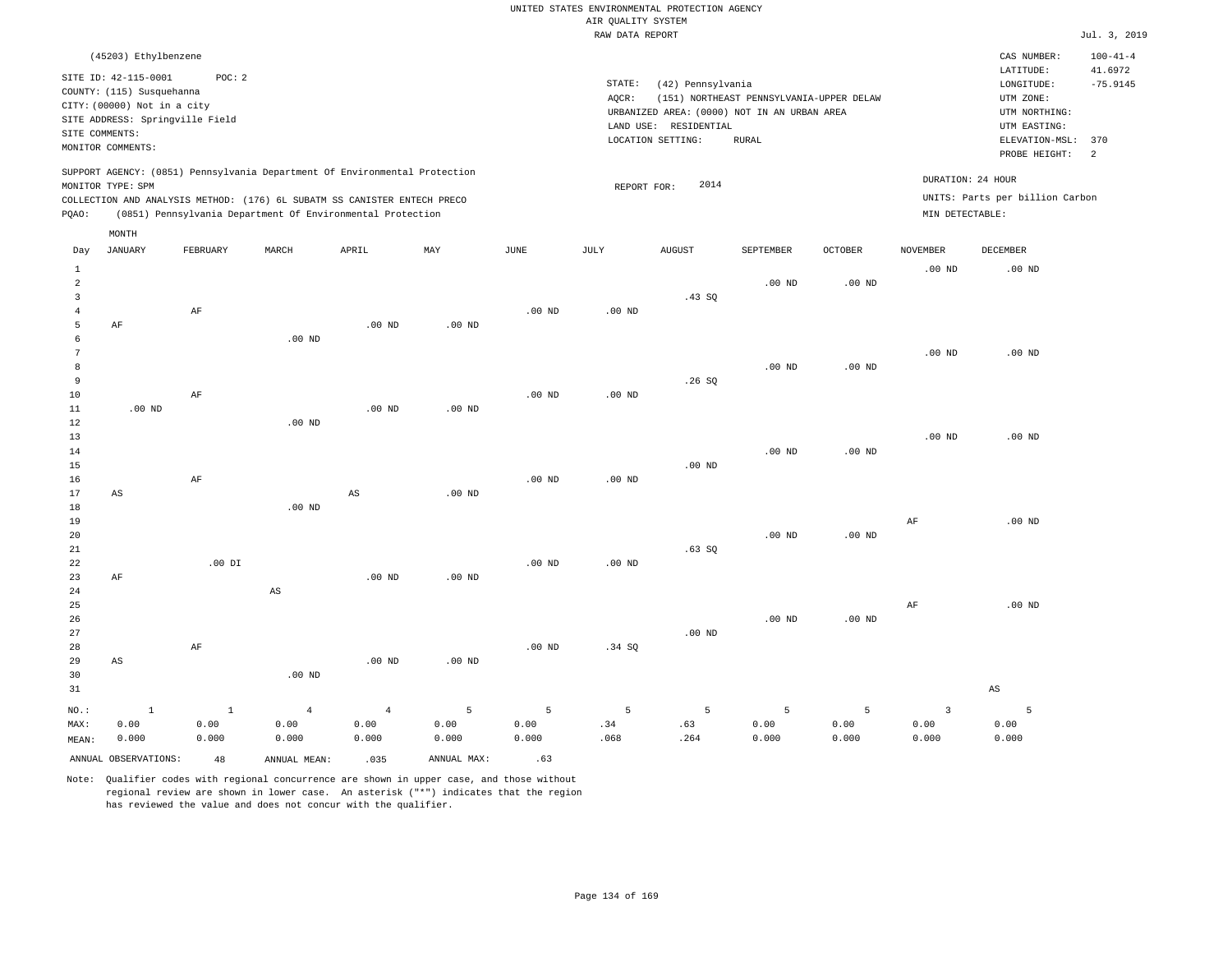| (45203) Ethylbenzene                                                                                                                                                                                                                                        |                                                                                                                                                                                        | CAS NUMBER:                                                                                                  | $100 - 41 - 4$        |
|-------------------------------------------------------------------------------------------------------------------------------------------------------------------------------------------------------------------------------------------------------------|----------------------------------------------------------------------------------------------------------------------------------------------------------------------------------------|--------------------------------------------------------------------------------------------------------------|-----------------------|
| SITE ID: 42-115-0001<br>POC:2<br>COUNTY: (115) Susquehanna<br>CITY: (00000) Not in a city<br>SITE ADDRESS: Springville Field<br>SITE COMMENTS:<br>MONITOR COMMENTS:                                                                                         | STATE:<br>(42) Pennsylvania<br>AOCR:<br>(151) NORTHEAST PENNSYLVANIA-UPPER DELAW<br>URBANIZED AREA: (0000) NOT IN AN URBAN AREA<br>LAND USE: RESIDENTIAL<br>LOCATION SETTING:<br>RURAL | LATITUDE:<br>LONGITUDE:<br>UTM ZONE:<br>UTM NORTHING:<br>UTM EASTING:<br>ELEVATION-MSL: 370<br>PROBE HEIGHT: | 41.6972<br>$-75.9145$ |
| SUPPORT AGENCY: (0851) Pennsylvania Department Of Environmental Protection<br>MONITOR TYPE: SPM<br>COLLECTION AND ANALYSIS METHOD: (176) 6L SUBATM SS CANISTER ENTECH PRECO<br>(0851) Pennsylvania Department Of Environmental Protection<br>POAO:<br>MONTH | 2015<br>REPORT FOR:                                                                                                                                                                    | DURATION: 24 HOUR<br>UNITS: Parts per billion Carbon<br>MIN DETECTABLE:                                      |                       |

| Day            | JANUARY                 | FEBRUARY               | $\tt MARCH$    | APRIL          | $\ensuremath{\text{MAX}}$ | $_{\rm JUNE}$ | JULY     | ${\tt AUGUST}$ | SEPTEMBER | $\mathtt{OCTOBER}$ | NOVEMBER | DECEMBER          |
|----------------|-------------------------|------------------------|----------------|----------------|---------------------------|---------------|----------|----------------|-----------|--------------------|----------|-------------------|
| 1              |                         |                        | $.00$ ND       |                |                           |               |          |                |           |                    |          |                   |
| $\overline{c}$ |                         |                        |                |                |                           |               |          |                |           |                    | $.00$ ND | .00 <sub>ND</sub> |
| 3              |                         |                        |                |                |                           |               |          |                | $.00$ ND  | .00 <sub>ND</sub>  |          |                   |
| $\overline{4}$ |                         |                        |                |                |                           |               |          | $.00$ ND       |           |                    |          |                   |
| 5              |                         | $\rm AF$               |                |                |                           | .00 $ND$      | .00 $ND$ |                |           |                    |          |                   |
| 6              | $.00$ ND                |                        |                | $.00$ ND       | $.00$ ND                  |               |          |                |           |                    |          |                   |
| 7              |                         |                        | $.00$ ND       |                |                           |               |          |                |           |                    |          |                   |
| 8              |                         |                        |                |                |                           |               |          |                |           |                    | $.00$ ND | $.00$ ND          |
| 9              |                         |                        |                |                |                           |               |          |                | $.00$ ND  | $.00$ ND           |          |                   |
| $10$           |                         |                        |                |                |                           |               |          | $.00$ ND       |           |                    |          |                   |
| 11             |                         | $.00$ ND               |                |                |                           | $.00$ ND      | .00 $ND$ |                |           |                    |          |                   |
| 12             | .00 $ND$                |                        |                | $.00$ ND       | $.00$ ND                  |               |          |                |           |                    |          |                   |
| 13             |                         |                        | $\rm{AF}$      |                |                           |               |          |                |           |                    |          |                   |
| 14             |                         |                        |                |                |                           |               |          |                |           |                    | $.00$ ND | $.00$ ND          |
| $15\,$         |                         |                        |                |                |                           |               |          |                | $.00$ ND  | $.00$ ND           |          |                   |
| $16$           |                         |                        |                |                |                           |               |          | $.00$ ND       |           |                    |          |                   |
| 17             |                         | $\mathbb{A}\mathbb{S}$ |                |                |                           | .59 SQ        | .00 $ND$ |                |           |                    |          |                   |
| 18             | $\mathbb{A}\mathbb{S}$  |                        |                | $.00$ ND       | $.00$ ND                  |               |          |                |           |                    |          |                   |
| 19             |                         |                        | .00 $ND$       |                |                           |               |          |                |           |                    |          |                   |
| $20\,$         |                         |                        |                |                |                           |               |          |                |           |                    | $.00$ ND | $.00$ ND          |
| $2\sqrt{1}$    |                         |                        |                |                |                           |               |          |                | $.00$ ND  | .00 <sub>ND</sub>  |          |                   |
| 22             |                         |                        |                |                |                           |               |          | $.00$ ND       |           |                    |          |                   |
| 23             |                         | $\mathbb{A}\mathbb{S}$ |                |                |                           | $.00$ ND      | .00 $ND$ |                |           |                    |          |                   |
| 24             | .24 SQ                  |                        | $.00$ ND       | $.00$ ND       | .00 <sub>ND</sub>         |               |          |                |           |                    |          |                   |
| 25<br>26       |                         |                        |                |                |                           |               |          |                |           |                    | $.00$ ND | $.00$ ND          |
| 27             |                         |                        |                |                |                           |               |          |                | .31 SQ    | $.00$ ND           |          |                   |
| 28             |                         |                        |                |                |                           |               |          | $_{\rm AS}$    |           |                    |          |                   |
| 29             |                         |                        |                |                |                           | $.00$ ND      | .00 $ND$ |                |           |                    |          |                   |
| 30             | $\mathbb{A}\mathbb{S}$  |                        |                | .00 $ND$       | .00 <sub>ND</sub>         |               |          |                |           |                    |          |                   |
| 31             |                         |                        | $.00$ ND       |                |                           |               |          |                |           |                    |          |                   |
|                |                         |                        |                |                |                           |               |          |                |           |                    |          |                   |
| $_{\rm NO.}$ : | $\overline{\mathbf{3}}$ | $\,$ 1                 | $\overline{5}$ | $\overline{5}$ | $\mathsf S$               | $\mathsf S$   | 5        | $\overline{4}$ | 5         | 5                  | 5        | 5                 |
| MAX:           | .24                     | 0.00                   | 0.00           | 0.00           | 0.00                      | .59           | 0.00     | 0.00           | .31       | 0.00               | 0.00     | 0.00              |
| MEAN:          | .080                    | 0.000                  | 0.000          | 0.000          | 0.000                     | .118          | 0.000    | 0.000          | .062      | 0.000              | 0.000    | 0.000             |
|                | ANNUAL OBSERVATIONS:    | 53                     | ANNUAL MEAN:   | .022           | ANNUAL MAX:               | .59           |          |                |           |                    |          |                   |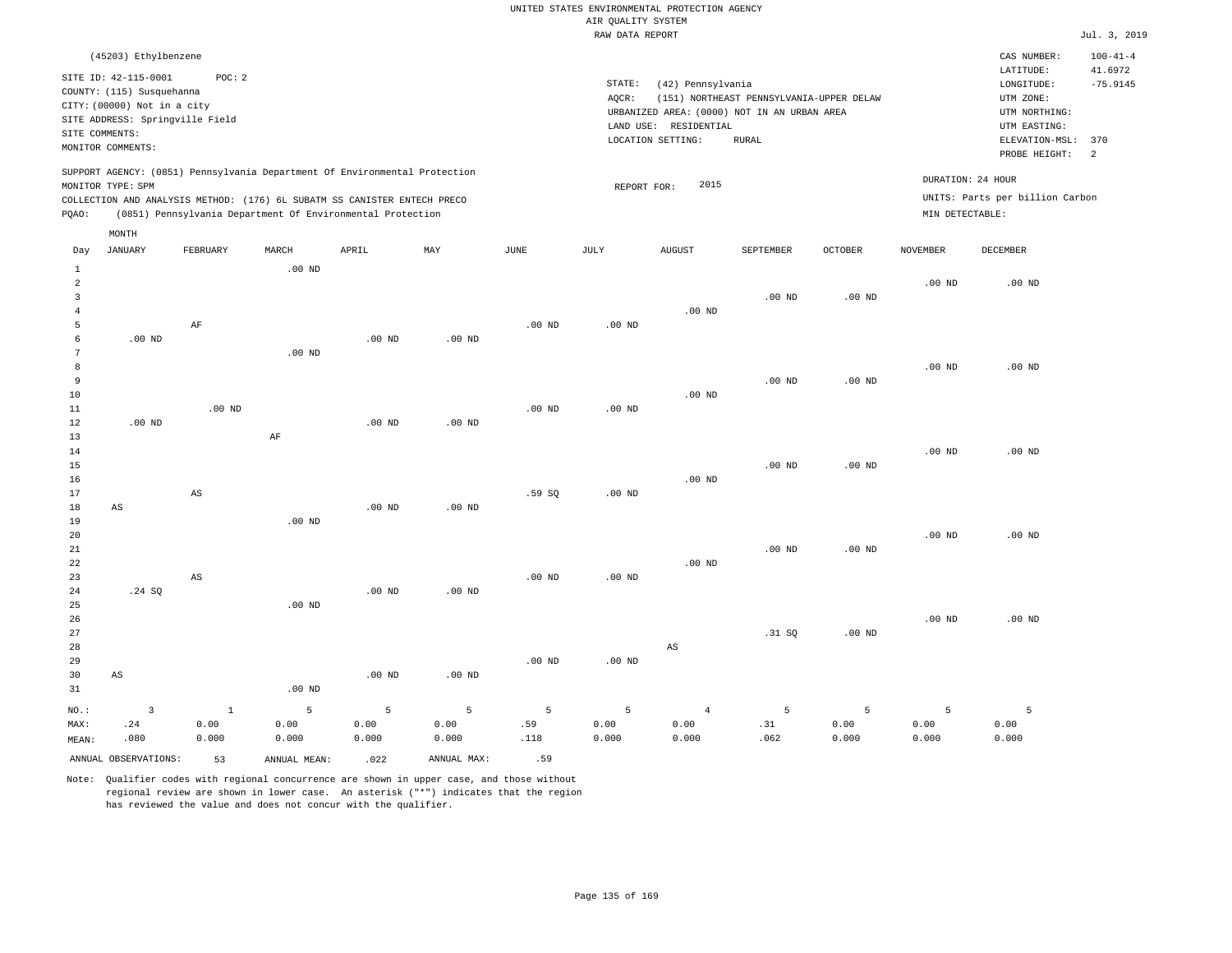| (45204) o-Xylene                                                                                                                                                                                                                                      |       |     |      |                 |                                                                 |                                                                                                  |                                    |                                      | CAS NUMBER:                                                                                              | $95 - 47 - 6$                     |
|-------------------------------------------------------------------------------------------------------------------------------------------------------------------------------------------------------------------------------------------------------|-------|-----|------|-----------------|-----------------------------------------------------------------|--------------------------------------------------------------------------------------------------|------------------------------------|--------------------------------------|----------------------------------------------------------------------------------------------------------|-----------------------------------|
| SITE ID: 42-115-0001<br>POC: 2<br>COUNTY: (115) Susquehanna<br>CITY: (00000) Not in a city<br>SITE ADDRESS: Springville Field<br>SITE COMMENTS:<br>MONITOR COMMENTS:                                                                                  |       |     |      | STATE:<br>AOCR: | (42) Pennsylvania<br>LAND USE: RESIDENTIAL<br>LOCATION SETTING: | (151) NORTHEAST PENNSYLVANIA-UPPER DELAW<br>URBANIZED AREA: (0000) NOT IN AN URBAN AREA<br>RURAL |                                    |                                      | LATITUDE:<br>LONGITUDE:<br>UTM ZONE:<br>UTM NORTHING:<br>UTM EASTING:<br>ELEVATION-MSL:<br>PROBE HEIGHT: | 41.6972<br>$-75.9145$<br>370<br>2 |
| SUPPORT AGENCY: (0851) Pennsylvania Department Of Environmental Protection<br>MONITOR TYPE: SPM<br>COLLECTION AND ANALYSIS METHOD: (176) 6L SUBATM SS CANISTER ENTECH PRECO<br>Pennsylvania Department Of Environmental Protection<br>POAO:<br>(0851) |       |     |      | REPORT FOR:     | 2013                                                            |                                                                                                  |                                    | DURATION: 24 HOUR<br>MIN DETECTABLE: | UNITS: Parts per billion Carbon                                                                          |                                   |
| MONTH<br>JANUARY<br>FEBRUARY<br>MARCH<br>Day                                                                                                                                                                                                          | APRIL | MAY | JUNE | JULY            | AUGUST                                                          | SEPTEMBER<br>$00 \text{ m}$                                                                      | <b>OCTOBER</b><br>00 <sub>nm</sub> | NOVEMBER                             | <b>DECEMBER</b>                                                                                          |                                   |

| $\mathbf{1}$   |             |          |          |             |                   |          |                   |          | $.00$ ND       | $.00$ ND               |                        |                        |
|----------------|-------------|----------|----------|-------------|-------------------|----------|-------------------|----------|----------------|------------------------|------------------------|------------------------|
| $\overline{a}$ |             |          |          |             |                   |          |                   | $.00$ ND |                |                        |                        |                        |
| 3              |             |          |          |             |                   | $.00$ ND | $.00$ ND          |          |                |                        |                        |                        |
| 4              |             |          |          | $.00$ ND    | $.00$ ND          |          |                   |          |                |                        |                        |                        |
| 5              |             |          | $.00$ ND |             |                   |          |                   |          |                |                        |                        |                        |
| 6              |             |          |          |             |                   |          |                   |          |                |                        | .00 <sub>ND</sub>      | $.00$ ND               |
| 7              |             |          |          |             |                   |          |                   |          | $\rm AF$       | $\rm{AF}$              |                        |                        |
| 8              |             |          |          |             |                   |          |                   | $.00$ ND |                |                        |                        |                        |
| 9              |             |          |          |             |                   | $.00$ ND | $.00$ ND          |          |                |                        |                        |                        |
| $10$           |             |          |          | $.00$ ND    | $.00$ ND          |          |                   |          |                |                        |                        |                        |
| 11             |             |          | $.00$ ND |             |                   |          |                   |          |                |                        |                        |                        |
| $12\,$         |             |          |          |             |                   |          |                   |          |                |                        | $\mathbb{A}\mathbb{S}$ | $\mathbb{A}\mathbb{S}$ |
| 13             |             |          |          |             |                   |          |                   |          | $.00$ ND       | .00 $ND$               |                        |                        |
| 14             |             |          |          |             |                   |          |                   | .00CL    |                |                        |                        |                        |
| 15             |             |          |          |             |                   | $.00$ ND | $.00$ ND          |          |                |                        |                        |                        |
| 16             |             |          |          | $.00$ ND    | $.00$ ND          |          |                   |          |                |                        |                        |                        |
| 17             |             |          | .00 $ND$ |             |                   |          |                   |          |                |                        |                        |                        |
| 18             |             |          |          |             |                   |          |                   |          |                |                        | $\rm AF$               | $\rm{AF}$              |
| 19             |             |          |          |             |                   |          |                   |          | $.00$ ND       | .00 $ND$               |                        |                        |
| 20             |             |          |          |             |                   |          |                   | $.00$ ND |                |                        |                        |                        |
| $2\sqrt{1}$    |             |          |          |             |                   | $.00$ ND | $.00$ ND          |          |                |                        |                        |                        |
| $2\sqrt{2}$    |             |          |          | $.00$ ND    | .39SQ             |          |                   |          |                |                        |                        |                        |
| 23             |             |          | $.00$ ND |             |                   |          |                   |          |                |                        |                        |                        |
| $2\sqrt{4}$    |             |          |          |             |                   |          |                   |          |                |                        | $\rm{AF}$              | $\rm{AF}$              |
| 25             |             |          |          |             |                   |          |                   |          | $.00$ ND       | $\mathbb{A}\mathbb{S}$ |                        |                        |
| $26\,$         |             |          |          |             |                   |          |                   | .00 $ND$ |                |                        |                        |                        |
| $2\,7$         |             | .00 $ND$ |          |             |                   | $.00$ ND | .00 <sub>ND</sub> |          |                |                        |                        |                        |
| 28             |             |          |          | $.00$ ND    | .00 <sub>ND</sub> |          |                   |          |                |                        |                        |                        |
| 29             |             |          | .00 $ND$ |             |                   |          |                   |          |                |                        |                        |                        |
| 30             |             |          |          |             |                   |          |                   |          |                |                        | $\rm{AF}$              | $\rm{AF}$              |
| 31             |             |          |          |             |                   |          |                   |          |                | .00 $ND$               |                        |                        |
| $NO.$ :        | $\mathbb O$ | $1\,$    | 5        | $\mathsf S$ | $5\phantom{.0}$   | 5        | 5                 | 5        | $\overline{4}$ | $\overline{4}$         | $\mathbf{1}$           | $\mathbf{1}$           |
| MAX:           |             | 0.00     | 0.00     | 0.00        | .39               | 0.00     | 0.00              | 0.00     | 0.00           | 0.00                   | 0.00                   | 0.00                   |
| MEAN:          |             | 0.000    | 0.000    | 0.000       | .078              | 0.000    | 0.000             | 0.000    | 0.000          | 0.000                  | 0.000                  | 0.000                  |

ANNUAL OBSERVATIONS:  $41$  ANNUAL MEAN: .010 ANNUAL MAX: .39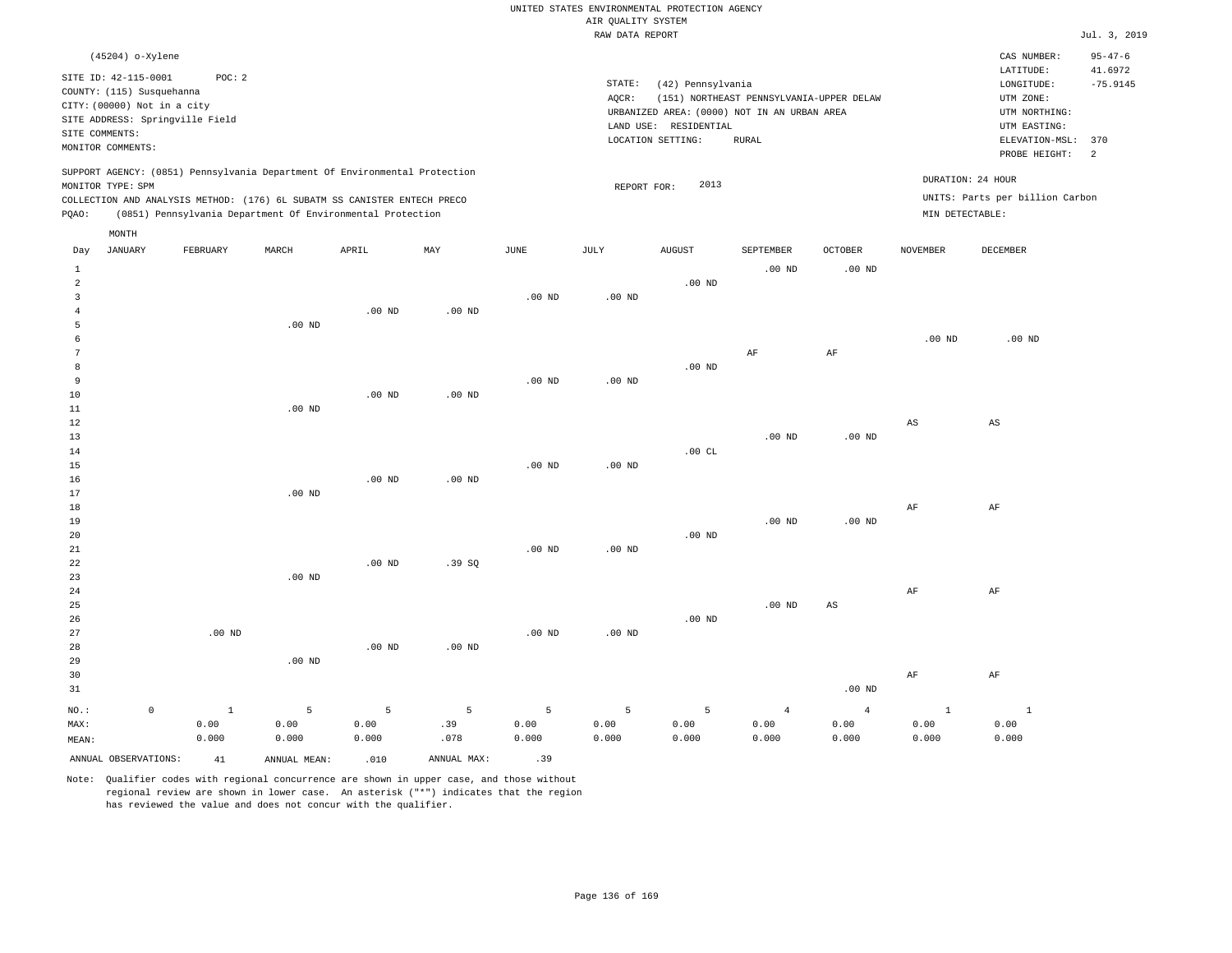| (45204) o-Xylene                                                                                                                                                                                                                                   |                                                                                                                                                                                        | CAS NUMBER:                                                                                                                                | $95 - 47 - 6$         |
|----------------------------------------------------------------------------------------------------------------------------------------------------------------------------------------------------------------------------------------------------|----------------------------------------------------------------------------------------------------------------------------------------------------------------------------------------|--------------------------------------------------------------------------------------------------------------------------------------------|-----------------------|
| SITE ID: 42-115-0001<br>POC:2<br>COUNTY: (115) Susquehanna<br>CITY: (00000) Not in a city<br>SITE ADDRESS: Springville Field<br>SITE COMMENTS:<br>MONITOR COMMENTS:                                                                                | STATE:<br>(42) Pennsylvania<br>(151) NORTHEAST PENNSYLVANIA-UPPER DELAW<br>AOCR:<br>URBANIZED AREA: (0000) NOT IN AN URBAN AREA<br>LAND USE: RESIDENTIAL<br>LOCATION SETTING:<br>RURAL | LATITUDE:<br>LONGITUDE:<br>UTM ZONE:<br>UTM NORTHING:<br>UTM EASTING:<br>ELEVATION-MSL: 370<br>PROBE HEIGHT:<br>$\overline{\phantom{0}}^2$ | 41.6972<br>$-75.9145$ |
| SUPPORT AGENCY: (0851) Pennsylvania Department Of Environmental Protection<br>MONITOR TYPE: SPM<br>COLLECTION AND ANALYSIS METHOD: (176) 6L SUBATM SS CANISTER ENTECH PRECO<br>(0851) Pennsylvania Department Of Environmental Protection<br>POAO: | 2014<br>REPORT FOR:                                                                                                                                                                    | DURATION: 24 HOUR<br>UNITS: Parts per billion Carbon<br>MIN DETECTABLE:                                                                    |                       |
| MONTH                                                                                                                                                                                                                                              |                                                                                                                                                                                        |                                                                                                                                            |                       |

| Day            | <b>JANUARY</b>         | FEBRUARY     | $\tt MARCH$            | APRIL          | MAY         | $_{\rm JUNE}$     | $_{\rm JULY}$ | ${\tt AUGUST}$ | SEPTEMBER         | OCTOBER  | NOVEMBER                | DECEMBER               |
|----------------|------------------------|--------------|------------------------|----------------|-------------|-------------------|---------------|----------------|-------------------|----------|-------------------------|------------------------|
| 1              |                        |              |                        |                |             |                   |               |                |                   |          | $.00$ ND                | $.00$ ND               |
| $\overline{a}$ |                        |              |                        |                |             |                   |               |                | $.00$ ND          | $.00$ ND |                         |                        |
| 3              |                        |              |                        |                |             |                   |               | .42 SQ         |                   |          |                         |                        |
| 4              |                        | $\rm AF$     |                        |                |             | $.00$ ND          | .00 $ND$      |                |                   |          |                         |                        |
| 5              | $\rm AF$               |              |                        | $.00$ ND       | $.00$ ND    |                   |               |                |                   |          |                         |                        |
| 6              |                        |              | $.00$ ND               |                |             |                   |               |                |                   |          |                         |                        |
| 7              |                        |              |                        |                |             |                   |               |                |                   |          | $.00$ ND                | $.00$ ND               |
| 8              |                        |              |                        |                |             |                   |               |                | .00 <sub>ND</sub> | .00 $ND$ |                         |                        |
| 9              |                        |              |                        |                |             |                   |               | .28SQ          |                   |          |                         |                        |
| $10$           |                        | AF           |                        |                |             | .00 <sub>ND</sub> | .00 $ND$      |                |                   |          |                         |                        |
| $11\,$         | $.00$ ND               |              |                        | $.00$ ND       | $.00$ ND    |                   |               |                |                   |          |                         |                        |
| 12             |                        |              | $.00$ ND               |                |             |                   |               |                |                   |          |                         |                        |
| 13             |                        |              |                        |                |             |                   |               |                |                   |          | $.00$ ND                | $.00$ ND               |
| 14             |                        |              |                        |                |             |                   |               |                | $.00$ ND          | $.00$ ND |                         |                        |
| 15             |                        |              |                        |                |             |                   |               | .00 $ND$       |                   |          |                         |                        |
| 16             |                        | $\rm AF$     |                        |                |             | $.00$ ND          | .00 $ND$      |                |                   |          |                         |                        |
| 17             | $\mathbb{A}\mathbb{S}$ |              |                        | $_{\rm AS}$    | $.00$ ND    |                   |               |                |                   |          |                         |                        |
| 18<br>19       |                        |              | $.00$ ND               |                |             |                   |               |                |                   |          |                         | $.00$ ND               |
| 20             |                        |              |                        |                |             |                   |               |                | $.00$ ND          | .00 $ND$ | AF                      |                        |
| $2\sqrt{1}$    |                        |              |                        |                |             |                   |               | .945           |                   |          |                         |                        |
| 22             |                        | $.00$ DI     |                        |                |             | $.00$ ND          | .30SQ         |                |                   |          |                         |                        |
| 23             | $\rm AF$               |              |                        | $.00$ ND       | $.00$ ND    |                   |               |                |                   |          |                         |                        |
| $2\,4$         |                        |              | $\mathbb{A}\mathbb{S}$ |                |             |                   |               |                |                   |          |                         |                        |
| 25             |                        |              |                        |                |             |                   |               |                |                   |          | $\rm{AF}$               | $.00$ ND               |
| 26             |                        |              |                        |                |             |                   |               |                | .23SQ             | .00 $ND$ |                         |                        |
| $2\,7$         |                        |              |                        |                |             |                   |               | .00 $ND$       |                   |          |                         |                        |
| 28             |                        | $\rm AF$     |                        |                |             | $.00$ ND          | .00 $ND$      |                |                   |          |                         |                        |
| 29             | $\mathbb{A}\mathbb{S}$ |              |                        | $.00$ ND       | $.00$ ND    |                   |               |                |                   |          |                         |                        |
| 30             |                        |              | $.00$ ND               |                |             |                   |               |                |                   |          |                         |                        |
| 31             |                        |              |                        |                |             |                   |               |                |                   |          |                         | $\mathbb{A}\mathbb{S}$ |
| $NO.$ :        | $\,$ 1                 | $\mathbf{1}$ | $\overline{4}$         | $\overline{4}$ | 5           | 5                 | 5             | 5              | 5                 | 5        | $\overline{\mathbf{3}}$ | 5                      |
| MAX:           | 0.00                   | 0.00         | 0.00                   | 0.00           | 0.00        | 0.00              | .30           | .94            | .23               | 0.00     | 0.00                    | 0.00                   |
| MEAN:          | 0.000                  | 0.000        | 0.000                  | 0.000          | 0.000       | 0.000             | .060          | .328           | .046              | 0.000    | 0.000                   | 0.000                  |
|                | ANNUAL OBSERVATIONS:   | 48           | ANNUAL MEAN:           | .045           | ANNUAL MAX: | .94               |               |                |                   |          |                         |                        |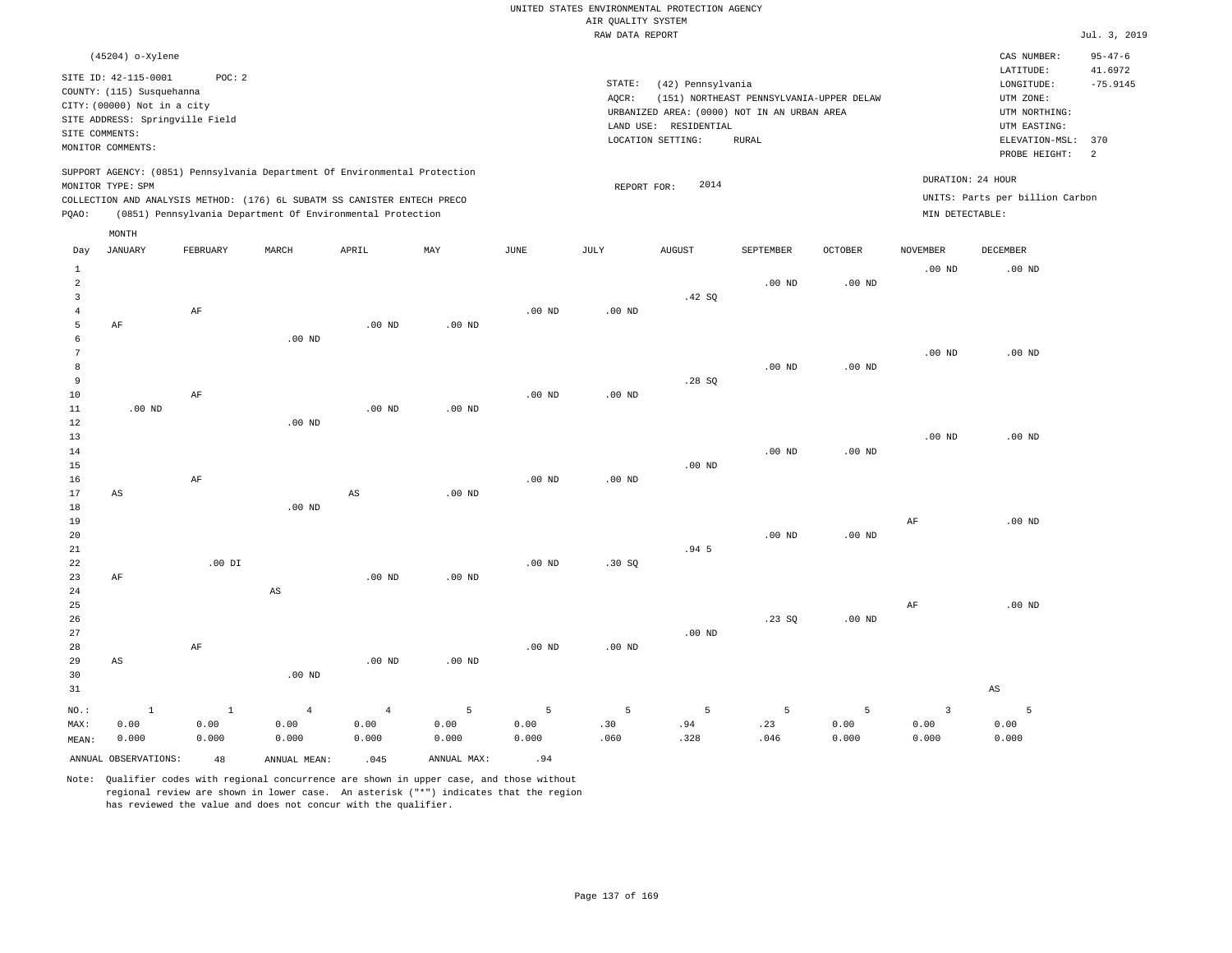| (45204) o-Xylene                                                                                                                                                                                                                                            |                                                                                                                                                                                        | CAS NUMBER:                                                                                                  | $95 - 47 - 6$                           |
|-------------------------------------------------------------------------------------------------------------------------------------------------------------------------------------------------------------------------------------------------------------|----------------------------------------------------------------------------------------------------------------------------------------------------------------------------------------|--------------------------------------------------------------------------------------------------------------|-----------------------------------------|
| SITE ID: 42-115-0001<br>POC:2<br>COUNTY: (115) Susquehanna<br>CITY: (00000) Not in a city<br>SITE ADDRESS: Springville Field<br>SITE COMMENTS:<br>MONITOR COMMENTS:                                                                                         | STATE:<br>(42) Pennsylvania<br>(151) NORTHEAST PENNSYLVANIA-UPPER DELAW<br>AOCR:<br>URBANIZED AREA: (0000) NOT IN AN URBAN AREA<br>LAND USE: RESIDENTIAL<br>LOCATION SETTING:<br>RURAL | LATITUDE:<br>LONGITUDE:<br>UTM ZONE:<br>UTM NORTHING:<br>UTM EASTING:<br>ELEVATION-MSL: 370<br>PROBE HEIGHT: | 41.6972<br>$-75.9145$<br>$\overline{2}$ |
| SUPPORT AGENCY: (0851) Pennsylvania Department Of Environmental Protection<br>MONITOR TYPE: SPM<br>COLLECTION AND ANALYSIS METHOD: (176) 6L SUBATM SS CANISTER ENTECH PRECO<br>(0851) Pennsylvania Department Of Environmental Protection<br>POAO:<br>MONTH | 2015<br>REPORT FOR:                                                                                                                                                                    | DURATION: 24 HOUR<br>UNITS: Parts per billion Carbon<br>MIN DETECTABLE:                                      |                                         |

| Day            | <b>JANUARY</b>          | FEBRUARY               | MARCH        | APRIL    | MAY         | $_{\rm JUNE}$ | $_{\rm JULY}$ | ${\tt AUGUST}$ | SEPTEMBER      | OCTOBER           | <b>NOVEMBER</b>   | DECEMBER |
|----------------|-------------------------|------------------------|--------------|----------|-------------|---------------|---------------|----------------|----------------|-------------------|-------------------|----------|
| 1              |                         |                        | $.00$ ND     |          |             |               |               |                |                |                   |                   |          |
| 2              |                         |                        |              |          |             |               |               |                |                |                   | .00 <sub>ND</sub> | $.00$ ND |
| 3              |                         |                        |              |          |             |               |               |                | .20SQ          | .00 <sub>ND</sub> |                   |          |
| $\overline{4}$ |                         |                        |              |          |             |               |               | $.00$ ND       |                |                   |                   |          |
| 5              |                         | $\rm AF$               |              |          |             | $.00$ ND      | $.00$ ND      |                |                |                   |                   |          |
| 6              | $.00$ ND                |                        |              | $.00$ ND | $.00$ ND    |               |               |                |                |                   |                   |          |
| 7              |                         |                        | $.00$ ND     |          |             |               |               |                |                |                   |                   |          |
| 8              |                         |                        |              |          |             |               |               |                |                |                   | .00 $ND$          | $.00$ ND |
| 9              |                         |                        |              |          |             |               |               |                | $.00$ ND       | $.00$ ND          |                   |          |
| 10             |                         |                        |              |          |             |               |               | $.00$ ND       |                |                   |                   |          |
| $11\,$         |                         | $.00$ ND               |              |          |             | $.00$ ND      | $.00$ ND      |                |                |                   |                   |          |
| 12             | .00 $ND$                |                        |              | .00 $ND$ | $.00$ ND    |               |               |                |                |                   |                   |          |
| 13             |                         |                        | $\rm AF$     |          |             |               |               |                |                |                   |                   |          |
| 14             |                         |                        |              |          |             |               |               |                |                |                   | $.00$ ND          | $.00$ ND |
| 15             |                         |                        |              |          |             |               |               |                | $.00$ ND       | $.00$ ND          |                   |          |
| $16$           |                         |                        |              |          |             |               |               | $.00$ ND       |                |                   |                   |          |
| 17             |                         | $\mathbb{A}\mathbb{S}$ |              |          |             | .68SQ         | $.00$ ND      |                |                |                   |                   |          |
| 18             | AS                      |                        | $.00$ ND     | $.00$ ND | .21 SQ      |               |               |                |                |                   |                   |          |
| 19<br>$20\,$   |                         |                        |              |          |             |               |               |                |                |                   | $.00$ ND          | $.00$ ND |
| $21\,$         |                         |                        |              |          |             |               |               |                | $.00$ ND       | .00 <sub>ND</sub> |                   |          |
| 22             |                         |                        |              |          |             |               |               | $.00$ ND       |                |                   |                   |          |
| 23             |                         | $\mathbb{A}\mathbb{S}$ |              |          |             | $.00$ ND      | $.00$ ND      |                |                |                   |                   |          |
| 24             | .23SQ                   |                        |              | .00 $ND$ | $.00$ ND    |               |               |                |                |                   |                   |          |
| 25             |                         |                        | $.00$ ND     |          |             |               |               |                |                |                   |                   |          |
| 26             |                         |                        |              |          |             |               |               |                |                |                   | $.00$ ND          | $.00$ ND |
| 27             |                         |                        |              |          |             |               |               |                | $.00$ ND       | .26 <sub>C</sub>  |                   |          |
| 28             |                         |                        |              |          |             |               |               | AS             |                |                   |                   |          |
| 29             |                         |                        |              |          |             | $.00$ ND      | $.00$ ND      |                |                |                   |                   |          |
| 30             | $\mathbb{A}\mathbb{S}$  |                        |              | $.00$ ND | $.00$ ND    |               |               |                |                |                   |                   |          |
| 31             |                         |                        | $.00$ ND     |          |             |               |               |                |                |                   |                   |          |
| $_{\rm NO.}$ : | $\overline{\mathbf{3}}$ | $1\,$                  | 5            | 5        | 5           | 5             | 5             | $\overline{4}$ | $\overline{5}$ | $\overline{5}$    | 5                 | 5        |
| MAX:           | .23                     | 0.00                   | 0.00         | 0.00     | .21         | .68           | 0.00          | 0.00           | .20            | .26               | 0.00              | 0.00     |
| MEAN:          | .077                    | 0.000                  | 0.000        | 0.000    | .042        | .136          | 0.000         | 0.000          | .040           | .052              | 0.000             | 0.000    |
|                | ANNUAL OBSERVATIONS:    | 53                     | ANNUAL MEAN: | .030     | ANNUAL MAX: | .68           |               |                |                |                   |                   |          |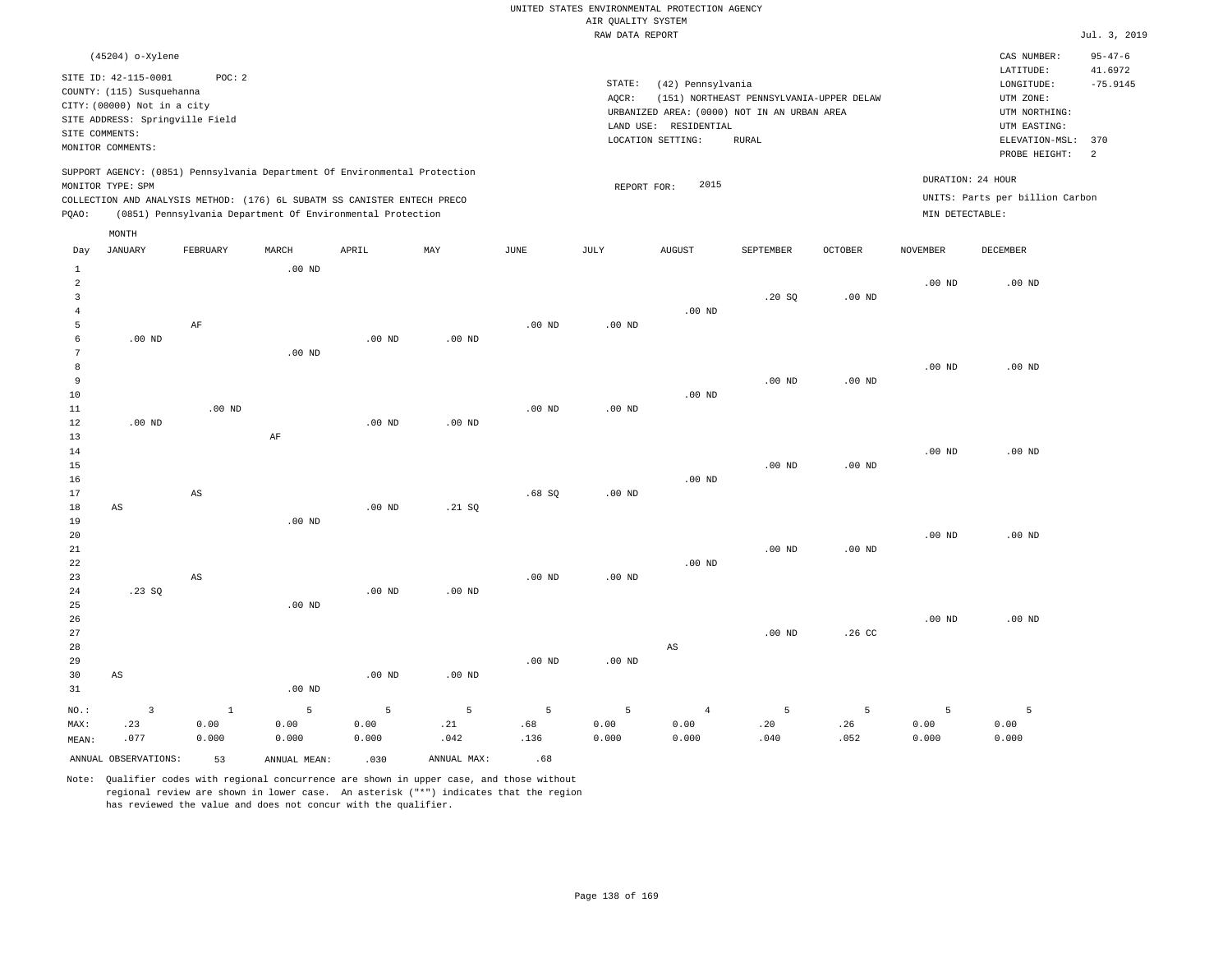|                |                                 | (45207) 1,3,5-Trimethylbenzene |       |                                                                            |          |          |          |                       |                                             |                |                   | CAS NUMBER:                     | $108 - 67 - 8$ |
|----------------|---------------------------------|--------------------------------|-------|----------------------------------------------------------------------------|----------|----------|----------|-----------------------|---------------------------------------------|----------------|-------------------|---------------------------------|----------------|
|                | SITE ID: 42-115-0001            | POC:2                          |       |                                                                            |          |          |          |                       |                                             |                |                   | LATITUDE:                       | 41.6972        |
|                | COUNTY: (115) Susquehanna       |                                |       |                                                                            |          |          | STATE:   | (42) Pennsylvania     |                                             |                |                   | LONGITUDE:                      | $-75.9145$     |
|                | CITY: (00000) Not in a city     |                                |       |                                                                            |          |          | AQCR:    |                       | (151) NORTHEAST PENNSYLVANIA-UPPER DELAW    |                |                   | UTM ZONE:                       |                |
|                | SITE ADDRESS: Springville Field |                                |       |                                                                            |          |          |          |                       | URBANIZED AREA: (0000) NOT IN AN URBAN AREA |                |                   | UTM NORTHING:                   |                |
| SITE COMMENTS: |                                 |                                |       |                                                                            |          |          |          | LAND USE: RESIDENTIAL |                                             |                |                   | UTM EASTING:                    |                |
|                | MONITOR COMMENTS:               |                                |       |                                                                            |          |          |          | LOCATION SETTING:     | RURAL                                       |                |                   | ELEVATION-MSL:                  | 370            |
|                |                                 |                                |       |                                                                            |          |          |          |                       |                                             |                |                   | PROBE HEIGHT:                   | 2              |
|                |                                 |                                |       | SUPPORT AGENCY: (0851) Pennsylvania Department Of Environmental Protection |          |          |          |                       |                                             |                | DURATION: 24 HOUR |                                 |                |
|                | MONITOR TYPE: SPM               |                                |       |                                                                            |          |          |          | 2013<br>REPORT FOR:   |                                             |                |                   |                                 |                |
|                |                                 |                                |       | COLLECTION AND ANALYSIS METHOD: (176) 6L SUBATM SS CANISTER ENTECH PRECO   |          |          |          |                       |                                             |                |                   | UNITS: Parts per billion Carbon |                |
| POAO:          |                                 |                                |       | (0851) Pennsylvania Department Of Environmental Protection                 |          |          |          |                       |                                             |                | MIN DETECTABLE:   |                                 |                |
|                | MONTH                           |                                |       |                                                                            |          |          |          |                       |                                             |                |                   |                                 |                |
| Dav            | JANUARY                         | FEBRUARY                       | MARCH | APRIL                                                                      | MAY      | JUNE     | JULY     | <b>AUGUST</b>         | SEPTEMBER                                   | <b>OCTOBER</b> | NOVEMBER          | <b>DECEMBER</b>                 |                |
|                |                                 |                                |       |                                                                            |          |          |          |                       | $.00$ ND                                    | $.00$ ND       |                   |                                 |                |
| $\overline{2}$ |                                 |                                |       |                                                                            |          |          |          | $.00$ ND              |                                             |                |                   |                                 |                |
|                |                                 |                                |       |                                                                            |          | $.00$ ND | $.00$ ND |                       |                                             |                |                   |                                 |                |
|                |                                 |                                |       | $.00$ ND                                                                   | $.00$ ND |          |          |                       |                                             |                |                   |                                 |                |

 6 7 8 9 .00 ND .00 ND .00 ND AF AF .00 ND .00 ND

| 10         |          |          | $.00$ ND | $.00$ ND |          |          |          |          |          |    |                        |
|------------|----------|----------|----------|----------|----------|----------|----------|----------|----------|----|------------------------|
| 11         |          | $.00$ ND |          |          |          |          |          |          |          |    |                        |
| 12         |          |          |          |          |          |          |          |          |          | AS | $\mathbb{A}\mathbb{S}$ |
| 13         |          |          |          |          |          |          |          | $.00$ ND | $.00$ ND |    |                        |
| 14         |          |          |          |          |          |          | .00 $CL$ |          |          |    |                        |
| $15\,$     |          |          |          |          | $.00$ ND | $.00$ ND |          |          |          |    |                        |
| 16         |          |          | $.00$ ND | $.00$ ND |          |          |          |          |          |    |                        |
| $17$       |          | $.00$ ND |          |          |          |          |          |          |          |    |                        |
| $18\,$     |          |          |          |          |          |          |          |          |          | AF | AF                     |
| 19         |          |          |          |          |          |          |          | $.00$ ND | .00 $ND$ |    |                        |
| $20\,$     |          |          |          |          |          |          | $.00$ ND |          |          |    |                        |
| ${\bf 21}$ |          |          |          |          | $.00$ ND | $.00$ ND |          |          |          |    |                        |
| 22         |          |          | $.00$ ND | $.00$ ND |          |          |          |          |          |    |                        |
| 23         |          | $.00$ ND |          |          |          |          |          |          |          |    |                        |
| 24         |          |          |          |          |          |          |          |          |          | AF | AF                     |
| $25\,$     |          |          |          |          |          |          |          | $.00$ ND | AS       |    |                        |
| 26         |          |          |          |          |          |          | $.00$ ND |          |          |    |                        |
| 27         | $.00$ ND |          |          |          | $.00$ ND | $.00$ ND |          |          |          |    |                        |
| 28         |          |          | $.00$ ND | $.00$ ND |          |          |          |          |          |    |                        |

| 29      |                |          | $.00$ ND |         |       |             |       |          |       |          |       |              |
|---------|----------------|----------|----------|---------|-------|-------------|-------|----------|-------|----------|-------|--------------|
| 30      |                |          |          |         |       |             |       |          |       |          | AF    | AF           |
| 31      |                |          |          |         |       |             |       |          |       | $.00$ ND |       |              |
| $NO.$ : | $\overline{0}$ | $\sim$ 1 | $5 - 5$  | $5 - 5$ |       | $555$ $555$ |       | $5 \t 4$ |       | 4        |       | $\mathbf{1}$ |
| MAX:    |                | 0.00     | 0.00     | 0.00    | 0.00  | 0.00        | 0.00  | 0.00     | 0.00  | 0.00     | 0.00  | 0.00         |
| MEAN:   |                | 0.000    | 0.000    | 0.000   | 0.000 | 0.000       | 0.000 | 0.000    | 0.000 | 0.000    | 0.000 | 0.000        |

ANNUAL OBSERVATIONS: 41 ANNUAL MEAN: 0.000 ANNUAL MAX: 0.00

.00 ND

5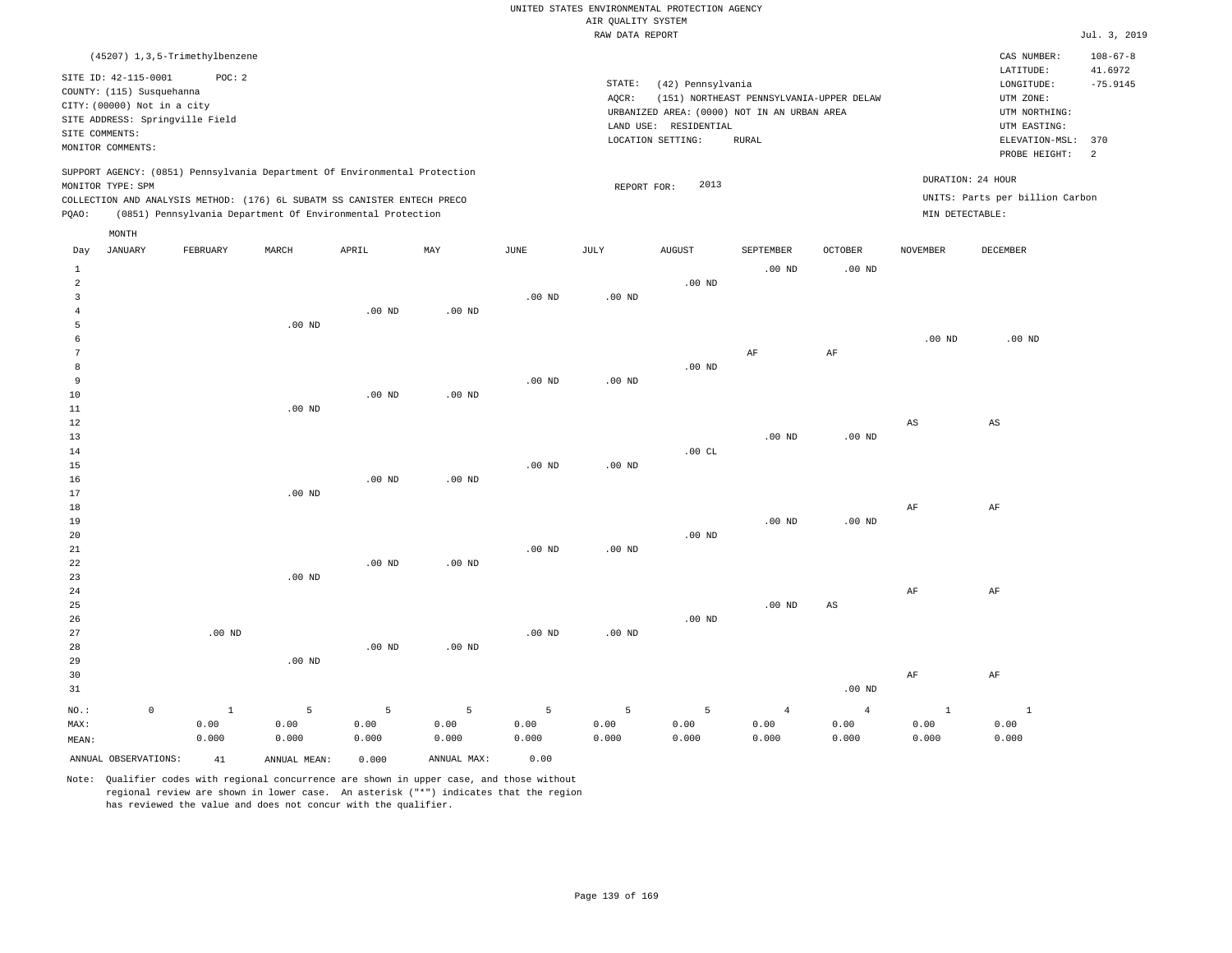| (45207) 1,3,5-Trimethylbenzene                                                                                                                                                                                                                              |                                                                                                                                                                                        | CAS NUMBER:                                                                                                  | $108 - 67 - 8$               |
|-------------------------------------------------------------------------------------------------------------------------------------------------------------------------------------------------------------------------------------------------------------|----------------------------------------------------------------------------------------------------------------------------------------------------------------------------------------|--------------------------------------------------------------------------------------------------------------|------------------------------|
| SITE ID: 42-115-0001<br>POC:2<br>COUNTY: (115) Susquehanna<br>CITY: (00000) Not in a city<br>SITE ADDRESS: Springville Field<br>SITE COMMENTS:<br>MONITOR COMMENTS:                                                                                         | STATE:<br>(42) Pennsylvania<br>(151) NORTHEAST PENNSYLVANIA-UPPER DELAW<br>AOCR:<br>URBANIZED AREA: (0000) NOT IN AN URBAN AREA<br>LAND USE: RESIDENTIAL<br>LOCATION SETTING:<br>RURAL | LATITUDE:<br>LONGITUDE:<br>UTM ZONE:<br>UTM NORTHING:<br>UTM EASTING:<br>ELEVATION-MSL: 370<br>PROBE HEIGHT: | 41.6972<br>$-75.9145$<br>- 2 |
| SUPPORT AGENCY: (0851) Pennsylvania Department Of Environmental Protection<br>MONITOR TYPE: SPM<br>COLLECTION AND ANALYSIS METHOD: (176) 6L SUBATM SS CANISTER ENTECH PRECO<br>(0851) Pennsylvania Department Of Environmental Protection<br>POAO:<br>MONTH | 2014<br>REPORT FOR:                                                                                                                                                                    | DURATION: 24 HOUR<br>UNITS: Parts per billion Carbon<br>MIN DETECTABLE:                                      |                              |

| Day            | JANUARY                | FEBRUARY      | MARCH                  | APRIL          | MAY                 | JUNE          | JULY              | AUGUST             | SEPTEMBER         | OCTOBER       | NOVEMBER                | DECEMBER               |
|----------------|------------------------|---------------|------------------------|----------------|---------------------|---------------|-------------------|--------------------|-------------------|---------------|-------------------------|------------------------|
| $\mathbf{1}$   |                        |               |                        |                |                     |               |                   |                    |                   |               | $.00$ ND                | $.00$ ND               |
| $\sqrt{2}$     |                        |               |                        |                |                     |               |                   |                    | .00 <sub>ND</sub> | $.00$ ND      |                         |                        |
| 3              |                        |               |                        |                |                     |               |                   | $.00$ ND           |                   |               |                         |                        |
| $\overline{4}$ |                        | $\rm{AF}$     |                        |                |                     | $.00$ ND      | .00 <sub>ND</sub> |                    |                   |               |                         |                        |
| 5              | $\rm AF$               |               |                        | $.00$ ND       | $.00$ ND            |               |                   |                    |                   |               |                         |                        |
| 6              |                        |               | .00 <sub>ND</sub>      |                |                     |               |                   |                    |                   |               |                         |                        |
| 7              |                        |               |                        |                |                     |               |                   |                    |                   |               | $.00$ ND                | $.00$ ND               |
| 8              |                        |               |                        |                |                     |               |                   |                    | $.00$ ND          | $.00$ ND      |                         |                        |
| 9              |                        |               |                        |                |                     |               |                   | $.00$ ND           |                   |               |                         |                        |
| 10             |                        | $\rm{AF}$     |                        |                |                     | $.00$ ND      | $.00$ ND          |                    |                   |               |                         |                        |
| 11             | $.00$ ND               |               |                        | $.00$ ND       | $.00$ ND            |               |                   |                    |                   |               |                         |                        |
| $1\,2$         |                        |               | $.00$ ND               |                |                     |               |                   |                    |                   |               |                         |                        |
| $13$           |                        |               |                        |                |                     |               |                   |                    |                   |               | $.00$ ND                | $.00$ ND               |
| 14             |                        |               |                        |                |                     |               |                   |                    | $.00$ ND          | $.00$ ND      |                         |                        |
| 15             |                        |               |                        |                |                     |               |                   | $.00$ ND           |                   |               |                         |                        |
| 16             |                        | $\rm{AF}$     |                        |                |                     | $.00$ ND      | .00 <sub>ND</sub> |                    |                   |               |                         |                        |
| 17             | $\mathbb{A}\mathbb{S}$ |               |                        | AS             | $.00$ ND            |               |                   |                    |                   |               |                         |                        |
| 18             |                        |               | $.00$ ND               |                |                     |               |                   |                    |                   |               |                         |                        |
| 19             |                        |               |                        |                |                     |               |                   |                    |                   |               | $\rm{AF}$               | $.00$ ND               |
| 20<br>21       |                        |               |                        |                |                     |               |                   |                    | $.00$ ND          | $.00$ ND      |                         |                        |
| 22             |                        | .00 DI        |                        |                |                     | $.00$ ND      | $.00$ ND          | .50S               |                   |               |                         |                        |
| 23             | $\rm AF$               |               |                        | $.00$ ND       | $.00$ ND            |               |                   |                    |                   |               |                         |                        |
| 24             |                        |               | $\mathbb{A}\mathbb{S}$ |                |                     |               |                   |                    |                   |               |                         |                        |
| 25             |                        |               |                        |                |                     |               |                   |                    |                   |               | AF                      | $.00$ ND               |
| 26             |                        |               |                        |                |                     |               |                   |                    | $.00$ ND          | $.00$ ND      |                         |                        |
| 27             |                        |               |                        |                |                     |               |                   | $.00$ ND           |                   |               |                         |                        |
| 28             |                        | $\rm AF$      |                        |                |                     | $.00$ ND      | $.00$ ND          |                    |                   |               |                         |                        |
| 29             | $_{\rm AS}$            |               |                        | $.00$ ND       | $.00$ ND            |               |                   |                    |                   |               |                         |                        |
| 30             |                        |               | .00 <sub>ND</sub>      |                |                     |               |                   |                    |                   |               |                         |                        |
| 31             |                        |               |                        |                |                     |               |                   |                    |                   |               |                         | $\mathbb{A}\mathbb{S}$ |
|                |                        |               |                        |                |                     |               |                   |                    |                   |               |                         |                        |
| $NO.$ :        | $\,$ 1                 | $1\,$         | $\overline{4}$<br>0.00 | $\overline{4}$ | $\mathsf S$<br>0.00 | $\mathsf S$   | 5                 | $\mathsf S$<br>.50 | $\mathsf S$       | 5             | $\overline{\mathbf{3}}$ | 5                      |
| MAX:           | 0.00                   | 0.00<br>0.000 | 0.000                  | 0.00<br>0.000  | 0.000               | 0.00<br>0.000 | 0.00<br>0.000     | .100               | 0.00<br>0.000     | 0.00<br>0.000 | 0.00<br>0.000           | 0.00<br>0.000          |
| MEAN:          | 0.000                  |               |                        |                |                     |               |                   |                    |                   |               |                         |                        |
|                | ANNUAL OBSERVATIONS:   | 48            | ANNUAL MEAN:           | .010           | ANNUAL MAX:         | .50           |                   |                    |                   |               |                         |                        |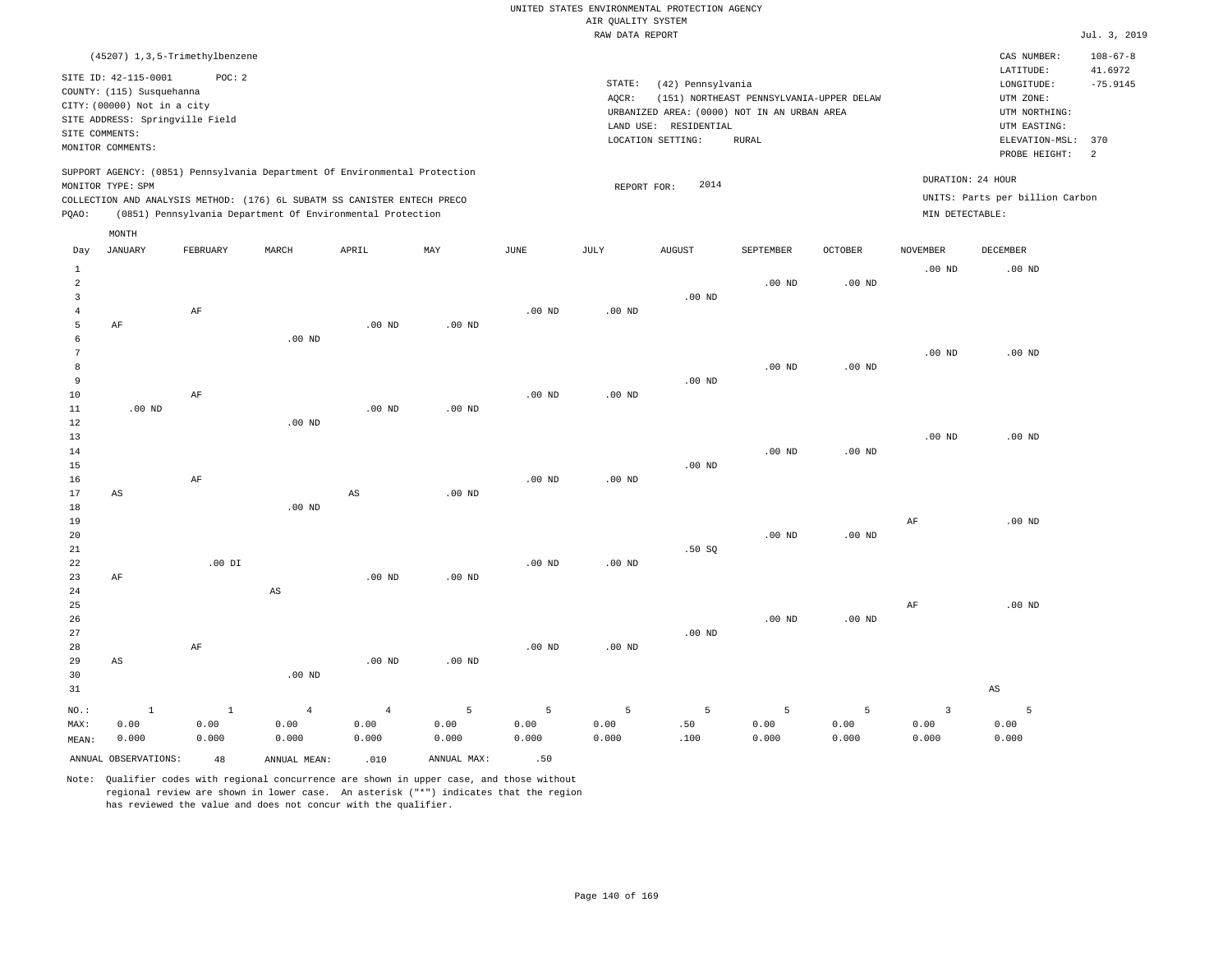| (45207) 1,3,5-Trimethylbenzene                                                                                                                                                                                                                              |                                                                                                                                                                                        | $108 - 67 - 8$<br>CAS NUMBER:                                                                                                                 |  |
|-------------------------------------------------------------------------------------------------------------------------------------------------------------------------------------------------------------------------------------------------------------|----------------------------------------------------------------------------------------------------------------------------------------------------------------------------------------|-----------------------------------------------------------------------------------------------------------------------------------------------|--|
| SITE ID: 42-115-0001<br>POC:2<br>COUNTY: (115) Susquehanna<br>CITY: (00000) Not in a city<br>SITE ADDRESS: Springville Field<br>SITE COMMENTS:<br>MONITOR COMMENTS:                                                                                         | STATE:<br>(42) Pennsylvania<br>AOCR:<br>(151) NORTHEAST PENNSYLVANIA-UPPER DELAW<br>URBANIZED AREA: (0000) NOT IN AN URBAN AREA<br>LAND USE: RESIDENTIAL<br>LOCATION SETTING:<br>RURAL | LATITUDE:<br>41.6972<br>$-75.9145$<br>LONGITUDE:<br>UTM ZONE:<br>UTM NORTHING:<br>UTM EASTING:<br>ELEVATION-MSL: 370<br>- 2.<br>PROBE HEIGHT: |  |
| SUPPORT AGENCY: (0851) Pennsylvania Department Of Environmental Protection<br>MONITOR TYPE: SPM<br>COLLECTION AND ANALYSIS METHOD: (176) 6L SUBATM SS CANISTER ENTECH PRECO<br>(0851) Pennsylvania Department Of Environmental Protection<br>POAO:<br>MONTH | 2015<br>REPORT FOR:                                                                                                                                                                    | DURATION: 24 HOUR<br>UNITS: Parts per billion Carbon<br>MIN DETECTABLE:                                                                       |  |

| Day            | JANUARY                | FEBRUARY               | MARCH        | APRIL             | MAY         | JUNE     | JULY              | AUGUST                 | SEPTEMBER | OCTOBER           | NOVEMBER | DECEMBER |
|----------------|------------------------|------------------------|--------------|-------------------|-------------|----------|-------------------|------------------------|-----------|-------------------|----------|----------|
| $\mathbf{1}$   |                        |                        | $.00$ ND     |                   |             |          |                   |                        |           |                   |          |          |
| $\overline{a}$ |                        |                        |              |                   |             |          |                   |                        |           |                   | $.00$ ND | $.00$ ND |
| 3              |                        |                        |              |                   |             |          |                   |                        | $.00$ ND  | .00 <sub>ND</sub> |          |          |
| $\bf 4$        |                        |                        |              |                   |             |          |                   | $.00$ ND               |           |                   |          |          |
| 5              |                        | $\rm{AF}$              |              |                   |             | $.00$ ND | .00 <sub>ND</sub> |                        |           |                   |          |          |
| 6              | $.00$ ND               |                        |              | .00 <sub>ND</sub> | $.00$ ND    |          |                   |                        |           |                   |          |          |
| 7              |                        |                        | $.00$ ND     |                   |             |          |                   |                        |           |                   |          |          |
| 8              |                        |                        |              |                   |             |          |                   |                        |           |                   | $.00$ ND | $.00$ ND |
| 9              |                        |                        |              |                   |             |          |                   |                        | $.00$ ND  | .00 <sub>ND</sub> |          |          |
| $10$           |                        |                        |              |                   |             |          |                   | $.00$ ND               |           |                   |          |          |
| $11\,$         |                        | $.00$ ND               |              |                   |             | $.00$ ND | .00 <sub>ND</sub> |                        |           |                   |          |          |
| 12             | $.00$ ND               |                        |              | .00 <sub>ND</sub> | $.00$ ND    |          |                   |                        |           |                   |          |          |
| 13             |                        |                        | $\rm{AF}$    |                   |             |          |                   |                        |           |                   |          |          |
| 14             |                        |                        |              |                   |             |          |                   |                        |           |                   | $.00$ ND | $.00$ ND |
| 15             |                        |                        |              |                   |             |          |                   |                        | $.00$ ND  | .00 <sub>ND</sub> |          |          |
| 16             |                        |                        |              |                   |             |          |                   | $.00$ ND               |           |                   |          |          |
| 17             |                        | $\mathbb{A}\mathbb{S}$ |              |                   |             | $.00$ ND | .00 <sub>ND</sub> |                        |           |                   |          |          |
| 18             | $\mathbb{A}\mathbb{S}$ |                        |              | .00 <sub>ND</sub> | $.00$ ND    |          |                   |                        |           |                   |          |          |
| 19             |                        |                        | .00 $ND$     |                   |             |          |                   |                        |           |                   |          |          |
| 20             |                        |                        |              |                   |             |          |                   |                        |           |                   | $.00$ ND | $.00$ ND |
| $2\sqrt{1}$    |                        |                        |              |                   |             |          |                   |                        | $.00$ ND  | .00 <sub>ND</sub> |          |          |
| $2\sqrt{2}$    |                        |                        |              |                   |             |          |                   | $.00~\mathrm{ND}$      |           |                   |          |          |
| 23             |                        | AS                     |              |                   |             | $.00$ ND | .00 <sub>ND</sub> |                        |           |                   |          |          |
| 24             | .00 $ND$               |                        |              | $.00$ ND          | $.00$ ND    |          |                   |                        |           |                   |          |          |
| 25             |                        |                        | $.00$ ND     |                   |             |          |                   |                        |           |                   |          |          |
| 26             |                        |                        |              |                   |             |          |                   |                        |           |                   | $.00$ ND | $.00$ ND |
| 27             |                        |                        |              |                   |             |          |                   |                        | $.00$ ND  | .00 <sub>ND</sub> |          |          |
| 28             |                        |                        |              |                   |             |          |                   | $\mathbb{A}\mathbb{S}$ |           |                   |          |          |
| 29             |                        |                        |              |                   |             | $.00$ ND | $.00$ ND          |                        |           |                   |          |          |
| 30             | $\mathbb{A}\mathbb{S}$ |                        |              | $.00$ ND          | $.00$ ND    |          |                   |                        |           |                   |          |          |
| 31             |                        |                        | $.00$ ND     |                   |             |          |                   |                        |           |                   |          |          |
| $_{\rm NO.}$ : | $\mathsf 3$            | $\,1\,$                | $\mathsf S$  | 5                 | 5           | 5        | $\overline{5}$    | $\overline{4}$         | 5         | 5                 | 5        | 5        |
| MAX:           | 0.00                   | 0.00                   | 0.00         | 0.00              | 0.00        | 0.00     | 0.00              | 0.00                   | 0.00      | 0.00              | 0.00     | 0.00     |
| MEAN:          | 0.000                  | 0.000                  | 0.000        | 0.000             | 0.000       | 0.000    | 0.000             | 0.000                  | 0.000     | 0.000             | 0.000    | 0.000    |
|                | ANNUAL OBSERVATIONS:   | 53                     | ANNUAL MEAN: | 0.000             | ANNUAL MAX: | 0.00     |                   |                        |           |                   |          |          |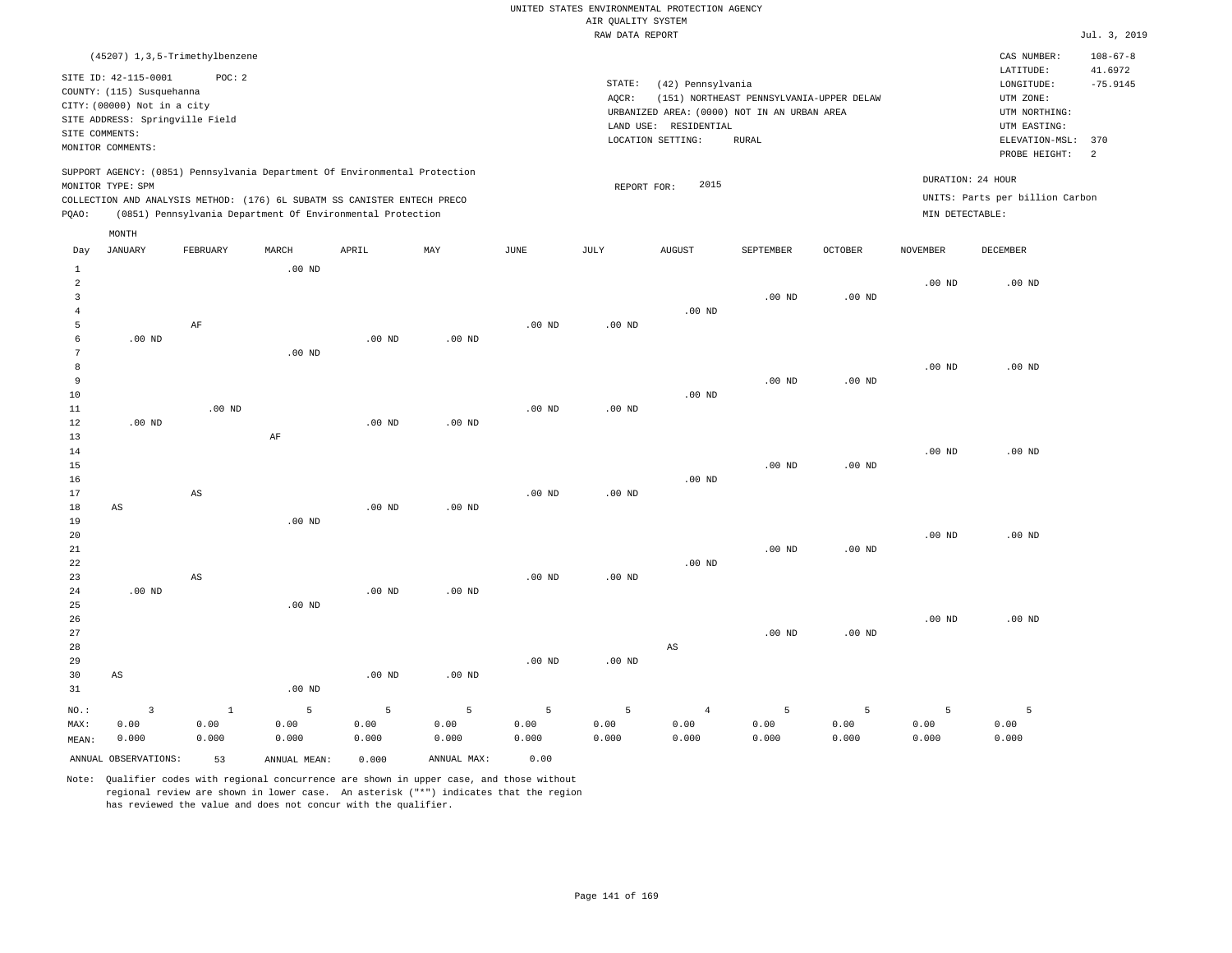|                |                             |                                  |                   |                                                                            |                   |                   | RAW DATA REPORT |                       |                                             |                   |                        |                                 | Jul. 3, 2019             |
|----------------|-----------------------------|----------------------------------|-------------------|----------------------------------------------------------------------------|-------------------|-------------------|-----------------|-----------------------|---------------------------------------------|-------------------|------------------------|---------------------------------|--------------------------|
|                |                             | (45208) 1, 2, 4-Trimethylbenzene |                   |                                                                            |                   |                   |                 |                       |                                             |                   |                        | CAS NUMBER:<br>LATITUDE:        | $95 - 63 - 6$<br>41.6972 |
|                | SITE ID: 42-115-0001        | POC: 2                           |                   |                                                                            |                   |                   | STATE:          | (42) Pennsylvania     |                                             |                   |                        | LONGITUDE:                      | $-75.9145$               |
|                | COUNTY: (115) Susquehanna   |                                  |                   |                                                                            |                   |                   | AQCR:           |                       | (151) NORTHEAST PENNSYLVANIA-UPPER DELAW    |                   |                        | UTM ZONE:                       |                          |
|                | CITY: (00000) Not in a city |                                  |                   |                                                                            |                   |                   |                 |                       | URBANIZED AREA: (0000) NOT IN AN URBAN AREA |                   |                        | UTM NORTHING:                   |                          |
|                | SITE COMMENTS:              | SITE ADDRESS: Springville Field  |                   |                                                                            |                   |                   |                 | LAND USE: RESIDENTIAL |                                             |                   |                        | UTM EASTING:                    |                          |
|                | MONITOR COMMENTS:           |                                  |                   |                                                                            |                   |                   |                 | LOCATION SETTING:     | <b>RURAL</b>                                |                   |                        | ELEVATION-MSL:                  | 370                      |
|                |                             |                                  |                   |                                                                            |                   |                   |                 |                       |                                             |                   |                        | PROBE HEIGHT:                   | $\overline{a}$           |
|                |                             |                                  |                   | SUPPORT AGENCY: (0851) Pennsylvania Department Of Environmental Protection |                   |                   |                 |                       |                                             |                   |                        | DURATION: 24 HOUR               |                          |
|                | MONITOR TYPE: SPM           |                                  |                   |                                                                            |                   |                   | REPORT FOR:     | 2013                  |                                             |                   |                        |                                 |                          |
|                |                             |                                  |                   | COLLECTION AND ANALYSIS METHOD: (176) 6L SUBATM SS CANISTER ENTECH PRECO   |                   |                   |                 |                       |                                             |                   |                        | UNITS: Parts per billion Carbon |                          |
| PQAO:          |                             |                                  |                   | (0851) Pennsylvania Department Of Environmental Protection                 |                   |                   |                 |                       |                                             |                   | MIN DETECTABLE:        |                                 |                          |
|                | MONTH                       |                                  |                   |                                                                            |                   |                   |                 |                       |                                             |                   |                        |                                 |                          |
| Day            | JANUARY                     | FEBRUARY                         | MARCH             | APRIL                                                                      | MAY               | JUNE              | JULY            | <b>AUGUST</b>         | SEPTEMBER                                   | <b>OCTOBER</b>    | <b>NOVEMBER</b>        | DECEMBER                        |                          |
| $\mathbf{1}$   |                             |                                  |                   |                                                                            |                   |                   |                 |                       | .00 <sub>ND</sub>                           | .34SQ             |                        |                                 |                          |
| $\overline{a}$ |                             |                                  |                   |                                                                            |                   |                   |                 | .00 <sub>ND</sub>     |                                             |                   |                        |                                 |                          |
| 3              |                             |                                  |                   |                                                                            |                   | .00 <sub>ND</sub> | $.00$ ND        |                       |                                             |                   |                        |                                 |                          |
| $\overline{4}$ |                             |                                  |                   | $.00$ ND                                                                   | .00 <sub>ND</sub> |                   |                 |                       |                                             |                   |                        |                                 |                          |
| 5              |                             |                                  | $.00$ ND          |                                                                            |                   |                   |                 |                       |                                             |                   |                        |                                 |                          |
| 6              |                             |                                  |                   |                                                                            |                   |                   |                 |                       |                                             |                   | .00 <sub>ND</sub>      | $.00$ ND                        |                          |
| 7              |                             |                                  |                   |                                                                            |                   |                   |                 |                       | AF                                          | AF                |                        |                                 |                          |
| 8              |                             |                                  |                   |                                                                            |                   |                   |                 | .00 <sub>ND</sub>     |                                             |                   |                        |                                 |                          |
| 9              |                             |                                  |                   | $.00$ ND                                                                   |                   | $.00$ ND          | $.00$ ND        |                       |                                             |                   |                        |                                 |                          |
| 10<br>11       |                             |                                  | $.00$ ND          |                                                                            | .00 <sub>ND</sub> |                   |                 |                       |                                             |                   |                        |                                 |                          |
| 12             |                             |                                  |                   |                                                                            |                   |                   |                 |                       |                                             |                   | $\mathbb{A}\mathbb{S}$ | $_{\rm AS}$                     |                          |
| 13             |                             |                                  |                   |                                                                            |                   |                   |                 |                       | $.00$ ND                                    | $.00$ ND          |                        |                                 |                          |
| 14             |                             |                                  |                   |                                                                            |                   |                   |                 | .00CL                 |                                             |                   |                        |                                 |                          |
| 15             |                             |                                  |                   |                                                                            |                   | .00 <sub>ND</sub> | $.00$ ND        |                       |                                             |                   |                        |                                 |                          |
| 16             |                             |                                  |                   | $.00$ ND                                                                   | $.00$ ND          |                   |                 |                       |                                             |                   |                        |                                 |                          |
| 17             |                             |                                  | $.00$ ND          |                                                                            |                   |                   |                 |                       |                                             |                   |                        |                                 |                          |
| 18             |                             |                                  |                   |                                                                            |                   |                   |                 |                       |                                             |                   | $\rm AF$               | AF                              |                          |
| 19             |                             |                                  |                   |                                                                            |                   |                   |                 |                       | $.00$ ND                                    | $.00$ ND          |                        |                                 |                          |
| 20             |                             |                                  |                   |                                                                            |                   |                   |                 | .00 <sub>ND</sub>     |                                             |                   |                        |                                 |                          |
| 21             |                             |                                  |                   | .00 <sub>ND</sub>                                                          |                   | .00 <sub>ND</sub> | $.00$ ND        |                       |                                             |                   |                        |                                 |                          |
| 22<br>23       |                             |                                  | .00 <sub>ND</sub> |                                                                            | .00 <sub>ND</sub> |                   |                 |                       |                                             |                   |                        |                                 |                          |
| 24             |                             |                                  |                   |                                                                            |                   |                   |                 |                       |                                             |                   | $\rm AF$               | AF                              |                          |
| 25             |                             |                                  |                   |                                                                            |                   |                   |                 |                       | $.00$ ND                                    | $_{\rm AS}$       |                        |                                 |                          |
| 26             |                             |                                  |                   |                                                                            |                   |                   |                 | .00 <sub>ND</sub>     |                                             |                   |                        |                                 |                          |
| 27             |                             | $.00$ ND                         |                   |                                                                            |                   | .00 <sub>ND</sub> | $.00$ ND        |                       |                                             |                   |                        |                                 |                          |
| 28             |                             |                                  |                   | .00 <sub>ND</sub>                                                          | .00 <sub>ND</sub> |                   |                 |                       |                                             |                   |                        |                                 |                          |
| 29             |                             |                                  | .00 <sub>ND</sub> |                                                                            |                   |                   |                 |                       |                                             |                   |                        |                                 |                          |
| 30             |                             |                                  |                   |                                                                            |                   |                   |                 |                       |                                             |                   | $\rm AF$               | AF                              |                          |
| 31             |                             |                                  |                   |                                                                            |                   |                   |                 |                       |                                             | .00 <sub>ND</sub> |                        |                                 |                          |
| NO.:           | $\circ$                     | $\mathbf{1}$                     | 5                 | 5                                                                          | 5                 | 5                 | 5               | 5                     | $\overline{4}$                              | $\overline{4}$    | $\mathbf{1}$           | $\mathbf{1}$                    |                          |
| MAX:           |                             | 0.00                             | 0.00              | 0.00                                                                       | 0.00              | 0.00              | 0.00            | 0.00                  | 0.00                                        | .34               | 0.00                   | 0.00                            |                          |

MEAN: 0.000 0.000 0.000 0.000 0.000 0.000 0.000 ANNUAL OBSERVATIONS:  $41$  ANNUAL MEAN: .008 ANNUAL MAX: .34

Note: Qualifier codes with regional concurrence are shown in upper case, and those without regional review are shown in lower case. An asterisk ("\*") indicates that the region has reviewed the value and does not concur with the qualifier.

0.000

.085

0.000

0.000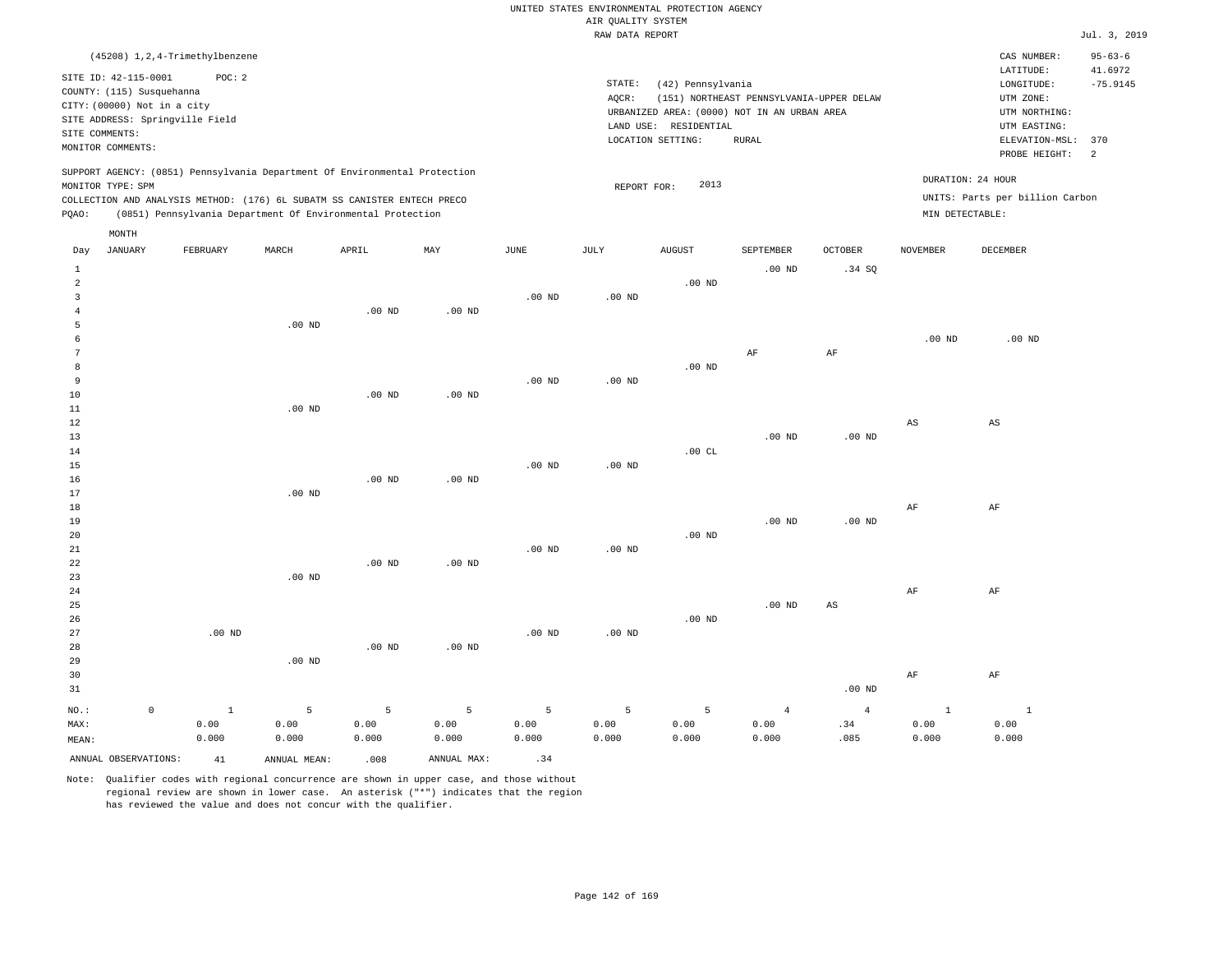| (45208) 1, 2, 4-Trimethylbenzene                                                                                                                                                                                                                            |                                                                                                                                                                                           | CAS NUMBER:                                                                                                  | $95 - 63 - 6$                           |
|-------------------------------------------------------------------------------------------------------------------------------------------------------------------------------------------------------------------------------------------------------------|-------------------------------------------------------------------------------------------------------------------------------------------------------------------------------------------|--------------------------------------------------------------------------------------------------------------|-----------------------------------------|
| SITE ID: 42-115-0001<br>POC:2<br>COUNTY: (115) Susquehanna<br>CITY: (00000) Not in a city<br>SITE ADDRESS: Springville Field<br>SITE COMMENTS:<br>MONITOR COMMENTS:                                                                                         | STATE:<br>(42) Pennsylvania<br>(151) NORTHEAST PENNSYLVANIA-UPPER DELAW<br>AOCR:<br>URBANIZED AREA: (0000) NOT IN AN URBAN AREA<br>LAND USE:<br>RESIDENTIAL<br>LOCATION SETTING:<br>RURAL | LATITUDE:<br>LONGITUDE:<br>UTM ZONE:<br>UTM NORTHING:<br>UTM EASTING:<br>ELEVATION-MSL: 370<br>PROBE HEIGHT: | 41.6972<br>$-75.9145$<br>$\overline{2}$ |
| SUPPORT AGENCY: (0851) Pennsylvania Department Of Environmental Protection<br>MONITOR TYPE: SPM<br>COLLECTION AND ANALYSIS METHOD: (176) 6L SUBATM SS CANISTER ENTECH PRECO<br>(0851) Pennsylvania Department Of Environmental Protection<br>POAO:<br>MONTH | 2014<br>REPORT FOR:                                                                                                                                                                       | DURATION: 24 HOUR<br>UNITS: Parts per billion Carbon<br>MIN DETECTABLE:                                      |                                         |

| Day                                                | JANUARY                      | FEBRUARY                | MARCH                           | APRIL                         | MAY                | $_{\rm JUNE}$    | JULY             | AUGUST            | SEPTEMBER          | OCTOBER            | <b>NOVEMBER</b>                          | DECEMBER               |
|----------------------------------------------------|------------------------------|-------------------------|---------------------------------|-------------------------------|--------------------|------------------|------------------|-------------------|--------------------|--------------------|------------------------------------------|------------------------|
| $\mathbf{1}$<br>$\overline{a}$<br>3<br>4<br>5<br>6 | $\rm AF$                     | $\rm AF$                | $.00$ ND                        | $.00$ ND                      | $.00$ ND           | .27SQ            | $.00$ ND         | .58 SQ            | $.00$ ND           | $.00$ ND           | $.00$ ND                                 | $.00$ ND               |
| 7<br>$^{\rm 8}$<br>9<br>10<br>11                   | .00 $ND$                     | $\rm AF$                |                                 | $.17$ QX                      | $.00$ ND           | .21 SQ           | .45 SQ           | .21 SQ            | .00 <sub>ND</sub>  | $.00$ ND           | $.00$ ND                                 | $.00$ ND               |
| 12<br>13<br>14<br>15<br>16<br>17                   | $\mathbb{A}\mathbb{S}$       | $\rm AF$                | $.00$ ND                        | $_{\rm AS}$                   |                    | .60SQ            | .32SQ            | $.00$ ND          | $.00$ ND           | $.00$ ND           | $.00$ ND                                 | $.00$ ND               |
| 18<br>19<br>20<br>21<br>22                         |                              | .00 DI                  | $.00$ ND                        |                               | $.00$ ND           | .36SQ            | .66SQ            | 1.80 5            | $.00$ ND           | $.00$ ND           | $\rm AF$                                 | $.00$ ND               |
| 23<br>24<br>25<br>26<br>27                         | $\rm AF$                     |                         | $_{\rm AS}$                     | $.00$ ND                      | $.00$ ND           |                  |                  | $.00$ ND          | $.00$ ND           | $.00$ ND           | $\rm{AF}$                                | $.00$ ND               |
| 28<br>29<br>30<br>31                               | AS                           | $\rm AF$                | $.00$ ND                        | $.00$ ND                      | $.00$ ND           | .29SQ            | .69SQ            |                   |                    |                    |                                          | $\mathbb{A}\mathbb{S}$ |
| $NO.$ :<br>MAX:<br>MEAN:                           | $\mathbf 1$<br>0.00<br>0.000 | $\,$ 1<br>0.00<br>0.000 | $\overline{4}$<br>0.00<br>0.000 | $\overline{4}$<br>.17<br>.043 | 5<br>0.00<br>0.000 | 5<br>.60<br>.346 | 5<br>.69<br>.424 | 5<br>1.80<br>.518 | 5<br>0.00<br>0.000 | 5<br>0.00<br>0.000 | $\overline{\mathbf{3}}$<br>0.00<br>0.000 | 5<br>0.00<br>0.000     |
|                                                    | ANNUAL OBSERVATIONS:         | 48                      | ANNUAL MEAN:                    | .138                          | ANNUAL MAX:        | 1.80             |                  |                   |                    |                    |                                          |                        |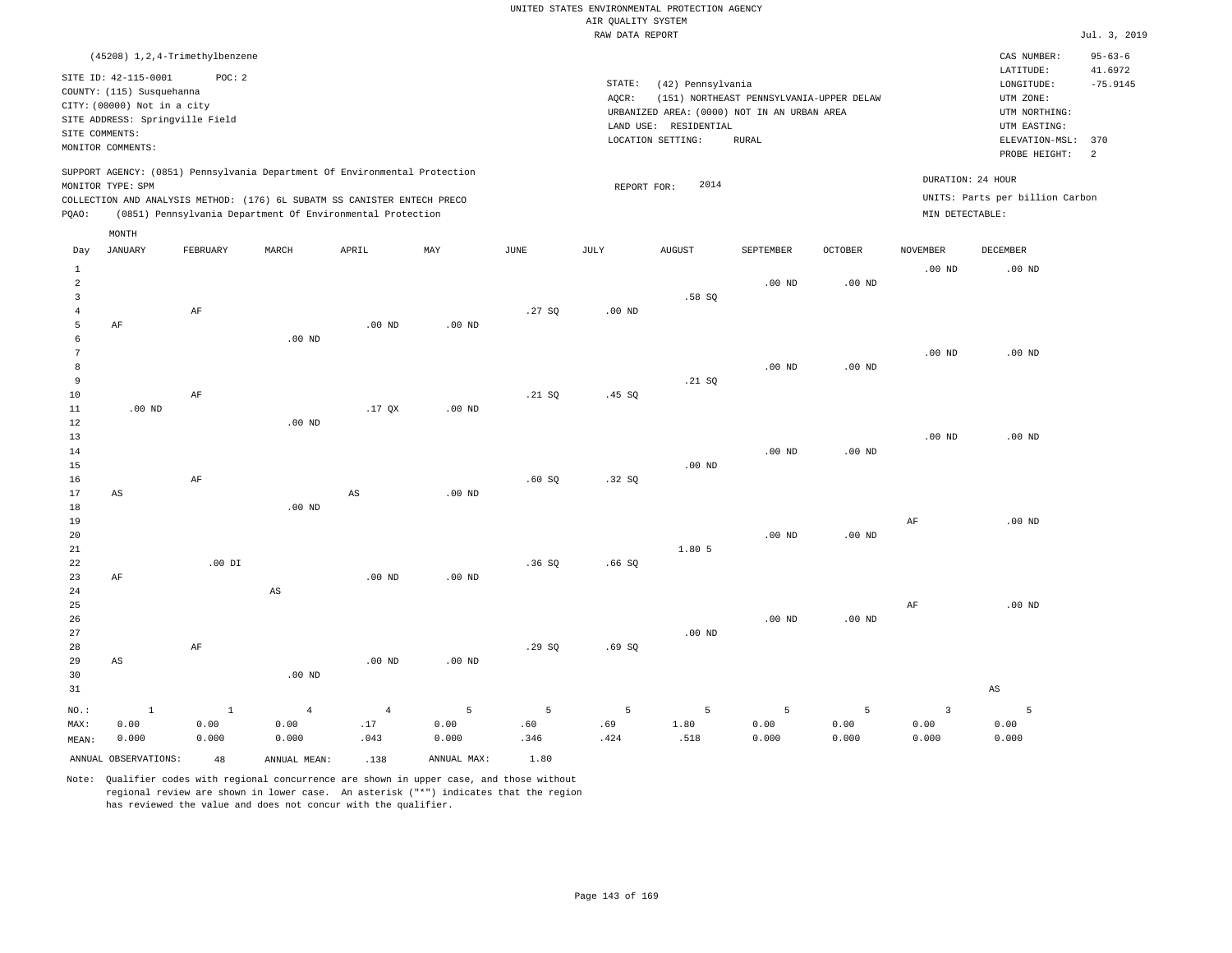| (45208) 1,2,4-Trimethylbenzene                                                                                                                                                                                                                              |                                                                                                                                                                                           | $95 - 63 - 6$<br>CAS NUMBER:                                                                                                                            |
|-------------------------------------------------------------------------------------------------------------------------------------------------------------------------------------------------------------------------------------------------------------|-------------------------------------------------------------------------------------------------------------------------------------------------------------------------------------------|---------------------------------------------------------------------------------------------------------------------------------------------------------|
| POC:2<br>SITE ID: 42-115-0001<br>COUNTY: (115) Susquehanna<br>CITY: (00000) Not in a city<br>SITE ADDRESS: Springville Field<br>SITE COMMENTS:<br>MONITOR COMMENTS:                                                                                         | STATE:<br>(42) Pennsylvania<br>(151) NORTHEAST PENNSYLVANIA-UPPER DELAW<br>AOCR:<br>URBANIZED AREA: (0000) NOT IN AN URBAN AREA<br>RESIDENTIAL<br>LAND USE:<br>LOCATION SETTING:<br>RURAL | 41.6972<br>LATITUDE:<br>$-75.9145$<br>LONGITUDE:<br>UTM ZONE:<br>UTM NORTHING:<br>UTM EASTING:<br>ELEVATION-MSL: 370<br>$\overline{2}$<br>PROBE HEIGHT: |
| SUPPORT AGENCY: (0851) Pennsylvania Department Of Environmental Protection<br>MONITOR TYPE: SPM<br>COLLECTION AND ANALYSIS METHOD: (176) 6L SUBATM SS CANISTER ENTECH PRECO<br>(0851) Pennsylvania Department Of Environmental Protection<br>POAO:<br>MONTH | 2015<br>REPORT FOR:                                                                                                                                                                       | DURATION: 24 HOUR<br>UNITS: Parts per billion Carbon<br>MIN DETECTABLE:                                                                                 |

| Day            | JANUARY                 | FEBRUARY               | MARCH             | APRIL    | MAY         | JUNE     | JULY     | AUGUST                 | SEPTEMBER | OCTOBER           | NOVEMBER | DECEMBER |
|----------------|-------------------------|------------------------|-------------------|----------|-------------|----------|----------|------------------------|-----------|-------------------|----------|----------|
| $\mathbf{1}$   |                         |                        | $.00$ ND          |          |             |          |          |                        |           |                   |          |          |
| $\overline{a}$ |                         |                        |                   |          |             |          |          |                        |           |                   | $.00$ ND | $.00$ ND |
| 3              |                         |                        |                   |          |             |          |          |                        | $.00$ ND  | .00 <sub>ND</sub> |          |          |
| $\sqrt{4}$     |                         |                        |                   |          |             |          |          | $.00$ ND               |           |                   |          |          |
| 5              |                         | $\rm AF$               |                   |          |             | $.00$ ND | $.00$ ND |                        |           |                   |          |          |
| 6              | $.00$ ND                |                        |                   | $.00$ ND | $.00$ ND    |          |          |                        |           |                   |          |          |
| 7              |                         |                        | $.00$ ND          |          |             |          |          |                        |           |                   |          |          |
| $^{\rm 8}$     |                         |                        |                   |          |             |          |          |                        |           |                   | $.00$ ND | $.00$ ND |
| 9              |                         |                        |                   |          |             |          |          |                        | $.00$ ND  | .00 <sub>ND</sub> |          |          |
| $10$           |                         |                        |                   |          |             |          |          | $.00$ ND               |           |                   |          |          |
| $11\,$         |                         | $.00$ ND               |                   |          |             | $.00$ ND | $.00$ ND |                        |           |                   |          |          |
| 12             | $.00~\mathrm{ND}$       |                        |                   | .00 $ND$ | $.00$ ND    |          |          |                        |           |                   |          |          |
| 13             |                         |                        | $\rm AF$          |          |             |          |          |                        |           |                   |          |          |
| 14             |                         |                        |                   |          |             |          |          |                        |           |                   | $.00$ ND | $.00$ ND |
| 15             |                         |                        |                   |          |             |          |          |                        | $.00$ ND  | $.00$ ND          |          |          |
| 16             |                         |                        |                   |          |             |          |          | $.00$ ND               |           |                   |          |          |
| 17             |                         | $\mathbb{A}\mathbb{S}$ |                   |          |             | 1.17     | $.00$ ND |                        |           |                   |          |          |
| 18             | AS                      |                        |                   | $.00$ ND | $.00$ ND    |          |          |                        |           |                   |          |          |
| 19             |                         |                        | .00 <sub>ND</sub> |          |             |          |          |                        |           |                   |          |          |
| 20             |                         |                        |                   |          |             |          |          |                        |           |                   | $.00$ ND | $.00$ ND |
| $2\sqrt{1}$    |                         |                        |                   |          |             |          |          |                        | $.00$ ND  | $.00$ ND          |          |          |
| 22             |                         |                        |                   |          |             |          |          | $.00$ ND               |           |                   |          |          |
| 23             |                         | $\mathbb{A}\mathbb{S}$ |                   |          |             | $.00$ ND | $.00$ ND |                        |           |                   |          |          |
| 24             | $.00~\mathrm{ND}$       |                        |                   | $.00$ ND | $.00$ ND    |          |          |                        |           |                   |          |          |
| $25\,$         |                         |                        | $.00$ ND          |          |             |          |          |                        |           |                   |          |          |
| 26             |                         |                        |                   |          |             |          |          |                        |           |                   | $.00$ ND | $.00$ ND |
| 27             |                         |                        |                   |          |             |          |          |                        | $.00$ ND  | .00 <sub>ND</sub> |          |          |
| 28             |                         |                        |                   |          |             |          |          | $\mathbb{A}\mathbb{S}$ |           |                   |          |          |
| 29             |                         |                        |                   |          |             | $.00$ ND | $.00$ ND |                        |           |                   |          |          |
| 30             | $\mathbb{A}\mathbb{S}$  |                        |                   | $.00$ ND | $.00$ ND    |          |          |                        |           |                   |          |          |
| 31             |                         |                        | .00 <sub>ND</sub> |          |             |          |          |                        |           |                   |          |          |
| $_{\rm NO.}$ : | $\overline{\mathbf{3}}$ | $\mathbf{1}$           | 5                 | 5        | $\mathsf S$ | 5        | 5        | $\overline{4}$         | 5         | 5                 | 5        | 5        |
| MAX:           | 0.00                    | 0.00                   | 0.00              | 0.00     | 0.00        | 1.17     | 0.00     | 0.00                   | 0.00      | 0.00              | 0.00     | 0.00     |
| MEAN:          | 0.000                   | 0.000                  | 0.000             | 0.000    | 0.000       | .234     | 0.000    | 0.000                  | 0.000     | 0.000             | 0.000    | 0.000    |
|                | ANNUAL OBSERVATIONS:    | 53                     | ANNUAL MEAN:      | .022     | ANNUAL MAX: | 1.17     |          |                        |           |                   |          |          |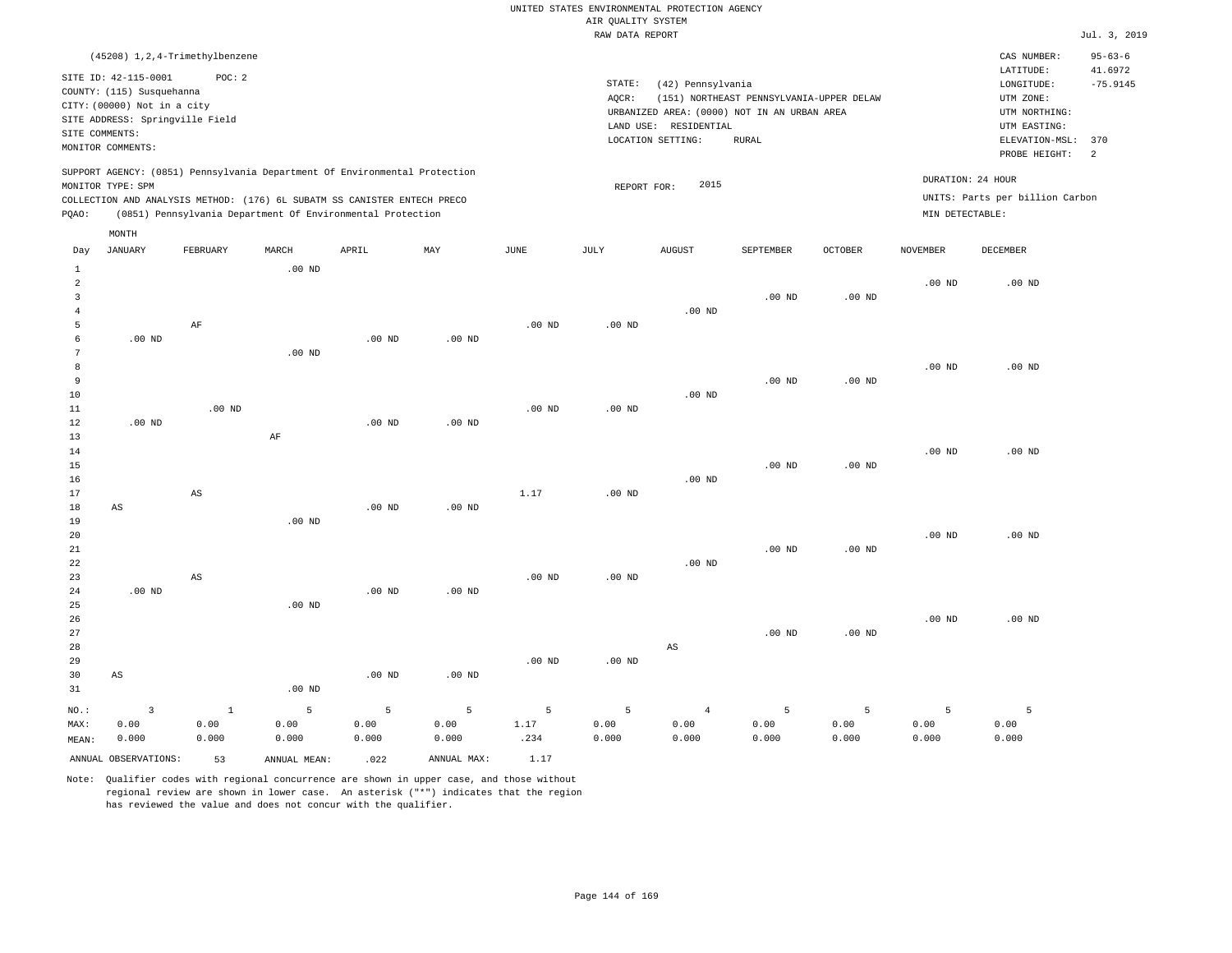|                                                             | (45213) p-Ethyltoluene                                                                                                                                                                                               |       |       |     |      |                 |                                                                                                                |                                                   |                            |          | CAS NUMBER:                                                                                                  | $622 - 96 - 8$              |
|-------------------------------------------------------------|----------------------------------------------------------------------------------------------------------------------------------------------------------------------------------------------------------------------|-------|-------|-----|------|-----------------|----------------------------------------------------------------------------------------------------------------|---------------------------------------------------|----------------------------|----------|--------------------------------------------------------------------------------------------------------------|-----------------------------|
| SITE ID: 42-115-0001<br>SITE COMMENTS:<br>MONITOR COMMENTS: | POC: 2<br>COUNTY: (115) Susquehanna<br>CITY: (00000) Not in a city<br>SITE ADDRESS: Springville Field                                                                                                                |       |       |     |      | STATE:<br>AOCR: | (42) Pennsylvania<br>URBANIZED AREA: (0000) NOT IN AN URBAN AREA<br>LAND USE: RESIDENTIAL<br>LOCATION SETTING: | (151) NORTHEAST PENNSYLVANIA-UPPER DELAW<br>RURAL |                            |          | LATITUDE:<br>LONGITUDE:<br>UTM ZONE:<br>UTM NORTHING:<br>UTM EASTING:<br>ELEVATION-MSL: 370<br>PROBE HEIGHT: | 41.6972<br>$-75.9145$<br>-2 |
| MONITOR TYPE: SPM<br>POAO:                                  | SUPPORT AGENCY: (0851) Pennsylvania Department Of Environmental Protection<br>COLLECTION AND ANALYSIS METHOD: (176) 6L SUBATM SS CANISTER ENTECH PRECO<br>(0851) Pennsylvania Department Of Environmental Protection |       |       |     |      |                 | 2013<br>REPORT FOR:                                                                                            |                                                   |                            |          | DURATION: 24 HOUR<br>UNITS: Parts per billion Carbon<br>MIN DETECTABLE:                                      |                             |
| MONTH<br>JANUARY<br>Day                                     | FEBRUARY                                                                                                                                                                                                             | MARCH | APRIL | MAY | JUNE | JULY            | <b>AUGUST</b>                                                                                                  | SEPTEMBER<br>$.00$ ND                             | <b>OCTOBER</b><br>$.00$ ND | NOVEMBER | DECEMBER                                                                                                     |                             |

| 2              |         |              |                   |                |                   |                   |                 | .00 $ND$ |                   |                        |                        |                        |
|----------------|---------|--------------|-------------------|----------------|-------------------|-------------------|-----------------|----------|-------------------|------------------------|------------------------|------------------------|
| 3              |         |              |                   |                |                   | .00 $ND$          | .00 $ND$        |          |                   |                        |                        |                        |
| $\overline{4}$ |         |              |                   | $.00$ ND       | $.00$ ND          |                   |                 |          |                   |                        |                        |                        |
| 5              |         |              | $.00$ ND          |                |                   |                   |                 |          |                   |                        |                        |                        |
| 6              |         |              |                   |                |                   |                   |                 |          |                   |                        | $.00$ ND               | $.00$ ND               |
| 7              |         |              |                   |                |                   |                   |                 |          | $\rm AF$          | $\rm{AF}$              |                        |                        |
| 8              |         |              |                   |                |                   |                   |                 | .00 $ND$ |                   |                        |                        |                        |
| 9              |         |              |                   |                |                   | .00 $ND$          | .00 $ND$        |          |                   |                        |                        |                        |
| $10$           |         |              |                   | $.00$ ND       | .00 <sub>ND</sub> |                   |                 |          |                   |                        |                        |                        |
| $11\,$         |         |              | $.00$ ND          |                |                   |                   |                 |          |                   |                        |                        |                        |
| 12             |         |              |                   |                |                   |                   |                 |          |                   |                        | $\mathbb{A}\mathbb{S}$ | $\mathbb{A}\mathbb{S}$ |
| 13             |         |              |                   |                |                   |                   |                 |          | $.00$ ND          | $.00$ ND               |                        |                        |
| $14\,$         |         |              |                   |                |                   |                   |                 | .00 $CL$ |                   |                        |                        |                        |
| 15             |         |              |                   |                |                   | .00 $ND$          | .00 $ND$        |          |                   |                        |                        |                        |
| 16             |         |              |                   | $.00$ ND       | $.00$ ND          |                   |                 |          |                   |                        |                        |                        |
| 17             |         |              | .00 <sub>ND</sub> |                |                   |                   |                 |          |                   |                        |                        |                        |
| 18             |         |              |                   |                |                   |                   |                 |          |                   |                        | $\rm{AF}$              | $\rm{AF}$              |
| 19             |         |              |                   |                |                   |                   |                 |          | .00 <sub>ND</sub> | $.00$ ND               |                        |                        |
| 20             |         |              |                   |                |                   |                   |                 | $.00$ ND |                   |                        |                        |                        |
| 21             |         |              |                   |                |                   | $.00$ ND          | .00 $ND$        |          |                   |                        |                        |                        |
| 22             |         |              |                   | $.00$ ND       | $.00$ ND          |                   |                 |          |                   |                        |                        |                        |
| 23             |         |              | $.00$ ND          |                |                   |                   |                 |          |                   |                        |                        |                        |
| 24             |         |              |                   |                |                   |                   |                 |          |                   |                        | $\rm{AF}$              | $\rm{AF}$              |
| 25             |         |              |                   |                |                   |                   |                 |          | .00 <sub>ND</sub> | $\mathbb{A}\mathbb{S}$ |                        |                        |
| 26             |         |              |                   |                |                   |                   |                 | $.00$ ND |                   |                        |                        |                        |
| 27             |         | $.00$ ND     |                   |                |                   | .00 <sub>ND</sub> | .00 $ND$        |          |                   |                        |                        |                        |
| 28             |         |              |                   | $.00$ ND       | $.00$ ND          |                   |                 |          |                   |                        |                        |                        |
| 29             |         |              | $.00$ ND          |                |                   |                   |                 |          |                   |                        |                        |                        |
| 30             |         |              |                   |                |                   |                   |                 |          |                   |                        | $\rm{AF}$              | $\rm{AF}$              |
| 31             |         |              |                   |                |                   |                   |                 |          |                   | $.00$ ND               |                        |                        |
| $_{\rm NO.}$ : | $\circ$ | $\mathbf{1}$ | $\,$ 5            | $\overline{5}$ | $\mathsf S$       | $\overline{5}$    | $5\phantom{.0}$ | 5        | $\overline{4}$    | $\overline{4}$         | $\mathbf{1}$           | $\mathbf{1}$           |
| MAX:           |         | 0.00         | 0.00              | 0.00           | 0.00              | 0.00              | 0.00            | 0.00     | 0.00              | 0.00                   | 0.00                   | 0.00                   |
| MEAN:          |         | 0.000        | 0.000             | 0.000          | 0.000             | 0.000             | 0.000           | 0.000    | 0.000             | 0.000                  | 0.000                  | 0.000                  |

ANNUAL OBSERVATIONS: 41 ANNUAL MEAN: 0.000 ANNUAL MAX: 0.00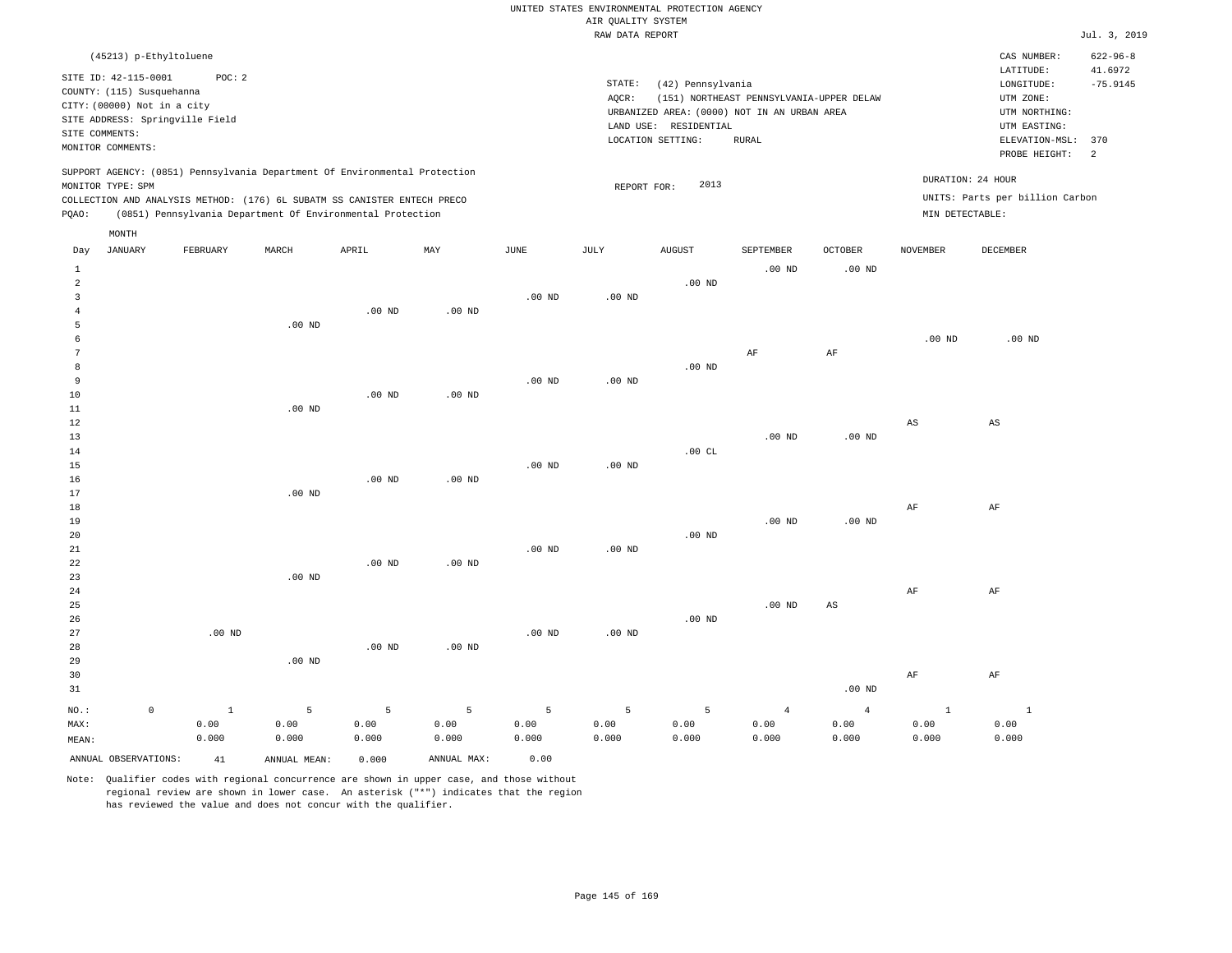| (45213) p-Ethyltoluene                                                                                                                                                                                                                             |                                                                                                                                                                                        | $622 - 96 - 8$<br>CAS NUMBER:                                                                                                                           |
|----------------------------------------------------------------------------------------------------------------------------------------------------------------------------------------------------------------------------------------------------|----------------------------------------------------------------------------------------------------------------------------------------------------------------------------------------|---------------------------------------------------------------------------------------------------------------------------------------------------------|
| SITE ID: 42-115-0001<br>POC:2<br>COUNTY: (115) Susquehanna<br>CITY: (00000) Not in a city<br>SITE ADDRESS: Springville Field<br>SITE COMMENTS:<br>MONITOR COMMENTS:                                                                                | STATE:<br>(42) Pennsylvania<br>(151) NORTHEAST PENNSYLVANIA-UPPER DELAW<br>AOCR:<br>URBANIZED AREA: (0000) NOT IN AN URBAN AREA<br>LAND USE: RESIDENTIAL<br>LOCATION SETTING:<br>RURAL | 41.6972<br>LATITUDE:<br>$-75.9145$<br>LONGITUDE:<br>UTM ZONE:<br>UTM NORTHING:<br>UTM EASTING:<br>ELEVATION-MSL: 370<br>PROBE HEIGHT:<br>$\overline{2}$ |
| SUPPORT AGENCY: (0851) Pennsylvania Department Of Environmental Protection<br>MONITOR TYPE: SPM<br>COLLECTION AND ANALYSIS METHOD: (176) 6L SUBATM SS CANISTER ENTECH PRECO<br>(0851) Pennsylvania Department Of Environmental Protection<br>POAO: | 2014<br>REPORT FOR:                                                                                                                                                                    | DURATION: 24 HOUR<br>UNITS: Parts per billion Carbon<br>MIN DETECTABLE:                                                                                 |

|                                     | MONTH                   |                         |                                 |                                 |                    |                  |                  |                  |                    |                    |                                          |                        |
|-------------------------------------|-------------------------|-------------------------|---------------------------------|---------------------------------|--------------------|------------------|------------------|------------------|--------------------|--------------------|------------------------------------------|------------------------|
| Day                                 | <b>JANUARY</b>          | FEBRUARY                | MARCH                           | APRIL                           | MAY                | $_{\rm JUNE}$    | JULY             | <b>AUGUST</b>    | SEPTEMBER          | OCTOBER            | <b>NOVEMBER</b>                          | DECEMBER               |
| $\mathbf{1}$<br>$\overline{a}$<br>3 |                         |                         |                                 |                                 |                    |                  |                  | .32SQ            | .00 <sub>ND</sub>  | $.00$ ND           | $.00$ ND                                 | $.00$ ND               |
| $\overline{4}$<br>5                 | $\rm AF$                | $\rm AF$                |                                 | $.00$ ND                        | $.00$ ND           | .15S             | $.00$ ND         |                  |                    |                    |                                          |                        |
| 6<br>7<br>8<br>9                    |                         |                         | .00 <sub>ND</sub>               |                                 |                    |                  |                  | $.00$ ND         | $.00$ ND           | $.00$ ND           | $.00$ ND                                 | $.00$ ND               |
| $10$<br>11                          | $.00$ ND                | $\rm AF$                |                                 | $.00$ ND                        | $.00$ ND           | $.00$ ND         | .00 $ND$         |                  |                    |                    |                                          |                        |
| 12<br>13<br>14                      |                         |                         | $.00$ ND                        |                                 |                    |                  |                  |                  | $.00$ ND           | $.00$ ND           | $.00$ ND                                 | $.00$ ND               |
| 15<br>16<br>17                      | $\mathbb{A}\mathbb{S}$  | $\rm AF$                |                                 | $_{\rm AS}$                     | $.00$ ND           | $.00$ ND         | .18SQ            | $.00$ ND         |                    |                    |                                          |                        |
| 18<br>19<br>20                      |                         |                         | .00 $ND$                        |                                 |                    |                  |                  |                  | $.00$ ND           | $.00$ ND           | $\rm AF$                                 | $.00$ ND               |
| 21<br>22<br>23                      | $\rm AF$                | $.00$ DI                |                                 | $.00$ ND                        | $.00$ ND           | $.00$ ND         | $.00$ ND         | .43SQ            |                    |                    |                                          |                        |
| 24<br>25<br>26                      |                         |                         | $\mathbb{A}\mathbb{S}$          |                                 |                    |                  |                  |                  | $.00$ ND           | $.00$ ND           | $\rm AF$                                 | $.00$ ND               |
| 27<br>28                            |                         | $\rm AF$                |                                 |                                 |                    | $.00$ ND         | .27SQ            | $.00$ ND         |                    |                    |                                          |                        |
| 29<br>30<br>31                      | AS                      |                         | .00 <sub>ND</sub>               | $.00$ ND                        | .00 $ND$           |                  |                  |                  |                    |                    |                                          | $\mathbb{A}\mathbb{S}$ |
| $NO.$ :<br>MAX:<br>MEAN:            | $\,$ 1<br>0.00<br>0.000 | $\,$ 1<br>0.00<br>0.000 | $\overline{4}$<br>0.00<br>0.000 | $\overline{4}$<br>0.00<br>0.000 | 5<br>0.00<br>0.000 | 5<br>.15<br>.030 | 5<br>.27<br>.090 | 5<br>.43<br>.150 | 5<br>0.00<br>0.000 | 5<br>0.00<br>0.000 | $\overline{\mathbf{3}}$<br>0.00<br>0.000 | 5<br>0.00<br>0.000     |
|                                     | ANNUAL OBSERVATIONS:    | 48                      | ANNUAL MEAN:                    | .028                            | ANNUAL MAX:        | .43              |                  |                  |                    |                    |                                          |                        |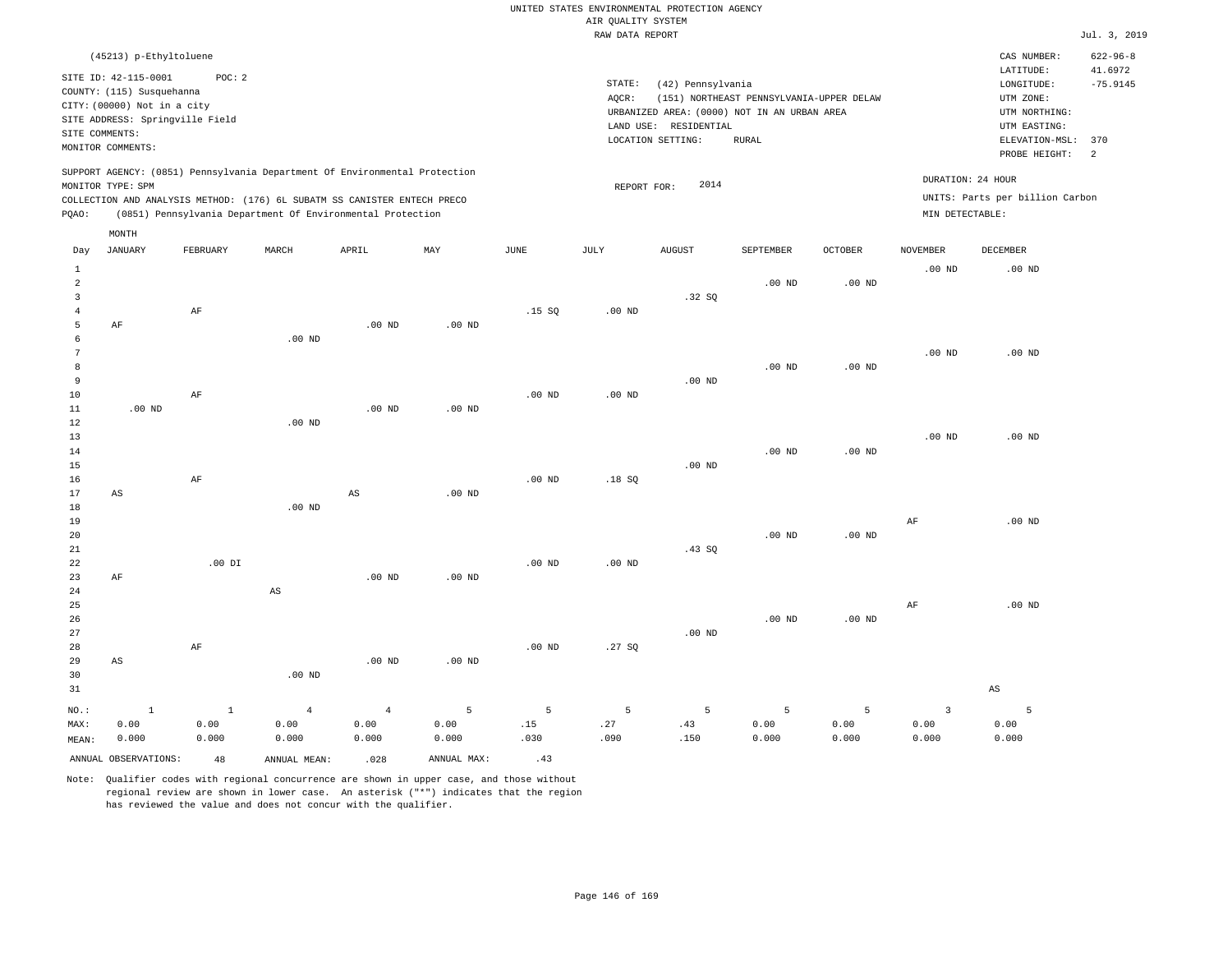| (45213) p-Ethyltoluene                                                                                                                                                                                                                                      |                                                                                                                                                                                        | $622 - 96 - 8$<br>CAS NUMBER:                                                                                                         |
|-------------------------------------------------------------------------------------------------------------------------------------------------------------------------------------------------------------------------------------------------------------|----------------------------------------------------------------------------------------------------------------------------------------------------------------------------------------|---------------------------------------------------------------------------------------------------------------------------------------|
| SITE ID: 42-115-0001<br>POC:2<br>COUNTY: (115) Susquehanna<br>CITY: (00000) Not in a city<br>SITE ADDRESS: Springville Field<br>SITE COMMENTS:<br>MONITOR COMMENTS:                                                                                         | STATE:<br>(42) Pennsylvania<br>AOCR:<br>(151) NORTHEAST PENNSYLVANIA-UPPER DELAW<br>URBANIZED AREA: (0000) NOT IN AN URBAN AREA<br>LAND USE: RESIDENTIAL<br>LOCATION SETTING:<br>RURAL | 41.6972<br>LATITUDE:<br>$-75.9145$<br>LONGITUDE:<br>UTM ZONE:<br>UTM NORTHING:<br>UTM EASTING:<br>ELEVATION-MSL: 370<br>PROBE HEIGHT: |
| SUPPORT AGENCY: (0851) Pennsylvania Department Of Environmental Protection<br>MONITOR TYPE: SPM<br>COLLECTION AND ANALYSIS METHOD: (176) 6L SUBATM SS CANISTER ENTECH PRECO<br>(0851) Pennsylvania Department Of Environmental Protection<br>POAO:<br>MONTH | 2015<br>REPORT FOR:                                                                                                                                                                    | DURATION: 24 HOUR<br>UNITS: Parts per billion Carbon<br>MIN DETECTABLE:                                                               |

|                                  | ANNUAL OBSERVATIONS:   | 53                     | ANNUAL MEAN:      | .008              | ANNUAL MAX:       | .40         |                |               |                |                   |                   |               |
|----------------------------------|------------------------|------------------------|-------------------|-------------------|-------------------|-------------|----------------|---------------|----------------|-------------------|-------------------|---------------|
| MAX:<br>MEAN:                    | 0.00<br>0.000          | 0.00<br>0.000          | 0.00<br>0.000     | 0.00<br>0.000     | 0.00<br>0.000     | .40<br>.080 | 0.00<br>0.000  | 0.00<br>0.000 | 0.00<br>0.000  | 0.00<br>0.000     | 0.00<br>0.000     | 0.00<br>0.000 |
| $NO.$ :                          | $\overline{3}$         | $\,$ 1                 | $\overline{5}$    | $\overline{5}$    | $\mathsf S$       | $\mathsf S$ | $\overline{5}$ | $\sqrt{4}$    | $\overline{5}$ | 5                 | 5                 | 5             |
| 31                               |                        |                        | .00 <sub>ND</sub> |                   |                   |             |                |               |                |                   |                   |               |
| 30                               | AS                     |                        |                   | $.00$ ND          | .00 <sub>ND</sub> |             |                |               |                |                   |                   |               |
| 29                               |                        |                        |                   |                   |                   | $.00$ ND    | $.00$ ND       |               |                |                   |                   |               |
| 28                               |                        |                        |                   |                   |                   |             |                | $_{\rm AS}$   |                |                   |                   |               |
| 27                               |                        |                        |                   |                   |                   |             |                |               | $.00$ ND       | .00 <sub>ND</sub> |                   |               |
| 26                               |                        |                        |                   |                   |                   |             |                |               |                |                   | $.00$ ND          | $.00$ ND      |
| 25                               |                        |                        | $.00$ ND          |                   |                   |             |                |               |                |                   |                   |               |
| 24                               | $.00$ ND               |                        |                   | .00 <sub>ND</sub> | .00 <sub>ND</sub> |             |                |               |                |                   |                   |               |
| 23                               |                        | $\mathbb{A}\mathbb{S}$ |                   |                   |                   | $.00$ ND    | $.00$ ND       |               |                |                   |                   |               |
| $2\sqrt{2}$                      |                        |                        |                   |                   |                   |             |                | $.00$ ND      |                |                   |                   |               |
| 21                               |                        |                        |                   |                   |                   |             |                |               | $.00$ ND       | .00 <sub>ND</sub> |                   |               |
| 20                               |                        |                        |                   |                   |                   |             |                |               |                |                   | .00 <sub>ND</sub> | $.00$ ND      |
| 19                               |                        |                        | $.00$ ND          |                   |                   |             |                |               |                |                   |                   |               |
| 17<br>18                         | $\mathbb{A}\mathbb{S}$ | $\mathbb{A}\mathbb{S}$ |                   | $.00$ ND          | $.00$ ND          | .40 SQ      | $.00$ ND       |               |                |                   |                   |               |
| 16                               |                        |                        |                   |                   |                   |             |                | $.00$ ND      |                |                   |                   |               |
| 15                               |                        |                        |                   |                   |                   |             |                |               | $.00$ ND       | $.00$ ND          |                   |               |
| 14                               |                        |                        |                   |                   |                   |             |                |               |                |                   | $.00$ ND          | $.00$ ND      |
| 13                               |                        |                        | $\rm AF$          |                   |                   |             |                |               |                |                   |                   |               |
| 12                               | $.00$ ND               |                        |                   | .00 $ND$          | $.00$ ND          |             |                |               |                |                   |                   |               |
| 11                               |                        | $.00$ ND               |                   |                   |                   | $.00$ ND    | $.00$ ND       |               |                |                   |                   |               |
| $10$                             |                        |                        |                   |                   |                   |             |                | $.00$ ND      |                |                   |                   |               |
| 9                                |                        |                        |                   |                   |                   |             |                |               | $.00$ ND       | $.00$ ND          |                   |               |
| 8                                |                        |                        |                   |                   |                   |             |                |               |                |                   | $.00$ ND          | $.00$ ND      |
| $7\phantom{.0}$                  |                        |                        | $.00$ ND          |                   |                   |             |                |               |                |                   |                   |               |
| 6                                | $.00$ ND               |                        |                   | $.00$ ND          | .00 <sub>ND</sub> |             |                |               |                |                   |                   |               |
| 5                                |                        | $\rm AF$               |                   |                   |                   | $.00$ ND    | $.00$ ND       |               |                |                   |                   |               |
| 4                                |                        |                        |                   |                   |                   |             |                | $.00$ ND      |                |                   |                   |               |
| $\overline{a}$<br>$\overline{3}$ |                        |                        |                   |                   |                   |             |                |               | $.00$ ND       | $.00$ ND          | $.00$ ND          | $.00$ ND      |
|                                  |                        |                        |                   |                   |                   |             |                |               |                |                   |                   |               |

Day JANUARY FEBRUARY MARCH APRIL MAY JUNE JULY AUGUST SEPTEMBER OCTOBER NOVEMBER DECEMBER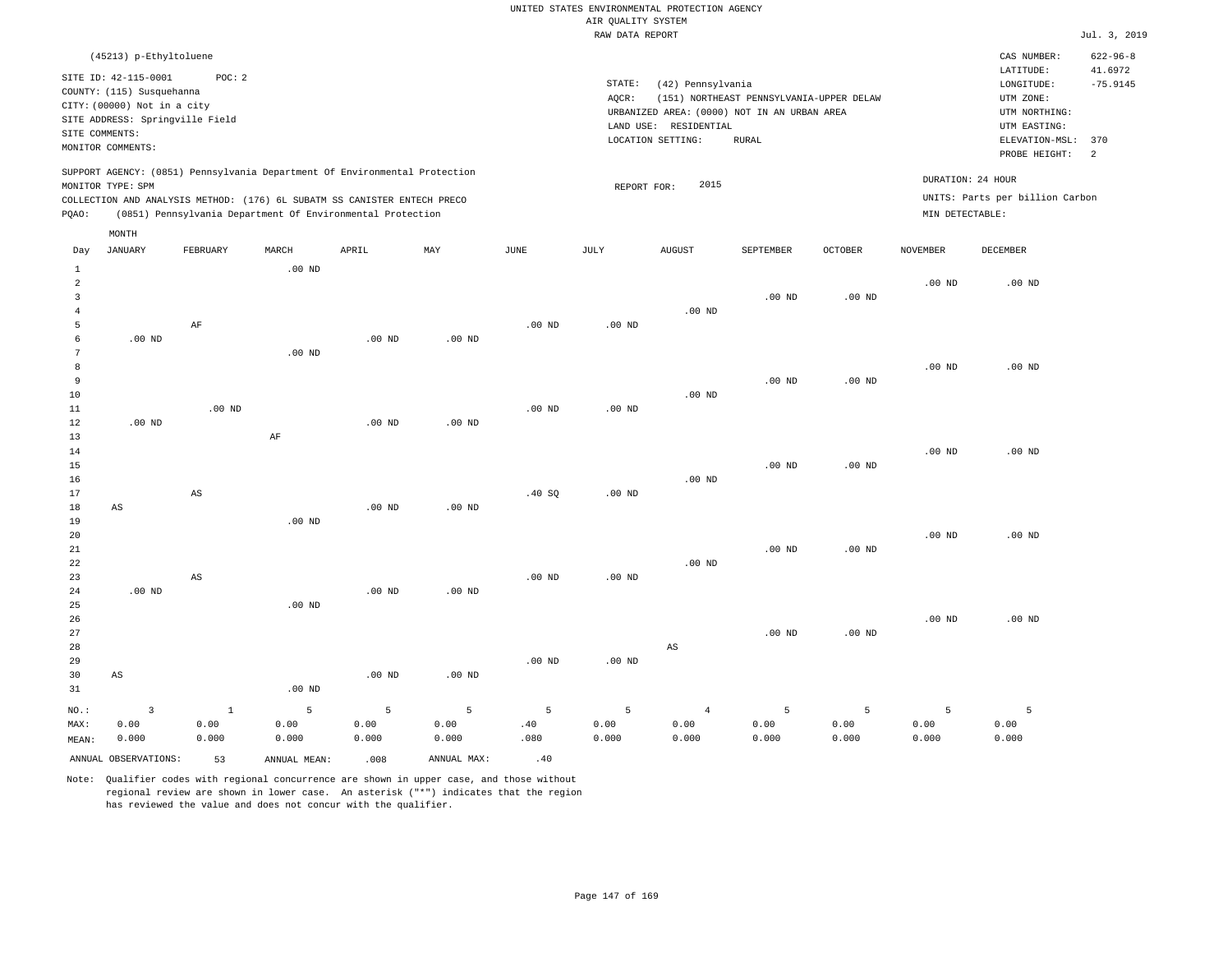|                      | (45220) Styrene                                                            |       |       |     |      |        |                                             |                                          |                |                 | CAS NUMBER:                     | $100 - 42 - 5$ |
|----------------------|----------------------------------------------------------------------------|-------|-------|-----|------|--------|---------------------------------------------|------------------------------------------|----------------|-----------------|---------------------------------|----------------|
| SITE ID: 42-115-0001 | POC:2                                                                      |       |       |     |      |        |                                             |                                          |                |                 | LATITUDE:                       | 41.6972        |
|                      | COUNTY: (115) Susquehanna                                                  |       |       |     |      | STATE: | (42) Pennsylvania                           |                                          |                |                 | LONGITUDE:                      | $-75.9145$     |
|                      | CITY: (00000) Not in a city                                                |       |       |     |      | AQCR:  |                                             | (151) NORTHEAST PENNSYLVANIA-UPPER DELAW |                |                 | UTM ZONE:                       |                |
|                      | SITE ADDRESS: Springville Field                                            |       |       |     |      |        | URBANIZED AREA: (0000) NOT IN AN URBAN AREA |                                          |                |                 | UTM NORTHING:                   |                |
| SITE COMMENTS:       |                                                                            |       |       |     |      |        | LAND USE: RESIDENTIAL                       |                                          |                |                 | UTM EASTING:                    |                |
| MONITOR COMMENTS:    |                                                                            |       |       |     |      |        | LOCATION SETTING:                           | RURAL                                    |                |                 | ELEVATION-MSL:                  | 370            |
|                      |                                                                            |       |       |     |      |        |                                             |                                          |                |                 | PROBE HEIGHT:                   | - 2            |
|                      | SUPPORT AGENCY: (0851) Pennsylvania Department Of Environmental Protection |       |       |     |      |        |                                             |                                          |                |                 | DURATION: 24 HOUR               |                |
| MONITOR TYPE: SPM    |                                                                            |       |       |     |      |        | 2013<br>REPORT FOR:                         |                                          |                |                 |                                 |                |
|                      | COLLECTION AND ANALYSIS METHOD: (176) 6L SUBATM SS CANISTER ENTECH PRECO   |       |       |     |      |        |                                             |                                          |                |                 | UNITS: Parts per billion Carbon |                |
| POAO:                | (0851) Pennsylvania Department Of Environmental Protection                 |       |       |     |      |        |                                             |                                          |                |                 | MIN DETECTABLE:                 |                |
| MONTH                |                                                                            |       |       |     |      |        |                                             |                                          |                |                 |                                 |                |
| JANUARY<br>Day       | FEBRUARY                                                                   | MARCH | APRIL | MAY | JUNE | JULY   | <b>AUGUST</b>                               | SEPTEMBER                                | <b>OCTOBER</b> | <b>NOVEMBER</b> | DECEMBER                        |                |
|                      |                                                                            |       |       |     |      |        |                                             | .78 SO                                   | $.00$ ND       |                 |                                 |                |
|                      |                                                                            |       |       |     |      |        | .60S                                        |                                          |                |                 |                                 |                |

| 10<br>11       |                     |          | $.00$ ND          | $.00$ ND | .57SQ    |          |       |        |            |                        |                        |                        |
|----------------|---------------------|----------|-------------------|----------|----------|----------|-------|--------|------------|------------------------|------------------------|------------------------|
| 12<br>13       |                     |          |                   |          |          |          |       |        | $.00$ ND   | $.00$ ND               | $\mathbb{A}\mathbb{S}$ | $\mathbb{A}\mathbb{S}$ |
| 14             |                     |          |                   |          |          |          |       | .46 CL |            |                        |                        |                        |
| 15             |                     |          |                   |          |          | $.00$ ND | 1.00  |        |            |                        |                        |                        |
| 16             |                     |          |                   | .00 $ND$ | .45 SQ   |          |       |        |            |                        |                        |                        |
| 17             |                     |          | .00 <sub>ND</sub> |          |          |          |       |        |            |                        |                        |                        |
| 18             |                     |          |                   |          |          |          |       |        |            |                        | AF                     | $\rm{AF}$              |
| 19             |                     |          |                   |          |          |          |       |        | $.00$ ND   | .00 $ND$               |                        |                        |
| 20             |                     |          |                   |          |          |          |       | .44 SQ |            |                        |                        |                        |
| 21             |                     |          |                   |          |          | .62 SQ   | .78S  |        |            |                        |                        |                        |
| $2\sqrt{2}$    |                     |          |                   | $.00$ ND | $.00$ ND |          |       |        |            |                        |                        |                        |
| 23             |                     |          | $.00$ ND          |          |          |          |       |        |            |                        |                        |                        |
| 24             |                     |          |                   |          |          |          |       |        |            |                        | $\rm{AF}$              | $\rm{AF}$              |
| 25             |                     |          |                   |          |          |          |       |        | $.00$ ND   | $\mathbb{A}\mathbb{S}$ |                        |                        |
| 26             |                     |          |                   |          |          |          |       | .58 SQ |            |                        |                        |                        |
| 27             |                     | $.00$ ND |                   |          |          | .94 SQ   | .59SQ |        |            |                        |                        |                        |
| 28             |                     |          |                   | $.00$ ND | $.00$ ND |          |       |        |            |                        |                        |                        |
| 29             |                     |          | $.00$ ND          |          |          |          |       |        |            |                        |                        |                        |
| 30             |                     |          |                   |          |          |          |       |        |            |                        | $\rm{AF}$              | $\rm{AF}$              |
| 31             |                     |          |                   |          |          |          |       |        |            | $.00$ ND               |                        |                        |
| $_{\rm NO.}$ : | $\mathsf{O}\xspace$ | $\,$ 1   | 5                 | 5        | 5        | 5        | 5     | 5      | $\sqrt{4}$ | $\overline{4}$         | $\mathbf{1}$           | $\mathbf{1}$           |
| MAX:           |                     | 0.00     | 0.00              | 0.00     | .57      | .94      | 1.00  | .60    | .78        | 0.00                   | 0.00                   | 0.00                   |
| MEAN:          |                     | 0.000    | 0.000             | 0.000    | .312     | .652     | .808  | .416   | .195       | 0.000                  | 0.000                  | 0.000                  |

Note: Qualifier codes with regional concurrence are shown in upper case, and those without regional review are shown in lower case. An asterisk ("\*") indicates that the region has reviewed the value and does not concur with the qualifier.

ANNUAL OBSERVATIONS: 41 ANNUAL MEAN: .286 ANNUAL MAX: 1.00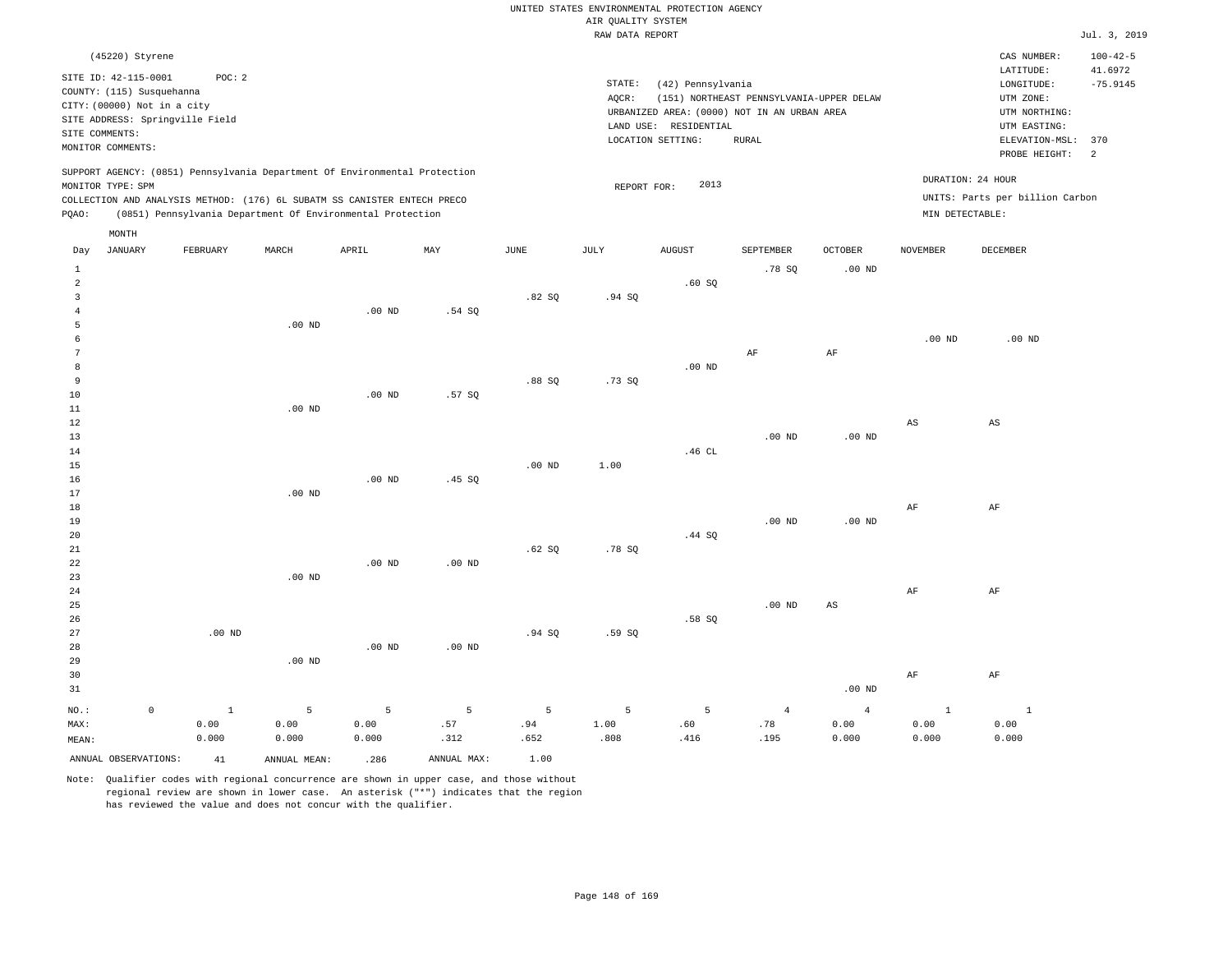| (45220) Styrene                                                                                                                                                                                                                                             |                                                                                                                                                                                           | CAS NUMBER:                                                                                                  | $100 - 42 - 5$                                      |
|-------------------------------------------------------------------------------------------------------------------------------------------------------------------------------------------------------------------------------------------------------------|-------------------------------------------------------------------------------------------------------------------------------------------------------------------------------------------|--------------------------------------------------------------------------------------------------------------|-----------------------------------------------------|
| SITE ID: 42-115-0001<br>POC: 2<br>COUNTY: (115) Susquehanna<br>CITY: (00000) Not in a city<br>SITE ADDRESS: Springville Field<br>SITE COMMENTS:<br>MONITOR COMMENTS:                                                                                        | STATE:<br>(42) Pennsylvania<br>(151) NORTHEAST PENNSYLVANIA-UPPER DELAW<br>AOCR:<br>URBANIZED AREA: (0000) NOT IN AN URBAN AREA<br>LAND USE:<br>RESIDENTIAL<br>LOCATION SETTING:<br>RURAL | LATITUDE:<br>LONGITUDE:<br>UTM ZONE:<br>UTM NORTHING:<br>UTM EASTING:<br>ELEVATION-MSL: 370<br>PROBE HEIGHT: | 41.6972<br>$-75.9145$<br>$\overline{\phantom{0}}^2$ |
| SUPPORT AGENCY: (0851) Pennsylvania Department Of Environmental Protection<br>MONITOR TYPE: SPM<br>COLLECTION AND ANALYSIS METHOD: (176) 6L SUBATM SS CANISTER ENTECH PRECO<br>(0851) Pennsylvania Department Of Environmental Protection<br>POAO:<br>MONTH | 2014<br>REPORT FOR:                                                                                                                                                                       | DURATION: 24 HOUR<br>UNITS: Parts per billion Carbon<br>MIN DETECTABLE:                                      |                                                     |

| Day                     | <b>JANUARY</b>       | FEBRUARY     | MARCH                  | APRIL                  | $\ensuremath{\text{MAX}}$ | $_{\rm JUNE}$ | $\mathtt{JULY}$ | AUGUST | SEPTEMBER         | OCTOBER  | $\,$ NOVEMBER           | DECEMBER               |
|-------------------------|----------------------|--------------|------------------------|------------------------|---------------------------|---------------|-----------------|--------|-------------------|----------|-------------------------|------------------------|
| $\mathbf{1}$            |                      |              |                        |                        |                           |               |                 |        |                   |          | $.00$ ND                | $.00$ ND               |
| $\overline{\mathbf{c}}$ |                      |              |                        |                        |                           |               |                 |        | .53SQ             | .39SQ    |                         |                        |
| 3                       |                      |              |                        |                        |                           |               |                 | 1.30   |                   |          |                         |                        |
| $\overline{4}$          |                      | $\rm{AF}$    |                        |                        |                           | .89 SQ        | 1.59            |        |                   |          |                         |                        |
| 5                       | $\rm AF$             |              |                        | $.00$ ND               | $.00$ ND                  |               |                 |        |                   |          |                         |                        |
| 6                       |                      |              | .00 <sub>ND</sub>      |                        |                           |               |                 |        |                   |          |                         |                        |
| 7                       |                      |              |                        |                        |                           |               |                 |        |                   |          | $.00$ ND                | $.00$ ND               |
| 8                       |                      |              |                        |                        |                           |               |                 |        | .76SQ             | .00 $ND$ |                         |                        |
| 9                       |                      |              |                        |                        |                           |               |                 | .37SQ  |                   |          |                         |                        |
| $10$                    |                      | $\rm AF$     |                        |                        |                           | .90SQ         | 1.03            |        |                   |          |                         |                        |
| $11\,$                  | $.00$ ND             |              |                        | $.00$ ND               | $.00$ ND                  |               |                 |        |                   |          |                         |                        |
| 12                      |                      |              | .00 <sub>ND</sub>      |                        |                           |               |                 |        |                   |          |                         |                        |
| 13                      |                      |              |                        |                        |                           |               |                 |        |                   |          | $.00$ ND                | $.00$ ND               |
| $14$                    |                      |              |                        |                        |                           |               |                 |        | $.00$ ND          | $.00$ ND |                         |                        |
| 15                      |                      |              |                        |                        |                           | 1.67 5        |                 | .89 SQ |                   |          |                         |                        |
| 16<br>17                | AS                   | $\rm{AF}$    |                        | $\mathbb{A}\mathbb{S}$ | .46SQ                     |               | 1.16            |        |                   |          |                         |                        |
| 18                      |                      |              | .00 $ND$               |                        |                           |               |                 |        |                   |          |                         |                        |
| 19                      |                      |              |                        |                        |                           |               |                 |        |                   |          | AF                      | $.00$ ND               |
| 20                      |                      |              |                        |                        |                           |               |                 |        | .23SQ             | $.00$ ND |                         |                        |
| 21                      |                      |              |                        |                        |                           |               |                 | .49 SQ |                   |          |                         |                        |
| $2\sqrt{2}$             |                      | $.00$ DI     |                        |                        |                           | 1.21          | 1.83 5          |        |                   |          |                         |                        |
| 23                      | $\rm AF$             |              |                        | $.00$ ND               | .26SQ                     |               |                 |        |                   |          |                         |                        |
| 24                      |                      |              | $\mathbb{A}\mathbb{S}$ |                        |                           |               |                 |        |                   |          |                         |                        |
| 25                      |                      |              |                        |                        |                           |               |                 |        |                   |          | $\rm AF$                | $.00$ ND               |
| 26                      |                      |              |                        |                        |                           |               |                 |        | .00 <sub>ND</sub> | $.00$ ND |                         |                        |
| 27                      |                      |              |                        |                        |                           |               |                 | .64SQ  |                   |          |                         |                        |
| 28                      |                      | $\rm{AF}$    |                        |                        |                           | 1.11 SQ       | 2.06 5          |        |                   |          |                         |                        |
| 29                      | AS                   |              |                        | $.00$ ND               | .34 SQ                    |               |                 |        |                   |          |                         |                        |
| 30                      |                      |              | .00 <sub>ND</sub>      |                        |                           |               |                 |        |                   |          |                         |                        |
| 31                      |                      |              |                        |                        |                           |               |                 |        |                   |          |                         | $\mathbb{A}\mathbb{S}$ |
| $_{\rm NO.}$ :          | $\,$ 1               | $\mathbf{1}$ | $\overline{4}$         | $\overline{4}$         | 5                         | 5             | 5               | 5      | 5                 | 5        | $\overline{\mathbf{3}}$ | 5                      |
| MAX:                    | 0.00                 | 0.00         | 0.00                   | 0.00                   | $.46\,$                   | 1.67          | 2.06            | 1.30   | .76               | .39      | 0.00                    | 0.00                   |
| MEAN:                   | 0.000                | 0.000        | 0.000                  | 0.000                  | .212                      | 1.156         | 1.534           | .738   | .304              | .078     | 0.000                   | 0.000                  |
|                         | ANNUAL OBSERVATIONS: | 48           | ANNUAL MEAN:           | .419                   | ANNUAL MAX:               | 2.06          |                 |        |                   |          |                         |                        |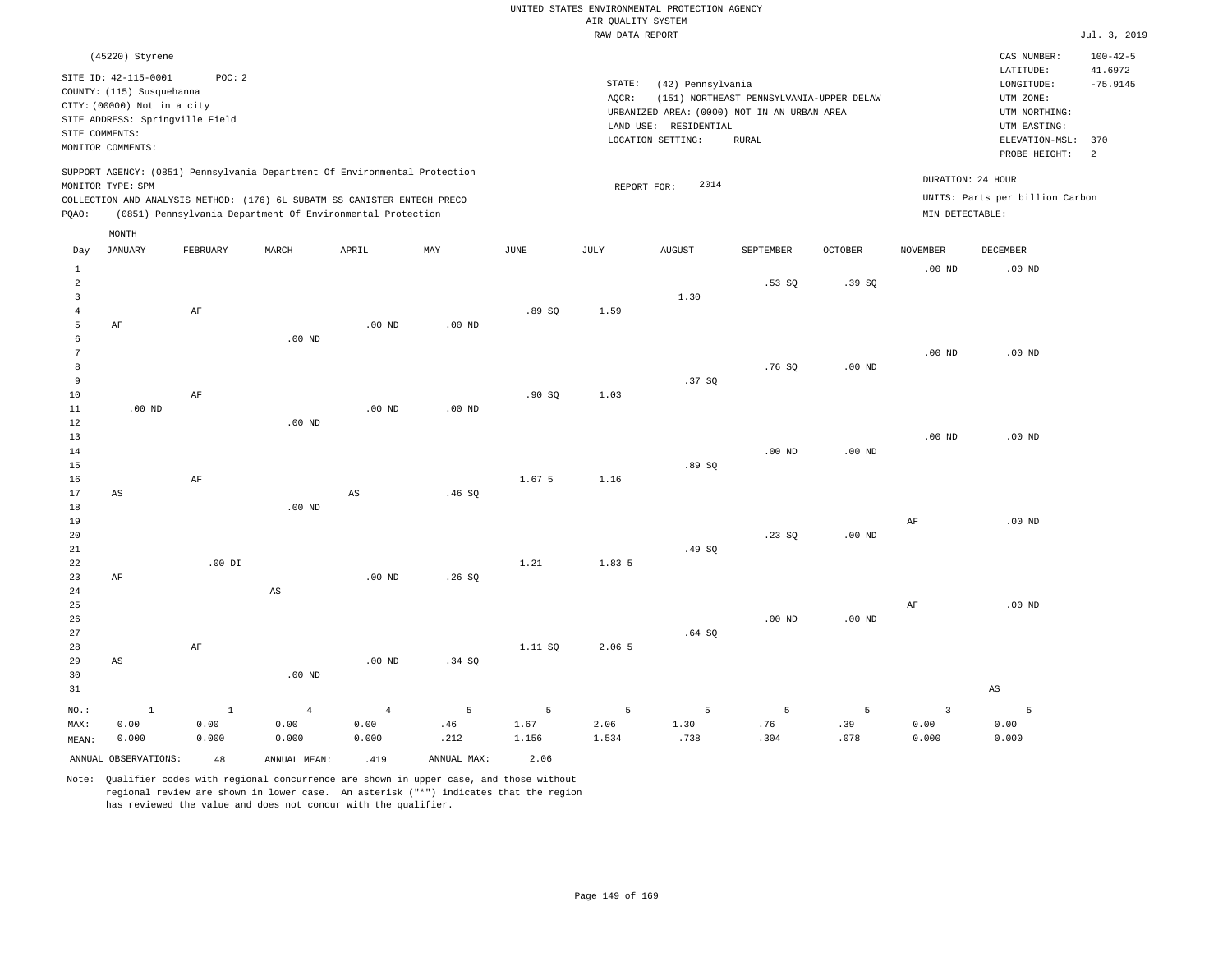| (45220) Styrene                                                                                                                                                                                                                                             |                                                                                                                                                                                        | CAS NUMBER:                                                                                                  | $100 - 42 - 5$        |
|-------------------------------------------------------------------------------------------------------------------------------------------------------------------------------------------------------------------------------------------------------------|----------------------------------------------------------------------------------------------------------------------------------------------------------------------------------------|--------------------------------------------------------------------------------------------------------------|-----------------------|
| SITE ID: 42-115-0001<br>POC:2<br>COUNTY: (115) Susquehanna<br>CITY: (00000) Not in a city<br>SITE ADDRESS: Springville Field<br>SITE COMMENTS:<br>MONITOR COMMENTS:                                                                                         | STATE:<br>(42) Pennsylvania<br>(151) NORTHEAST PENNSYLVANIA-UPPER DELAW<br>AOCR:<br>URBANIZED AREA: (0000) NOT IN AN URBAN AREA<br>LAND USE: RESIDENTIAL<br>LOCATION SETTING:<br>RURAL | LATITUDE:<br>LONGITUDE:<br>UTM ZONE:<br>UTM NORTHING:<br>UTM EASTING:<br>ELEVATION-MSL: 370<br>PROBE HEIGHT: | 41.6972<br>$-75.9145$ |
| SUPPORT AGENCY: (0851) Pennsylvania Department Of Environmental Protection<br>MONITOR TYPE: SPM<br>COLLECTION AND ANALYSIS METHOD: (176) 6L SUBATM SS CANISTER ENTECH PRECO<br>(0851) Pennsylvania Department Of Environmental Protection<br>POAO:<br>MONTH | 2015<br>REPORT FOR:                                                                                                                                                                    | DURATION: 24 HOUR<br>UNITS: Parts per billion Carbon<br>MIN DETECTABLE:                                      |                       |

| Day            | JANUARY                 | FEBRUARY               | MARCH        | APRIL    | MAY            | JUNE              | JULY        | AUGUST         | SEPTEMBER   | OCTOBER  | NOVEMBER | DECEMBER |
|----------------|-------------------------|------------------------|--------------|----------|----------------|-------------------|-------------|----------------|-------------|----------|----------|----------|
| $\mathbf{1}$   |                         |                        | $.00$ ND     |          |                |                   |             |                |             |          |          |          |
| $\overline{a}$ |                         |                        |              |          |                |                   |             |                |             |          | $.00$ ND | $.00$ ND |
| 3              |                         |                        |              |          |                |                   |             |                | $.00$ ND    | $.00$ ND |          |          |
| $\overline{4}$ |                         |                        |              |          |                |                   |             | .42 SQ         |             |          |          |          |
| 5              |                         | $\rm AF$               |              |          |                | $.00$ ND          | $.00$ ND    |                |             |          |          |          |
| 6              | $.00$ ND                |                        |              | $.00$ ND | $.00$ ND       |                   |             |                |             |          |          |          |
| 7              |                         |                        | $.00$ ND     |          |                |                   |             |                |             |          |          |          |
| 8              |                         |                        |              |          |                |                   |             |                |             |          | $.00$ ND | $.00$ ND |
| 9              |                         |                        |              |          |                |                   |             |                | $.00$ ND    | $.00$ ND |          |          |
| 10             |                         |                        |              |          |                |                   |             | $.00$ ND       |             |          |          |          |
| 11             |                         | $.00$ ND               |              |          |                | .00 <sub>ND</sub> | $.00$ ND    |                |             |          |          |          |
| 12             | .00 $ND$                |                        |              | .00 $ND$ | $.00$ ND       |                   |             |                |             |          |          |          |
| 13             |                         |                        | $\rm AF$     |          |                |                   |             |                |             |          |          |          |
| 14             |                         |                        |              |          |                |                   |             |                |             |          | $.00$ ND | $.00$ ND |
| 15             |                         |                        |              |          |                |                   |             |                | $.00$ ND    | $.00$ ND |          |          |
| 16             |                         |                        |              |          |                |                   |             | .45 SQ         |             |          |          |          |
| 17             |                         | $\mathbb{A}\mathbb{S}$ |              |          |                | .00 <sub>ND</sub> | $.00$ ND    |                |             |          |          |          |
| 18             | $\mathbb{A}\mathbb{S}$  |                        |              | .00 $ND$ | .50SQ          |                   |             |                |             |          |          |          |
| 19             |                         |                        | $.00$ ND     |          |                |                   |             |                |             |          |          |          |
| $20\,$         |                         |                        |              |          |                |                   |             |                |             |          | .00 $ND$ | $.00$ ND |
| $2\sqrt{1}$    |                         |                        |              |          |                |                   |             |                | $.00$ ND    | $.00$ ND |          |          |
| $^{\rm 22}$    |                         |                        |              |          |                |                   |             | $.00$ ND       |             |          |          |          |
| 23             |                         | $\mathbb{A}\mathbb{S}$ |              |          |                | $.00$ ND          | $.00$ ND    |                |             |          |          |          |
| 24             | .00 $ND$                |                        |              | .00 $ND$ | $.00$ ND       |                   |             |                |             |          |          |          |
| 25             |                         |                        | $.00$ ND     |          |                |                   |             |                |             |          |          |          |
| 26             |                         |                        |              |          |                |                   |             |                |             |          | .00 $ND$ | $.00$ ND |
| 27             |                         |                        |              |          |                |                   |             |                | $.00$ ND    | $.00$ ND |          |          |
| 28             |                         |                        |              |          |                |                   |             | AS             |             |          |          |          |
| 29             |                         |                        |              |          |                | $.00$ ND          | .56SQ       |                |             |          |          |          |
| 30             | $\mathbb{A}\mathbb{S}$  |                        |              | .07 SQ   | .00 $ND$       |                   |             |                |             |          |          |          |
| 31             |                         |                        | $.00$ ND     |          |                |                   |             |                |             |          |          |          |
| $_{\rm NO.}$ : | $\overline{\mathbf{3}}$ | $1\,$                  | 5            | 5        | $\overline{5}$ | 5                 | $\mathsf S$ | $\overline{4}$ | $\mathsf S$ | 5        | 5        | 5        |
| MAX:           | 0.00                    | 0.00                   | 0.00         | .07      | .50            | 0.00              | .56         | .45            | 0.00        | 0.00     | 0.00     | 0.00     |
| MEAN:          | 0.000                   | 0.000                  | 0.000        | .014     | .100           | 0.000             | .112        | .218           | 0.000       | 0.000    | 0.000    | 0.000    |
|                | ANNUAL OBSERVATIONS:    | 53                     | ANNUAL MEAN: | .038     | ANNUAL MAX:    | .56               |             |                |             |          |          |          |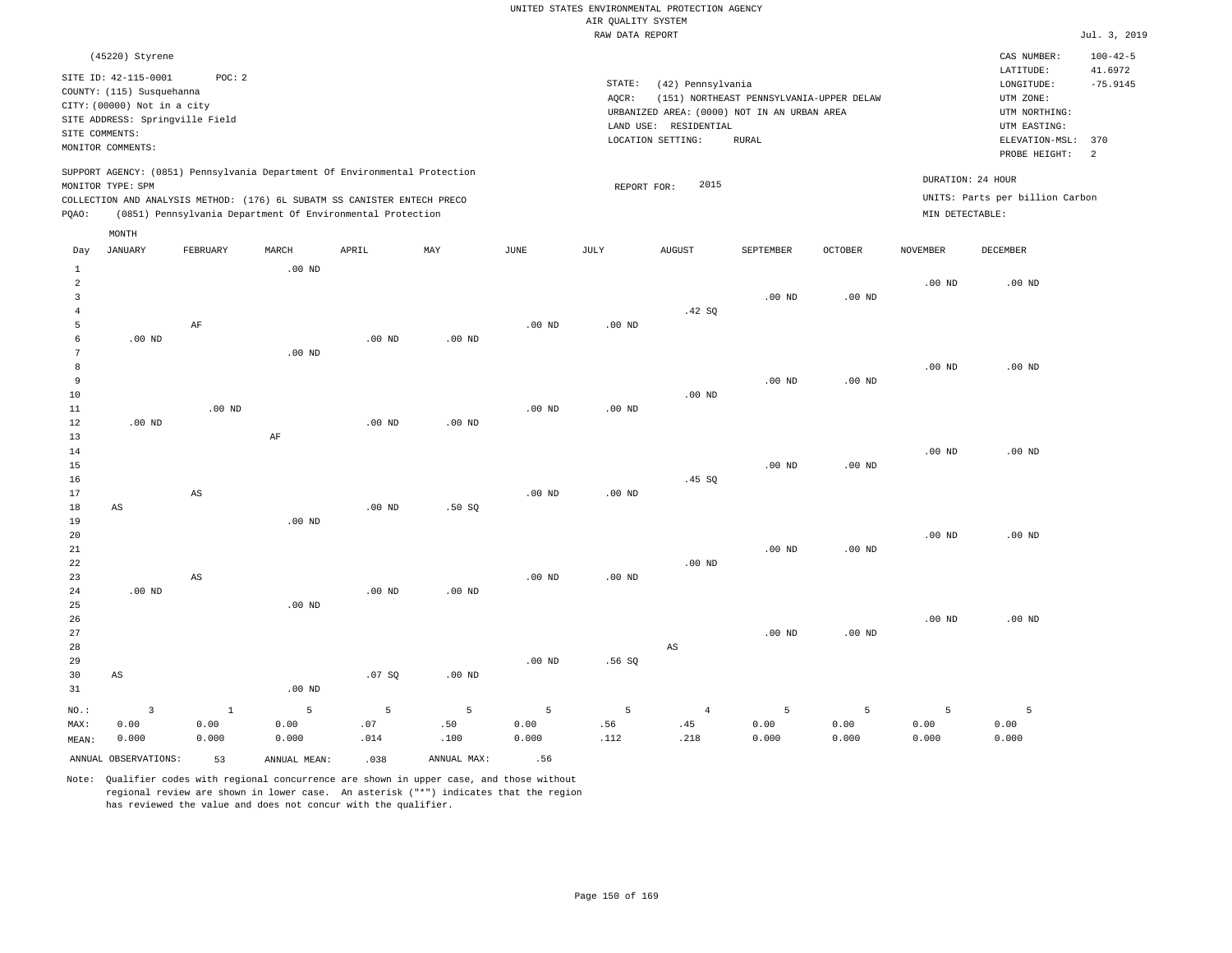|                | (45801) Chlorobenzene           |          |       |                                                                                                                                        |     |      |        |                                             |                                          |                |                 | CAS NUMBER:                     | $108 - 90 - 7$ |
|----------------|---------------------------------|----------|-------|----------------------------------------------------------------------------------------------------------------------------------------|-----|------|--------|---------------------------------------------|------------------------------------------|----------------|-----------------|---------------------------------|----------------|
|                | SITE ID: 42-115-0001            | POC: 2   |       |                                                                                                                                        |     |      |        |                                             |                                          |                |                 | LATITUDE:                       | 41.6972        |
|                | COUNTY: (115) Susquehanna       |          |       |                                                                                                                                        |     |      | STATE: | (42) Pennsylvania                           |                                          |                |                 | LONGITUDE:                      | $-75.9145$     |
|                | CITY: (00000) Not in a city     |          |       |                                                                                                                                        |     |      | AOCR:  |                                             | (151) NORTHEAST PENNSYLVANIA-UPPER DELAW |                |                 | UTM ZONE:                       |                |
|                | SITE ADDRESS: Springville Field |          |       |                                                                                                                                        |     |      |        | URBANIZED AREA: (0000) NOT IN AN URBAN AREA |                                          |                |                 | UTM NORTHING:                   |                |
| SITE COMMENTS: |                                 |          |       |                                                                                                                                        |     |      |        | LAND USE: RESIDENTIAL                       |                                          |                |                 | UTM EASTING:                    |                |
|                | MONITOR COMMENTS:               |          |       |                                                                                                                                        |     |      |        | LOCATION SETTING:                           | RURAL                                    |                |                 | ELEVATION-MSL: 370              | $\overline{2}$ |
|                |                                 |          |       |                                                                                                                                        |     |      |        |                                             |                                          |                |                 | PROBE HEIGHT:                   |                |
|                |                                 |          |       | SUPPORT AGENCY: (0851) Pennsylvania Department Of Environmental Protection                                                             |     |      |        |                                             |                                          |                |                 | DURATION: 24 HOUR               |                |
|                | MONITOR TYPE: SPM               |          |       |                                                                                                                                        |     |      |        | 2013<br>REPORT FOR:                         |                                          |                |                 | UNITS: Parts per billion Carbon |                |
| POAO:          |                                 |          |       | COLLECTION AND ANALYSIS METHOD: (176) 6L SUBATM SS CANISTER ENTECH PRECO<br>(0851) Pennsylvania Department Of Environmental Protection |     |      |        |                                             |                                          |                | MIN DETECTABLE: |                                 |                |
|                |                                 |          |       |                                                                                                                                        |     |      |        |                                             |                                          |                |                 |                                 |                |
|                | MONTH                           |          |       |                                                                                                                                        |     |      |        |                                             |                                          |                |                 |                                 |                |
| Day            | JANUARY                         | FEBRUARY | MARCH | APRIL                                                                                                                                  | MAY | JUNE | JULY   | <b>AUGUST</b>                               | SEPTEMBER                                | <b>OCTOBER</b> | <b>NOVEMBER</b> | DECEMBER                        |                |
|                |                                 |          |       |                                                                                                                                        |     |      |        |                                             | $00 \text{ m}$                           | $00 \text{ m}$ |                 |                                 |                |

| ANNUAL OBSERVATIONS:                  | 41       | ANNUAL MEAN: | 0.000             | ANNUAL MAX:                     | 0.00            |                                                           |          |                |                        |                        |                        |
|---------------------------------------|----------|--------------|-------------------|---------------------------------|-----------------|-----------------------------------------------------------|----------|----------------|------------------------|------------------------|------------------------|
| MEAN:                                 | 0.000    | 0.000        | 0.000             | 0.000                           | 0.000           | 0.000                                                     | 0.000    | 0.000          | 0.000                  | 0.000                  | 0.000                  |
| MAX:                                  | 0.00     | 0.00         | 0.00              | ${\bf 0}$ . ${\bf 0}$ ${\bf 0}$ | 0.00            | $\ensuremath{\text{0}}$ . $\ensuremath{\text{0}}\xspace0$ | 0.00     | 0.00           | 0.00                   | 0.00                   | 0.00                   |
| $\mathsf{O}\xspace$<br>$_{\rm NO.}$ : | $\,$ 1   | $\mathsf S$  | $\overline{5}$    | $\overline{5}$                  | $5\phantom{.0}$ | 5                                                         | 5        | $\overline{4}$ | $\overline{4}$         | $\,$ 1                 | $\mathbf 1$            |
| 31                                    |          |              |                   |                                 |                 |                                                           |          |                | $.00$ ND               |                        |                        |
| 30                                    |          |              |                   |                                 |                 |                                                           |          |                |                        | $\rm{AF}$              | $\rm AF$               |
| 29                                    |          | $.00$ ND     |                   |                                 |                 |                                                           |          |                |                        |                        |                        |
| 28                                    |          |              | .00 <sub>ND</sub> | $.00$ ND                        |                 |                                                           |          |                |                        |                        |                        |
| 27                                    | $.00$ ND |              |                   |                                 | $.00$ ND        | $.00$ ND                                                  |          |                |                        |                        |                        |
| 26                                    |          |              |                   |                                 |                 |                                                           | $.00$ ND |                |                        |                        |                        |
| 25                                    |          |              |                   |                                 |                 |                                                           |          | $.00$ ND       | $\mathbb{A}\mathbb{S}$ |                        |                        |
| 24                                    |          |              |                   |                                 |                 |                                                           |          |                |                        | $\rm{AF}$              | $\rm{AF}$              |
| 23                                    |          | $.00$ ND     |                   |                                 |                 |                                                           |          |                |                        |                        |                        |
| 22                                    |          |              | .00 $ND$          | $.00$ ND                        |                 |                                                           |          |                |                        |                        |                        |
| 21                                    |          |              |                   |                                 | $.00$ ND        | .00 $ND$                                                  |          |                |                        |                        |                        |
| 20                                    |          |              |                   |                                 |                 |                                                           | $.00$ ND |                |                        |                        |                        |
| 19                                    |          |              |                   |                                 |                 |                                                           |          | $.00$ ND       | .00 <sub>ND</sub>      |                        |                        |
| 18                                    |          |              |                   |                                 |                 |                                                           |          |                |                        | $\rm{AF}$              | $\rm{AF}$              |
| 17                                    |          | $.00$ ND     |                   |                                 |                 |                                                           |          |                |                        |                        |                        |
| 16                                    |          |              | $.00$ ND          | $.00$ ND                        |                 |                                                           |          |                |                        |                        |                        |
| 15                                    |          |              |                   |                                 | $.00$ ND        | $.00$ ND                                                  |          |                |                        |                        |                        |
| 14                                    |          |              |                   |                                 |                 |                                                           | .00CL    |                |                        |                        |                        |
| 13                                    |          |              |                   |                                 |                 |                                                           |          | $.00$ ND       | $.00$ ND               |                        |                        |
| 12                                    |          |              |                   |                                 |                 |                                                           |          |                |                        | $\mathbb{A}\mathbb{S}$ | $\mathbb{A}\mathbb{S}$ |
| 11                                    |          | $.00$ ND     |                   |                                 |                 |                                                           |          |                |                        |                        |                        |
| 10                                    |          |              | $.00$ ND          | $.00$ ND                        |                 |                                                           |          |                |                        |                        |                        |
| 9                                     |          |              |                   |                                 | $.00$ ND        | $.00$ ND                                                  |          |                |                        |                        |                        |
| 8                                     |          |              |                   |                                 |                 |                                                           | $.00$ ND |                |                        |                        |                        |
| 7                                     |          |              |                   |                                 |                 |                                                           |          | $\rm{AF}$      | $\rm{AF}$              |                        |                        |
| 6                                     |          |              |                   |                                 |                 |                                                           |          |                |                        | $.00$ ND               | $.00$ ND               |
| 5                                     |          | $.00$ ND     |                   |                                 |                 |                                                           |          |                |                        |                        |                        |
| 3<br>$\overline{4}$                   |          |              | $.00$ ND          | $.00$ ND                        | $.00$ ND        | .00 $ND$                                                  |          |                |                        |                        |                        |
| $\overline{a}$                        |          |              |                   |                                 |                 |                                                           | $.00$ ND |                |                        |                        |                        |
| $\mathbf{1}$                          |          |              |                   |                                 |                 |                                                           |          | $.00$ ND       | $.00$ ND               |                        |                        |
|                                       |          |              |                   |                                 |                 |                                                           |          |                |                        |                        |                        |

Note: Qualifier codes with regional concurrence are shown in upper case, and those without regional review are shown in lower case. An asterisk ("\*") indicates that the region

has reviewed the value and does not concur with the qualifier.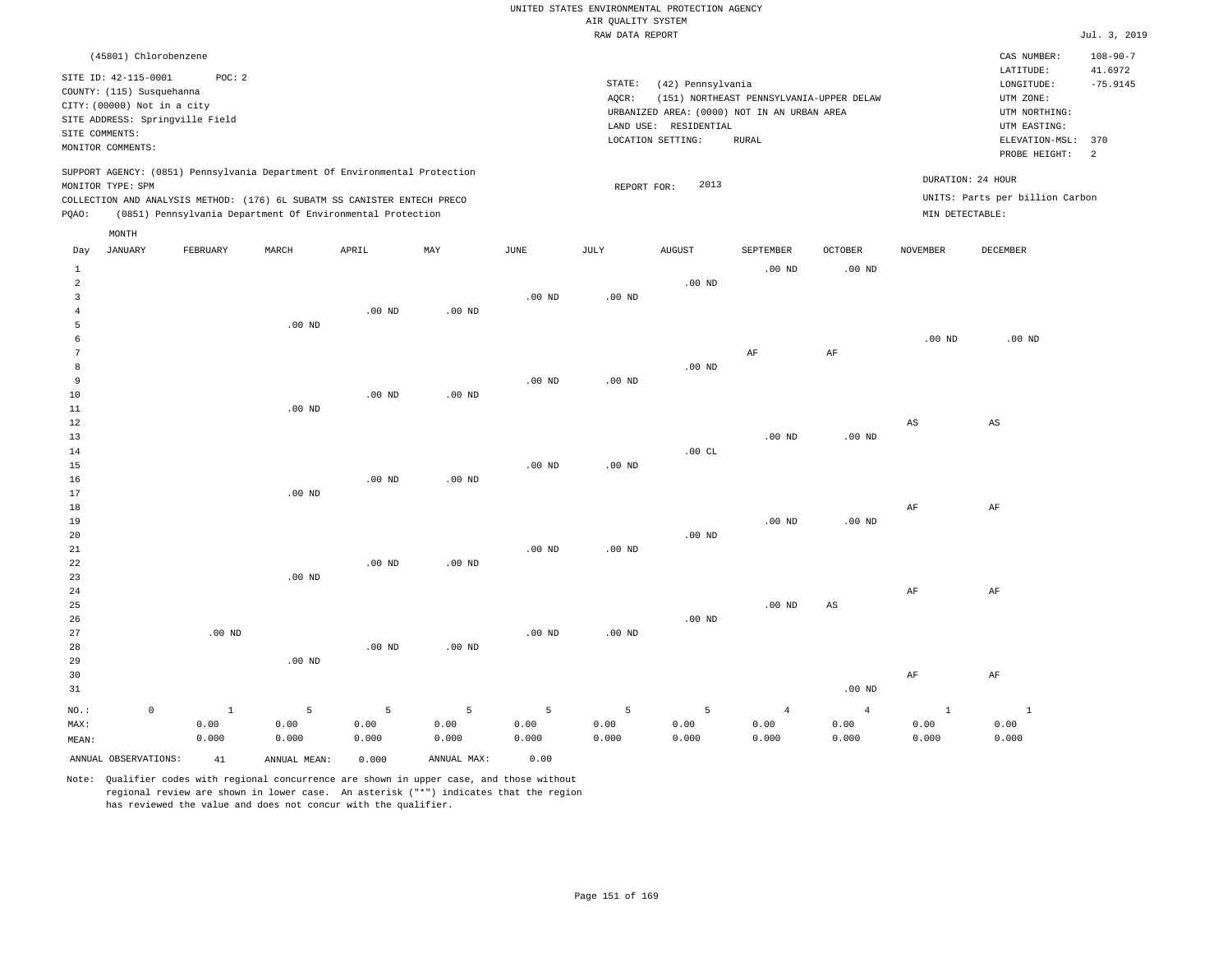| (45801) Chlorobenzene                                                                                                                                                                                                                                       |                                                                                                                                                                                           | CAS NUMBER:                                                                                                  | $108 - 90 - 7$        |
|-------------------------------------------------------------------------------------------------------------------------------------------------------------------------------------------------------------------------------------------------------------|-------------------------------------------------------------------------------------------------------------------------------------------------------------------------------------------|--------------------------------------------------------------------------------------------------------------|-----------------------|
| SITE ID: 42-115-0001<br>POC:2<br>COUNTY: (115) Susquehanna<br>CITY: (00000) Not in a city<br>SITE ADDRESS: Springville Field<br>SITE COMMENTS:<br>MONITOR COMMENTS:                                                                                         | STATE:<br>(42) Pennsylvania<br>(151) NORTHEAST PENNSYLVANIA-UPPER DELAW<br>AOCR:<br>URBANIZED AREA: (0000) NOT IN AN URBAN AREA<br>RESIDENTIAL<br>LAND USE:<br>LOCATION SETTING:<br>RURAL | LATITUDE:<br>LONGITUDE:<br>UTM ZONE:<br>UTM NORTHING:<br>UTM EASTING:<br>ELEVATION-MSL: 370<br>PROBE HEIGHT: | 41.6972<br>$-75.9145$ |
| SUPPORT AGENCY: (0851) Pennsylvania Department Of Environmental Protection<br>MONITOR TYPE: SPM<br>COLLECTION AND ANALYSIS METHOD: (176) 6L SUBATM SS CANISTER ENTECH PRECO<br>(0851) Pennsylvania Department Of Environmental Protection<br>POAO:<br>MONTH | 2014<br>REPORT FOR:                                                                                                                                                                       | DURATION: 24 HOUR<br>UNITS: Parts per billion Carbon<br>MIN DETECTABLE:                                      |                       |

| Day            | <b>JANUARY</b>       | FEBRUARY     | MARCH                  | APRIL          | MAY         | $_{\rm JUNE}$ | $\mathtt{JULY}$ | AUGUST   | SEPTEMBER         | OCTOBER           | NOVEMBER                | DECEMBER               |
|----------------|----------------------|--------------|------------------------|----------------|-------------|---------------|-----------------|----------|-------------------|-------------------|-------------------------|------------------------|
| $\mathbf{1}$   |                      |              |                        |                |             |               |                 |          |                   |                   | $.00$ ND                | $.00$ ND               |
| $\overline{a}$ |                      |              |                        |                |             |               |                 |          | $.00$ ND          | .00 <sub>ND</sub> |                         |                        |
| 3              |                      |              |                        |                |             |               |                 | $.00$ ND |                   |                   |                         |                        |
| $\overline{4}$ |                      | $\rm AF$     |                        |                |             | $.00$ ND      | $.00$ ND        |          |                   |                   |                         |                        |
| 5              | $\rm AF$             |              |                        | $.00$ ND       | $.00$ ND    |               |                 |          |                   |                   |                         |                        |
| 6              |                      |              | $.00$ ND               |                |             |               |                 |          |                   |                   |                         |                        |
| 7              |                      |              |                        |                |             |               |                 |          |                   |                   | $.00$ ND                | $.00$ ND               |
| 8              |                      |              |                        |                |             |               |                 |          | $.00$ ND          | $.00$ ND          |                         |                        |
| 9              |                      |              |                        |                |             |               |                 | $.00$ ND |                   |                   |                         |                        |
| $10$           |                      | AF           |                        |                |             | $.00$ ND      | $.00$ ND        |          |                   |                   |                         |                        |
| 11             | $.00$ ND             |              |                        | $.00$ ND       | $.00$ ND    |               |                 |          |                   |                   |                         |                        |
| 12             |                      |              | $.00$ ND               |                |             |               |                 |          |                   |                   |                         |                        |
| 13             |                      |              |                        |                |             |               |                 |          |                   |                   | $.00$ ND                | $.00$ ND               |
| 14             |                      |              |                        |                |             |               |                 |          | .00 <sub>ND</sub> | $.00$ ND          |                         |                        |
| 15<br>16       |                      | AF           |                        |                |             | $.00$ ND      | $.00$ ND        | $.00$ ND |                   |                   |                         |                        |
| 17             | AS                   |              |                        | $_{\rm AS}$    | $.00$ ND    |               |                 |          |                   |                   |                         |                        |
| 18             |                      |              | .00 $ND$               |                |             |               |                 |          |                   |                   |                         |                        |
| 19             |                      |              |                        |                |             |               |                 |          |                   |                   | $\rm{AF}$               | $.00$ ND               |
| $20$           |                      |              |                        |                |             |               |                 |          | $.00$ ND          | $.00$ ND          |                         |                        |
| 21             |                      |              |                        |                |             |               |                 | $.00$ ND |                   |                   |                         |                        |
| 22             |                      | $.00$ DI     |                        |                |             | $.00$ ND      | $.00$ ND        |          |                   |                   |                         |                        |
| 23             | $\rm AF$             |              |                        | $.00$ ND       | $.00$ ND    |               |                 |          |                   |                   |                         |                        |
| 24             |                      |              | $\mathbb{A}\mathbb{S}$ |                |             |               |                 |          |                   |                   |                         |                        |
| 25             |                      |              |                        |                |             |               |                 |          |                   |                   | $\rm{AF}$               | $.00$ ND               |
| 26             |                      |              |                        |                |             |               |                 |          | .00 <sub>ND</sub> | .00 <sub>ND</sub> |                         |                        |
| 27             |                      |              |                        |                |             |               |                 | .00 $ND$ |                   |                   |                         |                        |
| 28             |                      | AF           |                        |                |             | $.00$ ND      | $.00$ ND        |          |                   |                   |                         |                        |
| 29             | AS                   |              |                        | $.00$ ND       | .00 $ND$    |               |                 |          |                   |                   |                         |                        |
| 30             |                      |              | .00 $ND$               |                |             |               |                 |          |                   |                   |                         |                        |
| 31             |                      |              |                        |                |             |               |                 |          |                   |                   |                         | $\mathbb{A}\mathbb{S}$ |
| $NO.$ :        | $\mathbf{1}$         | $\mathbf{1}$ | $\overline{4}$         | $\overline{4}$ | 5           | $\mathsf S$   | 5               | 5        | 5                 | 5                 | $\overline{\mathbf{3}}$ | 5                      |
| MAX:           | 0.00                 | 0.00         | 0.00                   | 0.00           | 0.00        | 0.00          | 0.00            | 0.00     | 0.00              | 0.00              | 0.00                    | 0.00                   |
| MEAN:          | 0.000                | 0.000        | 0.000                  | 0.000          | 0.000       | 0.000         | 0.000           | 0.000    | 0.000             | 0.000             | 0.000                   | 0.000                  |
|                | ANNUAL OBSERVATIONS: | 48           | ANNUAL MEAN:           | 0.000          | ANNUAL MAX: | 0.00          |                 |          |                   |                   |                         |                        |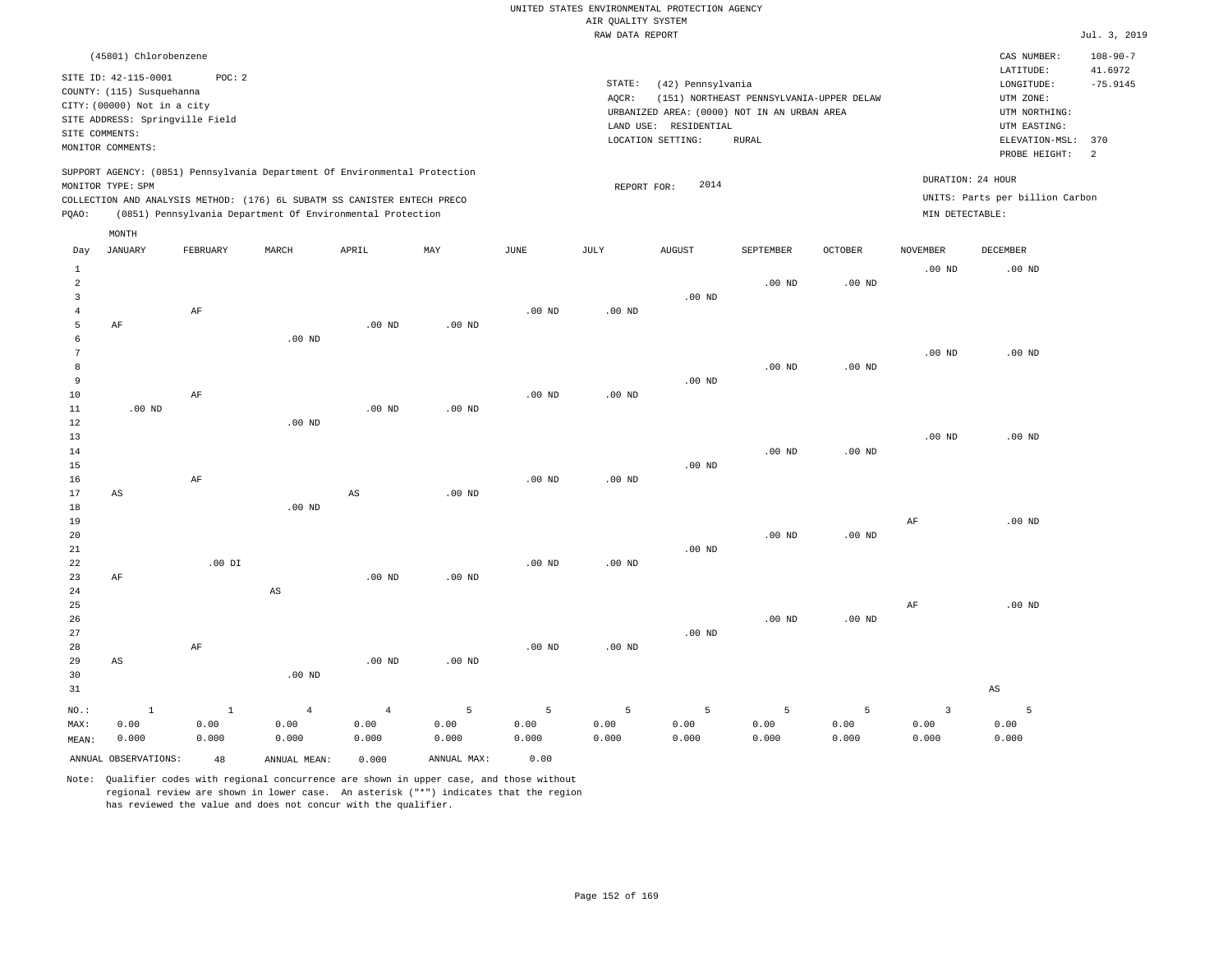| (45801) Chlorobenzene                                                                                                                                                                                                                                       |                                                                                                                                                                                        | CAS NUMBER:                                                                                                  | $108 - 90 - 7$                          |
|-------------------------------------------------------------------------------------------------------------------------------------------------------------------------------------------------------------------------------------------------------------|----------------------------------------------------------------------------------------------------------------------------------------------------------------------------------------|--------------------------------------------------------------------------------------------------------------|-----------------------------------------|
| SITE ID: 42-115-0001<br>POC:2<br>COUNTY: (115) Susquehanna<br>CITY: (00000) Not in a city<br>SITE ADDRESS: Springville Field<br>SITE COMMENTS:<br>MONITOR COMMENTS:                                                                                         | STATE:<br>(42) Pennsylvania<br>(151) NORTHEAST PENNSYLVANIA-UPPER DELAW<br>AOCR:<br>URBANIZED AREA: (0000) NOT IN AN URBAN AREA<br>LAND USE: RESIDENTIAL<br>LOCATION SETTING:<br>RURAL | LATITUDE:<br>LONGITUDE:<br>UTM ZONE:<br>UTM NORTHING:<br>UTM EASTING:<br>ELEVATION-MSL: 370<br>PROBE HEIGHT: | 41.6972<br>$-75.9145$<br>$\overline{2}$ |
| SUPPORT AGENCY: (0851) Pennsylvania Department Of Environmental Protection<br>MONITOR TYPE: SPM<br>COLLECTION AND ANALYSIS METHOD: (176) 6L SUBATM SS CANISTER ENTECH PRECO<br>(0851) Pennsylvania Department Of Environmental Protection<br>POAO:<br>MONTH | 2015<br>REPORT FOR:                                                                                                                                                                    | DURATION: 24 HOUR<br>UNITS: Parts per billion Carbon<br>MIN DETECTABLE:                                      |                                         |

|                | ANNUAL OBSERVATIONS:   | 53                     | ANNUAL MEAN:      | 0.000             | ANNUAL MAX:       | 0.00           |                   |                        |               |               |               |               |
|----------------|------------------------|------------------------|-------------------|-------------------|-------------------|----------------|-------------------|------------------------|---------------|---------------|---------------|---------------|
| MAX:<br>MEAN:  | 0.00<br>0.000          | 0.00<br>0.000          | 0.00<br>0.000     | 0.00<br>0.000     | 0.00<br>0.000     | 0.00<br>0.000  | 0.00<br>0.000     | 0.00<br>0.000          | 0.00<br>0.000 | 0.00<br>0.000 | 0.00<br>0.000 | 0.00<br>0.000 |
| $_{\rm NO.}$ : | $\overline{3}$         | $\mathbf{1}$           | $\overline{5}$    | 5                 | 5                 | $\overline{5}$ | 5                 | $\overline{4}$         | 5             | 5             | 5             | 5             |
| $31\,$         |                        |                        | .00 <sub>ND</sub> |                   |                   |                |                   |                        |               |               |               |               |
| $30$           | $\mathbb{A}\mathbb{S}$ |                        |                   | .00 <sub>ND</sub> | .00 <sub>ND</sub> |                |                   |                        |               |               |               |               |
| 29             |                        |                        |                   |                   |                   | .00 $ND$       | .00 $ND$          |                        |               |               |               |               |
| 28             |                        |                        |                   |                   |                   |                |                   | $\mathbb{A}\mathbb{S}$ |               |               |               |               |
| 27             |                        |                        |                   |                   |                   |                |                   |                        | $.00$ ND      | $.00$ ND      |               |               |
| 26             |                        |                        |                   |                   |                   |                |                   |                        |               |               | $.00$ ND      | $.00$ ND      |
| 25             |                        |                        | .00 <sub>ND</sub> |                   |                   |                |                   |                        |               |               |               |               |
| 24             | .00 $ND$               |                        |                   | .00 <sub>ND</sub> | $.00$ ND          |                |                   |                        |               |               |               |               |
| 23             |                        | AS                     |                   |                   |                   | $.00$ ND       | $.00~\mathrm{ND}$ |                        |               |               |               |               |
| 22             |                        |                        |                   |                   |                   |                |                   | $.00$ ND               |               |               |               |               |
| 21             |                        |                        |                   |                   |                   |                |                   |                        | $.00$ ND      | $.00$ ND      |               |               |
| 20             |                        |                        |                   |                   |                   |                |                   |                        |               |               | $.00$ ND      | $.00$ ND      |
| 19             |                        |                        | .00 <sub>ND</sub> |                   |                   |                |                   |                        |               |               |               |               |
| 18             | $\mathbb{A}\mathbb{S}$ |                        |                   | $.00$ ND          | .00 <sub>ND</sub> |                |                   |                        |               |               |               |               |
| $16$<br>17     |                        | $\mathbb{A}\mathbb{S}$ |                   |                   |                   | .00 $ND$       | .00 $ND$          | .00 $ND$               |               |               |               |               |
| $15\,$         |                        |                        |                   |                   |                   |                |                   |                        |               | $.00$ ND      |               |               |
| 14             |                        |                        |                   |                   |                   |                |                   |                        | $.00$ ND      |               | $.00$ ND      | $.00$ ND      |
| 13             |                        |                        | $\rm AF$          |                   |                   |                |                   |                        |               |               |               |               |
| 12             | $.00$ ND               |                        |                   | .00 <sub>ND</sub> | .00 <sub>ND</sub> |                |                   |                        |               |               |               |               |
| $11\,$         |                        | $.00$ ND               |                   |                   |                   | $.00$ ND       | $.00~\mathrm{ND}$ |                        |               |               |               |               |
| $10$           |                        |                        |                   |                   |                   |                |                   | $.00$ ND               |               |               |               |               |
| 9              |                        |                        |                   |                   |                   |                |                   |                        | $.00$ ND      | $.00$ ND      |               |               |
| 8              |                        |                        |                   |                   |                   |                |                   |                        |               |               | $.00$ ND      | $.00$ ND      |
| 7              |                        |                        | .00 <sub>ND</sub> |                   |                   |                |                   |                        |               |               |               |               |
| 6              | $.00$ ND               |                        |                   | $.00$ ND          | .00 <sub>ND</sub> |                |                   |                        |               |               |               |               |
| 5              |                        | AF                     |                   |                   |                   | $.00$ ND       | .00 $ND$          |                        |               |               |               |               |
| $\overline{4}$ |                        |                        |                   |                   |                   |                |                   | $.00$ ND               |               |               |               |               |
| 3              |                        |                        |                   |                   |                   |                |                   |                        | $.00$ ND      | $.00$ ND      |               |               |
| $\overline{a}$ |                        |                        |                   |                   |                   |                |                   |                        |               |               | $.00$ ND      | $.00$ ND      |
| 1              |                        |                        | $.00$ ND          |                   |                   |                |                   |                        |               |               |               |               |

Day JANUARY FEBRUARY MARCH APRIL MAY JUNE JULY AUGUST SEPTEMBER OCTOBER NOVEMBER DECEMBER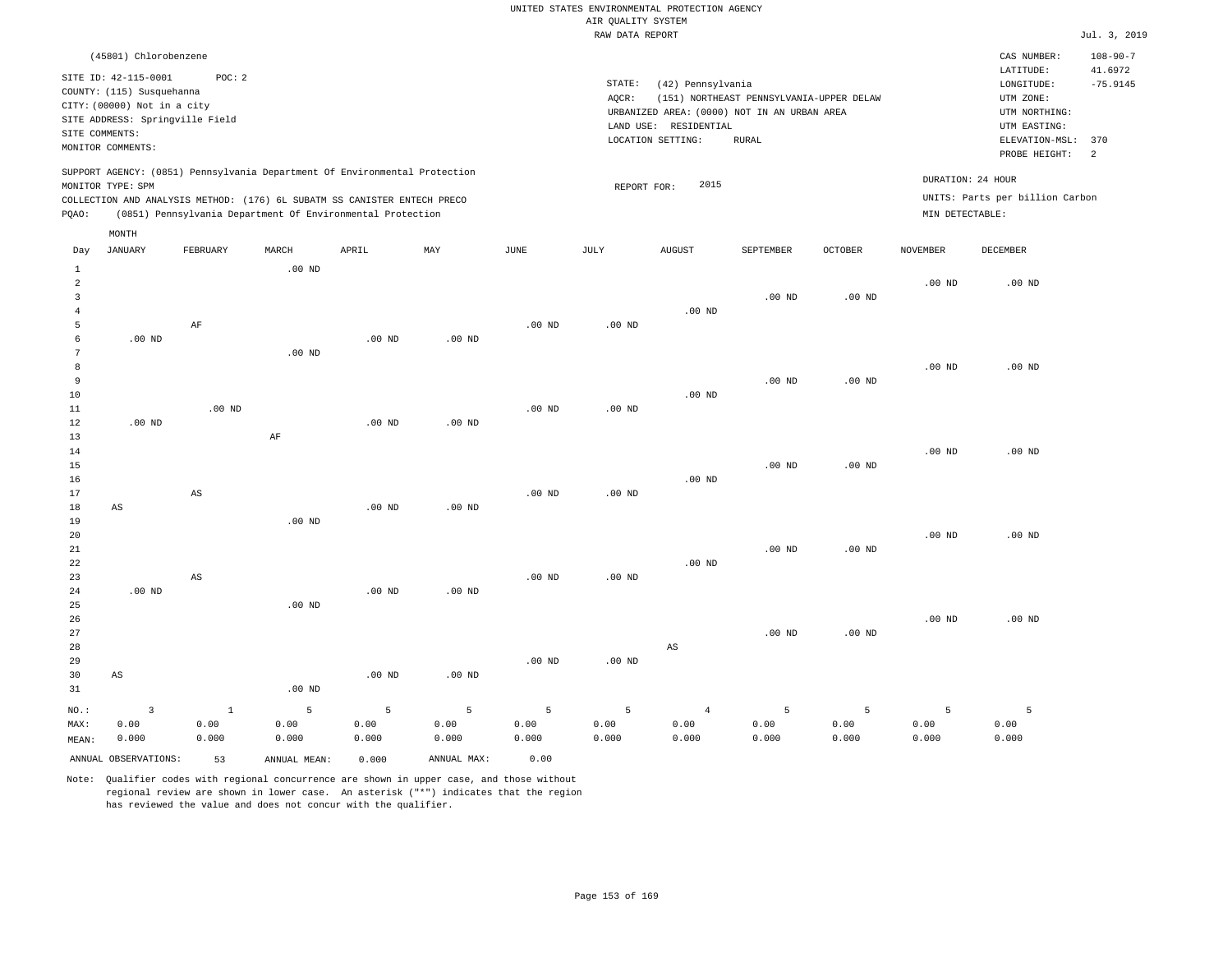|       | (45805) 1,2-Dichlorobenzene                                                                                                           |          |       |                                                                                                                                                                                                                      |     |      |                 |                                                                                              |                                          |                |          | CAS NUMBER:                                                             | $95 - 50 - 1$ |
|-------|---------------------------------------------------------------------------------------------------------------------------------------|----------|-------|----------------------------------------------------------------------------------------------------------------------------------------------------------------------------------------------------------------------|-----|------|-----------------|----------------------------------------------------------------------------------------------|------------------------------------------|----------------|----------|-------------------------------------------------------------------------|---------------|
|       | SITE ID: 42-115-0001<br>COUNTY: (115) Susquehanna<br>CITY: (00000) Not in a city<br>SITE ADDRESS: Springville Field<br>SITE COMMENTS: | POC: 2   |       |                                                                                                                                                                                                                      |     |      | STATE:<br>AOCR: | (42) Pennsylvania<br>URBANIZED AREA: (0000) NOT IN AN URBAN AREA<br>RESIDENTIAL<br>LAND USE: | (151) NORTHEAST PENNSYLVANIA-UPPER DELAW |                |          | 41.6972<br>$-75.9145$                                                   |               |
|       | MONITOR COMMENTS:                                                                                                                     |          |       |                                                                                                                                                                                                                      |     |      |                 | LOCATION SETTING:                                                                            | RURAL                                    |                |          | ELEVATION-MSL:<br>PROBE HEIGHT:                                         | 370<br>2      |
| POAO: | MONITOR TYPE: SPM                                                                                                                     |          |       | SUPPORT AGENCY: (0851) Pennsylvania Department Of Environmental Protection<br>COLLECTION AND ANALYSIS METHOD: (176) 6L SUBATM SS CANISTER ENTECH PRECO<br>(0851) Pennsylvania Department Of Environmental Protection |     |      |                 | 2013<br>REPORT FOR:                                                                          |                                          |                |          | DURATION: 24 HOUR<br>UNITS: Parts per billion Carbon<br>MIN DETECTABLE: |               |
| Day   | MONTH<br>JANUARY                                                                                                                      | FEBRUARY | MARCH | APRIL                                                                                                                                                                                                                | MAY | JUNE | JULY            | <b>AUGUST</b>                                                                                | SEPTEMBER                                | <b>OCTOBER</b> | NOVEMBER | DECEMBER                                                                |               |
|       |                                                                                                                                       |          |       |                                                                                                                                                                                                                      |     |      |                 |                                                                                              | $.00$ ND                                 | $.00$ ND       |          |                                                                         |               |
|       |                                                                                                                                       |          |       |                                                                                                                                                                                                                      |     |      |                 | $.00$ ND                                                                                     |                                          |                |          |                                                                         |               |

|                |         |              |                   |          |                   |                |                   | $\cdot$  |                   |                        |                        |                        |
|----------------|---------|--------------|-------------------|----------|-------------------|----------------|-------------------|----------|-------------------|------------------------|------------------------|------------------------|
| 3              |         |              |                   |          |                   | $.00$ ND       | $.00$ ND          |          |                   |                        |                        |                        |
| $\overline{4}$ |         |              |                   | $.00$ ND | .00 <sub>ND</sub> |                |                   |          |                   |                        |                        |                        |
| 5              |         |              | $.00$ ND          |          |                   |                |                   |          |                   |                        |                        |                        |
| 6              |         |              |                   |          |                   |                |                   |          |                   |                        | .00 $ND$               | $.00$ ND               |
| 7              |         |              |                   |          |                   |                |                   |          | $\rm{AF}$         | $\rm{AF}$              |                        |                        |
| 8              |         |              |                   |          |                   |                |                   | .00 $ND$ |                   |                        |                        |                        |
| 9              |         |              |                   |          |                   | $.00$ ND       | .00 <sub>ND</sub> |          |                   |                        |                        |                        |
| 10             |         |              |                   | $.00$ ND | $.00$ ND          |                |                   |          |                   |                        |                        |                        |
| 11             |         |              | $.00$ ND          |          |                   |                |                   |          |                   |                        |                        |                        |
| 12             |         |              |                   |          |                   |                |                   |          |                   |                        | $\mathbb{A}\mathbb{S}$ | $\mathbb{A}\mathbb{S}$ |
| 13             |         |              |                   |          |                   |                |                   |          | $.00$ ND          | $.00$ ND               |                        |                        |
| 14             |         |              |                   |          |                   |                |                   | .00CL    |                   |                        |                        |                        |
| 15             |         |              |                   |          |                   | $.00$ ND       | .00 $ND$          |          |                   |                        |                        |                        |
| 16             |         |              |                   | $.00$ ND | $.00$ ND          |                |                   |          |                   |                        |                        |                        |
| 17             |         |              | $.00$ ND          |          |                   |                |                   |          |                   |                        |                        |                        |
| 18             |         |              |                   |          |                   |                |                   |          |                   |                        | $\rm{AF}$              | $\rm{AF}$              |
| 19             |         |              |                   |          |                   |                |                   |          | $.00$ ND          | $.00$ ND               |                        |                        |
| 20             |         |              |                   |          |                   |                |                   | .00 $ND$ |                   |                        |                        |                        |
| $21\,$         |         |              |                   |          |                   | $.00$ ND       | .00 $ND$          |          |                   |                        |                        |                        |
| 22             |         |              |                   | $.00$ ND | $.00$ ND          |                |                   |          |                   |                        |                        |                        |
| 23             |         |              | $.00$ ND          |          |                   |                |                   |          |                   |                        |                        |                        |
| 24             |         |              |                   |          |                   |                |                   |          |                   |                        | $\rm{AF}$              | AF                     |
| 25             |         |              |                   |          |                   |                |                   |          | .00 <sub>ND</sub> | $\mathbb{A}\mathbb{S}$ |                        |                        |
| $26\,$         |         |              |                   |          |                   |                |                   | .00 $ND$ |                   |                        |                        |                        |
| 27             |         | .00 $ND$     |                   |          |                   | $.00$ ND       | $.00$ ND          |          |                   |                        |                        |                        |
| 28             |         |              |                   | $.00$ ND | $.00$ ND          |                |                   |          |                   |                        |                        |                        |
| 29             |         |              | .00 <sub>ND</sub> |          |                   |                |                   |          |                   |                        |                        |                        |
| 30             |         |              |                   |          |                   |                |                   |          |                   |                        | $\rm{AF}$              | $\rm AF$               |
| 31             |         |              |                   |          |                   |                |                   |          |                   | .00 <sub>ND</sub>      |                        |                        |
| $_{\rm NO.}$ : | $\circ$ | $\mathbf{1}$ | 5                 | 5        | $\overline{5}$    | $\overline{5}$ | 5                 | 5        | $\overline{4}$    | $\overline{4}$         | $\mathbf{1}$           | $\sim$ 1               |
| MAX:           |         | 0.00         | 0.00              | 0.00     | 0.00              | 0.00           | 0.00              | 0.00     | 0.00              | 0.00                   | 0.00                   | 0.00                   |
| MEAN:          |         | 0.000        | 0.000             | 0.000    | 0.000             | 0.000          | 0.000             | 0.000    | 0.000             | 0.000                  | 0.000                  | 0.000                  |

ANNUAL OBSERVATIONS: 41 ANNUAL MEAN: 0.000 ANNUAL MAX: 0.00 Note: Qualifier codes with regional concurrence are shown in upper case, and those without

regional review are shown in lower case. An asterisk ("\*") indicates that the region

has reviewed the value and does not concur with the qualifier.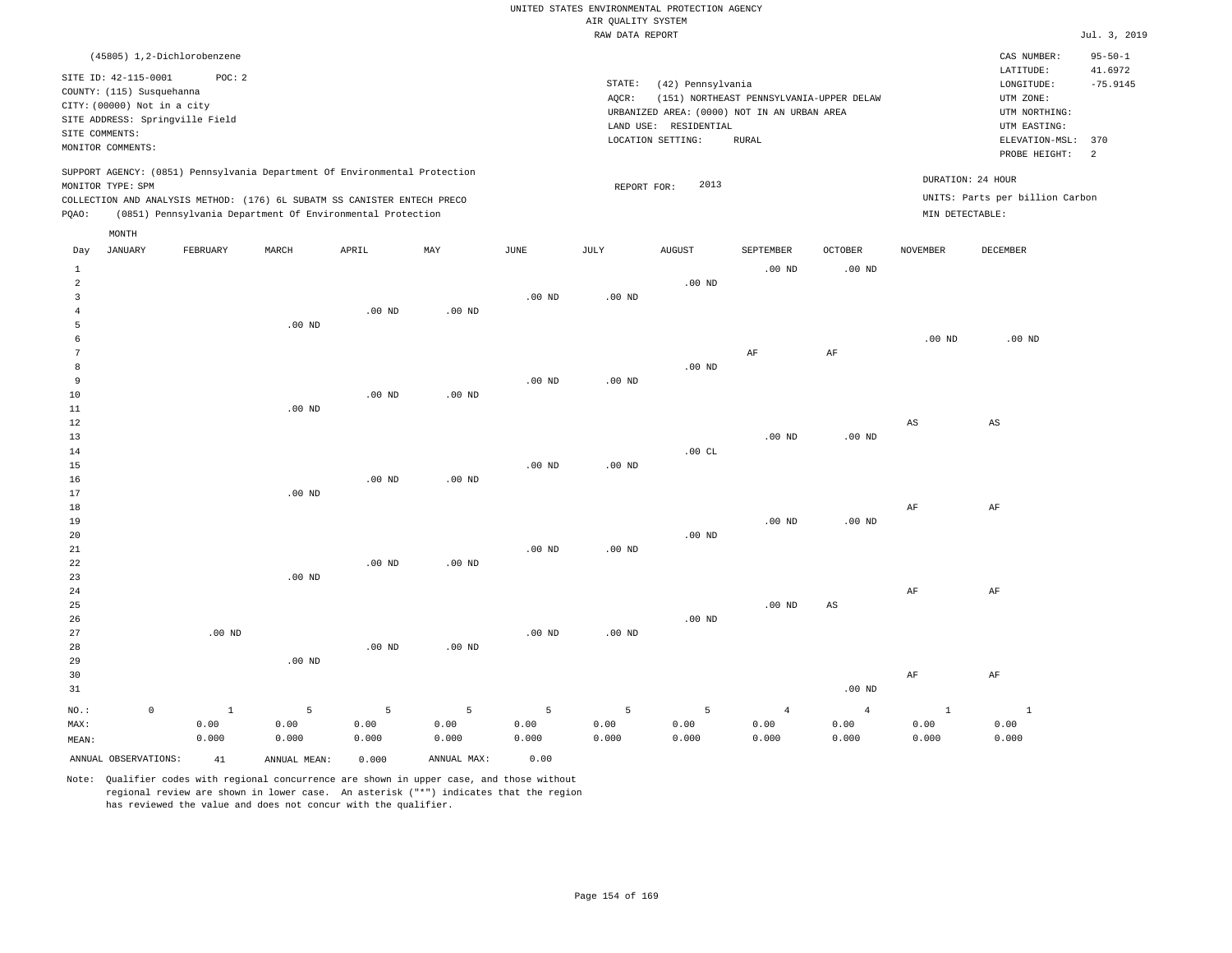| (45805) 1,2-Dichlorobenzene                                                                                                                                                                                                                        |                                                                                                                                                                                        | CAS NUMBER:                                                                                                  | $95 - 50 - 1$         |
|----------------------------------------------------------------------------------------------------------------------------------------------------------------------------------------------------------------------------------------------------|----------------------------------------------------------------------------------------------------------------------------------------------------------------------------------------|--------------------------------------------------------------------------------------------------------------|-----------------------|
| SITE ID: 42-115-0001<br>POC:2<br>COUNTY: (115) Susquehanna<br>CITY: (00000) Not in a city<br>SITE ADDRESS: Springville Field<br>SITE COMMENTS:<br>MONITOR COMMENTS:                                                                                | STATE:<br>(42) Pennsylvania<br>(151) NORTHEAST PENNSYLVANIA-UPPER DELAW<br>AOCR:<br>URBANIZED AREA: (0000) NOT IN AN URBAN AREA<br>LAND USE: RESIDENTIAL<br>LOCATION SETTING:<br>RURAL | LATITUDE:<br>LONGITUDE:<br>UTM ZONE:<br>UTM NORTHING:<br>UTM EASTING:<br>ELEVATION-MSL: 370<br>PROBE HEIGHT: | 41.6972<br>$-75.9145$ |
| SUPPORT AGENCY: (0851) Pennsylvania Department Of Environmental Protection<br>MONITOR TYPE: SPM<br>COLLECTION AND ANALYSIS METHOD: (176) 6L SUBATM SS CANISTER ENTECH PRECO<br>(0851) Pennsylvania Department Of Environmental Protection<br>POAO: | DURATION: 24 HOUR<br>2014<br>REPORT FOR:<br>MIN DETECTABLE:                                                                                                                            | UNITS: Parts per billion Carbon                                                                              |                       |

|                               | MONTH                         |                         |                                 |                                 |                    |                    |                    |                    |                    |                                 |                                 |                        |
|-------------------------------|-------------------------------|-------------------------|---------------------------------|---------------------------------|--------------------|--------------------|--------------------|--------------------|--------------------|---------------------------------|---------------------------------|------------------------|
| Day                           | <b>JANUARY</b>                | FEBRUARY                | MARCH                           | APRIL                           | MAY                | JUNE               | JULY               | <b>AUGUST</b>      | SEPTEMBER          | OCTOBER                         | <b>NOVEMBER</b>                 | DECEMBER               |
| 1<br>$\overline{a}$<br>3      |                               |                         |                                 |                                 |                    |                    |                    | $.00$ ND           | $.00$ ND           | $.00$ ND                        | $.00$ ND                        | $.00$ ND               |
| $\overline{4}$<br>5<br>6<br>7 | AF                            | $\rm AF$                | $.00$ ND                        | $.00$ ND                        | $.00$ ND           | $.00$ ND           | $.00$ ND           |                    |                    |                                 | $.00$ ND                        | $.00$ ND               |
| 8<br>9<br>10                  |                               | $\rm{AF}$               |                                 |                                 |                    | $.00$ ND           | $.00$ ND           | $.00$ ND           | $.00$ ND           | $.00$ ND                        |                                 |                        |
| 11<br>12<br>13<br>14          | $.00$ ND                      |                         | $.00$ ND                        | $.00$ ND                        | $.00$ ND           |                    |                    |                    | $.00$ ND           | $.00$ ND                        | $.00$ ND                        | $.00$ ND               |
| 15<br>16<br>17<br>18          | $\mathbb{A}\mathbb{S}$        | $\rm AF$                | $.00$ ND                        | $_{\rm AS}$                     | $.00$ ND           | $.00$ ND           | $.00$ ND           | $.00$ ND           |                    |                                 |                                 |                        |
| 19<br>20<br>21                |                               |                         |                                 |                                 |                    |                    |                    | $.00$ ND           | $.00$ ND           | $.00$ ND                        | $\rm{AF}$                       | $.00$ ND               |
| 22<br>23<br>$2\sqrt{4}$<br>25 | $\rm AF$                      | $.00$ DI                | $\mathbb{A}\mathbb{S}$          | $.00$ ND                        | $.00$ ND           | $.00$ ND           | $.00$ ND           |                    |                    |                                 | $\rm{AF}$                       | $.00$ ND               |
| 26<br>27<br>28                |                               | $\rm AF$                |                                 |                                 |                    | $.00$ ND           | $.00$ ND           | $.00$ ND           | $.00$ ND           | $.00$ ND                        |                                 |                        |
| 29<br>30<br>31                | $_{\rm AS}$                   |                         | $.00$ ND                        | $.00$ ND                        | $.00$ ND           |                    |                    |                    |                    |                                 |                                 | $\mathbb{A}\mathbb{S}$ |
| $NO.$ :<br>MAX:<br>MEAN:      | $\mathbf{1}$<br>0.00<br>0.000 | $\,$ 1<br>0.00<br>0.000 | $\overline{4}$<br>0.00<br>0.000 | $\overline{4}$<br>0.00<br>0.000 | 5<br>0.00<br>0.000 | 5<br>0.00<br>0.000 | 5<br>0.00<br>0.000 | 5<br>0.00<br>0.000 | 5<br>0.00<br>0.000 | $\overline{5}$<br>0.00<br>0.000 | $\overline{3}$<br>0.00<br>0.000 | 5<br>0.00<br>0.000     |
|                               | ANNUAL OBSERVATIONS:          | 48                      | ANNUAL MEAN:                    | 0.000                           | ANNUAL MAX:        | 0.00               |                    |                    |                    |                                 |                                 |                        |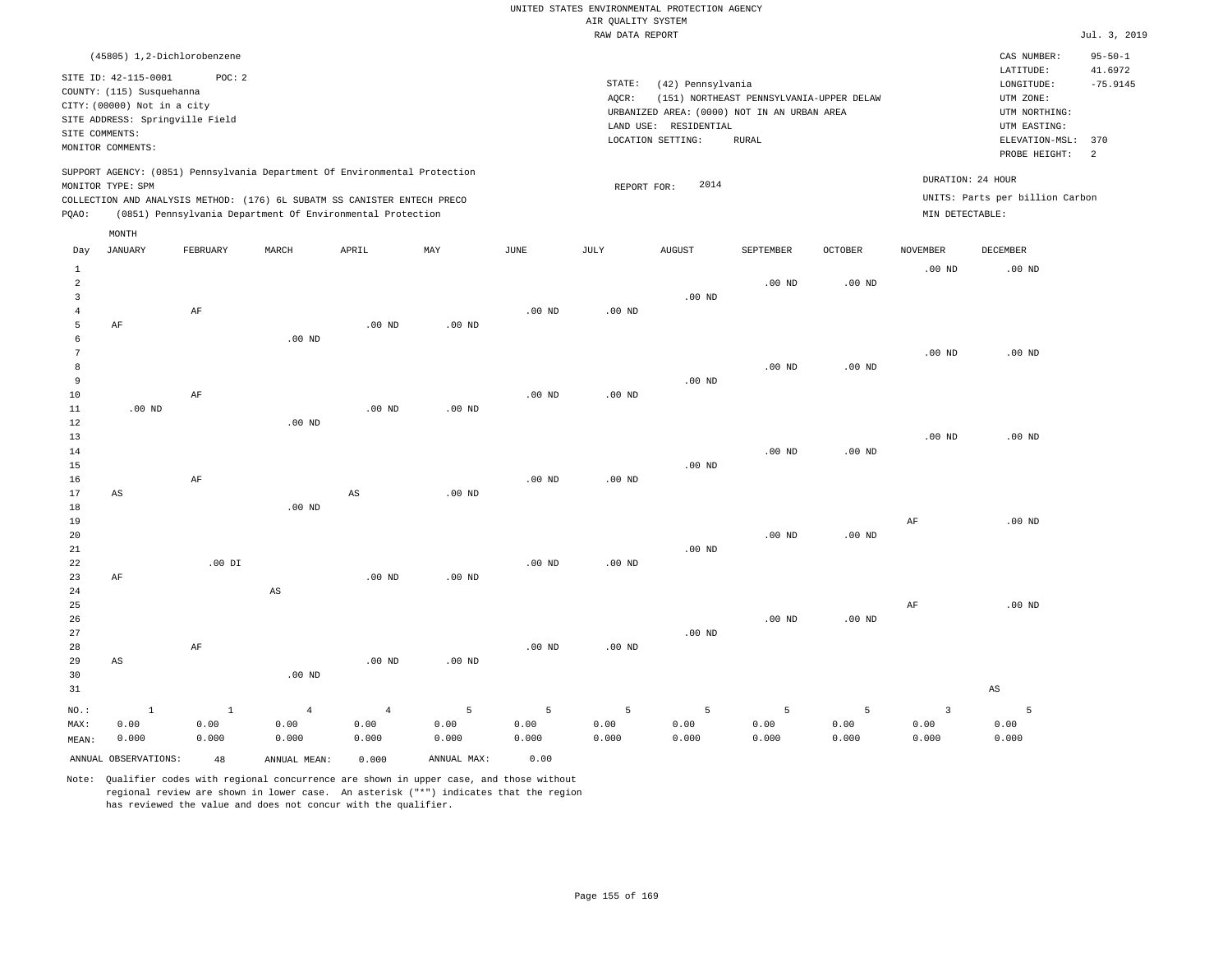| (45805) 1,2-Dichlorobenzene                                                                                                                                                                                                                                 |                                                                                                                                                                                        | CAS NUMBER:                                                                                                  | $95 - 50 - 1$               |
|-------------------------------------------------------------------------------------------------------------------------------------------------------------------------------------------------------------------------------------------------------------|----------------------------------------------------------------------------------------------------------------------------------------------------------------------------------------|--------------------------------------------------------------------------------------------------------------|-----------------------------|
| SITE ID: 42-115-0001<br>POC:2<br>COUNTY: (115) Susquehanna<br>CITY: (00000) Not in a city<br>SITE ADDRESS: Springville Field<br>SITE COMMENTS:<br>MONITOR COMMENTS:                                                                                         | STATE:<br>(42) Pennsylvania<br>(151) NORTHEAST PENNSYLVANIA-UPPER DELAW<br>AOCR:<br>URBANIZED AREA: (0000) NOT IN AN URBAN AREA<br>LAND USE: RESIDENTIAL<br>LOCATION SETTING:<br>RURAL | LATITUDE:<br>LONGITUDE:<br>UTM ZONE:<br>UTM NORTHING:<br>UTM EASTING:<br>ELEVATION-MSL: 370<br>PROBE HEIGHT: | 41.6972<br>$-75.9145$<br>-2 |
| SUPPORT AGENCY: (0851) Pennsylvania Department Of Environmental Protection<br>MONITOR TYPE: SPM<br>COLLECTION AND ANALYSIS METHOD: (176) 6L SUBATM SS CANISTER ENTECH PRECO<br>(0851) Pennsylvania Department Of Environmental Protection<br>POAO:<br>MONTH | 2015<br>REPORT FOR:                                                                                                                                                                    | DURATION: 24 HOUR<br>UNITS: Parts per billion Carbon<br>MIN DETECTABLE:                                      |                             |

| Day            | <b>JANUARY</b>          | ${\tt FEBRUARY}$       | $\tt MARCH$  | ${\tt APRIL}$ | $\ensuremath{\text{MAX}}$ | $_{\rm JUNE}$     | JULY     | ${\tt AUGUST}$         | SEPTEMBER         | OCTOBER           | NOVEMBER | DECEMBER |
|----------------|-------------------------|------------------------|--------------|---------------|---------------------------|-------------------|----------|------------------------|-------------------|-------------------|----------|----------|
| $\mathbf{1}$   |                         |                        | $.00$ ND     |               |                           |                   |          |                        |                   |                   |          |          |
| $\overline{a}$ |                         |                        |              |               |                           |                   |          |                        |                   |                   | $.00$ ND | $.00$ ND |
| 3              |                         |                        |              |               |                           |                   |          |                        | .00 <sub>ND</sub> | .00 <sub>ND</sub> |          |          |
| $\overline{4}$ |                         |                        |              |               |                           |                   |          | $.00$ ND               |                   |                   |          |          |
| 5              |                         | $\rm AF$               |              |               |                           | $.00$ ND          | $.00$ ND |                        |                   |                   |          |          |
| 6              | $.00$ ND                |                        |              | $.00$ ND      | .00 <sub>ND</sub>         |                   |          |                        |                   |                   |          |          |
| 7              |                         |                        | $.00$ ND     |               |                           |                   |          |                        |                   |                   |          |          |
| 8              |                         |                        |              |               |                           |                   |          |                        |                   |                   | $.00$ ND | $.00$ ND |
| 9              |                         |                        |              |               |                           |                   |          |                        | .00 <sub>ND</sub> | .00 <sub>ND</sub> |          |          |
| $10$           |                         |                        |              |               |                           |                   |          | $.00$ ND               |                   |                   |          |          |
| 11             |                         | $.00$ ND               |              |               |                           | $.00$ ND          | .00 $ND$ |                        |                   |                   |          |          |
| 12             | $.00$ ND                |                        |              | $.00$ ND      | .00 <sub>ND</sub>         |                   |          |                        |                   |                   |          |          |
| 13             |                         |                        | $\rm AF$     |               |                           |                   |          |                        |                   |                   |          |          |
| 14             |                         |                        |              |               |                           |                   |          |                        |                   |                   | $.00$ ND | $.00$ ND |
| 15             |                         |                        |              |               |                           |                   |          |                        | $.00$ ND          | .00 <sub>ND</sub> |          |          |
| 16             |                         |                        |              |               |                           |                   |          | $.00$ ND               |                   |                   |          |          |
| 17             |                         | $\mathbb{A}\mathbb{S}$ |              |               |                           | $.00$ ND          | .00 $ND$ |                        |                   |                   |          |          |
| 18             | $\mathbb{A}\mathbb{S}$  |                        |              | $.00$ ND      | .00 <sub>ND</sub>         |                   |          |                        |                   |                   |          |          |
| 19             |                         |                        | $.00$ ND     |               |                           |                   |          |                        |                   |                   |          |          |
| 20             |                         |                        |              |               |                           |                   |          |                        |                   |                   | $.00$ ND | $.00$ ND |
| 21             |                         |                        |              |               |                           |                   |          |                        | $.00$ ND          | .00 $ND$          |          |          |
| 22             |                         |                        |              |               |                           |                   |          | $.00$ ND               |                   |                   |          |          |
| 23<br>24       | .00 <sub>ND</sub>       | AS                     |              | $.00$ ND      | .00 <sub>ND</sub>         | .00 <sub>ND</sub> | $.00$ ND |                        |                   |                   |          |          |
| 25             |                         |                        | $.00$ ND     |               |                           |                   |          |                        |                   |                   |          |          |
| 26             |                         |                        |              |               |                           |                   |          |                        |                   |                   | $.00$ ND | $.00$ ND |
| 27             |                         |                        |              |               |                           |                   |          |                        | .00 <sub>ND</sub> | .00 <sub>ND</sub> |          |          |
| 28             |                         |                        |              |               |                           |                   |          | $\mathbb{A}\mathbb{S}$ |                   |                   |          |          |
| 29             |                         |                        |              |               |                           | $.00$ ND          | .00 $ND$ |                        |                   |                   |          |          |
| 30             | $\mathbb{A}\mathbb{S}$  |                        |              | $.00$ ND      | .00 <sub>ND</sub>         |                   |          |                        |                   |                   |          |          |
| 31             |                         |                        | $.00$ ND     |               |                           |                   |          |                        |                   |                   |          |          |
|                |                         |                        |              |               |                           |                   |          |                        |                   |                   |          |          |
| $_{\rm NO.}$ : | $\overline{\mathbf{3}}$ | $1\,$                  | 5            | 5             | 5                         | $\overline{5}$    | 5        | $\overline{4}$         | 5                 | 5                 | 5        | 5        |
| MAX:           | 0.00                    | 0.00                   | 0.00         | 0.00          | 0.00                      | 0.00              | 0.00     | 0.00                   | 0.00              | 0.00              | 0.00     | 0.00     |
| MEAN:          | 0.000                   | 0.000                  | 0.000        | 0.000         | 0.000                     | 0.000             | 0.000    | 0.000                  | 0.000             | 0.000             | 0.000    | 0.000    |
|                | ANNUAL OBSERVATIONS:    | 53                     | ANNUAL MEAN: | 0.000         | ANNUAL MAX:               | 0.00              |          |                        |                   |                   |          |          |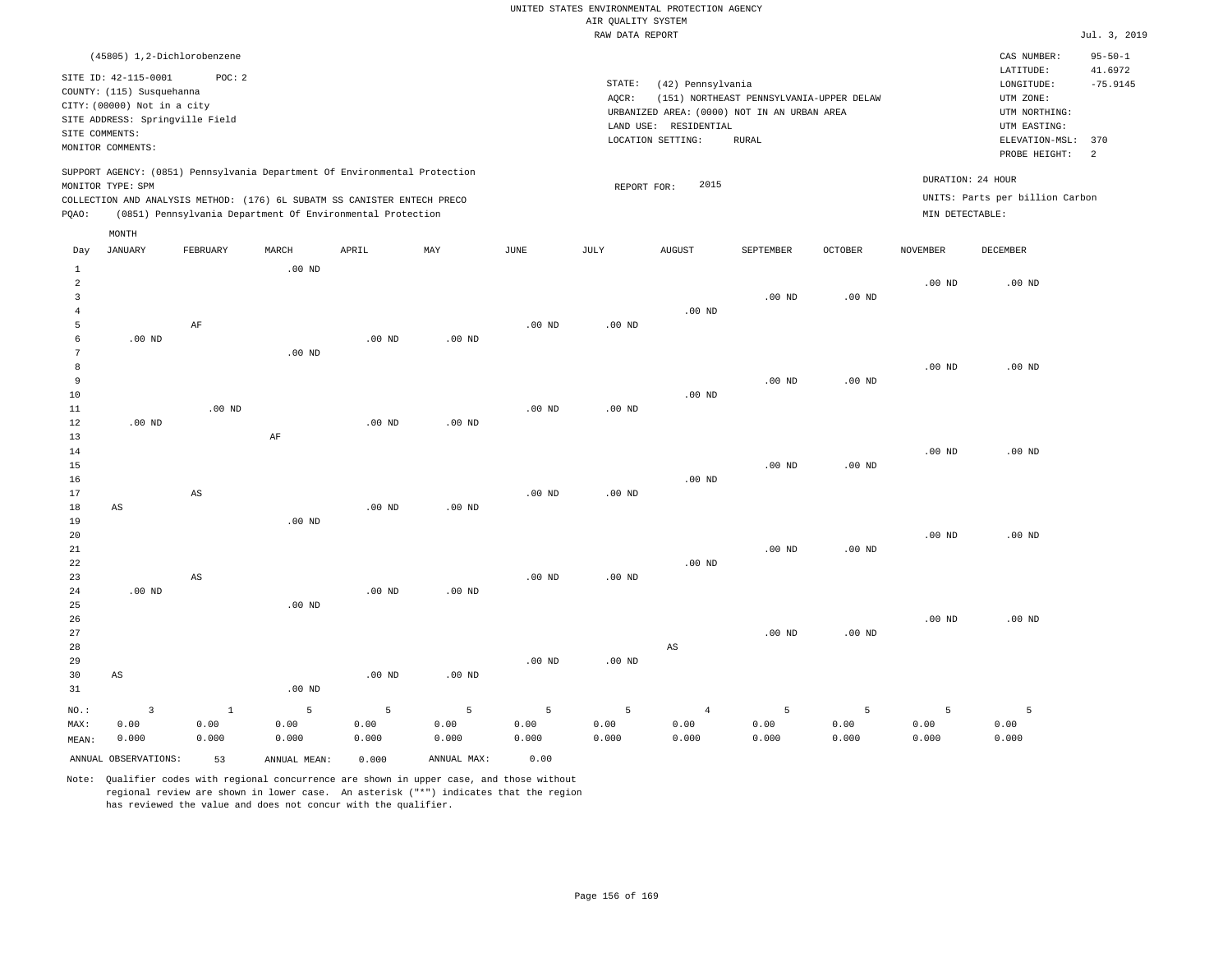# UNITED STATES ENVIRONMENTAL PROTECTION AGENCY AIR QUALITY SYSTEM

|         |                                                                    |                                                                                                                                                                                                                      |          |          |          |          | RAW DATA REPORT |                                                                                           |                                          |                |                                      |                                                                  | Jul. 3, 2019          |
|---------|--------------------------------------------------------------------|----------------------------------------------------------------------------------------------------------------------------------------------------------------------------------------------------------------------|----------|----------|----------|----------|-----------------|-------------------------------------------------------------------------------------------|------------------------------------------|----------------|--------------------------------------|------------------------------------------------------------------|-----------------------|
|         |                                                                    | (45806) 1,3-Dichlorobenzene                                                                                                                                                                                          |          |          |          |          |                 |                                                                                           |                                          |                |                                      | CAS NUMBER:                                                      | $541 - 73 - 1$        |
|         | SITE ID: 42-115-0001<br>COUNTY: (115) Susquehanna                  | POC: 2                                                                                                                                                                                                               |          |          |          |          | STATE:<br>AQCR: | (42) Pennsylvania                                                                         | (151) NORTHEAST PENNSYLVANIA-UPPER DELAW |                |                                      | LATITUDE:<br>LONGITUDE:<br>UTM ZONE:                             | 41.6972<br>$-75.9145$ |
|         | CITY: (00000) Not in a city<br>SITE COMMENTS:<br>MONITOR COMMENTS: | SITE ADDRESS: Springville Field                                                                                                                                                                                      |          |          |          |          |                 | URBANIZED AREA: (0000) NOT IN AN URBAN AREA<br>LAND USE: RESIDENTIAL<br>LOCATION SETTING: | RURAL                                    |                |                                      | UTM NORTHING:<br>UTM EASTING:<br>ELEVATION-MSL:<br>PROBE HEIGHT: | 370<br>-2             |
| PQAO:   | MONITOR TYPE: SPM                                                  | SUPPORT AGENCY: (0851) Pennsylvania Department Of Environmental Protection<br>COLLECTION AND ANALYSIS METHOD: (176) 6L SUBATM SS CANISTER ENTECH PRECO<br>(0851) Pennsylvania Department Of Environmental Protection |          |          |          |          | REPORT FOR:     | 2013                                                                                      |                                          |                | DURATION: 24 HOUR<br>MIN DETECTABLE: | UNITS: Parts per billion Carbon                                  |                       |
| Day     | MONTH<br><b>JANUARY</b>                                            | FEBRUARY                                                                                                                                                                                                             | MARCH    | APRIL    | MAY      | JUNE     | JULY            | AUGUST                                                                                    | SEPTEMBER                                | <b>OCTOBER</b> | <b>NOVEMBER</b>                      | DECEMBER                                                         |                       |
| 1<br>2  |                                                                    |                                                                                                                                                                                                                      |          | $.00$ ND | $.00$ ND | $.00$ ND | $.00$ ND        | $.00$ ND                                                                                  | $.00$ ND                                 | $.00$ ND       |                                      |                                                                  |                       |
|         |                                                                    |                                                                                                                                                                                                                      | $.00$ ND |          |          |          |                 |                                                                                           | AF                                       | AF             | $.00$ ND                             | $.00$ ND                                                         |                       |
| 9<br>10 |                                                                    |                                                                                                                                                                                                                      |          | 00 NTD   | nn m     | $.00$ ND | $.00$ ND        | $.00$ ND                                                                                  |                                          |                |                                      |                                                                  |                       |

| 10             |             |                |          | $.00$ ND | .00 <sub>ND</sub> |          |          |          |                |                |                        |              |
|----------------|-------------|----------------|----------|----------|-------------------|----------|----------|----------|----------------|----------------|------------------------|--------------|
| $11\,$         |             |                | $.00$ ND |          |                   |          |          |          |                |                |                        |              |
| 12             |             |                |          |          |                   |          |          |          |                |                | $\mathbb{A}\mathbb{S}$ | AS           |
| 13             |             |                |          |          |                   |          |          |          | $.00$ ND       | .00 $ND$       |                        |              |
| 14             |             |                |          |          |                   |          |          | .00CL    |                |                |                        |              |
| 15             |             |                |          |          |                   | .00 $ND$ | $.00$ ND |          |                |                |                        |              |
| 16             |             |                |          | $.00$ ND | $.00$ ND          |          |          |          |                |                |                        |              |
| 17             |             |                | $.00$ ND |          |                   |          |          |          |                |                |                        |              |
| 18             |             |                |          |          |                   |          |          |          |                |                | $\rm{AF}$              | $\rm AF$     |
| 19             |             |                |          |          |                   |          |          |          | .00 $ND$       | .00 $ND$       |                        |              |
| 20             |             |                |          |          |                   |          |          | $.00$ ND |                |                |                        |              |
| $2\sqrt{1}$    |             |                |          |          |                   | .00 $ND$ | $.00$ ND |          |                |                |                        |              |
| $^{\rm 22}$    |             |                |          | $.00$ ND | $.00$ ND          |          |          |          |                |                |                        |              |
| 23             |             |                | $.00$ ND |          |                   |          |          |          |                |                |                        |              |
| 24             |             |                |          |          |                   |          |          |          |                |                | $\rm{AF}$              | AF           |
| 25             |             |                |          |          |                   |          |          |          | $.00$ ND       | AS             |                        |              |
| 26             |             |                |          |          |                   |          |          | $.00$ ND |                |                |                        |              |
| 27             |             | .00 $ND$       |          |          |                   | .00 $ND$ | $.00$ ND |          |                |                |                        |              |
| 28             |             |                |          | $.00$ ND | $.00$ ND          |          |          |          |                |                |                        |              |
| 29             |             |                | $.00$ ND |          |                   |          |          |          |                |                |                        |              |
| 30             |             |                |          |          |                   |          |          |          |                |                | $\rm{AF}$              | AF           |
| 31             |             |                |          |          |                   |          |          |          |                | .00 $ND$       |                        |              |
| $_{\rm NO.}$ : | $\mathbb O$ | $\overline{1}$ | 5        | 5        | 5                 | 5        | 5        | 5        | $\overline{4}$ | $\overline{4}$ | $\mathbf{1}$           | $\mathbf{1}$ |
| MAX:           |             | 0.00           | 0.00     | 0.00     | 0.00              | 0.00     | 0.00     | 0.00     | 0.00           | 0.00           | 0.00                   | 0.00         |
| MEAN:          |             | 0.000          | 0.000    | 0.000    | 0.000             | 0.000    | 0.000    | 0.000    | 0.000          | 0.000          | 0.000                  | 0.000        |

Note: Qualifier codes with regional concurrence are shown in upper case, and those without regional review are shown in lower case. An asterisk ("\*") indicates that the region has reviewed the value and does not concur with the qualifier.

ANNUAL OBSERVATIONS: 41 ANNUAL MEAN: 0.000 ANNUAL MAX: 0.00

0.000

MEAN:

0.000 0.000 0.000 0.000 0.000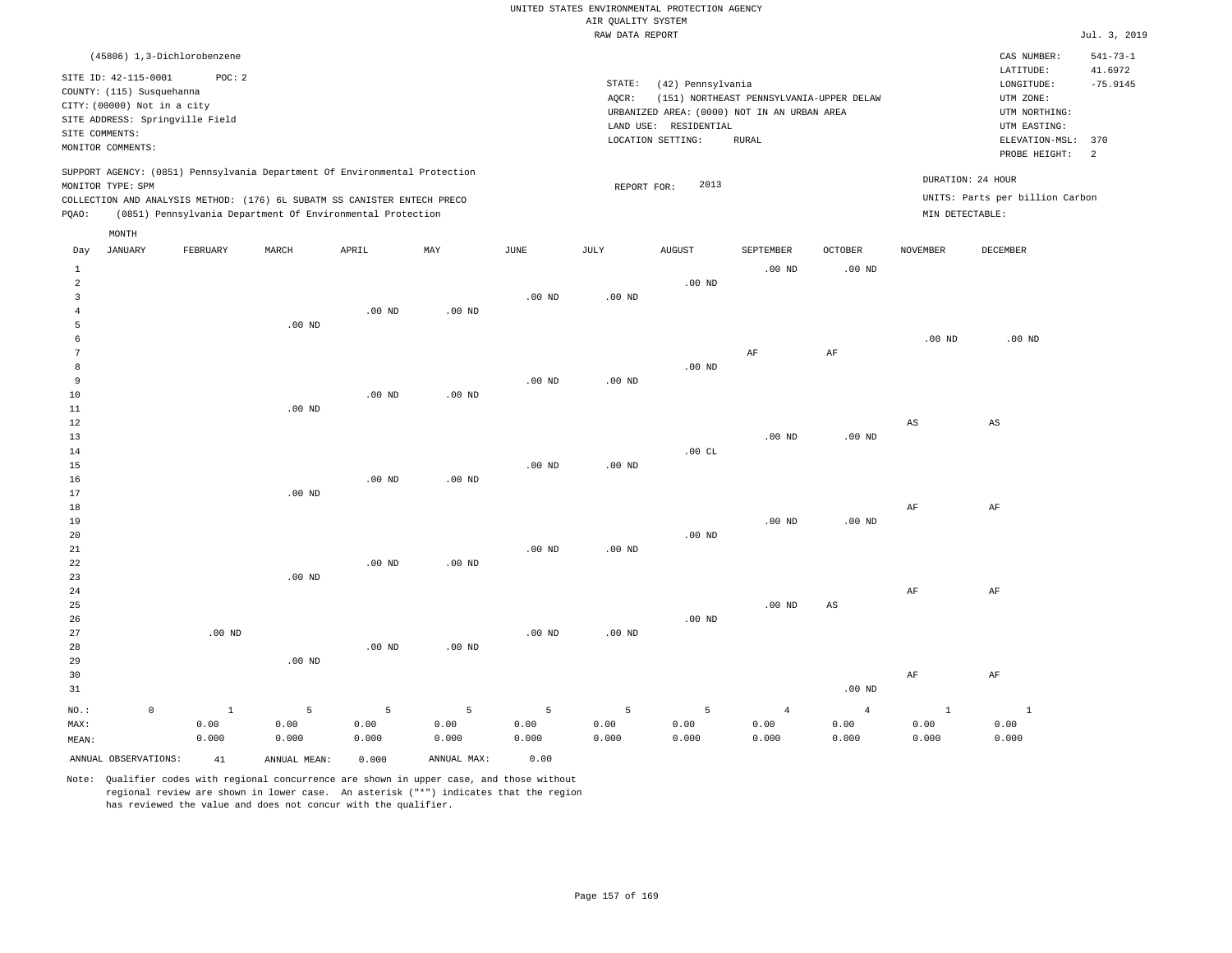| (45806) 1,3-Dichlorobenzene                                                                                                                                                                                                                        |                                                                                                                                                                                           | CAS NUMBER:                                                                                                  | $541 - 73 - 1$        |
|----------------------------------------------------------------------------------------------------------------------------------------------------------------------------------------------------------------------------------------------------|-------------------------------------------------------------------------------------------------------------------------------------------------------------------------------------------|--------------------------------------------------------------------------------------------------------------|-----------------------|
| SITE ID: 42-115-0001<br>POC:2<br>COUNTY: (115) Susquehanna<br>CITY: (00000) Not in a city<br>SITE ADDRESS: Springville Field<br>SITE COMMENTS:<br>MONITOR COMMENTS:                                                                                | STATE:<br>(42) Pennsylvania<br>(151) NORTHEAST PENNSYLVANIA-UPPER DELAW<br>AOCR:<br>URBANIZED AREA: (0000) NOT IN AN URBAN AREA<br>RESIDENTIAL<br>LAND USE:<br>LOCATION SETTING:<br>RURAL | LATITUDE:<br>LONGITUDE:<br>UTM ZONE:<br>UTM NORTHING:<br>UTM EASTING:<br>ELEVATION-MSL: 370<br>PROBE HEIGHT: | 41.6972<br>$-75.9145$ |
| SUPPORT AGENCY: (0851) Pennsylvania Department Of Environmental Protection<br>MONITOR TYPE: SPM<br>COLLECTION AND ANALYSIS METHOD: (176) 6L SUBATM SS CANISTER ENTECH PRECO<br>(0851) Pennsylvania Department Of Environmental Protection<br>POAO: | DURATION: 24 HOUR<br>2014<br>REPORT FOR:<br>MIN DETECTABLE:                                                                                                                               | UNITS: Parts per billion Carbon                                                                              |                       |

| Day                                                             | JANUARY                      | FEBRUARY                      | MARCH                           | APRIL                           | MAY                | JUNE               | JULY             | AUGUST             | SEPTEMBER                    | <b>OCTOBER</b>     | NOVEMBER                        | DECEMBER               |
|-----------------------------------------------------------------|------------------------------|-------------------------------|---------------------------------|---------------------------------|--------------------|--------------------|------------------|--------------------|------------------------------|--------------------|---------------------------------|------------------------|
| $\mathbf{1}$<br>$\overline{a}$<br>3<br>$\overline{4}$<br>5<br>6 | $\rm AF$                     | $\rm AF$                      | $.00$ ND                        | $.00$ ND                        | $.00$ ND           | $.00$ ND           | $.00$ ND         | $.00$ ND           | $.00$ ND                     | $.00$ ND           | .00 <sub>ND</sub>               | $.00$ ND               |
| $7\phantom{.0}$<br>8<br>9<br>10<br>$11\,$                       | $.00$ ND                     | $\rm{AF}$                     |                                 | $.00$ ND                        | $.00$ ND           | $.00$ ND           | $.00$ ND         | $.00$ ND           | $.00$ ND                     | $.00$ ND           | $.00$ ND                        | $.00$ ND               |
| 12<br>$13$<br>$14\,$<br>15<br>16                                |                              | $\rm AF$                      | $.00$ ND                        |                                 |                    | $.00$ ND           | $.00$ ND         | $.00$ ND           | $.00$ ND                     | $.00$ ND           | $.00$ ND                        | $.00$ ND               |
| 17<br>18<br>19<br>20<br>21                                      | $\mathbb{A}\mathbb{S}$       |                               | $.00$ ND                        | $\mathbb{A}\mathbb{S}$          | $.00$ ND           |                    |                  | $.00$ ND           | $.00$ ND                     | $.00$ ND           | $\rm{AF}$                       | $.00$ ND               |
| 22<br>23<br>24<br>25<br>26                                      | AF                           | $.00$ DI                      | $_{\rm AS}$                     | $.00$ ND                        | $.00$ ND           | $.00$ ND           | .26SQ            |                    | $.00$ ND                     | $.00$ ND           | AF                              | $.00$ ND               |
| 27<br>28<br>29<br>30<br>31                                      | $_{\rm AS}$                  | $\rm AF$                      | $.00$ ND                        | $.00$ ND                        | $.00$ ND           | $.00$ ND           | .27SQ            | $.00$ ND           |                              |                    |                                 | $\mathbb{A}\mathbb{S}$ |
| $NO.$ :<br>MAX:<br>MEAN:                                        | $\mathbf 1$<br>0.00<br>0.000 | $\mathbf{1}$<br>0.00<br>0.000 | $\overline{4}$<br>0.00<br>0.000 | $\overline{4}$<br>0.00<br>0.000 | 5<br>0.00<br>0.000 | 5<br>0.00<br>0.000 | 5<br>.27<br>.106 | 5<br>0.00<br>0.000 | $\mathsf S$<br>0.00<br>0.000 | 5<br>0.00<br>0.000 | $\overline{3}$<br>0.00<br>0.000 | 5<br>0.00<br>0.000     |
|                                                                 | ANNUAL OBSERVATIONS:         | 48                            | ANNUAL MEAN:                    | .011                            | ANNUAL MAX:        | .27                |                  |                    |                              |                    |                                 |                        |

Note: Qualifier codes with regional concurrence are shown in upper case, and those without regional review are shown in lower case. An asterisk ("\*") indicates that the region has reviewed the value and does not concur with the qualifier.

MONTH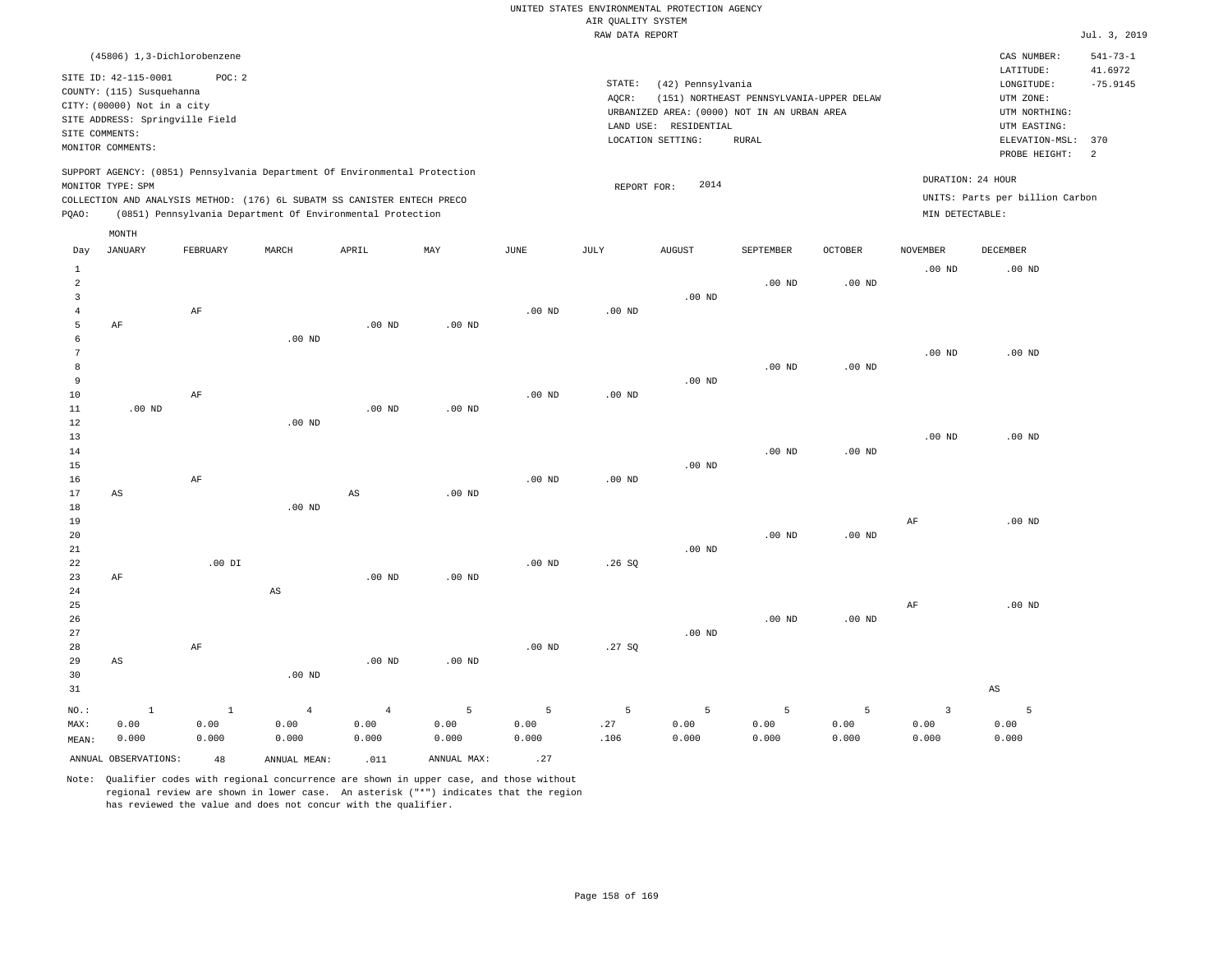| (45806) 1,3-Dichlorobenzene                                                                                                                                                                                                                                 |                                                                                                                                                                                        | CAS NUMBER:                                                                                                  | $541 - 73 - 1$              |
|-------------------------------------------------------------------------------------------------------------------------------------------------------------------------------------------------------------------------------------------------------------|----------------------------------------------------------------------------------------------------------------------------------------------------------------------------------------|--------------------------------------------------------------------------------------------------------------|-----------------------------|
| SITE ID: 42-115-0001<br>POC:2<br>COUNTY: (115) Susquehanna<br>CITY: (00000) Not in a city<br>SITE ADDRESS: Springville Field<br>SITE COMMENTS:<br>MONITOR COMMENTS:                                                                                         | STATE:<br>(42) Pennsylvania<br>AOCR:<br>(151) NORTHEAST PENNSYLVANIA-UPPER DELAW<br>URBANIZED AREA: (0000) NOT IN AN URBAN AREA<br>LAND USE: RESIDENTIAL<br>LOCATION SETTING:<br>RURAL | LATITUDE:<br>LONGITUDE:<br>UTM ZONE:<br>UTM NORTHING:<br>UTM EASTING:<br>ELEVATION-MSL: 370<br>PROBE HEIGHT: | 41.6972<br>$-75.9145$<br>-2 |
| SUPPORT AGENCY: (0851) Pennsylvania Department Of Environmental Protection<br>MONITOR TYPE: SPM<br>COLLECTION AND ANALYSIS METHOD: (176) 6L SUBATM SS CANISTER ENTECH PRECO<br>(0851) Pennsylvania Department Of Environmental Protection<br>POAO:<br>MONTH | 2015<br>REPORT FOR:                                                                                                                                                                    | DURATION: 24 HOUR<br>UNITS: Parts per billion Carbon<br>MIN DETECTABLE:                                      |                             |

| Day            | JANUARY                | FEBRUARY               | MARCH        | APRIL             | MAY               | $_{\rm JUNE}$     | JULY              | AUGUST                 | SEPTEMBER         | OCTOBER           | NOVEMBER | DECEMBER |
|----------------|------------------------|------------------------|--------------|-------------------|-------------------|-------------------|-------------------|------------------------|-------------------|-------------------|----------|----------|
| $\mathbf{1}$   |                        |                        | $.00$ ND     |                   |                   |                   |                   |                        |                   |                   |          |          |
| $\overline{a}$ |                        |                        |              |                   |                   |                   |                   |                        |                   |                   | $.00$ ND | $.00$ ND |
| 3              |                        |                        |              |                   |                   |                   |                   |                        | $.00$ ND          | .00 <sub>ND</sub> |          |          |
| $\overline{4}$ |                        |                        |              |                   |                   |                   |                   | $.00$ ND               |                   |                   |          |          |
| 5              |                        | $\rm AF$               |              |                   |                   | $.00$ ND          | $.00$ ND          |                        |                   |                   |          |          |
| 6              | $.00$ ND               |                        |              | $.00$ ND          | .00 <sub>ND</sub> |                   |                   |                        |                   |                   |          |          |
| 7              |                        |                        | $.00$ ND     |                   |                   |                   |                   |                        |                   |                   |          |          |
| 8              |                        |                        |              |                   |                   |                   |                   |                        |                   |                   | $.00$ ND | $.00$ ND |
| 9              |                        |                        |              |                   |                   |                   |                   |                        | $.00$ ND          | .00 <sub>ND</sub> |          |          |
| 10             |                        |                        |              |                   |                   |                   |                   | $.00$ ND               |                   |                   |          |          |
| 11             |                        | $.00$ ND               |              |                   |                   | $.00$ ND          | .00 <sub>ND</sub> |                        |                   |                   |          |          |
| 12             | $.00$ ND               |                        |              | $.00$ ND          | .00 <sub>ND</sub> |                   |                   |                        |                   |                   |          |          |
| 13             |                        |                        | $\rm AF$     |                   |                   |                   |                   |                        |                   |                   |          |          |
| 14             |                        |                        |              |                   |                   |                   |                   |                        |                   |                   | $.00$ ND | $.00$ ND |
| 15             |                        |                        |              |                   |                   |                   |                   |                        | $.00$ ND          | .00 <sub>ND</sub> |          |          |
| 16             |                        |                        |              |                   |                   |                   |                   | $.00$ ND               |                   |                   |          |          |
| 17             |                        | $\mathbb{A}\mathbb{S}$ |              |                   |                   | $.00$ ND          | $.00$ ND          |                        |                   |                   |          |          |
| 18             | $\mathbb{A}\mathbb{S}$ |                        |              | $.00$ ND          | .00 <sub>ND</sub> |                   |                   |                        |                   |                   |          |          |
| 19             |                        |                        | $.00$ ND     |                   |                   |                   |                   |                        |                   |                   |          |          |
| 20             |                        |                        |              |                   |                   |                   |                   |                        |                   |                   | $.00$ ND | $.00$ ND |
| 21             |                        |                        |              |                   |                   |                   |                   |                        | $.00$ ND          | .00 <sub>ND</sub> |          |          |
| 22             |                        |                        |              |                   |                   |                   |                   | $.00$ ND               |                   |                   |          |          |
| 23             |                        | AS                     |              |                   |                   | .00 <sub>ND</sub> | $.00$ ND          |                        |                   |                   |          |          |
| 24             | $.00~\mathrm{ND}$      |                        |              | $.00$ ND          | .00 <sub>ND</sub> |                   |                   |                        |                   |                   |          |          |
| 25             |                        |                        | $.00$ ND     |                   |                   |                   |                   |                        |                   |                   |          |          |
| 26             |                        |                        |              |                   |                   |                   |                   |                        |                   |                   | $.00$ ND | $.00$ ND |
| 27             |                        |                        |              |                   |                   |                   |                   |                        | .00 <sub>ND</sub> | .00 <sub>ND</sub> |          |          |
| 28             |                        |                        |              |                   |                   |                   |                   | $\mathbb{A}\mathbb{S}$ |                   |                   |          |          |
| $29$           |                        |                        |              |                   |                   | $.00$ ND          | .00 $ND$          |                        |                   |                   |          |          |
| 30             | $\mathbb{A}\mathbb{S}$ |                        |              | .00 <sub>ND</sub> | .00 <sub>ND</sub> |                   |                   |                        |                   |                   |          |          |
| 31             |                        |                        | $.00$ ND     |                   |                   |                   |                   |                        |                   |                   |          |          |
| $_{\rm NO.}$ : | $\mathsf 3$            | $1\,$                  | $\mathsf S$  | 5                 | 5                 | 5                 | $\overline{5}$    | $\overline{4}$         | $\overline{5}$    | 5                 | 5        | 5        |
| MAX:           | 0.00                   | 0.00                   | 0.00         | 0.00              | 0.00              | 0.00              | 0.00              | 0.00                   | 0.00              | 0.00              | 0.00     | 0.00     |
| MEAN:          | 0.000                  | 0.000                  | 0.000        | 0.000             | 0.000             | 0.000             | 0.000             | 0.000                  | 0.000             | 0.000             | 0.000    | 0.000    |
|                | ANNUAL OBSERVATIONS:   | 53                     | ANNUAL MEAN: | 0.000             | ANNUAL MAX:       | 0.00              |                   |                        |                   |                   |          |          |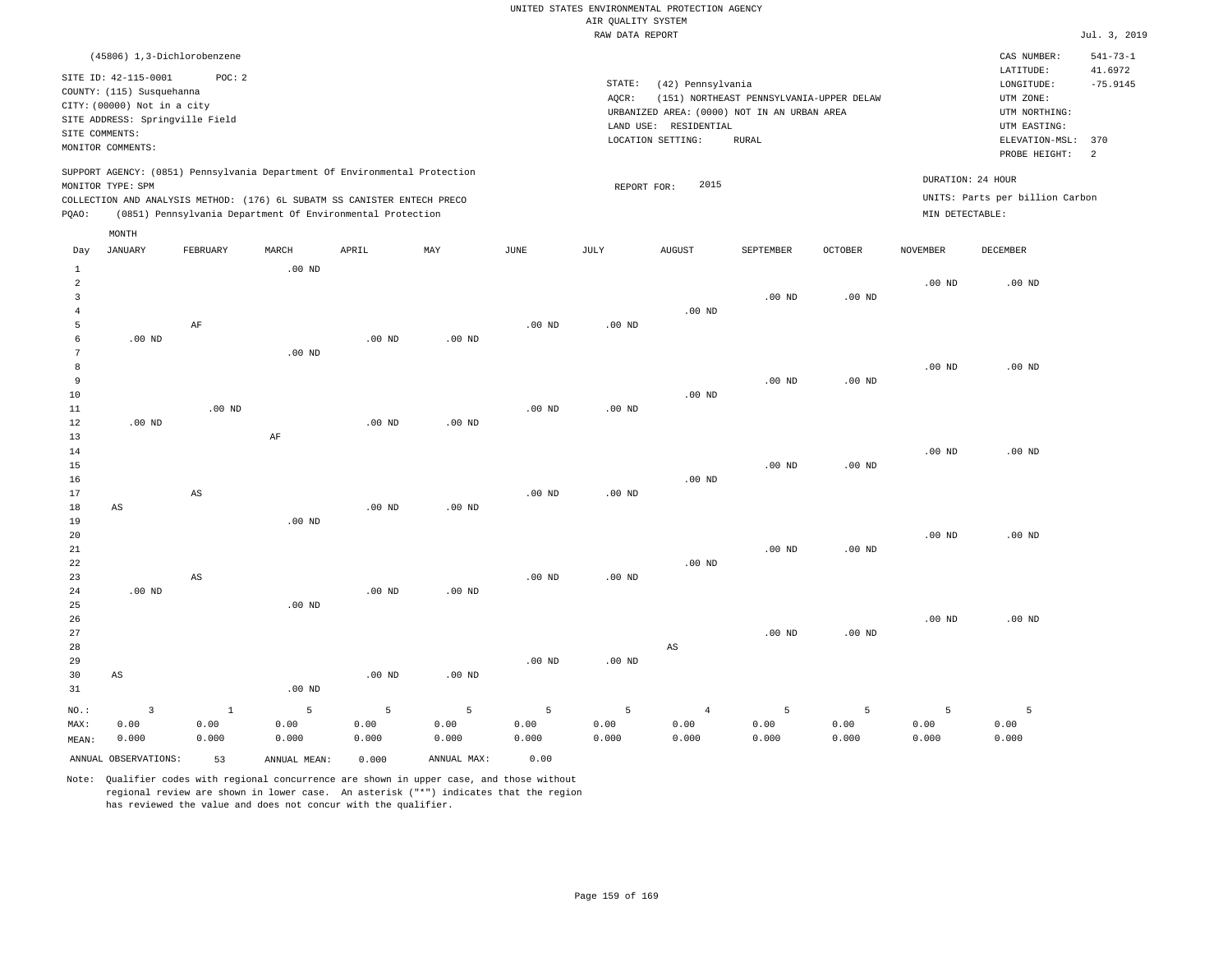## UNITED STATES ENVIRONMENTAL PROTECTION AGENCY AIR QUALITY SYSTEM

|                                                                                                    |                                                                                                                                                                                                                      |          |                   |          |                   | RAW DATA REPORT              |                                                                                                      |                                                   |                |                   |                                                                            | Jul. 3, 2019              |
|----------------------------------------------------------------------------------------------------|----------------------------------------------------------------------------------------------------------------------------------------------------------------------------------------------------------------------|----------|-------------------|----------|-------------------|------------------------------|------------------------------------------------------------------------------------------------------|---------------------------------------------------|----------------|-------------------|----------------------------------------------------------------------------|---------------------------|
|                                                                                                    | (45807) 1,4-Dichlorobenzene                                                                                                                                                                                          |          |                   |          |                   |                              |                                                                                                      |                                                   |                |                   | CAS NUMBER:<br>LATITUDE:                                                   | $106 - 46 - 7$<br>41.6972 |
| SITE ID: 42-115-0001<br>COUNTY: (115) Susquehanna<br>CITY: (00000) Not in a city<br>SITE COMMENTS: | POC: 2<br>SITE ADDRESS: Springville Field                                                                                                                                                                            |          |                   |          |                   | STATE:<br>AOCR:<br>LAND USE: | (42) Pennsylvania<br>URBANIZED AREA: (0000) NOT IN AN URBAN AREA<br>RESIDENTIAL<br>LOCATION SETTING: | (151) NORTHEAST PENNSYLVANIA-UPPER DELAW<br>RURAL |                |                   | LONGITUDE:<br>UTM ZONE:<br>UTM NORTHING:<br>UTM EASTING:<br>ELEVATION-MSL: | $-75.9145$<br>370         |
| MONITOR COMMENTS:                                                                                  |                                                                                                                                                                                                                      |          |                   |          |                   |                              |                                                                                                      |                                                   |                |                   | PROBE HEIGHT:                                                              | $\overline{2}$            |
| MONITOR TYPE: SPM<br>POAO:<br>MONTH                                                                | SUPPORT AGENCY: (0851) Pennsylvania Department Of Environmental Protection<br>COLLECTION AND ANALYSIS METHOD: (176) 6L SUBATM SS CANISTER ENTECH PRECO<br>(0851) Pennsylvania Department Of Environmental Protection |          |                   |          |                   |                              | 2013<br>REPORT FOR:                                                                                  |                                                   |                | MIN DETECTABLE:   | DURATION: 24 HOUR<br>UNITS: Parts per billion Carbon                       |                           |
| JANUARY<br>Day                                                                                     | FEBRUARY                                                                                                                                                                                                             | MARCH    | APRIL             | MAY      | JUNE              | JULY                         | <b>AUGUST</b>                                                                                        | SEPTEMBER                                         | <b>OCTOBER</b> | NOVEMBER          | DECEMBER                                                                   |                           |
|                                                                                                    |                                                                                                                                                                                                                      |          |                   |          |                   |                              | $.00$ ND                                                                                             | $.00$ ND                                          | $.00$ ND       |                   |                                                                            |                           |
|                                                                                                    |                                                                                                                                                                                                                      |          |                   |          | .00 <sub>ND</sub> | $.00$ ND                     |                                                                                                      |                                                   |                |                   |                                                                            |                           |
|                                                                                                    |                                                                                                                                                                                                                      |          | .00 <sub>ND</sub> | $.00$ ND |                   |                              |                                                                                                      |                                                   |                |                   |                                                                            |                           |
|                                                                                                    |                                                                                                                                                                                                                      | $.00$ ND |                   |          |                   |                              |                                                                                                      |                                                   |                |                   |                                                                            |                           |
|                                                                                                    |                                                                                                                                                                                                                      |          |                   |          |                   |                              |                                                                                                      | AF                                                | AF             | .00 <sub>ND</sub> | $.00$ ND                                                                   |                           |
|                                                                                                    |                                                                                                                                                                                                                      |          |                   |          |                   |                              | $.00$ ND                                                                                             |                                                   |                |                   |                                                                            |                           |

| MEAN:          |                     | 0.000        | 0.000    | 0.000    | 0.000    | 0.000             | 0.000    | 0.000    | 0.000          | 0.000          | 0.000        | 0.000          |
|----------------|---------------------|--------------|----------|----------|----------|-------------------|----------|----------|----------------|----------------|--------------|----------------|
| MAX:           |                     | 0.00         | 0.00     | 0.00     | 0.00     | 0.00              | 0.00     | 0.00     | 0.00           | 0.00           | 0.00         | 0.00           |
| $_{\rm NO.}$ : | $\mathsf{O}\xspace$ | $\mathbf{1}$ | 5        | 5        | 5        | 5                 | 5        | 5        | $\overline{4}$ | $\overline{4}$ | $\mathbf{1}$ | $\overline{1}$ |
| 31             |                     |              |          |          |          |                   |          |          |                | $.00$ ND       |              |                |
| 30             |                     |              |          |          |          |                   |          |          |                |                | $\rm AF$     | $\rm{AF}$      |
| 29             |                     |              | $.00$ ND |          |          |                   |          |          |                |                |              |                |
| 28             |                     |              |          | $.00$ ND | $.00$ ND |                   |          |          |                |                |              |                |
| 27             |                     | .00 $ND$     |          |          |          | $.00$ ND          | $.00$ ND |          |                |                |              |                |
| 26             |                     |              |          |          |          |                   |          | $.00$ ND |                |                |              |                |
| 25             |                     |              |          |          |          |                   |          |          | $.00$ ND       | $_{\rm AS}$    |              |                |
| $2\,4$         |                     |              |          |          |          |                   |          |          |                |                | AF           | AF             |
| 23             |                     |              | $.00$ ND |          |          |                   |          |          |                |                |              |                |
| $^{\rm 22}$    |                     |              |          | $.00$ ND | $.00$ ND |                   |          |          |                |                |              |                |
| $2\sqrt{1}$    |                     |              |          |          |          | .00 <sub>ND</sub> | .00 $ND$ |          |                |                |              |                |
| 20             |                     |              |          |          |          |                   |          | $.00$ ND |                |                |              |                |
| 19             |                     |              |          |          |          |                   |          |          | $.00$ ND       | $.00$ ND       |              |                |
| $1\,8$         |                     |              |          |          |          |                   |          |          |                |                | $\rm{AF}$    | $\rm{AF}$      |
| $17\,$         |                     |              | $.00$ ND |          |          |                   |          |          |                |                |              |                |
| 16             |                     |              |          | $.00$ ND | $.00$ ND |                   |          |          |                |                |              |                |
| 15             |                     |              |          |          |          | $.00$ ND          | $.00$ ND |          |                |                |              |                |
| 14             |                     |              |          |          |          |                   |          | .00 $CL$ |                |                |              |                |
| 13             |                     |              |          |          |          |                   |          |          | $.00$ ND       | $.00$ ND       |              |                |
| 12             |                     |              |          |          |          |                   |          |          |                |                | AS           | AS             |
| $11\,$         |                     |              | $.00$ ND |          |          |                   |          |          |                |                |              |                |
| 10             |                     |              |          | $.00$ ND | $.00$ ND |                   |          |          |                |                |              |                |
| 9              |                     |              |          |          |          | .00 <sub>ND</sub> | .00 $ND$ |          |                |                |              |                |

Note: Qualifier codes with regional concurrence are shown in upper case, and those without regional review are shown in lower case. An asterisk ("\*") indicates that the region has reviewed the value and does not concur with the qualifier.

ANNUAL OBSERVATIONS: 41 ANNUAL MEAN: 0.000 ANNUAL MAX: 0.00

0.000

MEAN:

0.000 0.000 0.000 0.000 0.000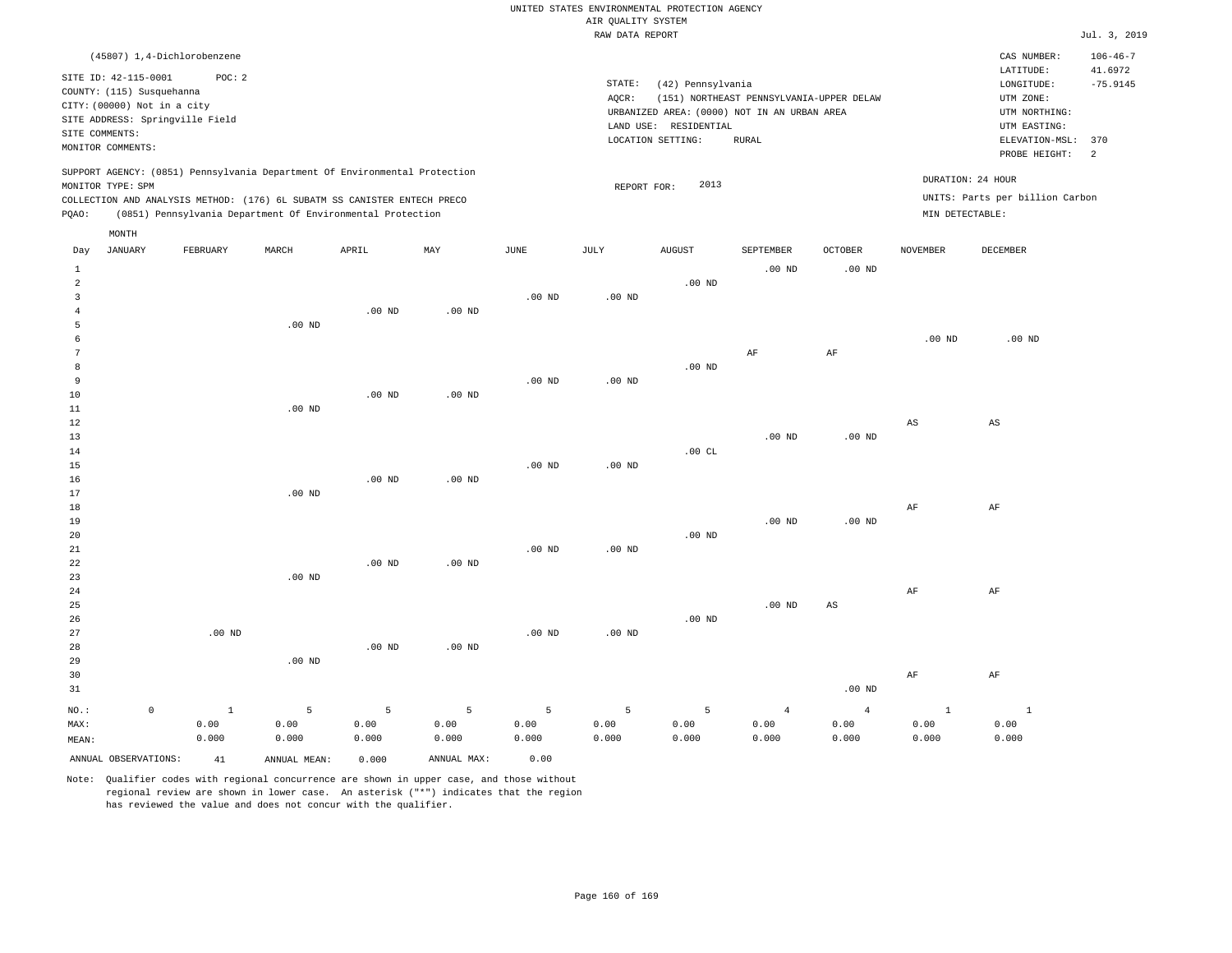| (45807) 1,4-Dichlorobenzene                                                                                                                                                                                                                        |                                                                                                                                                                                        | $106 - 46 - 7$<br>CAS NUMBER:                                                                                                         |
|----------------------------------------------------------------------------------------------------------------------------------------------------------------------------------------------------------------------------------------------------|----------------------------------------------------------------------------------------------------------------------------------------------------------------------------------------|---------------------------------------------------------------------------------------------------------------------------------------|
| SITE ID: 42-115-0001<br>POC:2<br>COUNTY: (115) Susquehanna<br>CITY: (00000) Not in a city<br>SITE ADDRESS: Springville Field<br>SITE COMMENTS:<br>MONITOR COMMENTS:                                                                                | STATE:<br>(42) Pennsylvania<br>(151) NORTHEAST PENNSYLVANIA-UPPER DELAW<br>AOCR:<br>URBANIZED AREA: (0000) NOT IN AN URBAN AREA<br>LAND USE: RESIDENTIAL<br>LOCATION SETTING:<br>RURAL | 41.6972<br>LATITUDE:<br>$-75.9145$<br>LONGITUDE:<br>UTM ZONE:<br>UTM NORTHING:<br>UTM EASTING:<br>ELEVATION-MSL: 370<br>PROBE HEIGHT: |
| SUPPORT AGENCY: (0851) Pennsylvania Department Of Environmental Protection<br>MONITOR TYPE: SPM<br>COLLECTION AND ANALYSIS METHOD: (176) 6L SUBATM SS CANISTER ENTECH PRECO<br>(0851) Pennsylvania Department Of Environmental Protection<br>POAO: | 2014<br>REPORT FOR:                                                                                                                                                                    | DURATION: 24 HOUR<br>UNITS: Parts per billion Carbon<br>MIN DETECTABLE:                                                               |

|                | $\texttt{MONTH}$     |          |                        |                |             |          |          |          |                |          |                   |                        |
|----------------|----------------------|----------|------------------------|----------------|-------------|----------|----------|----------|----------------|----------|-------------------|------------------------|
| Day            | JANUARY              | FEBRUARY | $\tt MARCH$            | APRIL          | MAY         | JUNE     | JULY     | AUGUST   | SEPTEMBER      | OCTOBER  | NOVEMBER          | DECEMBER               |
| $\mathbf{1}$   |                      |          |                        |                |             |          |          |          |                |          | .00 <sub>ND</sub> | $.00$ ND               |
| $\overline{a}$ |                      |          |                        |                |             |          |          |          | $.00$ ND       | $.00$ ND |                   |                        |
| 3              |                      |          |                        |                |             |          |          | .31 SQ   |                |          |                   |                        |
| $\overline{4}$ |                      | $\rm AF$ |                        |                |             | $.00$ ND | $.00$ ND |          |                |          |                   |                        |
| 5              | $\rm AF$             |          |                        | $.00$ ND       | $.00$ ND    |          |          |          |                |          |                   |                        |
| 6              |                      |          | .00 $ND$               |                |             |          |          |          |                |          |                   |                        |
| 7              |                      |          |                        |                |             |          |          |          |                |          | .00 <sub>ND</sub> | $.00$ ND               |
| 8              |                      |          |                        |                |             |          |          |          | $.00$ ND       | $.00$ ND |                   |                        |
| 9              |                      |          |                        |                |             |          |          | $.00$ ND |                |          |                   |                        |
| 10             |                      | $\rm AF$ |                        |                |             | $.00$ ND | $.00$ ND |          |                |          |                   |                        |
| 11             | $.00$ ND             |          |                        | $.00$ ND       | $.00$ ND    |          |          |          |                |          |                   |                        |
| 12             |                      |          | $.00$ ND               |                |             |          |          |          |                |          |                   |                        |
| 13             |                      |          |                        |                |             |          |          |          |                |          | $.00$ ND          | $.00$ ND               |
| 14             |                      |          |                        |                |             |          |          |          | $.00$ ND       | .00 $ND$ |                   |                        |
| 15             |                      |          |                        |                |             |          |          | $.00$ ND |                |          |                   |                        |
| 16<br>17       | AS                   | $\rm AF$ |                        | $_{\rm AS}$    | $.00$ ND    | $.00$ ND | $.00$ ND |          |                |          |                   |                        |
| 18             |                      |          | $.00$ ND               |                |             |          |          |          |                |          |                   |                        |
| 19             |                      |          |                        |                |             |          |          |          |                |          | $\rm{AF}$         | .00 $ND$               |
| 20             |                      |          |                        |                |             |          |          |          | $.00$ ND       | $.00$ ND |                   |                        |
| 21             |                      |          |                        |                |             |          |          | $.00$ ND |                |          |                   |                        |
| 22             |                      | $.00$ DI |                        |                |             | .25 SQ   | $.00$ ND |          |                |          |                   |                        |
| 23             | $\rm AF$             |          |                        | $.00$ ND       | $.00$ ND    |          |          |          |                |          |                   |                        |
| 24             |                      |          | $\mathbb{A}\mathbb{S}$ |                |             |          |          |          |                |          |                   |                        |
| 25             |                      |          |                        |                |             |          |          |          |                |          | AF                | $.00$ ND               |
| 26             |                      |          |                        |                |             |          |          |          | $.00$ ND       | $.00$ ND |                   |                        |
| 27             |                      |          |                        |                |             |          |          | $.00$ ND |                |          |                   |                        |
| 28             |                      | $\rm AF$ |                        |                |             | $.00$ ND | .20S     |          |                |          |                   |                        |
| 29             | AS                   |          |                        | $.00$ ND       | $.00$ ND    |          |          |          |                |          |                   |                        |
| 30             |                      |          | $.00$ ND               |                |             |          |          |          |                |          |                   |                        |
| 31             |                      |          |                        |                |             |          |          |          |                |          |                   | $\mathbb{A}\mathbb{S}$ |
| NO.:           | $\mathbf 1$          | $\,$ 1   | $\bf{4}$               | $\overline{4}$ | 5           | 5        | 5        | 5        | $\overline{5}$ | 5        | $\overline{3}$    | 5                      |
| MAX:           | 0.00                 | 0.00     | 0.00                   | 0.00           | 0.00        | .25      | .20      | .31      | 0.00           | 0.00     | 0.00              | 0.00                   |
| MEAN:          | 0.000                | 0.000    | 0.000                  | 0.000          | 0.000       | .050     | .040     | .062     | 0.000          | 0.000    | 0.000             | 0.000                  |
|                | ANNUAL OBSERVATIONS: | 48       | ANNUAL MEAN:           | .016           | ANNUAL MAX: | .31      |          |          |                |          |                   |                        |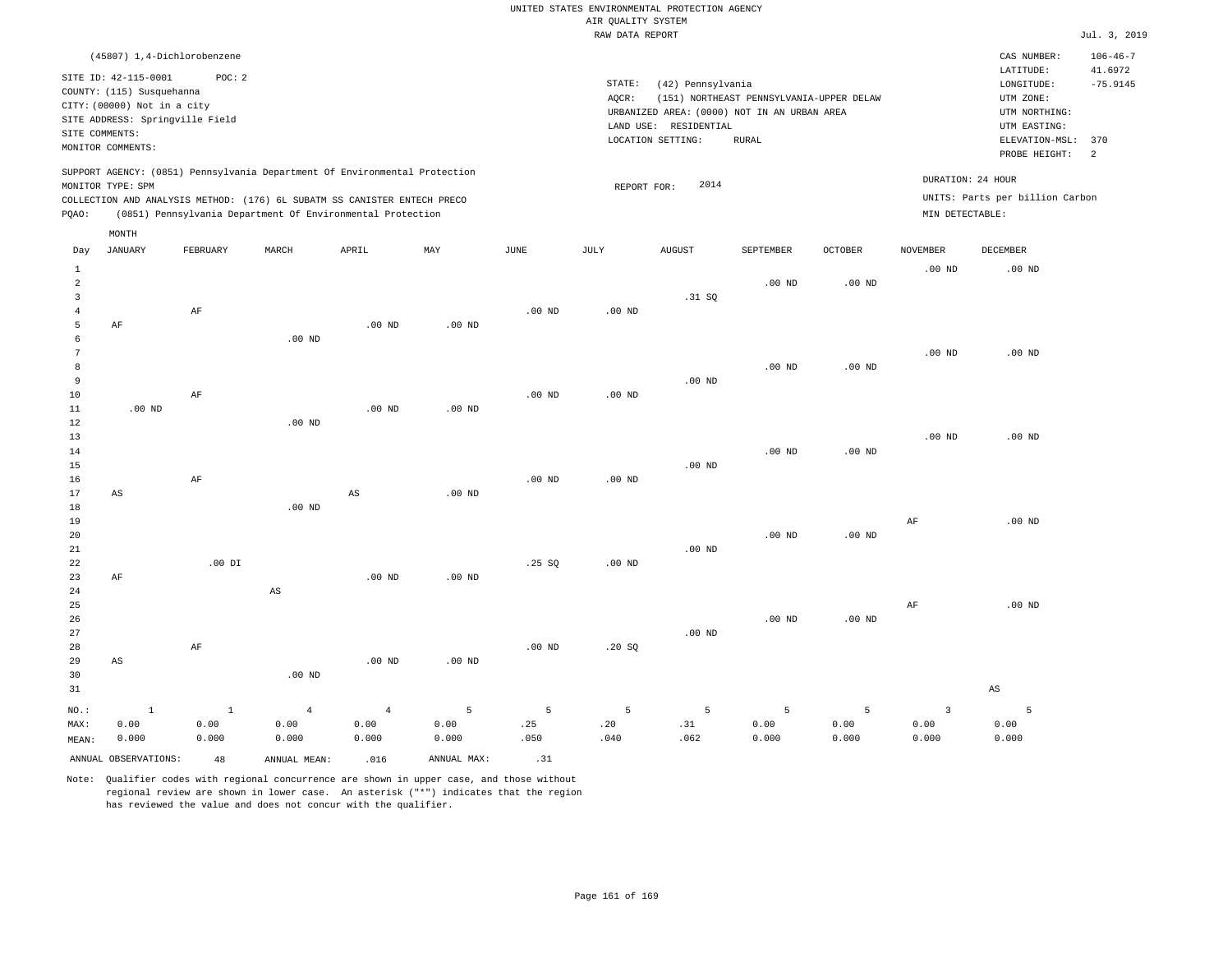| (45807) 1,4-Dichlorobenzene                                                                                                                                                                                                                                 |                                                                                                                                                                                        | CAS NUMBER:                                                                                                          | $106 - 46 - 7$        |
|-------------------------------------------------------------------------------------------------------------------------------------------------------------------------------------------------------------------------------------------------------------|----------------------------------------------------------------------------------------------------------------------------------------------------------------------------------------|----------------------------------------------------------------------------------------------------------------------|-----------------------|
| SITE ID: 42-115-0001<br>POC:2<br>COUNTY: (115) Susquehanna<br>CITY: (00000) Not in a city<br>SITE ADDRESS: Springville Field<br>SITE COMMENTS:<br>MONITOR COMMENTS:                                                                                         | STATE:<br>(42) Pennsylvania<br>AOCR:<br>(151) NORTHEAST PENNSYLVANIA-UPPER DELAW<br>URBANIZED AREA: (0000) NOT IN AN URBAN AREA<br>LAND USE: RESIDENTIAL<br>LOCATION SETTING:<br>RURAL | LATITUDE:<br>LONGITUDE:<br>UTM ZONE:<br>UTM NORTHING:<br>UTM EASTING:<br>ELEVATION-MSL: 370<br>PROBE HEIGHT:<br>- 2. | 41.6972<br>$-75.9145$ |
| SUPPORT AGENCY: (0851) Pennsylvania Department Of Environmental Protection<br>MONITOR TYPE: SPM<br>COLLECTION AND ANALYSIS METHOD: (176) 6L SUBATM SS CANISTER ENTECH PRECO<br>(0851) Pennsylvania Department Of Environmental Protection<br>POAO:<br>MONTH | 2015<br>REPORT FOR:                                                                                                                                                                    | DURATION: 24 HOUR<br>UNITS: Parts per billion Carbon<br>MIN DETECTABLE:                                              |                       |

| Day            | JANUARY                 | FEBRUARY               | MARCH             | APRIL       | MAY         | JUNE              | JULY              | AUGUST                 | SEPTEMBER         | OCTOBER           | NOVEMBER          | DECEMBER |
|----------------|-------------------------|------------------------|-------------------|-------------|-------------|-------------------|-------------------|------------------------|-------------------|-------------------|-------------------|----------|
| $\mathbf{1}$   |                         |                        | $.00$ ND          |             |             |                   |                   |                        |                   |                   |                   |          |
| $\overline{a}$ |                         |                        |                   |             |             |                   |                   |                        |                   |                   | $.00$ ND          | $.00$ ND |
| 3              |                         |                        |                   |             |             |                   |                   |                        | .00 <sub>ND</sub> | $.00$ ND          |                   |          |
| $\overline{4}$ |                         |                        |                   |             |             |                   |                   | .00 <sub>ND</sub>      |                   |                   |                   |          |
| 5              |                         | $\rm AF$               |                   |             |             | $.00$ ND          | .00 <sub>ND</sub> |                        |                   |                   |                   |          |
| 6              | $.00$ ND                |                        |                   | $.00$ ND    | $.00$ ND    |                   |                   |                        |                   |                   |                   |          |
| 7              |                         |                        | .00 <sub>ND</sub> |             |             |                   |                   |                        |                   |                   |                   |          |
| 8              |                         |                        |                   |             |             |                   |                   |                        |                   |                   | .00 <sub>ND</sub> | $.00$ ND |
| 9              |                         |                        |                   |             |             |                   |                   |                        | .00 <sub>ND</sub> | .00 <sub>ND</sub> |                   |          |
| 10             |                         |                        |                   |             |             |                   |                   | $.00$ ND               |                   |                   |                   |          |
| 11             |                         | $.00$ ND               |                   |             |             | $.00$ ND          | $.00$ ND          |                        |                   |                   |                   |          |
| 12             | $.00$ ND                |                        |                   | $.00$ ND    | $.00$ ND    |                   |                   |                        |                   |                   |                   |          |
| 13             |                         |                        | $\rm AF$          |             |             |                   |                   |                        |                   |                   |                   |          |
| 14             |                         |                        |                   |             |             |                   |                   |                        |                   |                   | $.00$ ND          | $.00$ ND |
| 15             |                         |                        |                   |             |             |                   |                   |                        | .00 <sub>ND</sub> | $.00$ ND          |                   |          |
| 16             |                         |                        |                   |             |             |                   |                   | $.00$ ND               |                   |                   |                   |          |
| 17             |                         | $\mathbb{A}\mathbb{S}$ |                   |             |             | $.00$ ND          | $.00$ ND          |                        |                   |                   |                   |          |
| 18             | $\mathbb{A}\mathbb{S}$  |                        |                   | $.00$ ND    | $.00$ ND    |                   |                   |                        |                   |                   |                   |          |
| 19             |                         |                        | .00 <sub>ND</sub> |             |             |                   |                   |                        |                   |                   |                   |          |
| 20             |                         |                        |                   |             |             |                   |                   |                        |                   |                   | .00 <sub>ND</sub> | $.00$ ND |
| $2\sqrt{1}$    |                         |                        |                   |             |             |                   |                   |                        | .00 <sub>ND</sub> | $.00$ ND          |                   |          |
| 22             |                         |                        |                   |             |             |                   |                   | $.00$ ND               |                   |                   |                   |          |
| 23             |                         | AS                     |                   |             |             | .00 <sub>ND</sub> | $.00$ ND          |                        |                   |                   |                   |          |
| 24             | $.00$ ND                |                        |                   | $.00$ ND    | $.00$ ND    |                   |                   |                        |                   |                   |                   |          |
| 25             |                         |                        | .00 <sub>ND</sub> |             |             |                   |                   |                        |                   |                   |                   |          |
| 26             |                         |                        |                   |             |             |                   |                   |                        |                   |                   | .00 <sub>ND</sub> | $.00$ ND |
| 27             |                         |                        |                   |             |             |                   |                   |                        | .00 <sub>ND</sub> | $.00$ ND          |                   |          |
| 28             |                         |                        |                   |             |             |                   |                   | $\mathbb{A}\mathbb{S}$ |                   |                   |                   |          |
| 29             |                         |                        |                   |             |             | $.00$ ND          | $.00$ ND          |                        |                   |                   |                   |          |
| 30             | $\mathbb{A}\mathbb{S}$  |                        |                   | $.00$ ND    | $.00$ ND    |                   |                   |                        |                   |                   |                   |          |
| 31             |                         |                        | $.00$ ND          |             |             |                   |                   |                        |                   |                   |                   |          |
| $_{\rm NO.}$ : | $\overline{\mathbf{3}}$ | $\,$ 1                 | 5                 | $\mathsf S$ | 5           | 5                 | 5                 | $\overline{4}$         | 5                 | 5                 | 5                 | 5        |
| MAX:           | 0.00                    | 0.00                   | 0.00              | 0.00        | 0.00        | 0.00              | 0.00              | 0.00                   | 0.00              | 0.00              | 0.00              | 0.00     |
| MEAN:          | 0.000                   | 0.000                  | 0.000             | 0.000       | 0.000       | 0.000             | 0.000             | 0.000                  | 0.000             | 0.000             | 0.000             | 0.000    |
|                | ANNUAL OBSERVATIONS:    | 53                     | ANNUAL MEAN:      | 0.000       | ANNUAL MAX: | 0.00              |                   |                        |                   |                   |                   |          |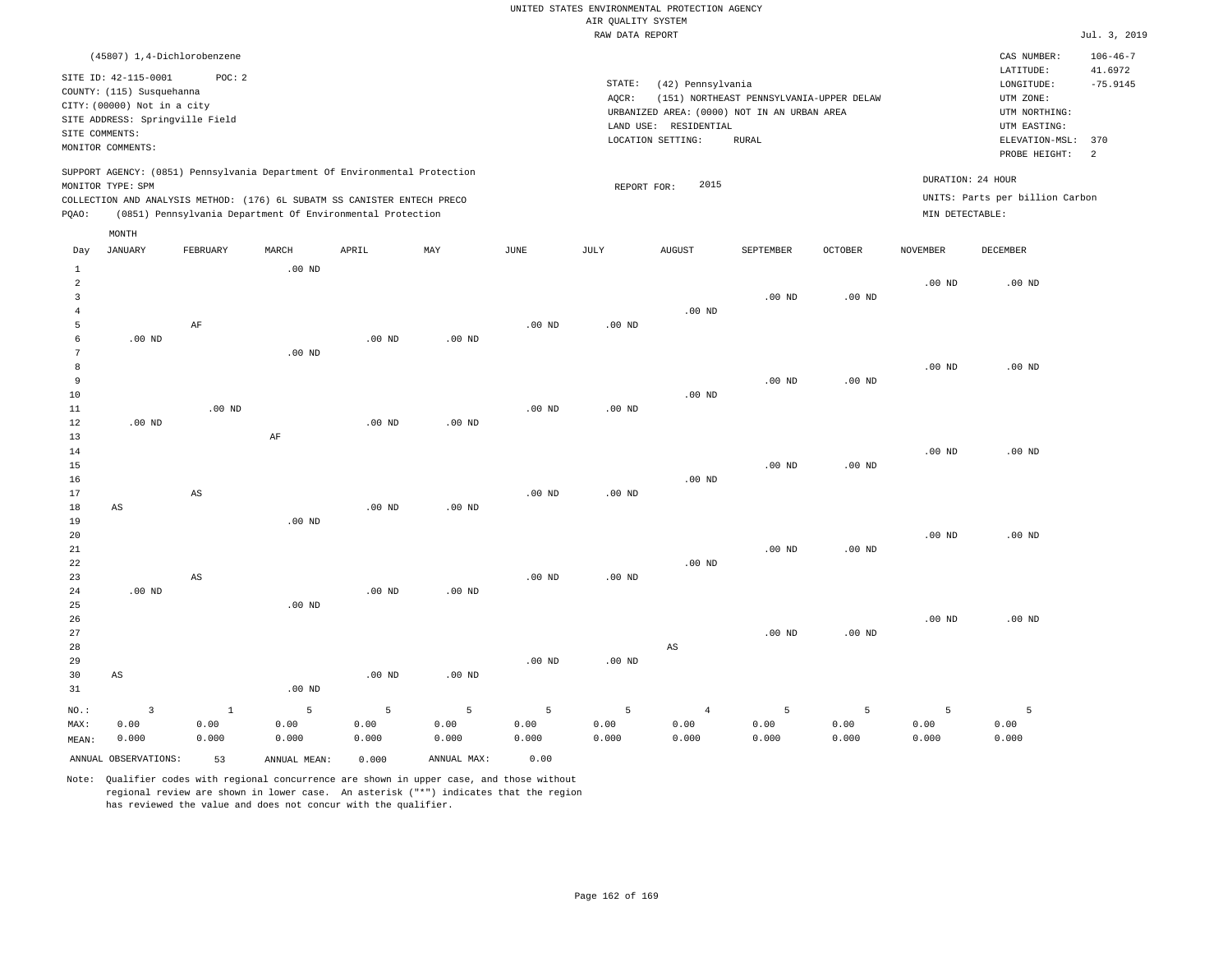|       |                                 | (45810) 1,2,4-Trichlorobenzene |          |                                                                                                                                        |          |          |             |                       |                                                                                         |                   |                   | CAS NUMBER:                     | $120 - 82 - 1$ |
|-------|---------------------------------|--------------------------------|----------|----------------------------------------------------------------------------------------------------------------------------------------|----------|----------|-------------|-----------------------|-----------------------------------------------------------------------------------------|-------------------|-------------------|---------------------------------|----------------|
|       | SITE ID: 42-115-0001            | POC: 2                         |          |                                                                                                                                        |          |          | STATE:      |                       |                                                                                         |                   |                   | LATITUDE:                       | 41.6972        |
|       | COUNTY: (115) Susquehanna       |                                |          |                                                                                                                                        |          |          |             | (42) Pennsylvania     |                                                                                         |                   |                   | LONGITUDE:                      | $-75.9145$     |
|       | CITY: (00000) Not in a city     |                                |          |                                                                                                                                        |          |          | AQCR:       |                       | (151) NORTHEAST PENNSYLVANIA-UPPER DELAW<br>URBANIZED AREA: (0000) NOT IN AN URBAN AREA |                   |                   | UTM ZONE:<br>UTM NORTHING:      |                |
|       | SITE ADDRESS: Springville Field |                                |          |                                                                                                                                        |          |          |             | LAND USE: RESIDENTIAL |                                                                                         |                   |                   | UTM EASTING:                    |                |
|       | SITE COMMENTS:                  |                                |          |                                                                                                                                        |          |          |             | LOCATION SETTING:     | RURAL                                                                                   |                   |                   | ELEVATION-MSL:                  | 370            |
|       | MONITOR COMMENTS:               |                                |          |                                                                                                                                        |          |          |             |                       |                                                                                         |                   |                   | PROBE HEIGHT:                   | 2              |
|       |                                 |                                |          |                                                                                                                                        |          |          |             |                       |                                                                                         |                   |                   |                                 |                |
|       |                                 |                                |          | SUPPORT AGENCY: (0851) Pennsylvania Department Of Environmental Protection                                                             |          |          |             | 2013                  |                                                                                         |                   | DURATION: 24 HOUR |                                 |                |
|       | MONITOR TYPE: SPM               |                                |          |                                                                                                                                        |          |          | REPORT FOR: |                       |                                                                                         |                   |                   | UNITS: Parts per billion Carbon |                |
|       |                                 |                                |          | COLLECTION AND ANALYSIS METHOD: (176) 6L SUBATM SS CANISTER ENTECH PRECO<br>(0851) Pennsylvania Department Of Environmental Protection |          |          |             |                       |                                                                                         |                   | MIN DETECTABLE:   |                                 |                |
| PQAO: |                                 |                                |          |                                                                                                                                        |          |          |             |                       |                                                                                         |                   |                   |                                 |                |
|       | MONTH                           |                                |          |                                                                                                                                        |          |          |             |                       |                                                                                         |                   |                   |                                 |                |
| Day   | <b>JANUARY</b>                  | FEBRUARY                       | MARCH    | APRIL                                                                                                                                  | MAY      | JUNE     | JULY        | <b>AUGUST</b>         | SEPTEMBER                                                                               | <b>OCTOBER</b>    | <b>NOVEMBER</b>   | DECEMBER                        |                |
| 1     |                                 |                                |          |                                                                                                                                        |          |          |             |                       | $.00$ ND                                                                                | .00 <sub>ND</sub> |                   |                                 |                |
| 2     |                                 |                                |          |                                                                                                                                        |          |          |             | $.00$ ND              |                                                                                         |                   |                   |                                 |                |
|       |                                 |                                |          |                                                                                                                                        |          | $.00$ ND | $.00$ ND    |                       |                                                                                         |                   |                   |                                 |                |
|       |                                 |                                |          | .00 <sub>ND</sub>                                                                                                                      | $.00$ ND |          |             |                       |                                                                                         |                   |                   |                                 |                |
|       |                                 |                                | $.00$ ND |                                                                                                                                        |          |          |             |                       |                                                                                         |                   |                   |                                 |                |
|       |                                 |                                |          |                                                                                                                                        |          |          |             |                       |                                                                                         |                   | $.00$ ND          | $.00$ ND                        |                |
|       |                                 |                                |          |                                                                                                                                        |          |          |             |                       | AF                                                                                      | AF                |                   |                                 |                |
|       |                                 |                                |          |                                                                                                                                        |          |          |             | $.00$ ND              |                                                                                         |                   |                   |                                 |                |
| 9     |                                 |                                |          |                                                                                                                                        |          | $.00$ ND | $.00$ ND    |                       |                                                                                         |                   |                   |                                 |                |
| 10    |                                 |                                |          | .00 <sub>ND</sub>                                                                                                                      | $.00$ ND |          |             |                       |                                                                                         |                   |                   |                                 |                |
| 11    |                                 |                                | $.00$ ND |                                                                                                                                        |          |          |             |                       |                                                                                         |                   |                   |                                 |                |

| 12 |          |          |          |          |          |          |          |          |             | AS        | AS        |
|----|----------|----------|----------|----------|----------|----------|----------|----------|-------------|-----------|-----------|
| 13 |          |          |          |          |          |          |          | $.00$ ND | $.00$ ND    |           |           |
| 14 |          |          |          |          |          |          | .00 $CL$ |          |             |           |           |
| 15 |          |          |          |          | .00 $ND$ | $.00$ ND |          |          |             |           |           |
| 16 |          |          | $.00$ ND | $.00$ ND |          |          |          |          |             |           |           |
| 17 |          | $.00$ ND |          |          |          |          |          |          |             |           |           |
| 18 |          |          |          |          |          |          |          |          |             | AF        | AF        |
| 19 |          |          |          |          |          |          |          | $.00$ ND | $.00$ ND    |           |           |
| 20 |          |          |          |          |          |          | $.00$ ND |          |             |           |           |
| 21 |          |          |          |          | $.00$ ND | $.00$ ND |          |          |             |           |           |
| 22 |          |          | $.00$ ND | $.00$ ND |          |          |          |          |             |           |           |
| 23 |          | $.00$ ND |          |          |          |          |          |          |             |           |           |
| 24 |          |          |          |          |          |          |          |          |             | $\rm{AF}$ | $\rm{AF}$ |
| 25 |          |          |          |          |          |          |          | $.00$ ND | $_{\rm AS}$ |           |           |
| 26 |          |          |          |          |          |          | $.00$ ND |          |             |           |           |
| 27 | $.00$ ND |          |          |          | $.00$ ND | $.00$ ND |          |          |             |           |           |
| 28 |          |          | $.00$ ND | $.00$ ND |          |          |          |          |             |           |           |
| 29 |          | $.00$ ND |          |          |          |          |          |          |             |           |           |
| 30 |          |          |          |          |          |          |          |          |             | $\rm{AF}$ | $\rm{AF}$ |
| 31 |          |          |          |          |          |          |          |          | $.00$ ND    |           |           |
|    |          |          |          |          |          |          |          |          |             |           |           |

| NO.:<br>$\Omega$     |            | $1$ 5 5 5 5 5 5 5 4 |       |             |       |       |       |       | $\sim$ 4 |       |       |
|----------------------|------------|---------------------|-------|-------------|-------|-------|-------|-------|----------|-------|-------|
| MAX:                 | 0.00       | 0.00                | 0.00  | 0.00        | 0.00  | 0.00  | 0.00  | 0.00  | 0.00     | 0.00  | 0.00  |
| MEAN:                | 0.000      | 0.000               | 0.000 | 0.000       | 0.000 | 0.000 | 0.000 | 0.000 | 0.000    | 0.000 | 0.000 |
| ANNUAL OBSERVATIONS: | $-41$ $+1$ | ANNUAL MEAN:        | 0.000 | ANNUAL MAX: | 0.00  |       |       |       |          |       |       |

Note: Qualifier codes with regional concurrence are shown in upper case, and those without regional review are shown in lower case. An asterisk ("\*") indicates that the region has reviewed the value and does not concur with the qualifier.

1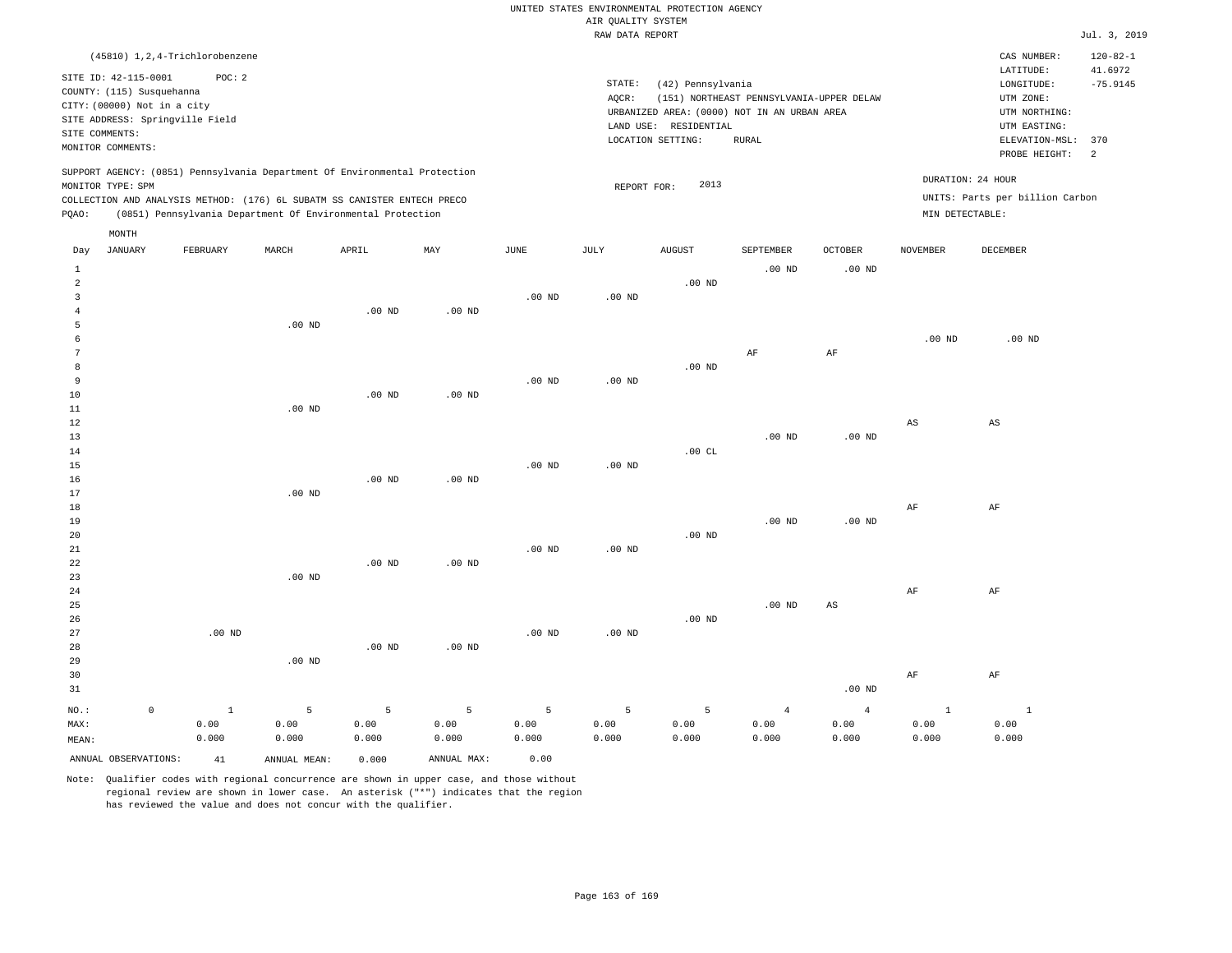| (45810) 1,2,4-Trichlorobenzene                                                                                                                                                                                                                              |                                                                                                                                                                                        | CAS NUMBER:                                                                                                  | $120 - 82 - 1$        |
|-------------------------------------------------------------------------------------------------------------------------------------------------------------------------------------------------------------------------------------------------------------|----------------------------------------------------------------------------------------------------------------------------------------------------------------------------------------|--------------------------------------------------------------------------------------------------------------|-----------------------|
| SITE ID: 42-115-0001<br>POC: 2<br>COUNTY: (115) Susquehanna<br>CITY: (00000) Not in a city<br>SITE ADDRESS: Springville Field<br>SITE COMMENTS:<br>MONITOR COMMENTS:                                                                                        | STATE:<br>(42) Pennsylvania<br>(151) NORTHEAST PENNSYLVANIA-UPPER DELAW<br>AOCR:<br>URBANIZED AREA: (0000) NOT IN AN URBAN AREA<br>LAND USE: RESIDENTIAL<br>LOCATION SETTING:<br>RURAL | LATITUDE:<br>LONGITUDE:<br>UTM ZONE:<br>UTM NORTHING:<br>UTM EASTING:<br>ELEVATION-MSL: 370<br>PROBE HEIGHT: | 41.6972<br>$-75.9145$ |
| SUPPORT AGENCY: (0851) Pennsylvania Department Of Environmental Protection<br>MONITOR TYPE: SPM<br>COLLECTION AND ANALYSIS METHOD: (176) 6L SUBATM SS CANISTER ENTECH PRECO<br>(0851) Pennsylvania Department Of Environmental Protection<br>POAO:<br>MONTH | 2014<br>REPORT FOR:                                                                                                                                                                    | DURATION: 24 HOUR<br>UNITS: Parts per billion Carbon<br>MIN DETECTABLE:                                      |                       |
| _______<br>______<br>-------<br>_____________________                                                                                                                                                                                                       | -----------                                                                                                                                                                            | -----------<br>_________                                                                                     |                       |

| Day          | JANUARY                | FEBRUARY  | MARCH          | APRIL                  | MAY            | JUNE           | JULY            | AUGUST      | SEPTEMBER | OCTOBER  | NOVEMBER                | DECEMBER               |
|--------------|------------------------|-----------|----------------|------------------------|----------------|----------------|-----------------|-------------|-----------|----------|-------------------------|------------------------|
| $\mathbf{1}$ |                        |           |                |                        |                |                |                 |             |           |          | $.00$ ND                | $.00$ ND               |
| $\sqrt{2}$   |                        |           |                |                        |                |                |                 |             | $.00$ ND  | $.00$ ND |                         |                        |
| 3            |                        |           |                |                        |                |                |                 | $.00$ ND    |           |          |                         |                        |
| 4            |                        | $\rm{AF}$ |                |                        |                | $.00$ ND       | .00 $ND$        |             |           |          |                         |                        |
| 5            | $\rm AF$               |           |                | $.00$ ND               | $.00$ ND       |                |                 |             |           |          |                         |                        |
| 6            |                        |           | $.00$ ND       |                        |                |                |                 |             |           |          |                         |                        |
| 7            |                        |           |                |                        |                |                |                 |             |           |          | $.00$ ND                | $.00$ ND               |
| 8            |                        |           |                |                        |                |                |                 |             | $.00$ ND  | $.00$ ND |                         |                        |
| 9            |                        |           |                |                        |                |                |                 | $.00$ ND    |           |          |                         |                        |
| $10$         |                        | $\rm AF$  |                |                        |                | $.00$ ND       | .00 $ND$        |             |           |          |                         |                        |
| $11\,$       | $.00$ ND               |           |                | $.00$ ND               | $.00$ ND       |                |                 |             |           |          |                         |                        |
| $1\,2$       |                        |           | $.00$ ND       |                        |                |                |                 |             |           |          |                         |                        |
| 13           |                        |           |                |                        |                |                |                 |             |           |          | $.00$ ND                | $.00$ ND               |
| 14           |                        |           |                |                        |                |                |                 |             | $.00$ ND  | $.00$ ND |                         |                        |
| 15           |                        |           |                |                        |                |                |                 | .00 $ND$    |           |          |                         |                        |
| 16           |                        | $\rm{AF}$ |                |                        |                | $.00$ ND       | .00 $ND$        |             |           |          |                         |                        |
| 17           | $\mathbb{A}\mathbb{S}$ |           |                | $\mathbb{A}\mathbb{S}$ | $.00$ ND       |                |                 |             |           |          |                         |                        |
| $18\,$       |                        |           | $.00$ ND       |                        |                |                |                 |             |           |          |                         |                        |
| 19           |                        |           |                |                        |                |                |                 |             |           |          | $\rm AF$                | $.00$ ND               |
| 20           |                        |           |                |                        |                |                |                 |             | $.00$ ND  | .00 $ND$ |                         |                        |
| 21           |                        |           |                |                        |                |                |                 | $.00$ ND    |           |          |                         |                        |
| 22           |                        | $.00$ DI  |                |                        |                | .10S           | $.00$ ND        |             |           |          |                         |                        |
| 23           | $\rm AF$               |           |                | .00 <sub>ND</sub>      | $.00$ ND       |                |                 |             |           |          |                         |                        |
| 24           |                        |           | AS             |                        |                |                |                 |             |           |          |                         |                        |
| 25           |                        |           |                |                        |                |                |                 |             |           |          | $\rm AF$                | $.00$ ND               |
| 26           |                        |           |                |                        |                |                |                 |             | $.00$ ND  | .00 $ND$ |                         |                        |
| 27           |                        |           |                |                        |                |                |                 | .00 $ND$    |           |          |                         |                        |
| 28           |                        | $\rm{AF}$ |                |                        |                | .00 $ND$       | .14 SQ          |             |           |          |                         |                        |
| 29           | $_{\rm AS}$            |           |                | $.00$ ND               | $.00$ ND       |                |                 |             |           |          |                         |                        |
| 30           |                        |           | $.00$ ND       |                        |                |                |                 |             |           |          |                         |                        |
| 31           |                        |           |                |                        |                |                |                 |             |           |          |                         | $\mathbb{A}\mathbb{S}$ |
| $NO.$ :      | $\,$ 1                 | $\,$ 1    | $\overline{4}$ | $\overline{4}$         | $\overline{5}$ | $\overline{5}$ | $5\phantom{.0}$ | $\mathsf S$ | 5         | 5        | $\overline{\mathbf{3}}$ | $\overline{5}$         |
| MAX:         | 0.00                   | 0.00      | 0.00           | 0.00                   | 0.00           | .10            | $.14\,$         | 0.00        | 0.00      | 0.00     | 0.00                    | 0.00                   |
| MEAN:        | 0.000                  | 0.000     | 0.000          | 0.000                  | 0.000          | .020           | .028            | 0.000       | 0.000     | 0.000    | 0.000                   | 0.000                  |
|              | ANNUAL OBSERVATIONS:   | 48        | ANNUAL MEAN:   | .005                   | ANNUAL MAX:    | .14            |                 |             |           |          |                         |                        |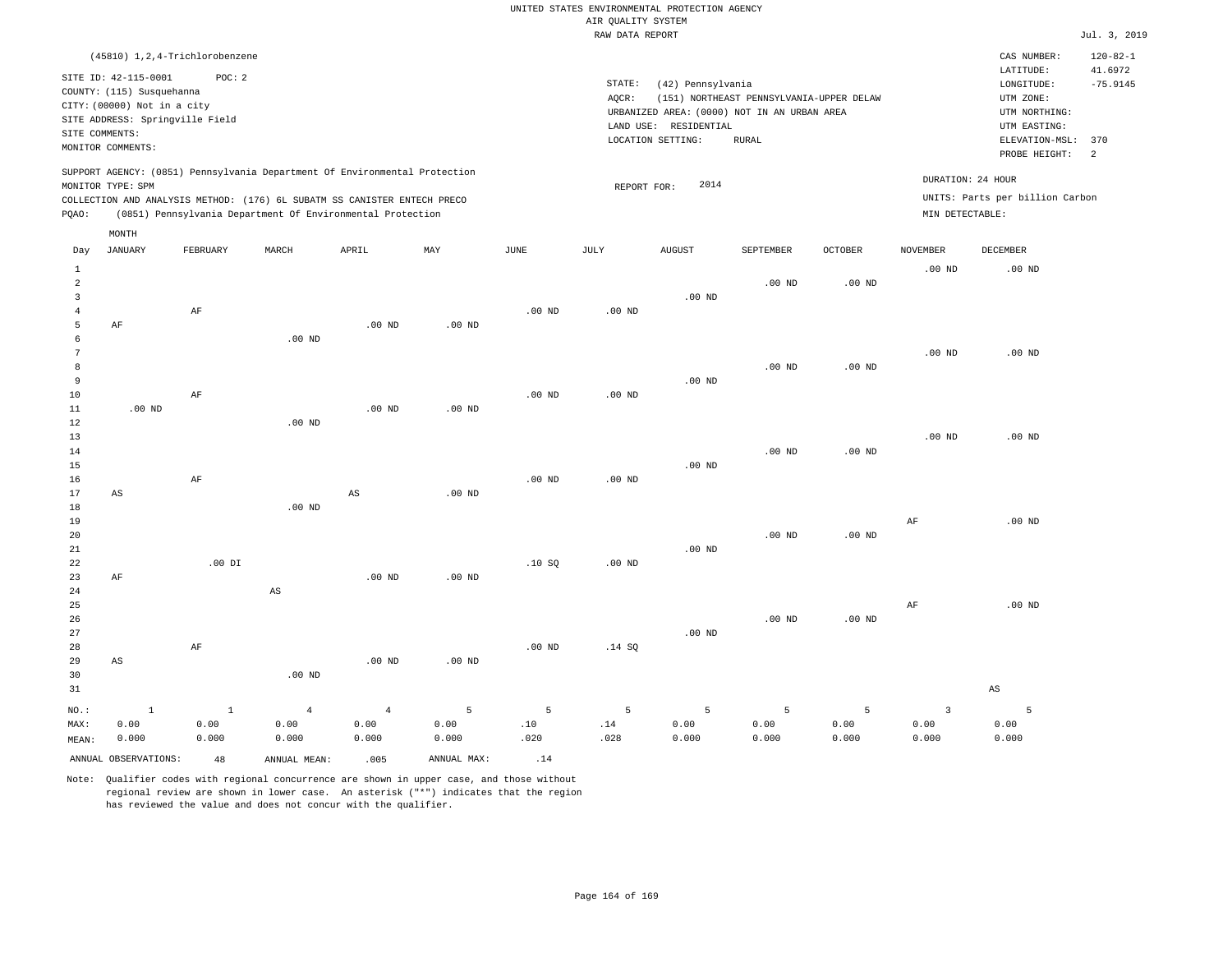| (45810) 1,2,4-Trichlorobenzene                                                                                                                                                                                                                              |                                                                                                                                                                                        | $120 - 82 - 1$<br>CAS NUMBER:                                                                                                                |
|-------------------------------------------------------------------------------------------------------------------------------------------------------------------------------------------------------------------------------------------------------------|----------------------------------------------------------------------------------------------------------------------------------------------------------------------------------------|----------------------------------------------------------------------------------------------------------------------------------------------|
| SITE ID: 42-115-0001<br>POC:2<br>COUNTY: (115) Susquehanna<br>CITY: (00000) Not in a city<br>SITE ADDRESS: Springville Field<br>SITE COMMENTS:<br>MONITOR COMMENTS:                                                                                         | STATE:<br>(42) Pennsylvania<br>AOCR:<br>(151) NORTHEAST PENNSYLVANIA-UPPER DELAW<br>URBANIZED AREA: (0000) NOT IN AN URBAN AREA<br>LAND USE: RESIDENTIAL<br>LOCATION SETTING:<br>RURAL | LATITUDE:<br>41.6972<br>$-75.9145$<br>LONGITUDE:<br>UTM ZONE:<br>UTM NORTHING:<br>UTM EASTING:<br>ELEVATION-MSL: 370<br>PROBE HEIGHT:<br>- 2 |
| SUPPORT AGENCY: (0851) Pennsylvania Department Of Environmental Protection<br>MONITOR TYPE: SPM<br>COLLECTION AND ANALYSIS METHOD: (176) 6L SUBATM SS CANISTER ENTECH PRECO<br>(0851) Pennsylvania Department Of Environmental Protection<br>POAO:<br>MONTH | 2015<br>REPORT FOR:                                                                                                                                                                    | DURATION: 24 HOUR<br>UNITS: Parts per billion Carbon<br>MIN DETECTABLE:                                                                      |

| Day            | JANUARY                 | FEBRUARY               | MARCH        | APRIL    | MAY               | JUNE     | JULY     | AUGUST         | SEPTEMBER      | OCTOBER           | NOVEMBER       | DECEMBER     |
|----------------|-------------------------|------------------------|--------------|----------|-------------------|----------|----------|----------------|----------------|-------------------|----------------|--------------|
| $\mathbf{1}$   |                         |                        | $.00$ ND     |          |                   |          |          |                |                |                   |                |              |
| $\overline{c}$ |                         |                        |              |          |                   |          |          |                |                |                   | $.00$ ND       | $.00$ ND     |
| 3              |                         |                        |              |          |                   |          |          |                | $.00$ ND       | $.00$ ND          |                |              |
| $\overline{4}$ |                         |                        |              |          |                   |          |          | $.00$ ND       |                |                   |                |              |
| 5              |                         | $\rm{AF}$              |              |          |                   | $.00$ ND | $.00$ ND |                |                |                   |                |              |
| 6              | $.00$ ND                |                        |              | $.00$ ND | .00 <sub>ND</sub> |          |          |                |                |                   |                |              |
| 7              |                         |                        | $.00$ ND     |          |                   |          |          |                |                |                   |                |              |
| 8              |                         |                        |              |          |                   |          |          |                |                |                   | $.00$ ND       | AM           |
| 9              |                         |                        |              |          |                   |          |          |                | $.00$ ND       | .00 <sub>ND</sub> |                |              |
| 10             |                         |                        |              |          |                   |          |          | $.00$ ND       |                |                   |                |              |
| 11             |                         | $.00$ ND               |              |          |                   | $.00$ ND | $.00$ ND |                |                |                   |                |              |
| 12             | $.00$ ND                |                        |              | $.00$ ND | $.00$ ND          |          |          |                |                |                   |                |              |
| 13             |                         |                        | $\rm{AF}$    |          |                   |          |          |                |                |                   |                |              |
| 14             |                         |                        |              |          |                   |          |          |                |                |                   | $.00$ ND       | AM           |
| 15             |                         |                        |              |          |                   |          |          |                | $.00$ ND       | $.00$ ND          |                |              |
| 16             |                         |                        |              |          |                   |          |          | $.00$ ND       |                |                   |                |              |
| 17             |                         | $\mathbb{A}\mathbb{S}$ |              |          |                   | $.00$ ND | $.00$ ND |                |                |                   |                |              |
| 18             | AS                      |                        |              | $.00$ ND | .00 <sub>ND</sub> |          |          |                |                |                   |                |              |
| 19             |                         |                        | $.00$ ND     |          |                   |          |          |                |                |                   |                |              |
| $20\,$         |                         |                        |              |          |                   |          |          |                |                |                   | .00 $ND$       | AM           |
| 21             |                         |                        |              |          |                   |          |          |                | $.00$ ND       | $.00$ ND          |                |              |
| $2\sqrt{2}$    |                         |                        |              |          |                   |          |          | $.00$ ND       |                |                   |                |              |
| 23             |                         | AS                     |              |          |                   | $.00$ ND | $.00$ ND |                |                |                   |                |              |
| 24             | $.00$ ND                |                        |              | $.00$ ND | .00 <sub>ND</sub> |          |          |                |                |                   |                |              |
| 25             |                         |                        | $.00$ ND     |          |                   |          |          |                |                |                   |                |              |
| 26             |                         |                        |              |          |                   |          |          |                |                |                   | $.00$ ND       | AM           |
| 27             |                         |                        |              |          |                   |          |          |                | $.00$ ND       | $.00$ ND          |                |              |
| 28             |                         |                        |              |          |                   |          |          | AS             |                |                   |                |              |
| 29             |                         |                        |              |          |                   | $.00$ ND | $.00$ ND |                |                |                   |                |              |
| 30             | AS                      |                        |              | $.00$ ND | .00 <sub>ND</sub> |          |          |                |                |                   |                |              |
| 31             |                         |                        | $.00$ ND     |          |                   |          |          |                |                |                   |                |              |
| $_{\rm NO.}$ : | $\overline{\mathbf{3}}$ | $\,$ 1                 | 5            | 5        | $\mathsf S$       | 5        | 5        | $\overline{4}$ | $\overline{5}$ | 5                 | $\overline{5}$ | $\mathbf{1}$ |
| MAX:           | 0.00                    | 0.00                   | 0.00         | 0.00     | 0.00              | 0.00     | 0.00     | 0.00           | 0.00           | 0.00              | 0.00           | 0.00         |
| MEAN:          | 0.000                   | 0.000                  | 0.000        | 0.000    | 0.000             | 0.000    | 0.000    | 0.000          | 0.000          | 0.000             | 0.000          | 0.000        |
|                | ANNUAL OBSERVATIONS:    | 49                     | ANNUAL MEAN: | 0.000    | ANNUAL MAX:       | 0.00     |          |                |                |                   |                |              |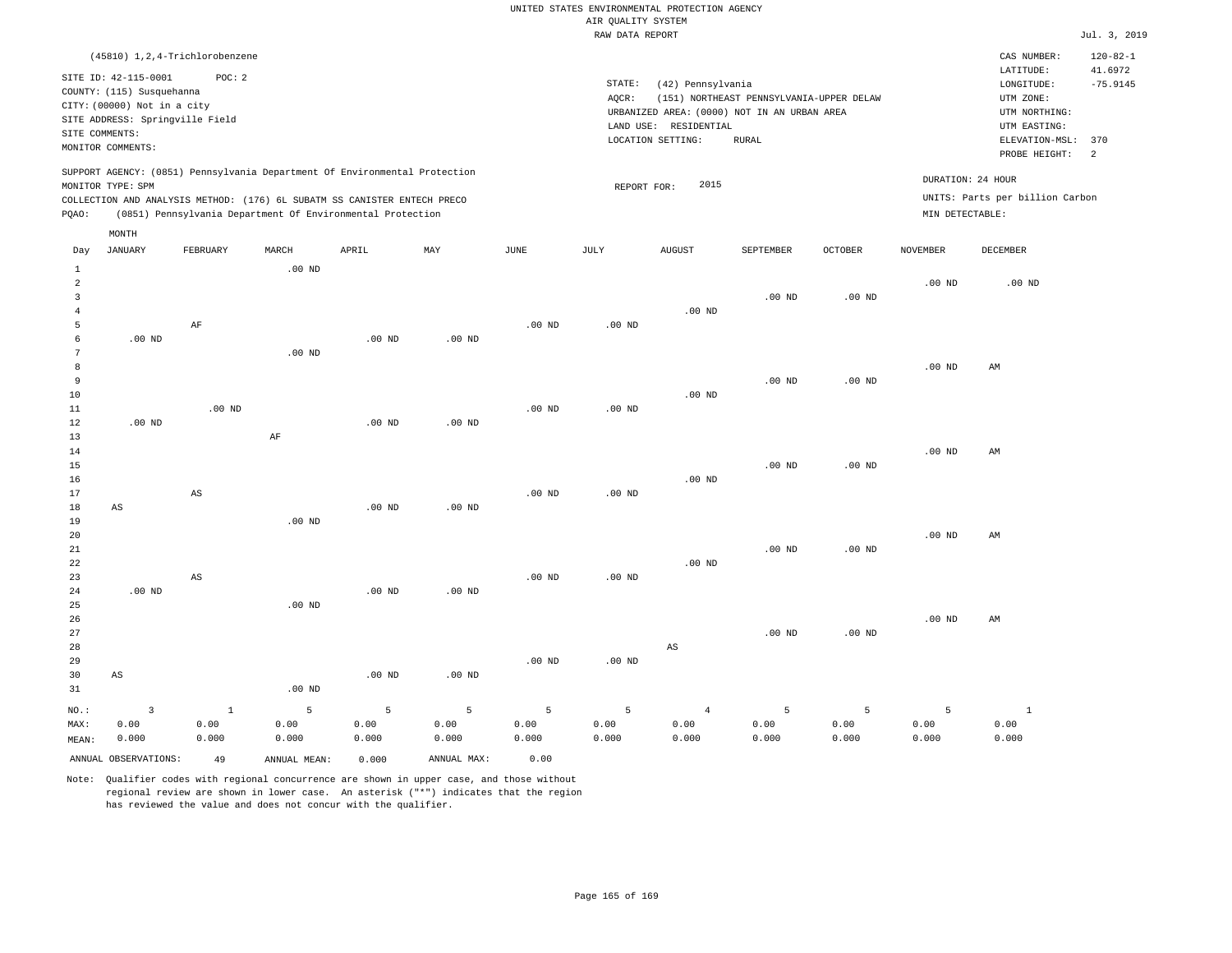|                                                                                                                                                                                        | CAS NUMBER:                                                                                                  | $109 - 99 - 9$                          |
|----------------------------------------------------------------------------------------------------------------------------------------------------------------------------------------|--------------------------------------------------------------------------------------------------------------|-----------------------------------------|
| STATE:<br>(42) Pennsylvania<br>(151) NORTHEAST PENNSYLVANIA-UPPER DELAW<br>AOCR:<br>URBANIZED AREA: (0000) NOT IN AN URBAN AREA<br>LAND USE: RESIDENTIAL<br>LOCATION SETTING:<br>RURAL | LATITUDE:<br>LONGITUDE:<br>UTM ZONE:<br>UTM NORTHING:<br>UTM EASTING:<br>ELEVATION-MSL: 370<br>PROBE HEIGHT: | 41.6972<br>$-75.9145$<br>$\overline{2}$ |
| 2013<br>REPORT FOR:                                                                                                                                                                    | DURATION: 24 HOUR<br>UNITS: Parts per billion Carbon<br>MIN DETECTABLE:                                      |                                         |
|                                                                                                                                                                                        |                                                                                                              |                                         |

| Day            | JANUARY              | FEBRUARY     | MARCH        | APRIL          | MAY               | $_{\rm JUNE}$ | JULY           | <b>AUGUST</b> | SEPTEMBER         | $\mathtt{OCTOBER}$     | <b>NOVEMBER</b>        | DECEMBER               |
|----------------|----------------------|--------------|--------------|----------------|-------------------|---------------|----------------|---------------|-------------------|------------------------|------------------------|------------------------|
| $\mathbf{1}$   |                      |              |              |                |                   |               |                |               | .00 <sub>ND</sub> | $.00$ ND               |                        |                        |
| $\overline{a}$ |                      |              |              |                |                   |               |                | $.00$ ND      |                   |                        |                        |                        |
| 3              |                      |              |              |                |                   | $.00$ ND      | .00 $ND$       |               |                   |                        |                        |                        |
| $\overline{4}$ |                      |              |              | $.00$ ND       | $.00$ ND          |               |                |               |                   |                        |                        |                        |
| 5              |                      |              | $.00$ ND     |                |                   |               |                |               |                   |                        |                        |                        |
| 6              |                      |              |              |                |                   |               |                |               |                   |                        | $.00$ ND               | .00 $ND$               |
| 7              |                      |              |              |                |                   |               |                |               | $\rm{AF}$         | AF                     |                        |                        |
| 8              |                      |              |              |                |                   |               |                | .00 $ND$      |                   |                        |                        |                        |
| 9              |                      |              |              |                |                   | $.00$ ND      | $.00{\rm ~ND}$ |               |                   |                        |                        |                        |
| 10             |                      |              |              | $.00$ ND       | $.00{\rm ~ND}$    |               |                |               |                   |                        |                        |                        |
| $11\,$         |                      |              | $.00$ ND     |                |                   |               |                |               |                   |                        |                        |                        |
| 12             |                      |              |              |                |                   |               |                |               |                   |                        | $\mathbb{A}\mathbb{S}$ | $\mathbb{A}\mathbb{S}$ |
| 13             |                      |              |              |                |                   |               |                |               | $.00$ ND          | $.00$ ND               |                        |                        |
| 14             |                      |              |              |                |                   |               |                | .00 $CL$      |                   |                        |                        |                        |
| 15             |                      |              |              |                |                   | $.00$ ND      | $.00$ ND       |               |                   |                        |                        |                        |
| 16             |                      |              |              | $.00$ ND       | $.00$ ND          |               |                |               |                   |                        |                        |                        |
| 17             |                      |              | $.00$ ND     |                |                   |               |                |               |                   |                        |                        |                        |
| 18             |                      |              |              |                |                   |               |                |               |                   |                        | $\rm{AF}$              | $\rm{AF}$              |
| 19             |                      |              |              |                |                   |               |                |               | $.00$ ND          | .00 <sub>ND</sub>      |                        |                        |
| 20             |                      |              |              |                |                   |               |                | $.00$ ND      |                   |                        |                        |                        |
| 21             |                      |              |              |                |                   | $.00$ ND      | .00 $ND$       |               |                   |                        |                        |                        |
| 22<br>23       |                      |              | $.00$ ND     | $.00$ ND       | .00 <sub>ND</sub> |               |                |               |                   |                        |                        |                        |
| 24             |                      |              |              |                |                   |               |                |               |                   |                        | $\rm{AF}$              | $\rm{AF}$              |
| 25             |                      |              |              |                |                   |               |                |               | $.00$ ND          | $\mathbb{A}\mathbb{S}$ |                        |                        |
| 26             |                      |              |              |                |                   |               |                | $.00$ ND      |                   |                        |                        |                        |
| 27             |                      | $.00$ ND     |              |                |                   | $.00$ ND      | .00 $ND$       |               |                   |                        |                        |                        |
| 28             |                      |              |              | $.00$ ND       | $.00$ ND          |               |                |               |                   |                        |                        |                        |
| 29             |                      |              | $.00$ ND     |                |                   |               |                |               |                   |                        |                        |                        |
| 30             |                      |              |              |                |                   |               |                |               |                   |                        | $\rm{AF}$              | $\rm{AF}$              |
| 31             |                      |              |              |                |                   |               |                |               |                   | $.00$ ND               |                        |                        |
|                |                      |              |              |                |                   |               |                |               |                   |                        |                        |                        |
| $NO.$ :        | $\mathbb O$          | $\mathbf{1}$ | $\mathsf S$  | $\overline{5}$ | $\sqrt{5}$        | 5             | 5              | 5             | $\overline{4}$    | $\overline{4}$         | $\mathbf{1}$           | $\mathbf{1}$           |
| MAX:           |                      | 0.00         | 0.00         | 0.00           | 0.00              | 0.00          | 0.00           | 0.00          | 0.00              | 0.00                   | 0.00                   | 0.00                   |
| MEAN:          |                      | 0.000        | 0.000        | 0.000          | 0.000             | 0.000         | 0.000          | 0.000         | 0.000             | 0.000                  | 0.000                  | 0.000                  |
|                | ANNUAL OBSERVATIONS: | 41           | ANNUAL MEAN: | 0.000          | ANNUAL MAX:       | 0.00          |                |               |                   |                        |                        |                        |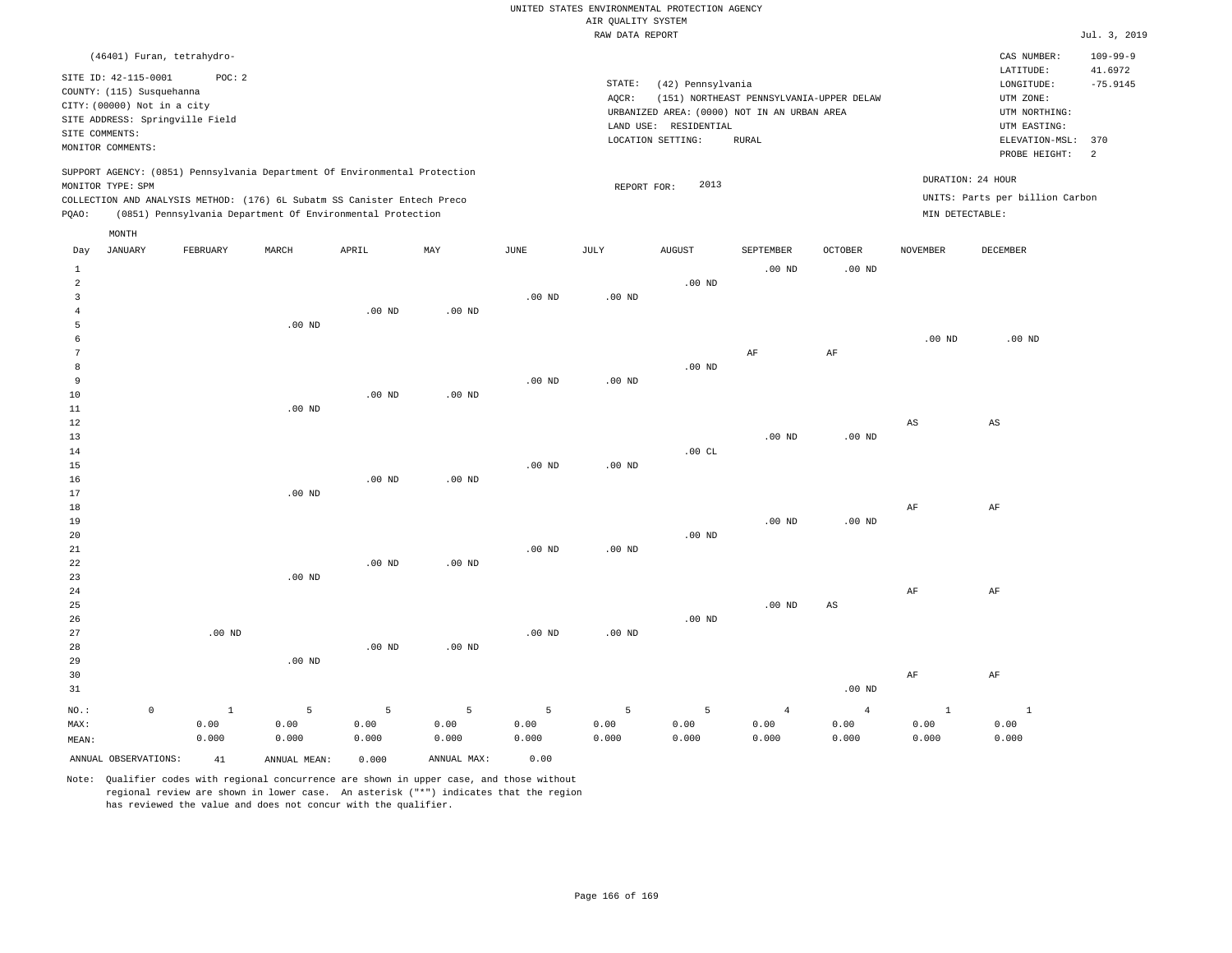| (46401) Furan, tetrahydro-                                                                                                                                                                                                                         |                                                                                                                                                                                           | $109 - 99 - 9$<br>CAS NUMBER:                                                                                                            |
|----------------------------------------------------------------------------------------------------------------------------------------------------------------------------------------------------------------------------------------------------|-------------------------------------------------------------------------------------------------------------------------------------------------------------------------------------------|------------------------------------------------------------------------------------------------------------------------------------------|
| SITE ID: 42-115-0001<br>POC: 2<br>COUNTY: (115) Susquehanna<br>CITY: (00000) Not in a city<br>SITE ADDRESS: Springville Field<br>SITE COMMENTS:<br>MONITOR COMMENTS:                                                                               | STATE:<br>(42) Pennsylvania<br>(151) NORTHEAST PENNSYLVANIA-UPPER DELAW<br>AOCR:<br>URBANIZED AREA: (0000) NOT IN AN URBAN AREA<br>RESIDENTIAL<br>LAND USE:<br>LOCATION SETTING:<br>RURAL | LATITUDE:<br>41.6972<br>$-75.9145$<br>LONGITUDE:<br>UTM ZONE:<br>UTM NORTHING:<br>UTM EASTING:<br>ELEVATION-MSL:<br>370<br>PROBE HEIGHT: |
| SUPPORT AGENCY: (0851) Pennsylvania Department Of Environmental Protection<br>MONITOR TYPE: SPM<br>COLLECTION AND ANALYSIS METHOD: (176) 6L Subatm SS Canister Entech Preco<br>(0851) Pennsylvania Department Of Environmental Protection<br>POAO: | 2014<br>REPORT FOR:                                                                                                                                                                       | DURATION: 24 HOUR<br>UNITS: Parts per billion Carbon<br>MIN DETECTABLE:                                                                  |

|                                 | MONTH                  |               |                        |                        |               |               |               |                   |               |               |                         |                        |
|---------------------------------|------------------------|---------------|------------------------|------------------------|---------------|---------------|---------------|-------------------|---------------|---------------|-------------------------|------------------------|
| Day                             | JANUARY                | FEBRUARY      | $\tt MARCH$            | APRIL                  | MAY           | JUNE          | JULY          | AUGUST            | SEPTEMBER     | OCTOBER       | NOVEMBER                | DECEMBER               |
| $\mathbf{1}$<br>$\sqrt{2}$<br>3 |                        |               |                        |                        |               |               |               | .00 <sub>ND</sub> | $.00$ ND      | $.00$ ND      | $.00$ ND                | $.00$ ND               |
| $\overline{4}$<br>5<br>6        | AF                     | AF            | .00 $ND$               | $.00$ ND               | $.00$ ND      | $.00$ ND      | $.00$ ND      |                   |               |               |                         |                        |
| 7<br>8                          |                        |               |                        |                        |               |               |               |                   | $.00$ ND      | $.00$ ND      | $.00$ ND                | .00 <sub>ND</sub>      |
| 9<br>10<br>11                   | $.00$ ND               | $\rm AF$      |                        | $.00$ ND               | $.00$ ND      | $.00$ ND      | $.00$ ND      | $.00$ ND          |               |               |                         |                        |
| 12<br>13<br>14                  |                        |               | $.00$ ND               |                        |               |               |               |                   | $.00$ ND      | $.00$ ND      | $.00$ ND                | .00 <sub>ND</sub>      |
| 15<br>16<br>17                  | $\mathbb{A}\mathbb{S}$ | $\rm AF$      |                        | $\mathbb{A}\mathbb{S}$ | $.00$ ND      | $.00$ ND      | $.00$ ND      | $.00$ ND          |               |               |                         |                        |
| 18<br>19<br>20                  |                        |               | $.00$ ND               |                        |               |               |               |                   | $.00$ ND      | $.00$ ND      | $\rm{AF}$               | $.00$ ND               |
| 21<br>22                        |                        | $.00$ DI      |                        |                        |               | $.00$ ND      | $.00$ ND      | .00 <sub>ND</sub> |               |               |                         |                        |
| 23<br>24<br>25                  | $\rm AF$               |               | $\mathbb{A}\mathbb{S}$ | $.00$ ND               | $.00$ ND      |               |               |                   |               |               | AF                      | $.00$ ND               |
| 26<br>27<br>28                  |                        | $\rm AF$      |                        |                        |               | $.00$ ND      | $.00$ ND      | $.00$ ND          | $.00$ ND      | $.00$ ND      |                         |                        |
| 29<br>30<br>31                  | AS                     |               | $.00$ ND               | $.00$ ND               | $.00$ ND      |               |               |                   |               |               |                         | $\mathbb{A}\mathbb{S}$ |
| $NO.$ :                         | $1\,$                  | $\,$ 1        | $\bf{4}$               | $\overline{4}$         | 5             | 5             | 5             | 5                 | 5             | 5             | $\overline{\mathbf{3}}$ | 5                      |
| MAX:<br>MEAN:                   | 0.00<br>0.000          | 0.00<br>0.000 | 0.00<br>0.000          | 0.00<br>0.000          | 0.00<br>0.000 | 0.00<br>0.000 | 0.00<br>0.000 | 0.00<br>0.000     | 0.00<br>0.000 | 0.00<br>0.000 | 0.00<br>0.000           | 0.00<br>0.000          |
|                                 | ANNUAL OBSERVATIONS:   | 48            | ANNUAL MEAN:           | 0.000                  | ANNUAL MAX:   | 0.00          |               |                   |               |               |                         |                        |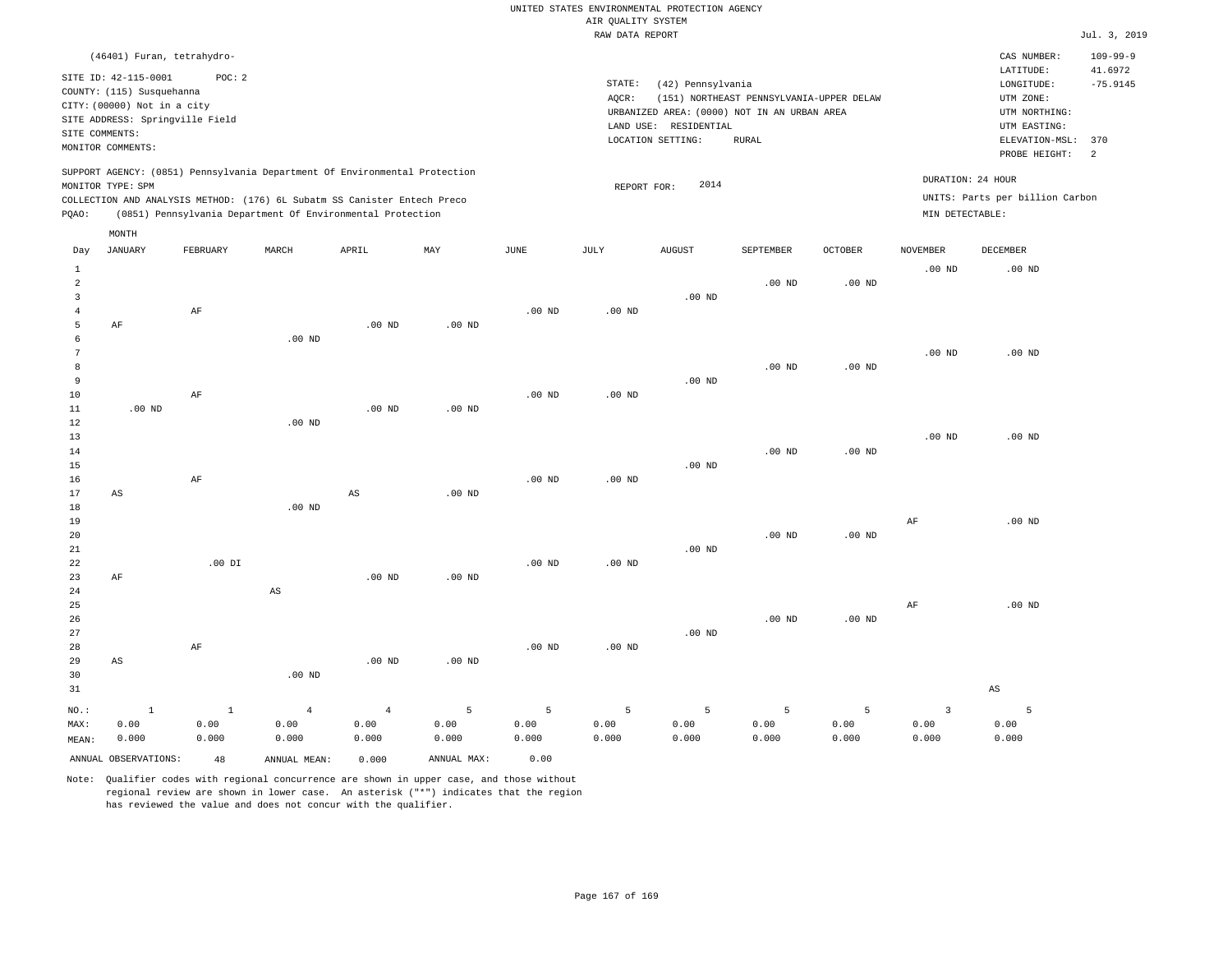| (46401) Furan, tetrahydro-                                                                                                                                          |                                                                                                                                                                                        | CAS NUMBER:                                                                                 | $109 - 99 - 9$ |  |
|---------------------------------------------------------------------------------------------------------------------------------------------------------------------|----------------------------------------------------------------------------------------------------------------------------------------------------------------------------------------|---------------------------------------------------------------------------------------------|----------------|--|
| SITE ID: 42-115-0001<br>POC:2<br>COUNTY: (115) Susquehanna<br>CITY: (00000) Not in a city<br>SITE ADDRESS: Springville Field<br>SITE COMMENTS:<br>MONITOR COMMENTS: | STATE:<br>(42) Pennsylvania<br>(151) NORTHEAST PENNSYLVANIA-UPPER DELAW<br>AOCR:<br>URBANIZED AREA: (0000) NOT IN AN URBAN AREA<br>LAND USE: RESIDENTIAL<br>LOCATION SETTING:<br>RURAL | LATITUDE:<br>LONGITUDE:<br>UTM ZONE:<br>UTM NORTHING:<br>UTM EASTING:<br>ELEVATION-MSL: 370 |                |  |
|                                                                                                                                                                     |                                                                                                                                                                                        | PROBE HEIGHT:                                                                               |                |  |
| SUPPORT AGENCY: (0851) Pennsylvania Department Of Environmental Protection                                                                                          |                                                                                                                                                                                        | DURATION: 24 HOUR                                                                           |                |  |
| MONITOR TYPE: SPM                                                                                                                                                   | 2015<br>REPORT FOR:                                                                                                                                                                    |                                                                                             |                |  |
| COLLECTION AND ANALYSIS METHOD: (176) 6L Subatm SS Canister Entech Preco                                                                                            |                                                                                                                                                                                        | UNITS: Parts per billion Carbon                                                             |                |  |
| (0851) Pennsylvania Department Of Environmental Protection<br>POAO:                                                                                                 |                                                                                                                                                                                        | MIN DETECTABLE:                                                                             |                |  |

|                | MONTH                  |                        |                |                   |                   |                   |          |                        |                   |                   |                 |          |
|----------------|------------------------|------------------------|----------------|-------------------|-------------------|-------------------|----------|------------------------|-------------------|-------------------|-----------------|----------|
| Day            | <b>JANUARY</b>         | FEBRUARY               | MARCH          | APRIL             | MAY               | $_{\rm JUNE}$     | JULY     | <b>AUGUST</b>          | SEPTEMBER         | OCTOBER           | <b>NOVEMBER</b> | DECEMBER |
| $\mathbf{1}$   |                        |                        | $.00$ ND       |                   |                   |                   |          |                        |                   |                   |                 |          |
| $\overline{c}$ |                        |                        |                |                   |                   |                   |          |                        |                   |                   | $.00$ ND        | $.00$ ND |
| 3              |                        |                        |                |                   |                   |                   |          |                        | $.00$ ND          | $.00$ ND          |                 |          |
| $\overline{4}$ |                        |                        |                |                   |                   |                   |          | $.00$ ND               |                   |                   |                 |          |
| 5              |                        | AF                     |                |                   |                   | .00 <sub>ND</sub> | .00 $ND$ |                        |                   |                   |                 |          |
| 6              | .00 $ND$               |                        |                | $.00$ ND          | $.00$ ND          |                   |          |                        |                   |                   |                 |          |
| 7              |                        |                        | $.00$ ND       |                   |                   |                   |          |                        |                   |                   |                 |          |
| 8              |                        |                        |                |                   |                   |                   |          |                        |                   |                   | $.00$ ND        | $.00$ ND |
| 9              |                        |                        |                |                   |                   |                   |          |                        | $.00$ ND          | $.00$ ND          |                 |          |
| 10             |                        |                        |                |                   |                   |                   |          | $.00$ ND               |                   |                   |                 |          |
| 11             |                        | $.00$ ND               |                |                   |                   | .00 <sub>ND</sub> | $.00$ ND |                        |                   |                   |                 |          |
| 12             | $.00$ ND               |                        |                | $.00$ ND          | $.00$ ND          |                   |          |                        |                   |                   |                 |          |
| 13             |                        |                        | $\rm AF$       |                   |                   |                   |          |                        |                   |                   |                 |          |
| 14             |                        |                        |                |                   |                   |                   |          |                        |                   |                   | $.00$ ND        | $.00$ ND |
| 15             |                        |                        |                |                   |                   |                   |          |                        | $.00$ ND          | .00 <sub>ND</sub> |                 |          |
| 16             |                        |                        |                |                   |                   |                   |          | $.00$ ND               |                   |                   |                 |          |
| 17             |                        | $\mathbb{A}\mathbb{S}$ |                |                   |                   | $.00$ ND          | .00 $ND$ |                        |                   |                   |                 |          |
| 18             | AS                     |                        |                | .00 $ND$          | $.00$ ND          |                   |          |                        |                   |                   |                 |          |
| 19             |                        |                        | $.00$ ND       |                   |                   |                   |          |                        |                   |                   |                 |          |
| 20             |                        |                        |                |                   |                   |                   |          |                        |                   |                   | $.00$ ND        | $.00$ ND |
| 21             |                        |                        |                |                   |                   |                   |          |                        | $.00$ ND          | $.00$ ND          |                 |          |
| 22             |                        |                        |                |                   |                   |                   |          | $.00$ ND               |                   |                   |                 |          |
| 23             |                        | $\mathbb{A}\mathbb{S}$ |                |                   |                   | $.00$ ND          | $.00$ ND |                        |                   |                   |                 |          |
| 24             | $.00$ ND               |                        |                | .00 <sub>ND</sub> | .00 <sub>ND</sub> |                   |          |                        |                   |                   |                 |          |
| 25             |                        |                        | $.00$ ND       |                   |                   |                   |          |                        |                   |                   |                 |          |
| 26             |                        |                        |                |                   |                   |                   |          |                        |                   |                   | $.00$ ND        | $.00$ ND |
| 27<br>28       |                        |                        |                |                   |                   |                   |          | $\mathbb{A}\mathbb{S}$ | .00 <sub>ND</sub> | $.00$ ND          |                 |          |
| 29             |                        |                        |                |                   |                   | $.00$ ND          | .00 $ND$ |                        |                   |                   |                 |          |
| 30             | $\mathbb{A}\mathbb{S}$ |                        |                | .00 <sub>ND</sub> | .00 <sub>ND</sub> |                   |          |                        |                   |                   |                 |          |
| 31             |                        |                        | $.00$ ND       |                   |                   |                   |          |                        |                   |                   |                 |          |
|                |                        |                        |                |                   |                   |                   |          |                        |                   |                   |                 |          |
| NO.:           | $\mathsf 3$            | $\,$ 1                 | $\overline{5}$ | $\overline{5}$    | 5                 | 5                 | 5        | $\overline{4}$         | $\overline{5}$    | 5                 | 5               | 5        |
| MAX:           | 0.00                   | 0.00                   | 0.00           | 0.00              | 0.00              | 0.00              | 0.00     | 0.00                   | 0.00              | 0.00              | 0.00            | 0.00     |
| MEAN:          | 0.000                  | 0.000                  | 0.000          | 0.000             | 0.000             | 0.000             | 0.000    | 0.000                  | 0.000             | 0.000             | 0.000           | 0.000    |
|                | ANNUAL OBSERVATIONS:   | 53                     | ANNUAL MEAN:   | 0.000             | ANNUAL MAX:       | 0.00              |          |                        |                   |                   |                 |          |